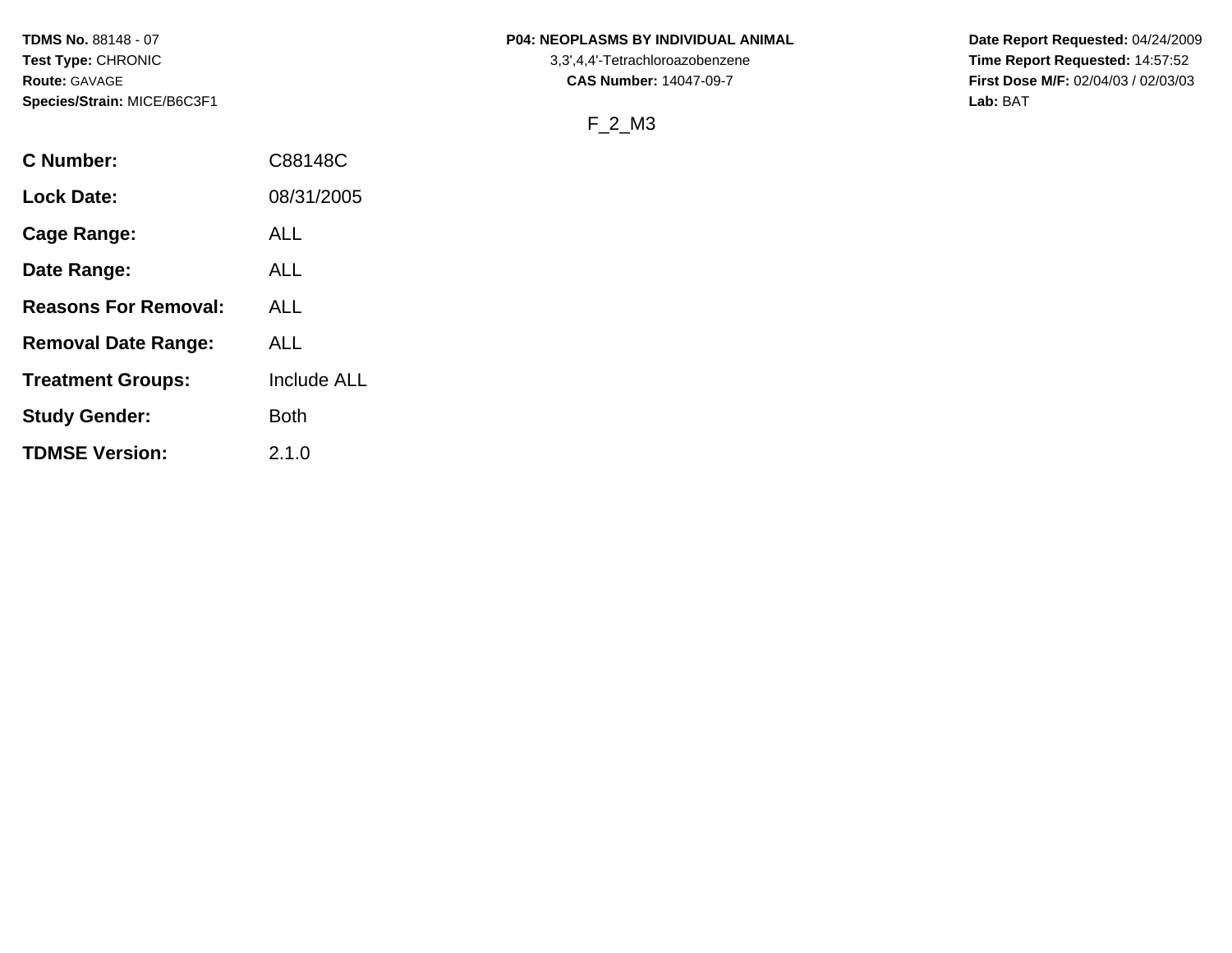TDMS No. 88148 - 07 Test Type: CHRONIC

Species/Strain: MICE/B6C3F1

Route: GAVAGE

#### P04: NEOPLASMS BY INDIVIDUAL ANIMAL

3,3',4,4'-Tetrachloroazobenzene

**CAS Number: 14047-09-7** 

Date Report Requested: 04/24/2009 Time Report Requested: 14:57:52 First Dose M/F: 02/04/03 / 02/03/03 Lab: BAT

|                                                                                      | DAY ON TEST      | 0<br>$\overline{7}$<br>$\sqrt{2}$<br>$\boldsymbol{9}$ | 0<br>$\boldsymbol{7}$<br>$\sqrt{2}$<br>$\boldsymbol{9}$ | 0<br>$\boldsymbol{7}$<br>$\overline{c}$<br>$\,8\,$       | 0<br>6<br>$\mathbf{1}$<br>8 | 0<br>$\overline{7}$<br>$\overline{2}$<br>8 | 0<br>7<br>2<br>8      | 0<br>6<br>2      | 0<br>6<br>$\mathbf 0$<br>9      | 0<br>$\overline{7}$<br>$\overline{c}$<br>9 | 0<br>$\boldsymbol{7}$<br>$\overline{2}$<br>8 | 0<br>$\boldsymbol{7}$<br>$\overline{c}$<br>9 | 0<br>$\overline{7}$<br>$\overline{2}$<br>$\boldsymbol{9}$ | 0<br>$\overline{7}$<br>$\overline{c}$<br>8 | 0<br>$\overline{7}$<br>$\overline{2}$<br>8 | 0<br>6<br>0<br>9      | 0<br>$\overline{7}$<br>1<br>8   | 0<br>$\overline{7}$<br>1 | 0<br>$\boldsymbol{7}$<br>$\overline{c}$ | 0<br>$\overline{7}$<br>$\overline{c}$<br>9 | 0<br>$\overline{7}$<br>$\overline{2}$<br>8             | 0<br>$\overline{7}$<br>$\overline{c}$<br>8 | 0<br>$\overline{7}$<br>$\overline{c}$<br>9 | 0<br>6<br>7<br>8                | 0<br>$\overline{7}$<br>0<br>0                   | 0<br>$\overline{7}$<br>$\overline{2}$<br>9 |                 |
|--------------------------------------------------------------------------------------|------------------|-------------------------------------------------------|---------------------------------------------------------|----------------------------------------------------------|-----------------------------|--------------------------------------------|-----------------------|------------------|---------------------------------|--------------------------------------------|----------------------------------------------|----------------------------------------------|-----------------------------------------------------------|--------------------------------------------|--------------------------------------------|-----------------------|---------------------------------|--------------------------|-----------------------------------------|--------------------------------------------|--------------------------------------------------------|--------------------------------------------|--------------------------------------------|---------------------------------|-------------------------------------------------|--------------------------------------------|-----------------|
| <b>B6C3F1 MICE MALE</b><br>0 MG/KG                                                   | <b>ANIMAL ID</b> | 0<br>0<br>0<br>0<br>1                                 | 0<br>$\pmb{0}$<br>0<br>$\pmb{0}$<br>$\overline{2}$      | $\boldsymbol{0}$<br>$\mathbf 0$<br>$\mathbf 0$<br>0<br>3 | 0<br>0<br>0<br>0<br>4       | 0<br>0<br>0<br>0<br>$5\phantom{.0}$        | 0<br>0<br>0<br>0<br>6 | 0<br>0<br>0<br>0 | 0<br>$\mathbf 0$<br>0<br>0<br>8 | 0<br>0<br>0<br>0<br>9                      | 0<br>0<br>0<br>$\Omega$                      | 0<br>$\pmb{0}$<br>0<br>1                     | 0<br>$\mathbf 0$<br>0<br>1<br>$\overline{2}$              | 0<br>$\mathbf 0$<br>0<br>1<br>3            | 0<br>$\mathbf 0$<br>0<br>$\mathbf{1}$<br>4 | 0<br>0<br>0<br>1<br>5 | 0<br>$\mathbf 0$<br>0<br>1<br>6 | 0<br>$\pmb{0}$<br>0      | 0<br>0<br>0<br>8                        | 0<br>$\mathbf 0$<br>0<br>1<br>9            | 0<br>$\mathbf 0$<br>0<br>$\overline{c}$<br>$\mathbf 0$ | 0<br>0<br>0<br>2                           | 0<br>0<br>0<br>2<br>$\overline{c}$         | 0<br>$\mathbf 0$<br>0<br>2<br>3 | 0<br>0<br>0<br>$\overline{c}$<br>$\overline{4}$ | 0<br>0<br>0<br>$\sqrt{2}$<br>5             | males<br>(cont) |
| <b>ALIMENTARY SYSTEM</b>                                                             |                  |                                                       |                                                         |                                                          |                             |                                            |                       |                  |                                 |                                            |                                              |                                              |                                                           |                                            |                                            |                       |                                 |                          |                                         |                                            |                                                        |                                            |                                            |                                 |                                                 |                                            |                 |
| Esophagus                                                                            |                  |                                                       |                                                         |                                                          |                             |                                            |                       |                  |                                 |                                            |                                              |                                              |                                                           |                                            |                                            |                       |                                 |                          |                                         |                                            |                                                        |                                            |                                            |                                 |                                                 |                                            |                 |
| Gallbladder                                                                          |                  |                                                       |                                                         |                                                          |                             |                                            |                       |                  |                                 |                                            |                                              |                                              |                                                           |                                            |                                            |                       |                                 |                          |                                         |                                            |                                                        |                                            |                                            |                                 |                                                 |                                            |                 |
| Intestine Large, Cecum                                                               |                  |                                                       |                                                         |                                                          |                             |                                            |                       |                  |                                 |                                            |                                              |                                              |                                                           |                                            |                                            |                       |                                 |                          |                                         |                                            |                                                        |                                            |                                            |                                 |                                                 |                                            |                 |
| Intestine Large, Colon                                                               |                  |                                                       |                                                         |                                                          |                             |                                            |                       |                  |                                 |                                            |                                              |                                              |                                                           |                                            |                                            |                       |                                 |                          |                                         |                                            |                                                        |                                            |                                            |                                 |                                                 | $^{+}$                                     |                 |
| Intestine Large, Rectum                                                              |                  |                                                       |                                                         |                                                          |                             |                                            |                       |                  |                                 |                                            |                                              |                                              |                                                           |                                            |                                            |                       |                                 |                          |                                         |                                            |                                                        |                                            |                                            |                                 |                                                 |                                            |                 |
| Intestine Small, Duodenum                                                            |                  |                                                       |                                                         |                                                          |                             |                                            |                       |                  |                                 |                                            |                                              |                                              |                                                           |                                            |                                            |                       |                                 |                          |                                         |                                            |                                                        |                                            |                                            |                                 |                                                 |                                            |                 |
| Intestine Small, Ileum                                                               |                  |                                                       |                                                         |                                                          |                             |                                            |                       |                  |                                 |                                            |                                              |                                              |                                                           |                                            |                                            |                       |                                 |                          |                                         |                                            |                                                        |                                            |                                            |                                 |                                                 |                                            |                 |
| Intestine Small, Jejunum<br>Carcinoma                                                |                  | X                                                     |                                                         |                                                          |                             |                                            |                       |                  |                                 |                                            |                                              |                                              |                                                           |                                            |                                            |                       |                                 |                          |                                         |                                            |                                                        |                                            |                                            |                                 |                                                 |                                            |                 |
| Liver<br>Carcinoma, Metastatic, Islets, Pancreatic<br>Fibrosarcoma, Metastatic, Skin |                  |                                                       |                                                         |                                                          | X                           |                                            |                       |                  |                                 |                                            |                                              |                                              |                                                           |                                            |                                            |                       |                                 |                          |                                         |                                            |                                                        |                                            |                                            |                                 | Χ                                               |                                            |                 |

X

Hepatoblastoma

\* .. Total animals with tissue examined microscopically; Total animals with tumor

+ .. Tissue examined microscopically

Hemangiosarcoma, Multiple

x .. Lesion present<br>I .. Insufficient tissue

M .. Missing tissue<br>A .. Autolysis precludes evaluation

 $\mathsf{X}$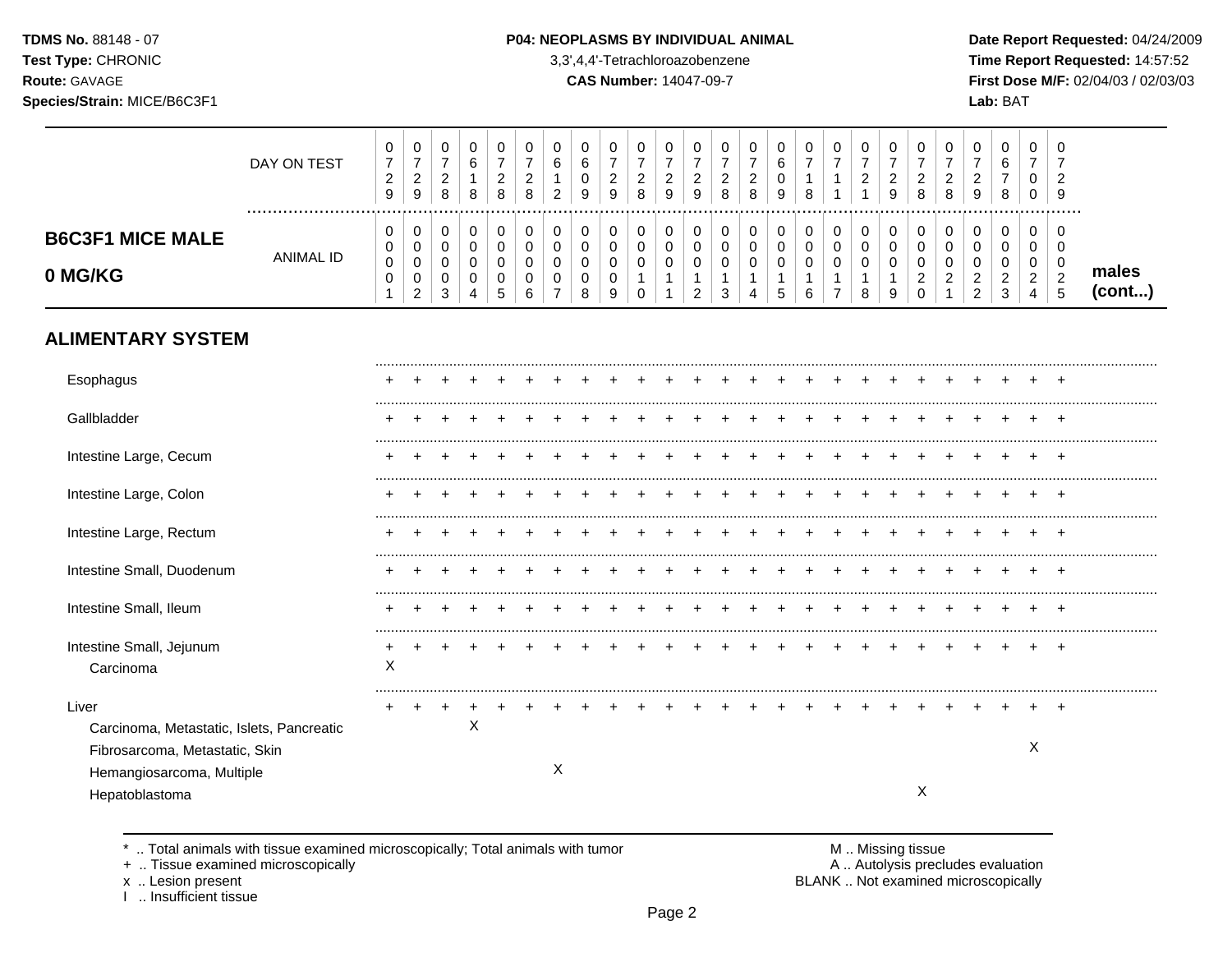**Test Type:** CHRONIC 3,3',4,4'-Tetrachloroazobenzene **Time Report Requested:** 14:57:52 **Route:** GAVAGE **CAS Number:** 14047-09-7 **First Dose M/F:** 02/04/03 / 02/03/03 **Species/Strain:** MICE/B6C3F1 **Lab:** BAT

|                                                                                                                                                                                | DAY ON TEST      | 0<br>$\boldsymbol{7}$<br>$\overline{c}$<br>$\boldsymbol{9}$ | 0<br>$\overline{7}$<br>$\boldsymbol{2}$<br>$\boldsymbol{9}$ | 0<br>$\overline{7}$<br>$\overline{c}$<br>8          | 0<br>$\,6\,$<br>8                       | 0<br>$\overline{7}$<br>$\overline{c}$<br>8 | 0<br>$\overline{7}$<br>$\overline{c}$<br>8 | 0<br>6<br>$\mathbf{1}$<br>$\overline{2}$             | 0<br>$\,6\,$<br>0<br>9 | 0<br>$\overline{7}$<br>$\sqrt{2}$<br>9                        | 0<br>$\boldsymbol{7}$<br>$\overline{c}$<br>8        | 0<br>$\overline{7}$<br>$\overline{c}$<br>9 | 0<br>$\overline{7}$<br>$\overline{c}$<br>9 | 0<br>$\overline{7}$<br>$\overline{c}$<br>8 | 0<br>$\overline{7}$<br>$\overline{c}$<br>8 | 0<br>6<br>$\mathbf 0$<br>9         | 0<br>$\overline{7}$<br>1<br>8    | 0<br>$\boldsymbol{7}$<br>$\mathbf{1}$<br>$\overline{1}$ | 0<br>$\overline{7}$<br>$\overline{c}$<br>1 | 0<br>$\overline{7}$<br>$\overline{c}$<br>$\boldsymbol{9}$ | 0<br>$\overline{7}$<br>$\overline{2}$<br>8                    | 0<br>$\overline{7}$<br>$\overline{c}$<br>8 | $\Omega$<br>$\overline{c}$<br>9                        | 0<br>6<br>$\overline{7}$<br>8                | 0<br>$\overline{7}$<br>0<br>$\Omega$                      | 0<br>7<br>$\overline{2}$<br>9                             |                 |
|--------------------------------------------------------------------------------------------------------------------------------------------------------------------------------|------------------|-------------------------------------------------------------|-------------------------------------------------------------|-----------------------------------------------------|-----------------------------------------|--------------------------------------------|--------------------------------------------|------------------------------------------------------|------------------------|---------------------------------------------------------------|-----------------------------------------------------|--------------------------------------------|--------------------------------------------|--------------------------------------------|--------------------------------------------|------------------------------------|----------------------------------|---------------------------------------------------------|--------------------------------------------|-----------------------------------------------------------|---------------------------------------------------------------|--------------------------------------------|--------------------------------------------------------|----------------------------------------------|-----------------------------------------------------------|-----------------------------------------------------------|-----------------|
| <b>B6C3F1 MICE MALE</b><br>0 MG/KG                                                                                                                                             | <b>ANIMAL ID</b> | $\mathbf 0$<br>0<br>$\pmb{0}$<br>$\mathbf 0$<br>1           | 0<br>$\pmb{0}$<br>$\mathbf 0$<br>0<br>$\overline{2}$        | 0<br>$\mathsf 0$<br>$\mathbf 0$<br>$\mathbf 0$<br>3 | 0<br>$\pmb{0}$<br>$\mathbf 0$<br>0<br>4 | 0<br>$\mathbf 0$<br>$\Omega$<br>0<br>5     | 0<br>$\mathbf 0$<br>0<br>0<br>6            | $\pmb{0}$<br>$\mathbf 0$<br>0<br>0<br>$\overline{7}$ | 0<br>0<br>0<br>0<br>8  | $\mathbf 0$<br>$\mathbf 0$<br>$\mathbf 0$<br>$\mathbf 0$<br>9 | 0<br>$\mathbf 0$<br>$\mathbf 0$<br>1<br>$\mathbf 0$ | 0<br>$\mathbf 0$<br>$\mathbf 0$            | 0<br>0<br>0<br>2                           | 0<br>$\mathbf 0$<br>0<br>3                 | 0<br>$\mathbf 0$<br>0                      | 0<br>$\pmb{0}$<br>$\mathbf 0$<br>5 | 0<br>$\mathsf{O}$<br>0<br>1<br>6 | 0<br>$\pmb{0}$<br>0<br>$\mathbf 1$<br>$\overline{7}$    | 0<br>$\pmb{0}$<br>$\mathbf 0$<br>1<br>8    | 0<br>$\mathbf 0$<br>$\mathbf 0$<br>9                      | $\mathbf 0$<br>$\mathbf 0$<br>0<br>$\overline{c}$<br>$\Omega$ | 0<br>$\mathbf 0$<br>$\Omega$               | $\mathbf 0$<br>$\mathbf 0$<br>0<br>2<br>$\overline{2}$ | 0<br>$\mathbf 0$<br>0<br>$\overline{c}$<br>3 | 0<br>$\mathsf 0$<br>0<br>$\overline{a}$<br>$\overline{4}$ | $\Omega$<br>$\mathbf 0$<br>$\mathbf 0$<br>$\sqrt{2}$<br>5 | males<br>(cont) |
| Hepatocellular Adenoma<br>Hepatocellular Adenoma, Multiple<br>Hepatocellular Carcinoma<br>Hepatocellular Carcinoma, Multiple<br>Hepatocholangiocarcinoma<br>Lymphoma Malignant |                  |                                                             | X                                                           |                                                     | X<br>$X$ $X$                            | $\times$                                   |                                            |                                                      | Χ                      | X<br>$X$ $X$                                                  | X                                                   | X                                          | $\boldsymbol{\mathsf{X}}$                  |                                            |                                            | X                                  |                                  | X                                                       | X<br>X                                     | X                                                         | X                                                             | $X -$                                      |                                                        | $X$ $X$                                      | X                                                         |                                                           |                 |
| Mesentery<br>Carcinoma, Metastatic, Islets, Pancreatic                                                                                                                         |                  |                                                             |                                                             |                                                     | $\times$                                |                                            |                                            |                                                      |                        |                                                               |                                                     |                                            |                                            |                                            |                                            |                                    |                                  |                                                         |                                            |                                                           |                                                               |                                            |                                                        |                                              |                                                           |                                                           |                 |
| Pancreas<br>Carcinoma, Metastatic, Islets, Pancreatic                                                                                                                          |                  |                                                             |                                                             |                                                     | $\boldsymbol{\mathsf{X}}$               |                                            |                                            |                                                      |                        |                                                               |                                                     |                                            |                                            |                                            |                                            |                                    |                                  |                                                         |                                            |                                                           |                                                               |                                            |                                                        |                                              |                                                           |                                                           |                 |
| Salivary Glands                                                                                                                                                                |                  |                                                             |                                                             |                                                     |                                         |                                            |                                            |                                                      |                        |                                                               |                                                     |                                            |                                            |                                            |                                            |                                    |                                  |                                                         |                                            |                                                           |                                                               |                                            |                                                        |                                              |                                                           |                                                           |                 |
| Stomach, Forestomach<br>Squamous Cell Papilloma                                                                                                                                |                  |                                                             |                                                             |                                                     |                                         |                                            |                                            |                                                      |                        |                                                               |                                                     |                                            |                                            |                                            |                                            |                                    |                                  |                                                         |                                            |                                                           |                                                               |                                            |                                                        |                                              |                                                           |                                                           |                 |
| Stomach, Glandular                                                                                                                                                             |                  |                                                             |                                                             |                                                     |                                         |                                            |                                            |                                                      |                        |                                                               |                                                     |                                            |                                            |                                            |                                            |                                    |                                  |                                                         |                                            |                                                           |                                                               |                                            |                                                        |                                              |                                                           |                                                           |                 |
| Tooth<br>Odontoma                                                                                                                                                              |                  |                                                             |                                                             |                                                     |                                         |                                            |                                            |                                                      |                        |                                                               |                                                     |                                            |                                            | $\ddot{}$                                  |                                            |                                    |                                  |                                                         |                                            | $\ddot{}$                                                 |                                                               | +                                          |                                                        |                                              |                                                           |                                                           |                 |

## **CARDIOVASCULAR SYSTEM**

+ .. Tissue examined microscopically

x .. Lesion present<br>I .. Insufficient tissue

\* .. Total animals with tissue examined microscopically; Total animals with tumor <br>
+ .. Tissue examined microscopically<br>
+ .. Tissue examined microscopically BLANK .. Not examined microscopically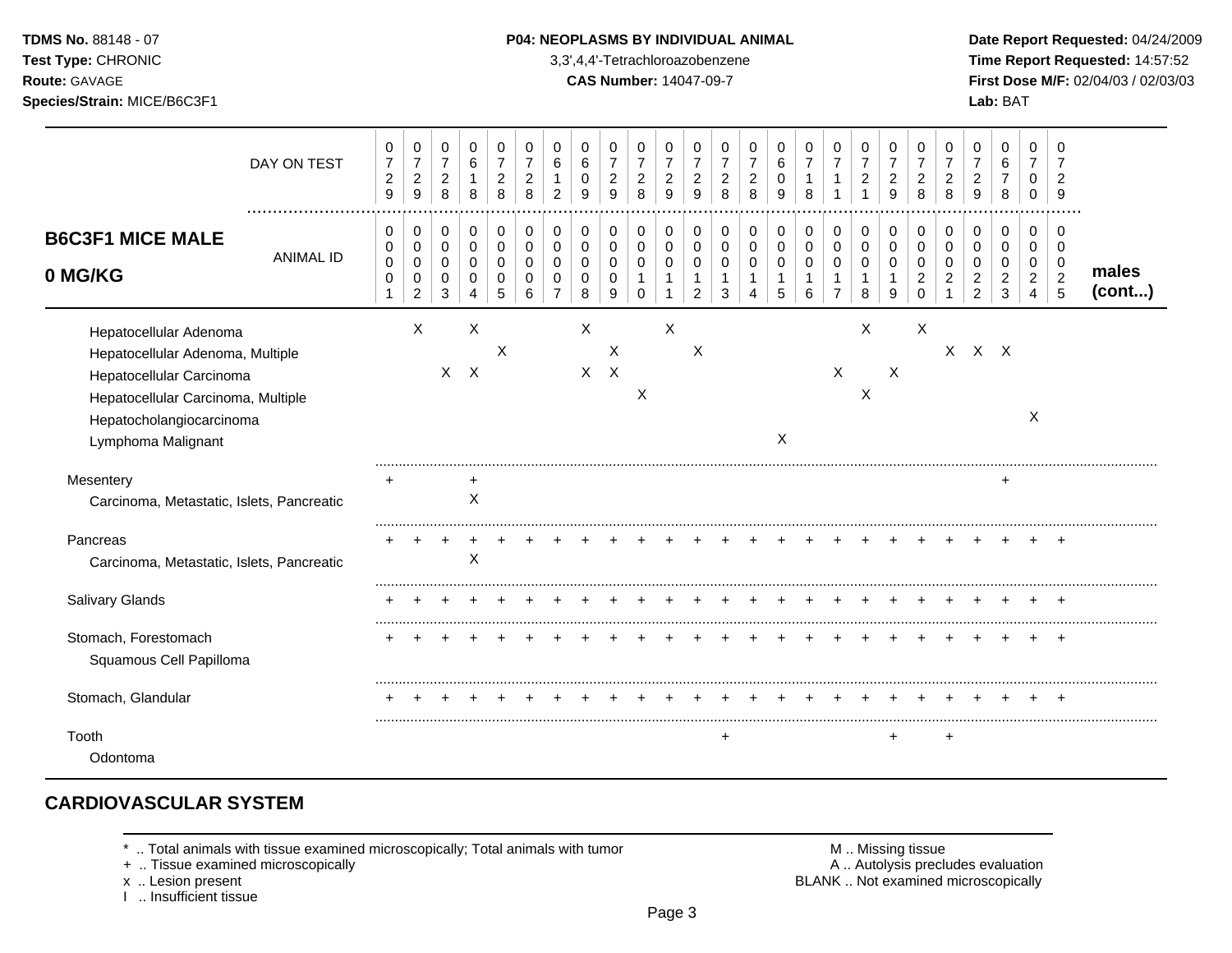I .. Insufficient tissue

### TDMS No. 88148 - 07 **P04: NEOPLASMS BY INDIVIDUAL ANIMAL** Date Report Requested: 04/24/2009

**Test Type:** CHRONIC 3,3',4,4'-Tetrachloroazobenzene **Time Report Requested:** 14:57:52 **Route:** GAVAGE **CAS Number:** 14047-09-7 **First Dose M/F:** 02/04/03 / 02/03/03 **Species/Strain:** MICE/B6C3F1 **Lab:** BAT

|                                                                                                                                   | DAY ON TEST                                                                                                        | 0<br>$\overline{7}$<br>$\overline{c}$<br>$\boldsymbol{9}$ | $\pmb{0}$<br>$\boldsymbol{7}$<br>$\overline{a}$<br>$\boldsymbol{9}$ | 0<br>$\overline{7}$<br>$\overline{c}$<br>$\, 8$     | 0<br>6<br>1<br>8                              | 0<br>$\overline{7}$<br>$\overline{c}$<br>8 | 0<br>$\overline{7}$<br>$\overline{c}$<br>8              | 0<br>$\,6\,$<br>1<br>$\overline{2}$                 | 0<br>$6\phantom{1}6$<br>$\mathbf 0$<br>9            | 0<br>$\overline{7}$<br>$\overline{c}$<br>9 | $\mathbf 0$<br>$\overline{7}$<br>$\overline{c}$<br>8        | 0<br>$\overline{7}$<br>$\overline{c}$<br>9            | 0<br>$\overline{7}$<br>$\boldsymbol{2}$<br>9                    | 0<br>$\overline{7}$<br>$\boldsymbol{2}$<br>8         | $\mathbf 0$<br>$\overline{7}$<br>$\overline{c}$<br>8    | 0<br>$\,6$<br>$\pmb{0}$<br>9                         | 0<br>$\overline{7}$<br>$\mathbf{1}$<br>8   | 0<br>$\overline{7}$<br>$\mathbf{1}$<br>$\mathbf{1}$               | 0<br>$\overline{7}$<br>$\boldsymbol{2}$<br>$\mathbf{1}$ | 0<br>$\overline{7}$<br>$\boldsymbol{2}$<br>9 | 0<br>$\overline{7}$<br>$\overline{c}$<br>8                    | 0<br>$\overline{7}$<br>$\boldsymbol{2}$<br>8                             | 0<br>$\overline{7}$<br>$\overline{c}$<br>9                          | 0<br>$\,6\,$<br>$\overline{7}$<br>$\, 8$               | 0<br>$\overline{7}$<br>0<br>$\mathbf 0$                             | 0<br>$\overline{7}$<br>$\overline{2}$<br>9                   |                 |
|-----------------------------------------------------------------------------------------------------------------------------------|--------------------------------------------------------------------------------------------------------------------|-----------------------------------------------------------|---------------------------------------------------------------------|-----------------------------------------------------|-----------------------------------------------|--------------------------------------------|---------------------------------------------------------|-----------------------------------------------------|-----------------------------------------------------|--------------------------------------------|-------------------------------------------------------------|-------------------------------------------------------|-----------------------------------------------------------------|------------------------------------------------------|---------------------------------------------------------|------------------------------------------------------|--------------------------------------------|-------------------------------------------------------------------|---------------------------------------------------------|----------------------------------------------|---------------------------------------------------------------|--------------------------------------------------------------------------|---------------------------------------------------------------------|--------------------------------------------------------|---------------------------------------------------------------------|--------------------------------------------------------------|-----------------|
| <b>B6C3F1 MICE MALE</b><br>0 MG/KG                                                                                                | <b>ANIMAL ID</b>                                                                                                   | 0<br>$\mathbf 0$<br>$\mathbf 0$<br>0<br>$\mathbf{1}$      | 0<br>0<br>0<br>0<br>$\overline{c}$                                  | $\mathbf 0$<br>$\mathbf 0$<br>$\mathbf 0$<br>0<br>3 | 0<br>$\Omega$<br>$\Omega$<br>$\mathbf 0$<br>4 | 0<br>$\mathbf 0$<br>$\mathbf 0$<br>0<br>5  | $\mathbf 0$<br>$\Omega$<br>$\Omega$<br>$\mathbf 0$<br>6 | 0<br>$\mathbf 0$<br>$\Omega$<br>0<br>$\overline{7}$ | 0<br>$\mathbf 0$<br>$\mathbf 0$<br>$\mathbf 0$<br>8 | 0<br>0<br>$\mathbf 0$<br>0<br>9            | 0<br>$\mathbf 0$<br>$\mathbf 0$<br>$\mathbf{1}$<br>$\Omega$ | 0<br>$\mathbf 0$<br>0<br>$\mathbf{1}$<br>$\mathbf{1}$ | 0<br>$\pmb{0}$<br>$\mathbf 0$<br>$\mathbf{1}$<br>$\overline{2}$ | 0<br>$\mathbf 0$<br>$\mathbf 0$<br>$\mathbf{1}$<br>3 | 0<br>$\mathbf 0$<br>0<br>$\mathbf{1}$<br>$\overline{4}$ | 0<br>$\mathbf 0$<br>$\mathbf 0$<br>$\mathbf{1}$<br>5 | 0<br>$\mathbf 0$<br>0<br>$\mathbf{1}$<br>6 | 0<br>$\mathbf 0$<br>$\mathbf 0$<br>$\mathbf{1}$<br>$\overline{7}$ | 0<br>$\mathbf 0$<br>$\mathbf 0$<br>1<br>8               | 0<br>$\mathbf 0$<br>$\mathbf 0$<br>1<br>9    | 0<br>$\mathbf 0$<br>$\mathbf 0$<br>$\overline{c}$<br>$\Omega$ | 0<br>$\Omega$<br>$\Omega$<br>2<br>1                                      | 0<br>$\mathbf 0$<br>$\mathbf 0$<br>$\overline{c}$<br>$\overline{2}$ | 0<br>$\mathbf 0$<br>$\mathbf 0$<br>$\overline{2}$<br>3 | 0<br>$\mathbf 0$<br>$\mathbf 0$<br>$\overline{a}$<br>$\overline{4}$ | $\mathbf 0$<br>$\mathbf 0$<br>$\mathbf 0$<br>$\sqrt{2}$<br>5 | males<br>(cont) |
| <b>Blood Vessel</b>                                                                                                               |                                                                                                                    |                                                           |                                                                     |                                                     |                                               |                                            |                                                         |                                                     |                                                     |                                            |                                                             |                                                       |                                                                 |                                                      |                                                         |                                                      |                                            |                                                                   |                                                         |                                              |                                                               |                                                                          |                                                                     | ÷                                                      |                                                                     | $\overline{+}$                                               |                 |
| Heart<br>Fibrosarcoma, Metastatic, Skin<br>Lymphoma Malignant                                                                     |                                                                                                                    |                                                           |                                                                     |                                                     |                                               |                                            |                                                         |                                                     |                                                     |                                            |                                                             |                                                       |                                                                 |                                                      |                                                         | X                                                    |                                            |                                                                   |                                                         |                                              |                                                               |                                                                          |                                                                     |                                                        | $\mathsf X$                                                         |                                                              |                 |
| <b>ENDOCRINE SYSTEM</b>                                                                                                           |                                                                                                                    |                                                           |                                                                     |                                                     |                                               |                                            |                                                         |                                                     |                                                     |                                            |                                                             |                                                       |                                                                 |                                                      |                                                         |                                                      |                                            |                                                                   |                                                         |                                              |                                                               |                                                                          |                                                                     |                                                        |                                                                     |                                                              |                 |
| <b>Adrenal Cortex</b><br>Carcinoma, Metastatic, Islets, Pancreatic<br>Hemangiosarcoma, Metastatic, Kidney<br>Subcapsular, Adenoma |                                                                                                                    |                                                           |                                                                     |                                                     | Χ                                             | X                                          |                                                         |                                                     |                                                     |                                            |                                                             |                                                       |                                                                 |                                                      |                                                         |                                                      |                                            |                                                                   |                                                         |                                              |                                                               |                                                                          | $X$ $X$                                                             |                                                        |                                                                     |                                                              |                 |
| Adrenal Medulla                                                                                                                   |                                                                                                                    |                                                           |                                                                     |                                                     |                                               |                                            |                                                         |                                                     |                                                     |                                            |                                                             |                                                       |                                                                 |                                                      |                                                         |                                                      |                                            |                                                                   |                                                         |                                              |                                                               |                                                                          |                                                                     |                                                        |                                                                     |                                                              |                 |
| Islets, Pancreatic<br>Carcinoma                                                                                                   |                                                                                                                    |                                                           | $\ddot{}$                                                           | $\ddot{}$                                           | $\sf X$                                       |                                            |                                                         |                                                     |                                                     |                                            |                                                             |                                                       |                                                                 |                                                      |                                                         | X                                                    |                                            |                                                                   |                                                         |                                              |                                                               |                                                                          |                                                                     |                                                        |                                                                     | $+$                                                          |                 |
| Parathyroid Gland                                                                                                                 |                                                                                                                    |                                                           |                                                                     |                                                     |                                               |                                            |                                                         |                                                     | м                                                   |                                            |                                                             |                                                       |                                                                 |                                                      |                                                         | м                                                    | $\pm$                                      |                                                                   |                                                         |                                              |                                                               |                                                                          |                                                                     |                                                        |                                                                     |                                                              |                 |
| <b>Pituitary Gland</b>                                                                                                            |                                                                                                                    |                                                           |                                                                     |                                                     |                                               |                                            |                                                         |                                                     |                                                     |                                            |                                                             |                                                       |                                                                 |                                                      |                                                         |                                                      |                                            | м                                                                 |                                                         |                                              |                                                               |                                                                          |                                                                     |                                                        |                                                                     |                                                              |                 |
| <b>Thyroid Gland</b>                                                                                                              |                                                                                                                    |                                                           |                                                                     |                                                     |                                               |                                            |                                                         |                                                     |                                                     |                                            |                                                             |                                                       |                                                                 |                                                      |                                                         |                                                      |                                            |                                                                   |                                                         |                                              |                                                               |                                                                          |                                                                     |                                                        |                                                                     | $\overline{ }$                                               |                 |
| x  Lesion present                                                                                                                 | Total animals with tissue examined microscopically; Total animals with tumor<br>+  Tissue examined microscopically |                                                           |                                                                     |                                                     |                                               |                                            |                                                         |                                                     |                                                     |                                            |                                                             |                                                       |                                                                 |                                                      |                                                         |                                                      |                                            |                                                                   |                                                         |                                              | M  Missing tissue                                             | A  Autolysis precludes evaluation<br>BLANK  Not examined microscopically |                                                                     |                                                        |                                                                     |                                                              |                 |

Page 4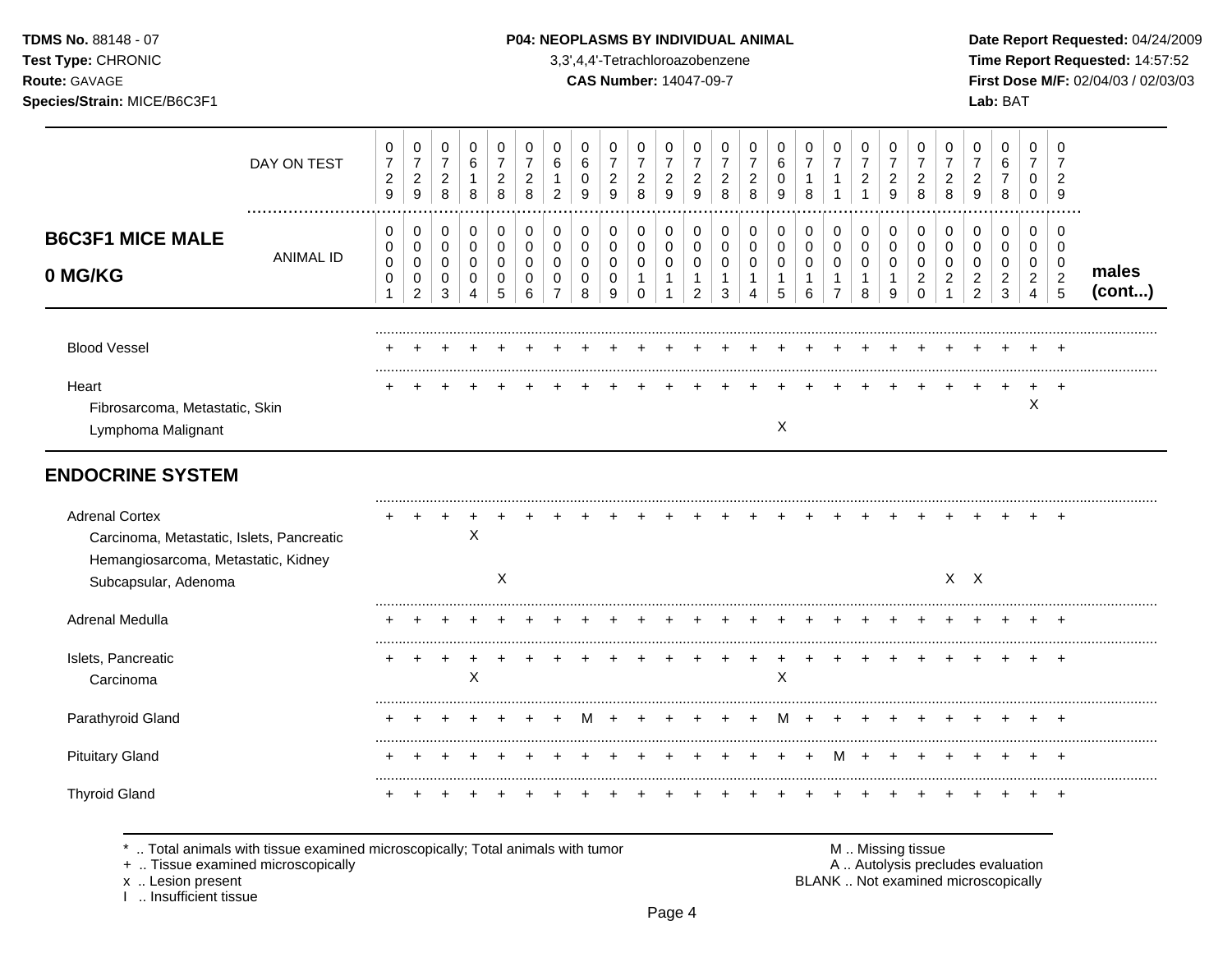TDMS No. 88148 - 07 Test Type: CHRONIC Route: GAVAGE

### Species/Strain: MICE/B6C3F1

#### P04: NEOPLASMS BY INDIVIDUAL ANIMAL

3,3',4,4'-Tetrachloroazobenzene

**CAS Number: 14047-09-7** 

Date Report Requested: 04/24/2009 Time Report Requested: 14:57:52 First Dose M/F: 02/04/03 / 02/03/03 Lab: BAT

|                                                                                                                                                                   | DAY ON TEST      | 0<br>$\boldsymbol{7}$<br>$\overline{c}$<br>9 | 0<br>$\overline{7}$<br>$\overline{c}$<br>$\boldsymbol{9}$ | 0<br>$\boldsymbol{7}$<br>$\begin{array}{c} 2 \\ 8 \end{array}$ | 0<br>6<br>1<br>8                       | 0<br>$\overline{7}$<br>$\overline{c}$<br>8 | 0<br>$\overline{7}$<br>$\overline{c}$<br>$\bf8$ | $\Omega$<br>6<br>1<br>$\overline{c}$ | 0<br>6<br>$\mathbf 0$<br>9                | 0<br>$\overline{7}$<br>$\boldsymbol{2}$<br>9 | 0<br>$\overline{7}$<br>$\overline{c}$<br>8 | $\Omega$<br>$\overline{7}$<br>$\overline{c}$<br>$9\,$           | 0<br>$\overline{7}$<br>$\overline{\mathbf{c}}$<br>9 | 0<br>$\overline{7}$<br>$\overline{c}$<br>8                      | 0<br>$\overline{7}$<br>$\boldsymbol{2}$<br>8         | 0<br>$\,6\,$<br>0<br>9          | 0<br>$\overline{7}$<br>$\overline{1}$<br>$\,8\,$               | 0<br>$\overline{7}$<br>1<br>$\mathbf{1}$                        | 0<br>$\overline{7}$<br>$\overline{c}$<br>$\mathbf{1}$ | 0<br>$\overline{7}$<br>$\overline{c}$<br>9           | 0<br>$\overline{7}$<br>$\overline{a}$<br>8             | 0<br>$\overline{7}$<br>$\boldsymbol{2}$<br>$\,8\,$                | 0<br>$\overline{7}$<br>$\overline{c}$<br>9                               | 0<br>6<br>$\overline{7}$<br>8                                   | $\Omega$<br>$\overline{7}$<br>$\mathbf 0$<br>0 | $\Omega$<br>$\overline{7}$<br>$\overline{2}$<br>9 |                 |
|-------------------------------------------------------------------------------------------------------------------------------------------------------------------|------------------|----------------------------------------------|-----------------------------------------------------------|----------------------------------------------------------------|----------------------------------------|--------------------------------------------|-------------------------------------------------|--------------------------------------|-------------------------------------------|----------------------------------------------|--------------------------------------------|-----------------------------------------------------------------|-----------------------------------------------------|-----------------------------------------------------------------|------------------------------------------------------|---------------------------------|----------------------------------------------------------------|-----------------------------------------------------------------|-------------------------------------------------------|------------------------------------------------------|--------------------------------------------------------|-------------------------------------------------------------------|--------------------------------------------------------------------------|-----------------------------------------------------------------|------------------------------------------------|---------------------------------------------------|-----------------|
| <b>B6C3F1 MICE MALE</b><br>0 MG/KG                                                                                                                                | <b>ANIMAL ID</b> | 0<br>0<br>$\pmb{0}$<br>0<br>$\mathbf{1}$     | 0<br>$\pmb{0}$<br>0<br>0<br>$\overline{2}$                | 0<br>$\mathsf 0$<br>0<br>0<br>$\mathbf{3}$                     | 0<br>0<br>$\mathbf 0$<br>0<br>4        | 0<br>$\mathsf 0$<br>$\mathbf 0$<br>0<br>5  | $\mathbf 0$<br>$\mathbf 0$<br>0<br>0<br>6       | 0<br>0<br>0<br>0<br>$\overline{7}$   | 0<br>$\mathbf 0$<br>$\mathbf 0$<br>0<br>8 | 0<br>0<br>$\mathbf 0$<br>0<br>9              | 0<br>0<br>$\mathbf 0$<br>$\mathbf{1}$<br>0 | 0<br>$\mathbf 0$<br>$\mathbf 0$<br>$\mathbf{1}$<br>$\mathbf{1}$ | 0<br>0<br>$\mathbf 0$<br>1<br>$\overline{2}$        | 0<br>$\mathbf 0$<br>$\mathsf 0$<br>$\mathbf{1}$<br>$\mathbf{3}$ | 0<br>$\mathbf 0$<br>$\mathbf 0$<br>$\mathbf{1}$<br>4 | 0<br>0<br>$\mathbf 0$<br>1<br>5 | 0<br>$\mathsf{O}\xspace$<br>$\mathbf 0$<br>$\overline{1}$<br>6 | 0<br>$\pmb{0}$<br>$\mathbf 0$<br>$\mathbf{1}$<br>$\overline{7}$ | 0<br>$\pmb{0}$<br>$\mathbf 0$<br>$\mathbf{1}$<br>8    | 0<br>$\mathbf 0$<br>$\mathbf 0$<br>$\mathbf{1}$<br>9 | 0<br>0<br>$\mathbf 0$<br>$\overline{2}$<br>$\mathbf 0$ | 0<br>$\mathbf 0$<br>$\mathbf 0$<br>$\overline{2}$<br>$\mathbf{1}$ | 0<br>$\mathbf 0$<br>$\mathbf 0$<br>$\overline{c}$<br>$\overline{2}$      | 0<br>$\pmb{0}$<br>$\mathbf 0$<br>$\overline{2}$<br>$\mathbf{3}$ | 0<br>0<br>$\mathbf 0$<br>$\overline{2}$<br>4   | 0<br>0<br>0<br>$\overline{c}$<br>5                | males<br>(cont) |
| C-cell, Carcinoma                                                                                                                                                 |                  |                                              |                                                           |                                                                |                                        |                                            |                                                 |                                      |                                           |                                              | X                                          |                                                                 |                                                     |                                                                 |                                                      |                                 |                                                                |                                                                 |                                                       |                                                      |                                                        |                                                                   |                                                                          |                                                                 |                                                |                                                   |                 |
| <b>GENERAL BODY SYSTEM</b><br><b>NONE</b>                                                                                                                         |                  |                                              |                                                           |                                                                |                                        |                                            |                                                 |                                      |                                           |                                              |                                            |                                                                 |                                                     |                                                                 |                                                      |                                 |                                                                |                                                                 |                                                       |                                                      |                                                        |                                                                   |                                                                          |                                                                 |                                                |                                                   |                 |
| <b>GENITAL SYSTEM</b>                                                                                                                                             |                  |                                              |                                                           |                                                                |                                        |                                            |                                                 |                                      |                                           |                                              |                                            |                                                                 |                                                     |                                                                 |                                                      |                                 |                                                                |                                                                 |                                                       |                                                      |                                                        |                                                                   |                                                                          |                                                                 |                                                |                                                   |                 |
| <b>Coagulating Gland</b><br>Carcinoma, Metastatic, Islets, Pancreatic                                                                                             |                  |                                              |                                                           |                                                                | $\times$                               |                                            |                                                 |                                      |                                           |                                              |                                            |                                                                 |                                                     |                                                                 |                                                      |                                 |                                                                |                                                                 |                                                       |                                                      |                                                        |                                                                   |                                                                          |                                                                 |                                                |                                                   |                 |
| <b>Ductus Deferens</b><br>Carcinoma, Metastatic, Islets, Pancreatic<br>Lymphoma Malignant                                                                         |                  |                                              |                                                           |                                                                | X                                      |                                            |                                                 |                                      |                                           |                                              |                                            |                                                                 |                                                     |                                                                 |                                                      | $\boldsymbol{\mathsf{X}}$       |                                                                |                                                                 |                                                       |                                                      |                                                        |                                                                   |                                                                          |                                                                 |                                                |                                                   |                 |
| Epididymis<br>Carcinoma, Metastatic, Islets, Pancreatic                                                                                                           |                  |                                              |                                                           |                                                                | X                                      |                                            |                                                 |                                      |                                           |                                              |                                            |                                                                 |                                                     |                                                                 |                                                      |                                 |                                                                |                                                                 |                                                       |                                                      |                                                        |                                                                   |                                                                          |                                                                 |                                                | $\div$                                            |                 |
| <b>Preputial Gland</b>                                                                                                                                            |                  |                                              |                                                           |                                                                |                                        |                                            |                                                 |                                      |                                           |                                              |                                            |                                                                 |                                                     |                                                                 |                                                      | $\div$                          | +                                                              |                                                                 | $\ddot{}$                                             |                                                      |                                                        |                                                                   | $\ddot{}$                                                                |                                                                 |                                                | $+$                                               |                 |
| Prostate<br>Carcinoma, Metastatic, Islets, Pancreatic<br>Lymphoma Malignant                                                                                       |                  |                                              | $\ddot{}$                                                 | $\overline{+}$                                                 | $\ddot{}$<br>$\boldsymbol{\mathsf{X}}$ | <b>+</b>                                   |                                                 |                                      |                                           |                                              |                                            |                                                                 |                                                     |                                                                 |                                                      | X                               |                                                                |                                                                 |                                                       |                                                      |                                                        |                                                                   |                                                                          |                                                                 |                                                |                                                   |                 |
| <b>Seminal Vesicle</b>                                                                                                                                            |                  |                                              |                                                           |                                                                |                                        |                                            |                                                 |                                      |                                           |                                              |                                            |                                                                 |                                                     |                                                                 |                                                      |                                 |                                                                |                                                                 |                                                       |                                                      |                                                        |                                                                   |                                                                          |                                                                 |                                                |                                                   |                 |
| Total animals with tissue examined microscopically; Total animals with tumor<br>+  Tissue examined microscopically<br>x  Lesion present<br>1  Insufficient tissue |                  |                                              |                                                           |                                                                |                                        |                                            |                                                 |                                      |                                           |                                              |                                            |                                                                 |                                                     |                                                                 |                                                      |                                 |                                                                |                                                                 |                                                       | M  Missing tissue                                    |                                                        |                                                                   | A  Autolysis precludes evaluation<br>BLANK  Not examined microscopically |                                                                 |                                                |                                                   |                 |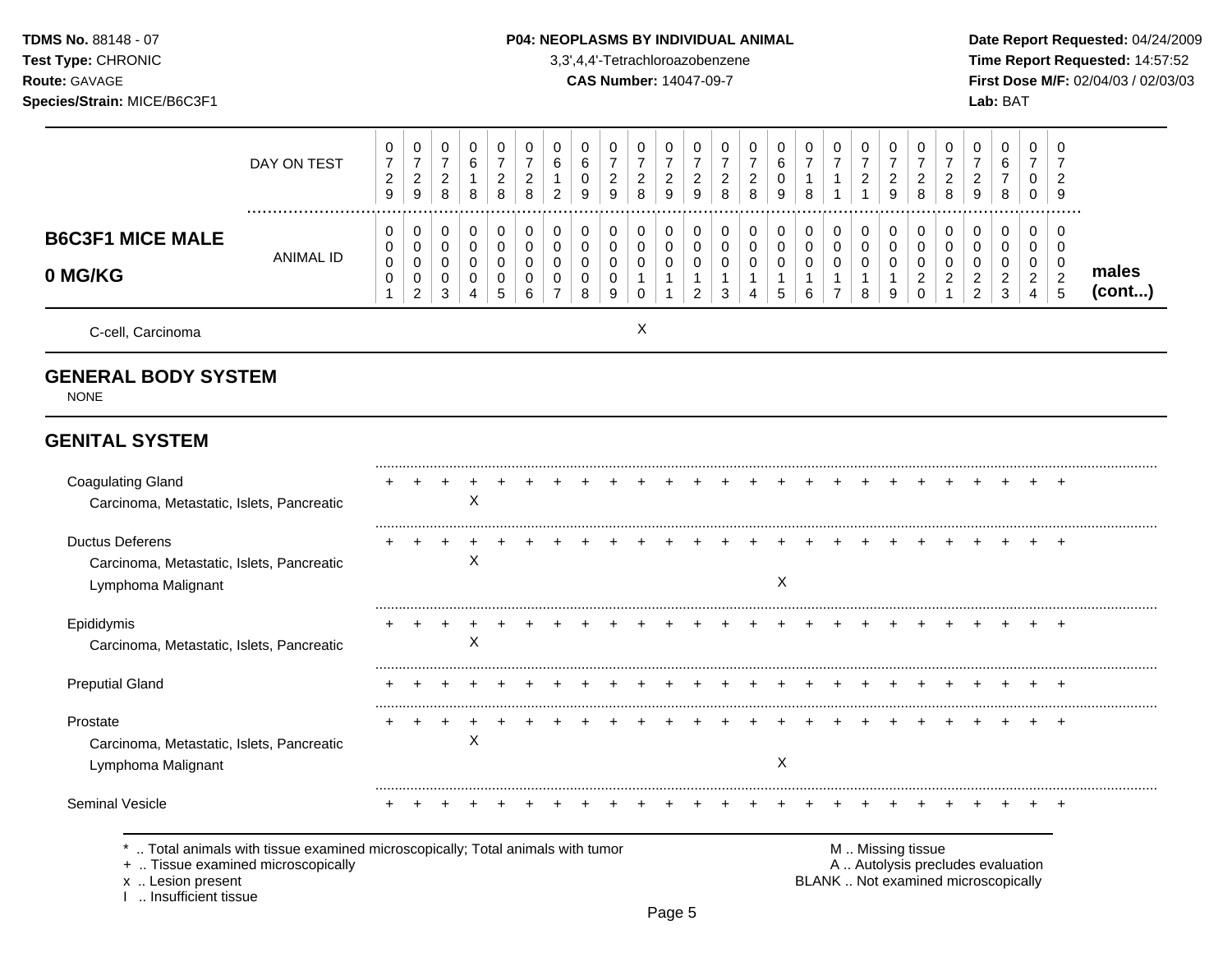### **TDMS No.** 88148 - 07 **P04: NEOPLASMS BY INDIVIDUAL ANIMAL** Date Report Requested: 04/24/2009

**Test Type:** CHRONIC 3,3',4,4'-Tetrachloroazobenzene **Time Report Requested:** 14:57:52 **Route:** GAVAGE **CAS Number:** 14047-09-7 **First Dose M/F:** 02/04/03 / 02/03/03

|                                                           | DAY ON TEST      | 0<br>$\overline{7}$<br>$\sqrt{2}$<br>$\mathsf g$ | 0<br>$\overline{7}$<br>$\sqrt{2}$<br>9 | 0<br>$\overline{7}$<br>$\boldsymbol{2}$<br>8 | 0<br>6<br>$\mathbf{1}$<br>8 | 0<br>$\overline{7}$<br>$\overline{c}$<br>8 | 0<br>$\overline{7}$<br>$\overline{c}$<br>8 | 0<br>6<br>$\mathbf 1$<br>$\overline{2}$   | 0<br>6<br>0<br>9      | 0<br>$\overline{7}$<br>$\sqrt{2}$<br>$\boldsymbol{9}$ | 0<br>7<br>$\overline{c}$<br>8 | 0<br>$\overline{7}$<br>$\overline{\mathbf{c}}$<br>9 | 0<br>$\overline{7}$<br>$\overline{c}$<br>9    | 0<br>7<br>$\boldsymbol{2}$<br>8  | 0<br>$\overline{7}$<br>$\overline{c}$<br>8 | 0<br>$\,6$<br>$\mathbf 0$<br>9 | 0<br>$\overline{7}$<br>$\mathbf{1}$<br>8 | 0<br>$\overline{7}$<br>$\mathbf{1}$<br>-1     | 0<br>$\overline{7}$<br>$\boldsymbol{2}$<br>1 | 0<br>7<br>$\overline{c}$<br>9 | 0<br>7<br>$\overline{c}$<br>8          | 0<br>$\overline{7}$<br>$\boldsymbol{2}$<br>8 | 0<br>$\overline{7}$<br>$\overline{c}$<br>9      | 0<br>6<br>$\boldsymbol{7}$<br>8      | $\mathbf 0$<br>$\overline{7}$<br>0<br>0         | 0<br>7<br>$\overline{2}$<br>9      |                 |
|-----------------------------------------------------------|------------------|--------------------------------------------------|----------------------------------------|----------------------------------------------|-----------------------------|--------------------------------------------|--------------------------------------------|-------------------------------------------|-----------------------|-------------------------------------------------------|-------------------------------|-----------------------------------------------------|-----------------------------------------------|----------------------------------|--------------------------------------------|--------------------------------|------------------------------------------|-----------------------------------------------|----------------------------------------------|-------------------------------|----------------------------------------|----------------------------------------------|-------------------------------------------------|--------------------------------------|-------------------------------------------------|------------------------------------|-----------------|
| <b>B6C3F1 MICE MALE</b><br>0 MG/KG                        | <b>ANIMAL ID</b> | 0<br>0<br>$\pmb{0}$<br>0<br>1                    | 0<br>0<br>0<br>0<br>$\overline{c}$     | 0<br>0<br>0<br>$\mathbf 0$<br>3              | 0<br>0<br>0<br>0<br>4       | 0<br>0<br>0<br>0<br>5                      | 0<br>0<br>0<br>0<br>6                      | 0<br>$\Omega$<br>0<br>0<br>$\overline{7}$ | 0<br>0<br>0<br>0<br>8 | 0<br>0<br>0<br>0<br>9                                 | 0<br>0<br>0<br>1<br>0         | 0<br>0<br>0<br>1<br>1                               | 0<br>0<br>0<br>$\mathbf{1}$<br>$\overline{2}$ | 0<br>0<br>0<br>$\mathbf{1}$<br>3 | 0<br>$\mathbf 0$<br>0<br>Δ                 | 0<br>0<br>0<br>5               | 0<br>0<br>0<br>$\mathbf{1}$<br>6         | 0<br>0<br>0<br>$\mathbf{1}$<br>$\overline{7}$ | 0<br>0<br>0<br>$\mathbf 1$<br>8              | 0<br>0<br>0<br>1<br>9         | 0<br>$\mathbf 0$<br>0<br>2<br>$\Omega$ | 0<br>0<br>$\Omega$<br>$\overline{2}$<br>1    | 0<br>0<br>0<br>$\overline{c}$<br>$\overline{c}$ | 0<br>0<br>0<br>$\boldsymbol{2}$<br>3 | 0<br>0<br>0<br>$\overline{2}$<br>$\overline{4}$ | 0<br>0<br>0<br>$\overline{2}$<br>5 | males<br>(cont) |
| Carcinoma, Metastatic, Islets, Pancreatic                 |                  |                                                  |                                        |                                              | Χ                           |                                            |                                            |                                           |                       |                                                       |                               |                                                     |                                               |                                  |                                            |                                |                                          |                                               |                                              |                               |                                        |                                              |                                                 |                                      |                                                 |                                    |                 |
| <b>Testes</b>                                             |                  |                                                  |                                        |                                              |                             |                                            |                                            |                                           |                       |                                                       |                               |                                                     |                                               |                                  |                                            |                                |                                          |                                               |                                              |                               |                                        |                                              |                                                 |                                      |                                                 |                                    |                 |
| <b>HEMATOPOIETIC SYSTEM</b>                               |                  |                                                  |                                        |                                              |                             |                                            |                                            |                                           |                       |                                                       |                               |                                                     |                                               |                                  |                                            |                                |                                          |                                               |                                              |                               |                                        |                                              |                                                 |                                      |                                                 |                                    |                 |
| <b>Bone Marrow</b>                                        |                  |                                                  |                                        |                                              |                             |                                            |                                            |                                           |                       |                                                       |                               |                                                     |                                               |                                  |                                            |                                |                                          |                                               |                                              |                               |                                        |                                              |                                                 |                                      |                                                 |                                    |                 |
| Lymph Node                                                |                  |                                                  |                                        |                                              |                             |                                            |                                            |                                           |                       |                                                       |                               |                                                     |                                               |                                  |                                            | ٠                              |                                          |                                               |                                              |                               |                                        |                                              |                                                 |                                      |                                                 |                                    |                 |
| Lymphoma Malignant                                        |                  |                                                  |                                        |                                              |                             |                                            |                                            |                                           |                       |                                                       |                               |                                                     |                                               |                                  |                                            | X                              |                                          |                                               |                                              |                               |                                        |                                              |                                                 |                                      |                                                 |                                    |                 |
| Iliac, Lymphoma Malignant                                 |                  |                                                  |                                        |                                              |                             |                                            |                                            |                                           |                       |                                                       |                               |                                                     |                                               |                                  |                                            | X                              |                                          |                                               |                                              |                               |                                        |                                              |                                                 |                                      |                                                 |                                    |                 |
| Mediastinal, Carcinoma, Metastatic,<br>Islets, Pancreatic |                  |                                                  |                                        |                                              | X                           |                                            |                                            |                                           |                       |                                                       |                               |                                                     |                                               |                                  |                                            |                                |                                          |                                               |                                              |                               |                                        |                                              |                                                 |                                      |                                                 |                                    |                 |
| Mediastinal, Lymphoma Malignant                           |                  |                                                  |                                        |                                              |                             |                                            |                                            |                                           |                       |                                                       |                               |                                                     |                                               |                                  |                                            | Χ                              |                                          |                                               |                                              |                               |                                        |                                              |                                                 |                                      |                                                 |                                    |                 |
| Renal, Lymphoma Malignant                                 |                  |                                                  |                                        |                                              |                             |                                            |                                            |                                           |                       |                                                       |                               |                                                     |                                               |                                  |                                            | X                              |                                          |                                               |                                              |                               |                                        |                                              |                                                 |                                      |                                                 |                                    |                 |
| Lymph Node, Mandibular<br>Lymphoma Malignant              |                  |                                                  |                                        |                                              |                             |                                            |                                            |                                           |                       |                                                       |                               |                                                     |                                               |                                  |                                            | X                              |                                          |                                               |                                              |                               |                                        |                                              |                                                 |                                      |                                                 | $\div$                             |                 |
| Lymph Node, Mesenteric                                    |                  |                                                  |                                        |                                              |                             |                                            |                                            |                                           |                       |                                                       |                               |                                                     |                                               |                                  |                                            |                                |                                          |                                               |                                              |                               |                                        |                                              |                                                 |                                      |                                                 | $\pm$                              |                 |
| Lymphoma Malignant                                        |                  |                                                  |                                        |                                              |                             |                                            |                                            |                                           |                       |                                                       |                               |                                                     |                                               |                                  |                                            | X                              |                                          |                                               |                                              |                               |                                        |                                              |                                                 |                                      |                                                 |                                    |                 |
| Spleen                                                    |                  |                                                  |                                        |                                              |                             |                                            |                                            |                                           |                       |                                                       |                               |                                                     |                                               |                                  |                                            |                                |                                          |                                               |                                              |                               |                                        |                                              |                                                 |                                      |                                                 |                                    |                 |
|                                                           |                  |                                                  |                                        |                                              |                             |                                            |                                            |                                           |                       |                                                       |                               |                                                     | X                                             |                                  |                                            |                                |                                          |                                               |                                              |                               |                                        |                                              |                                                 |                                      |                                                 |                                    |                 |

x .. Lesion present<br>I .. Insufficient tissue

+ .. Tissue examined microscopically and the state of the state of the state of the A .. Autolysis precludes evaluation BLANK .. Not examined microscopically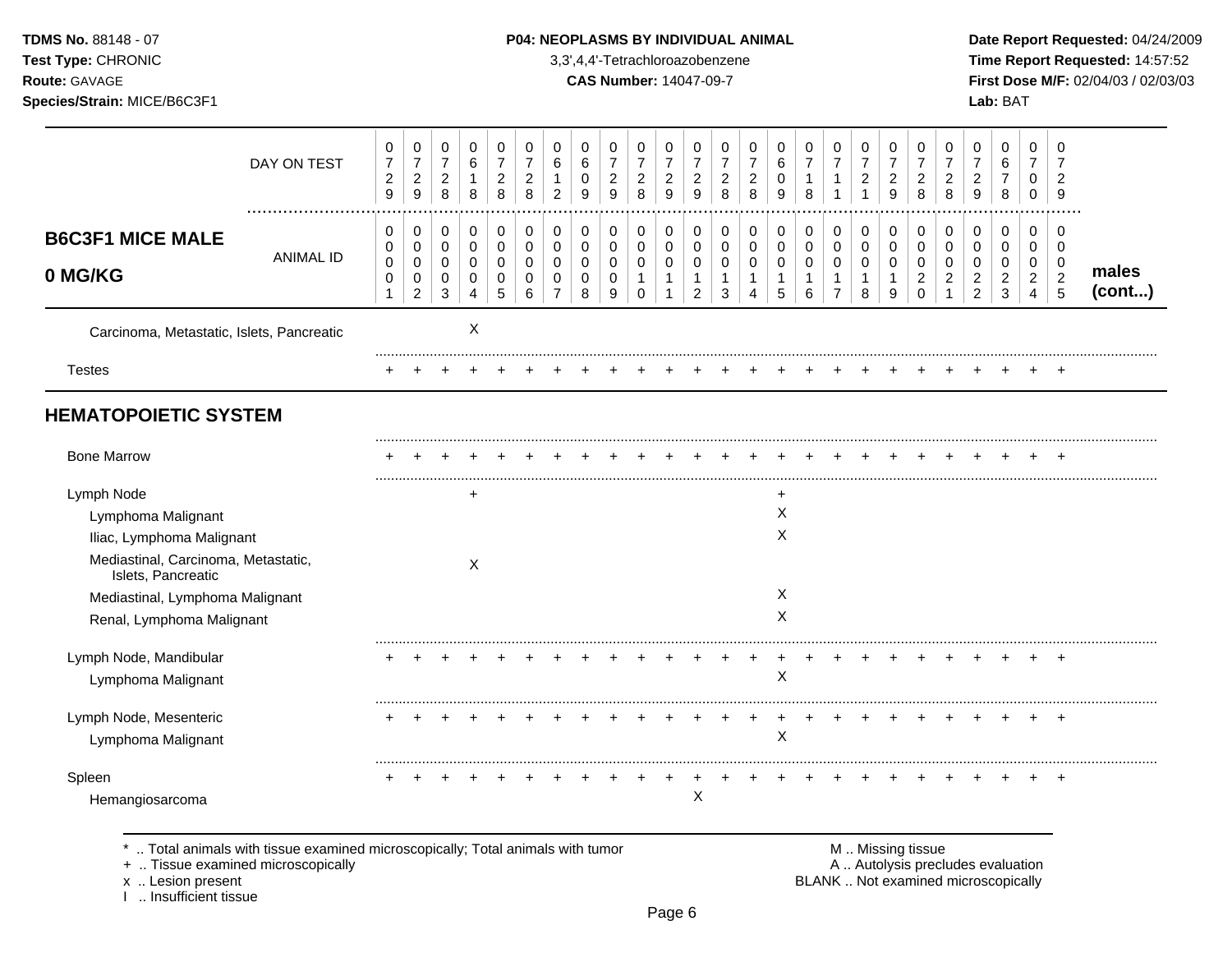### **TDMS No.** 88148 - 07 **P04: NEOPLASMS BY INDIVIDUAL ANIMAL** Date Report Requested: 04/24/2009

**Test Type:** CHRONIC 3,3',4,4'-Tetrachloroazobenzene **Time Report Requested:** 14:57:52 **Route:** GAVAGE **CAS Number:** 14047-09-7 **First Dose M/F:** 02/04/03 / 02/03/03

|                                                                                      | DAY ON TEST                                                                                                           | 0<br>$\overline{7}$<br>$\overline{c}$<br>9 | 0<br>$\overline{7}$<br>$\overline{c}$<br>9   | 0<br>$\overline{7}$<br>$\sqrt{2}$<br>$\,8\,$ | 0<br>6<br>$\mathbf{1}$<br>8               | 0<br>$\overline{7}$<br>$\overline{c}$<br>8 | 0<br>$\overline{7}$<br>$\overline{c}$<br>8 | 0<br>6<br>$\mathbf{1}$<br>$\overline{2}$         | 0<br>6<br>0<br>9                                 | 0<br>$\overline{7}$<br>$\overline{2}$<br>9 | 0<br>$\overline{7}$<br>$\overline{a}$<br>8           | 0<br>$\overline{7}$<br>$\overline{2}$<br>9                   | 0<br>$\overline{7}$<br>$\overline{a}$<br>9              | 0<br>$\overline{7}$<br>$\overline{c}$<br>8            | 0<br>$\overline{7}$<br>$\overline{c}$<br>8                        | 0<br>6<br>0<br>9                          | 0<br>$\overline{7}$<br>$\overline{1}$<br>8 | 0<br>$\overline{7}$<br>$\mathbf{1}$<br>$\mathbf{1}$    | 0<br>$\overline{7}$<br>$\overline{c}$<br>$\mathbf{1}$ | 0<br>$\overline{7}$<br>$\overline{c}$<br>9 | 0<br>$\overline{7}$<br>$\overline{a}$<br>8          | 0<br>$\overline{7}$<br>$\overline{2}$<br>8                     | 0<br>$\overline{7}$<br>$\overline{c}$<br>9                               | 0<br>6<br>$\overline{7}$<br>8                          | 0<br>$\overline{7}$<br>0<br>$\mathbf 0$                | 0<br>7<br>$\overline{2}$<br>9                       |                 |
|--------------------------------------------------------------------------------------|-----------------------------------------------------------------------------------------------------------------------|--------------------------------------------|----------------------------------------------|----------------------------------------------|-------------------------------------------|--------------------------------------------|--------------------------------------------|--------------------------------------------------|--------------------------------------------------|--------------------------------------------|------------------------------------------------------|--------------------------------------------------------------|---------------------------------------------------------|-------------------------------------------------------|-------------------------------------------------------------------|-------------------------------------------|--------------------------------------------|--------------------------------------------------------|-------------------------------------------------------|--------------------------------------------|-----------------------------------------------------|----------------------------------------------------------------|--------------------------------------------------------------------------|--------------------------------------------------------|--------------------------------------------------------|-----------------------------------------------------|-----------------|
| <b>B6C3F1 MICE MALE</b><br>0 MG/KG                                                   | <b>ANIMAL ID</b>                                                                                                      | 0<br>0<br>$\mathbf 0$<br>0<br>$\mathbf{1}$ | 0<br>$\mathbf 0$<br>0<br>0<br>$\overline{2}$ | 0<br>$\mathbf 0$<br>0<br>0<br>3              | 0<br>$\mathbf 0$<br>$\mathbf 0$<br>0<br>4 | 0<br>$\mathbf 0$<br>$\mathbf 0$<br>0<br>5  | 0<br>$\mathbf 0$<br>$\mathbf 0$<br>0<br>6  | 0<br>$\Omega$<br>$\Omega$<br>0<br>$\overline{7}$ | 0<br>$\Omega$<br>$\mathbf 0$<br>$\mathbf 0$<br>8 | 0<br>0<br>$\mathbf 0$<br>0<br>9            | 0<br>$\mathbf 0$<br>0<br>$\mathbf{1}$<br>$\mathbf 0$ | 0<br>$\Omega$<br>$\mathbf 0$<br>$\mathbf{1}$<br>$\mathbf{1}$ | 0<br>$\mathbf 0$<br>0<br>$\mathbf{1}$<br>$\overline{c}$ | 0<br>$\mathbf 0$<br>0<br>$\mathbf{1}$<br>$\mathbf{3}$ | 0<br>$\mathbf 0$<br>$\mathbf 0$<br>$\mathbf{1}$<br>$\overline{4}$ | 0<br>$\mathbf 0$<br>$\mathbf 0$<br>1<br>5 | 0<br>$\mathbf 0$<br>$\mathbf 0$<br>-1<br>6 | 0<br>$\mathbf 0$<br>$\mathbf 0$<br>1<br>$\overline{7}$ | 0<br>$\mathbf 0$<br>$\mathbf 0$<br>$\mathbf{1}$<br>8  | 0<br>$\mathbf 0$<br>$\mathbf 0$<br>1<br>9  | 0<br>$\mathbf 0$<br>0<br>$\overline{a}$<br>$\Omega$ | 0<br>$\Omega$<br>$\mathbf 0$<br>$\overline{c}$<br>$\mathbf{1}$ | 0<br>$\mathbf 0$<br>$\mathbf 0$<br>$\overline{c}$<br>$\overline{2}$      | 0<br>$\mathbf 0$<br>$\mathbf 0$<br>$\overline{c}$<br>3 | 0<br>$\Omega$<br>0<br>$\overline{2}$<br>$\overline{4}$ | 0<br>$\Omega$<br>$\mathbf 0$<br>$\overline{2}$<br>5 | males<br>(cont) |
| Lymphoma Malignant                                                                   |                                                                                                                       |                                            |                                              |                                              |                                           |                                            |                                            |                                                  |                                                  |                                            |                                                      |                                                              |                                                         |                                                       |                                                                   | X                                         |                                            |                                                        |                                                       |                                            |                                                     |                                                                |                                                                          |                                                        |                                                        |                                                     |                 |
| Thymus                                                                               |                                                                                                                       |                                            |                                              | M                                            | M                                         |                                            |                                            |                                                  |                                                  |                                            | M                                                    |                                                              |                                                         |                                                       |                                                                   | м                                         |                                            |                                                        |                                                       |                                            |                                                     |                                                                |                                                                          | M                                                      |                                                        |                                                     |                 |
| <b>INTEGUMENTARY SYSTEM</b>                                                          |                                                                                                                       |                                            |                                              |                                              |                                           |                                            |                                            |                                                  |                                                  |                                            |                                                      |                                                              |                                                         |                                                       |                                                                   |                                           |                                            |                                                        |                                                       |                                            |                                                     |                                                                |                                                                          |                                                        |                                                        |                                                     |                 |
| <b>Mammary Gland</b>                                                                 |                                                                                                                       | M                                          | м                                            | M                                            | M                                         | M                                          | M                                          | М                                                | M                                                | M                                          | M                                                    | M                                                            | M                                                       | M                                                     |                                                                   | M M M                                     |                                            | M                                                      | M <sub>1</sub>                                        |                                            |                                                     |                                                                | M M M M M M M                                                            |                                                        |                                                        |                                                     |                 |
| Skin<br>Subcutaneous Tissue, Fibrosarcoma<br>Subcutaneous Tissue,<br>Hemangiosarcoma |                                                                                                                       |                                            |                                              |                                              |                                           |                                            |                                            |                                                  |                                                  |                                            |                                                      |                                                              |                                                         |                                                       |                                                                   |                                           |                                            |                                                        |                                                       |                                            |                                                     |                                                                |                                                                          | $\ddot{}$                                              | X                                                      | $\ddot{}$                                           |                 |
| <b>MUSCULOSKELETAL SYSTEM</b>                                                        |                                                                                                                       |                                            |                                              |                                              |                                           |                                            |                                            |                                                  |                                                  |                                            |                                                      |                                                              |                                                         |                                                       |                                                                   |                                           |                                            |                                                        |                                                       |                                            |                                                     |                                                                |                                                                          |                                                        |                                                        |                                                     |                 |
| <b>Bone</b>                                                                          |                                                                                                                       |                                            |                                              |                                              |                                           |                                            |                                            |                                                  |                                                  |                                            |                                                      |                                                              |                                                         |                                                       |                                                                   |                                           |                                            |                                                        |                                                       |                                            |                                                     |                                                                |                                                                          |                                                        |                                                        |                                                     |                 |
| <b>Skeletal Muscle</b><br>Fibrosarcoma, Metastatic, Skin                             |                                                                                                                       |                                            |                                              |                                              |                                           |                                            |                                            |                                                  |                                                  |                                            |                                                      |                                                              |                                                         |                                                       |                                                                   |                                           |                                            |                                                        |                                                       |                                            |                                                     |                                                                |                                                                          |                                                        | +<br>X                                                 | $\ddot{}$                                           |                 |
| <b>NERVOUS SYSTEM</b>                                                                |                                                                                                                       |                                            |                                              |                                              |                                           |                                            |                                            |                                                  |                                                  |                                            |                                                      |                                                              |                                                         |                                                       |                                                                   |                                           |                                            |                                                        |                                                       |                                            |                                                     |                                                                |                                                                          |                                                        |                                                        |                                                     |                 |
| <b>Brain</b><br>Meningioma Malignant                                                 |                                                                                                                       |                                            |                                              |                                              |                                           |                                            |                                            |                                                  | X                                                |                                            |                                                      |                                                              |                                                         |                                                       |                                                                   |                                           |                                            |                                                        |                                                       |                                            |                                                     |                                                                |                                                                          |                                                        |                                                        | <b>+</b>                                            |                 |
| x  Lesion present<br>1  Insufficient tissue                                          | *  Total animals with tissue examined microscopically; Total animals with tumor<br>+  Tissue examined microscopically |                                            |                                              |                                              |                                           |                                            |                                            |                                                  |                                                  |                                            |                                                      |                                                              |                                                         |                                                       |                                                                   |                                           |                                            |                                                        |                                                       |                                            | M  Missing tissue                                   |                                                                | A  Autolysis precludes evaluation<br>BLANK  Not examined microscopically |                                                        |                                                        |                                                     |                 |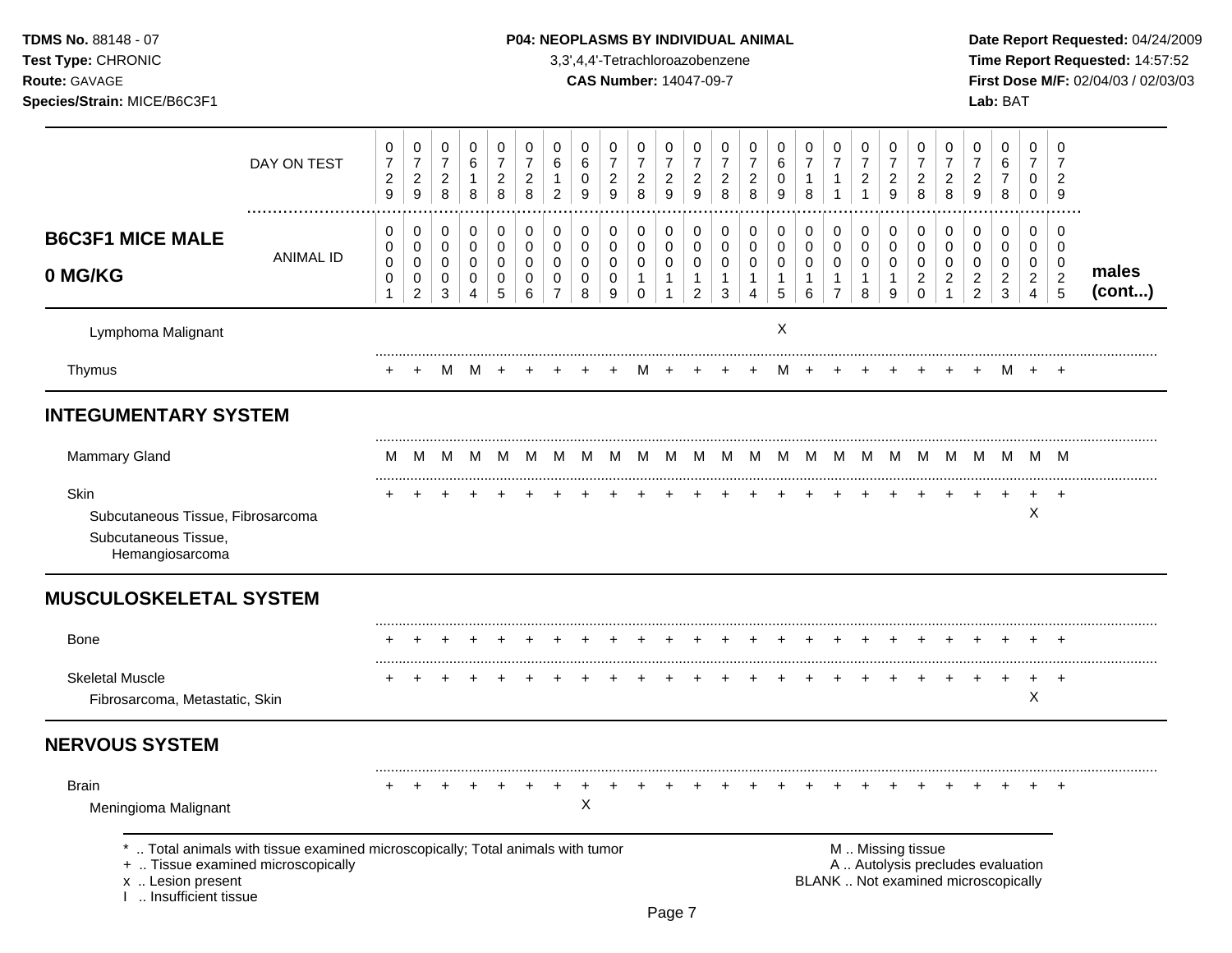**Test Type:** CHRONIC 3,3',4,4'-Tetrachloroazobenzene **Time Report Requested:** 14:57:52 **Route:** GAVAGE **CAS Number:** 14047-09-7 **First Dose M/F:** 02/04/03 / 02/03/03 **Species/Strain:** MICE/B6C3F1 **Lab:** BAT

|                                                                                                                                                                                                                                                                                                                                                                                                                                           | DAY ON TEST                                                                  | 0<br>$\overline{\mathcal{I}}$<br>$\overline{\mathbf{c}}$<br>$\boldsymbol{9}$ | 0<br>$\overline{7}$<br>$\overline{\mathbf{c}}$<br>9 | 0<br>$\overline{7}$<br>$\overline{c}$<br>8 | 0<br>6<br>1<br>8    | 0<br>$\boldsymbol{7}$<br>$\overline{c}$<br>8 | 0<br>$\overline{7}$<br>$\overline{c}$<br>8 | 0<br>6<br>$\overline{2}$ | 0<br>6<br>$\pmb{0}$<br>9 | 0<br>$\boldsymbol{7}$<br>$\overline{\mathbf{c}}$<br>9 | 0<br>$\overline{7}$<br>$\overline{\mathbf{c}}$<br>8 | 0<br>$\overline{7}$<br>$\boldsymbol{2}$<br>9 | 0<br>$\overline{7}$<br>$\overline{c}$<br>9 | 0<br>$\overline{7}$<br>$\overline{\mathbf{c}}$<br>8 | 0<br>$\overline{7}$<br>$\overline{\mathbf{c}}$<br>8 | 0<br>6<br>0<br>9 | 0<br>$\overline{7}$<br>1<br>8   | 0<br>$\overline{7}$<br>1<br>1  | 0<br>$\overline{7}$<br>$\overline{c}$<br>1 | 0<br>$\overline{7}$<br>$\overline{c}$<br>9 | 0<br>$\overline{7}$<br>$\overline{c}$<br>8 | 0<br>$\overline{7}$<br>$\overline{c}$<br>8 | 0<br>$\overline{7}$<br>$\overline{\mathbf{c}}$<br>9 | 0<br>6<br>7<br>8                 | 0<br>$\overline{7}$<br>0<br>0    | 0<br>$\overline{7}$<br>$\overline{2}$<br>9 |                 |
|-------------------------------------------------------------------------------------------------------------------------------------------------------------------------------------------------------------------------------------------------------------------------------------------------------------------------------------------------------------------------------------------------------------------------------------------|------------------------------------------------------------------------------|------------------------------------------------------------------------------|-----------------------------------------------------|--------------------------------------------|---------------------|----------------------------------------------|--------------------------------------------|--------------------------|--------------------------|-------------------------------------------------------|-----------------------------------------------------|----------------------------------------------|--------------------------------------------|-----------------------------------------------------|-----------------------------------------------------|------------------|---------------------------------|--------------------------------|--------------------------------------------|--------------------------------------------|--------------------------------------------|--------------------------------------------|-----------------------------------------------------|----------------------------------|----------------------------------|--------------------------------------------|-----------------|
| <b>B6C3F1 MICE MALE</b>                                                                                                                                                                                                                                                                                                                                                                                                                   | <b>ANIMAL ID</b>                                                             | 0<br>0<br>$\mathsf 0$                                                        | 0<br>0<br>0                                         | 0<br>$\mathbf 0$<br>0                      | 0<br>0<br>$\pmb{0}$ | 0<br>$\mathbf 0$<br>0                        | 0<br>$\mathbf 0$<br>0                      | 0<br>$\mathbf 0$<br>0    | 0<br>$\mathbf 0$<br>0    | 0<br>0<br>0                                           | 0<br>$\mathbf 0$<br>0                               | 0<br>0<br>$\pmb{0}$                          | 0<br>0<br>0                                | 0<br>0<br>0                                         | 0<br>0<br>0                                         | 0<br>0<br>0      | 0<br>$\mathbf 0$<br>$\mathbf 0$ | 0<br>0<br>$\pmb{0}$            | 0<br>$\mathbf 0$<br>0                      | 0<br>0<br>0                                | 0<br>0<br>0                                | 0<br>$\mathbf 0$<br>0                      | 0<br>0<br>0                                         | 0<br>$\mathbf 0$<br>0            | 0<br>0<br>0                      | 0<br>$\mathbf 0$<br>0                      |                 |
| 0 MG/KG                                                                                                                                                                                                                                                                                                                                                                                                                                   |                                                                              | 0<br>1                                                                       | 0<br>$\overline{c}$                                 | $\mathbf 0$<br>3                           | 0<br>4              | $\mathbf 0$<br>5                             | 0<br>6                                     | 0<br>$\overline{7}$      | 0<br>8                   | 0<br>9                                                | $\overline{1}$<br>0                                 | $\mathbf{1}$<br>1                            | $\mathbf{1}$<br>$\overline{c}$             | 1<br>3                                              | 1<br>$\overline{\mathbf{4}}$                        | $\mathbf 1$<br>5 | 1<br>6                          | $\mathbf{1}$<br>$\overline{7}$ | 1<br>8                                     | $\mathbf 1$<br>9                           | $\overline{c}$<br>$\Omega$                 | $\overline{c}$<br>1                        | $\overline{c}$<br>$\overline{c}$                    | $\boldsymbol{2}$<br>$\mathbf{3}$ | $\overline{2}$<br>$\overline{4}$ | $\sqrt{2}$<br>5                            | males<br>(cont) |
| Spinal Cord                                                                                                                                                                                                                                                                                                                                                                                                                               |                                                                              |                                                                              |                                                     |                                            |                     |                                              |                                            |                          |                          |                                                       | $\ddot{}$                                           |                                              |                                            |                                                     |                                                     |                  |                                 |                                |                                            |                                            |                                            |                                            |                                                     |                                  |                                  |                                            |                 |
| <b>RESPIRATORY SYSTEM</b>                                                                                                                                                                                                                                                                                                                                                                                                                 |                                                                              |                                                                              |                                                     |                                            |                     |                                              |                                            |                          |                          |                                                       |                                                     |                                              |                                            |                                                     |                                                     |                  |                                 |                                |                                            |                                            |                                            |                                            |                                                     |                                  |                                  |                                            |                 |
| Lung<br>Alveolar/Bronchiolar Adenoma<br>Alveolar/Bronchiolar Adenoma, Multiple<br>Alveolar/Bronchiolar Carcinoma<br>Alveolar/Bronchiolar Carcinoma, Multiple<br>Carcinoma, Metastatic, Islets, Pancreatic<br>Fibrosarcoma, Metastatic, Skin<br>Hepatocellular Carcinoma, Metastatic,<br>Liver<br>Lymphoma Malignant<br>Mediastinum, Alveolar/Bronchiolar<br>Carcinoma, Metastatic, Lung<br>Mediastinum, Fibrosarcoma, Metastatic,<br>Skin |                                                                              |                                                                              | X                                                   |                                            | X                   |                                              |                                            |                          |                          |                                                       |                                                     |                                              |                                            |                                                     |                                                     | X                |                                 |                                | X                                          | X                                          |                                            |                                            |                                                     |                                  | X<br>X                           |                                            |                 |
| <b>Nose</b>                                                                                                                                                                                                                                                                                                                                                                                                                               |                                                                              |                                                                              |                                                     |                                            |                     |                                              |                                            |                          |                          |                                                       |                                                     |                                              |                                            |                                                     |                                                     |                  |                                 |                                |                                            |                                            |                                            |                                            |                                                     |                                  |                                  |                                            |                 |
| Pleura<br>Fibrosarcoma, Metastatic, Skin                                                                                                                                                                                                                                                                                                                                                                                                  | Total animals with tissue examined microscopically; Total animals with tumor |                                                                              |                                                     |                                            |                     |                                              |                                            |                          |                          |                                                       |                                                     |                                              |                                            |                                                     |                                                     |                  |                                 |                                |                                            |                                            | M  Missing tissue                          |                                            |                                                     |                                  | +<br>X                           |                                            |                 |

x .. Lesion present<br>I .. Insufficient tissue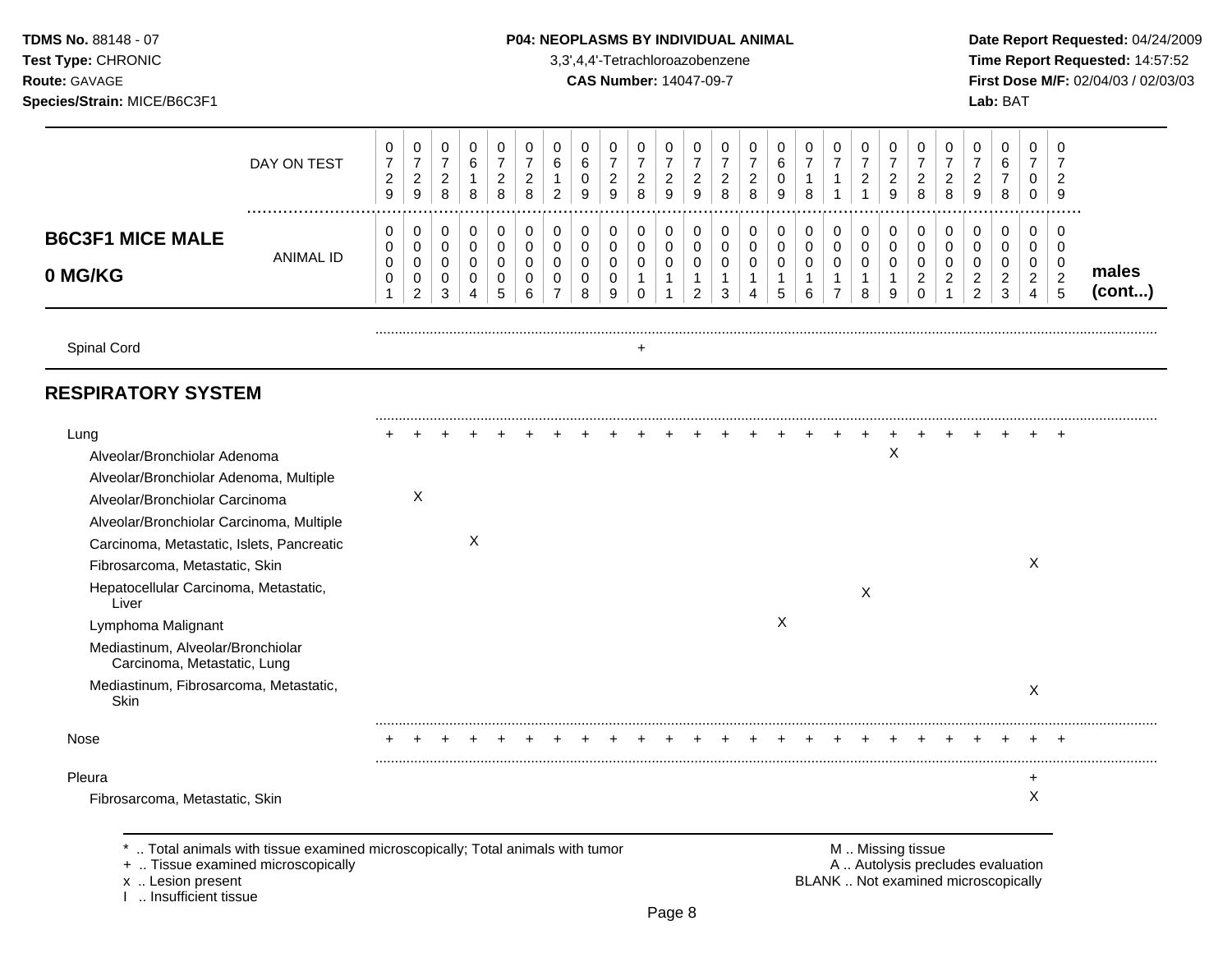TDMS No. 88148 - 07

#### Test Type: CHRONIC

Route: GAVAGE

Species/Strain: MICE/B6C3F1

#### P04: NEOPLASMS BY INDIVIDUAL ANIMAL

3,3',4,4'-Tetrachloroazobenzene

**CAS Number: 14047-09-7** 

Date Report Requested: 04/24/2009 Time Report Requested: 14:57:52 First Dose M/F: 02/04/03 / 02/03/03 Lab: BAT

|                                                 | DAY ON TEST      | 0<br>$\boldsymbol{7}$<br>$\boldsymbol{2}$<br>$\overline{9}$ | 0<br>$\boldsymbol{7}$<br>$\overline{2}$<br>9 | 0<br>$\boldsymbol{7}$<br>$\sqrt{2}$<br>8 | 0<br>6<br>1<br>8      | 0<br>7<br>2<br>8      | 0<br>7<br>$\overline{c}$<br>8 | 0<br>6<br>$\overline{2}$ | 0<br>6<br>0<br>9      | 0<br>$\overline{7}$<br>$\sqrt{2}$<br>9 | 0<br>7<br>$\overline{c}$<br>8 | 0<br>7<br>$\overline{c}$<br>9 | 0<br>7<br>$\overline{c}$<br>9 | 0<br>7<br>$\overline{c}$<br>8 | 0<br>7<br>$\overline{c}$<br>8 | 0<br>6<br>0<br>9 | 0<br>7<br>-1<br>8      | 0<br>7<br>$\mathbf{1}$                        | 0<br>7<br>$\overline{c}$ | 0<br>7<br>$\overline{c}$<br>9 | 0<br>7<br>$\overline{c}$<br>8             | 0<br>$\overline{7}$<br>$\overline{2}$<br>8 | 0<br>7<br>$\overline{c}$<br>9                   | 0<br>6<br>$\overline{7}$<br>8      | 0<br>7<br>0<br>0                   | 0<br>7<br>$\overline{c}$<br>9               |                 |
|-------------------------------------------------|------------------|-------------------------------------------------------------|----------------------------------------------|------------------------------------------|-----------------------|-----------------------|-------------------------------|--------------------------|-----------------------|----------------------------------------|-------------------------------|-------------------------------|-------------------------------|-------------------------------|-------------------------------|------------------|------------------------|-----------------------------------------------|--------------------------|-------------------------------|-------------------------------------------|--------------------------------------------|-------------------------------------------------|------------------------------------|------------------------------------|---------------------------------------------|-----------------|
| <b>B6C3F1 MICE MALE</b><br>0 MG/KG              | <b>ANIMAL ID</b> | 0<br>0<br>$\pmb{0}$<br>$\pmb{0}$                            | 0<br>0<br>0<br>0<br>$\overline{2}$           | 0<br>0<br>0<br>0<br>3                    | 0<br>0<br>0<br>0<br>4 | 0<br>0<br>0<br>0<br>5 | 0<br>0<br>0<br>0<br>6         | 0<br>0<br>0<br>0         | 0<br>0<br>0<br>0<br>8 | 0<br>0<br>0<br>0<br>9                  | 0<br>0<br>0<br>1<br>$\Omega$  | 0<br>0<br>0                   | 0<br>0<br>0<br>$\overline{c}$ | 0<br>0<br>0<br>3              | 0<br>0<br>0<br>Δ              | 0<br>0<br>0<br>5 | 0<br>0<br>0<br>-1<br>6 | 0<br>0<br>0<br>$\mathbf{1}$<br>$\overline{7}$ | 0<br>0<br>0<br>-1<br>8   | 0<br>0<br>0<br>1<br>9         | 0<br>0<br>0<br>$\overline{2}$<br>$\Omega$ | 0<br>0<br>0<br>$\overline{2}$              | 0<br>0<br>0<br>$\overline{c}$<br>$\overline{2}$ | 0<br>0<br>0<br>$\overline{c}$<br>3 | 0<br>0<br>0<br>$\overline{2}$<br>4 | 0<br>0<br>0<br>$\sqrt{2}$<br>$\overline{5}$ | males<br>(cont) |
| Trachea                                         |                  |                                                             |                                              |                                          |                       |                       |                               |                          |                       |                                        |                               |                               |                               |                               |                               |                  |                        |                                               |                          |                               |                                           |                                            |                                                 |                                    |                                    | $^{+}$                                      |                 |
| <b>SPECIAL SENSES SYSTEM</b>                    |                  |                                                             |                                              |                                          |                       |                       |                               |                          |                       |                                        |                               |                               |                               |                               |                               |                  |                        |                                               |                          |                               |                                           |                                            |                                                 |                                    |                                    |                                             |                 |
| Eye                                             |                  |                                                             |                                              |                                          |                       |                       |                               |                          |                       |                                        |                               |                               |                               |                               |                               |                  |                        |                                               |                          |                               |                                           |                                            |                                                 |                                    |                                    | $\mathbf +$                                 |                 |
| Harderian Gland<br>Adenoma                      |                  |                                                             |                                              |                                          |                       |                       |                               |                          |                       |                                        |                               |                               |                               |                               |                               |                  |                        | X                                             |                          |                               |                                           |                                            |                                                 |                                    |                                    | $+$                                         |                 |
| <b>URINARY SYSTEM</b>                           |                  |                                                             |                                              |                                          |                       |                       |                               |                          |                       |                                        |                               |                               |                               |                               |                               |                  |                        |                                               |                          |                               |                                           |                                            |                                                 |                                    |                                    |                                             |                 |
| Kidney<br>Hemangiosarcoma<br>Lymphoma Malignant |                  |                                                             |                                              |                                          |                       |                       |                               |                          |                       |                                        |                               |                               |                               |                               |                               | X                |                        |                                               |                          |                               |                                           |                                            |                                                 |                                    |                                    |                                             |                 |
| Ureter                                          |                  |                                                             |                                              |                                          |                       | M                     |                               |                          |                       | M                                      |                               | M                             |                               |                               |                               |                  |                        |                                               |                          |                               | м                                         |                                            |                                                 |                                    |                                    |                                             |                 |
| Urethra                                         |                  |                                                             |                                              |                                          |                       |                       |                               |                          |                       |                                        |                               |                               |                               |                               |                               |                  |                        |                                               |                          |                               |                                           |                                            |                                                 |                                    |                                    |                                             |                 |
| <b>Urinary Bladder</b>                          |                  | $\ddot{}$                                                   | $^+$                                         | $\div$                                   |                       |                       |                               |                          |                       |                                        |                               |                               |                               |                               |                               |                  | $\ddot{}$              |                                               | $\pm$                    | $\ddot{}$                     |                                           |                                            | $\div$                                          | $\pm$                              | $+$                                | $+$                                         |                 |

# **SYSTEMIC LESIONS**

\* .. Total animals with tissue examined microscopically; Total animals with tumor

+ .. Tissue examined microscopically

x .. Lesion present

1 .. Insufficient tissue

M .. Missing tissue A .. Autolysis precludes evaluation BLANK .. Not examined microscopically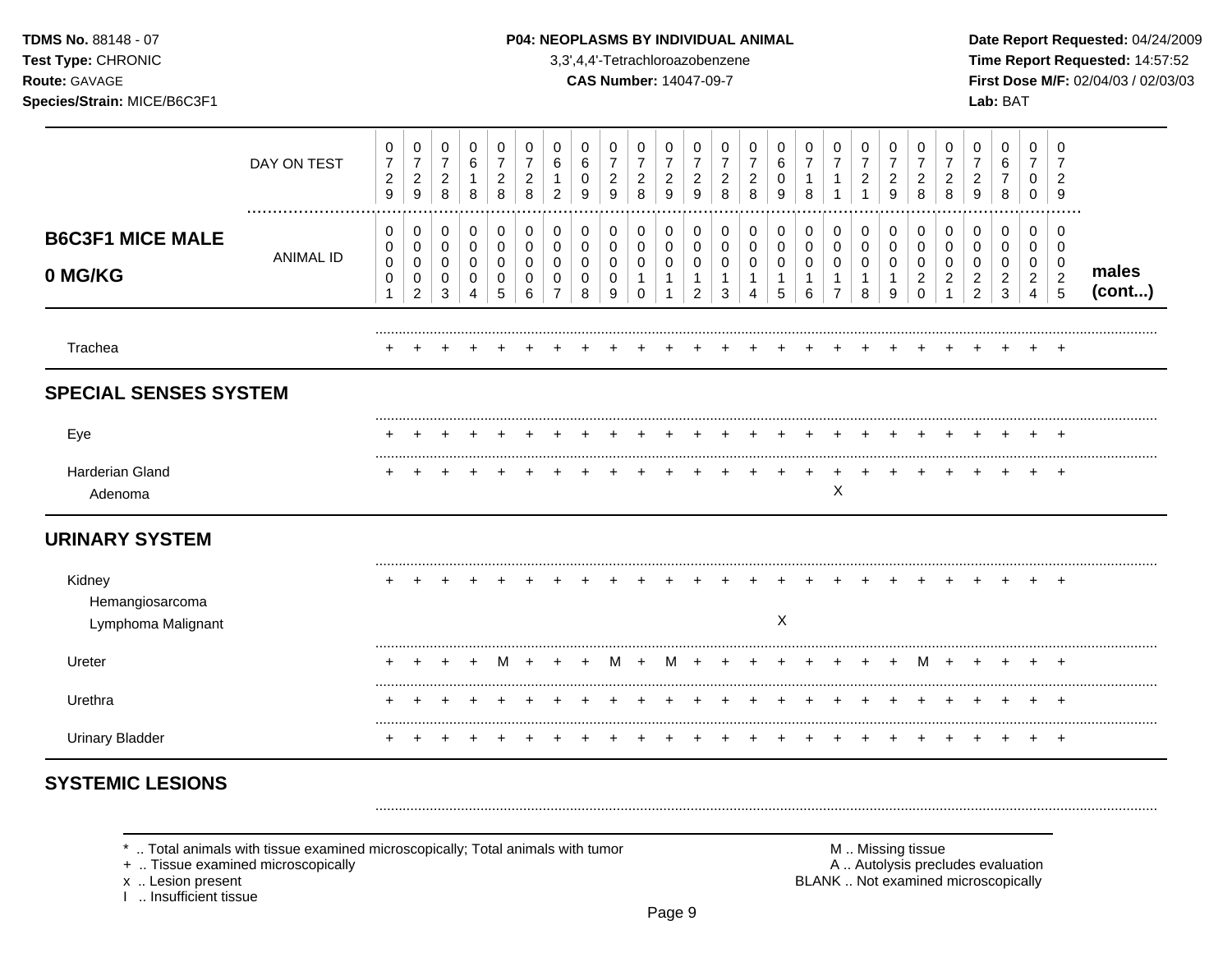#### **TDMS No.** 88148 - 07 **P04: NEOPLASMS BY INDIVIDUAL ANIMAL** Date Report Requested: 04/24/2009

**Test Type:** CHRONIC 3,3',4,4'-Tetrachloroazobenzene **Time Report Requested:** 14:57:52 **Route:** GAVAGE **CAS Number:** 14047-09-7 **First Dose M/F:** 02/04/03 / 02/03/03

|                                      | DAY ON TEST      | 0<br>$\overline{7}$<br>າ<br>$\epsilon$<br>9 | 0<br>$\overline{ }$<br>ົ<br>∠<br>9      | 0<br>$\overline{\phantom{a}}$<br>$\sim$<br><u>_</u><br>8 | 0<br>6<br>8           | 0<br>$\overline{ }$<br>2<br>8            | 0<br>-<br>ົ<br>$\epsilon$<br>8 | 0<br>6<br>$\overline{2}$           | 0<br>6<br>0<br>9 | 0<br>$\rightarrow$<br>ົ<br>∠<br>9 | 0<br>⇁<br>າ<br>$\epsilon$<br>8 | 0<br>2<br>9 | 0<br>ົ<br>∠<br>9 | 0<br>ົ<br>$\epsilon$<br>8 | 0<br>-<br>ົ<br>∼<br>8 | 0<br>6<br>U<br>9       | 0<br>$\overline{ }$<br>8 | 0<br>$\overline{ }$ | $\sim$<br>U<br>7<br>2                  | 0<br>$\overline{\phantom{0}}$<br>$\overline{2}$<br>9 | 0<br>⇁<br>2<br>8           | 0<br>2<br>8 | 0<br>◠<br>∠<br>9           | 0<br>6<br>⇁<br>8           | 0<br>$\rightarrow$<br>υ<br>0 | 0<br>∠<br>-9 |                       |
|--------------------------------------|------------------|---------------------------------------------|-----------------------------------------|----------------------------------------------------------|-----------------------|------------------------------------------|--------------------------------|------------------------------------|------------------|-----------------------------------|--------------------------------|-------------|------------------|---------------------------|-----------------------|------------------------|--------------------------|---------------------|----------------------------------------|------------------------------------------------------|----------------------------|-------------|----------------------------|----------------------------|------------------------------|--------------|-----------------------|
| <b>B6C3F1 MICE MALE</b><br>0 MG/KG   | <b>ANIMAL ID</b> | υ<br>0<br>0<br>$\mathbf 0$                  | 0<br>0<br>0<br>⌒<br>U<br>$\overline{2}$ | 0<br>0<br>3                                              | 0<br>0<br>0<br>0<br>4 | υ<br>$\sim$<br>υ<br>$\sqrt{2}$<br>υ<br>5 | 0<br>0<br>0<br>0<br>6          | 0<br>0<br>0<br>0<br>$\overline{ }$ | 0<br>8           | 0<br>0<br>0<br>0<br>9             | 0<br>0<br>0<br>0               | 0<br>0      | 0<br>0<br>0<br>ົ | 0<br>0<br>$\Omega$<br>3   | 0<br>0<br>0<br>4      | 0<br>0<br>0<br>-4<br>5 | 0<br>0<br>0<br>6         | 0<br>0<br>0<br>⇁    | <b>U</b><br>$\sim$<br>◡<br>$\sim$<br>8 | 0<br>0<br>0<br>9                                     | 0<br>0<br>0<br>C<br>∠<br>0 | 0<br>റ<br>٠ | 0<br>0<br>0<br>$\sim$<br>ົ | 0<br>0<br>0<br>ົ<br>∠<br>3 | 0<br>0<br>0<br>ົ<br>∼<br>4   | 0<br>U<br>-0 | males<br>$($ cont $)$ |
| Multiple Organ<br>Lymphoma Malignant |                  | ÷                                           |                                         |                                                          |                       |                                          |                                |                                    |                  |                                   |                                |             |                  |                           |                       | $\check{ }$<br>⋏       |                          |                     |                                        |                                                      |                            |             |                            |                            |                              | $\pm$        |                       |

<sup>+ ..</sup> Tissue examined microscopically

x .. Lesion present<br>I .. Insufficient tissue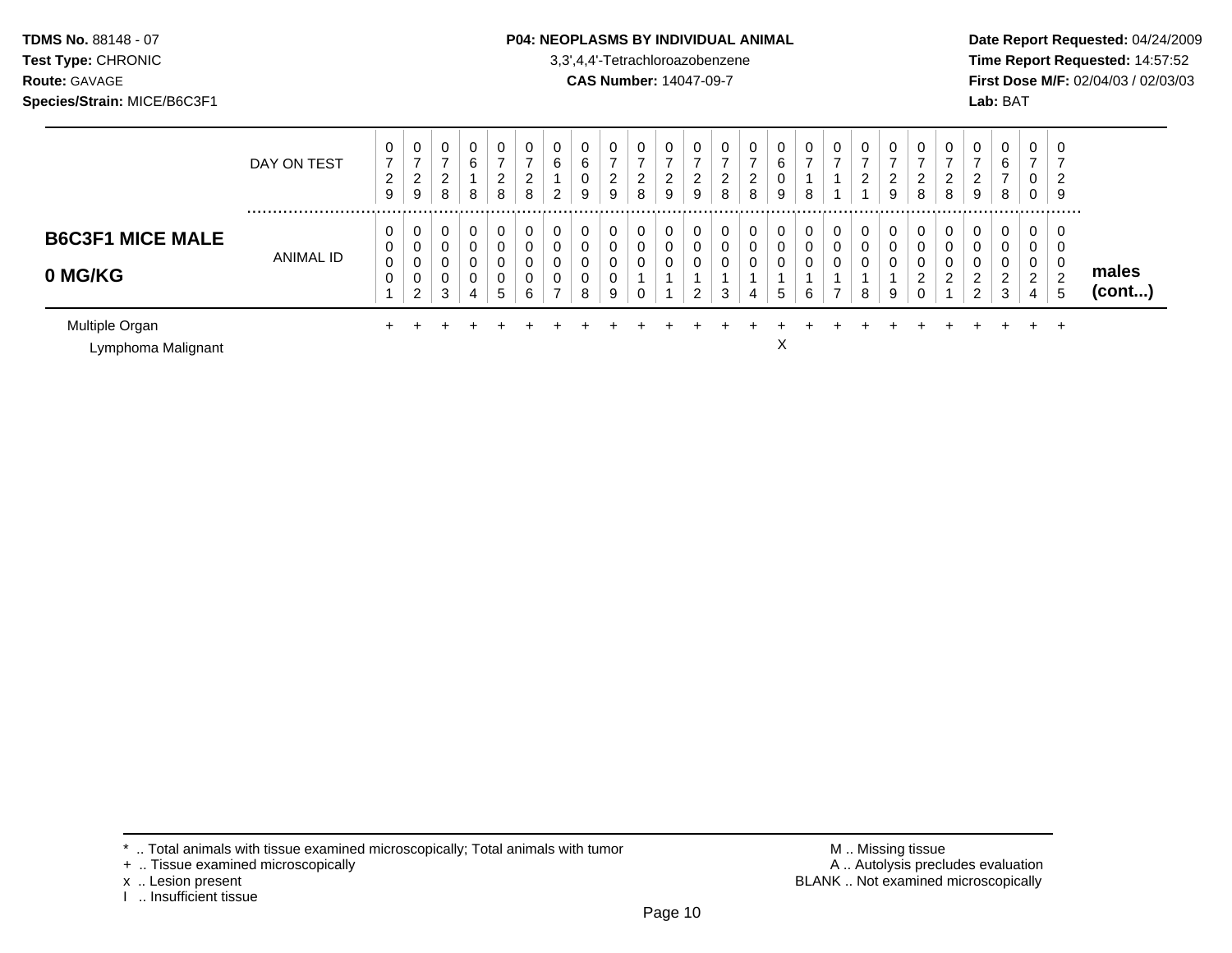**Test Type:** CHRONIC 3,3',4,4'-Tetrachloroazobenzene **Time Report Requested:** 14:57:52 **Route:** GAVAGE **CAS Number:** 14047-09-7 **First Dose M/F:** 02/04/03 / 02/03/03 **Species/Strain:** MICE/B6C3F1 **Lab:** BAT

| DAY ON TEST      | 0<br>$\overline{7}$<br>$\sqrt{2}$<br>$\boldsymbol{9}$                                                                                | $\pmb{0}$<br>$\,6\,$<br>$\overline{2}$<br>$\overline{5}$  | 0<br>$\overline{7}$<br>$\sqrt{2}$<br>9                        | 0<br>$\overline{7}$<br>$\overline{c}$<br>8          | 0<br>$\overline{7}$<br>$\overline{2}$<br>8    | 0<br>6<br>9<br>Δ                            | 0<br>5<br>8<br>4                                              | 0<br>$\overline{7}$<br>$\boldsymbol{2}$<br>9 | 0<br>$\sqrt{5}$<br>6<br>3                           | 0<br>$\overline{7}$<br>$\overline{c}$<br>9 | 0<br>$\overline{7}$<br>$\overline{c}$<br>8 | 0<br>$\overline{7}$<br>$\overline{2}$<br>8          | 0<br>$\overline{7}$<br>$\overline{a}$<br>9 | 0<br>$\overline{7}$<br>$\overline{c}$<br>8 | 0<br>6<br>$\bf 8$<br>$\overline{2}$ | 0<br>$\overline{7}$<br>$\overline{2}$<br>9 | 0<br>$\overline{7}$<br>$\overline{2}$<br>9                                   | 0<br>$\overline{7}$<br>$\overline{c}$<br>9 | 0<br>$\overline{7}$<br>$\overline{c}$<br>9 | 0<br>$\overline{7}$<br>$\overline{2}$<br>8 | 0<br>$\overline{7}$<br>$\overline{2}$<br>8 | 0<br>4<br>8<br>6                            | 0<br>$\overline{7}$<br>$\overline{c}$<br>$\boldsymbol{9}$ | 0<br>$\overline{7}$<br>$\overline{2}$<br>9 | $\mathbf 0$<br>$\overline{7}$<br>$\overline{2}$<br>8 |                    |
|------------------|--------------------------------------------------------------------------------------------------------------------------------------|-----------------------------------------------------------|---------------------------------------------------------------|-----------------------------------------------------|-----------------------------------------------|---------------------------------------------|---------------------------------------------------------------|----------------------------------------------|-----------------------------------------------------|--------------------------------------------|--------------------------------------------|-----------------------------------------------------|--------------------------------------------|--------------------------------------------|-------------------------------------|--------------------------------------------|------------------------------------------------------------------------------|--------------------------------------------|--------------------------------------------|--------------------------------------------|--------------------------------------------|---------------------------------------------|-----------------------------------------------------------|--------------------------------------------|------------------------------------------------------|--------------------|
| <b>ANIMAL ID</b> | 0<br>0<br>$\mathbf 0$<br>$\overline{2}$<br>$6\phantom{1}$                                                                            | 0<br>0<br>$\mathbf 0$<br>$\overline{2}$<br>$\overline{7}$ | $\mathbf 0$<br>$\Omega$<br>$\mathbf 0$<br>$\overline{c}$<br>8 | 0<br>$\Omega$<br>$\mathbf 0$<br>$\overline{c}$<br>9 | 0<br>$\Omega$<br>$\Omega$<br>3<br>$\mathbf 0$ | $\mathbf 0$<br>$\Omega$<br>$\mathbf 0$<br>3 | $\mathbf 0$<br>$\Omega$<br>$\mathbf 0$<br>3<br>$\overline{2}$ | 0<br>0<br>$\mathbf 0$<br>$\mathbf{3}$<br>3   | 0<br>0<br>$\pmb{0}$<br>$\sqrt{3}$<br>$\overline{4}$ | 0<br>$\mathbf 0$<br>$\mathbf 0$<br>3<br>5  | 0<br>0<br>$\mathbf 0$<br>3<br>6            | 0<br>$\Omega$<br>$\mathbf 0$<br>3<br>$\overline{7}$ | 0<br>0<br>$\pmb{0}$<br>3<br>8              | 0<br>0<br>$\mathbf 0$<br>$\sqrt{3}$<br>9   | 0<br>0<br>0<br>4<br>$\mathbf 0$     | 0<br>$\mathbf 0$<br>$\mathbf 0$<br>4<br>1  | 0<br>$\mathbf 0$<br>$\mathbf 0$<br>$\overline{\mathbf{4}}$<br>$\overline{c}$ | 0<br>$\mathbf 0$<br>$\mathbf 0$<br>4<br>3  | 0<br>$\Omega$<br>$\mathbf 0$<br>4<br>4     | 0<br>$\Omega$<br>$\Omega$<br>4<br>5        | $\mathbf 0$<br>$\Omega$<br>$\Omega$<br>6   | $\mathbf 0$<br>$\Omega$<br>$\mathbf 0$<br>4 | 0<br>$\Omega$<br>$\mathbf 0$<br>4<br>8                    | 0<br>$\Omega$<br>0<br>4<br>9               | 0<br>$\Omega$<br>$\mathbf 0$<br>5<br>$\mathbf 0$     | * TOTALS           |
|                  |                                                                                                                                      |                                                           |                                                               |                                                     |                                               |                                             |                                                               |                                              |                                                     |                                            |                                            |                                                     |                                            |                                            |                                     |                                            |                                                                              |                                            |                                            |                                            |                                            |                                             |                                                           |                                            |                                                      |                    |
|                  |                                                                                                                                      |                                                           |                                                               |                                                     |                                               |                                             |                                                               |                                              |                                                     |                                            |                                            |                                                     |                                            |                                            |                                     |                                            |                                                                              |                                            |                                            |                                            |                                            |                                             |                                                           |                                            |                                                      | 50                 |
|                  |                                                                                                                                      |                                                           |                                                               |                                                     |                                               |                                             |                                                               |                                              | м                                                   |                                            |                                            |                                                     |                                            |                                            |                                     |                                            |                                                                              |                                            |                                            |                                            |                                            |                                             |                                                           |                                            |                                                      | 49                 |
|                  |                                                                                                                                      |                                                           |                                                               |                                                     |                                               |                                             |                                                               |                                              |                                                     |                                            |                                            |                                                     |                                            |                                            |                                     |                                            |                                                                              |                                            |                                            |                                            |                                            |                                             |                                                           |                                            |                                                      | 50                 |
|                  |                                                                                                                                      |                                                           |                                                               |                                                     |                                               |                                             |                                                               |                                              |                                                     |                                            |                                            |                                                     |                                            |                                            |                                     |                                            |                                                                              |                                            |                                            |                                            |                                            |                                             |                                                           |                                            | $\pm$                                                | 50                 |
|                  |                                                                                                                                      |                                                           |                                                               |                                                     |                                               |                                             |                                                               |                                              |                                                     |                                            |                                            |                                                     |                                            |                                            |                                     |                                            |                                                                              |                                            |                                            |                                            |                                            |                                             |                                                           |                                            | $\div$                                               | 50                 |
|                  |                                                                                                                                      |                                                           |                                                               |                                                     |                                               |                                             |                                                               |                                              |                                                     |                                            |                                            |                                                     |                                            |                                            |                                     |                                            |                                                                              |                                            |                                            |                                            |                                            |                                             |                                                           |                                            | $\div$                                               | 50                 |
|                  |                                                                                                                                      |                                                           |                                                               |                                                     |                                               |                                             |                                                               |                                              |                                                     |                                            |                                            |                                                     |                                            |                                            |                                     |                                            |                                                                              |                                            |                                            |                                            |                                            |                                             |                                                           |                                            | $\pm$                                                | 50                 |
|                  |                                                                                                                                      |                                                           |                                                               |                                                     |                                               |                                             |                                                               |                                              |                                                     |                                            |                                            |                                                     |                                            | $\boldsymbol{\mathsf{X}}$                  |                                     |                                            |                                                                              |                                            |                                            |                                            |                                            |                                             |                                                           |                                            | $\overline{+}$                                       | 50<br>$\mathbf{2}$ |
|                  |                                                                                                                                      |                                                           |                                                               |                                                     |                                               |                                             |                                                               |                                              |                                                     |                                            |                                            |                                                     |                                            |                                            |                                     |                                            |                                                                              |                                            |                                            |                                            | $\boldsymbol{X}$                           |                                             |                                                           |                                            |                                                      | 50<br>2            |
|                  | <b>ALIMENTARY SYSTEM</b><br>Carcinoma, Metastatic, Islets, Pancreatic<br>Fibrosarcoma, Metastatic, Skin<br>Hemangiosarcoma, Multiple |                                                           |                                                               |                                                     |                                               |                                             |                                                               |                                              |                                                     |                                            |                                            |                                                     |                                            |                                            |                                     |                                            |                                                                              |                                            |                                            |                                            |                                            |                                             |                                                           |                                            |                                                      |                    |

\* .. Total animals with tissue examined microscopically; Total animals with tumor **M** metal metal M .. Missing tissue<br>  $\blacksquare$  . Tissue examined microscopically

+ .. Tissue examined microscopically

I .. Insufficient tissue

x .. Lesion present **BLANK** .. Not examined microscopically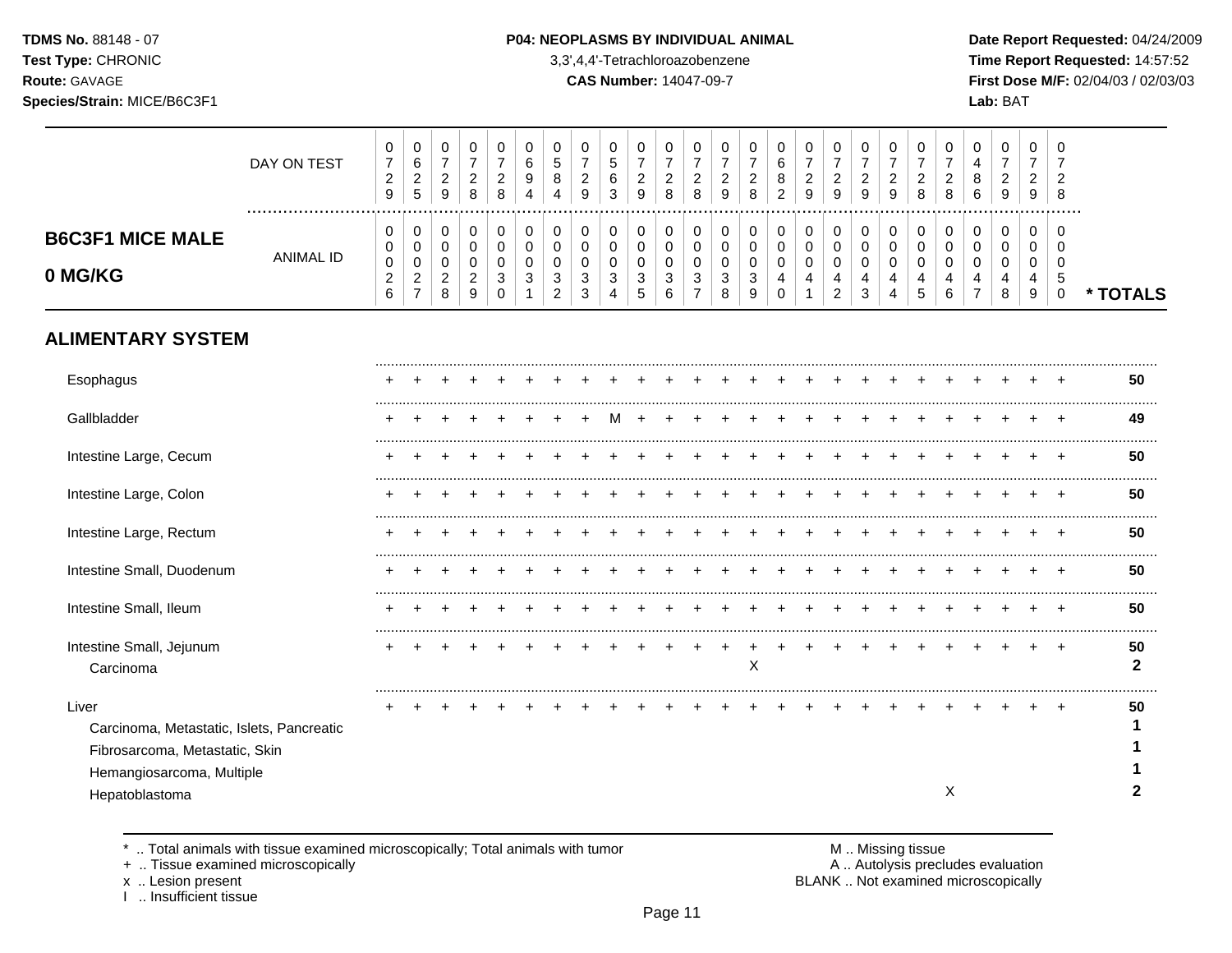**Test Type:** CHRONIC 3,3',4,4'-Tetrachloroazobenzene **Time Report Requested:** 14:57:52 **Route:** GAVAGE **CAS Number:** 14047-09-7 **First Dose M/F:** 02/04/03 / 02/03/03 **Species/Strain:** MICE/B6C3F1 **Lab:** BAT

|                                                                                                                                                                                | DAY ON TEST      | 0<br>$\overline{7}$<br>$\overline{c}$<br>9 | 0<br>$\,6\,$<br>$\overline{2}$<br>$\overline{5}$ | 0<br>$\overline{7}$<br>$\overline{c}$<br>9 | 0<br>$\overline{7}$<br>$\boldsymbol{2}$<br>8 | 0<br>$\overline{7}$<br>$\overline{c}$<br>8 | $\mathbf 0$<br>6<br>9<br>4 | 0<br>5<br>8               | 0<br>$\overline{2}$<br>9  | 0<br>5<br>6<br>3 | 0<br>$\overline{7}$<br>$\sqrt{2}$<br>9 | 0<br>$\overline{7}$<br>$\overline{c}$<br>8 | 0<br>$\overline{7}$<br>$\overline{c}$<br>8 | 0<br>$\overline{7}$<br>$\overline{2}$<br>9 | 0<br>$\overline{7}$<br>$\overline{c}$<br>8 | 0<br>$\,6\,$<br>8<br>$\overline{2}$ | 0<br>$\overline{7}$<br>$\overline{c}$<br>9 | 0<br>$\overline{7}$<br>$\overline{c}$<br>9 | 0<br>$\overline{7}$<br>$\overline{c}$<br>9 | 0<br>$\overline{7}$<br>$\overline{c}$<br>9 | 0<br>$\overline{7}$<br>$\overline{2}$<br>8 | 0<br>$\overline{7}$<br>$\overline{2}$<br>8 | 0<br>4<br>8<br>6   | 0<br>$\overline{7}$<br>$\overline{c}$<br>9 | 0<br>$\overline{7}$<br>2<br>9 | 0<br>8                        |                |
|--------------------------------------------------------------------------------------------------------------------------------------------------------------------------------|------------------|--------------------------------------------|--------------------------------------------------|--------------------------------------------|----------------------------------------------|--------------------------------------------|----------------------------|---------------------------|---------------------------|------------------|----------------------------------------|--------------------------------------------|--------------------------------------------|--------------------------------------------|--------------------------------------------|-------------------------------------|--------------------------------------------|--------------------------------------------|--------------------------------------------|--------------------------------------------|--------------------------------------------|--------------------------------------------|--------------------|--------------------------------------------|-------------------------------|-------------------------------|----------------|
| <b>B6C3F1 MICE MALE</b><br>0 MG/KG                                                                                                                                             | <b>ANIMAL ID</b> | 0<br>0<br>$\pmb{0}$                        | 0<br>0<br>$\mathbf 0$                            | 0<br>$\mathsf 0$<br>0                      | 0<br>$\mathbf 0$<br>$\mathbf 0$              | 0<br>$\Omega$<br>$\Omega$                  | 0<br>$\Omega$<br>$\Omega$  | 0<br>$\Omega$<br>$\Omega$ | 0<br>$\Omega$<br>$\Omega$ | 0<br>0<br>0      | 0<br>0<br>0                            | 0<br>$\mathbf 0$<br>$\mathbf 0$            | 0<br>$\Omega$<br>0                         | 0<br>$\Omega$<br>$\Omega$                  | 0<br>$\Omega$<br>0                         | 0<br>$\Omega$<br>$\mathbf 0$        | 0<br>$\mathbf 0$<br>$\mathbf 0$            | 0<br>$\mathbf 0$<br>$\mathbf 0$            | 0<br>$\mathbf 0$<br>$\mathbf 0$            | 0<br>$\Omega$<br>0                         | 0<br>$\Omega$<br>$\Omega$                  | 0<br>$\Omega$<br>$\Omega$                  | 0<br>$\Omega$<br>0 | 0<br>$\Omega$<br>$\Omega$                  | 0<br>$\Omega$<br>$\mathbf 0$  | n<br><sup>0</sup><br>$\Omega$ |                |
|                                                                                                                                                                                |                  | $\boldsymbol{2}$<br>$6\phantom{a}$         | $\overline{c}$<br>$\overline{7}$                 | $\overline{c}$<br>8                        | $\overline{c}$<br>9                          | 3<br>$\Omega$                              | 3                          | 3<br>$\overline{2}$       | 3<br>3                    | 3                | 3<br>5                                 | 3<br>6                                     | 3<br>$\overline{7}$                        | 3<br>8                                     | 3<br>9                                     | 4<br>$\Omega$                       | 4                                          | 4<br>$\overline{2}$                        | 4<br>3                                     | 4<br>4                                     | 4<br>5                                     | 4<br>6                                     | 4                  | 4<br>8                                     | 4<br>9                        | 5<br>$\mathbf 0$              | * TOTALS       |
| Hepatocellular Adenoma<br>Hepatocellular Adenoma, Multiple<br>Hepatocellular Carcinoma<br>Hepatocellular Carcinoma, Multiple<br>Hepatocholangiocarcinoma<br>Lymphoma Malignant |                  |                                            | X                                                | X                                          |                                              | Χ<br>$X$ $X$ $X$                           |                            | X                         |                           |                  | $X \times X$                           |                                            | X                                          | X                                          |                                            | $X$ $X$                             | X                                          | X                                          | X                                          | X                                          |                                            | X                                          |                    | $\boldsymbol{\mathsf{X}}$                  |                               |                               | 12<br>10<br>14 |
| Mesentery<br>Carcinoma, Metastatic, Islets, Pancreatic                                                                                                                         |                  |                                            |                                                  |                                            |                                              |                                            |                            |                           |                           |                  |                                        |                                            |                                            |                                            | +                                          |                                     |                                            |                                            |                                            |                                            |                                            |                                            |                    |                                            |                               |                               |                |
| Pancreas<br>Carcinoma, Metastatic, Islets, Pancreatic                                                                                                                          |                  |                                            |                                                  |                                            |                                              |                                            |                            |                           |                           |                  |                                        |                                            |                                            |                                            |                                            |                                     |                                            |                                            |                                            |                                            |                                            |                                            |                    |                                            |                               |                               | 50             |
| Salivary Glands                                                                                                                                                                |                  |                                            |                                                  |                                            |                                              |                                            |                            |                           |                           |                  |                                        |                                            |                                            |                                            |                                            |                                     |                                            |                                            |                                            |                                            |                                            |                                            |                    |                                            |                               |                               | 50             |
| Stomach, Forestomach<br>Squamous Cell Papilloma                                                                                                                                |                  |                                            |                                                  |                                            |                                              |                                            |                            |                           |                           |                  |                                        |                                            |                                            |                                            |                                            |                                     |                                            |                                            |                                            |                                            |                                            | X                                          |                    |                                            |                               |                               | 50             |
| Stomach, Glandular                                                                                                                                                             |                  |                                            |                                                  |                                            |                                              |                                            |                            |                           |                           |                  |                                        |                                            |                                            |                                            |                                            |                                     |                                            |                                            |                                            |                                            |                                            |                                            |                    |                                            |                               |                               | 50             |
| Tooth<br>Odontoma                                                                                                                                                              |                  |                                            |                                                  |                                            |                                              |                                            |                            |                           |                           |                  |                                        |                                            |                                            |                                            |                                            | X                                   |                                            |                                            |                                            |                                            |                                            |                                            |                    |                                            |                               |                               |                |

## **CARDIOVASCULAR SYSTEM**

\* .. Total animals with tissue examined microscopically; Total animals with tumor <br>
+ .. Tissue examined microscopically<br>
+ .. Tissue examined microscopically

+ .. Tissue examined microscopically

x .. Lesion present<br>I .. Insufficient tissue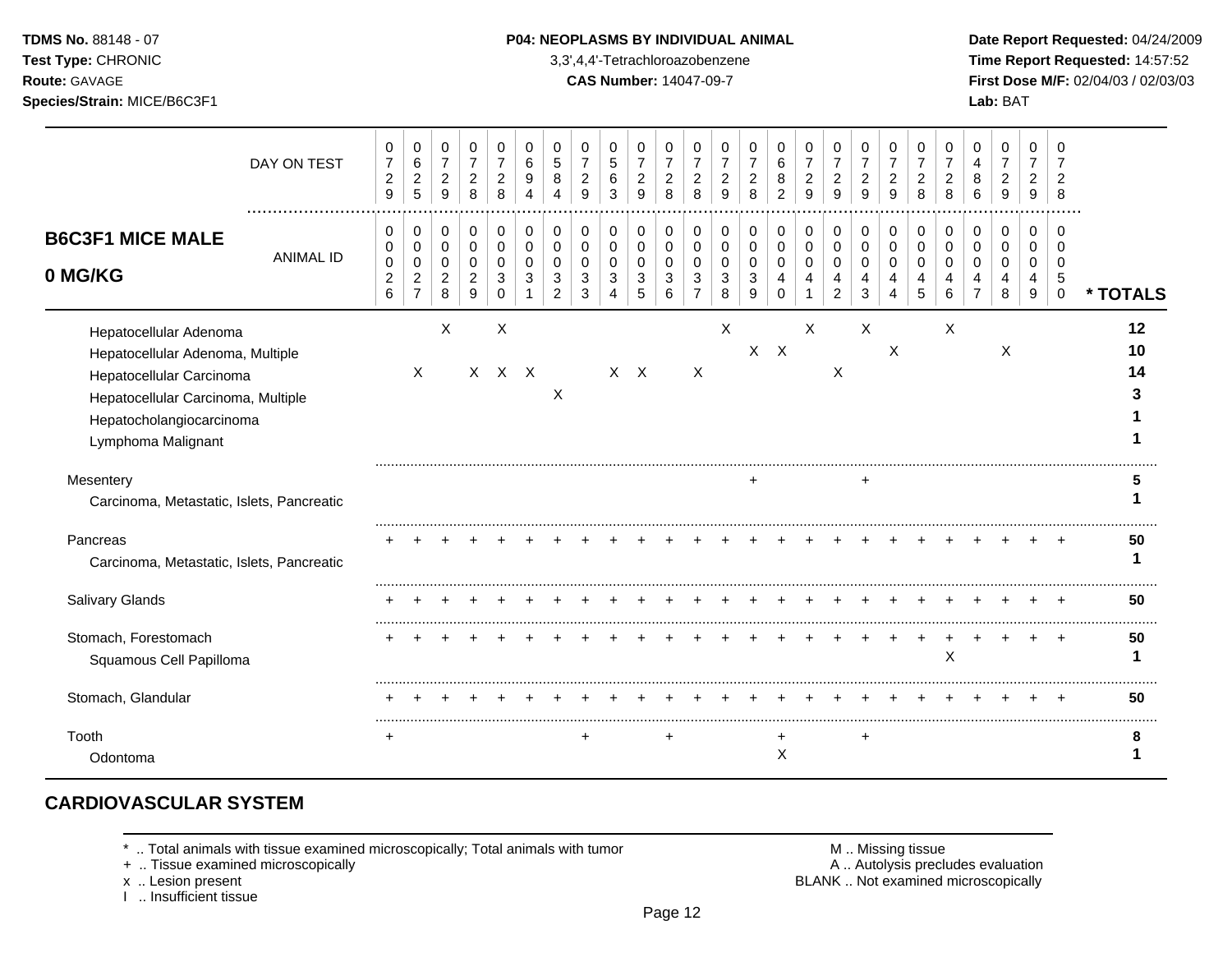#### **TDMS No.** 88148 - 07 **P04: NEOPLASMS BY INDIVIDUAL ANIMAL** Date Report Requested: 04/24/2009

**Test Type:** CHRONIC 3,3',4,4'-Tetrachloroazobenzene **Time Report Requested:** 14:57:52 **Route:** GAVAGE **CAS Number:** 14047-09-7 **First Dose M/F:** 02/04/03 / 02/03/03

|                                                                    |               | 0                                     | 0                                         | 0                                     | 7                            | 0           | 0           |   |                     | 0           | 0                        |             |        |        |        |             | 0      | 0                        | 0           | 0<br>7 |   |        | 0           | 0      | 0<br>$\overline{ }$ |              |          |
|--------------------------------------------------------------------|---------------|---------------------------------------|-------------------------------------------|---------------------------------------|------------------------------|-------------|-------------|---|---------------------|-------------|--------------------------|-------------|--------|--------|--------|-------------|--------|--------------------------|-------------|--------|---|--------|-------------|--------|---------------------|--------------|----------|
|                                                                    | DAY ON TEST   | $\overline{7}$<br>$\overline{c}$<br>9 | 6<br>$\overline{\mathbf{c}}$<br>5         | $\overline{7}$<br>$\overline{c}$<br>9 | $\overline{\mathbf{c}}$<br>8 | 2<br>8      | 6<br>9<br>4 | 5 | $\overline{c}$<br>9 | 5<br>6<br>3 | $\overline{7}$<br>2<br>9 | 7<br>2<br>8 | 2<br>8 | 2<br>9 | 2<br>8 | 6<br>8<br>2 | 2<br>9 | $\overline{7}$<br>2<br>9 | 7<br>2<br>9 | 2<br>9 | 8 | ∠<br>8 | 4<br>8<br>6 | 2<br>9 | 2<br>9              | 2<br>8       |          |
| <b>B6C3F1 MICE MALE</b>                                            | <br>ANIMAL ID | 0<br>0                                | 0                                         | 0<br>0                                | 0                            | 0<br>0      | 0           |   | 0                   | 0<br>0      | 0<br>0                   | 0           | 0<br>0 | 0      |        | 0           | 0      | 0<br>0                   | 0           | 0<br>0 | 0 |        | 0<br>0      | 0      | 0                   | <br>$\Omega$ |          |
| 0 MG/KG                                                            |               | 0<br>$\overline{\mathbf{c}}$<br>6     | $\overline{\mathbf{c}}$<br>$\overline{ }$ | 0<br>$\overline{\mathbf{c}}$<br>8     | 2<br>9                       | 0<br>3<br>0 |             | 2 | 3<br>3              | 0<br>3      | 0<br>3<br>5              | 3<br>6      | 3      | 8      | 9      |             |        | 0<br>4<br>$\overline{2}$ | 4<br>3      |        | 5 | 6      | 0           | 4<br>8 | 4<br>9              | 5<br>0       | * TOTALS |
| <b>Blood Vessel</b>                                                |               |                                       |                                           |                                       |                              |             |             |   |                     |             |                          |             |        |        |        |             |        |                          |             |        |   |        |             |        |                     |              | 50       |
| Heart<br>Fibrosarcoma, Metastatic, Skin<br>Lymphoma Malignant      |               |                                       |                                           |                                       |                              |             |             |   |                     |             |                          |             |        |        |        |             |        |                          |             |        |   |        |             |        |                     | $+$          | 50       |
| <b>ENDOCRINE SYSTEM</b>                                            |               |                                       |                                           |                                       |                              |             |             |   |                     |             |                          |             |        |        |        |             |        |                          |             |        |   |        |             |        |                     |              |          |
| <b>Adrenal Cortex</b><br>Carcinoma, Metastatic, Islets, Pancreatic |               |                                       |                                           |                                       |                              |             |             |   |                     |             |                          |             |        |        |        |             |        |                          |             |        |   |        |             |        |                     | $\div$       | 50       |
| Hemangiosarcoma Metastatic Kidney                                  |               |                                       |                                           |                                       |                              |             |             |   |                     |             |                          |             | X      |        |        |             |        |                          |             |        |   |        |             |        |                     |              |          |

| <b>Tioniangiosarcoma, Motastatio, Nancy</b><br>Subcapsular, Adenoma |  |  |  |  |  |  |  |  |  |  |  |  |    |
|---------------------------------------------------------------------|--|--|--|--|--|--|--|--|--|--|--|--|----|
| Adrenal Medulla                                                     |  |  |  |  |  |  |  |  |  |  |  |  | 50 |
| Islets, Pancreatic<br>Carcinoma                                     |  |  |  |  |  |  |  |  |  |  |  |  | 50 |
| Parathyroid Gland                                                   |  |  |  |  |  |  |  |  |  |  |  |  | 45 |
| <b>Pituitary Gland</b>                                              |  |  |  |  |  |  |  |  |  |  |  |  | 49 |
| <b>Thyroid Gland</b>                                                |  |  |  |  |  |  |  |  |  |  |  |  | 50 |

\* .. Total animals with tissue examined microscopically; Total animals with tumor <br>
+ .. Tissue examined microscopically<br>
+ .. Tissue examined microscopically

+ .. Tissue examined microscopically

x .. Lesion present<br>I .. Insufficient tissue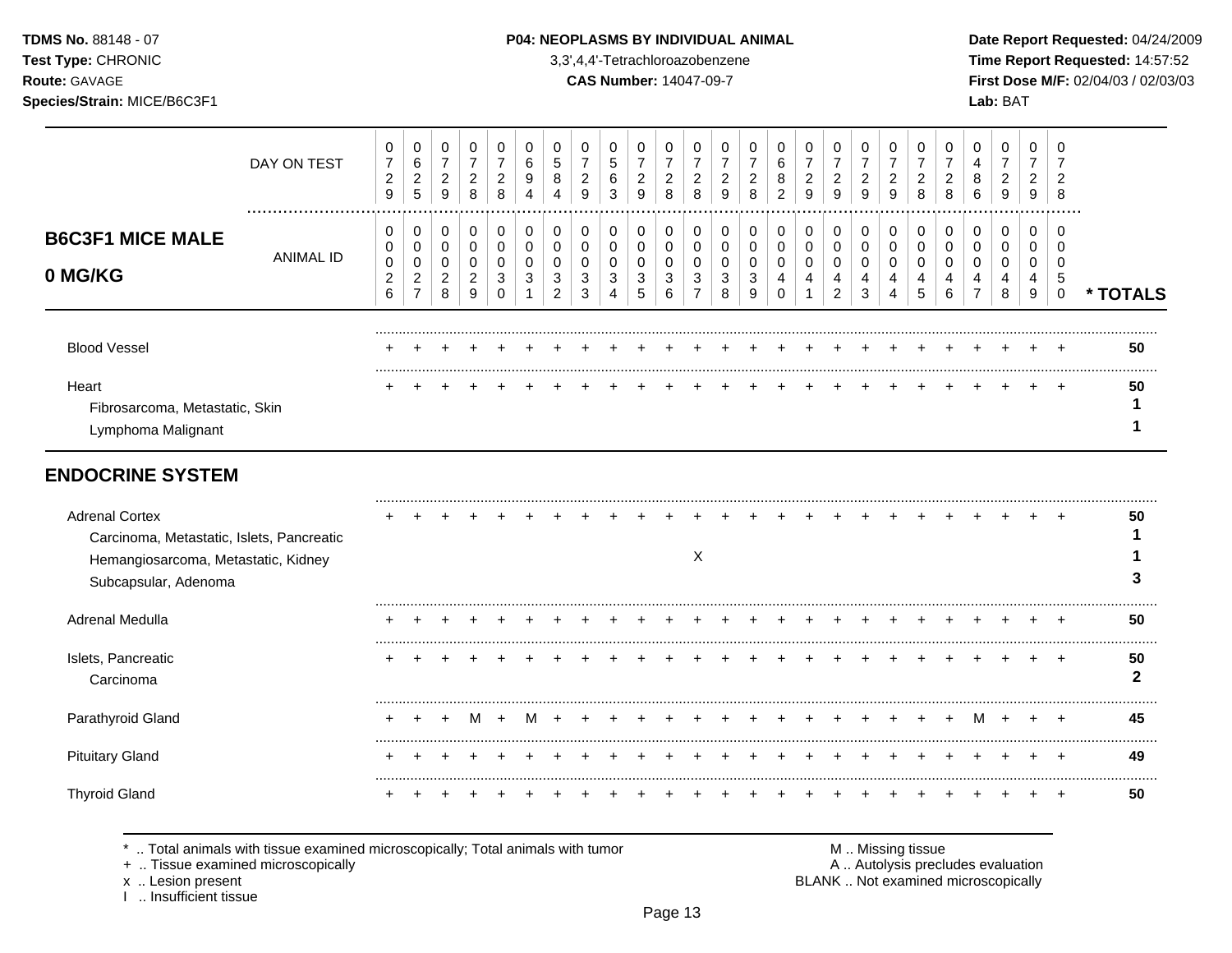### **TDMS No.** 88148 - 07 **P04: NEOPLASMS BY INDIVIDUAL ANIMAL** Date Report Requested: 04/24/2009

**Test Type:** CHRONIC 3,3',4,4'-Tetrachloroazobenzene **Time Report Requested:** 14:57:52 **Route:** GAVAGE **CAS Number:** 14047-09-7 **First Dose M/F:** 02/04/03 / 02/03/03

|                                                                                                                                            | DAY ON TEST      | 0<br>$\overline{7}$<br>$\overline{a}$<br>9  | 0<br>6<br>$\overline{c}$<br>5                                   | 0<br>$\overline{7}$<br>$\overline{c}$<br>9     | 0<br>$\overline{7}$<br>$\overline{c}$<br>8   | 0<br>$\overline{7}$<br>$\overline{2}$<br>8          | 0<br>$\,6$<br>9<br>$\overline{4}$          | 0<br>$\sqrt{5}$<br>8<br>$\overline{4}$                 | 0<br>$\overline{7}$<br>$\overline{2}$<br>9 | 0<br>$\overline{5}$<br>6<br>3                 | 0<br>$\overline{7}$<br>$\overline{c}$<br>9 | 0<br>$\overline{7}$<br>$\overline{a}$<br>8 | 0<br>$\overline{7}$<br>$\overline{c}$<br>8             | 0<br>$\overline{7}$<br>$\overline{c}$<br>$\boldsymbol{9}$ | 0<br>7<br>$\overline{2}$<br>8                        | 0<br>6<br>8<br>$\overline{2}$             | 0<br>$\overline{7}$<br>$\overline{c}$<br>$\boldsymbol{9}$ | 0<br>$\overline{7}$<br>$\overline{a}$<br>9   | 0<br>$\overline{7}$<br>$\overline{a}$<br>$\overline{9}$ | 0<br>$\overline{7}$<br>$\overline{a}$<br>9             | 0<br>$\overline{7}$<br>$\overline{c}$<br>8 | 0<br>7<br>$\overline{c}$<br>8             | 0<br>4<br>8<br>6                                                         | 0<br>$\overline{7}$<br>$\overline{c}$<br>9 | 0<br>$\overline{7}$<br>$\overline{c}$<br>9 | 0<br>7<br>$\overline{2}$<br>8                 |          |
|--------------------------------------------------------------------------------------------------------------------------------------------|------------------|---------------------------------------------|-----------------------------------------------------------------|------------------------------------------------|----------------------------------------------|-----------------------------------------------------|--------------------------------------------|--------------------------------------------------------|--------------------------------------------|-----------------------------------------------|--------------------------------------------|--------------------------------------------|--------------------------------------------------------|-----------------------------------------------------------|------------------------------------------------------|-------------------------------------------|-----------------------------------------------------------|----------------------------------------------|---------------------------------------------------------|--------------------------------------------------------|--------------------------------------------|-------------------------------------------|--------------------------------------------------------------------------|--------------------------------------------|--------------------------------------------|-----------------------------------------------|----------|
| <b>B6C3F1 MICE MALE</b><br>0 MG/KG                                                                                                         | <b>ANIMAL ID</b> | 0<br>0<br>0<br>$\overline{\mathbf{c}}$<br>6 | 0<br>$\mathbf 0$<br>$\mathbf 0$<br>$\sqrt{2}$<br>$\overline{7}$ | 0<br>0<br>$\mathbf 0$<br>$\boldsymbol{2}$<br>8 | 0<br>0<br>$\mathbf 0$<br>$\overline{c}$<br>9 | 0<br>$\mathbf 0$<br>$\mathbf 0$<br>3<br>$\mathbf 0$ | 0<br>0<br>$\mathbf 0$<br>3<br>$\mathbf{1}$ | 0<br>$\mathbf 0$<br>$\mathbf 0$<br>3<br>$\overline{c}$ | 0<br>$\mathbf 0$<br>$\Omega$<br>3<br>3     | 0<br>$\mathbf 0$<br>$\Omega$<br>3<br>$\Delta$ | 0<br>0<br>$\mathbf 0$<br>3<br>5            | 0<br>0<br>$\mathbf 0$<br>3<br>6            | 0<br>$\mathbf 0$<br>$\mathbf 0$<br>3<br>$\overline{7}$ | 0<br>$\mathbf 0$<br>$\mathbf 0$<br>3<br>8                 | 0<br>$\mathbf 0$<br>$\mathbf 0$<br>$\mathbf{3}$<br>9 | 0<br>0<br>$\mathbf 0$<br>4<br>$\mathbf 0$ | 0<br>$\mathbf 0$<br>$\mathbf 0$<br>4                      | 0<br>0<br>$\mathbf 0$<br>4<br>$\overline{2}$ | 0<br>0<br>0<br>$\overline{4}$<br>3                      | 0<br>$\mathbf 0$<br>$\mathbf 0$<br>4<br>$\overline{4}$ | 0<br>$\mathbf 0$<br>$\mathbf 0$<br>4<br>5  | 0<br>$\mathbf 0$<br>$\mathbf 0$<br>4<br>6 | 0<br>$\Omega$<br>$\Omega$<br>4<br>$\overline{7}$                         | 0<br>$\mathbf 0$<br>$\mathbf 0$<br>4<br>8  | 0<br>$\mathbf 0$<br>$\mathbf 0$<br>4<br>9  | 0<br>$\Omega$<br>$\Omega$<br>5<br>$\mathbf 0$ | * TOTALS |
| C-cell, Carcinoma                                                                                                                          |                  |                                             |                                                                 |                                                |                                              |                                                     |                                            |                                                        |                                            |                                               |                                            |                                            |                                                        |                                                           |                                                      |                                           |                                                           |                                              |                                                         |                                                        |                                            |                                           |                                                                          |                                            |                                            |                                               | 1        |
| <b>GENERAL BODY SYSTEM</b><br><b>NONE</b>                                                                                                  |                  |                                             |                                                                 |                                                |                                              |                                                     |                                            |                                                        |                                            |                                               |                                            |                                            |                                                        |                                                           |                                                      |                                           |                                                           |                                              |                                                         |                                                        |                                            |                                           |                                                                          |                                            |                                            |                                               |          |
| <b>GENITAL SYSTEM</b>                                                                                                                      |                  |                                             |                                                                 |                                                |                                              |                                                     |                                            |                                                        |                                            |                                               |                                            |                                            |                                                        |                                                           |                                                      |                                           |                                                           |                                              |                                                         |                                                        |                                            |                                           |                                                                          |                                            |                                            |                                               |          |
| <b>Coagulating Gland</b><br>Carcinoma, Metastatic, Islets, Pancreatic                                                                      |                  |                                             |                                                                 |                                                |                                              |                                                     |                                            |                                                        |                                            |                                               |                                            |                                            |                                                        |                                                           |                                                      |                                           |                                                           |                                              |                                                         |                                                        |                                            |                                           |                                                                          |                                            |                                            |                                               | 50<br>1  |
| <b>Ductus Deferens</b><br>Carcinoma, Metastatic, Islets, Pancreatic<br>Lymphoma Malignant                                                  |                  |                                             |                                                                 |                                                |                                              |                                                     |                                            |                                                        |                                            |                                               |                                            |                                            |                                                        |                                                           |                                                      |                                           |                                                           |                                              |                                                         |                                                        |                                            |                                           |                                                                          |                                            |                                            |                                               | 50<br>1  |
| Epididymis<br>Carcinoma, Metastatic, Islets, Pancreatic                                                                                    |                  |                                             |                                                                 |                                                |                                              |                                                     |                                            |                                                        |                                            |                                               |                                            |                                            |                                                        |                                                           |                                                      |                                           |                                                           |                                              |                                                         |                                                        |                                            |                                           |                                                                          |                                            |                                            |                                               | 50<br>1  |
| <b>Preputial Gland</b>                                                                                                                     |                  |                                             |                                                                 |                                                |                                              |                                                     |                                            |                                                        |                                            |                                               |                                            |                                            |                                                        |                                                           |                                                      |                                           |                                                           |                                              |                                                         |                                                        |                                            |                                           |                                                                          |                                            |                                            |                                               | 50       |
| Prostate<br>Carcinoma, Metastatic, Islets, Pancreatic<br>Lymphoma Malignant                                                                |                  |                                             |                                                                 |                                                |                                              |                                                     |                                            |                                                        |                                            |                                               |                                            |                                            |                                                        |                                                           |                                                      |                                           |                                                           |                                              |                                                         |                                                        |                                            |                                           |                                                                          |                                            |                                            | $\pm$                                         | 50<br>1  |
| Seminal Vesicle                                                                                                                            |                  |                                             |                                                                 |                                                |                                              |                                                     |                                            |                                                        |                                            |                                               |                                            |                                            |                                                        | $\div$                                                    |                                                      |                                           |                                                           |                                              |                                                         |                                                        |                                            |                                           |                                                                          |                                            |                                            | $\pm$                                         | 50       |
| *  Total animals with tissue examined microscopically; Total animals with tumor<br>+  Tissue examined microscopically<br>x  Lesion present |                  |                                             |                                                                 |                                                |                                              |                                                     |                                            |                                                        |                                            |                                               |                                            |                                            |                                                        |                                                           |                                                      |                                           |                                                           |                                              | M  Missing tissue                                       |                                                        |                                            |                                           | A  Autolysis precludes evaluation<br>BLANK  Not examined microscopically |                                            |                                            |                                               |          |

x .. Lesion present<br>I .. Insufficient tissue

Page 14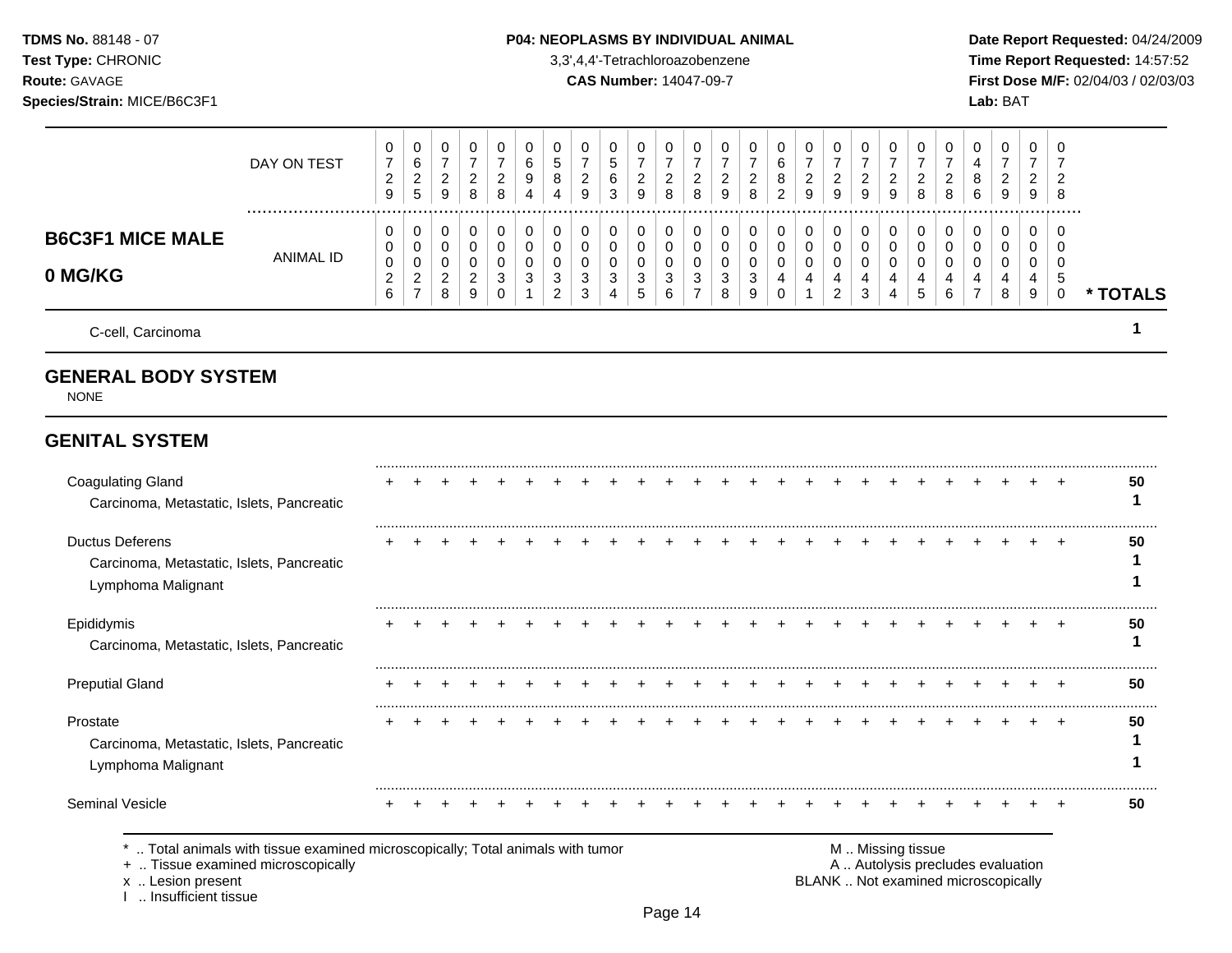**Test Type:** CHRONIC 3,3',4,4'-Tetrachloroazobenzene **Time Report Requested:** 14:57:52 **Route:** GAVAGE **CAS Number:** 14047-09-7 **First Dose M/F:** 02/04/03 / 02/03/03 **Species/Strain:** MICE/B6C3F1 **Lab:** BAT

|                                                                                                                           | DAY ON TEST      | 0<br>$\boldsymbol{7}$<br>$\boldsymbol{2}$<br>$\boldsymbol{9}$ | 0<br>$\,6$<br>$\overline{a}$<br>$\overline{5}$                  | 0<br>$\overline{7}$<br>$\overline{2}$<br>9 | 0<br>$\overline{7}$<br>$\overline{c}$<br>8 | 0<br>$\overline{7}$<br>$\overline{c}$<br>8       | 0<br>6<br>9      | 0<br>5<br>8<br>Δ                       | 0<br>$\overline{7}$<br>$\overline{c}$<br>9 | 0<br>$\,$ 5 $\,$<br>$\,6\,$<br>3 | 0<br>$\overline{7}$<br>$\overline{a}$<br>9 | 0<br>$\overline{7}$<br>$\boldsymbol{2}$<br>$\,8\,$ | 0<br>$\overline{7}$<br>$\overline{2}$<br>$\,8\,$ | 0<br>$\overline{7}$<br>$\overline{c}$<br>9 | 0<br>$\overline{7}$<br>$\overline{2}$<br>8 | 0<br>6<br>8<br>$\overline{2}$                              | 0<br>$\overline{7}$<br>$\overline{c}$<br>9  | 0<br>$\boldsymbol{7}$<br>$\overline{a}$<br>9         | 0<br>$\overline{7}$<br>$\overline{c}$<br>9                      | 0<br>$\overline{7}$<br>$\overline{a}$<br>9 | 0<br>$\overline{7}$<br>$\overline{c}$<br>8 | 0<br>$\overline{7}$<br>$\overline{c}$<br>8 | 0<br>4<br>8<br>6                                    | 0<br>$\overline{7}$<br>$\overline{2}$<br>9 | 0<br>$\overline{7}$<br>2<br>9        | $\mathbf 0$<br>$\overline{7}$<br>$\overline{c}$<br>8          |                   |
|---------------------------------------------------------------------------------------------------------------------------|------------------|---------------------------------------------------------------|-----------------------------------------------------------------|--------------------------------------------|--------------------------------------------|--------------------------------------------------|------------------|----------------------------------------|--------------------------------------------|----------------------------------|--------------------------------------------|----------------------------------------------------|--------------------------------------------------|--------------------------------------------|--------------------------------------------|------------------------------------------------------------|---------------------------------------------|------------------------------------------------------|-----------------------------------------------------------------|--------------------------------------------|--------------------------------------------|--------------------------------------------|-----------------------------------------------------|--------------------------------------------|--------------------------------------|---------------------------------------------------------------|-------------------|
| <b>B6C3F1 MICE MALE</b><br>0 MG/KG                                                                                        | <b>ANIMAL ID</b> | 0<br>0<br>$\pmb{0}$<br>$\boldsymbol{2}$<br>6                  | 0<br>$\mathbf 0$<br>$\mathbf 0$<br>$\sqrt{2}$<br>$\overline{7}$ | 0<br>0<br>0<br>$\overline{c}$<br>8         | 0<br>$\pmb{0}$<br>0<br>$\overline{c}$<br>9 | $\mathbf 0$<br>0<br>$\mathbf 0$<br>3<br>$\Omega$ | 0<br>0<br>0<br>3 | 0<br>$\mathbf 0$<br>$\Omega$<br>3<br>2 | 0<br>0<br>0<br>3<br>3                      | 0<br>0<br>0<br>3<br>4            | 0<br>$\mathbf 0$<br>$\mathbf 0$<br>3<br>5  | 0<br>$\mathbf 0$<br>$\mathbf 0$<br>3<br>6          | 0<br>0<br>0<br>3<br>$\overline{7}$               | $\mathbf 0$<br>0<br>0<br>3<br>8            | 0<br>$\mathbf 0$<br>0<br>3<br>9            | $\,0\,$<br>$\pmb{0}$<br>0<br>$\overline{4}$<br>$\mathbf 0$ | 0<br>$\mathsf{O}$<br>0<br>4<br>$\mathbf{1}$ | 0<br>$\mathsf{O}\xspace$<br>0<br>4<br>$\overline{c}$ | 0<br>$\mathbf 0$<br>$\mathbf 0$<br>$\overline{4}$<br>$\sqrt{3}$ | 0<br>$\mathbf 0$<br>0<br>4<br>4            | $\mathbf 0$<br>0<br>$\mathbf 0$<br>4<br>5  | 0<br>0<br>0<br>4<br>6                      | 0<br>$\mathbf 0$<br>$\Omega$<br>4<br>$\overline{7}$ | 0<br>$\mathbf 0$<br>$\mathbf 0$<br>4<br>8  | 0<br>0<br>0<br>4<br>$\boldsymbol{9}$ | $\mathbf 0$<br>$\mathbf 0$<br>$\mathbf 0$<br>5<br>$\mathbf 0$ | * TOTALS          |
| Carcinoma, Metastatic, Islets, Pancreatic                                                                                 |                  |                                                               |                                                                 |                                            |                                            |                                                  |                  |                                        |                                            |                                  |                                            |                                                    |                                                  |                                            |                                            |                                                            |                                             |                                                      |                                                                 |                                            |                                            |                                            |                                                     |                                            |                                      |                                                               |                   |
| <b>Testes</b>                                                                                                             |                  |                                                               |                                                                 |                                            |                                            |                                                  |                  |                                        |                                            |                                  |                                            |                                                    |                                                  |                                            |                                            |                                                            |                                             |                                                      |                                                                 |                                            |                                            |                                            |                                                     |                                            |                                      |                                                               | 50                |
| <b>HEMATOPOIETIC SYSTEM</b>                                                                                               |                  |                                                               |                                                                 |                                            |                                            |                                                  |                  |                                        |                                            |                                  |                                            |                                                    |                                                  |                                            |                                            |                                                            |                                             |                                                      |                                                                 |                                            |                                            |                                            |                                                     |                                            |                                      |                                                               |                   |
| <b>Bone Marrow</b>                                                                                                        |                  |                                                               |                                                                 |                                            |                                            |                                                  |                  |                                        |                                            |                                  |                                            |                                                    |                                                  |                                            |                                            |                                                            |                                             |                                                      |                                                                 |                                            |                                            |                                            |                                                     |                                            |                                      |                                                               | 50                |
| Lymph Node<br>Lymphoma Malignant<br>Iliac, Lymphoma Malignant                                                             |                  |                                                               |                                                                 |                                            |                                            |                                                  |                  |                                        |                                            |                                  |                                            |                                                    |                                                  |                                            |                                            |                                                            |                                             |                                                      |                                                                 |                                            |                                            |                                            |                                                     |                                            |                                      |                                                               | 2                 |
| Mediastinal, Carcinoma, Metastatic,<br>Islets, Pancreatic<br>Mediastinal, Lymphoma Malignant<br>Renal, Lymphoma Malignant |                  |                                                               |                                                                 |                                            |                                            |                                                  |                  |                                        |                                            |                                  |                                            |                                                    |                                                  |                                            |                                            |                                                            |                                             |                                                      |                                                                 |                                            |                                            |                                            |                                                     |                                            |                                      |                                                               |                   |
| Lymph Node, Mandibular<br>Lymphoma Malignant                                                                              |                  |                                                               |                                                                 |                                            |                                            |                                                  |                  |                                        |                                            |                                  |                                            |                                                    |                                                  |                                            |                                            |                                                            |                                             |                                                      |                                                                 |                                            |                                            |                                            |                                                     |                                            |                                      |                                                               | 49                |
| Lymph Node, Mesenteric<br>Lymphoma Malignant                                                                              |                  |                                                               |                                                                 |                                            |                                            |                                                  |                  |                                        |                                            |                                  |                                            |                                                    |                                                  |                                            |                                            |                                                            |                                             |                                                      |                                                                 |                                            |                                            |                                            |                                                     |                                            |                                      |                                                               | 50                |
| Spleen                                                                                                                    |                  |                                                               |                                                                 |                                            |                                            |                                                  |                  |                                        |                                            |                                  |                                            |                                                    | Χ                                                |                                            |                                            |                                                            |                                             |                                                      |                                                                 |                                            |                                            |                                            |                                                     |                                            |                                      |                                                               | 50<br>$\mathbf 2$ |

\* .. Total animals with tissue examined microscopically; Total animals with tumor **M** . M . Missing tissue examined microscopically<br>
+ .. Tissue examined microscopically

+ .. Tissue examined microscopically

x .. Lesion present<br>I .. Insufficient tissue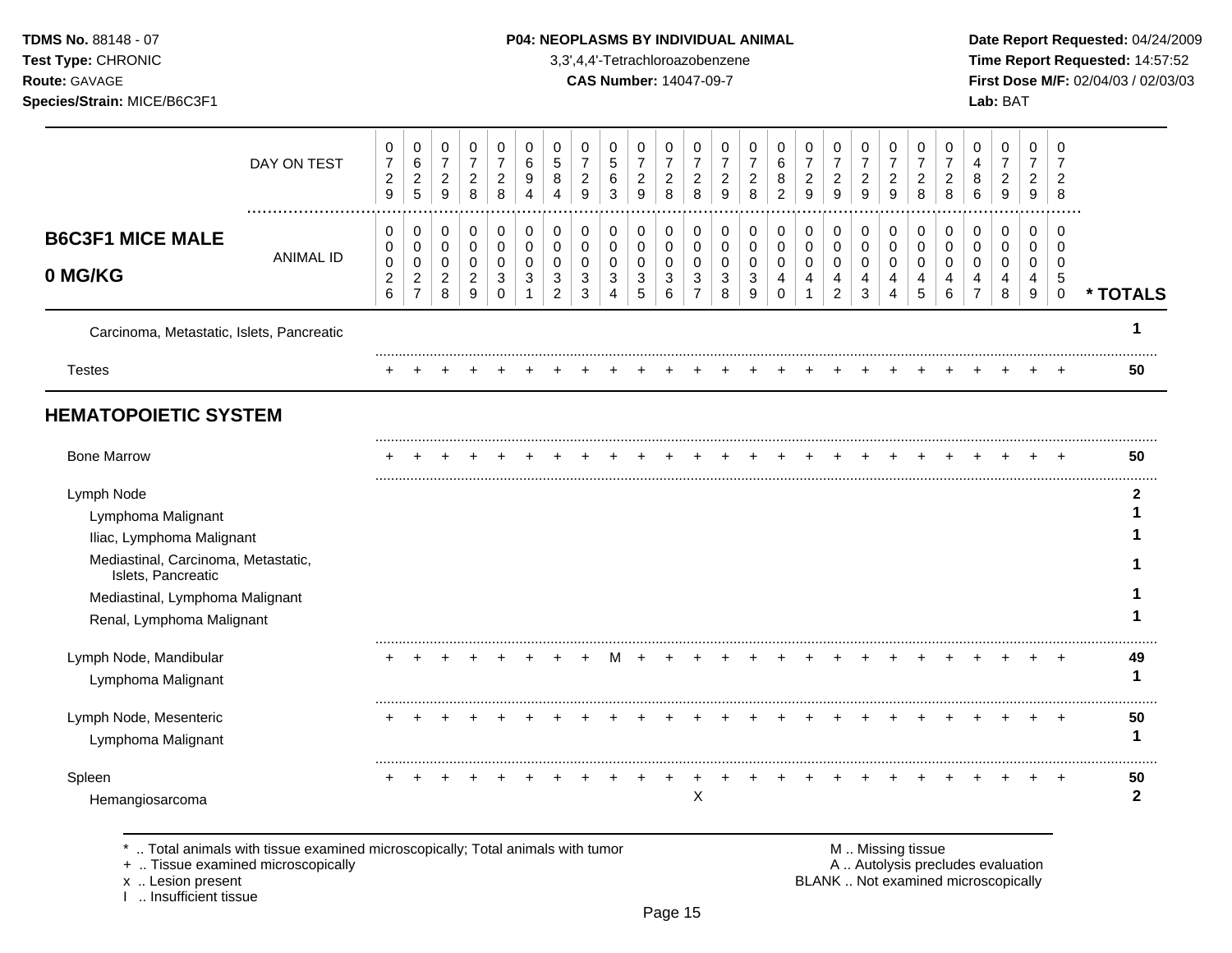**Test Type:** CHRONIC 3,3',4,4'-Tetrachloroazobenzene **Time Report Requested:** 14:57:52 **Route:** GAVAGE **CAS Number:** 14047-09-7 **First Dose M/F:** 02/04/03 / 02/03/03 **Species/Strain:** MICE/B6C3F1 **Lab:** BAT

|                                                                                      | DAY ON TEST                                                                                                        | 0<br>$\boldsymbol{7}$<br>$\sqrt{2}$<br>9 | 0<br>$\,6\,$<br>$\sqrt{2}$<br>5                               | 0<br>$\overline{7}$<br>$\overline{c}$<br>9       | 0<br>$\overline{7}$<br>$\sqrt{2}$<br>8                                            | 0<br>$\overline{7}$<br>$\overline{c}$<br>8          | 0<br>$\,6$<br>9<br>$\overline{4}$                | $\mathbf 0$<br>$\sqrt{5}$<br>8<br>$\overline{4}$                  | $\mathbf 0$<br>$\overline{7}$<br>$\overline{c}$<br>9 | $\mathbf 0$<br>$\overline{5}$<br>6<br>3              | 0<br>$\overline{7}$<br>$\sqrt{2}$<br>9           | 0<br>$\overline{7}$<br>$\overline{c}$<br>8 | 0<br>$\overline{7}$<br>$\overline{c}$<br>8              | 0<br>$\boldsymbol{7}$<br>$\overline{c}$<br>$\boldsymbol{9}$   | $\mathbf 0$<br>$\overline{7}$<br>$\overline{c}$<br>8 | 0<br>6<br>8<br>$\overline{2}$                        | 0<br>$\overline{7}$<br>$\overline{c}$<br>$\boldsymbol{9}$ | 0<br>$\overline{7}$<br>$\sqrt{2}$<br>9       | 0<br>$\overline{7}$<br>$\overline{c}$<br>$\boldsymbol{9}$ | 0<br>$\overline{7}$<br>$\overline{c}$<br>$\boldsymbol{9}$ | 0<br>$\overline{7}$<br>$\overline{c}$<br>8 | 0<br>$\overline{7}$<br>$\overline{c}$<br>8 | 0<br>$\overline{4}$<br>8<br>6                                            | 0<br>$\overline{7}$<br>$\overline{c}$<br>9          | 0<br>$\overline{7}$<br>$\overline{c}$<br>$9\,$              | 0<br>$\overline{7}$<br>$\overline{2}$<br>8                      |              |
|--------------------------------------------------------------------------------------|--------------------------------------------------------------------------------------------------------------------|------------------------------------------|---------------------------------------------------------------|--------------------------------------------------|-----------------------------------------------------------------------------------|-----------------------------------------------------|--------------------------------------------------|-------------------------------------------------------------------|------------------------------------------------------|------------------------------------------------------|--------------------------------------------------|--------------------------------------------|---------------------------------------------------------|---------------------------------------------------------------|------------------------------------------------------|------------------------------------------------------|-----------------------------------------------------------|----------------------------------------------|-----------------------------------------------------------|-----------------------------------------------------------|--------------------------------------------|--------------------------------------------|--------------------------------------------------------------------------|-----------------------------------------------------|-------------------------------------------------------------|-----------------------------------------------------------------|--------------|
| <b>B6C3F1 MICE MALE</b><br>0 MG/KG                                                   | <b>ANIMAL ID</b>                                                                                                   | 0<br>0<br>0<br>$\overline{c}$<br>6       | 0<br>$\mathbf 0$<br>$\pmb{0}$<br>$\sqrt{2}$<br>$\overline{7}$ | 0<br>$\mathbf 0$<br>$\pmb{0}$<br>$\sqrt{2}$<br>8 | $\pmb{0}$<br>$\mathsf{O}\xspace$<br>$\mathbf 0$<br>$\sqrt{2}$<br>$\boldsymbol{9}$ | 0<br>$\mathbf 0$<br>$\mathbf 0$<br>3<br>$\mathsf 0$ | $\pmb{0}$<br>$\pmb{0}$<br>0<br>3<br>$\mathbf{1}$ | $\mathbf 0$<br>$\mathbf 0$<br>0<br>$\mathbf{3}$<br>$\overline{c}$ | $\mathbf 0$<br>$\mathbf 0$<br>$\mathbf 0$<br>3<br>3  | 0<br>$\mathbf 0$<br>$\mathbf 0$<br>$\mathbf{3}$<br>Δ | 0<br>$\pmb{0}$<br>$\mathbf 0$<br>$\sqrt{3}$<br>5 | 0<br>$\mathsf 0$<br>0<br>$\mathbf{3}$<br>6 | 0<br>$\mathbf 0$<br>0<br>$\mathbf{3}$<br>$\overline{7}$ | 0<br>0<br>$\mathbf 0$<br>$\ensuremath{\mathsf{3}}$<br>$\,8\,$ | $\mathbf 0$<br>$\mathbf 0$<br>0<br>$\mathbf{3}$<br>9 | 0<br>$\mathbf 0$<br>$\mathbf 0$<br>4<br>$\mathbf{0}$ | $\mathbf 0$<br>$\mathbf 0$<br>$\mathbf 0$<br>4            | 0<br>$\mathsf 0$<br>0<br>4<br>$\overline{c}$ | 0<br>0<br>0<br>$\overline{\mathbf{4}}$<br>3               | $\mathbf 0$<br>$\mathbf 0$<br>0<br>$\overline{4}$<br>4    | 0<br>$\mathbf 0$<br>0<br>4<br>5            | 0<br>$\mathbf 0$<br>$\mathbf 0$<br>4<br>6  | 0<br>$\mathbf 0$<br>0<br>4<br>$\overline{7}$                             | $\mathbf 0$<br>$\mathbf 0$<br>$\mathbf 0$<br>4<br>8 | 0<br>$\mathbf 0$<br>0<br>$\overline{4}$<br>$\boldsymbol{9}$ | $\Omega$<br>$\Omega$<br>$\mathbf 0$<br>$\,$ 5 $\,$<br>$\pmb{0}$ | * TOTALS     |
| Lymphoma Malignant                                                                   |                                                                                                                    |                                          |                                                               |                                                  |                                                                                   |                                                     |                                                  |                                                                   |                                                      |                                                      |                                                  |                                            |                                                         |                                                               |                                                      |                                                      |                                                           |                                              |                                                           |                                                           |                                            |                                            |                                                                          |                                                     |                                                             |                                                                 | 1            |
| Thymus                                                                               |                                                                                                                    |                                          |                                                               | M                                                | $\overline{+}$                                                                    | M                                                   | $\ddot{}$                                        |                                                                   |                                                      |                                                      |                                                  |                                            | M                                                       |                                                               |                                                      |                                                      |                                                           |                                              |                                                           |                                                           |                                            |                                            |                                                                          |                                                     |                                                             |                                                                 | 41           |
| <b>INTEGUMENTARY SYSTEM</b>                                                          |                                                                                                                    |                                          |                                                               |                                                  |                                                                                   |                                                     |                                                  |                                                                   |                                                      |                                                      |                                                  |                                            |                                                         |                                                               |                                                      |                                                      |                                                           |                                              |                                                           |                                                           |                                            |                                            |                                                                          |                                                     |                                                             |                                                                 |              |
| <b>Mammary Gland</b>                                                                 |                                                                                                                    | м                                        | M                                                             | M                                                | M                                                                                 | M                                                   | M                                                | M                                                                 | M                                                    |                                                      |                                                  |                                            |                                                         | M M M M M                                                     | M                                                    |                                                      |                                                           |                                              |                                                           |                                                           |                                            |                                            | M M M M M M M M M M                                                      |                                                     |                                                             |                                                                 | 0            |
| Skin<br>Subcutaneous Tissue, Fibrosarcoma<br>Subcutaneous Tissue,<br>Hemangiosarcoma |                                                                                                                    |                                          |                                                               |                                                  |                                                                                   |                                                     |                                                  |                                                                   |                                                      |                                                      |                                                  |                                            | $\boldsymbol{X}$                                        |                                                               |                                                      |                                                      |                                                           |                                              |                                                           |                                                           |                                            |                                            |                                                                          |                                                     |                                                             |                                                                 | 50<br>1<br>1 |
| <b>MUSCULOSKELETAL SYSTEM</b>                                                        |                                                                                                                    |                                          |                                                               |                                                  |                                                                                   |                                                     |                                                  |                                                                   |                                                      |                                                      |                                                  |                                            |                                                         |                                                               |                                                      |                                                      |                                                           |                                              |                                                           |                                                           |                                            |                                            |                                                                          |                                                     |                                                             |                                                                 |              |
| <b>Bone</b>                                                                          |                                                                                                                    |                                          |                                                               |                                                  |                                                                                   |                                                     |                                                  |                                                                   |                                                      |                                                      |                                                  |                                            |                                                         |                                                               |                                                      |                                                      |                                                           |                                              |                                                           |                                                           |                                            |                                            |                                                                          |                                                     |                                                             |                                                                 | 50           |
| <b>Skeletal Muscle</b><br>Fibrosarcoma, Metastatic, Skin                             |                                                                                                                    |                                          |                                                               |                                                  |                                                                                   |                                                     |                                                  |                                                                   |                                                      |                                                      |                                                  |                                            |                                                         |                                                               |                                                      |                                                      |                                                           |                                              |                                                           |                                                           |                                            |                                            |                                                                          |                                                     | $\ddot{}$                                                   | $\overline{+}$                                                  | 50<br>1      |
| <b>NERVOUS SYSTEM</b>                                                                |                                                                                                                    |                                          |                                                               |                                                  |                                                                                   |                                                     |                                                  |                                                                   |                                                      |                                                      |                                                  |                                            |                                                         |                                                               |                                                      |                                                      |                                                           |                                              |                                                           |                                                           |                                            |                                            |                                                                          |                                                     |                                                             |                                                                 |              |
| <b>Brain</b><br>Meningioma Malignant                                                 |                                                                                                                    |                                          |                                                               |                                                  |                                                                                   |                                                     |                                                  |                                                                   |                                                      |                                                      |                                                  |                                            |                                                         |                                                               |                                                      |                                                      |                                                           |                                              |                                                           |                                                           |                                            |                                            |                                                                          |                                                     |                                                             |                                                                 | 50<br>1      |
| x  Lesion present<br>Insufficient tissue                                             | Total animals with tissue examined microscopically; Total animals with tumor<br>+  Tissue examined microscopically |                                          |                                                               |                                                  |                                                                                   |                                                     |                                                  |                                                                   |                                                      |                                                      |                                                  |                                            |                                                         |                                                               |                                                      |                                                      |                                                           |                                              |                                                           |                                                           | M  Missing tissue                          |                                            | A  Autolysis precludes evaluation<br>BLANK  Not examined microscopically |                                                     |                                                             |                                                                 |              |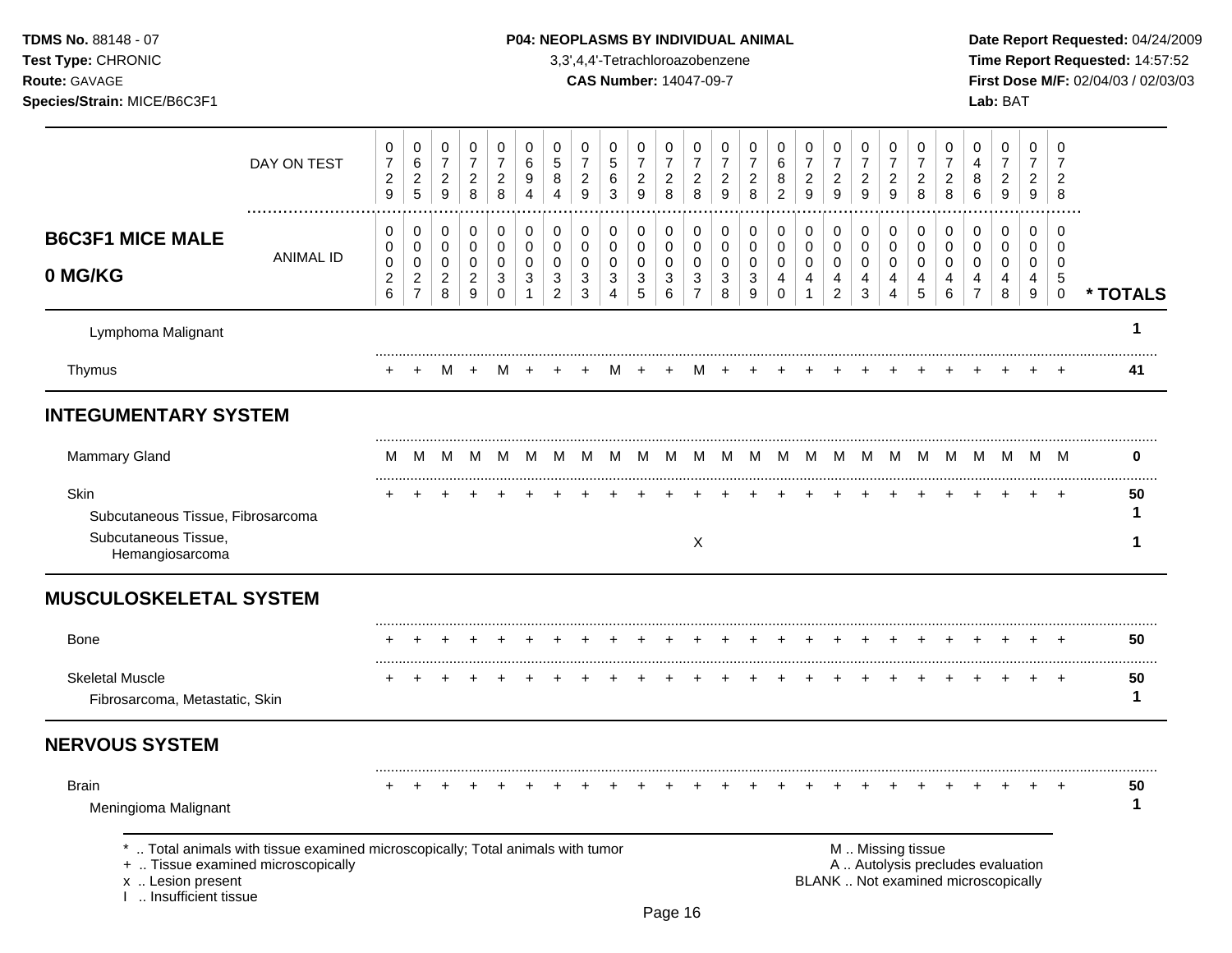**TDMS No.** 88148 - 07 **P04: NEOPLASMS BY INDIVIDUAL ANIMAL** Date Report Requested: 04/24/2009 **Test Type:** CHRONIC 3,3',4,4'-Tetrachloroazobenzene **Time Report Requested:** 14:57:52 **Route:** GAVAGE **CAS Number:** 14047-09-7 **First Dose M/F:** 02/04/03 / 02/03/03 **Species/Strain:** MICE/B6C3F1 **Lab:** BAT

|                         |                  | υ             | U                       |                 | 0             |               |   | 0      | υ             | u      |               |              | v               | υ             | 0      | υ      |               | 0             |               |   | 0            | υ             |   |          |                   | J    |          |
|-------------------------|------------------|---------------|-------------------------|-----------------|---------------|---------------|---|--------|---------------|--------|---------------|--------------|-----------------|---------------|--------|--------|---------------|---------------|---------------|---|--------------|---------------|---|----------|-------------------|------|----------|
|                         | DAY ON TEST      | ⇁             | 6                       |                 |               |               |   | b      |               | G      |               |              |                 |               |        | 6      |               |               |               |   |              |               |   |          |                   |      |          |
|                         |                  | ົ<br><u>.</u> | ົ<br><u>.</u>           | c<br><u>_</u>   | ົ<br><u>.</u> | ົ<br><u>.</u> |   | 8      | ◠<br><u>_</u> | 6      | c<br><u>_</u> | <u>_</u>     | ົ<br>$\epsilon$ | ົ<br><u>_</u> | ົ<br>∼ | 8      | ≏<br><u>_</u> | ົ<br><u>.</u> | ົ<br><u>_</u> |   | c            | ◠<br><u>_</u> | 8 | <u>_</u> |                   | ∼    |          |
|                         |                  | 9             | 5                       | 9               | 8             | 8             | 4 | 4      | 9             | 3      | 9             | $\circ$<br>o | 8               | 9             | 8      | ົ<br>∼ | 9             | 9             | 9             | 9 | 8            | 8             | 6 | 9        | <sup>o</sup><br>ັ | 8    |          |
|                         |                  |               |                         |                 |               |               |   |        |               |        |               |              |                 |               |        |        |               |               |               |   |              |               |   |          |                   |      |          |
| <b>B6C3F1 MICE MALE</b> |                  | υ             | U                       |                 | 0             | U             |   | 0      | v             | υ      |               |              | υ               | υ             | 0      | 0      |               | 0             | υ             |   | 0            | v             | υ |          |                   | C    |          |
|                         |                  | U             | U                       |                 | 0             |               |   |        | υ             |        |               |              | ∩               | ν             |        |        |               | 0             |               |   |              | υ             |   |          |                   |      |          |
|                         | <b>ANIMAL ID</b> | 0             | 0                       |                 | 0             | υ             |   | O      | v             | U      |               |              | U               | υ             | 0      | 0      |               | U             | υ             |   | O            | U             |   |          |                   |      |          |
| 0 MG/KG                 |                  | $\sim$        | $\sim$<br><u>_</u><br>- | $\sqrt{2}$<br>∼ | ົ<br><u>_</u> | ົ<br>ت        | × | c<br>د | $\sim$<br>ັ   | ົ<br>د | ◠<br>-3       |              | 2<br>J<br>-     | ີ<br>J        | ົ<br>C | 4      | 4             |               |               |   | 4            | 4             |   | 4        |                   | - 14 |          |
|                         |                  | 6             |                         | o               | 9             |               |   | ົ<br>▵ | ◠<br>ت        | 4      | $\mathbf{p}$  | 6            |                 | 8             | 9      |        |               | റ<br><u>_</u> | 3             |   | $\mathbf{p}$ | 6             |   | 8        | 9                 |      | * TOTALS |
|                         |                  |               |                         |                 |               |               |   |        |               |        |               |              |                 |               |        |        |               |               |               |   |              |               |   |          |                   |      |          |
|                         |                  |               |                         |                 |               |               |   |        |               |        |               |              |                 |               |        |        |               |               |               |   |              |               |   |          |                   |      |          |

Spinal Cord **1**

## **RESPIRATORY SYSTEM**

| Lung                                                             |  |   |  |   |    |          |   |   |   |   |  |   |  |  | 50 |
|------------------------------------------------------------------|--|---|--|---|----|----------|---|---|---|---|--|---|--|--|----|
| Alveolar/Bronchiolar Adenoma                                     |  |   |  | X |    |          |   | л |   |   |  | х |  |  |    |
| Alveolar/Bronchiolar Adenoma, Multiple                           |  |   |  |   |    |          | х |   |   |   |  |   |  |  |    |
| Alveolar/Bronchiolar Carcinoma                                   |  |   |  |   |    |          |   |   |   |   |  | X |  |  |    |
| Alveolar/Bronchiolar Carcinoma, Multiple                         |  |   |  |   |    |          |   |   | X |   |  |   |  |  |    |
| Carcinoma, Metastatic, Islets, Pancreatic                        |  |   |  |   |    |          |   |   |   |   |  |   |  |  |    |
| Fibrosarcoma, Metastatic, Skin                                   |  |   |  |   |    |          |   |   |   |   |  |   |  |  |    |
| Hepatocellular Carcinoma, Metastatic,<br>Liver                   |  | х |  |   | X. | $\times$ |   |   |   | X |  |   |  |  |    |
| Lymphoma Malignant                                               |  |   |  |   |    |          |   |   |   |   |  |   |  |  |    |
| Mediastinum, Alveolar/Bronchiolar<br>Carcinoma, Metastatic, Lung |  |   |  |   |    |          |   |   | X |   |  |   |  |  |    |
| Mediastinum, Fibrosarcoma, Metastatic,<br>Skin                   |  |   |  |   |    |          |   |   |   |   |  |   |  |  |    |
| Nose                                                             |  |   |  |   |    |          |   |   |   |   |  |   |  |  | 50 |
| Pleura                                                           |  |   |  |   |    |          |   |   |   |   |  |   |  |  |    |
| Fibrosarcoma, Metastatic, Skin                                   |  |   |  |   |    |          |   |   |   |   |  |   |  |  |    |

.. Total animals with tissue examined microscopically; Total animals with tumor **M** .. Missing tissue M .. Missing tissue<br>M .. Tissue examined microscopically M .. Autolysis precludes evaluation

+ .. Tissue examined microscopically

I .. Insufficient tissue

x .. Lesion present **EXALL EXALL EXACL** BLANK .. Not examined microscopically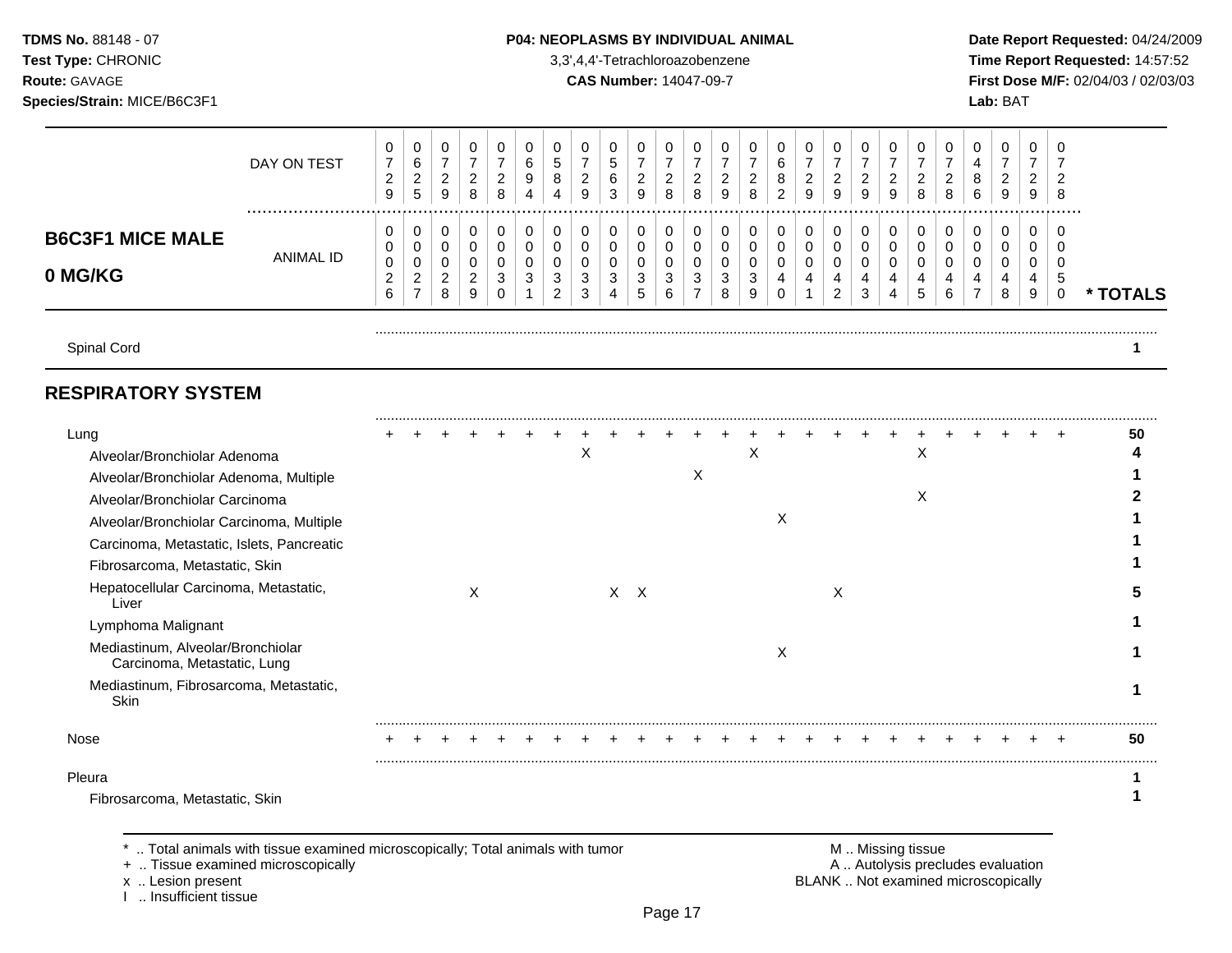TDMS No. 88148 - 07

#### Test Type: CHRONIC

Route: GAVAGE

Species/Strain: MICE/B6C3F1

#### P04: NEOPLASMS BY INDIVIDUAL ANIMAL

3,3',4,4'-Tetrachloroazobenzene

**CAS Number: 14047-09-7** 

Date Report Requested: 04/24/2009 Time Report Requested: 14:57:52 First Dose M/F: 02/04/03 / 02/03/03 Lab: BAT

|                                                 | DAY ON TEST      | $\pmb{0}$<br>$\overline{7}$<br>$\boldsymbol{2}$<br>$\boldsymbol{9}$ | 0<br>6<br>$\overline{2}$<br>$\overline{5}$            | 0<br>$\boldsymbol{7}$<br>$\overline{c}$<br>9                  | 0<br>$\overline{7}$<br>$\sqrt{2}$<br>8               | 0<br>7<br>$\overline{c}$<br>8 | 0<br>6<br>9<br>4 | 0<br>5<br>8           | 0<br>7<br>$\overline{c}$<br>9 | 0<br>5<br>6<br>3      | 0<br>$\overline{7}$<br>$\overline{c}$<br>9 | 0<br>$\overline{7}$<br>$\overline{c}$<br>8 | 0<br>7<br>$\overline{\mathbf{c}}$<br>8 | 0<br>$\overline{c}$<br>9 | 0<br>2<br>8           | 0<br>6<br>8<br>2             | 0<br>$\overline{7}$<br>$\overline{a}$<br>9 | 0<br>$\overline{7}$<br>$\sqrt{2}$<br>9 | 0<br>$\overline{7}$<br>$\overline{c}$<br>9 | 0<br>$\overline{7}$<br>$\overline{c}$<br>9 | 0<br>$\overline{7}$<br>2<br>8 | 2<br>8                | 0<br>4<br>8<br>6 | 0<br>$\overline{7}$<br>$\overline{c}$<br>9 | 0<br>$\overline{7}$<br>$\overline{c}$<br>9 | 0<br>7<br>$\overline{2}$<br>8                   |          |
|-------------------------------------------------|------------------|---------------------------------------------------------------------|-------------------------------------------------------|---------------------------------------------------------------|------------------------------------------------------|-------------------------------|------------------|-----------------------|-------------------------------|-----------------------|--------------------------------------------|--------------------------------------------|----------------------------------------|--------------------------|-----------------------|------------------------------|--------------------------------------------|----------------------------------------|--------------------------------------------|--------------------------------------------|-------------------------------|-----------------------|------------------|--------------------------------------------|--------------------------------------------|-------------------------------------------------|----------|
| <b>B6C3F1 MICE MALE</b><br>0 MG/KG              | <b>ANIMAL ID</b> | 0<br>$\,0\,$<br>$\pmb{0}$<br>$\overline{c}$<br>$6\phantom{a}$       | 0<br>0<br>$\mathbf 0$<br>$\sqrt{2}$<br>$\overline{7}$ | 0<br>$\pmb{0}$<br>$\mathbf 0$<br>$\overline{\mathbf{c}}$<br>8 | $\pmb{0}$<br>$\mathbf 0$<br>0<br>$\overline{c}$<br>9 | 0<br>0<br>0<br>3<br>$\Omega$  | 0<br>0<br>0<br>3 | 0<br>0<br>0<br>3<br>2 | 0<br>0<br>0<br>3<br>3         | 0<br>0<br>0<br>3<br>4 | 0<br>0<br>0<br>3<br>5                      | 0<br>0<br>0<br>3<br>6                      | 0<br>0<br>0<br>3<br>$\overline{7}$     | 0<br>0<br>0<br>3<br>8    | 0<br>0<br>0<br>3<br>9 | 0<br>0<br>0<br>4<br>$\Omega$ | 0<br>0<br>0<br>4<br>1                      | 0<br>0<br>0<br>4<br>$\overline{2}$     | 0<br>$\mathbf 0$<br>0<br>4<br>3            | 0<br>$\pmb{0}$<br>0<br>4<br>4              | 0<br>0<br>0<br>4<br>5         | 0<br>0<br>0<br>4<br>6 | 0<br>0<br>0<br>4 | 0<br>0<br>0<br>4<br>8                      | 0<br>0<br>0<br>4<br>9                      | $\Omega$<br>0<br>0<br>$\sqrt{5}$<br>$\mathbf 0$ | * TOTALS |
| Trachea                                         |                  |                                                                     |                                                       |                                                               |                                                      |                               |                  |                       |                               |                       |                                            |                                            |                                        |                          |                       |                              |                                            |                                        |                                            |                                            |                               |                       |                  |                                            |                                            |                                                 | 50       |
| <b>SPECIAL SENSES SYSTEM</b>                    |                  |                                                                     |                                                       |                                                               |                                                      |                               |                  |                       |                               |                       |                                            |                                            |                                        |                          |                       |                              |                                            |                                        |                                            |                                            |                               |                       |                  |                                            |                                            |                                                 |          |
| Eye                                             |                  |                                                                     |                                                       |                                                               |                                                      |                               |                  |                       |                               |                       |                                            |                                            |                                        |                          |                       |                              |                                            |                                        |                                            |                                            |                               |                       |                  |                                            |                                            |                                                 | 50       |
| <b>Harderian Gland</b><br>Adenoma               |                  |                                                                     |                                                       |                                                               | $\boldsymbol{\mathsf{X}}$                            |                               |                  |                       |                               | $\mathsf X$           |                                            |                                            |                                        |                          |                       | X                            |                                            |                                        | $\boldsymbol{\mathsf{X}}$                  |                                            |                               |                       | X                |                                            |                                            | $\overline{ }$                                  | 50<br>6  |
| <b>URINARY SYSTEM</b>                           |                  |                                                                     |                                                       |                                                               |                                                      |                               |                  |                       |                               |                       |                                            |                                            |                                        |                          |                       |                              |                                            |                                        |                                            |                                            |                               |                       |                  |                                            |                                            |                                                 |          |
| Kidney<br>Hemangiosarcoma<br>Lymphoma Malignant |                  |                                                                     |                                                       |                                                               |                                                      |                               |                  |                       |                               |                       |                                            |                                            | $\mathsf X$                            |                          |                       |                              |                                            |                                        |                                            |                                            |                               |                       |                  |                                            |                                            |                                                 | 50       |
| Ureter                                          |                  |                                                                     |                                                       |                                                               |                                                      |                               |                  |                       |                               |                       |                                            |                                            |                                        | м                        | м                     |                              |                                            |                                        |                                            |                                            |                               |                       |                  |                                            |                                            |                                                 | 43       |
| Urethra                                         |                  |                                                                     |                                                       |                                                               |                                                      |                               |                  |                       |                               |                       |                                            |                                            |                                        |                          |                       |                              |                                            |                                        |                                            |                                            |                               |                       |                  |                                            |                                            |                                                 | 48       |
| <b>Urinary Bladder</b>                          |                  | $\div$                                                              | +                                                     | +                                                             |                                                      |                               |                  |                       |                               |                       |                                            |                                            |                                        |                          |                       |                              |                                            | +                                      | +                                          | +                                          | +                             |                       |                  | +                                          | $\ddot{}$                                  | $^{+}$                                          | 50       |

# **SYSTEMIC LESIONS**

\* .. Total animals with tissue examined microscopically; Total animals with tumor

+ .. Tissue examined microscopically

x .. Lesion present

1 .. Insufficient tissue

M .. Missing tissue A .. Autolysis precludes evaluation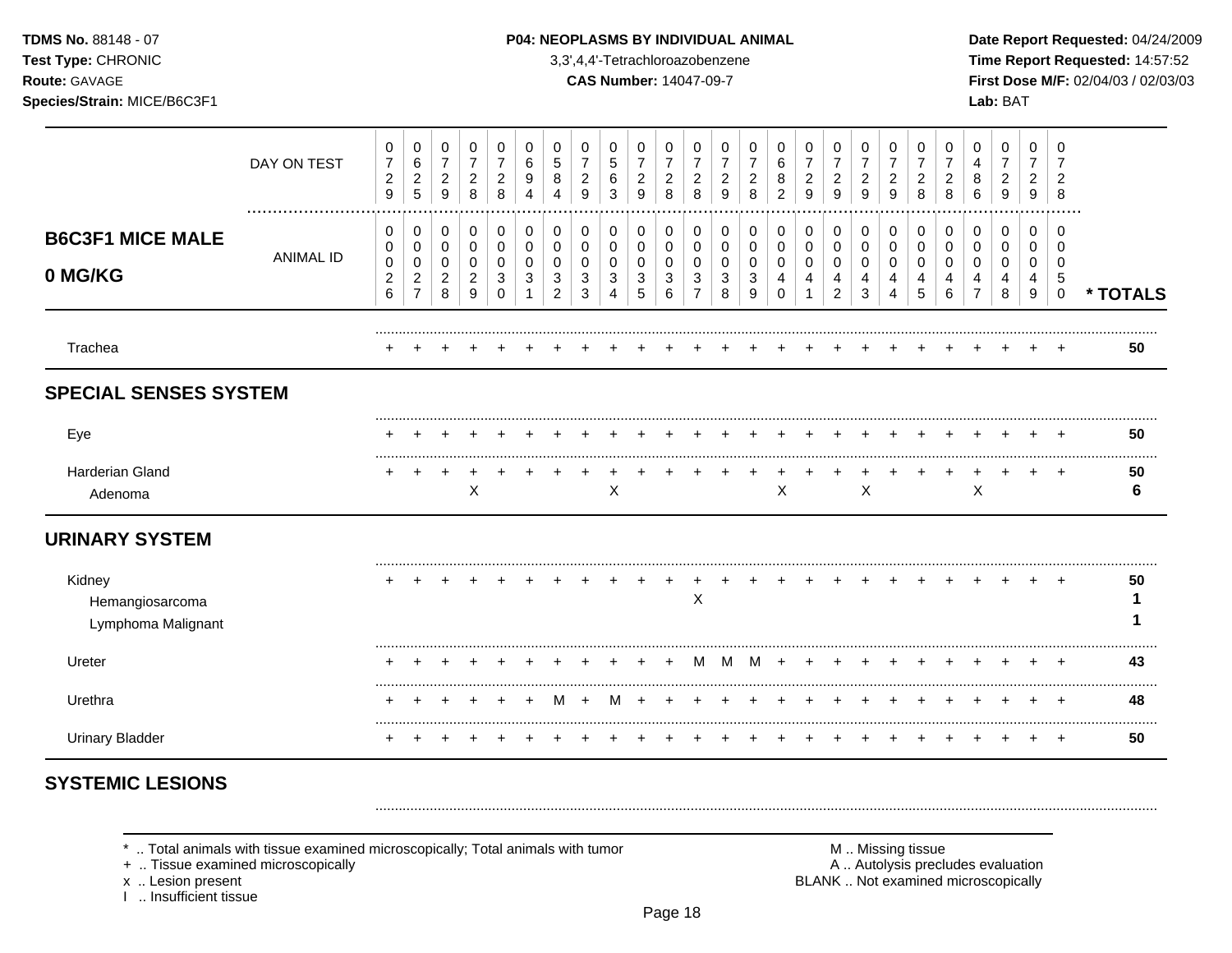#### **TDMS No.** 88148 - 07 **P04: NEOPLASMS BY INDIVIDUAL ANIMAL** Date Report Requested: 04/24/2009

**Test Type:** CHRONIC 3,3',4,4'-Tetrachloroazobenzene **Time Report Requested:** 14:57:52 **Route:** GAVAGE **CAS Number:** 14047-09-7 **First Dose M/F:** 02/04/03 / 02/03/03

|                                      | DAY ON TEST      | 0<br>$\overline{ }$     | 0<br>$\sim$<br>ь                     | 0<br>-                  | 0<br>$\overline{ }$ |        | 0<br>6 | 0<br>5.                 | 0<br>- | 0<br>.5 |                           | 0           | v      | 0           | 0<br>- | ⌒<br>b              | 0           | 0<br>–              | 0           | U      | 0                    | 0           | 4      | 0<br>-      | 0<br>$\rightarrow$ |        |          |
|--------------------------------------|------------------|-------------------------|--------------------------------------|-------------------------|---------------------|--------|--------|-------------------------|--------|---------|---------------------------|-------------|--------|-------------|--------|---------------------|-------------|---------------------|-------------|--------|----------------------|-------------|--------|-------------|--------------------|--------|----------|
|                                      |                  | ົ<br>∠<br>9             | $\overline{2}$<br>5                  | ົ<br>$\epsilon$<br>9    | 2<br>8              | 2<br>8 | 9<br>4 | 8<br>4                  | 2<br>9 | 6<br>3  | $\sim$<br>$\epsilon$<br>9 | 2<br>8      | 2<br>8 | 2<br>9      | 2<br>8 | 8<br>$\overline{2}$ | ົ<br>∠<br>9 | $\overline{2}$<br>9 | 2<br>9      | 2<br>9 | ົ<br>$\epsilon$<br>8 | ົ<br>∠<br>8 | 8<br>6 | 2<br>9      | 2<br>9             | 2<br>8 |          |
| <b>B6C3F1 MICE MALE</b>              | <b>ANIMAL ID</b> | 0<br>0                  | U<br>$\sim$<br>U<br>$\sim$           | 0<br>0                  | 0<br>0              |        | 0      | 0<br>0                  | υ<br>⌒ | 0<br>0  |                           | 0<br>0      | 0      | 0<br>0      | 0<br>0 |                     | 0<br>0      | 0<br>$\sim$<br>U    | 0<br>0      | υ      |                      | 0<br>0      |        | 0<br>0      | 0<br>0             |        |          |
| 0 MG/KG                              |                  | 0<br>ົ<br><u>_</u><br>6 | U<br>າ<br><u>_</u><br>$\overline{ }$ | 0<br>ົ<br><u>_</u><br>8 | 0<br>2<br>9         | 3      | 3      | 0<br>3<br>ົ<br><u>_</u> | 3<br>3 | 3<br>4  | ◠<br>د<br>5               | 0<br>3<br>6 | 3<br>⇁ | 0<br>3<br>8 | 3<br>9 |                     | 0<br>4      | 0<br>4<br>ົ<br>∼    | 0<br>4<br>3 | 4<br>4 | 4<br>5               | 4<br>6      | 4<br>⇁ | 0<br>4<br>8 | 0<br>4<br>9        | ৾৾৾    | * TOTALS |
| Multiple Organ<br>Lymphoma Malignant |                  |                         |                                      |                         |                     |        |        |                         |        |         |                           |             |        |             |        |                     |             |                     |             |        |                      |             |        |             |                    | $\div$ | 50       |

x .. Lesion present<br>I .. Insufficient tissue

\* .. Total animals with tissue examined microscopically; Total animals with tumor **M** metally more than M .. Missing tissue<br>  $\blacksquare$  Tissue examined microscopically BLANK .. Not examined microscopically

<sup>+ ..</sup> Tissue examined microscopically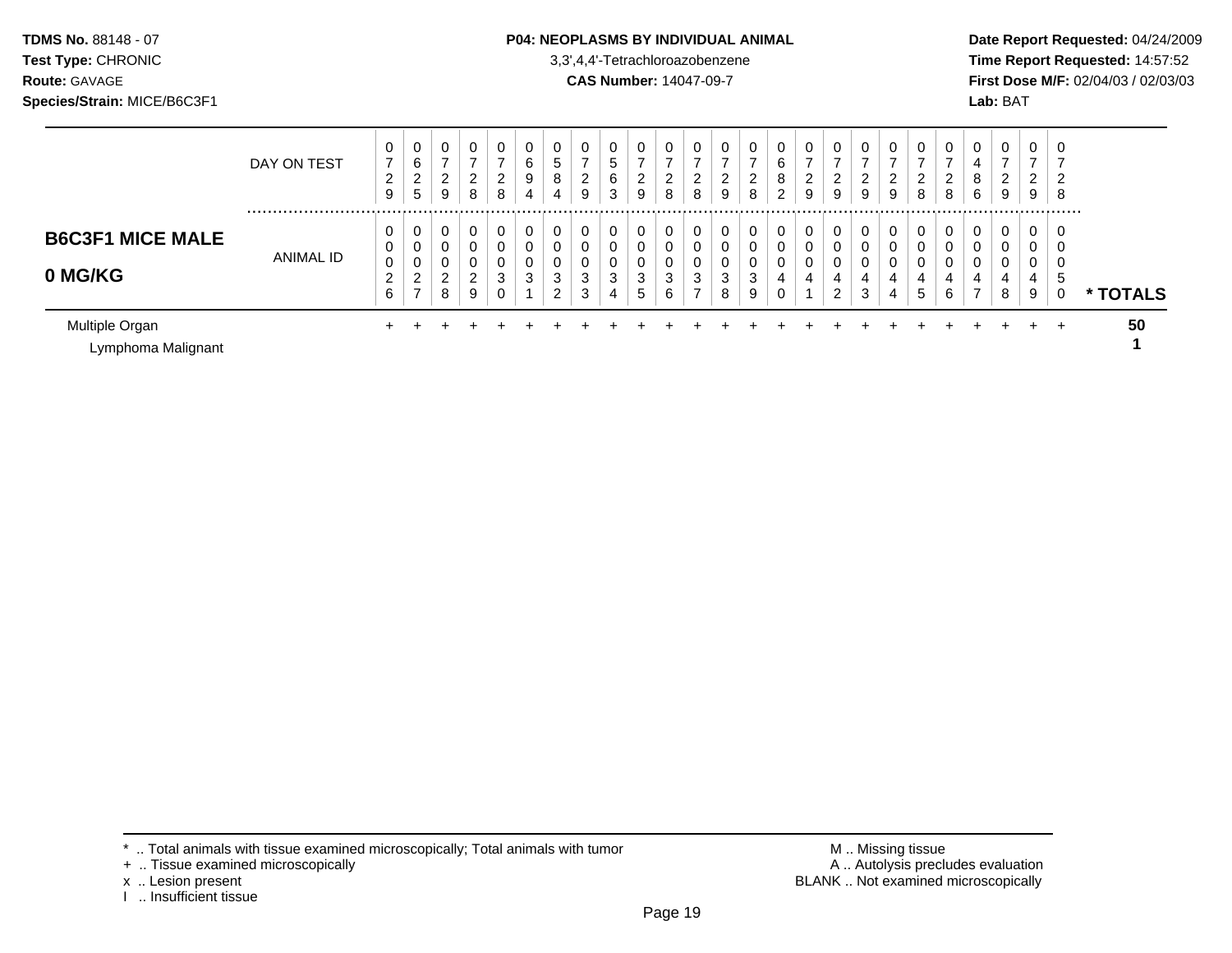TDMS No. 88148 - 07 Test Type: CHRONIC

Route: GAVAGE

#### P04: NEOPLASMS BY INDIVIDUAL ANIMAL

3,3',4,4'-Tetrachloroazobenzene

**CAS Number: 14047-09-7** 

Date Report Requested: 04/24/2009 Time Report Requested: 14:57:52 First Dose M/F: 02/04/03 / 02/03/03  $I$ ah:  $RAT$ 

| Species/Strain: MICE/B6C3F1        |             |                                        |                                      |             |                  |   |                         |                                              |                             |                         |        |                         |                         |        |             |                                  |             |                         |                                         |                       |                       |                  |                       | Lab: BAT    |                                |                    |                 |
|------------------------------------|-------------|----------------------------------------|--------------------------------------|-------------|------------------|---|-------------------------|----------------------------------------------|-----------------------------|-------------------------|--------|-------------------------|-------------------------|--------|-------------|----------------------------------|-------------|-------------------------|-----------------------------------------|-----------------------|-----------------------|------------------|-----------------------|-------------|--------------------------------|--------------------|-----------------|
|                                    | DAY ON TEST | 0<br>6<br><sub>5</sub><br>9            | U<br>◠<br>ັ<br>8<br>$\sim$<br>U      | υ<br>6<br>5 | v<br>ົ<br>_<br>8 |   | 0<br>⌒<br><u>_</u><br>8 | 0<br>⌒<br>b<br>U<br>0                        | 0<br>-<br>4                 | 0<br>ົ<br><u>.</u><br>8 | Đ<br>9 | 0<br>◠<br><u>_</u><br>8 | υ<br>ົ<br><u>_</u><br>9 | 9      | U<br>◠<br>9 | 0<br>ົ<br>_<br>9                 | υ<br>∠<br>8 | <b>U</b><br>6<br>6<br>0 | <b>U</b><br>6<br>4<br><sup>o</sup><br>∼ | 0<br>N<br>ົ<br>∠<br>4 | U<br>6<br>8<br>ົ<br>∠ | 6<br>ົ<br>▵<br>4 | 0<br>2<br>9           | υ<br>▵<br>8 | 0<br>đ<br>5<br>ົ<br>$\epsilon$ | -0<br>-2<br>8      |                 |
| <b>B6C3F1 MICE MALE</b><br>3 MG/KG | ANIMAL ID   | $\mathbf{0}$<br>0<br>0<br><sub>5</sub> | υ<br>v<br>$\sim$<br>v<br>G<br>$\sim$ | đ<br>3      | .5               | G | 0<br>0<br>0<br>5<br>6   | 0<br>0<br>U<br>G<br>$\overline{\phantom{0}}$ | 0<br>0<br><sub>5</sub><br>8 | 0<br>0<br>5<br>9        | 6      | 0<br>0<br>0<br>6        | 6<br>າ<br><u>_</u>      | 6<br>3 | 0<br>6      | 0<br>0<br>0<br>6<br><sub>5</sub> | 6<br>⌒      | 0<br>0<br>6<br>-        | 6<br>8                                  | 0<br>6<br>9           | υ<br>-                |                  | 0<br>0<br>0<br>ົ<br>∼ | υ<br>વ<br>J | 0<br>0<br>0                    | -0<br>0<br>0<br>-5 | males<br>(cont) |

## **ALIMENTARY SYSTEM**

| Esophagus                                                  |   |  |       |   |  |   |  |         |   |   |  |  |     |         |   |  |
|------------------------------------------------------------|---|--|-------|---|--|---|--|---------|---|---|--|--|-----|---------|---|--|
| Gallbladder                                                |   |  |       |   |  |   |  |         |   |   |  |  |     |         |   |  |
| Intestine Large, Cecum                                     |   |  |       |   |  |   |  |         |   |   |  |  |     |         |   |  |
| Intestine Large, Colon                                     |   |  |       |   |  |   |  |         |   |   |  |  |     |         |   |  |
| Intestine Large, Rectum                                    |   |  |       |   |  |   |  |         |   |   |  |  |     |         |   |  |
| Intestine Small, Duodenum<br>Adenoma                       |   |  |       |   |  |   |  |         |   |   |  |  |     |         |   |  |
| Intestine Small, Ileum                                     |   |  |       |   |  |   |  |         |   |   |  |  |     |         |   |  |
| Intestine Small, Jejunum                                   |   |  |       |   |  |   |  |         |   |   |  |  |     |         |   |  |
| Liver<br>Hemangiosarcoma<br>Hepatoblastoma                 | X |  |       | Χ |  |   |  | X X X X | X |   |  |  |     | $X$ $X$ |   |  |
| Hepatocellular Adenoma<br>Hepatocellular Adenoma, Multiple |   |  | X X X |   |  | Χ |  |         |   | Х |  |  | X X |         | X |  |

\* .. Total animals with tissue examined microscopically; Total animals with tumor

+ .. Tissue examined microscopically

x .. Lesion present

I .. Insufficient tissue

M .. Missing tissue

A .. Autolysis precludes evaluation BLANK .. Not examined microscopically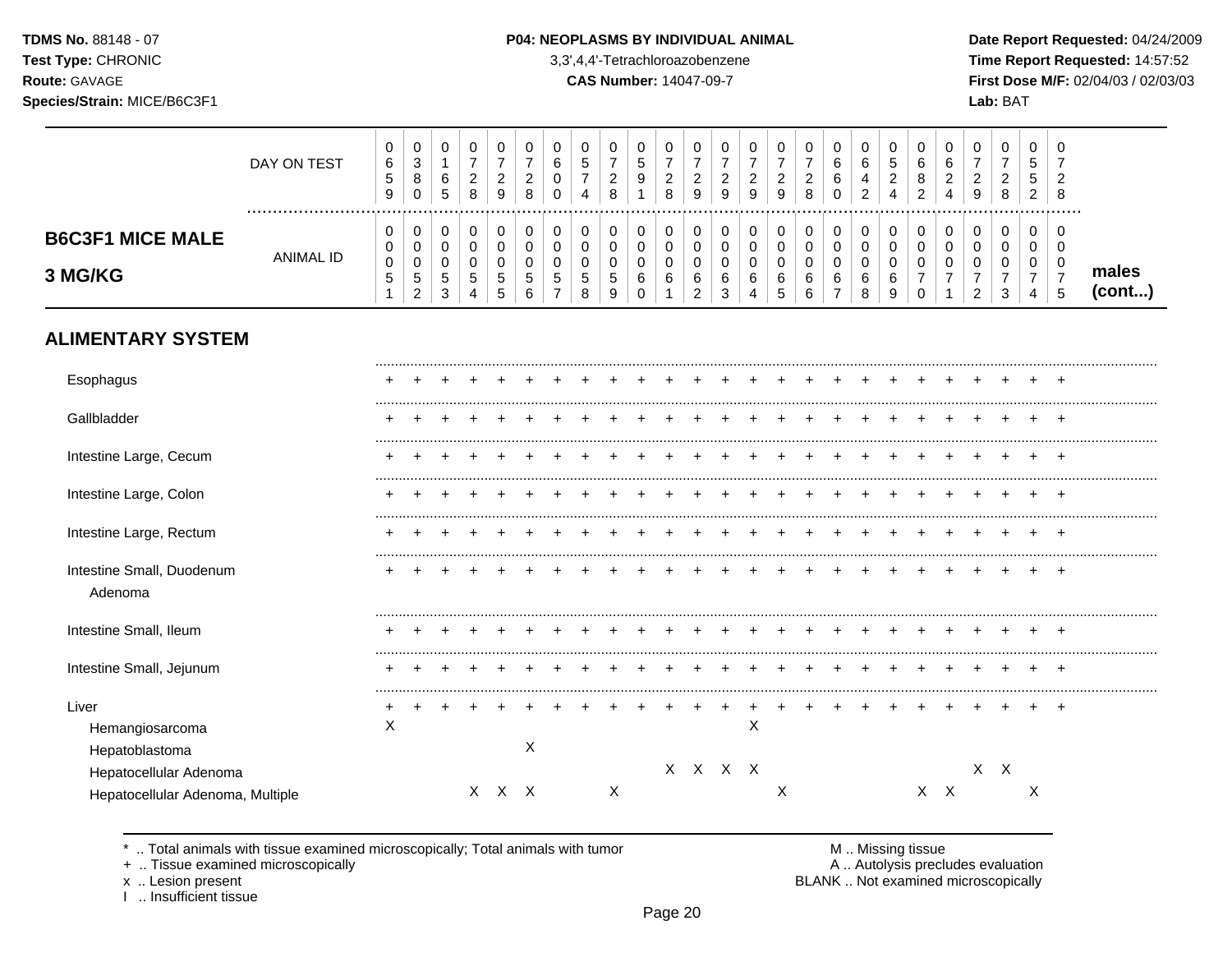TDMS No. 88148 - 07 Test Type: CHRONIC

Route: GAVAGE

Species/Strain: MICE/B6C3F1

#### P04: NEOPLASMS BY INDIVIDUAL ANIMAL

3,3',4,4'-Tetrachloroazobenzene

**CAS Number: 14047-09-7** 

Date Report Requested: 04/24/2009 Time Report Requested: 14:57:52 First Dose M/F: 02/04/03 / 02/03/03 Lab: BAT

|                                                                                   | DAY ON TEST                                                                  | 0<br>$\,6$<br>$\mathbf 5$<br>9                                | 0<br>$\mathbf{3}$<br>8<br>$\Omega$                                       | 0<br>$\mathbf{1}$<br>6<br>$\overline{5}$          | 0<br>$\overline{7}$<br>$\sqrt{2}$<br>8                         | 0<br>$\overline{7}$<br>$\overline{c}$<br>9 | 0<br>$\overline{7}$<br>$\overline{c}$<br>8 | 0<br>6<br>0<br>$\Omega$                                | 0<br>$\sqrt{5}$<br>$\overline{7}$<br>$\overline{4}$ | 0<br>$\overline{7}$<br>$\overline{\mathbf{c}}$<br>8          | 0<br>$\sqrt{5}$<br>9<br>$\mathbf{1}$    | 0<br>$\overline{7}$<br>$\sqrt{2}$<br>8     | 0<br>$\overline{7}$<br>$\overline{c}$<br>9         | 0<br>$\overline{7}$<br>$\overline{c}$<br>$\overline{9}$        | 0<br>$\overline{7}$<br>$\overline{c}$<br>9           | 0<br>$\overline{7}$<br>$\overline{\mathbf{c}}$<br>$\boldsymbol{9}$ | 0<br>$\overline{7}$<br>$\overline{c}$<br>8  | 0<br>6<br>6<br>$\Omega$                                    | 0<br>6<br>4<br>$\overline{c}$           | 0<br>$\,$ 5 $\,$<br>$\sqrt{2}$<br>$\overline{4}$             | 0<br>6<br>8<br>$\overline{2}$                                              | 0<br>6<br>$\overline{c}$<br>$\overline{4}$ | 0<br>$\overline{7}$<br>$\overline{c}$<br>9                               | 0<br>$\overline{7}$<br>$\overline{c}$<br>8                       | 0<br>5<br>5<br>$\overline{2}$                   | 0<br>$\overline{7}$<br>$\overline{c}$<br>8                       |                 |
|-----------------------------------------------------------------------------------|------------------------------------------------------------------------------|---------------------------------------------------------------|--------------------------------------------------------------------------|---------------------------------------------------|----------------------------------------------------------------|--------------------------------------------|--------------------------------------------|--------------------------------------------------------|-----------------------------------------------------|--------------------------------------------------------------|-----------------------------------------|--------------------------------------------|----------------------------------------------------|----------------------------------------------------------------|------------------------------------------------------|--------------------------------------------------------------------|---------------------------------------------|------------------------------------------------------------|-----------------------------------------|--------------------------------------------------------------|----------------------------------------------------------------------------|--------------------------------------------|--------------------------------------------------------------------------|------------------------------------------------------------------|-------------------------------------------------|------------------------------------------------------------------|-----------------|
| <b>B6C3F1 MICE MALE</b><br>3 MG/KG                                                | <b>ANIMAL ID</b>                                                             | $\pmb{0}$<br>$\,0\,$<br>$\,0\,$<br>$\sqrt{5}$<br>$\mathbf{1}$ | $\mathbf 0$<br>$\mathbf 0$<br>$\pmb{0}$<br>$\mathbf 5$<br>$\overline{c}$ | 0<br>$\mathbf 0$<br>$\pmb{0}$<br>$\,$ 5 $\,$<br>3 | $\mathbf 0$<br>$\mathbf 0$<br>$\pmb{0}$<br>5<br>$\overline{4}$ | $\pmb{0}$<br>$\mathbf 0$<br>0<br>5<br>5    | $\mathbf 0$<br>$\mathbf 0$<br>0<br>5<br>6  | 0<br>$\mathbf 0$<br>$\mathbf 0$<br>5<br>$\overline{7}$ | $\mathbf 0$<br>$\mathbf 0$<br>$\mathbf 0$<br>5<br>8 | $\pmb{0}$<br>$\pmb{0}$<br>$\mathbf 0$<br>$\sqrt{5}$<br>$9\,$ | 0<br>0<br>$\pmb{0}$<br>6<br>$\mathbf 0$ | $\mathbf 0$<br>$\mathbf 0$<br>0<br>6<br>-1 | $\pmb{0}$<br>$\pmb{0}$<br>0<br>6<br>$\overline{c}$ | $\mathbf 0$<br>$\mathbf 0$<br>$\mathbf 0$<br>6<br>$\mathbf{3}$ | 0<br>$\mathbf 0$<br>0<br>6<br>$\boldsymbol{\Lambda}$ | $\mathbf 0$<br>$\mathbf 0$<br>$\pmb{0}$<br>$\,6$<br>$\sqrt{5}$     | 0<br>$\mathbf 0$<br>$\pmb{0}$<br>6<br>$\,6$ | $\pmb{0}$<br>$\pmb{0}$<br>$\pmb{0}$<br>6<br>$\overline{7}$ | 0<br>$\mathbf 0$<br>$\pmb{0}$<br>6<br>8 | $\mathbf 0$<br>$\pmb{0}$<br>0<br>$\,6\,$<br>$\boldsymbol{9}$ | $\mathbf 0$<br>$\mathbf 0$<br>$\mathbf 0$<br>$\overline{7}$<br>$\mathbf 0$ | 0<br>$\mathbf 0$<br>0<br>$\overline{7}$    | 0<br>$\mathbf 0$<br>$\mathbf 0$<br>$\overline{7}$<br>$\mathcal{P}$       | $\mathbf 0$<br>$\mathbf 0$<br>$\mathbf 0$<br>$\overline{7}$<br>3 | 0<br>0<br>0<br>$\overline{7}$<br>$\overline{4}$ | $\mathbf 0$<br>$\mathbf 0$<br>$\mathbf 0$<br>$\overline{7}$<br>5 | males<br>(cont) |
| Hepatocellular Carcinoma<br>Histiocytic Sarcoma                                   |                                                                              | X                                                             |                                                                          |                                                   |                                                                |                                            | X                                          |                                                        | $\boldsymbol{\mathsf{X}}$                           |                                                              |                                         |                                            |                                                    |                                                                |                                                      |                                                                    |                                             |                                                            |                                         |                                                              | $X$ $X$ $X$                                                                |                                            |                                                                          |                                                                  |                                                 |                                                                  |                 |
| Mesentery                                                                         |                                                                              |                                                               |                                                                          |                                                   |                                                                |                                            |                                            |                                                        |                                                     |                                                              |                                         |                                            |                                                    |                                                                |                                                      |                                                                    |                                             |                                                            |                                         |                                                              |                                                                            |                                            |                                                                          |                                                                  |                                                 |                                                                  |                 |
| Oral Mucosa                                                                       |                                                                              |                                                               |                                                                          |                                                   |                                                                |                                            |                                            |                                                        |                                                     |                                                              |                                         |                                            |                                                    |                                                                |                                                      |                                                                    |                                             |                                                            |                                         |                                                              |                                                                            |                                            |                                                                          |                                                                  |                                                 |                                                                  |                 |
| Pancreas                                                                          |                                                                              |                                                               |                                                                          |                                                   |                                                                |                                            |                                            |                                                        |                                                     |                                                              |                                         |                                            |                                                    |                                                                |                                                      |                                                                    |                                             |                                                            |                                         |                                                              |                                                                            |                                            |                                                                          |                                                                  |                                                 |                                                                  |                 |
| Salivary Glands                                                                   |                                                                              |                                                               |                                                                          |                                                   |                                                                |                                            |                                            |                                                        |                                                     |                                                              |                                         |                                            |                                                    |                                                                |                                                      |                                                                    |                                             |                                                            |                                         |                                                              |                                                                            |                                            |                                                                          |                                                                  |                                                 |                                                                  |                 |
| Stomach, Forestomach<br>Squamous Cell Carcinoma                                   |                                                                              |                                                               |                                                                          |                                                   |                                                                |                                            |                                            |                                                        |                                                     |                                                              |                                         |                                            |                                                    |                                                                |                                                      |                                                                    |                                             |                                                            |                                         |                                                              |                                                                            |                                            |                                                                          |                                                                  |                                                 | $\overline{1}$                                                   |                 |
| Stomach, Glandular                                                                |                                                                              |                                                               |                                                                          |                                                   |                                                                |                                            |                                            |                                                        |                                                     |                                                              |                                         |                                            |                                                    |                                                                |                                                      |                                                                    |                                             |                                                            |                                         |                                                              |                                                                            |                                            |                                                                          |                                                                  |                                                 |                                                                  |                 |
| Squamous Cell Carcinoma, Metastatic,<br>Stomach, Forestomach                      |                                                                              |                                                               |                                                                          |                                                   |                                                                |                                            |                                            |                                                        |                                                     |                                                              |                                         |                                            |                                                    |                                                                |                                                      |                                                                    |                                             |                                                            |                                         |                                                              |                                                                            |                                            |                                                                          |                                                                  |                                                 |                                                                  |                 |
| Tongue                                                                            |                                                                              |                                                               |                                                                          |                                                   |                                                                |                                            |                                            |                                                        |                                                     |                                                              |                                         |                                            |                                                    |                                                                |                                                      |                                                                    |                                             |                                                            |                                         |                                                              |                                                                            |                                            |                                                                          |                                                                  |                                                 |                                                                  |                 |
| Tooth                                                                             |                                                                              |                                                               |                                                                          |                                                   | $\ddot{}$                                                      |                                            |                                            |                                                        |                                                     |                                                              |                                         |                                            |                                                    |                                                                |                                                      |                                                                    |                                             |                                                            |                                         |                                                              |                                                                            |                                            |                                                                          |                                                                  |                                                 |                                                                  |                 |
| <b>CARDIOVASCULAR SYSTEM</b>                                                      |                                                                              |                                                               |                                                                          |                                                   |                                                                |                                            |                                            |                                                        |                                                     |                                                              |                                         |                                            |                                                    |                                                                |                                                      |                                                                    |                                             |                                                            |                                         |                                                              |                                                                            |                                            |                                                                          |                                                                  |                                                 |                                                                  |                 |
| <b>Blood Vessel</b>                                                               |                                                                              |                                                               |                                                                          |                                                   |                                                                |                                            |                                            |                                                        |                                                     |                                                              |                                         |                                            |                                                    |                                                                |                                                      |                                                                    |                                             |                                                            |                                         |                                                              |                                                                            |                                            |                                                                          |                                                                  |                                                 | $\pm$                                                            |                 |
| +  Tissue examined microscopically<br>x  Lesion present<br>1  Insufficient tissue | Total animals with tissue examined microscopically; Total animals with tumor |                                                               |                                                                          |                                                   |                                                                |                                            |                                            |                                                        |                                                     |                                                              |                                         |                                            |                                                    |                                                                |                                                      |                                                                    |                                             |                                                            |                                         | M  Missing tissue                                            |                                                                            |                                            | A  Autolysis precludes evaluation<br>BLANK  Not examined microscopically |                                                                  |                                                 |                                                                  |                 |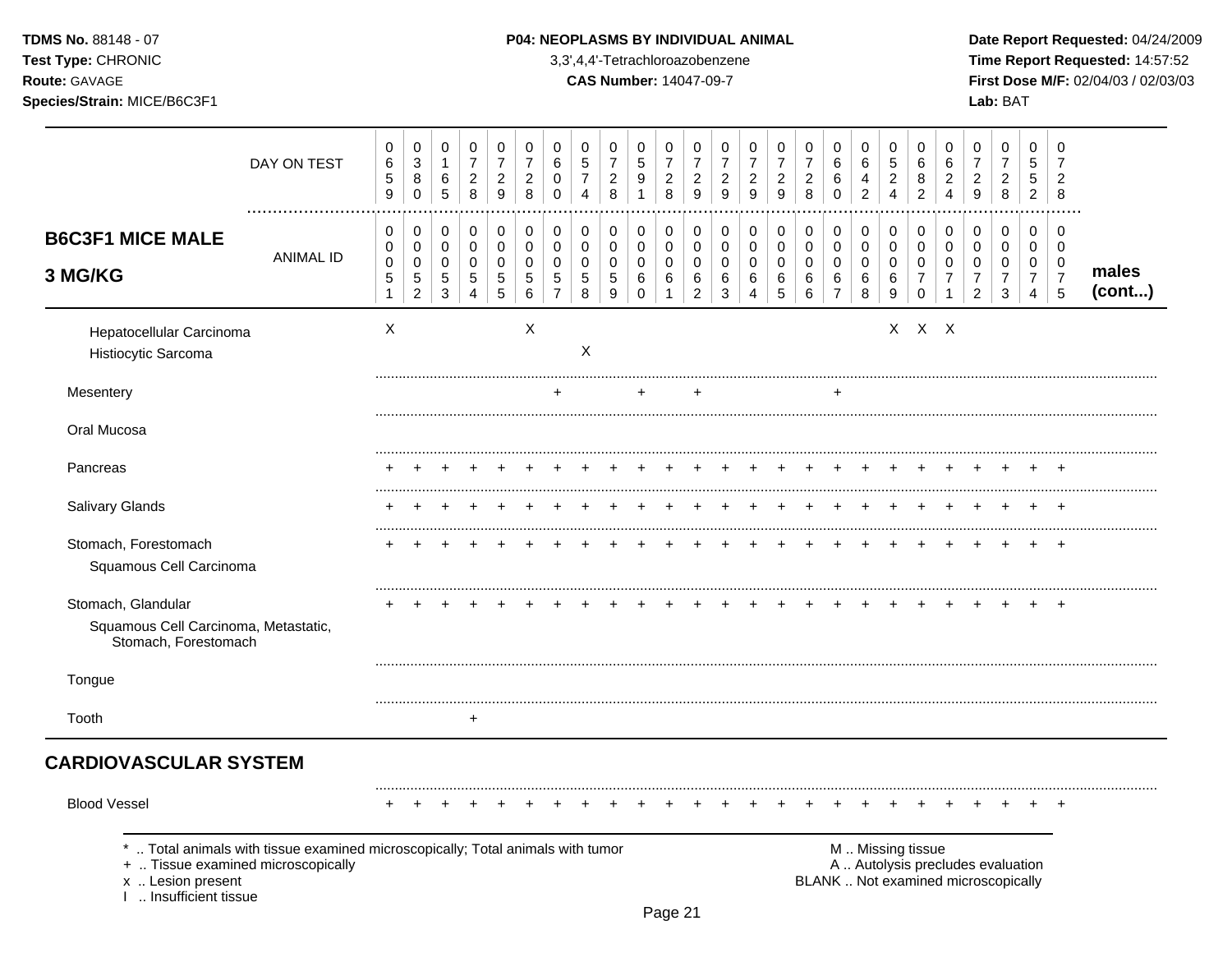| <b>TDMS No. 88148 - 07</b> |  |
|----------------------------|--|
| <b>Test Type: CHRONIC</b>  |  |

### **P04: NEOPLASMS BY INDIVIDUAL ANIMAL Date Report Requested: 04/24/2009**

**Time Report Requested:** 14:57:52 **Route:** GAVAGE **CAS Number:** 14047-09-7 **First Dose M/F:** 02/04/03 / 02/03/03 **Species/Strain:** MICE/B6C3F1 **Lab:** BAT

|                                                            | DAY ON TEST      | $\pmb{0}$<br>6<br>$\,$ 5 $\,$<br>9 | 0<br>$\ensuremath{\mathsf{3}}$<br>8<br>0              | 0<br>$\mathbf{1}$<br>$\,6\,$<br>5                      | 0<br>$\overline{7}$<br>$\overline{2}$<br>8 | 0<br>$\overline{7}$<br>$\overline{2}$<br>9 | 0<br>$\overline{7}$<br>$\overline{c}$<br>8 | 0<br>6<br>0<br>$\Omega$ | 0<br>$\sqrt{5}$<br>$\overline{7}$<br>4           | 0<br>$\overline{7}$<br>$\overline{c}$<br>8         | 0<br>$\sqrt{5}$<br>9                           | 0<br>$\overline{7}$<br>$\overline{2}$<br>8 | 0<br>$\overline{7}$<br>$\overline{c}$<br>9 | 0<br>$\overline{7}$<br>$\overline{2}$<br>9 | 0<br>$\overline{7}$<br>$\overline{c}$<br>9 | 0<br>$\overline{7}$<br>$\overline{c}$<br>9 | 0<br>$\overline{7}$<br>$\overline{c}$<br>8 | 0<br>6<br>6<br>$\Omega$                              | 0<br>6<br>4<br>2                       | 0<br>5<br>$\overline{c}$<br>4 | 0<br>$\,6$<br>8<br>$\overline{2}$      | 0<br>6<br>$\overline{2}$<br>$\overline{A}$   | 0<br>$\overline{7}$<br>$\overline{2}$<br>9                | 0<br>$\overline{7}$<br>$\overline{c}$<br>8             | 0<br>5<br>5<br>$\overline{2}$              | 0<br>7<br>$\overline{2}$<br>8                                    |                 |
|------------------------------------------------------------|------------------|------------------------------------|-------------------------------------------------------|--------------------------------------------------------|--------------------------------------------|--------------------------------------------|--------------------------------------------|-------------------------|--------------------------------------------------|----------------------------------------------------|------------------------------------------------|--------------------------------------------|--------------------------------------------|--------------------------------------------|--------------------------------------------|--------------------------------------------|--------------------------------------------|------------------------------------------------------|----------------------------------------|-------------------------------|----------------------------------------|----------------------------------------------|-----------------------------------------------------------|--------------------------------------------------------|--------------------------------------------|------------------------------------------------------------------|-----------------|
| <b>B6C3F1 MICE MALE</b><br>3 MG/KG                         | <b>ANIMAL ID</b> | 0<br>$\pmb{0}$<br>0<br>$\sqrt{5}$  | 0<br>0<br>$\mathbf 0$<br>$\sqrt{5}$<br>$\overline{c}$ | 0<br>$\mathbf 0$<br>$\mathbf 0$<br>$\overline{5}$<br>3 | 0<br>$\mathbf 0$<br>$\Omega$<br>5<br>4     | 0<br>0<br>0<br>5<br>5                      | 0<br>0<br>$\mathbf 0$<br>5<br>6            | 0<br>0<br>0<br>5        | 0<br>$\pmb{0}$<br>$\mathbf 0$<br>$\sqrt{5}$<br>8 | 0<br>$\mathbf 0$<br>$\mathbf 0$<br>$\sqrt{5}$<br>9 | 0<br>$\pmb{0}$<br>$\mathbf 0$<br>6<br>$\Omega$ | 0<br>0<br>$\mathbf 0$<br>6<br>1            | 0<br>0<br>0<br>6<br>2                      | 0<br>$\mathbf 0$<br>$\mathbf 0$<br>6<br>3  | 0<br>$\pmb{0}$<br>0<br>6<br>4              | 0<br>$\pmb{0}$<br>$\mathbf 0$<br>6<br>5    | 0<br>$\pmb{0}$<br>$\mathbf 0$<br>6<br>6    | 0<br>$\pmb{0}$<br>$\mathbf 0$<br>6<br>$\overline{7}$ | 0<br>$\mathbf 0$<br>$\Omega$<br>6<br>8 | 0<br>0<br>0<br>6<br>9         | 0<br>0<br>$\mathbf 0$<br>7<br>$\Omega$ | 0<br>$\mathbf 0$<br>0<br>$\overline{7}$<br>1 | 0<br>0<br>$\mathbf 0$<br>$\overline{7}$<br>$\overline{2}$ | 0<br>$\mathbf 0$<br>$\mathbf 0$<br>$\overline{7}$<br>3 | 0<br>0<br>$\pmb{0}$<br>$\overline{7}$<br>4 | $\mathbf 0$<br>$\mathbf 0$<br>$\mathbf 0$<br>$\overline{7}$<br>5 | males<br>(cont) |
| Aorta, Alveolar/Bronchiolar Carcinoma,<br>Metastatic, Lung |                  |                                    |                                                       |                                                        |                                            |                                            |                                            |                         |                                                  |                                                    |                                                |                                            |                                            |                                            |                                            |                                            |                                            |                                                      |                                        |                               |                                        |                                              |                                                           |                                                        |                                            |                                                                  |                 |
| Heart<br>Hemangiosarcoma                                   |                  | X                                  |                                                       |                                                        |                                            |                                            |                                            |                         |                                                  |                                                    |                                                |                                            |                                            |                                            |                                            |                                            |                                            |                                                      |                                        |                               |                                        |                                              |                                                           |                                                        |                                            | $\pm$                                                            |                 |
| <b>ENDOCRINE SYSTEM</b>                                    |                  |                                    |                                                       |                                                        |                                            |                                            |                                            |                         |                                                  |                                                    |                                                |                                            |                                            |                                            |                                            |                                            |                                            |                                                      |                                        |                               |                                        |                                              |                                                           |                                                        |                                            |                                                                  |                 |
| <b>Adrenal Cortex</b><br>Subcapsular, Adenoma              |                  |                                    |                                                       |                                                        |                                            |                                            |                                            |                         |                                                  |                                                    |                                                |                                            |                                            |                                            |                                            |                                            |                                            |                                                      |                                        |                               |                                        |                                              |                                                           |                                                        |                                            |                                                                  |                 |
| Adrenal Medulla                                            |                  |                                    |                                                       |                                                        |                                            |                                            |                                            |                         |                                                  |                                                    |                                                |                                            |                                            |                                            |                                            |                                            |                                            |                                                      |                                        |                               |                                        |                                              |                                                           |                                                        |                                            | $\pm$                                                            |                 |
| Islets, Pancreatic                                         |                  |                                    |                                                       |                                                        |                                            |                                            |                                            |                         |                                                  |                                                    |                                                |                                            |                                            |                                            |                                            |                                            |                                            |                                                      |                                        |                               |                                        |                                              |                                                           |                                                        |                                            |                                                                  |                 |
| Parathyroid Gland                                          |                  |                                    | M                                                     |                                                        |                                            |                                            |                                            |                         |                                                  |                                                    |                                                |                                            |                                            |                                            |                                            |                                            |                                            |                                                      |                                        |                               |                                        |                                              |                                                           |                                                        |                                            |                                                                  |                 |
| <b>Pituitary Gland</b><br>Pars Intermedia, Adenoma         |                  |                                    |                                                       |                                                        |                                            |                                            |                                            |                         |                                                  |                                                    |                                                |                                            |                                            |                                            |                                            |                                            |                                            |                                                      |                                        |                               |                                        |                                              |                                                           |                                                        |                                            |                                                                  |                 |
| <b>Thyroid Gland</b><br>Follicular Cell, Carcinoma         |                  |                                    |                                                       |                                                        |                                            |                                            |                                            |                         |                                                  |                                                    |                                                |                                            |                                            |                                            |                                            |                                            |                                            |                                                      |                                        |                               |                                        |                                              |                                                           |                                                        |                                            | $\ddot{}$                                                        |                 |

# **GENERAL BODY SYSTEM**

+ .. Tissue examined microscopically

x .. Lesion present<br>I .. Insufficient tissue

\* .. Total animals with tissue examined microscopically; Total animals with tumor **M** metally more than M .. Missing tissue<br>  $\blacksquare$  Tissue examined microscopically BLANK .. Not examined microscopically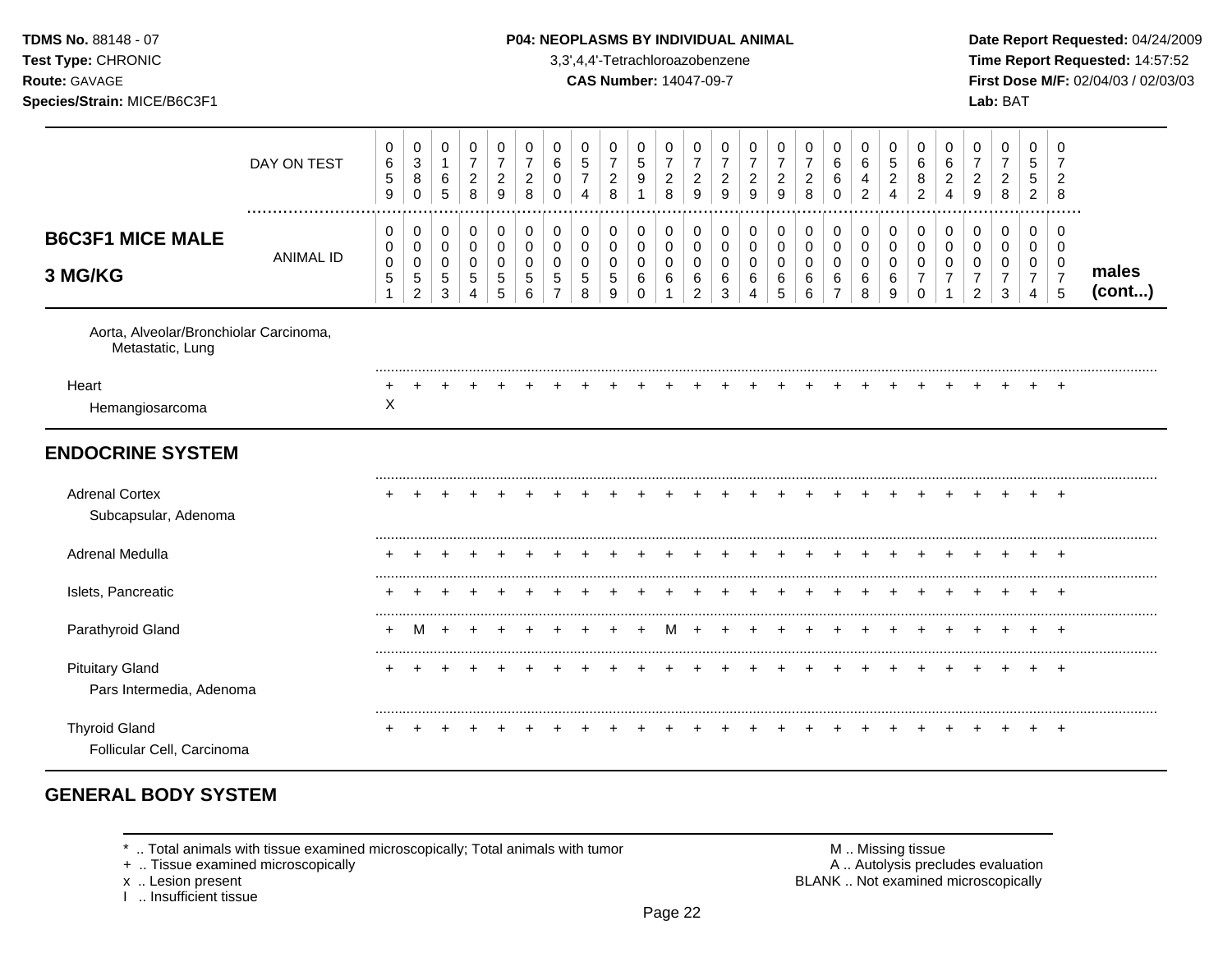TDMS No. 88148 - 07 Test Type: CHRONIC Route: GAVAGE

# Species/Strain: MICE/B6C3F1

#### P04: NEOPLASMS BY INDIVIDUAL ANIMAL

3,3',4,4'-Tetrachloroazobenzene

**CAS Number: 14047-09-7** 

Date Report Requested: 04/24/2009 Time Report Requested: 14:57:52 First Dose M/F: 02/04/03 / 02/03/03 Lab: BAT

|                                    | DAY ON TEST      | 0<br>6<br>C.<br>9 | ◡<br><sup>o</sup><br>J<br>8<br>0     | U<br>6<br>5              | v<br>▃<br>8 | 0<br>◠<br><u>_</u><br>9 | 0<br><sup>o</sup><br><u>_</u><br>8 |   | U<br>∽<br>Ñ<br>-<br>4 | 8 | v<br><sub>5</sub><br>9 | _<br>8 | υ<br><u>_</u><br>9           | 0<br><sup>o</sup><br>_<br>9          | ν<br>∼<br>9 | v<br>9      | $\sim$<br>8 | 0<br>6<br>6<br>0 | 4      | υ<br>∽<br>IJ<br>◠<br>4 | υ<br>6<br>8<br>$\sim$<br><u>_</u> | u<br>ຨ<br>▃<br>д | U<br>9      | $\overline{0}$<br>◠<br>∠<br>8 | U<br>$\mathbf{p}$<br>b.<br>$\sim$<br>$\epsilon$ | - ს<br>-8 |                 |
|------------------------------------|------------------|-------------------|--------------------------------------|--------------------------|-------------|-------------------------|------------------------------------|---|-----------------------|---|------------------------|--------|------------------------------|--------------------------------------|-------------|-------------|-------------|------------------|--------|------------------------|-----------------------------------|------------------|-------------|-------------------------------|-------------------------------------------------|-----------|-----------------|
| <b>B6C3F1 MICE MALE</b><br>3 MG/KG | <b>ANIMAL ID</b> | 0<br>0<br>0<br>G  | ◡<br>ν<br>⌒<br>◡<br>5<br>$\sim$<br>∼ | U<br>U<br>5<br>- 2<br>ູບ | đ           | 0<br>0<br>0<br>ა<br>ა   | 0<br>0<br>0<br>G<br>6              | J | 0<br>0<br>ಾ<br>8      |   | v<br>v<br>ν<br>6<br>ν  | 6      | 0<br>U<br>O<br>6<br><u>_</u> | 0<br>υ<br>υ<br>$\sim$<br>b<br>ົ<br>◡ | u<br>u<br>6 | 6<br>∽<br>Ñ | 6<br>6      | 0<br>U<br>6      | 6<br>o | 6<br>9                 |                                   | u                | υ<br>υ<br>υ | 0<br>0<br>د                   | 0<br>0<br><b>U</b><br>4                         | - 6<br>÷  | males<br>(cont) |

**NONE** 

## **GENITAL SYSTEM**

| <b>Coagulating Gland</b><br>Carcinoma, Metastatic, Urethra | ⋏ | х | X. | X | $\mathsf{X}$ | X   | X. | X.         | X |    | X X          | X |  | ∧ |  | ∧ |
|------------------------------------------------------------|---|---|----|---|--------------|-----|----|------------|---|----|--------------|---|--|---|--|---|
| <b>Ductus Deferens</b><br>Carcinoma, Metastatic, Urethra   | X | х |    |   | X.           | X   | X. | X.         | X | X. | $\mathsf{X}$ | X |  | ∧ |  | ∧ |
| Epididymis                                                 |   |   |    |   |              |     |    |            |   |    |              |   |  |   |  | + |
| <b>Preputial Gland</b>                                     |   |   |    |   |              |     |    |            |   |    |              |   |  |   |  |   |
| Prostate<br>Carcinoma, Metastatic, Urethra                 | ∧ | х | X. | X |              | X X | X. | $X \times$ |   |    | X X          | X |  | ∧ |  | ∧ |
| <b>Seminal Vesicle</b><br>Carcinoma, Metastatic, Urethra   | ∧ | Χ |    |   | X.           | X   | X. | X.         | X | X. | X            | X |  | ∧ |  | ∧ |
| l estes                                                    |   |   |    |   |              |     |    |            |   |    |              |   |  |   |  |   |

# **HEMATOPOIETIC SYSTEM**

\* .. Total animals with tissue examined microscopically; Total animals with tumor

+ .. Tissue examined microscopically

x .. Lesion present

I .. Insufficient tissue

M .. Missing tissue A .. Autolysis precludes evaluation BLANK .. Not examined microscopically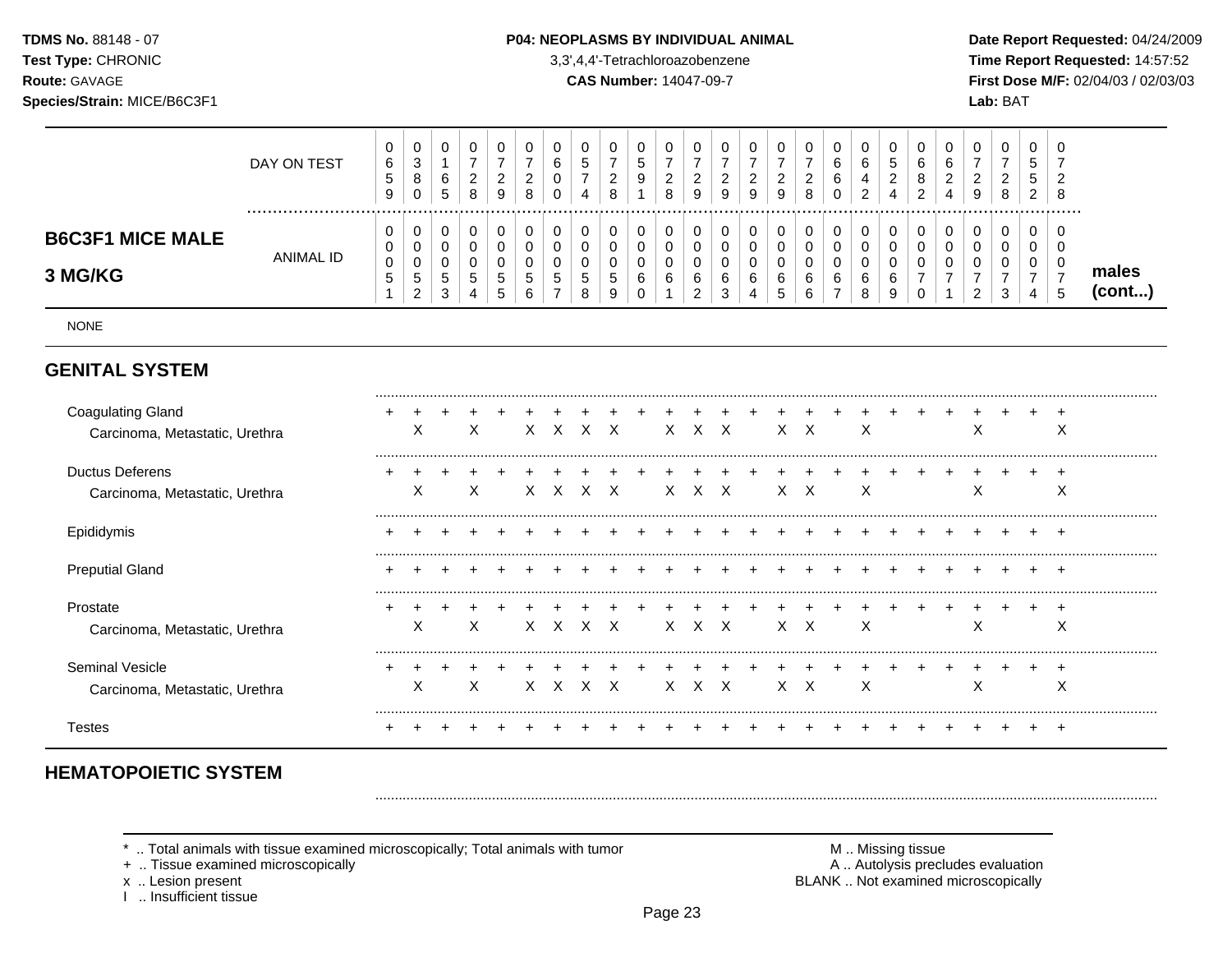**Test Type:** CHRONIC 3,3',4,4'-Tetrachloroazobenzene **Time Report Requested:** 14:57:52 **Route:** GAVAGE **CAS Number:** 14047-09-7 **First Dose M/F:** 02/04/03 / 02/03/03 **Species/Strain:** MICE/B6C3F1 **Lab:** BAT

|                                                                                 | DAY ON TEST                                                                                                        | 0<br>6<br>$\sqrt{5}$<br>9                 | 0<br>3<br>8<br>$\mathbf 0$                           | $\mathbf 0$<br>$\mathbf{1}$<br>$\,6$<br>$\sqrt{5}$     | $\mathbf 0$<br>$\overline{7}$<br>$\overline{2}$<br>8 | 0<br>$\overline{7}$<br>$\overline{2}$<br>9 | $\mathbf 0$<br>$\overline{7}$<br>$\overline{2}$<br>$\,8\,$ | $\mathbf 0$<br>6<br>0<br>$\mathbf 0$        | 0<br>5<br>$\overline{7}$<br>4 | 0<br>$\overline{7}$<br>$\overline{c}$<br>8 | 0<br>$\sqrt{5}$<br>$9\,$<br>$\overline{1}$ | $\mathbf 0$<br>$\overline{7}$<br>$\overline{2}$<br>8 | 0<br>$\overline{7}$<br>$\overline{2}$<br>9     | $\mathbf 0$<br>$\overline{7}$<br>$\overline{2}$<br>9 | 0<br>$\overline{7}$<br>$\overline{c}$<br>9 | 0<br>$\overline{7}$<br>$\overline{c}$<br>9 | 0<br>$\overline{7}$<br>$\overline{c}$<br>8 | 0<br>6<br>$\,6\,$<br>$\mathbf 0$                       | $\mathbf 0$<br>6<br>4<br>$\overline{c}$ | 0<br>5<br>$\overline{c}$<br>4     | 0<br>6<br>8<br>$\overline{c}$                               | 0<br>6<br>$\overline{c}$<br>$\overline{4}$ | 0<br>$\overline{7}$<br>$\overline{c}$<br>9                               | 0<br>$\overline{7}$<br>$\overline{c}$<br>$\,8\,$ | $\mathbf 0$<br>$\sqrt{5}$<br>$\sqrt{5}$<br>$\overline{2}$ | $\Omega$<br>7<br>$\overline{2}$<br>8         |                 |
|---------------------------------------------------------------------------------|--------------------------------------------------------------------------------------------------------------------|-------------------------------------------|------------------------------------------------------|--------------------------------------------------------|------------------------------------------------------|--------------------------------------------|------------------------------------------------------------|---------------------------------------------|-------------------------------|--------------------------------------------|--------------------------------------------|------------------------------------------------------|------------------------------------------------|------------------------------------------------------|--------------------------------------------|--------------------------------------------|--------------------------------------------|--------------------------------------------------------|-----------------------------------------|-----------------------------------|-------------------------------------------------------------|--------------------------------------------|--------------------------------------------------------------------------|--------------------------------------------------|-----------------------------------------------------------|----------------------------------------------|-----------------|
| <b>B6C3F1 MICE MALE</b><br>3 MG/KG                                              | <b>ANIMAL ID</b>                                                                                                   | 0<br>0<br>0<br>$\sqrt{5}$<br>$\mathbf{1}$ | 0<br>$\pmb{0}$<br>0<br>$\mathbf 5$<br>$\overline{2}$ | 0<br>0<br>0<br>$\sqrt{5}$<br>$\ensuremath{\mathsf{3}}$ | 0<br>$\mathbf 0$<br>0<br>5<br>4                      | 0<br>$\pmb{0}$<br>0<br>$\sqrt{5}$<br>5     | 0<br>$\mathbf 0$<br>0<br>5<br>6                            | 0<br>0<br>0<br>$\sqrt{5}$<br>$\overline{7}$ | 0<br>0<br>$\Omega$<br>5<br>8  | 0<br>0<br>0<br>5<br>9                      | 0<br>0<br>0<br>$\,6$<br>$\mathbf 0$        | 0<br>$\mathbf 0$<br>0<br>6<br>$\mathbf{1}$           | 0<br>$\pmb{0}$<br>0<br>$\,6$<br>$\overline{c}$ | 0<br>$\pmb{0}$<br>0<br>$\,6$<br>3                    | 0<br>0<br>0<br>6<br>$\overline{4}$         | 0<br>$\mathbf 0$<br>$\Omega$<br>6<br>5     | 0<br>0<br>0<br>6<br>$6\phantom{a}$         | 0<br>$\pmb{0}$<br>$\pmb{0}$<br>$\,6$<br>$\overline{7}$ | 0<br>0<br>0<br>6<br>8                   | 0<br>$\pmb{0}$<br>0<br>$\,6$<br>9 | 0<br>$\boldsymbol{0}$<br>0<br>$\overline{7}$<br>$\mathbf 0$ | 0<br>0<br>0<br>$\overline{7}$<br>1         | 0<br>0<br>$\Omega$<br>$\overline{7}$<br>$\overline{2}$                   | 0<br>0<br>$\Omega$<br>$\overline{7}$<br>3        | 0<br>0<br>0<br>$\overline{7}$<br>$\overline{4}$           | 0<br>$\mathbf 0$<br>0<br>$\overline{7}$<br>5 | males<br>(cont) |
| <b>Bone Marrow</b>                                                              |                                                                                                                    |                                           |                                                      |                                                        |                                                      |                                            |                                                            |                                             |                               |                                            |                                            |                                                      |                                                |                                                      |                                            |                                            |                                            |                                                        |                                         |                                   |                                                             |                                            |                                                                          |                                                  |                                                           |                                              |                 |
| Lymph Node<br>Mediastinal, Lymphoma Malignant<br>Pancreatic, Lymphoma Malignant |                                                                                                                    |                                           |                                                      |                                                        |                                                      |                                            |                                                            |                                             |                               |                                            |                                            |                                                      |                                                |                                                      |                                            |                                            |                                            |                                                        |                                         |                                   |                                                             |                                            |                                                                          | $\ddot{}$<br>X<br>X                              |                                                           |                                              |                 |
| Lymph Node, Mandibular<br>Lymphoma Malignant                                    |                                                                                                                    |                                           |                                                      |                                                        |                                                      |                                            |                                                            |                                             |                               |                                            |                                            |                                                      |                                                |                                                      |                                            |                                            |                                            |                                                        |                                         |                                   |                                                             |                                            | $\ddot{}$                                                                | $\ddot{}$<br>X                                   | $\ddot{}$                                                 | $+$                                          |                 |
| Lymph Node, Mesenteric<br>Lymphoma Malignant                                    |                                                                                                                    |                                           |                                                      |                                                        |                                                      |                                            |                                                            |                                             |                               |                                            |                                            |                                                      |                                                |                                                      |                                            |                                            |                                            |                                                        |                                         |                                   |                                                             |                                            |                                                                          | X                                                |                                                           |                                              |                 |
| Spleen<br>Lymphoma Malignant                                                    |                                                                                                                    |                                           |                                                      |                                                        |                                                      |                                            |                                                            |                                             |                               |                                            |                                            |                                                      |                                                |                                                      |                                            |                                            |                                            |                                                        |                                         |                                   |                                                             |                                            |                                                                          | $\div$<br>X                                      | $\ddot{}$                                                 |                                              |                 |
| Thymus<br>Lymphoma Malignant                                                    |                                                                                                                    |                                           |                                                      |                                                        |                                                      |                                            |                                                            |                                             |                               |                                            |                                            |                                                      |                                                |                                                      | м                                          |                                            |                                            |                                                        |                                         |                                   |                                                             |                                            | M                                                                        | $\ddot{}$<br>X                                   |                                                           |                                              |                 |
| <b>INTEGUMENTARY SYSTEM</b>                                                     |                                                                                                                    |                                           |                                                      |                                                        |                                                      |                                            |                                                            |                                             |                               |                                            |                                            |                                                      |                                                |                                                      |                                            |                                            |                                            |                                                        |                                         |                                   |                                                             |                                            |                                                                          |                                                  |                                                           |                                              |                 |
| Mammary Gland                                                                   |                                                                                                                    | м                                         | M                                                    | M                                                      | M                                                    | M                                          | M                                                          | M                                           | M                             | M                                          | M                                          | M                                                    | M                                              | M                                                    | M                                          | M                                          |                                            | M M                                                    | M                                       | M                                 | M                                                           | M                                          | M                                                                        | M                                                | M                                                         | M                                            |                 |
| Skin<br>Subcutaneous Tissue,<br>Hemangiosarcoma                                 |                                                                                                                    |                                           |                                                      |                                                        |                                                      |                                            |                                                            |                                             |                               |                                            |                                            |                                                      |                                                |                                                      | $\mathsf X$                                |                                            |                                            |                                                        |                                         |                                   |                                                             |                                            |                                                                          |                                                  |                                                           | $\ddot{}$                                    |                 |
| x  Lesion present<br>Insufficient tissue                                        | Total animals with tissue examined microscopically; Total animals with tumor<br>+  Tissue examined microscopically |                                           |                                                      |                                                        |                                                      |                                            |                                                            |                                             |                               |                                            |                                            |                                                      |                                                |                                                      |                                            |                                            |                                            |                                                        |                                         |                                   | M  Missing tissue                                           |                                            | A  Autolysis precludes evaluation<br>BLANK  Not examined microscopically |                                                  |                                                           |                                              |                 |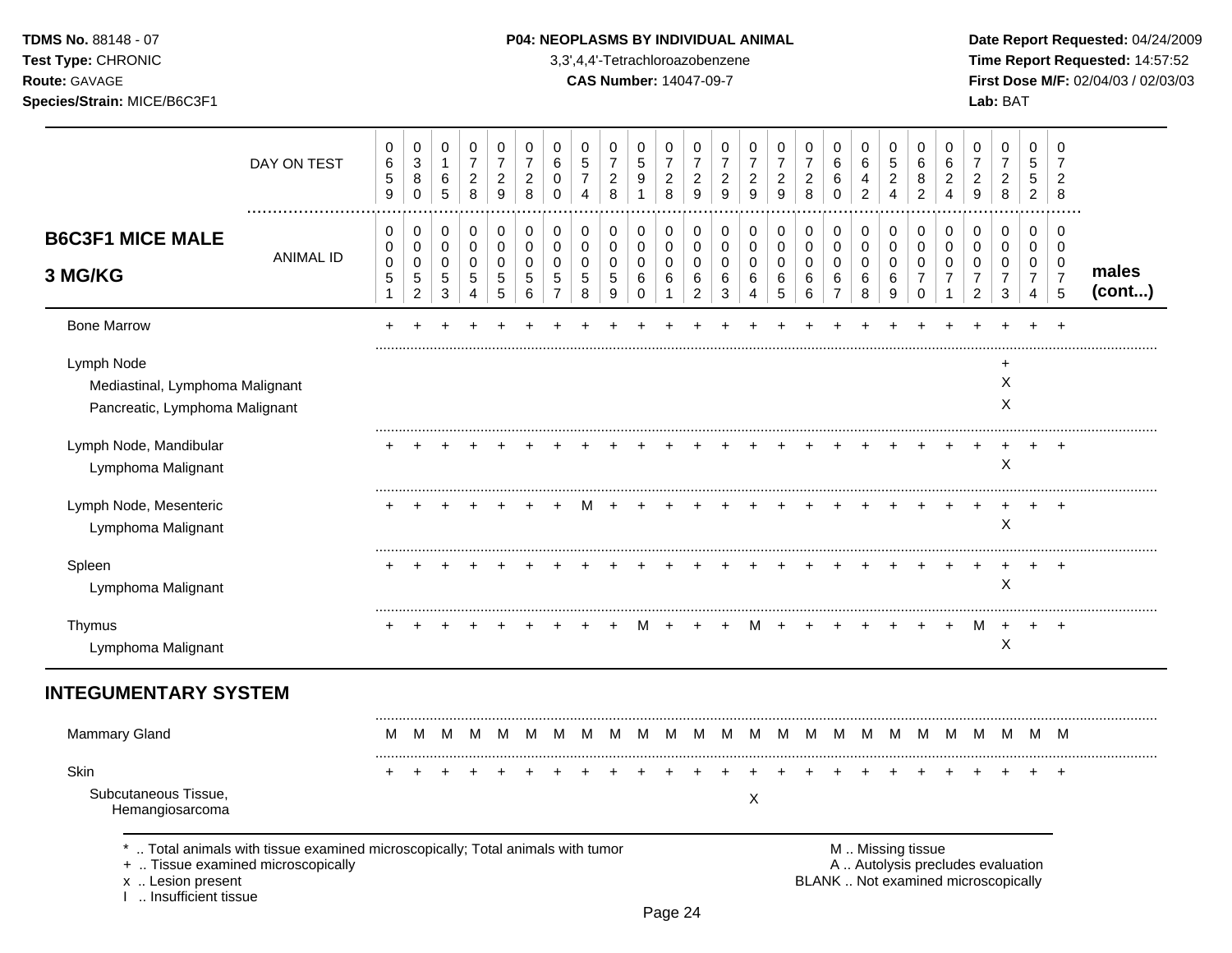TDMS No. 88148 - 07 Test Type: CHRONIC Route: GAVAGE

#### Species/Strain: MICE/B6C3F1

#### P04: NEOPLASMS BY INDIVIDUAL ANIMAL

3,3',4,4'-Tetrachloroazobenzene

**CAS Number: 14047-09-7** 

Date Report Requested: 04/24/2009 Time Report Requested: 14:57:52 First Dose M/F: 02/04/03 / 02/03/03 Lab: BAT

|                                    | DAY ON TEST | 0<br>6<br>.5<br>9 | 0<br>$\sim$<br>ت<br>8<br>0 | υ<br>6<br>5           | 2<br>8 | U<br>റ<br>▵<br>9           | 0<br>ົ<br>_<br>8      | O<br>◡ | 0<br>$\mathbf{p}$<br>$\overline{\phantom{0}}$<br>4 | 8  | U<br>5<br>9           | _<br>8 | 0<br>റ<br>∸<br>9           | 0<br>ົ<br>_<br>9      |             | 0<br>ົ<br>∠<br>9                | ◡<br><sup>o</sup><br><u>_</u><br>8 | U<br>6<br>6<br>0 | υ<br>b<br>4<br>ົ | 0<br>ა<br>റ<br>∼      | U<br>6<br>8<br>ົ<br>∼ | 6 | 0<br>-<br>റ<br>9 | U<br><sup>o</sup><br><u>_</u><br>8 | 0<br>∽<br>J<br>5<br>2 | $\overline{0}$<br>っ<br>8 |                 |
|------------------------------------|-------------|-------------------|----------------------------|-----------------------|--------|----------------------------|-----------------------|--------|----------------------------------------------------|----|-----------------------|--------|----------------------------|-----------------------|-------------|---------------------------------|------------------------------------|------------------|------------------|-----------------------|-----------------------|---|------------------|------------------------------------|-----------------------|--------------------------|-----------------|
| <b>B6C3F1 MICE MALE</b><br>3 MG/KG | ANIMAL ID   | 0<br>0<br>0<br>.5 | -<br>$\mathbf b$<br>ົ      | v<br>v<br>v<br>5<br>3 | 5<br>4 | 0<br>0<br>0<br>-<br>ა<br>b | 0<br>0<br>0<br>G<br>6 | G<br>- | 0<br>0<br>0<br>$\mathbf{p}$<br>8                   | b. | 0<br>υ<br>v<br>6<br>J | 6      | 0<br>0<br>0<br>6<br>ົ<br>▃ | 0<br>0<br>0<br>6<br>3 | $\sim$<br>6 | 0<br>0<br>0<br>6<br>$\mathbf b$ | 6<br>6                             | 0<br>U<br>6<br>- | 6<br>8           | 0<br>0<br>0<br>6<br>9 | U<br>U<br>-           |   | 0<br>0<br>0<br>ົ | ◠<br>J                             | 0<br>U<br>U<br>4      | 0<br>- 0<br>0<br>÷       | males<br>(cont) |

## **MUSCULOSKELETAL SYSTEM**

| Bone                                                     |              |   |  |  |             |  |  |       |  |     |   |  |  |  |   |
|----------------------------------------------------------|--------------|---|--|--|-------------|--|--|-------|--|-----|---|--|--|--|---|
| <b>Skeletal Muscle</b><br>Carcinoma, Metastatic, Urethra | $\leftarrow$ | X |  |  | X X X X X X |  |  | X X X |  | XX. | X |  |  |  | ∧ |

## **NERVOUS SYSTEM**

| <b>Brain</b> |  |  |  |  |  |  |  |  |  |  | . |  |  |  |
|--------------|--|--|--|--|--|--|--|--|--|--|---|--|--|--|

# **RESPIRATORY SYSTEM**

| Lung                                                         |  |  |  |   |  |   |   |   |  |  |  |    |  |  |
|--------------------------------------------------------------|--|--|--|---|--|---|---|---|--|--|--|----|--|--|
| Alveolar/Bronchiolar Adenoma                                 |  |  |  | X |  |   | Х |   |  |  |  | X. |  |  |
| Alveolar/Bronchiolar Adenoma, Multiple                       |  |  |  |   |  | ⋏ |   | X |  |  |  |    |  |  |
| Alveolar/Bronchiolar Carcinoma                               |  |  |  |   |  |   |   |   |  |  |  |    |  |  |
| Hepatocellular Carcinoma, Metastatic,<br>Liver               |  |  |  |   |  |   |   |   |  |  |  |    |  |  |
| Histiocytic Sarcoma                                          |  |  |  |   |  |   |   |   |  |  |  |    |  |  |
| Squamous Cell Carcinoma, Metastatic,<br>Stomach, Forestomach |  |  |  |   |  |   |   |   |  |  |  |    |  |  |

\* .. Total animals with tissue examined microscopically; Total animals with tumor

+ .. Tissue examined microscopically

x .. Lesion present

I .. Insufficient tissue

M .. Missing tissue A .. Autolysis precludes evaluation BLANK .. Not examined microscopically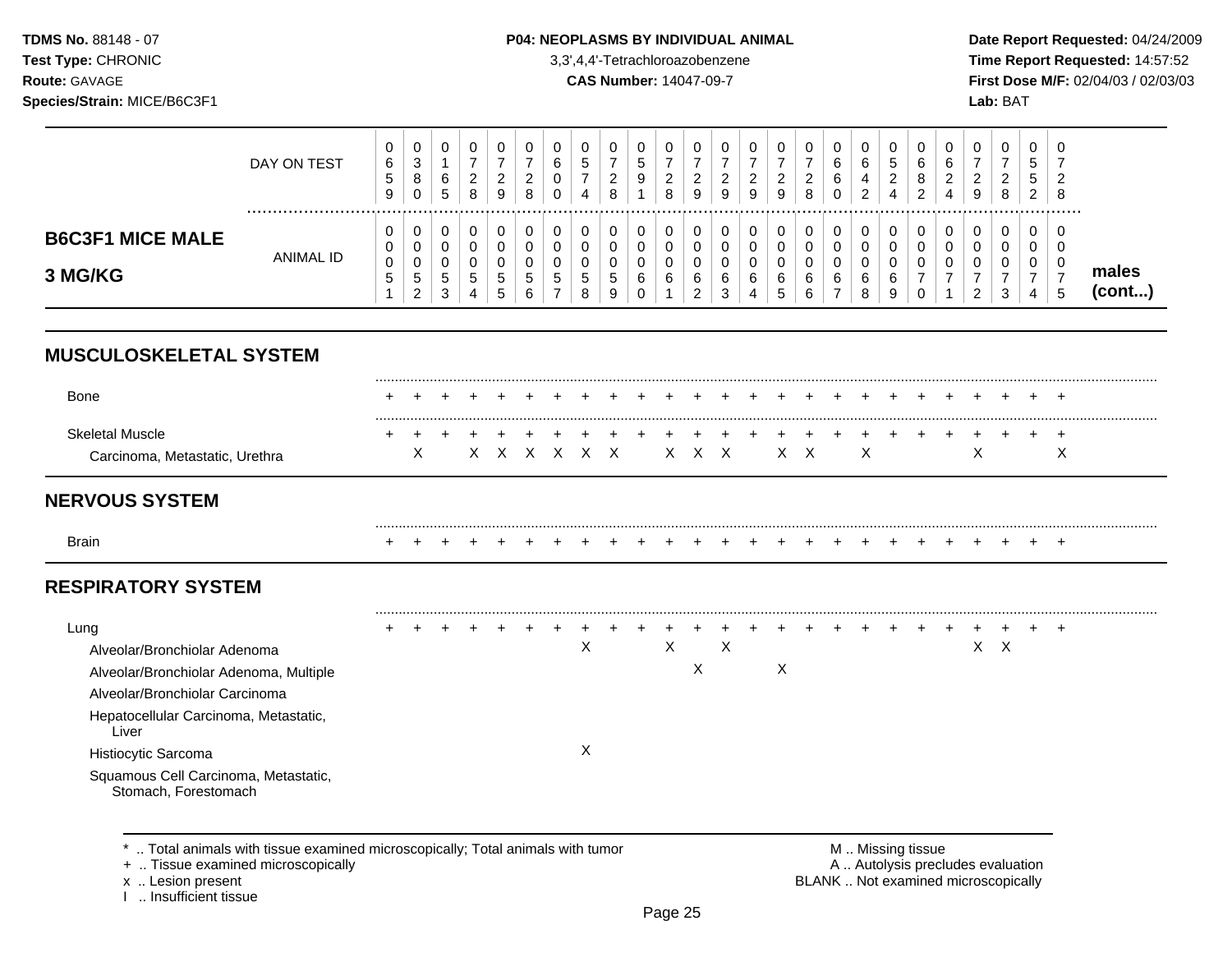### TDMS No. 88148 - 07 **P04: NEOPLASMS BY INDIVIDUAL ANIMAL** Date Report Requested: 04/24/2009

**Test Type:** CHRONIC 3,3',4,4'-Tetrachloroazobenzene **Time Report Requested:** 14:57:52 **Route:** GAVAGE **CAS Number:** 14047-09-7 **First Dose M/F:** 02/04/03 / 02/03/03

|                                                                                   | DAY ON TEST                                                                  | 0<br>6<br>$\mathbf 5$<br>$\boldsymbol{9}$ | 0<br>$\sqrt{3}$<br>8<br>$\mathbf 0$                 | 0<br>$\mathbf{1}$<br>6<br>5                | $\mathbf 0$<br>$\overline{7}$<br>$\overline{a}$<br>8 | 0<br>$\overline{7}$<br>$\overline{a}$<br>9 | 0<br>$\overline{7}$<br>$\overline{2}$<br>8 | 0<br>6<br>0<br>$\mathbf 0$         | 0<br>5<br>$\overline{7}$<br>$\boldsymbol{\Lambda}$ | 0<br>$\overline{7}$<br>$\overline{c}$<br>8 | 0<br>$\sqrt{5}$<br>9<br>$\overline{1}$ | 0<br>$\overline{7}$<br>$\overline{a}$<br>8 | 0<br>$\overline{7}$<br>$\overline{a}$<br>$\overline{9}$    | 0<br>$\overline{7}$<br>$\overline{2}$<br>$9\,$ | 0<br>$\overline{7}$<br>$\overline{c}$<br>9 | 0<br>$\overline{7}$<br>$\boldsymbol{2}$<br>9 | 0<br>$\overline{7}$<br>$\overline{a}$<br>8                 | 0<br>6<br>6<br>$\mathbf{0}$                  | 0<br>6<br>4<br>$\overline{2}$                 | 0<br>5<br>$\overline{c}$<br>4   | 0<br>6<br>8<br>$\overline{2}$             | 0<br>6<br>$\overline{2}$<br>$\overline{4}$        | 0<br>$\overline{7}$<br>$\overline{2}$<br>9                               | 0<br>$\overline{7}$<br>$\overline{a}$<br>8   | $\Omega$<br>5<br>5<br>$\overline{2}$                                          | 0<br>7<br>$\overline{c}$<br>8                          |                 |
|-----------------------------------------------------------------------------------|------------------------------------------------------------------------------|-------------------------------------------|-----------------------------------------------------|--------------------------------------------|------------------------------------------------------|--------------------------------------------|--------------------------------------------|------------------------------------|----------------------------------------------------|--------------------------------------------|----------------------------------------|--------------------------------------------|------------------------------------------------------------|------------------------------------------------|--------------------------------------------|----------------------------------------------|------------------------------------------------------------|----------------------------------------------|-----------------------------------------------|---------------------------------|-------------------------------------------|---------------------------------------------------|--------------------------------------------------------------------------|----------------------------------------------|-------------------------------------------------------------------------------|--------------------------------------------------------|-----------------|
| <b>B6C3F1 MICE MALE</b><br>3 MG/KG                                                | <b>ANIMAL ID</b>                                                             | 0<br>0<br>$\pmb{0}$<br>5<br>$\mathbf{1}$  | 0<br>0<br>$\pmb{0}$<br>$\sqrt{5}$<br>$\overline{2}$ | 0<br>0<br>$\mathbf 0$<br>5<br>$\mathbf{3}$ | 0<br>0<br>$\pmb{0}$<br>$\sqrt{5}$<br>$\overline{4}$  | 0<br>0<br>$\mathbf 0$<br>$\sqrt{5}$<br>5   | 0<br>0<br>$\mathbf 0$<br>5<br>6            | 0<br>0<br>0<br>5<br>$\overline{7}$ | 0<br>$\mathbf 0$<br>$\mathbf 0$<br>5<br>8          | 0<br>$\mathbf 0$<br>$\mathbf 0$<br>5<br>9  | 0<br>0<br>0<br>6<br>$\mathbf 0$        | 0<br>0<br>$\mathbf 0$<br>6<br>1            | 0<br>$\mathbf 0$<br>$\pmb{0}$<br>$\,6\,$<br>$\overline{c}$ | 0<br>0<br>0<br>6<br>3                          | 0<br>0<br>$\mathbf 0$<br>6<br>4            | 0<br>$\pmb{0}$<br>0<br>6<br>5                | $\pmb{0}$<br>$\pmb{0}$<br>$\pmb{0}$<br>6<br>$6\phantom{a}$ | 0<br>0<br>$\mathbf 0$<br>6<br>$\overline{7}$ | 0<br>$\mathbf 0$<br>$\mathbf 0$<br>$\,6$<br>8 | 0<br>0<br>$\mathbf 0$<br>6<br>9 | 0<br>0<br>0<br>$\overline{7}$<br>$\Omega$ | 0<br>$\mathbf 0$<br>$\mathbf 0$<br>$\overline{7}$ | 0<br>0<br>$\mathbf 0$<br>$\overline{7}$<br>$\overline{2}$                | 0<br>0<br>$\mathbf 0$<br>$\overline{7}$<br>3 | $\mathbf 0$<br>$\mathbf 0$<br>$\mathbf 0$<br>$\overline{7}$<br>$\overline{4}$ | $\mathbf 0$<br>$\mathbf 0$<br>0<br>$\overline{7}$<br>5 | males<br>(cont) |
| Mediastinum, Alveolar/Bronchiolar<br>Carcinoma, Metastatic, Lung                  |                                                                              |                                           |                                                     |                                            |                                                      |                                            |                                            |                                    |                                                    |                                            |                                        |                                            |                                                            |                                                |                                            |                                              |                                                            |                                              |                                               |                                 |                                           |                                                   |                                                                          |                                              |                                                                               |                                                        |                 |
| Nose                                                                              |                                                                              |                                           |                                                     |                                            |                                                      |                                            |                                            |                                    |                                                    |                                            |                                        |                                            |                                                            |                                                |                                            |                                              |                                                            |                                              |                                               |                                 |                                           |                                                   |                                                                          |                                              |                                                                               |                                                        |                 |
| Pleura<br>Alveolar/Bronchiolar Carcinoma,<br>Metastatic, Lung                     |                                                                              |                                           |                                                     |                                            |                                                      |                                            |                                            |                                    |                                                    |                                            |                                        |                                            |                                                            |                                                |                                            |                                              |                                                            |                                              |                                               |                                 |                                           |                                                   |                                                                          |                                              |                                                                               |                                                        |                 |
| Trachea                                                                           |                                                                              |                                           |                                                     |                                            |                                                      |                                            |                                            |                                    |                                                    |                                            |                                        |                                            |                                                            |                                                |                                            |                                              |                                                            |                                              |                                               |                                 |                                           |                                                   |                                                                          |                                              |                                                                               |                                                        |                 |
| <b>SPECIAL SENSES SYSTEM</b>                                                      |                                                                              |                                           |                                                     |                                            |                                                      |                                            |                                            |                                    |                                                    |                                            |                                        |                                            |                                                            |                                                |                                            |                                              |                                                            |                                              |                                               |                                 |                                           |                                                   |                                                                          |                                              |                                                                               |                                                        |                 |
| Ear                                                                               |                                                                              |                                           |                                                     |                                            |                                                      |                                            |                                            |                                    |                                                    |                                            |                                        |                                            |                                                            |                                                |                                            |                                              |                                                            |                                              |                                               |                                 |                                           |                                                   |                                                                          |                                              |                                                                               |                                                        |                 |
| Eye                                                                               |                                                                              |                                           |                                                     |                                            |                                                      |                                            |                                            |                                    |                                                    |                                            |                                        |                                            |                                                            |                                                |                                            |                                              |                                                            |                                              |                                               |                                 |                                           |                                                   |                                                                          |                                              |                                                                               |                                                        |                 |
| <b>Harderian Gland</b><br>Adenoma                                                 |                                                                              |                                           |                                                     | ÷                                          |                                                      | $\div$                                     | $\ddot{}$<br>X                             |                                    |                                                    |                                            |                                        | ٠<br>$\mathsf X$                           |                                                            |                                                |                                            |                                              |                                                            |                                              |                                               |                                 |                                           |                                                   |                                                                          |                                              | $\div$                                                                        | $\ddot{}$                                              |                 |
| <b>URINARY SYSTEM</b>                                                             |                                                                              |                                           |                                                     |                                            |                                                      |                                            |                                            |                                    |                                                    |                                            |                                        |                                            |                                                            |                                                |                                            |                                              |                                                            |                                              |                                               |                                 |                                           |                                                   |                                                                          |                                              |                                                                               |                                                        |                 |
| Kidney                                                                            |                                                                              |                                           |                                                     |                                            |                                                      |                                            |                                            |                                    |                                                    |                                            |                                        |                                            |                                                            |                                                |                                            |                                              |                                                            |                                              |                                               |                                 |                                           |                                                   |                                                                          |                                              |                                                                               | +                                                      |                 |
| Ureter                                                                            |                                                                              |                                           |                                                     | $\ddot{}$                                  | м                                                    | $\overline{+}$                             | м                                          |                                    |                                                    | м                                          |                                        |                                            |                                                            |                                                |                                            |                                              |                                                            |                                              |                                               |                                 |                                           |                                                   |                                                                          |                                              |                                                                               | $\,^+$                                                 |                 |
| +  Tissue examined microscopically<br>x  Lesion present<br>1  Insufficient tissue | Total animals with tissue examined microscopically; Total animals with tumor |                                           |                                                     |                                            |                                                      |                                            |                                            |                                    |                                                    |                                            |                                        |                                            |                                                            |                                                |                                            |                                              |                                                            |                                              |                                               | M  Missing tissue               |                                           |                                                   | A  Autolysis precludes evaluation<br>BLANK  Not examined microscopically |                                              |                                                                               |                                                        |                 |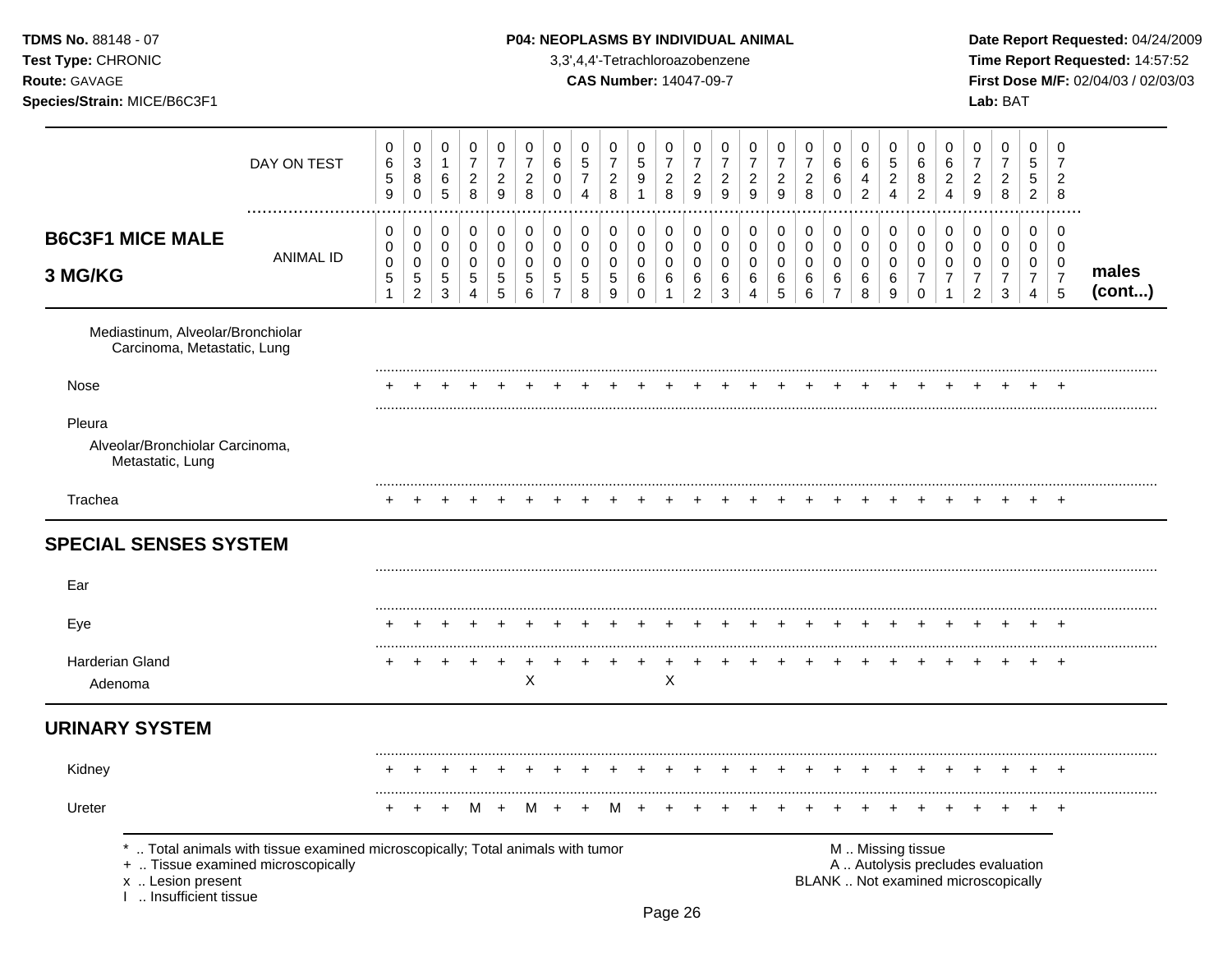**Test Type:** CHRONIC 3,3',4,4'-Tetrachloroazobenzene **Time Report Requested:** 14:57:52 **Route:** GAVAGE **CAS Number:** 14047-09-7 **First Dose M/F:** 02/04/03 / 02/03/03 **Species/Strain:** MICE/B6C3F1 **Lab:** BAT

|                                                          | DAY ON TEST   | 0<br>6<br>5<br>9 | 0<br>3<br>8<br>0      | 6<br>5           | 0<br>7<br>$\overline{c}$<br>8 | 2<br>9 | 2<br>8 | 6<br>0<br>0         | 5<br>⇁                | 0<br>7<br>2<br>8      | 5<br>9           | 2<br>8           | 2<br>9                             | 2<br>9 | $\overline{2}$<br>9 | 7<br>$\overline{\mathbf{c}}$<br>9 | 0<br>2<br>8           | 6<br>6<br>0           | 0<br>6<br>4<br>$\overline{2}$ | 5<br>2<br>4 | 6<br>8<br>2 | 6<br>$\overline{c}$<br>4           | 2<br>9                        | 0<br>2<br>8      | 5<br>5<br>2      | $\overline{2}$<br>8                |                 |
|----------------------------------------------------------|---------------|------------------|-----------------------|------------------|-------------------------------|--------|--------|---------------------|-----------------------|-----------------------|------------------|------------------|------------------------------------|--------|---------------------|-----------------------------------|-----------------------|-----------------------|-------------------------------|-------------|-------------|------------------------------------|-------------------------------|------------------|------------------|------------------------------------|-----------------|
| <b>B6C3F1 MICE MALE</b><br>3 MG/KG                       | <br>ANIMAL ID | 0<br>0<br>0<br>5 | 0<br>0<br>0<br>5<br>2 | 0<br>0<br>5<br>3 | 0<br>0<br>0<br>5              | 0<br>5 | 5      | 0<br>0<br>0<br>5    | 0<br>0<br>0<br>5<br>8 | 0<br>0<br>0<br>5<br>9 | 0<br>0<br>0<br>6 | 0<br>0<br>0<br>6 | 0<br>0<br>0<br>6<br>$\overline{2}$ | 6<br>3 | 0<br>6<br>Δ         | 0<br>0<br>0<br>6<br>5             | 0<br>0<br>0<br>6<br>6 | $\mathbf 0$<br>0<br>6 | 0<br>0<br>0<br>6<br>8         | 0<br>6<br>9 |             | 0<br>0<br>$\overline{\phantom{a}}$ | 0<br>0<br>0<br>$\mathfrak{p}$ | 0<br>0<br>0<br>3 | 0<br>0<br>7<br>4 | .<br>0<br>0<br>$\overline{ }$<br>5 | males<br>(cont) |
| Urethra<br>Transitional Epithelium, Carcinoma            |               |                  | X                     |                  |                               |        |        | X X X X X X X X X X |                       |                       |                  |                  |                                    |        |                     |                                   |                       | X X X X               |                               |             |             |                                    | $X \times X$                  |                  |                  | X                                  |                 |
| <b>Urinary Bladder</b><br>Carcinoma, Metastatic, Urethra |               |                  |                       |                  |                               |        |        |                     |                       |                       |                  |                  |                                    |        |                     |                                   |                       |                       | Χ                             |             |             |                                    |                               |                  |                  | $+$                                |                 |
| <b>SYSTEMIC LESIONS</b>                                  |               |                  |                       |                  |                               |        |        |                     |                       |                       |                  |                  |                                    |        |                     |                                   |                       |                       |                               |             |             |                                    |                               |                  |                  |                                    |                 |
| Multiple Organ<br>Histiocytic Sarcoma                    |               |                  |                       |                  |                               |        |        |                     | X                     |                       |                  |                  |                                    |        |                     |                                   |                       |                       |                               |             |             |                                    |                               |                  |                  | ÷                                  |                 |

Lymphoma Malignant X

\* .. Total animals with tissue examined microscopically; Total animals with tumor <br>
+ .. Tissue examined microscopically<br>
+ .. Tissue examined microscopically

+ .. Tissue examined microscopically

x .. Lesion present<br>I .. Insufficient tissue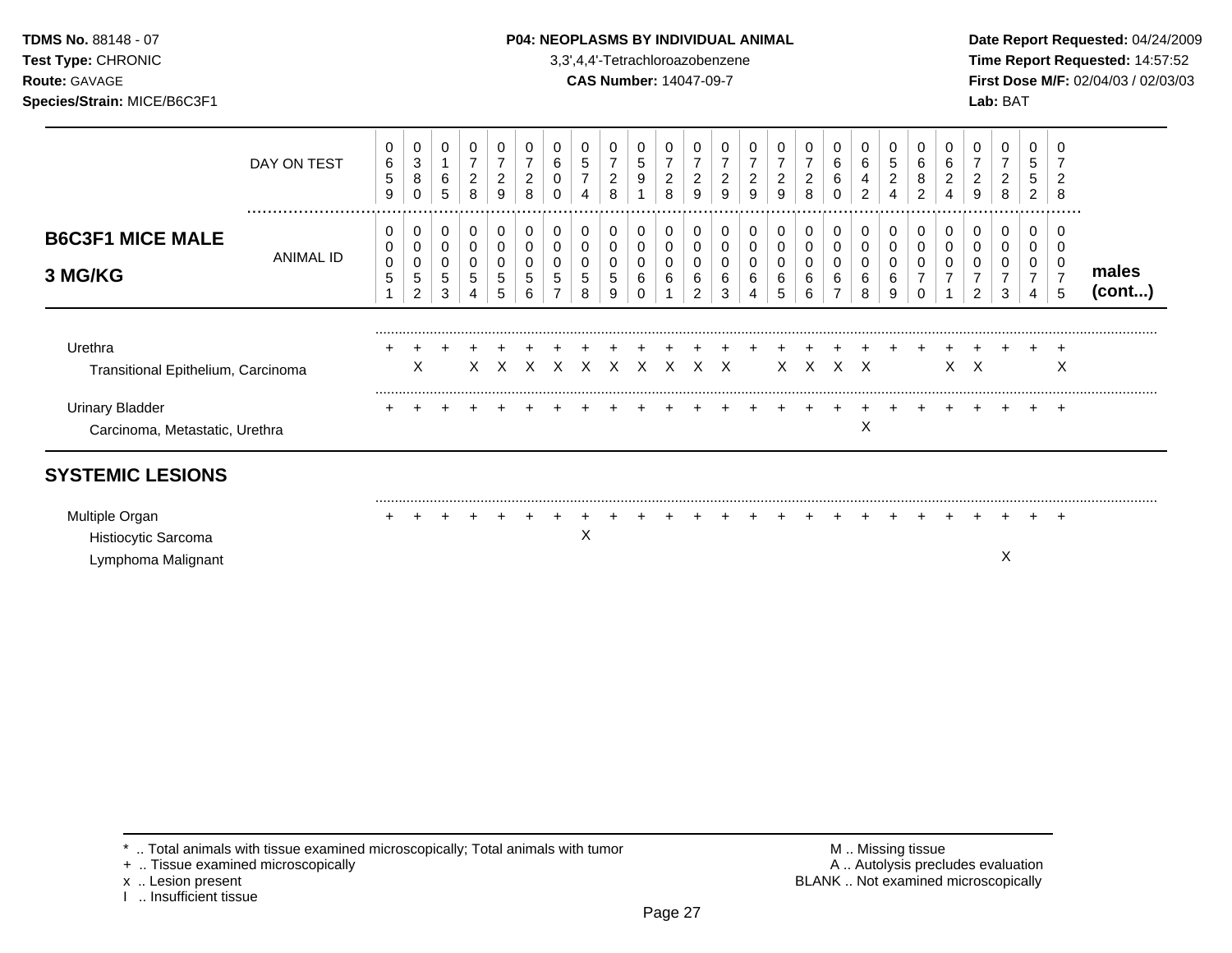┰  $\overline{\phantom{a}}$ 

┰

**Test Type:** CHRONIC 3,3',4,4'-Tetrachloroazobenzene **Time Report Requested:** 14:57:52 **Route:** GAVAGE **CAS Number:** 14047-09-7 **First Dose M/F:** 02/04/03 / 02/03/03 **Species/Strain:** MICE/B6C3F1 **Lab:** BAT

 $\overline{\phantom{a}}$ 

 $\top$  $\overline{\phantom{a}}$  $\overline{\phantom{a}}$  $\top$ 

|                                                            | DAY ON TEST      | 0<br>$\boldsymbol{7}$<br>$\overline{c}$<br>8 | 0<br>$\overline{7}$<br>$\overline{c}$<br>8                             | 0<br>$\overline{7}$<br>$\overline{c}$<br>9                       | 0<br>$\overline{7}$<br>$\overline{c}$<br>9   | 0<br>$\overline{7}$<br>$\overline{c}$<br>8 | 0<br>4<br>7<br>9           | $\mathbf 0$<br>$\overline{7}$<br>$\overline{c}$<br>8             | 0<br>$\overline{7}$<br>$\overline{c}$<br>8 | 0<br>$\boldsymbol{7}$<br>$\overline{c}$<br>8 | 0<br>$\overline{7}$<br>$\overline{c}$<br>9 | 0<br>$\overline{7}$<br>$\overline{\mathbf{c}}$<br>8 | 0<br>$\,6\,$<br>6<br>9                                           | 0<br>$\overline{7}$<br>$\overline{c}$<br>9 | $\mathbf 0$<br>$\overline{7}$<br>$\overline{c}$<br>8 | 0<br>$\,6\,$<br>8<br>$\Omega$          | $\pmb{0}$<br>$\overline{7}$<br>$\overline{c}$<br>9 | 0<br>$\boldsymbol{7}$<br>$\overline{c}$<br>8 | $\Omega$<br>$\overline{7}$<br>$\overline{c}$<br>8 | 0<br>6<br>6<br>8                | 0<br>$\overline{7}$<br>$\overline{c}$<br>9 | 0<br>$\overline{7}$<br>$\overline{c}$<br>9 | 0<br>4<br>6                    | 0<br>6<br>8<br>$\overline{2}$             | 0<br>$\overline{7}$<br>$\overline{2}$<br>8                       | $\Omega$<br>5<br>$\overline{2}$                                         |          |
|------------------------------------------------------------|------------------|----------------------------------------------|------------------------------------------------------------------------|------------------------------------------------------------------|----------------------------------------------|--------------------------------------------|----------------------------|------------------------------------------------------------------|--------------------------------------------|----------------------------------------------|--------------------------------------------|-----------------------------------------------------|------------------------------------------------------------------|--------------------------------------------|------------------------------------------------------|----------------------------------------|----------------------------------------------------|----------------------------------------------|---------------------------------------------------|---------------------------------|--------------------------------------------|--------------------------------------------|--------------------------------|-------------------------------------------|------------------------------------------------------------------|-------------------------------------------------------------------------|----------|
| <b>B6C3F1 MICE MALE</b><br>3 MG/KG                         | <b>ANIMAL ID</b> | 0<br>0<br>$\pmb{0}$<br>$\overline{7}$<br>6   | 0<br>$\boldsymbol{0}$<br>$\pmb{0}$<br>$\overline{7}$<br>$\overline{7}$ | $\mathbf 0$<br>$\mathbf 0$<br>$\mathbf 0$<br>$\overline{7}$<br>8 | 0<br>$\mathbf 0$<br>0<br>$\overline{7}$<br>9 | 0<br>$\Omega$<br>0<br>8<br>$\Omega$        | 0<br>$\mathbf 0$<br>0<br>8 | $\mathbf 0$<br>$\mathbf 0$<br>$\mathbf 0$<br>8<br>$\overline{2}$ | 0<br>0<br>0<br>8<br>3                      | 0<br>$\pmb{0}$<br>$\pmb{0}$<br>8<br>4        | 0<br>$\mathbf 0$<br>$\mathbf 0$<br>8<br>5  | 0<br>$\mathbf 0$<br>0<br>8<br>6                     | $\mathbf 0$<br>$\mathbf 0$<br>$\mathbf 0$<br>8<br>$\overline{7}$ | 0<br>0<br>$\mathbf 0$<br>8<br>8            | $\mathbf 0$<br>$\mathbf 0$<br>$\mathbf 0$<br>8<br>9  | 0<br>$\mathsf 0$<br>0<br>9<br>$\Omega$ | $\mathbf 0$<br>$\mathbf 0$<br>$\mathbf 0$<br>9     | 0<br>$\mathsf 0$<br>$\mathbf 0$<br>9<br>2    | 0<br>$\mathbf 0$<br>$\mathbf 0$<br>9<br>3         | 0<br>$\mathbf 0$<br>0<br>9<br>4 | 0<br>$\Omega$<br>$\mathbf 0$<br>9<br>5     | 0<br>$\Omega$<br>$\mathbf 0$<br>9<br>6     | 0<br>$\Omega$<br>$\Omega$<br>9 | 0<br>$\mathbf 0$<br>$\mathbf 0$<br>9<br>8 | $\mathbf 0$<br>$\mathbf 0$<br>$\pmb{0}$<br>9<br>$\boldsymbol{9}$ | $\Omega$<br>$\Omega$<br>$\overline{1}$<br>$\overline{0}$<br>$\mathbf 0$ | * TOTALS |
| <b>ALIMENTARY SYSTEM</b>                                   |                  |                                              |                                                                        |                                                                  |                                              |                                            |                            |                                                                  |                                            |                                              |                                            |                                                     |                                                                  |                                            |                                                      |                                        |                                                    |                                              |                                                   |                                 |                                            |                                            |                                |                                           |                                                                  |                                                                         |          |
| Esophagus                                                  |                  |                                              |                                                                        |                                                                  |                                              |                                            |                            |                                                                  |                                            |                                              |                                            |                                                     |                                                                  |                                            |                                                      |                                        |                                                    |                                              |                                                   |                                 |                                            |                                            |                                |                                           |                                                                  |                                                                         | 50       |
| Gallbladder                                                |                  |                                              |                                                                        |                                                                  |                                              |                                            |                            |                                                                  |                                            |                                              |                                            |                                                     |                                                                  |                                            |                                                      |                                        |                                                    |                                              |                                                   |                                 |                                            |                                            |                                |                                           |                                                                  |                                                                         | 50       |
| Intestine Large, Cecum                                     |                  |                                              |                                                                        |                                                                  |                                              |                                            |                            |                                                                  |                                            |                                              |                                            |                                                     |                                                                  |                                            |                                                      |                                        |                                                    |                                              |                                                   |                                 |                                            |                                            |                                |                                           |                                                                  |                                                                         | 50       |
| Intestine Large, Colon                                     |                  |                                              |                                                                        |                                                                  |                                              |                                            |                            |                                                                  |                                            |                                              |                                            |                                                     |                                                                  |                                            |                                                      |                                        |                                                    |                                              |                                                   |                                 |                                            |                                            |                                |                                           |                                                                  | $\overline{ }$                                                          | 50       |
| Intestine Large, Rectum                                    |                  |                                              |                                                                        |                                                                  |                                              |                                            |                            |                                                                  |                                            |                                              |                                            |                                                     |                                                                  |                                            |                                                      |                                        |                                                    |                                              |                                                   |                                 |                                            |                                            |                                |                                           |                                                                  |                                                                         | 50       |
| Intestine Small, Duodenum<br>Adenoma                       |                  |                                              |                                                                        |                                                                  |                                              |                                            |                            |                                                                  |                                            |                                              |                                            | X                                                   |                                                                  |                                            |                                                      |                                        |                                                    |                                              |                                                   |                                 |                                            |                                            |                                |                                           |                                                                  |                                                                         | 50<br>1  |
| Intestine Small, Ileum                                     |                  |                                              |                                                                        |                                                                  |                                              |                                            |                            |                                                                  |                                            |                                              |                                            |                                                     |                                                                  |                                            |                                                      |                                        |                                                    |                                              |                                                   |                                 |                                            |                                            |                                |                                           |                                                                  |                                                                         | 50       |
| Intestine Small, Jejunum                                   |                  |                                              |                                                                        |                                                                  |                                              |                                            |                            |                                                                  |                                            |                                              |                                            |                                                     |                                                                  |                                            |                                                      |                                        |                                                    |                                              |                                                   |                                 |                                            |                                            |                                |                                           |                                                                  |                                                                         | 50       |
| Liver<br>Hemangiosarcoma<br>Hepatoblastoma                 |                  |                                              |                                                                        |                                                                  |                                              |                                            |                            |                                                                  |                                            |                                              |                                            |                                                     |                                                                  |                                            |                                                      |                                        |                                                    |                                              |                                                   |                                 |                                            |                                            |                                |                                           |                                                                  |                                                                         | 50<br>2  |
| Hepatocellular Adenoma<br>Hepatocellular Adenoma, Multiple |                  | X                                            | X                                                                      |                                                                  |                                              | X                                          |                            |                                                                  | $\sf X$                                    | X                                            |                                            | X X X X                                             |                                                                  |                                            |                                                      |                                        |                                                    |                                              |                                                   | $\boldsymbol{\mathsf{X}}$       |                                            | $X$ $X$                                    |                                |                                           | X                                                                |                                                                         | 14<br>13 |

\* .. Total animals with tissue examined microscopically; Total animals with tumor M .. Missing tissue M .. Missing tissue<br>A .. Autolysis precludes evaluation<br>A .. Autolysis precludes evaluation

 $\top$  $\overline{\phantom{a}}$ 

+ .. Tissue examined microscopically

x .. Lesion present<br>I .. Insufficient tissue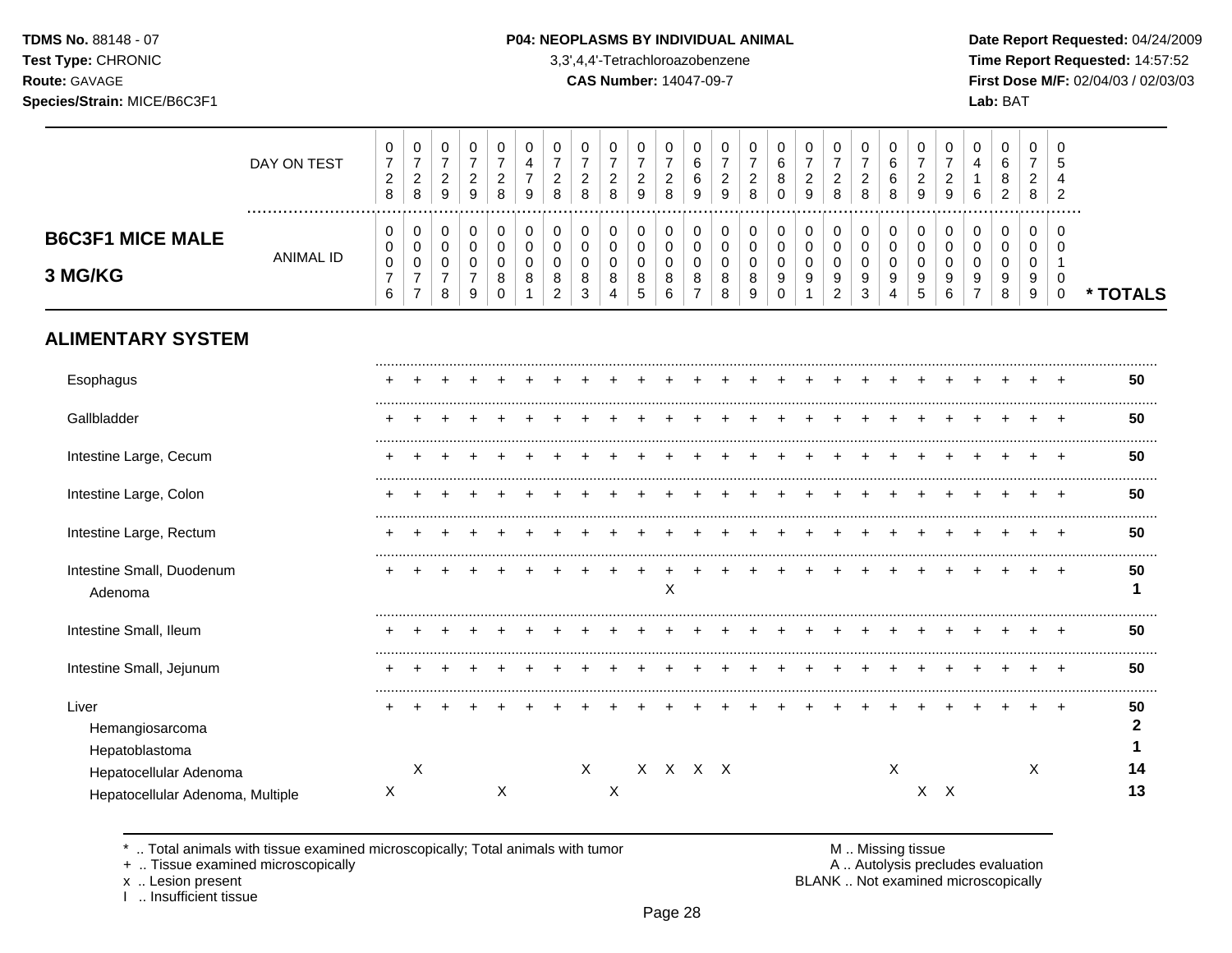**Test Type:** CHRONIC 3,3',4,4'-Tetrachloroazobenzene **Time Report Requested:** 14:57:52 **Route:** GAVAGE **CAS Number:** 14047-09-7 **First Dose M/F:** 02/04/03 / 02/03/03 **Species/Strain:** MICE/B6C3F1 **Lab:** BAT

|                                                                                   | DAY ON TEST                                                                  | 0<br>$\boldsymbol{7}$<br>$\overline{c}$<br>8 | 0<br>$\boldsymbol{7}$<br>$\begin{array}{c} 2 \\ 8 \end{array}$ | 0<br>$\overline{7}$<br>$\overline{c}$<br>9 | $\,0\,$<br>$\overline{7}$<br>$\boldsymbol{2}$<br>9 | 0<br>$\overline{7}$<br>$\overline{c}$<br>8 | 0<br>4<br>$\overline{7}$<br>9 | 0<br>$\overline{7}$<br>$\overline{c}$<br>8 | 0<br>$\overline{7}$<br>$\overline{c}$<br>8 | 0<br>$\overline{7}$<br>$\boldsymbol{2}$<br>8 | 0<br>$\overline{7}$<br>$\boldsymbol{2}$<br>9 | 0<br>$\overline{7}$<br>$\overline{c}$<br>8 | 0<br>6<br>6<br>9      | 0<br>$\overline{7}$<br>$\overline{c}$<br>9 | 0<br>$\overline{7}$<br>$\overline{\mathbf{c}}$<br>8 | 0<br>$\,6$<br>8<br>$\mathbf 0$  | 0<br>$\overline{7}$<br>$\frac{2}{9}$ | 0<br>$\overline{7}$<br>$\overline{c}$<br>8 | 0<br>$\overline{7}$<br>$\overline{c}$<br>8 | 0<br>6<br>6<br>8             | 0<br>$\overline{7}$<br>$\overline{c}$<br>9 | 0<br>$\overline{7}$<br>$\overline{c}$<br>9 | 0<br>4<br>1<br>$6\phantom{1}$                                            | 0<br>$\,6\,$<br>8<br>$\overline{2}$ | 0<br>$\overline{7}$<br>$\overline{c}$<br>8 | 0<br>5<br>4<br>$\overline{2}$ |          |
|-----------------------------------------------------------------------------------|------------------------------------------------------------------------------|----------------------------------------------|----------------------------------------------------------------|--------------------------------------------|----------------------------------------------------|--------------------------------------------|-------------------------------|--------------------------------------------|--------------------------------------------|----------------------------------------------|----------------------------------------------|--------------------------------------------|-----------------------|--------------------------------------------|-----------------------------------------------------|---------------------------------|--------------------------------------|--------------------------------------------|--------------------------------------------|------------------------------|--------------------------------------------|--------------------------------------------|--------------------------------------------------------------------------|-------------------------------------|--------------------------------------------|-------------------------------|----------|
| <b>B6C3F1 MICE MALE</b>                                                           | <b>ANIMAL ID</b>                                                             | 0<br>0<br>$\mathbf 0$                        | 0<br>$\mathbf 0$<br>$\mathbf 0$                                | 0<br>0<br>$\mathbf 0$                      | $\pmb{0}$<br>$\pmb{0}$<br>$\pmb{0}$                | $\mathbf 0$<br>$\mathbf 0$<br>$\mathbf 0$  | 0<br>$\mathbf 0$<br>$\Omega$  | 0<br>0<br>$\Omega$                         | 0<br>$\mathbf 0$<br>$\mathbf 0$            | 0<br>$\boldsymbol{0}$<br>$\mathbf 0$         | 0<br>0<br>$\mathbf 0$                        | 0<br>$\mathbf 0$<br>$\mathbf 0$            | 0<br>0<br>$\mathbf 0$ | 0<br>0<br>$\mathbf 0$                      | 0<br>$\mathbf 0$<br>$\mathbf 0$                     | 0<br>$\mathbf 0$<br>$\mathbf 0$ | 0<br>0<br>$\pmb{0}$                  | 0<br>$\mathbf 0$<br>$\mathbf 0$            | 0<br>$\mathbf 0$<br>$\mathbf 0$            | 0<br>$\mathbf 0$<br>$\Omega$ | 0<br>$\mathbf 0$<br>$\Omega$               | 0<br>$\mathbf 0$<br>$\Omega$               | 0<br>0<br>$\Omega$                                                       | 0<br>0<br>0                         | 0<br>0<br>0                                | $\Omega$<br>$\Omega$<br>-1    |          |
| 3 MG/KG                                                                           |                                                                              | $\overline{7}$<br>6                          | $\overline{7}$<br>$\overline{7}$                               | $\overline{7}$<br>8                        | $\overline{7}$<br>$\boldsymbol{9}$                 | 8<br>$\mathbf 0$                           | 8                             | 8<br>$\overline{2}$                        | 8<br>3                                     | 8<br>$\overline{4}$                          | 8<br>$\overline{5}$                          | 8<br>$\,6\,$                               | 8<br>$\overline{7}$   | 8<br>8                                     | 8<br>$\boldsymbol{9}$                               | 9<br>$\pmb{0}$                  | 9<br>$\mathbf{1}$                    | 9<br>$\overline{c}$                        | 9<br>3                                     | 9<br>4                       | 9<br>5                                     | $\boldsymbol{9}$<br>6                      | 9<br>$\overline{7}$                                                      | 9<br>8                              | 9<br>$9\,$                                 | $\mathbf 0$<br>$\mathbf 0$    | * TOTALS |
| Hepatocellular Carcinoma<br>Histiocytic Sarcoma                                   |                                                                              |                                              |                                                                |                                            |                                                    | $\boldsymbol{\mathsf{X}}$                  |                               |                                            |                                            |                                              | X                                            |                                            |                       |                                            | $\boldsymbol{\mathsf{X}}$                           |                                 |                                      |                                            | $\mathsf X$                                |                              |                                            |                                            |                                                                          |                                     | X                                          |                               | 10<br>1  |
| Mesentery                                                                         |                                                                              |                                              |                                                                |                                            |                                                    |                                            |                               |                                            |                                            |                                              |                                              |                                            |                       |                                            |                                                     |                                 |                                      |                                            |                                            |                              |                                            |                                            |                                                                          |                                     |                                            |                               | 5        |
| Oral Mucosa                                                                       |                                                                              |                                              |                                                                |                                            |                                                    |                                            |                               |                                            |                                            |                                              |                                              |                                            |                       |                                            |                                                     |                                 |                                      |                                            |                                            |                              |                                            |                                            |                                                                          |                                     |                                            |                               | 1        |
| Pancreas                                                                          |                                                                              |                                              |                                                                |                                            |                                                    |                                            |                               |                                            |                                            |                                              |                                              |                                            |                       |                                            |                                                     |                                 |                                      |                                            |                                            |                              |                                            |                                            |                                                                          |                                     |                                            |                               | 50       |
| Salivary Glands                                                                   |                                                                              |                                              |                                                                |                                            |                                                    |                                            |                               |                                            |                                            |                                              |                                              |                                            |                       |                                            |                                                     |                                 |                                      |                                            |                                            |                              |                                            |                                            |                                                                          |                                     |                                            |                               | 50       |
| Stomach, Forestomach<br>Squamous Cell Carcinoma                                   |                                                                              |                                              |                                                                |                                            |                                                    |                                            |                               |                                            |                                            |                                              |                                              |                                            |                       |                                            |                                                     |                                 |                                      |                                            |                                            |                              |                                            |                                            | X                                                                        |                                     |                                            |                               | 50<br>1  |
| Stomach, Glandular                                                                |                                                                              |                                              |                                                                |                                            |                                                    |                                            |                               |                                            |                                            |                                              |                                              |                                            |                       |                                            |                                                     |                                 |                                      |                                            |                                            |                              |                                            |                                            |                                                                          |                                     |                                            |                               | 50       |
| Squamous Cell Carcinoma, Metastatic,<br>Stomach, Forestomach                      |                                                                              |                                              |                                                                |                                            |                                                    |                                            |                               |                                            |                                            |                                              |                                              |                                            |                       |                                            |                                                     |                                 |                                      |                                            |                                            |                              |                                            |                                            | $\sf X$                                                                  |                                     |                                            |                               | 1        |
| Tongue                                                                            |                                                                              |                                              |                                                                |                                            |                                                    |                                            |                               |                                            |                                            |                                              |                                              |                                            |                       |                                            |                                                     |                                 |                                      |                                            |                                            |                              |                                            |                                            |                                                                          |                                     |                                            |                               | 1        |
| Tooth                                                                             |                                                                              |                                              |                                                                |                                            |                                                    |                                            |                               |                                            |                                            |                                              |                                              | $\ddot{}$                                  |                       |                                            |                                                     |                                 |                                      |                                            |                                            |                              |                                            | $\ddot{}$                                  |                                                                          |                                     |                                            |                               | 3        |
| <b>CARDIOVASCULAR SYSTEM</b>                                                      |                                                                              |                                              |                                                                |                                            |                                                    |                                            |                               |                                            |                                            |                                              |                                              |                                            |                       |                                            |                                                     |                                 |                                      |                                            |                                            |                              |                                            |                                            |                                                                          |                                     |                                            |                               |          |
| <b>Blood Vessel</b>                                                               |                                                                              |                                              |                                                                |                                            |                                                    |                                            |                               |                                            |                                            |                                              |                                              |                                            |                       |                                            |                                                     |                                 |                                      |                                            |                                            |                              |                                            |                                            |                                                                          |                                     |                                            |                               | 50       |
| +  Tissue examined microscopically<br>x  Lesion present<br>1  Insufficient tissue | Total animals with tissue examined microscopically; Total animals with tumor |                                              |                                                                |                                            |                                                    |                                            |                               |                                            |                                            |                                              |                                              |                                            |                       |                                            |                                                     |                                 |                                      |                                            |                                            | M  Missing tissue            |                                            |                                            | A  Autolysis precludes evaluation<br>BLANK  Not examined microscopically |                                     |                                            |                               |          |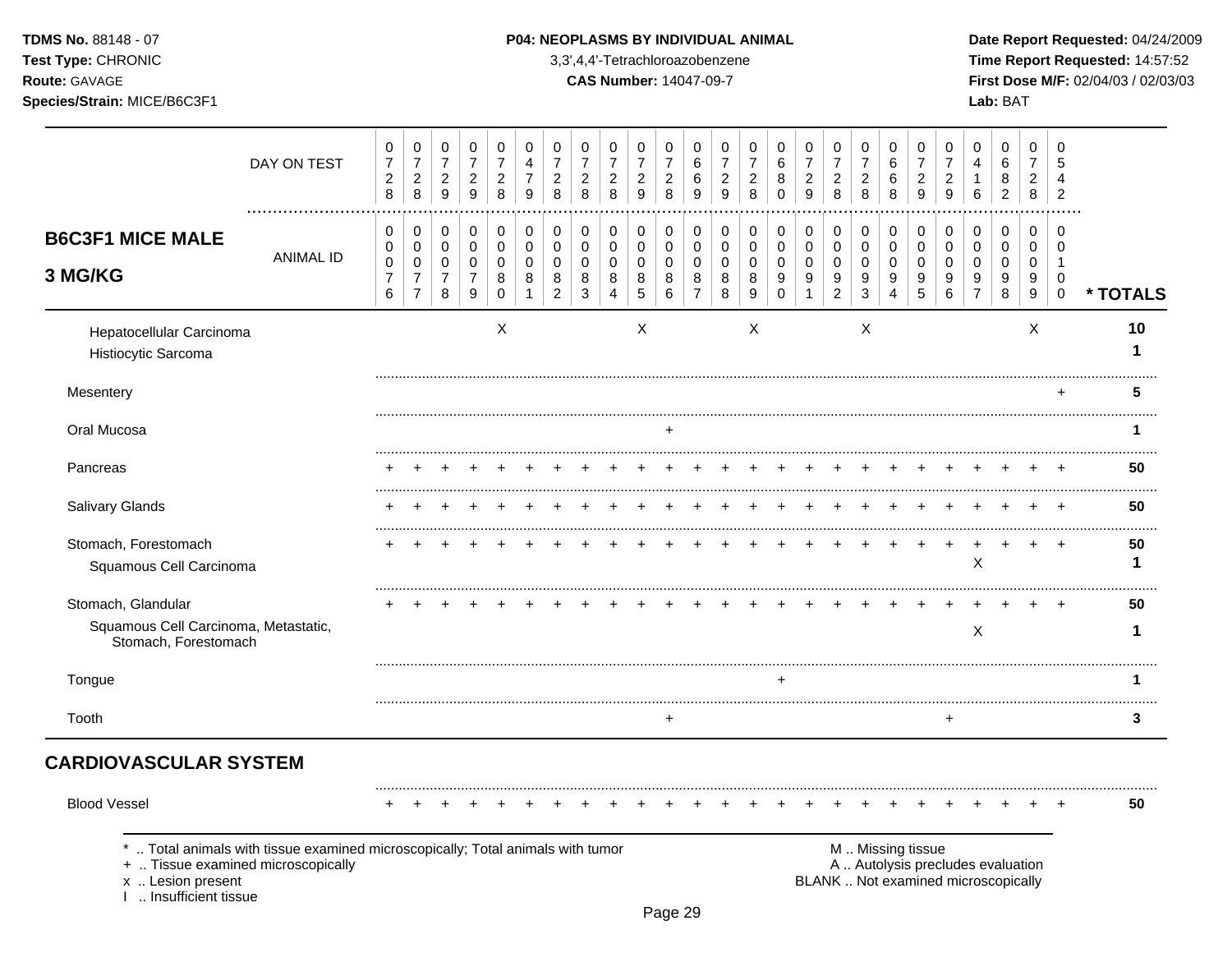#### **TDMS No.** 88148 - 07 **P04: NEOPLASMS BY INDIVIDUAL ANIMAL** Date Report Requested: 04/24/2009

**Test Type:** CHRONIC 3,3',4,4'-Tetrachloroazobenzene **Time Report Requested:** 14:57:52 **Route:** GAVAGE **CAS Number:** 14047-09-7 **First Dose M/F:** 02/04/03 / 02/03/03

|                                                            | DAY ON TEST      | 0<br>$\overline{7}$<br>$\sqrt{2}$<br>$\,8\,$ | 0<br>$\boldsymbol{7}$<br>$\sqrt{2}$<br>8                  | $\mathbf 0$<br>$\overline{7}$<br>$\overline{c}$<br>9 | 0<br>$\boldsymbol{7}$<br>$\overline{c}$<br>9 | 0<br>$\overline{7}$<br>$\overline{c}$<br>8 | 0<br>4<br>9             | 0<br>$\overline{7}$<br>$\overline{c}$<br>8 | 0<br>$\overline{7}$<br>$\overline{c}$<br>8 | 0<br>$\overline{7}$<br>$\boldsymbol{2}$<br>8 | 0<br>$\boldsymbol{7}$<br>$\overline{c}$<br>9 | 0<br>$\overline{7}$<br>$\boldsymbol{2}$<br>8 | 0<br>6<br>6<br>9                | 0<br>$\overline{7}$<br>$\overline{c}$<br>9 | 0<br>7<br>2<br>8      | 0<br>6<br>8<br>$\Omega$      | 0<br>$\overline{7}$<br>$\overline{c}$<br>9 | 0<br>$\boldsymbol{7}$<br>$\overline{c}$<br>8 | 0<br>$\boldsymbol{7}$<br>$\boldsymbol{2}$<br>8 | 0<br>$\,6$<br>6<br>8                                  | 0<br>$\overline{7}$<br>$\overline{2}$<br>9 | 0<br>7<br>2<br>9             | 0<br>4<br>6             | 0<br>6<br>8<br>$\overline{2}$ | 0<br>$\overline{7}$<br>$\overline{c}$<br>8 | $\Omega$<br>5<br>Δ<br>$\overline{2}$           |          |
|------------------------------------------------------------|------------------|----------------------------------------------|-----------------------------------------------------------|------------------------------------------------------|----------------------------------------------|--------------------------------------------|-------------------------|--------------------------------------------|--------------------------------------------|----------------------------------------------|----------------------------------------------|----------------------------------------------|---------------------------------|--------------------------------------------|-----------------------|------------------------------|--------------------------------------------|----------------------------------------------|------------------------------------------------|-------------------------------------------------------|--------------------------------------------|------------------------------|-------------------------|-------------------------------|--------------------------------------------|------------------------------------------------|----------|
| <b>B6C3F1 MICE MALE</b><br>3 MG/KG                         | <b>ANIMAL ID</b> | 0<br>0<br>0<br>$\overline{7}$<br>6           | 0<br>$\mathbf 0$<br>0<br>$\overline{7}$<br>$\overline{7}$ | 0<br>0<br>0<br>$\overline{7}$<br>8                   | 0<br>$\mathbf 0$<br>0<br>$\overline{7}$<br>9 | 0<br>$\mathbf 0$<br>0<br>8<br>$\Omega$     | 0<br>0<br>$\Omega$<br>8 | 0<br>0<br>$\Omega$<br>8<br>$\overline{2}$  | 0<br>0<br>0<br>8<br>3                      | 0<br>$\mathbf 0$<br>0<br>8<br>4              | 0<br>0<br>0<br>8<br>5                        | 0<br>$\pmb{0}$<br>0<br>8<br>6                | 0<br>$\mathbf 0$<br>0<br>8<br>7 | 0<br>$\mathbf 0$<br>0<br>8<br>8            | 0<br>0<br>0<br>8<br>9 | 0<br>0<br>0<br>9<br>$\Omega$ | 0<br>$\mathbf 0$<br>0<br>9                 | $\pmb{0}$<br>0<br>0<br>9<br>$\overline{c}$   | 0<br>$\mathbf 0$<br>0<br>9<br>3                | 0<br>$\mathbf 0$<br>0<br>9<br>$\overline{\mathbf{4}}$ | 0<br>$\mathbf 0$<br>$\Omega$<br>9<br>5     | 0<br>0<br>$\Omega$<br>9<br>6 | 0<br>0<br>$\Omega$<br>9 | 0<br>0<br>0<br>9<br>8         | 0<br>0<br>0<br>9<br>9                      | $\Omega$<br>$\Omega$<br>-1<br>0<br>$\mathbf 0$ | * TOTALS |
| Aorta, Alveolar/Bronchiolar Carcinoma,<br>Metastatic, Lung |                  |                                              |                                                           |                                                      |                                              |                                            |                         |                                            |                                            |                                              |                                              |                                              |                                 |                                            |                       | Χ                            |                                            |                                              |                                                |                                                       |                                            |                              |                         |                               |                                            |                                                |          |
| Heart<br>Hemangiosarcoma                                   |                  |                                              |                                                           |                                                      |                                              |                                            |                         |                                            |                                            |                                              |                                              |                                              |                                 |                                            |                       |                              |                                            |                                              |                                                |                                                       |                                            |                              |                         |                               |                                            |                                                | 50       |
| <b>ENDOCRINE SYSTEM</b>                                    |                  |                                              |                                                           |                                                      |                                              |                                            |                         |                                            |                                            |                                              |                                              |                                              |                                 |                                            |                       |                              |                                            |                                              |                                                |                                                       |                                            |                              |                         |                               |                                            |                                                |          |
| <b>Adrenal Cortex</b><br>Subcapsular, Adenoma              |                  |                                              |                                                           |                                                      |                                              |                                            |                         |                                            |                                            |                                              |                                              |                                              |                                 | X                                          |                       |                              |                                            |                                              |                                                |                                                       |                                            |                              |                         |                               |                                            |                                                | 50<br>1  |
| Adrenal Medulla                                            |                  |                                              |                                                           |                                                      |                                              |                                            |                         |                                            |                                            |                                              |                                              |                                              |                                 |                                            |                       |                              |                                            |                                              |                                                |                                                       |                                            |                              |                         |                               |                                            |                                                | 50       |
| Islets, Pancreatic                                         |                  |                                              |                                                           |                                                      |                                              |                                            |                         |                                            |                                            |                                              |                                              |                                              |                                 |                                            |                       |                              |                                            |                                              |                                                |                                                       |                                            |                              |                         |                               |                                            |                                                | 50       |
| Parathyroid Gland                                          |                  |                                              |                                                           |                                                      |                                              |                                            |                         |                                            |                                            |                                              |                                              |                                              |                                 |                                            |                       |                              |                                            |                                              |                                                |                                                       |                                            |                              |                         |                               |                                            |                                                | 47       |
| <b>Pituitary Gland</b><br>Pars Intermedia, Adenoma         |                  |                                              |                                                           |                                                      |                                              |                                            |                         |                                            |                                            |                                              | X                                            |                                              |                                 |                                            |                       |                              |                                            |                                              |                                                |                                                       |                                            |                              |                         |                               |                                            | $\pm$                                          | 50       |
| <b>Thyroid Gland</b><br>Follicular Cell, Carcinoma         |                  |                                              |                                                           |                                                      |                                              |                                            |                         |                                            |                                            |                                              |                                              |                                              |                                 |                                            |                       |                              |                                            |                                              |                                                |                                                       |                                            | X                            |                         |                               |                                            |                                                | 50       |

# **GENERAL BODY SYSTEM**

\* .. Total animals with tissue examined microscopically; Total animals with tumor <br>
+ .. Tissue examined microscopically<br>
+ .. Tissue examined microscopically

+ .. Tissue examined microscopically

I .. Insufficient tissue

x .. Lesion present **BLANK** .. Not examined microscopically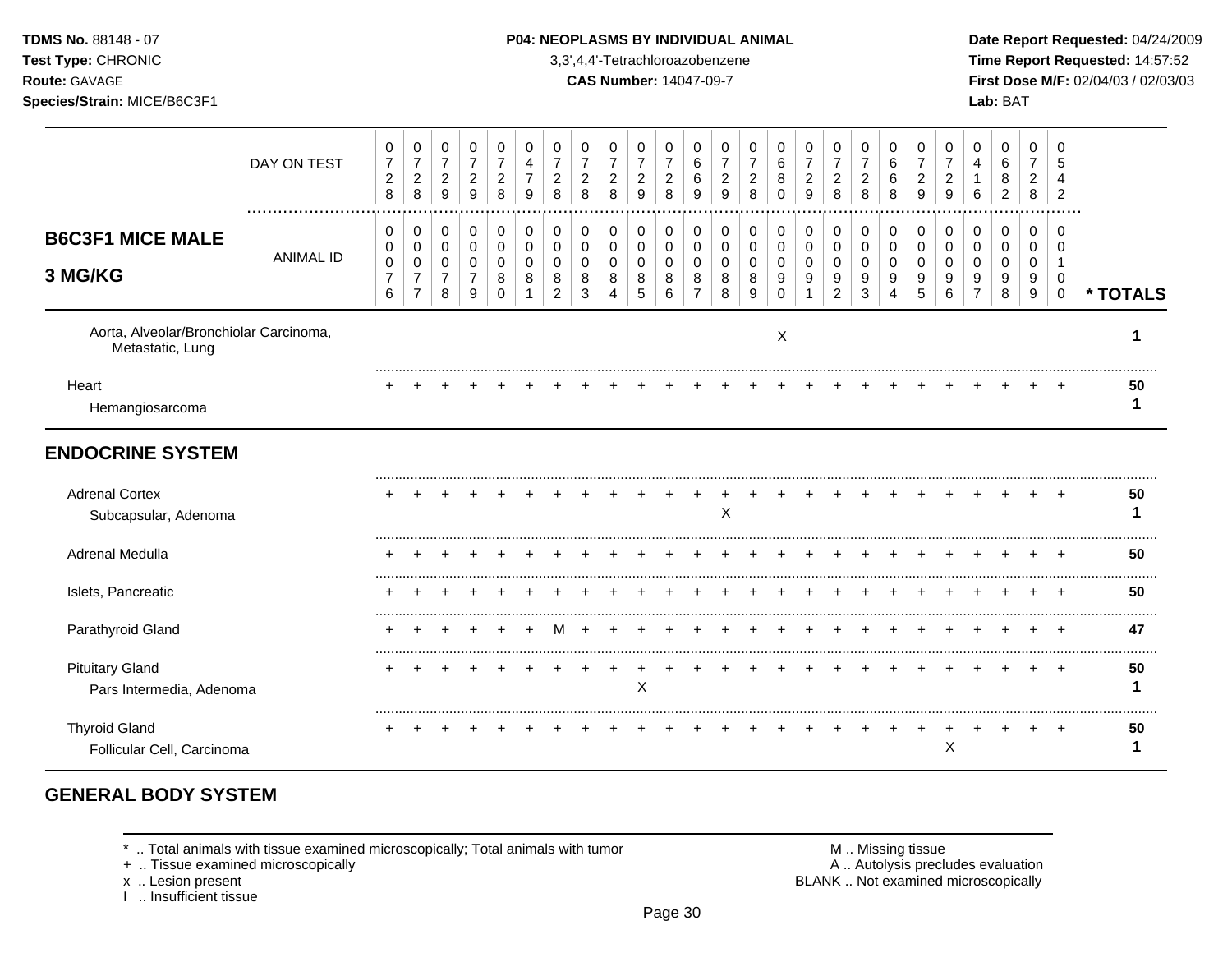**Test Type:** CHRONIC 3,3',4,4'-Tetrachloroazobenzene **Time Report Requested:** 14:57:52 **Route:** GAVAGE **CAS Number:** 14047-09-7 **First Dose M/F:** 02/04/03 / 02/03/03

| Species/Strain: MICE/B6C3F1            |             |                         |             |        |                    |   |   |                    |                    |                    |                  |                         |             |                  |                    |        |                  |   |                  |             | Lab: BAT    |                           |               |
|----------------------------------------|-------------|-------------------------|-------------|--------|--------------------|---|---|--------------------|--------------------|--------------------|------------------|-------------------------|-------------|------------------|--------------------|--------|------------------|---|------------------|-------------|-------------|---------------------------|---------------|
|                                        | DAY ON TEST | 0<br>C<br><u>_</u><br>8 | ັ<br>-<br>8 | U<br>9 | U<br><u>_</u><br>9 | 8 | 9 | 0<br><u>.</u><br>8 | U<br><u>_</u><br>8 | 0<br><u>_</u><br>9 | υ<br>U<br>v<br>9 | 0<br>◠<br><u>_</u><br>9 | 0<br>∼<br>8 | 0<br>6<br>8<br>0 | ັ<br><u>_</u><br>9 | v<br>8 | υ<br>b<br>6<br>8 | 9 | 0<br>-<br>9      | 0<br>4<br>6 | U<br>⌒<br>∼ | <b>U</b><br><u>_</u><br>8 | U<br><u>_</u> |
| <b>B6C3F1 MICE MALE</b><br>- --- - - - | ANIMAL ID   | 0<br>0<br>0             |             |        |                    |   |   | 0                  |                    |                    |                  | 0<br>0<br>v             |             | 0<br>υ<br>◡      |                    |        |                  |   | 0<br>$\cap$<br>υ |             |             | υ<br>ν<br>v               |               |

NONE

**3 MG/KG**

## **GENITAL SYSTEM**

| <b>Coagulating Gland</b><br>Carcinoma, Metastatic, Urethra | х |  | ⋏ |  | x | X        |  | Х |  |    | x x          |  |   |  | ∧ |  | 50<br>22 |
|------------------------------------------------------------|---|--|---|--|---|----------|--|---|--|----|--------------|--|---|--|---|--|----------|
| <b>Ductus Deferens</b><br>Carcinoma, Metastatic, Urethra   | ⋏ |  | ⋏ |  | X | X        |  | X |  | x. | $\times$     |  | х |  | ⌒ |  | 50<br>23 |
| Epididymis                                                 |   |  |   |  |   |          |  |   |  |    |              |  |   |  |   |  | 50       |
| <b>Preputial Gland</b>                                     |   |  |   |  |   |          |  |   |  |    |              |  |   |  |   |  | 50       |
| Prostate<br>Carcinoma, Metastatic, Urethra                 | х |  | х |  | X | $\times$ |  | Х |  |    | X X          |  |   |  | ↗ |  | 50<br>22 |
| Seminal Vesicle<br>Carcinoma, Metastatic, Urethra          | ⋏ |  | ⋏ |  |   | X        |  | X |  | x. | $\mathsf{X}$ |  |   |  | ́ |  | 50<br>22 |
| I estes                                                    |   |  |   |  |   |          |  |   |  |    |              |  |   |  |   |  | 50       |

# **HEMATOPOIETIC SYSTEM**

.. Total animals with tissue examined microscopically; Total animals with tumor **M** . Missing tissue M .. Missing tissue<br>A .. Autolysis precludes evaluation .. Missing tissue exaluation

                                                 $\begin{matrix}0\\0\end{matrix}$ 

**\* TOTALS**

+ .. Tissue examined microscopically

I .. Insufficient tissue

x .. Lesion present **BLANK** .. Not examined microscopically

.........................................................................................................................................................................................................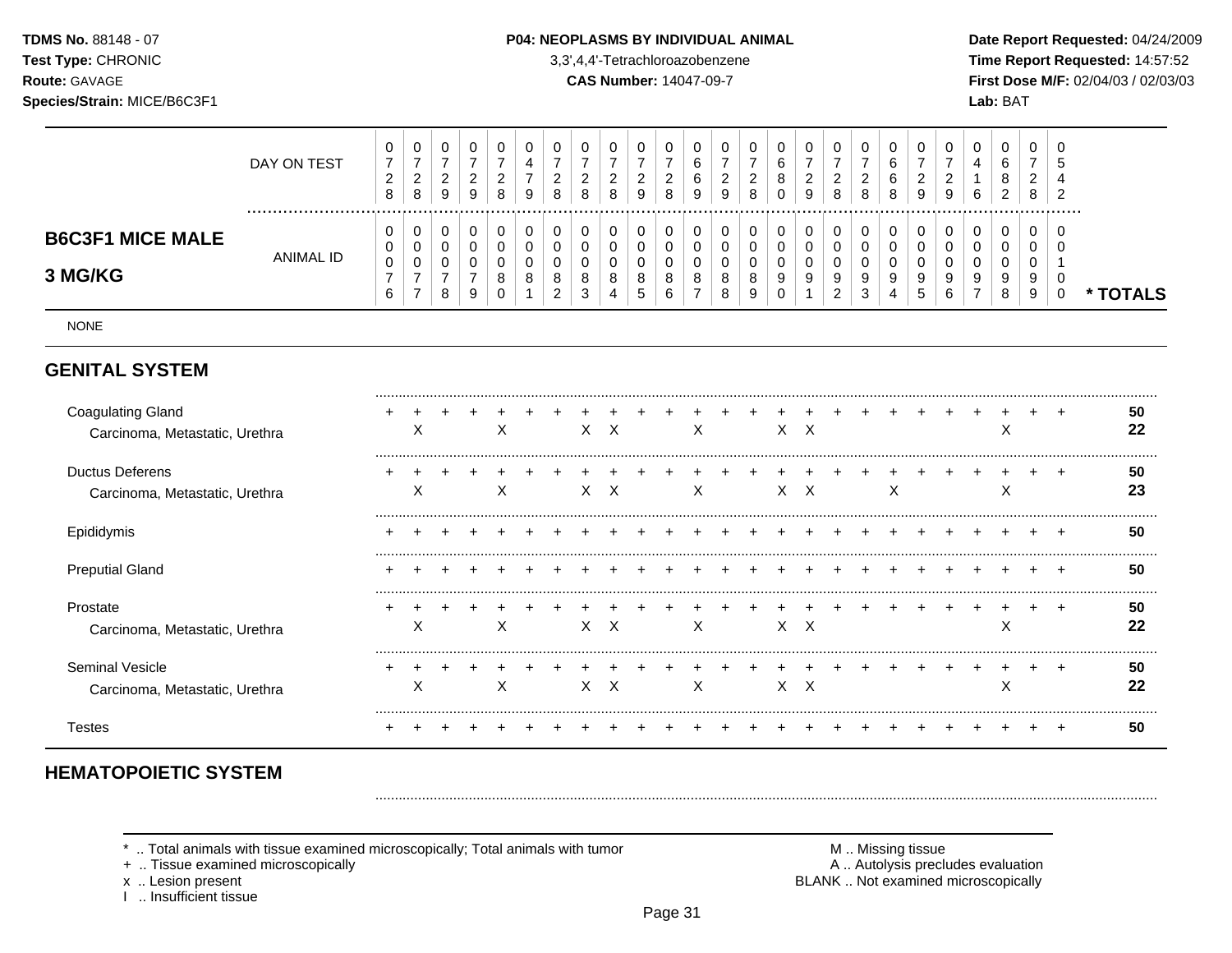**Test Type:** CHRONIC 3,3',4,4'-Tetrachloroazobenzene **Time Report Requested:** 14:57:52 **Route:** GAVAGE **CAS Number:** 14047-09-7 **First Dose M/F:** 02/04/03 / 02/03/03 **Species/Strain:** MICE/B6C3F1 **Lab:** BAT

|                                                                                 | DAY ON TEST                                                                                                        | 0<br>$\overline{7}$<br>$\boldsymbol{2}$<br>$\,8\,$ | 0<br>$\boldsymbol{7}$<br>$\overline{c}$<br>8  | 0<br>$\boldsymbol{7}$<br>$\overline{2}$<br>9 | 0<br>$\overline{7}$<br>$\overline{c}$<br>9        | 0<br>$\overline{7}$<br>$\overline{c}$<br>8 | 0<br>$\overline{4}$<br>$\overline{7}$<br>9 | 0<br>$\overline{7}$<br>$\overline{2}$<br>8 | 0<br>$\overline{7}$<br>$\overline{2}$<br>8 | 0<br>$\overline{7}$<br>$\overline{c}$<br>8 | 0<br>$\boldsymbol{7}$<br>$\overline{a}$<br>$\boldsymbol{9}$ | 0<br>$\overline{7}$<br>$\overline{c}$<br>8 | 0<br>6<br>6<br>9                 | 0<br>$\overline{7}$<br>$\overline{2}$<br>9 | 0<br>$\overline{7}$<br>$\overline{a}$<br>8 | 0<br>$\,6$<br>8<br>$\Omega$     | 0<br>$\overline{7}$<br>$\overline{c}$<br>9 | 0<br>$\overline{7}$<br>$\overline{c}$<br>8 | 0<br>$\overline{7}$<br>$\overline{c}$<br>8 | 0<br>6<br>6<br>8                   | 0<br>$\overline{7}$<br>$\overline{2}$<br>9 | 0<br>$\overline{7}$<br>$\overline{2}$<br>9 | 0<br>4<br>1<br>6                  | 0<br>6<br>8<br>$\overline{2}$ | 0<br>$\overline{7}$<br>$\overline{2}$<br>8 | $\Omega$<br>5<br>$\overline{4}$<br>$\overline{2}$ |          |
|---------------------------------------------------------------------------------|--------------------------------------------------------------------------------------------------------------------|----------------------------------------------------|-----------------------------------------------|----------------------------------------------|---------------------------------------------------|--------------------------------------------|--------------------------------------------|--------------------------------------------|--------------------------------------------|--------------------------------------------|-------------------------------------------------------------|--------------------------------------------|----------------------------------|--------------------------------------------|--------------------------------------------|---------------------------------|--------------------------------------------|--------------------------------------------|--------------------------------------------|------------------------------------|--------------------------------------------|--------------------------------------------|-----------------------------------|-------------------------------|--------------------------------------------|---------------------------------------------------|----------|
| <b>B6C3F1 MICE MALE</b>                                                         |                                                                                                                    | 0<br>0                                             | 0<br>$\pmb{0}$                                | 0<br>$\pmb{0}$                               | $\pmb{0}$<br>0                                    | $\pmb{0}$<br>0                             | $\mathbf 0$<br>$\pmb{0}$                   | $\pmb{0}$<br>0                             | 0<br>$\mathbf 0$                           | 0<br>0                                     | $\mathbf 0$<br>$\mathbf 0$                                  | $\pmb{0}$<br>$\mathbf 0$                   | $\pmb{0}$<br>$\pmb{0}$           | 0<br>$\pmb{0}$                             | 0<br>0                                     | $\mathbf 0$<br>$\mathbf 0$      | $\pmb{0}$<br>$\pmb{0}$                     | 0<br>$\pmb{0}$                             | $\mathbf 0$<br>$\mathbf 0$                 | $\mathbf 0$<br>$\pmb{0}$           | 0<br>$\pmb{0}$                             | 0<br>0                                     | 0<br>$\mathbf 0$                  | 0<br>0                        | $\mathbf 0$<br>0                           | 0<br>0                                            |          |
| 3 MG/KG                                                                         | <b>ANIMAL ID</b>                                                                                                   | $\pmb{0}$<br>$\overline{7}$<br>$\,6\,$             | $\pmb{0}$<br>$\overline{7}$<br>$\overline{7}$ | 0<br>$\overline{7}$<br>8                     | $\mathbf 0$<br>$\overline{7}$<br>$\boldsymbol{9}$ | $\mathbf 0$<br>8<br>0                      | $\mathbf 0$<br>8<br>-1                     | 0<br>8<br>$\overline{2}$                   | $\mathbf 0$<br>8<br>$\mathbf{3}$           | $\mathbf 0$<br>8<br>4                      | $\mathbf 0$<br>8<br>$\sqrt{5}$                              | $\mathbf 0$<br>8<br>6                      | $\pmb{0}$<br>8<br>$\overline{7}$ | $\mathbf 0$<br>8<br>8                      | 0<br>8<br>$\boldsymbol{9}$                 | $\mathbf 0$<br>9<br>$\mathbf 0$ | $\mathbf 0$<br>9<br>1                      | $\mathbf 0$<br>9<br>$\overline{c}$         | $\mathbf 0$<br>9<br>$\sqrt{3}$             | $\mathbf 0$<br>9<br>$\overline{4}$ | $\mathbf 0$<br>9<br>5                      | $\mathbf 0$<br>9<br>$\,6$                  | $\Omega$<br>9<br>$\overline{7}$   | $\mathbf 0$<br>9<br>$\,8\,$   | $\mathbf 0$<br>9<br>$9\,$                  | $\mathbf 1$<br>$\mathbf 0$<br>$\mathbf 0$         | * TOTALS |
| <b>Bone Marrow</b>                                                              |                                                                                                                    |                                                    |                                               |                                              |                                                   |                                            |                                            |                                            |                                            |                                            |                                                             |                                            |                                  |                                            |                                            |                                 |                                            |                                            |                                            |                                    |                                            |                                            |                                   |                               | ÷                                          | $\ddot{}$                                         | 50       |
| Lymph Node<br>Mediastinal, Lymphoma Malignant<br>Pancreatic, Lymphoma Malignant |                                                                                                                    |                                                    |                                               |                                              |                                                   |                                            |                                            |                                            |                                            |                                            |                                                             |                                            |                                  |                                            |                                            |                                 |                                            |                                            |                                            |                                    |                                            |                                            |                                   |                               |                                            |                                                   |          |
| Lymph Node, Mandibular<br>Lymphoma Malignant                                    |                                                                                                                    |                                                    |                                               |                                              |                                                   |                                            |                                            |                                            |                                            |                                            |                                                             |                                            |                                  |                                            |                                            |                                 |                                            |                                            |                                            |                                    |                                            |                                            |                                   |                               |                                            |                                                   | 50<br>1  |
| Lymph Node, Mesenteric<br>Lymphoma Malignant                                    |                                                                                                                    |                                                    |                                               |                                              |                                                   |                                            |                                            |                                            |                                            |                                            |                                                             |                                            |                                  |                                            |                                            |                                 |                                            |                                            |                                            |                                    |                                            |                                            |                                   |                               |                                            |                                                   | 49<br>1  |
| Spleen<br>Lymphoma Malignant                                                    |                                                                                                                    |                                                    |                                               |                                              |                                                   |                                            |                                            |                                            |                                            |                                            |                                                             |                                            |                                  |                                            |                                            |                                 |                                            |                                            |                                            |                                    |                                            |                                            |                                   |                               |                                            |                                                   | 50<br>1  |
| Thymus<br>Lymphoma Malignant                                                    |                                                                                                                    |                                                    |                                               |                                              |                                                   |                                            |                                            |                                            |                                            |                                            | M                                                           | M                                          | ÷                                |                                            |                                            |                                 |                                            |                                            |                                            |                                    |                                            | м                                          |                                   | $\ddot{}$                     | M                                          | $+$                                               | 42<br>1  |
| <b>INTEGUMENTARY SYSTEM</b>                                                     |                                                                                                                    |                                                    |                                               |                                              |                                                   |                                            |                                            |                                            |                                            |                                            |                                                             |                                            |                                  |                                            |                                            |                                 |                                            |                                            |                                            |                                    |                                            |                                            |                                   |                               |                                            |                                                   |          |
| Mammary Gland                                                                   |                                                                                                                    | M                                                  | м                                             | м                                            | M                                                 | M                                          | M                                          | м                                          |                                            | M                                          | м                                                           | M                                          | м                                | м                                          | M                                          | м                               | м                                          | М                                          | M                                          | M                                  | M                                          | M                                          | M                                 | M                             | M                                          | M                                                 | 0        |
| Skin<br>Subcutaneous Tissue,<br>Hemangiosarcoma                                 |                                                                                                                    |                                                    |                                               |                                              |                                                   |                                            |                                            |                                            |                                            |                                            |                                                             |                                            |                                  |                                            |                                            |                                 |                                            |                                            |                                            |                                    |                                            |                                            |                                   |                               |                                            |                                                   | 50<br>1  |
|                                                                                 | Total animals with tissue examined microscopically; Total animals with tumor<br>+  Tissue examined microscopically |                                                    |                                               |                                              |                                                   |                                            |                                            |                                            |                                            |                                            |                                                             |                                            |                                  |                                            |                                            |                                 |                                            |                                            |                                            | M  Missing tissue                  |                                            |                                            | A  Autolysis precludes evaluation |                               |                                            |                                                   |          |

I .. Insufficient tissue

x .. Lesion present **BLANK** .. Not examined microscopically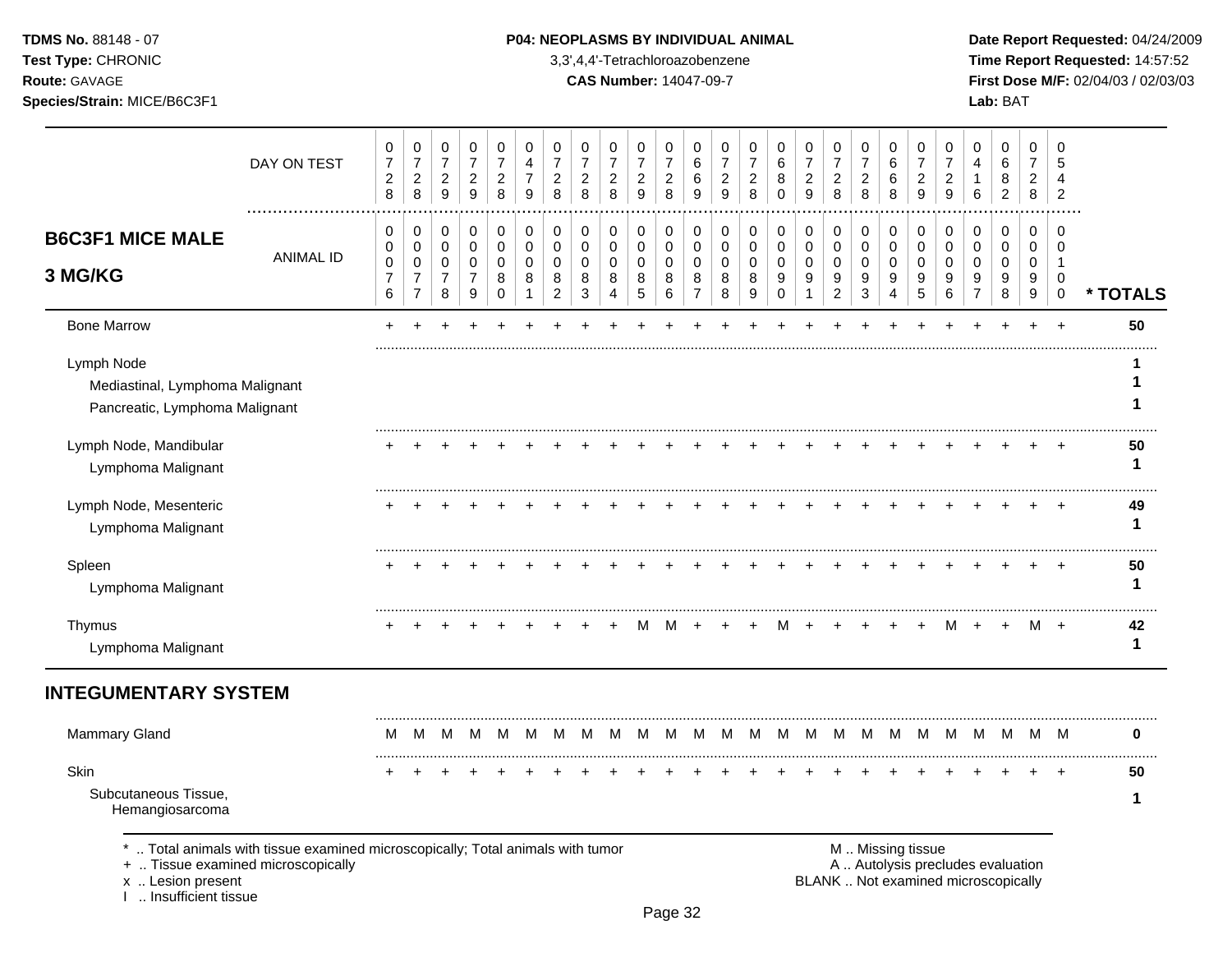TDMS No. 88148 - 07 Test Type: CHRONIC Route: GAVAGE

# Species/Strain: MICE/B6C3F1

#### P04: NEOPLASMS BY INDIVIDUAL ANIMAL

3,3',4,4'-Tetrachloroazobenzene

**CAS Number: 14047-09-7** 

Date Report Requested: 04/24/2009 Time Report Requested: 14:57:52 First Dose M/F: 02/04/03 / 02/03/03 Lab: BAT

|                                                                          | DAY ON TEST      | 0<br>$\overline{7}$<br>$\overline{c}$<br>8 | 0<br>$\boldsymbol{7}$<br>$\overline{2}$<br>8 | 0<br>$\boldsymbol{7}$<br>$\overline{\mathbf{c}}$<br>9 | 0<br>$\overline{7}$<br>$\boldsymbol{2}$<br>9 | 0<br>$\overline{7}$<br>$\overline{c}$<br>8 | $\mathbf 0$<br>4<br>$\overline{7}$<br>9 | 0<br>$\overline{7}$<br>$\overline{c}$<br>8 | 0<br>$\overline{7}$<br>$\overline{c}$<br>8 | 0<br>$\overline{7}$<br>$\boldsymbol{2}$<br>8 | 0<br>$\overline{7}$<br>$\sqrt{2}$<br>9 | 0<br>$\overline{7}$<br>$\overline{c}$<br>8 | 0<br>6<br>6<br>9                | 0<br>$\overline{7}$<br>$\overline{c}$<br>9 | 0<br>$\overline{7}$<br>$\overline{\mathbf{c}}$<br>8 | 0<br>6<br>8<br>$\Omega$          | $\pmb{0}$<br>$\overline{7}$<br>$\overline{c}$<br>9 | 0<br>$\overline{7}$<br>$\overline{c}$<br>8 | $\mathbf 0$<br>$\overline{7}$<br>2<br>8 | 0<br>6<br>6<br>8   | 0<br>$\overline{7}$<br>$\overline{2}$<br>9 | 0<br>$\overline{7}$<br>$\overline{c}$<br>9 | 0<br>4<br>6                     | 0<br>$\,6$<br>8<br>$\overline{2}$ | 0<br>$\overline{7}$<br>$\overline{c}$<br>8 | 0<br>5<br>4<br>$\overline{2}$ |          |
|--------------------------------------------------------------------------|------------------|--------------------------------------------|----------------------------------------------|-------------------------------------------------------|----------------------------------------------|--------------------------------------------|-----------------------------------------|--------------------------------------------|--------------------------------------------|----------------------------------------------|----------------------------------------|--------------------------------------------|---------------------------------|--------------------------------------------|-----------------------------------------------------|----------------------------------|----------------------------------------------------|--------------------------------------------|-----------------------------------------|--------------------|--------------------------------------------|--------------------------------------------|---------------------------------|-----------------------------------|--------------------------------------------|-------------------------------|----------|
| <b>B6C3F1 MICE MALE</b>                                                  |                  | 0<br>0                                     | 0<br>0                                       | 0<br>$\boldsymbol{0}$                                 | 0<br>0                                       | 0<br>$\mathbf 0$                           | $\mathbf 0$<br>$\mathbf 0$              | 0<br>0                                     | 0<br>0                                     | 0<br>0                                       | 0<br>0                                 | 0<br>$\mathbf 0$                           | 0<br>0                          | 0<br>0                                     | 0<br>0                                              | 0<br>0                           | $\boldsymbol{0}$<br>$\mathbf 0$                    | 0<br>0                                     | 0<br>$\mathbf 0$                        | 0<br>0             | 0<br>0                                     | 0<br>0                                     | 0<br>$\mathbf 0$                | 0<br>0                            | 0<br>0                                     | 0<br>0                        |          |
| 3 MG/KG                                                                  | <b>ANIMAL ID</b> | $\pmb{0}$<br>$\overline{7}$<br>6           | 0<br>$\overline{7}$<br>$\overline{7}$        | 0<br>$\overline{7}$<br>8                              | 0<br>$\overline{7}$<br>9                     | 0<br>8<br>$\Omega$                         | $\Omega$<br>8                           | $\Omega$<br>8<br>$\overline{2}$            | $\Omega$<br>8<br>3                         | $\mathbf 0$<br>8<br>4                        | 0<br>8<br>5                            | 0<br>8<br>6                                | $\Omega$<br>8<br>$\overline{7}$ | 0<br>8<br>8                                | 0<br>8<br>9                                         | $\mathbf 0$<br>9<br>$\mathbf{0}$ | 0<br>9<br>1                                        | 0<br>9<br>$\overline{2}$                   | $\mathbf 0$<br>9<br>3                   | $\Omega$<br>9<br>4 | 0<br>9<br>5                                | $\Omega$<br>9<br>6                         | $\Omega$<br>9<br>$\overline{7}$ | 0<br>9<br>8                       | $\mathbf 0$<br>9<br>$\boldsymbol{9}$       | -1<br>0<br>$\mathbf 0$        | * TOTALS |
| <b>MUSCULOSKELETAL SYSTEM</b>                                            |                  |                                            |                                              |                                                       |                                              |                                            |                                         |                                            |                                            |                                              |                                        |                                            |                                 |                                            |                                                     |                                  |                                                    |                                            |                                         |                    |                                            |                                            |                                 |                                   |                                            |                               |          |
| Bone                                                                     |                  |                                            |                                              |                                                       |                                              |                                            |                                         |                                            |                                            |                                              |                                        |                                            |                                 |                                            |                                                     |                                  |                                                    |                                            |                                         |                    |                                            |                                            |                                 |                                   |                                            |                               | 50       |
| <b>Skeletal Muscle</b><br>Carcinoma, Metastatic, Urethra                 |                  |                                            | X                                            |                                                       |                                              | X                                          |                                         |                                            | $\mathsf{X}$                               | $\boldsymbol{\mathsf{X}}$                    |                                        |                                            | X                               |                                            |                                                     | X                                | $\boldsymbol{\mathsf{X}}$                          |                                            |                                         | $\times$           |                                            |                                            |                                 | X                                 |                                            | $\ddot{}$                     | 50<br>24 |
| <b>NERVOUS SYSTEM</b>                                                    |                  |                                            |                                              |                                                       |                                              |                                            |                                         |                                            |                                            |                                              |                                        |                                            |                                 |                                            |                                                     |                                  |                                                    |                                            |                                         |                    |                                            |                                            |                                 |                                   |                                            |                               |          |
| <b>Brain</b>                                                             |                  |                                            |                                              |                                                       |                                              |                                            |                                         |                                            |                                            |                                              |                                        |                                            |                                 |                                            |                                                     |                                  |                                                    |                                            |                                         |                    |                                            |                                            |                                 |                                   |                                            |                               | 50       |
| <b>RESPIRATORY SYSTEM</b>                                                |                  |                                            |                                              |                                                       |                                              |                                            |                                         |                                            |                                            |                                              |                                        |                                            |                                 |                                            |                                                     |                                  |                                                    |                                            |                                         |                    |                                            |                                            |                                 |                                   |                                            |                               |          |
| Lung                                                                     |                  |                                            |                                              |                                                       |                                              |                                            |                                         |                                            |                                            |                                              |                                        |                                            |                                 |                                            |                                                     |                                  |                                                    |                                            |                                         |                    |                                            |                                            |                                 |                                   |                                            | $\div$                        | 50       |
| Alveolar/Bronchiolar Adenoma                                             |                  |                                            |                                              |                                                       |                                              |                                            |                                         |                                            |                                            |                                              | X                                      |                                            |                                 | $\boldsymbol{\mathsf{X}}$                  | $\boldsymbol{\mathsf{X}}$                           |                                  |                                                    | $\boldsymbol{\mathsf{X}}$                  |                                         | $\mathsf{X}$       |                                            | $\boldsymbol{\mathsf{X}}$                  |                                 | $\sf X$                           |                                            |                               | 12       |
| Alveolar/Bronchiolar Adenoma, Multiple<br>Alveolar/Bronchiolar Carcinoma |                  |                                            | X                                            |                                                       |                                              |                                            |                                         |                                            | $\mathsf{X}$                               |                                              |                                        |                                            |                                 |                                            |                                                     | X                                |                                                    |                                            |                                         |                    |                                            |                                            |                                 |                                   |                                            |                               |          |
| Hepatocellular Carcinoma, Metastatic,                                    |                  |                                            |                                              |                                                       |                                              |                                            |                                         |                                            |                                            |                                              | Χ                                      |                                            |                                 |                                            |                                                     |                                  |                                                    |                                            |                                         |                    |                                            |                                            |                                 |                                   | X                                          |                               | 2        |
| Liver                                                                    |                  |                                            |                                              |                                                       |                                              |                                            |                                         |                                            |                                            |                                              |                                        |                                            |                                 |                                            |                                                     |                                  |                                                    |                                            |                                         |                    |                                            |                                            |                                 |                                   |                                            |                               |          |
| Histiocytic Sarcoma                                                      |                  |                                            |                                              |                                                       |                                              |                                            |                                         |                                            |                                            |                                              |                                        |                                            |                                 |                                            |                                                     |                                  |                                                    |                                            |                                         |                    |                                            |                                            |                                 |                                   |                                            |                               |          |
| Squamous Cell Carcinoma, Metastatic,<br>Stomach, Forestomach             |                  |                                            |                                              |                                                       |                                              |                                            |                                         |                                            |                                            |                                              |                                        |                                            |                                 |                                            |                                                     |                                  |                                                    |                                            |                                         |                    |                                            |                                            | X                               |                                   |                                            |                               |          |

\* .. Total animals with tissue examined microscopically; Total animals with tumor

+ .. Tissue examined microscopically

x .. Lesion present<br>I .. Insufficient tissue

M .. Missing tissue

A .. Autolysis precludes evaluation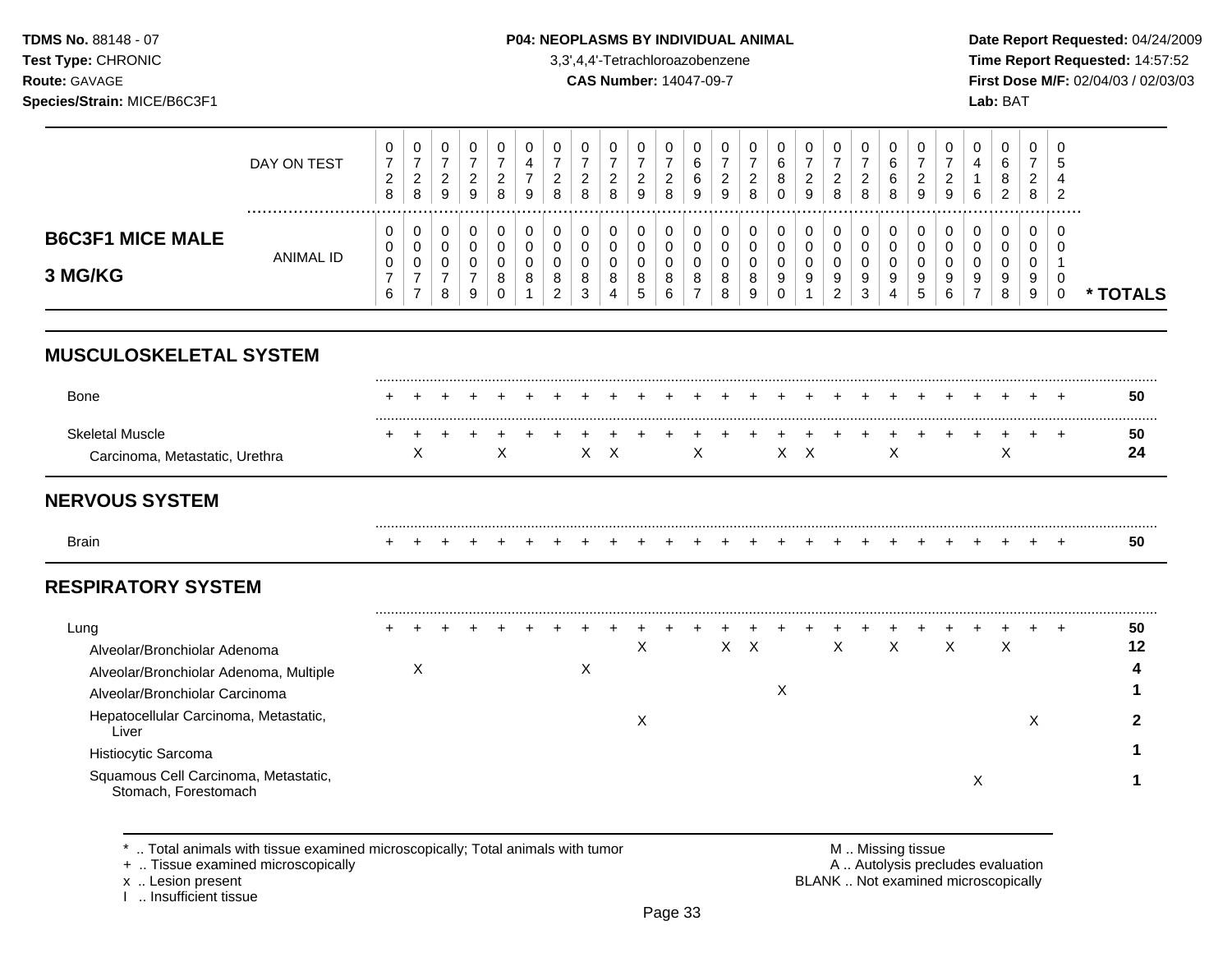**Test Type:** CHRONIC 3,3',4,4'-Tetrachloroazobenzene **Time Report Requested:** 14:57:52 **Route:** GAVAGE **CAS Number:** 14047-09-7 **First Dose M/F:** 02/04/03 / 02/03/03 **Species/Strain:** MICE/B6C3F1 **Lab:** BAT

|                                                                  | DAY ON TEST                                                                                                        | 0<br>$\overline{7}$<br>$\boldsymbol{2}$       | 0<br>$\overline{7}$<br>$\overline{2}$           | 0<br>$\boldsymbol{7}$<br>$\overline{c}$ | 0<br>$\overline{7}$<br>$\overline{2}$ | 0<br>$\overline{7}$<br>$\overline{c}$ | $\mathbf 0$<br>4<br>7 | $\mathbf 0$<br>$\overline{7}$<br>$\overline{c}$ | 0<br>$\overline{7}$<br>$\overline{c}$ | 0<br>$\overline{7}$<br>$\overline{c}$ | 0<br>$\overline{7}$<br>$\overline{c}$ | 0<br>$\overline{7}$<br>$\overline{c}$ | 0<br>$\,6$<br>6                          | 0<br>$\overline{7}$<br>$\overline{a}$ | 0<br>$\overline{7}$<br>$\overline{c}$ | 0<br>$\,6\,$<br>8                            | 0<br>$\overline{7}$<br>$\sqrt{2}$             | 0<br>$\overline{7}$<br>$\overline{c}$           | 0<br>$\overline{7}$<br>$\overline{c}$ | 0<br>$6\phantom{1}6$<br>$\,6$                     | 0<br>$\overline{7}$<br>$\overline{2}$ | 0<br>$\overline{7}$<br>$\overline{c}$ | 0<br>4<br>1                                                              | 0<br>$\,6\,$<br>$\,8\,$ | 0<br>$\overline{7}$<br>$\overline{2}$ | $\mathbf 0$<br>5<br>$\overline{4}$           |                    |
|------------------------------------------------------------------|--------------------------------------------------------------------------------------------------------------------|-----------------------------------------------|-------------------------------------------------|-----------------------------------------|---------------------------------------|---------------------------------------|-----------------------|-------------------------------------------------|---------------------------------------|---------------------------------------|---------------------------------------|---------------------------------------|------------------------------------------|---------------------------------------|---------------------------------------|----------------------------------------------|-----------------------------------------------|-------------------------------------------------|---------------------------------------|---------------------------------------------------|---------------------------------------|---------------------------------------|--------------------------------------------------------------------------|-------------------------|---------------------------------------|----------------------------------------------|--------------------|
|                                                                  |                                                                                                                    | 8                                             | 8                                               | $\boldsymbol{9}$                        | $\overline{9}$                        | 8                                     | $\boldsymbol{9}$      | 8                                               | 8                                     | 8                                     | $\overline{9}$                        | 8                                     | 9                                        | $\overline{9}$                        | 8                                     | $\mathbf 0$                                  | 9                                             | 8                                               | 8                                     | 8                                                 | $\boldsymbol{9}$                      | 9                                     | 6                                                                        | $\overline{c}$          | 8                                     | $\overline{2}$                               |                    |
| <b>B6C3F1 MICE MALE</b>                                          |                                                                                                                    | $\pmb{0}$<br>$\mathbf 0$                      | 0<br>$\pmb{0}$                                  | 0<br>$\mathbf 0$                        | 0<br>$\mathbf 0$                      | 0<br>$\mathbf 0$                      | 0<br>$\mathbf 0$      | $\mathbf 0$<br>$\mathbf 0$                      | 0<br>$\mathbf 0$                      | 0<br>$\mathbf 0$                      | 0<br>$\mathbf 0$                      | 0<br>$\mathbf 0$                      | 0<br>$\mathbf 0$                         | 0<br>$\mathbf 0$                      | 0<br>$\mathbf 0$                      | 0<br>$\mathbf 0$                             | 0<br>$\mathbf 0$                              | $\pmb{0}$<br>$\pmb{0}$                          | 0<br>$\mathbf 0$                      | 0<br>$\mathbf 0$                                  | $\boldsymbol{0}$<br>$\mathbf 0$       | 0<br>$\Omega$                         | 0<br>$\Omega$                                                            | 0<br>$\mathbf 0$        | $\pmb{0}$<br>$\mathbf 0$              | 0<br>$\Omega$                                |                    |
| 3 MG/KG                                                          | <b>ANIMAL ID</b>                                                                                                   | $\pmb{0}$<br>$\overline{7}$<br>$6\phantom{a}$ | $\mathbf 0$<br>$\overline{7}$<br>$\overline{7}$ | $\mathbf 0$<br>$\boldsymbol{7}$<br>8    | $\mathbf 0$<br>$\overline{7}$<br>9    | $\mathbf 0$<br>8<br>$\mathbf 0$       | $\mathbf 0$<br>8      | $\mathbf 0$<br>8<br>$\overline{2}$              | $\mathbf 0$<br>8<br>3                 | 0<br>$\bf8$<br>$\overline{4}$         | $\mathbf 0$<br>8<br>5                 | $\mathbf 0$<br>8<br>6                 | $\mathbf 0$<br>$\bf 8$<br>$\overline{7}$ | 0<br>8<br>8                           | $\mathbf 0$<br>8<br>9                 | $\pmb{0}$<br>$\boldsymbol{9}$<br>$\mathbf 0$ | $\pmb{0}$<br>$\boldsymbol{9}$<br>$\mathbf{1}$ | $\pmb{0}$<br>$\boldsymbol{9}$<br>$\overline{2}$ | $\mathbf 0$<br>9<br>3                 | $\mathbf 0$<br>$\boldsymbol{9}$<br>$\overline{4}$ | $\mathbf 0$<br>9<br>5                 | $\Omega$<br>9<br>6                    | $\mathbf 0$<br>9<br>$\overline{7}$                                       | 0<br>9<br>8             | 0<br>9<br>9                           | $\overline{1}$<br>$\mathbf 0$<br>$\mathbf 0$ | * TOTALS           |
| Mediastinum, Alveolar/Bronchiolar<br>Carcinoma, Metastatic, Lung |                                                                                                                    |                                               |                                                 |                                         |                                       |                                       |                       |                                                 |                                       |                                       |                                       |                                       |                                          |                                       |                                       | $\mathsf{X}$                                 |                                               |                                                 |                                       |                                                   |                                       |                                       |                                                                          |                         |                                       |                                              | 1                  |
| <b>Nose</b>                                                      |                                                                                                                    |                                               |                                                 |                                         |                                       |                                       |                       |                                                 |                                       |                                       |                                       |                                       |                                          |                                       |                                       |                                              |                                               |                                                 |                                       |                                                   |                                       |                                       |                                                                          |                         |                                       |                                              | 50                 |
| Pleura                                                           |                                                                                                                    |                                               |                                                 |                                         |                                       |                                       |                       |                                                 |                                       |                                       |                                       |                                       |                                          |                                       |                                       | ÷                                            |                                               |                                                 |                                       |                                                   |                                       |                                       |                                                                          |                         |                                       |                                              |                    |
| Alveolar/Bronchiolar Carcinoma,<br>Metastatic, Lung              |                                                                                                                    |                                               |                                                 |                                         |                                       |                                       |                       |                                                 |                                       |                                       |                                       |                                       |                                          |                                       |                                       | X                                            |                                               |                                                 |                                       |                                                   |                                       |                                       |                                                                          |                         |                                       |                                              | 1                  |
| Trachea                                                          |                                                                                                                    |                                               |                                                 |                                         |                                       |                                       |                       |                                                 |                                       |                                       |                                       |                                       |                                          |                                       |                                       |                                              |                                               |                                                 |                                       |                                                   |                                       |                                       |                                                                          |                         |                                       |                                              | 50                 |
| <b>SPECIAL SENSES SYSTEM</b>                                     |                                                                                                                    |                                               |                                                 |                                         |                                       |                                       |                       |                                                 |                                       |                                       |                                       |                                       |                                          |                                       |                                       |                                              |                                               |                                                 |                                       |                                                   |                                       |                                       |                                                                          |                         |                                       |                                              |                    |
| Ear                                                              |                                                                                                                    |                                               |                                                 |                                         |                                       |                                       |                       |                                                 |                                       |                                       |                                       | $\ddot{}$                             |                                          |                                       |                                       |                                              |                                               |                                                 |                                       |                                                   |                                       |                                       |                                                                          |                         |                                       |                                              | 1.                 |
| Eye                                                              |                                                                                                                    |                                               |                                                 |                                         |                                       |                                       |                       |                                                 |                                       |                                       |                                       |                                       |                                          |                                       |                                       |                                              |                                               |                                                 |                                       |                                                   |                                       |                                       |                                                                          |                         |                                       | $\pm$                                        | 50                 |
| <b>Harderian Gland</b><br>Adenoma                                |                                                                                                                    |                                               |                                                 |                                         |                                       |                                       |                       |                                                 |                                       |                                       |                                       |                                       |                                          |                                       |                                       | $\mathsf X$                                  |                                               |                                                 |                                       |                                                   |                                       |                                       |                                                                          |                         |                                       |                                              | 50<br>$\mathbf{3}$ |
| <b>URINARY SYSTEM</b>                                            |                                                                                                                    |                                               |                                                 |                                         |                                       |                                       |                       |                                                 |                                       |                                       |                                       |                                       |                                          |                                       |                                       |                                              |                                               |                                                 |                                       |                                                   |                                       |                                       |                                                                          |                         |                                       |                                              |                    |
| Kidney                                                           |                                                                                                                    |                                               |                                                 |                                         |                                       |                                       |                       |                                                 |                                       |                                       |                                       |                                       |                                          |                                       |                                       |                                              |                                               |                                                 |                                       |                                                   |                                       |                                       |                                                                          |                         |                                       |                                              | 50                 |
| Ureter                                                           |                                                                                                                    | +                                             | м                                               | $\ddot{}$                               |                                       |                                       |                       |                                                 |                                       |                                       | M                                     |                                       |                                          |                                       |                                       |                                              |                                               |                                                 |                                       |                                                   |                                       |                                       |                                                                          |                         |                                       |                                              | 45                 |
| x  Lesion present<br>Insufficient tissue                         | Total animals with tissue examined microscopically; Total animals with tumor<br>+  Tissue examined microscopically |                                               |                                                 |                                         |                                       |                                       |                       |                                                 |                                       |                                       |                                       |                                       |                                          |                                       |                                       |                                              |                                               |                                                 |                                       | M  Missing tissue                                 |                                       |                                       | A  Autolysis precludes evaluation<br>BLANK  Not examined microscopically |                         |                                       |                                              |                    |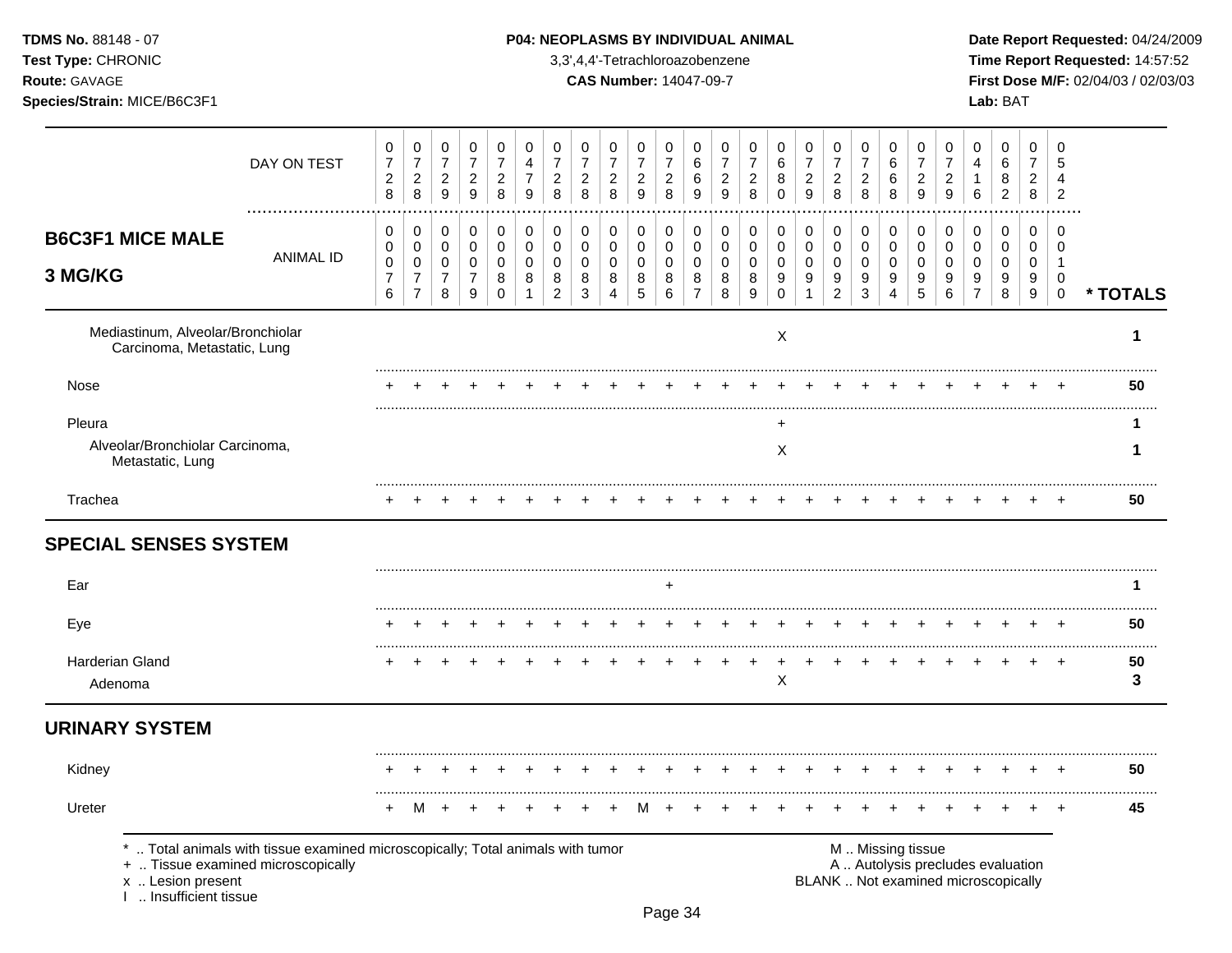#### **TDMS No.** 88148 - 07 **P04: NEOPLASMS BY INDIVIDUAL ANIMAL** Date Report Requested: 04/24/2009

**Test Type:** CHRONIC 3,3',4,4'-Tetrachloroazobenzene **Time Report Requested:** 14:57:52 **Route:** GAVAGE **CAS Number:** 14047-09-7 **First Dose M/F:** 02/04/03 / 02/03/03

|                                                          | DAY ON TEST   | 0<br>$\overline{7}$<br>$\overline{2}$<br>8   | 0<br>$\overline{ }$<br>2<br>8      | 0<br>⇁<br>$\overline{2}$<br>9 | ⇁<br>$\overline{c}$<br>9 | 0<br>2<br>8      | 0<br>4<br>$\overline{ }$<br>9 | $\overline{c}$<br>8 | 0<br>⇁<br>$\overline{2}$<br>8 | $\overline{2}$<br>8 | -<br>$\overline{2}$<br>9 | $\overline{2}$<br>8 | 6<br>6<br>9      | 0<br>⇁<br>2<br>9      | ⇁<br>$\overline{2}$<br>$\Omega$<br>o | 0<br>6<br>8<br>0      | 0<br>$\overline{7}$<br>$\overline{2}$<br>9 | 0<br>$\overline{7}$<br>$\overline{c}$<br>8 | 0<br>$\overline{2}$<br>8 | 0<br>6<br>6<br>8 | ົ<br>∠<br>9 | $\overline{ }$<br>ົ<br>∠<br>9 | 0<br>4<br>6 | 0<br>6<br>8<br>2      | 0<br>7<br>$\overline{2}$<br>8 | 0<br>5<br>4<br>2        |                    |
|----------------------------------------------------------|---------------|----------------------------------------------|------------------------------------|-------------------------------|--------------------------|------------------|-------------------------------|---------------------|-------------------------------|---------------------|--------------------------|---------------------|------------------|-----------------------|--------------------------------------|-----------------------|--------------------------------------------|--------------------------------------------|--------------------------|------------------|-------------|-------------------------------|-------------|-----------------------|-------------------------------|-------------------------|--------------------|
| <b>B6C3F1 MICE MALE</b><br>3 MG/KG                       | <br>ANIMAL ID | 0<br>0<br>$\mathbf 0$<br>$\overline{7}$<br>6 | 0<br>0<br>0<br>$\overline{ }$<br>⇁ | 0<br>0<br>0<br>⇁<br>8         | $\mathbf 0$<br>⇁<br>9    | 0<br>0<br>0<br>8 | 0<br>0<br>8                   | 8<br>2              | 0<br>0<br>0<br>8<br>3         | 0<br>0<br>8<br>4    | 0<br>0<br>0<br>8<br>5    | 8<br>6              | 0<br>0<br>8<br>⇁ | 0<br>0<br>0<br>8<br>8 | 8<br>9                               | 0<br>0<br>0<br>9<br>0 | 0<br>0<br>0<br>9                           | 0<br>0<br>0<br>9<br>$\overline{2}$         | 0<br>0<br>0<br>9<br>3    | 0<br>9           | 9<br>5      | 9<br>6                        | 0<br>9<br>⇁ | 0<br>0<br>0<br>9<br>8 | 0<br>0<br>U<br>9<br>9         | .<br>0<br>0<br>$\Omega$ | <b>TOTALS</b><br>* |
| Urethra<br>Transitional Epithelium, Carcinoma            |               |                                              | X                                  |                               |                          | $X \times$       |                               |                     |                               | X X                 |                          | X.                  |                  | x x                   |                                      |                       | $X$ $X$ $X$ $X$ $X$                        |                                            |                          |                  |             |                               |             | ㅅ                     |                               | $\div$                  | 50<br>32           |
| <b>Urinary Bladder</b><br>Carcinoma, Metastatic, Urethra |               |                                              |                                    |                               |                          |                  |                               |                     |                               |                     |                          |                     |                  |                       |                                      |                       |                                            |                                            |                          |                  |             |                               |             |                       |                               | $\ddot{}$               | 50                 |

## **SYSTEMIC LESIONS**

| Multiple Organ      |  |  |  |  |  |  |  |  |  |  |  |  | 50 |
|---------------------|--|--|--|--|--|--|--|--|--|--|--|--|----|
| Histiocytic Sarcoma |  |  |  |  |  |  |  |  |  |  |  |  |    |
| Lymphoma Malignant  |  |  |  |  |  |  |  |  |  |  |  |  |    |

+ .. Tissue examined microscopically

x .. Lesion present<br>I .. Insufficient tissue

\* .. Total animals with tissue examined microscopically; Total animals with tumor **M** metally more than M .. Missing tissue<br>  $\blacksquare$  Tissue examined microscopically BLANK .. Not examined microscopically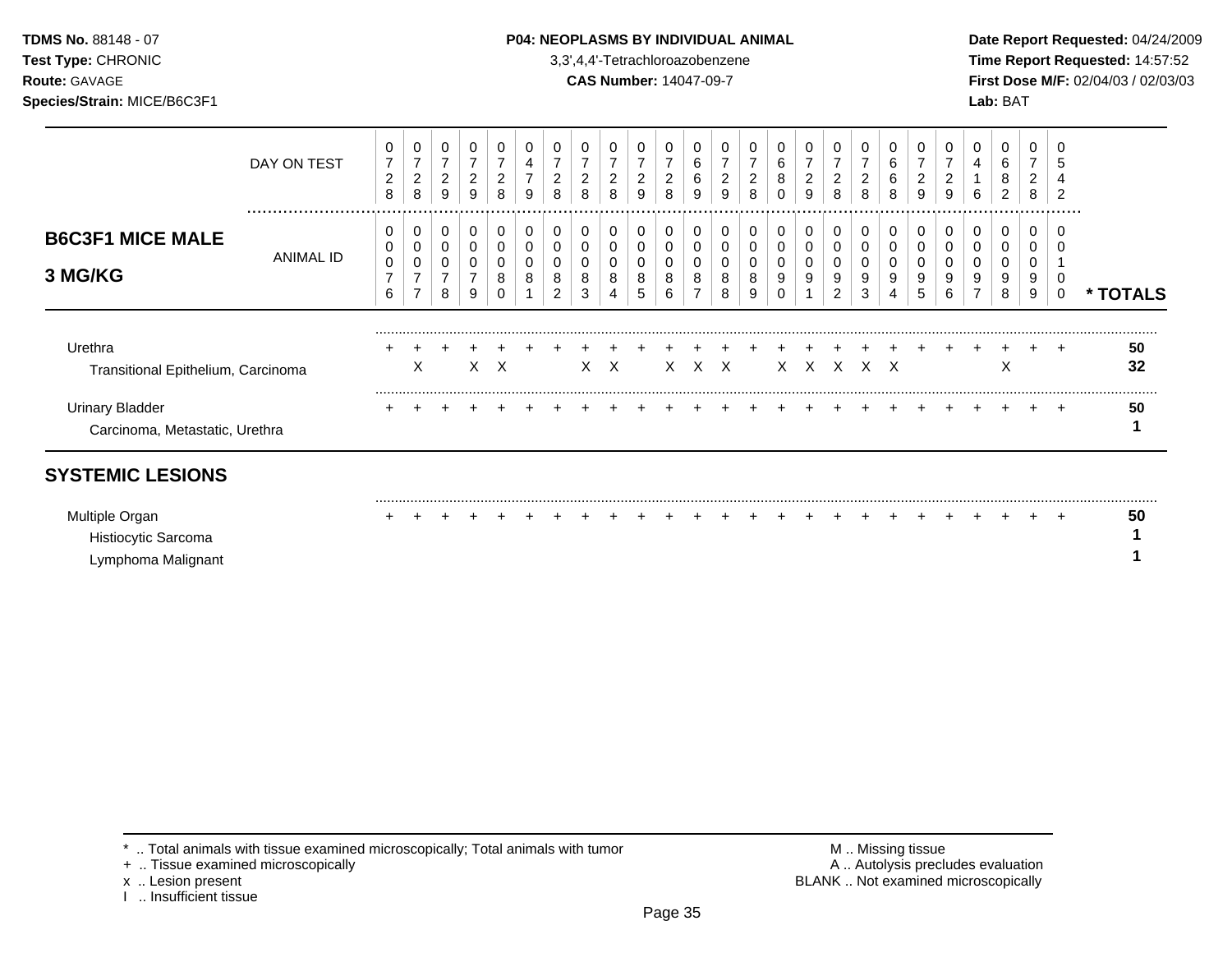$\top$  $\overline{\phantom{a}}$  $\overline{\phantom{a}}$ 

 $\top$  $\overline{\phantom{a}}$  $\overline{\phantom{a}}$   $\top$ 

 $\overline{\phantom{a}}$  $\top$ ┰  $\overline{\phantom{a}}$  $\overline{\phantom{a}}$ 

**Test Type:** CHRONIC 3,3',4,4'-Tetrachloroazobenzene **Time Report Requested:** 14:57:52 **Route:** GAVAGE **CAS Number:** 14047-09-7 **First Dose M/F:** 02/04/03 / 02/03/03 **Species/Strain:** MICE/B6C3F1 **Lab:** BAT

 $\overline{\phantom{a}}$ 

|                                          | DAY ON TEST          | 0<br>$\,6\,$<br>8<br>9                                     | $\mathbf 0$<br>$\sqrt{5}$<br>$\overline{5}$<br>6      | 0<br>$\sqrt{5}$<br>$\overline{a}$<br>$\mathbf{1}$ | $\mathbf 0$<br>6<br>6<br>$\overline{4}$           | 0<br>5<br>$\overline{2}$<br>$\overline{1}$ | 0<br>6<br>$\boldsymbol{7}$<br>3 | 0<br>$\overline{7}$<br>$\mathbf{1}$<br>8 | 0<br>5<br>6<br>$\mathbf{1}$                        | 0<br>$\overline{7}$<br>$\overline{2}$<br>9         | $\mathbf 0$<br>6<br>6<br>$\overline{2}$                         | 0<br>3<br>6<br>6                           | 0<br>5<br>4<br>$\overline{2}$                                   | 0<br>6<br>$\overline{c}$<br>$\overline{7}$ | $\,0\,$<br>$\overline{4}$<br>$\overline{7}$<br>$\Omega$          | 0<br>$\sqrt{3}$<br>5<br>8                                       | 0<br>$\overline{7}$<br>$\sqrt{2}$<br>8              | $\Omega$<br>$\overline{4}$<br>$\overline{7}$<br>$\overline{1}$         | 0<br>6<br>4<br>4                                      | 0<br>6<br>4<br>$\Omega$    | 0<br>5<br>3<br>3                                            | 0<br>6<br>3<br>$\overline{7}$      | 0<br>$\overline{7}$<br>0<br>$\Omega$                  | 0<br>$5\phantom{.0}$<br>4<br>8                      | $\mathbf 0$<br>0<br>0<br>4                                | 0<br>7<br>2<br>9                                  |                 |
|------------------------------------------|----------------------|------------------------------------------------------------|-------------------------------------------------------|---------------------------------------------------|---------------------------------------------------|--------------------------------------------|---------------------------------|------------------------------------------|----------------------------------------------------|----------------------------------------------------|-----------------------------------------------------------------|--------------------------------------------|-----------------------------------------------------------------|--------------------------------------------|------------------------------------------------------------------|-----------------------------------------------------------------|-----------------------------------------------------|------------------------------------------------------------------------|-------------------------------------------------------|----------------------------|-------------------------------------------------------------|------------------------------------|-------------------------------------------------------|-----------------------------------------------------|-----------------------------------------------------------|---------------------------------------------------|-----------------|
| <b>B6C3F1 MICE MALE</b><br>10 MG/KG      | <br><b>ANIMAL ID</b> | 0<br>$\pmb{0}$<br>$\mathbf{1}$<br>$\pmb{0}$<br>$\mathbf 1$ | 0<br>0<br>$\mathbf{1}$<br>$\pmb{0}$<br>$\overline{c}$ | 0<br>$\pmb{0}$<br>$\mathbf{1}$<br>0<br>3          | $\pmb{0}$<br>$\mathbf 0$<br>$\mathbf 1$<br>0<br>4 | $\pmb{0}$<br>0<br>$\mathbf 1$<br>0<br>5    | 0<br>$\mathbf 0$<br>1<br>0<br>6 | 0<br>0<br>1<br>0<br>$\overline{7}$       | 0<br>$\pmb{0}$<br>$\mathbf{1}$<br>$\mathbf 0$<br>8 | 0<br>$\mathbf 0$<br>$\mathbf{1}$<br>$\pmb{0}$<br>9 | 0<br>$\mathbf 0$<br>$\mathbf{1}$<br>$\mathbf{1}$<br>$\mathbf 0$ | 0<br>$\mathbf 0$<br>1<br>$\mathbf{1}$<br>1 | $\pmb{0}$<br>$\mathbf 0$<br>1<br>$\mathbf{1}$<br>$\overline{2}$ | 0<br>$\pmb{0}$<br>1<br>1<br>3              | 0<br>$\pmb{0}$<br>$\mathbf{1}$<br>$\mathbf{1}$<br>$\overline{A}$ | $\mathbf 0$<br>$\mathbf 0$<br>$\mathbf{1}$<br>$\mathbf{1}$<br>5 | 0<br>$\pmb{0}$<br>$\mathbf{1}$<br>$\mathbf{1}$<br>6 | 0<br>$\mathbf 0$<br>$\overline{1}$<br>$\overline{1}$<br>$\overline{7}$ | 0<br>$\mathbf 0$<br>$\mathbf{1}$<br>$\mathbf{1}$<br>8 | 0<br>0<br>$\mathbf 1$<br>9 | 0<br>$\pmb{0}$<br>$\mathbf 1$<br>$\overline{c}$<br>$\Omega$ | 0<br>$\mathbf 0$<br>$\overline{c}$ | 0<br>$\mathbf 0$<br>1<br>$\sqrt{2}$<br>$\overline{c}$ | 0<br>$\mathbf 0$<br>$\mathbf{1}$<br>$\sqrt{2}$<br>3 | 0<br>$\mathbf 0$<br>$\overline{1}$<br>$\overline{2}$<br>4 | 0<br>$\mathbf 0$<br>1<br>$\sqrt{2}$<br>$\sqrt{5}$ | males<br>(cont) |
| <b>ALIMENTARY SYSTEM</b>                 |                      |                                                            |                                                       |                                                   |                                                   |                                            |                                 |                                          |                                                    |                                                    |                                                                 |                                            |                                                                 |                                            |                                                                  |                                                                 |                                                     |                                                                        |                                                       |                            |                                                             |                                    |                                                       |                                                     |                                                           |                                                   |                 |
| Esophagus                                |                      |                                                            |                                                       |                                                   |                                                   |                                            |                                 |                                          |                                                    |                                                    |                                                                 |                                            |                                                                 |                                            |                                                                  |                                                                 |                                                     |                                                                        |                                                       |                            |                                                             |                                    |                                                       |                                                     |                                                           |                                                   |                 |
| Gallbladder                              |                      |                                                            |                                                       |                                                   |                                                   |                                            |                                 |                                          |                                                    |                                                    |                                                                 |                                            |                                                                 |                                            |                                                                  |                                                                 |                                                     |                                                                        |                                                       |                            |                                                             |                                    |                                                       |                                                     |                                                           |                                                   |                 |
| Intestine Large, Cecum                   |                      |                                                            |                                                       |                                                   |                                                   |                                            |                                 |                                          |                                                    |                                                    |                                                                 |                                            |                                                                 |                                            |                                                                  |                                                                 |                                                     |                                                                        |                                                       |                            |                                                             |                                    |                                                       | $\overline{ }$                                      |                                                           | ÷.                                                |                 |
| Intestine Large, Colon                   |                      |                                                            |                                                       |                                                   |                                                   |                                            |                                 |                                          |                                                    |                                                    |                                                                 |                                            |                                                                 |                                            |                                                                  |                                                                 |                                                     |                                                                        |                                                       |                            |                                                             |                                    |                                                       | $\overline{ }$                                      |                                                           | ÷.                                                |                 |
| Intestine Large, Rectum                  |                      |                                                            |                                                       |                                                   |                                                   |                                            |                                 |                                          |                                                    |                                                    |                                                                 |                                            |                                                                 |                                            |                                                                  |                                                                 |                                                     |                                                                        |                                                       |                            |                                                             |                                    | ÷                                                     | $\overline{ }$                                      |                                                           | ÷.                                                |                 |
| Intestine Small, Duodenum                |                      |                                                            |                                                       |                                                   |                                                   |                                            |                                 |                                          |                                                    |                                                    |                                                                 |                                            |                                                                 |                                            |                                                                  |                                                                 |                                                     |                                                                        |                                                       |                            |                                                             |                                    |                                                       | $\overline{+}$                                      |                                                           | ÷.                                                |                 |
| Intestine Small, Ileum<br>Carcinoma      |                      |                                                            |                                                       |                                                   |                                                   |                                            |                                 |                                          |                                                    |                                                    |                                                                 |                                            |                                                                 |                                            |                                                                  |                                                                 |                                                     |                                                                        |                                                       |                            |                                                             |                                    |                                                       |                                                     |                                                           | $\ddot{}$                                         |                 |
| Intestine Small, Jejunum<br>Carcinoma    |                      |                                                            |                                                       |                                                   |                                                   |                                            | X                               |                                          |                                                    |                                                    |                                                                 |                                            |                                                                 |                                            |                                                                  |                                                                 |                                                     |                                                                        |                                                       |                            |                                                             |                                    |                                                       |                                                     |                                                           |                                                   |                 |
| Liver<br>Alveolar/Bronchiolar Carcinoma, |                      |                                                            |                                                       |                                                   |                                                   |                                            |                                 |                                          |                                                    |                                                    |                                                                 |                                            |                                                                 |                                            |                                                                  |                                                                 |                                                     |                                                                        |                                                       |                            |                                                             |                                    |                                                       |                                                     |                                                           |                                                   |                 |
| Metastatic, Lung                         |                      |                                                            |                                                       |                                                   |                                                   |                                            |                                 |                                          |                                                    |                                                    |                                                                 |                                            |                                                                 |                                            |                                                                  |                                                                 | X                                                   |                                                                        |                                                       |                            |                                                             |                                    |                                                       |                                                     |                                                           |                                                   |                 |
| Hepatocellular Adenoma                   |                      |                                                            |                                                       |                                                   |                                                   | X X X                                      |                                 |                                          |                                                    |                                                    |                                                                 |                                            | X                                                               |                                            |                                                                  |                                                                 |                                                     |                                                                        |                                                       |                            |                                                             | X                                  |                                                       |                                                     |                                                           |                                                   |                 |
| Hepatocellular Adenoma, Multiple         |                      |                                                            |                                                       |                                                   |                                                   |                                            |                                 |                                          |                                                    | X                                                  |                                                                 |                                            |                                                                 |                                            |                                                                  |                                                                 |                                                     | $\boldsymbol{\mathsf{X}}$                                              |                                                       |                            |                                                             |                                    |                                                       |                                                     |                                                           |                                                   |                 |

\* .. Total animals with tissue examined microscopically; Total animals with tumor **M** . M . Missing tissue examined microscopically<br>
+ .. Tissue examined microscopically

 $\top$  $\overline{\phantom{0}}$ ⊤୮  $\overline{\phantom{a}}$ ┰ ┰  $\overline{\phantom{a}}$ □

+ .. Tissue examined microscopically

x .. Lesion present<br>I .. Insufficient tissue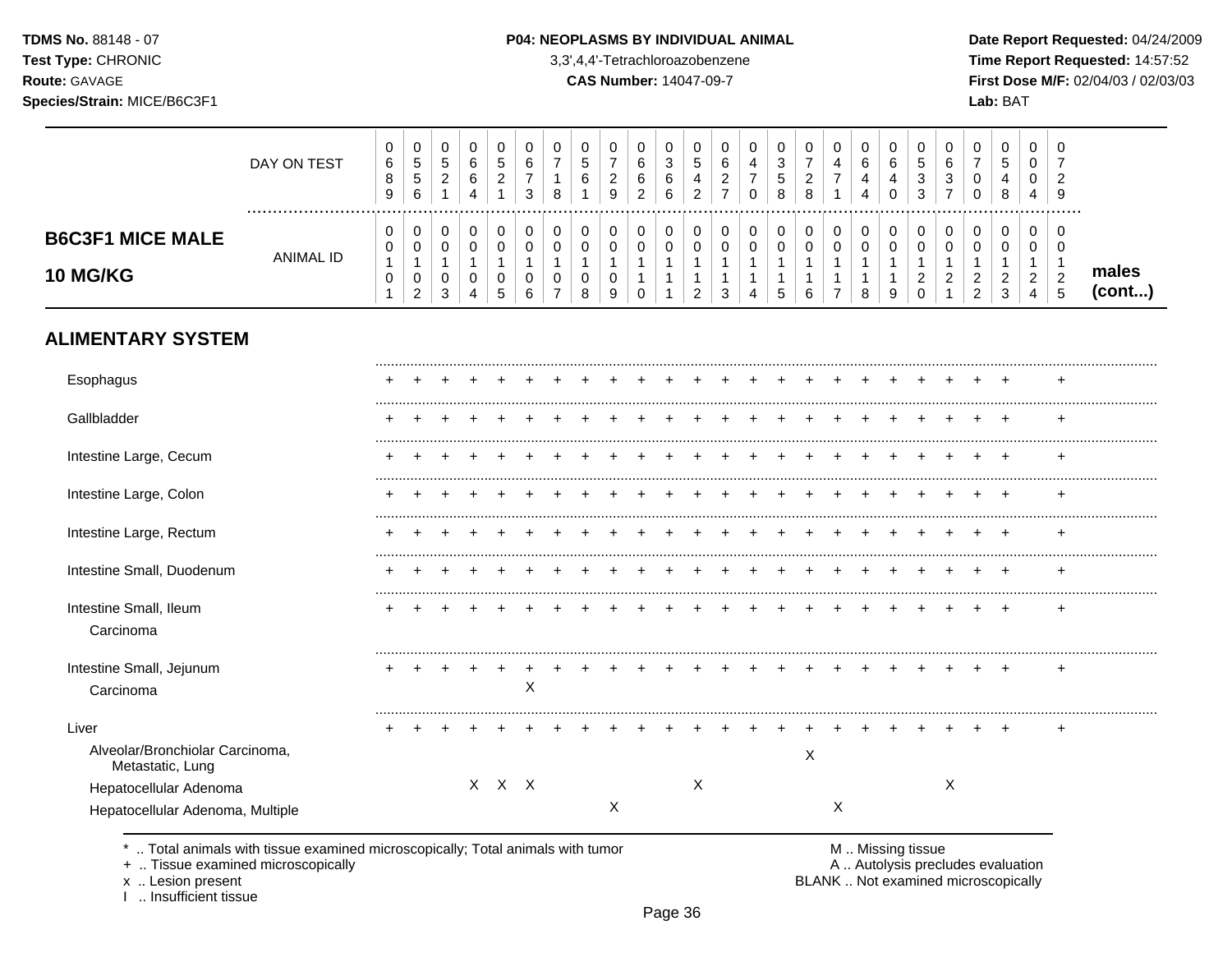| <b>TDMS No. 88148 - 07</b> |
|----------------------------|
| <b>Test Type: CHRONIC</b>  |
| <b>DAMALOMMOT</b>          |

## **P04: NEOPLASMS BY INDIVIDUAL ANIMAL Date Report Requested:** 04/24/2009

**Time Report Requested:** 14:57:52 **Route:** GAVAGE **CAS Number:** 14047-09-7 **First Dose M/F:** 02/04/03 / 02/03/03

|                                                                | DAY ON TEST                                                                                                        | 0<br>$\,6$<br>8<br>9                                | 0<br>5<br>$\sqrt{5}$<br>6                     | 0<br>$\sqrt{5}$<br>$\overline{2}$<br>$\mathbf{1}$     | 0<br>6<br>6<br>4                                     | 0<br>5<br>$\overline{c}$<br>$\mathbf{1}$ | 0<br>$\,6$<br>$\overline{7}$<br>$\mathbf{3}$ | 0<br>7<br>$\mathbf{1}$<br>8                                           | 0<br>$\sqrt{5}$<br>$\,6$                             | 0<br>$\overline{7}$<br>$\sqrt{2}$<br>9 | 0<br>6<br>$\,6\,$<br>$\overline{2}$                   | 0<br>3<br>$\,6$<br>6                                             | 0<br>5<br>$\overline{\mathbf{4}}$<br>$\overline{c}$                | 0<br>6<br>$\overline{c}$<br>$\overline{7}$            | 0<br>4<br>$\overline{7}$<br>$\Omega$ | 0<br>$\ensuremath{\mathsf{3}}$<br>$\mathbf 5$<br>8 | 0<br>$\overline{7}$<br>$\boldsymbol{2}$<br>8 | 0<br>4<br>$\boldsymbol{7}$<br>$\mathbf{1}$                         | 0<br>6<br>4<br>$\overline{4}$                           | 0<br>6<br>4<br>$\Omega$                    | 0<br>$\sqrt{5}$<br>$\sqrt{3}$<br>3                                | 0<br>6<br>3<br>$\overline{7}$                        | 0<br>$\overline{7}$<br>$\mathbf 0$<br>$\Omega$                           | 0<br>$\sqrt{5}$<br>4<br>8                                          | 0<br>0<br>0<br>$\overline{4}$                                          | 0<br>7<br>$\overline{c}$<br>9                                   |                 |
|----------------------------------------------------------------|--------------------------------------------------------------------------------------------------------------------|-----------------------------------------------------|-----------------------------------------------|-------------------------------------------------------|------------------------------------------------------|------------------------------------------|----------------------------------------------|-----------------------------------------------------------------------|------------------------------------------------------|----------------------------------------|-------------------------------------------------------|------------------------------------------------------------------|--------------------------------------------------------------------|-------------------------------------------------------|--------------------------------------|----------------------------------------------------|----------------------------------------------|--------------------------------------------------------------------|---------------------------------------------------------|--------------------------------------------|-------------------------------------------------------------------|------------------------------------------------------|--------------------------------------------------------------------------|--------------------------------------------------------------------|------------------------------------------------------------------------|-----------------------------------------------------------------|-----------------|
| <b>B6C3F1 MICE MALE</b><br><b>10 MG/KG</b>                     | <b>ANIMAL ID</b>                                                                                                   | 0<br>0<br>$\mathbf{1}$<br>$\pmb{0}$<br>$\mathbf{1}$ | 0<br>0<br>$\mathbf{1}$<br>0<br>$\overline{c}$ | 0<br>$\mathbf 0$<br>$\mathbf{1}$<br>0<br>$\mathbf{3}$ | 0<br>$\mathbf 0$<br>$\mathbf{1}$<br>$\mathbf 0$<br>4 | 0<br>0<br>$\mathbf{1}$<br>0<br>5         | 0<br>$\mathbf 0$<br>$\overline{1}$<br>0<br>6 | $\Omega$<br>$\Omega$<br>$\mathbf{1}$<br>$\mathbf 0$<br>$\overline{7}$ | 0<br>$\mathbf 0$<br>$\mathbf{1}$<br>$\mathbf 0$<br>8 | 0<br>$\mathbf 0$<br>1<br>0<br>9        | 0<br>$\mathbf 0$<br>$\mathbf{1}$<br>$\mathbf{1}$<br>0 | 0<br>$\mathbf 0$<br>$\mathbf{1}$<br>$\mathbf{1}$<br>$\mathbf{1}$ | 0<br>$\mathbf 0$<br>$\mathbf{1}$<br>$\mathbf{1}$<br>$\overline{c}$ | 0<br>$\mathbf 0$<br>$\mathbf{1}$<br>$\mathbf{1}$<br>3 | 0<br>$\mathbf 0$<br>1<br>1<br>4      | 0<br>$\mathbf 0$<br>$\mathbf{1}$<br>1<br>5         | 0<br>$\mathbf 0$<br>$\mathbf{1}$<br>1<br>6   | 0<br>$\mathbf 0$<br>$\mathbf{1}$<br>$\mathbf{1}$<br>$\overline{7}$ | 0<br>$\mathbf 0$<br>$\overline{1}$<br>$\mathbf{1}$<br>8 | 0<br>$\mathbf 0$<br>$\mathbf{1}$<br>1<br>9 | 0<br>$\mathbf 0$<br>$\mathbf{1}$<br>$\overline{c}$<br>$\mathbf 0$ | 0<br>$\Omega$<br>1<br>$\overline{c}$<br>$\mathbf{1}$ | 0<br>$\mathbf 0$<br>$\mathbf{1}$<br>$\boldsymbol{2}$<br>$\overline{c}$   | 0<br>$\mathbf 0$<br>$\mathbf{1}$<br>$\overline{c}$<br>$\mathbf{3}$ | 0<br>$\mathbf 0$<br>$\overline{1}$<br>$\overline{c}$<br>$\overline{4}$ | $\Omega$<br>$\Omega$<br>$\overline{1}$<br>$\boldsymbol{2}$<br>5 | males<br>(cont) |
| Hepatocellular Carcinoma<br>Hepatocellular Carcinoma, Multiple |                                                                                                                    |                                                     |                                               |                                                       | $\boldsymbol{X}$                                     |                                          |                                              |                                                                       |                                                      |                                        |                                                       |                                                                  |                                                                    |                                                       |                                      |                                                    |                                              |                                                                    |                                                         |                                            | $\boldsymbol{\mathsf{X}}$                                         |                                                      |                                                                          |                                                                    |                                                                        | X                                                               |                 |
| Mesentery                                                      |                                                                                                                    |                                                     |                                               |                                                       |                                                      |                                          |                                              |                                                                       |                                                      |                                        |                                                       |                                                                  |                                                                    |                                                       |                                      |                                                    |                                              |                                                                    |                                                         |                                            |                                                                   |                                                      |                                                                          |                                                                    |                                                                        |                                                                 |                 |
| Alveolar/Bronchiolar Carcinoma,<br>Metastatic, Lung            |                                                                                                                    |                                                     |                                               |                                                       |                                                      |                                          |                                              |                                                                       |                                                      |                                        |                                                       |                                                                  |                                                                    |                                                       |                                      |                                                    | X                                            |                                                                    |                                                         |                                            |                                                                   |                                                      |                                                                          |                                                                    |                                                                        |                                                                 |                 |
| Carcinoma, Metastatic, Urethra                                 |                                                                                                                    |                                                     |                                               |                                                       |                                                      |                                          |                                              |                                                                       |                                                      |                                        |                                                       |                                                                  |                                                                    |                                                       |                                      |                                                    |                                              |                                                                    |                                                         |                                            |                                                                   |                                                      |                                                                          |                                                                    |                                                                        |                                                                 |                 |
| Pancreas                                                       |                                                                                                                    |                                                     |                                               |                                                       |                                                      |                                          |                                              |                                                                       |                                                      |                                        |                                                       |                                                                  |                                                                    |                                                       |                                      |                                                    |                                              |                                                                    |                                                         |                                            |                                                                   |                                                      |                                                                          |                                                                    |                                                                        |                                                                 |                 |
| Squamous Cell Carcinoma, Metastatic,<br>Stomach, Forestomach   |                                                                                                                    |                                                     |                                               |                                                       |                                                      |                                          |                                              |                                                                       |                                                      |                                        |                                                       |                                                                  |                                                                    |                                                       |                                      |                                                    |                                              |                                                                    |                                                         |                                            |                                                                   |                                                      |                                                                          |                                                                    |                                                                        |                                                                 |                 |
| Salivary Glands                                                |                                                                                                                    |                                                     |                                               |                                                       |                                                      |                                          |                                              |                                                                       |                                                      |                                        |                                                       |                                                                  |                                                                    |                                                       |                                      |                                                    |                                              |                                                                    |                                                         |                                            |                                                                   |                                                      |                                                                          |                                                                    |                                                                        |                                                                 |                 |
| Stomach, Forestomach                                           |                                                                                                                    |                                                     |                                               |                                                       |                                                      |                                          |                                              |                                                                       |                                                      |                                        |                                                       |                                                                  |                                                                    |                                                       |                                      |                                                    |                                              |                                                                    |                                                         |                                            |                                                                   |                                                      |                                                                          | $\ddot{}$                                                          |                                                                        | $\ddot{}$                                                       |                 |
| Squamous Cell Carcinoma                                        |                                                                                                                    |                                                     |                                               |                                                       |                                                      |                                          |                                              |                                                                       |                                                      |                                        |                                                       |                                                                  |                                                                    |                                                       |                                      |                                                    |                                              |                                                                    |                                                         |                                            |                                                                   |                                                      |                                                                          |                                                                    |                                                                        |                                                                 |                 |
| Stomach, Glandular                                             |                                                                                                                    |                                                     |                                               |                                                       |                                                      |                                          |                                              |                                                                       |                                                      |                                        |                                                       |                                                                  |                                                                    |                                                       |                                      |                                                    |                                              |                                                                    |                                                         |                                            |                                                                   |                                                      |                                                                          |                                                                    |                                                                        | $\div$                                                          |                 |
| Squamous Cell Carcinoma, Metastatic,<br>Stomach, Forestomach   |                                                                                                                    |                                                     |                                               |                                                       |                                                      |                                          |                                              |                                                                       |                                                      |                                        |                                                       |                                                                  |                                                                    |                                                       |                                      |                                                    |                                              |                                                                    |                                                         |                                            |                                                                   |                                                      |                                                                          |                                                                    |                                                                        |                                                                 |                 |
| <b>CARDIOVASCULAR SYSTEM</b>                                   |                                                                                                                    |                                                     |                                               |                                                       |                                                      |                                          |                                              |                                                                       |                                                      |                                        |                                                       |                                                                  |                                                                    |                                                       |                                      |                                                    |                                              |                                                                    |                                                         |                                            |                                                                   |                                                      |                                                                          |                                                                    |                                                                        |                                                                 |                 |
| <b>Blood Vessel</b>                                            |                                                                                                                    |                                                     |                                               |                                                       |                                                      |                                          |                                              |                                                                       |                                                      |                                        |                                                       |                                                                  |                                                                    |                                                       |                                      |                                                    |                                              |                                                                    |                                                         |                                            |                                                                   |                                                      |                                                                          |                                                                    |                                                                        |                                                                 |                 |
| x  Lesion present<br>I. Insufficient tissue                    | Total animals with tissue examined microscopically; Total animals with tumor<br>+  Tissue examined microscopically |                                                     |                                               |                                                       |                                                      |                                          |                                              |                                                                       |                                                      |                                        |                                                       |                                                                  |                                                                    |                                                       |                                      |                                                    |                                              |                                                                    |                                                         |                                            | M  Missing tissue                                                 |                                                      | A  Autolysis precludes evaluation<br>BLANK  Not examined microscopically |                                                                    |                                                                        |                                                                 |                 |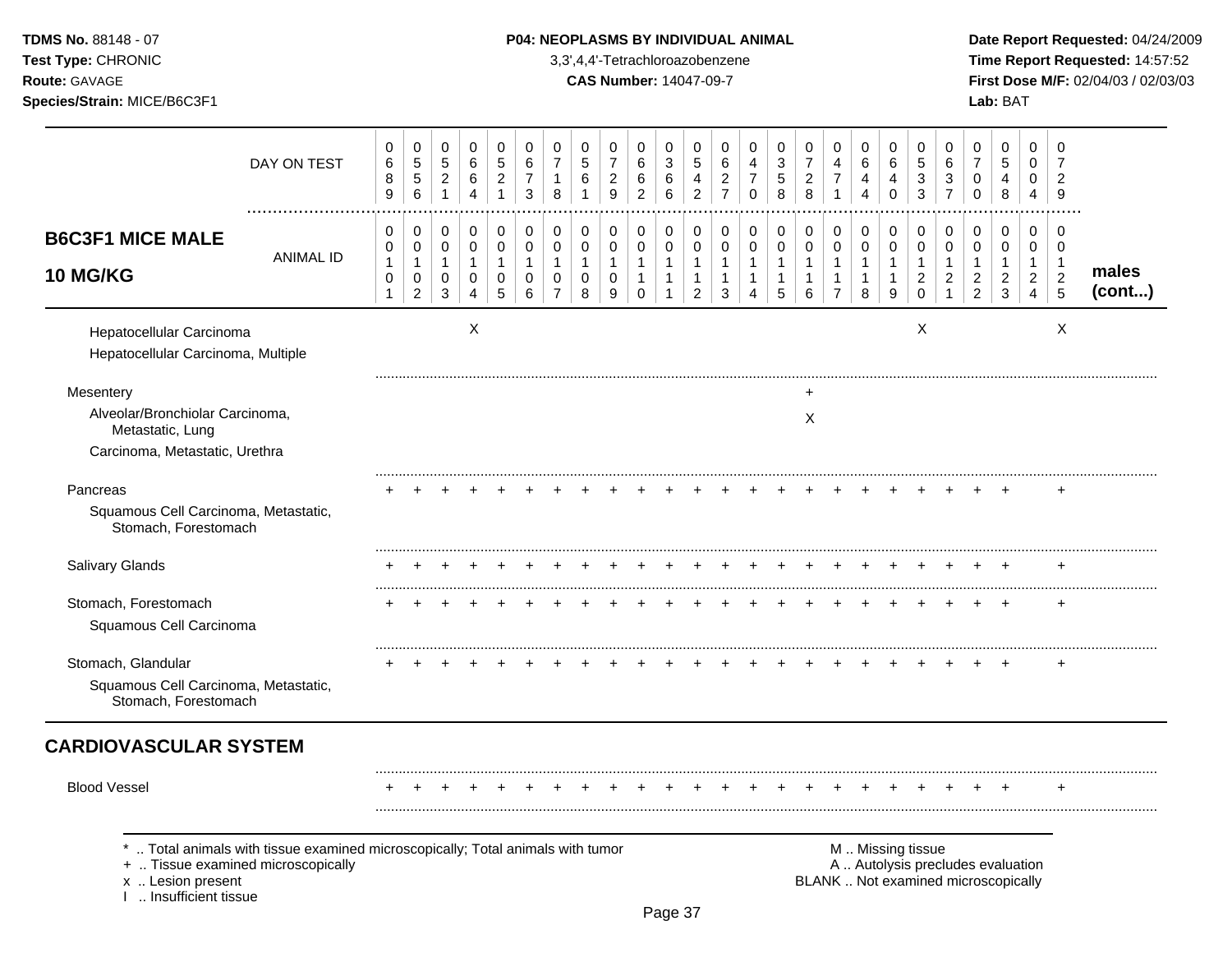**Test Type:** CHRONIC 3,3',4,4'-Tetrachloroazobenzene **Time Report Requested:** 14:57:52 **Route:** GAVAGE **CAS Number:** 14047-09-7 **First Dose M/F:** 02/04/03 / 02/03/03 **Species/Strain:** MICE/B6C3F1 **Lab:** BAT

|                                                                                   | DAY ON TEST                                                                     | 0<br>6<br>8<br>9                            | 0<br>$\overline{5}$<br>$\sqrt{5}$<br>$\,6$              | 0<br>5<br>$\overline{2}$<br>$\mathbf{1}$ | 0<br>6<br>6<br>4                              | 0<br>5<br>$\overline{2}$<br>$\mathbf 1$ | 0<br>$\,6$<br>$\overline{7}$<br>3 | 0<br>$\overline{7}$<br>$\mathbf{1}$<br>8     | 0<br>$\,$ 5 $\,$<br>6<br>$\mathbf{1}$      | 0<br>$\overline{7}$<br>$\overline{2}$<br>9 | 0<br>6<br>6<br>$\boldsymbol{2}$                                 | 0<br>3<br>$\,6$<br>6                       | 0<br>5<br>4<br>$\overline{c}$                 | 0<br>6<br>$\overline{c}$<br>$\overline{7}$            | $\pmb{0}$<br>$\overline{\mathbf{4}}$<br>$\overline{7}$<br>$\mathbf 0$ | 0<br>$\sqrt{3}$<br>$\sqrt{5}$<br>8                    | 0<br>$\boldsymbol{7}$<br>$\boldsymbol{2}$<br>$\,8\,$ | 0<br>$\overline{4}$<br>$\boldsymbol{7}$<br>1                       | 0<br>6<br>4<br>4                                           | 0<br>6<br>$\overline{4}$<br>$\mathbf 0$                           | 0<br>5<br>3<br>3                                  | 0<br>$\,6$<br>$\ensuremath{\mathsf{3}}$<br>$\overline{7}$ | 0<br>$\overline{7}$<br>0<br>$\mathbf 0$                                  | 0<br>$\sqrt{5}$<br>4<br>8                                      | 0<br>$\mathbf 0$<br>0<br>4                                           | 0<br>$\overline{7}$<br>$\overline{2}$<br>9                                  |                 |
|-----------------------------------------------------------------------------------|---------------------------------------------------------------------------------|---------------------------------------------|---------------------------------------------------------|------------------------------------------|-----------------------------------------------|-----------------------------------------|-----------------------------------|----------------------------------------------|--------------------------------------------|--------------------------------------------|-----------------------------------------------------------------|--------------------------------------------|-----------------------------------------------|-------------------------------------------------------|-----------------------------------------------------------------------|-------------------------------------------------------|------------------------------------------------------|--------------------------------------------------------------------|------------------------------------------------------------|-------------------------------------------------------------------|---------------------------------------------------|-----------------------------------------------------------|--------------------------------------------------------------------------|----------------------------------------------------------------|----------------------------------------------------------------------|-----------------------------------------------------------------------------|-----------------|
| <b>B6C3F1 MICE MALE</b><br><b>10 MG/KG</b>                                        | <b>ANIMAL ID</b>                                                                | 0<br>0<br>$\mathbf{1}$<br>0<br>$\mathbf{1}$ | 0<br>$\mathbf 0$<br>$\mathbf{1}$<br>0<br>$\overline{c}$ | 0<br>0<br>$\mathbf{1}$<br>0<br>3         | 0<br>0<br>$\mathbf{1}$<br>0<br>$\overline{4}$ | 0<br>0<br>$\mathbf{1}$<br>$\Omega$<br>5 | 0<br>0<br>$\mathbf 1$<br>0<br>6   | 0<br>0<br>$\mathbf 1$<br>0<br>$\overline{7}$ | 0<br>$\mathbf 0$<br>$\mathbf{1}$<br>0<br>8 | 0<br>$\mathbf 0$<br>$\mathbf{1}$<br>0<br>9 | 0<br>$\mathbf 0$<br>$\mathbf{1}$<br>$\mathbf{1}$<br>$\mathbf 0$ | 0<br>$\mathbf 0$<br>$\mathbf{1}$<br>1<br>1 | 0<br>0<br>$\mathbf{1}$<br>1<br>$\overline{2}$ | 0<br>$\mathbf 0$<br>$\mathbf{1}$<br>$\mathbf{1}$<br>3 | 0<br>$\pmb{0}$<br>$\mathbf{1}$<br>$\mathbf{1}$<br>$\overline{4}$      | 0<br>$\mathbf 0$<br>$\mathbf{1}$<br>$\mathbf{1}$<br>5 | 0<br>$\pmb{0}$<br>$\mathbf{1}$<br>$\mathbf{1}$<br>6  | 0<br>$\mathbf 0$<br>$\mathbf{1}$<br>$\mathbf{1}$<br>$\overline{7}$ | 0<br>$\boldsymbol{0}$<br>$\mathbf{1}$<br>$\mathbf{1}$<br>8 | $\mathbf 0$<br>$\mathbf 0$<br>$\mathbf{1}$<br>$\overline{1}$<br>9 | 0<br>$\mathbf 0$<br>$\mathbf{1}$<br>2<br>$\Omega$ | 0<br>0<br>$\mathbf{1}$<br>2<br>$\mathbf{1}$               | 0<br>0<br>$\mathbf{1}$<br>$\overline{c}$<br>$\overline{c}$               | 0<br>$\mathbf 0$<br>$\mathbf{1}$<br>$\sqrt{2}$<br>$\mathbf{3}$ | $\mathbf 0$<br>0<br>$\mathbf{1}$<br>$\overline{a}$<br>$\overline{4}$ | $\mathbf 0$<br>$\mathbf 0$<br>$\mathbf 1$<br>$\boldsymbol{2}$<br>$\sqrt{5}$ | males<br>(cont) |
| Heart                                                                             |                                                                                 |                                             |                                                         |                                          |                                               |                                         |                                   |                                              |                                            |                                            |                                                                 |                                            |                                               |                                                       |                                                                       |                                                       |                                                      |                                                                    |                                                            |                                                                   |                                                   |                                                           |                                                                          | $\ddot{}$                                                      |                                                                      | $\ddot{}$                                                                   |                 |
| <b>ENDOCRINE SYSTEM</b>                                                           |                                                                                 |                                             |                                                         |                                          |                                               |                                         |                                   |                                              |                                            |                                            |                                                                 |                                            |                                               |                                                       |                                                                       |                                                       |                                                      |                                                                    |                                                            |                                                                   |                                                   |                                                           |                                                                          |                                                                |                                                                      |                                                                             |                 |
| <b>Adrenal Cortex</b><br>Alveolar/Bronchiolar Carcinoma,<br>Metastatic, Lung      |                                                                                 |                                             |                                                         |                                          |                                               |                                         |                                   |                                              |                                            |                                            |                                                                 |                                            |                                               |                                                       |                                                                       |                                                       | X                                                    |                                                                    |                                                            |                                                                   |                                                   |                                                           |                                                                          |                                                                |                                                                      |                                                                             |                 |
| Adrenal Medulla                                                                   |                                                                                 |                                             |                                                         |                                          |                                               |                                         |                                   |                                              |                                            |                                            |                                                                 |                                            |                                               |                                                       |                                                                       |                                                       |                                                      |                                                                    |                                                            |                                                                   |                                                   |                                                           |                                                                          |                                                                |                                                                      |                                                                             |                 |
| Islets, Pancreatic                                                                |                                                                                 |                                             |                                                         |                                          |                                               |                                         |                                   |                                              |                                            |                                            |                                                                 |                                            |                                               |                                                       |                                                                       |                                                       |                                                      |                                                                    |                                                            |                                                                   |                                                   |                                                           |                                                                          | $\div$                                                         |                                                                      | $\ddot{}$                                                                   |                 |
| Parathyroid Gland                                                                 |                                                                                 |                                             |                                                         |                                          |                                               |                                         |                                   |                                              |                                            |                                            |                                                                 |                                            |                                               |                                                       |                                                                       |                                                       |                                                      |                                                                    |                                                            |                                                                   |                                                   |                                                           |                                                                          |                                                                |                                                                      |                                                                             |                 |
| <b>Pituitary Gland</b>                                                            |                                                                                 |                                             |                                                         |                                          |                                               |                                         |                                   |                                              |                                            |                                            |                                                                 |                                            |                                               |                                                       |                                                                       | $\ddot{}$                                             | м                                                    | $\div$                                                             |                                                            |                                                                   |                                                   |                                                           |                                                                          | $\ddot{}$                                                      |                                                                      | $\ddot{}$                                                                   |                 |
| <b>Thyroid Gland</b>                                                              |                                                                                 |                                             |                                                         |                                          |                                               |                                         |                                   |                                              |                                            |                                            |                                                                 |                                            |                                               |                                                       |                                                                       |                                                       |                                                      |                                                                    |                                                            |                                                                   |                                                   |                                                           |                                                                          | $\overline{ }$                                                 |                                                                      | $+$                                                                         |                 |
| <b>GENERAL BODY SYSTEM</b><br><b>NONE</b>                                         |                                                                                 |                                             |                                                         |                                          |                                               |                                         |                                   |                                              |                                            |                                            |                                                                 |                                            |                                               |                                                       |                                                                       |                                                       |                                                      |                                                                    |                                                            |                                                                   |                                                   |                                                           |                                                                          |                                                                |                                                                      |                                                                             |                 |
| <b>GENITAL SYSTEM</b>                                                             |                                                                                 |                                             |                                                         |                                          |                                               |                                         |                                   |                                              |                                            |                                            |                                                                 |                                            |                                               |                                                       |                                                                       |                                                       |                                                      |                                                                    |                                                            |                                                                   |                                                   |                                                           |                                                                          |                                                                |                                                                      |                                                                             |                 |
| <b>Coagulating Gland</b><br>Carcinoma, Metastatic, Urethra                        |                                                                                 | X.                                          | $\mathsf{X}$                                            | $\times$                                 |                                               | $X \times$                              |                                   | X                                            | $\mathsf{X}$                               | $\mathsf{X}$                               | $\mathsf{X}$                                                    |                                            | X X X X X X X                                 |                                                       |                                                                       |                                                       |                                                      |                                                                    | X                                                          | $\times$                                                          |                                                   |                                                           | $X$ $X$ $X$                                                              | $\ddot{}$                                                      |                                                                      | $\ddot{}$<br>X                                                              |                 |
| +  Tissue examined microscopically<br>x  Lesion present<br>1  Insufficient tissue | *  Total animals with tissue examined microscopically; Total animals with tumor |                                             |                                                         |                                          |                                               |                                         |                                   |                                              |                                            |                                            |                                                                 |                                            |                                               |                                                       |                                                                       |                                                       |                                                      |                                                                    |                                                            | M  Missing tissue                                                 |                                                   |                                                           | A  Autolysis precludes evaluation<br>BLANK  Not examined microscopically |                                                                |                                                                      |                                                                             |                 |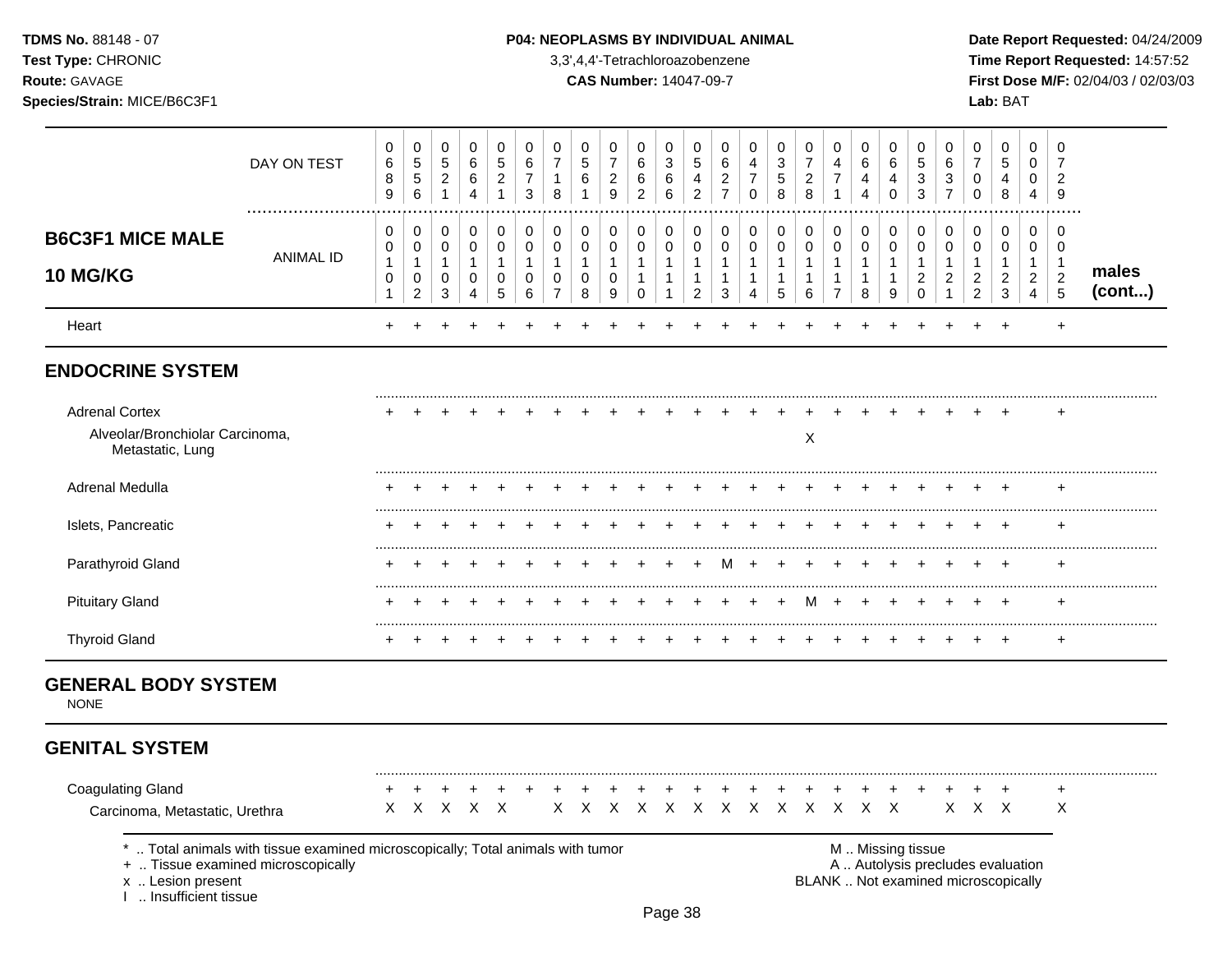TDMS No. 88148 - 07

## Test Type: CHRONIC

Route: GAVAGE

Species/Strain: MICE/B6C3F1

### P04: NEOPLASMS BY INDIVIDUAL ANIMAL

3,3',4,4'-Tetrachloroazobenzene

**CAS Number: 14047-09-7** 

Date Report Requested: 04/24/2009 Time Report Requested: 14:57:52 First Dose M/F: 02/04/03 / 02/03/03 Lab: BAT

|                                                                                                          | DAY ON TEST                                                                                                        | 0<br>6<br>8<br>9                           | 0<br>$\sqrt{5}$<br>$\sqrt{5}$<br>$\,6\,$      | 0<br>5<br>$\overline{c}$<br>$\mathbf{1}$   | 0<br>6<br>6<br>$\overline{4}$                           | 0<br>$\overline{5}$<br>$\overline{c}$<br>$\mathbf 1$ | 0<br>6<br>$\overline{7}$<br>3    | $\Omega$<br>$\overline{7}$<br>$\mathbf{1}$<br>8                           | 0<br>$\overline{5}$<br>$\,6$<br>1       | 0<br>$\overline{7}$<br>$\overline{c}$<br>$\boldsymbol{9}$ | 0<br>6<br>6<br>$\overline{c}$                                               | 0<br>$\mathbf{3}$<br>6<br>$\,6$                                  | 0<br>5<br>4<br>$\overline{c}$                            | 0<br>6<br>$\overline{\mathbf{c}}$<br>$\overline{7}$ | 0<br>$\overline{4}$<br>$\overline{7}$<br>$\Omega$                              | 0<br>$\mathbf{3}$<br>$\overline{5}$<br>8 | 0<br>$\overline{7}$<br>$\overline{c}$<br>8  | 0<br>4<br>$\overline{7}$<br>$\mathbf{1}$                                       | 0<br>6<br>4<br>$\overline{4}$                       | 0<br>6<br>4<br>0                            | 0<br>5<br>$\mathbf{3}$<br>3                             | 0<br>$\,6$<br>$\sqrt{3}$<br>$\overline{7}$                                    | 0<br>$\overline{7}$<br>0<br>0                   | 0<br>$\sqrt{5}$<br>4<br>8                                                | 0<br>$\mathbf 0$<br>0<br>4                                           | 0<br>$\overline{7}$<br>$\overline{2}$<br>9             |                 |
|----------------------------------------------------------------------------------------------------------|--------------------------------------------------------------------------------------------------------------------|--------------------------------------------|-----------------------------------------------|--------------------------------------------|---------------------------------------------------------|------------------------------------------------------|----------------------------------|---------------------------------------------------------------------------|-----------------------------------------|-----------------------------------------------------------|-----------------------------------------------------------------------------|------------------------------------------------------------------|----------------------------------------------------------|-----------------------------------------------------|--------------------------------------------------------------------------------|------------------------------------------|---------------------------------------------|--------------------------------------------------------------------------------|-----------------------------------------------------|---------------------------------------------|---------------------------------------------------------|-------------------------------------------------------------------------------|-------------------------------------------------|--------------------------------------------------------------------------|----------------------------------------------------------------------|--------------------------------------------------------|-----------------|
| <b>B6C3F1 MICE MALE</b><br>10 MG/KG                                                                      | <b>ANIMAL ID</b>                                                                                                   | $\mathbf 0$<br>0<br>1<br>0<br>$\mathbf{1}$ | 0<br>0<br>$\mathbf{1}$<br>0<br>$\overline{2}$ | 0<br>0<br>$\mathbf{1}$<br>$\mathbf 0$<br>3 | 0<br>$\mathsf 0$<br>$\mathbf{1}$<br>0<br>$\overline{4}$ | 0<br>0<br>$\mathbf{1}$<br>0<br>5                     | 0<br>0<br>$\mathbf{1}$<br>0<br>6 | $\mathbf 0$<br>$\pmb{0}$<br>$\mathbf{1}$<br>$\mathbf 0$<br>$\overline{7}$ | 0<br>$\pmb{0}$<br>1<br>$\mathbf 0$<br>8 | 0<br>0<br>$\mathbf{1}$<br>0<br>9                          | $\mathbf 0$<br>$\mathbf 0$<br>$\overline{1}$<br>$\mathbf{1}$<br>$\mathbf 0$ | 0<br>$\mathbf 0$<br>$\mathbf{1}$<br>$\mathbf{1}$<br>$\mathbf{1}$ | 0<br>0<br>$\mathbf{1}$<br>$\mathbf{1}$<br>$\overline{c}$ | 0<br>0<br>$\mathbf{1}$<br>$\mathbf{1}$<br>3         | $\mathbf 0$<br>$\mathbf 0$<br>$\mathbf{1}$<br>$\overline{1}$<br>$\overline{4}$ | 0<br>0<br>1<br>$\mathbf{1}$<br>5         | 0<br>0<br>$\mathbf{1}$<br>$\mathbf{1}$<br>6 | $\mathbf 0$<br>$\mathbf 0$<br>$\overline{1}$<br>$\mathbf{1}$<br>$\overline{7}$ | 0<br>$\pmb{0}$<br>$\mathbf{1}$<br>$\mathbf{1}$<br>8 | 0<br>0<br>$\mathbf{1}$<br>$\mathbf{1}$<br>9 | 0<br>0<br>$\mathbf{1}$<br>$\overline{2}$<br>$\mathbf 0$ | $\mathbf 0$<br>$\Omega$<br>$\overline{1}$<br>$\overline{2}$<br>$\overline{1}$ | 0<br>0<br>1<br>$\overline{c}$<br>$\overline{2}$ | 0<br>0<br>$\mathbf{1}$<br>$\overline{c}$<br>$\mathbf{3}$                 | $\mathbf 0$<br>0<br>$\mathbf{1}$<br>$\overline{2}$<br>$\overline{4}$ | $\mathbf 0$<br>0<br>$\mathbf 1$<br>$\overline{2}$<br>5 | males<br>(cont) |
| <b>Ductus Deferens</b><br>Carcinoma, Metastatic, Urethra                                                 |                                                                                                                    | X                                          | $\times$                                      | $\times$                                   | $\times$                                                | $\mathsf{X}$                                         |                                  | X                                                                         | $\times$                                | $\times$                                                  | $\mathsf{X}$                                                                | $\mathsf{X}$                                                     |                                                          |                                                     | $X$ $X$ $X$ $X$ $X$                                                            |                                          |                                             | $\mathsf{X}$                                                                   |                                                     |                                             |                                                         |                                                                               | $X$ $X$ $X$ $X$ $X$ $X$                         |                                                                          |                                                                      | +<br>X                                                 |                 |
| Epididymis                                                                                               |                                                                                                                    |                                            |                                               |                                            |                                                         |                                                      |                                  |                                                                           |                                         |                                                           |                                                                             |                                                                  |                                                          |                                                     |                                                                                |                                          |                                             |                                                                                |                                                     |                                             |                                                         |                                                                               |                                                 |                                                                          |                                                                      |                                                        |                 |
| <b>Preputial Gland</b>                                                                                   |                                                                                                                    |                                            |                                               |                                            |                                                         |                                                      |                                  |                                                                           |                                         |                                                           |                                                                             |                                                                  |                                                          |                                                     |                                                                                |                                          |                                             |                                                                                |                                                     |                                             |                                                         |                                                                               |                                                 |                                                                          |                                                                      |                                                        |                 |
| Prostate<br>Carcinoma, Metastatic, Urethra                                                               |                                                                                                                    | X.                                         |                                               | X X X X                                    |                                                         |                                                      |                                  |                                                                           |                                         |                                                           |                                                                             |                                                                  |                                                          |                                                     |                                                                                |                                          |                                             |                                                                                |                                                     |                                             |                                                         |                                                                               |                                                 |                                                                          |                                                                      | $\ddot{}$<br>X                                         |                 |
| Seminal Vesicle<br>Alveolar/Bronchiolar Carcinoma,<br>Metastatic, Lung<br>Carcinoma, Metastatic, Urethra |                                                                                                                    |                                            |                                               | $X$ $X$ $X$ $X$ $X$                        |                                                         |                                                      |                                  |                                                                           |                                         |                                                           |                                                                             |                                                                  | X X X X X X X X X X X X                                  |                                                     |                                                                                |                                          | X                                           |                                                                                |                                                     |                                             |                                                         |                                                                               | $X$ $X$ $X$                                     |                                                                          |                                                                      | $\ddot{}$<br>$\times$                                  |                 |
| <b>Testes</b><br>Interstitial Cell, Adenoma                                                              |                                                                                                                    |                                            |                                               |                                            |                                                         |                                                      |                                  |                                                                           |                                         |                                                           |                                                                             |                                                                  |                                                          |                                                     |                                                                                |                                          |                                             |                                                                                |                                                     |                                             |                                                         |                                                                               |                                                 |                                                                          |                                                                      | $\ddot{}$                                              |                 |
| <b>HEMATOPOIETIC SYSTEM</b>                                                                              |                                                                                                                    |                                            |                                               |                                            |                                                         |                                                      |                                  |                                                                           |                                         |                                                           |                                                                             |                                                                  |                                                          |                                                     |                                                                                |                                          |                                             |                                                                                |                                                     |                                             |                                                         |                                                                               |                                                 |                                                                          |                                                                      |                                                        |                 |
| <b>Bone Marrow</b>                                                                                       |                                                                                                                    |                                            |                                               |                                            |                                                         |                                                      |                                  |                                                                           |                                         |                                                           |                                                                             |                                                                  |                                                          |                                                     |                                                                                |                                          |                                             |                                                                                |                                                     |                                             |                                                         |                                                                               |                                                 |                                                                          |                                                                      |                                                        |                 |
| Lymph Node<br>Bronchial, Alveolar/Bronchiolar                                                            |                                                                                                                    |                                            |                                               |                                            |                                                         |                                                      |                                  |                                                                           |                                         |                                                           |                                                                             |                                                                  |                                                          |                                                     |                                                                                |                                          | $\ddot{}$<br>X                              |                                                                                |                                                     |                                             |                                                         |                                                                               |                                                 |                                                                          |                                                                      |                                                        |                 |
| x  Lesion present<br>Insufficient tissue                                                                 | Total animals with tissue examined microscopically; Total animals with tumor<br>+  Tissue examined microscopically |                                            |                                               |                                            |                                                         |                                                      |                                  |                                                                           |                                         |                                                           |                                                                             |                                                                  |                                                          |                                                     |                                                                                |                                          |                                             |                                                                                |                                                     |                                             | M  Missing tissue                                       |                                                                               |                                                 | A  Autolysis precludes evaluation<br>BLANK  Not examined microscopically |                                                                      |                                                        |                 |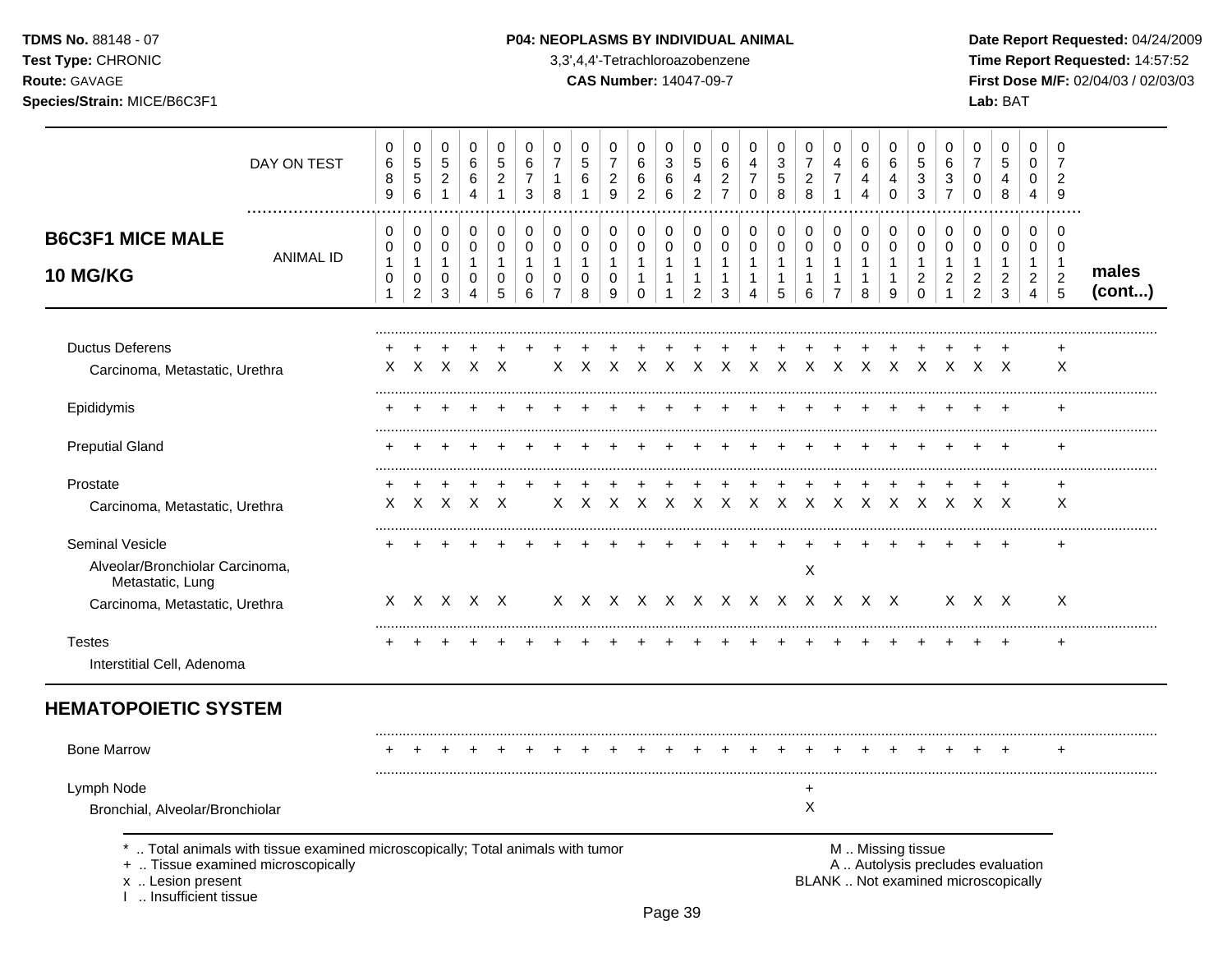| <b>TDMS No. 88148 - 07</b> |  |
|----------------------------|--|
| Test Type: CHRONIC         |  |
| Route: GAVAGE              |  |

**Time Report Requested:** 14:57:52 **Route:** GAVAGE **CAS Number:** 14047-09-7 **First Dose M/F:** 02/04/03 / 02/03/03

|                                                                                                 | DAY ON TEST      | 0<br>6<br>8<br>9                         | $\pmb{0}$<br>$\sqrt{5}$<br>$\sqrt{5}$<br>6                    | 0<br>$\sqrt{5}$<br>$\sqrt{2}$<br>$\mathbf{1}$                 | 0<br>6<br>$\,6\,$<br>4                               | 0<br>$\overline{5}$<br>$\boldsymbol{2}$<br>1                        | $\Omega$<br>6<br>$\overline{7}$<br>3 | 0<br>$\overline{7}$<br>$\mathbf{1}$<br>8 | 0<br>5<br>6                   | 0<br>$\overline{7}$<br>$\overline{c}$<br>9 | 0<br>$\,6$<br>$\,6\,$<br>$\overline{c}$ | 0<br>$\mathbf{3}$<br>$\,6$<br>6                                      | 0<br>5<br>$\overline{4}$<br>2                           | 0<br>6<br>$\overline{c}$<br>$\overline{7}$ | 0<br>4<br>$\overline{7}$<br>$\mathbf 0$ | 0<br>$\mathbf{3}$<br>$\sqrt{5}$<br>8     | 0<br>$\overline{7}$<br>$\overline{c}$<br>8 | 0<br>4<br>$\overline{7}$<br>1                | 0<br>6<br>4<br>4                            | 0<br>6<br>4<br>$\Omega$ | 0<br>5<br>3<br>3                           | 0<br>6<br>3<br>$\overline{7}$  | 0<br>$\overline{7}$<br>$\mathbf 0$<br>$\Omega$            | 0<br>$\sqrt{5}$<br>$\overline{4}$<br>8 | 0<br>0<br>0<br>4                     | 0<br>$\overline{7}$<br>$\overline{2}$<br>9                       |                 |
|-------------------------------------------------------------------------------------------------|------------------|------------------------------------------|---------------------------------------------------------------|---------------------------------------------------------------|------------------------------------------------------|---------------------------------------------------------------------|--------------------------------------|------------------------------------------|-------------------------------|--------------------------------------------|-----------------------------------------|----------------------------------------------------------------------|---------------------------------------------------------|--------------------------------------------|-----------------------------------------|------------------------------------------|--------------------------------------------|----------------------------------------------|---------------------------------------------|-------------------------|--------------------------------------------|--------------------------------|-----------------------------------------------------------|----------------------------------------|--------------------------------------|------------------------------------------------------------------|-----------------|
| <b>B6C3F1 MICE MALE</b><br><b>10 MG/KG</b>                                                      | <b>ANIMAL ID</b> | 0<br>0<br>1<br>$\pmb{0}$<br>$\mathbf{1}$ | 0<br>$\pmb{0}$<br>$\mathbf{1}$<br>$\pmb{0}$<br>$\overline{c}$ | 0<br>$\mathbf 0$<br>$\mathbf{1}$<br>$\pmb{0}$<br>$\mathbf{3}$ | 0<br>$\mathbf 0$<br>$\mathbf{1}$<br>$\mathsf 0$<br>4 | 0<br>$\mathbf 0$<br>$\overline{1}$<br>$\mathbf 0$<br>$\overline{5}$ | 0<br>0<br>1<br>0<br>6                | 0<br>0<br>-1<br>0<br>7                   | 0<br>0<br>1<br>$\pmb{0}$<br>8 | 0<br>0<br>$\mathbf{1}$<br>$\pmb{0}$<br>9   | 0<br>0<br>1<br>$\mathbf{1}$<br>$\Omega$ | 0<br>$\boldsymbol{0}$<br>$\mathbf{1}$<br>$\mathbf{1}$<br>$\mathbf 1$ | 0<br>0<br>$\mathbf{1}$<br>$\mathbf 1$<br>$\overline{2}$ | 0<br>0<br>1<br>1<br>3                      | 0<br>0<br>-1<br>1<br>4                  | 0<br>$\pmb{0}$<br>1<br>$\mathbf{1}$<br>5 | 0<br>0<br>1<br>1<br>6                      | 0<br>$\mathbf 0$<br>1<br>1<br>$\overline{7}$ | 0<br>0<br>$\mathbf{1}$<br>$\mathbf{1}$<br>8 | 0<br>0<br>1<br>1<br>9   | 0<br>0<br>-1<br>$\overline{c}$<br>$\Omega$ | 0<br>0<br>-1<br>$\overline{c}$ | 0<br>0<br>$\mathbf 1$<br>$\overline{c}$<br>$\overline{2}$ | 0<br>0<br>1<br>$\boldsymbol{2}$<br>3   | 0<br>0<br>1<br>$\boldsymbol{2}$<br>4 | $\mathbf 0$<br>$\mathbf 0$<br>$\mathbf 1$<br>$\overline{c}$<br>5 | males<br>(cont) |
| Carcinoma, Metastatic, Lung<br>Mediastinal, Alveolar/Bronchiolar<br>Carcinoma, Metastatic, Lung |                  |                                          |                                                               |                                                               |                                                      |                                                                     |                                      |                                          |                               |                                            |                                         |                                                                      |                                                         |                                            |                                         |                                          | X                                          |                                              |                                             |                         |                                            |                                |                                                           |                                        |                                      |                                                                  |                 |
| Lymph Node, Mandibular                                                                          |                  |                                          |                                                               |                                                               |                                                      |                                                                     |                                      |                                          |                               |                                            |                                         |                                                                      |                                                         |                                            |                                         |                                          |                                            |                                              |                                             |                         |                                            |                                |                                                           |                                        |                                      | ÷                                                                |                 |
| Lymph Node, Mesenteric                                                                          |                  |                                          |                                                               |                                                               |                                                      |                                                                     |                                      |                                          |                               |                                            |                                         |                                                                      |                                                         |                                            |                                         |                                          |                                            |                                              |                                             |                         |                                            |                                |                                                           |                                        |                                      |                                                                  |                 |
| Spleen                                                                                          |                  |                                          |                                                               |                                                               |                                                      |                                                                     |                                      |                                          |                               |                                            |                                         |                                                                      |                                                         |                                            |                                         |                                          |                                            |                                              |                                             |                         |                                            |                                |                                                           |                                        |                                      | ÷                                                                |                 |
| Thymus                                                                                          |                  |                                          |                                                               |                                                               |                                                      |                                                                     |                                      |                                          |                               | м                                          |                                         |                                                                      |                                                         |                                            |                                         |                                          | м                                          | $\overline{+}$                               |                                             |                         |                                            | +                              |                                                           | M M                                    |                                      | $\ddot{}$                                                        |                 |
| <b>INTEGUMENTARY SYSTEM</b>                                                                     |                  |                                          |                                                               |                                                               |                                                      |                                                                     |                                      |                                          |                               |                                            |                                         |                                                                      |                                                         |                                            |                                         |                                          |                                            |                                              |                                             |                         |                                            |                                |                                                           |                                        |                                      |                                                                  |                 |
| Mammary Gland                                                                                   |                  | M                                        | ΙVΙ                                                           | M                                                             | M                                                    | M                                                                   | M                                    | м                                        | M                             | M                                          | M                                       | M                                                                    | M                                                       | M                                          | M                                       | м                                        | M                                          | M                                            | M                                           | M                       | M                                          | м                              | M                                                         | M                                      |                                      | м                                                                |                 |
| Skin                                                                                            |                  |                                          |                                                               |                                                               |                                                      |                                                                     |                                      |                                          |                               |                                            |                                         |                                                                      |                                                         |                                            |                                         |                                          |                                            |                                              |                                             |                         |                                            |                                |                                                           | $\,^+$                                 |                                      | $\ddot{}$                                                        |                 |
| <b>MUSCULOSKELETAL SYSTEM</b>                                                                   |                  |                                          |                                                               |                                                               |                                                      |                                                                     |                                      |                                          |                               |                                            |                                         |                                                                      |                                                         |                                            |                                         |                                          |                                            |                                              |                                             |                         |                                            |                                |                                                           |                                        |                                      |                                                                  |                 |
| <b>Bone</b>                                                                                     |                  |                                          |                                                               |                                                               |                                                      |                                                                     |                                      |                                          |                               |                                            |                                         |                                                                      |                                                         |                                            |                                         |                                          |                                            |                                              |                                             |                         |                                            |                                |                                                           |                                        |                                      |                                                                  |                 |
| <b>Skeletal Muscle</b><br>Carcinoma, Metastatic, Urethra                                        |                  | X                                        | X                                                             | X                                                             | X                                                    | $\times$                                                            |                                      | X                                        | X                             | X                                          | X                                       | X                                                                    | $\times$                                                | $\times$                                   | X                                       | $\times$                                 | $\times$                                   | $\times$                                     | $\times$                                    | $\mathsf{X}$            | $\times$                                   | $\times$                       | $X$ $X$                                                   | $\ddot{}$                              |                                      | $\ddot{}$<br>X                                                   |                 |

 $*$  .. Total animals with tissue examined microscopically; Total animals with tumor  $\blacksquare$  M .. Missing tissue

+ .. Tissue examined microscopically  $\blacksquare$  A .. Autolysis precludes evaluation

x .. Lesion present<br>I .. Insufficient tissue

M .. Missing tissue<br>A .. Autolysis precludes evaluation<br>BLANK .. Not examined microscopically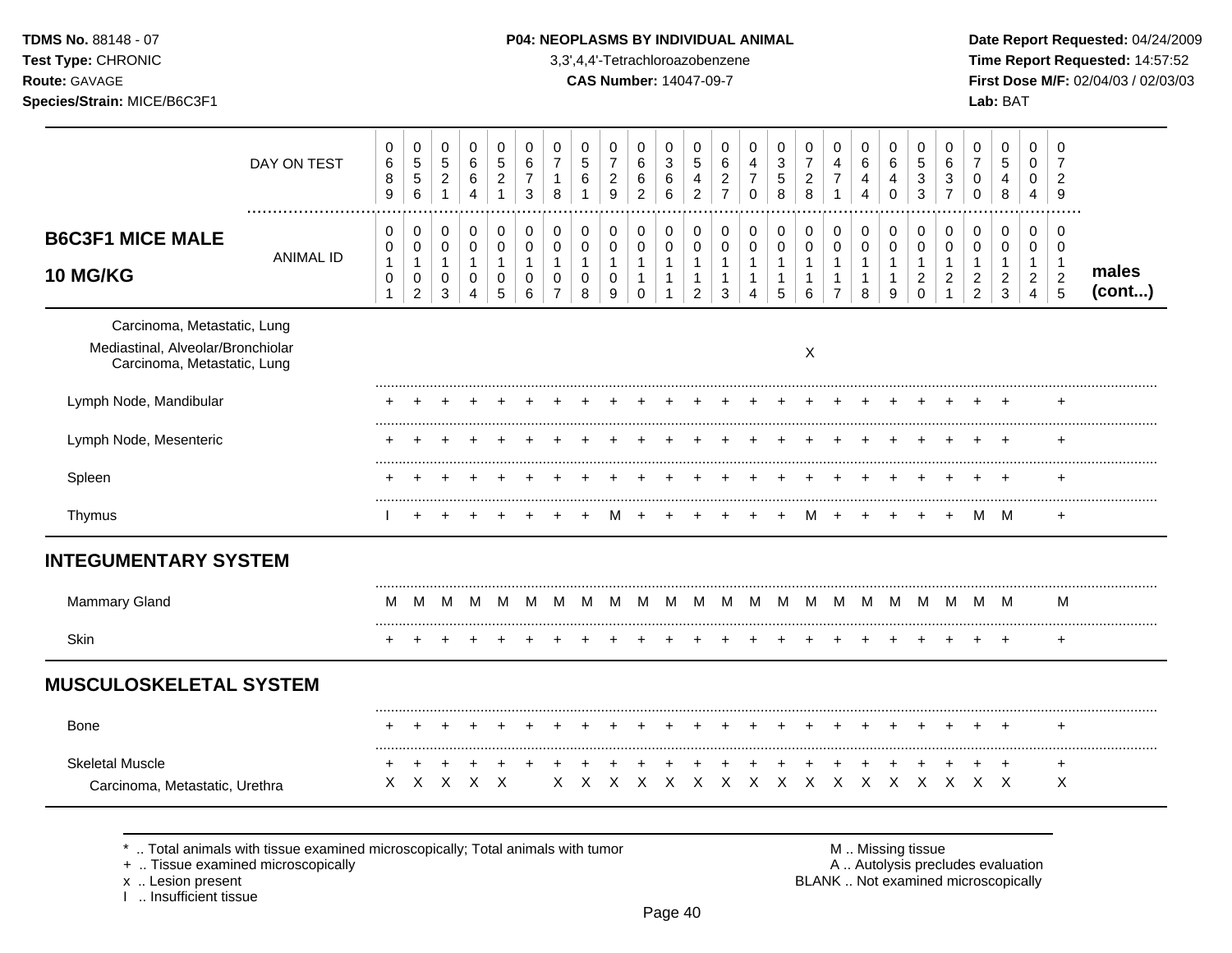**Test Type:** CHRONIC 3,3',4,4'-Tetrachloroazobenzene **Time Report Requested:** 14:57:52 **Route:** GAVAGE **CAS Number:** 14047-09-7 **First Dose M/F:** 02/04/03 / 02/03/03 **Species/Strain:** MICE/B6C3F1 **Lab:** BAT

|                                                                                                                                                                                                | DAY ON TEST                                                                  | 0<br>6<br>$\bf8$<br>9                    | 0<br>$\,$ 5 $\,$<br>$\sqrt{5}$<br>$\,6\,$     | 0<br>$\mathbf 5$<br>$\sqrt{2}$<br>$\mathbf{1}$ | 0<br>6<br>6<br>$\overline{4}$                     | 0<br>$\sqrt{5}$<br>$\overline{2}$<br>$\mathbf{1}$ | 0<br>6<br>$\overline{7}$<br>$\sqrt{3}$ | 0<br>$\overline{7}$<br>-1<br>8                                           | 0<br>5<br>$\,6$                          | 0<br>$\overline{7}$<br>$\sqrt{2}$<br>9     | 0<br>6<br>6<br>$\overline{2}$                                 | 0<br>$\ensuremath{\mathsf{3}}$<br>$\,6$<br>6                     | 0<br>$\sqrt{5}$<br>4<br>$\overline{c}$                   | 0<br>6<br>$\overline{c}$<br>$\overline{7}$                  | 0<br>$\overline{4}$<br>$\overline{7}$<br>$\mathbf 0$ | 0<br>3<br>$\sqrt{5}$<br>8 | 0<br>$\boldsymbol{7}$<br>$\sqrt{2}$<br>8           | 0<br>4<br>$\overline{7}$<br>$\mathbf{1}$                         | 0<br>6<br>4<br>$\overline{4}$           | 0<br>6<br>4<br>$\Omega$                             | 0<br>5<br>3<br>3                                             | 0<br>6<br>3<br>$\overline{7}$           | 0<br>$\overline{7}$<br>$\mathbf 0$<br>$\Omega$            | 0<br>5<br>4<br>8                              | 0<br>$\mathbf 0$<br>$\mathbf{0}$<br>$\overline{4}$           | 0<br>$\overline{7}$<br>$\overline{c}$<br>9  |                 |
|------------------------------------------------------------------------------------------------------------------------------------------------------------------------------------------------|------------------------------------------------------------------------------|------------------------------------------|-----------------------------------------------|------------------------------------------------|---------------------------------------------------|---------------------------------------------------|----------------------------------------|--------------------------------------------------------------------------|------------------------------------------|--------------------------------------------|---------------------------------------------------------------|------------------------------------------------------------------|----------------------------------------------------------|-------------------------------------------------------------|------------------------------------------------------|---------------------------|----------------------------------------------------|------------------------------------------------------------------|-----------------------------------------|-----------------------------------------------------|--------------------------------------------------------------|-----------------------------------------|-----------------------------------------------------------|-----------------------------------------------|--------------------------------------------------------------|---------------------------------------------|-----------------|
| <b>B6C3F1 MICE MALE</b><br>10 MG/KG                                                                                                                                                            | <b>ANIMAL ID</b>                                                             | 0<br>0<br>$\mathbf{1}$<br>$\pmb{0}$<br>1 | 0<br>0<br>$\mathbf{1}$<br>0<br>$\overline{2}$ | 0<br>$\pmb{0}$<br>$\mathbf{1}$<br>0<br>3       | $\pmb{0}$<br>$\mathbf 0$<br>1<br>$\mathbf 0$<br>4 | $\mathbf 0$<br>0<br>$\mathbf{1}$<br>0<br>5        | 0<br>0<br>$\mathbf{1}$<br>0<br>6       | $\mathbf 0$<br>$\mathbf 0$<br>$\mathbf{1}$<br>$\Omega$<br>$\overline{7}$ | 0<br>$\pmb{0}$<br>$\mathbf{1}$<br>0<br>8 | 0<br>$\mathbf 0$<br>$\mathbf{1}$<br>0<br>9 | 0<br>$\pmb{0}$<br>$\mathbf{1}$<br>$\mathbf{1}$<br>$\mathbf 0$ | 0<br>$\mathbf 0$<br>$\mathbf{1}$<br>$\mathbf{1}$<br>$\mathbf{1}$ | 0<br>0<br>$\mathbf{1}$<br>$\mathbf{1}$<br>$\overline{c}$ | $\pmb{0}$<br>$\pmb{0}$<br>$\mathbf{1}$<br>$\mathbf{1}$<br>3 | 0<br>$\pmb{0}$<br>$\mathbf{1}$<br>1<br>4             | 0<br>0<br>1<br>1<br>5     | $\mathbf 0$<br>$\pmb{0}$<br>$\mathbf{1}$<br>1<br>6 | 0<br>$\pmb{0}$<br>$\mathbf{1}$<br>$\mathbf{1}$<br>$\overline{7}$ | 0<br>$\pmb{0}$<br>1<br>$\mathbf 1$<br>8 | $\mathbf 0$<br>$\pmb{0}$<br>$\mathbf{1}$<br>-1<br>9 | 0<br>$\pmb{0}$<br>$\mathbf{1}$<br>$\overline{2}$<br>$\Omega$ | 0<br>$\mathbf 0$<br>1<br>$\overline{2}$ | 0<br>$\mathbf 0$<br>1<br>$\overline{c}$<br>$\overline{2}$ | 0<br>0<br>$\mathbf{1}$<br>$\overline{c}$<br>3 | 0<br>0<br>$\mathbf{1}$<br>$\boldsymbol{2}$<br>$\overline{4}$ | 0<br>0<br>$\overline{1}$<br>$\sqrt{2}$<br>5 | males<br>(cont) |
| <b>NERVOUS SYSTEM</b>                                                                                                                                                                          |                                                                              |                                          |                                               |                                                |                                                   |                                                   |                                        |                                                                          |                                          |                                            |                                                               |                                                                  |                                                          |                                                             |                                                      |                           |                                                    |                                                                  |                                         |                                                     |                                                              |                                         |                                                           |                                               |                                                              |                                             |                 |
| <b>Brain</b>                                                                                                                                                                                   |                                                                              |                                          |                                               |                                                |                                                   |                                                   |                                        |                                                                          |                                          |                                            |                                                               |                                                                  |                                                          |                                                             |                                                      |                           |                                                    |                                                                  |                                         |                                                     |                                                              |                                         |                                                           |                                               |                                                              | $\ddot{}$                                   |                 |
| <b>RESPIRATORY SYSTEM</b>                                                                                                                                                                      |                                                                              |                                          |                                               |                                                |                                                   |                                                   |                                        |                                                                          |                                          |                                            |                                                               |                                                                  |                                                          |                                                             |                                                      |                           |                                                    |                                                                  |                                         |                                                     |                                                              |                                         |                                                           |                                               |                                                              |                                             |                 |
| Lung<br>Alveolar/Bronchiolar Adenoma<br>Alveolar/Bronchiolar Adenoma, Multiple<br>Alveolar/Bronchiolar Carcinoma<br>Alveolar/Bronchiolar Carcinoma, Multiple<br>Carcinoma, Metastatic, Urethra |                                                                              |                                          | Χ                                             |                                                |                                                   |                                                   | $X$ $X$                                |                                                                          |                                          |                                            | $\times$                                                      |                                                                  |                                                          |                                                             | $X$ $X$                                              |                           | X                                                  |                                                                  |                                         |                                                     |                                                              |                                         |                                                           |                                               |                                                              | $\ddot{}$                                   |                 |
| Hepatocellular Carcinoma, Metastatic,<br>Liver                                                                                                                                                 |                                                                              |                                          |                                               |                                                | X                                                 |                                                   |                                        |                                                                          |                                          |                                            |                                                               |                                                                  |                                                          |                                                             |                                                      |                           |                                                    |                                                                  |                                         |                                                     |                                                              |                                         |                                                           |                                               |                                                              | X                                           |                 |
| Mediastinum, Alveolar/Bronchiolar<br>Carcinoma, Metastatic, Lung                                                                                                                               |                                                                              |                                          |                                               |                                                |                                                   |                                                   |                                        |                                                                          |                                          |                                            |                                                               |                                                                  |                                                          |                                                             |                                                      |                           | X                                                  |                                                                  |                                         |                                                     |                                                              |                                         |                                                           |                                               |                                                              |                                             |                 |
| Nose                                                                                                                                                                                           |                                                                              |                                          |                                               |                                                |                                                   |                                                   |                                        |                                                                          |                                          |                                            |                                                               |                                                                  |                                                          |                                                             |                                                      |                           |                                                    |                                                                  |                                         |                                                     |                                                              |                                         |                                                           |                                               |                                                              | ÷                                           |                 |
| Pleura<br>Alveolar/Bronchiolar Carcinoma,<br>Metastatic, Lung                                                                                                                                  |                                                                              |                                          |                                               |                                                |                                                   |                                                   |                                        |                                                                          |                                          |                                            |                                                               |                                                                  |                                                          |                                                             |                                                      |                           | $\ddot{}$<br>X                                     |                                                                  |                                         |                                                     |                                                              |                                         |                                                           |                                               |                                                              |                                             |                 |
| Trachea                                                                                                                                                                                        |                                                                              |                                          |                                               |                                                |                                                   |                                                   |                                        |                                                                          |                                          |                                            |                                                               |                                                                  |                                                          |                                                             |                                                      |                           |                                                    |                                                                  |                                         |                                                     |                                                              |                                         |                                                           |                                               |                                                              |                                             |                 |
| +  Tissue examined microscopically<br>x  Lesion present<br>I  Insufficient tissue                                                                                                              | Total animals with tissue examined microscopically; Total animals with tumor |                                          |                                               |                                                |                                                   |                                                   |                                        |                                                                          |                                          |                                            |                                                               |                                                                  |                                                          |                                                             |                                                      |                           |                                                    | BLANK  Not examined microscopically                              |                                         |                                                     | M  Missing tissue                                            |                                         | A  Autolysis precludes evaluation                         |                                               |                                                              |                                             |                 |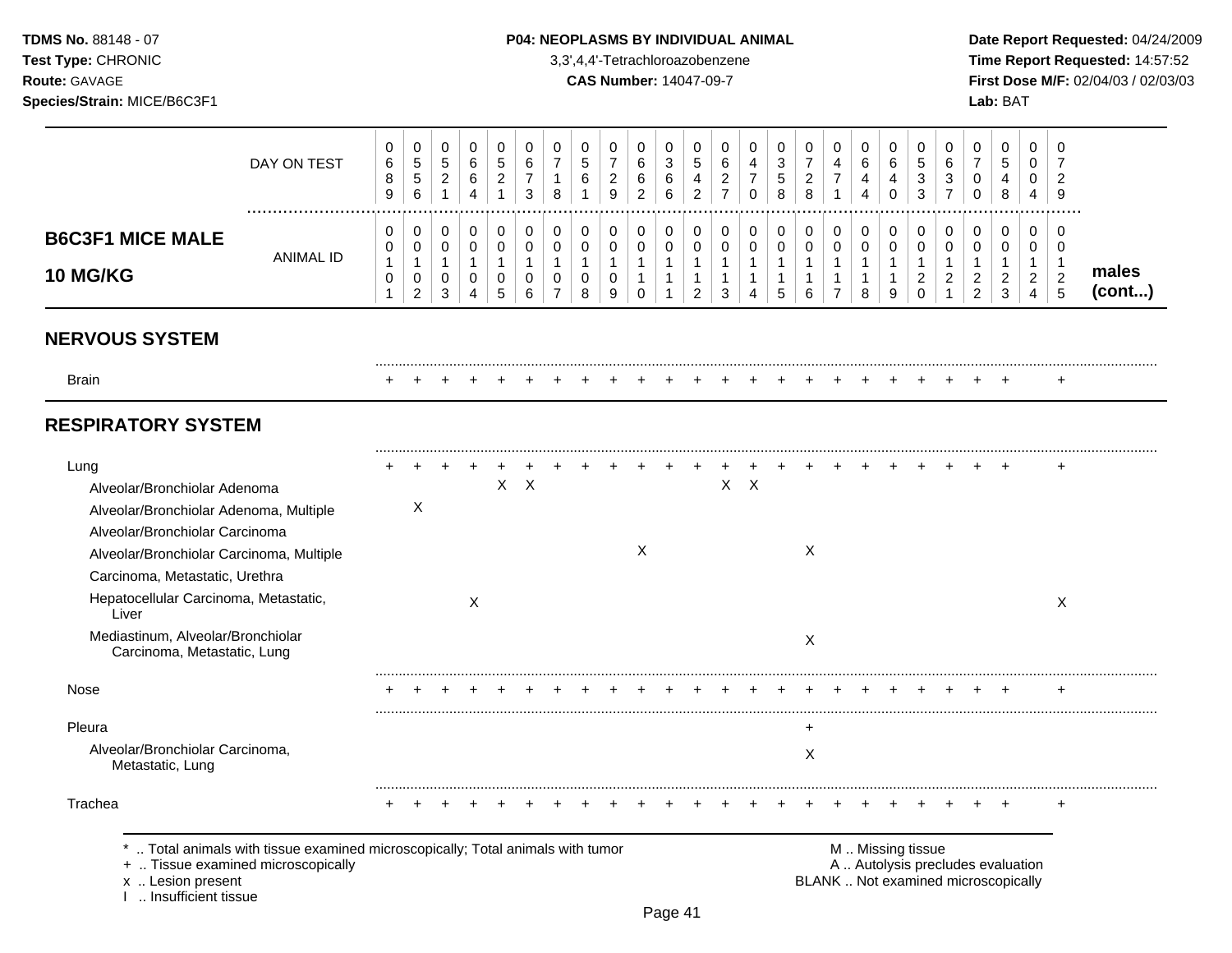TDMS No. 88148 - 07 Test Type: CHRONIC

# Route: GAVAGE

Species/Strain: MICE/B6C3F1

### P04: NEOPLASMS BY INDIVIDUAL ANIMAL

3,3',4,4'-Tetrachloroazobenzene

**CAS Number: 14047-09-7** 

Date Report Requested: 04/24/2009 Time Report Requested: 14:57:52 First Dose M/F: 02/04/03 / 02/03/03 Lab: BAT

|                                            | DAY ON TEST | 0<br>6<br>8<br>9 | 0<br>5<br>5<br>6                | U<br><sub>5</sub><br>ົ<br>∼ | b<br>6 | 0<br>$\mathbf{p}$<br>ົ | O<br>3 | U<br>8      | .5<br>6     | 0<br>ി<br>∼<br>9            | 0<br>6<br>6<br>◠<br>∼ | ν<br>3<br>6<br>6 | ν<br>€<br>4 | b<br>⌒ | 0<br>4 | $\sqrt{2}$<br>đ<br>8 | 0<br>◠<br><u>_</u><br>8 | U.<br>4          | 0<br>6<br>4<br>4 | υ<br>6<br>4<br>v | 0<br>ა<br>3<br>3      | U<br>6<br>3        | U       | 0<br>$\mathbf{p}$<br>4<br>8 | v<br>4 | v<br>◠<br><u>_</u><br>9     |                 |
|--------------------------------------------|-------------|------------------|---------------------------------|-----------------------------|--------|------------------------|--------|-------------|-------------|-----------------------------|-----------------------|------------------|-------------|--------|--------|----------------------|-------------------------|------------------|------------------|------------------|-----------------------|--------------------|---------|-----------------------------|--------|-----------------------------|-----------------|
| <b>B6C3F1 MICE MALE</b><br><b>10 MG/KG</b> | ANIMAL ID   | 0<br>0<br>0      | 0<br>0<br>0<br>C.<br>$\epsilon$ | U<br>0<br>U<br>3            |        | 0<br>0<br>0<br>ა       |        | υ<br>0<br>u | $\sim$<br>8 | 0<br>0<br>$\mathbf{0}$<br>9 | 0<br>0<br>0           | U<br>U           | υ           |        | 4      |                      | 0<br>0<br>6             | υ<br>$\sim$<br>◡ | 0<br>8           | υ<br>U<br>9      | 0<br>0<br>ົ<br>▵<br>0 | U<br>ົ<br><u>_</u> | ∼<br>-2 | 0<br>0<br>C.<br>3           | v<br>4 | 0<br>υ<br>ົ<br><sub>5</sub> | males<br>(cont) |

# **SPECIAL SENSES SYSTEM**

| Ear                                       | $\div$ |  |  |  |  |  |  |  |  |  |  |  |  |
|-------------------------------------------|--------|--|--|--|--|--|--|--|--|--|--|--|--|
| Eye                                       |        |  |  |  |  |  |  |  |  |  |  |  |  |
| Harderian Gland<br>Adenoma                |        |  |  |  |  |  |  |  |  |  |  |  |  |
| <b>URINARY SYSTEM</b>                     |        |  |  |  |  |  |  |  |  |  |  |  |  |
| Kidney<br>Alveolar/Bronchiolar Carcinoma, |        |  |  |  |  |  |  |  |  |  |  |  |  |

| Metastatic, Lung                             |  |  |  |  |  |  |                                   |  |  |  |  |   |  |
|----------------------------------------------|--|--|--|--|--|--|-----------------------------------|--|--|--|--|---|--|
| Ureter<br>Transitional Epithelium, Carcinoma |  |  |  |  |  |  | + + + + + + + + M + + + + + + + + |  |  |  |  | + |  |
| Urethra                                      |  |  |  |  |  |  |                                   |  |  |  |  |   |  |
| Transitional Epithelium, Carcinoma           |  |  |  |  |  |  |                                   |  |  |  |  | X |  |
| Urinary Bladder                              |  |  |  |  |  |  |                                   |  |  |  |  | + |  |

\* .. Total animals with tissue examined microscopically; Total animals with tumor

+ .. Tissue examined microscopically

x .. Lesion present

I .. Insufficient tissue

M .. Missing tissue A .. Autolysis precludes evaluation BLANK .. Not examined microscopically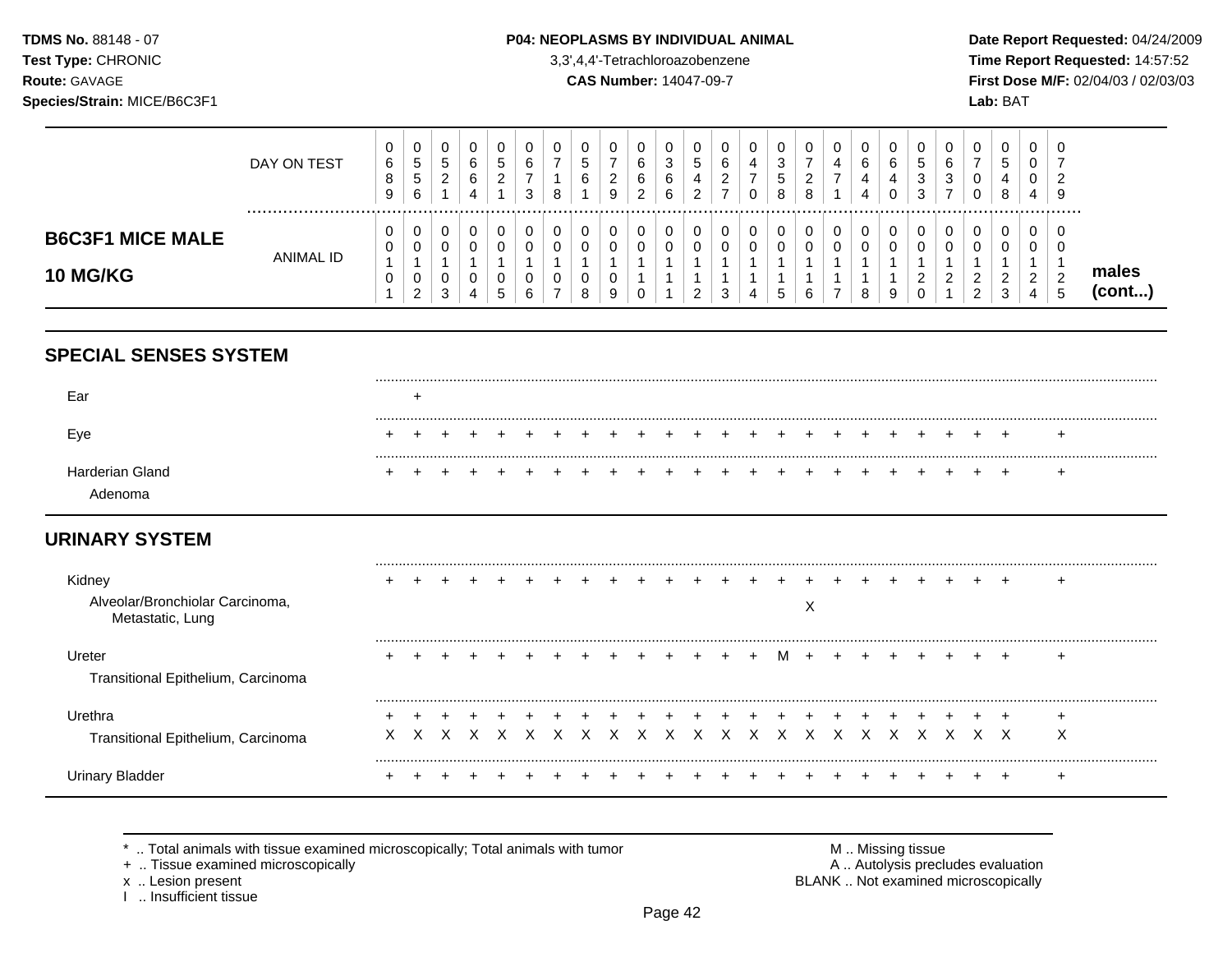### **TDMS No.** 88148 - 07 **P04: NEOPLASMS BY INDIVIDUAL ANIMAL** Date Report Requested: 04/24/2009

.........................................................................................................................................................................................................

**Test Type:** CHRONIC 3,3',4,4'-Tetrachloroazobenzene **Time Report Requested:** 14:57:52 **Route:** GAVAGE **CAS Number:** 14047-09-7 **First Dose M/F:** 02/04/03 / 02/03/03

|                                            | DAY ON TEST | U<br>6<br>O<br>9 | 0<br>$\mathbf{p}$<br>$\mathbf{p}$<br>6     | v<br>G<br>∼ | 0<br>6<br>6<br>4 | U<br><sub>5</sub><br>າ<br>_ | 0<br>6<br>3 | 8           | G<br>6       | 0<br>9           | 0<br>6<br>6<br>◠<br>▃ | 0<br>3<br>6<br>6 | ∽<br>J.<br>4 | - | 0<br>4<br>- | 0<br>3<br>G<br>8 | 0<br>-<br>ົ<br><u>.</u><br>8 | 0<br>4<br>$\overline{ }$ | 6<br>4<br>4 | U<br>6<br>4<br>0 | 0<br>ັບ<br>ົ<br>ت<br>≏<br>ບ | 0<br>6<br>3        | U                       | b<br>4<br>8 | v<br>υ<br>ν<br>4             | - 0<br>r.<br>-9 |                       |
|--------------------------------------------|-------------|------------------|--------------------------------------------|-------------|------------------|-----------------------------|-------------|-------------|--------------|------------------|-----------------------|------------------|--------------|---|-------------|------------------|------------------------------|--------------------------|-------------|------------------|-----------------------------|--------------------|-------------------------|-------------|------------------------------|-----------------|-----------------------|
| <b>B6C3F1 MICE MALE</b><br><b>10 MG/KG</b> | ANIMAL ID   | v<br>U<br>υ      | 0<br>0<br>0<br>$\mathcal{D}$<br>$\epsilon$ | 3           | 0<br>U<br>4      | U<br>u<br>U<br>đ            | 0<br>0<br>6 | 0<br>0<br>0 | 0<br>$\circ$ | 0<br>0<br>0<br>9 | 0<br>0<br>0           | 0                |              |   | 0<br>0<br>4 | 0<br>0           | 0<br>0<br>6                  | 0<br>0<br>$\overline{ }$ |             | 9                | 0<br>$\sim$<br><u>.</u>     | U<br>ົ<br><u>L</u> | 0<br>ົ<br><u>_</u><br>ົ | ◠           | 0<br>U<br>ົ<br><u>_</u><br>4 | 0<br>0          | males<br>$($ cont $)$ |

# **SYSTEMIC LESIONS**

| Multiple Organ |  |  |  |  |  |  |  |  |  |  |  |  |  |  |  |  |  |  |  |  |  |  |  |  |  |
|----------------|--|--|--|--|--|--|--|--|--|--|--|--|--|--|--|--|--|--|--|--|--|--|--|--|--|
|----------------|--|--|--|--|--|--|--|--|--|--|--|--|--|--|--|--|--|--|--|--|--|--|--|--|--|

- + .. Tissue examined microscopically<br>x .. Lesion present
- 
- I .. Insufficient tissue

\* .. Total animals with tissue examined microscopically; Total animals with tumor <br>
+ .. Tissue examined microscopically<br>
+ .. Tissue examined microscopically BLANK .. Not examined microscopically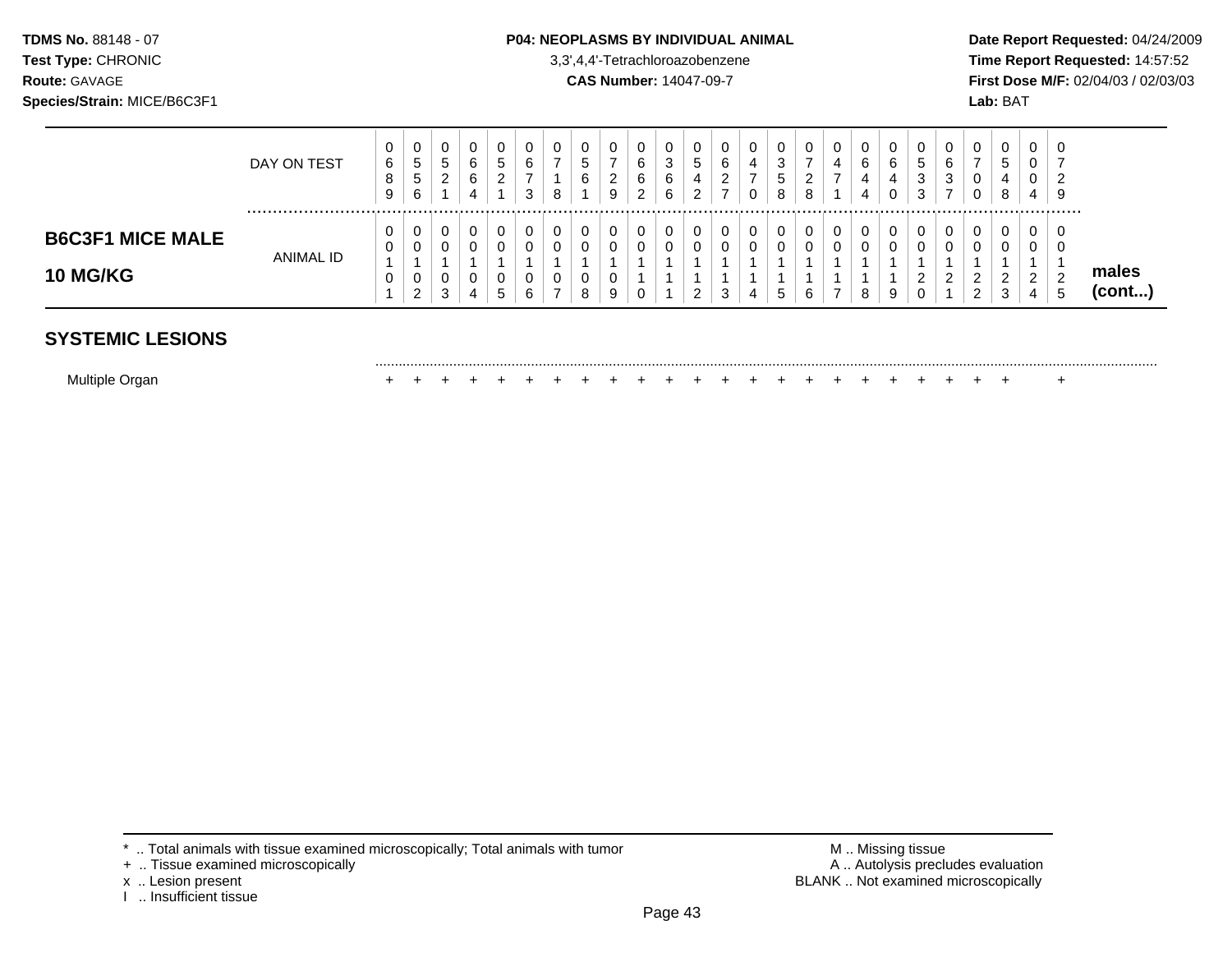$\top$ ┱  $\overline{\phantom{a}}$ 

 $\overline{\phantom{a}}$ 

┰  $\overline{\phantom{a}}$   $\top$ 

 $\top$  $\overline{\phantom{a}}$  $\overline{\phantom{a}}$  $\overline{\phantom{0}}$ 

**Test Type:** CHRONIC 3,3',4,4'-Tetrachloroazobenzene **Time Report Requested:** 14:57:52 **Route:** GAVAGE **CAS Number:** 14047-09-7 **First Dose M/F:** 02/04/03 / 02/03/03 **Species/Strain:** MICE/B6C3F1 **Lab:** BAT

 $\overline{\phantom{a}}$ 

|                                                              | DAY ON TEST          | 0<br>$\overline{7}$<br>$\overline{c}$<br>8 | 0<br>6<br>$\,6\,$<br>5                                    | 0<br>$\sqrt{5}$<br>9<br>$\mathbf 0$                       | 0<br>3<br>6<br>6                                       | 0<br>6<br>1<br>$\overline{7}$     | 0<br>5<br>9<br>4                | 0<br>4<br>$\ensuremath{\mathsf{3}}$<br>$\overline{7}$                   | 0<br>$\mathbf 0$<br>6<br>4                                    | 0<br>5<br>8<br>$\overline{A}$                                              | 0<br>5<br>6<br>$\overline{7}$                                      | 0<br>5<br>$\overline{c}$<br>9                                  | 0<br>5<br>$\mathbf{1}$<br>9                   | 0<br>6<br>6<br>9      | 0<br>6<br>5<br>9                        | 0<br>$\,6\,$<br>0<br>$\overline{2}$     | 0<br>6<br>$\boldsymbol{7}$<br>8                                               | 0<br>$\sqrt{5}$<br>$\,$ 5 $\,$<br>3                                             | $\Omega$<br>$\mathbf{3}$<br>6<br>6      | 0<br>$\overline{7}$<br>$\mathbf{1}$<br>6 | 0<br>6<br>6<br>5           | 0<br>6<br>8<br>2      | 0<br>$\overline{7}$<br>$\overline{c}$<br>9 | 0<br>$\mathbf{1}$<br>6<br>9 | 0<br>5<br>6<br>$\overline{7}$                     | 0<br>5<br>$\overline{7}$<br>$\overline{7}$ |          |
|--------------------------------------------------------------|----------------------|--------------------------------------------|-----------------------------------------------------------|-----------------------------------------------------------|--------------------------------------------------------|-----------------------------------|---------------------------------|-------------------------------------------------------------------------|---------------------------------------------------------------|----------------------------------------------------------------------------|--------------------------------------------------------------------|----------------------------------------------------------------|-----------------------------------------------|-----------------------|-----------------------------------------|-----------------------------------------|-------------------------------------------------------------------------------|---------------------------------------------------------------------------------|-----------------------------------------|------------------------------------------|----------------------------|-----------------------|--------------------------------------------|-----------------------------|---------------------------------------------------|--------------------------------------------|----------|
| <b>B6C3F1 MICE MALE</b><br>10 MG/KG                          | <br><b>ANIMAL ID</b> | 0<br>0<br>$\mathbf 1$<br>$\sqrt{2}$<br>6   | 0<br>0<br>$\mathbf 1$<br>$\overline{c}$<br>$\overline{7}$ | 0<br>$\mathbf 0$<br>$\mathbf{1}$<br>$\boldsymbol{2}$<br>8 | 0<br>0<br>$\mathbf{1}$<br>$\overline{\mathbf{c}}$<br>9 | 0<br>$\mathbf 0$<br>3<br>$\Omega$ | 0<br>$\mathbf 0$<br>1<br>3<br>1 | $\pmb{0}$<br>$\mathbf 0$<br>$\ensuremath{\mathsf{3}}$<br>$\overline{2}$ | 0<br>$\mathbf 0$<br>$\ensuremath{\mathsf{3}}$<br>$\mathbf{3}$ | $\boldsymbol{0}$<br>0<br>-1<br>$\ensuremath{\mathsf{3}}$<br>$\overline{4}$ | 0<br>$\mathbf 0$<br>$\mathbf{1}$<br>$\ensuremath{\mathsf{3}}$<br>5 | $\,0\,$<br>0<br>$\mathbf{1}$<br>$\ensuremath{\mathsf{3}}$<br>6 | 0<br>0<br>$\mathbf{1}$<br>3<br>$\overline{7}$ | 0<br>0<br>1<br>3<br>8 | $\pmb{0}$<br>0<br>$\mathbf 1$<br>3<br>9 | 0<br>0<br>$\mathbf{1}$<br>4<br>$\Omega$ | $\mathbf 0$<br>0<br>$\mathbf{1}$<br>$\overline{\mathbf{4}}$<br>$\overline{1}$ | $\boldsymbol{0}$<br>$\pmb{0}$<br>1<br>$\overline{\mathbf{4}}$<br>$\overline{2}$ | $\pmb{0}$<br>$\mathbf 0$<br>1<br>4<br>3 | 0<br>$\mathbf 0$<br>1<br>4<br>4          | 0<br>$\mathbf 0$<br>4<br>5 | 0<br>0<br>1<br>4<br>6 | 0<br>$\Omega$<br>4                         | 0<br>0<br>4<br>8            | 0<br>0<br>1<br>$\overline{4}$<br>$\boldsymbol{9}$ | 0<br>$\mathbf 0$<br>-1<br>5<br>$\mathbf 0$ | * TOTALS |
| <b>ALIMENTARY SYSTEM</b>                                     |                      |                                            |                                                           |                                                           |                                                        |                                   |                                 |                                                                         |                                                               |                                                                            |                                                                    |                                                                |                                               |                       |                                         |                                         |                                                                               |                                                                                 |                                         |                                          |                            |                       |                                            |                             |                                                   |                                            |          |
| Esophagus                                                    |                      |                                            |                                                           |                                                           |                                                        |                                   |                                 |                                                                         |                                                               |                                                                            |                                                                    |                                                                |                                               |                       |                                         |                                         |                                                                               |                                                                                 |                                         |                                          |                            |                       |                                            |                             |                                                   |                                            | 49       |
| Gallbladder                                                  |                      |                                            |                                                           |                                                           |                                                        |                                   |                                 |                                                                         |                                                               |                                                                            |                                                                    |                                                                |                                               |                       |                                         |                                         |                                                                               |                                                                                 |                                         |                                          |                            |                       |                                            |                             |                                                   |                                            | 49       |
| Intestine Large, Cecum                                       |                      |                                            |                                                           |                                                           |                                                        |                                   |                                 |                                                                         |                                                               |                                                                            |                                                                    |                                                                |                                               |                       |                                         |                                         |                                                                               |                                                                                 |                                         |                                          |                            |                       |                                            |                             |                                                   |                                            | 49       |
| Intestine Large, Colon                                       |                      |                                            |                                                           |                                                           |                                                        |                                   |                                 |                                                                         |                                                               |                                                                            |                                                                    |                                                                |                                               |                       |                                         |                                         |                                                                               |                                                                                 |                                         |                                          |                            |                       |                                            |                             |                                                   |                                            | 49       |
| Intestine Large, Rectum                                      |                      |                                            |                                                           |                                                           |                                                        |                                   |                                 |                                                                         |                                                               |                                                                            |                                                                    |                                                                |                                               |                       |                                         |                                         |                                                                               |                                                                                 |                                         |                                          |                            |                       |                                            |                             |                                                   |                                            | 49       |
| Intestine Small, Duodenum                                    |                      |                                            |                                                           |                                                           |                                                        |                                   |                                 |                                                                         |                                                               |                                                                            |                                                                    |                                                                |                                               |                       |                                         |                                         |                                                                               |                                                                                 |                                         |                                          |                            |                       |                                            |                             |                                                   |                                            | 49       |
| Intestine Small, Ileum<br>Carcinoma                          |                      |                                            |                                                           |                                                           |                                                        |                                   |                                 |                                                                         |                                                               |                                                                            |                                                                    |                                                                |                                               | X                     |                                         |                                         |                                                                               |                                                                                 |                                         |                                          |                            |                       |                                            |                             |                                                   |                                            | 49<br>1  |
| Intestine Small, Jejunum<br>Carcinoma                        |                      |                                            |                                                           |                                                           |                                                        |                                   |                                 |                                                                         |                                                               |                                                                            |                                                                    |                                                                |                                               |                       |                                         |                                         |                                                                               |                                                                                 |                                         |                                          |                            |                       |                                            |                             |                                                   | $\overline{ }$                             | 49       |
| Liver<br>Alveolar/Bronchiolar Carcinoma,<br>Metastatic, Lung |                      |                                            |                                                           |                                                           |                                                        |                                   |                                 |                                                                         |                                                               |                                                                            |                                                                    |                                                                |                                               |                       |                                         |                                         |                                                                               |                                                                                 |                                         |                                          |                            |                       |                                            |                             |                                                   |                                            | 49       |
| Hepatocellular Adenoma                                       |                      | X                                          |                                                           |                                                           |                                                        |                                   | $\mathsf{X}$                    | X                                                                       |                                                               | $\mathsf X$                                                                |                                                                    |                                                                | $\boldsymbol{\mathsf{X}}$                     |                       | $X$ $X$                                 |                                         |                                                                               |                                                                                 |                                         | $\boldsymbol{\mathsf{X}}$                | $\mathsf X$                |                       | $\boldsymbol{\mathsf{X}}$                  |                             |                                                   |                                            | 10<br>7  |
| Hepatocellular Adenoma, Multiple                             |                      |                                            |                                                           |                                                           |                                                        |                                   |                                 |                                                                         |                                                               |                                                                            |                                                                    |                                                                |                                               |                       |                                         |                                         |                                                                               |                                                                                 |                                         |                                          |                            |                       |                                            |                             |                                                   |                                            |          |

\* .. Total animals with tissue examined microscopically; Total animals with tumor <br>
+ .. Tissue examined microscopically<br>
+ .. Tissue examined microscopically

 $\top$  $\overline{\phantom{0}}$ ┰ □

+ .. Tissue examined microscopically

x .. Lesion present<br>I .. Insufficient tissue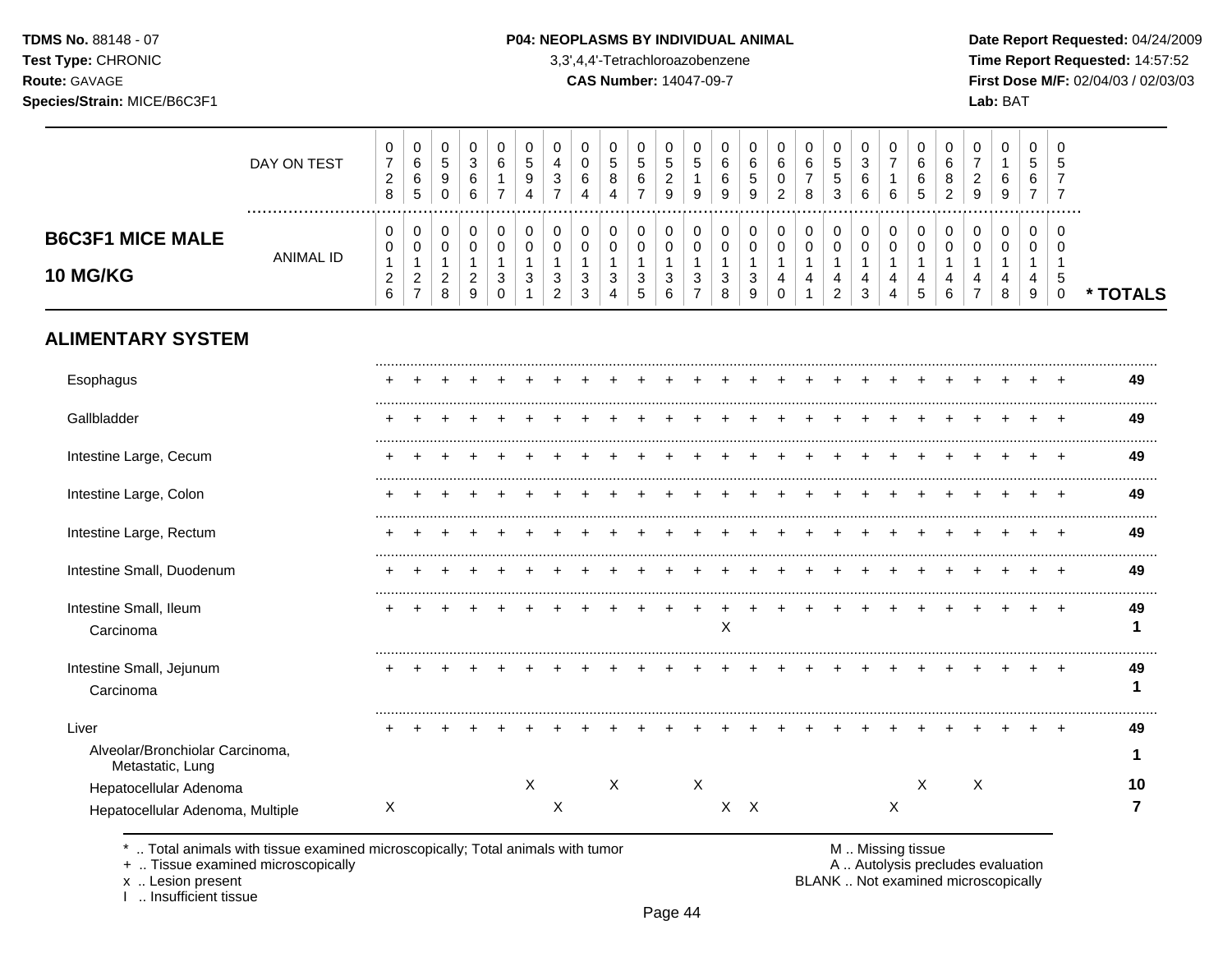**Test Type:** CHRONIC 3,3',4,4'-Tetrachloroazobenzene **Time Report Requested:** 14:57:52 **Route:** GAVAGE **CAS Number:** 14047-09-7 **First Dose M/F:** 02/04/03 / 02/03/03 **Species/Strain:** MICE/B6C3F1 **Lab:** BAT

| DAY ON TEST                                                                        | 0<br>$\overline{7}$<br>$\overline{c}$<br>8                   | 0<br>$\,6\,$<br>$\,6\,$<br>5                    | 0<br>$\sqrt{5}$<br>9<br>$\pmb{0}$             | $\mathbf 0$<br>$\sqrt{3}$<br>6<br>$\,6\,$                 | $\mathbf 0$<br>6<br>$\mathbf{1}$<br>$\overline{7}$ | 0<br>5<br>9<br>$\overline{4}$         | 0<br>4<br>3<br>$\overline{7}$   | $\mathbf 0$<br>$\mathbf 0$<br>6<br>$\boldsymbol{\Lambda}$ | 0<br>$\sqrt{5}$<br>$\, 8$<br>$\boldsymbol{\Lambda}$     | 0<br>$\overline{5}$<br>6<br>$\overline{7}$ | 0<br>$\sqrt{5}$<br>$\overline{c}$<br>$\boldsymbol{9}$ | 0<br>5<br>$\mathbf{1}$<br>9                             | 0<br>6<br>6<br>9                 | $\mathbf 0$<br>6<br>$\sqrt{5}$<br>9        | 0<br>6<br>$\mathbf 0$<br>$\overline{2}$ | 0<br>$\,6$<br>$\boldsymbol{7}$<br>8        | $\mathbf 0$<br>5<br>$\sqrt{5}$<br>3                 | 0<br>$\ensuremath{\mathsf{3}}$<br>6<br>6 | 0<br>$\overline{7}$<br>$\mathbf 1$<br>6    | $\mathbf 0$<br>6<br>6<br>5                 | 0<br>6<br>8<br>$\overline{2}$              | 0<br>$\overline{7}$<br>$\overline{2}$<br>$\overline{9}$ | 0<br>$\mathbf{1}$<br>6<br>$9\,$  | $\mathbf 0$<br>5<br>6<br>$\overline{7}$              | $\mathbf 0$<br>5<br>$\overline{7}$<br>$\overline{7}$       |          |
|------------------------------------------------------------------------------------|--------------------------------------------------------------|-------------------------------------------------|-----------------------------------------------|-----------------------------------------------------------|----------------------------------------------------|---------------------------------------|---------------------------------|-----------------------------------------------------------|---------------------------------------------------------|--------------------------------------------|-------------------------------------------------------|---------------------------------------------------------|----------------------------------|--------------------------------------------|-----------------------------------------|--------------------------------------------|-----------------------------------------------------|------------------------------------------|--------------------------------------------|--------------------------------------------|--------------------------------------------|---------------------------------------------------------|----------------------------------|------------------------------------------------------|------------------------------------------------------------|----------|
| <b>B6C3F1 MICE MALE</b><br><b>ANIMAL ID</b><br><b>10 MG/KG</b>                     | 0<br>0<br>$\mathbf{1}$<br>$\boldsymbol{2}$<br>$6\phantom{1}$ | 0<br>0<br>1<br>$\overline{c}$<br>$\overline{7}$ | 0<br>0<br>$\mathbf{1}$<br>$\overline{c}$<br>8 | 0<br>$\mathbf 0$<br>$\overline{1}$<br>$\overline{2}$<br>9 | 0<br>0<br>$\mathbf{1}$<br>3<br>$\Omega$            | 0<br>$\mathbf 0$<br>$\mathbf{1}$<br>3 | 0<br>$\mathbf 0$<br>1<br>3<br>2 | 0<br>0<br>$\mathbf{1}$<br>3<br>3                          | 0<br>$\mathbf 0$<br>$\overline{1}$<br>$\mathbf{3}$<br>4 | 0<br>0<br>$\mathbf{1}$<br>3<br>5           | 0<br>0<br>1<br>3<br>6                                 | 0<br>$\mathbf 0$<br>$\mathbf{1}$<br>3<br>$\overline{7}$ | 0<br>0<br>$\mathbf{1}$<br>3<br>8 | 0<br>$\mathbf 0$<br>$\mathbf{1}$<br>3<br>9 | 0<br>0<br>$\mathbf{1}$<br>4<br>$\Omega$ | 0<br>0<br>$\mathbf{1}$<br>4<br>$\mathbf 1$ | 0<br>$\mathbf 0$<br>$\mathbf{1}$<br>4<br>$\sqrt{2}$ | 0<br>0<br>$\mathbf{1}$<br>4<br>3         | 0<br>$\mathbf 0$<br>$\mathbf{1}$<br>4<br>4 | 0<br>$\mathbf 0$<br>$\mathbf{1}$<br>4<br>5 | 0<br>$\mathbf 0$<br>$\mathbf{1}$<br>4<br>6 | 0<br>0<br>$\mathbf{1}$<br>4<br>$\overline{7}$           | 0<br>0<br>$\mathbf{1}$<br>4<br>8 | $\mathbf 0$<br>$\mathbf 0$<br>$\mathbf{1}$<br>4<br>9 | $\Omega$<br>$\Omega$<br>$\mathbf 1$<br>5<br>$\overline{0}$ | * TOTALS |
| Hepatocellular Carcinoma<br>Hepatocellular Carcinoma, Multiple                     |                                                              |                                                 |                                               |                                                           |                                                    |                                       |                                 |                                                           |                                                         |                                            |                                                       |                                                         | $\boldsymbol{\mathsf{X}}$        | X                                          |                                         |                                            | $\times$                                            |                                          | $X$ $X$                                    |                                            |                                            |                                                         |                                  |                                                      |                                                            | 7        |
| Mesentery<br>Alveolar/Bronchiolar Carcinoma,                                       |                                                              |                                                 |                                               |                                                           |                                                    |                                       |                                 |                                                           |                                                         |                                            |                                                       |                                                         |                                  |                                            |                                         |                                            |                                                     |                                          |                                            |                                            |                                            |                                                         |                                  |                                                      |                                                            |          |
| Metastatic, Lung<br>Carcinoma, Metastatic, Urethra                                 |                                                              |                                                 |                                               |                                                           |                                                    |                                       |                                 |                                                           |                                                         |                                            |                                                       |                                                         |                                  |                                            |                                         |                                            |                                                     |                                          |                                            |                                            |                                            |                                                         |                                  |                                                      | X                                                          | 1        |
| Pancreas                                                                           |                                                              |                                                 |                                               |                                                           |                                                    |                                       |                                 |                                                           |                                                         |                                            |                                                       |                                                         |                                  |                                            |                                         |                                            |                                                     |                                          |                                            |                                            |                                            |                                                         |                                  |                                                      |                                                            | 49       |
| Squamous Cell Carcinoma, Metastatic,<br>Stomach, Forestomach                       |                                                              |                                                 |                                               |                                                           |                                                    |                                       |                                 |                                                           | Χ                                                       |                                            |                                                       |                                                         |                                  |                                            |                                         |                                            |                                                     |                                          |                                            |                                            |                                            |                                                         |                                  |                                                      |                                                            | 1        |
| <b>Salivary Glands</b>                                                             |                                                              |                                                 |                                               |                                                           |                                                    |                                       |                                 |                                                           |                                                         |                                            |                                                       |                                                         |                                  |                                            |                                         |                                            |                                                     |                                          |                                            |                                            |                                            |                                                         |                                  |                                                      |                                                            | 49       |
| Stomach, Forestomach<br>Squamous Cell Carcinoma                                    |                                                              |                                                 |                                               |                                                           |                                                    |                                       |                                 |                                                           | $\mathsf X$                                             |                                            |                                                       |                                                         |                                  |                                            |                                         |                                            |                                                     |                                          |                                            |                                            |                                            |                                                         |                                  |                                                      |                                                            | 49<br>1  |
| Stomach, Glandular<br>Squamous Cell Carcinoma, Metastatic,<br>Stomach, Forestomach |                                                              |                                                 |                                               |                                                           |                                                    |                                       |                                 |                                                           | X                                                       |                                            |                                                       |                                                         |                                  |                                            |                                         |                                            |                                                     |                                          |                                            |                                            |                                            |                                                         |                                  |                                                      |                                                            | 49<br>1  |
| <b>CARDIOVASCULAR SYSTEM</b>                                                       |                                                              |                                                 |                                               |                                                           |                                                    |                                       |                                 |                                                           |                                                         |                                            |                                                       |                                                         |                                  |                                            |                                         |                                            |                                                     |                                          |                                            |                                            |                                            |                                                         |                                  |                                                      |                                                            |          |
| <b>Blood Vessel</b>                                                                |                                                              |                                                 |                                               |                                                           |                                                    |                                       |                                 |                                                           |                                                         |                                            |                                                       |                                                         |                                  |                                            |                                         |                                            |                                                     |                                          |                                            |                                            |                                            |                                                         |                                  |                                                      |                                                            | 49       |

x .. Lesion present<br>I .. Insufficient tissue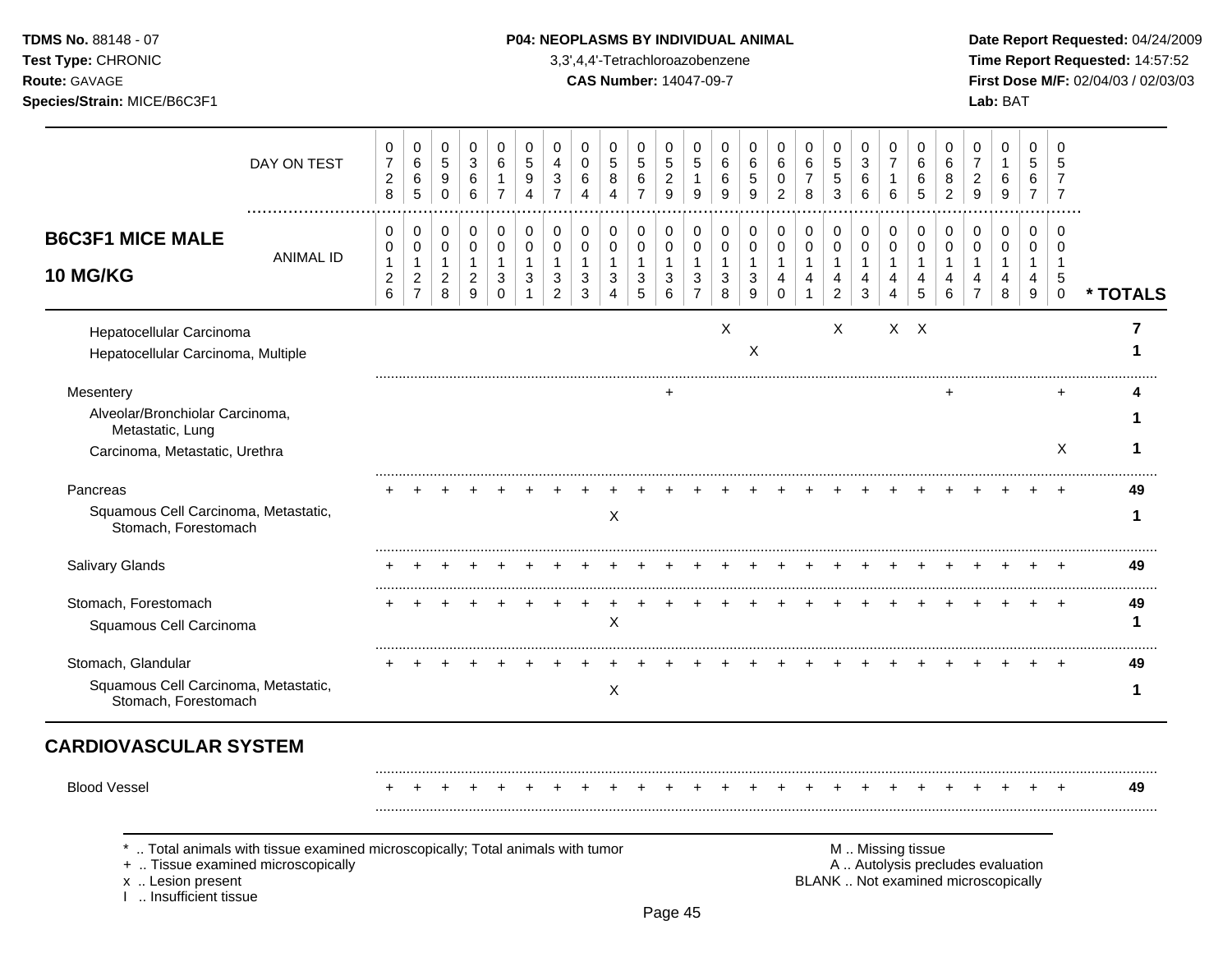**Test Type:** CHRONIC 3,3',4,4'-Tetrachloroazobenzene **Time Report Requested:** 14:57:52 **Route:** GAVAGE **CAS Number:** 14047-09-7 **First Dose M/F:** 02/04/03 / 02/03/03 **Species/Strain:** MICE/B6C3F1 **Lab:** BAT

|                                                                              | DAY ON TEST                                                                                                        | 0<br>$\overline{7}$<br>$\overline{2}$<br>8         | 0<br>6<br>6<br>5                                           | 0<br>$\sqrt{5}$<br>9<br>0                                     | 0<br>3<br>6<br>6                                   | $\mathbf 0$<br>$\,6\,$<br>$\overline{7}$ | 0<br>5<br>9<br>$\overline{4}$   | 0<br>4<br>3<br>$\overline{7}$                         | 0<br>$\mathbf 0$<br>6<br>4       | 0<br>$\sqrt{5}$<br>8<br>$\overline{4}$   | 0<br>$\sqrt{5}$<br>6<br>$\overline{7}$     | 0<br>$\sqrt{5}$<br>$\overline{c}$<br>$\boldsymbol{9}$ | 0<br>$\sqrt{5}$<br>$\mathbf{1}$<br>$9\,$                           | 0<br>6<br>6<br>9                           | 0<br>6<br>$\sqrt{5}$<br>$\boldsymbol{9}$                           | 0<br>$\,6$<br>0<br>$\overline{c}$                              | $\mathbf 0$<br>6<br>$\overline{7}$<br>8    | 0<br>5<br>5<br>3                             | 0<br>3<br>6<br>6                                                             | 0<br>$\overline{7}$<br>1<br>6   | 0<br>6<br>6<br>5                                        | 0<br>$\,6\,$<br>8<br>$\boldsymbol{2}$            | 0<br>$\overline{7}$<br>$\sqrt{2}$<br>$\boldsymbol{9}$                    | $\mathbf 0$<br>$\mathbf{1}$<br>6<br>9                             | 0<br>5<br>6<br>$\overline{7}$    | $\mathbf 0$<br>5<br>$\overline{7}$<br>$\overline{7}$ |          |
|------------------------------------------------------------------------------|--------------------------------------------------------------------------------------------------------------------|----------------------------------------------------|------------------------------------------------------------|---------------------------------------------------------------|----------------------------------------------------|------------------------------------------|---------------------------------|-------------------------------------------------------|----------------------------------|------------------------------------------|--------------------------------------------|-------------------------------------------------------|--------------------------------------------------------------------|--------------------------------------------|--------------------------------------------------------------------|----------------------------------------------------------------|--------------------------------------------|----------------------------------------------|------------------------------------------------------------------------------|---------------------------------|---------------------------------------------------------|--------------------------------------------------|--------------------------------------------------------------------------|-------------------------------------------------------------------|----------------------------------|------------------------------------------------------|----------|
| <b>B6C3F1 MICE MALE</b><br><b>10 MG/KG</b>                                   | <b>ANIMAL ID</b>                                                                                                   | $\mathbf 0$<br>0<br>1<br>$\overline{c}$<br>$\,6\,$ | 0<br>0<br>$\mathbf{1}$<br>$\overline{2}$<br>$\overline{7}$ | 0<br>$\mathbf 0$<br>$\mathbf{1}$<br>$\overline{c}$<br>$\bf 8$ | 0<br>$\mathbf 0$<br>1<br>$\boldsymbol{2}$<br>$9\,$ | 0<br>$\mathbf 0$<br>1<br>3<br>0          | 0<br>$\mathbf 0$<br>1<br>3<br>1 | 0<br>$\pmb{0}$<br>$\mathbf{1}$<br>3<br>$\overline{c}$ | 0<br>0<br>$\mathbf{1}$<br>3<br>3 | 0<br>$\pmb{0}$<br>$\mathbf{1}$<br>3<br>4 | 0<br>$\mathbf 0$<br>$\mathbf{1}$<br>3<br>5 | 0<br>$\mathbf 0$<br>$\mathbf{1}$<br>3<br>$\,6\,$      | 0<br>$\mathbf 0$<br>$\mathbf{1}$<br>$\mathbf{3}$<br>$\overline{7}$ | 0<br>$\mathsf 0$<br>$\mathbf{1}$<br>3<br>8 | 0<br>$\mathbf 0$<br>$\mathbf{1}$<br>$\sqrt{3}$<br>$\boldsymbol{9}$ | 0<br>$\pmb{0}$<br>$\mathbf{1}$<br>$\overline{\mathbf{4}}$<br>0 | 0<br>$\mathbf 0$<br>$\mathbf{1}$<br>4<br>1 | 0<br>$\mathbf 0$<br>1<br>4<br>$\overline{a}$ | $\mathbf 0$<br>$\mathbf 0$<br>$\mathbf{1}$<br>4<br>$\ensuremath{\mathsf{3}}$ | 0<br>$\mathbf 0$<br>1<br>4<br>4 | 0<br>$\mathbf 0$<br>$\mathbf{1}$<br>4<br>$\overline{5}$ | 0<br>$\mathbf 0$<br>$\mathbf{1}$<br>4<br>$\,6\,$ | 0<br>$\mathbf 0$<br>$\mathbf{1}$<br>4<br>$\overline{7}$                  | $\mathbf 0$<br>$\mathbf 0$<br>$\mathbf{1}$<br>$\overline{4}$<br>8 | 0<br>0<br>$\mathbf{1}$<br>4<br>9 | $\mathbf 0$<br>0<br>$\mathbf 1$<br>5<br>0            | * TOTALS |
| Heart                                                                        |                                                                                                                    | $\div$                                             |                                                            |                                                               |                                                    |                                          |                                 |                                                       |                                  |                                          |                                            |                                                       |                                                                    |                                            |                                                                    |                                                                |                                            |                                              |                                                                              |                                 |                                                         |                                                  |                                                                          |                                                                   | $\ddot{}$                        | $\div$                                               | 49       |
| <b>ENDOCRINE SYSTEM</b>                                                      |                                                                                                                    |                                                    |                                                            |                                                               |                                                    |                                          |                                 |                                                       |                                  |                                          |                                            |                                                       |                                                                    |                                            |                                                                    |                                                                |                                            |                                              |                                                                              |                                 |                                                         |                                                  |                                                                          |                                                                   |                                  |                                                      |          |
| <b>Adrenal Cortex</b><br>Alveolar/Bronchiolar Carcinoma,<br>Metastatic, Lung |                                                                                                                    |                                                    |                                                            |                                                               |                                                    |                                          |                                 |                                                       |                                  |                                          |                                            |                                                       |                                                                    |                                            |                                                                    |                                                                |                                            |                                              |                                                                              |                                 |                                                         |                                                  |                                                                          |                                                                   |                                  |                                                      | 49<br>1  |
| Adrenal Medulla                                                              |                                                                                                                    |                                                    |                                                            |                                                               |                                                    |                                          |                                 |                                                       |                                  |                                          |                                            |                                                       |                                                                    |                                            |                                                                    |                                                                |                                            |                                              |                                                                              |                                 |                                                         |                                                  |                                                                          |                                                                   |                                  |                                                      | 49       |
| Islets, Pancreatic                                                           |                                                                                                                    |                                                    |                                                            |                                                               |                                                    |                                          |                                 |                                                       |                                  |                                          |                                            |                                                       |                                                                    |                                            |                                                                    |                                                                |                                            |                                              |                                                                              |                                 |                                                         |                                                  |                                                                          |                                                                   |                                  |                                                      | <br>49   |
| Parathyroid Gland                                                            |                                                                                                                    |                                                    |                                                            |                                                               |                                                    |                                          |                                 |                                                       |                                  |                                          | м                                          |                                                       |                                                                    |                                            |                                                                    |                                                                |                                            |                                              |                                                                              |                                 |                                                         |                                                  |                                                                          |                                                                   |                                  |                                                      | 46       |
| <b>Pituitary Gland</b>                                                       |                                                                                                                    |                                                    |                                                            |                                                               |                                                    |                                          |                                 |                                                       |                                  |                                          |                                            |                                                       |                                                                    |                                            |                                                                    |                                                                |                                            |                                              |                                                                              |                                 |                                                         |                                                  |                                                                          |                                                                   | $\ddot{}$                        | $\ddot{}$                                            | 48       |
| <b>Thyroid Gland</b>                                                         |                                                                                                                    |                                                    |                                                            |                                                               |                                                    |                                          |                                 |                                                       |                                  |                                          |                                            |                                                       |                                                                    |                                            |                                                                    |                                                                |                                            |                                              |                                                                              |                                 |                                                         |                                                  |                                                                          |                                                                   | $\pm$                            | $\pm$                                                | 49       |
| <b>GENERAL BODY SYSTEM</b><br><b>NONE</b>                                    |                                                                                                                    |                                                    |                                                            |                                                               |                                                    |                                          |                                 |                                                       |                                  |                                          |                                            |                                                       |                                                                    |                                            |                                                                    |                                                                |                                            |                                              |                                                                              |                                 |                                                         |                                                  |                                                                          |                                                                   |                                  |                                                      |          |
| <b>GENITAL SYSTEM</b>                                                        |                                                                                                                    |                                                    |                                                            |                                                               |                                                    |                                          |                                 |                                                       |                                  |                                          |                                            |                                                       |                                                                    |                                            |                                                                    |                                                                |                                            |                                              |                                                                              |                                 |                                                         |                                                  |                                                                          |                                                                   |                                  |                                                      |          |
| <b>Coagulating Gland</b><br>Carcinoma, Metastatic, Urethra                   |                                                                                                                    | X.                                                 | $\mathsf{X}$                                               | X                                                             | $\mathsf{X}$                                       | $\times$                                 | $\boldsymbol{\mathsf{X}}$       | $\mathsf{X}$                                          |                                  | $\mathsf{X}$                             | $\mathsf{X}$                               |                                                       |                                                                    | X X X X X X X                              |                                                                    |                                                                |                                            |                                              |                                                                              |                                 | $X$ $X$                                                 | $\boldsymbol{X}$                                 | $\mathsf{X}$                                                             |                                                                   |                                  | $X \times$                                           | 49<br>44 |
| x  Lesion present<br>I  Insufficient tissue                                  | Total animals with tissue examined microscopically; Total animals with tumor<br>+  Tissue examined microscopically |                                                    |                                                            |                                                               |                                                    |                                          |                                 |                                                       |                                  |                                          |                                            |                                                       |                                                                    |                                            |                                                                    |                                                                |                                            |                                              |                                                                              |                                 | M  Missing tissue                                       |                                                  | A  Autolysis precludes evaluation<br>BLANK  Not examined microscopically |                                                                   |                                  |                                                      |          |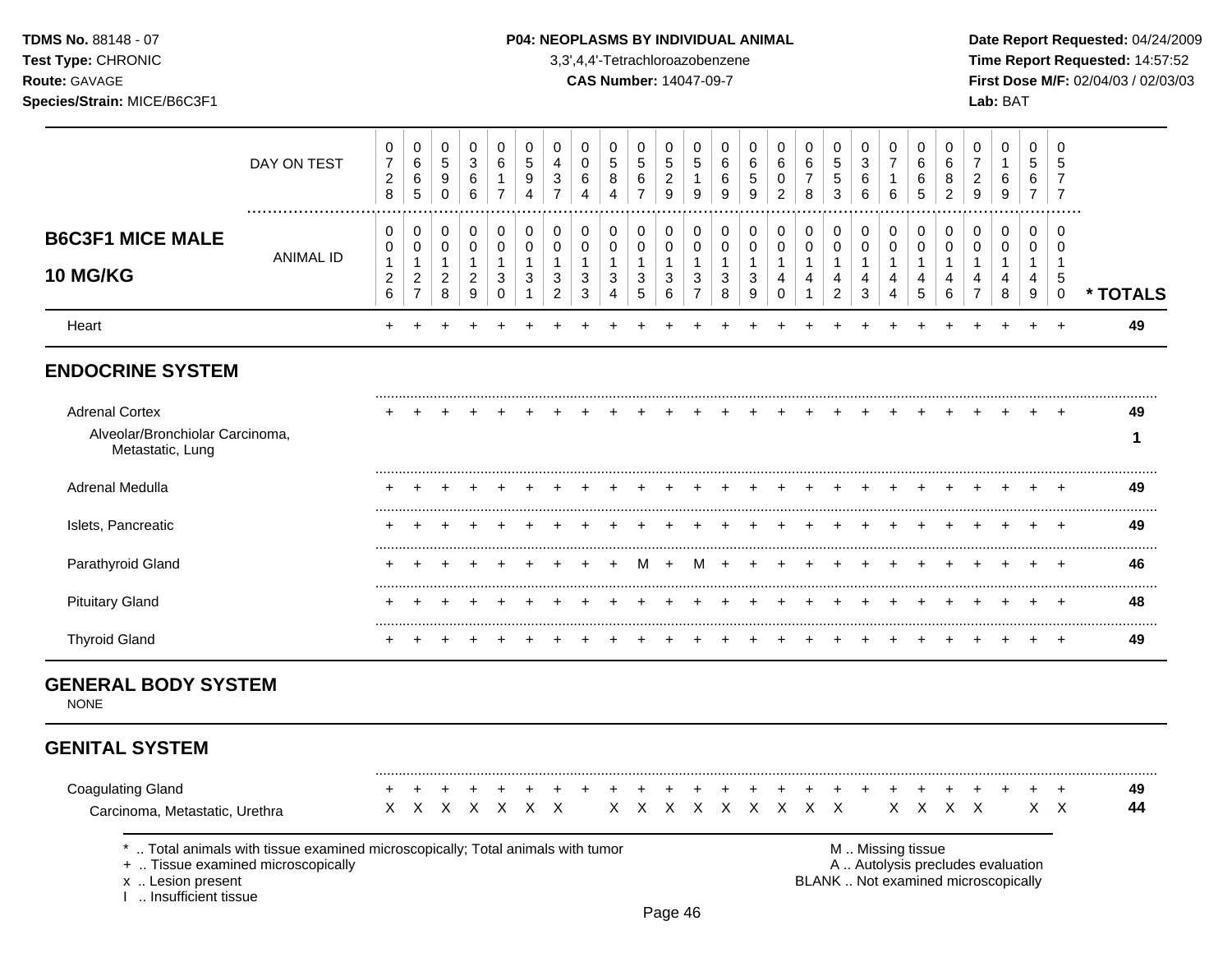TDMS No. 88148 - 07

## Test Type: CHRONIC

Route: GAVAGE

Species/Strain: MICE/B6C3F1

3,3',4,4'-Tetrachloroazobenzene

**CAS Number: 14047-09-7** 

Date Report Requested: 04/24/2009 Time Report Requested: 14:57:52 First Dose M/F: 02/04/03 / 02/03/03 Lab: BAT

| 0<br>$\overline{7}$<br>$\overline{c}$<br>8    | 0<br>6<br>6<br>5                                                     | 0<br>$\sqrt{5}$<br>9<br>$\Omega$                        | 0<br>$\mathbf{3}$<br>$\,6\,$<br>6                              | 0<br>6<br>$\mathbf{1}$<br>$\overline{7}$                        | 0<br>5<br>9<br>4                           | 0<br>$\overline{4}$<br>$\mathbf{3}$<br>$\overline{7}$            | 0<br>$\mathbf 0$<br>6<br>$\overline{\mathbf{4}}$    | 0<br>5<br>8<br>$\boldsymbol{\Lambda}$                                           | 0<br>$\overline{5}$<br>6<br>$\overline{7}$            | 0<br>5<br>$\boldsymbol{2}$<br>9                   | 0<br>5<br>$\mathbf{1}$<br>9                                          | 0<br>6<br>6<br>9                           | 0<br>$\,6\,$<br>$\sqrt{5}$<br>9                     | 0<br>6<br>$\mathbf 0$<br>$\overline{2}$                                 | 0<br>6<br>$\overline{7}$<br>8                      | 0<br>$\overline{5}$<br>$\sqrt{5}$<br>3                  | 0<br>3<br>6<br>6                                                  | 0<br>$\overline{7}$<br>$\mathbf{1}$<br>6   | 0<br>6<br>6<br>5                 | 0<br>6<br>8<br>$\overline{2}$              | 0<br>$\overline{7}$<br>$\overline{c}$<br>9              | 0<br>$\mathbf{1}$<br>6<br>9                | 0<br>5<br>6<br>$\overline{7}$                  | 0<br>5<br>7<br>$\overline{7}$                              |                                  |
|-----------------------------------------------|----------------------------------------------------------------------|---------------------------------------------------------|----------------------------------------------------------------|-----------------------------------------------------------------|--------------------------------------------|------------------------------------------------------------------|-----------------------------------------------------|---------------------------------------------------------------------------------|-------------------------------------------------------|---------------------------------------------------|----------------------------------------------------------------------|--------------------------------------------|-----------------------------------------------------|-------------------------------------------------------------------------|----------------------------------------------------|---------------------------------------------------------|-------------------------------------------------------------------|--------------------------------------------|----------------------------------|--------------------------------------------|---------------------------------------------------------|--------------------------------------------|------------------------------------------------|------------------------------------------------------------|----------------------------------|
| 0<br>0<br>$\mathbf{1}$<br>$\overline{c}$<br>6 | 0<br>$\mathbf 0$<br>$\mathbf{1}$<br>$\overline{c}$<br>$\overline{7}$ | 0<br>$\mathbf 0$<br>$\mathbf{1}$<br>$\overline{2}$<br>8 | 0<br>0<br>$\mathbf{1}$<br>$\boldsymbol{2}$<br>$\boldsymbol{9}$ | 0<br>$\mathbf 0$<br>$\mathbf{1}$<br>$\mathbf{3}$<br>$\mathbf 0$ | 0<br>$\mathbf 0$<br>$\mathbf{1}$<br>3<br>1 | 0<br>$\mathbf 0$<br>$\mathbf{1}$<br>$\sqrt{3}$<br>$\overline{2}$ | 0<br>$\mathbf 0$<br>$\mathbf{1}$<br>$\sqrt{3}$<br>3 | 0<br>$\mathbf 0$<br>$\mathbf{1}$<br>$\ensuremath{\mathsf{3}}$<br>$\overline{4}$ | 0<br>$\mathbf 0$<br>$\mathbf{1}$<br>$\mathbf{3}$<br>5 | 0<br>$\pmb{0}$<br>$\mathbf{1}$<br>$\sqrt{3}$<br>6 | 0<br>$\mathbf 0$<br>$\overline{1}$<br>$\mathbf{3}$<br>$\overline{7}$ | 0<br>$\mathbf 0$<br>$\mathbf{1}$<br>3<br>8 | 0<br>$\mathbf 0$<br>$\mathbf{1}$<br>$\sqrt{3}$<br>9 | 0<br>$\mathbf 0$<br>$\mathbf{1}$<br>$\overline{\mathbf{4}}$<br>$\Omega$ | 0<br>$\mathbf 0$<br>$\mathbf{1}$<br>$\overline{4}$ | 0<br>$\mathbf 0$<br>$\mathbf{1}$<br>4<br>$\overline{2}$ | 0<br>$\mathbf 0$<br>$\mathbf{1}$<br>4<br>3                        | 0<br>$\mathbf 0$<br>$\mathbf{1}$<br>4<br>4 | 0<br>0<br>$\mathbf{1}$<br>4<br>5 | 0<br>$\mathbf 0$<br>$\mathbf{1}$<br>4<br>6 | 0<br>$\mathbf 0$<br>$\mathbf{1}$<br>4<br>$\overline{7}$ | 0<br>$\mathbf 0$<br>$\mathbf{1}$<br>4<br>8 | 0<br>$\mathbf 0$<br>$\mathbf{1}$<br>4<br>$9\,$ | $\Omega$<br>$\Omega$<br>$\overline{1}$<br>5<br>$\mathbf 0$ | * TOTALS                         |
| X                                             | $\times$                                                             | $\mathsf{X}$                                            | $\mathsf{X}$                                                   | $\times$                                                        | $\mathsf{X}$                               | $\times$                                                         |                                                     | X                                                                               | $\times$                                              | $\mathsf{X}$                                      |                                                                      |                                            |                                                     |                                                                         |                                                    |                                                         |                                                                   | $\times$                                   | $\mathsf{X}$                     |                                            |                                                         |                                            |                                                |                                                            | 49<br>45                         |
|                                               |                                                                      |                                                         |                                                                |                                                                 |                                            |                                                                  |                                                     |                                                                                 |                                                       |                                                   |                                                                      |                                            |                                                     |                                                                         |                                                    |                                                         |                                                                   |                                            |                                  |                                            |                                                         |                                            |                                                |                                                            | 49                               |
|                                               |                                                                      |                                                         |                                                                |                                                                 |                                            |                                                                  |                                                     |                                                                                 |                                                       |                                                   |                                                                      |                                            |                                                     |                                                                         |                                                    |                                                         |                                                                   |                                            |                                  |                                            |                                                         |                                            |                                                |                                                            | 49                               |
| X                                             | X                                                                    | $\boldsymbol{X}$                                        | X                                                              | $\mathsf{X}$                                                    |                                            | $\times$                                                         |                                                     |                                                                                 |                                                       |                                                   |                                                                      |                                            |                                                     |                                                                         |                                                    |                                                         |                                                                   |                                            |                                  |                                            |                                                         |                                            |                                                |                                                            | 49<br>45                         |
|                                               |                                                                      |                                                         |                                                                |                                                                 |                                            |                                                                  |                                                     |                                                                                 |                                                       |                                                   |                                                                      |                                            |                                                     |                                                                         |                                                    |                                                         |                                                                   |                                            |                                  |                                            |                                                         |                                            |                                                |                                                            | 49                               |
|                                               |                                                                      |                                                         |                                                                |                                                                 |                                            |                                                                  |                                                     |                                                                                 |                                                       |                                                   |                                                                      |                                            |                                                     |                                                                         |                                                    |                                                         |                                                                   |                                            |                                  |                                            |                                                         |                                            |                                                |                                                            | 44                               |
|                                               |                                                                      |                                                         |                                                                |                                                                 |                                            |                                                                  |                                                     |                                                                                 |                                                       |                                                   |                                                                      |                                            |                                                     |                                                                         |                                                    | ÷<br>X                                                  |                                                                   |                                            |                                  |                                            |                                                         |                                            | $\ddot{}$                                      | $\ddot{}$                                                  | 49<br>1                          |
|                                               |                                                                      |                                                         |                                                                |                                                                 |                                            |                                                                  |                                                     |                                                                                 |                                                       |                                                   |                                                                      |                                            |                                                     |                                                                         |                                                    |                                                         |                                                                   |                                            |                                  |                                            |                                                         |                                            |                                                |                                                            |                                  |
|                                               |                                                                      |                                                         |                                                                |                                                                 |                                            |                                                                  |                                                     |                                                                                 |                                                       |                                                   |                                                                      |                                            |                                                     |                                                                         |                                                    |                                                         |                                                                   |                                            |                                  |                                            |                                                         |                                            |                                                |                                                            | 49                               |
|                                               |                                                                      |                                                         |                                                                |                                                                 |                                            |                                                                  |                                                     |                                                                                 |                                                       |                                                   |                                                                      |                                            |                                                     |                                                                         |                                                    |                                                         |                                                                   |                                            |                                  | $\ddot{}$                                  |                                                         |                                            |                                                |                                                            | 2                                |
|                                               |                                                                      |                                                         |                                                                |                                                                 |                                            |                                                                  | $\times$<br>X X X X X X X                           |                                                                                 |                                                       |                                                   |                                                                      |                                            |                                                     |                                                                         |                                                    |                                                         | $X$ $X$ $X$ $X$ $X$ $X$<br>X X X X X X X X X<br>X X X X X X X X X |                                            |                                  |                                            |                                                         | $X \times X$<br>$X$ $X$ $X$ $X$<br>X X X X |                                                |                                                            | $X \times X$<br>XX<br>$X \times$ |

+ .. Tissue examined microscopically

x .. Lesion present<br>I .. Insufficient tissue

A .. Autolysis precludes evaluation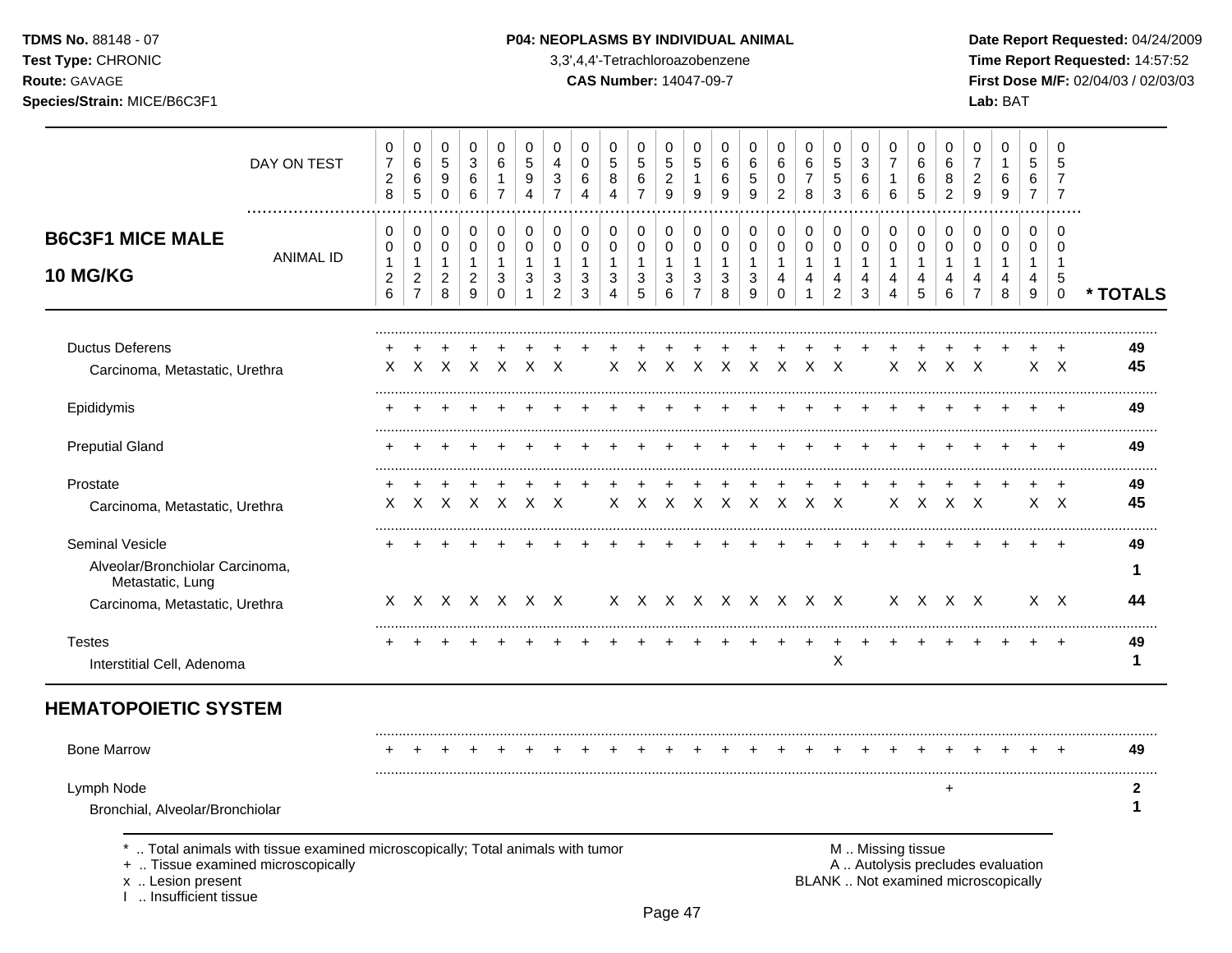**Test Type:** CHRONIC 3,3',4,4'-Tetrachloroazobenzene **Time Report Requested:** 14:57:52 **Route:** GAVAGE **CAS Number:** 14047-09-7 **First Dose M/F:** 02/04/03 / 02/03/03

|                                                                                                 | DAY ON TEST      | 0<br>$\boldsymbol{7}$<br>$\overline{c}$<br>8    | 0<br>$\,6\,$<br>$\,6\,$<br>$\sqrt{5}$             | 0<br>$\sqrt{5}$<br>9<br>$\Omega$                      | 0<br>$\ensuremath{\mathsf{3}}$<br>$\,6\,$<br>6                       | 0<br>6<br>1<br>$\overline{7}$ | 0<br>$\sqrt{5}$<br>9<br>$\boldsymbol{\Lambda}$       | 0<br>4<br>$\sqrt{3}$<br>$\overline{7}$  | 0<br>$\mathsf{O}\xspace$<br>$\,6\,$<br>$\boldsymbol{\Lambda}$ | $\mathbf 0$<br>$\sqrt{5}$<br>8<br>4                 | $\mathbf 0$<br>$\sqrt{5}$<br>$\,6\,$<br>$\overline{7}$ | 0<br>$\,$ 5 $\,$<br>$\overline{c}$<br>$\boldsymbol{9}$   | 0<br>5<br>1<br>9                              | 0<br>$\,6\,$<br>6<br>9                     | 0<br>$\,6\,$<br>5<br>9                              | 0<br>6<br>$\pmb{0}$<br>2                           | 0<br>$\,6\,$<br>$\boldsymbol{7}$<br>8                 | 0<br>$\,$ 5 $\,$<br>5<br>3                                         | 0<br>$\ensuremath{\mathsf{3}}$<br>6<br>6            | 0<br>$\overline{7}$<br>1<br>6 | 0<br>$\,6\,$<br>$\,6$<br>5 | 0<br>$\,6\,$<br>8<br>$\overline{2}$                  | 0<br>$\overline{7}$<br>$\overline{c}$<br>9           | 0<br>1<br>6<br>9              | $\mathbf 0$<br>5<br>6<br>$\overline{7}$           | 0<br>5<br>$\overline{7}$<br>$\overline{7}$             |          |
|-------------------------------------------------------------------------------------------------|------------------|-------------------------------------------------|---------------------------------------------------|-------------------------------------------------------|----------------------------------------------------------------------|-------------------------------|------------------------------------------------------|-----------------------------------------|---------------------------------------------------------------|-----------------------------------------------------|--------------------------------------------------------|----------------------------------------------------------|-----------------------------------------------|--------------------------------------------|-----------------------------------------------------|----------------------------------------------------|-------------------------------------------------------|--------------------------------------------------------------------|-----------------------------------------------------|-------------------------------|----------------------------|------------------------------------------------------|------------------------------------------------------|-------------------------------|---------------------------------------------------|--------------------------------------------------------|----------|
| <b>B6C3F1 MICE MALE</b><br><b>10 MG/KG</b>                                                      | <b>ANIMAL ID</b> | 0<br>0<br>$\mathbf{1}$<br>$\sqrt{2}$<br>$\,6\,$ | 0<br>$\mathbf 0$<br>$\mathbf{1}$<br>$\frac{2}{7}$ | 0<br>$\pmb{0}$<br>$\mathbf{1}$<br>$\overline{c}$<br>8 | 0<br>$\pmb{0}$<br>$\mathbf{1}$<br>$\overline{c}$<br>$\boldsymbol{9}$ | 0<br>0<br>3<br>$\mathbf 0$    | $\mathbf 0$<br>0<br>$\mathbf{1}$<br>3<br>$\mathbf 1$ | $\mathbf 0$<br>$\pmb{0}$<br>1<br>3<br>2 | 0<br>$\mathbf 0$<br>1<br>$\sqrt{3}$<br>$\mathbf{3}$           | 0<br>$\pmb{0}$<br>$\mathbf{1}$<br>$\mathbf{3}$<br>4 | 0<br>$\pmb{0}$<br>$\mathbf{1}$<br>$\sqrt{3}$<br>5      | $\mathbf 0$<br>$\pmb{0}$<br>$\mathbf{1}$<br>3<br>$\,6\,$ | 0<br>0<br>$\mathbf{1}$<br>3<br>$\overline{7}$ | $\mathbf 0$<br>0<br>$\mathbf{1}$<br>3<br>8 | 0<br>$\pmb{0}$<br>$\mathbf{1}$<br>$\mathbf{3}$<br>9 | 0<br>$\pmb{0}$<br>$\mathbf{1}$<br>4<br>$\mathbf 0$ | 0<br>$\pmb{0}$<br>$\mathbf{1}$<br>4<br>$\overline{1}$ | 0<br>$\pmb{0}$<br>$\mathbf{1}$<br>$\overline{4}$<br>$\overline{2}$ | 0<br>$\pmb{0}$<br>$\mathbf{1}$<br>4<br>$\mathbf{3}$ | 0<br>0<br>1<br>4<br>4         | 0<br>0<br>1<br>4<br>5      | $\mathbf 0$<br>$\mathbf 0$<br>$\mathbf{1}$<br>4<br>6 | $\mathbf 0$<br>$\pmb{0}$<br>1<br>4<br>$\overline{7}$ | 0<br>$\pmb{0}$<br>1<br>4<br>8 | $\Omega$<br>$\mathbf 0$<br>$\mathbf{1}$<br>4<br>9 | $\Omega$<br>0<br>$\mathbf{1}$<br>5<br>$\boldsymbol{0}$ | * TOTALS |
| Carcinoma, Metastatic, Lung<br>Mediastinal, Alveolar/Bronchiolar<br>Carcinoma, Metastatic, Lung |                  |                                                 |                                                   |                                                       |                                                                      |                               |                                                      |                                         |                                                               |                                                     |                                                        |                                                          |                                               |                                            |                                                     |                                                    |                                                       |                                                                    |                                                     |                               |                            |                                                      |                                                      |                               |                                                   |                                                        | 1        |
| Lymph Node, Mandibular                                                                          |                  |                                                 |                                                   |                                                       |                                                                      |                               |                                                      |                                         |                                                               |                                                     |                                                        |                                                          |                                               |                                            |                                                     |                                                    |                                                       |                                                                    |                                                     |                               |                            |                                                      |                                                      |                               |                                                   |                                                        | 48       |
| Lymph Node, Mesenteric                                                                          |                  |                                                 |                                                   |                                                       |                                                                      |                               |                                                      |                                         |                                                               |                                                     |                                                        |                                                          |                                               |                                            |                                                     |                                                    |                                                       |                                                                    |                                                     |                               |                            |                                                      |                                                      |                               |                                                   | ÷.                                                     | 48       |
| Spleen                                                                                          |                  |                                                 |                                                   |                                                       |                                                                      |                               |                                                      |                                         |                                                               |                                                     |                                                        |                                                          |                                               |                                            |                                                     |                                                    |                                                       |                                                                    |                                                     |                               |                            |                                                      |                                                      |                               |                                                   |                                                        | 49       |
| Thymus                                                                                          |                  |                                                 |                                                   |                                                       |                                                                      |                               |                                                      |                                         |                                                               |                                                     |                                                        | м                                                        |                                               |                                            |                                                     |                                                    |                                                       |                                                                    |                                                     | м                             | м                          |                                                      |                                                      |                               |                                                   | $\div$                                                 | 40       |
| <b>INTEGUMENTARY SYSTEM</b>                                                                     |                  |                                                 |                                                   |                                                       |                                                                      |                               |                                                      |                                         |                                                               |                                                     |                                                        |                                                          |                                               |                                            |                                                     |                                                    |                                                       |                                                                    |                                                     |                               |                            |                                                      |                                                      |                               |                                                   |                                                        |          |
| <b>Mammary Gland</b>                                                                            |                  | м                                               | M                                                 | м                                                     | M                                                                    | M                             | M                                                    | M                                       | M                                                             | M                                                   | м                                                      | M                                                        | M                                             | M                                          | M                                                   | M                                                  | M                                                     | M                                                                  | M                                                   | M                             | M                          | M                                                    | M                                                    | M                             | M                                                 | M                                                      | 0        |
| <b>Skin</b>                                                                                     |                  |                                                 |                                                   |                                                       |                                                                      |                               |                                                      |                                         |                                                               |                                                     |                                                        |                                                          |                                               |                                            |                                                     |                                                    |                                                       |                                                                    |                                                     |                               |                            |                                                      |                                                      |                               |                                                   | $\ddot{}$                                              | 49       |
| <b>MUSCULOSKELETAL SYSTEM</b>                                                                   |                  |                                                 |                                                   |                                                       |                                                                      |                               |                                                      |                                         |                                                               |                                                     |                                                        |                                                          |                                               |                                            |                                                     |                                                    |                                                       |                                                                    |                                                     |                               |                            |                                                      |                                                      |                               |                                                   |                                                        |          |
| Bone                                                                                            |                  | ÷                                               |                                                   |                                                       |                                                                      |                               |                                                      |                                         |                                                               |                                                     |                                                        |                                                          |                                               |                                            |                                                     |                                                    |                                                       |                                                                    |                                                     |                               |                            |                                                      |                                                      |                               |                                                   | $\overline{+}$                                         | 49       |
| <b>Skeletal Muscle</b><br>Carcinoma, Metastatic, Urethra                                        |                  | ÷<br>X                                          | $\times$                                          | $\mathsf{X}$                                          | $\mathsf{X}$                                                         | $\times$                      | $\times$                                             | $\mathsf{X}$                            |                                                               | X                                                   | $\mathsf{X}$                                           | $\times$                                                 | $\mathsf{X}$                                  |                                            | $X$ $X$ $X$                                         |                                                    | $\mathsf{X}$                                          | $\mathsf{X}$                                                       |                                                     | X                             | X                          | $\times$                                             | $\mathsf{X}$                                         |                               | X                                                 | $\pm$<br>$\mathsf{X}$                                  | 49<br>45 |

\* .. Total animals with tissue examined microscopically; Total animals with tumor M .. Missing tissue M .. Missing tissue<br>
+ .. Tissue examined microscopically

+ .. Tissue examined microscopically

x .. Lesion present<br>I .. Insufficient tissue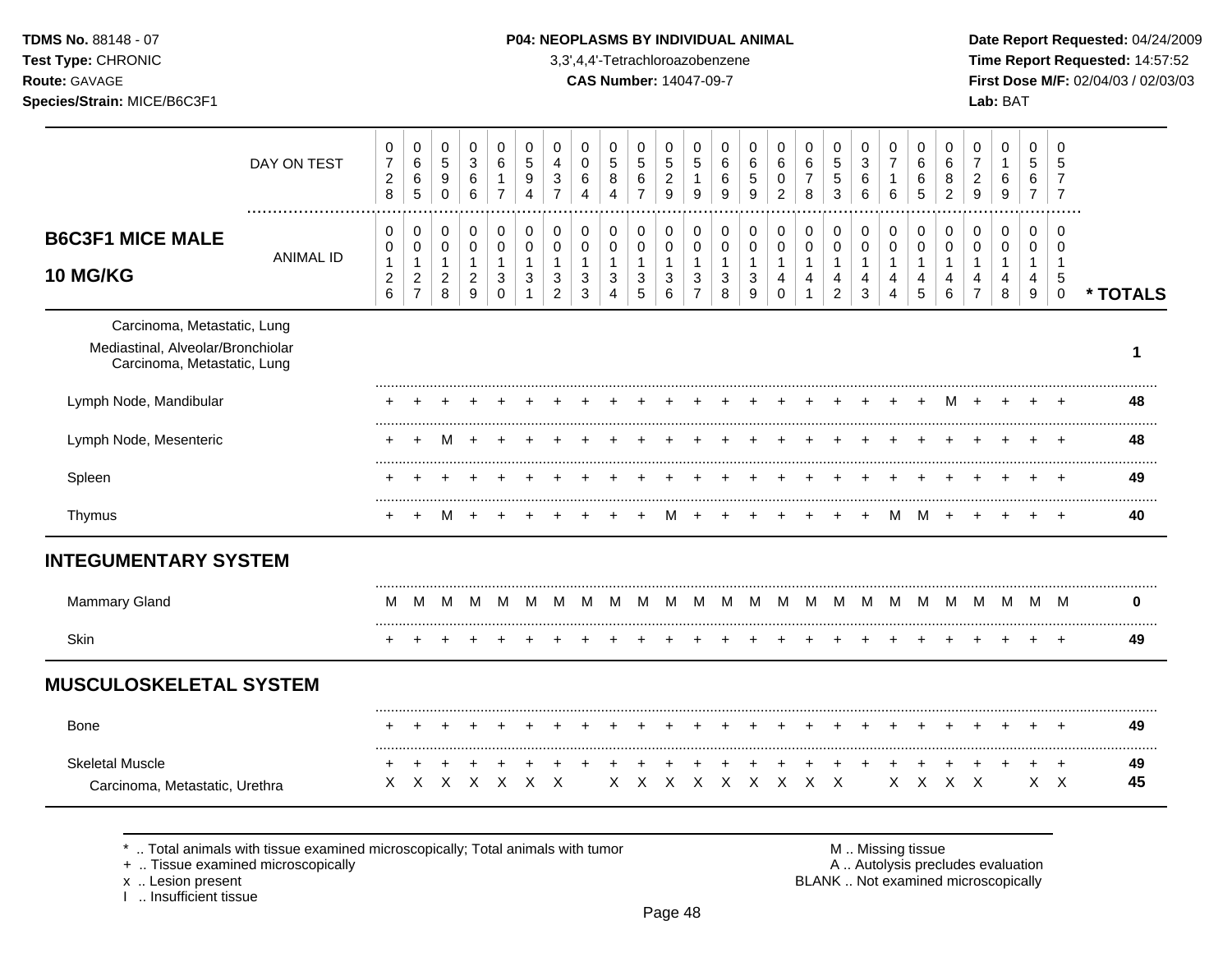**Test Type:** CHRONIC 3,3',4,4'-Tetrachloroazobenzene **Time Report Requested:** 14:57:52 **Route:** GAVAGE **CAS Number:** 14047-09-7 **First Dose M/F:** 02/04/03 / 02/03/03 **Species/Strain:** MICE/B6C3F1 **Lab:** BAT

|                                                                                                                                                                                                                                                                                                                      | DAY ON TEST                                                                                                        | 0<br>$\overline{7}$<br>$\overline{c}$<br>8    | 0<br>6<br>$\,6$<br>5                                       | 0<br>$\sqrt{5}$<br>9<br>$\mathsf{O}\xspace$                   | 0<br>3<br>6<br>6                                      | $\pmb{0}$<br>$\,6$<br>$\mathbf{1}$<br>$\overline{7}$ | 0<br>$\sqrt{5}$<br>9<br>4                    | 0<br>4<br>3<br>$\overline{7}$                         | 0<br>0<br>6<br>4                           | 0<br>5<br>8<br>4                | 0<br>$\mathbf 5$<br>6<br>$\overline{7}$  | 0<br>5<br>$\overline{2}$<br>9            | 0<br>5<br>$\mathbf{1}$<br>9                | 0<br>6<br>6<br>9                             | 0<br>6<br>5<br>9                           | 0<br>6<br>0<br>$\overline{2}$                     | 0<br>$\,6\,$<br>$\overline{7}$<br>8       | 0<br>$\sqrt{5}$<br>$\,$ 5 $\,$<br>3                   | 0<br>3<br>6<br>6                         | 0<br>$\overline{7}$<br>1<br>6 | 0<br>6<br>6<br>5                             | 0<br>6<br>8<br>2                           | 0<br>7<br>2<br>9                                                         | 0<br>1<br>6<br>9                          | 0<br>5<br>6<br>$\overline{7}$              | 0<br>5<br>7<br>$\overline{7}$                               |                    |
|----------------------------------------------------------------------------------------------------------------------------------------------------------------------------------------------------------------------------------------------------------------------------------------------------------------------|--------------------------------------------------------------------------------------------------------------------|-----------------------------------------------|------------------------------------------------------------|---------------------------------------------------------------|-------------------------------------------------------|------------------------------------------------------|----------------------------------------------|-------------------------------------------------------|--------------------------------------------|---------------------------------|------------------------------------------|------------------------------------------|--------------------------------------------|----------------------------------------------|--------------------------------------------|---------------------------------------------------|-------------------------------------------|-------------------------------------------------------|------------------------------------------|-------------------------------|----------------------------------------------|--------------------------------------------|--------------------------------------------------------------------------|-------------------------------------------|--------------------------------------------|-------------------------------------------------------------|--------------------|
| <b>B6C3F1 MICE MALE</b><br>10 MG/KG                                                                                                                                                                                                                                                                                  | <b>ANIMAL ID</b>                                                                                                   | 0<br>0<br>$\mathbf{1}$<br>$\overline{c}$<br>6 | 0<br>0<br>$\mathbf{1}$<br>$\overline{c}$<br>$\overline{7}$ | 0<br>$\mathbf 0$<br>$\mathbf{1}$<br>$\overline{a}$<br>$\,8\,$ | 0<br>$\pmb{0}$<br>$\mathbf{1}$<br>$\overline{c}$<br>9 | 0<br>$\pmb{0}$<br>$\mathbf{1}$<br>3<br>$\Omega$      | 0<br>$\mathbf 0$<br>$\overline{1}$<br>3<br>1 | 0<br>$\pmb{0}$<br>$\mathbf{1}$<br>3<br>$\overline{2}$ | 0<br>$\mathbf 0$<br>$\mathbf{1}$<br>3<br>3 | 0<br>0<br>$\mathbf 1$<br>3<br>4 | 0<br>$\pmb{0}$<br>$\mathbf{1}$<br>3<br>5 | 0<br>$\pmb{0}$<br>$\mathbf{1}$<br>3<br>6 | 0<br>$\pmb{0}$<br>1<br>3<br>$\overline{7}$ | 0<br>$\mathbf 0$<br>$\overline{1}$<br>3<br>8 | 0<br>$\mathbf 0$<br>$\mathbf{1}$<br>3<br>9 | 0<br>$\mathbf 0$<br>$\mathbf{1}$<br>4<br>$\Omega$ | 0<br>$\mathbf 0$<br>$\mathbf 1$<br>4<br>1 | 0<br>$\pmb{0}$<br>$\mathbf{1}$<br>4<br>$\overline{c}$ | 0<br>$\pmb{0}$<br>$\mathbf{1}$<br>4<br>3 | 0<br>$\pmb{0}$<br>1<br>4<br>4 | 0<br>$\mathbf 0$<br>$\overline{1}$<br>4<br>5 | 0<br>$\mathbf 0$<br>$\mathbf{1}$<br>4<br>6 | 0<br>$\mathbf 0$<br>1<br>4<br>$\overline{7}$                             | 0<br>$\mathbf 0$<br>$\mathbf 1$<br>4<br>8 | 0<br>$\mathbf 0$<br>$\mathbf{1}$<br>4<br>9 | $\Omega$<br>$\mathbf 0$<br>$\mathbf{1}$<br>5<br>$\mathbf 0$ | * TOTALS           |
| <b>NERVOUS SYSTEM</b>                                                                                                                                                                                                                                                                                                |                                                                                                                    |                                               |                                                            |                                                               |                                                       |                                                      |                                              |                                                       |                                            |                                 |                                          |                                          |                                            |                                              |                                            |                                                   |                                           |                                                       |                                          |                               |                                              |                                            |                                                                          |                                           |                                            |                                                             |                    |
| <b>Brain</b>                                                                                                                                                                                                                                                                                                         |                                                                                                                    |                                               |                                                            |                                                               |                                                       |                                                      |                                              |                                                       |                                            |                                 |                                          |                                          |                                            |                                              |                                            |                                                   |                                           |                                                       |                                          |                               |                                              |                                            |                                                                          |                                           |                                            |                                                             | 49                 |
| <b>RESPIRATORY SYSTEM</b>                                                                                                                                                                                                                                                                                            |                                                                                                                    |                                               |                                                            |                                                               |                                                       |                                                      |                                              |                                                       |                                            |                                 |                                          |                                          |                                            |                                              |                                            |                                                   |                                           |                                                       |                                          |                               |                                              |                                            |                                                                          |                                           |                                            |                                                             |                    |
| Lung<br>Alveolar/Bronchiolar Adenoma<br>Alveolar/Bronchiolar Adenoma, Multiple<br>Alveolar/Bronchiolar Carcinoma<br>Alveolar/Bronchiolar Carcinoma, Multiple<br>Carcinoma, Metastatic, Urethra<br>Hepatocellular Carcinoma, Metastatic,<br>Liver<br>Mediastinum, Alveolar/Bronchiolar<br>Carcinoma, Metastatic, Lung |                                                                                                                    |                                               | X                                                          | X                                                             |                                                       | $\boldsymbol{\mathsf{X}}$                            |                                              |                                                       |                                            |                                 |                                          |                                          |                                            | X                                            |                                            |                                                   |                                           | X                                                     |                                          |                               | $X$ $X$                                      |                                            | $\boldsymbol{\mathsf{X}}$<br>X                                           |                                           |                                            | X                                                           | 49<br>11<br>2<br>1 |
| Nose                                                                                                                                                                                                                                                                                                                 |                                                                                                                    |                                               |                                                            |                                                               |                                                       |                                                      |                                              |                                                       |                                            |                                 |                                          |                                          |                                            |                                              |                                            |                                                   |                                           |                                                       |                                          |                               |                                              |                                            |                                                                          |                                           |                                            |                                                             | 49                 |
| Pleura<br>Alveolar/Bronchiolar Carcinoma,<br>Metastatic, Lung                                                                                                                                                                                                                                                        |                                                                                                                    |                                               |                                                            |                                                               |                                                       |                                                      |                                              |                                                       |                                            |                                 |                                          |                                          |                                            |                                              |                                            |                                                   |                                           |                                                       |                                          |                               |                                              |                                            |                                                                          |                                           |                                            |                                                             | 1<br>1             |
| Trachea<br>x  Lesion present<br>I  Insufficient tissue                                                                                                                                                                                                                                                               | Total animals with tissue examined microscopically; Total animals with tumor<br>+  Tissue examined microscopically |                                               |                                                            |                                                               |                                                       |                                                      |                                              |                                                       |                                            |                                 |                                          |                                          |                                            |                                              |                                            |                                                   |                                           |                                                       |                                          |                               | M  Missing tissue                            |                                            | A  Autolysis precludes evaluation<br>BLANK  Not examined microscopically |                                           |                                            |                                                             | 49                 |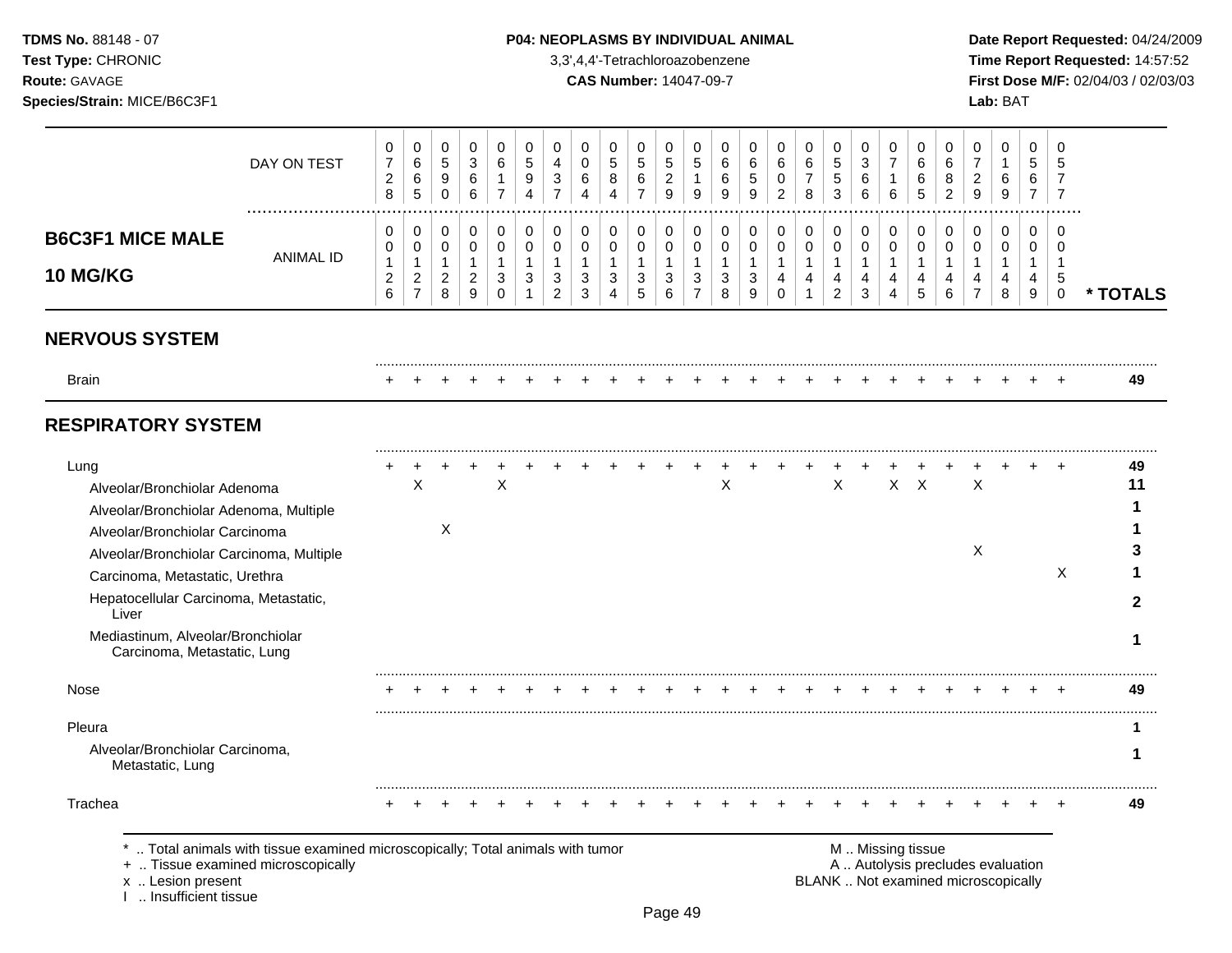TDMS No. 88148 - 07 Test Type: CHRONIC

Route: GAVAGE

### P04: NEOPLASMS BY INDIVIDUAL ANIMAL

3,3',4,4'-Tetrachloroazobenzene

**CAS Number: 14047-09-7** 

Date Report Requested: 04/24/2009 Time Report Requested: 14:57:52 First Dose M/F: 02/04/03 / 02/03/03

> $\mathbf 0$  $\sqrt{5}$  $\overline{7}$  $\overline{7}$

| Species/Strain: MICE/B6C3F1 |             |                                                |                       |                       |                       |        |             |   |   |   |         |        |                            |                            |                                        |        |                            |                       |        |                             |                    |                         | Lab: BAT    |  |
|-----------------------------|-------------|------------------------------------------------|-----------------------|-----------------------|-----------------------|--------|-------------|---|---|---|---------|--------|----------------------------|----------------------------|----------------------------------------|--------|----------------------------|-----------------------|--------|-----------------------------|--------------------|-------------------------|-------------|--|
|                             | DAY ON TEST | 0<br>$\overline{ }$<br>$\sim$<br><u>_</u><br>8 | U<br>6<br>ĸ<br>v<br>G | ັ<br>ັ<br>◡<br>◡<br>v | ັ<br>ັ<br>ັ<br>⌒<br>ັ | ັ<br>ັ | N<br>u<br>v | ັ | ÷ | ÷ | ົວ<br>_ | э<br>9 | ◡<br>◠<br>u<br>◠<br>u<br>Y | ັ<br>$\sim$<br>c<br>J<br>У | ັ<br>$\sim$<br>ັ<br>ັ<br>ာ<br><u>_</u> | ∼<br>8 | ∽<br>◡<br>∽<br>N<br>c<br>ັ | ◡<br>ັ<br>ັ<br>R<br>ັ | ັ<br>6 | v<br>6<br>6<br><sub>5</sub> | 6<br>8<br><u>_</u> | U<br>n<br><u>_</u><br>9 | v<br>6<br>9 |  |
| BAOSEA MIOR MALE            |             | 0                                              |                       |                       |                       |        |             |   |   |   |         |        |                            |                            |                                        |        |                            |                       |        |                             |                    |                         |             |  |

| <b>MICE MALE</b><br><b>B6C3F1</b> | <b>ANIMAL ID</b> | 0<br>0             | 0<br>0        | $\cap$ | - ( )              |        | $\cap$                       | 0<br>$\Omega$                | 0<br>$\mathbf{0}$ | $\mathbf 0$<br>0 | 0              | 0<br>$\Omega$       | $\bigcap$<br>$\cap$ | $\Omega$<br>◡<br>0 | 0<br>0 | 0<br>0 | 0                        |    | $\Omega$<br>$\Omega$ | $\cap$<br>- 0             | $\cap$<br>∩ | 0<br>$\Omega$  | 0<br>$\Omega$ |                     | $\overline{0}$<br>- 0           |               |
|-----------------------------------|------------------|--------------------|---------------|--------|--------------------|--------|------------------------------|------------------------------|-------------------|------------------|----------------|---------------------|---------------------|--------------------|--------|--------|--------------------------|----|----------------------|---------------------------|-------------|----------------|---------------|---------------------|---------------------------------|---------------|
| <b>10 MG/KG</b>                   |                  | ີ<br><u>_</u><br>6 | $\Omega$<br>- | 8      | $\sim$<br>$\Omega$ | $\sim$ | $\sim$<br>$\sim$<br><u>_</u> | $\sim$<br>$\mathbf{r}$<br>ັບ | $\sim$<br>ں<br>4  | $\sim$<br>D.     | <u>ົດ</u><br>6 | ົ<br>$\overline{ }$ | $\sim$<br>ັ<br>8    | $\sim$<br>ັ<br>9   | 0      |        | д.<br>$\sim$<br><u>_</u> | -3 | <b>.</b><br>4        | ≖<br>$\overline{ }$<br>C. | 4<br>6      | $\overline{ }$ | 4<br>8        | $\overline{a}$<br>9 | $\overline{\phantom{0}}$<br>. 5 | <b>TOTALS</b> |

# **SPECIAL SENSES SYSTEM**

| Ear             |              |  |  |  |  |  |  |  |  |  |  |  |  |    |
|-----------------|--------------|--|--|--|--|--|--|--|--|--|--|--|--|----|
| Eve             | $\leftarrow$ |  |  |  |  |  |  |  |  |  |  |  |  | 49 |
| Harderian Gland |              |  |  |  |  |  |  |  |  |  |  |  |  | 49 |

# **URINARY SYSTEM**

| Kidney<br>Alveolar/Bronchiolar Carcinoma,<br>Metastatic, Lung |   |    |  |  |     |  |  |             |  |          |   |     |    |  |   |    |        | 49       |
|---------------------------------------------------------------|---|----|--|--|-----|--|--|-------------|--|----------|---|-----|----|--|---|----|--------|----------|
| Ureter<br>Transitional Epithelium, Carcinoma                  |   |    |  |  |     |  |  |             |  |          | M |     | ↗  |  |   |    |        | 47       |
| Urethra<br>Transitional Epithelium, Carcinoma                 | X | X. |  |  | x x |  |  | x x x x x x |  | $\times$ |   | x x | X. |  | X | X. | ↘<br>ж | 49<br>46 |
| Urinary Bladder                                               |   |    |  |  |     |  |  |             |  |          |   |     |    |  |   |    |        | 49       |

\* .. Total animals with tissue examined microscopically; Total animals with tumor

+ .. Tissue examined microscopically

x .. Lesion present

I .. Insufficient tissue

M .. Missing tissue<br>A .. Autolysis precludes evaluation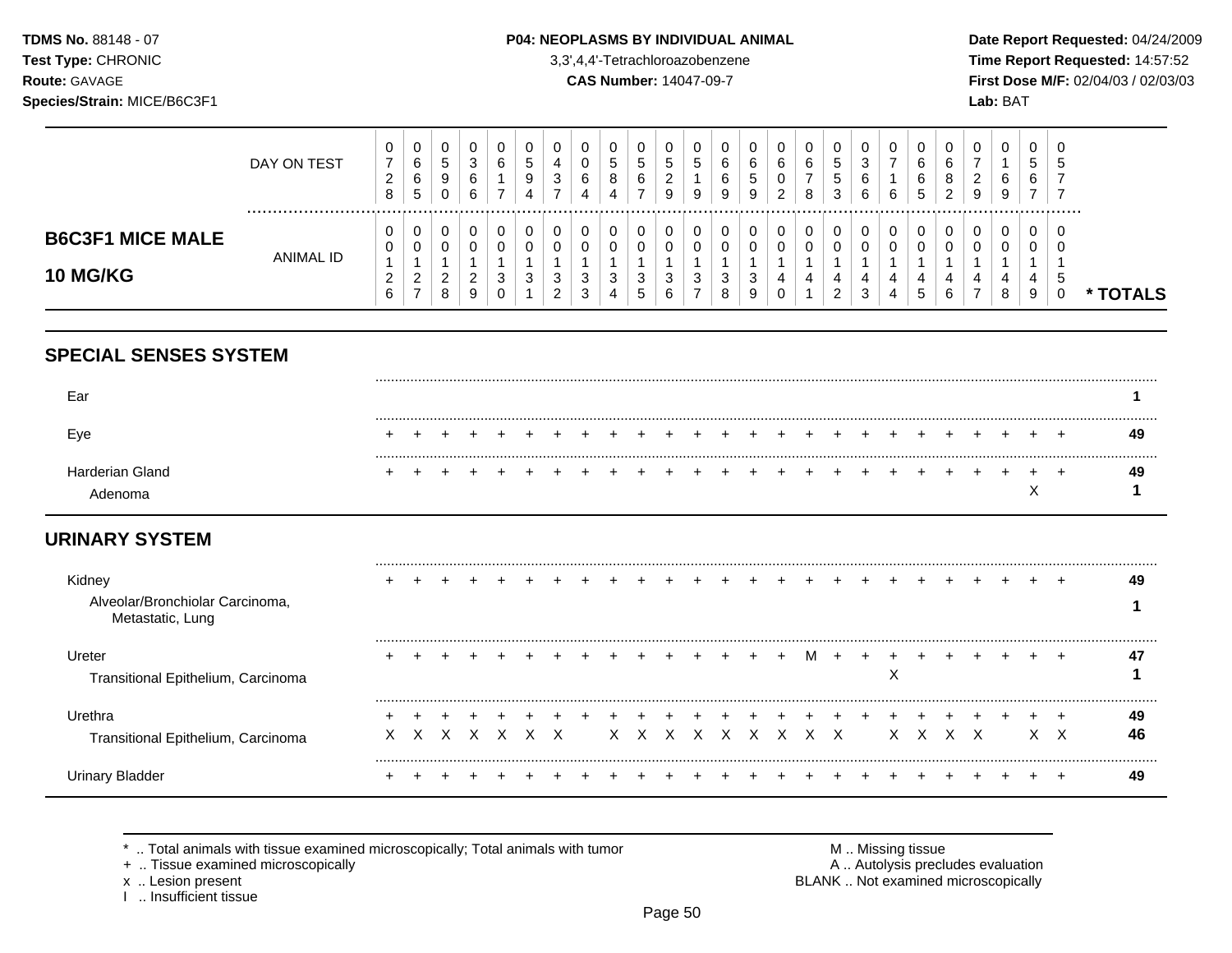### **TDMS No.** 88148 - 07 **P04: NEOPLASMS BY INDIVIDUAL ANIMAL** Date Report Requested: 04/24/2009

**Test Type:** CHRONIC 3,3',4,4'-Tetrachloroazobenzene **Time Report Requested:** 14:57:52 **Route:** GAVAGE **CAS Number:** 14047-09-7 **First Dose M/F:** 02/04/03 / 02/03/03

|                                            | DAY ON TEST | 0<br>7<br>∠<br>8 | 0<br>6<br>6<br>$5\phantom{.0}$ | U<br>5<br>9<br>υ             | 0<br>3<br>6<br>6      | υ<br>$\sim$<br>ь<br>⇁ | 0<br>'5<br>9<br>4 | 0<br>4<br>3<br>$\overline{ }$ | 6<br>4 | 0<br>5<br>8<br>4 | 0<br>C.<br>6<br>$\overline{ }$ | υ<br>≎<br>2<br>9 | $\mathbf 0$<br>G<br>9 | ⌒<br>O<br>6<br>9 | 0<br>6<br>5<br>9 | U<br>$\sim$<br>O<br>U<br>າ<br>▃      | 0<br>6<br>-<br>8 | 0<br>5<br>5<br>3 | 3<br>6<br>6 | U<br>6      | 0<br>⌒<br>b<br>6<br>5 | U<br>⌒<br>8<br>ົ<br>∠ | 0<br>–<br>ີ<br>∠<br>9 | 6<br>9 | 0<br>5<br>6      | -0<br>ີວ<br>7        |               |
|--------------------------------------------|-------------|------------------|--------------------------------|------------------------------|-----------------------|-----------------------|-------------------|-------------------------------|--------|------------------|--------------------------------|------------------|-----------------------|------------------|------------------|--------------------------------------|------------------|------------------|-------------|-------------|-----------------------|-----------------------|-----------------------|--------|------------------|----------------------|---------------|
| <b>B6C3F1 MICE MALE</b><br><b>10 MG/KG</b> | ANIMAL ID   | ▵<br>6           | 0<br>0<br>◠<br><u>.</u><br>⇁   | U<br>U<br>◠<br><u>.</u><br>8 | 0<br>0<br>ົ<br>∠<br>9 | 3<br>U                | 3                 | 0<br>0<br>3<br>າ<br>∠         | 3<br>3 | 0<br>0<br>3<br>4 | 0<br>0<br>3<br><sub>5</sub>    | 0<br>3<br>6      | 0<br>0<br>3           | 3<br>8           | 0<br>0<br>3<br>9 | υ<br>$\sim$<br>υ<br>4<br>$\sim$<br>υ | 0<br>0<br>4      | 0<br>0<br>4<br>2 | 4<br>3      | 0<br>4<br>4 | 0<br>0<br>4<br>5      | 6                     | 0<br>4<br>⇁           | 4<br>8 | 0<br>U<br>4<br>9 | -0<br>-O<br>. 5<br>U | <b>TOTALS</b> |
| <b>SYSTEMIC LESIONS</b>                    |             |                  |                                |                              |                       |                       |                   |                               |        |                  |                                |                  |                       |                  |                  |                                      |                  |                  |             |             |                       |                       |                       |        |                  |                      |               |

|  |  | <b>OTLIVIIU LLOIU</b> |  |
|--|--|-----------------------|--|
|  |  |                       |  |
|  |  |                       |  |

| Multiple Organ |  |  |  |  |  |  |  |  |  |  |  |  |  |  |  |  |  |  |  |  |  |  |  |  |  |  |  |  |
|----------------|--|--|--|--|--|--|--|--|--|--|--|--|--|--|--|--|--|--|--|--|--|--|--|--|--|--|--|--|
|----------------|--|--|--|--|--|--|--|--|--|--|--|--|--|--|--|--|--|--|--|--|--|--|--|--|--|--|--|--|

- + .. Tissue examined microscopically<br>x .. Lesion present
- 
- I .. Insufficient tissue

\* .. Total animals with tissue examined microscopically; Total animals with tumor **M** metal metal M .. Missing tissue<br>
+ .. Tissue examined microscopically by the matric of the matrice of the matrice of the M .. Autolysis BLANK .. Not examined microscopically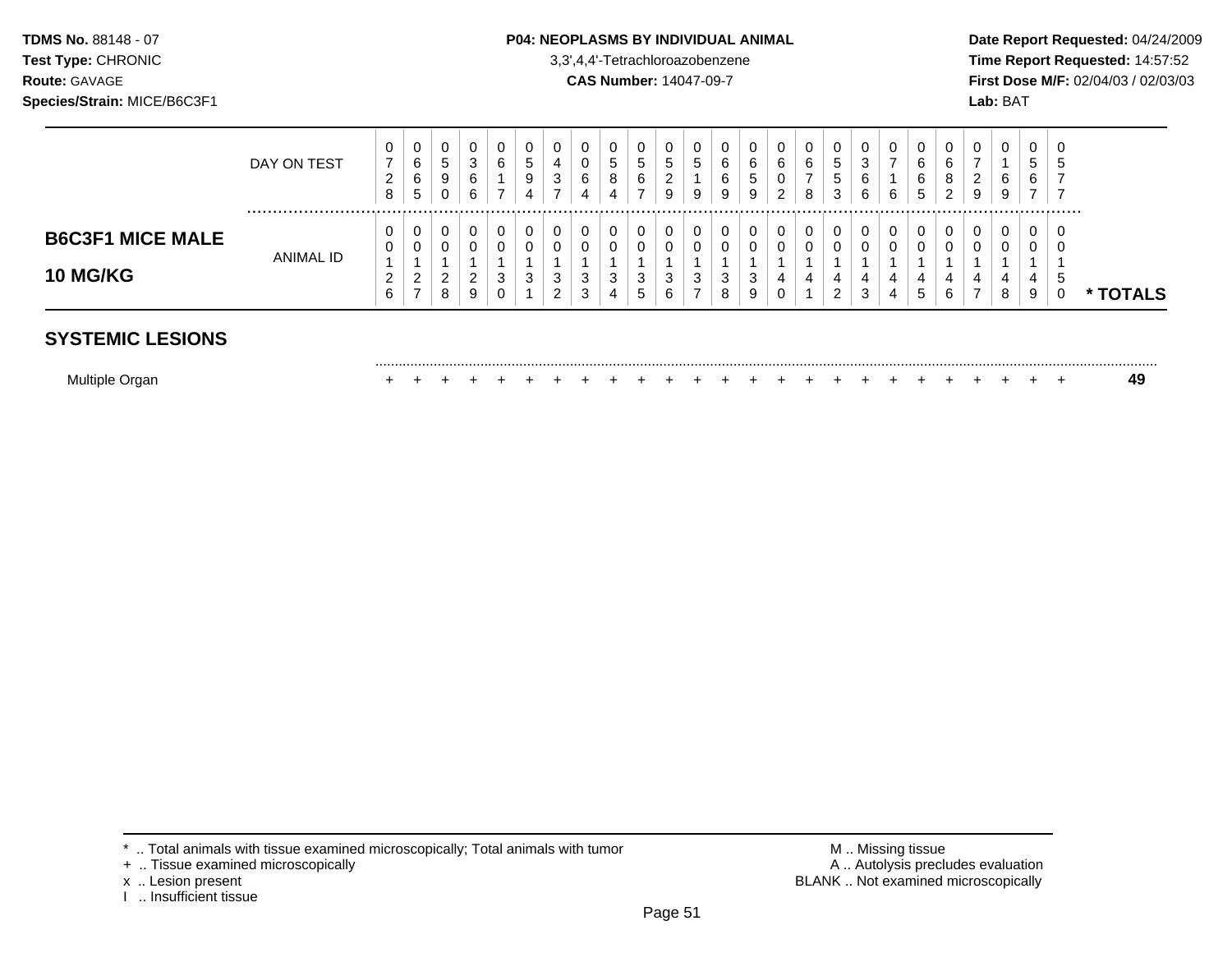TDMS No. 88148 - 07 Test Type: CHRONIC

Route: GAVAGE

### P04: NEOPLASMS BY INDIVIDUAL ANIMAL

3,3',4,4'-Tetrachloroazobenzene

 $(cont...)$ 

CAS Number: 14047-09-7

Date Report Requested: 04/24/2009 Time Report Requested: 14:57:52 First Dose M/F: 02/04/03 / 02/03/03

| ------ <i>-</i> -------<br>Species/Strain: MICE/B6C3F1 |             |                               |                         |                       |                  |                             |                        |                   |                                          |        |                       |             |                  |        |             |   |                  |             |                         |        |                  |    |             | Lab: BAT    |                  |         |                |
|--------------------------------------------------------|-------------|-------------------------------|-------------------------|-----------------------|------------------|-----------------------------|------------------------|-------------------|------------------------------------------|--------|-----------------------|-------------|------------------|--------|-------------|---|------------------|-------------|-------------------------|--------|------------------|----|-------------|-------------|------------------|---------|----------------|
|                                                        | DAY ON TEST | U<br>$\overline{2}$<br>8<br>8 | U<br>$\Omega$<br>J<br>8 | 0<br>3<br>റ<br>∠<br>6 | 0<br>4<br>8<br>2 | 0<br>3<br>5<br>9            | v<br>3<br>9<br>9       | U<br>$\mathbf{p}$ | 0<br>ົ<br><u>_</u><br>$\sim$<br><u>.</u> | 9<br>2 | U<br>$\sim$<br>∼<br>6 | 0<br>0      | 0<br>3<br>8<br>0 | 4      | ົ<br>G<br>0 | 6 | 0<br>5<br>◠<br>8 | $\mathbf b$ | 0<br>5<br>9             | ົ<br>6 | 0<br>5<br>0<br>8 | -6 | 0<br>5<br>0 | 3<br>6<br>6 | 0<br>3<br>–<br>2 | 0<br>-3 |                |
| <b>B6C3F1 MICE MALE</b><br><b>30 MG/KG</b>             | ANIMAL ID   | 0<br>0<br>ა                   | υ<br>ν<br>J<br>$\sim$   | 0<br>0<br>5<br>3      | 0<br>0<br>5<br>4 | 0<br>U<br>5<br><sub>5</sub> | U<br>υ<br><sub>5</sub> | 0<br>0<br>5       | 5<br>8                                   | 0      | 6                     | 0<br>0<br>6 | 0<br>6<br>ົ<br>▵ | 6<br>3 | 6<br>4      | 6 | 0<br>6<br>6      | 6           | 0<br>$\Omega$<br>6<br>8 | 6<br>9 | 0<br>0<br>0      |    | 0<br>0<br>◠ | 0<br>◠      | 0<br>0<br>–<br>4 | 0<br>-0 | males<br>(cont |

# **ALIMENTARY SYSTEM**

| Esophagus                                                 |   |  |  |  |           |  |  |  |  |  |  |  |   |
|-----------------------------------------------------------|---|--|--|--|-----------|--|--|--|--|--|--|--|---|
| Gallbladder                                               |   |  |  |  |           |  |  |  |  |  |  |  |   |
| Intestine Large, Cecum                                    |   |  |  |  |           |  |  |  |  |  |  |  |   |
| Intestine Large, Colon                                    |   |  |  |  |           |  |  |  |  |  |  |  |   |
| Intestine Large, Rectum<br>Carcinoma, Metastatic, Urethra |   |  |  |  |           |  |  |  |  |  |  |  |   |
| Intestine Small, Duodenum                                 |   |  |  |  |           |  |  |  |  |  |  |  |   |
| Intestine Small, Ileum                                    |   |  |  |  |           |  |  |  |  |  |  |  |   |
| Intestine Small, Jejunum                                  |   |  |  |  |           |  |  |  |  |  |  |  |   |
| Liver<br>Hepatocellular Adenoma                           | Х |  |  |  |           |  |  |  |  |  |  |  | + |
| Mesentery                                                 |   |  |  |  | $\ddot{}$ |  |  |  |  |  |  |  |   |
| Carcinoma, Metastatic, Uncertain<br><b>Primary Site</b>   |   |  |  |  | X         |  |  |  |  |  |  |  |   |

\* .. Total animals with tissue examined microscopically; Total animals with tumor

+ .. Tissue examined microscopically

x .. Lesion present

I .. Insufficient tissue

M .. Missing tissue A .. Autolysis precludes evaluation BLANK .. Not examined microscopically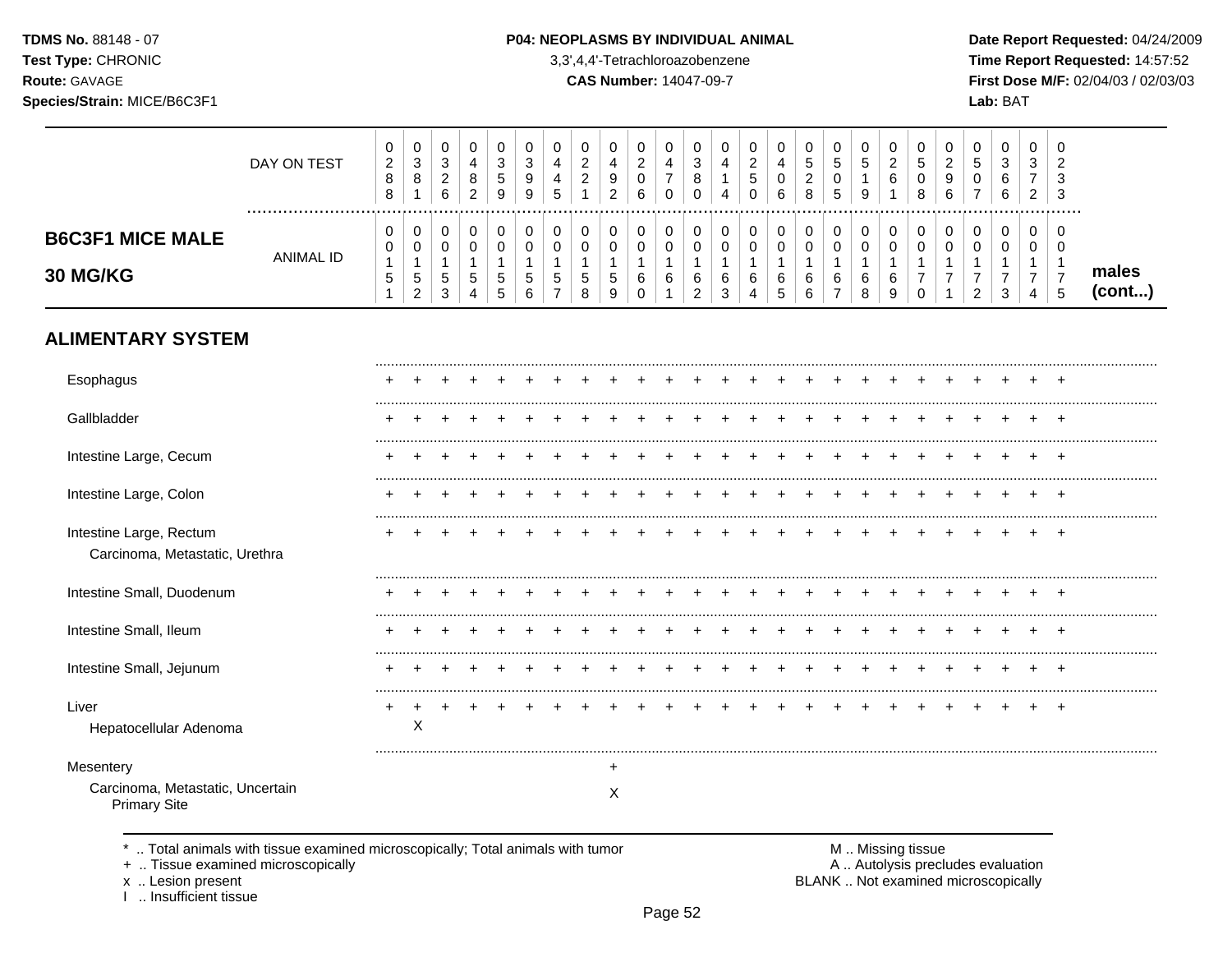## TDMS No. 88148 - 07 **P04: NEOPLASMS BY INDIVIDUAL ANIMAL** Date Report Requested: 04/24/2009

**Test Type:** CHRONIC 3,3',4,4'-Tetrachloroazobenzene **Time Report Requested:** 14:57:52 **Route:** GAVAGE **CAS Number:** 14047-09-7 **First Dose M/F:** 02/04/03 / 02/03/03

|                                                                                    | DAY ON TEST                                                                  | 0<br>$\boldsymbol{2}$<br>$\bf 8$<br>8      | $\mathbf 0$<br>$\ensuremath{\mathsf{3}}$<br>$\bf 8$<br>$\mathbf{1}$ | 0<br>$\mathbf{3}$<br>$\overline{2}$<br>$\,6$ | 0<br>4<br>$\bf 8$<br>$\overline{c}$ | $\mathbf 0$<br>$\sqrt{3}$<br>$\,$ 5 $\,$<br>9          | 0<br>3<br>$\boldsymbol{9}$<br>9          | 0<br>4<br>4<br>5                                        | 0<br>$\overline{c}$<br>$\sqrt{2}$<br>$\mathbf{1}$ | 0<br>4<br>$\boldsymbol{9}$<br>$\overline{2}$       | 0<br>$\sqrt{2}$<br>$\mathbf 0$<br>6             | 0<br>4<br>$\overline{7}$<br>$\mathbf 0$    | 0<br>$\sqrt{3}$<br>8<br>$\mathbf 0$                     | 0<br>4<br>$\mathbf{1}$<br>4              | $\pmb{0}$<br>$\mathbf 2$<br>$\mathbf 5$<br>$\mathbf 0$ | $\pmb{0}$<br>$\overline{\mathbf{4}}$<br>$\mathbf 0$<br>6 | $\mathbf 0$<br>$\mathbf 5$<br>$\sqrt{2}$<br>8 | 0<br>$\sqrt{5}$<br>$\pmb{0}$<br>5                     | 0<br>5<br>$\mathbf{1}$<br>9              | 0<br>$\overline{c}$<br>6         | 0<br>$\sqrt{5}$<br>$\mathbf 0$<br>8                            | 0<br>$\overline{c}$<br>$\boldsymbol{9}$<br>$6\phantom{1}$ | 0<br>5<br>$\mathbf 0$<br>$\overline{7}$                                  | 0<br>$\sqrt{3}$<br>$\,6\,$<br>$\,6\,$                     | 0<br>3<br>$\overline{7}$<br>$\overline{c}$    | 0<br>$\overline{\mathbf{c}}$<br>3<br>3                    |                 |
|------------------------------------------------------------------------------------|------------------------------------------------------------------------------|--------------------------------------------|---------------------------------------------------------------------|----------------------------------------------|-------------------------------------|--------------------------------------------------------|------------------------------------------|---------------------------------------------------------|---------------------------------------------------|----------------------------------------------------|-------------------------------------------------|--------------------------------------------|---------------------------------------------------------|------------------------------------------|--------------------------------------------------------|----------------------------------------------------------|-----------------------------------------------|-------------------------------------------------------|------------------------------------------|----------------------------------|----------------------------------------------------------------|-----------------------------------------------------------|--------------------------------------------------------------------------|-----------------------------------------------------------|-----------------------------------------------|-----------------------------------------------------------|-----------------|
| <b>B6C3F1 MICE MALE</b><br>30 MG/KG                                                | <b>ANIMAL ID</b>                                                             | 0<br>0<br>$\mathbf{1}$<br>5<br>$\mathbf 1$ | 0<br>$\mathbf 0$<br>$\mathbf{1}$<br>$\,$ 5 $\,$<br>$\overline{2}$   | 0<br>0<br>$\mathbf{1}$<br>5<br>3             | 0<br>0<br>$\mathbf{1}$<br>5<br>4    | 0<br>$\mathbf 0$<br>$\overline{1}$<br>$\mathbf 5$<br>5 | 0<br>$\pmb{0}$<br>$\mathbf{1}$<br>5<br>6 | 0<br>$\mathbf 0$<br>$\mathbf{1}$<br>5<br>$\overline{7}$ | 0<br>$\mathbf 0$<br>$\mathbf{1}$<br>5<br>8        | 0<br>$\pmb{0}$<br>$\mathbf{1}$<br>$\,$ 5 $\,$<br>9 | 0<br>$\pmb{0}$<br>$\mathbf{1}$<br>6<br>$\Omega$ | 0<br>0<br>$\mathbf{1}$<br>6<br>$\mathbf 1$ | 0<br>$\mathbf 0$<br>$\mathbf{1}$<br>6<br>$\overline{2}$ | 0<br>$\pmb{0}$<br>$\mathbf{1}$<br>6<br>3 | 0<br>$\pmb{0}$<br>$\mathbf{1}$<br>6<br>$\overline{4}$  | 0<br>$\pmb{0}$<br>$\mathbf{1}$<br>6<br>5                 | 0<br>$\pmb{0}$<br>$\mathbf{1}$<br>6<br>6      | 0<br>$\pmb{0}$<br>$\mathbf{1}$<br>6<br>$\overline{7}$ | 0<br>$\pmb{0}$<br>$\mathbf{1}$<br>6<br>8 | 0<br>0<br>$\mathbf{1}$<br>6<br>9 | 0<br>$\mathbf 0$<br>$\mathbf{1}$<br>$\overline{7}$<br>$\Omega$ | 0<br>0<br>$\mathbf{1}$<br>$\overline{7}$                  | 0<br>0<br>$\mathbf{1}$<br>$\overline{7}$<br>$\overline{2}$               | 0<br>$\mathbf 0$<br>$\mathbf{1}$<br>$\boldsymbol{7}$<br>3 | 0<br>0<br>$\mathbf{1}$<br>$\overline{7}$<br>4 | $\mathbf 0$<br>0<br>$\overline{1}$<br>$\overline{7}$<br>5 | males<br>(cont) |
| Pancreas                                                                           |                                                                              |                                            |                                                                     |                                              |                                     |                                                        |                                          |                                                         |                                                   |                                                    |                                                 |                                            |                                                         |                                          |                                                        |                                                          |                                               |                                                       |                                          |                                  |                                                                |                                                           |                                                                          |                                                           |                                               |                                                           |                 |
| Salivary Glands                                                                    |                                                                              |                                            |                                                                     |                                              |                                     |                                                        |                                          |                                                         |                                                   |                                                    |                                                 |                                            |                                                         |                                          |                                                        |                                                          |                                               |                                                       |                                          |                                  |                                                                |                                                           |                                                                          |                                                           |                                               |                                                           |                 |
| Stomach, Forestomach<br>Squamous Cell Carcinoma<br>Squamous Cell Papilloma         |                                                                              |                                            |                                                                     |                                              |                                     |                                                        |                                          |                                                         |                                                   |                                                    |                                                 |                                            |                                                         |                                          |                                                        |                                                          | X                                             |                                                       |                                          |                                  |                                                                |                                                           |                                                                          |                                                           |                                               |                                                           |                 |
| Stomach, Glandular<br>Squamous Cell Carcinoma, Metastatic,<br>Stomach, Forestomach |                                                                              |                                            |                                                                     |                                              |                                     |                                                        |                                          |                                                         |                                                   |                                                    |                                                 |                                            |                                                         |                                          |                                                        |                                                          |                                               |                                                       |                                          |                                  |                                                                |                                                           |                                                                          |                                                           |                                               | ÷                                                         |                 |
| <b>CARDIOVASCULAR SYSTEM</b>                                                       |                                                                              |                                            |                                                                     |                                              |                                     |                                                        |                                          |                                                         |                                                   |                                                    |                                                 |                                            |                                                         |                                          |                                                        |                                                          |                                               |                                                       |                                          |                                  |                                                                |                                                           |                                                                          |                                                           |                                               |                                                           |                 |
| <b>Blood Vessel</b>                                                                |                                                                              |                                            |                                                                     |                                              |                                     |                                                        |                                          |                                                         |                                                   |                                                    |                                                 |                                            |                                                         |                                          |                                                        |                                                          |                                               |                                                       |                                          |                                  |                                                                |                                                           |                                                                          |                                                           |                                               |                                                           |                 |
| Heart                                                                              |                                                                              |                                            |                                                                     |                                              |                                     |                                                        |                                          |                                                         |                                                   |                                                    |                                                 |                                            |                                                         |                                          |                                                        |                                                          |                                               |                                                       |                                          |                                  |                                                                |                                                           |                                                                          |                                                           |                                               |                                                           |                 |
| <b>ENDOCRINE SYSTEM</b>                                                            |                                                                              |                                            |                                                                     |                                              |                                     |                                                        |                                          |                                                         |                                                   |                                                    |                                                 |                                            |                                                         |                                          |                                                        |                                                          |                                               |                                                       |                                          |                                  |                                                                |                                                           |                                                                          |                                                           |                                               |                                                           |                 |
| <b>Adrenal Cortex</b>                                                              |                                                                              |                                            |                                                                     |                                              |                                     |                                                        |                                          |                                                         |                                                   |                                                    |                                                 |                                            |                                                         |                                          |                                                        |                                                          |                                               |                                                       |                                          |                                  |                                                                |                                                           |                                                                          |                                                           |                                               |                                                           |                 |
| Adrenal Medulla                                                                    |                                                                              | $\div$                                     |                                                                     |                                              |                                     |                                                        |                                          |                                                         |                                                   |                                                    |                                                 |                                            |                                                         |                                          |                                                        |                                                          |                                               |                                                       |                                          |                                  |                                                                |                                                           |                                                                          |                                                           |                                               |                                                           |                 |
| +  Tissue examined microscopically<br>x  Lesion present<br>Insufficient tissue     | Total animals with tissue examined microscopically; Total animals with tumor |                                            |                                                                     |                                              |                                     |                                                        |                                          |                                                         |                                                   |                                                    |                                                 |                                            |                                                         |                                          |                                                        |                                                          |                                               |                                                       |                                          | M  Missing tissue                |                                                                |                                                           | A  Autolysis precludes evaluation<br>BLANK  Not examined microscopically |                                                           |                                               |                                                           |                 |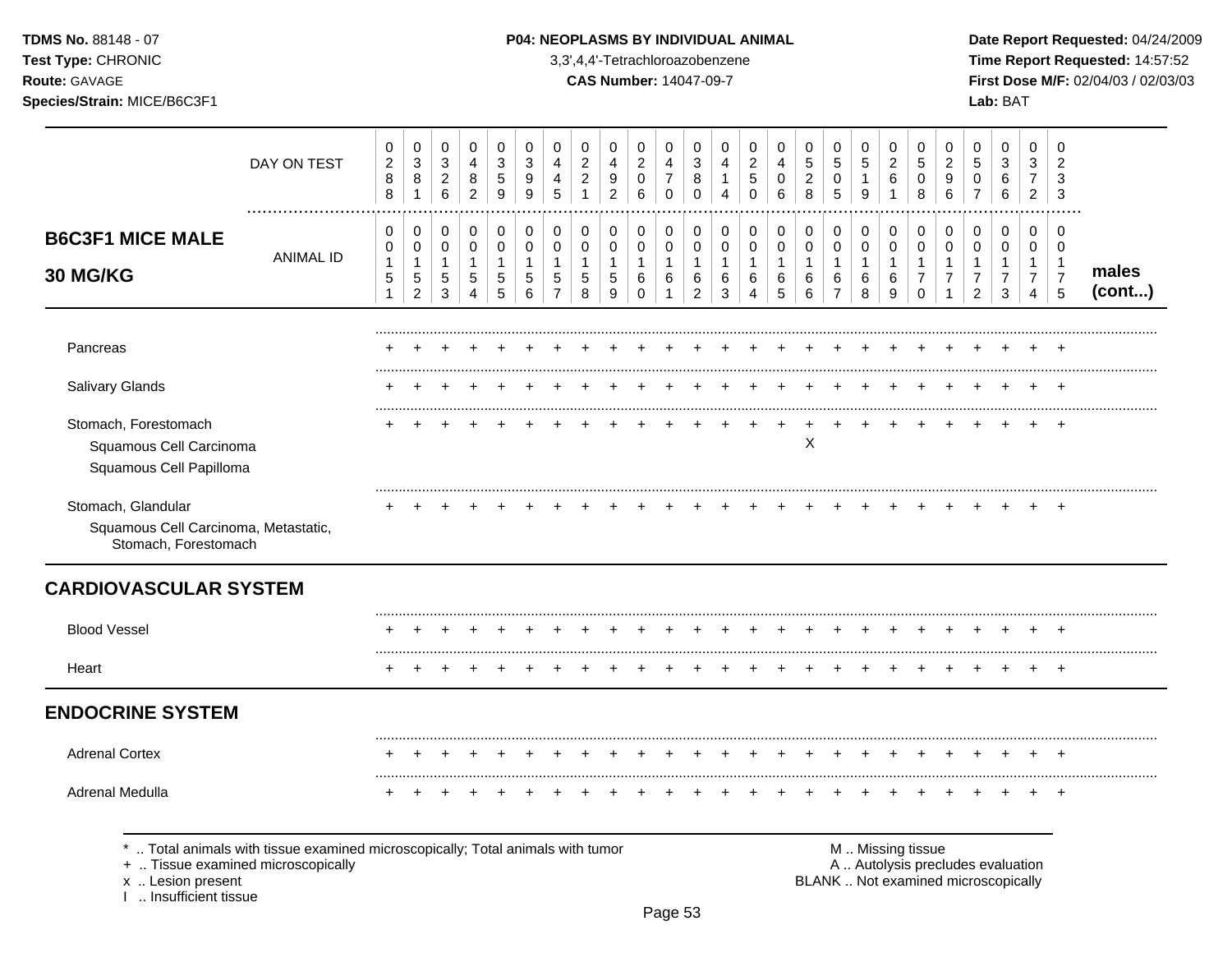### **TDMS No.** 88148 - 07 **P04: NEOPLASMS BY INDIVIDUAL ANIMAL** Date Report Requested: 04/24/2009

**Test Type:** CHRONIC 3,3',4,4'-Tetrachloroazobenzene **Time Report Requested:** 14:57:52 **Route:** GAVAGE **CAS Number:** 14047-09-7 **First Dose M/F:** 02/04/03 / 02/03/03

|                                            | DAY ON TEST   | 0<br>$\overline{c}$<br>8<br>8 | 0<br>3<br>8 | 0<br>3<br>2<br>6 | 0<br>4<br>8<br>2 | 0<br>3<br>5<br>9 | 0<br>3<br>9<br>9 | ა | 0<br>$\overline{2}$<br>ົ | 4<br>9<br>2 | 0<br>2<br>0<br>6 | 0<br>4<br>$\overline{ }$ | 0<br>3<br>8<br>0 | 4<br>4      | 2<br>5<br>0 | 4<br>6 | 0<br>5<br>2<br>8 | 0<br>5<br>0<br>5 | 0<br>5<br>9 | 0<br>n<br>$\epsilon$<br>6 | 0<br>5<br>0<br>8 | 2<br>9<br>6 | 5 | 0<br>3<br>6<br>6 | 0<br>3<br>$\overline{ }$<br>2 | ╯<br>$\sqrt{2}$<br>د.<br>3 |                 |
|--------------------------------------------|---------------|-------------------------------|-------------|------------------|------------------|------------------|------------------|---|--------------------------|-------------|------------------|--------------------------|------------------|-------------|-------------|--------|------------------|------------------|-------------|---------------------------|------------------|-------------|---|------------------|-------------------------------|----------------------------|-----------------|
| <b>B6C3F1 MICE MALE</b><br><b>30 MG/KG</b> | <br>ANIMAL ID | 0<br>0<br>5                   | 0<br>5<br>ົ | 0<br>0<br>5<br>3 | 0<br>0<br>5      | 0<br>0<br>5<br>5 | G<br>b           | ບ | 0<br>5<br>8              | 5<br>9      | 0<br>0<br>6      | 0<br>0<br>6              | 0<br>0<br>6<br>ີ | 0<br>6<br>3 | 6           | 6      | 0<br>0<br>6<br>6 | 0<br>0<br>6      | 6           | 0<br>6<br>9               |                  |             |   | 0<br>3           | 0<br>0<br>4                   | <br><u>—</u>               | males<br>(cont) |
| Islets, Pancreatic                         |               |                               |             |                  |                  |                  |                  |   |                          |             |                  |                          |                  |             |             |        |                  |                  |             |                           |                  |             |   |                  |                               | $\pm$                      |                 |
| Parathyroid Gland                          |               |                               |             |                  |                  |                  |                  |   |                          |             |                  |                          |                  |             |             |        |                  |                  |             |                           |                  |             |   |                  | $+$                           | М                          |                 |
| <b>Pituitary Gland</b>                     |               |                               |             |                  |                  |                  |                  |   |                          |             |                  |                          |                  |             |             |        |                  |                  |             |                           |                  |             |   |                  |                               | $\div$                     |                 |
| <b>Thyroid Gland</b>                       |               |                               |             |                  |                  |                  |                  |   |                          |             |                  |                          |                  |             |             |        |                  |                  |             |                           |                  |             |   |                  |                               |                            |                 |

## **GENERAL BODY SYSTEM**

NONE

# **GENITAL SYSTEM**

| <b>Coagulating Gland</b><br>Carcinoma, Metastatic, Urethra |   | X. | X | X X X X X X X X X |  |  |    |    |              | $\mathsf{X}$ | X. | XX | $\mathsf{X}$ | X. | X | X | x x |  |
|------------------------------------------------------------|---|----|---|-------------------|--|--|----|----|--------------|--------------|----|----|--------------|----|---|---|-----|--|
| Ductus Deferens<br>Carcinoma, Metastatic, Urethra          | X |    |   | x x               |  |  | X. | X. | $\mathsf{X}$ | $\mathsf{X}$ | X. | X. |              |    |   |   | x x |  |
| Epididymis                                                 |   |    |   |                   |  |  |    |    |              |              |    |    |              |    |   |   |     |  |
| <b>Preputial Gland</b>                                     |   |    |   |                   |  |  |    |    |              |              |    |    |              |    |   |   |     |  |

\* .. Total animals with tissue examined microscopically; Total animals with tumor <br>
+ .. Tissue examined microscopically<br>
+ .. Tissue examined microscopically

+ .. Tissue examined microscopically

I .. Insufficient tissue

x .. Lesion present **BLANK** .. Not examined microscopically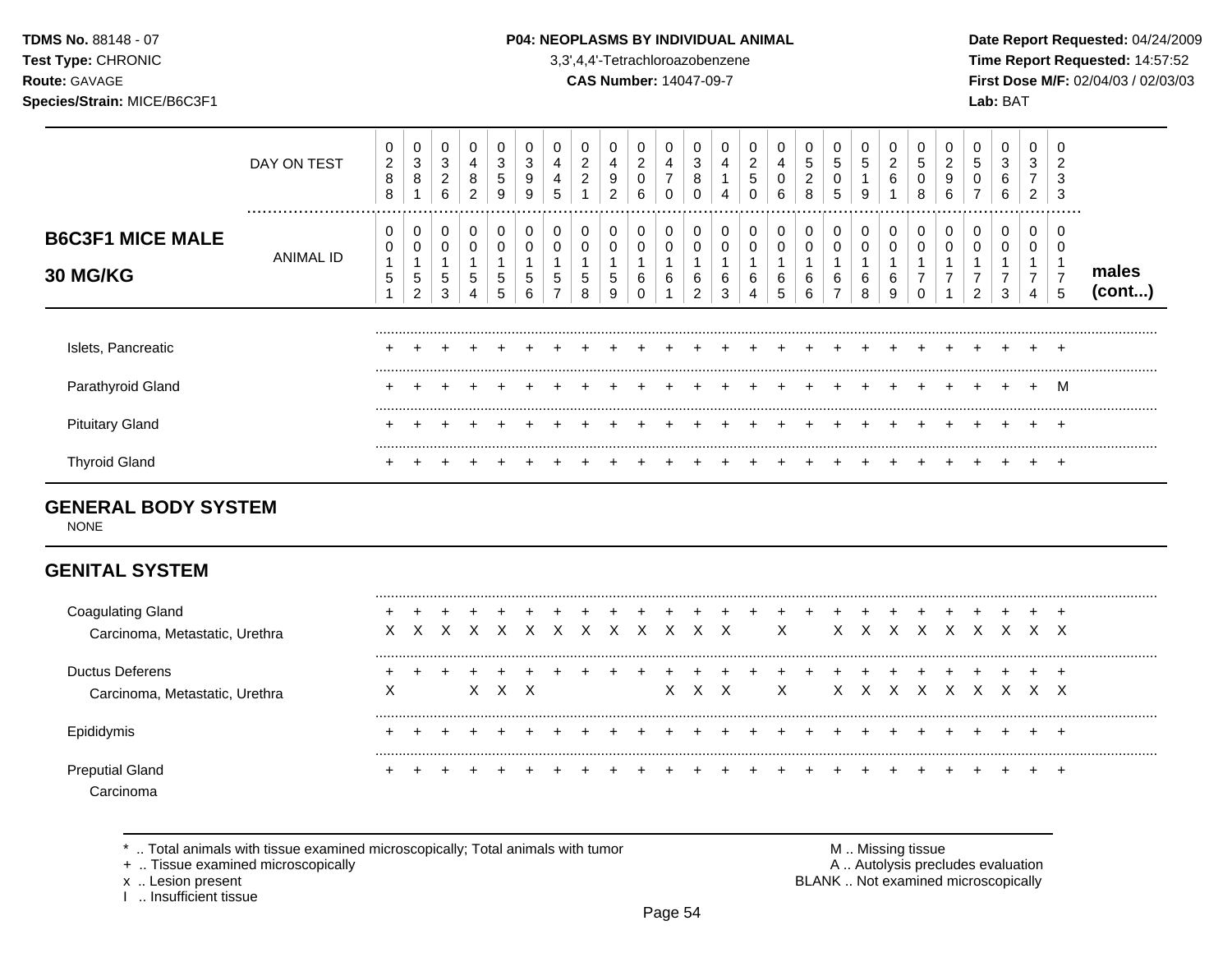TDMS No. 88148 - 07

Test Type: CHRONIC

Route: GAVAGE

Species/Strain: MICE/B6C3F1

### P04: NEOPLASMS BY INDIVIDUAL ANIMAL

3,3',4,4'-Tetrachloroazobenzene

**CAS Number: 14047-09-7** 

Date Report Requested: 04/24/2009 Time Report Requested: 14:57:52 First Dose M/F: 02/04/03 / 02/03/03 Lab: BAT

| DAY ON TEST                                                                                                                                                       | 0<br>$\sqrt{2}$<br>8<br>8      | $\pmb{0}$<br>$\ensuremath{\mathsf{3}}$<br>$\bf8$<br>$\mathbf{1}$        | 0<br>$\sqrt{3}$<br>$\boldsymbol{2}$<br>$\,6\,$              | 0<br>$\overline{4}$<br>8<br>$\overline{2}$            | 0<br>$\mathbf{3}$<br>$\sqrt{5}$<br>$\boldsymbol{9}$ | 0<br>3<br>9<br>9               | 0<br>4<br>4<br>5                                                | 0<br>$\overline{2}$<br>$\boldsymbol{2}$<br>$\mathbf{1}$ | 0<br>4<br>9<br>$\overline{a}$                  | 0<br>$\sqrt{2}$<br>$\mathbf 0$<br>$\,6\,$                  | 0<br>$\overline{4}$<br>$\overline{7}$<br>$\mathbf 0$ | $\mathbf 0$<br>3<br>8<br>$\mathbf 0$                       | 0<br>4<br>1<br>4            | 0<br>$\overline{2}$<br>$\,$ 5 $\,$<br>$\mathbf 0$ | 0<br>$\overline{4}$<br>$\mathbf 0$<br>$6\phantom{1}6$ | 0<br>$\sqrt{5}$<br>$\boldsymbol{2}$<br>8 | 0<br>$\sqrt{5}$<br>0<br>$\overline{5}$                      | 0<br>$\sqrt{5}$<br>$\mathbf{1}$<br>9             | 0<br>$\overline{c}$<br>6<br>1                          | 0<br>$\sqrt{5}$<br>$\,0\,$<br>8                         | 0<br>$\overline{2}$<br>9<br>$\,6\,$                                      | 0<br>$\sqrt{5}$<br>$\pmb{0}$<br>$\overline{7}$               | 0<br>$\mathbf{3}$<br>$\,6$<br>$6\phantom{1}6$ | 0<br>3<br>$\overline{7}$<br>$\overline{2}$                 | 0<br>$\overline{2}$<br>3<br>3                           |                 |
|-------------------------------------------------------------------------------------------------------------------------------------------------------------------|--------------------------------|-------------------------------------------------------------------------|-------------------------------------------------------------|-------------------------------------------------------|-----------------------------------------------------|--------------------------------|-----------------------------------------------------------------|---------------------------------------------------------|------------------------------------------------|------------------------------------------------------------|------------------------------------------------------|------------------------------------------------------------|-----------------------------|---------------------------------------------------|-------------------------------------------------------|------------------------------------------|-------------------------------------------------------------|--------------------------------------------------|--------------------------------------------------------|---------------------------------------------------------|--------------------------------------------------------------------------|--------------------------------------------------------------|-----------------------------------------------|------------------------------------------------------------|---------------------------------------------------------|-----------------|
| <b>B6C3F1 MICE MALE</b><br><b>ANIMAL ID</b><br>30 MG/KG                                                                                                           | 0<br>0<br>1<br>$\sqrt{5}$<br>1 | $\pmb{0}$<br>$\pmb{0}$<br>$\mathbf{1}$<br>$\,$ 5 $\,$<br>$\overline{c}$ | 0<br>$\pmb{0}$<br>$\mathbf{1}$<br>$\,$ 5 $\,$<br>$\sqrt{3}$ | 0<br>$\mathsf 0$<br>1<br>$\sqrt{5}$<br>$\overline{4}$ | 0<br>$\mathbf 0$<br>$\mathbf{1}$<br>$\sqrt{5}$<br>5 | 0<br>0<br>1<br>$\sqrt{5}$<br>6 | $\mathbf 0$<br>$\mathbf 0$<br>1<br>$\sqrt{5}$<br>$\overline{7}$ | 0<br>$\mathbf 0$<br>$\mathbf{1}$<br>$\sqrt{5}$<br>8     | 0<br>0<br>$\mathbf 1$<br>5<br>$\boldsymbol{9}$ | 0<br>$\mathbf 0$<br>$\mathbf{1}$<br>$\,6\,$<br>$\mathbf 0$ | 0<br>$\pmb{0}$<br>$\mathbf{1}$<br>6<br>$\mathbf{1}$  | $\mathbf 0$<br>$\mathbf 0$<br>1<br>$\,6$<br>$\overline{2}$ | 0<br>0<br>1<br>$\,6\,$<br>3 | 0<br>0<br>$\mathbf{1}$<br>6<br>$\overline{4}$     | 0<br>$\mathbf 0$<br>$\mathbf{1}$<br>$\,6$<br>5        | 0<br>$\pmb{0}$<br>1<br>$\,6$<br>6        | 0<br>$\mathbf 0$<br>$\mathbf{1}$<br>$\,6$<br>$\overline{7}$ | 0<br>$\mathbf 0$<br>$\mathbf{1}$<br>$\,6\,$<br>8 | $\pmb{0}$<br>$\pmb{0}$<br>$\mathbf{1}$<br>$\,6\,$<br>9 | 0<br>$\mathbf 0$<br>$\mathbf{1}$<br>$\overline{7}$<br>0 | 0<br>$\mathbf 0$<br>$\mathbf{1}$<br>$\boldsymbol{7}$<br>1                | 0<br>$\mathbf 0$<br>-1<br>$\boldsymbol{7}$<br>$\overline{2}$ | 0<br>0<br>1<br>$\overline{7}$<br>3            | 0<br>0<br>$\mathbf{1}$<br>$\overline{7}$<br>$\overline{4}$ | $\mathbf 0$<br>$\mathbf 0$<br>-1<br>$\overline{7}$<br>5 | males<br>(cont) |
| Prostate<br>Carcinoma, Metastatic, Urethra                                                                                                                        | X                              | X                                                                       | $\times$                                                    | $\mathsf{X}$                                          | $\mathsf{X}$                                        | $\times$                       | X                                                               | $\mathsf{X}$                                            | $\times$                                       | $\times$                                                   | $\mathsf{X}$                                         | $\times$                                                   | $\times$                    |                                                   | $\times$                                              |                                          | $X$ $X$                                                     | $\mathsf{X}$                                     | $\mathsf{X}$                                           | $\times$                                                |                                                                          | X X X                                                        |                                               |                                                            | $X$ $X$                                                 |                 |
| Seminal Vesicle<br>Carcinoma, Metastatic, Urethra                                                                                                                 | X                              | $\times$                                                                | $\mathsf{X}$                                                | $\mathsf{X}$                                          | $\mathsf{X}$                                        | $\times$                       |                                                                 | $X \times X$                                            |                                                | x x                                                        | $\mathsf{X}$                                         | $\mathsf{X}$                                               | $\mathsf{X}$                |                                                   | X                                                     |                                          | X                                                           | $\mathsf{X}$                                     | $\mathsf{X}$                                           |                                                         | $X$ $X$ $X$ $X$ $X$ $X$                                                  |                                                              |                                               |                                                            |                                                         |                 |
| <b>Testes</b>                                                                                                                                                     |                                |                                                                         |                                                             |                                                       |                                                     |                                |                                                                 |                                                         |                                                |                                                            |                                                      |                                                            |                             |                                                   |                                                       |                                          |                                                             |                                                  |                                                        |                                                         |                                                                          |                                                              |                                               |                                                            |                                                         |                 |
| <b>HEMATOPOIETIC SYSTEM</b><br><b>Bone Marrow</b>                                                                                                                 |                                |                                                                         |                                                             |                                                       |                                                     |                                |                                                                 |                                                         |                                                |                                                            |                                                      |                                                            |                             |                                                   |                                                       |                                          |                                                             |                                                  |                                                        |                                                         |                                                                          |                                                              |                                               |                                                            |                                                         |                 |
| Lymph Node, Mandibular                                                                                                                                            |                                |                                                                         |                                                             |                                                       |                                                     |                                |                                                                 |                                                         |                                                |                                                            |                                                      |                                                            |                             |                                                   |                                                       |                                          |                                                             |                                                  |                                                        |                                                         |                                                                          |                                                              |                                               |                                                            |                                                         |                 |
| Lymph Node, Mesenteric                                                                                                                                            |                                |                                                                         |                                                             |                                                       |                                                     |                                |                                                                 |                                                         |                                                |                                                            |                                                      |                                                            |                             |                                                   |                                                       |                                          |                                                             |                                                  |                                                        |                                                         |                                                                          |                                                              |                                               |                                                            |                                                         |                 |
| Spleen                                                                                                                                                            |                                |                                                                         |                                                             |                                                       |                                                     |                                |                                                                 |                                                         |                                                |                                                            |                                                      |                                                            |                             |                                                   |                                                       |                                          |                                                             |                                                  |                                                        |                                                         |                                                                          |                                                              |                                               |                                                            |                                                         |                 |
| Thymus                                                                                                                                                            |                                |                                                                         |                                                             |                                                       |                                                     |                                |                                                                 |                                                         |                                                |                                                            |                                                      |                                                            |                             |                                                   |                                                       |                                          |                                                             |                                                  |                                                        |                                                         |                                                                          |                                                              |                                               |                                                            |                                                         |                 |
| <b>INTEGUMENTARY SYSTEM</b>                                                                                                                                       |                                |                                                                         |                                                             |                                                       |                                                     |                                |                                                                 |                                                         |                                                |                                                            |                                                      |                                                            |                             |                                                   |                                                       |                                          |                                                             |                                                  |                                                        |                                                         |                                                                          |                                                              |                                               |                                                            |                                                         |                 |
| <b>Mammary Gland</b>                                                                                                                                              | м                              |                                                                         | MMM                                                         |                                                       | - M                                                 |                                | M M M M M M M M M M M M M M M M M M M                           |                                                         |                                                |                                                            |                                                      |                                                            |                             |                                                   |                                                       |                                          |                                                             |                                                  |                                                        |                                                         |                                                                          |                                                              |                                               |                                                            |                                                         |                 |
| Total animals with tissue examined microscopically; Total animals with tumor<br>+  Tissue examined microscopically<br>x  Lesion present<br>L. Insufficient tissue |                                |                                                                         |                                                             |                                                       |                                                     |                                |                                                                 |                                                         |                                                |                                                            |                                                      |                                                            |                             |                                                   |                                                       |                                          |                                                             |                                                  |                                                        | M  Missing tissue                                       | A  Autolysis precludes evaluation<br>BLANK  Not examined microscopically |                                                              |                                               |                                                            |                                                         |                 |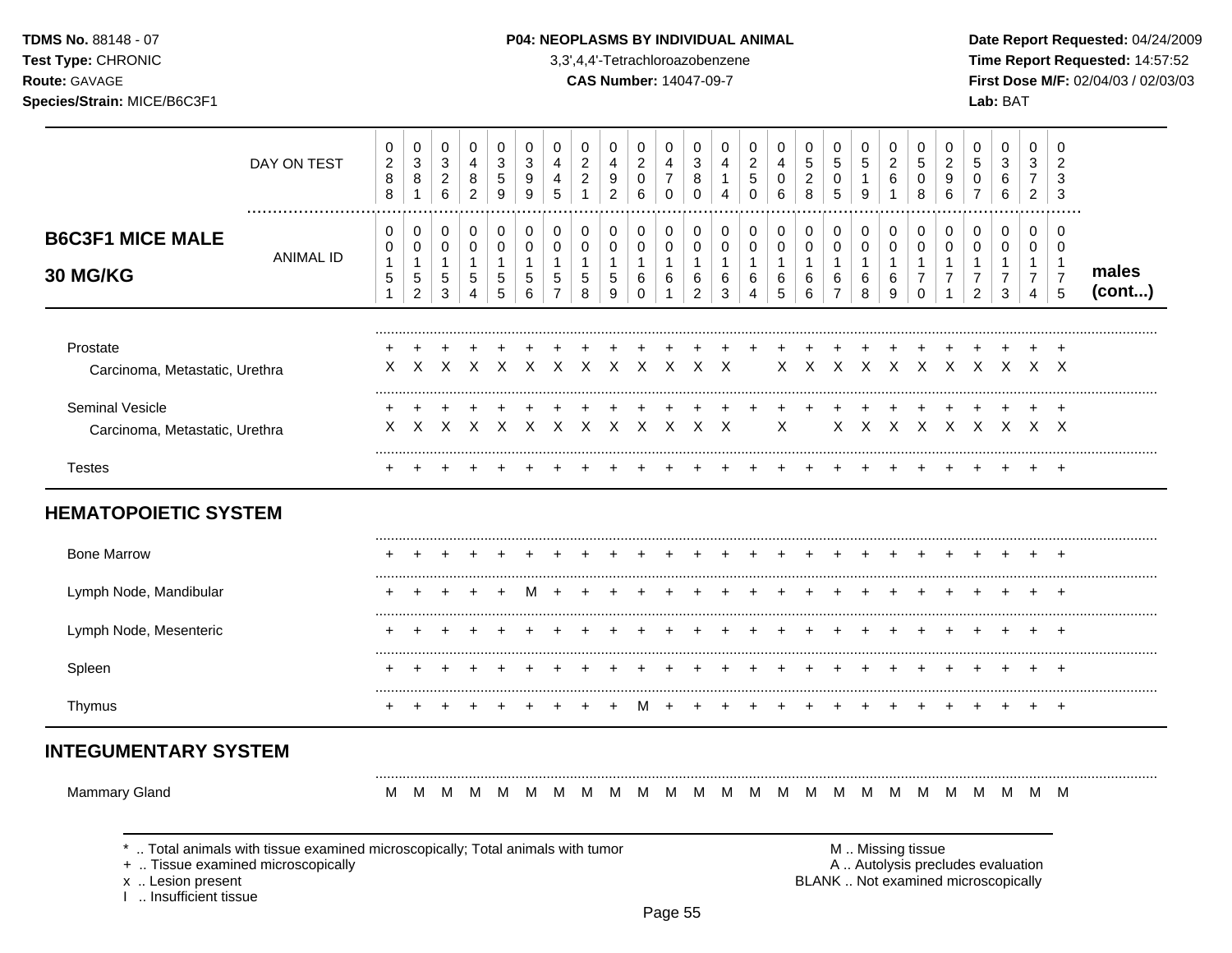### **TDMS No.** 88148 - 07 **P04: NEOPLASMS BY INDIVIDUAL ANIMAL** Date Report Requested: 04/24/2009

**Test Type:** CHRONIC 3,3',4,4'-Tetrachloroazobenzene **Time Report Requested:** 14:57:52 **Route:** GAVAGE **CAS Number:** 14047-09-7 **First Dose M/F:** 02/04/03 / 02/03/03

|                                                                                | DAY ON TEST      | 0<br>$\overline{\mathbf{c}}$<br>8<br>8 | 0<br>$\ensuremath{\mathsf{3}}$<br>8         | 0<br>$\sqrt{3}$<br>$\overline{2}$<br>6     | 0<br>4<br>8<br>2            | 0<br>$\sqrt{3}$<br>5<br>9        | 0<br>3<br>9<br>9      | 0<br>4<br>4<br>5                    | 0<br>$\overline{c}$<br>$\overline{2}$ | 0<br>4<br>9<br>$\mathfrak{p}$    | 0<br>$\overline{c}$<br>0<br>6           | $\mathbf 0$<br>4<br>$\overline{7}$<br>$\Omega$ | 0<br>3<br>8<br>$\Omega$            | 0<br>4<br>1<br>4                 | 0<br>$\overline{a}$<br>5<br>$\Omega$ | 0<br>4<br>0<br>6                | 0<br>5<br>$\overline{2}$<br>8 | 0<br>$\sqrt{5}$<br>0<br>5                     | $\mathbf 0$<br>5<br>$\mathbf{1}$<br>9 | 0<br>$\boldsymbol{2}$<br>6<br>1  | 0<br>5<br>0<br>8      | 0<br>$\overline{c}$<br>9<br>6 | 0<br>5<br>0                             | 0<br>3<br>6<br>6                   | 0<br>3<br>$\overline{7}$<br>$\overline{2}$ | 0<br>$\overline{2}$<br>3<br>3                                       |                 |
|--------------------------------------------------------------------------------|------------------|----------------------------------------|---------------------------------------------|--------------------------------------------|-----------------------------|----------------------------------|-----------------------|-------------------------------------|---------------------------------------|----------------------------------|-----------------------------------------|------------------------------------------------|------------------------------------|----------------------------------|--------------------------------------|---------------------------------|-------------------------------|-----------------------------------------------|---------------------------------------|----------------------------------|-----------------------|-------------------------------|-----------------------------------------|------------------------------------|--------------------------------------------|---------------------------------------------------------------------|-----------------|
| <b>B6C3F1 MICE MALE</b><br>30 MG/KG                                            | <b>ANIMAL ID</b> | 0<br>0<br>$\mathbf{1}$<br>5<br>1       | 0<br>0<br>1<br>$\sqrt{5}$<br>$\overline{c}$ | 0<br>$\mathbf 0$<br>$\mathbf{1}$<br>5<br>3 | 0<br>0<br>$\mathbf{1}$<br>5 | 0<br>0<br>$\mathbf{1}$<br>5<br>5 | 0<br>0<br>1<br>5<br>6 | 0<br>0<br>-1<br>5<br>$\overline{7}$ | 0<br>0<br>$\mathbf{1}$<br>5<br>8      | 0<br>0<br>$\mathbf{1}$<br>5<br>9 | 0<br>0<br>$\mathbf{1}$<br>6<br>$\Omega$ | 0<br>0<br>$\mathbf{1}$<br>6<br>1               | 0<br>0<br>1<br>6<br>$\overline{c}$ | 0<br>0<br>$\mathbf{1}$<br>6<br>3 | 0<br>0<br>1<br>6<br>4                | 0<br>0<br>$\mathbf 1$<br>6<br>5 | 0<br>0<br>1<br>6<br>6         | 0<br>0<br>$\mathbf{1}$<br>6<br>$\overline{7}$ | 0<br>0<br>1<br>6<br>8                 | 0<br>0<br>$\mathbf{1}$<br>6<br>9 | 0<br>0<br>1<br>7<br>0 | 0<br>0<br>1<br>7              | 0<br>0<br>1<br>$\overline{2}$           | 0<br>0<br>1<br>$\overline{7}$<br>3 | 0<br>$\mathbf 0$<br>$\mathbf{1}$<br>7<br>4 | $\mathbf 0$<br>$\mathbf 0$<br>$\overline{1}$<br>$\overline{7}$<br>5 | males<br>(cont) |
| Skin                                                                           |                  |                                        |                                             |                                            |                             |                                  |                       |                                     |                                       |                                  |                                         |                                                |                                    |                                  |                                      |                                 |                               |                                               |                                       |                                  |                       |                               |                                         |                                    |                                            |                                                                     |                 |
| <b>MUSCULOSKELETAL SYSTEM</b>                                                  |                  |                                        |                                             |                                            |                             |                                  |                       |                                     |                                       |                                  |                                         |                                                |                                    |                                  |                                      |                                 |                               |                                               |                                       |                                  |                       |                               |                                         |                                    |                                            |                                                                     |                 |
| Bone                                                                           |                  |                                        |                                             |                                            |                             |                                  |                       |                                     |                                       |                                  |                                         |                                                |                                    |                                  |                                      |                                 |                               |                                               |                                       |                                  |                       |                               |                                         |                                    |                                            |                                                                     |                 |
| <b>Skeletal Muscle</b><br>Carcinoma, Metastatic, Urethra                       |                  |                                        | X X X X X X X X X X X X                     | $\pm$                                      |                             |                                  |                       |                                     |                                       |                                  |                                         |                                                |                                    |                                  |                                      |                                 |                               |                                               |                                       |                                  |                       |                               | $X$ $X$ $X$ $X$ $X$ $X$ $X$ $X$ $X$ $X$ |                                    |                                            |                                                                     |                 |
| <b>NERVOUS SYSTEM</b>                                                          |                  |                                        |                                             |                                            |                             |                                  |                       |                                     |                                       |                                  |                                         |                                                |                                    |                                  |                                      |                                 |                               |                                               |                                       |                                  |                       |                               |                                         |                                    |                                            |                                                                     |                 |
| <b>Brain</b>                                                                   |                  |                                        |                                             |                                            |                             |                                  |                       |                                     |                                       |                                  |                                         |                                                |                                    |                                  |                                      |                                 |                               |                                               |                                       |                                  |                       |                               |                                         |                                    |                                            |                                                                     |                 |
| <b>RESPIRATORY SYSTEM</b>                                                      |                  |                                        |                                             |                                            |                             |                                  |                       |                                     |                                       |                                  |                                         |                                                |                                    |                                  |                                      |                                 |                               |                                               |                                       |                                  |                       |                               |                                         |                                    |                                            |                                                                     |                 |
| Lung<br>Alveolar/Bronchiolar Adenoma<br>Alveolar/Bronchiolar Adenoma, Multiple |                  |                                        |                                             |                                            |                             |                                  |                       |                                     |                                       |                                  |                                         |                                                | $\mathsf X$                        |                                  |                                      |                                 | X                             |                                               | $\times$                              |                                  |                       |                               |                                         |                                    |                                            | $\overline{ }$                                                      |                 |
| Nose                                                                           |                  |                                        |                                             |                                            |                             |                                  |                       |                                     |                                       |                                  |                                         |                                                |                                    |                                  |                                      |                                 |                               |                                               |                                       |                                  |                       |                               |                                         |                                    |                                            |                                                                     |                 |
| Trachea                                                                        |                  |                                        |                                             |                                            |                             |                                  |                       |                                     |                                       |                                  |                                         |                                                |                                    |                                  |                                      |                                 |                               |                                               |                                       |                                  |                       |                               |                                         |                                    |                                            | $^+$                                                                |                 |

\* .. Total animals with tissue examined microscopically; Total animals with tumor <br>
+ .. Tissue examined microscopically<br>
+ .. Tissue examined microscopically

+ .. Tissue examined microscopically

x .. Lesion present<br>I .. Insufficient tissue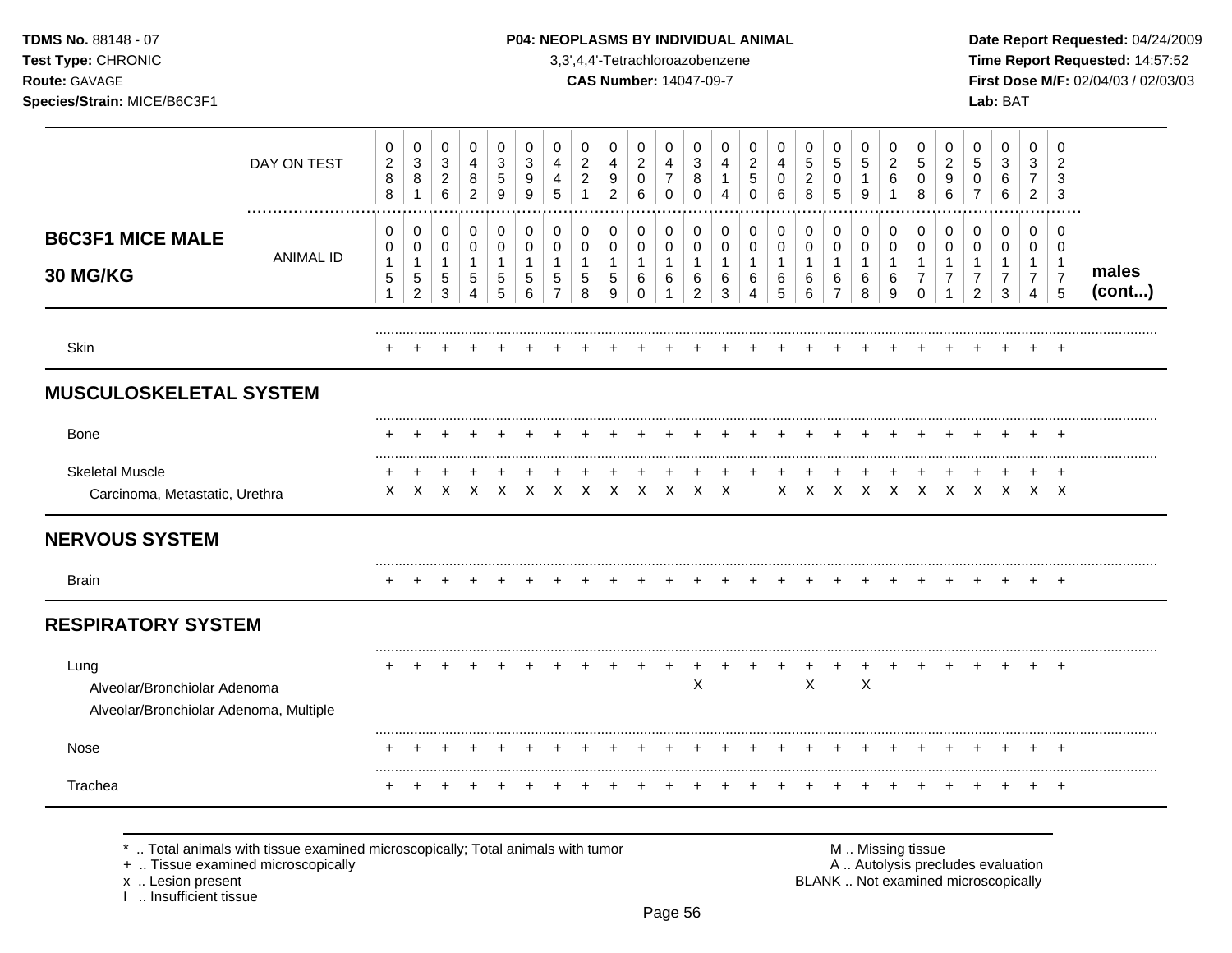TDMS No. 88148 - 07 Test Type: CHRONIC

### P04: NEOPLASMS BY INDIVIDUAL ANIMAL

3,3',4,4'-Tetrachloroazobenzene

**CAS Number: 14047-09-7** 

Date Report Requested: 04/24/2009 Time Report Requested: 14:57:52 First Dose M/F: 02/04/03 / 02/03/03 Lab: BAT

# Route: GAVAGE Species/Strain: MICE/B6C3F1

|                                            | DAY ON TEST | 0<br>$\overline{2}$<br>8<br>8            | 0<br>3<br>8           | 0<br>3<br>C<br><u>_</u><br>6 | 4<br>റ<br>o<br>2 | 0<br>3<br>5<br>9 | 0<br>3<br>9<br>9      | 5 | 0<br>ົ<br>∠<br>◠            | υ<br>4<br>9<br>2 | 0<br>ົ<br>ے<br>U<br>6 | υ<br>4<br>-      | $\sim$<br>ۍ<br>8 | 0<br>4<br>4      | ົ<br>∼<br>Đ<br>0 | 0<br>4<br>0<br>6 | 0<br>C.<br>ົ<br>∠<br>8 | G<br>5 | 0<br>ა<br>9      | <b>U</b><br>◠<br>∼<br>6 | U<br>N<br>8 | υ<br>$\sqrt{2}$<br>g<br>$\sim$<br>b |   | 0<br>3<br>6<br>6 | ◡<br>$\sim$<br>చ<br>⇁<br>2 | 0<br>റ<br>3<br>3 |                |
|--------------------------------------------|-------------|------------------------------------------|-----------------------|------------------------------|------------------|------------------|-----------------------|---|-----------------------------|------------------|-----------------------|------------------|------------------|------------------|------------------|------------------|------------------------|--------|------------------|-------------------------|-------------|-------------------------------------|---|------------------|----------------------------|------------------|----------------|
| <b>B6C3F1 MICE MALE</b><br><b>30 MG/KG</b> | ANIMAL ID   | U<br>0<br>$\overline{ }$<br><sub>5</sub> | U<br>U<br>5<br>ົ<br>∠ | 0<br>0<br>5<br>3             | 5<br>4           | 0<br>0<br>5<br>5 | 0<br>0<br>G<br>⌒<br>O | J | 0<br>0<br><sub>5</sub><br>8 | 5<br>9           | U<br>0<br>6           | υ<br>$\sim$<br>b | 6<br>ົ           | 0<br>0<br>6<br>3 | $\sim$<br>O      | 0<br>0<br>6<br>5 | 0<br>0<br>6<br>6       | 6      | 0<br>0<br>6<br>8 | υ<br>6<br>9             | u           |                                     | ◠ | U<br>0<br>3      | 4                          | 0                | males<br>(cont |
| <b>SPECIAL SENSES SYSTEM</b>               |             |                                          |                       |                              |                  |                  |                       |   |                             |                  |                       |                  |                  |                  |                  |                  |                        |        |                  |                         |             |                                     |   |                  |                            |                  |                |

| Eve                       |  |  |  |  |  |  |  |  |  |  |  |  |  |  |
|---------------------------|--|--|--|--|--|--|--|--|--|--|--|--|--|--|
| Harderian Gland<br>denoma |  |  |  |  |  |  |  |  |  |  |  |  |  |  |

# **URINARY SYSTEM**

| Kidney<br>Carcinoma, Metastatic, Urethra          |  |        |  |   |       |  |     | $+$          |    |           |  |  |  |  |  |
|---------------------------------------------------|--|--------|--|---|-------|--|-----|--------------|----|-----------|--|--|--|--|--|
| Ureter<br>Carcinoma, Metastatic, Urethra          |  | $\sim$ |  |   |       |  |     | $\checkmark$ |    | X         |  |  |  |  |  |
| Urethra                                           |  |        |  |   |       |  |     |              |    |           |  |  |  |  |  |
| Transitional Epithelium, Carcinoma                |  |        |  |   | x x x |  | X X |              | X. |           |  |  |  |  |  |
| Urinary Bladder<br>Carcinoma, Metastatic, Urethra |  |        |  | ∧ |       |  |     |              |    | $\lambda$ |  |  |  |  |  |

\* .. Total animals with tissue examined microscopically; Total animals with tumor

+ .. Tissue examined microscopically

x .. Lesion present<br>I .. Insufficient tissue

M .. Missing tissue<br>A .. Autolysis precludes evaluation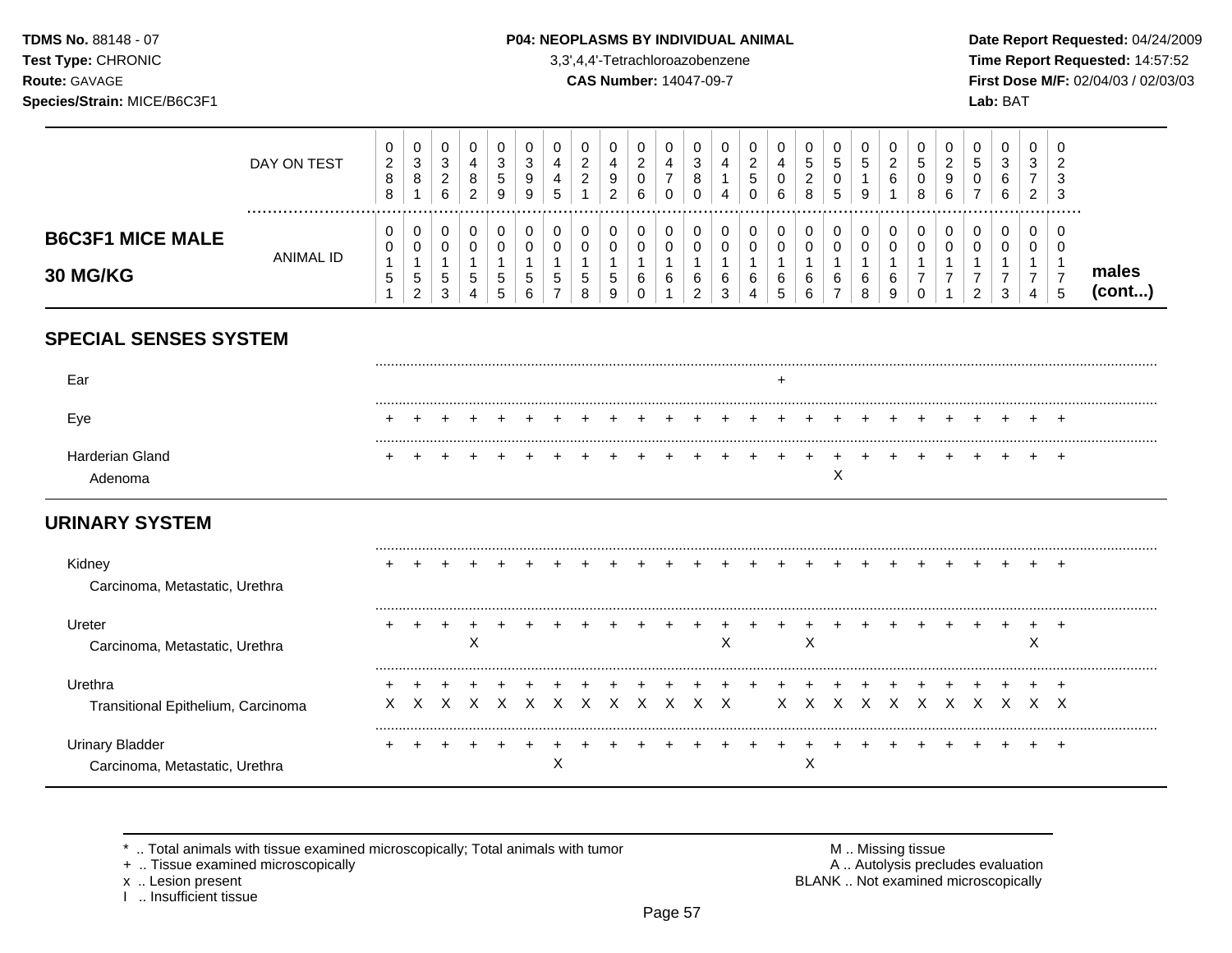### **TDMS No.** 88148 - 07 **P04: NEOPLASMS BY INDIVIDUAL ANIMAL** Date Report Requested: 04/24/2009

.........................................................................................................................................................................................................

**Test Type:** CHRONIC 3,3',4,4'-Tetrachloroazobenzene **Time Report Requested:** 14:57:52 **Route:** GAVAGE **CAS Number:** 14047-09-7 **First Dose M/F:** 02/04/03 / 02/03/03

|                                            | DAY ON TEST | v<br>2<br>o<br>O | $\mathbf 0$<br>3<br>8            | ັ<br>$\sim$<br>J<br><u>_</u><br>6 | U<br>4<br>8<br>ົ<br>∠ | U<br>3<br>5<br>9             | U<br>3<br>9<br>9           | 4<br>4<br><sub>5</sub> | _ | U<br>4<br>9<br>ີ<br>▃        | O<br>$\sim$<br>_<br>0<br>6 | υ      | -3<br>o       | 4 | U<br>◠<br>$\sim$<br>5<br>$\Omega$<br>U | υ<br>4<br>v<br>6 | 0<br><sub>5</sub><br>ົ<br>$\sim$<br>8 | U<br>$5^{\circ}$<br>U<br>5   | 5            | U<br>◠<br>6 | 0<br>ັ<br>U<br>8 | u<br>▵<br>9<br>6 | ່ວ<br>v       | ⌒<br>6 | U<br>3<br>2 | 0<br>-3<br>-3 |                 |
|--------------------------------------------|-------------|------------------|----------------------------------|-----------------------------------|-----------------------|------------------------------|----------------------------|------------------------|---|------------------------------|----------------------------|--------|---------------|---|----------------------------------------|------------------|---------------------------------------|------------------------------|--------------|-------------|------------------|------------------|---------------|--------|-------------|---------------|-----------------|
| <b>B6C3F1 MICE MALE</b><br><b>30 MG/KG</b> | ANIMAL ID   | U<br>υ<br>ູບ     | U<br>0<br>$\mathbf{p}$<br>າ<br>∠ | 5<br>$\sim$<br>ت                  | U<br>U<br>5<br>4      | ν<br>U<br><sub>5</sub><br>.5 | 0<br>υ<br>đ<br>$\sim$<br>6 | $\mathbf{p}$           |   | 0.<br>0<br>$\mathbf{p}$<br>9 | 0<br>0<br>6<br>0           | u<br>6 | 6<br><u>_</u> |   | U<br>6<br>4                            | υ<br>U<br>6<br>◡ | 0<br>0<br>6<br>6                      | 0<br>0<br>6<br>$\rightarrow$ | <sub>t</sub> | 6<br>9      |                  | u                | U<br><u>_</u> |        | U<br>U<br>4 | 0<br>J.<br>ີວ | males<br>(cont) |

# **SYSTEMIC LESIONS**

Multiple Organ + + + + + + + + + + + + + + + + + + + + + + + + +

- + .. Tissue examined microscopically
- 
- I .. Insufficient tissue

\* .. Total animals with tissue examined microscopically; Total animals with tumor <br>
+ .. Tissue examined microscopically<br>
+ .. Tissue examined microscopically x .. Lesion present **BLANK** .. Not examined microscopically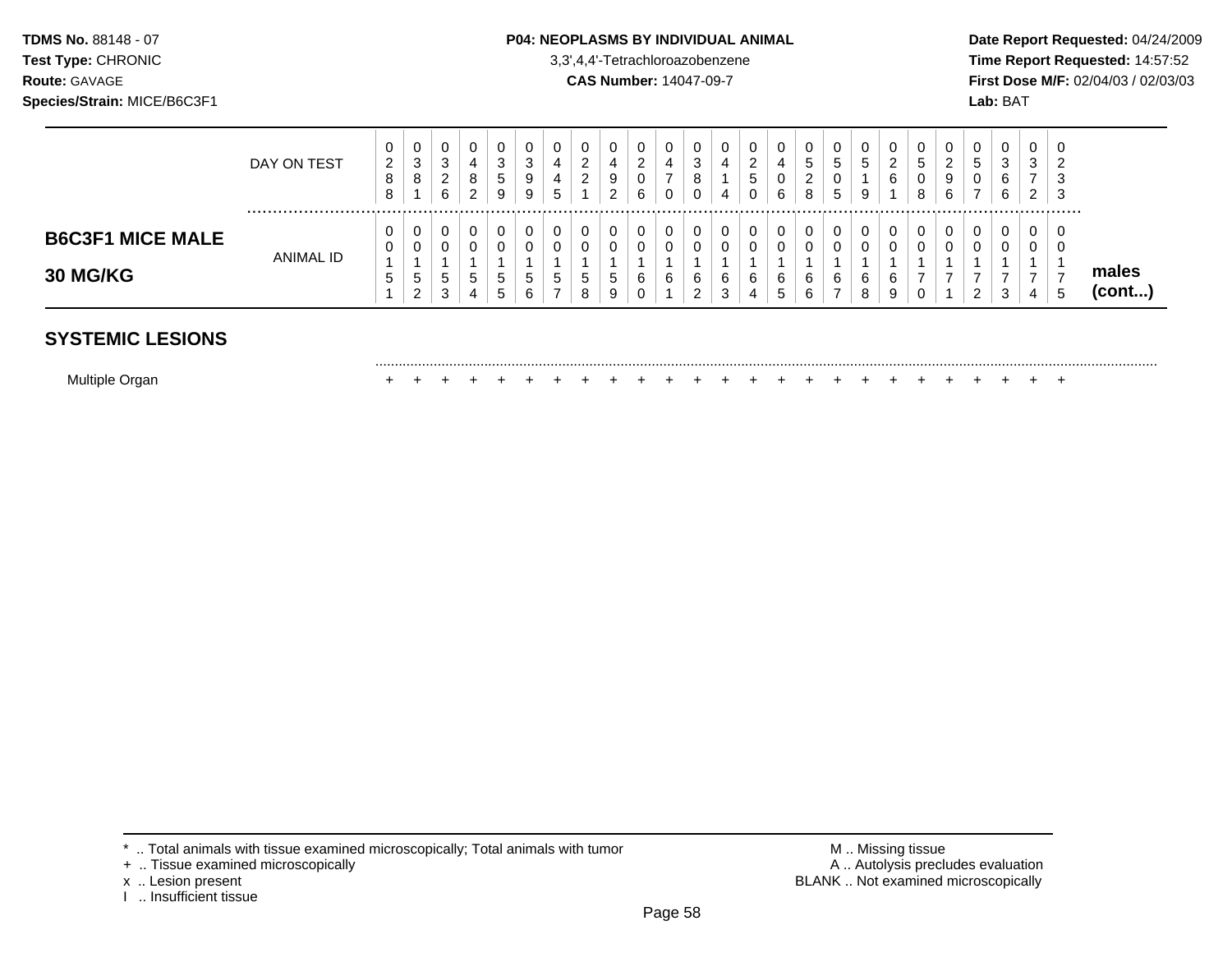TDMS No. 88148 - 07 Test Type: CHRONIC

Species/Strain: MICE/B6C3F1

Route: GAVAGE

### P04: NEOPLASMS BY INDIVIDUAL ANIMAL

3,3',4,4'-Tetrachloroazobenzene

**CAS Number: 14047-09-7** 

Date Report Requested: 04/24/2009 Time Report Requested: 14:57:52 First Dose M/F: 02/04/03 / 02/03/03 Lab: BAT

|                                                                      | DAY ON TEST      | 0<br>$\sqrt{2}$<br>$\sqrt{5}$<br>$\overline{4}$     | 0<br>$\ensuremath{\mathsf{3}}$<br>$\boldsymbol{9}$<br>$\overline{2}$         | 0<br>$\mathbf{3}$<br>8<br>8                                     | 0<br>$\sqrt{3}$<br>$\ensuremath{\mathsf{3}}$<br>$\overline{7}$ | $\mathbf 0$<br>$\sqrt{5}$<br>0<br>$\overline{7}$    | 0<br>4<br>6<br>9                      | 0<br>$\overline{\mathbf{4}}$<br>$\mathbf{1}$<br>6      | 0<br>$\overline{\mathbf{4}}$<br>$\overline{7}$<br>$\Omega$ | 0<br>$\ensuremath{\mathsf{3}}$<br>4<br>$\Omega$ | 0<br>$\overline{\mathbf{4}}$<br>$\boldsymbol{9}$<br>$\mathbf 0$ | 0<br>$\sqrt{2}$<br>4<br>$\overline{c}$        | 0<br>5<br>$\mathbf{1}$<br>$\overline{2}$   | 0<br>4<br>1<br>3                                     | 0<br>$\overline{c}$<br>$\ensuremath{\mathsf{3}}$<br>5 | $\begin{array}{c} 0 \\ 5 \end{array}$<br>$\mathbf{1}$<br>$\Omega$         | 0<br>$\overline{\mathbf{4}}$<br>$\mathbf{3}$<br>$\mathbf 0$ | 0<br>$\overline{4}$<br>9<br>$\mathbf{1}$                               | 0<br>$\overline{a}$<br>$\overline{c}$<br>$\overline{7}$           | 0<br>3<br>$\overline{7}$<br>1    | 0<br>$\sqrt{5}$<br>$\mathbf 0$<br>5 | 0<br>$\mathbf{3}$<br>$\overline{7}$<br>6 | 0<br>$\sqrt{3}$<br>5<br>$\overline{7}$            | 0<br>$\overline{4}$<br>8<br>4                   | 0<br>4<br>5                                    | $\Omega$<br>3<br>-1<br>5                                                |                    |
|----------------------------------------------------------------------|------------------|-----------------------------------------------------|------------------------------------------------------------------------------|-----------------------------------------------------------------|----------------------------------------------------------------|-----------------------------------------------------|---------------------------------------|--------------------------------------------------------|------------------------------------------------------------|-------------------------------------------------|-----------------------------------------------------------------|-----------------------------------------------|--------------------------------------------|------------------------------------------------------|-------------------------------------------------------|---------------------------------------------------------------------------|-------------------------------------------------------------|------------------------------------------------------------------------|-------------------------------------------------------------------|----------------------------------|-------------------------------------|------------------------------------------|---------------------------------------------------|-------------------------------------------------|------------------------------------------------|-------------------------------------------------------------------------|--------------------|
| <b>B6C3F1 MICE MALE</b><br>30 MG/KG                                  | <b>ANIMAL ID</b> | 0<br>$\,0\,$<br>$\mathbf{1}$<br>$\overline{7}$<br>6 | $\pmb{0}$<br>$\pmb{0}$<br>$\mathbf{1}$<br>$\boldsymbol{7}$<br>$\overline{7}$ | $\mathbf 0$<br>$\pmb{0}$<br>$\mathbf{1}$<br>$\overline{7}$<br>8 | 0<br>$\pmb{0}$<br>1<br>$\overline{7}$<br>9                     | $\mathbf 0$<br>$\mathbf 0$<br>$\mathbf 1$<br>8<br>0 | $\mathbf 0$<br>$\mathbf 0$<br>-1<br>8 | $\mathbf 0$<br>$\mathbf 0$<br>1<br>8<br>$\overline{c}$ | $\mathbf 0$<br>0<br>1<br>8<br>$\mathbf{3}$                 | 0<br>0<br>$\mathbf{1}$<br>8<br>$\overline{4}$   | $\mathbf 0$<br>$\mathbf 0$<br>$\mathbf{1}$<br>$\bf 8$<br>5      | $\mathbf 0$<br>$\mathbf 0$<br>1<br>8<br>$\,6$ | 0<br>$\pmb{0}$<br>1<br>8<br>$\overline{7}$ | $\mathbf 0$<br>$\mathbf 0$<br>$\mathbf{1}$<br>8<br>8 | $\mathbf 0$<br>$\pmb{0}$<br>1<br>8<br>9               | $\pmb{0}$<br>$\pmb{0}$<br>$\mathbf{1}$<br>$\boldsymbol{9}$<br>$\mathbf 0$ | 0<br>$\pmb{0}$<br>$\mathbf{1}$<br>9<br>$\mathbf{1}$         | 0<br>$\mathsf 0$<br>$\mathbf{1}$<br>$\boldsymbol{9}$<br>$\overline{2}$ | $\mathbf 0$<br>$\mathbf 0$<br>$\overline{1}$<br>9<br>$\mathbf{3}$ | 0<br>$\mathbf 0$<br>-1<br>9<br>4 | $\mathbf 0$<br>0<br>-1<br>9<br>5    | $\mathbf 0$<br>0<br>1<br>9<br>6          | $\mathbf 0$<br>$\mathbf 0$<br>9<br>$\overline{7}$ | $\mathbf 0$<br>$\mathbf 0$<br>1<br>9<br>$\,8\,$ | $\mathbf 0$<br>0<br>1<br>9<br>$\boldsymbol{9}$ | $\Omega$<br>$\mathbf 0$<br>$\overline{c}$<br>$\mathbf 0$<br>$\mathbf 0$ | * TOTALS           |
| <b>ALIMENTARY SYSTEM</b>                                             |                  |                                                     |                                                                              |                                                                 |                                                                |                                                     |                                       |                                                        |                                                            |                                                 |                                                                 |                                               |                                            |                                                      |                                                       |                                                                           |                                                             |                                                                        |                                                                   |                                  |                                     |                                          |                                                   |                                                 |                                                |                                                                         |                    |
| Esophagus                                                            |                  |                                                     |                                                                              |                                                                 |                                                                |                                                     |                                       |                                                        |                                                            |                                                 |                                                                 |                                               |                                            |                                                      |                                                       |                                                                           |                                                             |                                                                        |                                                                   |                                  |                                     |                                          |                                                   |                                                 |                                                |                                                                         | 50                 |
| Gallbladder                                                          |                  |                                                     |                                                                              |                                                                 |                                                                |                                                     |                                       |                                                        |                                                            |                                                 |                                                                 |                                               |                                            |                                                      |                                                       |                                                                           |                                                             |                                                                        |                                                                   |                                  |                                     |                                          |                                                   |                                                 |                                                |                                                                         | 50                 |
| Intestine Large, Cecum                                               |                  |                                                     |                                                                              |                                                                 |                                                                |                                                     |                                       |                                                        |                                                            |                                                 |                                                                 |                                               |                                            |                                                      |                                                       |                                                                           |                                                             |                                                                        |                                                                   |                                  |                                     |                                          |                                                   |                                                 |                                                |                                                                         | 50                 |
| Intestine Large, Colon                                               |                  |                                                     |                                                                              |                                                                 |                                                                |                                                     |                                       |                                                        |                                                            |                                                 |                                                                 |                                               |                                            |                                                      |                                                       |                                                                           |                                                             |                                                                        |                                                                   |                                  |                                     |                                          |                                                   |                                                 |                                                |                                                                         | 50                 |
| Intestine Large, Rectum<br>Carcinoma, Metastatic, Urethra            |                  |                                                     |                                                                              |                                                                 |                                                                |                                                     |                                       |                                                        |                                                            |                                                 |                                                                 |                                               |                                            |                                                      |                                                       |                                                                           |                                                             |                                                                        |                                                                   |                                  |                                     | X                                        |                                                   |                                                 |                                                |                                                                         | 50<br>1            |
| Intestine Small, Duodenum                                            |                  |                                                     |                                                                              |                                                                 |                                                                |                                                     |                                       |                                                        |                                                            |                                                 |                                                                 |                                               |                                            |                                                      |                                                       |                                                                           |                                                             |                                                                        |                                                                   |                                  |                                     |                                          |                                                   |                                                 |                                                |                                                                         | 50                 |
| Intestine Small, Ileum                                               |                  |                                                     |                                                                              |                                                                 |                                                                |                                                     |                                       |                                                        |                                                            |                                                 |                                                                 |                                               |                                            |                                                      |                                                       |                                                                           |                                                             |                                                                        |                                                                   |                                  |                                     |                                          |                                                   |                                                 |                                                |                                                                         | 50                 |
| Intestine Small, Jejunum                                             |                  |                                                     |                                                                              |                                                                 |                                                                |                                                     |                                       |                                                        |                                                            |                                                 |                                                                 |                                               |                                            |                                                      |                                                       |                                                                           |                                                             |                                                                        |                                                                   |                                  |                                     |                                          |                                                   |                                                 |                                                |                                                                         | 50                 |
| Liver<br>Hepatocellular Adenoma                                      |                  |                                                     |                                                                              |                                                                 |                                                                |                                                     |                                       |                                                        |                                                            |                                                 |                                                                 |                                               |                                            |                                                      |                                                       |                                                                           |                                                             |                                                                        |                                                                   |                                  |                                     |                                          |                                                   | $\ddot{}$<br>X                                  | ٠                                              | ÷.                                                                      | 50<br>$\mathbf{2}$ |
| Mesentery<br>Carcinoma, Metastatic, Uncertain<br><b>Primary Site</b> |                  |                                                     |                                                                              |                                                                 |                                                                |                                                     | $\ddot{}$                             |                                                        |                                                            |                                                 |                                                                 |                                               |                                            |                                                      |                                                       |                                                                           |                                                             |                                                                        |                                                                   |                                  |                                     |                                          |                                                   |                                                 |                                                |                                                                         | 2<br>1             |

\* .. Total animals with tissue examined microscopically; Total animals with tumor

+ .. Tissue examined microscopically

x .. Lesion present<br>I .. Insufficient tissue

M .. Missing tissue A .. Autolysis precludes evaluation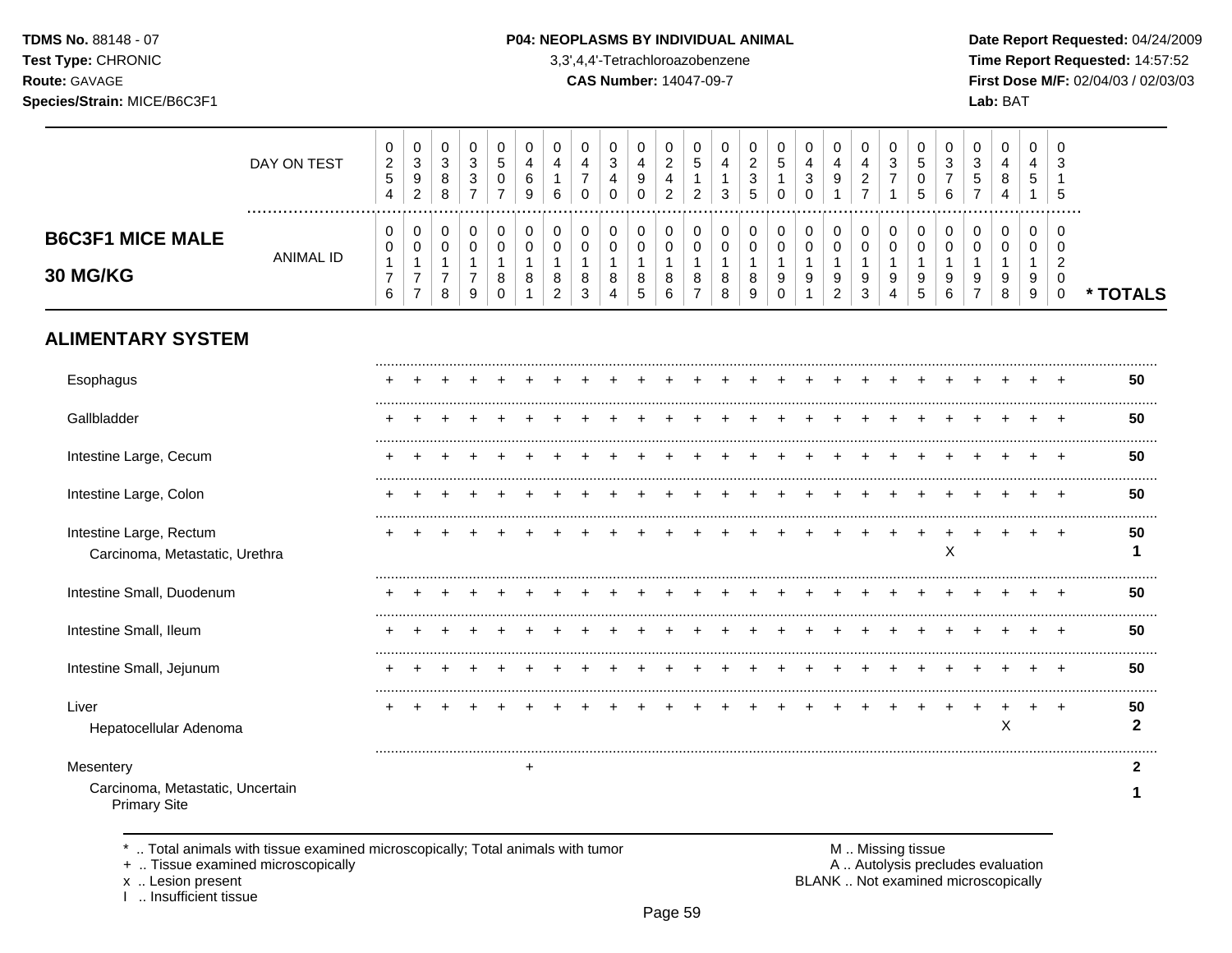**Test Type:** CHRONIC 3,3',4,4'-Tetrachloroazobenzene **Time Report Requested:** 14:57:52 **Route:** GAVAGE **CAS Number:** 14047-09-7 **First Dose M/F:** 02/04/03 / 02/03/03 **Species/Strain:** MICE/B6C3F1 **Lab:** BAT

|                                                              | DAY ON TEST                                                                                                        | 0<br>$\boldsymbol{2}$         | 0<br>$\sqrt{3}$                                    | 0<br>$\ensuremath{\mathsf{3}}$      | 0<br>$\sqrt{3}$                                    | 0<br>5                | 0<br>4                  | 0<br>4                   | 0<br>4                     | 0<br>3                 | 0<br>$\overline{4}$    | 0<br>$\sqrt{2}$          | 0<br>$\sqrt{5}$          | 0<br>4        | 0<br>$\boldsymbol{2}$  | 0<br>$\sqrt{5}$       | 0<br>4           | 0<br>4                           | 0<br>4                            | 0<br>$\sqrt{3}$                | 0<br>5                 | 0<br>3              | 0<br>$\mathbf{3}$                  | 0<br>$\overline{4}$ | 0<br>4                                | 0<br>3                                       |          |
|--------------------------------------------------------------|--------------------------------------------------------------------------------------------------------------------|-------------------------------|----------------------------------------------------|-------------------------------------|----------------------------------------------------|-----------------------|-------------------------|--------------------------|----------------------------|------------------------|------------------------|--------------------------|--------------------------|---------------|------------------------|-----------------------|------------------|----------------------------------|-----------------------------------|--------------------------------|------------------------|---------------------|------------------------------------|---------------------|---------------------------------------|----------------------------------------------|----------|
|                                                              |                                                                                                                    | $\mathbf 5$<br>$\overline{4}$ | $\boldsymbol{9}$<br>$\overline{2}$                 | 8<br>8                              | $\ensuremath{\mathsf{3}}$<br>$\overline{7}$        | 0<br>$\overline{7}$   | 6<br>9                  | $\mathbf 1$<br>6         | $\overline{7}$<br>$\Omega$ | 4<br>$\Omega$          | 9<br>$\Omega$          | 4<br>$\overline{2}$      | $\mathbf{1}$<br>2        | -1<br>3       | 3<br>5                 | $\Omega$              | 3<br>$\Omega$    | $\boldsymbol{9}$<br>$\mathbf{1}$ | $\overline{c}$<br>$\overline{7}$  | $\overline{7}$<br>$\mathbf{1}$ | 0<br>5                 | $\overline{7}$<br>6 | $\mathbf 5$<br>$\overline{7}$      | 8<br>4              | 5<br>$\mathbf 1$                      | 5                                            |          |
|                                                              |                                                                                                                    |                               |                                                    |                                     |                                                    |                       |                         |                          |                            |                        |                        |                          |                          |               |                        |                       |                  |                                  |                                   |                                |                        |                     |                                    |                     |                                       |                                              |          |
| <b>B6C3F1 MICE MALE</b>                                      |                                                                                                                    | 0<br>0                        | 0<br>$\mathbf 0$                                   | 0<br>$\Omega$                       | 0<br>$\mathbf 0$                                   | 0<br>$\Omega$         | $\mathbf 0$<br>$\Omega$ | 0<br>$\Omega$            | 0<br>$\mathbf 0$           | 0<br>$\mathbf 0$       | 0<br>$\mathbf 0$       | $\Omega$<br>$\mathbf 0$  | 0<br>$\Omega$            | 0<br>$\Omega$ | 0<br>$\Omega$          | 0<br>$\Omega$         | 0<br>$\mathbf 0$ | 0<br>$\mathbf 0$                 | 0<br>$\mathbf 0$                  | 0<br>$\mathbf 0$               | 0<br>$\mathbf 0$       | 0<br>0              | $\Omega$<br>$\Omega$               | 0<br>$\Omega$       | 0<br>$\Omega$                         | 0<br>$\Omega$                                |          |
| 30 MG/KG                                                     | <b>ANIMAL ID</b>                                                                                                   | 1<br>$\overline{7}$<br>6      | $\overline{1}$<br>$\overline{7}$<br>$\overline{7}$ | $\mathbf{1}$<br>$\overline{7}$<br>8 | $\mathbf{1}$<br>$\overline{7}$<br>$\boldsymbol{9}$ | 1<br>8<br>$\mathbf 0$ | -1<br>8                 | 1<br>8<br>$\overline{c}$ | $\mathbf{1}$<br>8<br>3     | $\mathbf{1}$<br>8<br>4 | $\mathbf{1}$<br>8<br>5 | $\overline{1}$<br>8<br>6 | 1<br>8<br>$\overline{7}$ | -1<br>8<br>8  | $\mathbf{1}$<br>8<br>9 | 1<br>9<br>$\mathbf 0$ | 1<br>9<br>1      | 1<br>9<br>$\overline{2}$         | $\mathbf{1}$<br>9<br>$\mathbf{3}$ | $\mathbf{1}$<br>9<br>4         | $\mathbf{1}$<br>9<br>5 | 1<br>9<br>6         | $\mathbf 1$<br>9<br>$\overline{7}$ | 1<br>9<br>8         | $\mathbf{1}$<br>9<br>$\boldsymbol{9}$ | $\overline{2}$<br>$\mathbf 0$<br>$\mathbf 0$ | * TOTALS |
| Pancreas                                                     |                                                                                                                    |                               |                                                    |                                     |                                                    |                       |                         |                          |                            |                        |                        |                          |                          |               |                        |                       |                  |                                  |                                   |                                |                        |                     |                                    |                     |                                       |                                              | 50       |
| Salivary Glands                                              |                                                                                                                    |                               |                                                    |                                     |                                                    |                       |                         |                          |                            |                        |                        |                          |                          |               |                        |                       |                  |                                  |                                   |                                |                        |                     |                                    |                     |                                       |                                              | 50       |
| Stomach, Forestomach                                         |                                                                                                                    |                               |                                                    |                                     |                                                    |                       |                         |                          |                            |                        |                        |                          |                          |               |                        |                       |                  |                                  |                                   |                                |                        |                     |                                    |                     |                                       |                                              | 50       |
| Squamous Cell Carcinoma                                      |                                                                                                                    |                               |                                                    | X                                   |                                                    |                       |                         |                          |                            |                        |                        |                          |                          |               |                        |                       |                  |                                  |                                   |                                |                        | Χ                   |                                    |                     |                                       |                                              | 3        |
| Squamous Cell Papilloma                                      |                                                                                                                    |                               |                                                    |                                     |                                                    |                       |                         |                          |                            |                        |                        |                          |                          |               |                        |                       |                  |                                  |                                   |                                |                        | X                   |                                    |                     |                                       |                                              |          |
| Stomach, Glandular                                           |                                                                                                                    |                               |                                                    |                                     |                                                    |                       |                         |                          |                            |                        |                        |                          |                          |               |                        |                       |                  |                                  |                                   |                                |                        |                     |                                    |                     |                                       |                                              | 50       |
| Squamous Cell Carcinoma, Metastatic,<br>Stomach, Forestomach |                                                                                                                    |                               |                                                    | X                                   |                                                    |                       |                         |                          |                            |                        |                        |                          |                          |               |                        |                       |                  |                                  |                                   |                                |                        |                     |                                    |                     |                                       |                                              | 1        |
| <b>CARDIOVASCULAR SYSTEM</b>                                 |                                                                                                                    |                               |                                                    |                                     |                                                    |                       |                         |                          |                            |                        |                        |                          |                          |               |                        |                       |                  |                                  |                                   |                                |                        |                     |                                    |                     |                                       |                                              |          |
| <b>Blood Vessel</b>                                          |                                                                                                                    |                               |                                                    |                                     |                                                    |                       |                         |                          |                            |                        |                        |                          |                          |               |                        |                       |                  |                                  |                                   |                                |                        |                     |                                    |                     |                                       |                                              | 50       |
| Heart                                                        |                                                                                                                    |                               |                                                    |                                     |                                                    |                       |                         |                          |                            |                        |                        |                          |                          |               |                        |                       |                  |                                  |                                   |                                |                        |                     |                                    |                     |                                       |                                              | 50       |
| <b>ENDOCRINE SYSTEM</b>                                      |                                                                                                                    |                               |                                                    |                                     |                                                    |                       |                         |                          |                            |                        |                        |                          |                          |               |                        |                       |                  |                                  |                                   |                                |                        |                     |                                    |                     |                                       |                                              |          |
| <b>Adrenal Cortex</b>                                        |                                                                                                                    |                               |                                                    |                                     |                                                    |                       |                         |                          |                            |                        |                        |                          |                          |               |                        |                       |                  |                                  |                                   |                                |                        |                     |                                    |                     |                                       |                                              | 50       |
| Adrenal Medulla                                              |                                                                                                                    |                               |                                                    |                                     |                                                    |                       |                         |                          |                            |                        |                        |                          |                          |               |                        |                       |                  |                                  |                                   |                                |                        |                     |                                    |                     |                                       |                                              | 50       |
|                                                              | Total animals with tissue examined microscopically; Total animals with tumor<br>+  Tissue examined microscopically |                               |                                                    |                                     |                                                    |                       |                         |                          |                            |                        |                        |                          |                          |               |                        |                       |                  |                                  |                                   | M  Missing tissue              |                        |                     | A  Autolysis precludes evaluation  |                     |                                       |                                              |          |

x .. Lesion present<br>I .. Insufficient tissue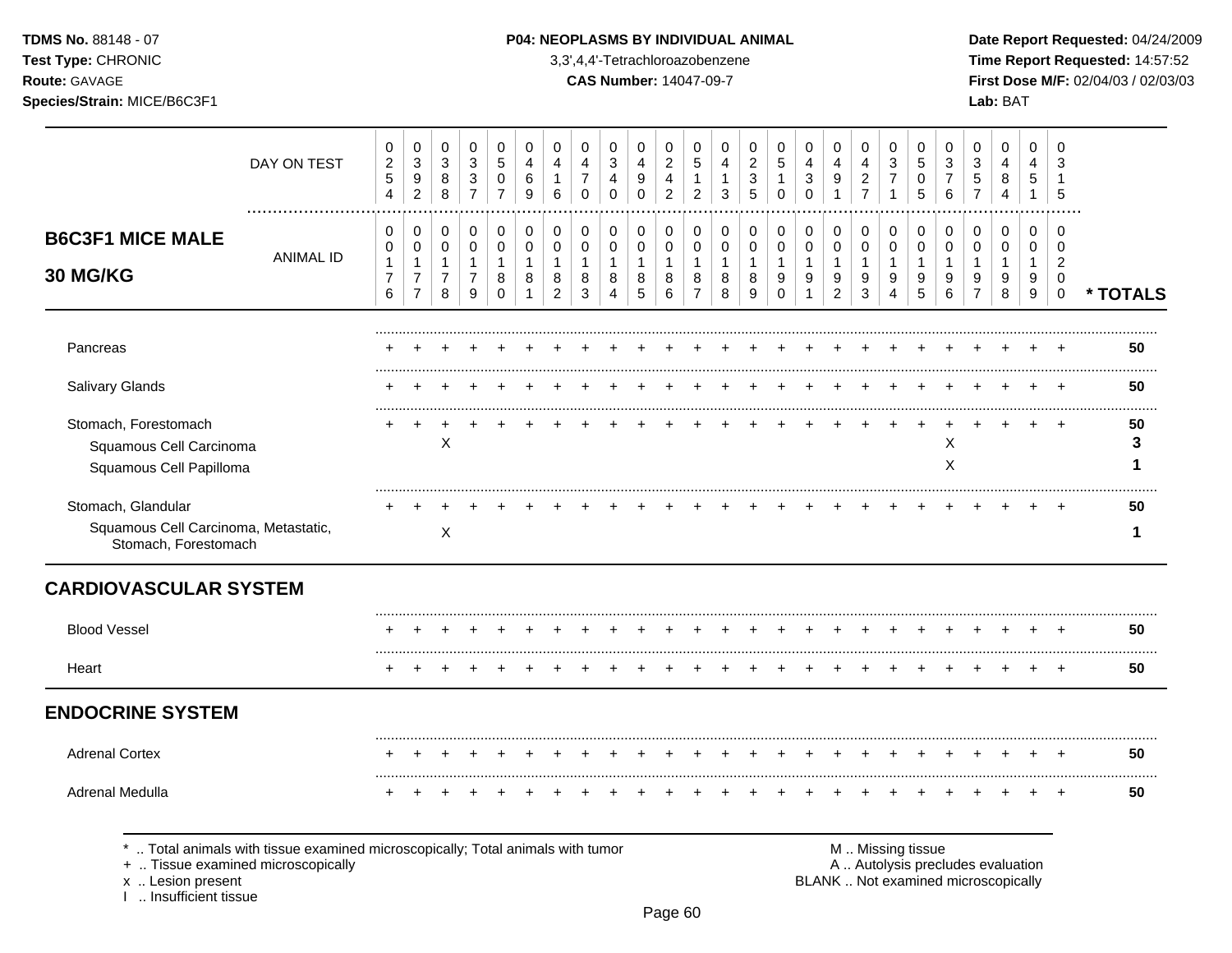### **TDMS No.** 88148 - 07 **P04: NEOPLASMS BY INDIVIDUAL ANIMAL** Date Report Requested: 04/24/2009

**Test Type:** CHRONIC 3,3',4,4'-Tetrachloroazobenzene **Time Report Requested:** 14:57:52 **Route:** GAVAGE **CAS Number:** 14047-09-7 **First Dose M/F:** 02/04/03 / 02/03/03

|                                            | DAY ON TEST   | 0<br>2<br>5<br>4 | 0<br>3<br>9<br>2              | 0<br>3<br>8<br>8 | U<br>3<br>3<br>⇁ | 0<br>5<br>0 | 4<br>6<br>9 | b       | 4<br>$\overline{ }$<br>0 | 3      | 4<br>9<br>0      | ົ<br>∠<br>4<br>ົ | 0<br>5<br>2 | 4<br>3      | 2<br>3<br>5 | 5 | 0<br>4<br>3 | 0<br>4<br>9      | 4<br>$\overline{\mathbf{c}}$<br>⇁ | 3<br>⇁      | 5<br>0<br>5            | 3<br>6 | 3<br>G | 0<br>4<br>8 | 0<br>4<br>5      | -0<br>Ð |        |
|--------------------------------------------|---------------|------------------|-------------------------------|------------------|------------------|-------------|-------------|---------|--------------------------|--------|------------------|------------------|-------------|-------------|-------------|---|-------------|------------------|-----------------------------------|-------------|------------------------|--------|--------|-------------|------------------|---------|--------|
| <b>B6C3F1 MICE MALE</b><br><b>30 MG/KG</b> | <br>ANIMAL ID | 0<br>0<br>6      | 0<br>$\overline{\phantom{0}}$ | 0<br>8           | 0<br>U<br>⇁<br>9 | 0<br>8      | 8           | $\circ$ | 0<br>0<br>8<br>3         | 8<br>4 | 0<br>0<br>8<br>5 | 0<br>8<br>h      | 0<br>0<br>8 | 0<br>8<br>8 | o<br>9      | 9 | 0<br>0<br>9 | 0<br>0<br>9<br>2 | 9<br>3                            | 0<br>9<br>4 | 0<br>9<br><sup>5</sup> | 9<br>b | 9      | 9<br>8      | 0<br>0<br>9<br>9 | -0      | TOTALS |
| Islets, Pancreatic                         |               |                  |                               |                  |                  |             |             |         |                          |        |                  |                  |             |             |             |   |             |                  |                                   |             |                        |        |        |             |                  |         | 50     |
| Parathyroid Gland                          |               |                  |                               | $+$              | $\div$           | M           | M           | $+$     | M                        |        |                  |                  | м           | $\pm$       |             |   | $+$         | $+$              | м                                 |             |                        |        |        |             |                  |         | 44     |
| <b>Pituitary Gland</b>                     |               |                  |                               |                  |                  |             |             |         |                          |        |                  |                  |             |             |             |   |             |                  |                                   |             |                        |        |        |             |                  |         | -50    |
| <b>Thyroid Gland</b>                       |               |                  |                               |                  |                  |             |             |         |                          |        |                  |                  |             |             |             |   |             |                  |                                   |             |                        |        |        |             |                  |         | 50     |

## **GENERAL BODY SYSTEM**

NONE

# **GENITAL SYSTEM**

| Coagulating Gland              |    |   |       |  |  |   |   |                             |  |  |              |    |  |    |   | 50 |
|--------------------------------|----|---|-------|--|--|---|---|-----------------------------|--|--|--------------|----|--|----|---|----|
| Carcinoma, Metastatic, Urethra | X  | X |       |  |  |   |   | x x x x x x x x x x x x x x |  |  | $\mathsf{X}$ | X. |  |    |   | 48 |
| Ductus Deferens                |    |   |       |  |  |   |   |                             |  |  |              |    |  |    |   | 50 |
| Carcinoma, Metastatic, Urethra | X. |   | x x x |  |  | X | X |                             |  |  |              | х  |  | X. | х | 33 |
|                                |    |   |       |  |  |   |   |                             |  |  |              |    |  |    |   | 50 |
| <b>Preputial Gland</b>         |    |   |       |  |  |   |   |                             |  |  |              |    |  |    |   | 50 |
|                                |    |   |       |  |  |   |   |                             |  |  |              |    |  |    |   |    |

\* .. Total animals with tissue examined microscopically; Total animals with tumor <br>
+ .. Tissue examined microscopically<br>
+ .. Tissue examined microscopically

+ .. Tissue examined microscopically

I .. Insufficient tissue

x .. Lesion present **BLANK** .. Not examined microscopically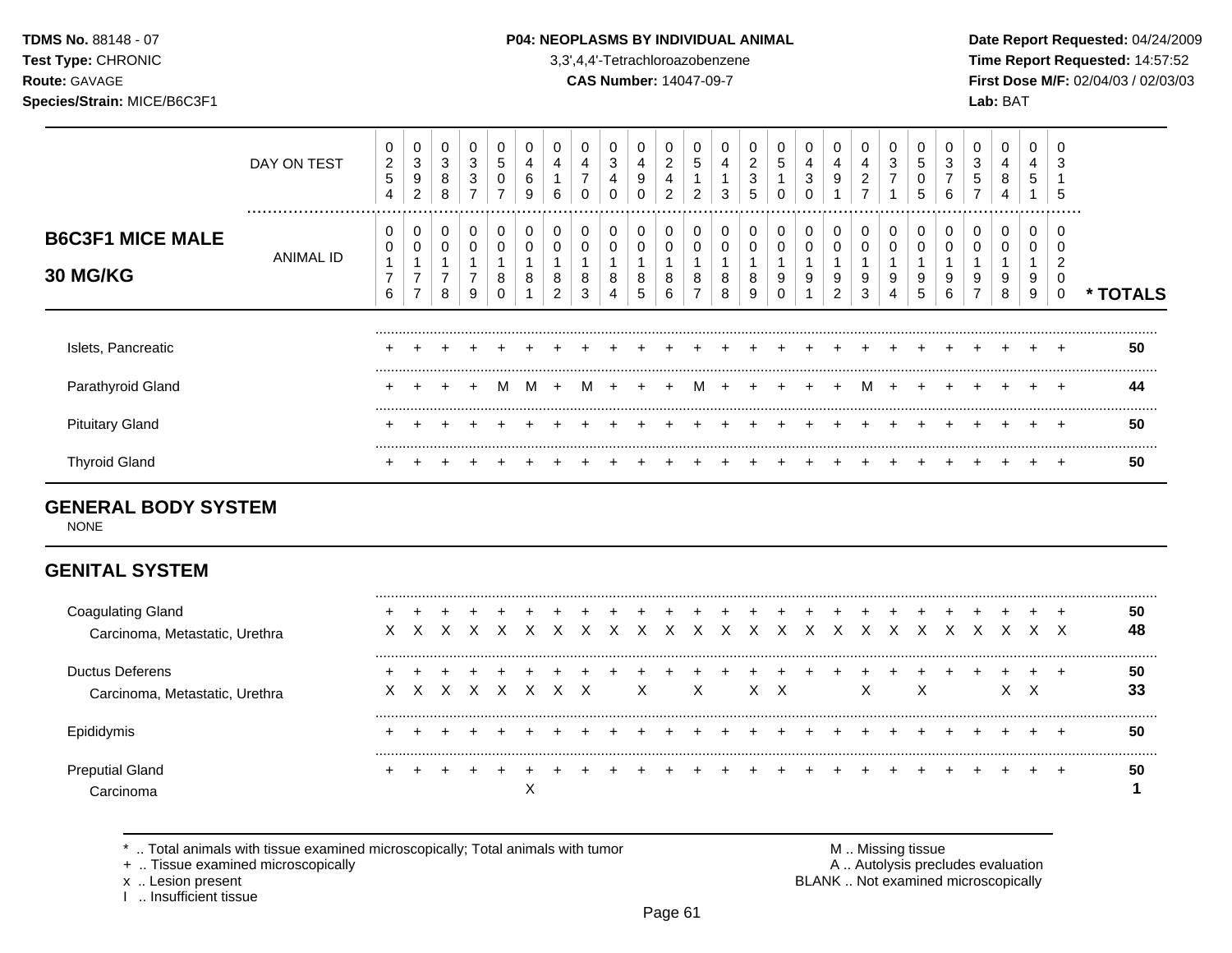TDMS No. 88148 - 07

Test Type: CHRONIC

Route: GAVAGE

Species/Strain: MICE/B6C3F1

### P04: NEOPLASMS BY INDIVIDUAL ANIMAL

3,3',4,4'-Tetrachloroazobenzene

**CAS Number: 14047-09-7** 

Date Report Requested: 04/24/2009 Time Report Requested: 14:57:52 First Dose M/F: 02/04/03 / 02/03/03 Lab: BAT

|                                                                                   | DAY ON TEST                                                                  | 0<br>$\overline{c}$<br>$\sqrt{5}$<br>$\overline{4}$ | 0<br>$\ensuremath{\mathsf{3}}$<br>$\boldsymbol{9}$<br>$\overline{c}$ | 0<br>$\mathbf{3}$<br>$\bf 8$<br>$\,8\,$       | 0<br>3<br>3<br>$\overline{7}$                 | 0<br>$\sqrt{5}$<br>$\mathbf 0$<br>$\overline{7}$               | 0<br>4<br>6<br>9                                     | 0<br>4<br>1<br>6                             | 0<br>4<br>$\overline{7}$<br>$\mathbf 0$ | 0<br>3<br>$\overline{4}$<br>$\mathbf 0$                 | 0<br>4<br>9<br>$\mathbf 0$ | 0<br>$\overline{\mathbf{c}}$<br>4<br>$\overline{c}$ | 0<br>5<br>1<br>$\overline{c}$                | 0<br>4<br>$\mathbf{1}$<br>3      | 0<br>$\boldsymbol{2}$<br>$\sqrt{3}$<br>5   | 0<br>$\sqrt{5}$<br>$\mathbf{1}$<br>$\mathbf 0$ | 0<br>$\overline{4}$<br>3<br>$\mathsf 0$     | 0<br>4<br>9<br>$\mathbf{1}$                   | 0<br>4<br>$\frac{2}{7}$                              | 0<br>3<br>$\overline{7}$<br>1                          | 0<br>5<br>0<br>5                | 0<br>$\sqrt{3}$<br>$\overline{7}$<br>6 | 0<br>3<br>$\mathbf 5$<br>$\overline{7}$                                  | 0<br>4<br>8<br>$\overline{4}$   | 0<br>4<br>5<br>$\mathbf{1}$                           | 0<br>3<br>-1<br>5                                                       |          |
|-----------------------------------------------------------------------------------|------------------------------------------------------------------------------|-----------------------------------------------------|----------------------------------------------------------------------|-----------------------------------------------|-----------------------------------------------|----------------------------------------------------------------|------------------------------------------------------|----------------------------------------------|-----------------------------------------|---------------------------------------------------------|----------------------------|-----------------------------------------------------|----------------------------------------------|----------------------------------|--------------------------------------------|------------------------------------------------|---------------------------------------------|-----------------------------------------------|------------------------------------------------------|--------------------------------------------------------|---------------------------------|----------------------------------------|--------------------------------------------------------------------------|---------------------------------|-------------------------------------------------------|-------------------------------------------------------------------------|----------|
| <b>B6C3F1 MICE MALE</b><br>30 MG/KG                                               | <b>ANIMAL ID</b>                                                             | 0<br>0<br>$\mathbf{1}$<br>7<br>6                    | 0<br>0<br>1<br>$\overline{7}$<br>$\overline{7}$                      | 0<br>0<br>$\mathbf{1}$<br>$\overline{7}$<br>8 | 0<br>0<br>$\mathbf{1}$<br>$\overline{7}$<br>9 | $\mathbf 0$<br>$\mathbf 0$<br>$\mathbf{1}$<br>8<br>$\mathbf 0$ | $\mathbf 0$<br>$\mathbf 0$<br>$\mathbf 1$<br>8<br>-1 | 0<br>$\mathbf 0$<br>1<br>8<br>$\overline{c}$ | $\mathbf 0$<br>0<br>1<br>8<br>3         | 0<br>$\mathbf 0$<br>$\mathbf{1}$<br>8<br>$\overline{4}$ | 0<br>0<br>1<br>8<br>5      | 0<br>$\mathbf 0$<br>1<br>8<br>6                     | 0<br>$\mathbf 0$<br>1<br>8<br>$\overline{7}$ | 0<br>0<br>$\mathbf{1}$<br>8<br>8 | 0<br>$\mathbf 0$<br>$\mathbf{1}$<br>8<br>9 | 0<br>$\mathbf 0$<br>1<br>9<br>$\Omega$         | 0<br>0<br>$\mathbf{1}$<br>9<br>$\mathbf{1}$ | 0<br>0<br>$\mathbf{1}$<br>9<br>$\overline{c}$ | $\mathbf 0$<br>$\mathbf 0$<br>$\mathbf{1}$<br>9<br>3 | $\mathbf 0$<br>$\mathbf 0$<br>$\overline{1}$<br>9<br>4 | 0<br>$\mathbf 0$<br>1<br>9<br>5 | 0<br>0<br>$\mathbf{1}$<br>9<br>6       | 0<br>$\mathbf 0$<br>$\mathbf{1}$<br>9<br>$\overline{7}$                  | 0<br>$\mathbf 0$<br>1<br>9<br>8 | $\Omega$<br>$\mathbf 0$<br>1<br>9<br>$\boldsymbol{9}$ | $\Omega$<br>$\mathbf 0$<br>$\overline{2}$<br>$\mathbf 0$<br>$\mathbf 0$ | * TOTALS |
| Prostate<br>Carcinoma, Metastatic, Urethra                                        |                                                                              | X.                                                  | X                                                                    | $\div$<br>$\times$                            | $\mathsf{X}$                                  | $\ddot{}$<br>$\times$                                          | $\times$                                             | $\mathsf{X}$                                 | $\mathsf{X}$                            | $\times$                                                | $\mathsf{X}$               | $\times$                                            | $\times$                                     | $\mathsf{X}$                     | $\mathsf{X}$                               | $\mathsf{X}$                                   | $\mathsf{X}$                                | $\mathsf{X}$                                  | X                                                    |                                                        |                                 | $X$ $X$ $X$ $X$                        |                                                                          | $\mathsf{X}$                    |                                                       | x x                                                                     | 50<br>49 |
| Seminal Vesicle<br>Carcinoma, Metastatic, Urethra                                 |                                                                              | X                                                   | $\times$                                                             | X                                             | $\mathsf{X}$                                  | $\mathsf{X}$                                                   | X                                                    | $\mathsf{X}$                                 | $\times$                                | $\times$                                                | $\mathsf{X}$               | $\mathsf{X}$                                        | $\times$                                     |                                  | x x                                        | $\mathsf{X}$                                   | $\mathsf{X}$                                | $\mathsf{X}$                                  | X                                                    | $\mathsf{X}$                                           | $\mathsf{X}$                    | $\mathsf{X}$                           | $\mathsf{X}$                                                             | $\mathsf{X}$                    |                                                       | x x                                                                     | 50<br>48 |
| <b>Testes</b>                                                                     |                                                                              |                                                     |                                                                      |                                               |                                               |                                                                |                                                      |                                              |                                         |                                                         |                            |                                                     |                                              |                                  |                                            |                                                |                                             |                                               |                                                      |                                                        |                                 |                                        |                                                                          |                                 |                                                       |                                                                         | 50       |
| <b>HEMATOPOIETIC SYSTEM</b>                                                       |                                                                              |                                                     |                                                                      |                                               |                                               |                                                                |                                                      |                                              |                                         |                                                         |                            |                                                     |                                              |                                  |                                            |                                                |                                             |                                               |                                                      |                                                        |                                 |                                        |                                                                          |                                 |                                                       |                                                                         |          |
| <b>Bone Marrow</b>                                                                |                                                                              |                                                     |                                                                      |                                               |                                               |                                                                |                                                      |                                              |                                         |                                                         |                            |                                                     |                                              |                                  |                                            |                                                |                                             |                                               |                                                      |                                                        |                                 |                                        |                                                                          |                                 |                                                       |                                                                         | 50       |
| Lymph Node, Mandibular                                                            |                                                                              |                                                     |                                                                      |                                               |                                               |                                                                |                                                      |                                              |                                         |                                                         |                            |                                                     |                                              |                                  |                                            |                                                |                                             |                                               |                                                      |                                                        |                                 |                                        |                                                                          |                                 |                                                       |                                                                         | 49       |
| Lymph Node, Mesenteric                                                            |                                                                              |                                                     |                                                                      |                                               |                                               |                                                                |                                                      |                                              |                                         |                                                         |                            |                                                     |                                              |                                  |                                            |                                                |                                             |                                               |                                                      |                                                        |                                 |                                        |                                                                          |                                 |                                                       |                                                                         | 50       |
| Spleen                                                                            |                                                                              |                                                     |                                                                      |                                               |                                               |                                                                |                                                      |                                              |                                         |                                                         |                            |                                                     |                                              |                                  |                                            |                                                |                                             |                                               |                                                      |                                                        |                                 |                                        |                                                                          |                                 | м                                                     | $+$                                                                     | 49       |
| Thymus                                                                            |                                                                              |                                                     |                                                                      |                                               |                                               |                                                                |                                                      |                                              |                                         |                                                         |                            |                                                     |                                              |                                  |                                            |                                                |                                             |                                               |                                                      |                                                        |                                 |                                        |                                                                          |                                 |                                                       |                                                                         | 49       |
| <b>INTEGUMENTARY SYSTEM</b>                                                       |                                                                              |                                                     |                                                                      |                                               |                                               |                                                                |                                                      |                                              |                                         |                                                         |                            |                                                     |                                              |                                  |                                            |                                                |                                             |                                               |                                                      |                                                        |                                 |                                        |                                                                          |                                 |                                                       |                                                                         |          |
| Mammary Gland                                                                     |                                                                              | M                                                   | M                                                                    |                                               | M M                                           |                                                                |                                                      |                                              |                                         |                                                         |                            |                                                     |                                              |                                  |                                            |                                                |                                             |                                               |                                                      |                                                        |                                 |                                        |                                                                          |                                 |                                                       |                                                                         | 0        |
| +  Tissue examined microscopically<br>x  Lesion present<br>L. Insufficient tissue | Total animals with tissue examined microscopically; Total animals with tumor |                                                     |                                                                      |                                               |                                               |                                                                |                                                      |                                              |                                         |                                                         |                            |                                                     |                                              |                                  |                                            |                                                |                                             |                                               | M  Missing tissue                                    |                                                        |                                 |                                        | A  Autolysis precludes evaluation<br>BLANK  Not examined microscopically |                                 |                                                       |                                                                         |          |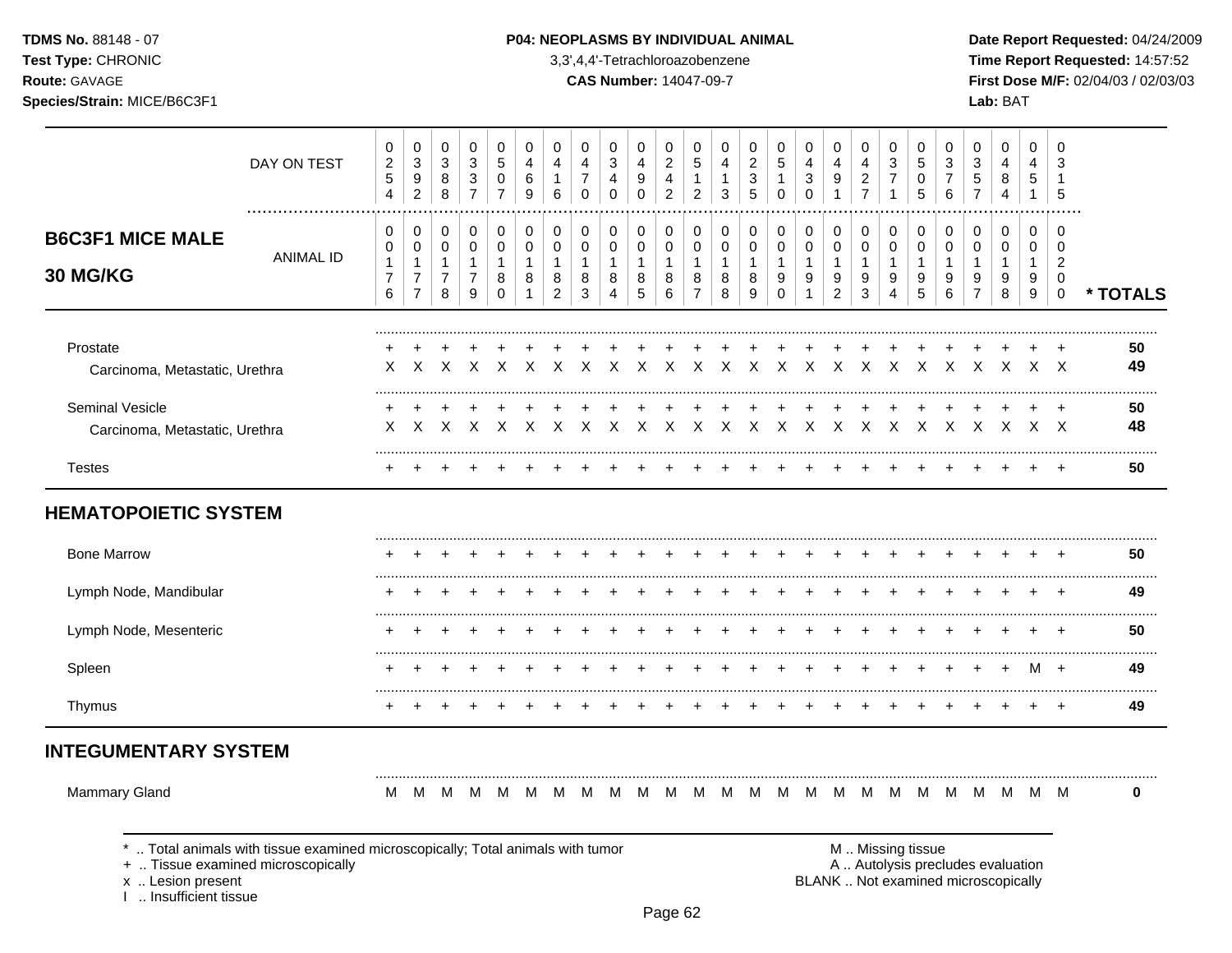**Test Type:** CHRONIC 3,3',4,4'-Tetrachloroazobenzene **Time Report Requested:** 14:57:52 **Route:** GAVAGE **CAS Number:** 14047-09-7 **First Dose M/F:** 02/04/03 / 02/03/03 **Species/Strain:** MICE/B6C3F1 **Lab:** BAT

|                                                                                | DAY ON TEST      | 0<br>$\overline{c}$<br>$\sqrt{5}$<br>4        | 0<br>$\ensuremath{\mathsf{3}}$<br>9<br>$\overline{2}$        | 0<br>$\sqrt{3}$<br>8<br>8                               | 0<br>$\sqrt{3}$<br>3<br>7        | 0<br>5<br>0                             | 0<br>4<br>6<br>9       | 0<br>4                                        | 0<br>4<br>$\overline{7}$<br>0    | 0<br>$\sqrt{3}$<br>$\overline{4}$<br>$\Omega$ | 0<br>4<br>9<br>$\Omega$            | 0<br>$\boldsymbol{2}$<br>4<br>2 | 0<br>5<br>1<br>2                              | 0<br>4<br>1<br>3                 | 0<br>$\overline{c}$<br>3<br>5    | 0<br>$5\phantom{.0}$<br>1<br>$\Omega$ | 0<br>4<br>3<br>$\Omega$                 | 0<br>$\overline{4}$<br>9      | 0<br>$\overline{4}$<br>$\overline{c}$<br>$\overline{7}$ | 0<br>3<br>7                      | 0<br>5<br>0<br>5                 | 0<br>3<br>7<br>6                 | 0<br>$\mathbf{3}$<br>$\mathbf 5$                        | 0<br>4<br>8                      | 0<br>4<br>5                      | 0<br>3<br>5                                                |          |
|--------------------------------------------------------------------------------|------------------|-----------------------------------------------|--------------------------------------------------------------|---------------------------------------------------------|----------------------------------|-----------------------------------------|------------------------|-----------------------------------------------|----------------------------------|-----------------------------------------------|------------------------------------|---------------------------------|-----------------------------------------------|----------------------------------|----------------------------------|---------------------------------------|-----------------------------------------|-------------------------------|---------------------------------------------------------|----------------------------------|----------------------------------|----------------------------------|---------------------------------------------------------|----------------------------------|----------------------------------|------------------------------------------------------------|----------|
| <b>B6C3F1 MICE MALE</b><br>30 MG/KG                                            | <b>ANIMAL ID</b> | 0<br>0<br>$\mathbf{1}$<br>$\overline{7}$<br>6 | 0<br>0<br>$\mathbf{1}$<br>$\boldsymbol{7}$<br>$\overline{7}$ | 0<br>$\mathbf 0$<br>$\mathbf{1}$<br>$\overline{7}$<br>8 | 0<br>0<br>$\mathbf{1}$<br>7<br>9 | 0<br>0<br>$\mathbf{1}$<br>8<br>$\Omega$ | 0<br>0<br>$\mathbf{1}$ | 0<br>0<br>$\mathbf{1}$<br>8<br>$\overline{2}$ | 0<br>0<br>$\mathbf{1}$<br>8<br>3 | 0<br>0<br>$\mathbf{1}$<br>8<br>4              | 0<br>0<br>$\overline{1}$<br>8<br>5 | 0<br>0<br>1<br>8<br>6           | 0<br>0<br>$\mathbf{1}$<br>8<br>$\overline{7}$ | 0<br>0<br>$\mathbf{1}$<br>8<br>8 | 0<br>0<br>$\mathbf{1}$<br>8<br>9 | 0<br>0<br>1<br>9<br>$\Omega$          | 0<br>$\mathbf 0$<br>$\overline{1}$<br>9 | 0<br>$\pmb{0}$<br>1<br>9<br>2 | 0<br>0<br>$\mathbf{1}$<br>9<br>3                        | 0<br>0<br>$\mathbf{1}$<br>9<br>4 | 0<br>0<br>$\mathbf{1}$<br>9<br>5 | 0<br>0<br>$\mathbf{1}$<br>9<br>6 | 0<br>$\mathbf 0$<br>$\mathbf{1}$<br>9<br>$\overline{7}$ | 0<br>0<br>$\mathbf{1}$<br>9<br>8 | 0<br>0<br>$\mathbf{1}$<br>9<br>9 | $\Omega$<br>$\Omega$<br>$\overline{2}$<br>0<br>$\mathbf 0$ | * TOTALS |
| Skin                                                                           |                  |                                               |                                                              |                                                         |                                  |                                         |                        |                                               |                                  |                                               |                                    |                                 |                                               |                                  |                                  |                                       |                                         |                               |                                                         |                                  |                                  |                                  |                                                         |                                  |                                  |                                                            | 50       |
| <b>MUSCULOSKELETAL SYSTEM</b>                                                  |                  |                                               |                                                              |                                                         |                                  |                                         |                        |                                               |                                  |                                               |                                    |                                 |                                               |                                  |                                  |                                       |                                         |                               |                                                         |                                  |                                  |                                  |                                                         |                                  |                                  |                                                            |          |
| Bone                                                                           |                  |                                               |                                                              |                                                         |                                  |                                         |                        |                                               |                                  |                                               |                                    |                                 |                                               |                                  |                                  |                                       |                                         |                               |                                                         |                                  |                                  |                                  |                                                         |                                  |                                  |                                                            | 50       |
| <b>Skeletal Muscle</b><br>Carcinoma, Metastatic, Urethra                       |                  | $\pm$<br>$\times$                             | $\times$                                                     | $\mathsf{X}$                                            | $\times$                         |                                         | $X$ $X$                | $\mathsf{X}$                                  | $\mathsf{X}$                     | $\mathsf{X}$                                  | $\mathsf{X}$                       | $\mathsf{X}$                    | $\mathsf{X}$                                  |                                  | X X X X X                        |                                       |                                         |                               | $\mathsf{X}$                                            | $\mathsf{X}$                     |                                  | $X \times X$                     | $\mathsf{X}$                                            | $\mathsf{X}$                     | $\times$ $\times$                | $\overline{ }$                                             | 50<br>49 |
| <b>NERVOUS SYSTEM</b>                                                          |                  |                                               |                                                              |                                                         |                                  |                                         |                        |                                               |                                  |                                               |                                    |                                 |                                               |                                  |                                  |                                       |                                         |                               |                                                         |                                  |                                  |                                  |                                                         |                                  |                                  |                                                            |          |
| <b>Brain</b>                                                                   |                  |                                               |                                                              |                                                         |                                  |                                         |                        |                                               |                                  |                                               |                                    |                                 |                                               |                                  |                                  |                                       |                                         |                               |                                                         |                                  |                                  |                                  |                                                         |                                  |                                  |                                                            | 50       |
| <b>RESPIRATORY SYSTEM</b>                                                      |                  |                                               |                                                              |                                                         |                                  |                                         |                        |                                               |                                  |                                               |                                    |                                 |                                               |                                  |                                  |                                       |                                         |                               |                                                         |                                  |                                  |                                  |                                                         |                                  |                                  |                                                            |          |
| Lung<br>Alveolar/Bronchiolar Adenoma<br>Alveolar/Bronchiolar Adenoma, Multiple |                  |                                               |                                                              |                                                         |                                  |                                         |                        |                                               |                                  |                                               |                                    |                                 |                                               |                                  |                                  |                                       |                                         |                               |                                                         | X                                |                                  |                                  | $\mathsf X$                                             |                                  | $\boldsymbol{\mathsf{X}}$        |                                                            | 50<br>5  |
| <b>Nose</b>                                                                    |                  |                                               |                                                              |                                                         |                                  |                                         |                        |                                               |                                  |                                               |                                    |                                 |                                               |                                  |                                  |                                       |                                         |                               |                                                         |                                  |                                  |                                  |                                                         |                                  |                                  |                                                            | 50       |
| Trachea                                                                        |                  |                                               |                                                              |                                                         |                                  |                                         |                        |                                               |                                  |                                               |                                    |                                 |                                               |                                  |                                  |                                       |                                         |                               |                                                         |                                  |                                  |                                  |                                                         |                                  |                                  | $\overline{+}$                                             | 50       |

\* .. Total animals with tissue examined microscopically; Total animals with tumor <br>
+ .. Tissue examined microscopically<br>
+ .. Tissue examined microscopically

+ .. Tissue examined microscopically

x .. Lesion present<br>I .. Insufficient tissue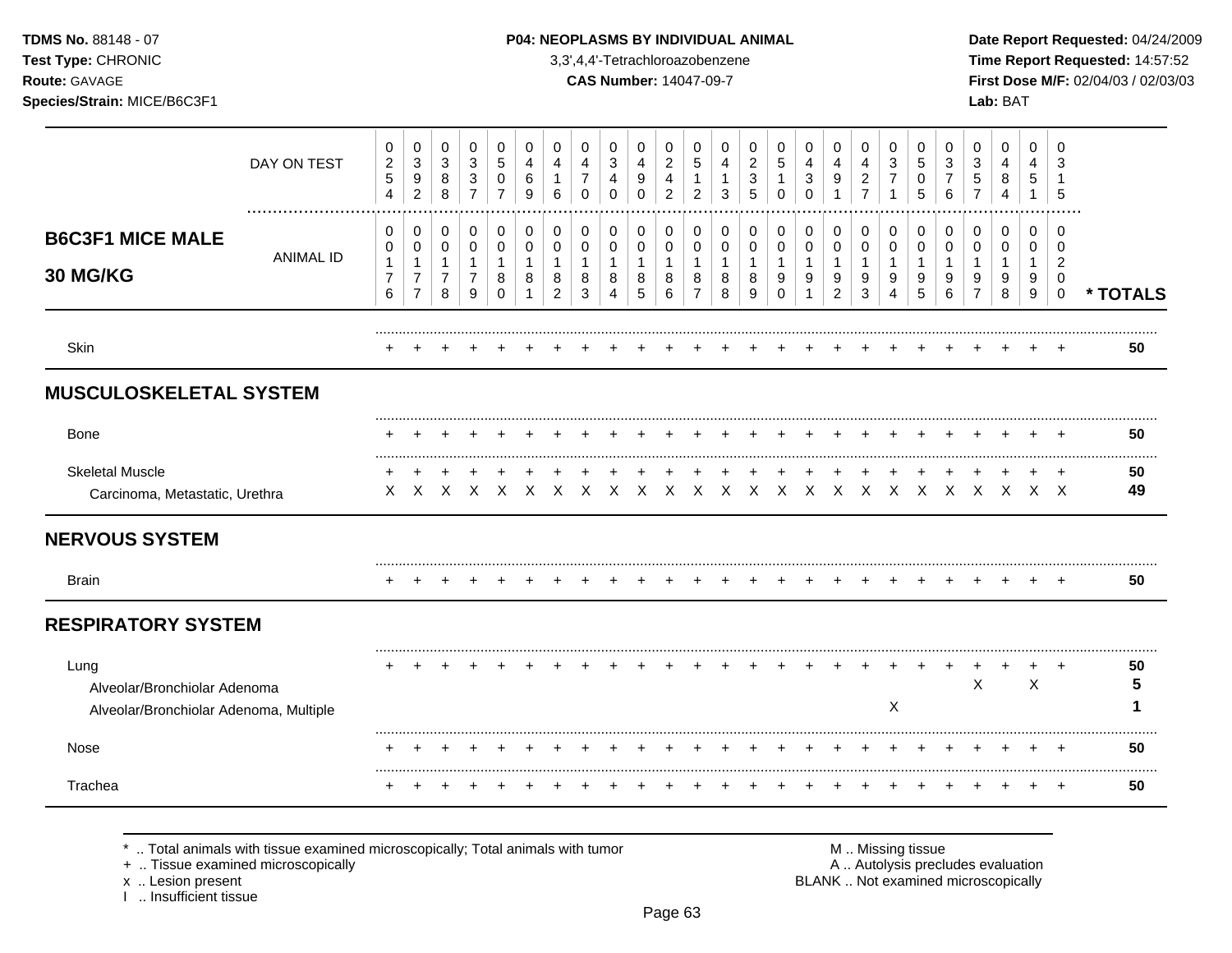TDMS No. 88148 - 07 Test Type: CHRONIC

Route: GAVAGE

### P04: NEOPLASMS BY INDIVIDUAL ANIMAL

3,3',4,4'-Tetrachloroazobenzene

**CAS Number: 14047-09-7** 

Date Report Requested: 04/24/2009 Time Report Requested: 14:57:52 First Dose M/F: 02/04/03 / 02/03/03  $L = L \cdot D \cdot T$ 

| Species/Strain: MICE/B6C3F1            |                 |                                        |                               |                  |                               |                  |                  |                               |                               |                  |             |                               |             |                  |                               |                  |        |                  |                                            |                          |                  |             |        | Lab: BAT         |                  |                                                |          |
|----------------------------------------|-----------------|----------------------------------------|-------------------------------|------------------|-------------------------------|------------------|------------------|-------------------------------|-------------------------------|------------------|-------------|-------------------------------|-------------|------------------|-------------------------------|------------------|--------|------------------|--------------------------------------------|--------------------------|------------------|-------------|--------|------------------|------------------|------------------------------------------------|----------|
|                                        | DAY ON TEST<br> | 0<br>$\overline{2}$<br>$\sqrt{5}$<br>4 | 0<br>3<br>9<br>2              | 0<br>3<br>8<br>8 | 0<br>3<br>3<br>$\overline{ }$ | 0<br>5<br>0<br>⇁ | 0<br>4<br>6<br>9 | 0<br>4<br>6                   | 0<br>4<br>$\overline{7}$<br>0 | 0<br>3<br>4<br>0 | 4<br>9      | 0<br>2<br>4<br>$\overline{2}$ | 0<br>5<br>2 | 0<br>4<br>3      | 0<br>$\overline{c}$<br>3<br>5 | 0<br>5<br>0      | 3<br>∩ | 0<br>4<br>9      | 0<br>4<br>$\overline{2}$<br>$\overline{7}$ | 0<br>3<br>$\overline{7}$ | 0<br>5<br>0<br>5 | 0<br>3<br>6 | 3<br>5 | 0<br>4<br>8<br>4 | 0<br>4<br>5      | 0<br>3<br>5<br>.                               |          |
| <b>B6C3F1 MICE MALE</b><br>30 MG/KG    | ANIMAL ID       | 0<br>0<br>$\overline{7}$<br>6          | 0<br>0<br>$\overline{7}$<br>7 | 0<br>0<br>⇁<br>8 | 0<br>0<br>9                   | 0<br>0<br>8      | 0<br>0<br>8      | 0<br>0<br>8<br>$\overline{2}$ | 0<br>0<br>-1<br>8<br>3        | 0<br>0<br>8      | 0<br>8<br>5 | 0<br>0<br>8<br>6              | 0<br>0<br>8 | 0<br>0<br>8<br>8 | 0<br>0<br>8<br>9              | 0<br>0<br>9<br>Ω | 0<br>9 | 0<br>0<br>9<br>2 | 0<br>0<br>9<br>3                           | 0<br>0<br>1<br>9         | 0<br>0<br>9<br>5 | 0<br>6      | 0<br>9 | 0<br>0<br>9<br>8 | 0<br>0<br>9<br>9 | $\Omega$<br>$\overline{2}$<br>0<br>$\mathbf 0$ | * TOTALS |
| <b>SPECIAL SENSES SYSTEM</b>           |                 |                                        |                               |                  |                               |                  |                  |                               |                               |                  |             |                               |             |                  |                               |                  |        |                  |                                            |                          |                  |             |        |                  |                  |                                                |          |
| Ear                                    |                 |                                        |                               |                  |                               |                  |                  |                               |                               |                  |             |                               |             |                  |                               |                  |        |                  |                                            |                          |                  |             |        |                  |                  |                                                |          |
| Eye                                    |                 |                                        |                               |                  |                               |                  |                  |                               |                               |                  |             |                               |             |                  |                               |                  |        |                  |                                            |                          |                  |             |        |                  |                  |                                                | 50       |
| <b>Harderian Gland</b><br>Adenoma      |                 |                                        |                               |                  |                               |                  |                  |                               |                               |                  |             |                               |             |                  |                               |                  |        |                  |                                            |                          |                  |             |        |                  |                  |                                                | 50       |
| <b>URINARY SYSTEM</b>                  |                 |                                        |                               |                  |                               |                  |                  |                               |                               |                  |             |                               |             |                  |                               |                  |        |                  |                                            |                          |                  |             |        |                  |                  |                                                |          |
| Kidney<br>Carcinoma Metastatic Urethra |                 |                                        |                               |                  |                               |                  |                  | X                             |                               |                  |             |                               |             |                  |                               |                  |        |                  |                                            |                          |                  |             |        |                  |                  |                                                | 50       |

| Carcinoma, ividiasiano, Organia                          |  |  |   | - - |  |  |  |  |  |  |  |  |  |          |
|----------------------------------------------------------|--|--|---|-----|--|--|--|--|--|--|--|--|--|----------|
| Ureter<br>Carcinoma, Metastatic, Urethra                 |  |  | х |     |  |  |  |  |  |  |  |  |  | 50       |
| Urethra<br>Transitional Epithelium, Carcinoma            |  |  |   |     |  |  |  |  |  |  |  |  |  | 50<br>49 |
| <b>Urinary Bladder</b><br>Carcinoma, Metastatic, Urethra |  |  |   |     |  |  |  |  |  |  |  |  |  | 50       |

\* .. Total animals with tissue examined microscopically; Total animals with tumor

+ .. Tissue examined microscopically

x .. Lesion present<br>I .. Insufficient tissue

M .. Missing tissue A .. Autolysis precludes evaluation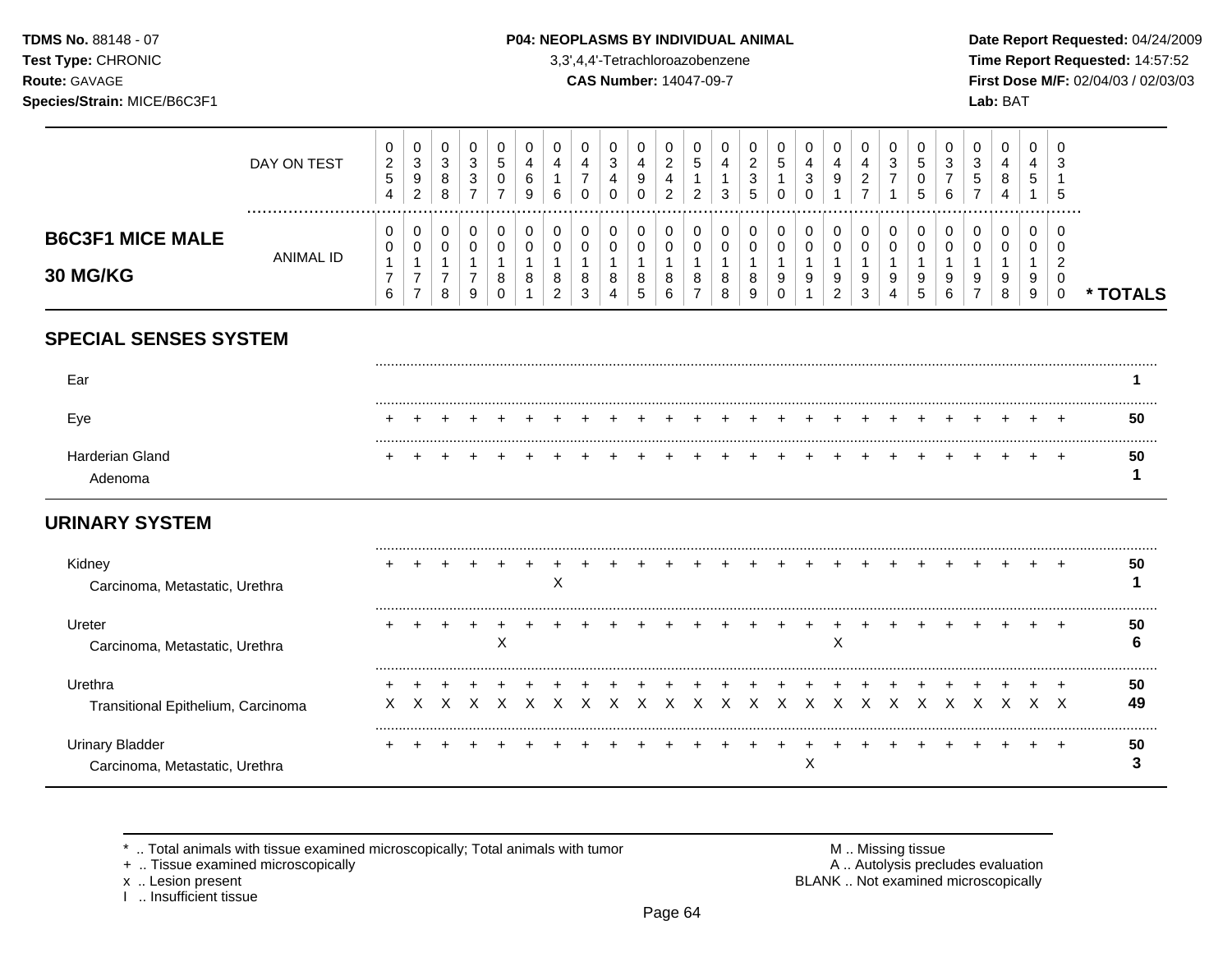### **TDMS No.** 88148 - 07 **P04: NEOPLASMS BY INDIVIDUAL ANIMAL** Date Report Requested: 04/24/2009

**Test Type:** CHRONIC 3,3',4,4'-Tetrachloroazobenzene **Time Report Requested:** 14:57:52 **Route:** GAVAGE **CAS Number:** 14047-09-7 **First Dose M/F:** 02/04/03 / 02/03/03

|                                     | DAY ON TEST | 0<br>2<br>5<br>4 | 0<br>3<br>9<br>$\overline{2}$  | 0<br>3<br>8<br>8 | 0<br>3<br>3<br>⇁ | G<br>⇁ | 0<br>6<br>9 | 0<br>4<br>6      | -           | 0<br>3<br>4<br>0 | 0<br>4<br>9<br>0 | 0<br>⌒<br>∠<br>4<br>2   | U<br>G<br>ົ<br>∠ | 4<br>3 | 0<br>◠<br>$\epsilon$<br>3<br>5 | U<br>G<br>$\sqrt{2}$<br>ν                | 0<br>4<br>3 | 0<br>4<br>9           | 4<br>ົ<br>∼<br>⇁ | 0<br>3<br>$\rightarrow$ | U<br>G<br>U<br>5 | د.<br>⇁<br>6 | 0<br>3<br>đ<br>- | 0<br>4<br>8<br>4 | 0<br>4<br>ა      | 0<br>-3<br>.ხ       |                    |
|-------------------------------------|-------------|------------------|--------------------------------|------------------|------------------|--------|-------------|------------------|-------------|------------------|------------------|-------------------------|------------------|--------|--------------------------------|------------------------------------------|-------------|-----------------------|------------------|-------------------------|------------------|--------------|------------------|------------------|------------------|---------------------|--------------------|
| <b>B6C3F1 MICE MALE</b><br>30 MG/KG | ANIMAL ID   | 0<br>6           | U<br>$\sqrt{2}$<br>υ<br>-<br>⇁ | 0<br>0<br>8      | 0<br>0<br>9      | 8      | 0<br>0<br>8 | 0<br>8<br>າ<br>∠ | 0<br>8<br>3 | 0<br>0<br>8<br>4 | 0<br>0<br>8<br>5 | 0<br>$\Omega$<br>8<br>6 | 0<br>8<br>–      | 8<br>8 | 0<br>0<br>8<br>9               | 0<br>$\sqrt{2}$<br>U<br>9<br>$\sim$<br>υ | 0<br>0<br>9 | 0<br>0<br>9<br>ົ<br>▵ | 9<br>3           | 0<br>0<br>9<br>4        | 9<br>5           | 9<br>6       | 0<br>9           | 0<br>U<br>9<br>8 | 0<br>U<br>9<br>9 | 0<br>$\overline{ }$ | <b>TOTALS</b><br>ѫ |
| <b>SYSTEMIC LESIONS</b>             |             |                  |                                |                  |                  |        |             |                  |             |                  |                  |                         |                  |        |                                |                                          |             |                       |                  |                         |                  |              |                  |                  |                  |                     |                    |

Multiple Organ + + + + + + + + + + + + + + + + + + + + + + + + + **50**

\*\*\* END OF MALE DATA \*\*\*

+ .. Tissue examined microscopically

I .. Insufficient tissue

\* .. Total animals with tissue examined microscopically; Total animals with tumor **M** . Missing tissue M .. Missing tissue<br>  $\blacksquare$  . Tissue examined microscopically<br>  $\blacksquare$  . Autolysis precludes evaluation x .. Lesion present **BLANK** .. Not examined microscopically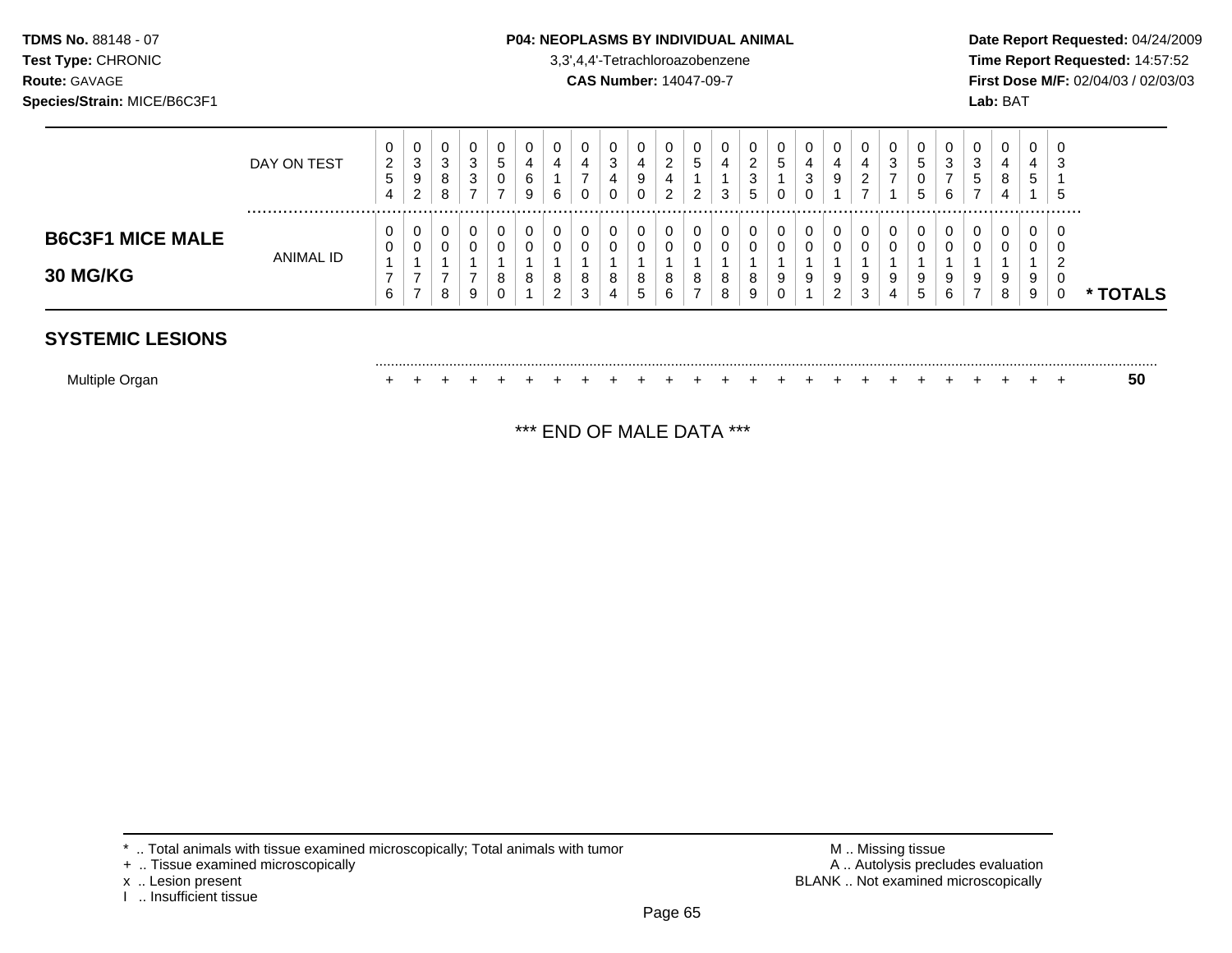**Test Type:** CHRONIC 3,3',4,4'-Tetrachloroazobenzene **Time Report Requested:** 14:57:52 **Route:** GAVAGE **CAS Number:** 14047-09-7 **First Dose M/F:** 02/04/03 / 02/03/03 **Species/Strain:** MICE/B6C3F1 **Lab:** BAT

|                                      | DAY ON TEST | 0<br>6<br>6           | 0<br>◠<br>ت                       | U<br>3<br>2                       | U<br>3<br>າ | 0<br>4                | 0<br>3            | 3 |        | 5<br>6<br>9 | 0<br>3<br>3        | 6<br>-9 | 0<br>3 | ົ | 0<br>3                       | $\sqrt{2}$<br>. C<br>3 | 0<br><sub>5</sub><br>8<br>3 | 0<br>6<br>U        | 6                  | ∽<br>نٽ<br>8 | 0<br>3                            | 0<br>◠<br>J<br>ົ | u<br>3<br>ົ<br>▵                         | 0<br>3<br>ົ               | 0<br>3<br>3                            | 0<br>ა<br>$\overline{2}$               |                   |
|--------------------------------------|-------------|-----------------------|-----------------------------------|-----------------------------------|-------------|-----------------------|-------------------|---|--------|-------------|--------------------|---------|--------|---|------------------------------|------------------------|-----------------------------|--------------------|--------------------|--------------|-----------------------------------|------------------|------------------------------------------|---------------------------|----------------------------------------|----------------------------------------|-------------------|
| <b>B6C3F1 MICE FEMALE</b><br>0 MG/KG | ANIMAL ID   | 0<br>0<br>ົ<br>∠<br>0 | 0<br>0<br>ົ<br><u>_</u><br>0<br>ົ | u<br>u<br>ົ<br><u>.</u><br>っ<br>J | ν<br>ົ<br>v | 0<br>υ<br>ົ<br>▵<br>υ | <sup>o</sup><br>υ | ◠ | ົ<br>8 | $\sim$<br>9 | $\sim$<br><u>.</u> | $\sim$  | ◠<br>◠ |   | υ<br>υ<br>◠<br><u>_</u><br>4 | ົ<br>$\sim$            | 0<br>0<br>ົ<br>6            | $\sim$<br><u>.</u> | ົ<br><u>.</u><br>8 | റ<br>▃<br>9  | 0<br>0<br>ີ<br><u>.</u><br>ີ<br>0 | 0<br>0<br>ົ<br>ົ | ີ<br>_<br>◠<br><u>_</u><br>◠<br><u>_</u> | ν<br>⌒<br>⌒<br>$\sqrt{2}$ | 0<br>0<br>ົ<br>$\sim$<br>ົ<br><u>_</u> | 0<br>v<br>ົ<br><u>_</u><br>$\sim$<br>5 | temales<br>(cont) |

# **ALIMENTARY SYSTEM**

| Esophagus                                 |   |  |  |   |  |   |  |   |  |   |  |  |  |  |
|-------------------------------------------|---|--|--|---|--|---|--|---|--|---|--|--|--|--|
| Gallbladder                               |   |  |  |   |  |   |  |   |  |   |  |  |  |  |
| Intestine Large, Cecum                    |   |  |  |   |  |   |  |   |  |   |  |  |  |  |
| Intestine Large, Colon                    |   |  |  |   |  |   |  |   |  |   |  |  |  |  |
| Intestine Large, Rectum                   |   |  |  |   |  |   |  |   |  | M |  |  |  |  |
| Intestine Small, Duodenum                 |   |  |  |   |  |   |  |   |  |   |  |  |  |  |
| Intestine Small, Ileum                    |   |  |  |   |  |   |  |   |  |   |  |  |  |  |
| Intestine Small, Jejunum                  |   |  |  |   |  |   |  |   |  | M |  |  |  |  |
| Liver                                     |   |  |  |   |  |   |  |   |  |   |  |  |  |  |
| Carcinoma, Metastatic, Islets, Pancreatic |   |  |  |   |  |   |  |   |  |   |  |  |  |  |
| Hepatocellular Adenoma                    | X |  |  |   |  |   |  | X |  |   |  |  |  |  |
| Hepatocellular Carcinoma                  |   |  |  |   |  |   |  |   |  |   |  |  |  |  |
| Histiocytic Sarcoma                       |   |  |  |   |  | X |  |   |  |   |  |  |  |  |
| Lymphoma Malignant                        |   |  |  | Χ |  |   |  |   |  |   |  |  |  |  |

\* .. Total animals with tissue examined microscopically; Total animals with tumor **M** metally more than M .. Missing tissue<br>  $\blacksquare$  Tissue examined microscopically

+ .. Tissue examined microscopically

I .. Insufficient tissue

x .. Lesion present **BLANK** .. Not examined microscopically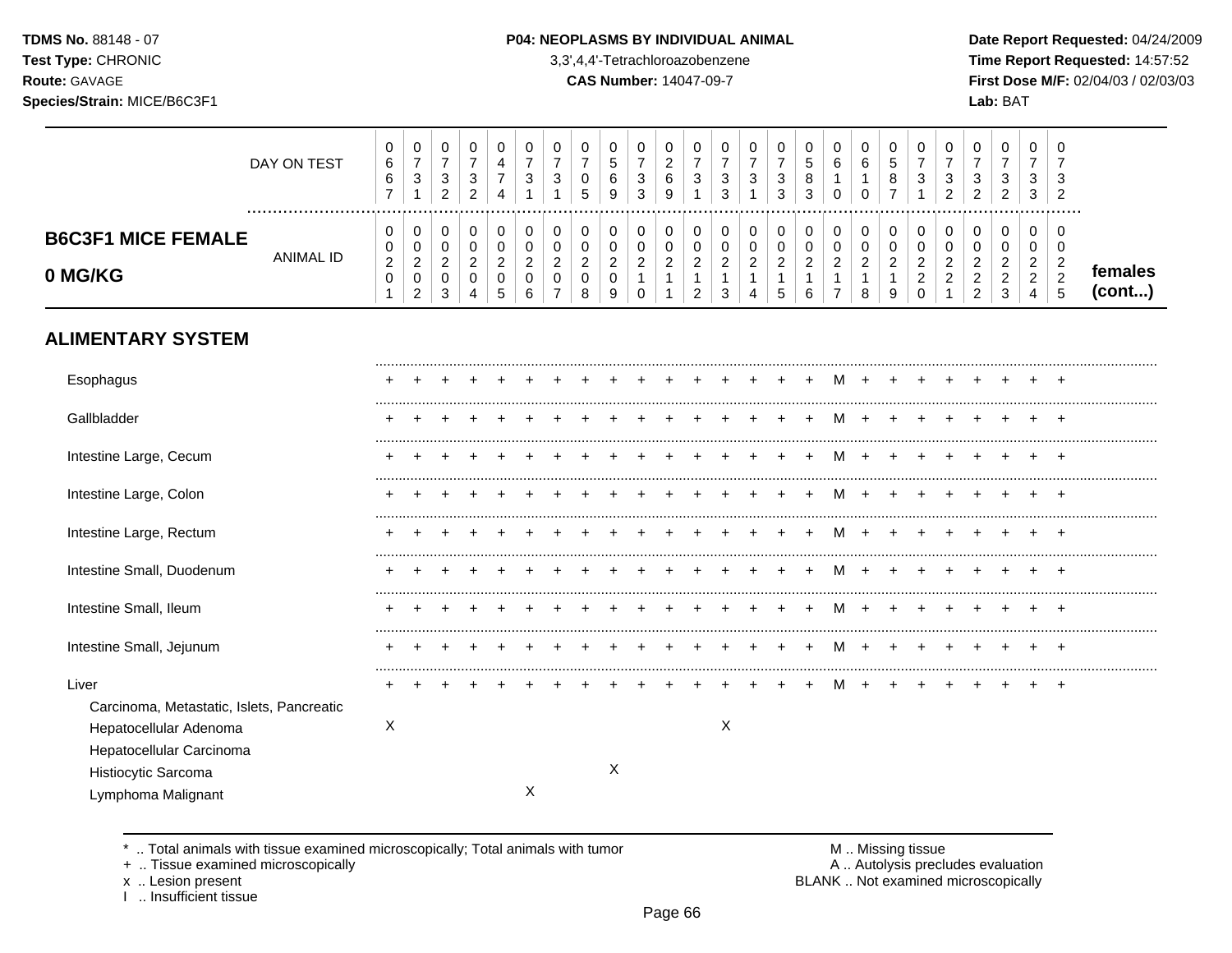**Test Type:** CHRONIC 3,3',4,4'-Tetrachloroazobenzene **Time Report Requested:** 14:57:52 **Route:** GAVAGE **CAS Number:** 14047-09-7 **First Dose M/F:** 02/04/03 / 02/03/03 **Species/Strain:** MICE/B6C3F1 **Lab:** BAT

|                                                                             | DAY ON TEST      | $\mathbf 0$<br>6<br>$\,6\,$<br>$\overline{7}$ | 0<br>$\overline{7}$<br>$\ensuremath{\mathsf{3}}$<br>$\mathbf{1}$ | 0<br>$\overline{7}$<br>3<br>$\overline{c}$ | 0<br>$\overline{7}$<br>3<br>2 | 0<br>4<br>4        | 0<br>$\overline{7}$<br>3 | 0<br>$\overline{7}$<br>3                        | 0<br>$\overline{7}$<br>$\mathbf 0$<br>5 | 0<br>5<br>$\,6$<br>9               | 0<br>$\overline{7}$<br>$\mathbf{3}$<br>$\mathbf{3}$ | 0<br>$\boldsymbol{2}$<br>$\,6\,$<br>$\boldsymbol{9}$ | 0<br>$\overline{7}$<br>3<br>1         | 0<br>$\overline{7}$<br>$\mathbf{3}$<br>3 | 0<br>$\overline{7}$<br>$\mathbf{3}$<br>1 | 0<br>$\overline{7}$<br>3<br>3 | 0<br>$\sqrt{5}$<br>8<br>3 | 0<br>$\,6\,$<br>$\mathbf{1}$<br>$\Omega$         | 0<br>6<br>$\Omega$  | 0<br>$\sqrt{5}$<br>8<br>$\overline{7}$ | 0<br>$\overline{7}$<br>3        | 0<br>$\overline{7}$<br>3<br>2 | 0<br>$\overline{7}$<br>$\mathbf{3}$<br>$\overline{2}$ | 0<br>$\overline{7}$<br>3<br>$\overline{c}$ | 0<br>$\overline{7}$<br>3<br>3         | $\Omega$<br>$\overline{7}$<br>3<br>$\overline{2}$  |                   |
|-----------------------------------------------------------------------------|------------------|-----------------------------------------------|------------------------------------------------------------------|--------------------------------------------|-------------------------------|--------------------|--------------------------|-------------------------------------------------|-----------------------------------------|------------------------------------|-----------------------------------------------------|------------------------------------------------------|---------------------------------------|------------------------------------------|------------------------------------------|-------------------------------|---------------------------|--------------------------------------------------|---------------------|----------------------------------------|---------------------------------|-------------------------------|-------------------------------------------------------|--------------------------------------------|---------------------------------------|----------------------------------------------------|-------------------|
| <b>B6C3F1 MICE FEMALE</b>                                                   | <b>ANIMAL ID</b> | 0<br>0                                        | 0<br>$\pmb{0}$                                                   | 0<br>$\mathbf 0$                           | 0<br>$\mathbf 0$              | 0<br>$\Omega$      | 0<br>0                   | 0<br>0                                          | 0<br>$\pmb{0}$                          | 0<br>$\pmb{0}$                     | 0<br>$\mathbf 0$                                    | 0<br>$\pmb{0}$                                       | 0<br>$\mathbf 0$                      | 0<br>0                                   | 0<br>0                                   | 0<br>$\mathbf 0$              | 0<br>0                    | 0<br>$\mathbf 0$                                 | 0<br>0              | 0<br>$\mathbf 0$                       | 0<br>0                          | 0<br>0                        | 0<br>0                                                | 0<br>0                                     | 0<br>$\pmb{0}$                        | $\Omega$<br>$\mathbf 0$                            |                   |
| 0 MG/KG                                                                     |                  | $\overline{2}$<br>$\pmb{0}$<br>1              | $\overline{a}$<br>$\pmb{0}$<br>$\overline{2}$                    | $\overline{2}$<br>$\mathbf 0$<br>3         | 2<br>$\Omega$<br>4            | 2<br>$\Omega$<br>5 | 2<br>$\Omega$<br>6       | $\overline{2}$<br>$\mathbf 0$<br>$\overline{7}$ | $\overline{2}$<br>$\mathbf 0$<br>8      | $\overline{c}$<br>$\mathbf 0$<br>9 | $\overline{2}$<br>$\mathbf{1}$<br>$\Omega$          | $\overline{c}$<br>$\mathbf{1}$<br>1                  | $\overline{c}$<br>1<br>$\overline{2}$ | 2<br>3                                   | $\overline{c}$<br>4                      | $\overline{2}$<br>1<br>5      | $\overline{c}$<br>-1<br>6 | $\overline{c}$<br>$\mathbf{1}$<br>$\overline{7}$ | $\overline{2}$<br>8 | 2<br>9                                 | 2<br>$\overline{c}$<br>$\Omega$ | 2<br>$\overline{2}$           | $\overline{2}$<br>$\boldsymbol{2}$<br>2               | $\overline{2}$<br>$\overline{a}$<br>3      | $\overline{2}$<br>$\overline{2}$<br>4 | $\overline{c}$<br>$\overline{c}$<br>$5\phantom{1}$ | females<br>(cont) |
| Mesentery<br>Carcinoma, Metastatic, Islets, Pancreatic                      |                  |                                               |                                                                  |                                            |                               |                    |                          |                                                 |                                         |                                    |                                                     |                                                      |                                       | ٠                                        |                                          |                               | $\pm$                     |                                                  |                     |                                        |                                 |                               |                                                       |                                            |                                       |                                                    |                   |
| Pancreas<br>Carcinoma, Metastatic, Islets, Pancreatic<br>Lymphoma Malignant |                  |                                               |                                                                  |                                            |                               |                    | X                        |                                                 |                                         |                                    |                                                     |                                                      |                                       |                                          |                                          |                               |                           |                                                  |                     |                                        |                                 |                               |                                                       |                                            |                                       |                                                    |                   |
| Salivary Glands                                                             |                  |                                               |                                                                  |                                            |                               |                    |                          |                                                 |                                         |                                    |                                                     |                                                      |                                       |                                          |                                          |                               |                           |                                                  |                     |                                        |                                 |                               |                                                       |                                            |                                       | $\overline{ }$                                     |                   |
| Stomach, Forestomach<br>Squamous Cell Papilloma                             |                  |                                               |                                                                  |                                            |                               |                    | X                        |                                                 |                                         |                                    |                                                     |                                                      |                                       |                                          |                                          |                               |                           |                                                  |                     |                                        |                                 |                               |                                                       |                                            |                                       | $\overline{ }$                                     |                   |
| Stomach, Glandular                                                          |                  |                                               |                                                                  |                                            |                               |                    |                          |                                                 |                                         |                                    |                                                     |                                                      |                                       |                                          |                                          |                               |                           |                                                  |                     |                                        |                                 |                               |                                                       |                                            |                                       |                                                    |                   |
| Tooth                                                                       |                  |                                               |                                                                  |                                            |                               |                    | $\ddot{}$                |                                                 |                                         |                                    |                                                     |                                                      |                                       |                                          |                                          |                               |                           |                                                  |                     |                                        |                                 |                               |                                                       |                                            |                                       |                                                    |                   |
| <b>CARDIOVASCULAR SYSTEM</b>                                                |                  |                                               |                                                                  |                                            |                               |                    |                          |                                                 |                                         |                                    |                                                     |                                                      |                                       |                                          |                                          |                               |                           |                                                  |                     |                                        |                                 |                               |                                                       |                                            |                                       |                                                    |                   |
| <b>Blood Vessel</b>                                                         |                  |                                               |                                                                  |                                            |                               |                    |                          |                                                 |                                         |                                    |                                                     |                                                      |                                       |                                          |                                          |                               |                           | м                                                |                     |                                        |                                 |                               |                                                       |                                            |                                       |                                                    |                   |
| Heart                                                                       |                  |                                               |                                                                  |                                            |                               |                    |                          |                                                 |                                         |                                    |                                                     |                                                      |                                       |                                          |                                          |                               |                           |                                                  |                     |                                        |                                 |                               |                                                       |                                            |                                       | $\overline{ }$                                     |                   |

# **ENDOCRINE SYSTEM**

\* .. Total animals with tissue examined microscopically; Total animals with tumor <br>
+ .. Tissue examined microscopically<br>
+ .. Tissue examined microscopically

+ .. Tissue examined microscopically

x .. Lesion present<br>I .. Insufficient tissue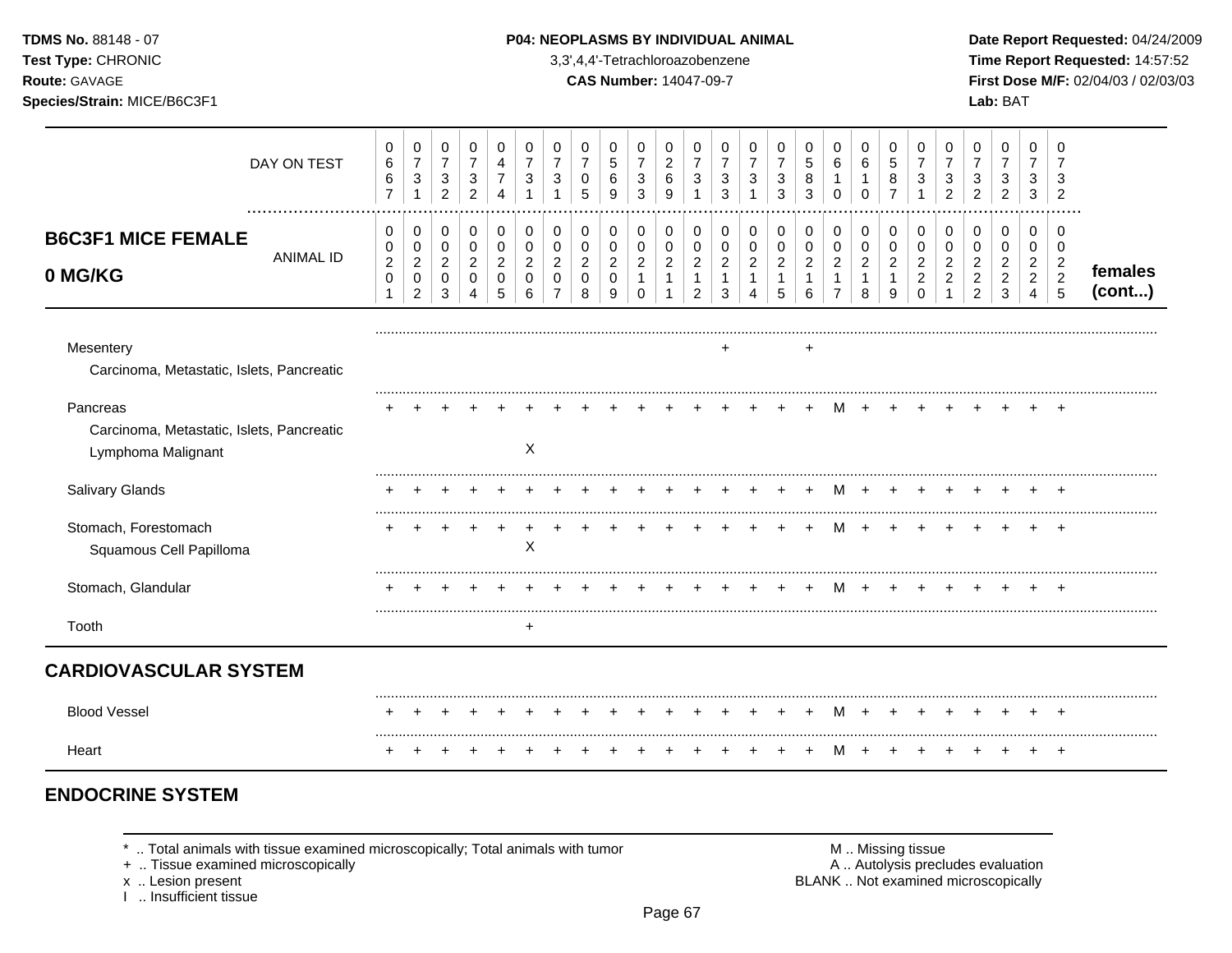### **TDMS No.** 88148 - 07 **P04: NEOPLASMS BY INDIVIDUAL ANIMAL Date Report Requested:** 04/24/2009

**Test Type:** CHRONIC 3,3',4,4'-Tetrachloroazobenzene **Time Report Requested:** 14:57:52 **Route:** GAVAGE **CAS Number:** 14047-09-7 **First Dose M/F:** 02/04/03 / 02/03/03

|                                                                                             | DAY ON TEST          | 0<br>$\,6\,$<br>$\,6\,$<br>$\overline{7}$ | 0<br>$\boldsymbol{7}$<br>$\ensuremath{\mathsf{3}}$<br>1       | 0<br>$\overline{7}$<br>$\ensuremath{\mathsf{3}}$<br>$\overline{c}$ | 0<br>$\overline{7}$<br>$\sqrt{3}$<br>$\overline{2}$         | 0<br>4<br>$\overline{7}$<br>4                | 0<br>$\overline{7}$<br>3           | 0<br>$\overline{7}$<br>3                     | 0<br>$\overline{7}$<br>0<br>5                        | 0<br>$\sqrt{5}$<br>$\,6$<br>9                            | 0<br>$\overline{7}$<br>$\sqrt{3}$<br>3                           | 0<br>$\boldsymbol{2}$<br>$\,6\,$<br>9   | 0<br>$\overline{7}$<br>3                               | 0<br>$\overline{7}$<br>3<br>3                | 0<br>$\overline{7}$<br>3<br>$\overline{ }$ | 0<br>$\overline{7}$<br>$\sqrt{3}$<br>3     | 0<br>$\sqrt{5}$<br>8<br>3                  | 0<br>$\,6\,$<br>1<br>$\Omega$                           | 0<br>$6\phantom{1}6$<br>1<br>$\Omega$                | 0<br>$\sqrt{5}$<br>8<br>7                    | 0<br>$\overline{7}$<br>3                                         | 0<br>7<br>3<br>$\mathcal{P}$         | 0<br>3<br>$\mathcal{P}$                                      | 0<br>$\overline{7}$<br>3<br>$\overline{2}$                         | 0<br>$\overline{7}$<br>3<br>3                                         | $\Omega$<br>7<br>$\overline{2}$                    |                   |
|---------------------------------------------------------------------------------------------|----------------------|-------------------------------------------|---------------------------------------------------------------|--------------------------------------------------------------------|-------------------------------------------------------------|----------------------------------------------|------------------------------------|----------------------------------------------|------------------------------------------------------|----------------------------------------------------------|------------------------------------------------------------------|-----------------------------------------|--------------------------------------------------------|----------------------------------------------|--------------------------------------------|--------------------------------------------|--------------------------------------------|---------------------------------------------------------|------------------------------------------------------|----------------------------------------------|------------------------------------------------------------------|--------------------------------------|--------------------------------------------------------------|--------------------------------------------------------------------|-----------------------------------------------------------------------|----------------------------------------------------|-------------------|
| <b>B6C3F1 MICE FEMALE</b><br>0 MG/KG                                                        | <br><b>ANIMAL ID</b> | 0<br>0<br>$\sqrt{2}$<br>$\mathbf 0$<br>1  | 0<br>$\mathbf 0$<br>$\sqrt{2}$<br>$\pmb{0}$<br>$\overline{2}$ | 0<br>$\pmb{0}$<br>$\overline{c}$<br>0<br>3                         | 0<br>$\boldsymbol{0}$<br>$\overline{c}$<br>$\mathbf 0$<br>4 | 0<br>$\mathbf 0$<br>$\overline{2}$<br>0<br>5 | 0<br>0<br>$\overline{2}$<br>0<br>6 | 0<br>$\mathbf 0$<br>$\overline{2}$<br>0<br>7 | 0<br>$\pmb{0}$<br>$\overline{c}$<br>$\mathbf 0$<br>8 | 0<br>$\mathbf 0$<br>$\boldsymbol{2}$<br>$\mathbf 0$<br>9 | 0<br>$\mathbf 0$<br>$\boldsymbol{2}$<br>$\mathbf{1}$<br>$\Omega$ | 0<br>$\mathbf 0$<br>$\overline{c}$<br>1 | 0<br>$\mathbf 0$<br>$\overline{c}$<br>$\mathbf 1$<br>2 | 0<br>0<br>$\overline{c}$<br>$\mathbf 1$<br>3 | 0<br>$\pmb{0}$<br>$\overline{c}$<br>1      | 0<br>$\pmb{0}$<br>$\overline{c}$<br>1<br>5 | 0<br>$\pmb{0}$<br>$\overline{2}$<br>1<br>6 | 0<br>$\pmb{0}$<br>$\overline{a}$<br>1<br>$\overline{7}$ | 0<br>$\pmb{0}$<br>$\overline{c}$<br>$\mathbf 1$<br>8 | 0<br>$\mathbf 0$<br>$\overline{c}$<br>1<br>9 | 0<br>$\mathbf 0$<br>$\overline{2}$<br>$\overline{2}$<br>$\Omega$ | 0<br>$\Omega$<br>2<br>$\overline{2}$ | 0<br>0<br>$\overline{2}$<br>$\overline{c}$<br>$\overline{2}$ | 0<br>$\mathbf 0$<br>$\overline{\mathbf{c}}$<br>$\overline{c}$<br>3 | 0<br>0<br>$\overline{\mathbf{c}}$<br>$\overline{c}$<br>$\overline{4}$ | $\Omega$<br>0<br>$\overline{c}$<br>$\sqrt{2}$<br>5 | females<br>(cont) |
| <b>Adrenal Cortex</b><br>Carcinoma, Metastatic, Islets, Pancreatic<br>Histiocytic Sarcoma   |                      |                                           |                                                               |                                                                    |                                                             |                                              |                                    |                                              |                                                      | X                                                        |                                                                  |                                         |                                                        |                                              |                                            |                                            |                                            |                                                         |                                                      |                                              |                                                                  |                                      |                                                              |                                                                    |                                                                       |                                                    |                   |
| Adrenal Medulla<br>Histiocytic Sarcoma<br>Pheochromocytoma Malignant                        |                      |                                           |                                                               |                                                                    |                                                             |                                              |                                    |                                              |                                                      | $\mathsf X$                                              |                                                                  |                                         |                                                        |                                              |                                            |                                            |                                            |                                                         |                                                      |                                              | X                                                                |                                      |                                                              |                                                                    |                                                                       |                                                    |                   |
| Islets, Pancreatic<br>Adenoma<br>Carcinoma                                                  |                      |                                           |                                                               |                                                                    |                                                             |                                              |                                    |                                              | X                                                    |                                                          |                                                                  |                                         |                                                        |                                              |                                            |                                            |                                            |                                                         |                                                      |                                              |                                                                  |                                      |                                                              |                                                                    |                                                                       |                                                    |                   |
| Parathyroid Gland                                                                           |                      |                                           |                                                               |                                                                    |                                                             |                                              |                                    |                                              |                                                      |                                                          |                                                                  |                                         |                                                        |                                              |                                            |                                            | $\div$                                     | м                                                       | M                                                    | $\div$                                       |                                                                  |                                      |                                                              |                                                                    |                                                                       |                                                    |                   |
| <b>Pituitary Gland</b><br>Pars Distalis, Adenoma                                            |                      |                                           |                                                               |                                                                    |                                                             |                                              |                                    |                                              |                                                      |                                                          |                                                                  |                                         |                                                        |                                              |                                            |                                            |                                            | м                                                       |                                                      |                                              |                                                                  |                                      |                                                              |                                                                    |                                                                       | $+$                                                |                   |
| <b>Thyroid Gland</b><br>Bilateral, Follicular Cell, Carcinoma<br>Follicular Cell, Carcinoma |                      |                                           |                                                               |                                                                    |                                                             |                                              |                                    |                                              |                                                      |                                                          |                                                                  |                                         |                                                        |                                              |                                            |                                            |                                            | м                                                       |                                                      |                                              |                                                                  |                                      |                                                              |                                                                    |                                                                       |                                                    |                   |

# **GENERAL BODY SYSTEM**

NONE

+ .. Tissue examined microscopically

I .. Insufficient tissue

\* .. Total animals with tissue examined microscopically; Total animals with tumor <br>
+ .. Tissue examined microscopically<br>
+ .. Tissue examined microscopically x .. Lesion present **BLANK** .. Not examined microscopically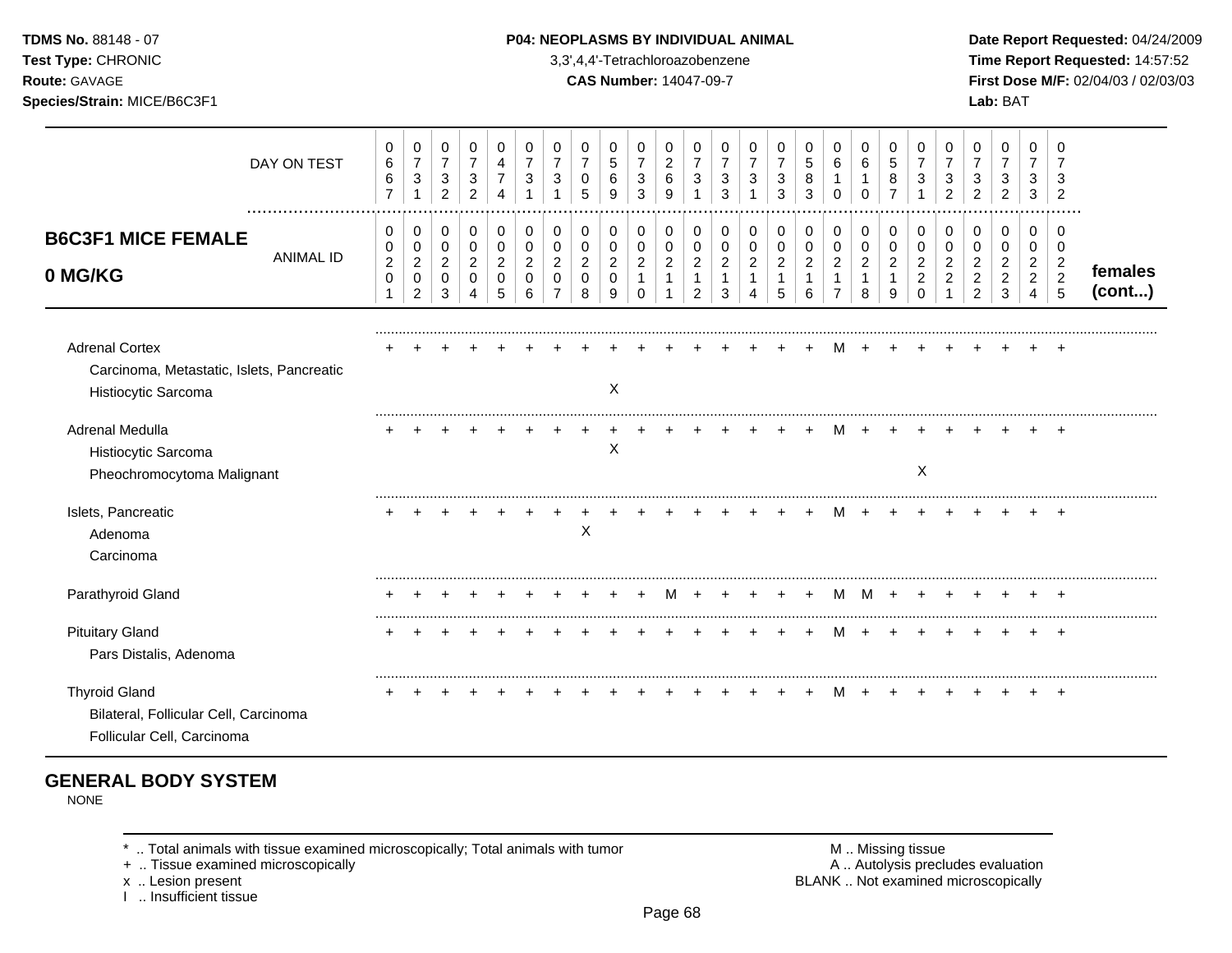## **TDMS No.** 88148 - 07 **P04: NEOPLASMS BY INDIVIDUAL ANIMAL** Date Report Requested: 04/24/2009

**Test Type:** CHRONIC 3,3',4,4'-Tetrachloroazobenzene **Time Report Requested:** 14:57:52 **Route:** GAVAGE **CAS Number:** 14047-09-7 **First Dose M/F:** 02/04/03 / 02/03/03

| DAY ON TEST                                              | 0<br>6<br>6<br>$\overline{ }$             | υ<br>$\rightarrow$<br>◠<br>د                    | ◡<br>3<br>ົ<br><u>_</u>        | -3            | U<br>4             | 0<br>-<br>◠<br>ັ                  | U<br>3                  | υ<br>◡<br>.5       | ∽<br>6<br>9             | υ<br>◠<br>۰C<br>3  | З | υ<br>ົ<br>ັ<br>ົ<br>ບ | ◡<br>-2<br>N  | ν<br>3<br>3             | $\overline{0}$<br>b.<br>8<br>ົ | U<br>6             | υ<br><sub>5</sub><br>o<br>$\circ$ | v<br>ົ<br>ັ                  | J<br>2<br>$\overline{\phantom{a}}$<br>▃ | U<br>3<br>ົ                            | 0<br>3<br>ົ<br>$\epsilon$                   | 0<br>-<br>3<br>3                                          | ີເ<br>ು |                   |
|----------------------------------------------------------|-------------------------------------------|-------------------------------------------------|--------------------------------|---------------|--------------------|-----------------------------------|-------------------------|--------------------|-------------------------|--------------------|---|-----------------------|---------------|-------------------------|--------------------------------|--------------------|-----------------------------------|------------------------------|-----------------------------------------|----------------------------------------|---------------------------------------------|-----------------------------------------------------------|---------|-------------------|
| <b>B6C3F1 MICE FEMALE</b><br><b>ANIMAL ID</b><br>0 MG/KG | 0<br>$\mathbf{0}$<br>ົ<br>$\epsilon$<br>0 | ◡<br>$\sim$<br><u>_</u><br>u<br>ົ<br>$\epsilon$ | v<br>υ<br>ົ<br>$\epsilon$<br>3 | <u>_</u><br>4 | 0<br><u>_</u><br>ັ | 0<br>0<br>◠<br><u>_</u><br>0<br>6 | u<br>u<br><u>_</u><br>J | <u>_</u><br>◡<br>8 | $\sim$<br><u>_</u><br>9 | U<br>◠<br><u>_</u> |   | ◠<br><u>.</u><br>◠    | u<br><u>.</u> | U<br>υ<br>ົ<br><u>_</u> | $\sim$<br><u>_</u><br>ุค       | $\sim$<br><u>_</u> | <u>_</u><br>9                     | $\sim$<br><u>_</u><br>$\sim$ | $\sim$<br><u>.</u>                      | υ<br>υ<br>ົ<br><u>_</u><br>$\sim$<br>റ | 0<br>0<br>ົ<br><u>_</u><br>ົ<br>$\sim$<br>3 | 0<br>0<br>$\sim$<br>$\epsilon$<br>$\sim$<br><u>_</u><br>4 | - 6     | temales<br>(cont) |

# **GENITAL SYSTEM**

| <b>Clitoral Gland</b><br>Carcinoma |  |  |  |  |   |   |  |  | <b>M</b> | X |   |  |   |       |
|------------------------------------|--|--|--|--|---|---|--|--|----------|---|---|--|---|-------|
| Ovary                              |  |  |  |  |   |   |  |  | M        |   |   |  |   |       |
| Cystadenoma                        |  |  |  |  |   |   |  |  |          |   |   |  | X |       |
| Hemangioma                         |  |  |  |  |   |   |  |  |          |   |   |  |   | X     |
| Histiocytic Sarcoma                |  |  |  |  | X |   |  |  |          |   |   |  |   |       |
| Teratoma Benign                    |  |  |  |  |   | X |  |  |          |   |   |  |   |       |
| <b>Uterus</b>                      |  |  |  |  |   |   |  |  |          |   |   |  |   |       |
| Histiocytic Sarcoma                |  |  |  |  | X |   |  |  |          |   |   |  |   |       |
| Vagina                             |  |  |  |  |   |   |  |  | M        |   |   |  |   |       |
| <b>HEMATOPOIETIC SYSTEM</b>        |  |  |  |  |   |   |  |  |          |   |   |  |   |       |
| <b>Bone Marrow</b>                 |  |  |  |  |   |   |  |  |          |   |   |  |   | $\pm$ |
| Lymphoma Malignant                 |  |  |  |  |   |   |  |  |          |   |   |  |   |       |
|                                    |  |  |  |  | ÷ |   |  |  |          |   | ٠ |  |   |       |
| Lymph Node                         |  |  |  |  |   |   |  |  |          |   |   |  |   |       |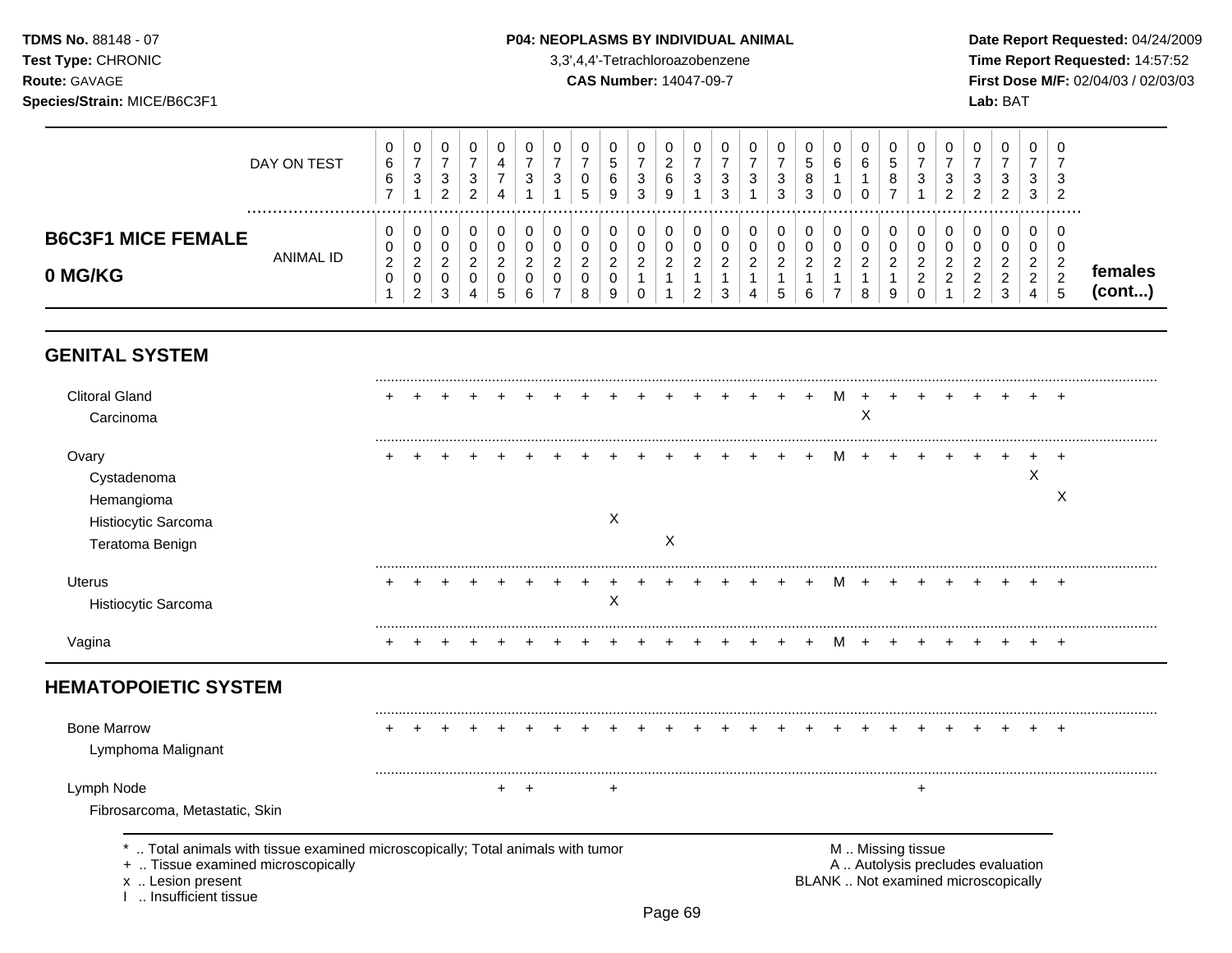## **TDMS No.** 88148 - 07 **P04: NEOPLASMS BY INDIVIDUAL ANIMAL** Date Report Requested: 04/24/2009

**Test Type:** CHRONIC 3,3',4,4'-Tetrachloroazobenzene **Time Report Requested:** 14:57:52 **Route:** GAVAGE **CAS Number:** 14047-09-7 **First Dose M/F:** 02/04/03 / 02/03/03

|                                                                                                                                         | DAY ON TEST      | 0<br>$\,6$<br>6<br>$\overline{7}$                       | 0<br>$\overline{7}$<br>3<br>$\mathbf{1}$                | 0<br>$\boldsymbol{7}$<br>$\ensuremath{\mathsf{3}}$<br>$\overline{2}$ | 0<br>$\overline{7}$<br>3<br>$\overline{2}$           | 0<br>$\overline{4}$<br>$\overline{7}$<br>$\overline{4}$ | 0<br>$\overline{7}$<br>3<br>$\mathbf{1}$           | 0<br>$\overline{7}$<br>3                                         | 0<br>$\overline{7}$<br>0<br>5                          | 0<br>5<br>6<br>9                                       | 0<br>$\overline{7}$<br>3<br>3                                   | 0<br>$\sqrt{2}$<br>6<br>9                                      | 0<br>$\overline{7}$<br>3<br>1                                        | 0<br>$\overline{7}$<br>3<br>$\mathbf{3}$      | 0<br>$\overline{7}$<br>3<br>1                           | 0<br>$\overline{7}$<br>3<br>3                         | 0<br>5<br>8<br>3                                            | 0<br>6<br>$\mathbf{1}$<br>$\mathbf 0$                              | $\mathbf 0$<br>6<br>$\mathbf{1}$<br>$\mathbf 0$       | 0<br>5<br>8<br>$\overline{7}$                | 0<br>$\overline{7}$<br>3                                            | 0<br>$\overline{7}$<br>3<br>2                              | 0<br>$\overline{7}$<br>3<br>$\overline{c}$                   | 0<br>$\overline{7}$<br>3<br>$\overline{c}$      | 0<br>$\overline{7}$<br>3<br>3                   | 0<br>7<br>3<br>$\overline{2}$                                          |                   |
|-----------------------------------------------------------------------------------------------------------------------------------------|------------------|---------------------------------------------------------|---------------------------------------------------------|----------------------------------------------------------------------|------------------------------------------------------|---------------------------------------------------------|----------------------------------------------------|------------------------------------------------------------------|--------------------------------------------------------|--------------------------------------------------------|-----------------------------------------------------------------|----------------------------------------------------------------|----------------------------------------------------------------------|-----------------------------------------------|---------------------------------------------------------|-------------------------------------------------------|-------------------------------------------------------------|--------------------------------------------------------------------|-------------------------------------------------------|----------------------------------------------|---------------------------------------------------------------------|------------------------------------------------------------|--------------------------------------------------------------|-------------------------------------------------|-------------------------------------------------|------------------------------------------------------------------------|-------------------|
| <b>B6C3F1 MICE FEMALE</b><br>0 MG/KG                                                                                                    | <b>ANIMAL ID</b> | 0<br>0<br>$\boldsymbol{2}$<br>$\pmb{0}$<br>$\mathbf{1}$ | 0<br>0<br>$\overline{a}$<br>$\pmb{0}$<br>$\overline{2}$ | 0<br>$\mathbf 0$<br>$\overline{2}$<br>$\mathbf 0$<br>$\sqrt{3}$      | 0<br>$\mathbf 0$<br>$\overline{2}$<br>$\pmb{0}$<br>4 | 0<br>$\pmb{0}$<br>$\overline{c}$<br>$\pmb{0}$<br>5      | 0<br>$\mathbf 0$<br>$\overline{c}$<br>0<br>$\,6\,$ | 0<br>$\mathbf 0$<br>$\overline{2}$<br>$\Omega$<br>$\overline{7}$ | 0<br>$\mathbf 0$<br>$\overline{2}$<br>$\mathbf 0$<br>8 | 0<br>$\mathbf 0$<br>$\overline{c}$<br>$\mathbf 0$<br>9 | 0<br>$\pmb{0}$<br>$\overline{2}$<br>$\mathbf{1}$<br>$\mathbf 0$ | 0<br>$\mathbf 0$<br>$\sqrt{2}$<br>$\mathbf{1}$<br>$\mathbf{1}$ | 0<br>$\mathbf 0$<br>$\overline{c}$<br>$\mathbf{1}$<br>$\overline{2}$ | 0<br>0<br>$\overline{c}$<br>$\mathbf{1}$<br>3 | 0<br>$\mathbf 0$<br>$\overline{2}$<br>$\mathbf{1}$<br>4 | 0<br>$\pmb{0}$<br>$\overline{c}$<br>$\mathbf{1}$<br>5 | 0<br>$\pmb{0}$<br>$\overline{c}$<br>$\mathbf{1}$<br>$\,6\,$ | 0<br>$\pmb{0}$<br>$\overline{c}$<br>$\mathbf{1}$<br>$\overline{7}$ | 0<br>$\pmb{0}$<br>$\overline{c}$<br>$\mathbf{1}$<br>8 | 0<br>$\mathbf 0$<br>$\overline{2}$<br>1<br>9 | 0<br>$\mathbf 0$<br>$\overline{c}$<br>$\overline{c}$<br>$\mathbf 0$ | 0<br>$\mathbf 0$<br>$\overline{2}$<br>$\overline{2}$<br>-1 | 0<br>0<br>$\overline{c}$<br>$\overline{a}$<br>$\overline{2}$ | 0<br>0<br>$\overline{2}$<br>$\overline{c}$<br>3 | 0<br>0<br>$\overline{2}$<br>$\overline{2}$<br>4 | 0<br>$\mathbf 0$<br>$\overline{c}$<br>$\overline{c}$<br>$\overline{5}$ | females<br>(cont) |
| Bronchial, Lymphoma Malignant<br>Mediastinal, Histiocytic Sarcoma<br>Mediastinal, Lymphoma Malignant<br>Pancreatic, Lymphoma Malignant  |                  |                                                         |                                                         |                                                                      |                                                      |                                                         | X<br>Χ                                             |                                                                  |                                                        | X                                                      |                                                                 |                                                                |                                                                      |                                               |                                                         |                                                       |                                                             |                                                                    |                                                       |                                              |                                                                     |                                                            |                                                              |                                                 |                                                 |                                                                        |                   |
| Lymph Node, Mandibular<br>Lymphoma Malignant                                                                                            |                  |                                                         |                                                         |                                                                      |                                                      |                                                         | X                                                  |                                                                  |                                                        |                                                        |                                                                 |                                                                |                                                                      |                                               |                                                         |                                                       |                                                             |                                                                    |                                                       |                                              |                                                                     |                                                            |                                                              |                                                 |                                                 | $\overline{ }$                                                         |                   |
| Lymph Node, Mesenteric<br>Lymphoma Malignant                                                                                            |                  |                                                         |                                                         |                                                                      |                                                      |                                                         | $\mathsf X$                                        |                                                                  |                                                        |                                                        |                                                                 |                                                                |                                                                      |                                               |                                                         |                                                       |                                                             |                                                                    |                                                       |                                              |                                                                     |                                                            |                                                              |                                                 |                                                 | $\overline{ }$                                                         |                   |
| Spleen<br>Lymphoma Malignant                                                                                                            |                  |                                                         |                                                         |                                                                      |                                                      |                                                         | $\boldsymbol{\mathsf{X}}$                          |                                                                  |                                                        |                                                        |                                                                 |                                                                |                                                                      |                                               |                                                         |                                                       |                                                             |                                                                    |                                                       |                                              |                                                                     |                                                            |                                                              |                                                 |                                                 | $\overline{ }$                                                         |                   |
| Thymus<br>Lymphoma Malignant<br>Thymoma Benign                                                                                          |                  |                                                         |                                                         |                                                                      |                                                      |                                                         |                                                    |                                                                  |                                                        |                                                        |                                                                 |                                                                |                                                                      |                                               |                                                         |                                                       |                                                             |                                                                    |                                                       |                                              |                                                                     |                                                            |                                                              |                                                 |                                                 |                                                                        |                   |
| <b>INTEGUMENTARY SYSTEM</b>                                                                                                             |                  |                                                         |                                                         |                                                                      |                                                      |                                                         |                                                    |                                                                  |                                                        |                                                        |                                                                 |                                                                |                                                                      |                                               |                                                         |                                                       |                                                             |                                                                    |                                                       |                                              |                                                                     |                                                            |                                                              |                                                 |                                                 |                                                                        |                   |
| <b>Mammary Gland</b>                                                                                                                    |                  |                                                         |                                                         |                                                                      |                                                      |                                                         |                                                    |                                                                  |                                                        |                                                        |                                                                 |                                                                |                                                                      |                                               |                                                         |                                                       |                                                             | м                                                                  |                                                       |                                              |                                                                     |                                                            |                                                              |                                                 |                                                 |                                                                        |                   |
| Skin<br>Squamous Cell Papilloma                                                                                                         |                  |                                                         |                                                         |                                                                      |                                                      | $\ddot{}$<br>$\pmb{\times}$                             |                                                    |                                                                  |                                                        |                                                        |                                                                 |                                                                |                                                                      |                                               |                                                         |                                                       |                                                             |                                                                    |                                                       |                                              |                                                                     |                                                            |                                                              |                                                 |                                                 | $\overline{ }$                                                         |                   |
| Total animals with tissue examined microscopically; Total animals with tumor<br>+  Tissue examined microscopically<br>x  Lesion present |                  |                                                         |                                                         |                                                                      |                                                      |                                                         |                                                    |                                                                  |                                                        |                                                        |                                                                 |                                                                |                                                                      |                                               |                                                         |                                                       |                                                             | BLANK  Not examined microscopically                                |                                                       |                                              | M  Missing tissue                                                   | A  Autolysis precludes evaluation                          |                                                              |                                                 |                                                 |                                                                        |                   |

I .. Locien processite<br>I .. Insufficient tissue

Page 70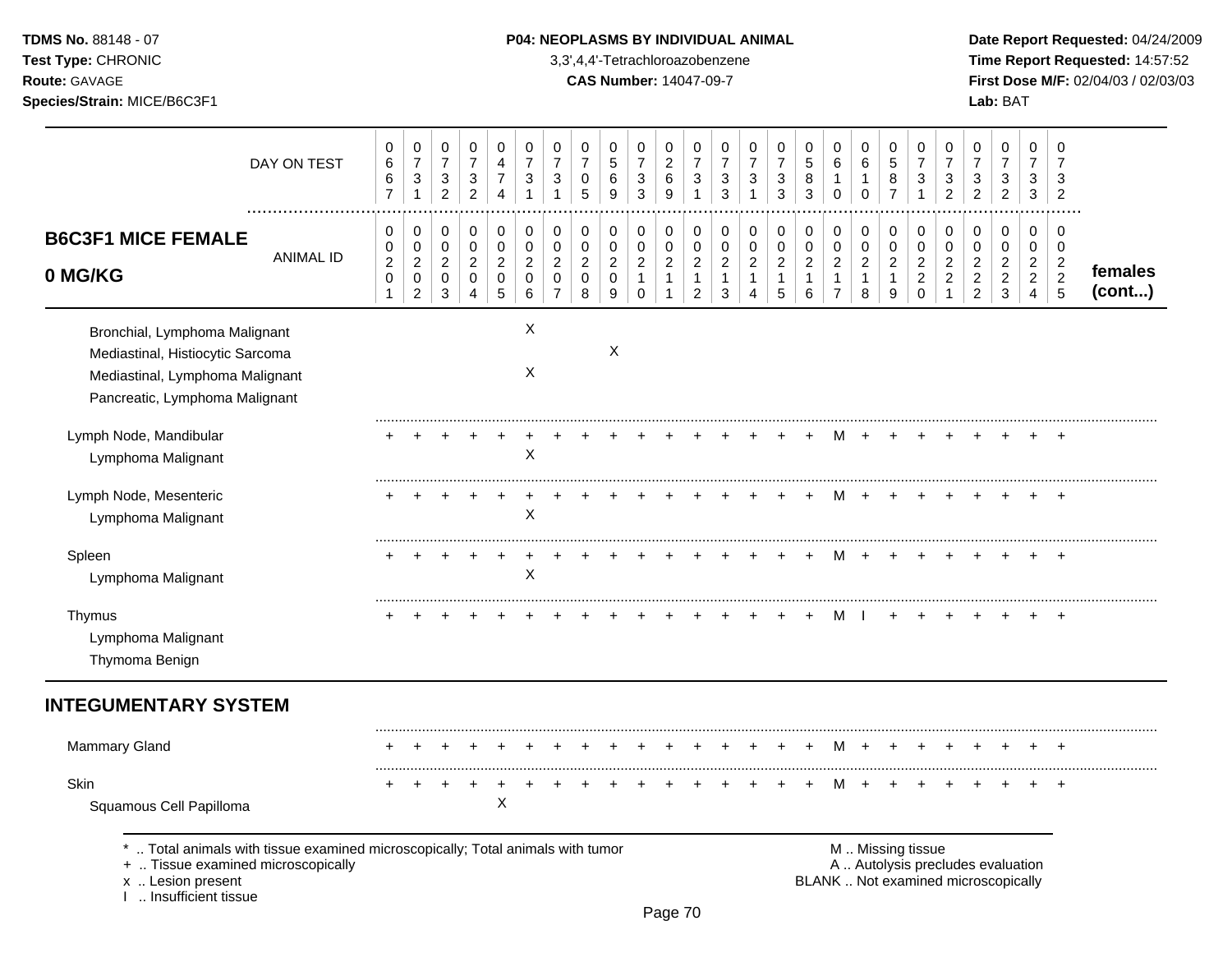Test Type: CHRONIC **Test Type:** CHRONIC **3,3',4,4'-Tetrachloroazobenzene** 3,3',4,4'-Tetrachloroazobenzene **Time Report Requested:** 14:57:52 **Route:** GAVAGE **CAS Number:** 14047-09-7 **First Dose M/F:** 02/04/03 / 02/03/03

| Species/Strain: MICE/B6C3F1                                                                                                                                          |                                         |                                                                    |                                                                      |                                                                    |                                              |                                                    |                                                                         |                                                  |                                            |                                                           |                                                 |                                               |                                                 |                                                                  |                                               |                                               |                                                           |                                                 |                                               |                                                                  |                                                       |                                                                          | Lab: BAT                                        |                               |                                                              |                   |
|----------------------------------------------------------------------------------------------------------------------------------------------------------------------|-----------------------------------------|--------------------------------------------------------------------|----------------------------------------------------------------------|--------------------------------------------------------------------|----------------------------------------------|----------------------------------------------------|-------------------------------------------------------------------------|--------------------------------------------------|--------------------------------------------|-----------------------------------------------------------|-------------------------------------------------|-----------------------------------------------|-------------------------------------------------|------------------------------------------------------------------|-----------------------------------------------|-----------------------------------------------|-----------------------------------------------------------|-------------------------------------------------|-----------------------------------------------|------------------------------------------------------------------|-------------------------------------------------------|--------------------------------------------------------------------------|-------------------------------------------------|-------------------------------|--------------------------------------------------------------|-------------------|
| DAY ON TEST                                                                                                                                                          | 0<br>$\,6\,$<br>$\,6$<br>$\overline{7}$ | 0<br>$\boldsymbol{7}$<br>$\ensuremath{\mathsf{3}}$<br>$\mathbf{1}$ | 0<br>$\boldsymbol{7}$<br>$\ensuremath{\mathsf{3}}$<br>$\overline{2}$ | 0<br>$\overline{7}$<br>$\ensuremath{\mathsf{3}}$<br>$\overline{c}$ | 0<br>4<br>$\overline{7}$<br>$\overline{4}$   | 0<br>$\overline{7}$<br>3<br>$\overline{1}$         | 0<br>$\overline{7}$<br>$\sqrt{3}$<br>$\overline{1}$                     | 0<br>$\boldsymbol{7}$<br>$\pmb{0}$<br>5          | 0<br>5<br>6<br>9                           | 0<br>$\overline{7}$<br>$\mathbf{3}$<br>3                  | 0<br>$\overline{c}$<br>6<br>9                   | 0<br>$\overline{7}$<br>3<br>$\mathbf{1}$      | 0<br>$\overline{7}$<br>3<br>3                   | 0<br>$\overline{7}$<br>$\ensuremath{\mathsf{3}}$<br>$\mathbf{1}$ | 0<br>7<br>3<br>3                              | 0<br>5<br>8<br>3                              | 0<br>$\,6$<br>$\Omega$                                    | 0<br>$\,6\,$<br>1<br>0                          | 0<br>5<br>8<br>$\overline{7}$                 | 0<br>$\overline{7}$<br>$\ensuremath{\mathsf{3}}$<br>$\mathbf{1}$ | 0<br>$\overline{7}$<br>$\mathbf{3}$<br>$\overline{2}$ | 0<br>$\overline{7}$<br>$\sqrt{3}$<br>$\overline{2}$                      | 0<br>$\overline{7}$<br>3<br>$\overline{a}$      | 0<br>$\overline{7}$<br>3<br>3 | 0<br>7<br>3<br>2                                             |                   |
| .<br><b>B6C3F1 MICE FEMALE</b><br><b>ANIMAL ID</b><br>0 MG/KG                                                                                                        | 0<br>0<br>$\sqrt{2}$<br>$\mathbf 0$     | 0<br>0<br>$\overline{c}$<br>$\mathsf 0$<br>$\overline{2}$          | 0<br>0<br>$\overline{c}$<br>$\pmb{0}$<br>$\mathbf{3}$                | 0<br>0<br>$\overline{2}$<br>0<br>4                                 | 0<br>0<br>$\overline{c}$<br>$\mathbf 0$<br>5 | 0<br>$\pmb{0}$<br>$\overline{c}$<br>$\pmb{0}$<br>6 | $\pmb{0}$<br>$\mathbf 0$<br>$\sqrt{2}$<br>$\mathbf 0$<br>$\overline{7}$ | 0<br>$\pmb{0}$<br>$\sqrt{2}$<br>$\mathbf 0$<br>8 | 0<br>$\pmb{0}$<br>$\overline{a}$<br>0<br>9 | 0<br>0<br>$\boldsymbol{2}$<br>$\mathbf{1}$<br>$\mathbf 0$ | 0<br>0<br>$\boldsymbol{2}$<br>$\mathbf{1}$<br>1 | 0<br>0<br>$\overline{c}$<br>$\mathbf{1}$<br>2 | 0<br>0<br>$\boldsymbol{2}$<br>$\mathbf{1}$<br>3 | 0<br>0<br>$\overline{c}$<br>$\mathbf{1}$<br>4                    | 0<br>0<br>$\overline{c}$<br>$\mathbf{1}$<br>5 | 0<br>0<br>$\overline{2}$<br>$\mathbf{1}$<br>6 | 0<br>$\mathbf 0$<br>$\overline{c}$<br>1<br>$\overline{7}$ | 0<br>0<br>$\boldsymbol{2}$<br>$\mathbf{1}$<br>8 | 0<br>0<br>$\overline{c}$<br>$\mathbf{1}$<br>9 | 0<br>0<br>$\overline{c}$<br>$\overline{c}$<br>$\mathbf 0$        | 0<br>0<br>$\overline{2}$<br>$\overline{2}$            | 0<br>0<br>$\overline{c}$<br>$\overline{c}$<br>$\overline{2}$             | 0<br>0<br>$\overline{a}$<br>$\overline{a}$<br>3 | 0<br>0<br>$\frac{2}{2}$<br>4  | 0<br>0<br>$\overline{c}$<br>$\overline{2}$<br>$\overline{5}$ | females<br>(cont) |
| Subcutaneous Tissue, Fibrosarcoma<br>Subcutaneous Tissue,<br>Rhabdomyosarcoma, Metastatic,<br><b>Skeletal Muscle</b><br>Subcutaneous Tissue, Schwannoma<br>Malignant |                                         |                                                                    | Χ                                                                    |                                                                    |                                              |                                                    |                                                                         |                                                  |                                            |                                                           |                                                 |                                               |                                                 |                                                                  |                                               |                                               |                                                           |                                                 |                                               |                                                                  |                                                       |                                                                          |                                                 |                               |                                                              |                   |
| <b>MUSCULOSKELETAL SYSTEM</b>                                                                                                                                        |                                         |                                                                    |                                                                      |                                                                    |                                              |                                                    |                                                                         |                                                  |                                            |                                                           |                                                 |                                               |                                                 |                                                                  |                                               |                                               |                                                           |                                                 |                                               |                                                                  |                                                       |                                                                          |                                                 |                               |                                                              |                   |
| Bone                                                                                                                                                                 |                                         |                                                                    |                                                                      |                                                                    |                                              |                                                    |                                                                         |                                                  |                                            |                                                           |                                                 |                                               |                                                 |                                                                  |                                               |                                               |                                                           |                                                 |                                               |                                                                  |                                                       |                                                                          |                                                 |                               |                                                              |                   |
| <b>Skeletal Muscle</b><br>Rhabdomyosarcoma<br>Schwannoma Malignant, Metastatic, Skin                                                                                 |                                         |                                                                    | X                                                                    |                                                                    |                                              |                                                    |                                                                         |                                                  |                                            |                                                           |                                                 |                                               |                                                 |                                                                  |                                               |                                               |                                                           |                                                 |                                               |                                                                  |                                                       |                                                                          |                                                 |                               |                                                              |                   |
| <b>NERVOUS SYSTEM</b>                                                                                                                                                |                                         |                                                                    |                                                                      |                                                                    |                                              |                                                    |                                                                         |                                                  |                                            |                                                           |                                                 |                                               |                                                 |                                                                  |                                               |                                               |                                                           |                                                 |                                               |                                                                  |                                                       |                                                                          |                                                 |                               |                                                              |                   |
| <b>Brain</b>                                                                                                                                                         |                                         |                                                                    |                                                                      |                                                                    |                                              |                                                    |                                                                         |                                                  |                                            |                                                           |                                                 |                                               |                                                 |                                                                  |                                               |                                               | M                                                         | $\overline{ }$                                  |                                               |                                                                  |                                                       |                                                                          |                                                 |                               |                                                              |                   |
| <b>RESPIRATORY SYSTEM</b>                                                                                                                                            |                                         |                                                                    |                                                                      |                                                                    |                                              |                                                    |                                                                         |                                                  |                                            |                                                           |                                                 |                                               |                                                 |                                                                  |                                               |                                               |                                                           |                                                 |                                               |                                                                  |                                                       |                                                                          |                                                 |                               |                                                              |                   |
| Lung<br>Alveolar/Bronchiolar Adenoma<br>Carcinoma, Metastatic, Clitoral Gland                                                                                        | X                                       |                                                                    |                                                                      |                                                                    |                                              | X                                                  |                                                                         |                                                  |                                            |                                                           |                                                 |                                               |                                                 |                                                                  |                                               |                                               | м                                                         | $+$<br>X                                        |                                               |                                                                  |                                                       |                                                                          |                                                 |                               | $\overline{ }$                                               |                   |
| Total animals with tissue examined microscopically; Total animals with tumor<br>+  Tissue examined microscopically<br>x  Lesion present<br>I  Insufficient tissue    |                                         |                                                                    |                                                                      |                                                                    |                                              |                                                    |                                                                         |                                                  |                                            |                                                           | Page 71                                         |                                               |                                                 |                                                                  |                                               |                                               |                                                           | M  Missing tissue                               |                                               |                                                                  |                                                       | A  Autolysis precludes evaluation<br>BLANK  Not examined microscopically |                                                 |                               |                                                              |                   |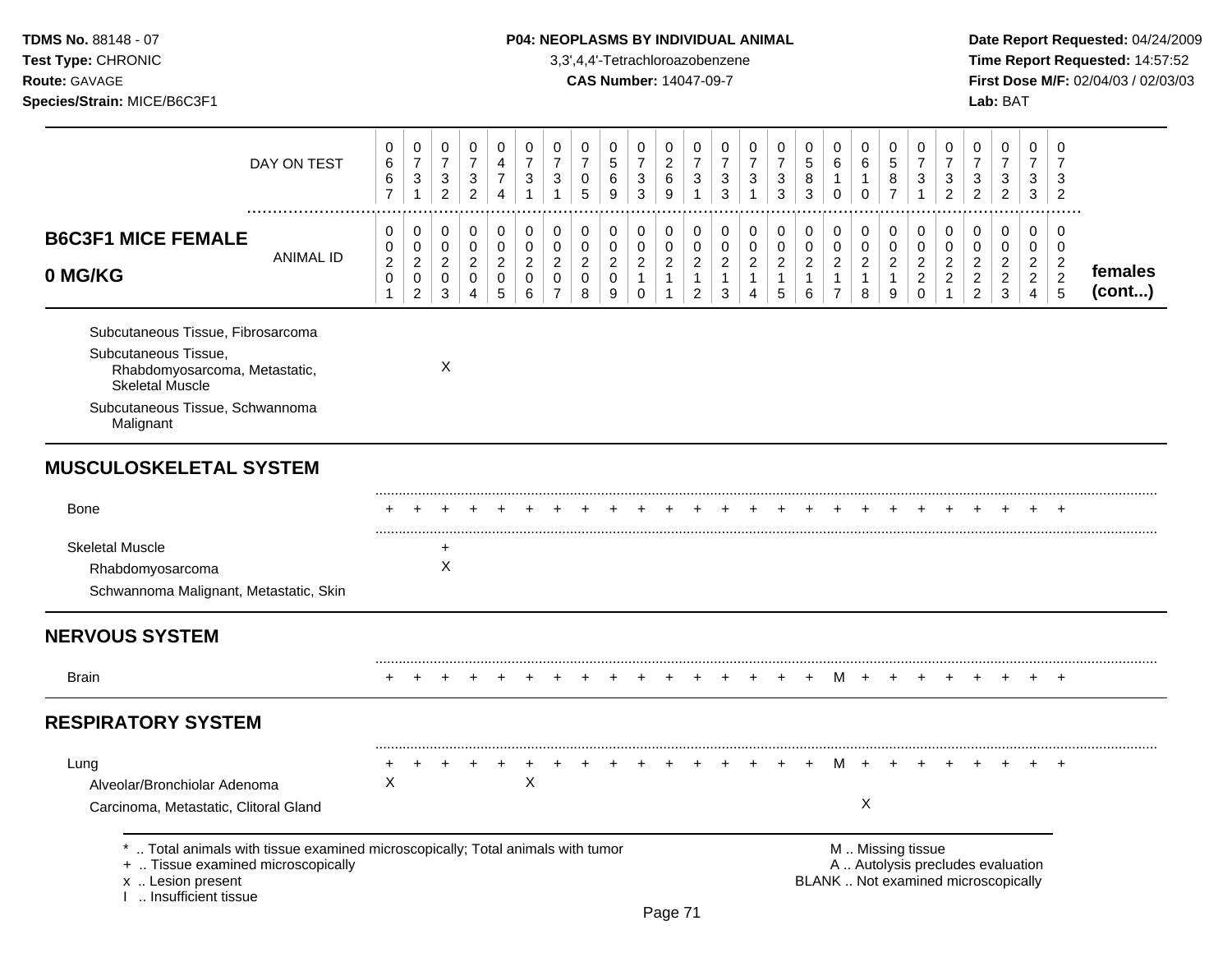TDMS No. 88148 - 07 Test Type: CHRONIC

Species/Strain: MICE/B6C3F1

Route: GAVAGE

### P04: NEOPLASMS BY INDIVIDUAL ANIMAL

3,3',4,4'-Tetrachloroazobenzene

**CAS Number: 14047-09-7** 

Date Report Requested: 04/24/2009 Time Report Requested: 14:57:52 First Dose M/F: 02/04/03 / 02/03/03 Lab: BAT

|                                                                                                                                                        | DAY ON TEST      | 0<br>$\,6$<br>$\,6$<br>$\overline{7}$                       | 0<br>$\boldsymbol{7}$<br>$\mathbf{3}$<br>$\overline{1}$     | 0<br>$\boldsymbol{7}$<br>3<br>$\overline{2}$           | 0<br>$\boldsymbol{7}$<br>$\ensuremath{\mathsf{3}}$<br>$\overline{2}$ | 0<br>4<br>$\overline{7}$<br>$\overline{4}$   | 0<br>$\boldsymbol{7}$<br>$\sqrt{3}$<br>1   | 0<br>$\overline{7}$<br>$\mathbf{3}$<br>1                  | 0<br>$\overline{7}$<br>0<br>5              | 0<br>$\,$ 5 $\,$<br>6<br>9                 | 0<br>$\boldsymbol{7}$<br>$\sqrt{3}$<br>$\mathbf{3}$        | 0<br>$\boldsymbol{2}$<br>6<br>9                       | 0<br>$\overline{7}$<br>3<br>$\overline{1}$                 | 0<br>$\overline{7}$<br>3<br>3                           | 0<br>$\overline{7}$<br>$\sqrt{3}$<br>$\mathbf{1}$                  | 0<br>$\overline{7}$<br>$\mathbf{3}$<br>$\mathfrak{Z}$          | 0<br>$\sqrt{5}$<br>8<br>$\mathbf{3}$                  | 0<br>$\,6$<br>$\mathbf{1}$<br>$\mathbf 0$                            | 0<br>6<br>1<br>$\mathbf 0$                   | 0<br>$\,$ 5 $\,$<br>8<br>$\overline{7}$      | 0<br>$\overline{7}$<br>$\mathbf{3}$<br>$\overline{1}$            | 0<br>$\overline{7}$<br>3<br>$\overline{2}$                           | 0<br>$\overline{7}$<br>$\ensuremath{\mathsf{3}}$<br>$\overline{2}$ | 0<br>$\boldsymbol{7}$<br>3<br>$\overline{2}$                           | 0<br>$\boldsymbol{7}$<br>3<br>3                                 | 0<br>$\overline{7}$<br>3<br>$\overline{2}$                |                   |
|--------------------------------------------------------------------------------------------------------------------------------------------------------|------------------|-------------------------------------------------------------|-------------------------------------------------------------|--------------------------------------------------------|----------------------------------------------------------------------|----------------------------------------------|--------------------------------------------|-----------------------------------------------------------|--------------------------------------------|--------------------------------------------|------------------------------------------------------------|-------------------------------------------------------|------------------------------------------------------------|---------------------------------------------------------|--------------------------------------------------------------------|----------------------------------------------------------------|-------------------------------------------------------|----------------------------------------------------------------------|----------------------------------------------|----------------------------------------------|------------------------------------------------------------------|----------------------------------------------------------------------|--------------------------------------------------------------------|------------------------------------------------------------------------|-----------------------------------------------------------------|-----------------------------------------------------------|-------------------|
| <b>B6C3F1 MICE FEMALE</b><br>0 MG/KG                                                                                                                   | <b>ANIMAL ID</b> | 0<br>$\pmb{0}$<br>$\sqrt{2}$<br>$\mathsf 0$<br>$\mathbf{1}$ | 0<br>$\pmb{0}$<br>$\sqrt{2}$<br>$\pmb{0}$<br>$\overline{2}$ | 0<br>$\mathbf 0$<br>$\overline{2}$<br>$\mathbf 0$<br>3 | 0<br>$\pmb{0}$<br>$\boldsymbol{2}$<br>$\mathbf 0$<br>4               | 0<br>$\mathbf 0$<br>$\overline{a}$<br>0<br>5 | 0<br>$\pmb{0}$<br>$\overline{2}$<br>0<br>6 | 0<br>$\mathbf 0$<br>$\overline{2}$<br>0<br>$\overline{7}$ | 0<br>$\pmb{0}$<br>$\overline{a}$<br>0<br>8 | 0<br>0<br>$\overline{a}$<br>$\pmb{0}$<br>9 | 0<br>$\mathbf 0$<br>$\sqrt{2}$<br>$\mathbf{1}$<br>$\Omega$ | 0<br>$\pmb{0}$<br>$\overline{a}$<br>$\mathbf{1}$<br>1 | 0<br>0<br>$\overline{c}$<br>$\mathbf{1}$<br>$\overline{2}$ | 0<br>$\mathbf 0$<br>$\overline{c}$<br>$\mathbf{1}$<br>3 | 0<br>$\pmb{0}$<br>$\overline{c}$<br>$\mathbf{1}$<br>$\overline{4}$ | 0<br>$\pmb{0}$<br>$\overline{2}$<br>$\mathbf{1}$<br>$\sqrt{5}$ | 0<br>$\pmb{0}$<br>$\overline{2}$<br>$\mathbf{1}$<br>6 | 0<br>$\pmb{0}$<br>$\boldsymbol{2}$<br>$\mathbf{1}$<br>$\overline{7}$ | 0<br>$\mathbf 0$<br>$\overline{c}$<br>1<br>8 | 0<br>$\mathbf 0$<br>$\overline{2}$<br>1<br>9 | 0<br>$\mathbf 0$<br>$\overline{c}$<br>$\overline{c}$<br>$\Omega$ | 0<br>$\mathbf 0$<br>$\overline{c}$<br>$\overline{c}$<br>$\mathbf{1}$ | 0<br>0<br>$\sqrt{2}$<br>$\boldsymbol{2}$<br>$\overline{c}$         | 0<br>$\overline{0}$<br>$\overline{a}$<br>$\overline{c}$<br>$\mathsf 3$ | $\pmb{0}$<br>$\pmb{0}$<br>$\overline{c}$<br>$\overline{a}$<br>4 | 0<br>$\mathbf 0$<br>$\overline{c}$<br>$\overline{c}$<br>5 | females<br>(cont) |
| Hepatocellular Carcinoma, Metastatic,<br>Liver<br>Histiocytic Sarcoma<br>Lymphoma Malignant<br>Rhabdomyosarcoma, Metastatic,<br><b>Skeletal Muscle</b> |                  |                                                             |                                                             |                                                        |                                                                      |                                              | X                                          |                                                           |                                            | X                                          |                                                            |                                                       |                                                            |                                                         |                                                                    |                                                                |                                                       |                                                                      |                                              |                                              |                                                                  |                                                                      |                                                                    |                                                                        |                                                                 |                                                           |                   |
| Nose                                                                                                                                                   |                  |                                                             |                                                             |                                                        |                                                                      |                                              |                                            |                                                           |                                            |                                            |                                                            |                                                       |                                                            |                                                         |                                                                    |                                                                |                                                       |                                                                      |                                              |                                              |                                                                  |                                                                      |                                                                    |                                                                        |                                                                 | $\ddot{}$                                                 |                   |
| Trachea                                                                                                                                                |                  | ÷                                                           |                                                             |                                                        |                                                                      |                                              |                                            |                                                           |                                            |                                            |                                                            |                                                       |                                                            |                                                         |                                                                    |                                                                |                                                       | м                                                                    |                                              |                                              |                                                                  |                                                                      |                                                                    |                                                                        | $+$                                                             | $\overline{ }$                                            |                   |
| <b>SPECIAL SENSES SYSTEM</b>                                                                                                                           |                  |                                                             |                                                             |                                                        |                                                                      |                                              |                                            |                                                           |                                            |                                            |                                                            |                                                       |                                                            |                                                         |                                                                    |                                                                |                                                       |                                                                      |                                              |                                              |                                                                  |                                                                      |                                                                    |                                                                        |                                                                 |                                                           |                   |
| Ear                                                                                                                                                    |                  |                                                             |                                                             |                                                        |                                                                      |                                              |                                            |                                                           |                                            |                                            |                                                            |                                                       |                                                            |                                                         |                                                                    |                                                                |                                                       |                                                                      |                                              |                                              |                                                                  |                                                                      |                                                                    |                                                                        |                                                                 |                                                           |                   |
| Eye                                                                                                                                                    |                  |                                                             |                                                             |                                                        |                                                                      |                                              |                                            |                                                           |                                            |                                            |                                                            |                                                       |                                                            |                                                         |                                                                    |                                                                | $\pm$                                                 | M                                                                    | $\div$                                       |                                              |                                                                  |                                                                      |                                                                    |                                                                        |                                                                 |                                                           |                   |
| Harderian Gland<br>Adenoma                                                                                                                             |                  | $\ddot{}$                                                   | +                                                           | $X$ $X$                                                |                                                                      |                                              |                                            | X                                                         |                                            |                                            | $X$ $X$                                                    |                                                       |                                                            |                                                         |                                                                    |                                                                | $\ddot{}$                                             | M                                                                    | $\boldsymbol{\mathsf{X}}$                    |                                              | X                                                                |                                                                      | +                                                                  |                                                                        | $\ddot{}$                                                       | $\overline{+}$<br>$X$ $X$                                 |                   |
| <b>URINARY SYSTEM</b>                                                                                                                                  |                  |                                                             |                                                             |                                                        |                                                                      |                                              |                                            |                                                           |                                            |                                            |                                                            |                                                       |                                                            |                                                         |                                                                    |                                                                |                                                       |                                                                      |                                              |                                              |                                                                  |                                                                      |                                                                    |                                                                        |                                                                 |                                                           |                   |
| Kidney                                                                                                                                                 |                  |                                                             |                                                             |                                                        |                                                                      |                                              | X                                          |                                                           |                                            |                                            |                                                            |                                                       |                                                            |                                                         |                                                                    |                                                                |                                                       | м                                                                    |                                              |                                              |                                                                  |                                                                      |                                                                    |                                                                        |                                                                 | $\ddot{}$                                                 |                   |

+ .. Tissue examined microscopically

x .. Lesion present<br>I .. Insufficient tissue

A .. Autolysis precludes evaluation BLANK .. Not examined microscopically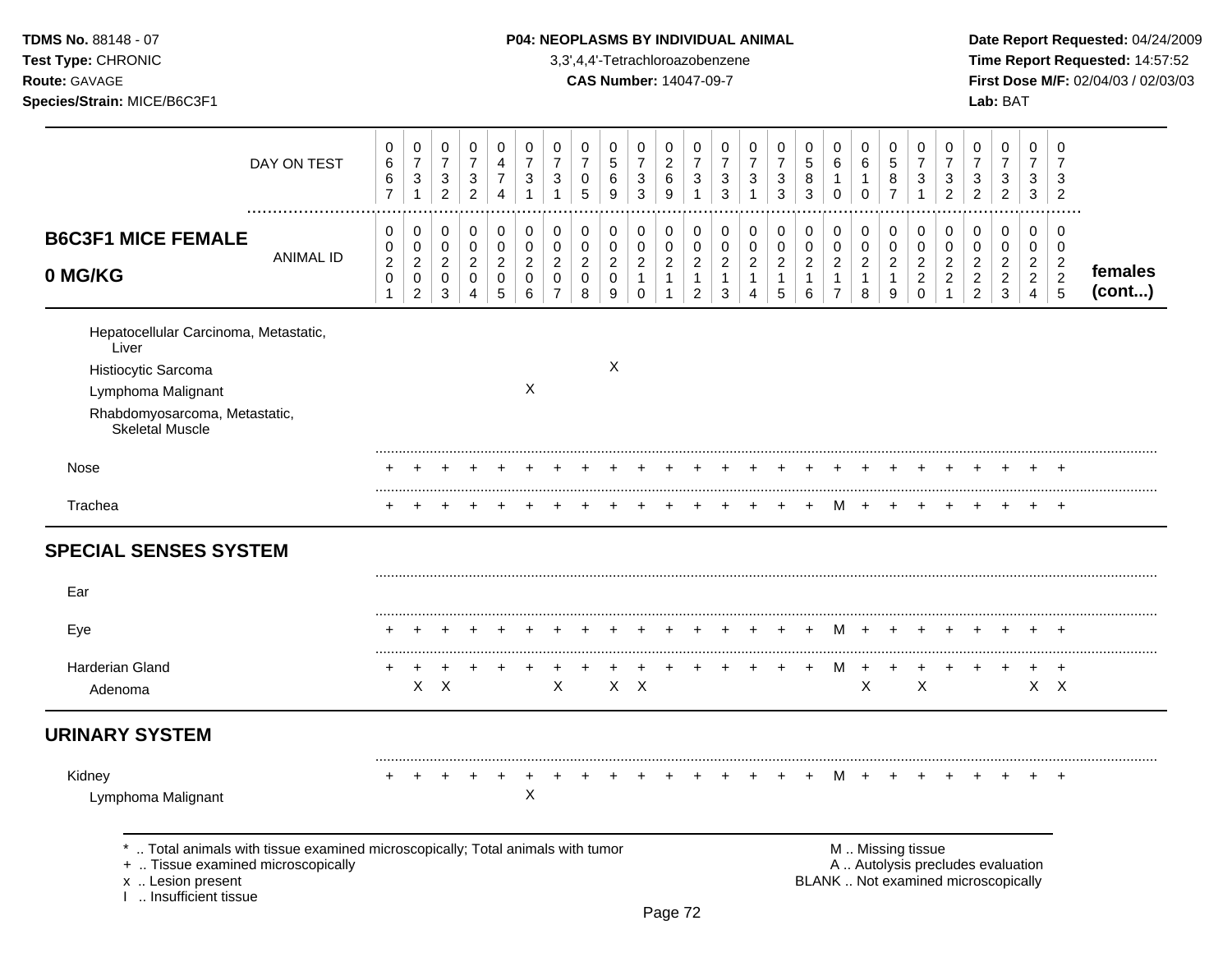### TDMS No. 88148 - 07 **P04: NEOPLASMS BY INDIVIDUAL ANIMAL** Date Report Requested: 04/24/2009

**Test Type:** CHRONIC 3,3',4,4'-Tetrachloroazobenzene **Time Report Requested:** 14:57:52 **Route:** GAVAGE **CAS Number:** 14047-09-7 **First Dose M/F:** 02/04/03 / 02/03/03

|                                       | DAY ON TEST   | 0<br>6<br>6<br>$\overline{ }$ | 0<br>$\overline{7}$<br>3                          | 0<br>$\overline{7}$<br>$\mathbf{3}$<br>$\overline{2}$ | 7<br>3<br>$\sim$ | 4<br>⇁                    | ⇁<br>3           | 3 | $\overline{ }$<br>0<br>5           | 5<br>6<br>9                   | $\overline{7}$<br>3<br>3 | $\overline{\mathbf{c}}$<br>6<br>9 | ⇁<br>3                       | 3<br>3      | 7<br>3              | 7<br>3<br>3                | 0<br>5<br>8<br>3              | 6      | 0<br>6                        | 5<br>8      | 3 | $\overline{ }$<br>3<br>$\overline{2}$               | $\overline{\phantom{a}}$<br>3<br>2 | 0<br>7<br>3<br>2                                | $\overline{ }$<br>3<br>3                    | 3<br>2                             |                   |
|---------------------------------------|---------------|-------------------------------|---------------------------------------------------|-------------------------------------------------------|------------------|---------------------------|------------------|---|------------------------------------|-------------------------------|--------------------------|-----------------------------------|------------------------------|-------------|---------------------|----------------------------|-------------------------------|--------|-------------------------------|-------------|---|-----------------------------------------------------|------------------------------------|-------------------------------------------------|---------------------------------------------|------------------------------------|-------------------|
| <b>B6C3F1 MICE FEMALE</b><br>0 MG/KG  | <br>ANIMAL ID | $\boldsymbol{2}$<br>0         | 0<br>0<br>$\boldsymbol{2}$<br>0<br>$\overline{c}$ | 0<br>0<br>$\overline{c}$<br>0<br>3                    | 0<br>2<br>0      | 0<br>ົ<br>$\epsilon$<br>5 | 0<br>0<br>2<br>h | ∠ | 0<br>0<br>$\overline{c}$<br>0<br>8 | 0<br>0<br>$\overline{c}$<br>9 | 0<br>0<br>2              | ົ<br>∠                            | 0<br>$\overline{\mathbf{c}}$ | 0<br>2<br>3 | 0<br>$\overline{c}$ | 0<br>$\boldsymbol{2}$<br>5 | 0<br>0<br>$\overline{c}$<br>6 | 0<br>2 | 0<br>0<br>$\overline{2}$<br>8 | 0<br>2<br>9 |   | 0<br>0<br>$\overline{\mathbf{c}}$<br>$\overline{2}$ | 0<br>2<br>2<br>2                   | 0<br>0<br>$\overline{a}$<br>$\overline{2}$<br>3 | 0<br>ົ<br>$\epsilon$<br>$\overline{2}$<br>4 | .<br>ົ<br>∠<br>$\overline{c}$<br>5 | females<br>(cont) |
| Urethra                               |               |                               |                                                   |                                                       |                  |                           |                  |   |                                    |                               |                          |                                   |                              |             |                     |                            |                               | M      |                               |             |   |                                                     |                                    |                                                 |                                             | $\div$                             |                   |
| <b>Urinary Bladder</b>                |               |                               |                                                   |                                                       |                  |                           |                  |   |                                    |                               |                          |                                   |                              |             |                     |                            |                               | м      |                               |             |   |                                                     |                                    |                                                 |                                             | $\div$                             |                   |
| <b>SYSTEMIC LESIONS</b>               |               |                               |                                                   |                                                       |                  |                           |                  |   |                                    |                               |                          |                                   |                              |             |                     |                            |                               |        |                               |             |   |                                                     |                                    |                                                 |                                             |                                    |                   |
| Multiple Organ<br>Histiocytic Sarcoma |               |                               |                                                   |                                                       |                  |                           |                  |   |                                    | ∧                             |                          |                                   |                              |             |                     |                            |                               |        |                               |             |   |                                                     |                                    |                                                 |                                             | ÷                                  |                   |

Lymphoma Malignant X

+ .. Tissue examined microscopically

x .. Lesion present<br>I .. Insufficient tissue

\* .. Total animals with tissue examined microscopically; Total animals with tumor M .. Missing tissue M .. Missing tissue<br>
A .. Autolysis precludes evaluation<br>
M .. Autolysis precludes evaluation BLANK .. Not examined microscopically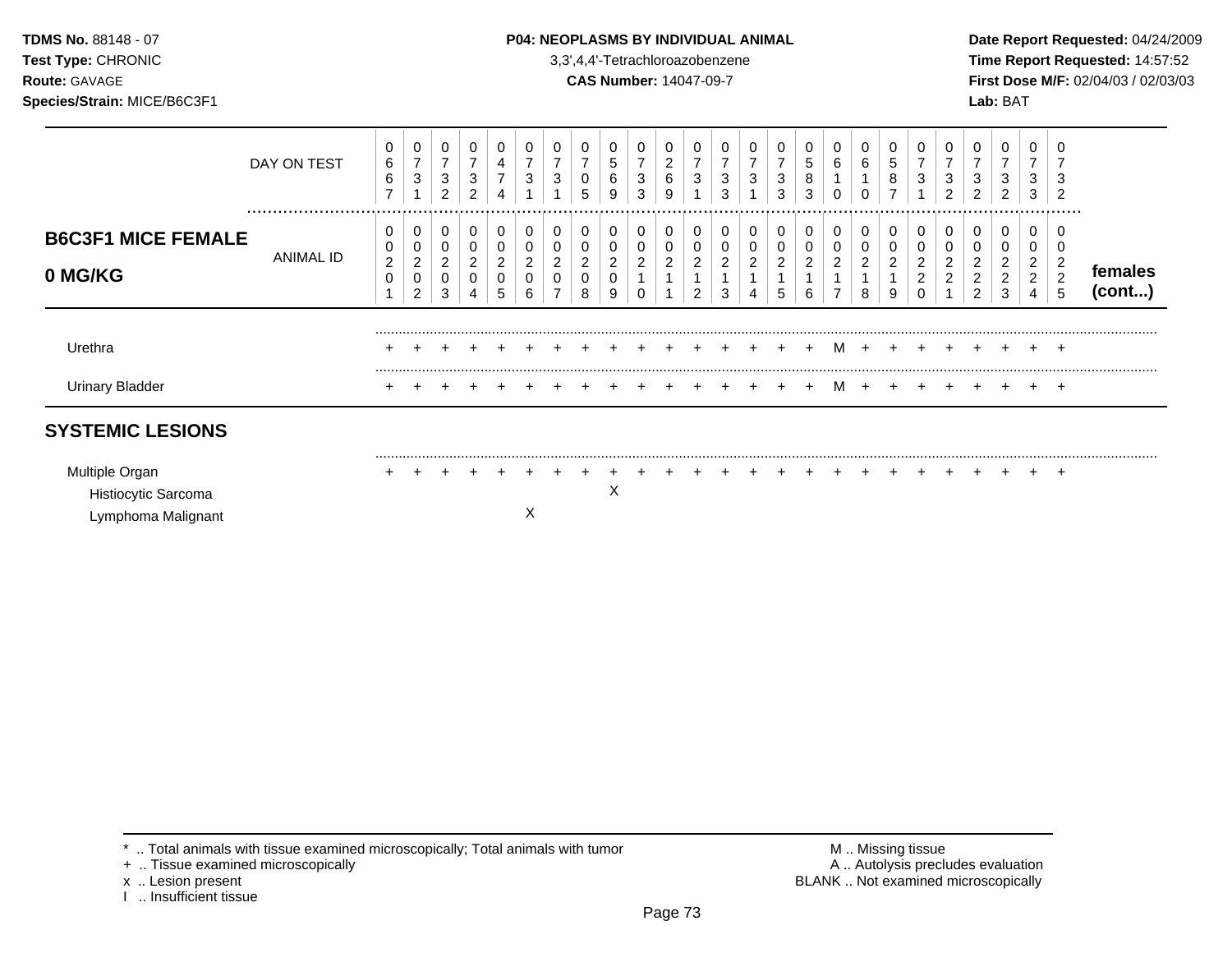**Test Type:** CHRONIC 3,3',4,4'-Tetrachloroazobenzene **Time Report Requested:** 14:57:52 **Route:** GAVAGE **CAS Number:** 14047-09-7 **First Dose M/F:** 02/04/03 / 02/03/03 **Species/Strain:** MICE/B6C3F1 **Lab:** BAT

| DAY ON TEST                                                                                              | 0<br>$\overline{7}$<br>$\mathbf{3}$<br>3    | 0<br>$\mathbf 5$<br>4<br>6                               | 0<br>$\overline{7}$<br>3<br>1                             | 0<br>$\overline{7}$<br>$\sqrt{3}$<br>$\overline{c}$                    | 0<br>$\overline{7}$<br>3<br>$\overline{2}$   | 0<br>$\overline{7}$<br>3      | 0<br>$\overline{7}$<br>3                                 | 0<br>5<br>5<br>8                                                     | 0<br>$\overline{7}$<br>$\mathbf{3}$<br>3                   | 0<br>$\overline{7}$<br>3<br>$\overline{2}$ | 0<br>$\overline{7}$<br>6                     | 0<br>$\overline{7}$<br>3<br>3                   | 0<br>$\overline{7}$<br>3                  | 0<br>$\overline{7}$<br>3           | 0<br>$\overline{7}$<br>$\mathbf{3}$                                      | 0<br>$\overline{7}$<br>3<br>2                                      | 0<br>$\overline{7}$<br>3                                                      | 0<br>$\overline{7}$<br>$\sqrt{3}$<br>$\overline{2}$ | 0<br>$\overline{7}$<br>3<br>$\overline{2}$   | 0<br>6<br>0<br>6                                          | 0<br>$\overline{7}$<br>3           | 0<br>$\Omega$<br>0<br>4       | 0<br>6<br>6<br>9                             | 0<br>$\overline{7}$<br>3<br>$\overline{2}$        | 0<br>$\overline{7}$<br>3<br>2                              |          |
|----------------------------------------------------------------------------------------------------------|---------------------------------------------|----------------------------------------------------------|-----------------------------------------------------------|------------------------------------------------------------------------|----------------------------------------------|-------------------------------|----------------------------------------------------------|----------------------------------------------------------------------|------------------------------------------------------------|--------------------------------------------|----------------------------------------------|-------------------------------------------------|-------------------------------------------|------------------------------------|--------------------------------------------------------------------------|--------------------------------------------------------------------|-------------------------------------------------------------------------------|-----------------------------------------------------|----------------------------------------------|-----------------------------------------------------------|------------------------------------|-------------------------------|----------------------------------------------|---------------------------------------------------|------------------------------------------------------------|----------|
| .<br><b>B6C3F1 MICE FEMALE</b><br><b>ANIMAL ID</b><br>0 MG/KG                                            | 0<br>0<br>$\sqrt{2}$<br>$\overline{c}$<br>6 | 0<br>0<br>$\overline{c}$<br>$\sqrt{2}$<br>$\overline{7}$ | 0<br>$\mathbf 0$<br>$\overline{c}$<br>$\overline{c}$<br>8 | 0<br>$\pmb{0}$<br>$\overline{c}$<br>$\overline{c}$<br>$\boldsymbol{9}$ | 0<br>$\mathbf 0$<br>$\overline{2}$<br>3<br>0 | 0<br>0<br>$\overline{c}$<br>3 | 0<br>0<br>$\overline{c}$<br>$\sqrt{3}$<br>$\overline{2}$ | 0<br>$\mathbf 0$<br>$\overline{c}$<br>$\ensuremath{\mathsf{3}}$<br>3 | 0<br>0<br>$\overline{c}$<br>$\ensuremath{\mathsf{3}}$<br>4 | 0<br>0<br>$\overline{c}$<br>3<br>5         | 0<br>$\mathbf 0$<br>$\overline{c}$<br>3<br>6 | 0<br>0<br>$\overline{c}$<br>3<br>$\overline{7}$ | 0<br>0<br>$\sqrt{2}$<br>$\mathbf{3}$<br>8 | 0<br>0<br>$\overline{c}$<br>3<br>9 | $\mathbf 0$<br>$\pmb{0}$<br>$\overline{c}$<br>$\overline{4}$<br>$\Omega$ | 0<br>$\pmb{0}$<br>$\overline{a}$<br>$\overline{4}$<br>$\mathbf{1}$ | 0<br>$\pmb{0}$<br>$\overline{c}$<br>$\overline{\mathbf{4}}$<br>$\overline{2}$ | 0<br>$\mathbf 0$<br>$\boldsymbol{2}$<br>4<br>3      | 0<br>$\mathbf 0$<br>$\overline{c}$<br>4<br>4 | 0<br>$\mathbf 0$<br>$\overline{2}$<br>$\overline{4}$<br>5 | 0<br>0<br>$\overline{c}$<br>4<br>6 | 0<br>0<br>$\overline{2}$<br>4 | 0<br>$\mathbf 0$<br>$\overline{2}$<br>4<br>8 | 0<br>0<br>$\overline{c}$<br>4<br>$\boldsymbol{9}$ | $\Omega$<br>$\Omega$<br>$\overline{2}$<br>5<br>$\mathbf 0$ | * TOTALS |
| <b>ALIMENTARY SYSTEM</b>                                                                                 |                                             |                                                          |                                                           |                                                                        |                                              |                               |                                                          |                                                                      |                                                            |                                            |                                              |                                                 |                                           |                                    |                                                                          |                                                                    |                                                                               |                                                     |                                              |                                                           |                                    |                               |                                              |                                                   |                                                            |          |
| Esophagus                                                                                                |                                             |                                                          |                                                           |                                                                        |                                              |                               |                                                          |                                                                      |                                                            |                                            |                                              |                                                 |                                           |                                    |                                                                          |                                                                    |                                                                               |                                                     |                                              |                                                           |                                    |                               |                                              |                                                   |                                                            | 49       |
| Gallbladder                                                                                              |                                             |                                                          |                                                           |                                                                        |                                              |                               |                                                          |                                                                      |                                                            |                                            |                                              |                                                 |                                           |                                    |                                                                          |                                                                    |                                                                               |                                                     |                                              |                                                           |                                    |                               |                                              |                                                   |                                                            | 49       |
| Intestine Large, Cecum                                                                                   |                                             |                                                          |                                                           |                                                                        |                                              |                               |                                                          |                                                                      |                                                            |                                            |                                              |                                                 |                                           |                                    |                                                                          |                                                                    |                                                                               |                                                     |                                              |                                                           |                                    |                               |                                              |                                                   |                                                            | 49       |
| Intestine Large, Colon                                                                                   |                                             |                                                          |                                                           |                                                                        |                                              |                               |                                                          |                                                                      |                                                            |                                            |                                              |                                                 |                                           |                                    |                                                                          |                                                                    |                                                                               |                                                     |                                              |                                                           |                                    |                               |                                              |                                                   |                                                            | 49       |
| Intestine Large, Rectum                                                                                  |                                             |                                                          |                                                           |                                                                        |                                              |                               |                                                          |                                                                      |                                                            |                                            |                                              |                                                 |                                           |                                    |                                                                          |                                                                    |                                                                               |                                                     |                                              |                                                           |                                    |                               |                                              |                                                   |                                                            | 49       |
| Intestine Small, Duodenum                                                                                |                                             |                                                          |                                                           |                                                                        |                                              |                               |                                                          |                                                                      |                                                            |                                            |                                              |                                                 |                                           |                                    |                                                                          |                                                                    |                                                                               |                                                     |                                              |                                                           |                                    |                               |                                              |                                                   |                                                            | 49       |
| Intestine Small, Ileum                                                                                   |                                             |                                                          |                                                           |                                                                        |                                              |                               |                                                          |                                                                      |                                                            |                                            |                                              |                                                 |                                           |                                    |                                                                          |                                                                    |                                                                               |                                                     |                                              |                                                           |                                    |                               |                                              |                                                   |                                                            | 49       |
| Intestine Small, Jejunum                                                                                 |                                             |                                                          |                                                           |                                                                        |                                              |                               |                                                          |                                                                      |                                                            |                                            |                                              |                                                 |                                           |                                    |                                                                          |                                                                    |                                                                               |                                                     |                                              |                                                           |                                    |                               |                                              |                                                   | $\pm$                                                      | 49       |
| Liver<br>Carcinoma, Metastatic, Islets, Pancreatic<br>Hepatocellular Adenoma<br>Hepatocellular Carcinoma |                                             |                                                          |                                                           |                                                                        |                                              |                               |                                                          |                                                                      |                                                            |                                            | X<br>Χ                                       |                                                 |                                           |                                    |                                                                          |                                                                    |                                                                               | $\boldsymbol{X}$<br>Χ                               |                                              |                                                           |                                    |                               |                                              |                                                   |                                                            | 49<br>2  |
| Histiocytic Sarcoma                                                                                      |                                             |                                                          |                                                           |                                                                        |                                              |                               |                                                          |                                                                      |                                                            |                                            |                                              |                                                 |                                           |                                    |                                                                          |                                                                    |                                                                               |                                                     |                                              |                                                           |                                    |                               |                                              |                                                   |                                                            |          |

Lymphoma Malignant X **2**

\* .. Total animals with tissue examined microscopically; Total animals with tumor M .. Missing tissue M .. Missing tissue<br>
+ .. Tissue examined microscopically

+ .. Tissue examined microscopically

x .. Lesion present<br>I .. Insufficient tissue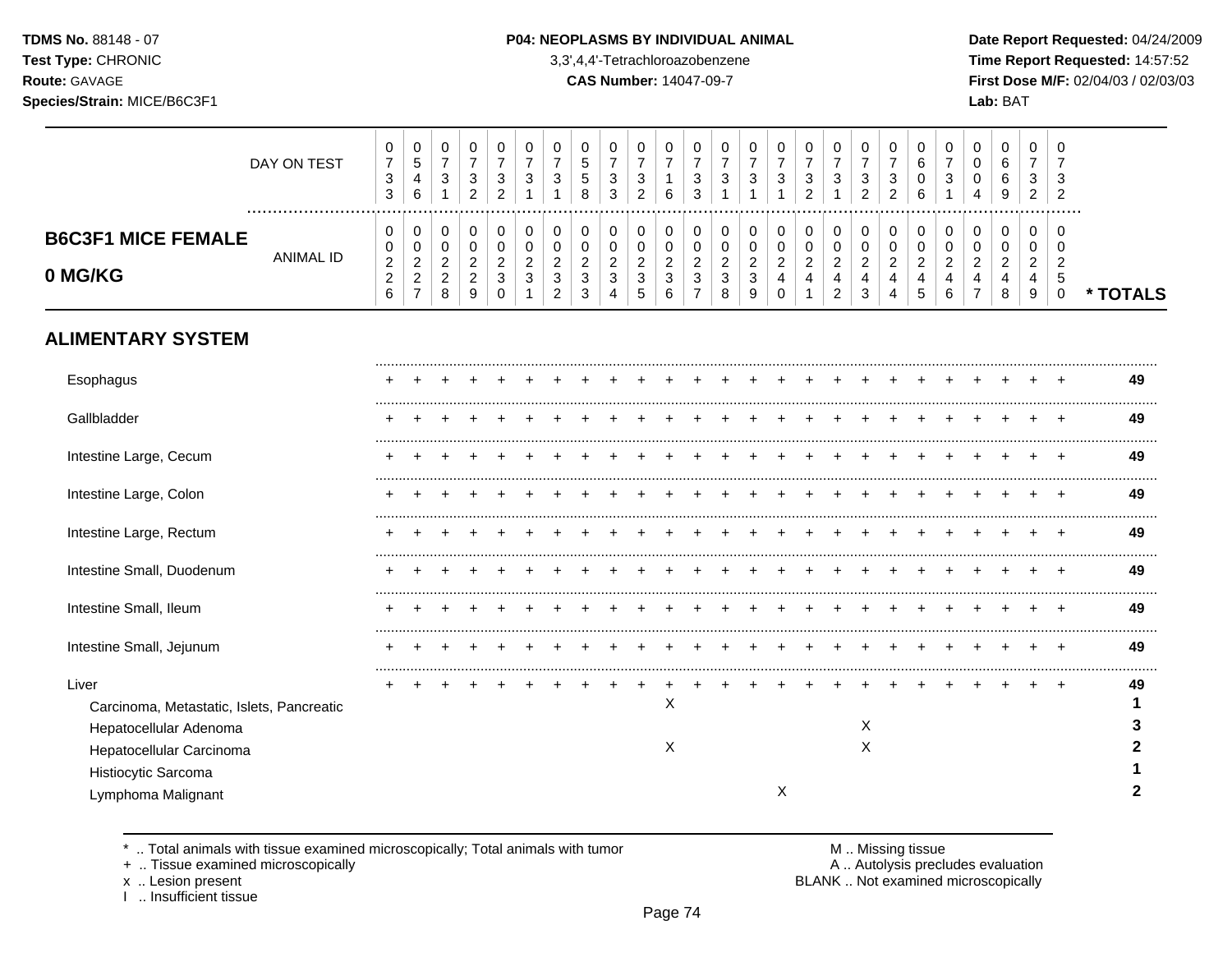**Test Type:** CHRONIC 3,3',4,4'-Tetrachloroazobenzene **Time Report Requested:** 14:57:52 **Route:** GAVAGE **CAS Number:** 14047-09-7 **First Dose M/F:** 02/04/03 / 02/03/03 **Species/Strain:** MICE/B6C3F1 **Lab:** BAT

| DAY ON TEST                                                                 | $\mathbf 0$<br>$\overline{7}$<br>3<br>3                      | 0<br>$5\,$<br>$\overline{4}$<br>6                        | 0<br>$\overline{7}$<br>$\sqrt{3}$<br>1                | 0<br>$\overline{7}$<br>3<br>$\overline{c}$                | 0<br>$\overline{7}$<br>3<br>2                    | 0<br>7<br>3                          | 0<br>$\overline{7}$<br>3                                 | 0<br>$\,$ 5 $\,$<br>$\sqrt{5}$<br>8                   | 0<br>$\overline{7}$<br>3<br>3                                      | 0<br>$\overline{7}$<br>$\sqrt{3}$<br>2     | 0<br>$\overline{7}$<br>1<br>6            | 0<br>$\overline{7}$<br>$\mathbf{3}$<br>3               | 0<br>$\overline{7}$<br>3                                          | 0<br>$\overline{7}$<br>3                             | 0<br>$\overline{7}$<br>3                            | 0<br>$\overline{7}$<br>$\sqrt{3}$<br>$\overline{2}$ | 0<br>$\overline{7}$<br>3<br>1                                          | 0<br>$\overline{7}$<br>3<br>2                | 0<br>$\overline{7}$<br>3<br>2             | 0<br>6<br>0<br>6                   | 0<br>$\overline{7}$<br>3                  | 0<br>0<br>$\Omega$                                     | 0<br>6<br>6<br>9                             | 0<br>$\overline{7}$<br>3<br>$\overline{2}$               | 0<br>7<br>3<br>$\overline{2}$                            |              |
|-----------------------------------------------------------------------------|--------------------------------------------------------------|----------------------------------------------------------|-------------------------------------------------------|-----------------------------------------------------------|--------------------------------------------------|--------------------------------------|----------------------------------------------------------|-------------------------------------------------------|--------------------------------------------------------------------|--------------------------------------------|------------------------------------------|--------------------------------------------------------|-------------------------------------------------------------------|------------------------------------------------------|-----------------------------------------------------|-----------------------------------------------------|------------------------------------------------------------------------|----------------------------------------------|-------------------------------------------|------------------------------------|-------------------------------------------|--------------------------------------------------------|----------------------------------------------|----------------------------------------------------------|----------------------------------------------------------|--------------|
| <b>B6C3F1 MICE FEMALE</b><br><b>ANIMAL ID</b><br>0 MG/KG                    | 0<br>0<br>$\overline{2}$<br>$\overline{c}$<br>$6\phantom{1}$ | 0<br>0<br>$\overline{2}$<br>$\sqrt{2}$<br>$\overline{7}$ | 0<br>$\mathbf 0$<br>$\sqrt{2}$<br>$\overline{c}$<br>8 | 0<br>$\mathbf 0$<br>$\overline{2}$<br>$\overline{c}$<br>9 | 0<br>$\Omega$<br>$\overline{2}$<br>3<br>$\Omega$ | 0<br>$\Omega$<br>$\overline{2}$<br>3 | 0<br>$\mathbf 0$<br>$\overline{c}$<br>3<br>$\mathcal{P}$ | 0<br>$\mathbf 0$<br>$\overline{a}$<br>$\sqrt{3}$<br>3 | 0<br>$\pmb{0}$<br>$\overline{c}$<br>$\mathbf{3}$<br>$\overline{4}$ | 0<br>$\pmb{0}$<br>$\overline{2}$<br>3<br>5 | 0<br>$\mathbf 0$<br>$\sqrt{2}$<br>3<br>6 | 0<br>$\Omega$<br>$\overline{2}$<br>3<br>$\overline{7}$ | 0<br>$\Omega$<br>$\overline{2}$<br>$\ensuremath{\mathsf{3}}$<br>8 | 0<br>$\Omega$<br>$\overline{2}$<br>$\mathbf{3}$<br>9 | 0<br>$\mathbf 0$<br>$\overline{a}$<br>4<br>$\Omega$ | 0<br>0<br>$\boldsymbol{2}$<br>$\overline{4}$        | 0<br>$\mathbf 0$<br>$\overline{2}$<br>$\overline{4}$<br>$\overline{2}$ | 0<br>$\mathbf 0$<br>$\overline{2}$<br>4<br>3 | 0<br>$\Omega$<br>$\overline{2}$<br>4<br>4 | 0<br>0<br>$\overline{2}$<br>4<br>5 | 0<br>$\Omega$<br>$\overline{2}$<br>4<br>6 | 0<br>$\Omega$<br>$\overline{2}$<br>4<br>$\overline{7}$ | 0<br>$\mathbf 0$<br>$\overline{2}$<br>4<br>8 | 0<br>$\Omega$<br>$\overline{2}$<br>4<br>$\boldsymbol{9}$ | $\Omega$<br>$\Omega$<br>$\overline{2}$<br>5<br>$\pmb{0}$ | * TOTALS     |
|                                                                             |                                                              |                                                          |                                                       |                                                           |                                                  |                                      |                                                          |                                                       |                                                                    |                                            |                                          |                                                        |                                                                   |                                                      |                                                     |                                                     |                                                                        |                                              |                                           |                                    |                                           |                                                        |                                              |                                                          |                                                          |              |
| Mesentery<br>Carcinoma, Metastatic, Islets, Pancreatic                      |                                                              |                                                          |                                                       |                                                           |                                                  |                                      |                                                          |                                                       |                                                                    |                                            | X                                        |                                                        |                                                                   |                                                      |                                                     |                                                     |                                                                        |                                              |                                           |                                    |                                           |                                                        |                                              |                                                          |                                                          |              |
| Pancreas<br>Carcinoma, Metastatic, Islets, Pancreatic<br>Lymphoma Malignant |                                                              |                                                          |                                                       |                                                           |                                                  |                                      |                                                          |                                                       |                                                                    |                                            | X                                        |                                                        |                                                                   |                                                      | X                                                   |                                                     |                                                                        |                                              |                                           |                                    |                                           |                                                        |                                              |                                                          |                                                          | 49           |
| Salivary Glands                                                             |                                                              |                                                          |                                                       |                                                           |                                                  |                                      |                                                          |                                                       |                                                                    |                                            |                                          |                                                        |                                                                   |                                                      |                                                     |                                                     |                                                                        |                                              |                                           |                                    |                                           |                                                        |                                              |                                                          | $\pm$                                                    | 49           |
| Stomach, Forestomach<br>Squamous Cell Papilloma                             |                                                              |                                                          |                                                       |                                                           |                                                  |                                      |                                                          |                                                       |                                                                    |                                            |                                          |                                                        |                                                                   |                                                      |                                                     |                                                     |                                                                        |                                              |                                           |                                    |                                           |                                                        | $\pmb{\times}$                               |                                                          | $\overline{1}$                                           | 49<br>2      |
| Stomach, Glandular                                                          |                                                              |                                                          |                                                       |                                                           |                                                  |                                      |                                                          |                                                       |                                                                    |                                            |                                          |                                                        |                                                                   |                                                      |                                                     |                                                     |                                                                        |                                              |                                           |                                    |                                           |                                                        |                                              |                                                          |                                                          | 49           |
| Tooth                                                                       |                                                              |                                                          |                                                       |                                                           |                                                  |                                      |                                                          |                                                       |                                                                    |                                            |                                          |                                                        |                                                                   |                                                      |                                                     |                                                     |                                                                        |                                              |                                           |                                    |                                           |                                                        |                                              |                                                          |                                                          | $\mathbf{2}$ |
| <b>CARDIOVASCULAR SYSTEM</b>                                                |                                                              |                                                          |                                                       |                                                           |                                                  |                                      |                                                          |                                                       |                                                                    |                                            |                                          |                                                        |                                                                   |                                                      |                                                     |                                                     |                                                                        |                                              |                                           |                                    |                                           |                                                        |                                              |                                                          |                                                          |              |
| <b>Blood Vessel</b>                                                         |                                                              |                                                          |                                                       |                                                           |                                                  |                                      |                                                          |                                                       |                                                                    |                                            |                                          |                                                        |                                                                   |                                                      |                                                     |                                                     |                                                                        |                                              |                                           |                                    |                                           |                                                        |                                              |                                                          |                                                          | 49           |
| Heart                                                                       |                                                              |                                                          |                                                       |                                                           |                                                  |                                      |                                                          |                                                       |                                                                    |                                            |                                          |                                                        |                                                                   |                                                      |                                                     |                                                     |                                                                        |                                              |                                           |                                    |                                           |                                                        |                                              |                                                          |                                                          | 49           |

# **ENDOCRINE SYSTEM**

\* .. Total animals with tissue examined microscopically; Total animals with tumor <br>
+ .. Tissue examined microscopically<br>
+ .. Tissue examined microscopically

+ .. Tissue examined microscopically

x .. Lesion present<br>I .. Insufficient tissue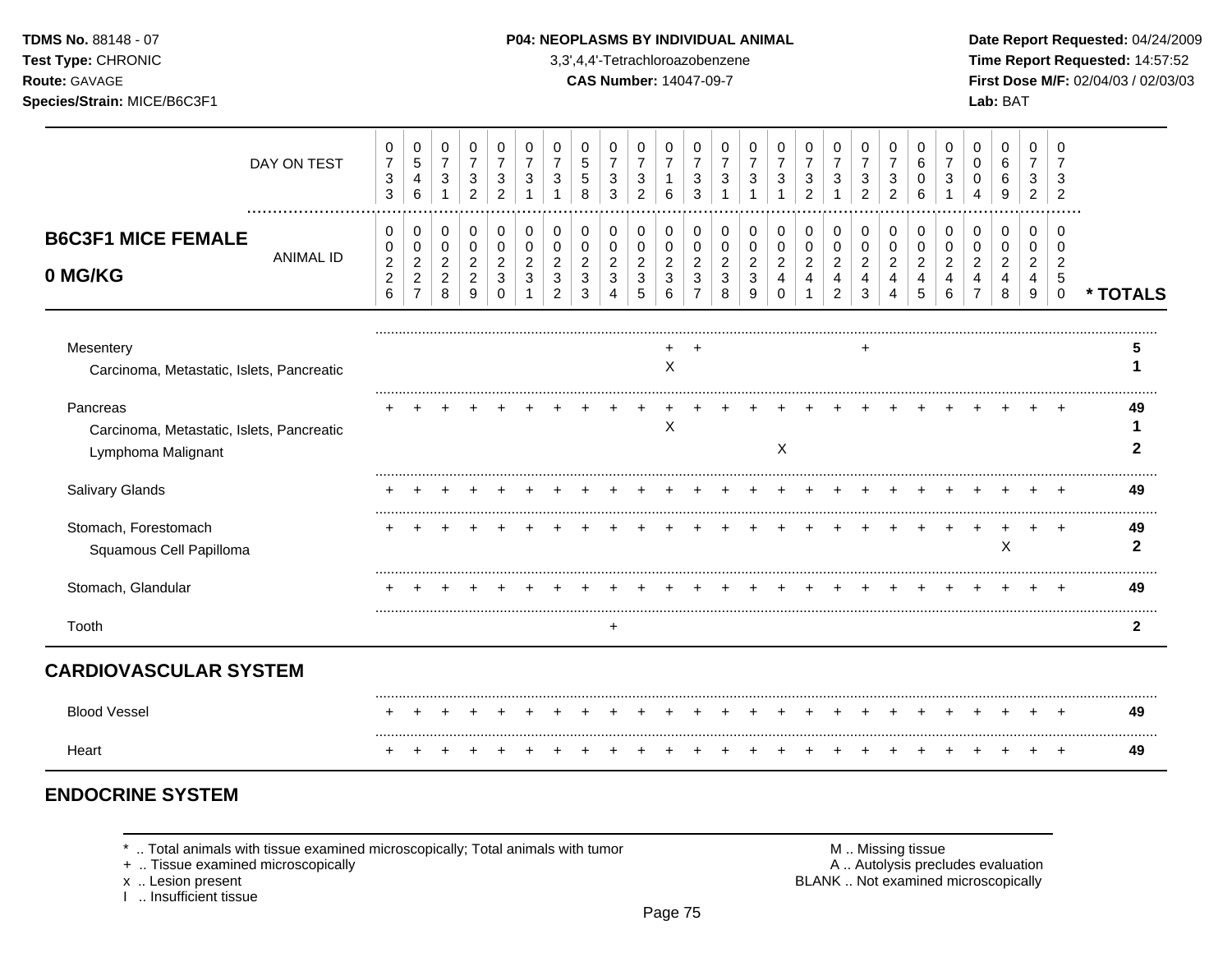#### **TDMS No.** 88148 - 07 **P04: NEOPLASMS BY INDIVIDUAL ANIMAL Date Report Requested:** 04/24/2009

**Test Type:** CHRONIC 3,3',4,4'-Tetrachloroazobenzene **Time Report Requested:** 14:57:52 **Route:** GAVAGE **CAS Number:** 14047-09-7 **First Dose M/F:** 02/04/03 / 02/03/03

|                                                                                             | DAY ON TEST      | 0<br>$\overline{7}$<br>$\ensuremath{\mathsf{3}}$<br>3          | 0<br>$\sqrt{5}$<br>$\overline{4}$<br>6                             | 0<br>$\overline{7}$<br>$\ensuremath{\mathsf{3}}$<br>$\mathbf{1}$ | 0<br>$\overline{7}$<br>$\sqrt{3}$<br>$\overline{2}$   | 0<br>$\overline{7}$<br>3<br>2          | 0<br>3                     | 0<br>7                                                 | 0<br>$\sqrt{5}$<br>5<br>8                    | 0<br>$\overline{7}$<br>3<br>3                | 0<br>$\boldsymbol{7}$<br>$\ensuremath{\mathsf{3}}$<br>2 | 0<br>$\boldsymbol{7}$<br>$\mathbf{1}$<br>6              | 0<br>$\overline{7}$<br>3<br>3                             | 0<br>$\overline{7}$<br>3                 | 0<br>$\overline{7}$<br>3           | 0<br>$\overline{7}$<br>3                            | 0<br>$\overline{7}$<br>3<br>$\mathcal{P}$ | 0<br>$\overline{7}$<br>$\mathbf{3}$                 | 0<br>$\overline{7}$<br>3<br>2              | 0<br>$\overline{7}$<br>$\mathbf{3}$<br>2     | 0<br>6<br>0<br>6                             | 0<br>$\overline{7}$<br>3           | 0<br>0<br>∩                                     | 0<br>6<br>6<br>9                          | 0<br>$\overline{7}$<br>3<br>2      | $\Omega$<br>$\mathcal{P}$  |          |
|---------------------------------------------------------------------------------------------|------------------|----------------------------------------------------------------|--------------------------------------------------------------------|------------------------------------------------------------------|-------------------------------------------------------|----------------------------------------|----------------------------|--------------------------------------------------------|----------------------------------------------|----------------------------------------------|---------------------------------------------------------|---------------------------------------------------------|-----------------------------------------------------------|------------------------------------------|------------------------------------|-----------------------------------------------------|-------------------------------------------|-----------------------------------------------------|--------------------------------------------|----------------------------------------------|----------------------------------------------|------------------------------------|-------------------------------------------------|-------------------------------------------|------------------------------------|----------------------------|----------|
| <b>B6C3F1 MICE FEMALE</b><br>0 MG/KG                                                        | <b>ANIMAL ID</b> | 0<br>0<br>$\boldsymbol{2}$<br>$\overline{c}$<br>$6\phantom{a}$ | 0<br>$\pmb{0}$<br>$\overline{2}$<br>$\mathbf{2}$<br>$\overline{7}$ | 0<br>$\pmb{0}$<br>$\overline{a}$<br>$\overline{c}$<br>8          | 0<br>$\mathbf 0$<br>$\sqrt{2}$<br>$\overline{c}$<br>9 | 0<br>$\mathbf 0$<br>2<br>3<br>$\Omega$ | 0<br>$\mathbf 0$<br>2<br>3 | 0<br>$\Omega$<br>$\overline{2}$<br>3<br>$\overline{2}$ | 0<br>$\mathbf 0$<br>$\overline{2}$<br>3<br>3 | 0<br>$\mathbf 0$<br>$\overline{c}$<br>3<br>4 | 0<br>$\pmb{0}$<br>$\overline{c}$<br>3<br>5              | 0<br>$\mathbf 0$<br>$\overline{c}$<br>$\mathbf{3}$<br>6 | 0<br>$\mathbf 0$<br>$\overline{c}$<br>3<br>$\overline{7}$ | 0<br>$\mathbf 0$<br>$\sqrt{2}$<br>3<br>8 | 0<br>0<br>$\overline{c}$<br>3<br>9 | 0<br>$\mathbf 0$<br>$\overline{2}$<br>4<br>$\Omega$ | 0<br>0<br>$\overline{a}$<br>4             | 0<br>$\pmb{0}$<br>$\sqrt{2}$<br>4<br>$\overline{c}$ | 0<br>$\pmb{0}$<br>$\overline{2}$<br>4<br>3 | 0<br>$\pmb{0}$<br>$\boldsymbol{2}$<br>4<br>4 | 0<br>$\mathbf 0$<br>$\overline{2}$<br>4<br>5 | 0<br>0<br>$\overline{2}$<br>4<br>6 | 0<br>0<br>$\overline{c}$<br>4<br>$\overline{7}$ | 0<br>$\Omega$<br>$\overline{2}$<br>4<br>8 | 0<br>0<br>$\overline{c}$<br>4<br>9 | O<br>2<br>5<br>$\mathbf 0$ | * TOTALS |
| <b>Adrenal Cortex</b><br>Carcinoma, Metastatic, Islets, Pancreatic<br>Histiocytic Sarcoma   |                  |                                                                |                                                                    |                                                                  |                                                       |                                        |                            |                                                        |                                              |                                              |                                                         | X                                                       |                                                           |                                          |                                    |                                                     |                                           |                                                     |                                            |                                              |                                              |                                    |                                                 |                                           |                                    |                            | 49       |
| Adrenal Medulla<br>Histiocytic Sarcoma<br>Pheochromocytoma Malignant                        |                  |                                                                |                                                                    |                                                                  |                                                       |                                        |                            |                                                        |                                              |                                              |                                                         |                                                         |                                                           |                                          |                                    |                                                     |                                           |                                                     |                                            |                                              |                                              |                                    |                                                 |                                           |                                    |                            | 49       |
| Islets, Pancreatic<br>Adenoma<br>Carcinoma                                                  |                  |                                                                |                                                                    |                                                                  |                                                       |                                        |                            |                                                        |                                              |                                              |                                                         | X                                                       |                                                           |                                          |                                    |                                                     |                                           |                                                     |                                            |                                              |                                              |                                    |                                                 |                                           |                                    |                            | 49       |
| Parathyroid Gland                                                                           |                  |                                                                |                                                                    |                                                                  |                                                       |                                        |                            |                                                        |                                              |                                              |                                                         |                                                         |                                                           |                                          |                                    |                                                     |                                           |                                                     |                                            |                                              |                                              |                                    |                                                 | M                                         | M                                  | $^{+}$                     | 43       |
| <b>Pituitary Gland</b><br>Pars Distalis, Adenoma                                            |                  |                                                                |                                                                    |                                                                  |                                                       |                                        |                            |                                                        |                                              |                                              |                                                         |                                                         |                                                           |                                          |                                    |                                                     |                                           |                                                     |                                            |                                              |                                              |                                    |                                                 | X                                         |                                    |                            | 49       |
| <b>Thyroid Gland</b><br>Bilateral, Follicular Cell, Carcinoma<br>Follicular Cell, Carcinoma |                  |                                                                |                                                                    |                                                                  | Χ                                                     |                                        |                            |                                                        |                                              |                                              |                                                         |                                                         |                                                           |                                          |                                    |                                                     |                                           |                                                     |                                            |                                              |                                              |                                    |                                                 | X                                         |                                    |                            | 49       |

# **GENERAL BODY SYSTEM**

NONE

\* .. Total animals with tissue examined microscopically; Total animals with tumor <br>
+ .. Tissue examined microscopically<br>
+ .. Tissue examined microscopically

+ .. Tissue examined microscopically

x .. Lesion present **BLANK** .. Not examined microscopically

I .. Insufficient tissue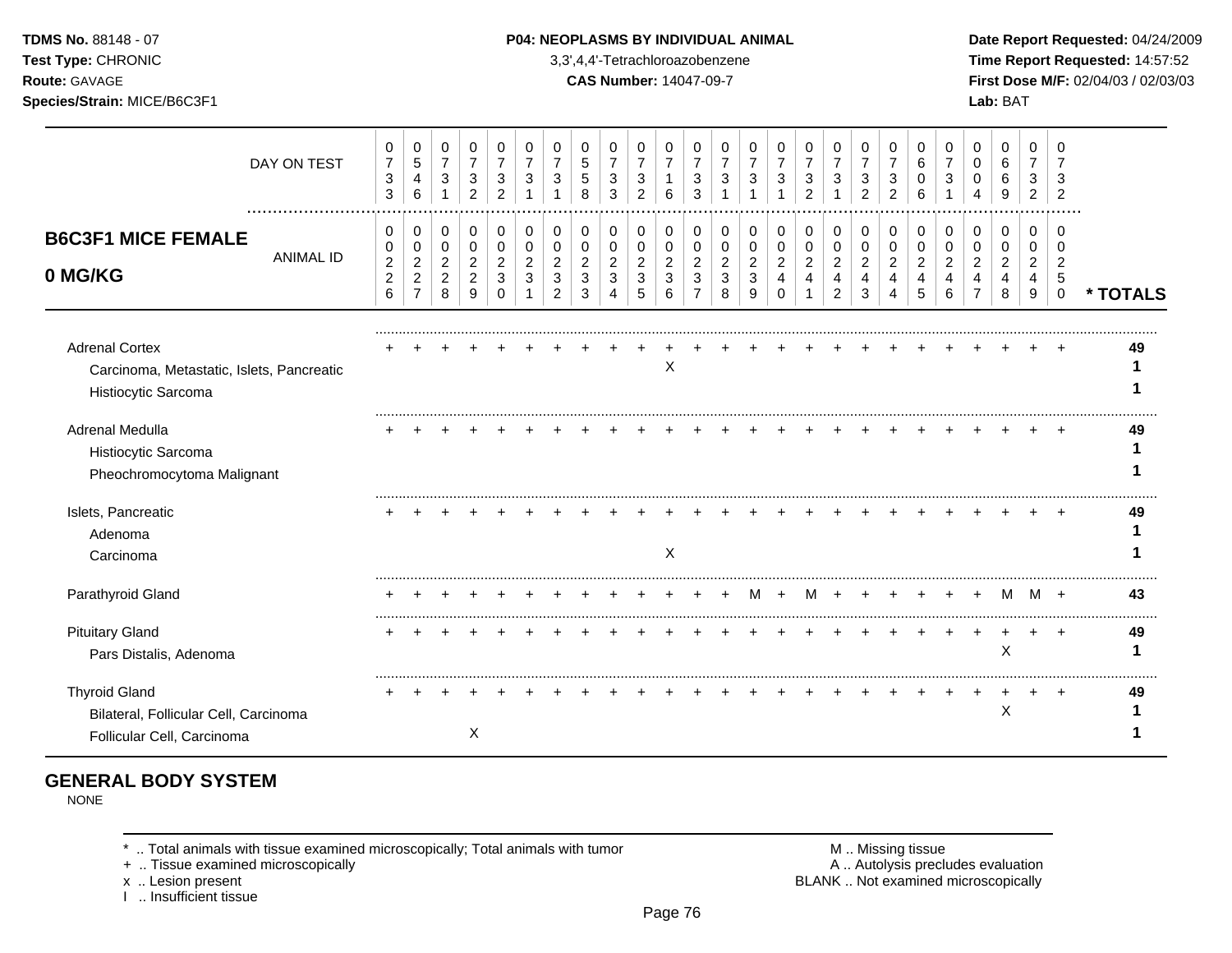### **TDMS No.** 88148 - 07 **P04: NEOPLASMS BY INDIVIDUAL ANIMAL** Date Report Requested: 04/24/2009

**Test Type:** CHRONIC 3,3',4,4'-Tetrachloroazobenzene **Time Report Requested:** 14:57:52 **Route:** GAVAGE **CAS Number:** 14047-09-7 **First Dose M/F:** 02/04/03 / 02/03/03

|                                      | DAY ON TEST | v<br>⇁<br>$\sim$<br>ັ<br>3               | 0<br>5<br>4<br>6                              | U<br>3                                   | 3<br>າ<br>∠ | <b>U</b><br>3<br>ົ      |   | າ<br>J                                   | v<br>◡<br>J<br>8           | 0<br>-<br>3<br>3                  | U<br>ົ<br>J.<br>ົ<br>∠        | 6  | - U<br>3<br>3 |              | U<br>າ<br>v                  | υ<br>ົ<br>J | 0<br>-<br>3<br>ົ<br>∼        | U<br>3                       | 3<br>2 | U<br>3<br>ົ | - 6<br>b<br>6      | ີ<br>J        | υ<br>υ<br>υ<br>4 | 0<br>6<br>6<br>9      | U<br>3<br>2                | - ს<br>-3<br>-2 |               |
|--------------------------------------|-------------|------------------------------------------|-----------------------------------------------|------------------------------------------|-------------|-------------------------|---|------------------------------------------|----------------------------|-----------------------------------|-------------------------------|----|---------------|--------------|------------------------------|-------------|------------------------------|------------------------------|--------|-------------|--------------------|---------------|------------------|-----------------------|----------------------------|-----------------|---------------|
| <b>B6C3F1 MICE FEMALE</b><br>0 MG/KG | ANIMAL ID   | v<br>v<br>ົ<br><u>_</u><br><u>_</u><br>6 | 0<br>0<br>ົ<br><u>_</u><br>ົ<br><u>_</u><br>- | υ<br>U<br><u>_</u><br>ົ<br><u>_</u><br>8 | <u>.</u>    | 0<br>◠<br><u>_</u><br>3 | _ | 0<br><u>.</u><br>ີ<br>J<br>ົ<br><u>_</u> | -<br>ີ<br>J<br>$\sim$<br>ں | 0<br>0<br>ົ<br><u>.</u><br>3<br>4 | U<br>U<br><u>.</u><br>3<br>.5 | J. | U<br>-3       | _<br>$\circ$ | 0<br><u>.</u><br>વ<br>J<br>9 | υ<br>ົ<br>U | 0<br>0<br>ົ<br><u>.</u><br>4 | U<br><u>_</u><br>4<br>ົ<br>∼ | 3      | Ü<br>4<br>4 | <u>_</u><br>4<br>5 | <u>.</u><br>6 | 0<br>u<br>n      | 0<br>0<br>ົ<br>_<br>8 | U<br>ν<br>$\sim$<br>4<br>9 | - 6<br>- ఏ      | <b>FOTALS</b> |

# **GENITAL SYSTEM**

| <b>Clitoral Gland</b>       |  |  |  |  |  |  |  |   |  |  |  |  |    | 49 |
|-----------------------------|--|--|--|--|--|--|--|---|--|--|--|--|----|----|
| Carcinoma                   |  |  |  |  |  |  |  |   |  |  |  |  |    |    |
| Ovary                       |  |  |  |  |  |  |  |   |  |  |  |  | ÷  | 49 |
| Cystadenoma                 |  |  |  |  |  |  |  | Χ |  |  |  |  |    |    |
| Hemangioma                  |  |  |  |  |  |  |  |   |  |  |  |  |    |    |
| Histiocytic Sarcoma         |  |  |  |  |  |  |  |   |  |  |  |  |    |    |
| Teratoma Benign             |  |  |  |  |  |  |  |   |  |  |  |  |    |    |
| <b>Uterus</b>               |  |  |  |  |  |  |  |   |  |  |  |  | ÷  | 49 |
| Histiocytic Sarcoma         |  |  |  |  |  |  |  |   |  |  |  |  |    |    |
| Vagina                      |  |  |  |  |  |  |  |   |  |  |  |  |    | 49 |
| <b>HEMATOPOIETIC SYSTEM</b> |  |  |  |  |  |  |  |   |  |  |  |  |    |    |
| <b>Bone Marrow</b>          |  |  |  |  |  |  |  |   |  |  |  |  | ÷. | 50 |
| Lymphoma Malignant          |  |  |  |  |  |  |  | ⋏ |  |  |  |  |    |    |

Lymph Node + + + **7**

Fibrosarcoma, Metastatic, Skin **1** 

\* .. Total animals with tissue examined microscopically; Total animals with tumor <br>
+ .. Tissue examined microscopically<br>
+ .. Tissue examined microscopically

+ .. Tissue examined microscopically

I .. Insufficient tissue

x .. Lesion present **BLANK** .. Not examined microscopically

.........................................................................................................................................................................................................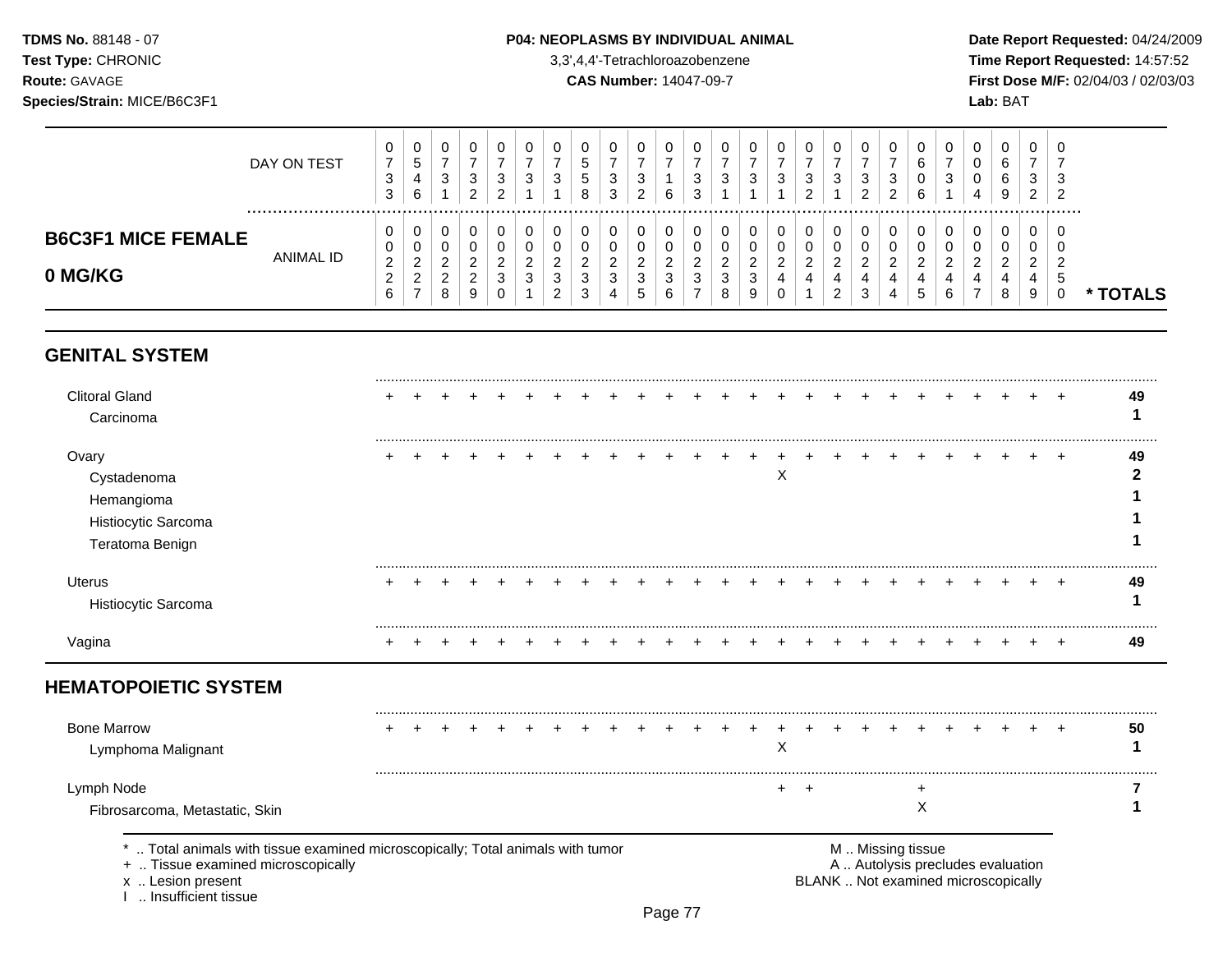### **TDMS No.** 88148 - 07 **P04: NEOPLASMS BY INDIVIDUAL ANIMAL** Date Report Requested: 04/24/2009

**Test Type:** CHRONIC 3,3',4,4'-Tetrachloroazobenzene **Time Report Requested:** 14:57:52 **Route:** GAVAGE **CAS Number:** 14047-09-7 **First Dose M/F:** 02/04/03 / 02/03/03

| 0<br>$\boldsymbol{7}$<br>$\ensuremath{\mathsf{3}}$<br>3     | 0<br>5<br>4<br>6                                     | 0<br>$\overline{7}$<br>$\ensuremath{\mathsf{3}}$<br>$\mathbf{1}$ | 0<br>$\overline{7}$<br>$\sqrt{3}$<br>$\overline{c}$       | 0<br>$\overline{7}$<br>3<br>$\overline{c}$           | 0<br>$\overline{7}$<br>$\mathbf{3}$<br>$\overline{1}$ | 0<br>$\overline{7}$<br>3<br>$\overline{1}$                | 0<br>5<br>5<br>8                             | 0<br>$\overline{7}$<br>3<br>3                                          | 0<br>$\overline{7}$<br>$\sqrt{3}$<br>$\overline{2}$ | 0<br>$\overline{7}$<br>1<br>6                  | 0<br>$\overline{7}$<br>3<br>3                             | 0<br>$\overline{7}$<br>3<br>$\overline{1}$                             | 0<br>$\overline{7}$<br>3<br>$\mathbf{1}$ | 0<br>$\overline{7}$<br>3                                            | 0<br>$\overline{7}$<br>$\mathbf{3}$<br>$\overline{2}$     | 0<br>$\overline{7}$<br>$\sqrt{3}$<br>$\mathbf{1}$       | 0<br>$\overline{7}$<br>3<br>$\overline{2}$                     | 0<br>7<br>3<br>$\overline{2}$                                | 0<br>6<br>0<br>6                                  | 0<br>$\overline{7}$<br>3<br>$\overline{1}$   | 0<br>0<br>0<br>$\overline{4}$                                        | 0<br>$\,6\,$<br>6<br>9                       | 0<br>$\overline{7}$<br>3<br>$\overline{2}$     | 0<br>$\overline{7}$<br>3<br>2                                 |                    |
|-------------------------------------------------------------|------------------------------------------------------|------------------------------------------------------------------|-----------------------------------------------------------|------------------------------------------------------|-------------------------------------------------------|-----------------------------------------------------------|----------------------------------------------|------------------------------------------------------------------------|-----------------------------------------------------|------------------------------------------------|-----------------------------------------------------------|------------------------------------------------------------------------|------------------------------------------|---------------------------------------------------------------------|-----------------------------------------------------------|---------------------------------------------------------|----------------------------------------------------------------|--------------------------------------------------------------|---------------------------------------------------|----------------------------------------------|----------------------------------------------------------------------|----------------------------------------------|------------------------------------------------|---------------------------------------------------------------|--------------------|
| 0<br>0<br>$\boldsymbol{2}$<br>$\sqrt{2}$<br>$6\phantom{1}6$ | 0<br>0<br>$\sqrt{2}$<br>$\sqrt{2}$<br>$\overline{7}$ | 0<br>$\pmb{0}$<br>$\overline{c}$<br>$\overline{c}$<br>8          | 0<br>$\mathbf 0$<br>$\overline{c}$<br>$\overline{c}$<br>9 | 0<br>$\pmb{0}$<br>$\overline{c}$<br>3<br>$\mathbf 0$ | 0<br>$\mathbf 0$<br>$\sqrt{2}$<br>3<br>$\mathbf 1$    | 0<br>$\mathbf 0$<br>$\overline{c}$<br>3<br>$\overline{2}$ | 0<br>$\mathbf 0$<br>$\overline{c}$<br>3<br>3 | 0<br>$\mathbf 0$<br>$\boldsymbol{2}$<br>$\ensuremath{\mathsf{3}}$<br>4 | 0<br>$\pmb{0}$<br>$\overline{c}$<br>$\sqrt{3}$<br>5 | 0<br>$\mathbf 0$<br>$\boldsymbol{2}$<br>3<br>6 | 0<br>$\pmb{0}$<br>$\boldsymbol{2}$<br>3<br>$\overline{7}$ | 0<br>$\mathbf 0$<br>$\boldsymbol{2}$<br>$\ensuremath{\mathsf{3}}$<br>8 | 0<br>$\mathbf 0$<br>$\sqrt{2}$<br>3<br>9 | 0<br>$\pmb{0}$<br>$\boldsymbol{2}$<br>$\overline{4}$<br>$\mathbf 0$ | 0<br>$\mathbf 0$<br>$\boldsymbol{2}$<br>4<br>$\mathbf{1}$ | 0<br>$\pmb{0}$<br>$\overline{c}$<br>4<br>$\overline{2}$ | 0<br>$\pmb{0}$<br>$\sqrt{2}$<br>$\overline{4}$<br>$\mathbf{3}$ | 0<br>0<br>$\overline{c}$<br>$\overline{4}$<br>$\overline{4}$ | 0<br>$\mathbf 0$<br>$\sqrt{2}$<br>4<br>$\sqrt{5}$ | 0<br>$\mathbf 0$<br>$\overline{2}$<br>4<br>6 | 0<br>$\pmb{0}$<br>$\overline{c}$<br>$\overline{4}$<br>$\overline{7}$ | 0<br>$\mathbf 0$<br>$\overline{c}$<br>4<br>8 | 0<br>$\mathbf 0$<br>$\boldsymbol{2}$<br>4<br>9 | 0<br>$\mathbf 0$<br>$\overline{c}$<br>$\sqrt{5}$<br>$\pmb{0}$ | * TOTALS           |
|                                                             |                                                      |                                                                  |                                                           |                                                      |                                                       |                                                           |                                              |                                                                        |                                                     |                                                |                                                           |                                                                        |                                          | X<br>X                                                              |                                                           |                                                         |                                                                |                                                              |                                                   |                                              |                                                                      |                                              |                                                |                                                               |                    |
|                                                             |                                                      |                                                                  |                                                           |                                                      |                                                       |                                                           |                                              |                                                                        |                                                     |                                                |                                                           |                                                                        |                                          | X                                                                   |                                                           |                                                         |                                                                |                                                              |                                                   |                                              |                                                                      |                                              |                                                |                                                               | 49<br>$\mathbf{2}$ |
|                                                             |                                                      |                                                                  |                                                           |                                                      |                                                       |                                                           |                                              |                                                                        |                                                     | м                                              |                                                           |                                                                        |                                          | $\mathsf X$                                                         |                                                           |                                                         |                                                                |                                                              |                                                   |                                              |                                                                      |                                              |                                                | $\overline{1}$                                                | 48<br>$\mathbf{2}$ |
|                                                             |                                                      |                                                                  |                                                           |                                                      |                                                       |                                                           |                                              |                                                                        |                                                     |                                                |                                                           |                                                                        |                                          | X                                                                   |                                                           |                                                         |                                                                |                                                              |                                                   |                                              |                                                                      |                                              |                                                | $\overline{ }$                                                | 49<br>$\mathbf{2}$ |
|                                                             |                                                      |                                                                  |                                                           |                                                      |                                                       |                                                           |                                              |                                                                        |                                                     |                                                |                                                           | $\boldsymbol{\mathsf{X}}$                                              |                                          | $\mathsf{X}$                                                        |                                                           |                                                         |                                                                |                                                              |                                                   |                                              |                                                                      |                                              |                                                |                                                               | 48<br>1            |
|                                                             |                                                      |                                                                  |                                                           |                                                      |                                                       |                                                           |                                              |                                                                        |                                                     |                                                |                                                           |                                                                        |                                          |                                                                     |                                                           |                                                         |                                                                |                                                              |                                                   |                                              |                                                                      |                                              |                                                |                                                               |                    |
|                                                             |                                                      |                                                                  |                                                           |                                                      |                                                       |                                                           |                                              |                                                                        |                                                     |                                                |                                                           |                                                                        |                                          |                                                                     |                                                           |                                                         |                                                                |                                                              |                                                   |                                              |                                                                      |                                              |                                                |                                                               | 49                 |
|                                                             |                                                      |                                                                  |                                                           |                                                      |                                                       |                                                           |                                              |                                                                        |                                                     |                                                |                                                           |                                                                        |                                          |                                                                     |                                                           |                                                         |                                                                |                                                              |                                                   |                                              |                                                                      |                                              |                                                |                                                               | 49<br>1            |
|                                                             |                                                      |                                                                  |                                                           |                                                      |                                                       |                                                           |                                              |                                                                        |                                                     |                                                |                                                           |                                                                        |                                          |                                                                     |                                                           |                                                         |                                                                |                                                              |                                                   |                                              |                                                                      |                                              |                                                |                                                               |                    |

.. Total animals with tissue examined microscopically; Total animals with tumor **Machinal and M .. Missing tissue**<br>A .. Autolysis precludes evaluation .. And Microscopically

+ .. Tissue examined microscopically<br>x .. Lesion present

I .. Insufficient tissue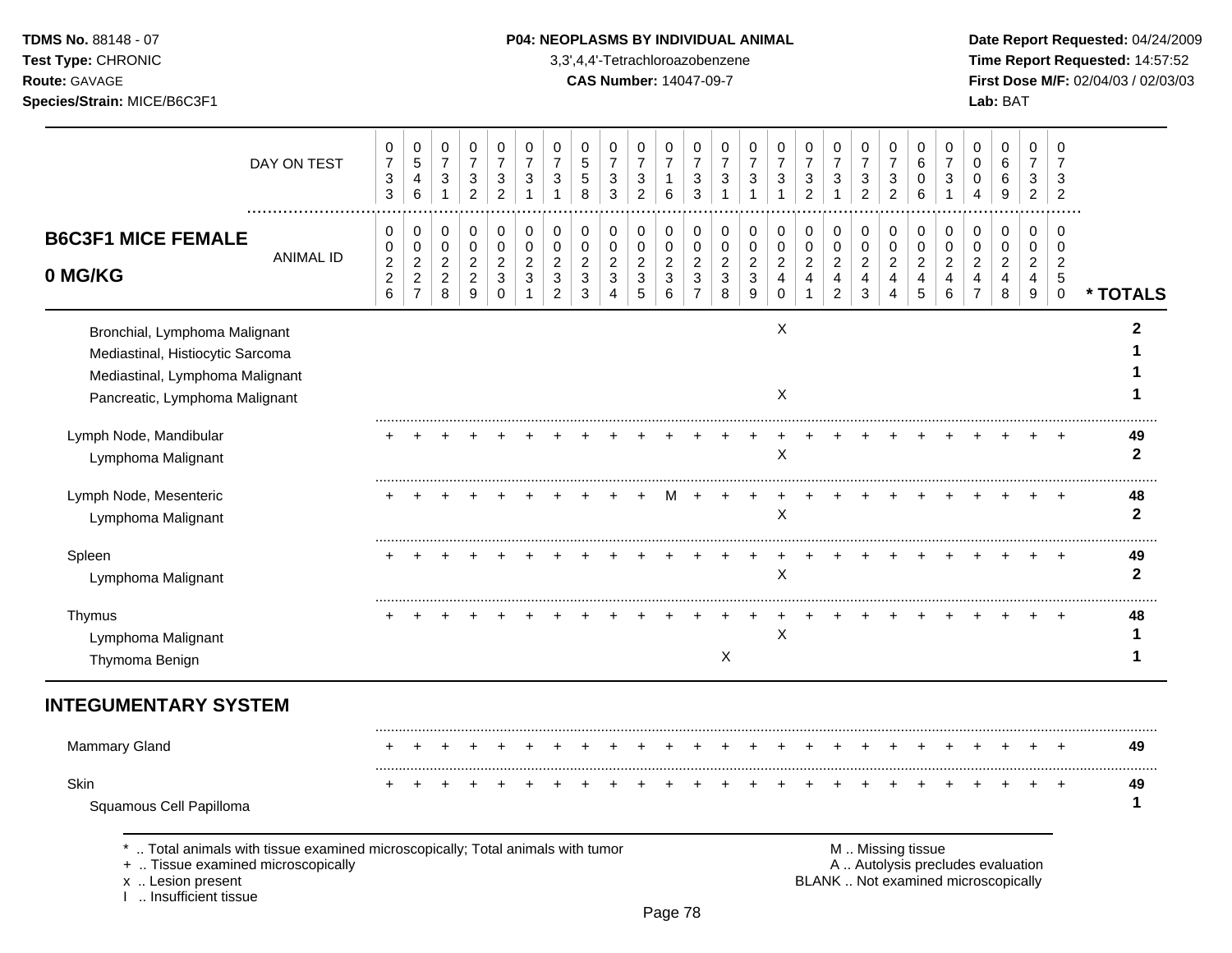Test Type: CHRONIC **3,3',4,4'-Tetrachloroazobenzene** 3,3',4,4'-Tetrachloroazobenzene **Time Report Requested:** 14:57:52 **Route:** GAVAGE **CAS Number:** 14047-09-7 **First Dose M/F:** 02/04/03 / 02/03/03 **Species/Strain:** MICE/B6C3F1 **Lab:** BAT

| DAY ON TEST                                                                                                                                                          | 0<br>$\boldsymbol{7}$<br>3<br>3                 | 0<br>5<br>$\overline{\mathbf{4}}$<br>$\,6$                                   | 0<br>$\overline{7}$<br>$\ensuremath{\mathsf{3}}$<br>$\mathbf{1}$ | 0<br>$\boldsymbol{7}$<br>$\ensuremath{\mathsf{3}}$<br>$\overline{2}$ | 0<br>$\overline{7}$<br>$\ensuremath{\mathsf{3}}$<br>$\overline{c}$ | 0<br>$\overline{7}$<br>3<br>$\mathbf{1}$                | 0<br>$\overline{7}$<br>$\ensuremath{\mathsf{3}}$<br>$\mathbf{1}$     | 0<br>$\sqrt{5}$<br>$\sqrt{5}$<br>8                                | 0<br>$\overline{7}$<br>$\ensuremath{\mathsf{3}}$<br>3 | 0<br>$\boldsymbol{7}$<br>$\ensuremath{\mathsf{3}}$<br>$\overline{2}$ | 0<br>$\overline{7}$<br>$\mathbf{1}$<br>6      | 0<br>$\overline{\mathbf{7}}$<br>3<br>3                                  | $\mathbf 0$<br>$\overline{7}$<br>3<br>$\overline{1}$                 | 0<br>$\overline{7}$<br>3<br>1                           | 0<br>$\overline{7}$<br>$\sqrt{3}$<br>1                            | 0<br>$\overline{7}$<br>$\ensuremath{\mathsf{3}}$<br>$\overline{c}$   | 0<br>$\boldsymbol{7}$<br>$\ensuremath{\mathsf{3}}$<br>$\mathbf{1}$     | 0<br>$\overline{7}$<br>3<br>$\overline{c}$                         | 0<br>$\overline{7}$<br>3<br>$\overline{2}$                | 0<br>6<br>0<br>6                   | 0<br>$\overline{7}$<br>3<br>1                                       | 0<br>0<br>0<br>4                                                         | 0<br>6<br>$\,6\,$<br>9             | $\mathbf 0$<br>$\overline{7}$<br>3<br>$\overline{2}$                               | 0<br>$\overline{7}$<br>3<br>$\overline{2}$               |              |
|----------------------------------------------------------------------------------------------------------------------------------------------------------------------|-------------------------------------------------|------------------------------------------------------------------------------|------------------------------------------------------------------|----------------------------------------------------------------------|--------------------------------------------------------------------|---------------------------------------------------------|----------------------------------------------------------------------|-------------------------------------------------------------------|-------------------------------------------------------|----------------------------------------------------------------------|-----------------------------------------------|-------------------------------------------------------------------------|----------------------------------------------------------------------|---------------------------------------------------------|-------------------------------------------------------------------|----------------------------------------------------------------------|------------------------------------------------------------------------|--------------------------------------------------------------------|-----------------------------------------------------------|------------------------------------|---------------------------------------------------------------------|--------------------------------------------------------------------------|------------------------------------|------------------------------------------------------------------------------------|----------------------------------------------------------|--------------|
| <b>B6C3F1 MICE FEMALE</b><br><b>ANIMAL ID</b><br>0 MG/KG                                                                                                             | 0<br>0<br>$\overline{c}$<br>$\overline{a}$<br>6 | $\pmb{0}$<br>$\pmb{0}$<br>$\overline{c}$<br>$\overline{2}$<br>$\overline{7}$ | 0<br>0<br>$\overline{2}$<br>$\overline{2}$<br>8                  | 0<br>0<br>$\overline{c}$<br>$\overline{2}$<br>9                      | 0<br>$\mathbf 0$<br>$\overline{2}$<br>$\sqrt{3}$<br>0              | 0<br>$\mathbf 0$<br>$\overline{c}$<br>$\mathbf{3}$<br>1 | 0<br>$\mathbf 0$<br>$\overline{2}$<br>$\mathbf{3}$<br>$\overline{2}$ | $\mathbf 0$<br>$\mathbf 0$<br>$\boldsymbol{2}$<br>$\sqrt{3}$<br>3 | 0<br>0<br>$\overline{2}$<br>3<br>$\overline{4}$       | 0<br>0<br>$\overline{2}$<br>$\ensuremath{\mathsf{3}}$<br>$\,$ 5 $\,$ | 0<br>0<br>$\overline{2}$<br>$\mathbf{3}$<br>6 | 0<br>0<br>$\overline{2}$<br>$\ensuremath{\mathsf{3}}$<br>$\overline{7}$ | 0<br>$\mathbf 0$<br>$\overline{2}$<br>$\ensuremath{\mathsf{3}}$<br>8 | 0<br>$\mathbf 0$<br>$\overline{a}$<br>$\mathbf{3}$<br>9 | 0<br>$\mathsf 0$<br>$\overline{c}$<br>$\overline{4}$<br>$\pmb{0}$ | 0<br>$\mathbf 0$<br>$\overline{2}$<br>$\overline{4}$<br>$\mathbf{1}$ | 0<br>$\mathbf 0$<br>$\overline{c}$<br>$\overline{4}$<br>$\overline{2}$ | 0<br>$\pmb{0}$<br>$\boldsymbol{2}$<br>$\overline{4}$<br>$\sqrt{3}$ | 0<br>$\mathbf 0$<br>$\overline{c}$<br>4<br>$\overline{4}$ | 0<br>0<br>$\overline{c}$<br>4<br>5 | $\mathbf 0$<br>$\mathbf 0$<br>$\overline{c}$<br>$\overline{4}$<br>6 | 0<br>$\mathbf 0$<br>$\overline{2}$<br>$\overline{4}$<br>$\overline{7}$   | 0<br>0<br>$\overline{a}$<br>4<br>8 | $\mathbf 0$<br>$\mathbf 0$<br>$\overline{2}$<br>$\overline{4}$<br>$\boldsymbol{9}$ | $\Omega$<br>$\Omega$<br>$\overline{2}$<br>5<br>$\pmb{0}$ | * TOTALS     |
| Subcutaneous Tissue, Fibrosarcoma                                                                                                                                    |                                                 |                                                                              |                                                                  |                                                                      |                                                                    |                                                         |                                                                      |                                                                   |                                                       |                                                                      |                                               |                                                                         |                                                                      |                                                         |                                                                   |                                                                      |                                                                        |                                                                    |                                                           | $\mathsf X$                        |                                                                     |                                                                          |                                    |                                                                                    |                                                          | 1            |
| Subcutaneous Tissue,<br>Rhabdomyosarcoma, Metastatic,<br><b>Skeletal Muscle</b>                                                                                      |                                                 |                                                                              |                                                                  |                                                                      |                                                                    |                                                         |                                                                      |                                                                   |                                                       |                                                                      |                                               |                                                                         |                                                                      |                                                         |                                                                   |                                                                      |                                                                        |                                                                    |                                                           |                                    |                                                                     |                                                                          |                                    |                                                                                    |                                                          | 1            |
| Subcutaneous Tissue, Schwannoma<br>Malignant                                                                                                                         |                                                 | X                                                                            |                                                                  |                                                                      |                                                                    |                                                         |                                                                      |                                                                   |                                                       |                                                                      |                                               |                                                                         |                                                                      |                                                         |                                                                   |                                                                      |                                                                        |                                                                    |                                                           |                                    |                                                                     |                                                                          |                                    |                                                                                    |                                                          | 1            |
| <b>MUSCULOSKELETAL SYSTEM</b>                                                                                                                                        |                                                 |                                                                              |                                                                  |                                                                      |                                                                    |                                                         |                                                                      |                                                                   |                                                       |                                                                      |                                               |                                                                         |                                                                      |                                                         |                                                                   |                                                                      |                                                                        |                                                                    |                                                           |                                    |                                                                     |                                                                          |                                    |                                                                                    |                                                          |              |
| Bone                                                                                                                                                                 |                                                 |                                                                              |                                                                  |                                                                      |                                                                    |                                                         |                                                                      |                                                                   |                                                       |                                                                      |                                               |                                                                         |                                                                      |                                                         |                                                                   |                                                                      |                                                                        |                                                                    |                                                           |                                    |                                                                     |                                                                          |                                    |                                                                                    |                                                          | 50           |
| <b>Skeletal Muscle</b><br>Rhabdomyosarcoma                                                                                                                           |                                                 | +<br>Χ                                                                       |                                                                  |                                                                      |                                                                    | ÷                                                       |                                                                      | ÷<br>X                                                            |                                                       |                                                                      |                                               |                                                                         |                                                                      |                                                         |                                                                   |                                                                      |                                                                        |                                                                    |                                                           |                                    |                                                                     |                                                                          |                                    |                                                                                    |                                                          | 2<br>1       |
| Schwannoma Malignant, Metastatic, Skin                                                                                                                               |                                                 |                                                                              |                                                                  |                                                                      |                                                                    |                                                         |                                                                      |                                                                   |                                                       |                                                                      |                                               |                                                                         |                                                                      |                                                         |                                                                   |                                                                      |                                                                        |                                                                    |                                                           |                                    |                                                                     |                                                                          |                                    |                                                                                    |                                                          |              |
| <b>NERVOUS SYSTEM</b>                                                                                                                                                |                                                 |                                                                              |                                                                  |                                                                      |                                                                    |                                                         |                                                                      |                                                                   |                                                       |                                                                      |                                               |                                                                         |                                                                      |                                                         |                                                                   |                                                                      |                                                                        |                                                                    |                                                           |                                    |                                                                     |                                                                          |                                    |                                                                                    |                                                          |              |
| <b>Brain</b>                                                                                                                                                         |                                                 |                                                                              |                                                                  |                                                                      |                                                                    |                                                         |                                                                      |                                                                   |                                                       |                                                                      |                                               |                                                                         |                                                                      |                                                         |                                                                   |                                                                      |                                                                        |                                                                    |                                                           |                                    |                                                                     |                                                                          |                                    |                                                                                    |                                                          | 49           |
| <b>RESPIRATORY SYSTEM</b>                                                                                                                                            |                                                 |                                                                              |                                                                  |                                                                      |                                                                    |                                                         |                                                                      |                                                                   |                                                       |                                                                      |                                               |                                                                         |                                                                      |                                                         |                                                                   |                                                                      |                                                                        |                                                                    |                                                           |                                    |                                                                     |                                                                          |                                    |                                                                                    |                                                          |              |
| Lung<br>Alveolar/Bronchiolar Adenoma<br>Carcinoma, Metastatic, Clitoral Gland                                                                                        |                                                 |                                                                              |                                                                  |                                                                      |                                                                    |                                                         |                                                                      |                                                                   |                                                       | $\boldsymbol{\mathsf{X}}$                                            |                                               |                                                                         |                                                                      |                                                         |                                                                   |                                                                      |                                                                        |                                                                    |                                                           |                                    |                                                                     |                                                                          |                                    |                                                                                    | $\div$                                                   | 49<br>3<br>1 |
| *  Total animals with tissue examined microscopically; Total animals with tumor<br>+  Tissue examined microscopically<br>x  Lesion present<br>I  Insufficient tissue |                                                 |                                                                              |                                                                  |                                                                      |                                                                    |                                                         |                                                                      |                                                                   |                                                       |                                                                      |                                               |                                                                         |                                                                      |                                                         |                                                                   |                                                                      |                                                                        |                                                                    | M  Missing tissue                                         |                                    |                                                                     | A  Autolysis precludes evaluation<br>BLANK  Not examined microscopically |                                    |                                                                                    |                                                          |              |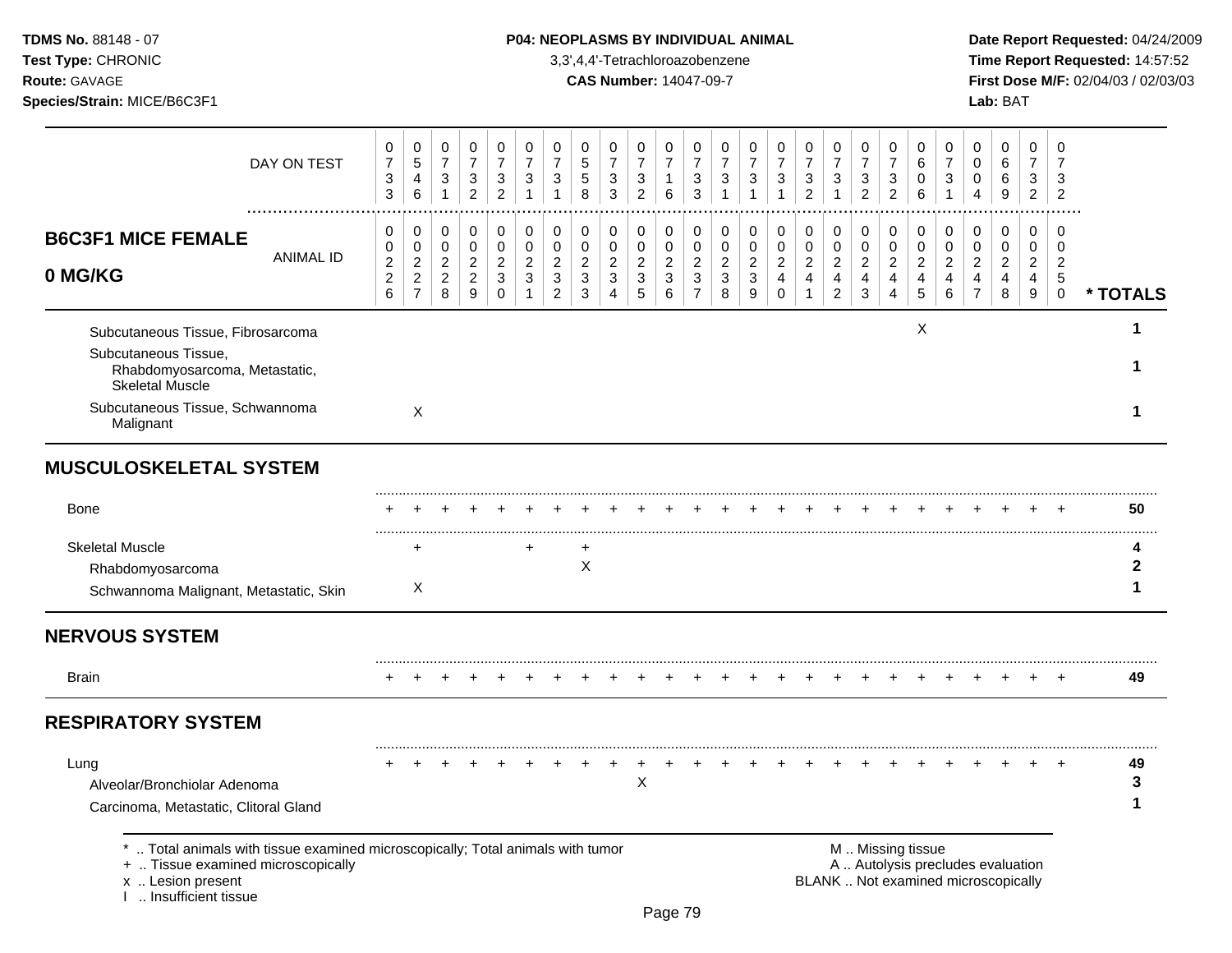**Test Type:** CHRONIC 3,3',4,4'-Tetrachloroazobenzene **Time Report Requested:** 14:57:52 **Route:** GAVAGE **CAS Number:** 14047-09-7 **First Dose M/F:** 02/04/03 / 02/03/03 **Species/Strain:** MICE/B6C3F1 **Lab:** BAT

|                                                                                 |                  | 0                                            | $\mathbf 0$                                    | $\pmb{0}$                               | 0                                     | 0                                     | 0                     | 0                                              | 0                                                                    | 0                               | 0                                               | 0                                            | 0                                                  | 0                                       | 0                                       | 0                                   | $\mathbf 0$                                  | 0                                       | 0                          | $\mathbf 0$              | 0                                     | 0                                   | 0                                     | 0                                      | 0                                       | 0                                         |                    |
|---------------------------------------------------------------------------------|------------------|----------------------------------------------|------------------------------------------------|-----------------------------------------|---------------------------------------|---------------------------------------|-----------------------|------------------------------------------------|----------------------------------------------------------------------|---------------------------------|-------------------------------------------------|----------------------------------------------|----------------------------------------------------|-----------------------------------------|-----------------------------------------|-------------------------------------|----------------------------------------------|-----------------------------------------|----------------------------|--------------------------|---------------------------------------|-------------------------------------|---------------------------------------|----------------------------------------|-----------------------------------------|-------------------------------------------|--------------------|
|                                                                                 | DAY ON TEST      | $\boldsymbol{7}$<br>$\sqrt{3}$<br>$\sqrt{3}$ | $\sqrt{5}$<br>4<br>$\,6\,$                     | $\overline{7}$<br>3<br>$\mathbf{1}$     | $\overline{7}$<br>3<br>$\overline{c}$ | $\overline{7}$<br>3<br>$\overline{c}$ | $\overline{7}$<br>3   | $\overline{7}$<br>3                            | $\,$ 5 $\,$<br>$\mathbf 5$<br>8                                      | $\boldsymbol{7}$<br>3<br>3      | $\overline{\mathcal{I}}$<br>3<br>$\overline{c}$ | $\overline{7}$<br>-1<br>6                    | $\overline{7}$<br>3<br>3                           | $\overline{7}$<br>3                     | $\overline{7}$<br>3                     | $\overline{7}$<br>3<br>$\mathbf{1}$ | $\overline{7}$<br>3<br>$\overline{c}$        | $\overline{7}$<br>3                     | $\overline{7}$<br>3<br>2   | 7<br>3<br>$\overline{2}$ | 6<br>0<br>6                           | $\overline{7}$<br>3<br>$\mathbf{1}$ | 0<br>0<br>4                           | 6<br>6<br>9                            | 7<br>3<br>$\overline{2}$                | 7<br>3<br>$\overline{2}$                  |                    |
| <b>B6C3F1 MICE FEMALE</b>                                                       | <b>ANIMAL ID</b> | 0<br>0                                       | 0<br>$\pmb{0}$                                 | 0<br>$\mathbf 0$                        | 0<br>$\mathbf 0$                      | 0<br>0                                | 0<br>$\mathbf 0$      | 0<br>0                                         | 0<br>$\pmb{0}$                                                       | 0<br>0                          | 0<br>$\mathbf 0$                                | 0<br>0                                       | 0<br>0                                             | 0<br>$\mathbf 0$                        | 0<br>$\pmb{0}$                          | 0<br>$\pmb{0}$                      | 0<br>$\mathbf 0$                             | 0<br>$\mathbf 0$                        | 0<br>0                     | 0<br>0                   | 0<br>$\mathbf 0$                      | 0<br>0                              | 0<br>0                                | 0<br>$\mathbf 0$                       | $\mathbf 0$<br>0                        | $\mathbf 0$<br>$\mathbf 0$                |                    |
| 0 MG/KG                                                                         |                  | $\boldsymbol{2}$<br>$\frac{2}{6}$            | $\sqrt{2}$<br>$\overline{2}$<br>$\overline{7}$ | $\boldsymbol{2}$<br>$\overline{c}$<br>8 | $\overline{c}$<br>2<br>9              | $\overline{c}$<br>3<br>$\Omega$       | $\boldsymbol{2}$<br>3 | $\overline{\mathbf{c}}$<br>3<br>$\overline{c}$ | $\overline{\mathbf{c}}$<br>$\ensuremath{\mathsf{3}}$<br>$\mathbf{3}$ | $\sqrt{2}$<br>$\mathbf{3}$<br>4 | $\overline{\mathbf{c}}$<br>3<br>5               | $\sqrt{2}$<br>$\ensuremath{\mathsf{3}}$<br>6 | $\boldsymbol{2}$<br>$\mathbf{3}$<br>$\overline{7}$ | $\overline{c}$<br>$\sqrt{3}$<br>$\,8\,$ | $\overline{c}$<br>$\mathbf{3}$<br>$9\,$ | $\overline{c}$<br>4<br>$\pmb{0}$    | $\sqrt{2}$<br>$\overline{4}$<br>$\mathbf{1}$ | $\overline{c}$<br>4<br>$\boldsymbol{2}$ | $\boldsymbol{2}$<br>4<br>3 | $\overline{c}$<br>4      | $\overline{c}$<br>$\overline{4}$<br>5 | $\overline{c}$<br>4<br>$\,6\,$      | $\overline{c}$<br>4<br>$\overline{7}$ | $\sqrt{2}$<br>$\overline{4}$<br>$\bf8$ | $\overline{a}$<br>4<br>$\boldsymbol{9}$ | $\overline{c}$<br>$\sqrt{5}$<br>$\pmb{0}$ | * TOTALS           |
| Hepatocellular Carcinoma, Metastatic,<br>Liver                                  |                  |                                              |                                                |                                         |                                       |                                       |                       |                                                |                                                                      |                                 |                                                 | $\boldsymbol{\mathsf{X}}$                    |                                                    |                                         |                                         |                                     |                                              |                                         | $\boldsymbol{\mathsf{X}}$  |                          |                                       |                                     |                                       |                                        |                                         |                                           | $\mathbf{2}$       |
| Histiocytic Sarcoma<br>Lymphoma Malignant                                       |                  |                                              |                                                |                                         |                                       |                                       |                       |                                                |                                                                      |                                 |                                                 |                                              |                                                    |                                         |                                         | X                                   |                                              |                                         |                            |                          |                                       |                                     |                                       |                                        |                                         |                                           |                    |
| Rhabdomyosarcoma, Metastatic,<br><b>Skeletal Muscle</b>                         |                  |                                              |                                                |                                         |                                       |                                       |                       |                                                | X                                                                    |                                 |                                                 |                                              |                                                    |                                         |                                         |                                     |                                              |                                         |                            |                          |                                       |                                     |                                       |                                        |                                         |                                           | 7                  |
| Nose                                                                            |                  |                                              |                                                |                                         |                                       |                                       |                       |                                                |                                                                      |                                 |                                                 |                                              |                                                    |                                         |                                         |                                     |                                              |                                         |                            |                          |                                       |                                     |                                       |                                        |                                         |                                           | 50                 |
| Trachea                                                                         |                  |                                              |                                                |                                         |                                       |                                       |                       |                                                |                                                                      |                                 |                                                 |                                              |                                                    |                                         |                                         |                                     |                                              |                                         |                            |                          |                                       |                                     |                                       |                                        |                                         |                                           | <br>49             |
| <b>SPECIAL SENSES SYSTEM</b>                                                    |                  |                                              |                                                |                                         |                                       |                                       |                       |                                                |                                                                      |                                 |                                                 |                                              |                                                    |                                         |                                         |                                     |                                              |                                         |                            |                          |                                       |                                     |                                       |                                        |                                         |                                           |                    |
| Ear                                                                             |                  |                                              |                                                |                                         |                                       |                                       |                       |                                                |                                                                      |                                 |                                                 |                                              |                                                    |                                         |                                         |                                     |                                              |                                         |                            | $\ddot{}$                |                                       |                                     |                                       |                                        |                                         |                                           | 1                  |
| Eye                                                                             |                  |                                              |                                                |                                         |                                       |                                       |                       |                                                |                                                                      |                                 |                                                 |                                              |                                                    |                                         |                                         |                                     |                                              |                                         |                            |                          |                                       |                                     |                                       |                                        |                                         | $\div$                                    | 49                 |
| <b>Harderian Gland</b><br>Adenoma                                               |                  | X                                            |                                                |                                         |                                       |                                       |                       |                                                |                                                                      |                                 | X                                               |                                              | X                                                  |                                         |                                         |                                     | X                                            |                                         |                            |                          |                                       | Χ                                   |                                       |                                        |                                         | $\ddot{}$                                 | 49<br>14           |
| <b>URINARY SYSTEM</b>                                                           |                  |                                              |                                                |                                         |                                       |                                       |                       |                                                |                                                                      |                                 |                                                 |                                              |                                                    |                                         |                                         |                                     |                                              |                                         |                            |                          |                                       |                                     |                                       |                                        |                                         |                                           |                    |
| Kidney<br>Lymphoma Malignant                                                    |                  |                                              |                                                |                                         |                                       |                                       |                       |                                                |                                                                      |                                 |                                                 |                                              |                                                    |                                         |                                         | ٠<br>Χ                              |                                              |                                         |                            |                          |                                       |                                     |                                       |                                        |                                         |                                           | 49<br>$\mathbf{2}$ |
| *  Total animals with tissue examined microscopically; Total animals with tumor |                  |                                              |                                                |                                         |                                       |                                       |                       |                                                |                                                                      |                                 |                                                 |                                              |                                                    |                                         |                                         |                                     |                                              |                                         | M  Missing tissue          |                          |                                       |                                     |                                       |                                        |                                         |                                           |                    |

x .. Lesion present<br>I .. Insufficient tissue

+ .. Tissue examined microscopically and the state of the state of the state of the A .. Autolysis precludes evaluation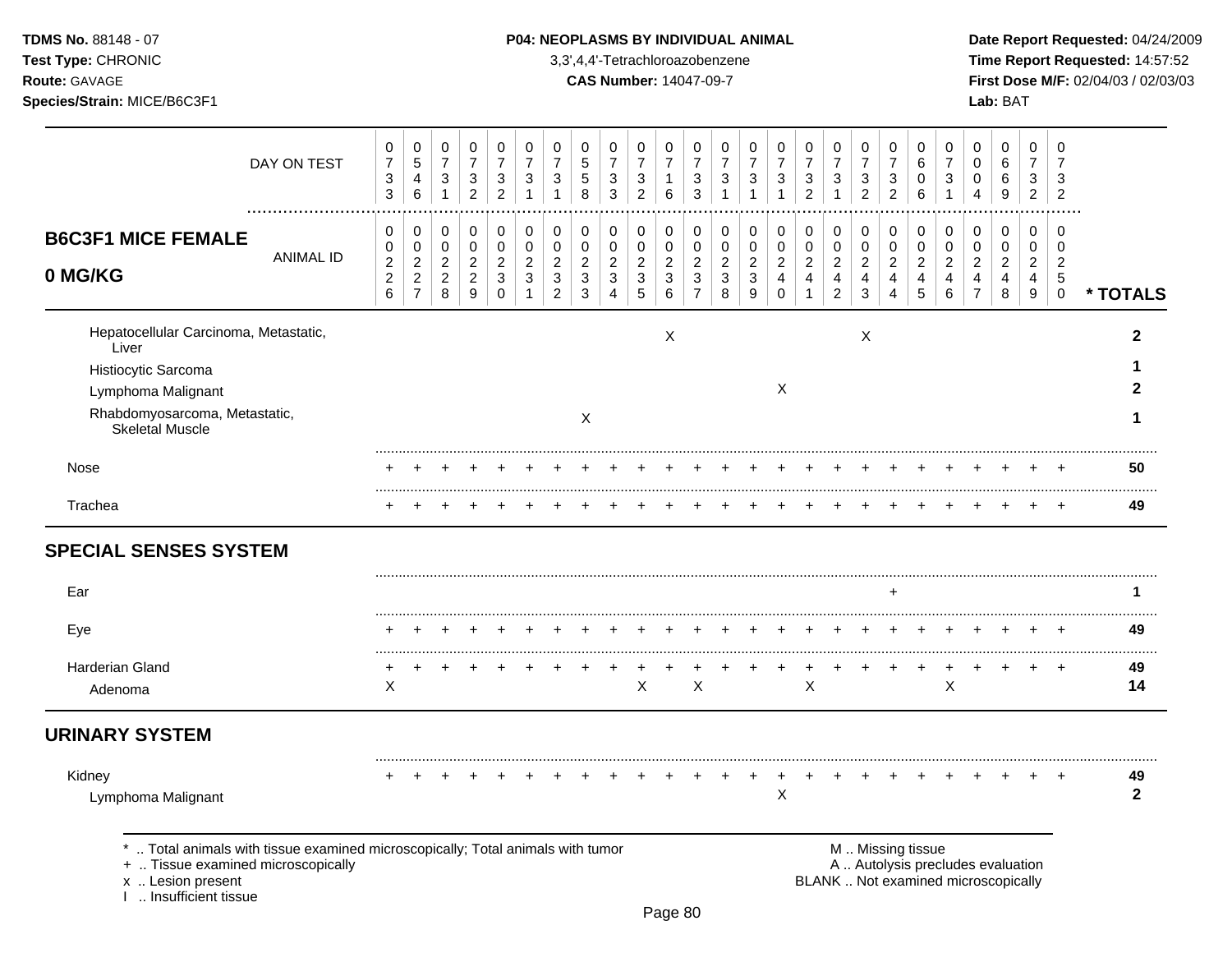### **TDMS No.** 88148 - 07 **P04: NEOPLASMS BY INDIVIDUAL ANIMAL** Date Report Requested: 04/24/2009

**Test Type:** CHRONIC 3,3',4,4'-Tetrachloroazobenzene **Time Report Requested:** 14:57:52 **Route:** GAVAGE **CAS Number:** 14047-09-7 **First Dose M/F:** 02/04/03 / 02/03/03

|                                                             | DAY ON TEST   | 0<br>3<br>3                                 | 0<br>5<br>4<br>6                                | 0<br>$\overline{7}$<br>3                               | $\overline{ }$<br>3<br>$\overline{2}$           | 0<br>3<br>2 |        | 3           | 0<br>5<br>5<br>8              | 0<br>$\overline{7}$<br>3<br>3          | 3<br>2                            | 6                                      | 0<br>3<br>3      | 3           | 3                                      | 0<br>3      | 0<br>$\overline{7}$<br>3<br>$\overline{2}$ | 7<br>3                        | ⇁<br>3<br>$\overline{2}$ | 0<br>3<br>2 | 6 | 0<br>3           | 0<br>0<br>0<br>4 | 0<br>6<br>6<br>9              | 0<br>$\overline{\phantom{a}}$<br>3<br>2 | $\Omega$<br>3<br>-2 |               |
|-------------------------------------------------------------|---------------|---------------------------------------------|-------------------------------------------------|--------------------------------------------------------|-------------------------------------------------|-------------|--------|-------------|-------------------------------|----------------------------------------|-----------------------------------|----------------------------------------|------------------|-------------|----------------------------------------|-------------|--------------------------------------------|-------------------------------|--------------------------|-------------|---|------------------|------------------|-------------------------------|-----------------------------------------|---------------------|---------------|
| <b>B6C3F1 MICE FEMALE</b><br>0 MG/KG                        | <br>ANIMAL ID | 0<br>0<br>$\sqrt{2}$<br>$\overline{c}$<br>6 | 0<br>0<br>2<br>$\overline{c}$<br>$\overline{ }$ | $\mathbf 0$<br>$\overline{c}$<br>$\boldsymbol{2}$<br>8 | 0<br>0<br>$\overline{c}$<br>$\overline{c}$<br>9 | 0<br>3      | 2<br>3 | 0<br>3<br>ົ | 0<br>$\overline{c}$<br>3<br>3 | 0<br>0<br>$\overline{\mathbf{c}}$<br>3 | 0<br>$\overline{\mathbf{c}}$<br>3 | 0<br>$\overline{\mathbf{c}}$<br>3<br>6 | 0<br>0<br>2<br>3 | 2<br>3<br>8 | 0<br>$\overline{\mathbf{c}}$<br>3<br>9 | 0<br>2<br>4 | 0<br>$\overline{c}$<br>4                   | 0<br>$\overline{c}$<br>4<br>ົ | 0<br>2<br>4<br>3         | 0<br>0<br>2 |   | 0<br>2<br>4<br>6 | 0<br>2<br>4      | 0<br>$\overline{c}$<br>4<br>8 | 0<br>0<br>$\overline{2}$<br>4<br>9      | .<br>5<br>0         | <b>TOTALS</b> |
| Urethra                                                     |               |                                             |                                                 |                                                        |                                                 |             |        |             |                               |                                        |                                   |                                        |                  |             |                                        |             |                                            |                               |                          |             |   |                  |                  |                               |                                         |                     | 49            |
| <b>Urinary Bladder</b>                                      |               |                                             |                                                 |                                                        |                                                 |             |        |             |                               |                                        |                                   |                                        |                  |             |                                        |             |                                            |                               |                          |             |   |                  |                  |                               |                                         |                     | 49            |
| <b>SYSTEMIC LESIONS</b>                                     |               |                                             |                                                 |                                                        |                                                 |             |        |             |                               |                                        |                                   |                                        |                  |             |                                        |             |                                            |                               |                          |             |   |                  |                  |                               |                                         |                     |               |
| Multiple Organ<br>Histiocytic Sarcoma<br>Lymphoma Malignant |               |                                             |                                                 |                                                        |                                                 |             |        |             |                               |                                        |                                   |                                        |                  |             |                                        | X           |                                            |                               |                          |             |   |                  |                  |                               |                                         |                     | 50<br>◠       |

\* .. Total animals with tissue examined microscopically; Total animals with tumor <br>
+ .. Tissue examined microscopically<br>
+ .. Tissue examined microscopically

+ .. Tissue examined microscopically

x .. Lesion present<br>I .. Insufficient tissue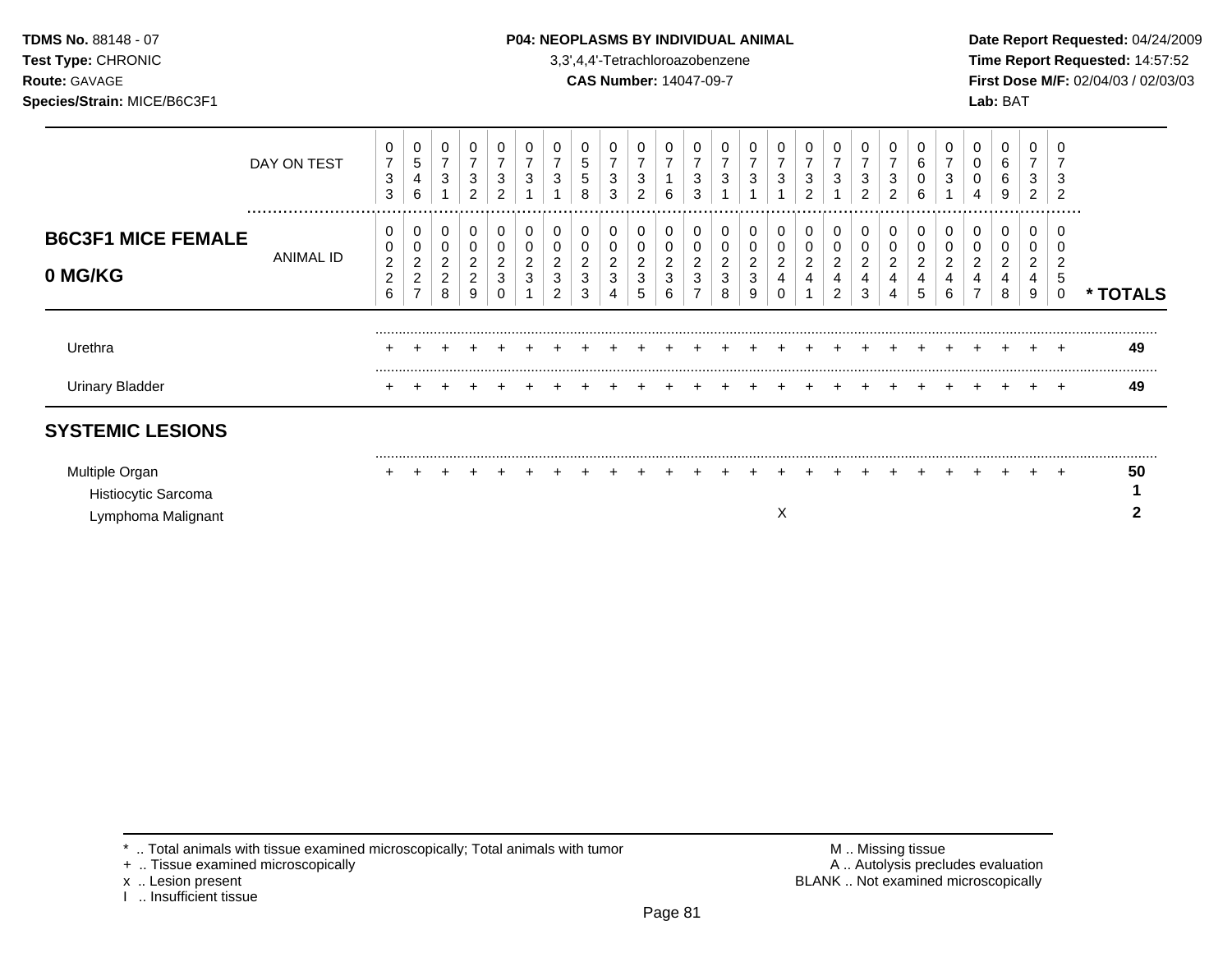**Test Type:** CHRONIC 3,3',4,4'-Tetrachloroazobenzene **Time Report Requested:** 14:57:52 **Route:** GAVAGE **CAS Number:** 14047-09-7 **First Dose M/F:** 02/04/03 / 02/03/03 **Species/Strain:** MICE/B6C3F1 **Lab:** BAT

|                                                                  | DAY ON TEST<br>. | 0<br>$\,6$<br>$\overline{7}$<br>5                  | 0<br>$\,6\,$<br>$\,6\,$<br>-1                                          | 0<br>$\overline{7}$<br>3<br>$\mathbf{1}$                         | 0<br>$\overline{7}$<br>$\sqrt{3}$<br>$\overline{2}$ | 0<br>$\overline{7}$<br>3<br>$\mathbf{1}$       | 0<br>$\overline{7}$<br>$\sqrt{3}$<br>3       | 0<br>$\overline{7}$<br>3<br>$\overline{2}$          | 0<br>$\overline{7}$<br>3                                      | 0<br>6<br>$\overline{7}$<br>3                           | 0<br>$\overline{4}$<br>$\,$ 5 $\,$<br>9                        | 0<br>$\boldsymbol{7}$<br>0<br>3          | 0<br>$\overline{7}$<br>$\sqrt{2}$<br>$\overline{c}$     | 0<br>$\overline{7}$<br>$\overline{1}$<br>6 | 0<br>$\overline{7}$<br>3<br>-1               | 0<br>$\,6\,$<br>$\overline{7}$<br>4                          | 0<br>$\,6$<br>$\mathbf 5$<br>4                             | 0<br>$\overline{7}$<br>$\ensuremath{\mathsf{3}}$<br>$\overline{2}$  | $\mathbf 0$<br>$\overline{7}$<br>3<br>$\sqrt{3}$ | 0<br>$\sqrt{5}$<br>4<br>$\overline{c}$                                  | 0<br>$\overline{7}$<br>3<br>$\mathbf{1}$                              | 0<br>$\overline{7}$<br>3<br>$\overline{2}$         | 0<br>$\overline{5}$<br>6<br>6                                  | 0<br>6<br>$\overline{7}$<br>3                           | 0<br>$\overline{7}$<br>3<br>$\mathbf{1}$                                         | 0<br>$\overline{7}$<br>3<br>$\overline{\mathbf{1}}$   |                   |
|------------------------------------------------------------------|------------------|----------------------------------------------------|------------------------------------------------------------------------|------------------------------------------------------------------|-----------------------------------------------------|------------------------------------------------|----------------------------------------------|-----------------------------------------------------|---------------------------------------------------------------|---------------------------------------------------------|----------------------------------------------------------------|------------------------------------------|---------------------------------------------------------|--------------------------------------------|----------------------------------------------|--------------------------------------------------------------|------------------------------------------------------------|---------------------------------------------------------------------|--------------------------------------------------|-------------------------------------------------------------------------|-----------------------------------------------------------------------|----------------------------------------------------|----------------------------------------------------------------|---------------------------------------------------------|----------------------------------------------------------------------------------|-------------------------------------------------------|-------------------|
| <b>B6C3F1 MICE FEMALE</b><br>3 MG/KG                             | <b>ANIMAL ID</b> | 0<br>0<br>$\sqrt{2}$<br>$\sqrt{5}$<br>$\mathbf{1}$ | $\pmb{0}$<br>$\mathbf 0$<br>$\sqrt{2}$<br>$\sqrt{5}$<br>$\overline{2}$ | 0<br>$\mathbf 0$<br>$\overline{c}$<br>$\sqrt{5}$<br>$\mathbf{3}$ | 0<br>$\pmb{0}$<br>$\overline{c}$<br>5<br>4          | 0<br>$\mathbf 0$<br>$\boldsymbol{2}$<br>5<br>5 | 0<br>$\pmb{0}$<br>$\boldsymbol{2}$<br>5<br>6 | 0<br>$\pmb{0}$<br>$\sqrt{2}$<br>5<br>$\overline{7}$ | $\pmb{0}$<br>$\pmb{0}$<br>$\boldsymbol{2}$<br>$\sqrt{5}$<br>8 | 0<br>$\mathbf 0$<br>$\boldsymbol{2}$<br>$\sqrt{5}$<br>9 | 0<br>$\mathsf{O}\xspace$<br>$\overline{c}$<br>6<br>$\mathbf 0$ | 0<br>$\mathbf 0$<br>$\sqrt{2}$<br>6<br>1 | 0<br>$\pmb{0}$<br>$\sqrt{2}$<br>$\,6$<br>$\overline{c}$ | 0<br>$\pmb{0}$<br>$\sqrt{2}$<br>$\,6$<br>3 | 0<br>$\mathsf 0$<br>$\overline{c}$<br>6<br>4 | $\mathbf 0$<br>$\pmb{0}$<br>$\boldsymbol{2}$<br>$\,6\,$<br>5 | 0<br>$\mathsf{O}\xspace$<br>$\overline{c}$<br>$\,6\,$<br>6 | $\mathbf 0$<br>$\pmb{0}$<br>$\sqrt{2}$<br>$\,6\,$<br>$\overline{7}$ | 0<br>$\mathbf 0$<br>$\sqrt{2}$<br>$\,6\,$<br>8   | $\pmb{0}$<br>$\pmb{0}$<br>$\boldsymbol{2}$<br>$\,6$<br>$\boldsymbol{9}$ | 0<br>$\mathbf 0$<br>$\boldsymbol{2}$<br>$\overline{7}$<br>$\mathbf 0$ | 0<br>$\pmb{0}$<br>$\overline{c}$<br>$\overline{7}$ | 0<br>0<br>$\boldsymbol{2}$<br>$\overline{7}$<br>$\overline{2}$ | 0<br>$\pmb{0}$<br>$\overline{c}$<br>$\overline{7}$<br>3 | $\mathbf 0$<br>$\mathbf 0$<br>$\overline{c}$<br>$\overline{7}$<br>$\overline{4}$ | 0<br>$\mathbf 0$<br>$\sqrt{2}$<br>$\overline{7}$<br>5 | females<br>(cont) |
| <b>ALIMENTARY SYSTEM</b>                                         |                  |                                                    |                                                                        |                                                                  |                                                     |                                                |                                              |                                                     |                                                               |                                                         |                                                                |                                          |                                                         |                                            |                                              |                                                              |                                                            |                                                                     |                                                  |                                                                         |                                                                       |                                                    |                                                                |                                                         |                                                                                  |                                                       |                   |
| Esophagus                                                        |                  |                                                    |                                                                        |                                                                  |                                                     |                                                |                                              |                                                     |                                                               |                                                         |                                                                |                                          |                                                         |                                            |                                              |                                                              |                                                            |                                                                     |                                                  |                                                                         |                                                                       |                                                    |                                                                |                                                         |                                                                                  |                                                       |                   |
| Gallbladder<br>Lymphoma Malignant                                |                  |                                                    |                                                                        |                                                                  |                                                     |                                                |                                              |                                                     |                                                               |                                                         |                                                                |                                          |                                                         |                                            |                                              |                                                              |                                                            |                                                                     |                                                  |                                                                         |                                                                       |                                                    |                                                                |                                                         |                                                                                  | $\ddot{}$                                             |                   |
| Intestine Large, Cecum<br>Lymphoma Malignant                     |                  |                                                    |                                                                        |                                                                  |                                                     |                                                |                                              |                                                     |                                                               |                                                         |                                                                |                                          | $\ddot{}$                                               | Χ                                          |                                              |                                                              |                                                            |                                                                     |                                                  |                                                                         |                                                                       |                                                    |                                                                |                                                         |                                                                                  | $\ddot{}$                                             |                   |
| Intestine Large, Colon<br>Lymphoma Malignant                     |                  |                                                    |                                                                        |                                                                  |                                                     |                                                |                                              |                                                     |                                                               |                                                         |                                                                |                                          |                                                         |                                            |                                              |                                                              |                                                            |                                                                     |                                                  |                                                                         |                                                                       |                                                    |                                                                |                                                         |                                                                                  | $\ddot{}$                                             |                   |
| Intestine Large, Rectum<br>Lymphoma Malignant                    |                  |                                                    |                                                                        |                                                                  |                                                     |                                                |                                              |                                                     |                                                               |                                                         |                                                                |                                          |                                                         |                                            |                                              |                                                              |                                                            |                                                                     |                                                  |                                                                         |                                                                       |                                                    |                                                                |                                                         |                                                                                  | $\pm$                                                 |                   |
| Intestine Small, Duodenum<br>Lymphoma Malignant                  |                  |                                                    |                                                                        |                                                                  |                                                     |                                                |                                              |                                                     |                                                               |                                                         |                                                                |                                          |                                                         |                                            |                                              |                                                              |                                                            |                                                                     |                                                  |                                                                         |                                                                       |                                                    |                                                                |                                                         |                                                                                  | $\ddot{}$                                             |                   |
| Intestine Small, Ileum                                           |                  |                                                    |                                                                        |                                                                  |                                                     |                                                |                                              |                                                     |                                                               |                                                         |                                                                |                                          |                                                         |                                            |                                              |                                                              |                                                            |                                                                     |                                                  |                                                                         |                                                                       |                                                    |                                                                |                                                         |                                                                                  |                                                       |                   |
| Intestine Small, Jejunum<br>Leiomyosarcoma<br>Lymphoma Malignant |                  |                                                    |                                                                        |                                                                  |                                                     |                                                |                                              |                                                     |                                                               |                                                         |                                                                |                                          |                                                         | $\boldsymbol{\mathsf{X}}$                  |                                              |                                                              |                                                            |                                                                     |                                                  |                                                                         |                                                                       |                                                    |                                                                |                                                         |                                                                                  | $\ddot{}$                                             |                   |
|                                                                  |                  |                                                    |                                                                        |                                                                  |                                                     |                                                |                                              |                                                     |                                                               |                                                         |                                                                |                                          |                                                         |                                            |                                              |                                                              |                                                            |                                                                     |                                                  |                                                                         |                                                                       |                                                    |                                                                |                                                         |                                                                                  |                                                       |                   |

\* .. Total animals with tissue examined microscopically; Total animals with tumor <br>
+ .. Tissue examined microscopically<br>
+ .. Tissue examined microscopically

+ .. Tissue examined microscopically

x .. Lesion present<br>I .. Insufficient tissue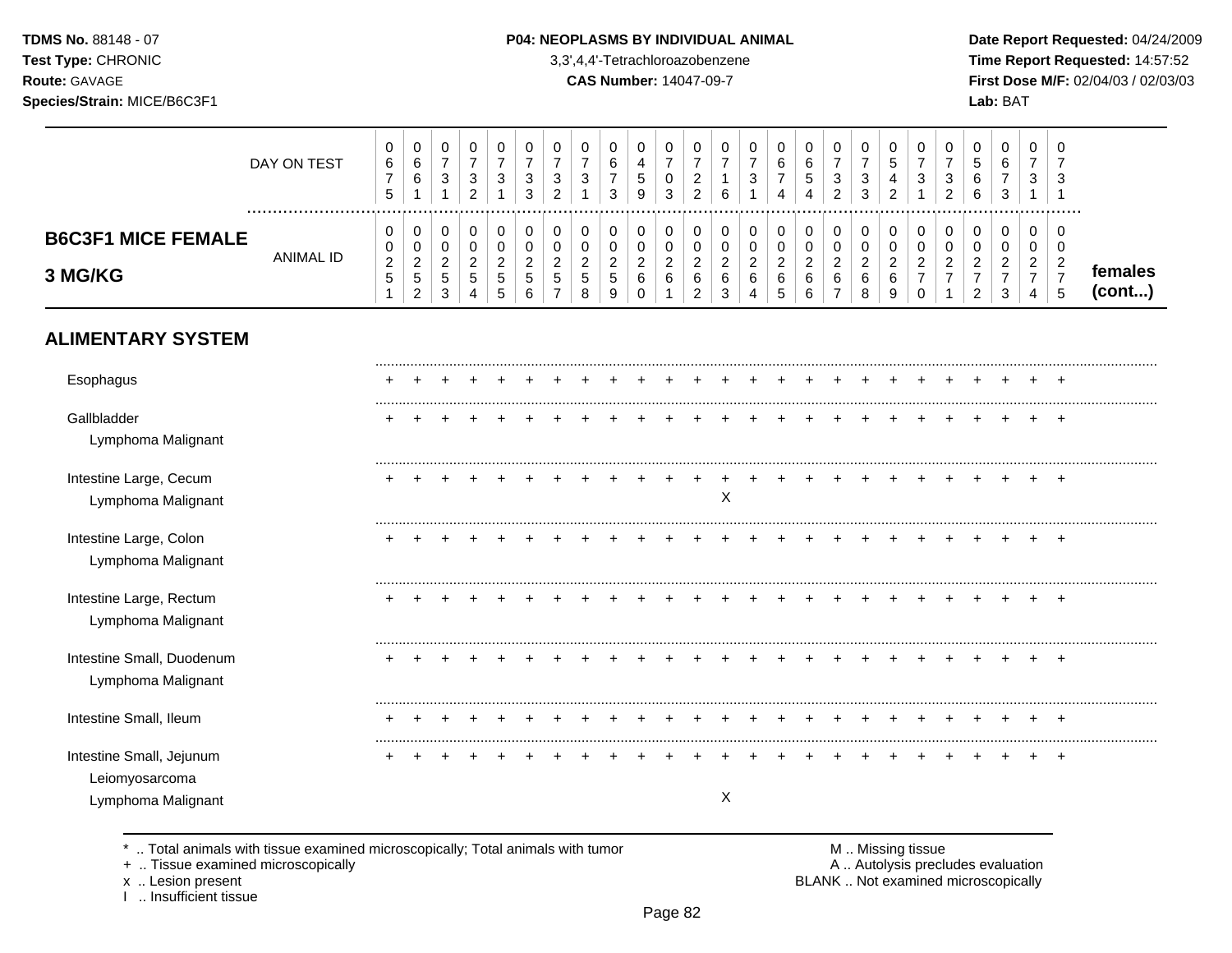**Test Type:** CHRONIC 3,3',4,4'-Tetrachloroazobenzene **Time Report Requested:** 14:57:52 **Route:** GAVAGE **CAS Number:** 14047-09-7 **First Dose M/F:** 02/04/03 / 02/03/03 **Species/Strain:** MICE/B6C3F1 **Lab:** BAT

| DAY ON TEST                                                                  | 0<br>$\,6\,$                | 0<br>$\,6$                   | 0<br>$\overline{7}$      | 0<br>$\overline{7}$ | 0<br>$\overline{7}$        | 0<br>$\overline{7}$ | 0<br>$\overline{7}$           | 0<br>$\overline{7}$  | $\Omega$<br>6                  | $\Omega$<br>$\overline{4}$ | 0<br>$\overline{7}$    | $\mathbf 0$<br>$\overline{7}$ | 0<br>$\overline{7}$ | 0<br>$\overline{7}$ | 0<br>6                | 0<br>6           | 0<br>$\overline{7}$       | 0<br>$\overline{7}$ | 0<br>5                     | 0<br>$\overline{7}$ | 0<br>$\overline{7}$ | 0<br>5                                                                   | 0<br>$\,6\,$                   | $\mathbf 0$<br>$\overline{7}$ | $\mathbf 0$<br>$\overline{7}$ |         |
|------------------------------------------------------------------------------|-----------------------------|------------------------------|--------------------------|---------------------|----------------------------|---------------------|-------------------------------|----------------------|--------------------------------|----------------------------|------------------------|-------------------------------|---------------------|---------------------|-----------------------|------------------|---------------------------|---------------------|----------------------------|---------------------|---------------------|--------------------------------------------------------------------------|--------------------------------|-------------------------------|-------------------------------|---------|
|                                                                              | $\overline{7}$              | 6                            | 3                        | 3                   | 3                          | 3                   | 3                             | $\sqrt{3}$           | $\overline{7}$                 | $\,$ 5 $\,$                | 0                      | $\overline{c}$                | 1                   | 3                   | $\overline{7}$        | 5                | $\ensuremath{\mathsf{3}}$ | 3                   | 4                          | 3                   | 3                   | $\,6$                                                                    | $\overline{7}$                 | 3                             | 3                             |         |
|                                                                              | $\sqrt{5}$                  | $\mathbf 1$                  | $\mathbf{1}$             | $\overline{2}$      | $\mathbf{1}$               | 3                   | $\overline{2}$                | $\overline{1}$       | 3                              | 9                          | 3                      | $\overline{2}$                | 6                   | $\mathbf{1}$        | 4                     | 4                | $\overline{2}$            | 3                   | $\overline{2}$             | 1                   | $\overline{2}$      | 6                                                                        | $\sqrt{3}$                     | $\mathbf{1}$                  | $\overline{1}$                |         |
| <b>B6C3F1 MICE FEMALE</b>                                                    | 0<br>0                      | 0<br>$\mathsf 0$             | $\mathbf 0$<br>0         | 0<br>$\mathbf 0$    | $\mathbf 0$<br>$\mathbf 0$ | 0<br>$\mathbf 0$    | 0<br>$\mathbf 0$              | 0<br>$\pmb{0}$       | 0<br>0                         | $\mathbf 0$<br>$\mathbf 0$ | 0<br>$\mathbf 0$       | $\mathbf 0$<br>0              | 0<br>$\mathbf 0$    | 0<br>$\mathsf 0$    | 0<br>0                | 0<br>$\pmb{0}$   | $\mathbf 0$<br>$\pmb{0}$  | 0<br>$\mathbf 0$    | $\mathbf 0$<br>$\mathbf 0$ | 0<br>$\mathbf 0$    | 0<br>$\mathbf 0$    | 0<br>0                                                                   | 0<br>$\mathbf 0$               | $\mathbf 0$<br>$\mathbf 0$    | $\mathbf 0$<br>$\mathbf 0$    |         |
| <b>ANIMAL ID</b>                                                             | $\sqrt{2}$                  | $\overline{c}$               | $\overline{c}$           | $\overline{c}$      | $\overline{c}$             | $\overline{2}$      | $\overline{c}$                | $\overline{2}$       | $\overline{c}$                 | $\sqrt{2}$                 | $\overline{c}$         | $\overline{c}$                | $\overline{c}$      | $\overline{c}$      | $\overline{c}$        | $\boldsymbol{2}$ | $\boldsymbol{2}$          | $\overline{c}$      | $\overline{2}$             | $\overline{c}$      | $\overline{c}$      | $\overline{c}$                                                           | $\overline{2}$                 | $\overline{c}$                | $\overline{c}$                | females |
| 3 MG/KG                                                                      | $\mathbf 5$<br>$\mathbf{1}$ | $\sqrt{5}$<br>$\overline{2}$ | $\sqrt{5}$<br>$\sqrt{3}$ | 5<br>4              | $\sqrt{5}$<br>5            | $\sqrt{5}$<br>6     | $\mathbf 5$<br>$\overline{7}$ | $\sqrt{5}$<br>$\bf8$ | $\sqrt{5}$<br>$\boldsymbol{9}$ | $\,6$<br>0                 | $\,6\,$<br>$\mathbf 1$ | 6<br>$\overline{c}$           | 6<br>3              | $\,6$<br>4          | $\,6\,$<br>$\sqrt{5}$ | $\,6\,$<br>6     | $\,6$<br>$\overline{7}$   | 6<br>8              | 6<br>9                     | $\overline{7}$<br>0 | $\overline{7}$<br>1 | $\boldsymbol{7}$<br>$\overline{2}$                                       | $\overline{7}$<br>$\mathbf{3}$ | $\overline{7}$<br>4           | $\overline{7}$<br>5           | (cont)  |
| Liver                                                                        |                             |                              |                          |                     |                            |                     |                               |                      |                                |                            |                        |                               |                     |                     |                       |                  |                           |                     |                            |                     |                     |                                                                          |                                |                               |                               |         |
| Fibrous Histiocytoma, Metastatic, Skin                                       |                             |                              |                          |                     |                            |                     |                               |                      |                                |                            |                        |                               |                     |                     |                       |                  |                           |                     |                            |                     |                     |                                                                          |                                |                               |                               |         |
| Hepatocellular Adenoma                                                       |                             |                              |                          |                     |                            |                     |                               |                      |                                |                            |                        |                               |                     |                     | X                     |                  |                           | $X$ $X$             |                            |                     |                     |                                                                          |                                |                               |                               |         |
| Hepatocellular Carcinoma                                                     |                             |                              |                          |                     |                            |                     |                               |                      |                                |                            |                        |                               |                     |                     |                       |                  |                           |                     |                            |                     |                     |                                                                          |                                |                               |                               |         |
| Histiocytic Sarcoma                                                          |                             |                              |                          |                     |                            |                     |                               |                      |                                | X                          |                        |                               |                     |                     |                       |                  |                           |                     |                            |                     |                     |                                                                          |                                |                               |                               |         |
| Lymphoma Malignant                                                           |                             |                              |                          |                     |                            |                     |                               |                      |                                |                            |                        |                               | $\mathsf{X}$        |                     | X                     |                  |                           |                     |                            |                     |                     |                                                                          |                                |                               |                               |         |
| Schwannoma Malignant, Metastatic, Skin                                       |                             |                              |                          |                     |                            |                     |                               |                      | X                              |                            |                        |                               |                     |                     |                       |                  |                           |                     |                            |                     |                     |                                                                          |                                |                               |                               |         |
| Mesentery                                                                    |                             |                              |                          | ÷                   |                            |                     |                               |                      | $+$                            |                            |                        |                               |                     |                     |                       |                  |                           |                     |                            |                     |                     |                                                                          |                                |                               |                               |         |
| Leiomyosarcoma, Metastatic, Intestine<br>Small, Jejunum                      |                             |                              |                          |                     |                            |                     |                               |                      |                                |                            |                        |                               |                     |                     |                       |                  |                           |                     |                            |                     |                     |                                                                          |                                |                               |                               |         |
| Lymphoma Malignant                                                           |                             |                              |                          |                     |                            |                     |                               |                      |                                |                            |                        |                               | $\sf X$             |                     | X                     |                  |                           |                     |                            |                     |                     |                                                                          |                                |                               |                               |         |
| Schwannoma Malignant, Metastatic, Skin                                       |                             |                              |                          |                     |                            |                     |                               |                      | Χ                              |                            |                        |                               |                     |                     |                       |                  |                           |                     |                            |                     |                     |                                                                          |                                |                               |                               |         |
| Pancreas                                                                     |                             |                              |                          |                     |                            |                     |                               |                      |                                |                            |                        |                               |                     |                     |                       |                  |                           |                     |                            |                     |                     |                                                                          |                                |                               |                               |         |
| Lymphoma Malignant                                                           |                             |                              |                          |                     |                            |                     |                               |                      |                                |                            |                        |                               | X                   |                     | $\sf X$               |                  |                           |                     |                            |                     |                     |                                                                          |                                |                               |                               |         |
| Schwannoma Malignant, Metastatic, Skin                                       |                             |                              |                          |                     |                            |                     |                               |                      | X                              |                            |                        |                               |                     |                     |                       |                  |                           |                     |                            |                     |                     |                                                                          |                                |                               |                               |         |
| Acinus, Adenoma                                                              |                             |                              |                          |                     |                            |                     |                               |                      |                                |                            |                        |                               |                     |                     |                       |                  |                           |                     |                            |                     |                     |                                                                          |                                |                               |                               |         |
| Salivary Glands                                                              |                             |                              |                          |                     |                            |                     |                               |                      |                                |                            |                        |                               |                     |                     |                       |                  |                           |                     |                            |                     |                     |                                                                          |                                |                               |                               |         |
| Lymphoma Malignant                                                           |                             |                              |                          |                     |                            |                     |                               |                      |                                |                            |                        |                               | X                   |                     |                       |                  |                           |                     |                            |                     |                     |                                                                          |                                |                               |                               |         |
| Stomach, Forestomach                                                         |                             |                              |                          |                     |                            |                     |                               |                      |                                |                            |                        |                               |                     |                     |                       |                  |                           |                     |                            |                     |                     |                                                                          |                                |                               |                               |         |
| Total animals with tissue examined microscopically; Total animals with tumor |                             |                              |                          |                     |                            |                     |                               |                      |                                |                            |                        |                               |                     |                     |                       |                  |                           |                     |                            | M  Missing tissue   |                     |                                                                          |                                |                               |                               |         |
| +  Tissue examined microscopically<br>x  Lesion present                      |                             |                              |                          |                     |                            |                     |                               |                      |                                |                            |                        |                               |                     |                     |                       |                  |                           |                     |                            |                     |                     | A  Autolysis precludes evaluation<br>BLANK  Not examined microscopically |                                |                               |                               |         |
| Insufficient tissue                                                          |                             |                              |                          |                     |                            |                     |                               |                      |                                |                            |                        |                               |                     |                     |                       |                  |                           |                     |                            |                     |                     |                                                                          |                                |                               |                               |         |

Page 83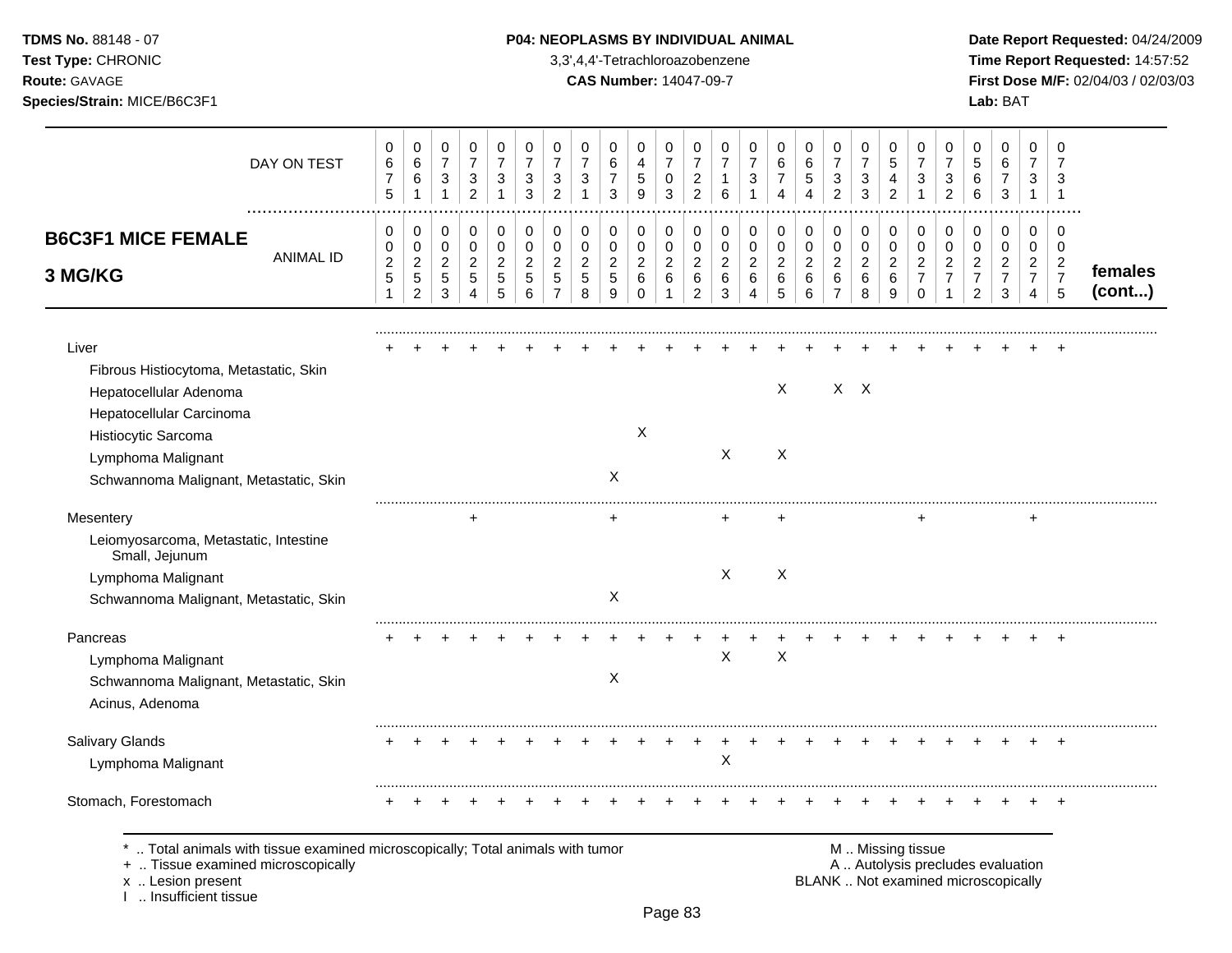# TDMS No. 88148 - 07 **P04: NEOPLASMS BY INDIVIDUAL ANIMAL** Date Report Requested: 04/24/2009

**Test Type:** CHRONIC 3,3',4,4'-Tetrachloroazobenzene **Time Report Requested:** 14:57:52 **Route:** GAVAGE **CAS Number:** 14047-09-7 **First Dose M/F:** 02/04/03 / 02/03/03

|                                                                                                                                                                   | DAY ON TEST      | 0<br>$\,6\,$<br>$\overline{7}$<br>5                                          | 0<br>$\,6\,$<br>$\,6$<br>$\mathbf{1}$                                        | 0<br>$\overline{7}$<br>$\ensuremath{\mathsf{3}}$<br>$\mathbf{1}$       | 0<br>$\overline{7}$<br>$\ensuremath{\mathsf{3}}$<br>$\overline{c}$             | $\pmb{0}$<br>$\overline{7}$<br>$\ensuremath{\mathsf{3}}$<br>$\mathbf{1}$ | 0<br>$\overline{7}$<br>$\ensuremath{\mathsf{3}}$<br>$\mathfrak{S}$ | 0<br>$\overline{7}$<br>3<br>$\overline{c}$                                     | 0<br>$\overline{7}$<br>$\sqrt{3}$                            | 0<br>$\,6\,$<br>$\overline{7}$<br>3                   | 0<br>$\overline{4}$<br>$\,$ 5 $\,$<br>9                      | 0<br>$\overline{7}$<br>0<br>$\mathbf{3}$                              | 0<br>$\overline{7}$<br>$\overline{c}$<br>$\overline{c}$             | 0<br>$\overline{7}$<br>$\mathbf{1}$<br>6         | 0<br>$\overline{7}$<br>3<br>1                                                     | 0<br>$\,6\,$<br>$\overline{7}$<br>$\overline{4}$ | 0<br>$\,6\,$<br>$\mathbf 5$<br>$\boldsymbol{\Lambda}$    | 0<br>$\overline{7}$<br>$\ensuremath{\mathsf{3}}$<br>$\overline{2}$  | $\pmb{0}$<br>$\overline{7}$<br>$\ensuremath{\mathsf{3}}$<br>$\mathbf{3}$ | 0<br>$\sqrt{5}$<br>$\overline{4}$<br>$\overline{c}$  | 0<br>$\overline{7}$<br>3<br>$\mathbf 1$                                         | 0<br>$\overline{7}$<br>$\sqrt{3}$<br>$\overline{2}$  | 0<br>$\sqrt{5}$<br>$\,6\,$<br>$\,6$                                    | 0<br>$\,6\,$<br>$\boldsymbol{7}$<br>3                                    | 0<br>$\overline{7}$<br>3<br>$\mathbf{1}$                                      | 0<br>7<br>3<br>$\overline{1}$                                       |                   |
|-------------------------------------------------------------------------------------------------------------------------------------------------------------------|------------------|------------------------------------------------------------------------------|------------------------------------------------------------------------------|------------------------------------------------------------------------|--------------------------------------------------------------------------------|--------------------------------------------------------------------------|--------------------------------------------------------------------|--------------------------------------------------------------------------------|--------------------------------------------------------------|-------------------------------------------------------|--------------------------------------------------------------|-----------------------------------------------------------------------|---------------------------------------------------------------------|--------------------------------------------------|-----------------------------------------------------------------------------------|--------------------------------------------------|----------------------------------------------------------|---------------------------------------------------------------------|--------------------------------------------------------------------------|------------------------------------------------------|---------------------------------------------------------------------------------|------------------------------------------------------|------------------------------------------------------------------------|--------------------------------------------------------------------------|-------------------------------------------------------------------------------|---------------------------------------------------------------------|-------------------|
| <b>B6C3F1 MICE FEMALE</b><br>3 MG/KG                                                                                                                              | <b>ANIMAL ID</b> | $\mathbf 0$<br>$\mathbf 0$<br>$\boldsymbol{2}$<br>$\sqrt{5}$<br>$\mathbf{1}$ | $\mathbf 0$<br>$\mathbf 0$<br>$\overline{c}$<br>$\sqrt{5}$<br>$\overline{2}$ | $\pmb{0}$<br>$\pmb{0}$<br>$\boldsymbol{2}$<br>$\sqrt{5}$<br>$\sqrt{3}$ | $\mathbf 0$<br>$\mathbf 0$<br>$\boldsymbol{2}$<br>$\sqrt{5}$<br>$\overline{4}$ | $\pmb{0}$<br>$\pmb{0}$<br>$\boldsymbol{2}$<br>$\sqrt{5}$<br>$\sqrt{5}$   | $\pmb{0}$<br>$\mathbf 0$<br>$\sqrt{2}$<br>$\sqrt{5}$<br>6          | $\mathbf 0$<br>$\mathbf 0$<br>$\boldsymbol{2}$<br>$\sqrt{5}$<br>$\overline{7}$ | $\mathbf 0$<br>$\mathbf 0$<br>$\sqrt{2}$<br>$\,$ 5 $\,$<br>8 | 0<br>$\mathbf 0$<br>$\overline{c}$<br>$\sqrt{5}$<br>9 | 0<br>$\mathsf 0$<br>$\overline{a}$<br>$\,6\,$<br>$\mathsf 0$ | $\mathbf 0$<br>$\pmb{0}$<br>$\overline{c}$<br>$\,6\,$<br>$\mathbf{1}$ | $\mathbf 0$<br>$\pmb{0}$<br>$\sqrt{2}$<br>$\,6\,$<br>$\overline{c}$ | 0<br>$\pmb{0}$<br>$\overline{c}$<br>$\,6\,$<br>3 | $\mathbf 0$<br>$\mathbf 0$<br>$\boldsymbol{2}$<br>$\,6$<br>$\boldsymbol{\Lambda}$ | 0<br>$\pmb{0}$<br>$\overline{c}$<br>$\,6$<br>5   | $\,0\,$<br>$\pmb{0}$<br>$\boldsymbol{2}$<br>$\,6\,$<br>6 | $\mathbf 0$<br>$\mathbf 0$<br>$\overline{c}$<br>6<br>$\overline{7}$ | $\mathbf 0$<br>$\pmb{0}$<br>$\overline{c}$<br>$\,6\,$<br>8               | $\pmb{0}$<br>$\pmb{0}$<br>$\sqrt{2}$<br>$\,6\,$<br>9 | $\mathbf 0$<br>$\mathbf 0$<br>$\boldsymbol{2}$<br>$\overline{7}$<br>$\mathbf 0$ | 0<br>$\mathbf 0$<br>$\overline{c}$<br>$\overline{7}$ | 0<br>$\mathbf 0$<br>$\overline{c}$<br>$\overline{7}$<br>$\overline{2}$ | 0<br>$\pmb{0}$<br>$\overline{a}$<br>$\overline{7}$<br>3                  | $\Omega$<br>$\mathbf 0$<br>$\overline{c}$<br>$\overline{7}$<br>$\overline{4}$ | $\mathbf 0$<br>$\mathbf 0$<br>$\overline{2}$<br>$\overline{7}$<br>5 | females<br>(cont) |
| Squamous Cell Carcinoma<br>Squamous Cell Papilloma                                                                                                                |                  |                                                                              |                                                                              |                                                                        |                                                                                |                                                                          |                                                                    |                                                                                |                                                              |                                                       |                                                              |                                                                       | X                                                                   |                                                  |                                                                                   |                                                  |                                                          |                                                                     |                                                                          |                                                      |                                                                                 |                                                      |                                                                        |                                                                          | $\mathsf{X}$                                                                  |                                                                     |                   |
| Stomach, Glandular<br>Lymphoma Malignant                                                                                                                          |                  |                                                                              |                                                                              |                                                                        |                                                                                |                                                                          |                                                                    |                                                                                |                                                              |                                                       |                                                              |                                                                       |                                                                     | X                                                |                                                                                   |                                                  |                                                          |                                                                     |                                                                          |                                                      |                                                                                 |                                                      |                                                                        |                                                                          |                                                                               | $\ddot{}$                                                           |                   |
| Tongue                                                                                                                                                            |                  |                                                                              |                                                                              |                                                                        |                                                                                |                                                                          |                                                                    |                                                                                |                                                              |                                                       |                                                              |                                                                       |                                                                     |                                                  |                                                                                   |                                                  |                                                          |                                                                     |                                                                          |                                                      |                                                                                 |                                                      |                                                                        |                                                                          |                                                                               |                                                                     |                   |
| <b>CARDIOVASCULAR SYSTEM</b>                                                                                                                                      |                  |                                                                              |                                                                              |                                                                        |                                                                                |                                                                          |                                                                    |                                                                                |                                                              |                                                       |                                                              |                                                                       |                                                                     |                                                  |                                                                                   |                                                  |                                                          |                                                                     |                                                                          |                                                      |                                                                                 |                                                      |                                                                        |                                                                          |                                                                               |                                                                     |                   |
| <b>Blood Vessel</b>                                                                                                                                               |                  |                                                                              |                                                                              |                                                                        |                                                                                |                                                                          |                                                                    |                                                                                |                                                              |                                                       |                                                              |                                                                       |                                                                     |                                                  |                                                                                   |                                                  |                                                          |                                                                     |                                                                          |                                                      |                                                                                 |                                                      |                                                                        |                                                                          |                                                                               |                                                                     |                   |
| Heart<br>Histiocytic Sarcoma<br>Lymphoma Malignant                                                                                                                |                  |                                                                              |                                                                              |                                                                        |                                                                                |                                                                          |                                                                    |                                                                                |                                                              | $\ddot{}$                                             | $\ddot{}$<br>Χ                                               |                                                                       |                                                                     | X                                                |                                                                                   |                                                  |                                                          |                                                                     |                                                                          |                                                      |                                                                                 |                                                      |                                                                        | $\ddot{}$                                                                | $\pm$                                                                         | $+$                                                                 |                   |
| <b>ENDOCRINE SYSTEM</b>                                                                                                                                           |                  |                                                                              |                                                                              |                                                                        |                                                                                |                                                                          |                                                                    |                                                                                |                                                              |                                                       |                                                              |                                                                       |                                                                     |                                                  |                                                                                   |                                                  |                                                          |                                                                     |                                                                          |                                                      |                                                                                 |                                                      |                                                                        |                                                                          |                                                                               |                                                                     |                   |
| <b>Adrenal Cortex</b><br>Leiomyosarcoma, Metastatic, Intestine<br>Small, Jejunum<br>Lymphoma Malignant                                                            |                  |                                                                              |                                                                              |                                                                        |                                                                                |                                                                          |                                                                    |                                                                                |                                                              |                                                       |                                                              |                                                                       |                                                                     | X                                                |                                                                                   | X                                                |                                                          |                                                                     |                                                                          |                                                      |                                                                                 |                                                      |                                                                        |                                                                          |                                                                               |                                                                     |                   |
| <b>Adrenal Medulla</b>                                                                                                                                            |                  |                                                                              |                                                                              |                                                                        |                                                                                |                                                                          |                                                                    |                                                                                |                                                              |                                                       |                                                              |                                                                       |                                                                     |                                                  |                                                                                   |                                                  |                                                          |                                                                     |                                                                          |                                                      |                                                                                 |                                                      |                                                                        |                                                                          |                                                                               |                                                                     |                   |
| Total animals with tissue examined microscopically; Total animals with tumor<br>+  Tissue examined microscopically<br>x  Lesion present<br>I  Insufficient tissue |                  |                                                                              |                                                                              |                                                                        |                                                                                |                                                                          |                                                                    |                                                                                |                                                              |                                                       |                                                              |                                                                       |                                                                     |                                                  |                                                                                   |                                                  |                                                          |                                                                     |                                                                          |                                                      | M  Missing tissue                                                               |                                                      |                                                                        | A  Autolysis precludes evaluation<br>BLANK  Not examined microscopically |                                                                               |                                                                     |                   |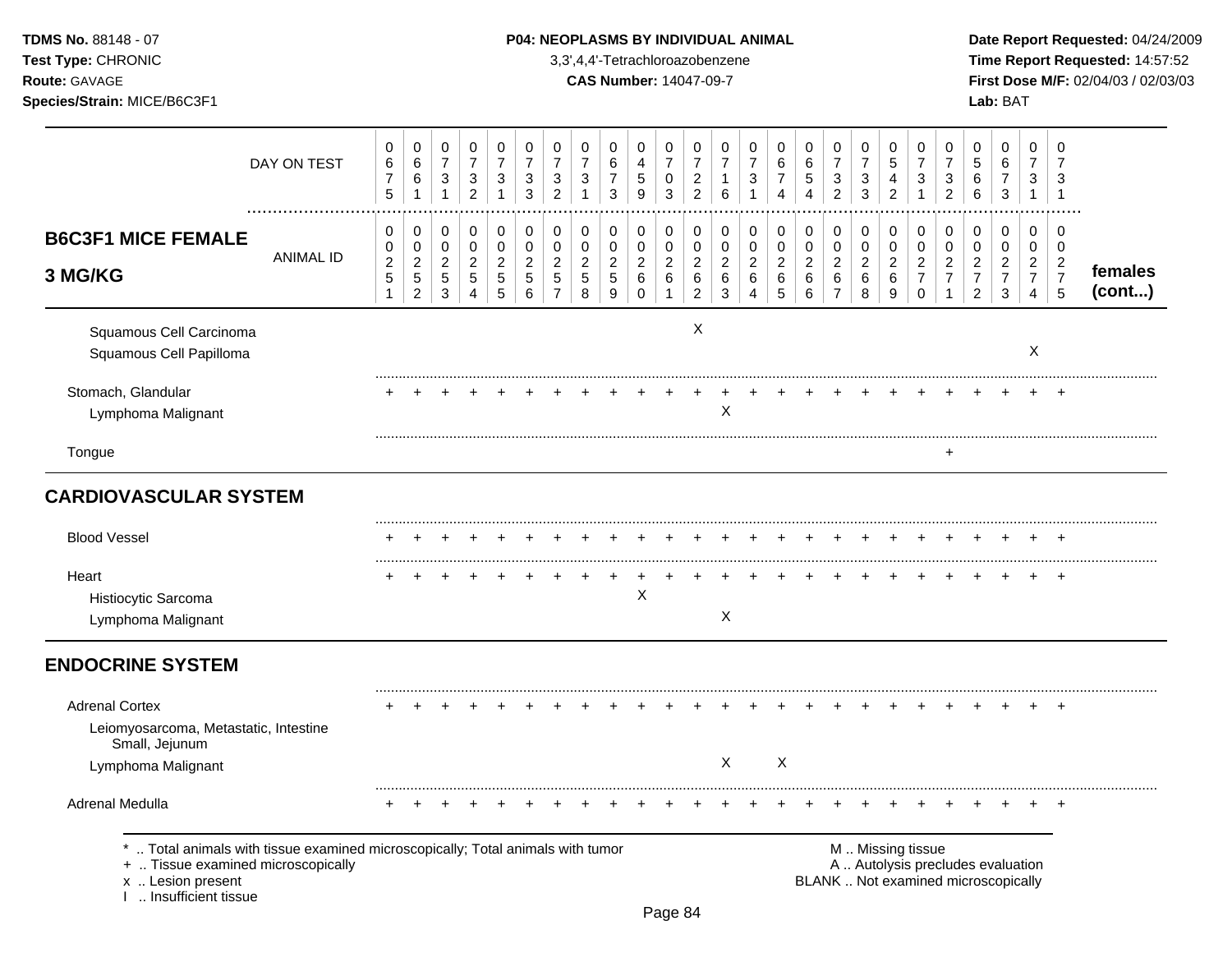**Test Type:** CHRONIC 3,3',4,4'-Tetrachloroazobenzene **Time Report Requested:** 14:57:52 **Route:** GAVAGE **CAS Number:** 14047-09-7 **First Dose M/F:** 02/04/03 / 02/03/03 **Species/Strain:** MICE/B6C3F1 **Lab:** BAT

| DAY ON TEST<br>.                                                                                                       | 0<br>$\,6\,$<br>$\overline{7}$<br>$\sqrt{5}$              | 0<br>$\,6\,$<br>$\,6\,$<br>$\mathbf 1$                             | 0<br>$\overline{7}$<br>$\mathbf{3}$<br>$\mathbf{1}$   | 0<br>$\overline{7}$<br>$\sqrt{3}$<br>$\overline{2}$   | 0<br>$\overline{7}$<br>3<br>$\mathbf{1}$ | 0<br>$\overline{7}$<br>$\sqrt{3}$<br>$\mathfrak{Z}$   | 0<br>$\overline{7}$<br>$\sqrt{3}$<br>$\overline{2}$                | $\pmb{0}$<br>$\overline{7}$<br>$\sqrt{3}$<br>1        | 0<br>$\,6\,$<br>$\overline{7}$<br>3                                  | 0<br>$\overline{4}$<br>$\,$ 5 $\,$<br>9                | 0<br>$\overline{7}$<br>$\pmb{0}$<br>$\mathfrak{Z}$            | 0<br>$\overline{7}$<br>$\sqrt{2}$<br>$\overline{2}$             | 0<br>$\overline{7}$<br>$\mathbf{1}$<br>6                    | 0<br>$\overline{7}$<br>$\sqrt{3}$<br>1                    | 0<br>$\,6$<br>$\overline{7}$<br>$\overline{4}$     | 0<br>$\,6\,$<br>$\,$ 5 $\,$<br>$\boldsymbol{\Lambda}$      | 0<br>$\overline{7}$<br>$\ensuremath{\mathsf{3}}$<br>$\overline{c}$ | 0<br>$\overline{7}$<br>$\ensuremath{\mathsf{3}}$<br>$\mathbf{3}$ | 0<br>$\overline{5}$<br>4<br>$\overline{2}$   | 0<br>$\overline{7}$<br>$\sqrt{3}$<br>$\mathbf{1}$                | 0<br>$\overline{7}$<br>$\sqrt{3}$<br>$\overline{2}$              | 0<br>$\overline{5}$<br>$6\phantom{a}$<br>6                               | 0<br>$\,6\,$<br>$\boldsymbol{7}$<br>$\mathfrak{S}$                     | $\mathbf 0$<br>$\overline{7}$<br>3<br>$\mathbf{1}$                     | 0<br>$\overline{7}$<br>3<br>$\overline{1}$                |                   |
|------------------------------------------------------------------------------------------------------------------------|-----------------------------------------------------------|--------------------------------------------------------------------|-------------------------------------------------------|-------------------------------------------------------|------------------------------------------|-------------------------------------------------------|--------------------------------------------------------------------|-------------------------------------------------------|----------------------------------------------------------------------|--------------------------------------------------------|---------------------------------------------------------------|-----------------------------------------------------------------|-------------------------------------------------------------|-----------------------------------------------------------|----------------------------------------------------|------------------------------------------------------------|--------------------------------------------------------------------|------------------------------------------------------------------|----------------------------------------------|------------------------------------------------------------------|------------------------------------------------------------------|--------------------------------------------------------------------------|------------------------------------------------------------------------|------------------------------------------------------------------------|-----------------------------------------------------------|-------------------|
| <b>B6C3F1 MICE FEMALE</b><br><b>ANIMAL ID</b><br>3 MG/KG                                                               | 0<br>0<br>$\boldsymbol{2}$<br>$\,$ 5 $\,$<br>$\mathbf{1}$ | 0<br>$\mathbf 0$<br>$\overline{2}$<br>$\sqrt{5}$<br>$\overline{c}$ | 0<br>$\mathbf 0$<br>$\overline{a}$<br>$\sqrt{5}$<br>3 | 0<br>$\mathbf 0$<br>$\overline{2}$<br>$\sqrt{5}$<br>4 | 0<br>0<br>$\overline{2}$<br>5<br>5       | 0<br>$\mathbf 0$<br>$\overline{2}$<br>$\sqrt{5}$<br>6 | 0<br>$\mathbf 0$<br>$\overline{2}$<br>$\sqrt{5}$<br>$\overline{7}$ | $\mathbf 0$<br>0<br>$\overline{c}$<br>$\sqrt{5}$<br>8 | 0<br>$\mathbf 0$<br>$\overline{2}$<br>$\sqrt{5}$<br>$\boldsymbol{9}$ | 0<br>$\mathbf 0$<br>$\overline{2}$<br>6<br>$\mathbf 0$ | 0<br>$\mathbf 0$<br>$\overline{2}$<br>$\,6\,$<br>$\mathbf{1}$ | 0<br>$\mathbf 0$<br>$\overline{2}$<br>$\,6\,$<br>$\overline{a}$ | 0<br>$\mathbf 0$<br>$\overline{c}$<br>$\,6$<br>$\mathbf{3}$ | 0<br>$\mathbf 0$<br>$\overline{2}$<br>6<br>$\overline{4}$ | 0<br>$\mathbf 0$<br>$\overline{c}$<br>$\,6\,$<br>5 | $\pmb{0}$<br>$\mathbf 0$<br>$\overline{c}$<br>$\,6\,$<br>6 | 0<br>$\mathbf 0$<br>$\overline{2}$<br>$\,6\,$<br>$\overline{7}$    | 0<br>$\pmb{0}$<br>$\overline{c}$<br>6<br>8                       | 0<br>$\mathbf 0$<br>$\overline{2}$<br>6<br>9 | 0<br>$\mathbf 0$<br>$\overline{2}$<br>$\overline{7}$<br>$\Omega$ | 0<br>$\mathbf 0$<br>$\sqrt{2}$<br>$\overline{7}$<br>$\mathbf{1}$ | 0<br>$\pmb{0}$<br>$\boldsymbol{2}$<br>$\overline{7}$<br>$\overline{2}$   | 0<br>$\mathbf 0$<br>$\overline{c}$<br>$\boldsymbol{7}$<br>$\mathbf{3}$ | 0<br>$\mathbf 0$<br>$\overline{2}$<br>$\overline{7}$<br>$\overline{4}$ | 0<br>$\mathbf 0$<br>$\overline{2}$<br>$\overline{7}$<br>5 | females<br>(cont) |
| Lymphoma Malignant                                                                                                     |                                                           |                                                                    |                                                       |                                                       |                                          |                                                       |                                                                    |                                                       |                                                                      |                                                        |                                                               |                                                                 | $\mathsf X$                                                 |                                                           |                                                    |                                                            |                                                                    |                                                                  |                                              |                                                                  |                                                                  |                                                                          |                                                                        |                                                                        |                                                           |                   |
| Islets, Pancreatic<br>Schwannoma Malignant, Metastatic, Skin                                                           |                                                           |                                                                    |                                                       |                                                       |                                          |                                                       |                                                                    |                                                       | X                                                                    |                                                        |                                                               |                                                                 |                                                             |                                                           |                                                    |                                                            |                                                                    |                                                                  |                                              |                                                                  |                                                                  |                                                                          |                                                                        |                                                                        | $\div$                                                    |                   |
| Parathyroid Gland                                                                                                      |                                                           |                                                                    |                                                       |                                                       |                                          |                                                       |                                                                    |                                                       |                                                                      |                                                        |                                                               |                                                                 |                                                             |                                                           |                                                    | м                                                          |                                                                    |                                                                  |                                              |                                                                  |                                                                  |                                                                          |                                                                        |                                                                        |                                                           |                   |
| <b>Pituitary Gland</b><br>Lymphoma Malignant<br>Pars Distalis, Adenoma                                                 |                                                           |                                                                    |                                                       |                                                       |                                          |                                                       |                                                                    |                                                       |                                                                      |                                                        |                                                               |                                                                 |                                                             |                                                           |                                                    |                                                            |                                                                    |                                                                  |                                              |                                                                  |                                                                  |                                                                          |                                                                        |                                                                        |                                                           |                   |
| <b>Thyroid Gland</b><br>Follicular Cell, Adenoma                                                                       |                                                           |                                                                    |                                                       |                                                       |                                          |                                                       |                                                                    |                                                       |                                                                      |                                                        |                                                               |                                                                 |                                                             |                                                           |                                                    |                                                            |                                                                    |                                                                  |                                              |                                                                  |                                                                  |                                                                          | $\mathsf X$                                                            |                                                                        | $\div$                                                    |                   |
| <b>GENERAL BODY SYSTEM</b><br><b>Tissue NOS</b>                                                                        |                                                           |                                                                    |                                                       |                                                       |                                          |                                                       |                                                                    |                                                       |                                                                      |                                                        |                                                               |                                                                 |                                                             |                                                           |                                                    |                                                            |                                                                    |                                                                  |                                              |                                                                  | $\ddot{}$                                                        |                                                                          |                                                                        |                                                                        |                                                           |                   |
| <b>GENITAL SYSTEM</b>                                                                                                  |                                                           |                                                                    |                                                       |                                                       |                                          |                                                       |                                                                    |                                                       |                                                                      |                                                        |                                                               |                                                                 |                                                             |                                                           |                                                    |                                                            |                                                                    |                                                                  |                                              |                                                                  |                                                                  |                                                                          |                                                                        |                                                                        |                                                           |                   |
| <b>Clitoral Gland</b><br>Carcinoma<br>Lymphoma Malignant                                                               |                                                           |                                                                    |                                                       |                                                       |                                          |                                                       |                                                                    |                                                       |                                                                      |                                                        |                                                               |                                                                 |                                                             |                                                           |                                                    |                                                            |                                                                    |                                                                  | X                                            |                                                                  |                                                                  |                                                                          |                                                                        |                                                                        |                                                           |                   |
| Schwannoma Malignant, Metastatic, Skin<br>Total animals with tissue examined microscopically; Total animals with tumor |                                                           |                                                                    |                                                       |                                                       |                                          |                                                       |                                                                    |                                                       | X                                                                    |                                                        |                                                               |                                                                 |                                                             |                                                           |                                                    |                                                            |                                                                    |                                                                  | M  Missing tissue                            |                                                                  |                                                                  |                                                                          |                                                                        |                                                                        |                                                           |                   |
| +  Tissue examined microscopically<br>x  Lesion present<br>I  Insufficient tissue                                      |                                                           |                                                                    |                                                       |                                                       |                                          |                                                       |                                                                    |                                                       |                                                                      |                                                        |                                                               |                                                                 |                                                             |                                                           |                                                    |                                                            |                                                                    |                                                                  |                                              |                                                                  |                                                                  | A  Autolysis precludes evaluation<br>BLANK  Not examined microscopically |                                                                        |                                                                        |                                                           |                   |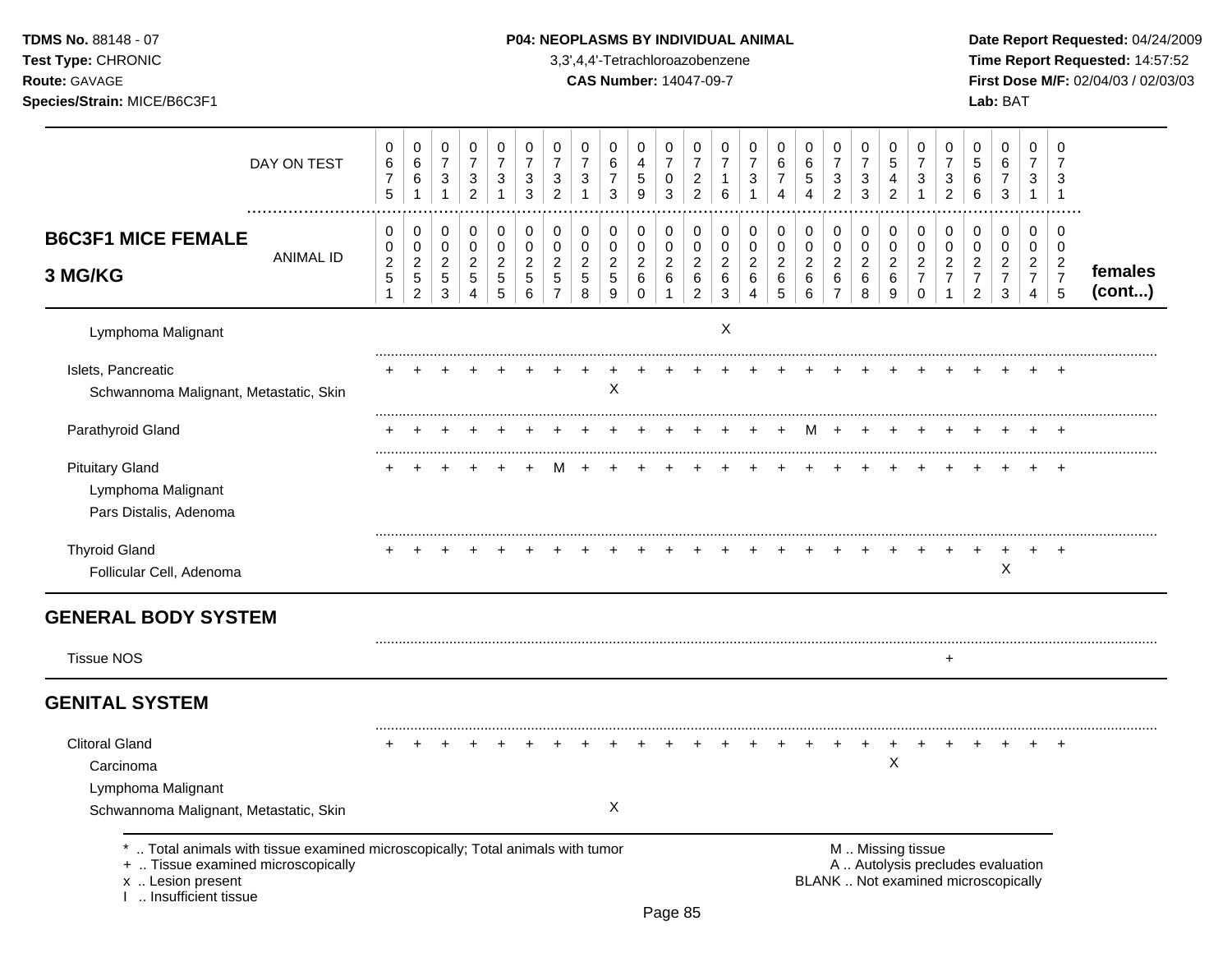**Test Type:** CHRONIC 3,3',4,4'-Tetrachloroazobenzene **Time Report Requested:** 14:57:52 **Route:** GAVAGE **CAS Number:** 14047-09-7 **First Dose M/F:** 02/04/03 / 02/03/03 **Species/Strain:** MICE/B6C3F1 **Lab:** BAT

| DAY ON TEST                                                                                                                                                          | 0<br>$\,6$<br>$\boldsymbol{7}$<br>5           | 0<br>$\,6\,$<br>$\,6\,$<br>$\overline{1}$                       | 0<br>$\boldsymbol{7}$<br>3<br>$\mathbf{1}$  | $\mathbf 0$<br>$\boldsymbol{7}$<br>$\sqrt{3}$<br>$\overline{2}$ | 0<br>$\boldsymbol{7}$<br>3<br>$\mathbf{1}$  | 0<br>$\overline{7}$<br>3<br>$\mathbf{3}$    | 0<br>$\boldsymbol{7}$<br>3<br>$\overline{c}$              | 0<br>$\boldsymbol{7}$<br>3<br>$\mathbf{1}$ | 0<br>$\,6\,$<br>$\boldsymbol{7}$<br>3                  | $\mathbf 0$<br>$\overline{4}$<br>$\sqrt{5}$<br>9 | $\mathbf 0$<br>$\overline{7}$<br>$\pmb{0}$<br>3 | 0<br>$\boldsymbol{7}$<br>$\overline{a}$<br>$\overline{2}$ | 0<br>$\overline{7}$<br>$\mathbf{1}$<br>6      | 0<br>$\boldsymbol{7}$<br>3<br>1              | 0<br>6<br>$\overline{7}$<br>$\overline{4}$ | 0<br>$\,6\,$<br>$\mathbf 5$<br>$\overline{4}$          | 0<br>$\boldsymbol{7}$<br>3<br>$\overline{2}$    | $\mathbf 0$<br>$\overline{7}$<br>3<br>3    | 0<br>$\sqrt{5}$<br>4<br>$\overline{2}$             | 0<br>$\overline{7}$<br>3<br>$\mathbf{1}$                | 0<br>$\overline{7}$<br>3<br>$\overline{c}$                               | 0<br>5<br>6<br>6                                             | 0<br>$\,6\,$<br>$\boldsymbol{7}$<br>$\mathbf{3}$          | $\mathbf 0$<br>$\overline{7}$<br>3<br>$\mathbf{1}$        | $\mathbf 0$<br>$\overline{7}$<br>3<br>$\overline{1}$      |                   |
|----------------------------------------------------------------------------------------------------------------------------------------------------------------------|-----------------------------------------------|-----------------------------------------------------------------|---------------------------------------------|-----------------------------------------------------------------|---------------------------------------------|---------------------------------------------|-----------------------------------------------------------|--------------------------------------------|--------------------------------------------------------|--------------------------------------------------|-------------------------------------------------|-----------------------------------------------------------|-----------------------------------------------|----------------------------------------------|--------------------------------------------|--------------------------------------------------------|-------------------------------------------------|--------------------------------------------|----------------------------------------------------|---------------------------------------------------------|--------------------------------------------------------------------------|--------------------------------------------------------------|-----------------------------------------------------------|-----------------------------------------------------------|-----------------------------------------------------------|-------------------|
| <b>B6C3F1 MICE FEMALE</b><br><b>ANIMAL ID</b><br>3 MG/KG                                                                                                             | 0<br>0<br>$\overline{c}$<br>5<br>$\mathbf{1}$ | 0<br>$\mathbf 0$<br>$\sqrt{2}$<br>$\,$ 5 $\,$<br>$\overline{2}$ | 0<br>0<br>$\overline{2}$<br>$\sqrt{5}$<br>3 | 0<br>$\mathbf 0$<br>$\overline{2}$<br>$\sqrt{5}$<br>4           | 0<br>0<br>$\overline{2}$<br>$\sqrt{5}$<br>5 | 0<br>0<br>$\overline{2}$<br>$\sqrt{5}$<br>6 | 0<br>$\mathbf 0$<br>$\overline{2}$<br>5<br>$\overline{7}$ | 0<br>0<br>$\overline{c}$<br>5<br>8         | 0<br>$\mathbf 0$<br>$\overline{c}$<br>$\,$ 5 $\,$<br>9 | 0<br>0<br>$\overline{2}$<br>6<br>$\mathbf 0$     | 0<br>0<br>$\overline{c}$<br>6<br>1              | 0<br>0<br>$\overline{c}$<br>6<br>$\overline{a}$           | 0<br>0<br>$\overline{2}$<br>6<br>$\mathbf{3}$ | 0<br>$\mathbf 0$<br>$\overline{2}$<br>6<br>4 | 0<br>0<br>$\overline{c}$<br>$\,6\,$<br>5   | 0<br>$\mathbf 0$<br>$\overline{c}$<br>$\,6$<br>$\,6\,$ | 0<br>0<br>$\overline{2}$<br>6<br>$\overline{7}$ | 0<br>$\pmb{0}$<br>$\overline{2}$<br>6<br>8 | 0<br>$\mathbf 0$<br>$\overline{c}$<br>$\,6\,$<br>9 | 0<br>0<br>$\overline{2}$<br>$\overline{7}$<br>$\pmb{0}$ | 0<br>0<br>$\overline{2}$<br>$\overline{7}$<br>1                          | 0<br>0<br>$\overline{c}$<br>$\overline{7}$<br>$\overline{c}$ | 0<br>$\mathbf 0$<br>$\overline{c}$<br>$\overline{7}$<br>3 | $\mathbf 0$<br>0<br>$\overline{2}$<br>$\overline{7}$<br>4 | 0<br>$\mathbf 0$<br>$\overline{c}$<br>$\overline{7}$<br>5 | females<br>(cont) |
| Ovary<br>Histiocytic Sarcoma<br>Luteoma<br>Lymphoma Malignant                                                                                                        |                                               |                                                                 |                                             |                                                                 |                                             |                                             |                                                           |                                            |                                                        | Χ                                                |                                                 |                                                           | X                                             |                                              | X                                          |                                                        | $\times$                                        |                                            |                                                    |                                                         |                                                                          |                                                              |                                                           |                                                           |                                                           |                   |
| <b>Uterus</b><br>Hemangiosarcoma<br>Histiocytic Sarcoma<br>Lymphoma Malignant<br>Sarcoma Stromal                                                                     |                                               |                                                                 |                                             |                                                                 |                                             |                                             |                                                           |                                            |                                                        |                                                  |                                                 |                                                           | X                                             |                                              |                                            |                                                        |                                                 |                                            | X                                                  |                                                         |                                                                          |                                                              |                                                           |                                                           | X                                                         |                   |
| Vagina<br>Lymphoma Malignant<br>Schwannoma Malignant, Metastatic, Skin                                                                                               |                                               |                                                                 |                                             |                                                                 |                                             |                                             |                                                           |                                            | $\sf X$                                                |                                                  |                                                 |                                                           |                                               |                                              |                                            |                                                        |                                                 |                                            |                                                    |                                                         |                                                                          |                                                              |                                                           |                                                           |                                                           |                   |
| <b>HEMATOPOIETIC SYSTEM</b>                                                                                                                                          |                                               |                                                                 |                                             |                                                                 |                                             |                                             |                                                           |                                            |                                                        |                                                  |                                                 |                                                           |                                               |                                              |                                            |                                                        |                                                 |                                            |                                                    |                                                         |                                                                          |                                                              |                                                           |                                                           |                                                           |                   |
| <b>Bone Marrow</b><br>Hemangiosarcoma<br>Histiocytic Sarcoma<br>Lymphoma Malignant                                                                                   |                                               |                                                                 |                                             |                                                                 |                                             |                                             |                                                           |                                            |                                                        | X                                                |                                                 |                                                           |                                               |                                              |                                            |                                                        |                                                 |                                            |                                                    |                                                         |                                                                          |                                                              |                                                           |                                                           | Χ                                                         |                   |
| Lymph Node                                                                                                                                                           |                                               |                                                                 |                                             |                                                                 |                                             |                                             |                                                           |                                            | +                                                      |                                                  |                                                 |                                                           | $\ddot{}$                                     |                                              | $\ddot{}$                                  |                                                        |                                                 |                                            |                                                    |                                                         |                                                                          |                                                              |                                                           |                                                           |                                                           |                   |
| *  Total animals with tissue examined microscopically; Total animals with tumor<br>+  Tissue examined microscopically<br>x  Lesion present<br>1  Insufficient tissue |                                               |                                                                 |                                             |                                                                 |                                             |                                             |                                                           |                                            |                                                        |                                                  |                                                 |                                                           |                                               |                                              |                                            |                                                        |                                                 |                                            | M  Missing tissue                                  |                                                         | A  Autolysis precludes evaluation<br>BLANK  Not examined microscopically |                                                              |                                                           |                                                           |                                                           |                   |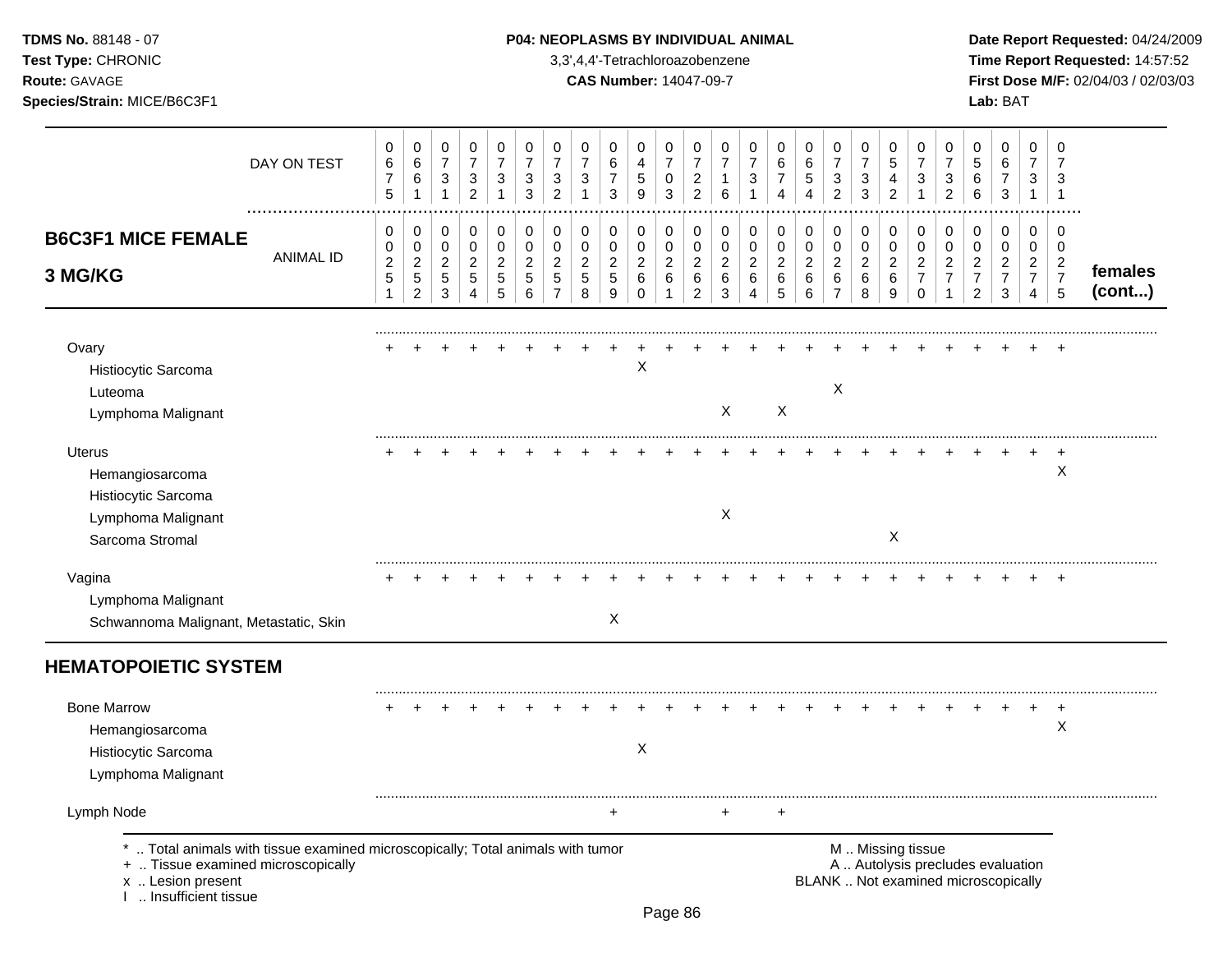# **TDMS No.** 88148 - 07 **P04: NEOPLASMS BY INDIVIDUAL ANIMAL** Date Report Requested: 04/24/2009

**Test Type:** CHRONIC 3,3',4,4'-Tetrachloroazobenzene **Time Report Requested:** 14:57:52 **Route:** GAVAGE **CAS Number:** 14047-09-7 **First Dose M/F:** 02/04/03 / 02/03/03

|                                                                                     | DAY ON TEST      | 0<br>6<br>$\overline{7}$<br>5               | $\pmb{0}$<br>$\,6$<br>$\,6$                                       | 0<br>$\overline{7}$<br>3<br>$\mathbf{1}$                          | 0<br>$\overline{7}$<br>$\sqrt{3}$<br>$\overline{c}$                 | 0<br>$\overline{7}$<br>3<br>1                     | 0<br>$\overline{7}$<br>3<br>3                | 0<br>$\overline{7}$<br>3<br>$\overline{c}$ | 0<br>$\overline{7}$<br>3                               | 0<br>6<br>$\overline{7}$<br>3               | $\,0\,$<br>4<br>$\sqrt{5}$<br>9              | 0<br>$\overline{7}$<br>$\pmb{0}$<br>$\sqrt{3}$                | 0<br>$\overline{7}$<br>$\overline{c}$<br>$\overline{c}$   | 0<br>7<br>$\mathbf{1}$<br>$\,6\,$               | 0<br>$\overline{7}$<br>3<br>1                                     | 0<br>6<br>$\overline{7}$<br>$\overline{4}$     | 0<br>$\,6$<br>$\,$ 5 $\,$<br>$\overline{4}$          | 0<br>$\overline{7}$<br>3<br>$\overline{c}$                  | 0<br>$\overline{7}$<br>3<br>3              | 0<br>$\sqrt{5}$<br>4<br>$\overline{2}$                                | 0<br>$\overline{7}$<br>3                                         | $\,0\,$<br>$\overline{7}$<br>3<br>$\overline{2}$   | 0<br>5<br>$\,6\,$<br>6                                                 | 0<br>6<br>$\boldsymbol{7}$<br>$\ensuremath{\mathsf{3}}$            | 0<br>$\overline{7}$<br>3<br>1                                                    | 0<br>7<br>3<br>$\mathbf 1$                                |                   |
|-------------------------------------------------------------------------------------|------------------|---------------------------------------------|-------------------------------------------------------------------|-------------------------------------------------------------------|---------------------------------------------------------------------|---------------------------------------------------|----------------------------------------------|--------------------------------------------|--------------------------------------------------------|---------------------------------------------|----------------------------------------------|---------------------------------------------------------------|-----------------------------------------------------------|-------------------------------------------------|-------------------------------------------------------------------|------------------------------------------------|------------------------------------------------------|-------------------------------------------------------------|--------------------------------------------|-----------------------------------------------------------------------|------------------------------------------------------------------|----------------------------------------------------|------------------------------------------------------------------------|--------------------------------------------------------------------|----------------------------------------------------------------------------------|-----------------------------------------------------------|-------------------|
| <b>B6C3F1 MICE FEMALE</b><br>3 MG/KG                                                | <b>ANIMAL ID</b> | 0<br>0<br>$\overline{c}$<br>$\sqrt{5}$<br>1 | 0<br>$\pmb{0}$<br>$\overline{c}$<br>$\mathbf 5$<br>$\overline{2}$ | 0<br>$\pmb{0}$<br>$\boldsymbol{2}$<br>$\,$ 5 $\,$<br>$\mathbf{3}$ | $\mathbf 0$<br>$\mathbf 0$<br>$\overline{c}$<br>5<br>$\overline{4}$ | 0<br>$\mathbf 0$<br>$\sqrt{2}$<br>$\sqrt{5}$<br>5 | 0<br>$\mathbf 0$<br>$\overline{c}$<br>5<br>6 | 0<br>0<br>$\overline{c}$<br>5              | $\mathbf 0$<br>$\mathbf 0$<br>$\overline{2}$<br>5<br>8 | 0<br>0<br>$\overline{c}$<br>$\sqrt{5}$<br>9 | 0<br>0<br>$\overline{c}$<br>6<br>$\mathbf 0$ | 0<br>$\mathbf 0$<br>$\overline{c}$<br>$\,6\,$<br>$\mathbf{1}$ | 0<br>$\mathbf 0$<br>$\overline{c}$<br>6<br>$\overline{2}$ | 0<br>0<br>$\overline{c}$<br>$\,6$<br>$\sqrt{3}$ | $\pmb{0}$<br>$\mathbf 0$<br>$\overline{2}$<br>6<br>$\overline{4}$ | 0<br>$\pmb{0}$<br>$\overline{c}$<br>$\,6$<br>5 | 0<br>$\mathbf 0$<br>$\boldsymbol{2}$<br>$\,6\,$<br>6 | 0<br>$\mathbf 0$<br>$\boldsymbol{2}$<br>6<br>$\overline{7}$ | 0<br>$\pmb{0}$<br>$\overline{c}$<br>6<br>8 | $\mathbf 0$<br>$\mathbf 0$<br>$\overline{2}$<br>6<br>$\boldsymbol{9}$ | 0<br>$\mathbf 0$<br>$\overline{c}$<br>$\overline{7}$<br>$\Omega$ | 0<br>$\pmb{0}$<br>$\overline{c}$<br>$\overline{7}$ | 0<br>$\mathbf 0$<br>$\overline{c}$<br>$\overline{7}$<br>$\overline{c}$ | $\pmb{0}$<br>0<br>$\overline{2}$<br>$\overline{7}$<br>$\mathbf{3}$ | $\mathbf 0$<br>$\mathbf 0$<br>$\overline{a}$<br>$\overline{7}$<br>$\overline{4}$ | 0<br>$\mathbf 0$<br>$\overline{c}$<br>$\overline{7}$<br>5 | females<br>(cont) |
| Lymphoma Malignant<br>Bronchial, Lymphoma Malignant<br>Inguinal, Lymphoma Malignant |                  |                                             |                                                                   |                                                                   |                                                                     |                                                   |                                              |                                            |                                                        |                                             |                                              |                                                               |                                                           | $\mathsf X$                                     |                                                                   |                                                |                                                      |                                                             |                                            |                                                                       |                                                                  |                                                    |                                                                        |                                                                    |                                                                                  |                                                           |                   |
| Lumbar, Lymphoma Malignant<br>Mediastinal, Fibrosarcoma, Metastatic,<br>Skin        |                  |                                             |                                                                   |                                                                   |                                                                     |                                                   |                                              |                                            |                                                        |                                             |                                              |                                                               |                                                           |                                                 |                                                                   |                                                |                                                      |                                                             |                                            |                                                                       |                                                                  |                                                    |                                                                        |                                                                    |                                                                                  |                                                           |                   |
| Mediastinal, Lymphoma Malignant                                                     |                  |                                             |                                                                   |                                                                   |                                                                     |                                                   |                                              |                                            |                                                        |                                             |                                              |                                                               |                                                           | $\boldsymbol{\mathsf{X}}$                       |                                                                   | X                                              |                                                      |                                                             |                                            |                                                                       |                                                                  |                                                    |                                                                        |                                                                    |                                                                                  |                                                           |                   |
| Mediastinal, Schwannoma Malignant,<br>Metastatic, Skin                              |                  |                                             |                                                                   |                                                                   |                                                                     |                                                   |                                              |                                            |                                                        | X                                           |                                              |                                                               |                                                           |                                                 |                                                                   |                                                |                                                      |                                                             |                                            |                                                                       |                                                                  |                                                    |                                                                        |                                                                    |                                                                                  |                                                           |                   |
| Pancreatic, Schwannoma Malignant,<br>Metastatic, Skin                               |                  |                                             |                                                                   |                                                                   |                                                                     |                                                   |                                              |                                            |                                                        | X                                           |                                              |                                                               |                                                           |                                                 |                                                                   |                                                |                                                      |                                                             |                                            |                                                                       |                                                                  |                                                    |                                                                        |                                                                    |                                                                                  |                                                           |                   |
| Renal, Lymphoma Malignant                                                           |                  |                                             |                                                                   |                                                                   |                                                                     |                                                   |                                              |                                            |                                                        |                                             |                                              |                                                               |                                                           | $\times$                                        |                                                                   |                                                |                                                      |                                                             |                                            |                                                                       |                                                                  |                                                    |                                                                        |                                                                    |                                                                                  |                                                           |                   |
| Lymph Node, Mandibular                                                              |                  | м                                           |                                                                   |                                                                   |                                                                     |                                                   |                                              |                                            |                                                        |                                             |                                              |                                                               |                                                           |                                                 |                                                                   |                                                |                                                      |                                                             |                                            |                                                                       |                                                                  |                                                    |                                                                        |                                                                    | $\ddot{}$                                                                        | $\pm$                                                     |                   |
| Lymphoma Malignant                                                                  |                  |                                             |                                                                   |                                                                   |                                                                     |                                                   |                                              |                                            |                                                        |                                             |                                              |                                                               |                                                           | $\mathsf X$                                     |                                                                   |                                                |                                                      |                                                             |                                            |                                                                       |                                                                  |                                                    |                                                                        |                                                                    |                                                                                  |                                                           |                   |
| Lymph Node, Mesenteric                                                              |                  | м                                           |                                                                   |                                                                   |                                                                     |                                                   |                                              |                                            |                                                        |                                             |                                              |                                                               |                                                           |                                                 |                                                                   |                                                |                                                      |                                                             |                                            |                                                                       |                                                                  |                                                    |                                                                        |                                                                    |                                                                                  | $\div$                                                    |                   |
| Lymphoma Malignant                                                                  |                  |                                             |                                                                   |                                                                   |                                                                     |                                                   |                                              |                                            |                                                        |                                             |                                              |                                                               |                                                           | X                                               |                                                                   | X                                              |                                                      |                                                             |                                            |                                                                       |                                                                  |                                                    |                                                                        |                                                                    |                                                                                  |                                                           |                   |
| Spleen                                                                              |                  |                                             |                                                                   |                                                                   |                                                                     |                                                   |                                              |                                            |                                                        |                                             |                                              |                                                               |                                                           |                                                 |                                                                   |                                                |                                                      |                                                             |                                            |                                                                       |                                                                  |                                                    |                                                                        |                                                                    |                                                                                  | +                                                         |                   |
| Hemangiosarcoma                                                                     |                  |                                             |                                                                   |                                                                   |                                                                     |                                                   |                                              |                                            |                                                        |                                             |                                              |                                                               |                                                           |                                                 |                                                                   |                                                |                                                      |                                                             |                                            |                                                                       |                                                                  |                                                    |                                                                        |                                                                    |                                                                                  | $\pmb{\times}$                                            |                   |
| Lymphoma Malignant                                                                  |                  |                                             |                                                                   |                                                                   |                                                                     |                                                   |                                              |                                            |                                                        |                                             |                                              |                                                               |                                                           | X                                               |                                                                   | X                                              |                                                      |                                                             |                                            |                                                                       |                                                                  |                                                    |                                                                        |                                                                    |                                                                                  |                                                           |                   |
| Thymus                                                                              |                  |                                             |                                                                   |                                                                   |                                                                     |                                                   |                                              |                                            |                                                        |                                             |                                              |                                                               |                                                           | м                                               |                                                                   |                                                |                                                      |                                                             |                                            |                                                                       |                                                                  |                                                    |                                                                        |                                                                    |                                                                                  |                                                           |                   |
| Total animals with tissue examined microscopically; Total animals with tumor        |                  |                                             |                                                                   |                                                                   |                                                                     |                                                   |                                              |                                            |                                                        |                                             |                                              |                                                               |                                                           |                                                 |                                                                   |                                                |                                                      |                                                             |                                            |                                                                       | M  Missing tissue                                                |                                                    |                                                                        |                                                                    |                                                                                  |                                                           |                   |

x .. Lesion present<br>I .. Insufficient tissue

+ .. Tissue examined microscopically and the state of the state of the state of the A .. Autolysis precludes evaluation BLANK .. Not examined microscopically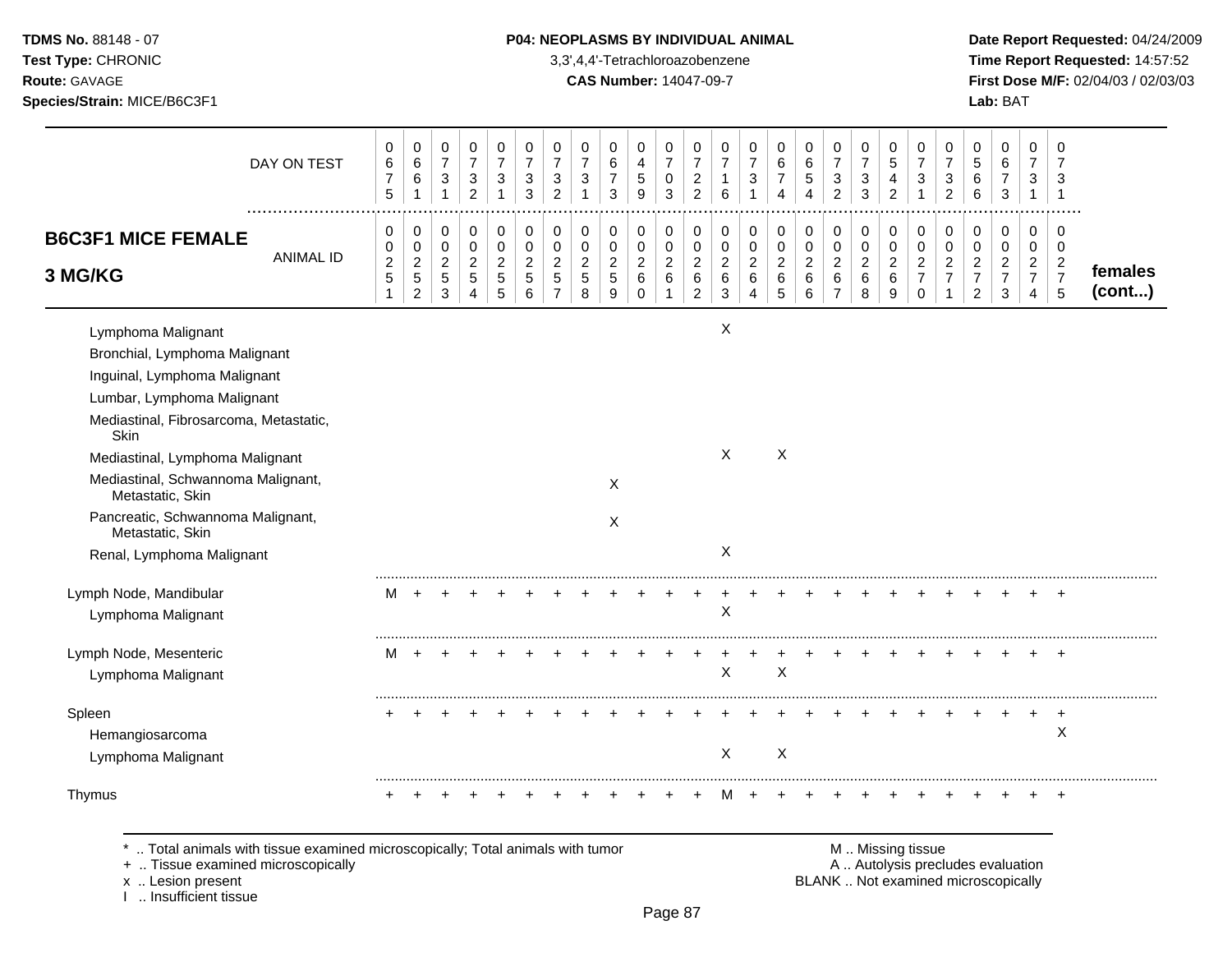# **TDMS No.** 88148 - 07 **P04: NEOPLASMS BY INDIVIDUAL ANIMAL** Date Report Requested: 04/24/2009

Test Type: CHRONIC **Test Type:** CHRONIC **3,3',4,4'-Tetrachloroazobenzene** 3,3',4,4'-Tetrachloroazobenzene **Time Report Requested:** 14:57:52 **Route:** GAVAGE **CAS Number:** 14047-09-7 **First Dose M/F:** 02/04/03 / 02/03/03

|                                                                                                                                                                                                                                        | DAY ON TEST                                                                  | 0<br>6<br>$\overline{7}$<br>5                          | 0<br>$\,6\,$<br>6<br>$\mathbf{1}$                                              | $\mathbf 0$<br>$\overline{7}$<br>3<br>$\mathbf{1}$              | $\mathbf 0$<br>$\overline{7}$<br>3<br>$\sqrt{2}$           | $\pmb{0}$<br>$\overline{7}$<br>3<br>$\mathbf{1}$            | 0<br>$\overline{7}$<br>$\mathbf{3}$<br>3                      | 0<br>$\overline{7}$<br>3<br>$\overline{2}$                                 | $\mathbf 0$<br>$\overline{7}$<br>3<br>$\mathbf{1}$              | 0<br>$\,6$<br>$\overline{7}$<br>3                     | 0<br>$\overline{\mathbf{4}}$<br>$\sqrt{5}$<br>9    | 0<br>$\overline{7}$<br>$\mathbf 0$<br>$\mathbf{3}$                      | 0<br>$\overline{7}$<br>$\overline{2}$<br>$\overline{2}$ | 0<br>$\overline{7}$<br>$\mathbf{1}$<br>$\,6\,$       | 0<br>$\boldsymbol{7}$<br>3<br>$\mathbf{1}$             | 0<br>$\,6\,$<br>$\boldsymbol{7}$<br>$\overline{4}$ | 0<br>$\,6\,$<br>$\sqrt{5}$<br>$\overline{4}$                      | 0<br>$\overline{7}$<br>3<br>$\overline{2}$                        | 0<br>$\overline{7}$<br>3<br>$\mathfrak{S}$         | 0<br>$\sqrt{5}$<br>$\overline{4}$<br>$\sqrt{2}$              | 0<br>$\overline{7}$<br>3<br>$\mathbf{1}$                                                      | $\mathbf 0$<br>$\overline{7}$<br>3<br>$\overline{c}$           | 0<br>5<br>6<br>6                                                         | 0<br>$\,6\,$<br>$\boldsymbol{7}$<br>$\mathbf{3}$                    | $\mathbf 0$<br>$\overline{7}$<br>3<br>$\mathbf{1}$                               | 0<br>$\overline{7}$<br>3<br>$\mathbf{1}$                  |                   |
|----------------------------------------------------------------------------------------------------------------------------------------------------------------------------------------------------------------------------------------|------------------------------------------------------------------------------|--------------------------------------------------------|--------------------------------------------------------------------------------|-----------------------------------------------------------------|------------------------------------------------------------|-------------------------------------------------------------|---------------------------------------------------------------|----------------------------------------------------------------------------|-----------------------------------------------------------------|-------------------------------------------------------|----------------------------------------------------|-------------------------------------------------------------------------|---------------------------------------------------------|------------------------------------------------------|--------------------------------------------------------|----------------------------------------------------|-------------------------------------------------------------------|-------------------------------------------------------------------|----------------------------------------------------|--------------------------------------------------------------|-----------------------------------------------------------------------------------------------|----------------------------------------------------------------|--------------------------------------------------------------------------|---------------------------------------------------------------------|----------------------------------------------------------------------------------|-----------------------------------------------------------|-------------------|
| <b>B6C3F1 MICE FEMALE</b><br>3 MG/KG                                                                                                                                                                                                   | <b>ANIMAL ID</b>                                                             | 0<br>0<br>$\overline{c}$<br>$\sqrt{5}$<br>$\mathbf{1}$ | 0<br>$\mathsf{O}\xspace$<br>$\overline{c}$<br>$\overline{5}$<br>$\overline{2}$ | $\mathbf 0$<br>$\mathbf 0$<br>$\overline{c}$<br>$\sqrt{5}$<br>3 | 0<br>$\mathsf 0$<br>$\overline{a}$<br>$5\phantom{.0}$<br>4 | $\pmb{0}$<br>$\pmb{0}$<br>$\overline{c}$<br>$\sqrt{5}$<br>5 | $\pmb{0}$<br>$\mathbf 0$<br>$\overline{c}$<br>$\sqrt{5}$<br>6 | $\pmb{0}$<br>$\mathsf 0$<br>$\overline{c}$<br>$\sqrt{5}$<br>$\overline{7}$ | $\mathbf 0$<br>$\pmb{0}$<br>$\boldsymbol{2}$<br>$\sqrt{5}$<br>8 | 0<br>$\mathbf 0$<br>$\overline{c}$<br>$\sqrt{5}$<br>9 | $\pmb{0}$<br>$\pmb{0}$<br>$\overline{a}$<br>6<br>0 | $\mathbf 0$<br>$\mathbf 0$<br>$\overline{c}$<br>$\,6\,$<br>$\mathbf{1}$ | 0<br>$\pmb{0}$<br>$\overline{a}$<br>6<br>$\overline{2}$ | $\pmb{0}$<br>$\mathbf 0$<br>$\overline{c}$<br>6<br>3 | $\pmb{0}$<br>$\pmb{0}$<br>$\overline{c}$<br>$\,6$<br>4 | 0<br>$\pmb{0}$<br>$\overline{c}$<br>$\,6\,$<br>5   | $\boldsymbol{0}$<br>$\mathbf 0$<br>$\overline{c}$<br>$\,6\,$<br>6 | 0<br>$\mathsf{O}\xspace$<br>$\overline{a}$<br>6<br>$\overline{7}$ | $\pmb{0}$<br>$\pmb{0}$<br>$\overline{c}$<br>6<br>8 | $\pmb{0}$<br>$\mathbf 0$<br>$\boldsymbol{2}$<br>$\,6\,$<br>9 | $\pmb{0}$<br>$\mathsf 0$<br>$\overline{c}$<br>$\overline{7}$<br>$\mathbf 0$                   | $\mathbf 0$<br>$\pmb{0}$<br>$\boldsymbol{2}$<br>$\overline{7}$ | 0<br>$\mathbf 0$<br>$\overline{c}$<br>$\boldsymbol{7}$<br>$\overline{2}$ | $\pmb{0}$<br>$\mathbf 0$<br>$\overline{2}$<br>$\boldsymbol{7}$<br>3 | $\mathbf 0$<br>$\mathbf 0$<br>$\overline{2}$<br>$\overline{7}$<br>$\overline{4}$ | 0<br>$\mathbf 0$<br>$\overline{c}$<br>$\overline{7}$<br>5 | females<br>(cont) |
| Lymphoma Malignant                                                                                                                                                                                                                     |                                                                              |                                                        |                                                                                |                                                                 |                                                            |                                                             |                                                               |                                                                            |                                                                 |                                                       |                                                    |                                                                         |                                                         |                                                      |                                                        | X                                                  |                                                                   |                                                                   |                                                    |                                                              |                                                                                               |                                                                |                                                                          |                                                                     |                                                                                  |                                                           |                   |
| <b>INTEGUMENTARY SYSTEM</b>                                                                                                                                                                                                            |                                                                              |                                                        |                                                                                |                                                                 |                                                            |                                                             |                                                               |                                                                            |                                                                 |                                                       |                                                    |                                                                         |                                                         |                                                      |                                                        |                                                    |                                                                   |                                                                   |                                                    |                                                              |                                                                                               |                                                                |                                                                          |                                                                     |                                                                                  |                                                           |                   |
| <b>Mammary Gland</b>                                                                                                                                                                                                                   |                                                                              |                                                        |                                                                                |                                                                 |                                                            |                                                             |                                                               |                                                                            |                                                                 |                                                       |                                                    |                                                                         |                                                         |                                                      |                                                        |                                                    |                                                                   |                                                                   |                                                    |                                                              |                                                                                               |                                                                |                                                                          |                                                                     |                                                                                  |                                                           |                   |
| Skin<br>Subcutaneous Tissue, Fibrosarcoma<br>Subcutaneous Tissue, Fibrous<br>Histiocytoma<br>Subcutaneous Tissue, Histiocytic<br>Sarcoma<br>Subcutaneous Tissue, Lymphoma<br>Malignant<br>Subcutaneous Tissue, Schwannoma<br>Malignant |                                                                              |                                                        |                                                                                |                                                                 |                                                            |                                                             |                                                               |                                                                            |                                                                 | X                                                     | X                                                  | $\mathsf{X}$                                                            |                                                         | X                                                    |                                                        |                                                    |                                                                   |                                                                   |                                                    |                                                              |                                                                                               |                                                                |                                                                          | X                                                                   |                                                                                  |                                                           |                   |
| <b>MUSCULOSKELETAL SYSTEM</b>                                                                                                                                                                                                          |                                                                              |                                                        |                                                                                |                                                                 |                                                            |                                                             |                                                               |                                                                            |                                                                 |                                                       |                                                    |                                                                         |                                                         |                                                      |                                                        |                                                    |                                                                   |                                                                   |                                                    |                                                              |                                                                                               |                                                                |                                                                          |                                                                     |                                                                                  |                                                           |                   |
| <b>Bone</b><br>Histiocytic Sarcoma<br>Osteosarcoma                                                                                                                                                                                     |                                                                              |                                                        |                                                                                |                                                                 |                                                            |                                                             |                                                               |                                                                            |                                                                 |                                                       | $\pmb{\times}$                                     | X                                                                       |                                                         |                                                      |                                                        |                                                    |                                                                   |                                                                   |                                                    |                                                              |                                                                                               |                                                                |                                                                          |                                                                     |                                                                                  |                                                           |                   |
| <b>Skeletal Muscle</b>                                                                                                                                                                                                                 |                                                                              |                                                        |                                                                                |                                                                 |                                                            |                                                             |                                                               |                                                                            |                                                                 | $\ddot{}$                                             |                                                    |                                                                         |                                                         |                                                      |                                                        |                                                    |                                                                   |                                                                   |                                                    |                                                              |                                                                                               |                                                                |                                                                          | $\ddot{}$                                                           |                                                                                  |                                                           |                   |
| +  Tissue examined microscopically<br>x  Lesion present<br>I  Insufficient tissue                                                                                                                                                      | Total animals with tissue examined microscopically; Total animals with tumor |                                                        |                                                                                |                                                                 |                                                            |                                                             |                                                               |                                                                            |                                                                 |                                                       |                                                    | Page 88                                                                 |                                                         |                                                      |                                                        |                                                    |                                                                   |                                                                   |                                                    |                                                              | M  Missing tissue<br>A  Autolysis precludes evaluation<br>BLANK  Not examined microscopically |                                                                |                                                                          |                                                                     |                                                                                  |                                                           |                   |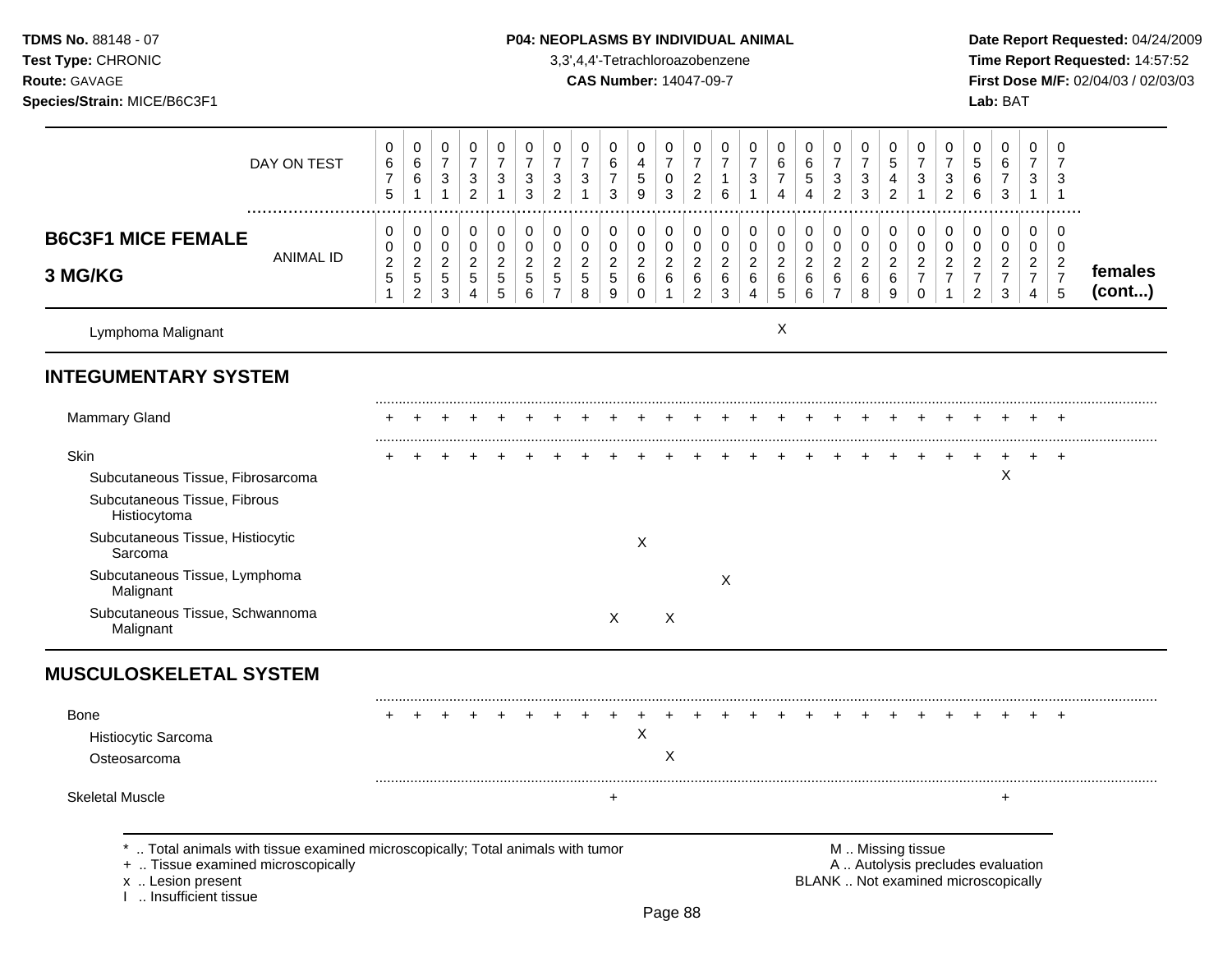# TDMS No. 88148 - 07 **P04: NEOPLASMS BY INDIVIDUAL ANIMAL** Date Report Requested: 04/24/2009

**Test Type:** CHRONIC 3,3',4,4'-Tetrachloroazobenzene **Time Report Requested:** 14:57:52 **Route:** GAVAGE **CAS Number:** 14047-09-7 **First Dose M/F:** 02/04/03 / 02/03/03

|                                                                                                                                 | DAY ON TEST                                                                  | 0<br>$\,6\,$<br>$\boldsymbol{7}$<br>$\overline{5}$ | 0<br>$\,6$<br>6<br>$\mathbf{1}$                                      | 0<br>$\overline{7}$<br>$\ensuremath{\mathsf{3}}$<br>$\mathbf{1}$ | 0<br>$\boldsymbol{7}$<br>$\ensuremath{\mathsf{3}}$<br>$\overline{a}$ | 0<br>$\boldsymbol{7}$<br>3<br>$\mathbf{1}$                   | 0<br>$\overline{7}$<br>$\ensuremath{\mathsf{3}}$<br>$\mathfrak{S}$ | 0<br>$\overline{7}$<br>3<br>$\overline{2}$                         | 0<br>$\overline{7}$<br>3<br>$\mathbf{1}$     | 0<br>6<br>$\overline{7}$<br>$\mathfrak{S}$                         | 0<br>$\overline{4}$<br>$\,$ 5 $\,$<br>$\mathsf g$        | 0<br>$\overline{7}$<br>0<br>$\mathbf{3}$                | 0<br>$\overline{7}$<br>$\sqrt{2}$<br>$\overline{2}$   | 0<br>$\overline{7}$<br>1<br>$\,6$                  | 0<br>$\overline{7}$<br>3<br>1                | 0<br>$\,6$<br>7<br>4                                 | 0<br>6<br>5<br>4                                     | 0<br>$\boldsymbol{7}$<br>3<br>$\overline{c}$            | 0<br>$\overline{7}$<br>$\mathbf{3}$<br>3             | 0<br>5<br>4<br>$\overline{c}$                    | 0<br>$\overline{7}$<br>3<br>$\mathbf{1}$                | 0<br>$\overline{7}$<br>3<br>$\overline{c}$             | 0<br>$\mathbf 5$<br>6<br>$\,6$                                           | 0<br>6<br>$\boldsymbol{7}$<br>$\mathfrak{Z}$                         | 0<br>$\overline{7}$<br>3<br>$\mathbf{1}$                         | 0<br>$\overline{7}$<br>3<br>$\overline{1}$                                    |                   |
|---------------------------------------------------------------------------------------------------------------------------------|------------------------------------------------------------------------------|----------------------------------------------------|----------------------------------------------------------------------|------------------------------------------------------------------|----------------------------------------------------------------------|--------------------------------------------------------------|--------------------------------------------------------------------|--------------------------------------------------------------------|----------------------------------------------|--------------------------------------------------------------------|----------------------------------------------------------|---------------------------------------------------------|-------------------------------------------------------|----------------------------------------------------|----------------------------------------------|------------------------------------------------------|------------------------------------------------------|---------------------------------------------------------|------------------------------------------------------|--------------------------------------------------|---------------------------------------------------------|--------------------------------------------------------|--------------------------------------------------------------------------|----------------------------------------------------------------------|------------------------------------------------------------------|-------------------------------------------------------------------------------|-------------------|
| <b>B6C3F1 MICE FEMALE</b><br>3 MG/KG                                                                                            | <b>ANIMAL ID</b>                                                             | 0<br>$\mathbf 0$<br>$\overline{c}$<br>5            | 0<br>$\mathbf 0$<br>$\boldsymbol{2}$<br>$\sqrt{5}$<br>$\overline{c}$ | 0<br>$\mathbf 0$<br>$\overline{2}$<br>$\sqrt{5}$<br>$\,$ 3 $\,$  | 0<br>$\pmb{0}$<br>$\boldsymbol{2}$<br>$\sqrt{5}$<br>4                | 0<br>$\mathbf 0$<br>$\boldsymbol{2}$<br>$5\phantom{.0}$<br>5 | 0<br>$\pmb{0}$<br>$\overline{c}$<br>$\sqrt{5}$<br>$\,6\,$          | 0<br>$\mathbf 0$<br>$\overline{2}$<br>$\sqrt{5}$<br>$\overline{7}$ | 0<br>$\mathbf 0$<br>$\overline{c}$<br>5<br>8 | 0<br>$\pmb{0}$<br>$\overline{c}$<br>$\sqrt{5}$<br>$\boldsymbol{9}$ | 0<br>$\mathbf 0$<br>$\sqrt{2}$<br>$\,6\,$<br>$\mathbf 0$ | 0<br>$\mathbf 0$<br>$\overline{2}$<br>6<br>$\mathbf{1}$ | 0<br>$\mathbf 0$<br>$\sqrt{2}$<br>6<br>$\overline{2}$ | 0<br>$\mathbf 0$<br>$\overline{c}$<br>$\,6\,$<br>3 | 0<br>$\mathbf 0$<br>$\overline{c}$<br>6<br>4 | 0<br>$\mathbf 0$<br>$\boldsymbol{2}$<br>$\,6\,$<br>5 | 0<br>$\mathsf{O}\xspace$<br>$\overline{c}$<br>6<br>6 | 0<br>$\pmb{0}$<br>$\overline{2}$<br>6<br>$\overline{7}$ | 0<br>$\mathsf{O}\xspace$<br>$\overline{2}$<br>6<br>8 | 0<br>$\mathbf 0$<br>$\overline{c}$<br>$\,6$<br>9 | 0<br>0<br>$\overline{c}$<br>$\overline{7}$<br>$\pmb{0}$ | 0<br>$\mathbf 0$<br>$\sqrt{2}$<br>$\overline{7}$<br>-1 | 0<br>0<br>$\overline{c}$<br>$\overline{7}$<br>$\overline{2}$             | 0<br>$\pmb{0}$<br>$\overline{2}$<br>$\overline{7}$<br>$\mathfrak{S}$ | $\Omega$<br>$\mathbf 0$<br>$\overline{2}$<br>$\overline{7}$<br>4 | $\Omega$<br>$\mathbf 0$<br>$\overline{2}$<br>$\overline{7}$<br>$\overline{5}$ | females<br>(cont) |
| Fibrosarcoma, Metastatic, Skin<br>Leiomyosarcoma, Metastatic, Intestine<br>Small, Jejunum<br>Lymphoma Malignant                 |                                                                              |                                                    |                                                                      |                                                                  |                                                                      |                                                              |                                                                    |                                                                    |                                              |                                                                    |                                                          |                                                         |                                                       |                                                    |                                              |                                                      |                                                      |                                                         |                                                      |                                                  |                                                         |                                                        |                                                                          | X                                                                    |                                                                  |                                                                               |                   |
| <b>NERVOUS SYSTEM</b>                                                                                                           |                                                                              |                                                    |                                                                      |                                                                  |                                                                      |                                                              |                                                                    |                                                                    |                                              |                                                                    |                                                          |                                                         |                                                       |                                                    |                                              |                                                      |                                                      |                                                         |                                                      |                                                  |                                                         |                                                        |                                                                          |                                                                      |                                                                  |                                                                               |                   |
| <b>Brain</b><br>Histiocytic Sarcoma<br>Lymphoma Malignant                                                                       |                                                                              |                                                    |                                                                      |                                                                  |                                                                      |                                                              |                                                                    |                                                                    |                                              |                                                                    | Χ                                                        |                                                         |                                                       |                                                    |                                              |                                                      |                                                      |                                                         |                                                      |                                                  |                                                         |                                                        |                                                                          |                                                                      |                                                                  | $\ddot{}$                                                                     |                   |
| <b>Peripheral Nerve</b>                                                                                                         |                                                                              |                                                    |                                                                      |                                                                  |                                                                      |                                                              |                                                                    |                                                                    |                                              |                                                                    |                                                          |                                                         |                                                       |                                                    |                                              |                                                      |                                                      |                                                         |                                                      |                                                  |                                                         |                                                        |                                                                          |                                                                      |                                                                  |                                                                               |                   |
| Spinal Cord<br>Lymphoma Malignant                                                                                               |                                                                              |                                                    |                                                                      |                                                                  |                                                                      |                                                              |                                                                    |                                                                    |                                              |                                                                    |                                                          |                                                         |                                                       |                                                    |                                              |                                                      |                                                      |                                                         |                                                      |                                                  |                                                         |                                                        |                                                                          |                                                                      |                                                                  |                                                                               |                   |
| <b>RESPIRATORY SYSTEM</b>                                                                                                       |                                                                              |                                                    |                                                                      |                                                                  |                                                                      |                                                              |                                                                    |                                                                    |                                              |                                                                    |                                                          |                                                         |                                                       |                                                    |                                              |                                                      |                                                      |                                                         |                                                      |                                                  |                                                         |                                                        |                                                                          |                                                                      |                                                                  |                                                                               |                   |
| Lung<br>Alveolar/Bronchiolar Adenoma<br>Alveolar/Bronchiolar Carcinoma<br>Fibrosarcoma, Metastatic, Skin<br>Histiocytic Sarcoma |                                                                              |                                                    |                                                                      |                                                                  |                                                                      |                                                              |                                                                    |                                                                    | X                                            |                                                                    |                                                          | $\pmb{\times}$                                          |                                                       |                                                    | X                                            |                                                      |                                                      |                                                         |                                                      |                                                  | Χ                                                       |                                                        |                                                                          |                                                                      |                                                                  | $\ddot{}$                                                                     |                   |
| +  Tissue examined microscopically<br>x  Lesion present<br>L. Insufficient tissue                                               | Total animals with tissue examined microscopically; Total animals with tumor |                                                    |                                                                      |                                                                  |                                                                      |                                                              |                                                                    |                                                                    |                                              |                                                                    |                                                          |                                                         |                                                       |                                                    |                                              |                                                      |                                                      |                                                         |                                                      |                                                  | M  Missing tissue                                       |                                                        | A  Autolysis precludes evaluation<br>BLANK  Not examined microscopically |                                                                      |                                                                  |                                                                               |                   |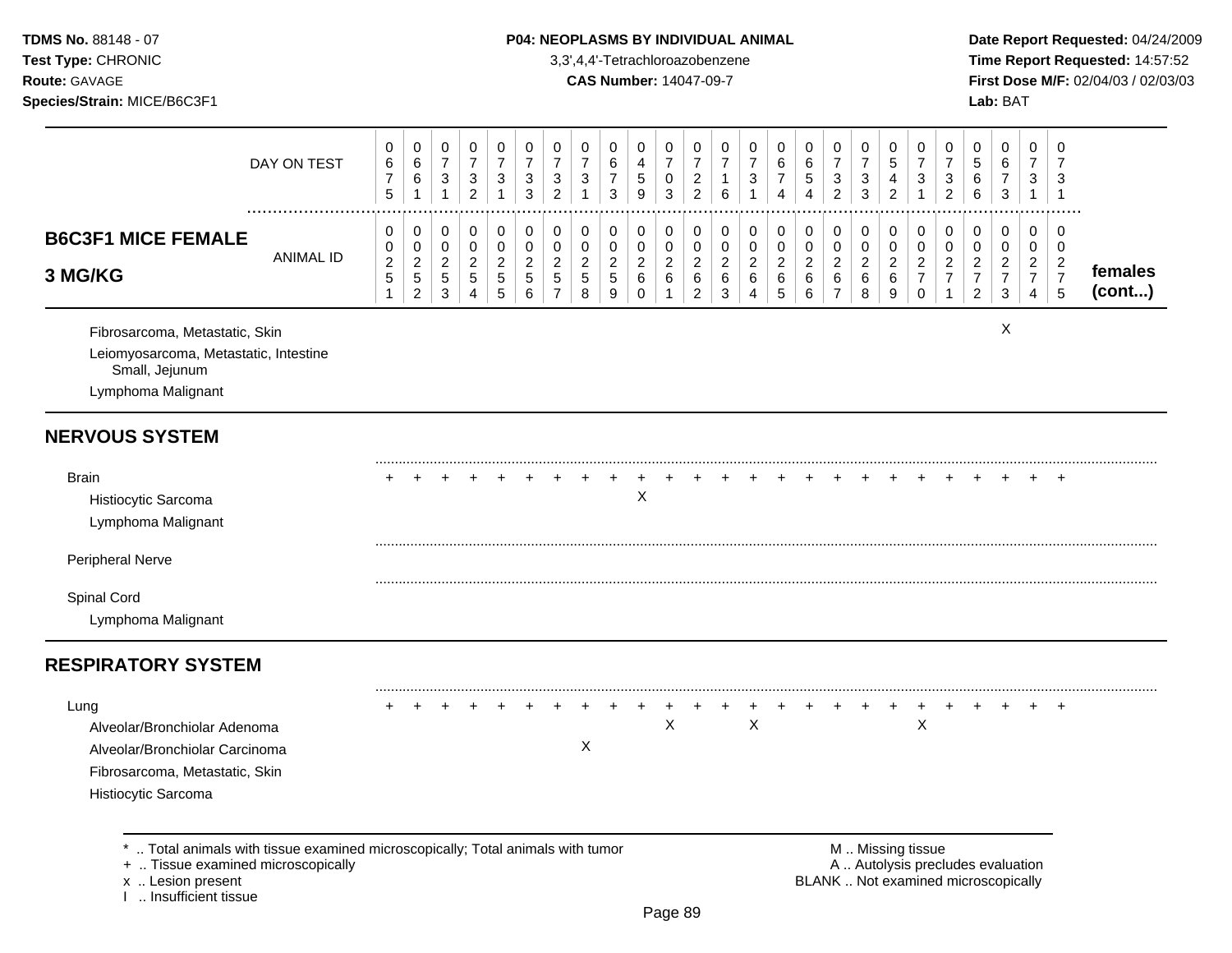| <b>TDMS No. 88148 - 07</b> |  |
|----------------------------|--|
| <b>Test Type: CHRONIC</b>  |  |

# **P04: NEOPLASMS BY INDIVIDUAL ANIMAL Date Report Requested:** 04/24/2009

**Time Report Requested:** 14:57:52 **Route:** GAVAGE **CAS Number:** 14047-09-7 **First Dose M/F:** 02/04/03 / 02/03/03 **Species/Strain:** MICE/B6C3F1 **Lab:** BAT

|                                                                                                                                                                      | DAY ON TEST      | 0<br>$\,6\,$<br>$\overline{7}$<br>5               | 0<br>$\,6\,$<br>$\,6\,$<br>1                                   | 0<br>$\overline{7}$<br>$\mathbf{3}$<br>$\mathbf{1}$   | 0<br>$\overline{7}$<br>$\mathbf{3}$<br>$\overline{2}$       | 0<br>$\overline{7}$<br>3<br>$\mathbf 1$ | 0<br>$\overline{7}$<br>3<br>3                                   | 0<br>$\overline{7}$<br>3<br>$\overline{2}$                     | 0<br>$\overline{7}$<br>$\ensuremath{\mathsf{3}}$<br>$\mathbf{1}$ | 0<br>$\,6\,$<br>$\overline{7}$<br>3                            | 0<br>4<br>5<br>9                   | 0<br>$\overline{7}$<br>0<br>3                    | 0<br>$\overline{7}$<br>$\overline{c}$<br>$\overline{2}$   | 0<br>$\overline{7}$<br>1<br>6                     | 0<br>$\overline{7}$<br>3<br>1                          | 0<br>$\,6$<br>$\overline{7}$<br>4                | 0<br>$\,6\,$<br>$\sqrt{5}$<br>4                      | 0<br>$\overline{7}$<br>3<br>$\overline{2}$                | 0<br>$\overline{7}$<br>$\,$ 3 $\,$<br>3          | 0<br>$\overline{5}$<br>4<br>$\overline{2}$             | 0<br>$\overline{7}$<br>3<br>$\overline{1}$                       | 0<br>$\overline{7}$<br>3<br>$\overline{2}$                               | 0<br>5<br>$\,6$<br>6                                         | 0<br>$\,6\,$<br>$\boldsymbol{7}$<br>$\mathbf{3}$          | 0<br>$\overline{7}$<br>3<br>$\mathbf{1}$                            | 0<br>7<br>3<br>$\overline{1}$                                       |                   |
|----------------------------------------------------------------------------------------------------------------------------------------------------------------------|------------------|---------------------------------------------------|----------------------------------------------------------------|-------------------------------------------------------|-------------------------------------------------------------|-----------------------------------------|-----------------------------------------------------------------|----------------------------------------------------------------|------------------------------------------------------------------|----------------------------------------------------------------|------------------------------------|--------------------------------------------------|-----------------------------------------------------------|---------------------------------------------------|--------------------------------------------------------|--------------------------------------------------|------------------------------------------------------|-----------------------------------------------------------|--------------------------------------------------|--------------------------------------------------------|------------------------------------------------------------------|--------------------------------------------------------------------------|--------------------------------------------------------------|-----------------------------------------------------------|---------------------------------------------------------------------|---------------------------------------------------------------------|-------------------|
| <b>B6C3F1 MICE FEMALE</b><br>3 MG/KG                                                                                                                                 | <b>ANIMAL ID</b> | 0<br>$\mathbf 0$<br>$\overline{c}$<br>$\,$ 5 $\,$ | 0<br>$\mathbf 0$<br>$\sqrt{2}$<br>$\sqrt{5}$<br>$\overline{c}$ | 0<br>$\mathbf 0$<br>$\overline{a}$<br>$\sqrt{5}$<br>3 | $\mathbf 0$<br>$\mathbf 0$<br>$\sqrt{2}$<br>$\sqrt{5}$<br>4 | 0<br>0<br>$\overline{c}$<br>5<br>5      | $\mathbf 0$<br>$\mathbf 0$<br>$\overline{c}$<br>$\sqrt{5}$<br>6 | $\pmb{0}$<br>$\Omega$<br>$\overline{c}$<br>5<br>$\overline{7}$ | 0<br>$\pmb{0}$<br>$\overline{c}$<br>5<br>8                       | $\mathbf 0$<br>$\pmb{0}$<br>$\sqrt{2}$<br>$\,$ 5 $\,$<br>$9\,$ | 0<br>0<br>$\overline{c}$<br>6<br>0 | 0<br>$\mathsf 0$<br>$\overline{2}$<br>$\,6$<br>1 | 0<br>$\mathbf 0$<br>$\overline{c}$<br>6<br>$\overline{c}$ | 0<br>0<br>$\overline{\mathbf{c}}$<br>$\,6\,$<br>3 | $\mathbf 0$<br>$\mathbf 0$<br>$\sqrt{2}$<br>$\,6$<br>4 | 0<br>$\pmb{0}$<br>$\overline{c}$<br>$\,6\,$<br>5 | $\pmb{0}$<br>$\mathsf 0$<br>$\overline{2}$<br>6<br>6 | 0<br>$\mathbf 0$<br>$\overline{c}$<br>6<br>$\overline{7}$ | 0<br>$\pmb{0}$<br>$\overline{c}$<br>$\,6\,$<br>8 | $\mathbf 0$<br>$\mathbf 0$<br>$\overline{c}$<br>6<br>9 | $\mathbf 0$<br>$\Omega$<br>$\overline{c}$<br>$\overline{7}$<br>0 | $\mathbf 0$<br>$\pmb{0}$<br>$\overline{c}$<br>$\overline{7}$             | 0<br>0<br>$\overline{c}$<br>$\overline{7}$<br>$\overline{2}$ | 0<br>$\mathbf 0$<br>$\overline{a}$<br>$\overline{7}$<br>3 | $\mathbf 0$<br>$\mathbf 0$<br>$\overline{2}$<br>$\overline{7}$<br>4 | $\mathbf 0$<br>$\mathbf 0$<br>$\overline{c}$<br>$\overline{7}$<br>5 | females<br>(cont) |
| Lymphoma Malignant<br>Mediastinum, Schwannoma Malignant,<br>Metastatic, Skin                                                                                         |                  |                                                   |                                                                |                                                       |                                                             |                                         |                                                                 |                                                                |                                                                  | $\boldsymbol{\mathsf{X}}$                                      |                                    |                                                  |                                                           | X                                                 |                                                        | X                                                |                                                      |                                                           |                                                  |                                                        |                                                                  |                                                                          |                                                              |                                                           |                                                                     |                                                                     |                   |
| Nose<br>Lymphoma Malignant                                                                                                                                           |                  |                                                   |                                                                |                                                       |                                                             |                                         |                                                                 |                                                                |                                                                  |                                                                |                                    |                                                  |                                                           |                                                   |                                                        |                                                  |                                                      |                                                           |                                                  |                                                        |                                                                  |                                                                          |                                                              |                                                           |                                                                     |                                                                     |                   |
| Trachea                                                                                                                                                              |                  |                                                   |                                                                |                                                       |                                                             |                                         |                                                                 |                                                                |                                                                  |                                                                |                                    |                                                  |                                                           |                                                   |                                                        |                                                  |                                                      |                                                           |                                                  |                                                        |                                                                  |                                                                          |                                                              |                                                           |                                                                     |                                                                     |                   |
| <b>SPECIAL SENSES SYSTEM</b><br>Eye                                                                                                                                  |                  |                                                   |                                                                |                                                       |                                                             |                                         |                                                                 |                                                                |                                                                  |                                                                |                                    |                                                  |                                                           |                                                   |                                                        |                                                  |                                                      |                                                           |                                                  |                                                        |                                                                  |                                                                          |                                                              |                                                           |                                                                     |                                                                     |                   |
| Harderian Gland<br>Adenoma<br>Lymphoma Malignant                                                                                                                     |                  |                                                   |                                                                |                                                       |                                                             |                                         | $\sf X$                                                         |                                                                |                                                                  | $\mathsf X$                                                    |                                    |                                                  |                                                           |                                                   |                                                        | X                                                |                                                      |                                                           |                                                  |                                                        |                                                                  |                                                                          |                                                              |                                                           | $\boldsymbol{\mathsf{X}}$                                           | <b>+</b>                                                            |                   |
| <b>URINARY SYSTEM</b>                                                                                                                                                |                  |                                                   |                                                                |                                                       |                                                             |                                         |                                                                 |                                                                |                                                                  |                                                                |                                    |                                                  |                                                           |                                                   |                                                        |                                                  |                                                      |                                                           |                                                  |                                                        |                                                                  |                                                                          |                                                              |                                                           |                                                                     |                                                                     |                   |
| Kidney<br>Histiocytic Sarcoma<br>Lymphoma Malignant                                                                                                                  |                  |                                                   |                                                                |                                                       |                                                             |                                         |                                                                 |                                                                |                                                                  | +                                                              | X                                  |                                                  |                                                           | X                                                 |                                                        | X                                                |                                                      |                                                           |                                                  |                                                        |                                                                  |                                                                          |                                                              |                                                           |                                                                     |                                                                     |                   |
| Ureter                                                                                                                                                               |                  |                                                   |                                                                |                                                       |                                                             |                                         |                                                                 |                                                                |                                                                  |                                                                |                                    |                                                  |                                                           |                                                   |                                                        |                                                  |                                                      |                                                           |                                                  |                                                        |                                                                  |                                                                          |                                                              |                                                           |                                                                     |                                                                     |                   |
| *  Total animals with tissue examined microscopically; Total animals with tumor<br>+  Tissue examined microscopically<br>x  Lesion present<br>I  Insufficient tissue |                  |                                                   |                                                                |                                                       |                                                             |                                         |                                                                 |                                                                |                                                                  |                                                                |                                    |                                                  | $\sim$ $\sim$                                             |                                                   |                                                        |                                                  |                                                      |                                                           |                                                  |                                                        | M  Missing tissue                                                | A  Autolysis precludes evaluation<br>BLANK  Not examined microscopically |                                                              |                                                           |                                                                     |                                                                     |                   |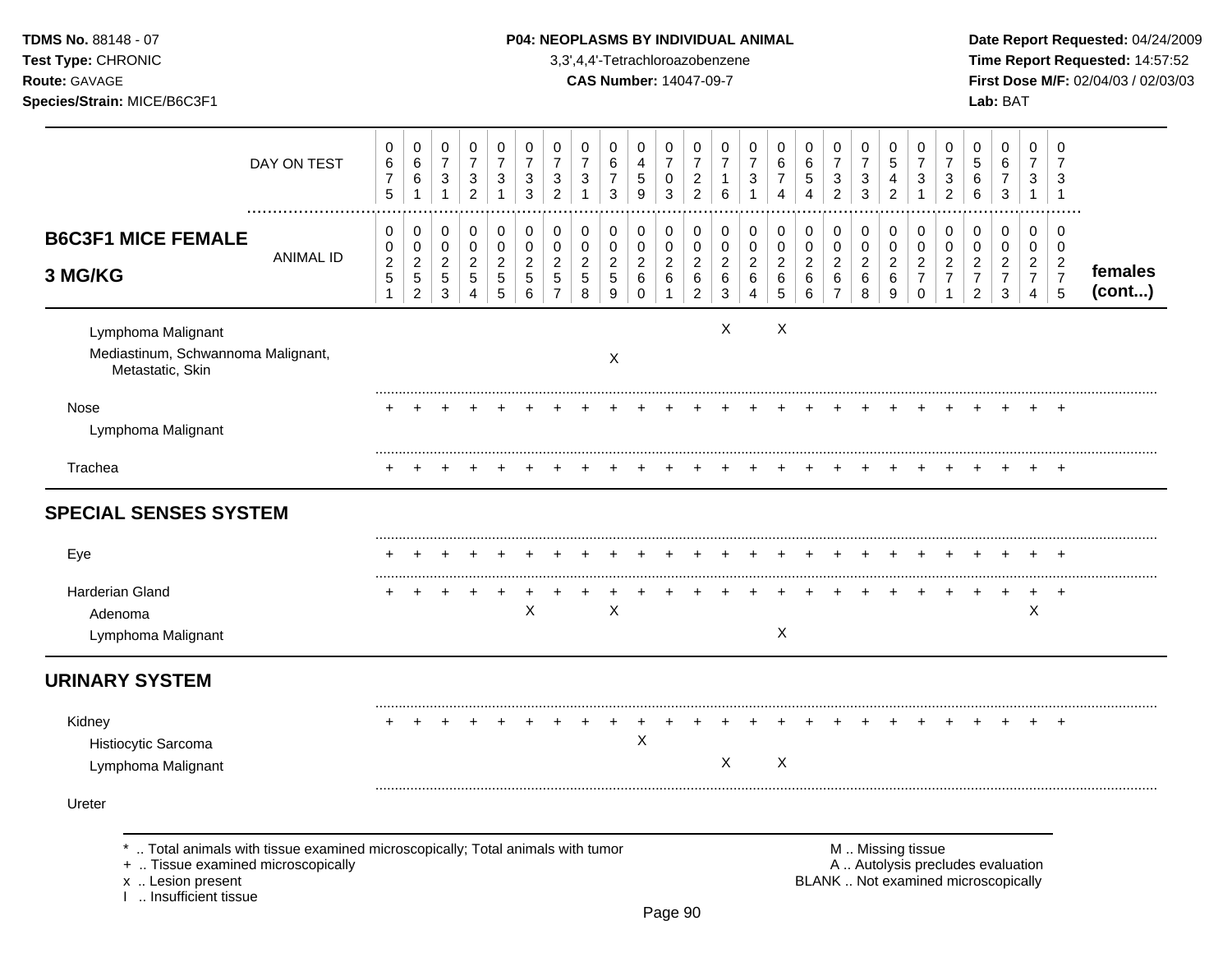**Test Type:** CHRONIC 3,3',4,4'-Tetrachloroazobenzene **Time Report Requested:** 14:57:52 **Route:** GAVAGE **CAS Number:** 14047-09-7 **First Dose M/F:** 02/04/03 / 02/03/03 **Species/Strain:** MICE/B6C3F1 **Lab:** BAT

| DAY ON TEST                                                 | 0<br>6<br>$\overline{7}$<br>5      | 0<br>6<br>6                                               | 0<br>$\overline{7}$<br>3             | 0<br>$\overline{7}$<br>3<br>$\overline{c}$ | $\overline{7}$<br>3                | 0<br>$\overline{7}$<br>$\sqrt{3}$<br>3 | 0<br>$\overline{7}$<br>3<br>$\overline{c}$ | 0<br>$\overline{7}$<br>$\ensuremath{\mathsf{3}}$ | 0<br>6<br>$\overline{7}$<br>3               | 0<br>4<br>5<br>9                       | 0<br>$\overline{7}$<br>0<br>3                   | 7<br>$\overline{c}$<br>$\overline{c}$                             | 0<br>$\overline{7}$<br>6                             | 0<br>$\overline{7}$<br>3                                          | 0<br>6<br>$\overline{7}$<br>4      | 0<br>6<br>$\,$ 5 $\,$<br>4         | 0<br>$\overline{7}$<br>3<br>$\overline{c}$ | 0<br>$\overline{7}$<br>3<br>3      | 5<br>4<br>$\overline{2}$      | 0<br>7<br>3                                            | 0<br>$\overline{7}$<br>$\ensuremath{\mathsf{3}}$<br>$\overline{c}$ | 0<br>$\,$ 5 $\,$<br>6<br>6   | 6<br>$\overline{7}$<br>3 | 0<br>$\overline{7}$<br>3     | 0<br>3                            |                         |
|-------------------------------------------------------------|------------------------------------|-----------------------------------------------------------|--------------------------------------|--------------------------------------------|------------------------------------|----------------------------------------|--------------------------------------------|--------------------------------------------------|---------------------------------------------|----------------------------------------|-------------------------------------------------|-------------------------------------------------------------------|------------------------------------------------------|-------------------------------------------------------------------|------------------------------------|------------------------------------|--------------------------------------------|------------------------------------|-------------------------------|--------------------------------------------------------|--------------------------------------------------------------------|------------------------------|--------------------------|------------------------------|-----------------------------------|-------------------------|
| <br><b>B6C3F1 MICE FEMALE</b><br>ANIMAL ID<br>3 MG/KG       | 0<br>0<br>$\sqrt{2}$<br>$\sqrt{5}$ | 0<br>0<br>$\overline{c}$<br>$\mathbf 5$<br>$\overline{2}$ | 0<br>0<br>$\boldsymbol{2}$<br>5<br>3 | 0<br>0<br>$\overline{2}$<br>5              | 0<br>0<br>$\overline{c}$<br>5<br>5 | 0<br>0<br>$\frac{2}{5}$<br>6           | 0<br>0<br>$\frac{2}{5}$                    | 0<br>0<br>$rac{2}{5}$<br>8                       | 0<br>0<br>$\overline{c}$<br>$\sqrt{5}$<br>9 | 0<br>0<br>$\overline{\mathbf{c}}$<br>6 | 0<br>0<br>$\begin{array}{c} 2 \\ 6 \end{array}$ | 0<br>0<br>$\begin{array}{c} 2 \\ 6 \end{array}$<br>$\overline{2}$ | 0<br>0<br>$\begin{array}{c} 2 \\ 6 \end{array}$<br>3 | 0<br>0<br>$\begin{array}{c} 2 \\ 6 \end{array}$<br>$\overline{4}$ | 0<br>0<br>$\overline{c}$<br>6<br>5 | 0<br>0<br>$\overline{c}$<br>6<br>6 | 0<br>0<br>$\overline{c}$<br>6              | 0<br>0<br>$\overline{c}$<br>6<br>8 | 0<br>$\overline{c}$<br>6<br>9 | 0<br>0<br>$\overline{c}$<br>$\overline{7}$<br>$\Omega$ | 0<br>0<br>$\frac{2}{7}$                                            | 0<br>0<br>$\frac{2}{7}$<br>2 | 0<br>$\frac{2}{7}$<br>3  | 0<br>0<br>$\frac{2}{7}$<br>4 | .<br>0<br>0<br>$\frac{2}{7}$<br>5 | females<br>$($ cont $)$ |
| Lymphoma Malignant                                          |                                    |                                                           |                                      |                                            |                                    |                                        |                                            |                                                  |                                             |                                        |                                                 |                                                                   |                                                      |                                                                   |                                    |                                    |                                            |                                    |                               |                                                        |                                                                    |                              |                          |                              |                                   |                         |
| Urethra                                                     |                                    |                                                           |                                      |                                            |                                    |                                        |                                            |                                                  |                                             |                                        |                                                 |                                                                   |                                                      |                                                                   |                                    |                                    |                                            |                                    |                               |                                                        |                                                                    |                              |                          | ÷.                           | $\pm$                             |                         |
| <b>Urinary Bladder</b><br>Lymphoma Malignant                |                                    |                                                           |                                      |                                            |                                    |                                        |                                            |                                                  |                                             |                                        |                                                 |                                                                   |                                                      | $\pm$                                                             | $\pm$<br>Х                         |                                    |                                            |                                    |                               |                                                        |                                                                    |                              |                          | $+$                          | $\overline{+}$                    |                         |
| <b>SYSTEMIC LESIONS</b>                                     |                                    |                                                           |                                      |                                            |                                    |                                        |                                            |                                                  |                                             |                                        |                                                 |                                                                   |                                                      |                                                                   |                                    |                                    |                                            |                                    |                               |                                                        |                                                                    |                              |                          |                              |                                   |                         |
| Multiple Organ<br>Histiocytic Sarcoma<br>Lymphoma Malignant |                                    |                                                           |                                      |                                            |                                    |                                        |                                            |                                                  |                                             | X                                      |                                                 |                                                                   | X                                                    |                                                                   | X                                  |                                    |                                            |                                    |                               |                                                        |                                                                    | ÷.                           |                          | $+$                          | $\pm$                             |                         |

\* .. Total animals with tissue examined microscopically; Total animals with tumor <br>
+ .. Tissue examined microscopically<br>
+ .. Tissue examined microscopically

- + .. Tissue examined microscopically
- 
- x .. Lesion present<br>I .. Insufficient tissue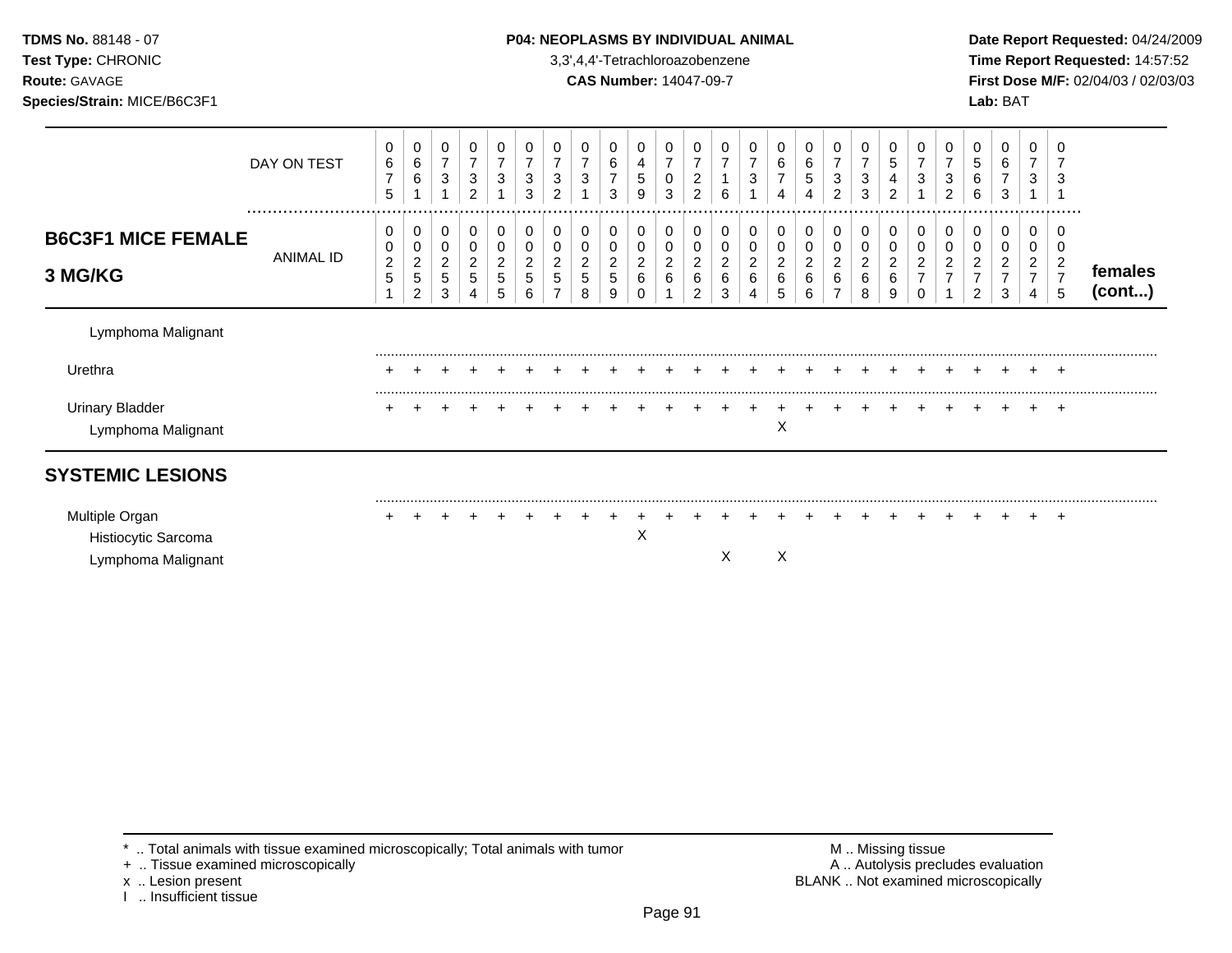# **TDMS No.** 88148 - 07 **P04: NEOPLASMS BY INDIVIDUAL ANIMAL** Date Report Requested: 04/24/2009

**Test Type:** CHRONIC 3,3',4,4'-Tetrachloroazobenzene **Time Report Requested:** 14:57:52 **Route:** GAVAGE **CAS Number:** 14047-09-7 **First Dose M/F:** 02/04/03 / 02/03/03

|                                                                  | DAY ON TEST      | 0<br>$\overline{7}$<br>$\ensuremath{\mathsf{3}}$<br>3 | $\pmb{0}$<br>$\overline{7}$<br>$\ensuremath{\mathsf{3}}$<br>3 | 0<br>$\overline{7}$<br>3<br>$\mathbf{3}$                | 0<br>$\overline{7}$<br>$\pmb{0}$<br>9                     | 0<br>$\overline{7}$<br>3<br>$\overline{c}$             | 0<br>$\overline{7}$<br>3<br>3               | 0<br>$\overline{7}$<br>3<br>$\overline{2}$                | 0<br>$\overline{7}$<br>3<br>3              | 0<br>$\overline{7}$<br>3                     | 0<br>6<br>5                              | 0<br>$\overline{7}$<br>$\sqrt{3}$<br>3           | 0<br>$\overline{7}$<br>$\ensuremath{\mathsf{3}}$<br>$\overline{2}$ | 0<br>$\overline{7}$<br>$\mathbf{1}$<br>$\overline{7}$ | 0<br>$\overline{7}$<br>$\sqrt{3}$<br>3 | 0<br>6<br>6                                         | 0<br>3<br>3                             | 0<br>6<br>$\overline{7}$<br>$\overline{7}$              | 0<br>$\overline{7}$<br>3<br>$\overline{2}$ | 0<br>$\overline{7}$<br>3                            | 0<br>5<br>$\overline{7}$                     | 0<br>5<br>9<br>6                             | 0<br>6<br>6                                       | 0<br>$\overline{7}$<br>3                   | 0<br>$\overline{7}$<br>3<br>1      | 0<br>3<br>$\overline{2}$                  |                    |
|------------------------------------------------------------------|------------------|-------------------------------------------------------|---------------------------------------------------------------|---------------------------------------------------------|-----------------------------------------------------------|--------------------------------------------------------|---------------------------------------------|-----------------------------------------------------------|--------------------------------------------|----------------------------------------------|------------------------------------------|--------------------------------------------------|--------------------------------------------------------------------|-------------------------------------------------------|----------------------------------------|-----------------------------------------------------|-----------------------------------------|---------------------------------------------------------|--------------------------------------------|-----------------------------------------------------|----------------------------------------------|----------------------------------------------|---------------------------------------------------|--------------------------------------------|------------------------------------|-------------------------------------------|--------------------|
| <b>B6C3F1 MICE FEMALE</b><br>3 MG/KG                             | <b>ANIMAL ID</b> | 0<br>0<br>$\boldsymbol{2}$<br>$\boldsymbol{7}$<br>6   | 0<br>0<br>$\sqrt{2}$<br>$\overline{7}$<br>$\overline{7}$      | 0<br>$\pmb{0}$<br>$\overline{c}$<br>$\overline{7}$<br>8 | 0<br>$\pmb{0}$<br>$\boldsymbol{2}$<br>$\overline{7}$<br>9 | 0<br>$\mathbf 0$<br>$\overline{2}$<br>8<br>$\mathbf 0$ | $\,0\,$<br>$\pmb{0}$<br>$\overline{c}$<br>8 | 0<br>$\pmb{0}$<br>$\boldsymbol{2}$<br>8<br>$\overline{c}$ | 0<br>$\pmb{0}$<br>$\overline{a}$<br>8<br>3 | 0<br>$\mathbf 0$<br>$\overline{2}$<br>8<br>Δ | 0<br>0<br>$\overline{c}$<br>$\bf 8$<br>5 | 0<br>$\pmb{0}$<br>$\overline{c}$<br>8<br>$\,6\,$ | 0<br>$\mathbf 0$<br>$\overline{c}$<br>8<br>$\overline{7}$          | 0<br>$\pmb{0}$<br>$\overline{c}$<br>8<br>8            | 0<br>$\pmb{0}$<br>$\sqrt{2}$<br>8<br>9 | 0<br>$\pmb{0}$<br>$\boldsymbol{2}$<br>9<br>$\Omega$ | 0<br>$\pmb{0}$<br>$\boldsymbol{2}$<br>9 | 0<br>$\pmb{0}$<br>$\overline{c}$<br>9<br>$\overline{2}$ | 0<br>$\pmb{0}$<br>$\overline{a}$<br>9<br>3 | 0<br>$\pmb{0}$<br>$\sqrt{2}$<br>9<br>$\overline{4}$ | 0<br>$\pmb{0}$<br>$\boldsymbol{2}$<br>9<br>5 | 0<br>$\mathbf 0$<br>$\overline{2}$<br>9<br>6 | $\mathbf 0$<br>$\mathbf 0$<br>$\overline{2}$<br>9 | 0<br>$\pmb{0}$<br>$\overline{c}$<br>9<br>8 | 0<br>0<br>$\overline{2}$<br>9<br>9 | 0<br>$\mathbf 0$<br>3<br>0<br>$\mathbf 0$ | * TOTALS           |
| <b>ALIMENTARY SYSTEM</b>                                         |                  |                                                       |                                                               |                                                         |                                                           |                                                        |                                             |                                                           |                                            |                                              |                                          |                                                  |                                                                    |                                                       |                                        |                                                     |                                         |                                                         |                                            |                                                     |                                              |                                              |                                                   |                                            |                                    |                                           |                    |
| Esophagus                                                        |                  |                                                       |                                                               |                                                         |                                                           |                                                        |                                             |                                                           |                                            |                                              |                                          |                                                  |                                                                    |                                                       |                                        |                                                     |                                         |                                                         |                                            |                                                     |                                              |                                              |                                                   |                                            |                                    |                                           | 50                 |
| Gallbladder<br>Lymphoma Malignant                                |                  |                                                       |                                                               |                                                         |                                                           |                                                        |                                             |                                                           |                                            |                                              |                                          |                                                  |                                                                    | X                                                     |                                        |                                                     |                                         |                                                         |                                            |                                                     |                                              |                                              |                                                   |                                            |                                    |                                           | 50                 |
| Intestine Large, Cecum<br>Lymphoma Malignant                     |                  | X                                                     |                                                               |                                                         |                                                           |                                                        |                                             |                                                           |                                            |                                              |                                          |                                                  |                                                                    |                                                       |                                        |                                                     |                                         |                                                         |                                            |                                                     |                                              |                                              |                                                   |                                            |                                    | $\div$                                    | 50<br>$\mathbf{2}$ |
| Intestine Large, Colon<br>Lymphoma Malignant                     |                  | X                                                     |                                                               |                                                         |                                                           |                                                        |                                             |                                                           |                                            |                                              |                                          |                                                  |                                                                    |                                                       |                                        |                                                     |                                         |                                                         |                                            |                                                     |                                              |                                              |                                                   |                                            |                                    |                                           | 50                 |
| Intestine Large, Rectum<br>Lymphoma Malignant                    |                  | X                                                     |                                                               |                                                         |                                                           |                                                        |                                             |                                                           |                                            |                                              |                                          |                                                  |                                                                    |                                                       |                                        |                                                     |                                         |                                                         |                                            |                                                     |                                              |                                              |                                                   |                                            |                                    |                                           | 50                 |
| Intestine Small, Duodenum<br>Lymphoma Malignant                  |                  |                                                       |                                                               |                                                         |                                                           |                                                        |                                             |                                                           |                                            |                                              |                                          |                                                  |                                                                    | X                                                     |                                        |                                                     |                                         |                                                         |                                            |                                                     |                                              |                                              |                                                   |                                            |                                    | $\div$                                    | 50                 |
| Intestine Small, Ileum                                           |                  |                                                       |                                                               |                                                         |                                                           |                                                        |                                             |                                                           |                                            |                                              |                                          |                                                  |                                                                    |                                                       |                                        |                                                     |                                         |                                                         |                                            |                                                     |                                              |                                              |                                                   |                                            |                                    | $\ddot{}$                                 | 50                 |
| Intestine Small, Jejunum<br>Leiomyosarcoma<br>Lymphoma Malignant |                  |                                                       |                                                               |                                                         |                                                           |                                                        |                                             |                                                           |                                            |                                              |                                          |                                                  |                                                                    | X                                                     |                                        |                                                     |                                         |                                                         |                                            |                                                     | $\mathsf X$                                  |                                              |                                                   |                                            |                                    | $\ddot{}$                                 | 50                 |

\* .. Total animals with tissue examined microscopically; Total animals with tumor M .. Missing tissue M .. Missing tissue<br>
+ .. Tissue examined microscopically

+ .. Tissue examined microscopically

x .. Lesion present<br>I .. Insufficient tissue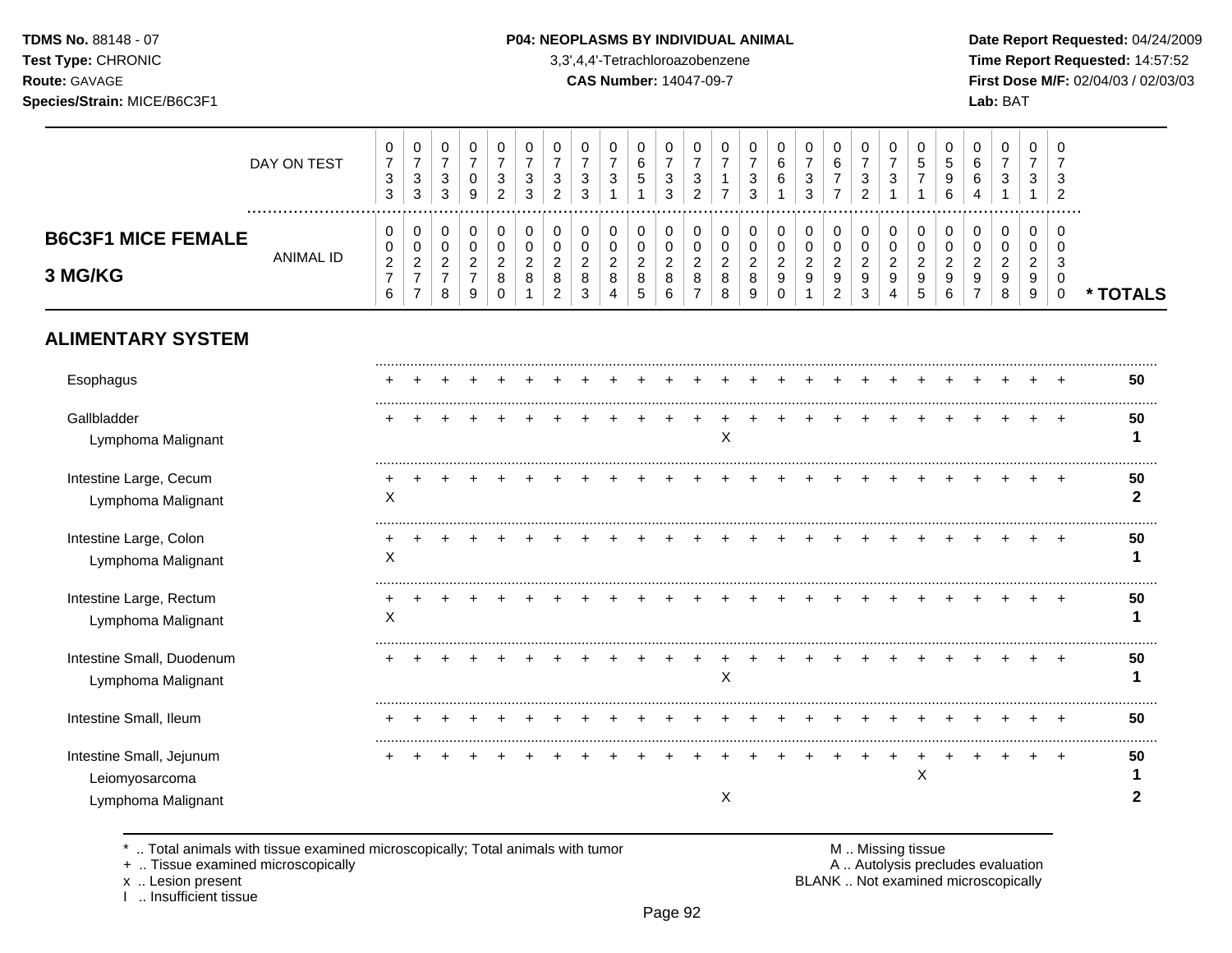# **TDMS No.** 88148 - 07 **P04: NEOPLASMS BY INDIVIDUAL ANIMAL** Date Report Requested: 04/24/2009

**Test Type:** CHRONIC 3,3',4,4'-Tetrachloroazobenzene **Time Report Requested:** 14:57:52 **Route:** GAVAGE **CAS Number:** 14047-09-7 **First Dose M/F:** 02/04/03 / 02/03/03

| DAY ON TEST                                                                  | 0<br>$\overline{7}$<br>$\ensuremath{\mathsf{3}}$<br>3 | 0<br>$\overline{7}$<br>$\sqrt{3}$<br>3             | 0<br>$\overline{7}$<br>$\sqrt{3}$<br>3 | 0<br>$\overline{7}$<br>0<br>9         | 0<br>$\overline{7}$<br>3<br>2 | 0<br>$\overline{7}$<br>3<br>3 | 0<br>$\overline{7}$<br>3<br>2 | 0<br>$\overline{7}$<br>3<br>3 | 0<br>$\overline{7}$<br>$\mathbf{3}$ | 0<br>6<br>$\sqrt{5}$     | $\Omega$<br>$\overline{7}$<br>$\sqrt{3}$<br>3 | 0<br>$\overline{7}$<br>3<br>2 | 0<br>-1<br>7             | 0<br>7<br>3<br>3 | 0<br>6<br>6        | 0<br>$\overline{7}$<br>$\sqrt{3}$<br>3 | 0<br>6<br>$\overline{7}$<br>$\overline{7}$ | 0<br>$\overline{7}$<br>$\sqrt{3}$<br>$\overline{2}$ | 0<br>$\overline{7}$<br>$\mathbf{3}$<br>1 | 0<br>5<br>$\overline{7}$ | 0<br>5<br>9 | 0<br>6<br>6   | 0<br>$\overline{7}$<br>3 | 0<br>7<br>3                             | 0<br>7<br>3<br>$\overline{2}$ |          |
|------------------------------------------------------------------------------|-------------------------------------------------------|----------------------------------------------------|----------------------------------------|---------------------------------------|-------------------------------|-------------------------------|-------------------------------|-------------------------------|-------------------------------------|--------------------------|-----------------------------------------------|-------------------------------|--------------------------|------------------|--------------------|----------------------------------------|--------------------------------------------|-----------------------------------------------------|------------------------------------------|--------------------------|-------------|---------------|--------------------------|-----------------------------------------|-------------------------------|----------|
| <b>B6C3F1 MICE FEMALE</b>                                                    | 0<br>0                                                | 0<br>0                                             | $\Omega$<br>$\mathbf 0$                | 0<br>$\mathbf 0$                      | 0<br>$\mathbf 0$              | 0<br>$\mathbf 0$              | 0<br>$\mathbf 0$              | 0<br>$\mathbf 0$              | 0<br>$\mathbf 0$                    | 0<br>0                   | 0<br>$\mathbf 0$                              | $\Omega$<br>$\mathbf 0$       | 0<br>$\mathbf 0$         | 0<br>0           | 0<br>$\Omega$      | 0<br>$\mathbf 0$                       | 0<br>0                                     | 0<br>0                                              | 0<br>$\mathbf 0$                         | 0<br>$\mathbf 0$         | 0<br>0      | 0<br>$\Omega$ | 0<br>$\Omega$            | 0<br>$\Omega$                           | 0<br>$\Omega$                 |          |
| <b>ANIMAL ID</b><br>3 MG/KG                                                  | $\overline{c}$<br>$\overline{7}$<br>6                 | $\overline{2}$<br>$\overline{7}$<br>$\overline{7}$ | $\overline{2}$<br>$\overline{7}$<br>8  | $\overline{c}$<br>$\overline{7}$<br>9 | 2<br>8<br>$\Omega$            | 2<br>8                        | 2<br>8<br>$\overline{2}$      | $\overline{2}$<br>8<br>3      | 2<br>8<br>4                         | $\overline{c}$<br>8<br>5 | $\overline{2}$<br>8<br>6                      | 2<br>8<br>$\overline{7}$      | $\overline{2}$<br>8<br>8 | 2<br>8<br>9      | 2<br>9<br>$\Omega$ | $\overline{2}$<br>9                    | $\overline{c}$<br>9<br>$\boldsymbol{2}$    | $\overline{2}$<br>9<br>3                            | $\overline{2}$<br>9<br>4                 | $\overline{2}$<br>9<br>5 | 2<br>9<br>6 | 2<br>9        | 2<br>9<br>8              | $\overline{c}$<br>9<br>$\boldsymbol{9}$ | 3<br>$\Omega$<br>$\mathbf 0$  | * TOTALS |
| Liver                                                                        |                                                       |                                                    |                                        |                                       |                               |                               |                               |                               |                                     |                          |                                               |                               |                          |                  |                    |                                        |                                            |                                                     |                                          |                          |             |               |                          |                                         |                               | 50       |
| Fibrous Histiocytoma, Metastatic, Skin                                       |                                                       |                                                    |                                        | X                                     | $\mathsf X$                   |                               |                               |                               |                                     |                          |                                               |                               |                          |                  | X                  |                                        |                                            |                                                     | $X$ $X$                                  |                          |             |               |                          |                                         |                               |          |
| Hepatocellular Adenoma<br>Hepatocellular Carcinoma                           |                                                       | X                                                  |                                        |                                       |                               |                               |                               |                               |                                     |                          |                                               |                               |                          |                  |                    |                                        | $X$ $X$                                    |                                                     |                                          |                          |             |               |                          |                                         | X                             |          |
| Histiocytic Sarcoma                                                          |                                                       |                                                    |                                        |                                       |                               |                               |                               |                               |                                     | X                        |                                               |                               |                          |                  |                    |                                        |                                            |                                                     |                                          |                          |             |               |                          |                                         |                               |          |
| Lymphoma Malignant                                                           |                                                       |                                                    |                                        |                                       |                               |                               |                               |                               |                                     |                          |                                               |                               | X                        |                  |                    |                                        |                                            |                                                     |                                          |                          |             | $\sf X$       |                          |                                         |                               |          |
| Schwannoma Malignant, Metastatic, Skin                                       |                                                       |                                                    |                                        |                                       |                               |                               |                               |                               |                                     |                          |                                               |                               |                          |                  |                    |                                        |                                            |                                                     |                                          |                          |             |               |                          |                                         |                               |          |
| Mesentery                                                                    |                                                       |                                                    |                                        |                                       |                               |                               |                               |                               |                                     |                          |                                               |                               |                          |                  |                    |                                        |                                            |                                                     |                                          |                          |             |               |                          |                                         |                               | 12       |
| Leiomyosarcoma, Metastatic, Intestine<br>Small, Jejunum                      |                                                       |                                                    |                                        |                                       |                               |                               |                               |                               |                                     |                          |                                               |                               |                          |                  |                    |                                        |                                            |                                                     |                                          | X                        |             |               |                          |                                         |                               |          |
| Lymphoma Malignant                                                           | X                                                     |                                                    |                                        |                                       |                               |                               |                               |                               |                                     |                          |                                               |                               | X                        |                  |                    |                                        |                                            |                                                     |                                          |                          |             |               |                          |                                         |                               |          |
| Schwannoma Malignant, Metastatic, Skin                                       |                                                       |                                                    |                                        |                                       |                               |                               |                               |                               |                                     |                          |                                               |                               |                          |                  |                    |                                        |                                            |                                                     |                                          |                          |             |               |                          |                                         |                               |          |
| Pancreas                                                                     |                                                       |                                                    |                                        |                                       |                               |                               |                               |                               |                                     |                          |                                               |                               |                          |                  |                    |                                        |                                            |                                                     |                                          |                          |             |               |                          |                                         |                               | 50       |
| Lymphoma Malignant                                                           |                                                       |                                                    |                                        |                                       |                               |                               |                               |                               |                                     |                          |                                               |                               | X                        |                  |                    |                                        |                                            |                                                     |                                          |                          |             |               |                          |                                         |                               | 3        |
| Schwannoma Malignant, Metastatic, Skin                                       |                                                       |                                                    |                                        |                                       |                               |                               |                               |                               |                                     |                          |                                               |                               |                          |                  |                    |                                        |                                            |                                                     |                                          |                          |             |               |                          |                                         |                               |          |
| Acinus, Adenoma                                                              |                                                       |                                                    | X                                      |                                       |                               |                               |                               |                               |                                     |                          |                                               |                               |                          |                  |                    |                                        |                                            |                                                     |                                          |                          |             |               |                          |                                         |                               |          |
| Salivary Glands                                                              |                                                       |                                                    |                                        |                                       |                               |                               |                               |                               |                                     |                          |                                               |                               |                          |                  |                    |                                        |                                            |                                                     |                                          |                          |             |               |                          |                                         |                               | 50       |
| Lymphoma Malignant                                                           | X                                                     |                                                    |                                        |                                       |                               |                               |                               |                               |                                     |                          |                                               |                               |                          |                  |                    |                                        |                                            |                                                     |                                          |                          |             | X             |                          |                                         |                               | 3        |
| Stomach, Forestomach                                                         |                                                       |                                                    |                                        |                                       |                               |                               |                               |                               |                                     |                          |                                               |                               |                          |                  |                    |                                        |                                            |                                                     |                                          |                          |             |               |                          |                                         |                               | 50       |
| Total animals with tissue examined microscopically; Total animals with tumor |                                                       |                                                    |                                        |                                       |                               |                               |                               |                               |                                     |                          |                                               |                               |                          |                  |                    |                                        |                                            |                                                     |                                          | M  Missing tissue        |             |               |                          |                                         |                               |          |

x .. Lesion present<br>I .. Insufficient tissue

+ .. Tissue examined microscopically examined microscopically and the state of the state of the state of the state of the A .. Autolysis precludes evaluation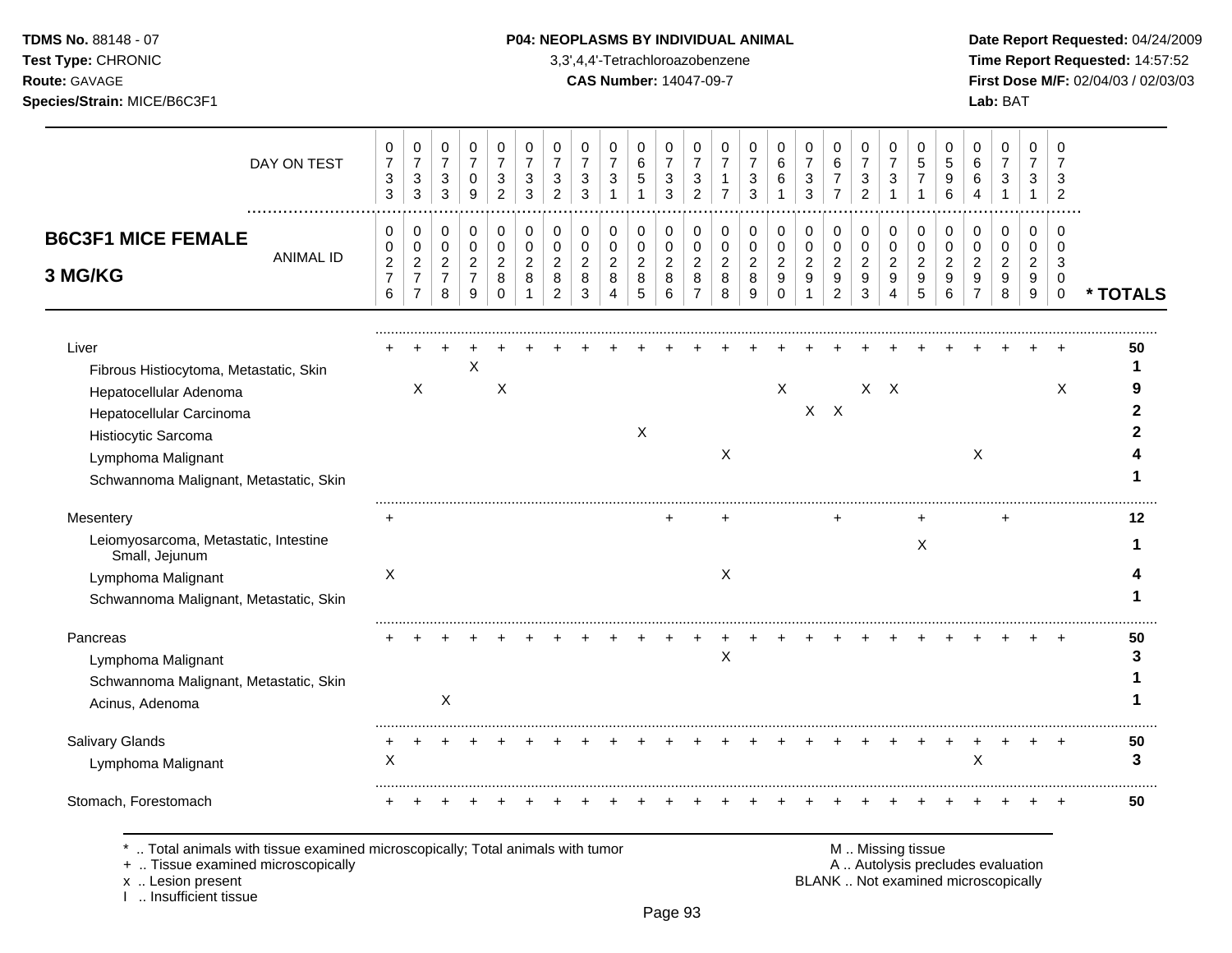Test Type: CHRONIC **3,3',4,4'-Tetrachloroazobenzene** 3,3',4,4'-Tetrachloroazobenzene **Time Report Requested:** 14:57:52 **Route:** GAVAGE **CAS Number:** 14047-09-7 **First Dose M/F:** 02/04/03 / 02/03/03 **Species/Strain:** MICE/B6C3F1 **Lab:** BAT

| DAY ON TEST                                                                                                                                                       | $\boldsymbol{0}$<br>$\overline{\mathbf{7}}$<br>$\ensuremath{\mathsf{3}}$<br>3 | $\mathbf 0$<br>$\overline{7}$<br>$\sqrt{3}$<br>$\mathbf{3}$                | $\pmb{0}$<br>$\overline{7}$<br>3<br>$\mathfrak{Z}$ | $\pmb{0}$<br>$\overline{7}$<br>0<br>$\boldsymbol{9}$        | $\pmb{0}$<br>$\overline{7}$<br>3<br>$\overline{2}$               | $\boldsymbol{0}$<br>$\overline{7}$<br>$\ensuremath{\mathsf{3}}$<br>$\mathbf{3}$ | $\,0\,$<br>$\overline{7}$<br>$\ensuremath{\mathsf{3}}$<br>$\overline{c}$ | $\pmb{0}$<br>$\overline{7}$<br>$\ensuremath{\mathsf{3}}$<br>$\mathbf{3}$ | $\mathbf 0$<br>$\overline{7}$<br>$\sqrt{3}$<br>$\mathbf{1}$       | 0<br>$\,6\,$<br>$\,$ 5 $\,$<br>$\mathbf{1}$         | $\mathbf 0$<br>$\overline{7}$<br>$\sqrt{3}$<br>$\mathbf{3}$ | $\mathbf 0$<br>$\overline{7}$<br>$\ensuremath{\mathsf{3}}$<br>$\overline{c}$ | 0<br>$\overline{7}$<br>$\mathbf{1}$<br>$\overline{7}$ | $\pmb{0}$<br>$\overline{7}$<br>3<br>3        | $\pmb{0}$<br>$\,6\,$<br>6                                             | $\mathbf 0$<br>$\overline{7}$<br>$\ensuremath{\mathsf{3}}$<br>3 | $\boldsymbol{0}$<br>$\,6$<br>$\boldsymbol{7}$<br>$\overline{7}$                | $\pmb{0}$<br>$\overline{7}$<br>3<br>$\overline{c}$ | $\pmb{0}$<br>$\overline{7}$<br>$\ensuremath{\mathsf{3}}$<br>$\mathbf{1}$ | 0<br>$\,$ 5 $\,$<br>7<br>$\mathbf{1}$                         | 0<br>5<br>9<br>6                       | $\mathbf 0$<br>6<br>6<br>4                                          | $\boldsymbol{0}$<br>$\overline{7}$<br>3<br>1 | 0<br>$\overline{7}$<br>3<br>$\mathbf{1}$ | $\mathbf 0$<br>$\overline{7}$<br>3<br>$\overline{2}$       |              |
|-------------------------------------------------------------------------------------------------------------------------------------------------------------------|-------------------------------------------------------------------------------|----------------------------------------------------------------------------|----------------------------------------------------|-------------------------------------------------------------|------------------------------------------------------------------|---------------------------------------------------------------------------------|--------------------------------------------------------------------------|--------------------------------------------------------------------------|-------------------------------------------------------------------|-----------------------------------------------------|-------------------------------------------------------------|------------------------------------------------------------------------------|-------------------------------------------------------|----------------------------------------------|-----------------------------------------------------------------------|-----------------------------------------------------------------|--------------------------------------------------------------------------------|----------------------------------------------------|--------------------------------------------------------------------------|---------------------------------------------------------------|----------------------------------------|---------------------------------------------------------------------|----------------------------------------------|------------------------------------------|------------------------------------------------------------|--------------|
| <b>B6C3F1 MICE FEMALE</b><br><b>ANIMAL ID</b><br>3 MG/KG                                                                                                          | 0<br>$\pmb{0}$<br>$\boldsymbol{2}$<br>$\overline{7}$<br>6                     | $\pmb{0}$<br>$\mathbf 0$<br>$\sqrt{2}$<br>$\overline{7}$<br>$\overline{7}$ | 0<br>0<br>$\overline{2}$<br>$\overline{7}$<br>8    | $\pmb{0}$<br>$\pmb{0}$<br>$\sqrt{2}$<br>$\overline{7}$<br>9 | $\mathbf 0$<br>$\mathbf 0$<br>$\overline{2}$<br>8<br>$\mathbf 0$ | $\pmb{0}$<br>$\pmb{0}$<br>$\overline{c}$<br>8<br>$\mathbf{1}$                   | 0<br>$\pmb{0}$<br>$\overline{2}$<br>8<br>$\overline{c}$                  | $\,0\,$<br>$\pmb{0}$<br>$\overline{c}$<br>8<br>3                         | 0<br>$\mathsf{O}\xspace$<br>$\overline{2}$<br>8<br>$\overline{4}$ | 0<br>$\pmb{0}$<br>$\overline{2}$<br>8<br>$\sqrt{5}$ | $\Omega$<br>$\mathbf 0$<br>$\sqrt{2}$<br>8<br>6             | $\Omega$<br>$\mathbf 0$<br>$\overline{2}$<br>8<br>$\overline{7}$             | $\mathbf 0$<br>0<br>$\overline{2}$<br>8<br>8          | 0<br>$\mathbf 0$<br>$\overline{2}$<br>8<br>9 | 0<br>$\pmb{0}$<br>$\boldsymbol{2}$<br>$\boldsymbol{9}$<br>$\mathbf 0$ | 0<br>$\pmb{0}$<br>$\overline{2}$<br>9<br>$\mathbf{1}$           | $\pmb{0}$<br>$\pmb{0}$<br>$\overline{2}$<br>$\boldsymbol{9}$<br>$\overline{c}$ | $\mathbf 0$<br>$\mathbf 0$<br>$\sqrt{2}$<br>9<br>3 | $\,0\,$<br>$\pmb{0}$<br>$\overline{2}$<br>9<br>$\overline{4}$            | $\pmb{0}$<br>$\mathbf 0$<br>$\overline{2}$<br>9<br>$\sqrt{5}$ | 0<br>$\pmb{0}$<br>$\sqrt{2}$<br>9<br>6 | $\mathbf 0$<br>$\mathbf 0$<br>$\overline{2}$<br>9<br>$\overline{7}$ | $\mathbf 0$<br>0<br>$\overline{2}$<br>9<br>8 | 0<br>0<br>$\overline{2}$<br>9<br>9       | $\Omega$<br>$\mathbf 0$<br>3<br>$\mathbf 0$<br>$\mathbf 0$ | * TOTALS     |
| Squamous Cell Carcinoma<br>Squamous Cell Papilloma                                                                                                                |                                                                               |                                                                            |                                                    |                                                             |                                                                  |                                                                                 |                                                                          |                                                                          |                                                                   |                                                     |                                                             |                                                                              |                                                       |                                              |                                                                       |                                                                 |                                                                                |                                                    |                                                                          |                                                               |                                        |                                                                     |                                              |                                          |                                                            |              |
| Stomach, Glandular<br>Lymphoma Malignant                                                                                                                          |                                                                               |                                                                            |                                                    |                                                             |                                                                  |                                                                                 |                                                                          |                                                                          |                                                                   |                                                     |                                                             |                                                                              |                                                       |                                              |                                                                       |                                                                 |                                                                                |                                                    |                                                                          |                                                               |                                        |                                                                     |                                              |                                          |                                                            | 50<br>1      |
| Tongue                                                                                                                                                            |                                                                               |                                                                            |                                                    |                                                             |                                                                  |                                                                                 |                                                                          |                                                                          |                                                                   |                                                     |                                                             |                                                                              |                                                       |                                              |                                                                       |                                                                 |                                                                                |                                                    |                                                                          |                                                               |                                        |                                                                     |                                              |                                          |                                                            | 1            |
| <b>CARDIOVASCULAR SYSTEM</b>                                                                                                                                      |                                                                               |                                                                            |                                                    |                                                             |                                                                  |                                                                                 |                                                                          |                                                                          |                                                                   |                                                     |                                                             |                                                                              |                                                       |                                              |                                                                       |                                                                 |                                                                                |                                                    |                                                                          |                                                               |                                        |                                                                     |                                              |                                          |                                                            |              |
| <b>Blood Vessel</b>                                                                                                                                               |                                                                               |                                                                            |                                                    |                                                             |                                                                  |                                                                                 |                                                                          |                                                                          |                                                                   |                                                     |                                                             |                                                                              |                                                       |                                              |                                                                       |                                                                 |                                                                                |                                                    |                                                                          |                                                               |                                        |                                                                     |                                              |                                          | $+$                                                        | 50           |
| Heart<br>Histiocytic Sarcoma<br>Lymphoma Malignant                                                                                                                |                                                                               |                                                                            |                                                    |                                                             |                                                                  |                                                                                 |                                                                          |                                                                          |                                                                   |                                                     |                                                             |                                                                              |                                                       |                                              |                                                                       |                                                                 |                                                                                |                                                    |                                                                          |                                                               |                                        |                                                                     |                                              |                                          |                                                            | 50<br>1<br>1 |
| <b>ENDOCRINE SYSTEM</b>                                                                                                                                           |                                                                               |                                                                            |                                                    |                                                             |                                                                  |                                                                                 |                                                                          |                                                                          |                                                                   |                                                     |                                                             |                                                                              |                                                       |                                              |                                                                       |                                                                 |                                                                                |                                                    |                                                                          |                                                               |                                        |                                                                     |                                              |                                          |                                                            |              |
| <b>Adrenal Cortex</b><br>Leiomyosarcoma, Metastatic, Intestine<br>Small, Jejunum<br>Lymphoma Malignant                                                            |                                                                               |                                                                            |                                                    |                                                             |                                                                  |                                                                                 |                                                                          |                                                                          |                                                                   |                                                     |                                                             |                                                                              | $\mathsf X$                                           |                                              |                                                                       |                                                                 |                                                                                |                                                    |                                                                          | X                                                             |                                        |                                                                     |                                              |                                          |                                                            | 50<br>1<br>3 |
| Adrenal Medulla                                                                                                                                                   |                                                                               |                                                                            |                                                    |                                                             |                                                                  |                                                                                 |                                                                          |                                                                          |                                                                   |                                                     |                                                             |                                                                              |                                                       |                                              |                                                                       |                                                                 |                                                                                |                                                    |                                                                          |                                                               |                                        |                                                                     |                                              |                                          |                                                            | 50           |
| Total animals with tissue examined microscopically; Total animals with tumor<br>+  Tissue examined microscopically<br>x  Lesion present<br>I  Insufficient tissue |                                                                               |                                                                            |                                                    |                                                             |                                                                  |                                                                                 |                                                                          |                                                                          |                                                                   |                                                     |                                                             |                                                                              |                                                       |                                              |                                                                       |                                                                 |                                                                                | M  Missing tissue                                  |                                                                          |                                                               |                                        | BLANK  Not examined microscopically                                 |                                              | A  Autolysis precludes evaluation        |                                                            |              |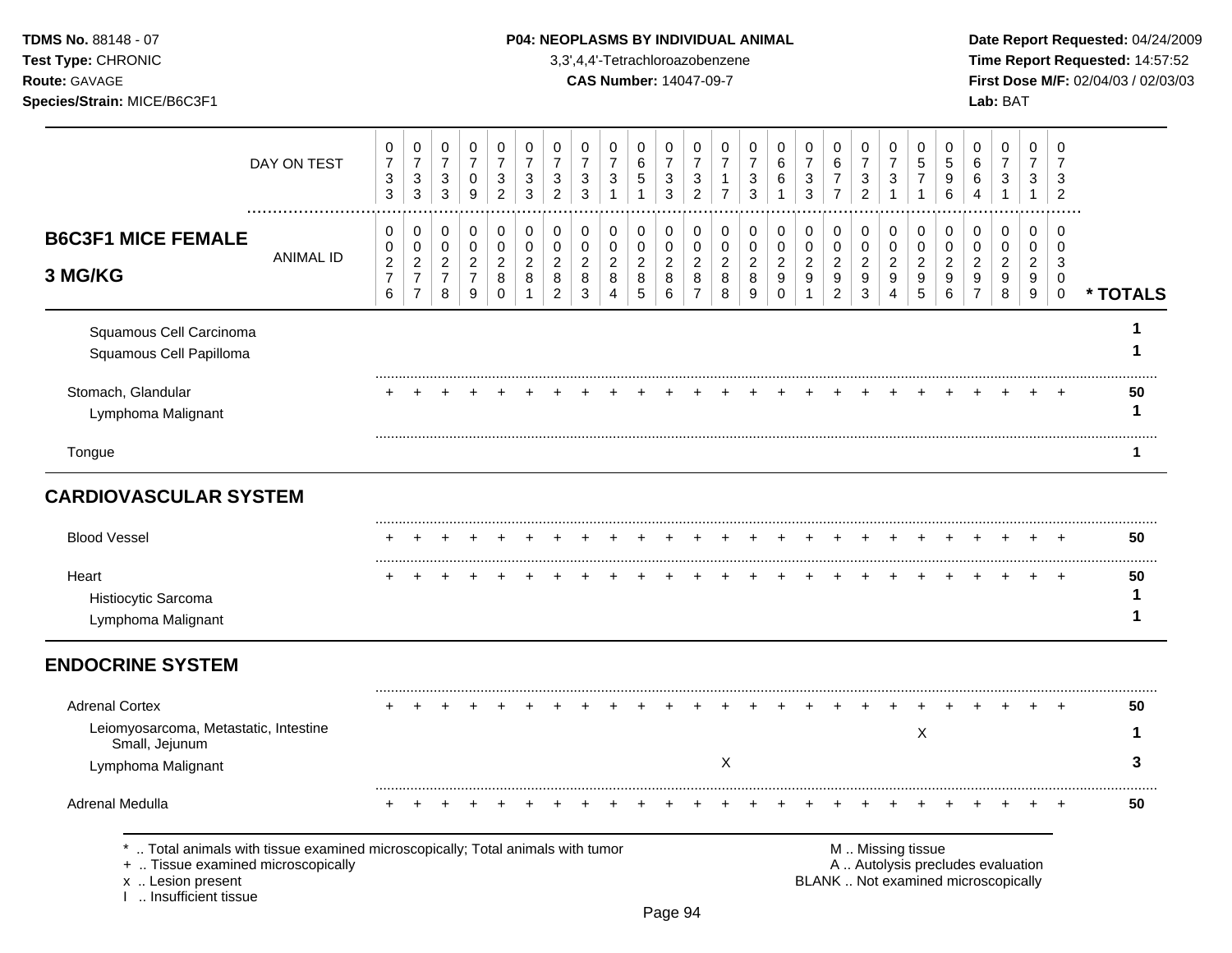**Test Type:** CHRONIC 3,3',4,4'-Tetrachloroazobenzene **Time Report Requested:** 14:57:52 **Route:** GAVAGE **CAS Number:** 14047-09-7 **First Dose M/F:** 02/04/03 / 02/03/03 **Species/Strain:** MICE/B6C3F1 **Lab:** BAT

| DAY ON TEST                                                                                                                             | 0<br>$\overline{7}$<br>$\ensuremath{\mathsf{3}}$<br>$\mathbf{3}$ | 0<br>$\overline{7}$<br>$\mathbf{3}$<br>$\mathbf{3}$ | 0<br>$\boldsymbol{7}$<br>3<br>$\mathbf{3}$ | 0<br>$\overline{7}$<br>0<br>$\boldsymbol{9}$ | 0<br>$\overline{7}$<br>3<br>$\overline{2}$ | 0<br>$\overline{7}$<br>3<br>3 | 0<br>$\overline{7}$<br>3<br>$\overline{2}$ | 0<br>$\overline{7}$<br>3<br>3 | 0<br>$\overline{7}$<br>$\sqrt{3}$<br>$\mathbf 1$ | 0<br>$\,6\,$<br>5<br>$\mathbf{1}$ | 0<br>$\overline{7}$<br>$\mathbf{3}$<br>3 | 0<br>$\overline{7}$<br>$\mathbf{3}$<br>$\overline{2}$ | 0<br>$\overline{7}$<br>$\mathbf{1}$<br>$\overline{7}$ | 0<br>$\overline{7}$<br>3<br>$\mathbf{3}$ | 0<br>6<br>$\,6$<br>$\mathbf{1}$ | 0<br>$\overline{7}$<br>$\ensuremath{\mathsf{3}}$<br>3 | 0<br>$\,6$<br>$\boldsymbol{7}$<br>$\overline{7}$ | 0<br>$\overline{7}$<br>3<br>$\overline{2}$ | 0<br>$\overline{7}$<br>$\mathbf{3}$<br>$\mathbf{1}$ | 0<br>$\overline{5}$<br>$\overline{7}$ | 0<br>$\sqrt{5}$<br>$\boldsymbol{9}$<br>6 | 0<br>$\,6\,$<br>$\,6$<br>$\overline{4}$                                  | 0<br>$\boldsymbol{7}$<br>3<br>$\mathbf{1}$ | 0<br>$\overline{7}$<br>3<br>$\mathbf{1}$ | 0<br>$\overline{7}$<br>3<br>$\overline{c}$ |                    |
|-----------------------------------------------------------------------------------------------------------------------------------------|------------------------------------------------------------------|-----------------------------------------------------|--------------------------------------------|----------------------------------------------|--------------------------------------------|-------------------------------|--------------------------------------------|-------------------------------|--------------------------------------------------|-----------------------------------|------------------------------------------|-------------------------------------------------------|-------------------------------------------------------|------------------------------------------|---------------------------------|-------------------------------------------------------|--------------------------------------------------|--------------------------------------------|-----------------------------------------------------|---------------------------------------|------------------------------------------|--------------------------------------------------------------------------|--------------------------------------------|------------------------------------------|--------------------------------------------|--------------------|
| <b>B6C3F1 MICE FEMALE</b>                                                                                                               | 0                                                                | $\mathbf 0$                                         | 0                                          | $\mathbf 0$                                  | $\mathbf 0$                                | 0                             | 0                                          | 0                             | 0                                                | $\pmb{0}$                         | $\pmb{0}$                                | $\mathbf 0$                                           | 0                                                     | $\mathbf 0$                              | $\mathbf 0$                     | 0                                                     | $\mathbf 0$                                      | $\pmb{0}$                                  | $\mathbf 0$                                         | $\pmb{0}$                             | $\mathbf 0$                              | $\mathbf 0$                                                              | 0                                          | $\mathbf 0$                              | $\mathbf 0$                                |                    |
| <b>ANIMAL ID</b>                                                                                                                        | $\pmb{0}$<br>$\overline{c}$                                      | $\mathbf 0$<br>$\sqrt{2}$                           | $\pmb{0}$<br>$\overline{2}$                | $\mathbf 0$<br>$\overline{c}$                | $\mathbf 0$<br>$\overline{2}$              | 0<br>$\overline{2}$           | $\mathbf 0$<br>$\overline{c}$              | 0<br>$\overline{2}$           | $\pmb{0}$<br>$\boldsymbol{2}$                    | $\mathbf 0$<br>$\overline{c}$     | $\pmb{0}$<br>$\overline{c}$              | $\mathbf 0$<br>$\sqrt{2}$                             | 0<br>$\overline{c}$                                   | $\pmb{0}$<br>$\overline{c}$              | $\mathbf 0$<br>$\overline{a}$   | $\mathbf 0$<br>$\overline{a}$                         | $\pmb{0}$<br>$\overline{c}$                      | 0<br>$\overline{2}$                        | $\pmb{0}$<br>$\overline{2}$                         | $\mathsf{O}\xspace$<br>$\overline{2}$ | $\pmb{0}$<br>$\overline{2}$              | $\mathbf 0$<br>$\sqrt{2}$                                                | 0<br>$\overline{c}$                        | 0<br>$\overline{2}$                      | $\mathbf 0$<br>3                           |                    |
| 3 MG/KG                                                                                                                                 | $\overline{7}$<br>6                                              | $\overline{7}$<br>$\overline{7}$                    | $\boldsymbol{7}$<br>8                      | $\overline{7}$<br>9                          | 8<br>$\Omega$                              | 8<br>$\mathbf 1$              | 8<br>2                                     | 8<br>3                        | $\bf 8$<br>4                                     | 8<br>5                            | 8<br>6                                   | $\bf 8$<br>$\overline{7}$                             | 8<br>8                                                | $\,8\,$<br>9                             | $9\,$<br>$\Omega$               | 9<br>$\mathbf{1}$                                     | $\boldsymbol{9}$<br>$\overline{2}$               | 9<br>3                                     | 9<br>4                                              | $9\,$<br>5                            | 9<br>6                                   | $9\,$<br>$\overline{7}$                                                  | 9<br>8                                     | 9<br>9                                   | 0<br>$\mathbf 0$                           | * TOTALS           |
| Lymphoma Malignant                                                                                                                      |                                                                  |                                                     |                                            |                                              |                                            |                               |                                            |                               |                                                  |                                   |                                          |                                                       |                                                       |                                          |                                 |                                                       |                                                  |                                            |                                                     |                                       |                                          |                                                                          |                                            |                                          |                                            | 1                  |
| Islets, Pancreatic<br>Schwannoma Malignant, Metastatic, Skin                                                                            |                                                                  |                                                     |                                            |                                              |                                            |                               |                                            |                               |                                                  |                                   |                                          |                                                       |                                                       |                                          |                                 |                                                       |                                                  |                                            |                                                     |                                       |                                          |                                                                          |                                            |                                          |                                            | 50<br>1            |
| Parathyroid Gland                                                                                                                       |                                                                  |                                                     |                                            |                                              |                                            |                               |                                            |                               |                                                  |                                   |                                          |                                                       |                                                       |                                          |                                 |                                                       |                                                  | м                                          |                                                     |                                       |                                          |                                                                          |                                            |                                          |                                            | 47                 |
| <b>Pituitary Gland</b>                                                                                                                  |                                                                  |                                                     |                                            |                                              |                                            |                               |                                            |                               |                                                  |                                   |                                          |                                                       |                                                       |                                          |                                 |                                                       |                                                  |                                            |                                                     |                                       |                                          |                                                                          |                                            |                                          |                                            | 49                 |
| Lymphoma Malignant                                                                                                                      |                                                                  |                                                     |                                            |                                              |                                            |                               |                                            |                               |                                                  |                                   |                                          |                                                       | $\mathsf X$                                           |                                          |                                 |                                                       |                                                  |                                            |                                                     |                                       |                                          | $\mathsf X$                                                              |                                            |                                          |                                            | $\mathbf{2}$       |
| Pars Distalis, Adenoma                                                                                                                  |                                                                  |                                                     |                                            |                                              |                                            |                               | $\boldsymbol{\mathsf{X}}$                  |                               |                                                  |                                   |                                          |                                                       |                                                       |                                          |                                 |                                                       |                                                  |                                            |                                                     |                                       |                                          |                                                                          |                                            |                                          |                                            | 1                  |
| <b>Thyroid Gland</b><br>Follicular Cell, Adenoma                                                                                        |                                                                  |                                                     |                                            |                                              |                                            |                               |                                            |                               |                                                  |                                   |                                          |                                                       |                                                       |                                          |                                 |                                                       | $\boldsymbol{\mathsf{X}}$                        |                                            |                                                     |                                       |                                          |                                                                          |                                            |                                          |                                            | 50<br>$\mathbf{2}$ |
| <b>GENERAL BODY SYSTEM</b>                                                                                                              |                                                                  |                                                     |                                            |                                              |                                            |                               |                                            |                               |                                                  |                                   |                                          |                                                       |                                                       |                                          |                                 |                                                       |                                                  |                                            |                                                     |                                       |                                          |                                                                          |                                            |                                          |                                            |                    |
| <b>Tissue NOS</b>                                                                                                                       |                                                                  |                                                     |                                            |                                              |                                            |                               |                                            |                               |                                                  |                                   |                                          |                                                       |                                                       |                                          |                                 |                                                       |                                                  |                                            |                                                     |                                       |                                          | $\ddot{}$                                                                |                                            |                                          |                                            | $\mathbf 2$        |
| <b>GENITAL SYSTEM</b>                                                                                                                   |                                                                  |                                                     |                                            |                                              |                                            |                               |                                            |                               |                                                  |                                   |                                          |                                                       |                                                       |                                          |                                 |                                                       |                                                  |                                            |                                                     |                                       |                                          |                                                                          |                                            |                                          |                                            |                    |
| <b>Clitoral Gland</b>                                                                                                                   |                                                                  |                                                     |                                            |                                              |                                            |                               |                                            |                               |                                                  |                                   |                                          |                                                       |                                                       |                                          |                                 |                                                       |                                                  |                                            |                                                     |                                       |                                          |                                                                          |                                            |                                          |                                            | 50                 |
| Carcinoma                                                                                                                               |                                                                  |                                                     |                                            |                                              |                                            |                               |                                            |                               |                                                  |                                   |                                          |                                                       |                                                       |                                          |                                 |                                                       |                                                  |                                            |                                                     |                                       |                                          |                                                                          |                                            |                                          |                                            | 1                  |
| Lymphoma Malignant                                                                                                                      |                                                                  |                                                     |                                            |                                              |                                            |                               |                                            |                               |                                                  |                                   |                                          |                                                       | X                                                     |                                          |                                 |                                                       |                                                  |                                            |                                                     |                                       |                                          |                                                                          |                                            |                                          |                                            |                    |
| Schwannoma Malignant, Metastatic, Skin                                                                                                  |                                                                  |                                                     |                                            |                                              |                                            |                               |                                            |                               |                                                  |                                   |                                          |                                                       |                                                       |                                          |                                 |                                                       |                                                  |                                            |                                                     |                                       |                                          |                                                                          |                                            |                                          |                                            |                    |
| Total animals with tissue examined microscopically; Total animals with tumor<br>+  Tissue examined microscopically<br>x  Lesion present |                                                                  |                                                     |                                            |                                              |                                            |                               |                                            |                               |                                                  |                                   |                                          |                                                       |                                                       |                                          |                                 |                                                       |                                                  |                                            | M  Missing tissue                                   |                                       |                                          | A  Autolysis precludes evaluation<br>BLANK  Not examined microscopically |                                            |                                          |                                            |                    |

I .. Insufficient tissue

Page 95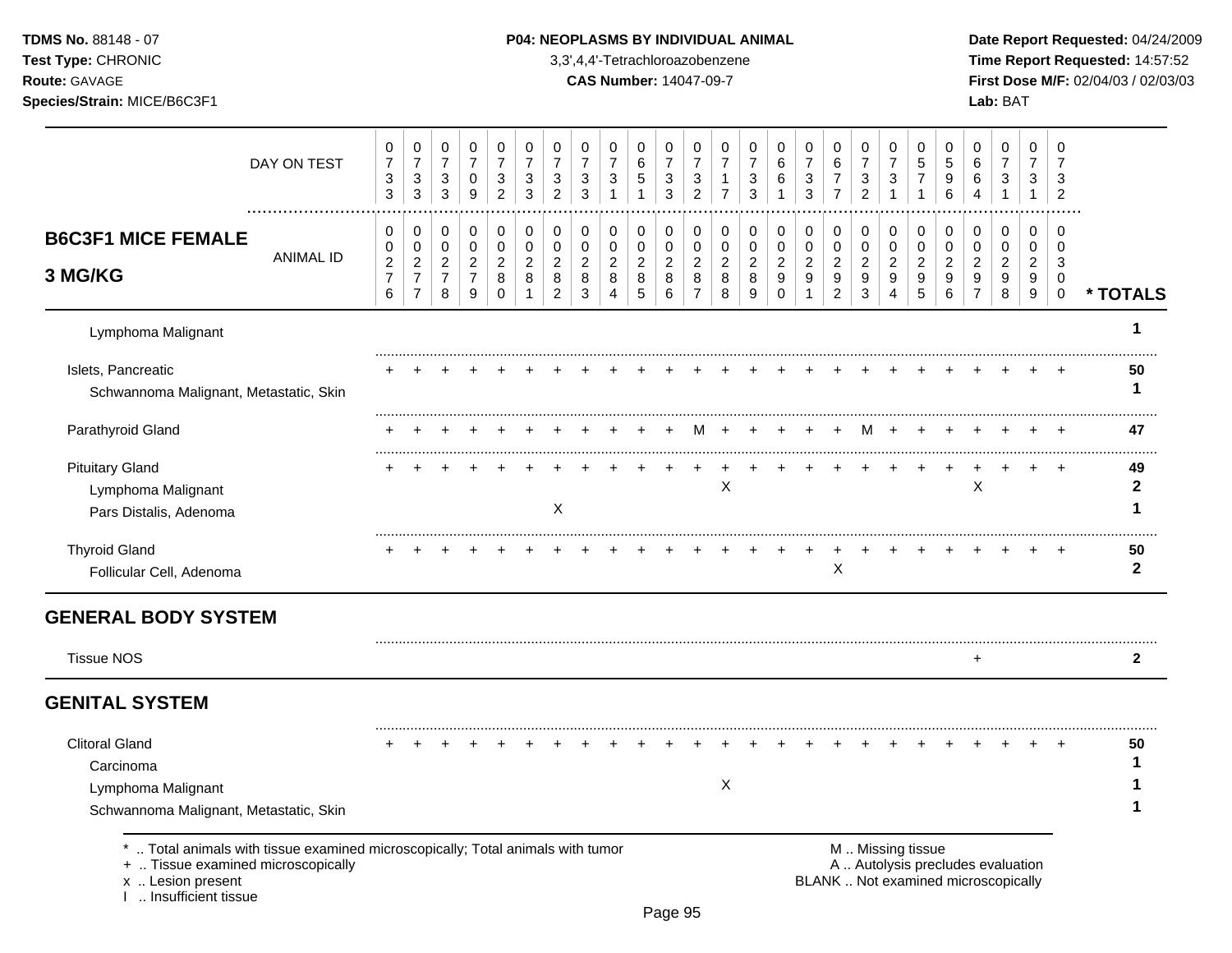# **TDMS No.** 88148 - 07 **P04: NEOPLASMS BY INDIVIDUAL ANIMAL** Date Report Requested: 04/24/2009

Test Type: CHRONIC **3,3',4,4'-Tetrachloroazobenzene** 3,3',4,4'-Tetrachloroazobenzene **Time Report Requested:** 14:57:52 **Route:** GAVAGE **CAS Number:** 14047-09-7 **First Dose M/F:** 02/04/03 / 02/03/03

| DAY ON TEST                                                                                                                                                          | 0<br>$\overline{7}$<br>3<br>$\mathbf{3}$          | 0<br>$\overline{7}$<br>$\sqrt{3}$<br>$\mathbf{3}$                      | 0<br>$\overline{7}$<br>3<br>3                             | 0<br>$\overline{7}$<br>$\boldsymbol{0}$<br>9                       | 0<br>$\overline{7}$<br>$\sqrt{3}$<br>$\overline{2}$  | 0<br>$\overline{7}$<br>$\ensuremath{\mathsf{3}}$<br>3 | 0<br>7<br>3<br>$\overline{2}$      | 0<br>$\overline{7}$<br>3<br>3                | 0<br>$\overline{7}$<br>$\mathbf{3}$                     | 0<br>$\,6\,$<br>$\sqrt{5}$<br>$\overline{ }$ | 0<br>$\overline{7}$<br>$\mathbf{3}$<br>3     | 0<br>$\overline{7}$<br>$\sqrt{3}$<br>$\overline{2}$         | 0<br>7<br>1<br>$\overline{7}$            | 0<br>7<br>3<br>3                   | 0<br>6<br>6<br>-1                                         | 0<br>$\overline{7}$<br>3<br>3                          | 0<br>6<br>$\overline{7}$<br>$\overline{7}$            | 0<br>$\overline{7}$<br>3<br>$\overline{c}$ | 0<br>$\overline{7}$<br>3<br>$\overline{ }$ | 0<br>5<br>$\overline{7}$<br>1                | 0<br>5<br>9<br>6                               | 0<br>6<br>6                                                         | 0<br>$\overline{7}$<br>3                                                 | 0<br>$\overline{7}$<br>3<br>$\mathbf 1$           | 0<br>$\overline{7}$<br>3<br>2                               |              |
|----------------------------------------------------------------------------------------------------------------------------------------------------------------------|---------------------------------------------------|------------------------------------------------------------------------|-----------------------------------------------------------|--------------------------------------------------------------------|------------------------------------------------------|-------------------------------------------------------|------------------------------------|----------------------------------------------|---------------------------------------------------------|----------------------------------------------|----------------------------------------------|-------------------------------------------------------------|------------------------------------------|------------------------------------|-----------------------------------------------------------|--------------------------------------------------------|-------------------------------------------------------|--------------------------------------------|--------------------------------------------|----------------------------------------------|------------------------------------------------|---------------------------------------------------------------------|--------------------------------------------------------------------------|---------------------------------------------------|-------------------------------------------------------------|--------------|
| <b>B6C3F1 MICE FEMALE</b><br><b>ANIMAL ID</b><br>3 MG/KG                                                                                                             | 0<br>0<br>$\overline{2}$<br>$\boldsymbol{7}$<br>6 | $\mathbf 0$<br>0<br>$\overline{c}$<br>$\overline{7}$<br>$\overline{7}$ | 0<br>$\mathbf 0$<br>$\overline{2}$<br>$\overline{7}$<br>8 | $\pmb{0}$<br>$\boldsymbol{0}$<br>$\sqrt{2}$<br>$\overline{7}$<br>9 | 0<br>$\pmb{0}$<br>$\overline{c}$<br>8<br>$\mathbf 0$ | 0<br>$\pmb{0}$<br>$\boldsymbol{2}$<br>8<br>1          | 0<br>0<br>$\overline{c}$<br>8<br>2 | 0<br>$\mathbf 0$<br>$\overline{c}$<br>8<br>3 | 0<br>$\pmb{0}$<br>$\overline{c}$<br>8<br>$\overline{4}$ | 0<br>0<br>$\overline{2}$<br>8<br>$\sqrt{5}$  | 0<br>$\mathbf 0$<br>$\overline{c}$<br>8<br>6 | 0<br>$\mathbf 0$<br>$\boldsymbol{2}$<br>8<br>$\overline{7}$ | 0<br>$\mathbf 0$<br>$\sqrt{2}$<br>8<br>8 | 0<br>0<br>$\overline{c}$<br>8<br>9 | $\mathbf 0$<br>$\mathbf 0$<br>$\sqrt{2}$<br>9<br>$\Omega$ | 0<br>$\mathsf 0$<br>$\overline{c}$<br>$\boldsymbol{9}$ | 0<br>$\mathbf 0$<br>$\sqrt{2}$<br>9<br>$\overline{c}$ | 0<br>$\pmb{0}$<br>$\overline{c}$<br>9<br>3 | 0<br>$\pmb{0}$<br>$\overline{c}$<br>9<br>4 | 0<br>$\mathbf 0$<br>$\overline{c}$<br>9<br>5 | 0<br>$\mathbf 0$<br>$\boldsymbol{2}$<br>9<br>6 | $\mathbf 0$<br>$\mathbf 0$<br>$\overline{2}$<br>9<br>$\overline{7}$ | 0<br>$\mathbf 0$<br>$\overline{2}$<br>$\boldsymbol{9}$<br>8              | 0<br>0<br>$\overline{2}$<br>9<br>$\boldsymbol{9}$ | $\mathbf 0$<br>$\mathbf 0$<br>3<br>$\mathbf 0$<br>$\pmb{0}$ | * TOTALS     |
| Ovary<br>Histiocytic Sarcoma<br>Luteoma<br>Lymphoma Malignant                                                                                                        |                                                   |                                                                        |                                                           |                                                                    |                                                      |                                                       |                                    |                                              |                                                         |                                              |                                              |                                                             | X                                        |                                    |                                                           |                                                        |                                                       |                                            |                                            |                                              |                                                |                                                                     |                                                                          |                                                   |                                                             | 50<br>1<br>3 |
| <b>Uterus</b><br>Hemangiosarcoma<br>Histiocytic Sarcoma<br>Lymphoma Malignant<br>Sarcoma Stromal                                                                     |                                                   |                                                                        |                                                           |                                                                    |                                                      |                                                       |                                    |                                              |                                                         | X                                            |                                              |                                                             |                                          |                                    |                                                           | X                                                      |                                                       |                                            |                                            |                                              |                                                |                                                                     |                                                                          |                                                   |                                                             | 50           |
| Vagina<br>Lymphoma Malignant<br>Schwannoma Malignant, Metastatic, Skin                                                                                               |                                                   |                                                                        |                                                           |                                                                    |                                                      |                                                       |                                    |                                              |                                                         |                                              |                                              |                                                             | Χ                                        |                                    |                                                           |                                                        |                                                       |                                            |                                            |                                              |                                                |                                                                     |                                                                          |                                                   |                                                             | 50<br>1<br>1 |
| <b>HEMATOPOIETIC SYSTEM</b>                                                                                                                                          |                                                   |                                                                        |                                                           |                                                                    |                                                      |                                                       |                                    |                                              |                                                         |                                              |                                              |                                                             |                                          |                                    |                                                           |                                                        |                                                       |                                            |                                            |                                              |                                                |                                                                     |                                                                          |                                                   |                                                             |              |
| <b>Bone Marrow</b><br>Hemangiosarcoma<br>Histiocytic Sarcoma<br>Lymphoma Malignant                                                                                   |                                                   |                                                                        |                                                           |                                                                    |                                                      |                                                       |                                    |                                              |                                                         |                                              |                                              |                                                             |                                          |                                    |                                                           |                                                        |                                                       |                                            |                                            |                                              |                                                | X                                                                   |                                                                          |                                                   |                                                             | 50           |
| Lymph Node                                                                                                                                                           | $\ddot{}$                                         |                                                                        |                                                           |                                                                    |                                                      |                                                       |                                    |                                              |                                                         |                                              |                                              |                                                             | $\ddot{}$                                |                                    | +                                                         |                                                        |                                                       | $\ddot{}$                                  |                                            |                                              |                                                | $\ddot{}$                                                           |                                                                          |                                                   |                                                             | 8            |
| *  Total animals with tissue examined microscopically; Total animals with tumor<br>+  Tissue examined microscopically<br>x  Lesion present<br>I  Insufficient tissue |                                                   |                                                                        |                                                           |                                                                    |                                                      |                                                       |                                    |                                              |                                                         |                                              |                                              |                                                             |                                          |                                    |                                                           |                                                        |                                                       | M  Missing tissue                          |                                            |                                              |                                                |                                                                     | A  Autolysis precludes evaluation<br>BLANK  Not examined microscopically |                                                   |                                                             |              |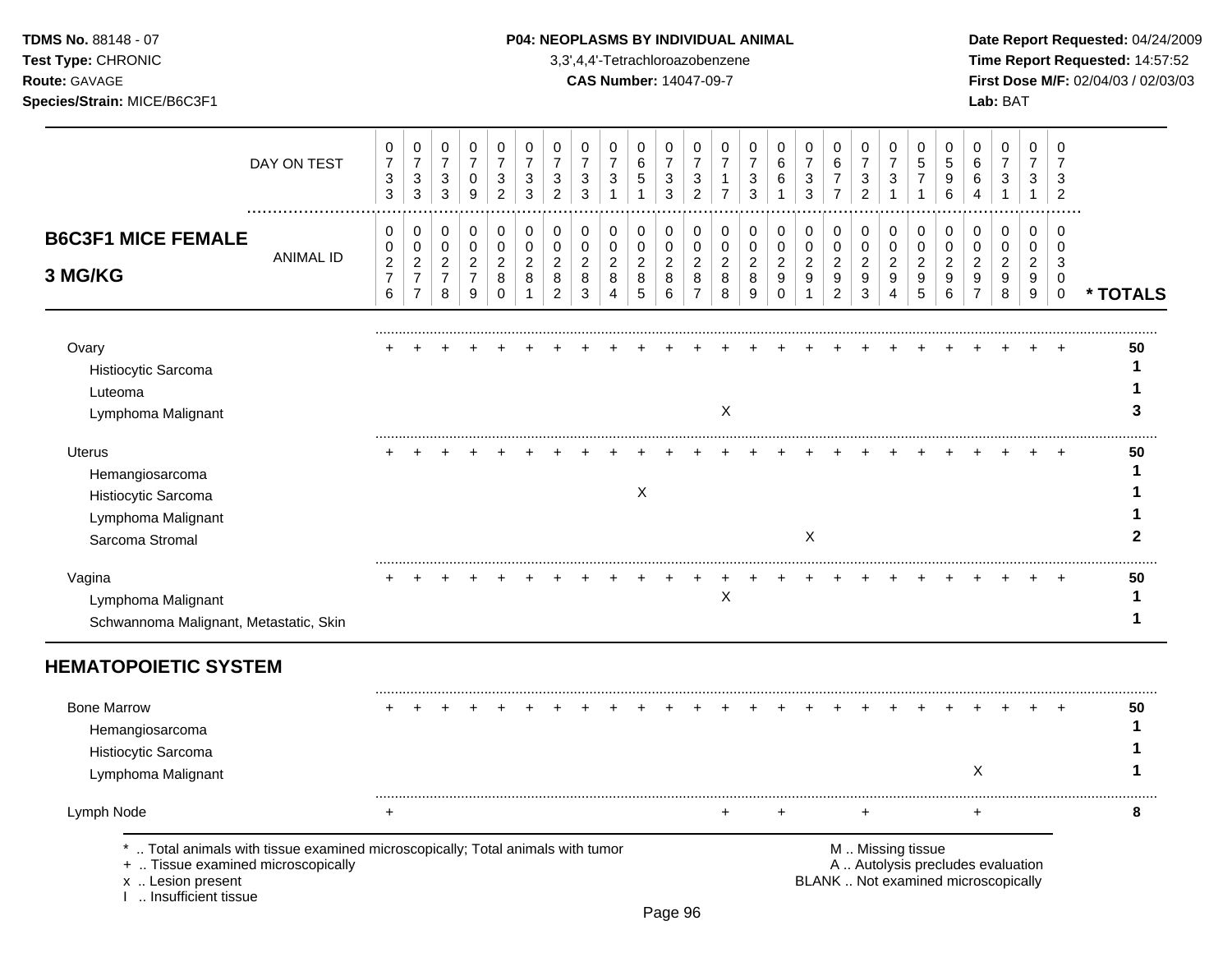**Test Type:** CHRONIC 3,3',4,4'-Tetrachloroazobenzene **Time Report Requested:** 14:57:52 **Route:** GAVAGE **CAS Number:** 14047-09-7 **First Dose M/F:** 02/04/03 / 02/03/03 **Species/Strain:** MICE/B6C3F1 **Lab:** BAT

|                                                                                                                                                                     | DAY ON TEST      | 0<br>$\overline{7}$<br>$\sqrt{3}$<br>$\mathbf{3}$ | 0<br>$\overline{7}$<br>3<br>$\sqrt{3}$                                | 0<br>$\overline{7}$<br>$\sqrt{3}$<br>$\mathbf{3}$   | 0<br>$\overline{7}$<br>$\mathbf 0$<br>9                     | 0<br>$\overline{7}$<br>3<br>$\overline{2}$         | 0<br>$\overline{7}$<br>3<br>3           | 0<br>$\overline{7}$<br>3<br>2                             | 0<br>$\overline{7}$<br>$\sqrt{3}$<br>3       | 0<br>$\overline{7}$<br>3                 | 0<br>6<br>$\sqrt{5}$<br>1              | 0<br>$\overline{7}$<br>$\ensuremath{\mathsf{3}}$<br>3 | 0<br>$\overline{7}$<br>3<br>$\overline{2}$                | 0<br>$\overline{7}$<br>7                     | 0<br>$\overline{7}$<br>3<br>3                | 0<br>6<br>6                                           | 0<br>$\overline{7}$<br>3<br>3                 | 0<br>$\,6\,$<br>$\overline{7}$<br>$\overline{7}$                   | 0<br>$\overline{7}$<br>3<br>$\overline{2}$   | 0<br>$\overline{7}$<br>$\sqrt{3}$              | 0<br>5<br>$\overline{7}$                     | 0<br>5<br>9<br>6                             | 0<br>6<br>6                                            | 0<br>$\overline{7}$<br>3                  | 0<br>$\overline{7}$<br>3                     | $\Omega$<br>3<br>2                               |          |
|---------------------------------------------------------------------------------------------------------------------------------------------------------------------|------------------|---------------------------------------------------|-----------------------------------------------------------------------|-----------------------------------------------------|-------------------------------------------------------------|----------------------------------------------------|-----------------------------------------|-----------------------------------------------------------|----------------------------------------------|------------------------------------------|----------------------------------------|-------------------------------------------------------|-----------------------------------------------------------|----------------------------------------------|----------------------------------------------|-------------------------------------------------------|-----------------------------------------------|--------------------------------------------------------------------|----------------------------------------------|------------------------------------------------|----------------------------------------------|----------------------------------------------|--------------------------------------------------------|-------------------------------------------|----------------------------------------------|--------------------------------------------------|----------|
| <b>B6C3F1 MICE FEMALE</b><br>3 MG/KG                                                                                                                                | <b>ANIMAL ID</b> | 0<br>0<br>$\boldsymbol{2}$<br>$\overline{7}$<br>6 | 0<br>0<br>$\overline{\mathbf{c}}$<br>$\overline{7}$<br>$\overline{7}$ | 0<br>$\pmb{0}$<br>$\sqrt{2}$<br>$\overline{7}$<br>8 | 0<br>$\mathbf 0$<br>$\boldsymbol{2}$<br>$\overline{7}$<br>9 | 0<br>$\mathbf 0$<br>$\sqrt{2}$<br>8<br>$\mathbf 0$ | 0<br>$\mathbf 0$<br>$\overline{2}$<br>8 | 0<br>$\mathbf 0$<br>$\overline{c}$<br>8<br>$\overline{2}$ | 0<br>$\mathbf 0$<br>$\overline{c}$<br>8<br>3 | 0<br>0<br>$\overline{c}$<br>$\,8\,$<br>4 | 0<br>$\pmb{0}$<br>$\sqrt{2}$<br>8<br>5 | 0<br>$\mathbf 0$<br>$\boldsymbol{2}$<br>8<br>6        | 0<br>$\mathbf 0$<br>$\overline{c}$<br>8<br>$\overline{7}$ | 0<br>$\mathbf 0$<br>$\overline{c}$<br>8<br>8 | 0<br>$\mathbf 0$<br>$\overline{c}$<br>8<br>9 | 0<br>$\mathbf 0$<br>$\boldsymbol{2}$<br>9<br>$\Omega$ | 0<br>0<br>$\overline{c}$<br>9<br>$\mathbf{1}$ | 0<br>$\pmb{0}$<br>$\sqrt{2}$<br>$\boldsymbol{9}$<br>$\overline{2}$ | 0<br>$\mathbf 0$<br>$\overline{c}$<br>9<br>3 | 0<br>$\mathbf 0$<br>$\boldsymbol{2}$<br>9<br>4 | 0<br>$\mathbf 0$<br>$\overline{c}$<br>9<br>5 | 0<br>$\mathbf 0$<br>$\overline{c}$<br>9<br>6 | 0<br>$\Omega$<br>$\overline{2}$<br>9<br>$\overline{7}$ | 0<br>$\Omega$<br>$\overline{c}$<br>9<br>8 | 0<br>$\mathbf 0$<br>$\sqrt{2}$<br>9<br>$9\,$ | 0<br>$\Omega$<br>3<br>$\mathbf 0$<br>$\mathbf 0$ | * TOTALS |
| Lymphoma Malignant<br>Bronchial, Lymphoma Malignant<br>Inguinal, Lymphoma Malignant<br>Lumbar, Lymphoma Malignant<br>Mediastinal, Fibrosarcoma, Metastatic,<br>Skin |                  | X                                                 |                                                                       |                                                     |                                                             |                                                    |                                         |                                                           |                                              |                                          |                                        |                                                       |                                                           | X<br>X                                       |                                              | $\boldsymbol{X}$                                      |                                               |                                                                    |                                              |                                                |                                              |                                              |                                                        |                                           |                                              |                                                  |          |
| Mediastinal, Lymphoma Malignant<br>Mediastinal, Schwannoma Malignant,<br>Metastatic, Skin<br>Pancreatic, Schwannoma Malignant,<br>Metastatic, Skin                  |                  | X                                                 |                                                                       |                                                     |                                                             |                                                    |                                         |                                                           |                                              |                                          |                                        |                                                       |                                                           | X                                            |                                              |                                                       |                                               |                                                                    |                                              |                                                |                                              |                                              | X                                                      |                                           |                                              |                                                  |          |
| Renal, Lymphoma Malignant<br>Lymph Node, Mandibular<br>Lymphoma Malignant                                                                                           |                  | Χ                                                 |                                                                       |                                                     |                                                             |                                                    |                                         |                                                           |                                              |                                          |                                        |                                                       |                                                           | X<br>X                                       |                                              |                                                       |                                               |                                                                    |                                              |                                                |                                              |                                              | X                                                      |                                           |                                              |                                                  | 49       |
| Lymph Node, Mesenteric<br>Lymphoma Malignant                                                                                                                        |                  | X                                                 |                                                                       |                                                     |                                                             |                                                    |                                         |                                                           |                                              |                                          |                                        |                                                       |                                                           | X                                            |                                              |                                                       |                                               |                                                                    |                                              |                                                |                                              |                                              |                                                        |                                           |                                              |                                                  | 49       |
| Spleen<br>Hemangiosarcoma<br>Lymphoma Malignant                                                                                                                     |                  | X                                                 |                                                                       |                                                     |                                                             |                                                    |                                         |                                                           |                                              |                                          |                                        |                                                       |                                                           | Χ                                            |                                              |                                                       |                                               |                                                                    |                                              |                                                |                                              |                                              | $\boldsymbol{\mathsf{X}}$                              |                                           |                                              |                                                  | 50       |
| Thymus                                                                                                                                                              |                  |                                                   |                                                                       |                                                     |                                                             |                                                    |                                         |                                                           |                                              |                                          |                                        |                                                       |                                                           |                                              |                                              |                                                       |                                               |                                                                    |                                              |                                                |                                              |                                              |                                                        |                                           |                                              |                                                  | 48       |

\* .. Total animals with tissue examined microscopically; Total animals with tumor **M** metally more than M .. Missing tissue<br>  $\blacksquare$  Tissue examined microscopically

+ .. Tissue examined microscopically

x .. Lesion present<br>I .. Insufficient tissue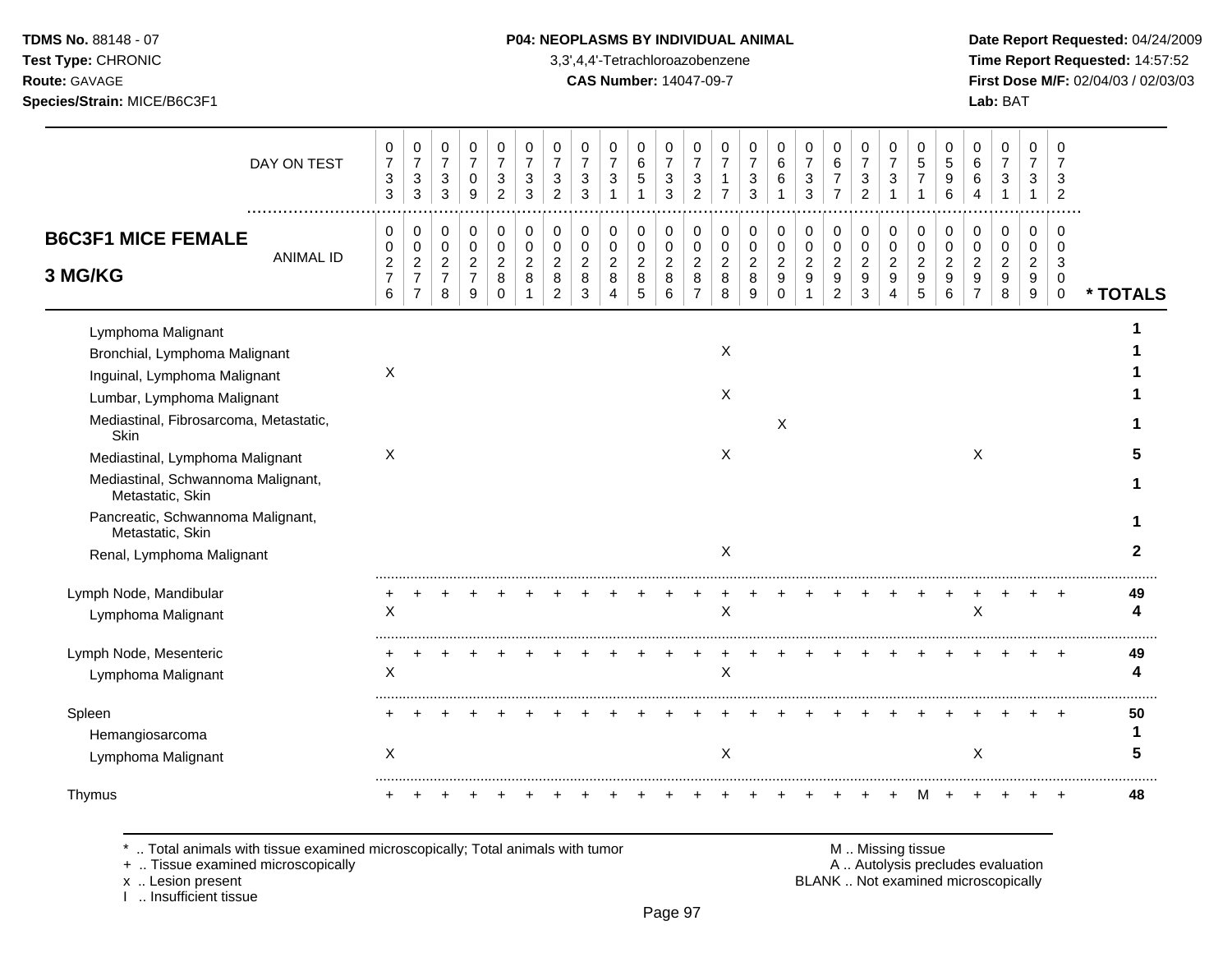# **TDMS No.** 88148 - 07 **P04: NEOPLASMS BY INDIVIDUAL ANIMAL** Date Report Requested: 04/24/2009

**Test Type:** CHRONIC 3,3',4,4'-Tetrachloroazobenzene **Time Report Requested:** 14:57:52 **Route:** GAVAGE **CAS Number:** 14047-09-7 **First Dose M/F:** 02/04/03 / 02/03/03

| DAY ON TEST                                                                                                                                                               | 0<br>$\boldsymbol{7}$<br>3<br>$\mathbf{3}$                 | 0<br>$\boldsymbol{7}$<br>3<br>$\mathbf{3}$                           | 0<br>$\boldsymbol{7}$<br>$\ensuremath{\mathsf{3}}$<br>$\mathfrak{S}$ | 0<br>$\boldsymbol{7}$<br>$\mathbf 0$<br>$\boldsymbol{9}$                         | 0<br>$\overline{\mathcal{I}}$<br>3<br>$\overline{2}$ | 0<br>$\overline{7}$<br>$\mathbf{3}$<br>3           | 0<br>$\overline{7}$<br>3<br>$\overline{c}$                | 0<br>$\boldsymbol{7}$<br>3<br>3            | 0<br>$\overline{7}$<br>3                                        | 0<br>$\,6$<br>$\,$ 5 $\,$                  | 0<br>$\boldsymbol{7}$<br>$\sqrt{3}$<br>$\sqrt{3}$           | 0<br>$\boldsymbol{7}$<br>3<br>$\overline{c}$                   | 0<br>$\overline{\mathbf{7}}$<br>$\mathbf{1}$<br>$\overline{7}$ | 0<br>$\overline{7}$<br>$\mathbf{3}$<br>3 | 0<br>6<br>6                                                           | 0<br>$\overline{7}$<br>3<br>3                        | 0<br>$\,6\,$<br>$\overline{7}$<br>$\overline{7}$                         | 0<br>$\boldsymbol{7}$<br>$\mathbf{3}$<br>$\overline{c}$             | 0<br>$\overline{7}$<br>3                     | 0<br>5<br>$\overline{7}$                     | 0<br>5<br>9<br>6                                  | 0<br>$\,6$<br>6<br>4                                      | 0<br>$\overline{7}$<br>3                          | 0<br>$\overline{7}$<br>3<br>-1                                   | $\Omega$<br>$\overline{7}$<br>3<br>$\overline{c}$ |              |
|---------------------------------------------------------------------------------------------------------------------------------------------------------------------------|------------------------------------------------------------|----------------------------------------------------------------------|----------------------------------------------------------------------|----------------------------------------------------------------------------------|------------------------------------------------------|----------------------------------------------------|-----------------------------------------------------------|--------------------------------------------|-----------------------------------------------------------------|--------------------------------------------|-------------------------------------------------------------|----------------------------------------------------------------|----------------------------------------------------------------|------------------------------------------|-----------------------------------------------------------------------|------------------------------------------------------|--------------------------------------------------------------------------|---------------------------------------------------------------------|----------------------------------------------|----------------------------------------------|---------------------------------------------------|-----------------------------------------------------------|---------------------------------------------------|------------------------------------------------------------------|---------------------------------------------------|--------------|
| <b>B6C3F1 MICE FEMALE</b><br><b>ANIMAL ID</b><br>3 MG/KG                                                                                                                  | 0<br>0<br>$\overline{\mathbf{c}}$<br>$\boldsymbol{7}$<br>6 | 0<br>$\pmb{0}$<br>$\overline{c}$<br>$\overline{7}$<br>$\overline{7}$ | $\,0\,$<br>$\pmb{0}$<br>$\overline{c}$<br>$\overline{7}$<br>8        | 0<br>$\mathsf{O}\xspace$<br>$\overline{c}$<br>$\overline{7}$<br>$\boldsymbol{9}$ | 0<br>$\pmb{0}$<br>$\overline{c}$<br>$\bf8$<br>0      | 0<br>$\pmb{0}$<br>$\boldsymbol{2}$<br>$\bf 8$<br>1 | 0<br>$\mathbf 0$<br>$\overline{c}$<br>8<br>$\overline{2}$ | 0<br>$\pmb{0}$<br>$\overline{c}$<br>8<br>3 | 0<br>$\mathbf 0$<br>$\overline{c}$<br>$\,8\,$<br>$\overline{4}$ | 0<br>$\pmb{0}$<br>$\overline{c}$<br>8<br>5 | 0<br>$\mathbf 0$<br>$\sqrt{2}$<br>$\,8\,$<br>$6\phantom{a}$ | 0<br>$\mathbf 0$<br>$\overline{2}$<br>$\bf8$<br>$\overline{7}$ | 0<br>$\pmb{0}$<br>$\overline{\mathbf{c}}$<br>8<br>8            | 0<br>0<br>$\overline{c}$<br>$\,8\,$<br>9 | 0<br>$\mathbf 0$<br>$\overline{c}$<br>$\boldsymbol{9}$<br>$\mathbf 0$ | 0<br>$\pmb{0}$<br>$\overline{c}$<br>$\boldsymbol{9}$ | 0<br>$\mathbf 0$<br>$\overline{a}$<br>$\boldsymbol{9}$<br>$\overline{c}$ | 0<br>$\mathsf{O}\xspace$<br>$\overline{c}$<br>$\boldsymbol{9}$<br>3 | 0<br>$\mathbf 0$<br>$\overline{c}$<br>9<br>4 | 0<br>$\mathbf 0$<br>$\overline{2}$<br>9<br>5 | 0<br>0<br>$\overline{c}$<br>$\boldsymbol{9}$<br>6 | 0<br>$\mathbf 0$<br>$\overline{c}$<br>9<br>$\overline{7}$ | 0<br>0<br>$\overline{c}$<br>$\boldsymbol{9}$<br>8 | 0<br>0<br>$\overline{c}$<br>$\boldsymbol{9}$<br>$\boldsymbol{9}$ | $\Omega$<br>$\Omega$<br>3<br>0<br>$\mathbf 0$     | * TOTALS     |
| Lymphoma Malignant                                                                                                                                                        | Χ                                                          |                                                                      |                                                                      |                                                                                  |                                                      |                                                    |                                                           |                                            |                                                                 |                                            |                                                             |                                                                | X                                                              |                                          |                                                                       |                                                      |                                                                          |                                                                     |                                              |                                              |                                                   |                                                           |                                                   |                                                                  |                                                   | 3            |
| <b>INTEGUMENTARY SYSTEM</b>                                                                                                                                               |                                                            |                                                                      |                                                                      |                                                                                  |                                                      |                                                    |                                                           |                                            |                                                                 |                                            |                                                             |                                                                |                                                                |                                          |                                                                       |                                                      |                                                                          |                                                                     |                                              |                                              |                                                   |                                                           |                                                   |                                                                  |                                                   |              |
| <b>Mammary Gland</b>                                                                                                                                                      |                                                            |                                                                      |                                                                      |                                                                                  |                                                      |                                                    |                                                           |                                            |                                                                 |                                            |                                                             |                                                                |                                                                |                                          |                                                                       |                                                      |                                                                          |                                                                     |                                              |                                              |                                                   |                                                           |                                                   |                                                                  |                                                   | 50           |
| Skin<br>Subcutaneous Tissue, Fibrosarcoma<br>Subcutaneous Tissue, Fibrous<br>Histiocytoma<br>Subcutaneous Tissue, Histiocytic<br>Sarcoma<br>Subcutaneous Tissue, Lymphoma |                                                            | X                                                                    |                                                                      | $\div$<br>X                                                                      |                                                      | $\mathsf{X}$                                       | $\times$                                                  |                                            |                                                                 |                                            |                                                             |                                                                |                                                                |                                          | X                                                                     |                                                      | $\mathsf X$                                                              |                                                                     |                                              |                                              |                                                   |                                                           |                                                   |                                                                  |                                                   | 50<br>6      |
| Malignant<br>Subcutaneous Tissue, Schwannoma<br>Malignant                                                                                                                 |                                                            |                                                                      |                                                                      |                                                                                  |                                                      |                                                    |                                                           |                                            |                                                                 |                                            |                                                             |                                                                |                                                                |                                          |                                                                       |                                                      |                                                                          |                                                                     |                                              |                                              |                                                   |                                                           |                                                   |                                                                  |                                                   | $\mathbf{2}$ |
| <b>MUSCULOSKELETAL SYSTEM</b>                                                                                                                                             |                                                            |                                                                      |                                                                      |                                                                                  |                                                      |                                                    |                                                           |                                            |                                                                 |                                            |                                                             |                                                                |                                                                |                                          |                                                                       |                                                      |                                                                          |                                                                     |                                              |                                              |                                                   |                                                           |                                                   |                                                                  |                                                   |              |
| Bone<br>Histiocytic Sarcoma<br>Osteosarcoma                                                                                                                               |                                                            |                                                                      |                                                                      |                                                                                  |                                                      |                                                    |                                                           |                                            |                                                                 |                                            |                                                             |                                                                |                                                                |                                          |                                                                       |                                                      |                                                                          |                                                                     |                                              |                                              |                                                   |                                                           |                                                   |                                                                  |                                                   | 50<br>1      |
| <b>Skeletal Muscle</b>                                                                                                                                                    |                                                            |                                                                      |                                                                      |                                                                                  |                                                      |                                                    |                                                           |                                            |                                                                 |                                            |                                                             |                                                                |                                                                |                                          | $+$                                                                   |                                                      |                                                                          |                                                                     |                                              | ÷                                            |                                                   | $\ddot{}$                                                 |                                                   |                                                                  |                                                   | 5            |
| *  Total animals with tissue examined microscopically; Total animals with tumor                                                                                           |                                                            |                                                                      |                                                                      |                                                                                  |                                                      |                                                    |                                                           |                                            |                                                                 |                                            |                                                             |                                                                |                                                                |                                          |                                                                       |                                                      |                                                                          |                                                                     |                                              | M  Missing tissue                            |                                                   |                                                           |                                                   |                                                                  |                                                   |              |

x .. Lesion present<br>I .. Insufficient tissue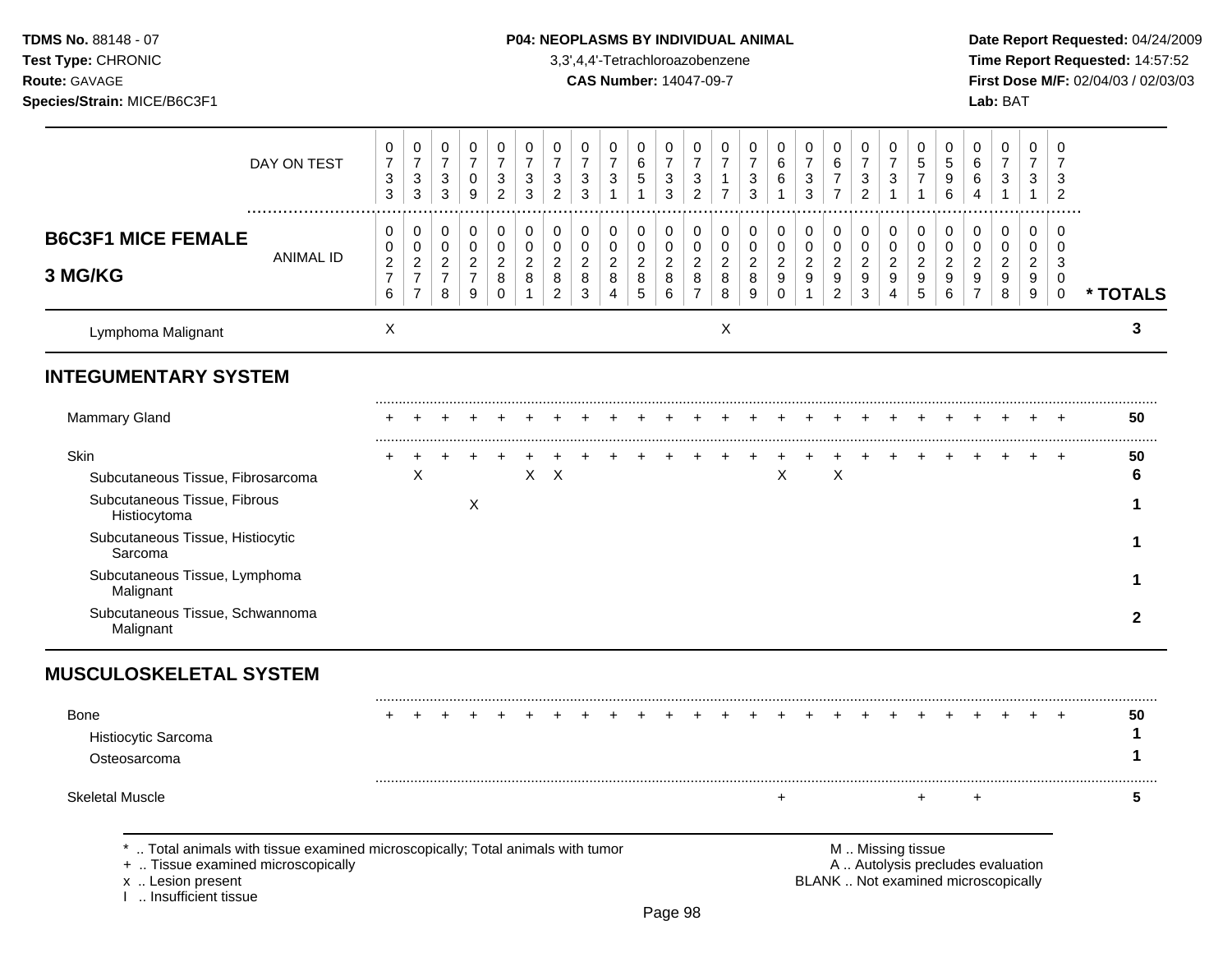**Test Type:** CHRONIC 3,3',4,4'-Tetrachloroazobenzene **Time Report Requested:** 14:57:52 **Route:** GAVAGE **CAS Number:** 14047-09-7 **First Dose M/F:** 02/04/03 / 02/03/03 **Species/Strain:** MICE/B6C3F1 **Lab:** BAT

| $\pmb{0}$<br>$\mathbf 0$<br>0<br>0<br>$\mathbf 0$<br>0<br>0<br>0<br>$\mathbf 0$<br>0<br>0<br>$\mathbf 0$<br>0<br>$\mathbf 0$<br>0<br>0<br>0<br>0<br>$\Omega$<br>$\overline{7}$<br>$\overline{7}$<br>$\overline{7}$<br>$\overline{7}$<br>$\overline{7}$<br>$\overline{7}$<br>$\overline{7}$<br>$\,6$<br>$\overline{7}$<br>$\,6$<br>$\overline{7}$<br>6<br>$\overline{7}$<br>5<br>5<br>$\,6$<br>$\overline{7}$<br>7<br>$\ensuremath{\mathsf{3}}$<br>$\overline{7}$<br>6<br>$\mathbf{3}$<br>3<br>$\sqrt{5}$<br>$\sqrt{3}$<br>$\ensuremath{\mathsf{3}}$<br>$\mathbf{3}$<br>6<br>$\sqrt{3}$<br>$\sqrt{3}$<br>3<br>$\overline{7}$<br>$9\,$<br>$\sqrt{3}$<br>3<br>3<br>$\mathbf{1}$<br>$\overline{7}$<br>$\mathbf{3}$<br>$\overline{c}$<br>$\mathbf{3}$<br>3<br>$\overline{c}$<br>$\overline{2}$<br>3<br>$\overline{7}$<br>$\overline{c}$<br>$\mathbf{1}$<br>$\mathbf{1}$<br>$\overline{1}$<br>$\mathbf{1}$<br>6<br>$\mathbf{1}$                                                                                                                                                                                                                                                              | 0<br>$\overline{7}$<br>$\overline{7}$<br>3<br>3       | 0<br>$\boldsymbol{7}$<br>$\sqrt{3}$<br>$\overline{2}$            | 0<br>$\overline{7}$<br>$\mathbf 0$<br>$\boldsymbol{9}$    | $\pmb{0}$<br>0<br>$\overline{7}$<br>$\overline{7}$<br>$\ensuremath{\mathsf{3}}$<br>3<br>$\sqrt{3}$<br>3                           | 0<br>$\boldsymbol{7}$<br>3<br>$\mathbf{3}$        | DAY ON TEST                                                                                                                             |                  |
|----------------------------------------------------------------------------------------------------------------------------------------------------------------------------------------------------------------------------------------------------------------------------------------------------------------------------------------------------------------------------------------------------------------------------------------------------------------------------------------------------------------------------------------------------------------------------------------------------------------------------------------------------------------------------------------------------------------------------------------------------------------------------------------------------------------------------------------------------------------------------------------------------------------------------------------------------------------------------------------------------------------------------------------------------------------------------------------------------------------------------------------------------------------------------------------|-------------------------------------------------------|------------------------------------------------------------------|-----------------------------------------------------------|-----------------------------------------------------------------------------------------------------------------------------------|---------------------------------------------------|-----------------------------------------------------------------------------------------------------------------------------------------|------------------|
| $\pmb{0}$<br>$\pmb{0}$<br>0<br>$\mathbf 0$<br>$\mathbf 0$<br>$\pmb{0}$<br>$\pmb{0}$<br>$\mathbf 0$<br>$\mathbf 0$<br>0<br>0<br>0<br>0<br>0<br>0<br>0<br>0<br>0<br>$\mathbf 0$<br>$\mathbf 0$<br>$\mathbf 0$<br>$\mathbf 0$<br>$\mathbf 0$<br>$\mathbf 0$<br>$\pmb{0}$<br>$\mathbf 0$<br>$\pmb{0}$<br>$\mathbf 0$<br>$\pmb{0}$<br>$\pmb{0}$<br>$\pmb{0}$<br>$\pmb{0}$<br>$\mathbf 0$<br>$\pmb{0}$<br>$\mathbf 0$<br>$\mathbf 0$<br>$\mathbf 0$<br>$\Omega$<br>$\overline{2}$<br>$\overline{2}$<br>$\overline{2}$<br>$\overline{2}$<br>$\overline{2}$<br>$\overline{2}$<br>$\overline{c}$<br>$\overline{2}$<br>$\overline{2}$<br>$\boldsymbol{2}$<br>$\overline{a}$<br>$\overline{c}$<br>$\overline{2}$<br>$\boldsymbol{2}$<br>$\overline{2}$<br>$\overline{a}$<br>$\sqrt{2}$<br>$\overline{2}$<br>3<br>$\bf 8$<br>$\bf8$<br>8<br>$\bf 8$<br>$\bf 8$<br>9<br>$\boldsymbol{9}$<br>9<br>$\boldsymbol{9}$<br>9<br>$\boldsymbol{9}$<br>$\boldsymbol{9}$<br>8<br>8<br>8<br>9<br>9<br>9<br>0<br>$\overline{2}$<br>3<br>5<br>6<br>$\overline{7}$<br>8<br>9<br>$\Omega$<br>$\overline{2}$<br>$\mathbf{3}$<br>$\sqrt{5}$<br>$\overline{7}$<br>8<br>9<br>$\pmb{0}$<br>* TOTALS<br>4<br>4<br>6<br>1 | 0<br>$\pmb{0}$<br>$\overline{2}$<br>8<br>$\mathbf{1}$ | $\mathbf 0$<br>$\pmb{0}$<br>$\sqrt{2}$<br>$\bf 8$<br>$\mathbf 0$ | 0<br>$\pmb{0}$<br>$\overline{2}$<br>$\boldsymbol{7}$<br>9 | 0<br>0<br>$\pmb{0}$<br>$\pmb{0}$<br>$\overline{2}$<br>$\overline{2}$<br>$\overline{7}$<br>$\boldsymbol{7}$<br>$\overline{7}$<br>8 | 0<br>0<br>$\overline{c}$<br>$\boldsymbol{7}$<br>6 | <b>B6C3F1 MICE FEMALE</b><br><b>ANIMAL ID</b>                                                                                           | 3 MG/KG          |
| X<br>$\mathbf{2}$                                                                                                                                                                                                                                                                                                                                                                                                                                                                                                                                                                                                                                                                                                                                                                                                                                                                                                                                                                                                                                                                                                                                                                      |                                                       |                                                                  |                                                           |                                                                                                                                   |                                                   | Fibrosarcoma, Metastatic, Skin                                                                                                          |                  |
| X                                                                                                                                                                                                                                                                                                                                                                                                                                                                                                                                                                                                                                                                                                                                                                                                                                                                                                                                                                                                                                                                                                                                                                                      |                                                       |                                                                  |                                                           |                                                                                                                                   |                                                   | Leiomyosarcoma, Metastatic, Intestine<br>Small, Jejunum                                                                                 |                  |
| X                                                                                                                                                                                                                                                                                                                                                                                                                                                                                                                                                                                                                                                                                                                                                                                                                                                                                                                                                                                                                                                                                                                                                                                      |                                                       |                                                                  |                                                           |                                                                                                                                   |                                                   | Lymphoma Malignant                                                                                                                      |                  |
|                                                                                                                                                                                                                                                                                                                                                                                                                                                                                                                                                                                                                                                                                                                                                                                                                                                                                                                                                                                                                                                                                                                                                                                        |                                                       |                                                                  |                                                           |                                                                                                                                   |                                                   | <b>NERVOUS SYSTEM</b>                                                                                                                   |                  |
| 50<br>1<br>X<br>1                                                                                                                                                                                                                                                                                                                                                                                                                                                                                                                                                                                                                                                                                                                                                                                                                                                                                                                                                                                                                                                                                                                                                                      |                                                       |                                                                  |                                                           |                                                                                                                                   |                                                   | Histiocytic Sarcoma<br>Lymphoma Malignant                                                                                               | <b>Brain</b>     |
| $\mathbf{2}$                                                                                                                                                                                                                                                                                                                                                                                                                                                                                                                                                                                                                                                                                                                                                                                                                                                                                                                                                                                                                                                                                                                                                                           |                                                       |                                                                  |                                                           |                                                                                                                                   |                                                   |                                                                                                                                         | Peripheral Nerve |
| $\ddot{}$<br>1<br>X<br>1                                                                                                                                                                                                                                                                                                                                                                                                                                                                                                                                                                                                                                                                                                                                                                                                                                                                                                                                                                                                                                                                                                                                                               |                                                       |                                                                  |                                                           |                                                                                                                                   |                                                   | Lymphoma Malignant                                                                                                                      | Spinal Cord      |
|                                                                                                                                                                                                                                                                                                                                                                                                                                                                                                                                                                                                                                                                                                                                                                                                                                                                                                                                                                                                                                                                                                                                                                                        |                                                       |                                                                  |                                                           |                                                                                                                                   |                                                   | <b>RESPIRATORY SYSTEM</b>                                                                                                               |                  |
| 50<br>$\ddot{}$<br>$\overline{ }$<br>$\mathsf{X}$<br>$\boldsymbol{\mathsf{X}}$<br>6<br>X<br>2<br>$\boldsymbol{\mathsf{X}}$<br>X<br>$\mathbf{2}$<br>X<br>1                                                                                                                                                                                                                                                                                                                                                                                                                                                                                                                                                                                                                                                                                                                                                                                                                                                                                                                                                                                                                              |                                                       |                                                                  |                                                           |                                                                                                                                   | X                                                 | Alveolar/Bronchiolar Adenoma<br>Alveolar/Bronchiolar Carcinoma<br>Fibrosarcoma, Metastatic, Skin<br>Histiocytic Sarcoma                 | Lung             |
| M  Missing tissue<br>A  Autolysis precludes evaluation<br>BLANK  Not examined microscopically                                                                                                                                                                                                                                                                                                                                                                                                                                                                                                                                                                                                                                                                                                                                                                                                                                                                                                                                                                                                                                                                                          |                                                       |                                                                  |                                                           |                                                                                                                                   |                                                   | Total animals with tissue examined microscopically; Total animals with tumor<br>+  Tissue examined microscopically<br>x  Lesion present |                  |

x .. Lesion present<br>I .. Insufficient tissue

Page 99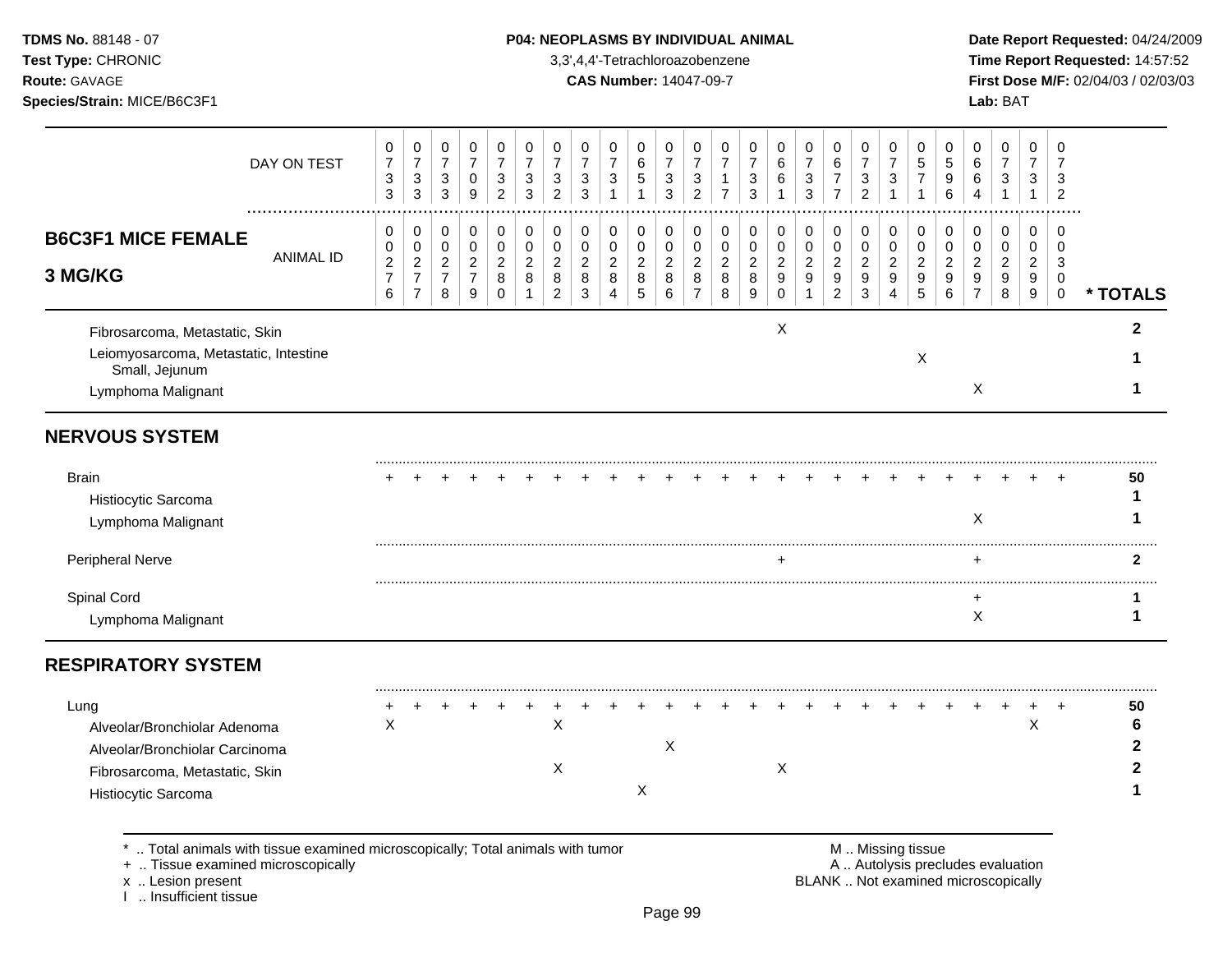**Test Type:** CHRONIC 3,3',4,4'-Tetrachloroazobenzene **Time Report Requested:** 14:57:52 **Route:** GAVAGE **CAS Number:** 14047-09-7 **First Dose M/F:** 02/04/03 / 02/03/03

|                                                                                   | DAY ON TEST                                                                  | 0<br>$\overline{7}$<br>3<br>3                     | $\mathbf 0$<br>$\overline{7}$<br>$\ensuremath{\mathsf{3}}$<br>$\mathbf{3}$ | 0<br>$\overline{7}$<br>3<br>$\mathbf{3}$        | 0<br>$\overline{7}$<br>$\mathbf 0$<br>$\boldsymbol{9}$ | 0<br>$\overline{7}$<br>3<br>$\overline{2}$   | 0<br>$\overline{7}$<br>3<br>3                        | 0<br>$\overline{7}$<br>3<br>$\overline{2}$                | 0<br>$\overline{7}$<br>3<br>3              | 0<br>$\overline{7}$<br>3        | 0<br>$\,6$<br>$\mathbf 5$<br>1     | 0<br>$\overline{7}$<br>$\mathbf{3}$<br>3 | 0<br>$\overline{7}$<br>$\mathbf{3}$<br>$\overline{2}$           | 0<br>$\overline{7}$<br>1<br>$\overline{7}$   | 0<br>$\overline{7}$<br>3<br>3            | 0<br>6<br>6                                | 0<br>$\overline{7}$<br>3<br>3                                                | 0<br>$\,6\,$<br>$\overline{7}$<br>$\overline{7}$                   | 0<br>$\overline{7}$<br>3<br>$\mathfrak{p}$ | 0<br>$\overline{7}$<br>3                     | 0<br>5<br>$\overline{7}$                     | 0<br>5<br>9<br>6                   | 0<br>6<br>6<br>4                             | 0<br>$\overline{7}$<br>3                                                 | 0<br>$\overline{7}$<br>3<br>1                     | 0<br>$\overline{7}$<br>3<br>$\overline{2}$ |              |
|-----------------------------------------------------------------------------------|------------------------------------------------------------------------------|---------------------------------------------------|----------------------------------------------------------------------------|-------------------------------------------------|--------------------------------------------------------|----------------------------------------------|------------------------------------------------------|-----------------------------------------------------------|--------------------------------------------|---------------------------------|------------------------------------|------------------------------------------|-----------------------------------------------------------------|----------------------------------------------|------------------------------------------|--------------------------------------------|------------------------------------------------------------------------------|--------------------------------------------------------------------|--------------------------------------------|----------------------------------------------|----------------------------------------------|------------------------------------|----------------------------------------------|--------------------------------------------------------------------------|---------------------------------------------------|--------------------------------------------|--------------|
| <b>B6C3F1 MICE FEMALE</b><br>3 MG/KG                                              | <b>ANIMAL ID</b>                                                             | 0<br>0<br>$\overline{c}$<br>$\boldsymbol{7}$<br>6 | 0<br>$\mathbf 0$<br>$\boldsymbol{2}$<br>$\overline{7}$<br>$\overline{7}$   | 0<br>0<br>$\overline{c}$<br>$\overline{7}$<br>8 | 0<br>$\mathbf 0$<br>$\sqrt{2}$<br>$\overline{7}$<br>9  | 0<br>0<br>$\overline{2}$<br>8<br>$\mathbf 0$ | $\pmb{0}$<br>$\mathbf 0$<br>$\overline{c}$<br>8<br>1 | 0<br>$\mathbf 0$<br>$\overline{2}$<br>8<br>$\overline{c}$ | 0<br>$\pmb{0}$<br>$\overline{c}$<br>8<br>3 | 0<br>$\mathbf 0$<br>2<br>8<br>4 | 0<br>0<br>$\overline{c}$<br>8<br>5 | 0<br>0<br>$\overline{c}$<br>8<br>6       | $\mathbf 0$<br>$\mathbf 0$<br>$\sqrt{2}$<br>8<br>$\overline{7}$ | 0<br>$\pmb{0}$<br>$\boldsymbol{2}$<br>8<br>8 | 0<br>$\mathbf 0$<br>$\sqrt{2}$<br>8<br>9 | 0<br>$\pmb{0}$<br>$\overline{2}$<br>9<br>0 | $\pmb{0}$<br>$\pmb{0}$<br>$\overline{c}$<br>$\boldsymbol{9}$<br>$\mathbf{1}$ | 0<br>$\pmb{0}$<br>$\sqrt{2}$<br>$\boldsymbol{9}$<br>$\overline{2}$ | 0<br>0<br>$\overline{2}$<br>9<br>3         | 0<br>$\mathbf 0$<br>$\overline{c}$<br>9<br>4 | 0<br>$\mathbf 0$<br>$\overline{2}$<br>9<br>5 | 0<br>0<br>$\overline{2}$<br>9<br>6 | 0<br>$\mathbf 0$<br>2<br>9<br>$\overline{7}$ | 0<br>0<br>$\overline{2}$<br>9<br>8                                       | 0<br>0<br>$\overline{c}$<br>9<br>$\boldsymbol{9}$ | 0<br>0<br>3<br>$\mathbf 0$<br>$\pmb{0}$    | * TOTALS     |
| Lymphoma Malignant<br>Mediastinum, Schwannoma Malignant,<br>Metastatic, Skin      |                                                                              | X                                                 |                                                                            |                                                 |                                                        |                                              |                                                      |                                                           |                                            |                                 |                                    |                                          |                                                                 |                                              |                                          |                                            |                                                                              |                                                                    |                                            |                                              |                                              |                                    |                                              |                                                                          |                                                   |                                            | 3<br>1       |
| <b>Nose</b><br>Lymphoma Malignant                                                 |                                                                              |                                                   |                                                                            |                                                 |                                                        |                                              |                                                      |                                                           |                                            |                                 |                                    |                                          |                                                                 |                                              |                                          |                                            |                                                                              |                                                                    |                                            |                                              |                                              |                                    | X                                            |                                                                          |                                                   |                                            | 50<br>1      |
| Trachea                                                                           |                                                                              |                                                   |                                                                            |                                                 |                                                        |                                              |                                                      |                                                           |                                            |                                 |                                    |                                          |                                                                 |                                              |                                          |                                            |                                                                              |                                                                    |                                            |                                              |                                              |                                    |                                              |                                                                          |                                                   |                                            | 50           |
| <b>SPECIAL SENSES SYSTEM</b>                                                      |                                                                              |                                                   |                                                                            |                                                 |                                                        |                                              |                                                      |                                                           |                                            |                                 |                                    |                                          |                                                                 |                                              |                                          |                                            |                                                                              |                                                                    |                                            |                                              |                                              |                                    |                                              |                                                                          |                                                   |                                            |              |
| Eye                                                                               |                                                                              |                                                   |                                                                            |                                                 |                                                        |                                              |                                                      |                                                           |                                            |                                 |                                    |                                          |                                                                 |                                              |                                          |                                            |                                                                              |                                                                    |                                            |                                              |                                              |                                    |                                              |                                                                          |                                                   |                                            | 50           |
| <b>Harderian Gland</b><br>Adenoma<br>Lymphoma Malignant                           |                                                                              |                                                   |                                                                            | X                                               |                                                        |                                              |                                                      |                                                           |                                            |                                 |                                    |                                          |                                                                 |                                              |                                          |                                            |                                                                              |                                                                    |                                            |                                              |                                              | $\boldsymbol{\mathsf{X}}$          |                                              | $\sf X$                                                                  |                                                   |                                            | 50<br>6<br>1 |
| <b>URINARY SYSTEM</b>                                                             |                                                                              |                                                   |                                                                            |                                                 |                                                        |                                              |                                                      |                                                           |                                            |                                 |                                    |                                          |                                                                 |                                              |                                          |                                            |                                                                              |                                                                    |                                            |                                              |                                              |                                    |                                              |                                                                          |                                                   |                                            |              |
| Kidney<br>Histiocytic Sarcoma<br>Lymphoma Malignant                               |                                                                              |                                                   |                                                                            |                                                 |                                                        |                                              |                                                      |                                                           |                                            |                                 | Χ                                  |                                          |                                                                 | X                                            |                                          |                                            |                                                                              |                                                                    |                                            |                                              |                                              |                                    | X                                            |                                                                          |                                                   |                                            | 50<br>2<br>4 |
| Ureter                                                                            |                                                                              |                                                   |                                                                            |                                                 |                                                        |                                              |                                                      |                                                           |                                            |                                 |                                    |                                          |                                                                 | $\ddot{}$                                    |                                          |                                            |                                                                              |                                                                    |                                            |                                              |                                              |                                    |                                              |                                                                          |                                                   |                                            | 1            |
| +  Tissue examined microscopically<br>x  Lesion present<br>1  Insufficient tissue | Total animals with tissue examined microscopically; Total animals with tumor |                                                   |                                                                            |                                                 |                                                        |                                              |                                                      |                                                           |                                            |                                 |                                    |                                          |                                                                 |                                              |                                          |                                            |                                                                              |                                                                    | M  Missing tissue                          |                                              |                                              |                                    |                                              | A  Autolysis precludes evaluation<br>BLANK  Not examined microscopically |                                                   |                                            |              |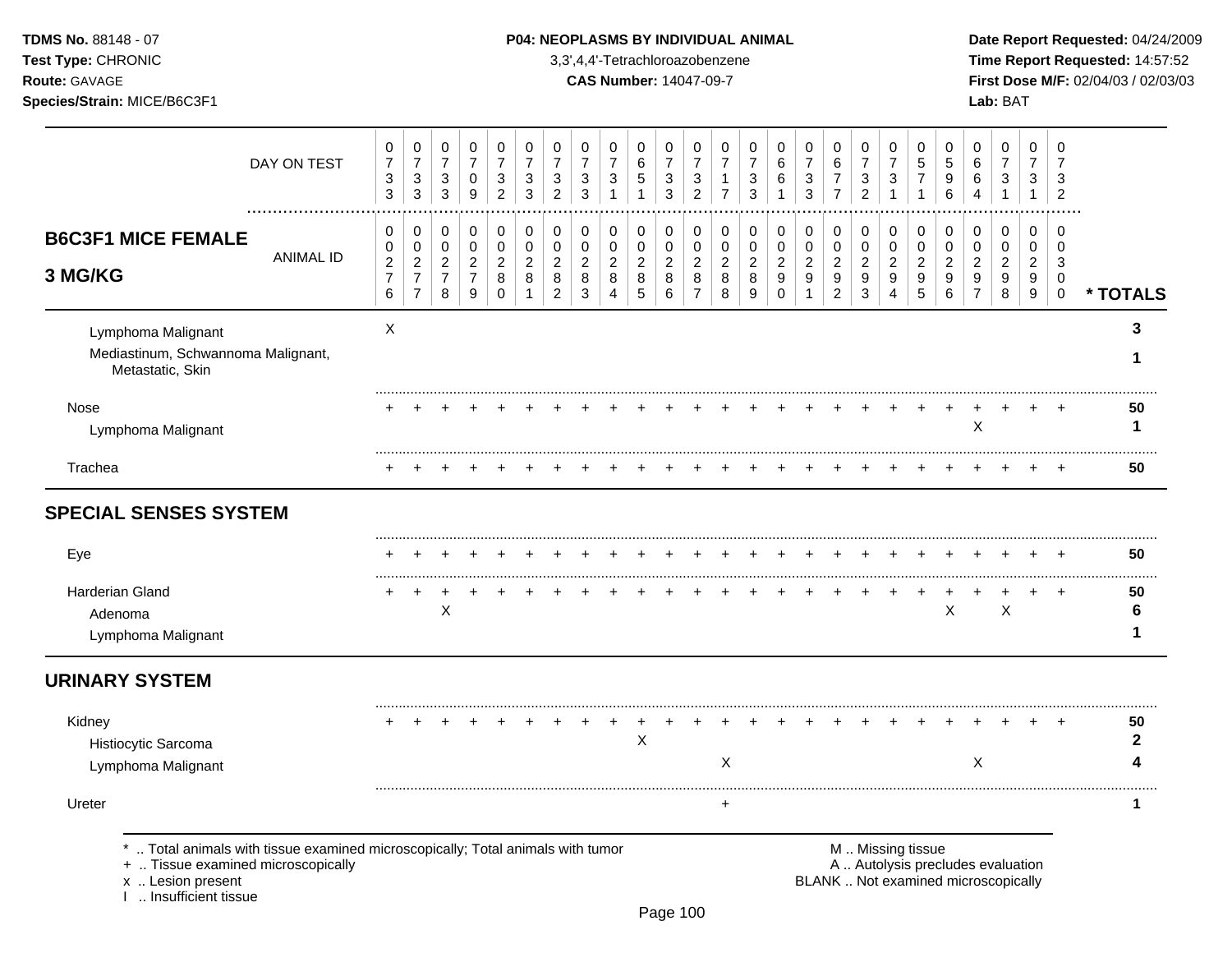### **TDMS No.** 88148 - 07 **P04: NEOPLASMS BY INDIVIDUAL ANIMAL** Date Report Requested: 04/24/2009

**Test Type:** CHRONIC 3,3',4,4'-Tetrachloroazobenzene **Time Report Requested:** 14:57:52 **Route:** GAVAGE **CAS Number:** 14047-09-7 **First Dose M/F:** 02/04/03 / 02/03/03

|                                              | DAY ON TEST   | 0<br>$\overline{7}$<br>3<br>3                   | 0<br>$\overline{\phantom{a}}$<br>3<br>3                      | 0<br>$\overline{7}$<br>3<br>3               | 0<br>$\overline{7}$<br>0<br>9  | 0<br>7<br>3<br>2                   | 3<br>3              | 0<br>$\overline{7}$<br>3<br>$\overline{2}$     | 0<br>$\overline{7}$<br>3<br>3      | 0<br>7<br>3                        | 0<br>$\,6\,$<br>5              | 0<br>$\overline{7}$<br>3<br>3               | 0<br>$\overline{7}$<br>3<br>2 | 0<br>$\overline{7}$<br>1<br>$\overline{ }$     | 0<br>$\overline{7}$<br>3<br>3                     | 0<br>$\,6\,$<br>6                            | 0<br>$\overline{7}$<br>3<br>3 | 0<br>$\,6$<br>$\overline{7}$                | 0<br>3<br>$\overline{c}$ | 3      | 0<br>$\,$ 5 $\,$<br>$\overline{7}$ | 0<br>$\,$ 5 $\,$<br>9<br>6           | 0<br>6<br>6                                      | 0<br>$\overline{7}$<br>3                    | 0<br>$\overline{7}$<br>3           | 3<br>$\overline{2}$                    |          |
|----------------------------------------------|---------------|-------------------------------------------------|--------------------------------------------------------------|---------------------------------------------|--------------------------------|------------------------------------|---------------------|------------------------------------------------|------------------------------------|------------------------------------|--------------------------------|---------------------------------------------|-------------------------------|------------------------------------------------|---------------------------------------------------|----------------------------------------------|-------------------------------|---------------------------------------------|--------------------------|--------|------------------------------------|--------------------------------------|--------------------------------------------------|---------------------------------------------|------------------------------------|----------------------------------------|----------|
| <b>B6C3F1 MICE FEMALE</b><br>3 MG/KG         | <br>ANIMAL ID | 0<br>0<br>$\overline{c}$<br>$\overline{7}$<br>6 | 0<br>0<br>$\overline{2}$<br>$\overline{7}$<br>$\overline{7}$ | 0<br>0<br>$\sqrt{2}$<br>$\overline{7}$<br>8 | 0<br>0<br>$\sqrt{2}$<br>7<br>9 | 0<br>0<br>$\overline{c}$<br>8<br>0 | 0<br>$\overline{c}$ | $\mathbf 0$<br>0<br>$\boldsymbol{2}$<br>8<br>2 | 0<br>0<br>$\overline{a}$<br>8<br>3 | 0<br>0<br>$\overline{c}$<br>8<br>4 | 0<br>0<br>$\sqrt{2}$<br>8<br>5 | 0<br>0<br>$\overline{\mathbf{c}}$<br>8<br>6 | 0<br>0<br>$\overline{c}$<br>8 | $\pmb{0}$<br>$\overline{\mathbf{c}}$<br>8<br>8 | 0<br>0<br>$\overline{\mathbf{c}}$<br>$\bf 8$<br>9 | $\mathbf 0$<br>0<br>$\overline{c}$<br>9<br>0 | 0<br>0<br>$\overline{c}$<br>9 | 0<br>0<br>$\overline{\mathbf{c}}$<br>9<br>2 | 0<br>0<br>2<br>9<br>3    | 0<br>9 | 0<br>0<br>$\overline{c}$<br>9<br>5 | 0<br>0<br>$\boldsymbol{2}$<br>9<br>6 | $\mathbf 0$<br>0<br>$\overline{\mathbf{c}}$<br>9 | 0<br>0<br>$\overline{\mathbf{c}}$<br>9<br>8 | 0<br>0<br>$\overline{c}$<br>9<br>9 | $\Omega$<br>3<br>0<br>$\boldsymbol{0}$ | * TOTALS |
| Lymphoma Malignant                           |               |                                                 |                                                              |                                             |                                |                                    |                     |                                                |                                    |                                    |                                |                                             |                               | $\pmb{\times}$                                 |                                                   |                                              |                               |                                             |                          |        |                                    |                                      |                                                  |                                             |                                    |                                        |          |
| Urethra                                      |               |                                                 |                                                              |                                             |                                |                                    |                     |                                                |                                    |                                    |                                |                                             |                               |                                                |                                                   |                                              |                               |                                             |                          |        |                                    |                                      |                                                  |                                             |                                    |                                        | 50       |
| <b>Urinary Bladder</b><br>Lymphoma Malignant |               | X                                               |                                                              |                                             |                                |                                    |                     |                                                |                                    |                                    |                                |                                             |                               | Χ                                              |                                                   |                                              |                               |                                             |                          |        |                                    |                                      |                                                  |                                             |                                    | $\div$                                 | 50       |
| <b>SYSTEMIC LESIONS</b>                      |               |                                                 |                                                              |                                             |                                |                                    |                     |                                                |                                    |                                    |                                |                                             |                               |                                                |                                                   |                                              |                               |                                             |                          |        |                                    |                                      |                                                  |                                             |                                    |                                        |          |
| Multiple Organ<br>Histiocytic Sarcoma        |               |                                                 |                                                              |                                             |                                |                                    |                     |                                                |                                    |                                    | X                              |                                             |                               |                                                |                                                   |                                              |                               |                                             |                          |        |                                    |                                      |                                                  |                                             |                                    | $\ddot{}$                              | 50       |
| Lymphoma Malignant                           |               | X                                               |                                                              |                                             |                                |                                    |                     |                                                |                                    |                                    |                                |                                             |                               | X                                              |                                                   |                                              |                               |                                             |                          |        |                                    |                                      | Χ                                                |                                             |                                    |                                        |          |

+ .. Tissue examined microscopically

x .. Lesion present<br>I .. Insufficient tissue

\* .. Total animals with tissue examined microscopically; Total animals with tumor <br>
+ .. Tissue examined microscopically<br>
+ .. Tissue examined microscopically BLANK .. Not examined microscopically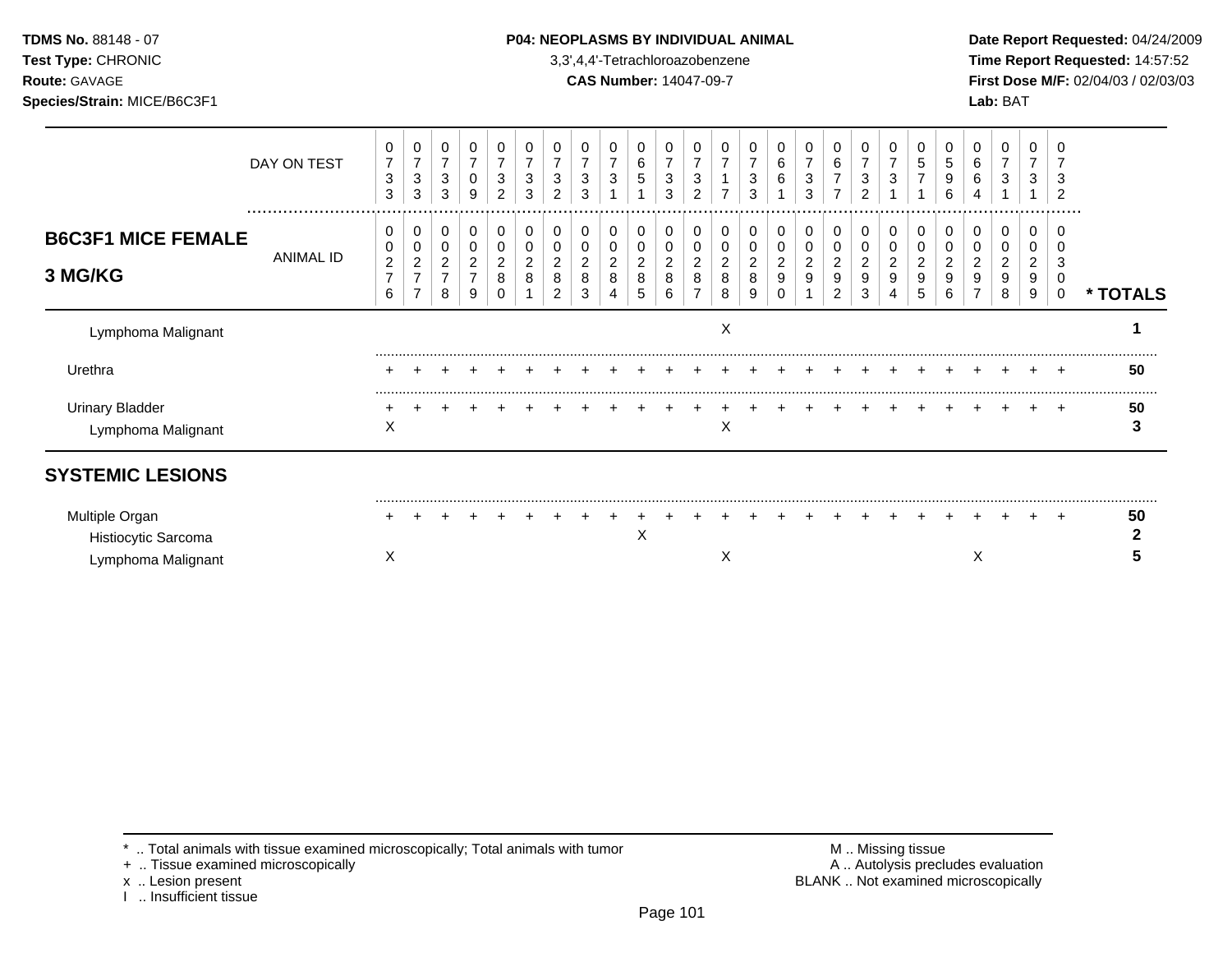**Test Type:** CHRONIC 3,3',4,4'-Tetrachloroazobenzene **Time Report Requested:** 14:57:52 **Route:** GAVAGE **CAS Number:** 14047-09-7 **First Dose M/F:** 02/04/03 / 02/03/03 **Species/Strain:** MICE/B6C3F1 **Lab:** BAT

|                                                                                                                    | DAY ON TEST      | 0<br>4<br>$\boldsymbol{7}$<br>$\overline{7}$ | 0<br>$\overline{7}$<br>$\ensuremath{\mathsf{3}}$<br>$\mathbf{1}$             | 0<br>6<br>$\,6\,$<br>$\mathbf{1}$          | 0<br>$\overline{7}$<br>3<br>$\mathbf{1}$ | 0<br>$\overline{7}$<br>$\sqrt{3}$<br>3     | 0<br>6<br>8<br>5                | $\Omega$<br>5<br>3<br>6 | 0<br>$\overline{7}$<br>3 | 0<br>$\overline{7}$<br>$\ensuremath{\mathsf{3}}$<br>1 | 0<br>$\overline{7}$<br>$\mathbf{3}$<br>$\overline{2}$                        | 0<br>$\overline{7}$<br>$\mathbf{1}$<br>$\mathbf{1}$ | 0<br>$\overline{7}$<br>$\sqrt{3}$<br>3                           | 0<br>$\overline{7}$<br>$\mathbf{3}$<br>$\overline{2}$ | $\Omega$<br>6<br>$\overline{c}$<br>$\mathbf{3}$       | 0<br>$\overline{4}$<br>9                   | 0<br>$\overline{7}$<br>$\sqrt{3}$<br>2 | 0<br>6<br>9<br>$\overline{2}$                                    | 0<br>6<br>8<br>3                                      | 0<br>0<br>0<br>3                           | 0<br>$\overline{7}$<br>3<br>$\mathbf{1}$     | $\Omega$<br>$\overline{7}$<br>3<br>$\overline{2}$ | 0<br>$\overline{7}$<br>3<br>3                              | 0<br>7<br>3<br>3                             | 0<br>7<br>3<br>3                             | 0<br>7<br>3<br>3                         |                   |
|--------------------------------------------------------------------------------------------------------------------|------------------|----------------------------------------------|------------------------------------------------------------------------------|--------------------------------------------|------------------------------------------|--------------------------------------------|---------------------------------|-------------------------|--------------------------|-------------------------------------------------------|------------------------------------------------------------------------------|-----------------------------------------------------|------------------------------------------------------------------|-------------------------------------------------------|-------------------------------------------------------|--------------------------------------------|----------------------------------------|------------------------------------------------------------------|-------------------------------------------------------|--------------------------------------------|----------------------------------------------|---------------------------------------------------|------------------------------------------------------------|----------------------------------------------|----------------------------------------------|------------------------------------------|-------------------|
| <b>B6C3F1 MICE FEMALE</b><br>10 MG/KG                                                                              | <b>ANIMAL ID</b> | 0<br>0<br>3<br>0<br>1                        | 0<br>$\pmb{0}$<br>$\ensuremath{\mathsf{3}}$<br>$\mathbf 0$<br>$\overline{2}$ | 0<br>0<br>$\mathbf{3}$<br>$\mathbf 0$<br>3 | 0<br>0<br>3<br>0<br>4                    | 0<br>$\mathbf 0$<br>$\mathbf{3}$<br>0<br>5 | 0<br>$\mathbf 0$<br>3<br>0<br>6 | 0<br>$\Omega$<br>3<br>0 | 0<br>0<br>3<br>0<br>8    | 0<br>0<br>$\sqrt{3}$<br>0<br>9                        | 0<br>$\mathbf 0$<br>$\ensuremath{\mathsf{3}}$<br>$\mathbf{1}$<br>$\mathbf 0$ | 0<br>0<br>$\mathbf{3}$<br>$\mathbf{1}$<br>1         | 0<br>$\mathbf 0$<br>$\sqrt{3}$<br>$\mathbf{1}$<br>$\overline{c}$ | 0<br>0<br>$\sqrt{3}$<br>$\mathbf{1}$<br>3             | 0<br>$\mathbf 0$<br>$\mathbf{3}$<br>$\mathbf{1}$<br>Δ | 0<br>$\mathbf 0$<br>$\mathbf{3}$<br>1<br>5 | 0<br>$\mathbf 0$<br>3<br>1<br>6        | 0<br>$\mathbf 0$<br>$\sqrt{3}$<br>$\mathbf{1}$<br>$\overline{7}$ | 0<br>$\mathbf 0$<br>$\mathbf{3}$<br>$\mathbf{1}$<br>8 | 0<br>$\mathbf 0$<br>3<br>$\mathbf{1}$<br>9 | 0<br>0<br>3<br>$\overline{2}$<br>$\mathbf 0$ | $\mathbf 0$<br>$\mathbf 0$<br>3<br>$\overline{2}$ | 0<br>0<br>$\mathbf{3}$<br>$\overline{c}$<br>$\overline{2}$ | 0<br>$\mathbf 0$<br>3<br>$\overline{2}$<br>3 | 0<br>$\mathbf 0$<br>3<br>$\overline{2}$<br>4 | 0<br>$\mathbf 0$<br>3<br>$\sqrt{2}$<br>5 | females<br>(cont) |
| <b>ALIMENTARY SYSTEM</b>                                                                                           |                  |                                              |                                                                              |                                            |                                          |                                            |                                 |                         |                          |                                                       |                                                                              |                                                     |                                                                  |                                                       |                                                       |                                            |                                        |                                                                  |                                                       |                                            |                                              |                                                   |                                                            |                                              |                                              |                                          |                   |
| Esophagus<br>Fibrosarcoma, Metastatic, Skin<br>Schwannoma Malignant, Metastatic, Skin                              |                  |                                              |                                                                              |                                            |                                          |                                            |                                 |                         |                          |                                                       |                                                                              |                                                     |                                                                  |                                                       |                                                       |                                            |                                        | X                                                                |                                                       |                                            |                                              |                                                   |                                                            |                                              |                                              |                                          |                   |
| Gallbladder                                                                                                        |                  |                                              |                                                                              |                                            |                                          |                                            |                                 |                         |                          |                                                       |                                                                              |                                                     |                                                                  |                                                       |                                                       |                                            |                                        |                                                                  |                                                       |                                            |                                              |                                                   |                                                            |                                              |                                              |                                          |                   |
| Intestine Large, Cecum<br>Lymphoma Malignant<br>Squamous Cell Carcinoma, Metastatic,<br>Stomach, Forestomach       |                  |                                              |                                                                              |                                            |                                          |                                            |                                 |                         |                          |                                                       |                                                                              |                                                     |                                                                  |                                                       |                                                       |                                            |                                        |                                                                  |                                                       |                                            |                                              |                                                   |                                                            |                                              |                                              |                                          |                   |
| Intestine Large, Colon                                                                                             |                  |                                              |                                                                              |                                            |                                          |                                            |                                 |                         |                          |                                                       |                                                                              |                                                     |                                                                  |                                                       |                                                       |                                            |                                        |                                                                  |                                                       |                                            |                                              |                                                   |                                                            |                                              |                                              |                                          |                   |
| Intestine Large, Rectum                                                                                            |                  |                                              |                                                                              |                                            |                                          |                                            |                                 |                         |                          |                                                       |                                                                              |                                                     |                                                                  |                                                       |                                                       |                                            |                                        |                                                                  |                                                       |                                            |                                              |                                                   |                                                            |                                              |                                              |                                          |                   |
| Intestine Small, Duodenum                                                                                          |                  |                                              |                                                                              |                                            |                                          |                                            |                                 |                         |                          |                                                       |                                                                              |                                                     |                                                                  |                                                       |                                                       |                                            |                                        |                                                                  |                                                       |                                            |                                              |                                                   |                                                            |                                              |                                              |                                          |                   |
| Intestine Small, Ileum                                                                                             |                  |                                              |                                                                              |                                            |                                          |                                            |                                 |                         |                          |                                                       |                                                                              |                                                     |                                                                  |                                                       |                                                       |                                            |                                        |                                                                  |                                                       |                                            |                                              |                                                   |                                                            |                                              |                                              |                                          |                   |
| Intestine Small, Jejunum<br>Peyer's Patch, Lymphoma Malignant                                                      |                  |                                              |                                                                              |                                            |                                          |                                            |                                 |                         |                          |                                                       |                                                                              |                                                     |                                                                  |                                                       |                                                       |                                            |                                        |                                                                  | X                                                     |                                            |                                              |                                                   |                                                            |                                              |                                              | $\overline{ }$                           |                   |
| Liver                                                                                                              |                  |                                              |                                                                              |                                            |                                          |                                            |                                 |                         |                          |                                                       |                                                                              |                                                     |                                                                  |                                                       |                                                       |                                            |                                        |                                                                  |                                                       |                                            |                                              |                                                   |                                                            |                                              |                                              |                                          |                   |
| Total animals with tissue examined microscopically; Total animals with tumor<br>+  Tissue examined microscopically |                  |                                              |                                                                              |                                            |                                          |                                            |                                 |                         |                          |                                                       |                                                                              |                                                     |                                                                  |                                                       |                                                       |                                            |                                        |                                                                  |                                                       | M  Missing tissue                          |                                              |                                                   | A  Autolysis precludes evaluation                          |                                              |                                              |                                          |                   |

x .. Lesion present<br>I .. Insufficient tissue

Page 102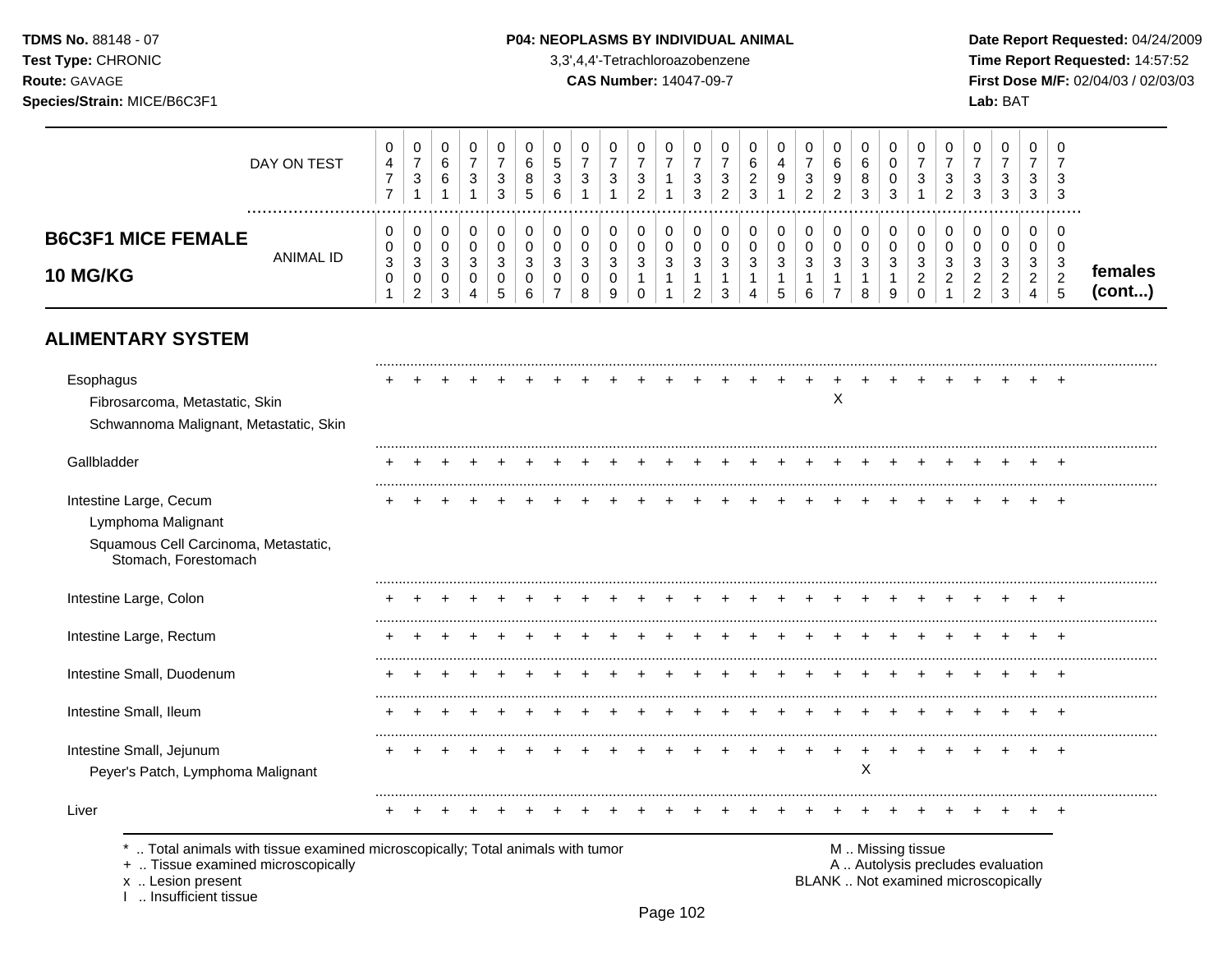### **TDMS No.** 88148 - 07 **P04: NEOPLASMS BY INDIVIDUAL ANIMAL** Date Report Requested: 04/24/2009

**Test Type:** CHRONIC 3,3',4,4'-Tetrachloroazobenzene **Time Report Requested:** 14:57:52 **Route:** GAVAGE **CAS Number:** 14047-09-7 **First Dose M/F:** 02/04/03 / 02/03/03

| DAY ON TEST                                                                                                                                                                             | 0<br>$\overline{\mathbf{4}}$<br>$\overline{7}$<br>$\overline{7}$   | 0<br>$\overline{7}$<br>3<br>$\mathbf{1}$                           | 0<br>$\,6\,$<br>$\,6\,$<br>$\overline{1}$                     | 0<br>$\overline{7}$<br>$\mathbf{3}$<br>$\mathbf{1}$ | 0<br>$\overline{7}$<br>3<br>3                      | 0<br>6<br>8<br>5                       | 0<br>$\sqrt{5}$<br>3<br>6                           | 0<br>$\overline{7}$<br>3<br>1          | 0<br>$\overline{7}$<br>3<br>$\mathbf{1}$ | 0<br>$\overline{7}$<br>$\mathbf{3}$<br>$\overline{2}$         | 0<br>$\overline{7}$<br>1<br>1    | 0<br>$\overline{7}$<br>3<br>3                           | 0<br>$\overline{7}$<br>3<br>$\overline{c}$ | 0<br>6<br>$\overline{c}$<br>3                | 0<br>$\overline{4}$<br>9<br>1   | 0<br>$\overline{7}$<br>3<br>$\overline{c}$ | 0<br>$\,6\,$<br>9<br>$\overline{2}$                              | 0<br>6<br>8<br>3                           | 0<br>$\mathbf 0$<br>0<br>3                             | 0<br>$\overline{7}$<br>3<br>1                       | 0<br>$\overline{7}$<br>3<br>$\overline{2}$ | 0<br>$\overline{7}$<br>3<br>3                             | 0<br>$\overline{7}$<br>3<br>3      | 0<br>$\overline{7}$<br>3<br>3                                      | $\Omega$<br>7<br>3<br>3                                        |                   |
|-----------------------------------------------------------------------------------------------------------------------------------------------------------------------------------------|--------------------------------------------------------------------|--------------------------------------------------------------------|---------------------------------------------------------------|-----------------------------------------------------|----------------------------------------------------|----------------------------------------|-----------------------------------------------------|----------------------------------------|------------------------------------------|---------------------------------------------------------------|----------------------------------|---------------------------------------------------------|--------------------------------------------|----------------------------------------------|---------------------------------|--------------------------------------------|------------------------------------------------------------------|--------------------------------------------|--------------------------------------------------------|-----------------------------------------------------|--------------------------------------------|-----------------------------------------------------------|------------------------------------|--------------------------------------------------------------------|----------------------------------------------------------------|-------------------|
| <b>B6C3F1 MICE FEMALE</b><br><b>ANIMAL ID</b><br><b>10 MG/KG</b>                                                                                                                        | 0<br>0<br>$\ensuremath{\mathsf{3}}$<br>$\mathbf 0$<br>$\mathbf{1}$ | 0<br>0<br>$\ensuremath{\mathsf{3}}$<br>$\pmb{0}$<br>$\overline{c}$ | 0<br>$\mathbf 0$<br>$\sqrt{3}$<br>$\mathbf 0$<br>$\mathbf{3}$ | 0<br>$\mathbf 0$<br>$\mathbf{3}$<br>0<br>4          | 0<br>$\mathbf 0$<br>$\sqrt{3}$<br>$\mathbf 0$<br>5 | 0<br>$\mathbf 0$<br>3<br>$\Omega$<br>6 | 0<br>$\mathbf 0$<br>3<br>$\Omega$<br>$\overline{7}$ | 0<br>$\mathbf 0$<br>3<br>$\Omega$<br>8 | 0<br>0<br>3<br>$\mathbf 0$<br>9          | 0<br>$\mathbf 0$<br>$\sqrt{3}$<br>$\mathbf{1}$<br>$\mathbf 0$ | 0<br>0<br>3<br>$\mathbf{1}$<br>1 | 0<br>$\mathbf 0$<br>3<br>$\mathbf{1}$<br>$\overline{c}$ | 0<br>$\mathbf 0$<br>3<br>1<br>3            | 0<br>$\mathbf 0$<br>3<br>1<br>$\overline{4}$ | 0<br>$\mathbf 0$<br>3<br>1<br>5 | 0<br>0<br>3<br>$\mathbf{1}$<br>6           | 0<br>$\mathbf 0$<br>$\sqrt{3}$<br>$\mathbf{1}$<br>$\overline{7}$ | 0<br>$\mathbf 0$<br>3<br>$\mathbf{1}$<br>8 | 0<br>$\mathbf 0$<br>$\mathbf{3}$<br>$\mathbf{1}$<br>9  | 0<br>$\mathbf 0$<br>3<br>$\overline{c}$<br>$\Omega$ | 0<br>0<br>3<br>$\overline{c}$              | 0<br>$\mathbf 0$<br>3<br>$\overline{c}$<br>$\overline{2}$ | 0<br>0<br>3<br>$\overline{c}$<br>3 | 0<br>$\mathbf 0$<br>$\sqrt{3}$<br>$\overline{c}$<br>$\overline{4}$ | $\Omega$<br>$\mathbf 0$<br>$\mathbf{3}$<br>$\overline{c}$<br>5 | females<br>(cont) |
| Hepatocellular Adenoma<br>Hepatocellular Adenoma, Multiple<br>Hepatocellular Carcinoma<br>Histiocytic Sarcoma<br>Lymphoma Malignant<br>Mesothelioma Malignant, Metastatic,<br>Mesentery |                                                                    |                                                                    |                                                               |                                                     |                                                    |                                        |                                                     | X                                      |                                          |                                                               |                                  |                                                         |                                            | $\mathsf X$                                  | X                               |                                            |                                                                  | $\times$                                   |                                                        | $\boldsymbol{\mathsf{X}}$                           |                                            |                                                           | X                                  |                                                                    | X                                                              |                   |
| Mesentery<br>Lymphoma Malignant<br>Mesothelioma Malignant<br>Squamous Cell Carcinoma, Metastatic,<br>Stomach, Forestomach                                                               |                                                                    |                                                                    |                                                               |                                                     |                                                    |                                        |                                                     |                                        |                                          |                                                               |                                  |                                                         |                                            |                                              |                                 |                                            |                                                                  | X                                          |                                                        |                                                     |                                            |                                                           |                                    |                                                                    |                                                                |                   |
| Pancreas<br>Lymphoma Malignant<br>Squamous Cell Carcinoma, Metastatic,<br>Stomach, Forestomach                                                                                          |                                                                    |                                                                    |                                                               |                                                     |                                                    |                                        |                                                     |                                        |                                          |                                                               |                                  |                                                         |                                            |                                              |                                 |                                            |                                                                  | X                                          |                                                        |                                                     |                                            |                                                           |                                    |                                                                    |                                                                |                   |
| Salivary Glands<br>Squamous Cell Carcinoma                                                                                                                                              |                                                                    |                                                                    |                                                               |                                                     |                                                    |                                        |                                                     |                                        |                                          |                                                               |                                  |                                                         |                                            |                                              |                                 |                                            |                                                                  |                                            |                                                        |                                                     |                                            |                                                           |                                    |                                                                    |                                                                |                   |
| Stomach, Forestomach<br>Lymphoma Malignant                                                                                                                                              |                                                                    |                                                                    |                                                               |                                                     |                                                    |                                        |                                                     |                                        |                                          |                                                               |                                  |                                                         |                                            |                                              |                                 |                                            |                                                                  |                                            |                                                        |                                                     |                                            |                                                           |                                    |                                                                    |                                                                |                   |
| Total animals with tissue examined microscopically; Total animals with tumor<br>+  Tissue examined microscopically                                                                      |                                                                    |                                                                    |                                                               |                                                     |                                                    |                                        |                                                     |                                        |                                          |                                                               |                                  |                                                         |                                            |                                              |                                 |                                            |                                                                  |                                            | M  Missing tissue<br>A  Autolysis precludes evaluation |                                                     |                                            |                                                           |                                    |                                                                    |                                                                |                   |

x .. Lesion present<br>I .. Insufficient tissue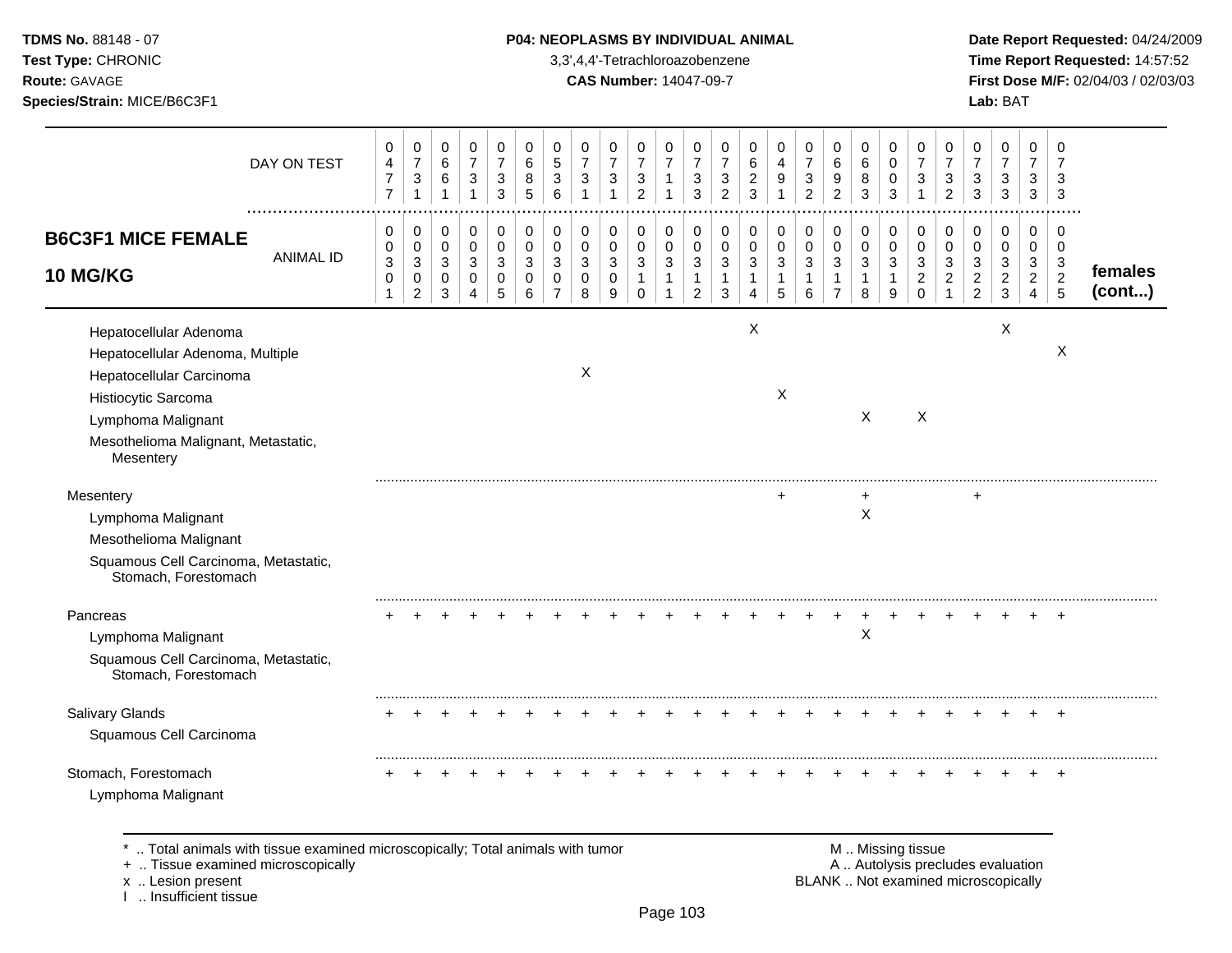# TDMS No. 88148 - 07 **P04: NEOPLASMS BY INDIVIDUAL ANIMAL** Date Report Requested: 04/24/2009

**Test Type:** CHRONIC 3,3',4,4'-Tetrachloroazobenzene **Time Report Requested:** 14:57:52 **Route:** GAVAGE **CAS Number:** 14047-09-7 **First Dose M/F:** 02/04/03 / 02/03/03

|                                                                                                                                                                | DAY ON TEST      | 0<br>$\overline{4}$<br>$\boldsymbol{7}$<br>$\overline{7}$ | 0<br>$\boldsymbol{7}$<br>$\ensuremath{\mathsf{3}}$<br>$\mathbf{1}$ | 0<br>6<br>$\,6\,$<br>$\overline{1}$         | 0<br>$\overline{7}$<br>$\ensuremath{\mathsf{3}}$<br>$\mathbf{1}$ | $\,0\,$<br>$\overline{7}$<br>$\ensuremath{\mathsf{3}}$<br>$\mathfrak{S}$ | 0<br>6<br>8<br>5      | 0<br>5<br>$\mathbf{3}$<br>6        | 0<br>$\overline{7}$<br>$\mathbf{3}$ | 0<br>$\overline{7}$<br>3<br>1              | 0<br>$\overline{7}$<br>$\ensuremath{\mathsf{3}}$<br>$\overline{2}$ | 0<br>$\overline{7}$<br>$\mathbf{1}$<br>$\mathbf{1}$          | 0<br>$\overline{7}$<br>$\ensuremath{\mathsf{3}}$<br>3            | 0<br>$\overline{7}$<br>$\ensuremath{\mathsf{3}}$<br>$\overline{c}$ | 0<br>6<br>$\overline{a}$<br>$\mathbf{3}$ | 0<br>$\overline{4}$<br>$9\,$               | 0<br>$\overline{7}$<br>$\ensuremath{\mathsf{3}}$<br>$\overline{2}$ | 0<br>$\,6$<br>9<br>$\overline{2}$                                  | 0<br>6<br>8<br>3              | $\pmb{0}$<br>$\pmb{0}$<br>$\pmb{0}$<br>3            | 0<br>$\overline{7}$<br>3<br>$\mathbf{1}$                       | 0<br>$\overline{7}$<br>3<br>$\overline{2}$              | 0<br>$\overline{7}$<br>3<br>3                                            | 0<br>$\overline{7}$<br>3<br>3                              | 0<br>$\overline{7}$<br>3<br>$\mathbf{3}$        | 0<br>$\overline{7}$<br>3<br>3                                      |                   |
|----------------------------------------------------------------------------------------------------------------------------------------------------------------|------------------|-----------------------------------------------------------|--------------------------------------------------------------------|---------------------------------------------|------------------------------------------------------------------|--------------------------------------------------------------------------|-----------------------|------------------------------------|-------------------------------------|--------------------------------------------|--------------------------------------------------------------------|--------------------------------------------------------------|------------------------------------------------------------------|--------------------------------------------------------------------|------------------------------------------|--------------------------------------------|--------------------------------------------------------------------|--------------------------------------------------------------------|-------------------------------|-----------------------------------------------------|----------------------------------------------------------------|---------------------------------------------------------|--------------------------------------------------------------------------|------------------------------------------------------------|-------------------------------------------------|--------------------------------------------------------------------|-------------------|
| <b>B6C3F1 MICE FEMALE</b><br>10 MG/KG                                                                                                                          | <b>ANIMAL ID</b> | 0<br>0<br>$\sqrt{3}$<br>$\mathbf 0$<br>$\mathbf{1}$       | 0<br>$\pmb{0}$<br>$\mathbf{3}$<br>$\pmb{0}$<br>$\overline{2}$      | 0<br>0<br>$\mathbf{3}$<br>0<br>$\mathbf{3}$ | 0<br>$\pmb{0}$<br>$\mathbf{3}$<br>0<br>4                         | 0<br>$\pmb{0}$<br>$\mathbf{3}$<br>$\pmb{0}$<br>5                         | 0<br>0<br>3<br>0<br>6 | 0<br>0<br>3<br>0<br>$\overline{7}$ | 0<br>$\mathbf 0$<br>3<br>0<br>8     | 0<br>0<br>$\mathbf{3}$<br>$\mathbf 0$<br>9 | 0<br>$\pmb{0}$<br>$\mathbf{3}$<br>$\mathbf{1}$<br>$\Omega$         | 0<br>$\pmb{0}$<br>$\sqrt{3}$<br>$\mathbf{1}$<br>$\mathbf{1}$ | 0<br>$\pmb{0}$<br>$\mathbf{3}$<br>$\mathbf{1}$<br>$\overline{2}$ | 0<br>0<br>$\mathbf{3}$<br>$\mathbf{1}$<br>3                        | 0<br>0<br>3<br>$\mathbf{1}$<br>4         | 0<br>$\mathbf 0$<br>3<br>$\mathbf{1}$<br>5 | 0<br>$\pmb{0}$<br>$\sqrt{3}$<br>1<br>6                             | 0<br>$\mathbf 0$<br>$\mathbf{3}$<br>$\mathbf{1}$<br>$\overline{7}$ | 0<br>$\pmb{0}$<br>3<br>1<br>8 | 0<br>$\pmb{0}$<br>$\mathbf{3}$<br>$\mathbf{1}$<br>9 | 0<br>$\mathbf 0$<br>$\mathbf{3}$<br>$\overline{c}$<br>$\Omega$ | 0<br>$\mathbf 0$<br>$\mathbf{3}$<br>$\overline{c}$<br>1 | 0<br>$\mathbf 0$<br>3<br>$\overline{c}$<br>2                             | 0<br>0<br>$\mathbf{3}$<br>$\overline{2}$<br>$\mathfrak{Z}$ | 0<br>0<br>3<br>$\overline{a}$<br>$\overline{4}$ | 0<br>$\mathbf 0$<br>$\sqrt{3}$<br>$\overline{c}$<br>$\overline{5}$ | females<br>(cont) |
| Squamous Cell Carcinoma<br>Squamous Cell Papilloma                                                                                                             |                  |                                                           |                                                                    |                                             |                                                                  |                                                                          |                       |                                    |                                     |                                            |                                                                    |                                                              |                                                                  |                                                                    | X                                        |                                            |                                                                    |                                                                    |                               |                                                     |                                                                |                                                         |                                                                          |                                                            |                                                 |                                                                    |                   |
| Stomach, Glandular                                                                                                                                             |                  |                                                           |                                                                    |                                             |                                                                  |                                                                          |                       |                                    |                                     |                                            |                                                                    |                                                              |                                                                  |                                                                    |                                          |                                            |                                                                    |                                                                    |                               |                                                     |                                                                |                                                         |                                                                          |                                                            |                                                 |                                                                    |                   |
| <b>CARDIOVASCULAR SYSTEM</b>                                                                                                                                   |                  |                                                           |                                                                    |                                             |                                                                  |                                                                          |                       |                                    |                                     |                                            |                                                                    |                                                              |                                                                  |                                                                    |                                          |                                            |                                                                    |                                                                    |                               |                                                     |                                                                |                                                         |                                                                          |                                                            |                                                 |                                                                    |                   |
| <b>Blood Vessel</b>                                                                                                                                            |                  |                                                           |                                                                    |                                             |                                                                  |                                                                          |                       |                                    |                                     |                                            |                                                                    |                                                              |                                                                  |                                                                    |                                          |                                            |                                                                    |                                                                    |                               |                                                     |                                                                |                                                         |                                                                          |                                                            |                                                 |                                                                    |                   |
| Heart<br>Lymphoma Malignant<br>Schwannoma Malignant, Metastatic, Skin                                                                                          |                  |                                                           |                                                                    |                                             |                                                                  |                                                                          |                       |                                    |                                     |                                            |                                                                    |                                                              |                                                                  |                                                                    |                                          |                                            |                                                                    | $\ddot{}$                                                          | $\div$<br>Χ                   | ÷                                                   |                                                                |                                                         |                                                                          |                                                            |                                                 | $\overline{ }$                                                     |                   |
| <b>ENDOCRINE SYSTEM</b>                                                                                                                                        |                  |                                                           |                                                                    |                                             |                                                                  |                                                                          |                       |                                    |                                     |                                            |                                                                    |                                                              |                                                                  |                                                                    |                                          |                                            |                                                                    |                                                                    |                               |                                                     |                                                                |                                                         |                                                                          |                                                            |                                                 |                                                                    |                   |
| <b>Adrenal Cortex</b><br>Lymphoma Malignant<br>Squamous Cell Carcinoma, Metastatic,<br>Stomach, Forestomach                                                    |                  |                                                           |                                                                    |                                             |                                                                  |                                                                          |                       |                                    |                                     |                                            |                                                                    |                                                              |                                                                  |                                                                    |                                          |                                            |                                                                    |                                                                    | $\times$                      |                                                     |                                                                |                                                         |                                                                          |                                                            |                                                 |                                                                    |                   |
| Adrenal Medulla                                                                                                                                                |                  |                                                           | $\ddot{}$                                                          |                                             |                                                                  |                                                                          |                       |                                    |                                     |                                            |                                                                    |                                                              |                                                                  |                                                                    |                                          |                                            |                                                                    | $\ddot{}$                                                          | $\ddot{}$<br>$\mathsf X$      | $\pm$                                               | $\pm$                                                          |                                                         |                                                                          | $\div$                                                     | $\pm$                                           | $\overline{ }$                                                     |                   |
| Lymphoma Malignant                                                                                                                                             |                  |                                                           |                                                                    |                                             |                                                                  |                                                                          |                       |                                    |                                     |                                            |                                                                    |                                                              |                                                                  |                                                                    |                                          |                                            |                                                                    |                                                                    |                               |                                                     |                                                                |                                                         |                                                                          |                                                            |                                                 |                                                                    |                   |
| Islets, Pancreatic                                                                                                                                             |                  |                                                           |                                                                    |                                             |                                                                  |                                                                          |                       |                                    |                                     |                                            |                                                                    |                                                              |                                                                  |                                                                    |                                          |                                            |                                                                    |                                                                    |                               |                                                     |                                                                |                                                         |                                                                          |                                                            |                                                 |                                                                    |                   |
| Total animals with tissue examined microscopically; Total animals with tumor<br>+  Tissue examined microscopically<br>x  Lesion present<br>Insufficient tissue |                  |                                                           |                                                                    |                                             |                                                                  |                                                                          |                       |                                    |                                     |                                            |                                                                    |                                                              |                                                                  |                                                                    |                                          |                                            |                                                                    |                                                                    |                               | M  Missing tissue                                   |                                                                |                                                         | A  Autolysis precludes evaluation<br>BLANK  Not examined microscopically |                                                            |                                                 |                                                                    |                   |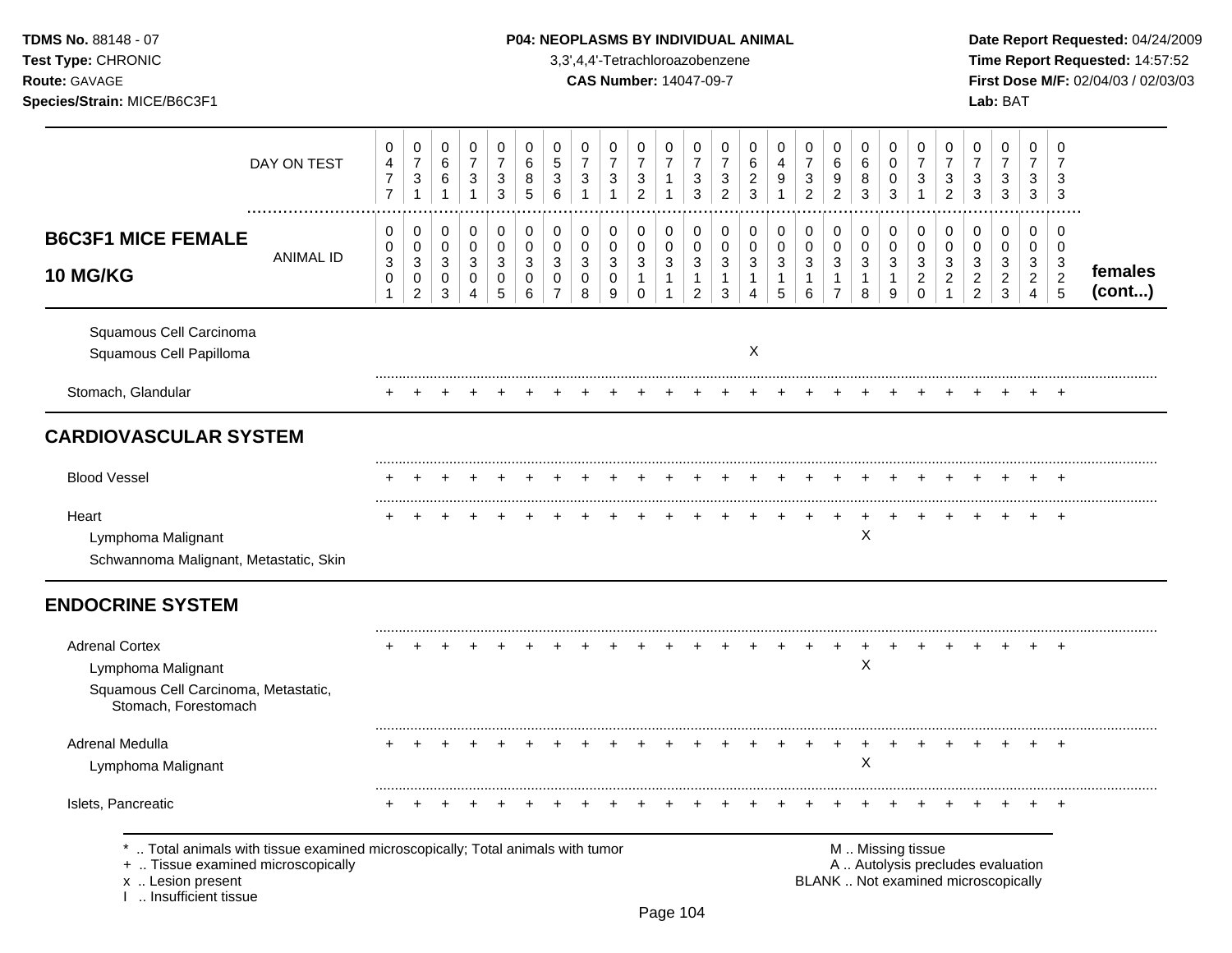### **TDMS No.** 88148 - 07 **P04: NEOPLASMS BY INDIVIDUAL ANIMAL** Date Report Requested: 04/24/2009

**Test Type:** CHRONIC 3,3',4,4'-Tetrachloroazobenzene **Time Report Requested:** 14:57:52 **Route:** GAVAGE **CAS Number:** 14047-09-7 **First Dose M/F:** 02/04/03 / 02/03/03

|                                                                                                            | DAY ON TEST      | 0<br>4<br>$\overline{7}$<br>$\overline{7}$ | 0<br>$\overline{7}$<br>$\mathbf{3}$<br>1                    | 0<br>6<br>6<br>$\mathbf{1}$              | 0<br>$\overline{7}$<br>$\sqrt{3}$<br>1   | 0<br>$\overline{7}$<br>3<br>3   | 0<br>6<br>8<br>5                | 0<br>5<br>3<br>6           | 0<br>$\overline{7}$<br>$\mathbf{3}$<br>1 | 0<br>$\overline{7}$<br>$\mathbf{3}$<br>1 | 0<br>$\overline{7}$<br>3<br>$\overline{2}$        | 0<br>$\overline{7}$        | 0<br>$\overline{7}$<br>3<br>3              | 0<br>7<br>3<br>$\overline{2}$ | 0<br>6<br>$\overline{2}$<br>$\mathbf{3}$ | 0<br>4<br>9                   | 0<br>$\overline{7}$<br>$\mathbf{3}$<br>$\overline{2}$ | 0<br>6<br>9<br>$\overline{2}$              | 0<br>6<br>8<br>3              | 0<br>$\Omega$<br>0<br>3          | 0<br>3                                           | 0<br>$\overline{7}$<br>3<br>$\overline{2}$ | 0<br>$\overline{7}$<br>3<br>3                   | 0<br>$\overline{7}$<br>$\ensuremath{\mathsf{3}}$<br>3              | 0<br>$\overline{7}$<br>3<br>3      | 0<br>7<br>3<br>3                   |                   |
|------------------------------------------------------------------------------------------------------------|------------------|--------------------------------------------|-------------------------------------------------------------|------------------------------------------|------------------------------------------|---------------------------------|---------------------------------|----------------------------|------------------------------------------|------------------------------------------|---------------------------------------------------|----------------------------|--------------------------------------------|-------------------------------|------------------------------------------|-------------------------------|-------------------------------------------------------|--------------------------------------------|-------------------------------|----------------------------------|--------------------------------------------------|--------------------------------------------|-------------------------------------------------|--------------------------------------------------------------------|------------------------------------|------------------------------------|-------------------|
| <b>B6C3F1 MICE FEMALE</b><br>10 MG/KG                                                                      | <b>ANIMAL ID</b> | 0<br>0<br>$\sqrt{3}$<br>0                  | 0<br>$\pmb{0}$<br>$\sqrt{3}$<br>$\pmb{0}$<br>$\overline{c}$ | 0<br>$\pmb{0}$<br>3<br>0<br>$\mathbf{3}$ | 0<br>$\mathbf 0$<br>$\sqrt{3}$<br>0<br>4 | 0<br>$\mathbf 0$<br>3<br>0<br>5 | 0<br>$\mathbf 0$<br>3<br>0<br>6 | 0<br>$\mathbf 0$<br>3<br>0 | 0<br>$\pmb{0}$<br>$\mathbf{3}$<br>0<br>8 | 0<br>$\pmb{0}$<br>$\sqrt{3}$<br>0<br>9   | 0<br>$\mathbf 0$<br>3<br>$\mathbf{1}$<br>$\Omega$ | 0<br>$\mathbf 0$<br>3<br>1 | 0<br>$\pmb{0}$<br>3<br>1<br>$\overline{2}$ | 0<br>0<br>3<br>1<br>3         | 0<br>$\mathbf 0$<br>3<br>1<br>Δ          | 0<br>$\pmb{0}$<br>3<br>1<br>5 | 0<br>$\mathbf 0$<br>$\mathbf{3}$<br>6                 | 0<br>$\pmb{0}$<br>3<br>1<br>$\overline{7}$ | 0<br>$\pmb{0}$<br>3<br>1<br>8 | 0<br>$\mathbf 0$<br>3<br>-1<br>9 | 0<br>$\Omega$<br>3<br>$\overline{2}$<br>$\Omega$ | 0<br>$\mathbf 0$<br>3<br>$\overline{c}$    | 0<br>0<br>3<br>$\overline{c}$<br>$\overline{2}$ | 0<br>$\mathbf 0$<br>$\mathbf{3}$<br>$\overline{a}$<br>$\mathbf{3}$ | 0<br>0<br>3<br>$\overline{2}$<br>4 | 0<br>0<br>3<br>$\overline{c}$<br>5 | females<br>(cont) |
| Parathyroid Gland                                                                                          |                  | м                                          | $\ddot{}$                                                   | м                                        |                                          |                                 |                                 |                            |                                          |                                          |                                                   |                            |                                            |                               |                                          |                               |                                                       |                                            |                               |                                  |                                                  |                                            |                                                 |                                                                    |                                    |                                    |                   |
| <b>Pituitary Gland</b><br>Pars Distalis, Adenoma                                                           |                  |                                            |                                                             |                                          |                                          |                                 |                                 |                            |                                          |                                          |                                                   |                            |                                            | X                             |                                          |                               |                                                       |                                            |                               |                                  |                                                  |                                            |                                                 |                                                                    |                                    | $\div$                             |                   |
| <b>Thyroid Gland</b><br>C-cell, Adenoma                                                                    |                  |                                            |                                                             |                                          |                                          |                                 |                                 |                            |                                          |                                          | X                                                 |                            |                                            |                               |                                          |                               |                                                       |                                            |                               |                                  |                                                  |                                            |                                                 |                                                                    |                                    | $\ddot{}$                          |                   |
| <b>GENERAL BODY SYSTEM</b><br><b>NONE</b>                                                                  |                  |                                            |                                                             |                                          |                                          |                                 |                                 |                            |                                          |                                          |                                                   |                            |                                            |                               |                                          |                               |                                                       |                                            |                               |                                  |                                                  |                                            |                                                 |                                                                    |                                    |                                    |                   |
| <b>GENITAL SYSTEM</b>                                                                                      |                  |                                            |                                                             |                                          |                                          |                                 |                                 |                            |                                          |                                          |                                                   |                            |                                            |                               |                                          |                               |                                                       |                                            |                               |                                  |                                                  |                                            |                                                 |                                                                    |                                    |                                    |                   |
| <b>Clitoral Gland</b><br>Fibrosarcoma, Metastatic, Skin<br>Lymphoma Malignant                              |                  |                                            |                                                             |                                          |                                          |                                 |                                 |                            | X                                        |                                          |                                                   |                            |                                            |                               |                                          |                               |                                                       |                                            |                               |                                  |                                                  |                                            |                                                 |                                                                    |                                    | $\ddot{}$                          |                   |
| Ovary<br>Lymphoma Malignant<br>Sarcoma Stromal, Metastatic, Uterus<br>Squamous Cell Carcinoma, Metastatic, |                  | X                                          |                                                             |                                          |                                          |                                 |                                 |                            |                                          |                                          |                                                   |                            |                                            |                               |                                          |                               |                                                       |                                            | X                             |                                  |                                                  |                                            |                                                 |                                                                    |                                    | $\pm$                              |                   |

Stomach, Forestomach

\* .. Total animals with tissue examined microscopically; Total animals with tumor **M** . Missing tissue M .. Missing tissue<br>  $\blacksquare$  . Tissue examined microscopically<br>  $\blacksquare$  . Autolysis precludes evaluation

+ .. Tissue examined microscopically<br>x .. Lesion present

I .. Insufficient tissue

BLANK .. Not examined microscopically

.........................................................................................................................................................................................................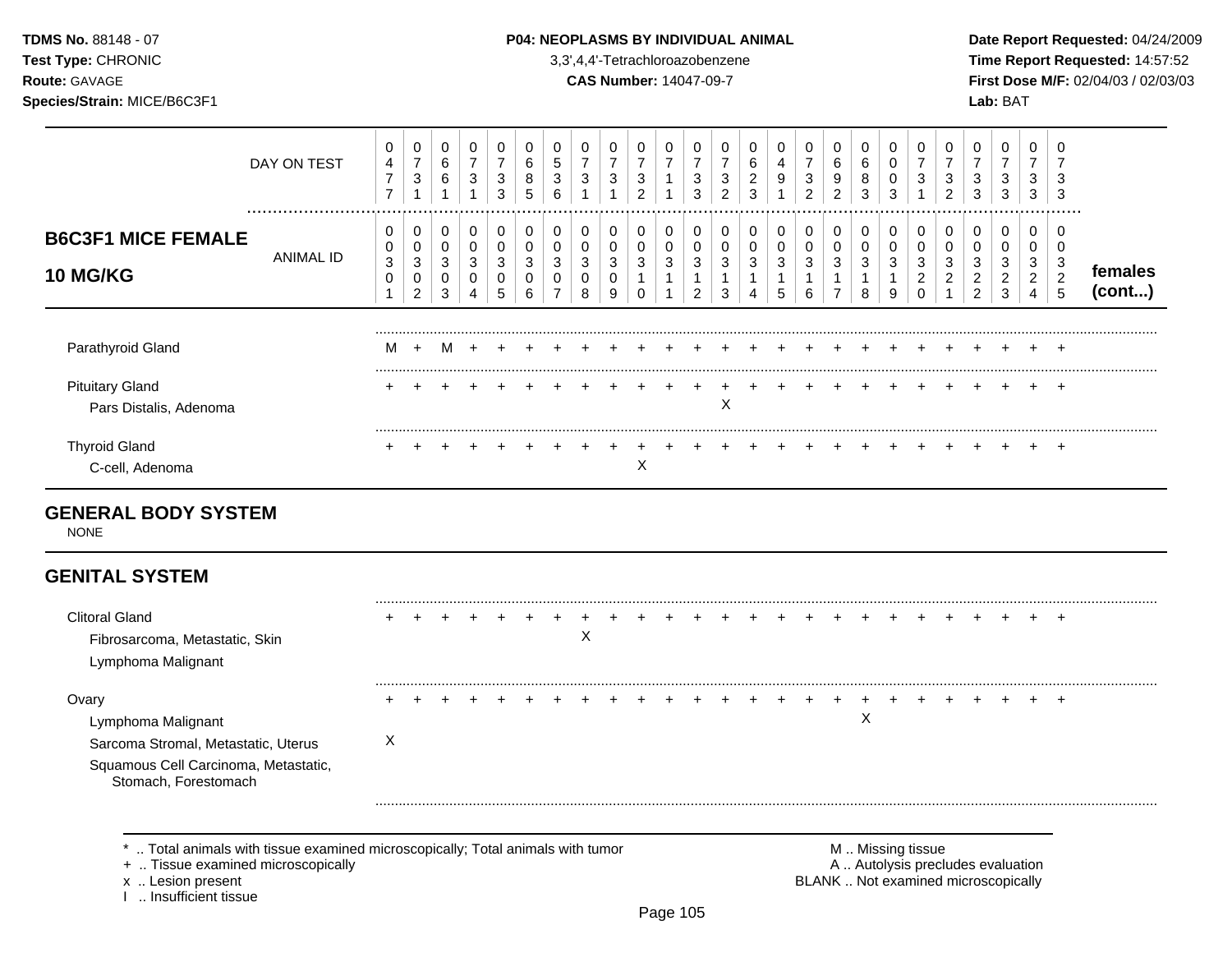I .. Insufficient tissue

# TDMS No. 88148 - 07 **P04: NEOPLASMS BY INDIVIDUAL ANIMAL** Date Report Requested: 04/24/2009

**Test Type:** CHRONIC 3,3',4,4'-Tetrachloroazobenzene **Time Report Requested:** 14:57:52 **Route:** GAVAGE **CAS Number:** 14047-09-7 **First Dose M/F:** 02/04/03 / 02/03/03

| DAY ON TEST                                                                                                                                          | 0<br>4<br>$\overline{7}$<br>$\overline{7}$ | $\boldsymbol{0}$<br>$\overline{7}$<br>3<br>$\mathbf{1}$ | 0<br>6<br>6<br>1                         | 0<br>$\boldsymbol{7}$<br>$\sqrt{3}$<br>$\mathbf{1}$ | 0<br>$\overline{7}$<br>3<br>3 | $\mathbf 0$<br>$\,6$<br>8<br>5            | $\mathbf 0$<br>5<br>3<br>6             | 0<br>$\overline{7}$<br>$\sqrt{3}$         | 0<br>$\overline{7}$<br>$\ensuremath{\mathsf{3}}$ | $\mathbf 0$<br>$\boldsymbol{7}$<br>$\sqrt{3}$<br>$\overline{2}$ | 0<br>$\overline{7}$<br>$\mathbf{1}$<br>$\mathbf{1}$   | 0<br>$\overline{7}$<br>$\sqrt{3}$<br>3                                   | 0<br>7<br>3<br>2                                               | 0<br>6<br>$\overline{c}$<br>3                           | 0<br>4<br>9                                       | 0<br>$\overline{7}$<br>3<br>$\overline{2}$ | $\mathbf 0$<br>6<br>9<br>$\overline{2}$       | 0<br>$\,6$<br>8<br>3                       | $\Omega$<br>$\mathbf 0$<br>$\mathbf 0$<br>3 | $\Omega$<br>7<br>3                                     | 0<br>$\overline{7}$<br>3<br>$\overline{2}$ | 0<br>$\overline{7}$<br>3<br>3                                            | 0<br>7<br>3<br>3                              | 0<br>$\overline{7}$<br>3<br>3                            | 0<br>7<br>3<br>3                                                    |                   |
|------------------------------------------------------------------------------------------------------------------------------------------------------|--------------------------------------------|---------------------------------------------------------|------------------------------------------|-----------------------------------------------------|-------------------------------|-------------------------------------------|----------------------------------------|-------------------------------------------|--------------------------------------------------|-----------------------------------------------------------------|-------------------------------------------------------|--------------------------------------------------------------------------|----------------------------------------------------------------|---------------------------------------------------------|---------------------------------------------------|--------------------------------------------|-----------------------------------------------|--------------------------------------------|---------------------------------------------|--------------------------------------------------------|--------------------------------------------|--------------------------------------------------------------------------|-----------------------------------------------|----------------------------------------------------------|---------------------------------------------------------------------|-------------------|
| <b>B6C3F1 MICE FEMALE</b><br><b>ANIMAL ID</b><br>10 MG/KG                                                                                            | 0<br>0<br>$\mathbf{3}$<br>0                | 0<br>$\pmb{0}$<br>3<br>0<br>$\overline{c}$              | 0<br>$\pmb{0}$<br>3<br>0<br>$\mathbf{3}$ | 0<br>$\pmb{0}$<br>3<br>0<br>$\overline{4}$          | 0<br>$\pmb{0}$<br>3<br>0<br>5 | $\mathbf 0$<br>$\mathbf 0$<br>3<br>0<br>6 | 0<br>$\mathbf 0$<br>3<br>$\Omega$<br>7 | 0<br>$\mathbf 0$<br>3<br>$\mathbf 0$<br>8 | 0<br>$\pmb{0}$<br>3<br>$\mathbf 0$<br>9          | 0<br>$\pmb{0}$<br>3<br>$\mathbf{1}$<br>0                        | 0<br>$\mathbf 0$<br>3<br>$\mathbf{1}$<br>$\mathbf{1}$ | $\mathbf 0$<br>$\pmb{0}$<br>$\sqrt{3}$<br>$\mathbf{1}$<br>$\overline{a}$ | 0<br>$\mathbf 0$<br>$\sqrt{3}$<br>$\mathbf{1}$<br>$\mathbf{3}$ | 0<br>$\mathbf 0$<br>3<br>$\mathbf{1}$<br>$\overline{A}$ | 0<br>$\pmb{0}$<br>$\sqrt{3}$<br>$\mathbf{1}$<br>5 | 0<br>$\pmb{0}$<br>3<br>$\mathbf 1$<br>6    | 0<br>0<br>3<br>$\mathbf{1}$<br>$\overline{7}$ | 0<br>$\mathbf 0$<br>3<br>$\mathbf{1}$<br>8 | 0<br>$\pmb{0}$<br>3<br>$\mathbf{1}$<br>9    | 0<br>$\mathbf 0$<br>3<br>$\overline{c}$<br>$\mathbf 0$ | 0<br>$\mathbf 0$<br>3<br>2                 | 0<br>$\mathbf 0$<br>3<br>$\overline{c}$<br>$\overline{c}$                | 0<br>0<br>3<br>$\overline{c}$<br>$\mathbf{3}$ | 0<br>0<br>3<br>$\overline{2}$<br>$\overline{\mathbf{4}}$ | $\mathbf 0$<br>$\mathbf 0$<br>3<br>$\overline{c}$<br>$\overline{5}$ | females<br>(cont) |
| Oviduct                                                                                                                                              | $+$                                        |                                                         |                                          |                                                     |                               |                                           |                                        |                                           |                                                  |                                                                 |                                                       |                                                                          |                                                                |                                                         |                                                   |                                            |                                               |                                            |                                             |                                                        |                                            |                                                                          |                                               |                                                          |                                                                     |                   |
| <b>Uterus</b><br>Carcinoma<br>Histiocytic Sarcoma<br>Lymphoma Malignant<br>Sarcoma Stromal<br>Cervix, Squamous Cell Carcinoma,<br>Metastatic, Vagina | X                                          |                                                         |                                          |                                                     |                               |                                           | X                                      |                                           |                                                  |                                                                 |                                                       |                                                                          |                                                                |                                                         | $\mathsf{X}$                                      | X                                          |                                               | $\sf X$                                    |                                             |                                                        |                                            |                                                                          |                                               |                                                          |                                                                     |                   |
| Vagina<br>Carcinoma, Metastatic, Uterus<br>Granular Cell Tumor Benign<br>Sarcoma Stromal, Metastatic, Uterus<br>Squamous Cell Carcinoma              | X                                          |                                                         |                                          |                                                     |                               |                                           | X                                      |                                           |                                                  |                                                                 |                                                       |                                                                          |                                                                |                                                         |                                                   | X                                          |                                               |                                            |                                             |                                                        |                                            |                                                                          |                                               |                                                          | $\overline{+}$                                                      |                   |
| <b>HEMATOPOIETIC SYSTEM</b>                                                                                                                          |                                            |                                                         |                                          |                                                     |                               |                                           |                                        |                                           |                                                  |                                                                 |                                                       |                                                                          |                                                                |                                                         |                                                   |                                            |                                               |                                            |                                             |                                                        |                                            |                                                                          |                                               |                                                          |                                                                     |                   |
| <b>Bone Marrow</b>                                                                                                                                   |                                            |                                                         |                                          |                                                     |                               |                                           |                                        |                                           |                                                  |                                                                 |                                                       |                                                                          |                                                                |                                                         |                                                   |                                            |                                               |                                            |                                             |                                                        |                                            |                                                                          |                                               |                                                          |                                                                     |                   |
| Lymph Node<br>Mediastinal, Fibrosarcoma, Metastatic,<br>Skin                                                                                         |                                            |                                                         |                                          |                                                     | $\ddot{}$                     |                                           |                                        | $\ddot{}$                                 |                                                  | $\ddot{}$                                                       |                                                       |                                                                          |                                                                |                                                         |                                                   |                                            | $\ddot{}$<br>X                                |                                            |                                             | $\ddot{}$                                              |                                            |                                                                          |                                               |                                                          |                                                                     |                   |
| Mediastinal, Lymphoma Malignant                                                                                                                      |                                            |                                                         |                                          |                                                     |                               |                                           |                                        |                                           |                                                  |                                                                 |                                                       |                                                                          |                                                                |                                                         |                                                   |                                            |                                               |                                            |                                             | $\mathsf X$                                            |                                            |                                                                          |                                               |                                                          |                                                                     |                   |
| Total animals with tissue examined microscopically; Total animals with tumor<br>+  Tissue examined microscopically<br>x  Lesion present              |                                            |                                                         |                                          |                                                     |                               |                                           |                                        |                                           |                                                  |                                                                 |                                                       |                                                                          |                                                                |                                                         |                                                   |                                            |                                               |                                            | M  Missing tissue                           |                                                        |                                            | A  Autolysis precludes evaluation<br>BLANK  Not examined microscopically |                                               |                                                          |                                                                     |                   |

Page 106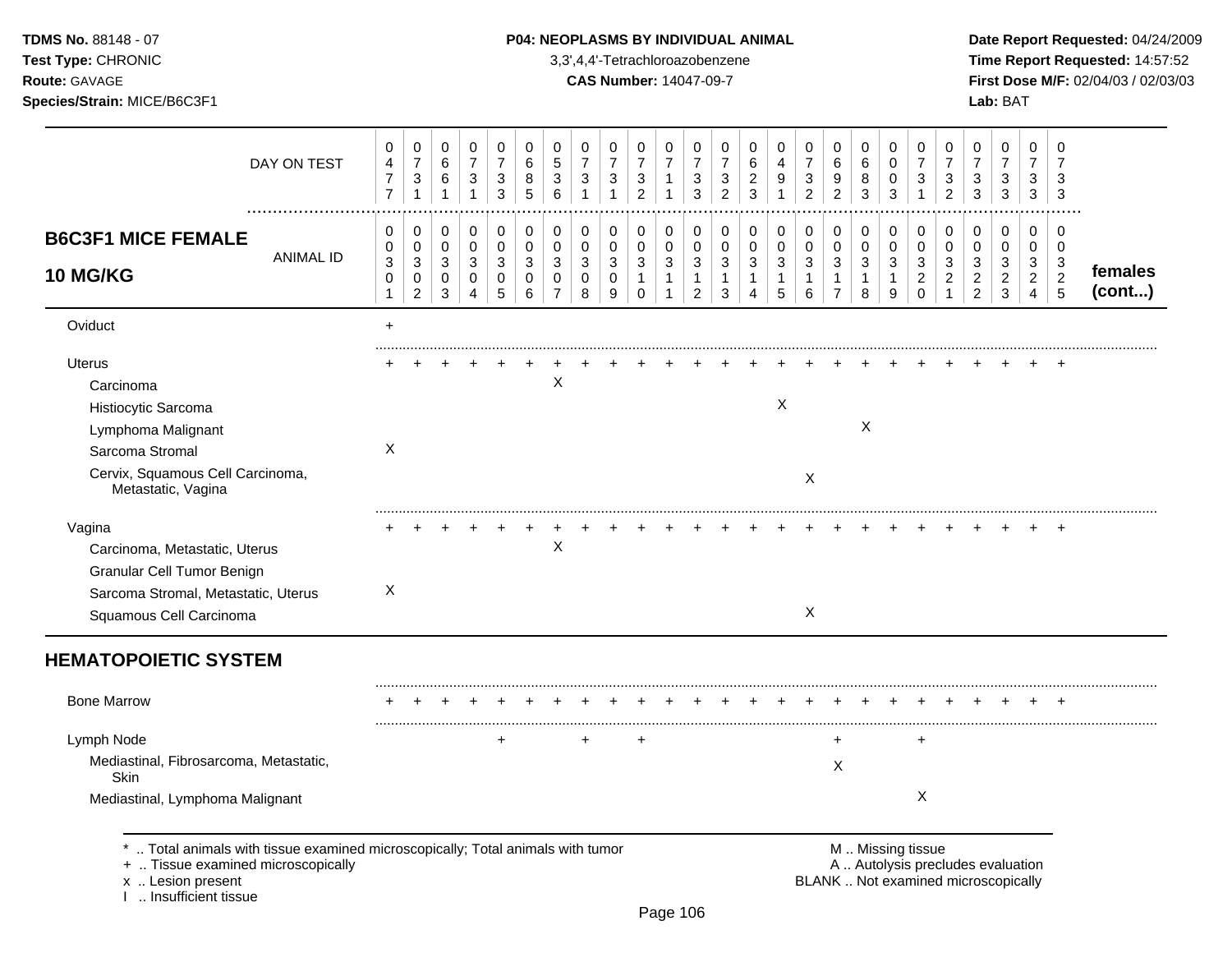**TDMS No.** 88148 - 07 **P04: NEOPLASMS BY INDIVIDUAL ANIMAL** Date Report Requested: 04/24/2009 **Test Type:** CHRONIC 3,3',4,4'-Tetrachloroazobenzene **Time Report Requested:** 14:57:52 **Route:** GAVAGE **CAS Number:** 14047-09-7 **First Dose M/F:** 02/04/03 / 02/03/03 **Species/Strain:** MICE/B6C3F1 **Lab:** BAT

|                                                                                                                              | DAY ON TEST                                                                  | 0<br>4<br>$\overline{7}$<br>$\overline{7}$                                 | $\mathbf 0$<br>$\overline{7}$<br>3<br>$\mathbf{1}$            | 0<br>6<br>6<br>1                                                           | 0<br>$\overline{7}$<br>3<br>$\mathbf{1}$  | 0<br>$\overline{7}$<br>3<br>3   | 0<br>6<br>8<br>5                       | 0<br>5<br>3<br>6                             | 0<br>$\overline{7}$<br>3<br>$\mathbf{1}$ | 0<br>$\overline{7}$<br>3<br>$\mathbf{1}$ | 0<br>$\overline{7}$<br>3<br>$\overline{c}$                | 0<br>$\overline{7}$<br>1<br>$\mathbf{1}$                    | 0<br>$\overline{7}$<br>3<br>3                                                 | 0<br>$\overline{7}$<br>3<br>$\overline{c}$ | 0<br>6<br>$\overline{c}$<br>3                 | 0<br>$\overline{\mathbf{4}}$<br>9<br>$\mathbf{1}$                | 0<br>$\overline{7}$<br>3<br>$\overline{2}$ | 0<br>6<br>9<br>$\overline{c}$                         | $\mathbf 0$<br>6<br>8<br>3               | 0<br>0<br>0<br>3              | 0<br>$\overline{7}$<br>3                                                                                                   | 0<br>$\overline{7}$<br>3<br>$\overline{c}$              | 0<br>$\overline{7}$<br>3<br>$\mathbf{3}$            | 0<br>$\overline{7}$<br>3<br>$\mathbf{3}$                       | 0<br>$\overline{7}$<br>3<br>3                           | $\mathbf 0$<br>$\overline{7}$<br>3<br>3                                     |                   |
|------------------------------------------------------------------------------------------------------------------------------|------------------------------------------------------------------------------|----------------------------------------------------------------------------|---------------------------------------------------------------|----------------------------------------------------------------------------|-------------------------------------------|---------------------------------|----------------------------------------|----------------------------------------------|------------------------------------------|------------------------------------------|-----------------------------------------------------------|-------------------------------------------------------------|-------------------------------------------------------------------------------|--------------------------------------------|-----------------------------------------------|------------------------------------------------------------------|--------------------------------------------|-------------------------------------------------------|------------------------------------------|-------------------------------|----------------------------------------------------------------------------------------------------------------------------|---------------------------------------------------------|-----------------------------------------------------|----------------------------------------------------------------|---------------------------------------------------------|-----------------------------------------------------------------------------|-------------------|
| <b>B6C3F1 MICE FEMALE</b><br>10 MG/KG                                                                                        | <b>ANIMAL ID</b>                                                             | 0<br>$\pmb{0}$<br>$\ensuremath{\mathsf{3}}$<br>$\mathbf 0$<br>$\mathbf{1}$ | 0<br>$\pmb{0}$<br>$\sqrt{3}$<br>$\mathbf 0$<br>$\overline{2}$ | 0<br>$\pmb{0}$<br>$\ensuremath{\mathsf{3}}$<br>$\mathbf 0$<br>$\mathbf{3}$ | 0<br>$\mathbf 0$<br>3<br>$\mathbf 0$<br>4 | 0<br>$\mathbf 0$<br>3<br>0<br>5 | 0<br>$\Omega$<br>3<br>$\mathbf 0$<br>6 | 0<br>0<br>3<br>$\mathbf 0$<br>$\overline{7}$ | 0<br>$\pmb{0}$<br>3<br>$\mathbf 0$<br>8  | 0<br>$\pmb{0}$<br>3<br>$\mathbf 0$<br>9  | 0<br>$\pmb{0}$<br>$\sqrt{3}$<br>$\mathbf{1}$<br>$\pmb{0}$ | 0<br>$\pmb{0}$<br>$\sqrt{3}$<br>$\mathbf{1}$<br>$\mathbf 1$ | 0<br>$\pmb{0}$<br>$\ensuremath{\mathsf{3}}$<br>$\mathbf{1}$<br>$\overline{2}$ | 0<br>$\mathbf 0$<br>3<br>$\mathbf{1}$<br>3 | 0<br>0<br>3<br>$\mathbf{1}$<br>$\overline{4}$ | 0<br>$\pmb{0}$<br>$\ensuremath{\mathsf{3}}$<br>$\mathbf{1}$<br>5 | 0<br>$\mathbf 0$<br>3<br>$\mathbf{1}$<br>6 | 0<br>$\pmb{0}$<br>3<br>$\mathbf{1}$<br>$\overline{7}$ | 0<br>$\pmb{0}$<br>3<br>$\mathbf{1}$<br>8 | 0<br>$\pmb{0}$<br>3<br>1<br>9 | 0<br>$\mathbf 0$<br>3<br>$\overline{\mathbf{c}}$<br>$\mathbf 0$                                                            | 0<br>$\mathbf 0$<br>3<br>$\overline{a}$<br>$\mathbf{1}$ | 0<br>$\pmb{0}$<br>3<br>$\sqrt{2}$<br>$\overline{2}$ | 0<br>$\mathbf 0$<br>$\sqrt{3}$<br>$\overline{c}$<br>$\sqrt{3}$ | 0<br>$\mathbf 0$<br>$\mathbf{3}$<br>$\overline{c}$<br>4 | $\mathbf 0$<br>$\Omega$<br>$\mathbf{3}$<br>$\overline{c}$<br>$\overline{5}$ | females<br>(cont) |
| Mediastinal, Mesothelioma Malignant,<br>Metastatic, Mesentery<br>Pancreatic, Lymphoma Malignant<br>Renal, Lymphoma Malignant |                                                                              |                                                                            |                                                               |                                                                            |                                           | X                               |                                        |                                              |                                          |                                          |                                                           |                                                             |                                                                               |                                            |                                               |                                                                  |                                            |                                                       |                                          |                               |                                                                                                                            |                                                         |                                                     |                                                                |                                                         |                                                                             |                   |
| Lymph Node, Mandibular<br>Lymphoma Malignant                                                                                 |                                                                              |                                                                            |                                                               |                                                                            | ÷                                         | Х                               |                                        |                                              |                                          |                                          |                                                           |                                                             |                                                                               |                                            |                                               |                                                                  |                                            |                                                       | Χ                                        |                               | X                                                                                                                          |                                                         |                                                     |                                                                |                                                         |                                                                             |                   |
| Lymph Node, Mesenteric<br>Lymphoma Malignant                                                                                 |                                                                              |                                                                            |                                                               |                                                                            |                                           |                                 |                                        |                                              |                                          |                                          |                                                           |                                                             |                                                                               |                                            |                                               |                                                                  |                                            |                                                       | X                                        |                               |                                                                                                                            |                                                         |                                                     |                                                                |                                                         |                                                                             |                   |
| Spleen<br>Lymphoma Malignant                                                                                                 |                                                                              |                                                                            |                                                               |                                                                            |                                           | X                               |                                        |                                              |                                          |                                          |                                                           |                                                             |                                                                               |                                            |                                               |                                                                  |                                            |                                                       |                                          |                               | X                                                                                                                          |                                                         |                                                     |                                                                |                                                         |                                                                             |                   |
| Thymus<br>Lymphoma Malignant                                                                                                 |                                                                              | +                                                                          |                                                               |                                                                            |                                           | +<br>X                          |                                        |                                              |                                          |                                          | м                                                         |                                                             |                                                                               |                                            |                                               | M                                                                |                                            |                                                       |                                          |                               |                                                                                                                            |                                                         |                                                     |                                                                |                                                         | $\ddot{}$                                                                   |                   |
| <b>INTEGUMENTARY SYSTEM</b>                                                                                                  |                                                                              |                                                                            |                                                               |                                                                            |                                           |                                 |                                        |                                              |                                          |                                          |                                                           |                                                             |                                                                               |                                            |                                               |                                                                  |                                            |                                                       |                                          |                               |                                                                                                                            |                                                         |                                                     |                                                                |                                                         |                                                                             |                   |
| Mammary Gland                                                                                                                |                                                                              |                                                                            |                                                               |                                                                            |                                           |                                 |                                        |                                              |                                          |                                          |                                                           |                                                             |                                                                               |                                            |                                               |                                                                  |                                            |                                                       |                                          |                               |                                                                                                                            |                                                         |                                                     |                                                                |                                                         |                                                                             |                   |
| Skin<br>Subcutaneous Tissue, Fibroma                                                                                         |                                                                              |                                                                            |                                                               |                                                                            |                                           |                                 |                                        |                                              |                                          |                                          |                                                           |                                                             |                                                                               |                                            |                                               |                                                                  |                                            |                                                       |                                          |                               |                                                                                                                            |                                                         |                                                     |                                                                |                                                         | ÷                                                                           |                   |
| Subcutaneous Tissue, Fibrosarcoma<br>+  Tissue examined microscopically<br>x  Lesion present<br>1  Insufficient tissue       | Total animals with tissue examined microscopically; Total animals with tumor | Χ                                                                          |                                                               |                                                                            |                                           |                                 |                                        |                                              | Χ                                        |                                          |                                                           |                                                             |                                                                               |                                            |                                               |                                                                  |                                            | Χ                                                     |                                          |                               | $\boldsymbol{\mathsf{X}}$<br>M  Missing tissue<br>A  Autolysis precludes evaluation<br>BLANK  Not examined microscopically |                                                         |                                                     |                                                                |                                                         |                                                                             |                   |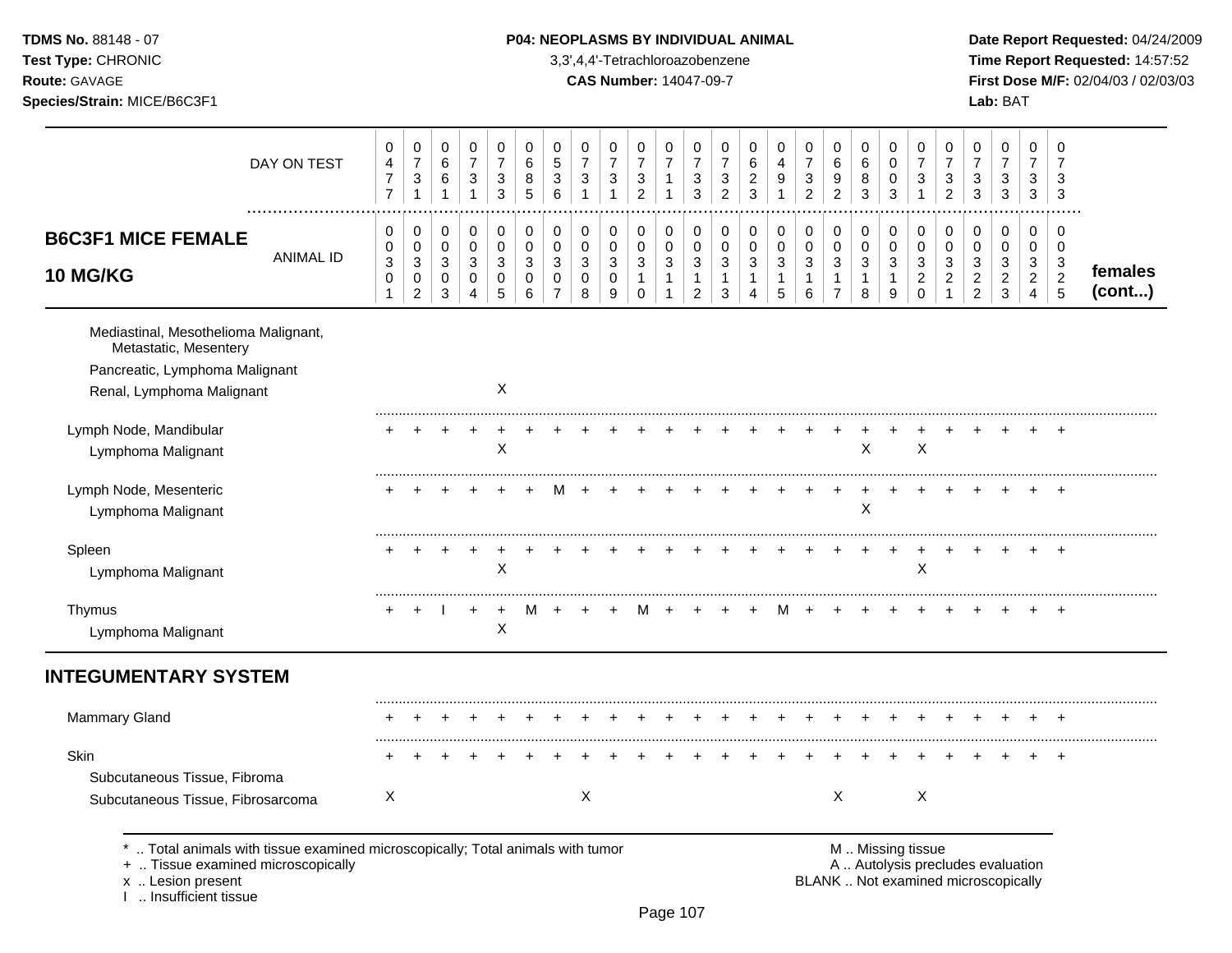# TDMS No. 88148 - 07 **P04: NEOPLASMS BY INDIVIDUAL ANIMAL** Date Report Requested: 04/24/2009

**Test Type:** CHRONIC 3,3',4,4'-Tetrachloroazobenzene **Time Report Requested:** 14:57:52 **Route:** GAVAGE **CAS Number:** 14047-09-7 **First Dose M/F:** 02/04/03 / 02/03/03

|                                                                                                                                                                   | DAY ON TEST      | 0<br>4<br>$\overline{\mathcal{I}}$<br>$\overline{7}$ | 0<br>$\overline{7}$<br>$\ensuremath{\mathsf{3}}$<br>$\mathbf{1}$                 | 0<br>$\,6$<br>$\,6$<br>$\overline{1}$                                   | $\mathbf 0$<br>$\overline{7}$<br>$\sqrt{3}$<br>$\mathbf{1}$ | 0<br>$\overline{7}$<br>$\sqrt{3}$<br>$\mathfrak{S}$ | 0<br>$\,6\,$<br>$\,8\,$<br>5                                 | 0<br>5<br>3<br>6                                       | 0<br>$\overline{7}$<br>$\mathbf{3}$   | 0<br>$\overline{7}$<br>$\sqrt{3}$<br>$\mathbf{1}$                         | 0<br>$\overline{7}$<br>$\mathbf{3}$<br>$\overline{c}$ | 0<br>$\overline{7}$<br>$\mathbf{1}$<br>1 | 0<br>$\overline{7}$<br>$\sqrt{3}$<br>3                           | 0<br>$\overline{7}$<br>$\mathbf{3}$<br>$\overline{2}$ | 0<br>$\,6\,$<br>$\overline{\mathbf{c}}$<br>$\mathbf{3}$ | 0<br>4<br>9<br>$\mathbf{1}$                        | 0<br>$\overline{7}$<br>3<br>$\overline{2}$                                 | 0<br>6<br>9<br>$\overline{2}$                                    | 0<br>6<br>8<br>3              | 0<br>0<br>0<br>$\mathbf{3}$     | 0<br>$\overline{7}$<br>$\sqrt{3}$<br>1                           | 0<br>$\overline{7}$<br>3<br>$\overline{2}$ | 0<br>$\overline{7}$<br>3<br>$\mathbf{3}$        | 0<br>$\overline{7}$<br>$\mathbf{3}$<br>3                                 | 0<br>$\overline{7}$<br>3<br>3                | 0<br>7<br>3<br>$\sqrt{3}$                    |                   |
|-------------------------------------------------------------------------------------------------------------------------------------------------------------------|------------------|------------------------------------------------------|----------------------------------------------------------------------------------|-------------------------------------------------------------------------|-------------------------------------------------------------|-----------------------------------------------------|--------------------------------------------------------------|--------------------------------------------------------|---------------------------------------|---------------------------------------------------------------------------|-------------------------------------------------------|------------------------------------------|------------------------------------------------------------------|-------------------------------------------------------|---------------------------------------------------------|----------------------------------------------------|----------------------------------------------------------------------------|------------------------------------------------------------------|-------------------------------|---------------------------------|------------------------------------------------------------------|--------------------------------------------|-------------------------------------------------|--------------------------------------------------------------------------|----------------------------------------------|----------------------------------------------|-------------------|
| <b>B6C3F1 MICE FEMALE</b><br>10 MG/KG                                                                                                                             | <b>ANIMAL ID</b> | 0<br>0<br>3<br>0<br>1                                | $\,0\,$<br>$\,0\,$<br>$\ensuremath{\mathsf{3}}$<br>$\mathbf 0$<br>$\overline{2}$ | $\mathbf 0$<br>$\mathbf 0$<br>$\sqrt{3}$<br>$\mathbf 0$<br>$\mathbf{3}$ | 0<br>$\mathbf 0$<br>$\mathbf{3}$<br>$\mathbf 0$<br>4        | $\,0\,$<br>$\mathbf 0$<br>3<br>$\pmb{0}$<br>5       | $\pmb{0}$<br>$\mathbf 0$<br>$\mathbf{3}$<br>$\mathbf 0$<br>6 | 0<br>$\mathbf 0$<br>3<br>$\mathbf 0$<br>$\overline{7}$ | 0<br>$\pmb{0}$<br>3<br>$\pmb{0}$<br>8 | $\mathbf 0$<br>$\mathbf 0$<br>$\sqrt{3}$<br>$\pmb{0}$<br>$\boldsymbol{9}$ | 0<br>$\pmb{0}$<br>3<br>$\mathbf{1}$<br>$\mathbf 0$    | 0<br>$\mathbf 0$<br>3<br>$\mathbf{1}$    | 0<br>$\mathbf 0$<br>$\sqrt{3}$<br>$\mathbf{1}$<br>$\overline{c}$ | 0<br>$\pmb{0}$<br>$\mathbf{3}$<br>1<br>$\mathbf{3}$   | 0<br>$\mathbf 0$<br>3<br>1<br>$\boldsymbol{\Lambda}$    | $\pmb{0}$<br>$\pmb{0}$<br>3<br>1<br>$\overline{5}$ | $\mathbf 0$<br>$\pmb{0}$<br>$\ensuremath{\mathsf{3}}$<br>$\mathbf{1}$<br>6 | 0<br>$\pmb{0}$<br>$\mathbf{3}$<br>$\mathbf{1}$<br>$\overline{7}$ | 0<br>$\pmb{0}$<br>3<br>1<br>8 | 0<br>$\mathbf 0$<br>3<br>1<br>9 | 0<br>$\mathbf 0$<br>$\mathbf{3}$<br>$\boldsymbol{2}$<br>$\Omega$ | 0<br>$\pmb{0}$<br>3<br>$\overline{c}$<br>1 | 0<br>0<br>3<br>$\overline{c}$<br>$\overline{a}$ | 0<br>$\mathbf 0$<br>$\mathbf{3}$<br>$\overline{c}$<br>3                  | 0<br>$\mathbf 0$<br>3<br>$\overline{2}$<br>4 | 0<br>$\mathbf 0$<br>3<br>$\overline{c}$<br>5 | females<br>(cont) |
| Subcutaneous Tissue, Lymphoma<br>Malignant<br>Subcutaneous Tissue, Schwannoma<br>Malignant                                                                        |                  |                                                      |                                                                                  |                                                                         |                                                             |                                                     |                                                              |                                                        |                                       |                                                                           |                                                       |                                          |                                                                  |                                                       |                                                         |                                                    |                                                                            |                                                                  | X                             |                                 |                                                                  |                                            |                                                 |                                                                          |                                              |                                              |                   |
| <b>MUSCULOSKELETAL SYSTEM</b>                                                                                                                                     |                  |                                                      |                                                                                  |                                                                         |                                                             |                                                     |                                                              |                                                        |                                       |                                                                           |                                                       |                                          |                                                                  |                                                       |                                                         |                                                    |                                                                            |                                                                  |                               |                                 |                                                                  |                                            |                                                 |                                                                          |                                              |                                              |                   |
| <b>Bone</b>                                                                                                                                                       |                  |                                                      |                                                                                  |                                                                         |                                                             |                                                     |                                                              |                                                        |                                       |                                                                           |                                                       |                                          |                                                                  |                                                       |                                                         |                                                    |                                                                            |                                                                  |                               |                                 |                                                                  |                                            |                                                 |                                                                          |                                              |                                              |                   |
| <b>Skeletal Muscle</b><br>Schwannoma Malignant, Metastatic, Skin                                                                                                  |                  |                                                      |                                                                                  |                                                                         |                                                             |                                                     |                                                              |                                                        |                                       |                                                                           |                                                       |                                          |                                                                  |                                                       |                                                         |                                                    |                                                                            |                                                                  |                               |                                 |                                                                  |                                            |                                                 |                                                                          |                                              |                                              |                   |
| <b>NERVOUS SYSTEM</b>                                                                                                                                             |                  |                                                      |                                                                                  |                                                                         |                                                             |                                                     |                                                              |                                                        |                                       |                                                                           |                                                       |                                          |                                                                  |                                                       |                                                         |                                                    |                                                                            |                                                                  |                               |                                 |                                                                  |                                            |                                                 |                                                                          |                                              |                                              |                   |
| <b>Brain</b>                                                                                                                                                      |                  |                                                      |                                                                                  |                                                                         |                                                             |                                                     |                                                              |                                                        |                                       |                                                                           |                                                       |                                          |                                                                  |                                                       |                                                         |                                                    |                                                                            |                                                                  |                               |                                 |                                                                  |                                            |                                                 |                                                                          |                                              |                                              |                   |
| Peripheral Nerve                                                                                                                                                  |                  |                                                      |                                                                                  | +                                                                       |                                                             |                                                     |                                                              |                                                        |                                       |                                                                           |                                                       |                                          |                                                                  |                                                       |                                                         |                                                    |                                                                            |                                                                  |                               |                                 |                                                                  |                                            |                                                 |                                                                          |                                              |                                              |                   |
| Spinal Cord                                                                                                                                                       |                  |                                                      |                                                                                  | $\ddot{}$                                                               |                                                             |                                                     |                                                              |                                                        |                                       |                                                                           |                                                       |                                          |                                                                  |                                                       |                                                         |                                                    |                                                                            |                                                                  |                               |                                 |                                                                  |                                            |                                                 |                                                                          |                                              |                                              |                   |
| <b>RESPIRATORY SYSTEM</b>                                                                                                                                         |                  |                                                      |                                                                                  |                                                                         |                                                             |                                                     |                                                              |                                                        |                                       |                                                                           |                                                       |                                          |                                                                  |                                                       |                                                         |                                                    |                                                                            |                                                                  |                               |                                 |                                                                  |                                            |                                                 |                                                                          |                                              |                                              |                   |
| Lung<br>Alveolar/Bronchiolar Adenoma                                                                                                                              |                  |                                                      |                                                                                  |                                                                         |                                                             | +                                                   | X                                                            | $\boldsymbol{\mathsf{X}}$                              |                                       |                                                                           |                                                       |                                          |                                                                  |                                                       |                                                         |                                                    |                                                                            |                                                                  |                               |                                 |                                                                  |                                            |                                                 |                                                                          |                                              |                                              |                   |
| Total animals with tissue examined microscopically; Total animals with tumor<br>+  Tissue examined microscopically<br>x  Lesion present<br>I  Insufficient tissue |                  |                                                      |                                                                                  |                                                                         |                                                             |                                                     |                                                              |                                                        |                                       |                                                                           |                                                       |                                          |                                                                  |                                                       |                                                         |                                                    |                                                                            |                                                                  |                               |                                 | M  Missing tissue                                                |                                            |                                                 | A  Autolysis precludes evaluation<br>BLANK  Not examined microscopically |                                              |                                              |                   |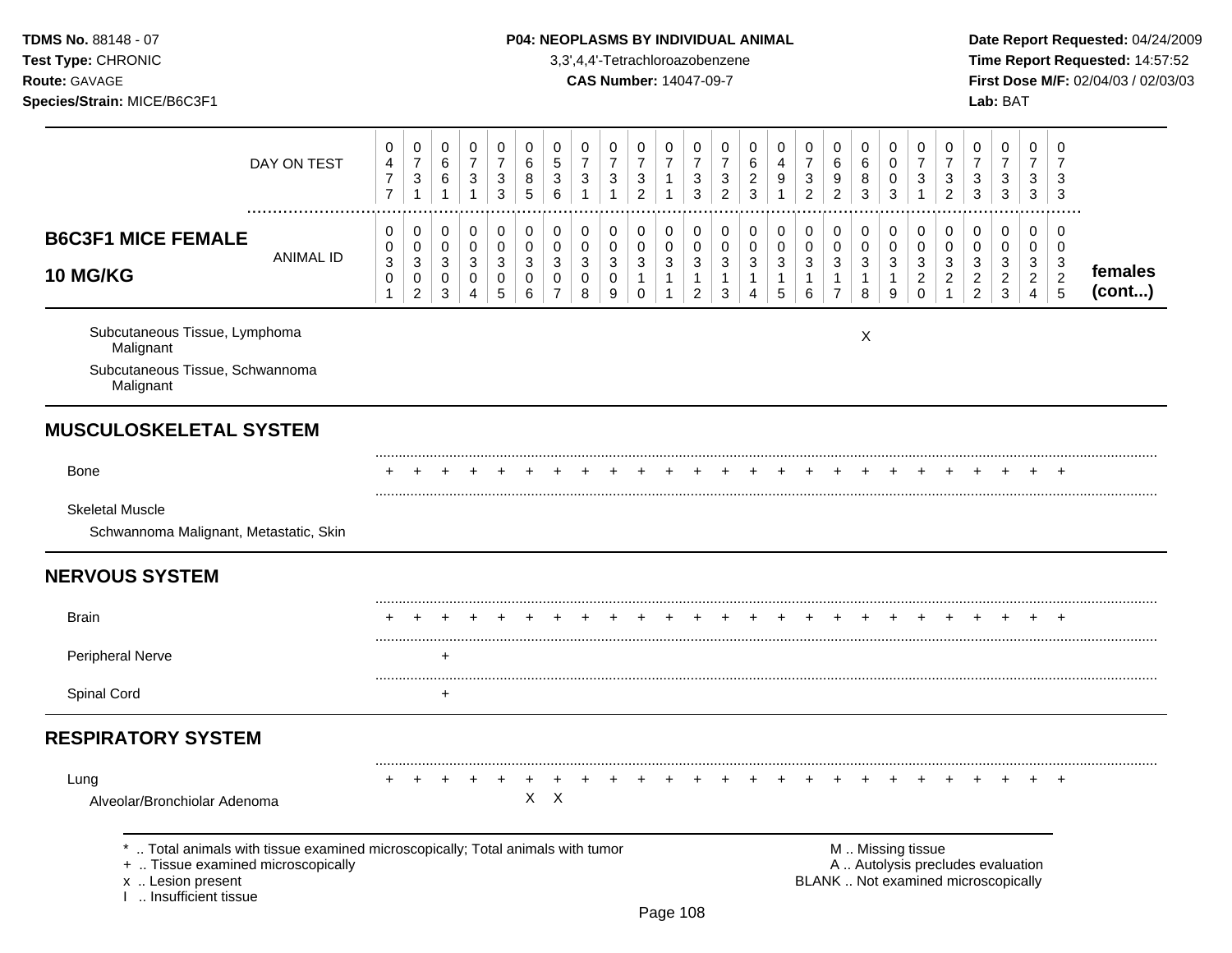## **TDMS No.** 88148 - 07 **P04: NEOPLASMS BY INDIVIDUAL ANIMAL** Date Report Requested: 04/24/2009

**Test Type:** CHRONIC 3,3',4,4'-Tetrachloroazobenzene **Time Report Requested:** 14:57:52 **Route:** GAVAGE **CAS Number:** 14047-09-7 **First Dose M/F:** 02/04/03 / 02/03/03

| DAY ON TEST                                                                                                                                                                                                                                                               | 0<br>4<br>$\overline{\mathbf{7}}$<br>$\overline{7}$ | 0<br>$\overline{7}$<br>$\ensuremath{\mathsf{3}}$                               | 0<br>6<br>$\,6\,$<br>$\mathbf{1}$ | 0<br>$\boldsymbol{7}$<br>$\sqrt{3}$<br>$\mathbf{1}$ | 0<br>$\overline{7}$<br>$\sqrt{3}$<br>3     | $\Omega$<br>6<br>8<br>5                | 0<br>$\sqrt{5}$<br>$\mathbf{3}$<br>6 | 0<br>$\overline{7}$<br>3        | 0<br>$\overline{7}$<br>$\sqrt{3}$<br>1 | 0<br>$\overline{7}$<br>$\mathbf{3}$<br>$\overline{2}$         | 0<br>$\overline{7}$<br>$\mathbf{1}$<br>1 | 0<br>$\overline{7}$<br>3<br>3             | 0<br>7<br>3<br>$\overline{2}$ | 0<br>6<br>$\overline{c}$<br>3    | 0<br>4<br>9                     | 0<br>$\overline{7}$<br>3<br>$\overline{2}$ | 0<br>6<br>9<br>$\overline{2}$                | 0<br>6<br>8<br>3                  | 0<br>0<br>$\mathbf 0$<br>3      | 0<br>$\overline{7}$<br>3<br>1                | 0<br>$\overline{7}$<br>3<br>$\overline{c}$ | 0<br>$\overline{7}$<br>3<br>3                   | 0<br>$\overline{7}$<br>3<br>3      | 0<br>$\overline{7}$<br>3<br>3      | 0<br>7<br>3<br>3                                                  |                   |
|---------------------------------------------------------------------------------------------------------------------------------------------------------------------------------------------------------------------------------------------------------------------------|-----------------------------------------------------|--------------------------------------------------------------------------------|-----------------------------------|-----------------------------------------------------|--------------------------------------------|----------------------------------------|--------------------------------------|---------------------------------|----------------------------------------|---------------------------------------------------------------|------------------------------------------|-------------------------------------------|-------------------------------|----------------------------------|---------------------------------|--------------------------------------------|----------------------------------------------|-----------------------------------|---------------------------------|----------------------------------------------|--------------------------------------------|-------------------------------------------------|------------------------------------|------------------------------------|-------------------------------------------------------------------|-------------------|
| <b>B6C3F1 MICE FEMALE</b><br><b>ANIMAL ID</b><br>10 MG/KG                                                                                                                                                                                                                 | 0<br>0<br>3<br>0<br>$\mathbf{1}$                    | 0<br>$\mathbf 0$<br>$\ensuremath{\mathsf{3}}$<br>$\mathbf 0$<br>$\overline{2}$ | 0<br>0<br>3<br>0<br>3             | 0<br>0<br>$\sqrt{3}$<br>0<br>4                      | 0<br>$\mathbf 0$<br>$\mathbf{3}$<br>0<br>5 | 0<br>$\mathbf 0$<br>3<br>$\Omega$<br>6 | 0<br>$\mathbf 0$<br>3<br>$\mathbf 0$ | 0<br>$\mathbf 0$<br>3<br>0<br>8 | 0<br>0<br>3<br>0<br>9                  | 0<br>$\mathbf 0$<br>$\sqrt{3}$<br>$\mathbf{1}$<br>$\mathbf 0$ | 0<br>0<br>3<br>$\mathbf{1}$<br>-1        | 0<br>0<br>$\sqrt{3}$<br>$\mathbf{1}$<br>2 | 0<br>0<br>3<br>1<br>3         | 0<br>0<br>3<br>$\mathbf{1}$<br>4 | 0<br>$\mathbf 0$<br>3<br>1<br>5 | 0<br>$\mathbf 0$<br>3<br>$\mathbf{1}$<br>6 | 0<br>0<br>3<br>$\mathbf 1$<br>$\overline{7}$ | 0<br>$\mathbf 0$<br>3<br>1<br>8   | 0<br>$\mathbf 0$<br>3<br>1<br>9 | 0<br>$\mathbf 0$<br>3<br>$\overline{c}$<br>0 | 0<br>0<br>3<br>$\overline{c}$              | 0<br>0<br>3<br>$\overline{2}$<br>$\overline{2}$ | 0<br>0<br>3<br>$\overline{c}$<br>3 | 0<br>0<br>3<br>$\overline{a}$<br>4 | $\Omega$<br>0<br>$\mathbf{3}$<br>$\overline{2}$<br>$\overline{5}$ | females<br>(cont) |
| Alveolar/Bronchiolar Carcinoma<br>Fibrosarcoma, Metastatic, Skin<br>Histiocytic Sarcoma<br>Lymphoma Malignant<br>Schwannoma Malignant, Metastatic, Skin<br>Squamous Cell Carcinoma, Metastatic,<br>Stomach, Forestomach<br>Mediastinum, Fibrosarcoma, Metastatic,<br>Skin |                                                     |                                                                                |                                   |                                                     |                                            |                                        |                                      |                                 |                                        |                                                               |                                          |                                           |                               |                                  | $\boldsymbol{\mathsf{X}}$       |                                            | X<br>X                                       | X                                 |                                 | $\times$                                     |                                            |                                                 |                                    |                                    |                                                                   |                   |
| Nose                                                                                                                                                                                                                                                                      |                                                     |                                                                                |                                   |                                                     |                                            |                                        |                                      |                                 |                                        |                                                               |                                          |                                           |                               |                                  |                                 |                                            |                                              |                                   |                                 |                                              |                                            |                                                 |                                    |                                    |                                                                   |                   |
| Trachea                                                                                                                                                                                                                                                                   |                                                     |                                                                                |                                   |                                                     |                                            |                                        |                                      |                                 |                                        |                                                               |                                          |                                           |                               |                                  |                                 |                                            |                                              |                                   |                                 |                                              |                                            |                                                 |                                    |                                    | $\div$                                                            |                   |
| <b>SPECIAL SENSES SYSTEM</b>                                                                                                                                                                                                                                              |                                                     |                                                                                |                                   |                                                     |                                            |                                        |                                      |                                 |                                        |                                                               |                                          |                                           |                               |                                  |                                 |                                            |                                              |                                   |                                 |                                              |                                            |                                                 |                                    |                                    |                                                                   |                   |
| Ear                                                                                                                                                                                                                                                                       |                                                     |                                                                                |                                   |                                                     |                                            |                                        |                                      |                                 |                                        |                                                               |                                          |                                           |                               |                                  |                                 |                                            |                                              |                                   |                                 |                                              |                                            |                                                 |                                    |                                    |                                                                   |                   |
| Eye<br>Optic Nerve, Lymphoma Malignant                                                                                                                                                                                                                                    |                                                     |                                                                                |                                   |                                                     |                                            |                                        |                                      |                                 |                                        |                                                               |                                          |                                           |                               |                                  |                                 |                                            |                                              |                                   |                                 |                                              |                                            |                                                 |                                    |                                    |                                                                   |                   |
| Harderian Gland<br>Adenoma                                                                                                                                                                                                                                                | X                                                   | X                                                                              |                                   |                                                     |                                            |                                        |                                      |                                 |                                        |                                                               | +                                        | $\sf X$                                   |                               |                                  |                                 |                                            |                                              | X                                 |                                 |                                              |                                            |                                                 |                                    | +                                  | $\ddot{}$<br>$\times$                                             |                   |
| Total animals with tissue examined microscopically; Total animals with tumor<br>+  Tissue examined microscopically                                                                                                                                                        |                                                     |                                                                                |                                   |                                                     |                                            |                                        |                                      |                                 |                                        |                                                               |                                          |                                           |                               |                                  |                                 |                                            |                                              | A  Autolysis precludes evaluation | M  Missing tissue               |                                              |                                            |                                                 |                                    |                                    |                                                                   |                   |

x .. Lesion present<br>I .. Insufficient tissue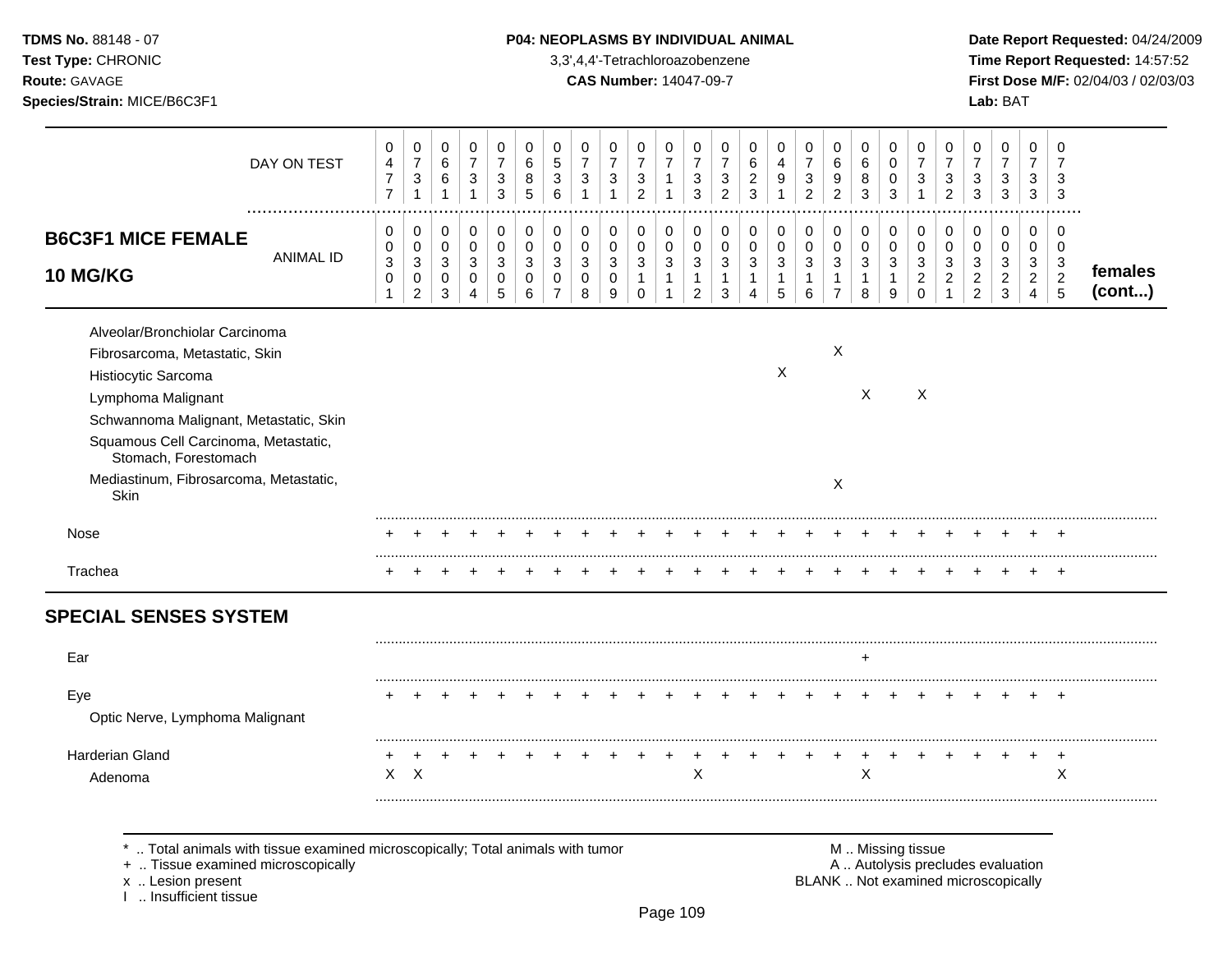**Route:** GAVAGE **CAS Number:** 14047-09-7 **First Dose M/F:** 02/04/03 / 02/03/03

| <b>Test Type: CHRONIC</b>                           |                    | 3,3',4,4'-Tetrachloroazobenzene                                                                                                                                                                                                 | Time Report Requested: 14:57:52                                                                    |
|-----------------------------------------------------|--------------------|---------------------------------------------------------------------------------------------------------------------------------------------------------------------------------------------------------------------------------|----------------------------------------------------------------------------------------------------|
| <b>Route: GAVAGE</b><br>Species/Strain: MICE/B6C3F1 |                    | <b>CAS Number: 14047-09-7</b>                                                                                                                                                                                                   | First Dose M/F: 02/04/03 / 02/03/03<br>Lab: BAT                                                    |
|                                                     | <b>DAV ON TECT</b> | $\overline{0}$<br>$\frac{0}{7}$<br>$\overline{0}$<br>$\overline{0}$<br>$\overline{0}$<br>0<br>$\frac{0}{7}$<br>$\rightarrow$<br>$\overline{z}$<br>$\epsilon$<br>$\rightarrow$<br>$\overline{ }$<br>$\overline{ }$<br>$\epsilon$ | $\mathbf 0$<br>$\frac{0}{7}$<br>$\overline{ }$<br>$\sim$<br>$\epsilon$<br>$\sim$<br>$\overline{ }$ |

|                                              | DAY ON TEST      | 4<br>$\rightarrow$      | ь<br>O | ັ                 | ◡<br>ົ | O<br>я<br>U<br>э                          | 5<br>3<br>6      | ັ                 | $\sim$ |    | J<br>$\sim$<br>J | J      | 6<br>◠<br><u>_</u><br>2<br>J | ◡                | ∸ | 6 | ົ<br>ັ  | $\overline{\phantom{a}}$ | ?<br>J<br>ົ<br>$\epsilon$    | ົ<br>ັ<br>$\sim$<br>ັ                       | u                       |               | ື<br>د.              |                  |
|----------------------------------------------|------------------|-------------------------|--------|-------------------|--------|-------------------------------------------|------------------|-------------------|--------|----|------------------|--------|------------------------------|------------------|---|---|---------|--------------------------|------------------------------|---------------------------------------------|-------------------------|---------------|----------------------|------------------|
| <b>B6C3F1 MICE FEMALE</b><br><b>10 MG/KG</b> | <b>ANIMAL ID</b> | 0<br>0<br>ົ<br>- J<br>U | ັ<br>J | ັ<br>$\mathbf{u}$ | u      | U<br>ັບ<br>$\sqrt{2}$<br>◡<br>◡<br>◠<br>u | 0<br>0<br>3<br>U | v<br>ັບ<br>ັ<br>ັ | ັ      | ັບ | u<br><u>_</u>    | J<br>u | U<br>U<br>3                  | U<br>U<br>◡<br>◡ |   |   | ັບ<br>y | ັ                        | 0<br>U<br>વ<br>J<br><u>_</u> | υ<br>Ü<br>◠<br>ັ<br>$\sim$<br><u>_</u><br>⌒ | u<br>J<br><u>_</u><br>J | J<br><u>_</u> | $\ddot{\phantom{a}}$ | temales<br>cont) |

Zymbal's Gland

# **URINARY SYSTEM**

| Kidney<br>Lymphoma Malignant                                       |  |  |  |  |  |  |                 |  |     |  |  |  | <b>+</b> |
|--------------------------------------------------------------------|--|--|--|--|--|--|-----------------|--|-----|--|--|--|----------|
| Urethra                                                            |  |  |  |  |  |  | + + + + + + + + |  | M + |  |  |  | .<br>$+$ |
| Urinai<br><b>Bladdel</b><br>Carcinoma, Metastatic, Uterus<br>Lympl |  |  |  |  |  |  |                 |  |     |  |  |  | $^+$     |

# **SYSTEMIC LESIONS**

| Multiple Organ         |  |  |  |  |  |  |  |  |  |  |  |  |  |  |
|------------------------|--|--|--|--|--|--|--|--|--|--|--|--|--|--|
| Histiocytic Sarcoma    |  |  |  |  |  |  |  |  |  |  |  |  |  |  |
| Lymphoma Malignant     |  |  |  |  |  |  |  |  |  |  |  |  |  |  |
| Mesothelioma Malignant |  |  |  |  |  |  |  |  |  |  |  |  |  |  |

\* .. Total animals with tissue examined microscopically; Total animals with tumor **M** . M . Missing tissue M .. Missing tissue<br>
+ .. Tissue examined microscopically

+ .. Tissue examined microscopically

I .. Insufficient tissue

x .. Lesion present **EXAME** . Not examined microscopically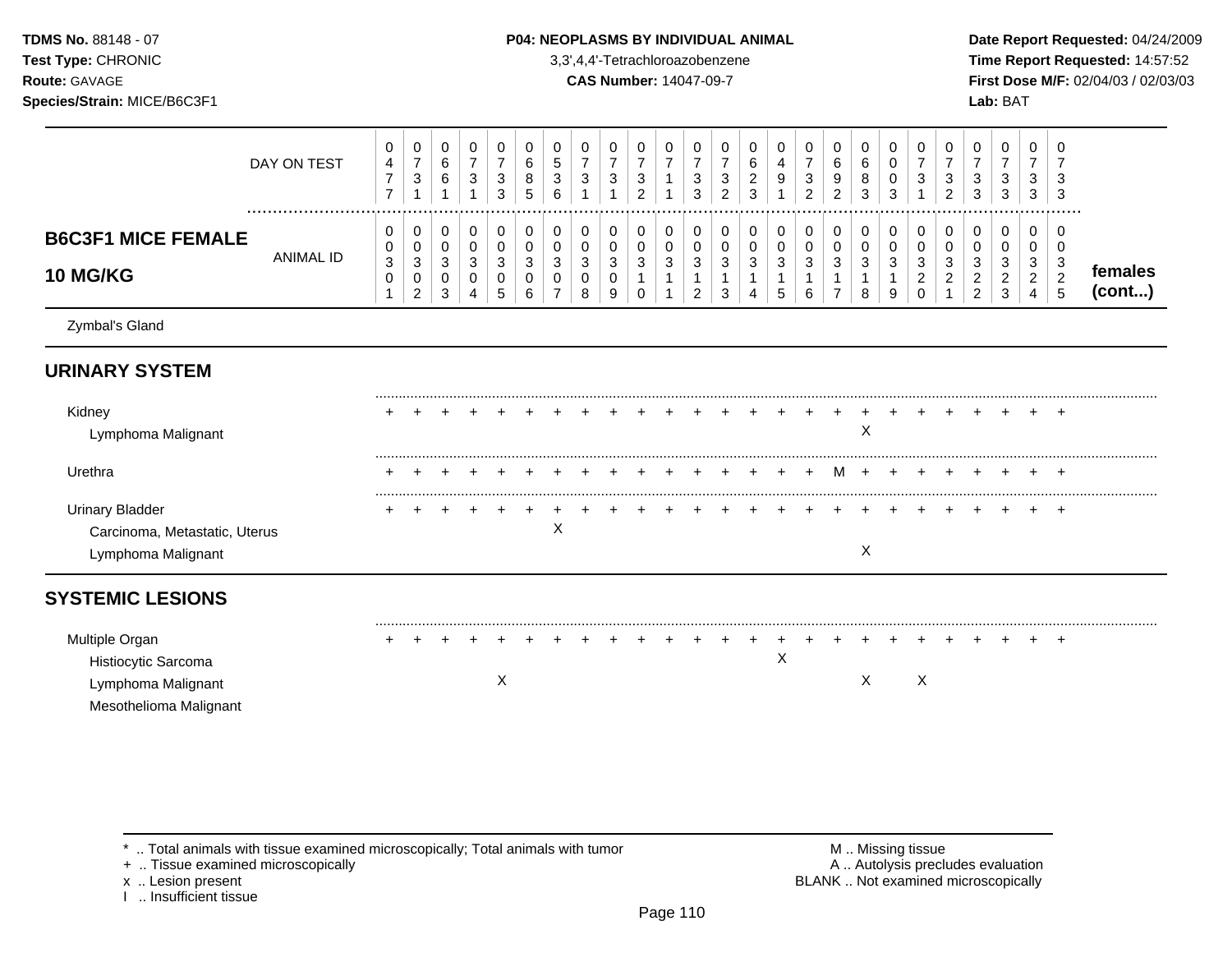**Test Type:** CHRONIC 3,3',4,4'-Tetrachloroazobenzene **Time Report Requested:** 14:57:52 **Route:** GAVAGE **CAS Number:** 14047-09-7 **First Dose M/F:** 02/04/03 / 02/03/03 **Species/Strain:** MICE/B6C3F1 **Lab:** BAT

|                                              | DAY ON TEST   | 0<br><sub>5</sub><br>4 | U<br>ົ<br>ັ<br>ົ<br>◡                  | ν<br>8           | 3 | U<br>ັ<br>3 | ◡<br>0                | 0<br>$\sim$<br>6<br>- | 0<br>-<br>3      | -3 | J | υ<br>∽<br>ີ      | u<br>N      | U<br>3<br>3        | $\sim$      | U<br>6<br>4      | ◡<br>3<br>າ<br>ູບ | U<br>ົ<br>د<br>ົ<br><u>_</u> | 0<br>۰C<br>ີ<br>◡ | $\ddot{\phantom{1}}$ | U<br>J<br>9<br>O.      | 0<br>6<br>ົ<br>ັ<br>$\circ$<br>o | J | - 0<br>6<br>-9<br>8     | - 0<br>ັບ |               |
|----------------------------------------------|---------------|------------------------|----------------------------------------|------------------|---|-------------|-----------------------|-----------------------|------------------|----|---|------------------|-------------|--------------------|-------------|------------------|-------------------|------------------------------|-------------------|----------------------|------------------------|----------------------------------|---|-------------------------|-----------|---------------|
| <b>B6C3F1 MICE FEMALE</b><br><b>10 MG/KG</b> | <br>ANIMAL ID | 0<br>0<br>3<br>6       | v<br>v<br>◠<br>◡<br>$\sim$<br><u>_</u> | u<br>J<br>▃<br>я |   | ≏           | ີ<br>J<br>⌒<br>J<br>⌒ | 0<br>0<br>3<br>3<br>3 | 0<br>3<br>3<br>4 |    |   | n<br>ື<br>⌒<br>ບ | u<br>J<br>N | ົ<br>۰C<br>J.<br>a | $\sim$<br>4 | 0<br>າ<br>J<br>4 | ν<br>≏<br>J<br>c  | U<br>◠<br>د                  | ົ<br>- 0<br>4     |                      | 0<br>U<br>◠<br>-3<br>6 | 0<br>υ<br>ົ<br>ັ                 |   | 0<br>U<br>-3<br>4<br>-9 | - 0<br>v  | <b>TOTALS</b> |

# **ALIMENTARY SYSTEM**

| Esophagus<br>Fibrosarcoma, Metastatic, Skin<br>Schwannoma Malignant, Metastatic, Skin                              |  |  |   |   |  | X |  |   |  |                   |  |                                   |  | 50 |
|--------------------------------------------------------------------------------------------------------------------|--|--|---|---|--|---|--|---|--|-------------------|--|-----------------------------------|--|----|
| Gallbladder                                                                                                        |  |  |   |   |  |   |  |   |  |                   |  |                                   |  | 50 |
| Intestine Large, Cecum<br>Lymphoma Malignant                                                                       |  |  | Х |   |  |   |  |   |  |                   |  |                                   |  | 49 |
| Squamous Cell Carcinoma, Metastatic,<br>Stomach, Forestomach                                                       |  |  |   | X |  |   |  |   |  |                   |  |                                   |  |    |
| Intestine Large, Colon                                                                                             |  |  |   |   |  |   |  |   |  |                   |  |                                   |  | 49 |
| Intestine Large, Rectum                                                                                            |  |  |   |   |  |   |  |   |  |                   |  |                                   |  | 50 |
| Intestine Small, Duodenum                                                                                          |  |  |   |   |  |   |  |   |  |                   |  |                                   |  | 50 |
| Intestine Small, Ileum                                                                                             |  |  |   |   |  |   |  | M |  |                   |  |                                   |  | 49 |
| Intestine Small, Jejunum<br>Peyer's Patch, Lymphoma Malignant                                                      |  |  |   |   |  |   |  |   |  |                   |  |                                   |  | 50 |
| Liver                                                                                                              |  |  |   |   |  |   |  |   |  |                   |  |                                   |  | 50 |
| Total animals with tissue examined microscopically; Total animals with tumor<br>+  Tissue examined microscopically |  |  |   |   |  |   |  |   |  | M  Missing tissue |  | A  Autolysis precludes evaluation |  |    |

x .. Lesion present<br>I .. Insufficient tissue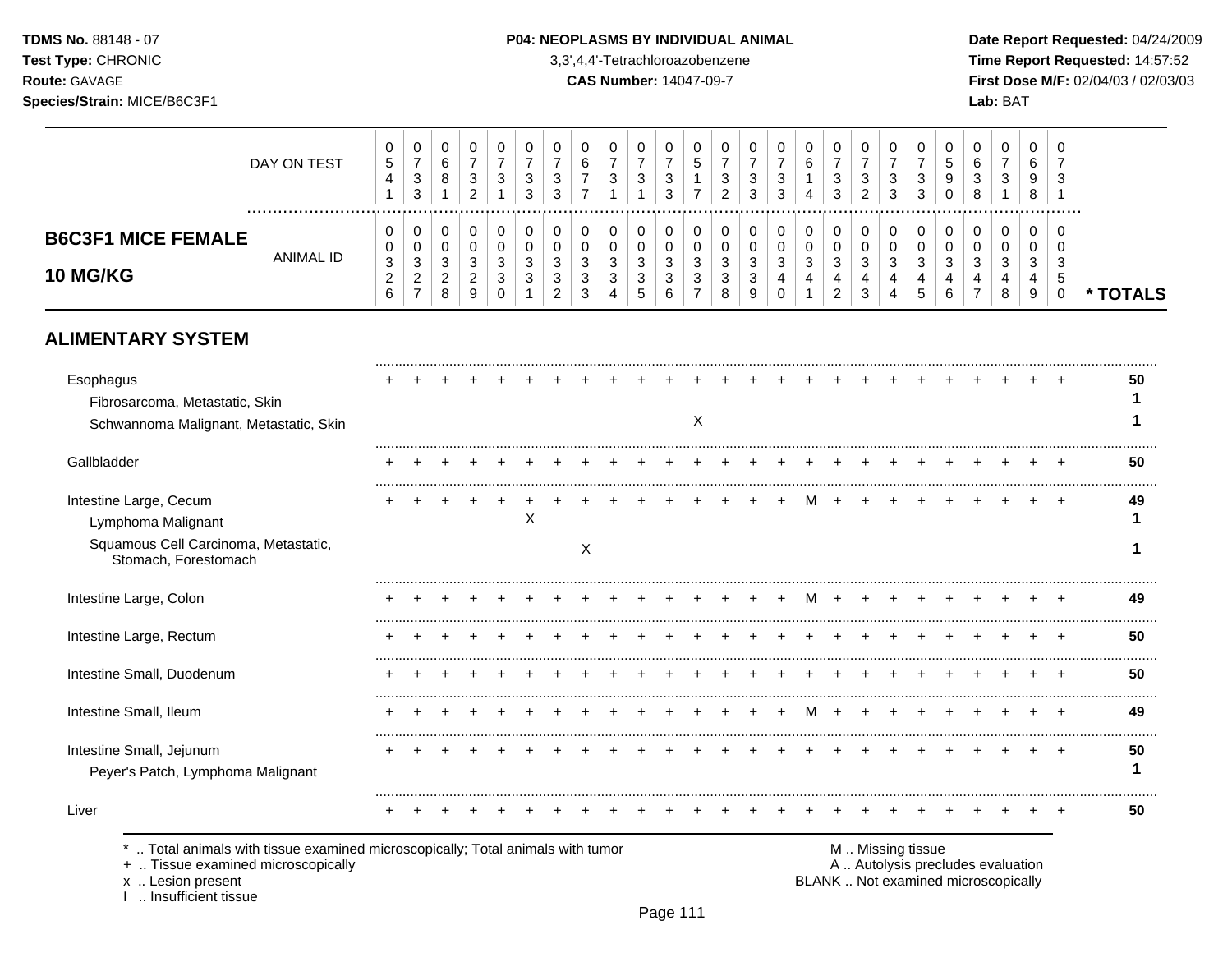**Test Type:** CHRONIC 3,3',4,4'-Tetrachloroazobenzene **Time Report Requested:** 14:57:52 **Route:** GAVAGE **CAS Number:** 14047-09-7 **First Dose M/F:** 02/04/03 / 02/03/03 **Species/Strain:** MICE/B6C3F1 **Lab:** BAT

| DAY ON TEST                                                      | 0<br>$\sqrt{5}$<br>$\overline{4}$<br>$\mathbf{1}$                 | 0<br>$\overline{7}$<br>$\ensuremath{\mathsf{3}}$<br>$\mathbf{3}$ | $\mathbf 0$<br>6<br>$\bf 8$<br>$\mathbf{1}$ | 0<br>$\overline{7}$<br>$\ensuremath{\mathsf{3}}$<br>$\overline{2}$ | 0<br>$\overline{7}$<br>3<br>1 | 0<br>$\overline{7}$<br>3<br>3 | 0<br>$\overline{7}$<br>$\sqrt{3}$<br>3 | 0<br>6<br>$\overline{7}$<br>$\overline{7}$ | 0<br>$\overline{7}$<br>$\sqrt{3}$<br>$\overline{1}$ | 0<br>$\overline{7}$<br>$\mathbf{3}$<br>$\mathbf{1}$           | 0<br>$\overline{7}$<br>$\ensuremath{\mathsf{3}}$<br>3 | 0<br>5<br>1<br>$\overline{7}$ | 0<br>$\overline{7}$<br>$\mathbf{3}$<br>$\overline{2}$ | 0<br>$\overline{7}$<br>3<br>3        | 0<br>$\overline{7}$<br>3<br>3 | 0<br>6<br>$\mathbf 1$<br>4 | 0<br>$\overline{7}$<br>$\ensuremath{\mathsf{3}}$<br>3 | 0<br>$\overline{7}$<br>$\ensuremath{\mathsf{3}}$<br>$\overline{2}$ | 0<br>$\overline{7}$<br>3<br>3 | 0<br>$\overline{7}$<br>$\sqrt{3}$<br>3 | 0<br>5<br>9<br>$\Omega$ | 0<br>6<br>3<br>8                  | 0<br>$\overline{7}$<br>$\sqrt{3}$ | 0<br>6<br>9<br>8           | $\mathbf 0$<br>$\overline{7}$<br>3<br>$\mathbf{1}$ |          |
|------------------------------------------------------------------|-------------------------------------------------------------------|------------------------------------------------------------------|---------------------------------------------|--------------------------------------------------------------------|-------------------------------|-------------------------------|----------------------------------------|--------------------------------------------|-----------------------------------------------------|---------------------------------------------------------------|-------------------------------------------------------|-------------------------------|-------------------------------------------------------|--------------------------------------|-------------------------------|----------------------------|-------------------------------------------------------|--------------------------------------------------------------------|-------------------------------|----------------------------------------|-------------------------|-----------------------------------|-----------------------------------|----------------------------|----------------------------------------------------|----------|
| <b>B6C3F1 MICE FEMALE</b><br><b>ANIMAL ID</b><br><b>10 MG/KG</b> | 0<br>$\mathbf 0$<br>$\ensuremath{\mathsf{3}}$<br>$\boldsymbol{2}$ | 0<br>$\mathbf 0$<br>$\ensuremath{\mathsf{3}}$<br>$\sqrt{2}$      | 0<br>$\mathbf 0$<br>3<br>$\overline{c}$     | 0<br>$\pmb{0}$<br>$\mathbf{3}$<br>$\boldsymbol{2}$                 | 0<br>$\mathbf 0$<br>3<br>3    | 0<br>$\mathbf 0$<br>3<br>3    | 0<br>$\Omega$<br>3<br>3                | 0<br>0<br>3<br>3                           | 0<br>$\mathbf 0$<br>$\mathbf{3}$<br>$\sqrt{3}$      | 0<br>$\mathsf 0$<br>$\mathbf{3}$<br>$\ensuremath{\mathsf{3}}$ | 0<br>$\mathbf 0$<br>3<br>3                            | 0<br>$\mathbf 0$<br>3<br>3    | 0<br>$\mathbf 0$<br>3<br>3                            | $\mathbf 0$<br>$\mathbf 0$<br>3<br>3 | 0<br>$\mathbf 0$<br>3<br>4    | 0<br>$\mathsf 0$<br>3<br>4 | 0<br>$\mathsf 0$<br>3<br>4                            | 0<br>$\pmb{0}$<br>$\mathbf{3}$<br>$\overline{4}$                   | 0<br>$\pmb{0}$<br>3<br>4      | 0<br>$\mathbf 0$<br>3<br>4             | 0<br>$\mathbf 0$<br>3   | $\mathbf 0$<br>$\Omega$<br>3<br>4 | 0<br>$\Omega$<br>3<br>4           | 0<br>$\mathbf 0$<br>3<br>4 | $\Omega$<br>$\Omega$<br>3<br>5                     |          |
|                                                                  | 6                                                                 | $\overline{7}$                                                   | 8                                           | 9                                                                  | $\Omega$                      |                               | 2                                      | 3                                          | $\overline{4}$                                      | 5                                                             | 6                                                     | $\overline{7}$                | 8                                                     | 9                                    | $\Omega$                      | $\mathbf{1}$               | $\overline{2}$                                        | $\mathbf{3}$                                                       | 4                             | 5                                      | 6                       | $\overline{7}$                    | 8                                 | 9                          | $\mathbf 0$                                        | * TOTALS |
| Hepatocellular Adenoma                                           |                                                                   |                                                                  |                                             |                                                                    |                               |                               |                                        |                                            |                                                     |                                                               |                                                       |                               |                                                       |                                      |                               |                            |                                                       |                                                                    |                               |                                        |                         |                                   |                                   |                            |                                                    | 2        |
| Hepatocellular Adenoma, Multiple                                 |                                                                   |                                                                  |                                             |                                                                    |                               |                               |                                        |                                            |                                                     |                                                               |                                                       |                               |                                                       |                                      |                               |                            |                                                       |                                                                    |                               |                                        |                         |                                   |                                   |                            |                                                    |          |
| Hepatocellular Carcinoma                                         |                                                                   |                                                                  |                                             |                                                                    |                               |                               |                                        |                                            |                                                     |                                                               |                                                       |                               |                                                       |                                      |                               |                            |                                                       |                                                                    |                               |                                        |                         |                                   |                                   |                            |                                                    |          |
| Histiocytic Sarcoma                                              | X                                                                 |                                                                  |                                             |                                                                    |                               |                               |                                        |                                            |                                                     |                                                               |                                                       |                               |                                                       |                                      |                               |                            |                                                       |                                                                    |                               |                                        |                         |                                   |                                   |                            |                                                    |          |
| Lymphoma Malignant                                               |                                                                   |                                                                  |                                             |                                                                    |                               |                               |                                        |                                            |                                                     |                                                               |                                                       |                               |                                                       |                                      |                               |                            |                                                       |                                                                    |                               |                                        |                         |                                   |                                   |                            |                                                    |          |
| Mesothelioma Malignant, Metastatic,<br>Mesentery                 |                                                                   |                                                                  |                                             |                                                                    |                               |                               |                                        |                                            |                                                     |                                                               |                                                       |                               |                                                       |                                      |                               |                            |                                                       |                                                                    |                               |                                        |                         |                                   | X                                 |                            |                                                    |          |
| Mesentery                                                        |                                                                   |                                                                  |                                             |                                                                    |                               |                               |                                        |                                            |                                                     |                                                               |                                                       |                               |                                                       |                                      |                               |                            |                                                       |                                                                    |                               |                                        |                         |                                   |                                   |                            |                                                    |          |
| Lymphoma Malignant                                               | X                                                                 |                                                                  |                                             |                                                                    |                               |                               |                                        |                                            |                                                     |                                                               |                                                       |                               |                                                       |                                      |                               |                            |                                                       |                                                                    |                               |                                        |                         |                                   |                                   |                            |                                                    | 2        |
| Mesothelioma Malignant                                           |                                                                   |                                                                  |                                             |                                                                    |                               |                               |                                        |                                            |                                                     |                                                               |                                                       |                               |                                                       |                                      |                               |                            |                                                       |                                                                    |                               |                                        |                         |                                   | X                                 |                            |                                                    |          |
| Squamous Cell Carcinoma, Metastatic,<br>Stomach, Forestomach     |                                                                   |                                                                  |                                             |                                                                    |                               |                               |                                        | X                                          |                                                     |                                                               |                                                       |                               |                                                       |                                      |                               |                            |                                                       |                                                                    |                               |                                        |                         |                                   |                                   |                            |                                                    |          |
| Pancreas                                                         |                                                                   |                                                                  |                                             |                                                                    |                               |                               |                                        |                                            |                                                     |                                                               |                                                       |                               |                                                       |                                      |                               |                            |                                                       |                                                                    |                               |                                        |                         |                                   |                                   |                            |                                                    | 50       |
| Lymphoma Malignant                                               |                                                                   |                                                                  |                                             |                                                                    |                               |                               |                                        |                                            |                                                     |                                                               |                                                       |                               |                                                       |                                      |                               |                            |                                                       |                                                                    |                               |                                        |                         |                                   |                                   |                            |                                                    |          |
| Squamous Cell Carcinoma, Metastatic,<br>Stomach, Forestomach     |                                                                   |                                                                  |                                             |                                                                    |                               |                               |                                        | X                                          |                                                     |                                                               |                                                       |                               |                                                       |                                      |                               |                            |                                                       |                                                                    |                               |                                        |                         |                                   |                                   |                            |                                                    |          |
| Salivary Glands                                                  |                                                                   |                                                                  |                                             |                                                                    |                               |                               |                                        |                                            |                                                     |                                                               |                                                       |                               |                                                       |                                      |                               |                            |                                                       |                                                                    |                               |                                        |                         |                                   |                                   |                            |                                                    | 50       |
| Squamous Cell Carcinoma                                          |                                                                   |                                                                  |                                             | $\sf X$                                                            |                               |                               |                                        |                                            |                                                     |                                                               |                                                       |                               |                                                       |                                      |                               |                            |                                                       |                                                                    |                               |                                        |                         |                                   |                                   |                            |                                                    |          |
| Stomach, Forestomach                                             |                                                                   |                                                                  |                                             |                                                                    |                               |                               |                                        |                                            |                                                     |                                                               |                                                       |                               |                                                       |                                      |                               |                            |                                                       |                                                                    |                               |                                        |                         |                                   |                                   |                            |                                                    | 50       |
| Lymphoma Malignant                                               | X                                                                 |                                                                  |                                             |                                                                    |                               |                               |                                        |                                            |                                                     |                                                               |                                                       |                               |                                                       |                                      |                               |                            |                                                       |                                                                    |                               |                                        |                         |                                   |                                   |                            |                                                    |          |

\* .. Total animals with tissue examined microscopically; Total animals with tumor <br>
+ .. Tissue examined microscopically<br>
+ .. Tissue examined microscopically

+ .. Tissue examined microscopically

x .. Lesion present<br>I .. Insufficient tissue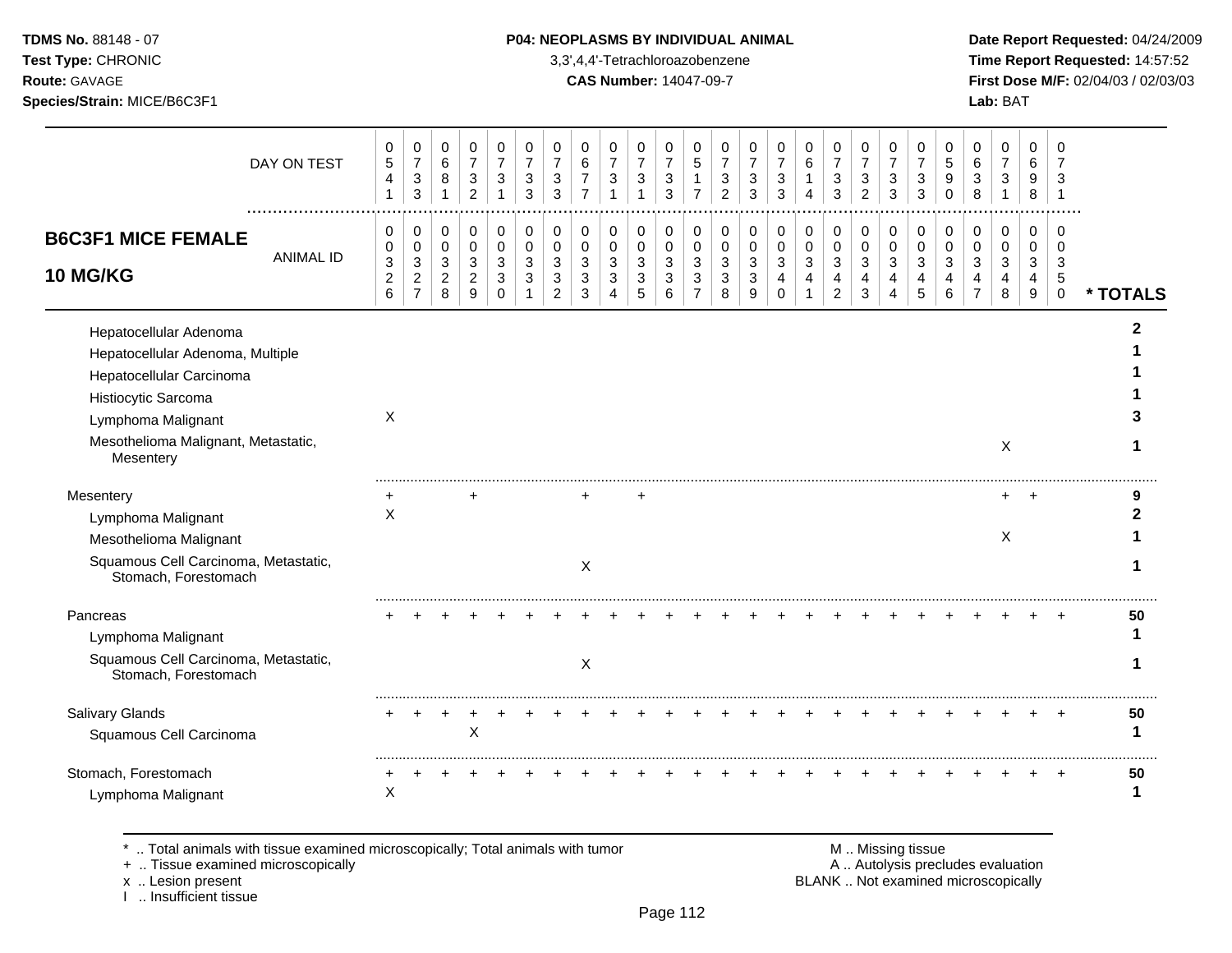**Test Type:** CHRONIC 3,3',4,4'-Tetrachloroazobenzene **Time Report Requested:** 14:57:52 **Route:** GAVAGE **CAS Number:** 14047-09-7 **First Dose M/F:** 02/04/03 / 02/03/03 **Species/Strain:** MICE/B6C3F1 **Lab:** BAT

|                                                                                                                                                                   | DAY ON TEST      | 0<br>$\,$ 5 $\,$<br>4<br>$\mathbf{1}$ | 0<br>$\boldsymbol{7}$<br>$\ensuremath{\mathsf{3}}$<br>3 | 0<br>$\,6\,$<br>8<br>$\mathbf{1}$ | 0<br>$\overline{7}$<br>$\ensuremath{\mathsf{3}}$<br>$\overline{2}$ | 0<br>$\overline{7}$<br>3<br>$\mathbf{1}$ | 0<br>$\overline{7}$<br>3<br>3         | 0<br>$\overline{7}$<br>3<br>3 | 0<br>6<br>7<br>$\overline{7}$         | 0<br>$\overline{7}$<br>3<br>1         | 0<br>$\boldsymbol{7}$<br>$\ensuremath{\mathsf{3}}$<br>$\overline{1}$ | 0<br>$\overline{7}$<br>3<br>3         | 0<br>$\sqrt{5}$<br>$\mathbf{1}$<br>$\overline{7}$ | 0<br>$\overline{7}$<br>3<br>$\overline{2}$ | 0<br>$\boldsymbol{7}$<br>3<br>3 | 0<br>$\overline{7}$<br>$\ensuremath{\mathsf{3}}$<br>3 | 0<br>$\,6$<br>$\mathbf 1$<br>$\overline{4}$ | 0<br>$\boldsymbol{7}$<br>$\ensuremath{\mathsf{3}}$<br>3 | 0<br>$\boldsymbol{7}$<br>$\ensuremath{\mathsf{3}}$<br>$\overline{2}$ | 0<br>$\overline{7}$<br>3<br>3 | 0<br>$\overline{7}$<br>3<br>3 | 0<br>$\sqrt{5}$<br>9<br>$\mathbf 0$ | 0<br>6<br>3<br>8                                                         | 0<br>$\overline{7}$<br>3<br>$\mathbf{1}$ | 0<br>6<br>9<br>8                        | 0<br>7<br>3<br>$\overline{1}$           |                    |
|-------------------------------------------------------------------------------------------------------------------------------------------------------------------|------------------|---------------------------------------|---------------------------------------------------------|-----------------------------------|--------------------------------------------------------------------|------------------------------------------|---------------------------------------|-------------------------------|---------------------------------------|---------------------------------------|----------------------------------------------------------------------|---------------------------------------|---------------------------------------------------|--------------------------------------------|---------------------------------|-------------------------------------------------------|---------------------------------------------|---------------------------------------------------------|----------------------------------------------------------------------|-------------------------------|-------------------------------|-------------------------------------|--------------------------------------------------------------------------|------------------------------------------|-----------------------------------------|-----------------------------------------|--------------------|
| <b>B6C3F1 MICE FEMALE</b><br>10 MG/KG                                                                                                                             | <b>ANIMAL ID</b> | 0<br>0<br>$\sqrt{3}$<br>$\sqrt{2}$    | 0<br>$\mathbf 0$<br>3<br>$\overline{2}$                 | 0<br>0<br>3<br>$\overline{c}$     | 0<br>$\mathbf 0$<br>$\sqrt{3}$<br>$\boldsymbol{2}$                 | 0<br>$\mathbf 0$<br>3<br>3               | 0<br>$\mathbf 0$<br>3<br>$\mathbf{3}$ | 0<br>$\mathbf 0$<br>3<br>3    | 0<br>$\mathbf 0$<br>3<br>$\mathbf{3}$ | 0<br>$\mathbf 0$<br>3<br>$\mathbf{3}$ | 0<br>0<br>3<br>$\mathbf{3}$                                          | 0<br>$\mathbf 0$<br>$\mathbf{3}$<br>3 | 0<br>0<br>3<br>$\sqrt{3}$                         | 0<br>0<br>$\mathbf{3}$<br>3                | 0<br>0<br>3<br>$\mathbf{3}$     | 0<br>$\mathbf 0$<br>3<br>4                            | 0<br>$\mathsf 0$<br>3<br>4                  | 0<br>$\mathbf 0$<br>$\sqrt{3}$<br>4                     | 0<br>$\mathbf 0$<br>3<br>4                                           | 0<br>$\mathbf 0$<br>3<br>4    | 0<br>$\mathbf 0$<br>3<br>4    | 0<br>$\mathbf 0$<br>3<br>4          | 0<br>$\mathbf 0$<br>3<br>4                                               | 0<br>$\mathbf 0$<br>3<br>4               | 0<br>$\mathbf 0$<br>3<br>$\overline{4}$ | $\Omega$<br>$\Omega$<br>3<br>$\sqrt{5}$ |                    |
|                                                                                                                                                                   |                  | $\,6\,$                               | $\overline{7}$                                          | 8                                 | 9                                                                  | $\mathbf 0$                              | $\mathbf{1}$                          | $\overline{2}$                | $\mathbf{3}$                          | $\overline{\mathbf{4}}$               | $\sqrt{5}$                                                           | 6                                     | $\overline{7}$                                    | 8                                          | 9                               | $\mathbf 0$                                           | 1                                           | $\overline{c}$                                          | 3                                                                    | 4                             | 5                             | 6                                   | $\overline{7}$                                                           | 8                                        | 9                                       | 0                                       | * TOTALS           |
| Squamous Cell Carcinoma<br>Squamous Cell Papilloma                                                                                                                |                  |                                       |                                                         |                                   |                                                                    |                                          |                                       |                               | X                                     |                                       |                                                                      |                                       |                                                   |                                            |                                 |                                                       |                                             |                                                         |                                                                      |                               |                               |                                     |                                                                          |                                          |                                         |                                         |                    |
| Stomach, Glandular                                                                                                                                                |                  |                                       |                                                         |                                   |                                                                    |                                          |                                       |                               |                                       |                                       |                                                                      |                                       |                                                   |                                            |                                 |                                                       |                                             |                                                         |                                                                      |                               |                               |                                     |                                                                          |                                          |                                         |                                         | 50                 |
| <b>CARDIOVASCULAR SYSTEM</b>                                                                                                                                      |                  |                                       |                                                         |                                   |                                                                    |                                          |                                       |                               |                                       |                                       |                                                                      |                                       |                                                   |                                            |                                 |                                                       |                                             |                                                         |                                                                      |                               |                               |                                     |                                                                          |                                          |                                         |                                         |                    |
| <b>Blood Vessel</b>                                                                                                                                               |                  |                                       |                                                         |                                   |                                                                    |                                          |                                       |                               |                                       |                                       |                                                                      |                                       |                                                   |                                            |                                 |                                                       |                                             |                                                         |                                                                      |                               |                               |                                     |                                                                          |                                          |                                         |                                         | 50                 |
| Heart<br>Lymphoma Malignant<br>Schwannoma Malignant, Metastatic, Skin                                                                                             |                  |                                       |                                                         |                                   |                                                                    |                                          |                                       |                               |                                       |                                       |                                                                      |                                       | X                                                 |                                            |                                 |                                                       |                                             |                                                         |                                                                      |                               |                               |                                     |                                                                          |                                          |                                         |                                         | 50<br>1<br>1       |
| <b>ENDOCRINE SYSTEM</b>                                                                                                                                           |                  |                                       |                                                         |                                   |                                                                    |                                          |                                       |                               |                                       |                                       |                                                                      |                                       |                                                   |                                            |                                 |                                                       |                                             |                                                         |                                                                      |                               |                               |                                     |                                                                          |                                          |                                         |                                         |                    |
| <b>Adrenal Cortex</b><br>Lymphoma Malignant                                                                                                                       |                  | X                                     |                                                         |                                   |                                                                    |                                          |                                       |                               |                                       |                                       |                                                                      |                                       |                                                   |                                            |                                 |                                                       |                                             |                                                         |                                                                      |                               |                               |                                     |                                                                          |                                          |                                         |                                         | 50<br>$\mathbf{2}$ |
| Squamous Cell Carcinoma, Metastatic,<br>Stomach, Forestomach                                                                                                      |                  |                                       |                                                         |                                   |                                                                    |                                          |                                       |                               | X                                     |                                       |                                                                      |                                       |                                                   |                                            |                                 |                                                       |                                             |                                                         |                                                                      |                               |                               |                                     |                                                                          |                                          |                                         |                                         |                    |
| Adrenal Medulla<br>Lymphoma Malignant                                                                                                                             |                  | X                                     |                                                         |                                   |                                                                    |                                          |                                       |                               |                                       |                                       |                                                                      |                                       |                                                   |                                            |                                 |                                                       |                                             |                                                         |                                                                      |                               |                               |                                     |                                                                          |                                          |                                         |                                         | 50<br>$\mathbf{2}$ |
| Islets, Pancreatic                                                                                                                                                |                  |                                       |                                                         |                                   |                                                                    |                                          |                                       |                               |                                       |                                       |                                                                      |                                       |                                                   |                                            |                                 |                                                       |                                             |                                                         |                                                                      |                               |                               |                                     |                                                                          |                                          |                                         |                                         | 50                 |
| Total animals with tissue examined microscopically; Total animals with tumor<br>+  Tissue examined microscopically<br>x  Lesion present<br>I  Insufficient tissue |                  |                                       |                                                         |                                   |                                                                    |                                          |                                       |                               |                                       |                                       |                                                                      |                                       |                                                   |                                            |                                 |                                                       |                                             |                                                         | M  Missing tissue                                                    |                               |                               |                                     | A  Autolysis precludes evaluation<br>BLANK  Not examined microscopically |                                          |                                         |                                         |                    |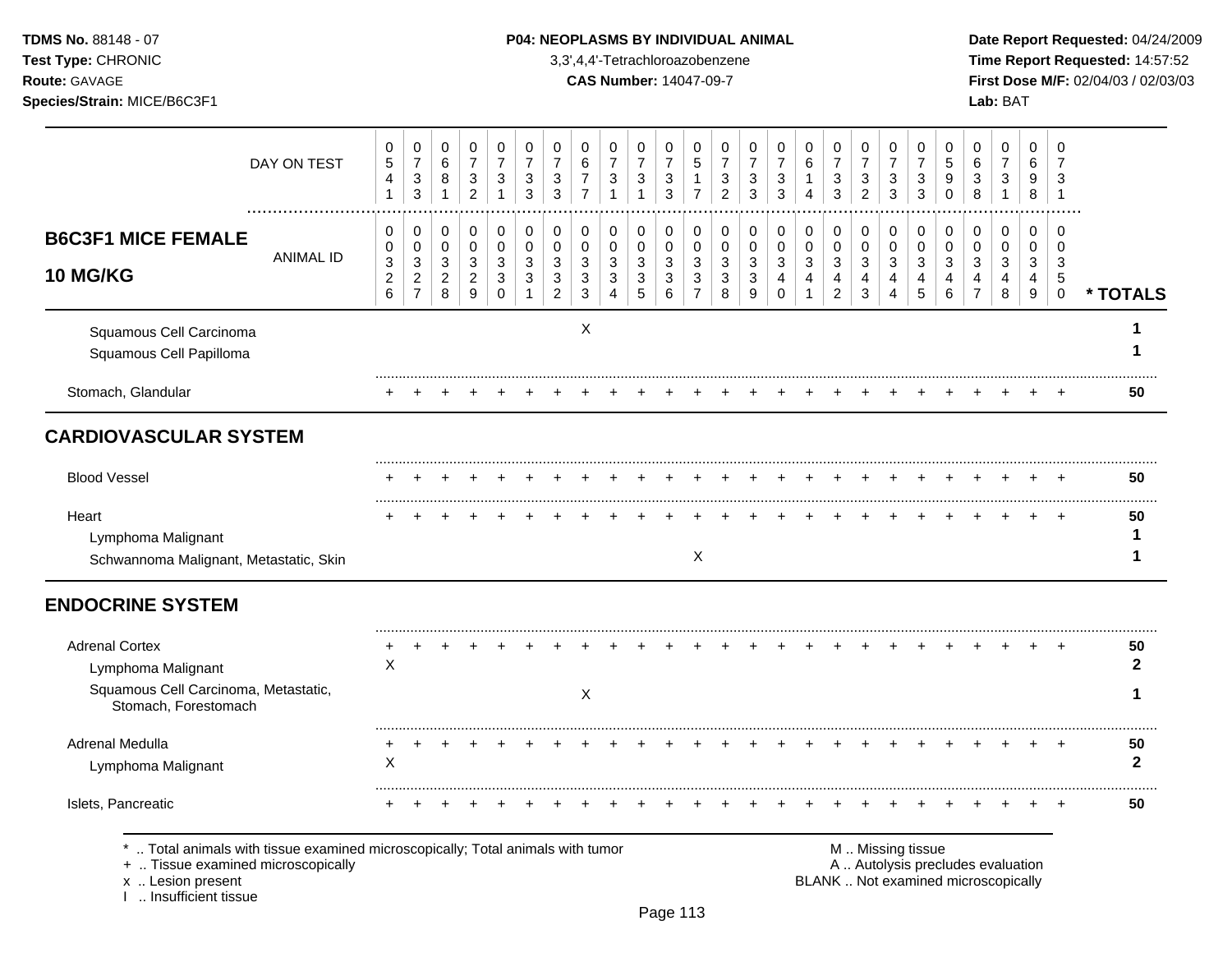### **TDMS No.** 88148 - 07 **P04: NEOPLASMS BY INDIVIDUAL ANIMAL Date Report Requested:** 04/24/2009

**Test Type:** CHRONIC 3,3',4,4'-Tetrachloroazobenzene **Time Report Requested:** 14:57:52 **Route:** GAVAGE **CAS Number:** 14047-09-7 **First Dose M/F:** 02/04/03 / 02/03/03

|                                                  | DAY ON TEST   | 0<br>5<br>$\overline{4}$           | 0<br>$\overline{ }$<br>3<br>3      | 0<br>6<br>8           | $\mathbf 0$<br>$\overline{7}$<br>3<br>$\overline{2}$ | 0<br>$\overline{ }$<br>3 | 0<br>⇁<br>3<br>3 | 3<br>3      | 0<br>6<br>⇁<br>$\overline{ }$ | 3                | 0<br>$\overline{7}$<br>3 | 0<br>7<br>3<br>3      | 0<br>5<br>$\overline{ }$ | 0<br>$\overline{ }$<br>3<br>2 | 7<br>3<br>3 | 0<br>⇁<br>3<br>3      | 0<br>6<br>4      | 0<br>$\overline{ }$<br>3<br>3 | 0<br>$\overline{ }$<br>3<br>$\overline{2}$ | 3<br>3      | 0<br>3<br>3           | 5<br>9 | 6<br>3<br>8 | 0<br>$\overline{\phantom{a}}$<br>3 | 0<br>6<br>9<br>8      | 3                |         |
|--------------------------------------------------|---------------|------------------------------------|------------------------------------|-----------------------|------------------------------------------------------|--------------------------|------------------|-------------|-------------------------------|------------------|--------------------------|-----------------------|--------------------------|-------------------------------|-------------|-----------------------|------------------|-------------------------------|--------------------------------------------|-------------|-----------------------|--------|-------------|------------------------------------|-----------------------|------------------|---------|
| <b>B6C3F1 MICE FEMALE</b><br><b>10 MG/KG</b>     | <br>ANIMAL ID | 0<br>0<br>3<br>$\overline{c}$<br>6 | 0<br>0<br>3<br>2<br>$\overline{ }$ | 0<br>0<br>3<br>2<br>8 | 0<br>0<br>3<br>2<br>9                                | 0<br>0<br>3<br>3<br>0    | 0<br>0<br>3<br>3 | C<br>3<br>2 | 0<br>0<br>3<br>3<br>3         | 0<br>0<br>3<br>3 | 0<br>0<br>3<br>3<br>5    | 0<br>0<br>3<br>3<br>6 | 0<br>0<br>3<br>3<br>⇁    | 0<br>0<br>3<br>3<br>8         | 3<br>3<br>9 | 0<br>0<br>3<br>4<br>0 | 0<br>0<br>3<br>4 | 0<br>0<br>3<br>4<br>2         | 0<br>0<br>3<br>4<br>3                      | 0<br>3<br>4 | 0<br>0<br>3<br>4<br>5 | د      | 0<br>3<br>4 | 0<br>0<br>3<br>4<br>8              | 0<br>0<br>3<br>4<br>9 | .<br>3<br>5<br>0 | TOTALS  |
| Parathyroid Gland                                |               | ÷                                  |                                    |                       |                                                      |                          |                  |             |                               |                  |                          |                       |                          |                               |             |                       |                  |                               |                                            |             |                       |        |             |                                    |                       |                  | 48      |
| <b>Pituitary Gland</b><br>Pars Distalis, Adenoma |               |                                    |                                    |                       |                                                      |                          |                  |             |                               |                  |                          |                       |                          |                               | X           |                       |                  |                               |                                            |             |                       |        |             |                                    |                       | $\pm$<br>X       | 50<br>3 |
| <b>Thyroid Gland</b><br>C-cell, Adenoma          |               |                                    |                                    |                       |                                                      |                          |                  |             |                               |                  |                          |                       |                          |                               |             |                       |                  |                               |                                            |             |                       |        |             |                                    |                       | $\div$           | 50      |

# **GENERAL BODY SYSTEM**

NONE

# **GENITAL SYSTEM**

| <b>Clitoral Gland</b><br>Fibrosarcoma, Metastatic, Skin<br>Lymphoma Malignant | ∧ |  |  |  |  |  |  |  |  |  |  |  | м | 49 |
|-------------------------------------------------------------------------------|---|--|--|--|--|--|--|--|--|--|--|--|---|----|
| Ovary<br>Lymphoma Malignant<br>Sarcoma Stromal, Metastatic, Uterus            | ㅅ |  |  |  |  |  |  |  |  |  |  |  |   | 50 |
| Squamous Cell Carcinoma, Metastatic,<br>Stomach, Forestomach                  |   |  |  |  |  |  |  |  |  |  |  |  |   |    |

\* .. Total animals with tissue examined microscopically; Total animals with tumor <br>
+ .. Tissue examined microscopically<br>
+ .. Tissue examined microscopically

+ .. Tissue examined microscopically

I .. Insufficient tissue

x .. Lesion present **BLANK** .. Not examined microscopically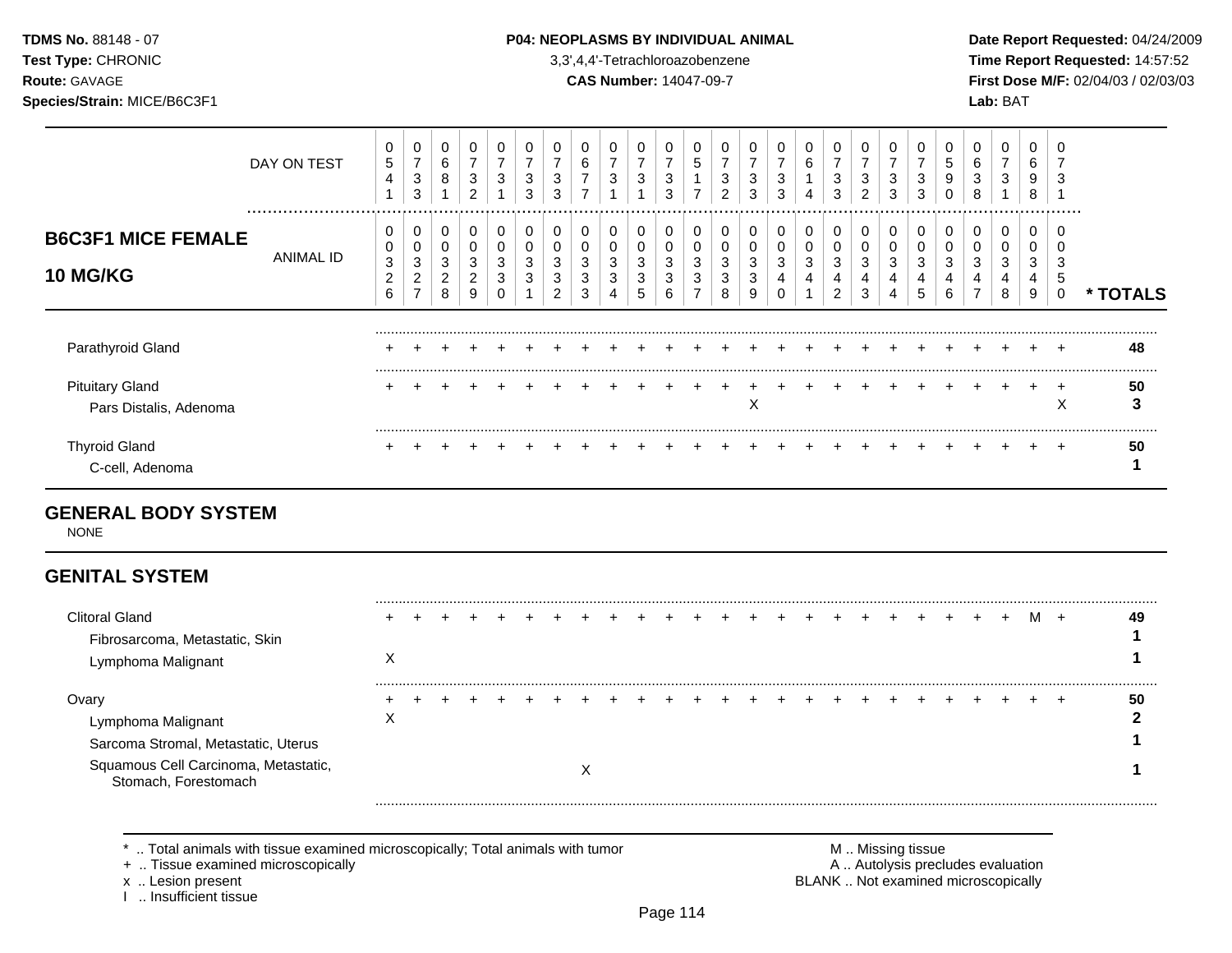**Test Type:** CHRONIC 3,3',4,4'-Tetrachloroazobenzene **Time Report Requested:** 14:57:52 **Route:** GAVAGE **CAS Number:** 14047-09-7 **First Dose M/F:** 02/04/03 / 02/03/03 **Species/Strain:** MICE/B6C3F1 **Lab:** BAT

| DAY ON TEST                                                                                                                                                    | $\pmb{0}$<br>$\mathbf 5$<br>$\overline{4}$<br>$\mathbf{1}$ | $\pmb{0}$<br>$\boldsymbol{7}$<br>$\mathbf 3$<br>3 | $\pmb{0}$<br>$\,6$<br>8<br>$\mathbf{1}$ | $\,0\,$<br>$\boldsymbol{7}$<br>$\ensuremath{\mathsf{3}}$<br>$\overline{2}$ | 0<br>$\overline{7}$<br>$\mathbf{3}$<br>$\mathbf{1}$ | 0<br>$\boldsymbol{7}$<br>$\ensuremath{\mathsf{3}}$<br>3 | $\pmb{0}$<br>$\overline{7}$<br>$\sqrt{3}$<br>3 | 0<br>$\,6$<br>$\overline{7}$<br>$\overline{7}$ | $\pmb{0}$<br>$\overline{7}$<br>$\sqrt{3}$<br>1 | 0<br>$\overline{7}$<br>$\ensuremath{\mathsf{3}}$<br>$\mathbf{1}$ | $\,0\,$<br>$\overline{7}$<br>$\ensuremath{\mathsf{3}}$<br>3 | 0<br>$\sqrt{5}$<br>1<br>$\overline{7}$ | 0<br>$\overline{7}$<br>$\sqrt{3}$<br>$\overline{2}$ | $\mathbf 0$<br>$\overline{7}$<br>$\sqrt{3}$<br>3 | 0<br>7<br>$\sqrt{3}$<br>3                   | $\pmb{0}$<br>$\,6\,$<br>$\mathbf{1}$<br>$\overline{4}$ | 0<br>$\boldsymbol{7}$<br>$\ensuremath{\mathsf{3}}$<br>3 | 0<br>$\overline{7}$<br>3<br>$\overline{2}$ | $\pmb{0}$<br>$\overline{7}$<br>$\sqrt{3}$<br>3 | 0<br>$\overline{7}$<br>$\mathbf{3}$<br>3 | 0<br>5<br>$\boldsymbol{9}$<br>$\Omega$ | 0<br>$\,6$<br>$\ensuremath{\mathsf{3}}$<br>8                             | $\pmb{0}$<br>$\boldsymbol{7}$<br>$\mathbf{3}$<br>$\mathbf{1}$ | 0<br>6<br>9<br>$\bf 8$     | 0<br>$\overline{7}$<br>3<br>-1 |          |
|----------------------------------------------------------------------------------------------------------------------------------------------------------------|------------------------------------------------------------|---------------------------------------------------|-----------------------------------------|----------------------------------------------------------------------------|-----------------------------------------------------|---------------------------------------------------------|------------------------------------------------|------------------------------------------------|------------------------------------------------|------------------------------------------------------------------|-------------------------------------------------------------|----------------------------------------|-----------------------------------------------------|--------------------------------------------------|---------------------------------------------|--------------------------------------------------------|---------------------------------------------------------|--------------------------------------------|------------------------------------------------|------------------------------------------|----------------------------------------|--------------------------------------------------------------------------|---------------------------------------------------------------|----------------------------|--------------------------------|----------|
| <b>B6C3F1 MICE FEMALE</b>                                                                                                                                      | 0<br>$\pmb{0}$                                             | $\pmb{0}$<br>$\mathbf 0$                          | 0<br>$\mathbf 0$                        | $\pmb{0}$<br>$\mathbf 0$                                                   | 0<br>$\mathbf 0$                                    | $\mathbf 0$<br>$\mathbf 0$                              | $\pmb{0}$<br>$\mathbf 0$                       | 0<br>$\mathbf 0$                               | 0<br>$\mathbf 0$                               | 0<br>$\mathbf 0$                                                 | 0<br>$\pmb{0}$                                              | 0<br>$\mathbf 0$                       | 0<br>$\mathbf 0$                                    | $\pmb{0}$<br>$\mathbf 0$                         | 0<br>0                                      | $\pmb{0}$<br>$\mathbf 0$                               | 0<br>$\mathbf 0$                                        | 0<br>$\mathsf 0$                           | $\mathbf 0$<br>$\pmb{0}$                       | 0<br>$\mathbf 0$                         | 0<br>$\mathbf 0$                       | 0<br>$\mathbf 0$                                                         | $\pmb{0}$<br>0                                                | $\mathbf 0$<br>$\mathbf 0$ | 0<br>$\Omega$                  |          |
| <b>ANIMAL ID</b><br><b>10 MG/KG</b>                                                                                                                            | $\ensuremath{\mathsf{3}}$<br>$\boldsymbol{2}$<br>$\,6\,$   | $\mathbf 3$<br>$\frac{2}{7}$                      | $\mathbf{3}$<br>$\overline{c}$<br>8     | $\sqrt{3}$<br>$\boldsymbol{2}$<br>$\boldsymbol{9}$                         | 3<br>3<br>$\mathbf 0$                               | 3<br>3<br>$\mathbf{1}$                                  | 3<br>3<br>$\overline{c}$                       | 3<br>3<br>3                                    | 3<br>3<br>$\overline{4}$                       | $\sqrt{3}$<br>3<br>5                                             | $\ensuremath{\mathsf{3}}$<br>$\ensuremath{\mathsf{3}}$<br>6 | 3<br>3<br>$\overline{7}$               | 3<br>3<br>8                                         | $\sqrt{3}$<br>$\ensuremath{\mathsf{3}}$<br>9     | $\sqrt{3}$<br>$\overline{4}$<br>$\mathbf 0$ | $\ensuremath{\mathsf{3}}$<br>4<br>$\mathbf{1}$         | 3<br>4<br>$\overline{a}$                                | 3<br>4<br>3                                | $\mathbf{3}$<br>4<br>$\overline{4}$            | 3<br>$\overline{4}$<br>5                 | 3<br>4<br>6                            | 3<br>4<br>$\overline{7}$                                                 | 3<br>$\overline{\mathbf{4}}$<br>8                             | 3<br>4<br>$9\,$            | 3<br>5<br>$\mathbf 0$          | * TOTALS |
| Oviduct                                                                                                                                                        |                                                            |                                                   |                                         |                                                                            |                                                     |                                                         |                                                |                                                |                                                |                                                                  |                                                             |                                        |                                                     |                                                  |                                             |                                                        |                                                         |                                            |                                                |                                          |                                        |                                                                          |                                                               |                            |                                | 1        |
| <b>Uterus</b>                                                                                                                                                  |                                                            |                                                   |                                         |                                                                            |                                                     |                                                         |                                                |                                                |                                                |                                                                  |                                                             |                                        |                                                     |                                                  |                                             |                                                        |                                                         |                                            |                                                |                                          |                                        |                                                                          |                                                               |                            |                                | 50       |
| Carcinoma                                                                                                                                                      |                                                            |                                                   |                                         |                                                                            |                                                     |                                                         |                                                |                                                |                                                |                                                                  |                                                             |                                        |                                                     |                                                  |                                             |                                                        |                                                         |                                            |                                                |                                          |                                        |                                                                          |                                                               |                            |                                | 1        |
| Histiocytic Sarcoma                                                                                                                                            |                                                            |                                                   |                                         |                                                                            |                                                     |                                                         |                                                |                                                |                                                |                                                                  |                                                             |                                        |                                                     |                                                  |                                             |                                                        |                                                         |                                            |                                                |                                          |                                        |                                                                          |                                                               |                            |                                |          |
| Lymphoma Malignant                                                                                                                                             |                                                            |                                                   |                                         |                                                                            |                                                     |                                                         |                                                |                                                |                                                |                                                                  |                                                             |                                        |                                                     |                                                  |                                             |                                                        |                                                         |                                            |                                                |                                          |                                        |                                                                          |                                                               |                            |                                |          |
| Sarcoma Stromal                                                                                                                                                |                                                            |                                                   |                                         |                                                                            |                                                     |                                                         |                                                |                                                |                                                |                                                                  |                                                             |                                        |                                                     |                                                  |                                             |                                                        |                                                         |                                            |                                                |                                          |                                        |                                                                          |                                                               |                            |                                |          |
| Cervix, Squamous Cell Carcinoma,<br>Metastatic, Vagina                                                                                                         |                                                            |                                                   |                                         |                                                                            |                                                     |                                                         |                                                |                                                |                                                |                                                                  |                                                             |                                        |                                                     |                                                  |                                             |                                                        |                                                         |                                            |                                                |                                          |                                        |                                                                          |                                                               |                            |                                | 1        |
| Vagina                                                                                                                                                         |                                                            |                                                   |                                         |                                                                            |                                                     |                                                         |                                                |                                                |                                                |                                                                  |                                                             |                                        |                                                     |                                                  |                                             |                                                        |                                                         |                                            |                                                |                                          |                                        |                                                                          |                                                               |                            |                                | 50       |
| Carcinoma, Metastatic, Uterus                                                                                                                                  |                                                            |                                                   |                                         |                                                                            |                                                     |                                                         |                                                |                                                |                                                |                                                                  |                                                             |                                        |                                                     |                                                  |                                             |                                                        |                                                         |                                            |                                                |                                          |                                        |                                                                          |                                                               |                            |                                | 1        |
| Granular Cell Tumor Benign                                                                                                                                     |                                                            |                                                   |                                         |                                                                            |                                                     |                                                         |                                                |                                                |                                                | X                                                                |                                                             |                                        |                                                     |                                                  |                                             |                                                        |                                                         |                                            |                                                |                                          |                                        |                                                                          |                                                               |                            |                                |          |
| Sarcoma Stromal, Metastatic, Uterus<br>Squamous Cell Carcinoma                                                                                                 |                                                            |                                                   |                                         |                                                                            |                                                     |                                                         |                                                |                                                |                                                |                                                                  |                                                             |                                        |                                                     |                                                  |                                             |                                                        |                                                         |                                            |                                                |                                          |                                        |                                                                          |                                                               |                            |                                | 1        |
| <b>HEMATOPOIETIC SYSTEM</b>                                                                                                                                    |                                                            |                                                   |                                         |                                                                            |                                                     |                                                         |                                                |                                                |                                                |                                                                  |                                                             |                                        |                                                     |                                                  |                                             |                                                        |                                                         |                                            |                                                |                                          |                                        |                                                                          |                                                               |                            |                                |          |
| <b>Bone Marrow</b>                                                                                                                                             |                                                            |                                                   |                                         |                                                                            |                                                     |                                                         |                                                |                                                |                                                |                                                                  |                                                             |                                        |                                                     |                                                  |                                             |                                                        |                                                         |                                            |                                                |                                          |                                        |                                                                          |                                                               |                            |                                | 50       |
| Lymph Node                                                                                                                                                     | $\ddot{}$                                                  |                                                   |                                         |                                                                            |                                                     |                                                         |                                                | $\ddot{}$                                      |                                                |                                                                  |                                                             |                                        | $\ddot{}$                                           |                                                  |                                             |                                                        |                                                         |                                            |                                                |                                          |                                        |                                                                          | $\ddot{}$                                                     |                            |                                | 9        |
| Mediastinal, Fibrosarcoma, Metastatic,<br>Skin                                                                                                                 |                                                            |                                                   |                                         |                                                                            |                                                     |                                                         |                                                |                                                |                                                |                                                                  |                                                             |                                        |                                                     |                                                  |                                             |                                                        |                                                         |                                            |                                                |                                          |                                        |                                                                          |                                                               |                            |                                |          |
| Mediastinal, Lymphoma Malignant                                                                                                                                |                                                            |                                                   |                                         |                                                                            |                                                     |                                                         |                                                |                                                |                                                |                                                                  |                                                             |                                        |                                                     |                                                  |                                             |                                                        |                                                         |                                            |                                                |                                          |                                        |                                                                          |                                                               |                            |                                |          |
| Total animals with tissue examined microscopically; Total animals with tumor<br>+  Tissue examined microscopically<br>x  Lesion present<br>Insufficient tissue |                                                            |                                                   |                                         |                                                                            |                                                     |                                                         |                                                |                                                |                                                |                                                                  |                                                             |                                        |                                                     |                                                  |                                             |                                                        |                                                         |                                            |                                                | M  Missing tissue                        |                                        | A  Autolysis precludes evaluation<br>BLANK  Not examined microscopically |                                                               |                            |                                |          |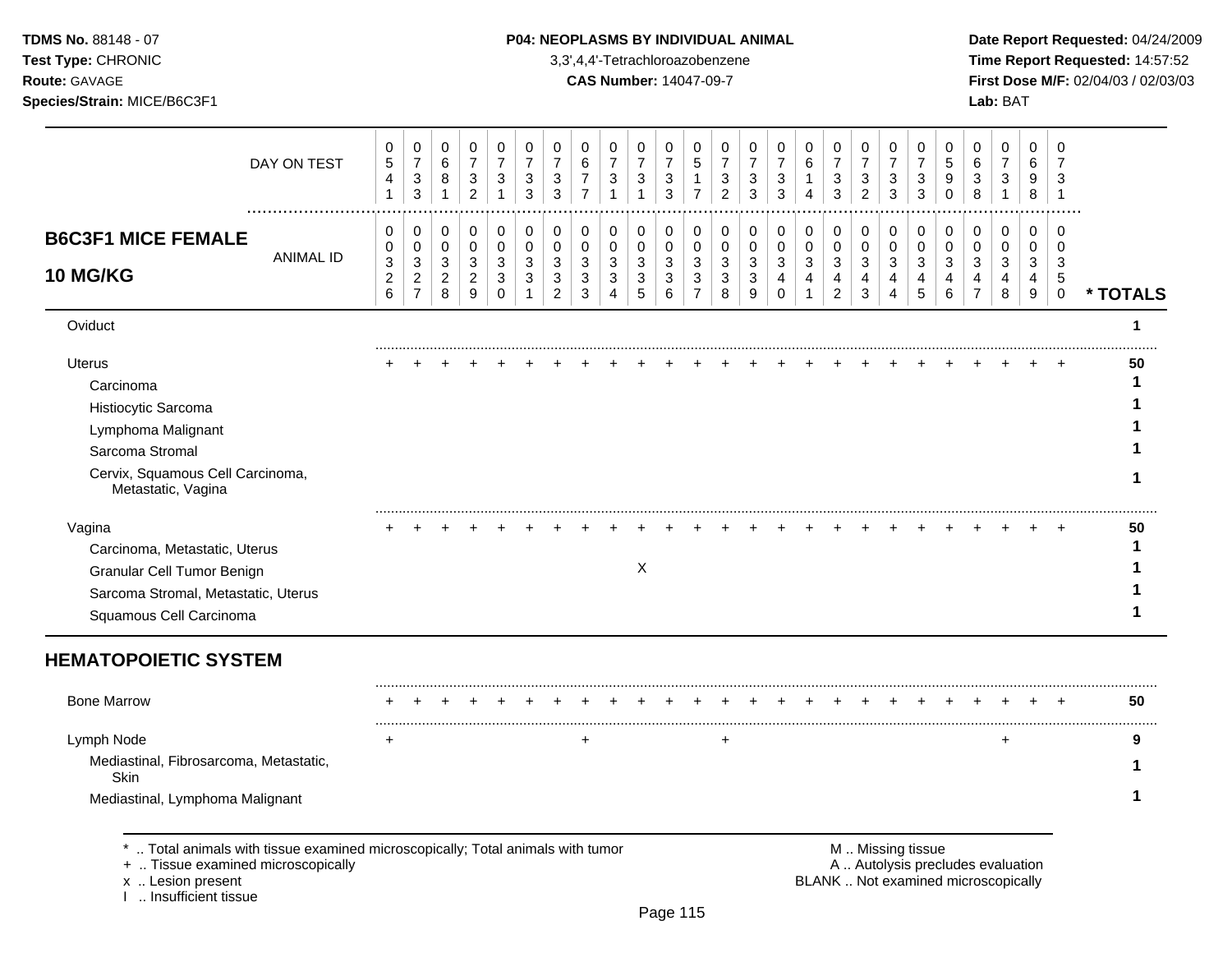**Test Type:** CHRONIC 3,3',4,4'-Tetrachloroazobenzene **Time Report Requested:** 14:57:52 **Route:** GAVAGE **CAS Number:** 14047-09-7 **First Dose M/F:** 02/04/03 / 02/03/03

| DAY ON TEST                                                                     | 0<br>5                       | $\pmb{0}$<br>$\boldsymbol{7}$                  | 0<br>6                              | 0<br>$\overline{7}$               | 0<br>$\overline{7}$   | 0<br>$\overline{7}$            | 0<br>$\overline{7}$      | 0<br>6                           | 0<br>$\overline{7}$                         | 0<br>$\overline{7}$                         | 0<br>$\overline{7}$            | 0<br>5                   | 0<br>$\overline{7}$            | 0<br>$\overline{7}$    | 0<br>$\overline{7}$ | 0<br>$\,6$                        | 0<br>$\overline{7}$            | 0<br>$\overline{7}$ | 0<br>$\overline{7}$ | 0<br>$\overline{7}$ | 0<br>5        | 0<br>6                   | 0<br>$\overline{7}$    | 0<br>6      | 0<br>7                          |                    |
|---------------------------------------------------------------------------------|------------------------------|------------------------------------------------|-------------------------------------|-----------------------------------|-----------------------|--------------------------------|--------------------------|----------------------------------|---------------------------------------------|---------------------------------------------|--------------------------------|--------------------------|--------------------------------|------------------------|---------------------|-----------------------------------|--------------------------------|---------------------|---------------------|---------------------|---------------|--------------------------|------------------------|-------------|---------------------------------|--------------------|
|                                                                                 | $\overline{\mathbf{4}}$<br>1 | $\sqrt{3}$<br>3                                | 8<br>$\mathbf 1$                    | $\sqrt{3}$<br>2                   | 3<br>1                | $\ensuremath{\mathsf{3}}$<br>3 | $\mathbf{3}$<br>3        | $\overline{7}$<br>$\overline{7}$ | $\ensuremath{\mathsf{3}}$<br>$\overline{1}$ | $\ensuremath{\mathsf{3}}$<br>$\overline{1}$ | $\ensuremath{\mathsf{3}}$<br>3 | 1<br>$\overline{7}$      | $\ensuremath{\mathsf{3}}$<br>2 | 3<br>3                 | 3<br>3              | $\mathbf{1}$<br>4                 | $\ensuremath{\mathsf{3}}$<br>3 | 3<br>$\overline{2}$ | 3<br>3              | 3<br>3              | 9<br>$\Omega$ | 3<br>8                   | 3<br>$\overline{1}$    | 9<br>8      | 3<br>-1                         |                    |
| <b>B6C3F1 MICE FEMALE</b>                                                       | 0<br>0                       | 0<br>0                                         | 0<br>0                              | 0<br>0                            | 0<br>$\mathbf 0$      | 0<br>0                         | 0<br>0                   | 0<br>0                           | 0<br>0                                      | 0<br>0                                      | 0<br>0                         | 0<br>0                   | 0<br>0                         | 0<br>$\pmb{0}$         | 0<br>0              | 0<br>$\pmb{0}$                    | 0<br>0                         | 0<br>0              | 0<br>0              | 0<br>0              | 0<br>0        | 0<br>0                   | 0<br>0                 | 0<br>0      | $\Omega$<br>0                   |                    |
| <b>ANIMAL ID</b><br><b>10 MG/KG</b>                                             | 3<br>$\overline{c}$<br>6     | $\sqrt{3}$<br>$\overline{c}$<br>$\overline{7}$ | $\mathbf{3}$<br>$\overline{c}$<br>8 | $\sqrt{3}$<br>$\overline{c}$<br>9 | 3<br>3<br>$\mathbf 0$ | 3<br>3                         | 3<br>3<br>$\overline{2}$ | 3<br>3<br>3                      | $\sqrt{3}$<br>3<br>$\overline{4}$           | 3<br>3<br>5                                 | $\sqrt{3}$<br>3<br>6           | 3<br>3<br>$\overline{7}$ | 3<br>3<br>8                    | $\mathbf{3}$<br>3<br>9 | 3<br>4<br>$\Omega$  | $\sqrt{3}$<br>4<br>$\overline{1}$ | 3<br>4<br>$\overline{2}$       | 3<br>4<br>3         | 3<br>4<br>4         | 3<br>4<br>5         | 3<br>4<br>6   | 3<br>4<br>$\overline{7}$ | $\mathbf{3}$<br>4<br>8 | 3<br>4<br>9 | 3<br>$\,$ 5 $\,$<br>$\mathsf 0$ | * TOTALS           |
| Mediastinal, Mesothelioma Malignant,<br>Metastatic, Mesentery                   |                              |                                                |                                     |                                   |                       |                                |                          |                                  |                                             |                                             |                                |                          |                                |                        |                     |                                   |                                |                     |                     |                     |               |                          | X                      |             |                                 |                    |
| Pancreatic, Lymphoma Malignant<br>Renal, Lymphoma Malignant                     | X                            |                                                |                                     |                                   |                       |                                |                          |                                  |                                             |                                             |                                |                          | X<br>$\sf X$                   |                        |                     |                                   |                                |                     |                     |                     |               |                          |                        |             |                                 | 2<br>$\mathbf{2}$  |
| Lymph Node, Mandibular<br>Lymphoma Malignant                                    | X                            |                                                |                                     |                                   |                       | X                              |                          |                                  |                                             |                                             |                                |                          |                                |                        |                     |                                   |                                |                     |                     |                     | X             |                          |                        |             |                                 | 50<br>6            |
| Lymph Node, Mesenteric<br>Lymphoma Malignant                                    | X                            |                                                |                                     |                                   |                       | X                              |                          | м                                |                                             | X                                           |                                |                          |                                |                        |                     |                                   |                                |                     |                     |                     | X             |                          |                        |             |                                 | 48<br>5            |
| Spleen<br>Lymphoma Malignant                                                    | X                            |                                                |                                     |                                   |                       | $\mathsf X$                    |                          |                                  |                                             |                                             |                                |                          | $\mathsf X$                    |                        |                     |                                   |                                |                     |                     |                     |               |                          |                        |             |                                 | 50<br>5            |
| Thymus<br>Lymphoma Malignant                                                    | $\ddot{}$<br>Х               | ٠                                              | M                                   |                                   |                       |                                |                          |                                  |                                             |                                             |                                |                          |                                |                        |                     |                                   |                                |                     |                     |                     |               |                          |                        |             |                                 | 45<br>$\mathbf{2}$ |
| <b>INTEGUMENTARY SYSTEM</b>                                                     |                              |                                                |                                     |                                   |                       |                                |                          |                                  |                                             |                                             |                                |                          |                                |                        |                     |                                   |                                |                     |                     |                     |               |                          |                        |             |                                 |                    |
| Mammary Gland                                                                   |                              |                                                |                                     |                                   |                       |                                |                          |                                  |                                             |                                             |                                |                          |                                |                        |                     |                                   |                                |                     |                     |                     |               |                          |                        |             |                                 | 50                 |
| Skin<br>Subcutaneous Tissue, Fibroma<br>Subcutaneous Tissue, Fibrosarcoma       |                              |                                                |                                     |                                   |                       |                                |                          |                                  |                                             |                                             |                                |                          |                                |                        |                     | Χ                                 | $\mathsf X$                    |                     |                     |                     |               |                          |                        |             | $\ddot{}$                       | 50<br>5            |
| *  Total animals with tissue examined microscopically; Total animals with tumor |                              |                                                |                                     |                                   |                       |                                |                          |                                  |                                             |                                             |                                |                          |                                |                        |                     |                                   |                                |                     | M  Missing tissue   |                     |               |                          |                        |             |                                 |                    |

x .. Lesion present<br>I .. Insufficient tissue

+ .. Tissue examined microscopically and the state of the state of the state of the A .. Autolysis precludes evaluation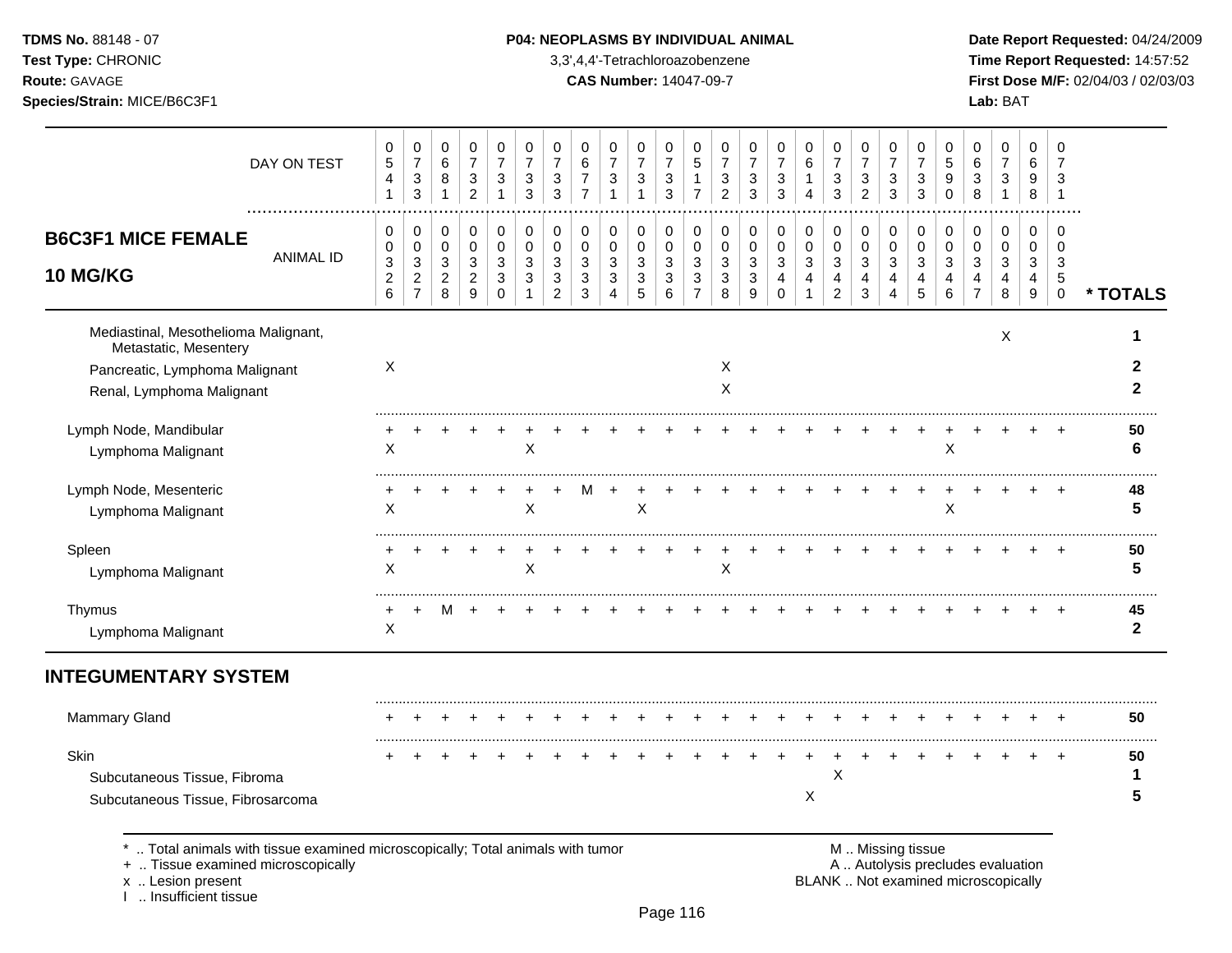**Test Type:** CHRONIC 3,3',4,4'-Tetrachloroazobenzene **Time Report Requested:** 14:57:52 **Route:** GAVAGE **CAS Number:** 14047-09-7 **First Dose M/F:** 02/04/03 / 02/03/03 **Species/Strain:** MICE/B6C3F1 **Lab:** BAT

| DAY ON TEST                                                                                                                                                       | 0<br>5<br>4<br>$\mathbf{1}$                 | 0<br>$\overline{7}$<br>$\ensuremath{\mathsf{3}}$<br>3                | 0<br>$\,6\,$<br>8<br>$\mathbf{1}$            | 0<br>$\overline{7}$<br>$\frac{3}{2}$                                              | $\mathbf 0$<br>$\overline{7}$<br>$\ensuremath{\mathsf{3}}$<br>1 | 0<br>$\overline{7}$<br>3<br>3                     | 0<br>$\overline{7}$<br>3<br>3                                      | 0<br>6<br>$\overline{7}$<br>$\overline{7}$ | 0<br>$\overline{7}$<br>$\ensuremath{\mathsf{3}}$<br>$\overline{1}$ | 0<br>$\overline{7}$<br>$\ensuremath{\mathsf{3}}$<br>$\mathbf{1}$ | 0<br>$\overline{7}$<br>$\ensuremath{\mathsf{3}}$<br>3                  | 0<br>$\sqrt{5}$<br>$\mathbf{1}$<br>$\overline{7}$              | 0<br>$\overline{7}$<br>3<br>$\overline{2}$ | 0<br>$\overline{7}$<br>3<br>3                                                   | 0<br>$\overline{7}$<br>3<br>3                      | 0<br>$\,6\,$<br>$\mathbf 1$<br>$\overline{A}$              | 0<br>$\overline{7}$<br>3<br>3                                        | 0<br>$\overline{7}$<br>$\mathbf{3}$<br>$\overline{2}$                                    | 0<br>$\overline{7}$<br>3<br>3                                  | 0<br>$\overline{7}$<br>3<br>3              | 0<br>$\sqrt{5}$<br>9<br>$\mathbf 0$                      | 0<br>6<br>3<br>8                                                         | 0<br>$\overline{7}$<br>$\ensuremath{\mathsf{3}}$<br>$\mathbf{1}$ | 0<br>$\,6\,$<br>9<br>$\, 8$                                            | $\Omega$<br>$\overline{7}$<br>3<br>$\overline{1}$ |              |
|-------------------------------------------------------------------------------------------------------------------------------------------------------------------|---------------------------------------------|----------------------------------------------------------------------|----------------------------------------------|-----------------------------------------------------------------------------------|-----------------------------------------------------------------|---------------------------------------------------|--------------------------------------------------------------------|--------------------------------------------|--------------------------------------------------------------------|------------------------------------------------------------------|------------------------------------------------------------------------|----------------------------------------------------------------|--------------------------------------------|---------------------------------------------------------------------------------|----------------------------------------------------|------------------------------------------------------------|----------------------------------------------------------------------|------------------------------------------------------------------------------------------|----------------------------------------------------------------|--------------------------------------------|----------------------------------------------------------|--------------------------------------------------------------------------|------------------------------------------------------------------|------------------------------------------------------------------------|---------------------------------------------------|--------------|
| <b>B6C3F1 MICE FEMALE</b><br><b>ANIMAL ID</b><br>10 MG/KG                                                                                                         | 0<br>0<br>3<br>$\overline{\mathbf{c}}$<br>6 | 0<br>$\pmb{0}$<br>$\mathbf{3}$<br>$\boldsymbol{2}$<br>$\overline{7}$ | 0<br>$\mathbf 0$<br>3<br>$\overline{c}$<br>8 | 0<br>$\pmb{0}$<br>$\ensuremath{\mathsf{3}}$<br>$\overline{a}$<br>$\boldsymbol{9}$ | 0<br>$\mathbf 0$<br>$\mathbf{3}$<br>$\mathbf{3}$<br>$\mathbf 0$ | $\pmb{0}$<br>0<br>$\mathbf{3}$<br>$\sqrt{3}$<br>1 | 0<br>$\mathbf 0$<br>$\mathbf{3}$<br>$\mathbf{3}$<br>$\overline{c}$ | 0<br>$\mathbf 0$<br>3<br>$\sqrt{3}$<br>3   | 0<br>$\mathbf 0$<br>$\mathbf{3}$<br>$\mathbf{3}$<br>$\overline{4}$ | 0<br>0<br>$\mathbf{3}$<br>$\mathbf{3}$<br>$\sqrt{5}$             | 0<br>$\pmb{0}$<br>$\mathbf{3}$<br>$\ensuremath{\mathsf{3}}$<br>$\,6\,$ | 0<br>$\pmb{0}$<br>$\mathbf{3}$<br>$\sqrt{3}$<br>$\overline{7}$ | 0<br>0<br>$\mathbf{3}$<br>$\sqrt{3}$<br>8  | 0<br>$\pmb{0}$<br>$\mathbf{3}$<br>$\ensuremath{\mathsf{3}}$<br>$\boldsymbol{9}$ | 0<br>$\mathbf 0$<br>$\mathbf{3}$<br>4<br>$\pmb{0}$ | 0<br>0<br>$\mathfrak{S}$<br>$\overline{4}$<br>$\mathbf{1}$ | 0<br>$\mathbf 0$<br>$\mathbf{3}$<br>$\overline{4}$<br>$\overline{a}$ | 0<br>$\mathsf 0$<br>$\ensuremath{\mathsf{3}}$<br>$\overline{\mathbf{4}}$<br>$\mathbf{3}$ | 0<br>$\boldsymbol{0}$<br>3<br>$\overline{4}$<br>$\overline{4}$ | 0<br>$\mathbf 0$<br>$\mathbf{3}$<br>4<br>5 | $\pmb{0}$<br>$\mathbf 0$<br>$\mathbf{3}$<br>4<br>$\,6\,$ | 0<br>$\mathbf 0$<br>$\mathbf{3}$<br>4<br>$\overline{7}$                  | $\pmb{0}$<br>0<br>$\mathbf{3}$<br>4<br>8                         | 0<br>$\mathbf 0$<br>$\mathbf{3}$<br>$\overline{4}$<br>$\boldsymbol{9}$ | $\Omega$<br>0<br>3<br>5<br>$\mathbf 0$            | * TOTALS     |
| Subcutaneous Tissue, Lymphoma<br>Malignant                                                                                                                        |                                             |                                                                      |                                              |                                                                                   |                                                                 |                                                   |                                                                    |                                            |                                                                    |                                                                  |                                                                        |                                                                |                                            |                                                                                 |                                                    |                                                            |                                                                      |                                                                                          |                                                                |                                            |                                                          |                                                                          |                                                                  |                                                                        |                                                   | 1            |
| Subcutaneous Tissue, Schwannoma<br>Malignant                                                                                                                      |                                             |                                                                      |                                              |                                                                                   |                                                                 |                                                   |                                                                    |                                            |                                                                    |                                                                  |                                                                        | X                                                              |                                            |                                                                                 |                                                    |                                                            |                                                                      |                                                                                          |                                                                |                                            |                                                          |                                                                          |                                                                  | $\sf X$                                                                |                                                   | $\mathbf{2}$ |
| <b>MUSCULOSKELETAL SYSTEM</b>                                                                                                                                     |                                             |                                                                      |                                              |                                                                                   |                                                                 |                                                   |                                                                    |                                            |                                                                    |                                                                  |                                                                        |                                                                |                                            |                                                                                 |                                                    |                                                            |                                                                      |                                                                                          |                                                                |                                            |                                                          |                                                                          |                                                                  |                                                                        |                                                   |              |
| <b>Bone</b>                                                                                                                                                       |                                             |                                                                      |                                              |                                                                                   |                                                                 |                                                   |                                                                    |                                            |                                                                    |                                                                  |                                                                        |                                                                |                                            |                                                                                 |                                                    |                                                            |                                                                      |                                                                                          |                                                                |                                            |                                                          |                                                                          |                                                                  |                                                                        |                                                   | 50           |
| <b>Skeletal Muscle</b><br>Schwannoma Malignant, Metastatic, Skin                                                                                                  |                                             |                                                                      |                                              |                                                                                   |                                                                 |                                                   |                                                                    |                                            |                                                                    |                                                                  |                                                                        | +<br>X                                                         |                                            |                                                                                 |                                                    |                                                            |                                                                      |                                                                                          |                                                                |                                            |                                                          |                                                                          |                                                                  |                                                                        |                                                   | 1            |
| <b>NERVOUS SYSTEM</b>                                                                                                                                             |                                             |                                                                      |                                              |                                                                                   |                                                                 |                                                   |                                                                    |                                            |                                                                    |                                                                  |                                                                        |                                                                |                                            |                                                                                 |                                                    |                                                            |                                                                      |                                                                                          |                                                                |                                            |                                                          |                                                                          |                                                                  |                                                                        |                                                   |              |
| <b>Brain</b>                                                                                                                                                      |                                             |                                                                      |                                              |                                                                                   |                                                                 |                                                   |                                                                    |                                            |                                                                    |                                                                  |                                                                        |                                                                |                                            |                                                                                 |                                                    |                                                            |                                                                      |                                                                                          |                                                                |                                            |                                                          |                                                                          |                                                                  |                                                                        |                                                   | 50           |
| Peripheral Nerve                                                                                                                                                  |                                             |                                                                      |                                              |                                                                                   |                                                                 |                                                   |                                                                    |                                            |                                                                    |                                                                  |                                                                        |                                                                |                                            |                                                                                 |                                                    |                                                            |                                                                      |                                                                                          |                                                                |                                            |                                                          |                                                                          |                                                                  |                                                                        |                                                   |              |
| Spinal Cord                                                                                                                                                       |                                             |                                                                      |                                              |                                                                                   |                                                                 |                                                   |                                                                    |                                            |                                                                    |                                                                  |                                                                        |                                                                |                                            |                                                                                 |                                                    |                                                            |                                                                      |                                                                                          |                                                                |                                            |                                                          |                                                                          |                                                                  |                                                                        |                                                   | 1            |
| <b>RESPIRATORY SYSTEM</b>                                                                                                                                         |                                             |                                                                      |                                              |                                                                                   |                                                                 |                                                   |                                                                    |                                            |                                                                    |                                                                  |                                                                        |                                                                |                                            |                                                                                 |                                                    |                                                            |                                                                      |                                                                                          |                                                                |                                            |                                                          |                                                                          |                                                                  |                                                                        |                                                   |              |
| Lung<br>Alveolar/Bronchiolar Adenoma                                                                                                                              |                                             |                                                                      |                                              |                                                                                   |                                                                 |                                                   |                                                                    |                                            |                                                                    |                                                                  |                                                                        |                                                                | $\sf X$                                    |                                                                                 | $\mathsf X$                                        |                                                            |                                                                      |                                                                                          |                                                                |                                            |                                                          |                                                                          |                                                                  |                                                                        |                                                   | 50<br>4      |
| Total animals with tissue examined microscopically; Total animals with tumor<br>+  Tissue examined microscopically<br>x  Lesion present<br>1  Insufficient tissue |                                             |                                                                      |                                              |                                                                                   |                                                                 |                                                   |                                                                    |                                            |                                                                    |                                                                  |                                                                        |                                                                |                                            |                                                                                 |                                                    |                                                            |                                                                      |                                                                                          |                                                                | M  Missing tissue                          |                                                          | A  Autolysis precludes evaluation<br>BLANK  Not examined microscopically |                                                                  |                                                                        |                                                   |              |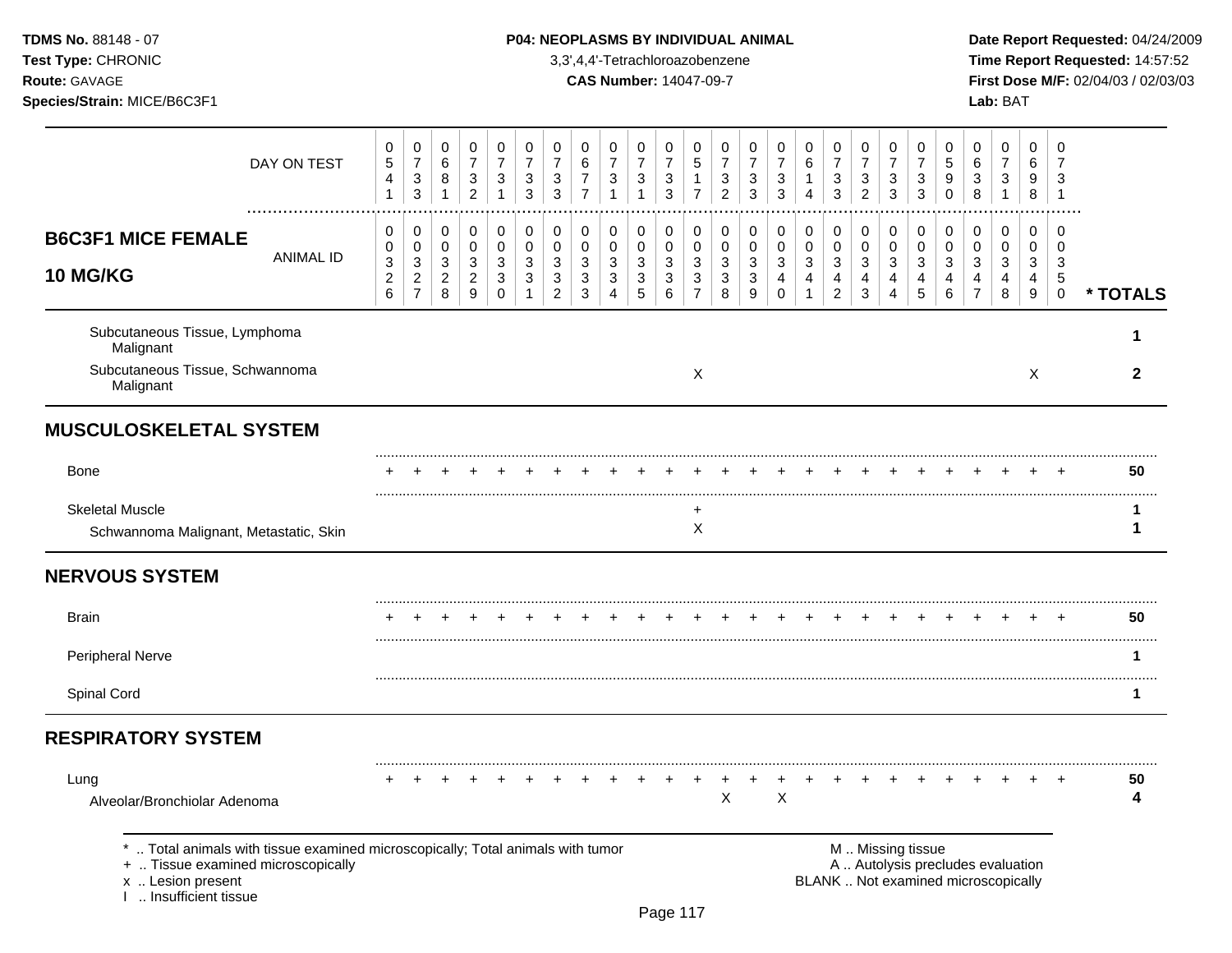**Test Type:** CHRONIC 3,3',4,4'-Tetrachloroazobenzene **Time Report Requested:** 14:57:52 **Route:** GAVAGE **CAS Number:** 14047-09-7 **First Dose M/F:** 02/04/03 / 02/03/03 **Species/Strain:** MICE/B6C3F1 **Lab:** BAT

| DAY ON TEST                                                                                                        | 0<br>5<br>4<br>$\mathbf{1}$            | 0<br>$\overline{7}$<br>$\ensuremath{\mathsf{3}}$<br>$\mathfrak{S}$ | 0<br>6<br>8<br>$\mathbf{1}$   | 0<br>$\overline{7}$<br>3<br>$\overline{2}$         | 0<br>$\overline{7}$<br>3<br>1 | 0<br>$\overline{7}$<br>3<br>3 | 0<br>$\overline{7}$<br>3<br>$\mathbf{3}$ | 0<br>6<br>$\overline{7}$<br>$\overline{7}$ | 0<br>$\overline{7}$<br>3 | 0<br>$\overline{7}$<br>$\mathbf{3}$<br>1 | 0<br>$\overline{7}$<br>3<br>3 | 0<br>5<br>$\overline{7}$   | 0<br>$\overline{7}$<br>3<br>$\overline{2}$ | 0<br>$\overline{7}$<br>3<br>3 | 0<br>$\overline{7}$<br>3<br>3           | 0<br>6<br>4              | 0<br>$\overline{7}$<br>3<br>$\sqrt{3}$ | 0<br>$\overline{7}$<br>3<br>$\overline{c}$ | 0<br>$\overline{7}$<br>3<br>$\mathbf{3}$      | 0<br>$\overline{7}$<br>3<br>3 | 0<br>5<br>9<br>$\mathbf 0$ | $\Omega$<br>6<br>3<br>8    | 0<br>$\overline{7}$<br>3<br>1 | 0<br>6<br>9<br>8           | $\Omega$<br>7<br>3<br>$\overline{1}$    |          |
|--------------------------------------------------------------------------------------------------------------------|----------------------------------------|--------------------------------------------------------------------|-------------------------------|----------------------------------------------------|-------------------------------|-------------------------------|------------------------------------------|--------------------------------------------|--------------------------|------------------------------------------|-------------------------------|----------------------------|--------------------------------------------|-------------------------------|-----------------------------------------|--------------------------|----------------------------------------|--------------------------------------------|-----------------------------------------------|-------------------------------|----------------------------|----------------------------|-------------------------------|----------------------------|-----------------------------------------|----------|
| <b>B6C3F1 MICE FEMALE</b><br><b>ANIMAL ID</b><br><b>10 MG/KG</b>                                                   | 0<br>0<br>3<br>$\overline{\mathbf{c}}$ | 0<br>$\pmb{0}$<br>$\sqrt{3}$<br>$\overline{c}$                     | 0<br>0<br>3<br>$\overline{a}$ | 0<br>$\mathbf 0$<br>$\mathbf{3}$<br>$\overline{2}$ | 0<br>0<br>3<br>3              | 0<br>$\mathbf 0$<br>3<br>3    | 0<br>0<br>3<br>3                         | 0<br>0<br>3<br>3                           | 0<br>0<br>3<br>3         | 0<br>$\mathbf 0$<br>3<br>3               | 0<br>0<br>3<br>3              | $\mathbf 0$<br>0<br>3<br>3 | 0<br>$\mathbf 0$<br>3<br>3                 | 0<br>0<br>3<br>3              | 0<br>$\mathbf 0$<br>3<br>$\overline{4}$ | 0<br>$\pmb{0}$<br>3<br>4 | 0<br>0<br>$\mathbf{3}$<br>4            | 0<br>$\mathbf 0$<br>3<br>4                 | $\pmb{0}$<br>$\pmb{0}$<br>3<br>$\overline{4}$ | 0<br>0<br>3<br>$\overline{4}$ | 0<br>$\mathbf 0$<br>3<br>4 | $\mathbf 0$<br>0<br>3<br>4 | 0<br>$\mathbf 0$<br>3<br>4    | $\mathbf 0$<br>0<br>3<br>4 | $\Omega$<br>$\Omega$<br>3<br>$\sqrt{5}$ |          |
|                                                                                                                    | 6                                      | $\overline{7}$                                                     | 8                             | $9\,$                                              | $\mathsf{O}\xspace$           |                               | $\overline{c}$                           | 3                                          | $\overline{4}$           | 5                                        | 6                             | $\overline{7}$             | 8                                          | 9                             | $\Omega$                                |                          | $\overline{2}$                         | $\mathbf{3}$                               | $\overline{4}$                                | 5                             | 6                          |                            | 8                             | 9                          | $\mathsf 0$                             | * TOTALS |
| Alveolar/Bronchiolar Carcinoma<br>Fibrosarcoma, Metastatic, Skin                                                   |                                        |                                                                    |                               |                                                    | X                             |                               |                                          |                                            |                          |                                          |                               |                            |                                            |                               |                                         |                          |                                        |                                            |                                               |                               |                            |                            |                               |                            |                                         |          |
| Histiocytic Sarcoma                                                                                                |                                        |                                                                    |                               |                                                    |                               |                               |                                          |                                            |                          |                                          |                               |                            |                                            |                               |                                         |                          |                                        |                                            |                                               |                               |                            |                            |                               |                            |                                         |          |
| Lymphoma Malignant                                                                                                 | X                                      |                                                                    |                               |                                                    |                               |                               |                                          |                                            |                          |                                          |                               |                            |                                            |                               |                                         |                          |                                        |                                            |                                               |                               |                            |                            |                               |                            |                                         |          |
| Schwannoma Malignant, Metastatic, Skin                                                                             |                                        |                                                                    |                               |                                                    |                               |                               |                                          |                                            |                          |                                          |                               | $\times$                   |                                            |                               |                                         |                          |                                        |                                            |                                               |                               |                            |                            |                               |                            |                                         |          |
| Squamous Cell Carcinoma, Metastatic,<br>Stomach, Forestomach                                                       |                                        |                                                                    |                               |                                                    |                               |                               |                                          | $\boldsymbol{\mathsf{X}}$                  |                          |                                          |                               |                            |                                            |                               |                                         |                          |                                        |                                            |                                               |                               |                            |                            |                               |                            |                                         |          |
| Mediastinum, Fibrosarcoma, Metastatic,<br>Skin                                                                     |                                        |                                                                    |                               |                                                    |                               |                               |                                          |                                            |                          |                                          |                               |                            |                                            |                               |                                         |                          |                                        |                                            |                                               |                               |                            |                            |                               |                            |                                         | 1        |
| Nose                                                                                                               |                                        |                                                                    |                               |                                                    |                               |                               |                                          |                                            |                          |                                          |                               |                            |                                            |                               |                                         |                          |                                        |                                            |                                               |                               |                            |                            |                               |                            |                                         | 50       |
| Trachea                                                                                                            |                                        |                                                                    |                               |                                                    |                               |                               |                                          |                                            |                          |                                          |                               |                            |                                            |                               |                                         |                          |                                        |                                            |                                               |                               |                            |                            |                               |                            |                                         | <br>50   |
| <b>SPECIAL SENSES SYSTEM</b>                                                                                       |                                        |                                                                    |                               |                                                    |                               |                               |                                          |                                            |                          |                                          |                               |                            |                                            |                               |                                         |                          |                                        |                                            |                                               |                               |                            |                            |                               |                            |                                         |          |
| Ear                                                                                                                |                                        |                                                                    |                               |                                                    |                               |                               |                                          |                                            |                          |                                          |                               |                            |                                            |                               |                                         |                          |                                        |                                            |                                               |                               |                            |                            |                               |                            |                                         |          |
| Eye                                                                                                                |                                        |                                                                    |                               |                                                    |                               |                               |                                          |                                            |                          |                                          |                               |                            |                                            |                               |                                         |                          |                                        |                                            |                                               |                               |                            |                            |                               |                            |                                         | 50       |
| Optic Nerve, Lymphoma Malignant                                                                                    | X                                      |                                                                    |                               |                                                    |                               |                               |                                          |                                            |                          |                                          |                               |                            |                                            |                               |                                         |                          |                                        |                                            |                                               |                               |                            |                            |                               |                            |                                         | 1        |
| <b>Harderian Gland</b>                                                                                             |                                        |                                                                    |                               |                                                    |                               |                               |                                          |                                            |                          |                                          |                               |                            |                                            |                               |                                         |                          |                                        |                                            |                                               |                               |                            |                            |                               |                            | $\overline{+}$                          | 49       |
| Adenoma                                                                                                            |                                        |                                                                    |                               |                                                    |                               | X                             |                                          |                                            | X                        |                                          |                               |                            | X                                          |                               |                                         |                          |                                        |                                            |                                               |                               |                            |                            | X                             |                            |                                         | 9        |
| Total animals with tissue examined microscopically; Total animals with tumor<br>+  Tissue examined microscopically |                                        |                                                                    |                               |                                                    |                               |                               |                                          |                                            |                          |                                          |                               |                            |                                            |                               |                                         |                          |                                        | A  Autolysis precludes evaluation          | M  Missing tissue                             |                               |                            |                            |                               |                            |                                         |          |

x .. Lesion present<br>I .. Insufficient tissue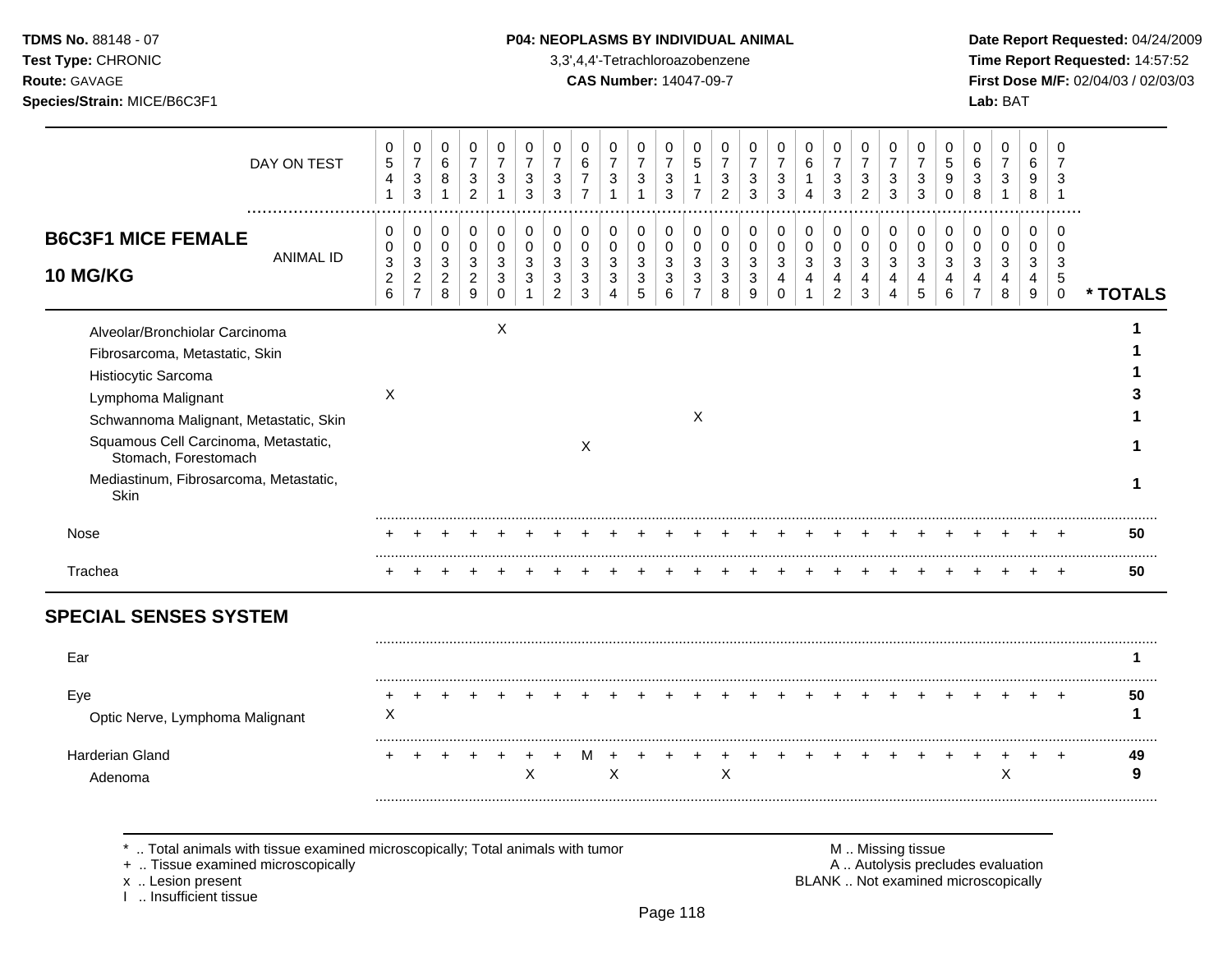**Test Type:** CHRONIC 3,3',4,4'-Tetrachloroazobenzene **Time Report Requested:** 14:57:52 **Route:** GAVAGE **CAS Number:** 14047-09-7 **First Dose M/F:** 02/04/03 / 02/03/03 **Species/Strain:** MICE/B6C3F1 **Lab:** BAT

|                                                                               | DAY ON TEST      | $\pmb{0}$<br>$\,$ 5 $\,$<br>$\overline{4}$ | 0<br>$\overline{7}$<br>3<br>3                              | 0<br>$\,6$<br>8                    | 0<br>$\overline{7}$<br>3<br>2             | 0<br>$\overline{7}$<br>3 | 0<br>$\overline{7}$<br>$\mathbf{3}$<br>3 | 0<br>$\overline{7}$<br>3<br>3      | 0<br>$\,6\,$<br>$\overline{7}$<br>$\overline{7}$ | 0<br>$\overline{7}$<br>3 | 0<br>$\overline{7}$<br>3     | 0<br>$\overline{7}$<br>3<br>3 | 0<br>5<br>-1<br>$\overline{7}$     | 0<br>$\overline{7}$<br>3<br>$\overline{2}$ | 0<br>$\overline{7}$<br>3<br>3   | 0<br>7<br>3<br>3             | 0<br>6<br>$\mathbf{1}$<br>4 | 0<br>$\overline{7}$<br>$\mathbf{3}$<br>3 | 0<br>$\overline{7}$<br>$\mathbf{3}$<br>$\overline{2}$ | 0<br>$\overline{7}$<br>3<br>3 | 0<br>3<br>3           | 0<br>5<br>9<br>0          | 0<br>6<br>3<br>8        | 0<br>$\overline{7}$<br>3 | 0<br>6<br>9<br>8      | $\Omega$<br>7<br>3<br>-1                        |                    |
|-------------------------------------------------------------------------------|------------------|--------------------------------------------|------------------------------------------------------------|------------------------------------|-------------------------------------------|--------------------------|------------------------------------------|------------------------------------|--------------------------------------------------|--------------------------|------------------------------|-------------------------------|------------------------------------|--------------------------------------------|---------------------------------|------------------------------|-----------------------------|------------------------------------------|-------------------------------------------------------|-------------------------------|-----------------------|---------------------------|-------------------------|--------------------------|-----------------------|-------------------------------------------------|--------------------|
| <b>B6C3F1 MICE FEMALE</b><br><b>10 MG/KG</b>                                  | <b>ANIMAL ID</b> | 0<br>0<br>$\mathbf{3}$<br>$\sqrt{2}$<br>6  | 0<br>0<br>$\sqrt{3}$<br>$\boldsymbol{2}$<br>$\overline{7}$ | 0<br>0<br>3<br>$\overline{c}$<br>8 | 0<br>$\Omega$<br>3<br>$\overline{2}$<br>9 | 0<br>0<br>3<br>3<br>O    | 0<br>$\Omega$<br>3<br>3                  | 0<br>0<br>3<br>3<br>$\overline{2}$ | 0<br>0<br>$\mathbf{3}$<br>$\mathbf{3}$<br>3      | 0<br>0<br>3<br>3<br>4    | 0<br>$\Omega$<br>3<br>3<br>5 | 0<br>$\Omega$<br>3<br>3<br>6  | 0<br>0<br>3<br>3<br>$\overline{7}$ | 0<br>0<br>3<br>3<br>8                      | 0<br>$\mathbf 0$<br>3<br>3<br>9 | 0<br>0<br>3<br>4<br>$\Omega$ | 0<br>0<br>3<br>4<br>-1      | 0<br>0<br>3<br>4<br>$\overline{2}$       | 0<br>$\mathbf 0$<br>3<br>4<br>3                       | 0<br>$\Omega$<br>3<br>4       | 0<br>0<br>3<br>4<br>5 | 0<br>0<br>3<br>6          | 0<br>$\Omega$<br>3<br>4 | 0<br>0<br>3<br>4<br>8    | 0<br>0<br>3<br>4<br>9 | 0<br>$\Omega$<br>3<br>$\sqrt{5}$<br>$\mathbf 0$ | * TOTALS           |
| Zymbal's Gland                                                                |                  |                                            |                                                            |                                    | $\ddot{}$                                 |                          |                                          |                                    |                                                  |                          |                              |                               |                                    |                                            |                                 |                              |                             |                                          |                                                       |                               |                       |                           |                         |                          |                       |                                                 | 1                  |
| <b>URINARY SYSTEM</b>                                                         |                  |                                            |                                                            |                                    |                                           |                          |                                          |                                    |                                                  |                          |                              |                               |                                    |                                            |                                 |                              |                             |                                          |                                                       |                               |                       |                           |                         |                          |                       |                                                 |                    |
| Kidney<br>Lymphoma Malignant                                                  |                  | X                                          |                                                            |                                    |                                           |                          |                                          |                                    |                                                  |                          |                              |                               |                                    |                                            |                                 |                              |                             |                                          |                                                       |                               |                       |                           |                         |                          |                       |                                                 | 50<br>$\mathbf{2}$ |
| Urethra                                                                       |                  |                                            |                                                            |                                    |                                           |                          |                                          |                                    |                                                  |                          |                              |                               |                                    |                                            |                                 |                              |                             |                                          |                                                       |                               |                       |                           |                         |                          |                       |                                                 | 49                 |
| <b>Urinary Bladder</b><br>Carcinoma, Metastatic, Uterus<br>Lymphoma Malignant |                  | X                                          |                                                            |                                    |                                           |                          |                                          |                                    |                                                  |                          |                              |                               |                                    |                                            |                                 |                              |                             |                                          |                                                       |                               |                       |                           |                         |                          |                       |                                                 | 50<br>2            |
| <b>SYSTEMIC LESIONS</b>                                                       |                  |                                            |                                                            |                                    |                                           |                          |                                          |                                    |                                                  |                          |                              |                               |                                    |                                            |                                 |                              |                             |                                          |                                                       |                               |                       |                           |                         |                          |                       |                                                 |                    |
| Multiple Organ<br>Histiocytic Sarcoma                                         |                  |                                            |                                                            |                                    |                                           |                          |                                          |                                    |                                                  |                          |                              |                               |                                    |                                            |                                 |                              |                             |                                          |                                                       |                               |                       |                           |                         |                          |                       |                                                 | 50                 |
| Lymphoma Malignant<br>Mesothelioma Malignant                                  |                  | Χ                                          |                                                            |                                    |                                           |                          | $\boldsymbol{\mathsf{X}}$                |                                    |                                                  |                          | X                            |                               |                                    | X                                          |                                 |                              |                             |                                          |                                                       |                               |                       | $\boldsymbol{\mathsf{X}}$ |                         | X                        |                       |                                                 |                    |
|                                                                               |                  |                                            |                                                            |                                    |                                           |                          |                                          |                                    |                                                  |                          |                              |                               |                                    |                                            |                                 |                              |                             |                                          |                                                       |                               |                       |                           |                         |                          |                       |                                                 |                    |

\* .. Total animals with tissue examined microscopically; Total animals with tumor **M** metally more than M .. Missing tissue<br>  $\blacksquare$  Tissue examined microscopically

+ .. Tissue examined microscopically

x .. Lesion present<br>I .. Insufficient tissue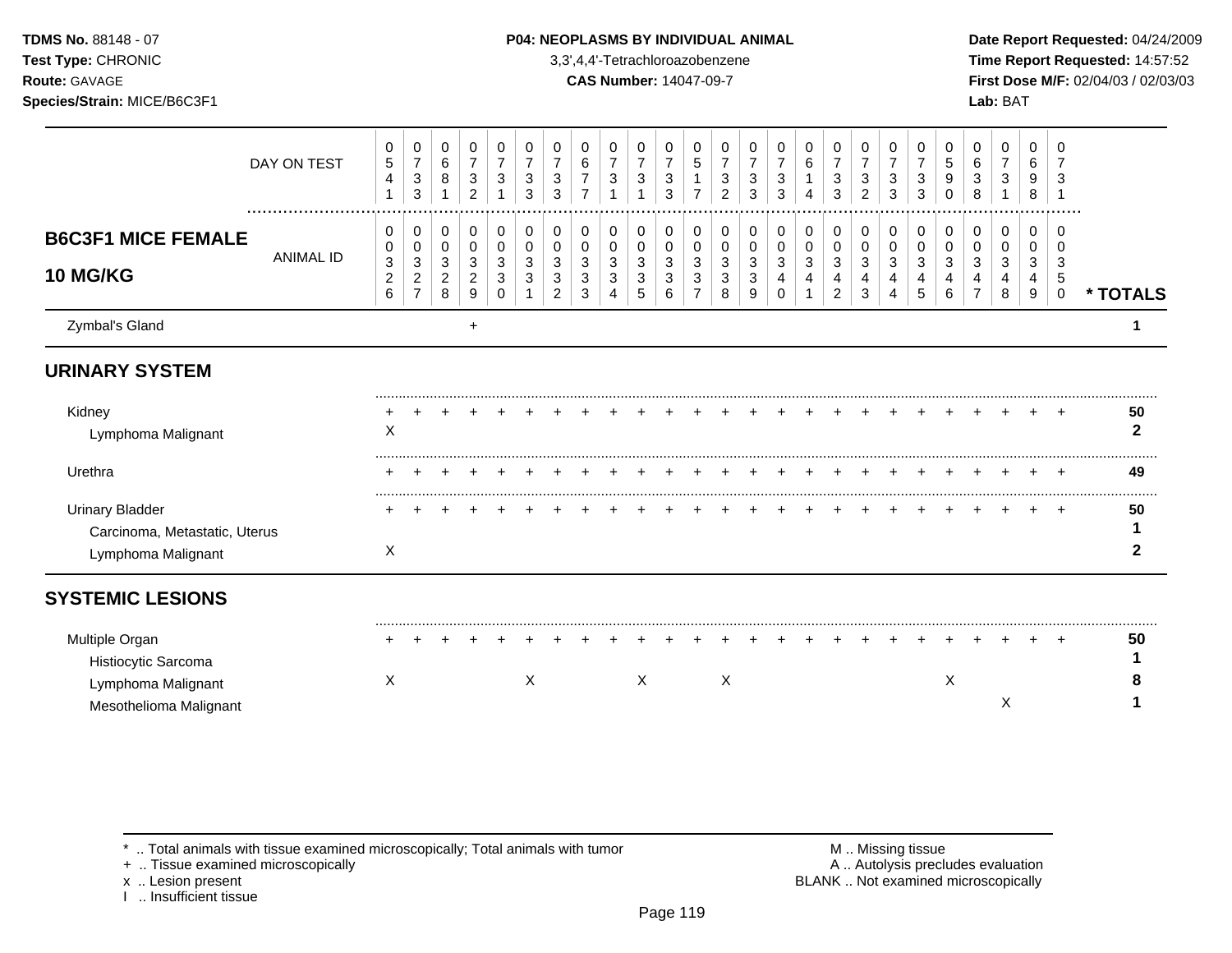**Test Type:** CHRONIC 3,3',4,4'-Tetrachloroazobenzene **Time Report Requested:** 14:57:52 **Route:** GAVAGE **CAS Number:** 14047-09-7 **First Dose M/F:** 02/04/03 / 02/03/03 **Species/Strain:** MICE/B6C3F1 **Lab:** BAT

### DAY ON TEST  $\overline{7}$   $\overline{7}$   $\overline{7}$   $\overline{7}$   $\overline{7}$   $\overline{7}$   $\overline{7}$  ................................................................................................................................................................. **B6C3F1 MICE FEMALE** ANIMAL ID **30 MG/KG**  $\pmb{0}$  **females (cont...)**

# **ALIMENTARY SYSTEM**

| Esophagus                                                                                    |   |  |  |  |  |   |  |   |  |  |   |  |           |  |
|----------------------------------------------------------------------------------------------|---|--|--|--|--|---|--|---|--|--|---|--|-----------|--|
| Gallbladder<br>Lymphoma Malignant                                                            |   |  |  |  |  |   |  | X |  |  |   |  |           |  |
| Intestine Large, Cecum<br>Fibrosarcoma, Metastatic, Skin                                     | Х |  |  |  |  |   |  |   |  |  |   |  | ٠         |  |
| Intestine Large, Colon<br>Schwannoma Malignant, Metastatic,<br><b>Uncertain Primary Site</b> |   |  |  |  |  |   |  |   |  |  | Х |  |           |  |
| Intestine Large, Rectum<br>Lymphoma Malignant                                                |   |  |  |  |  |   |  | X |  |  |   |  | $\ddot{}$ |  |
| Intestine Small, Duodenum<br>Carcinoma                                                       |   |  |  |  |  | х |  |   |  |  |   |  | $\ddot{}$ |  |
| Intestine Small, Ileum                                                                       |   |  |  |  |  |   |  |   |  |  |   |  | +         |  |
| Intestine Small, Jejunum<br>Carcinoma                                                        |   |  |  |  |  |   |  |   |  |  |   |  |           |  |

\* .. Total animals with tissue examined microscopically; Total animals with tumor  $\blacksquare$  M .. Missing tissue<br>A .. Autolysis prection of the microscopically

I .. Insufficient tissue

A .. Autolysis precludes evaluation x .. Lesion present **BLANK** .. Not examined microscopically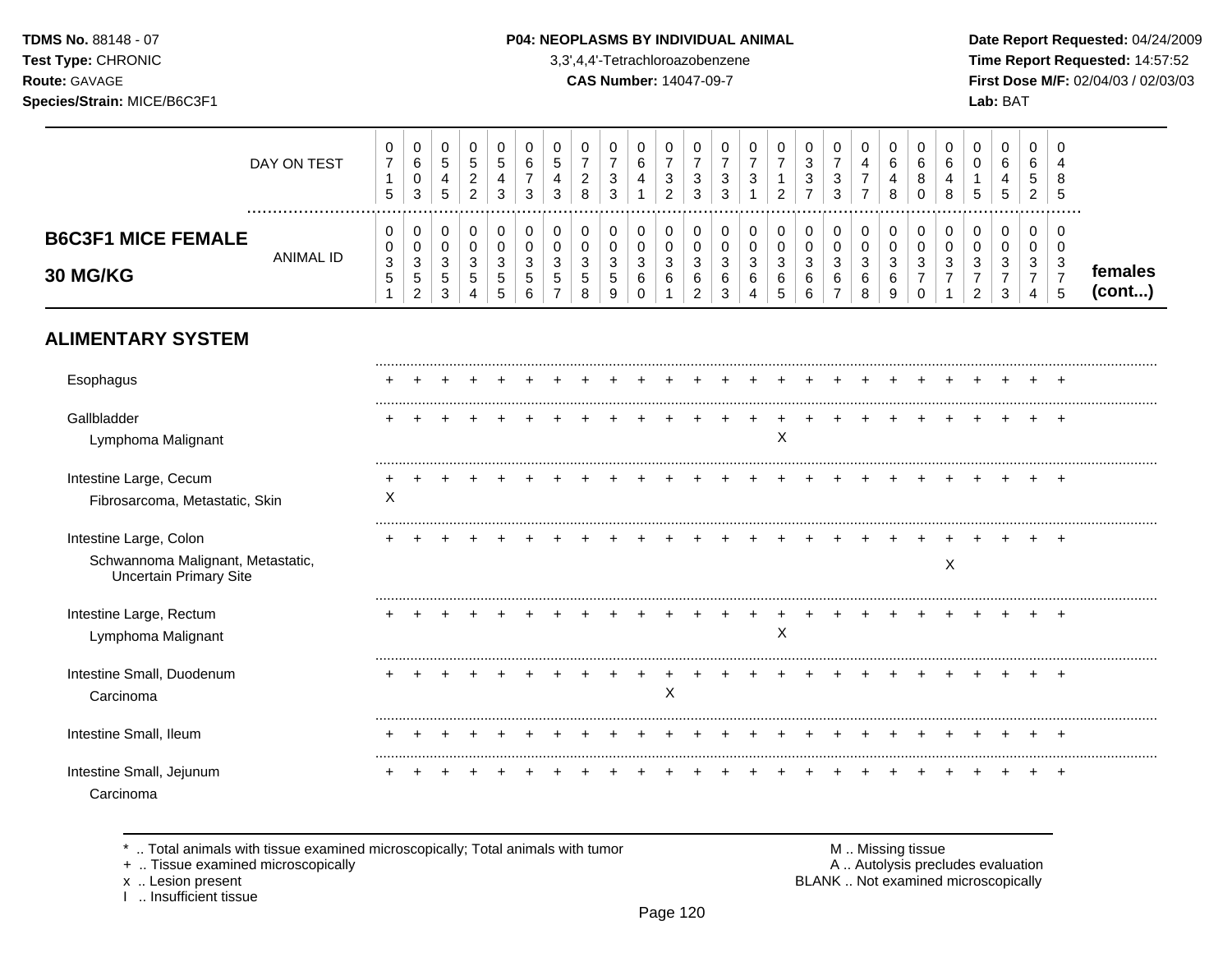|  |  | <b>TDMS No.</b> 88148 - 07 |  |
|--|--|----------------------------|--|
|  |  | <b>AUDAUA</b>              |  |

# **P04: NEOPLASMS BY INDIVIDUAL ANIMAL Date Report Requested: 04/24/2009**

**Test Type:** CHRONIC 3,3',4,4'-Tetrachloroazobenzene **Time Report Requested:** 14:57:52 **Route:** GAVAGE **CAS Number:** 14047-09-7 **First Dose M/F:** 02/04/03 / 02/03/03 **Species/Strain:** MICE/B6C3F1 **Lab:** BAT

| 0<br>$\overline{7}$<br>$\mathbf{1}$<br>5 | 0<br>$\,6\,$<br>0<br>3                                 | 0<br>5<br>4<br>5                         | 0<br>$\overline{5}$<br>$\overline{c}$<br>$\overline{2}$ | 0<br>5<br>4<br>3      | $\mathbf 0$<br>6<br>$\overline{7}$<br>3 | 0<br>5<br>4<br>3                             | 0<br>$\overline{7}$<br>$\overline{c}$<br>8                   | 0<br>$\overline{7}$<br>3<br>3                   | 0<br>$\,6\,$<br>4<br>$\mathbf{1}$                   | 0<br>$\overline{7}$<br>$\sqrt{3}$<br>$\overline{2}$ | 0<br>$\overline{\mathbf{7}}$<br>3<br>3                | 0<br>$\overline{7}$<br>3<br>3   | 0<br>$\overline{7}$<br>3<br>$\mathbf{1}$ | 0<br>$\overline{7}$<br>$\overline{2}$    | 0<br>$\ensuremath{\mathsf{3}}$<br>3<br>$\overline{7}$ | 0<br>$\overline{\mathbf{7}}$<br>3<br>3                               | 0<br>4<br>$\overline{7}$<br>$\overline{7}$ | 0<br>6<br>4<br>8      | 0<br>6<br>8<br>$\Omega$                                                     | 0<br>6<br>4<br>8                          | 0<br>$\Omega$<br>5                                     | 0<br>6<br>4<br>5                   | 0<br>6<br>$\sqrt{5}$<br>$\overline{2}$        | 0<br>4<br>8<br>5                             |                   |
|------------------------------------------|--------------------------------------------------------|------------------------------------------|---------------------------------------------------------|-----------------------|-----------------------------------------|----------------------------------------------|--------------------------------------------------------------|-------------------------------------------------|-----------------------------------------------------|-----------------------------------------------------|-------------------------------------------------------|---------------------------------|------------------------------------------|------------------------------------------|-------------------------------------------------------|----------------------------------------------------------------------|--------------------------------------------|-----------------------|-----------------------------------------------------------------------------|-------------------------------------------|--------------------------------------------------------|------------------------------------|-----------------------------------------------|----------------------------------------------|-------------------|
| 0<br>0<br>$\sqrt{3}$<br>$\sqrt{5}$<br>1  | 0<br>0<br>$\mathbf{3}$<br>$\sqrt{5}$<br>$\overline{2}$ | 0<br>$\mathbf 0$<br>3<br>$\sqrt{5}$<br>3 | $\pmb{0}$<br>$\mathbf 0$<br>$\mathbf{3}$<br>5<br>4      | 0<br>0<br>3<br>5<br>5 | $\mathbf 0$<br>0<br>3<br>5<br>6         | 0<br>$\mathbf 0$<br>3<br>5<br>$\overline{7}$ | $\mathbf 0$<br>$\pmb{0}$<br>$\mathbf{3}$<br>$\mathbf 5$<br>8 | 0<br>$\boldsymbol{0}$<br>$\mathbf{3}$<br>5<br>9 | $\pmb{0}$<br>$\pmb{0}$<br>3<br>$\,6$<br>$\mathbf 0$ | 0<br>0<br>$\sqrt{3}$<br>6<br>$\mathbf{1}$           | 0<br>$\pmb{0}$<br>$\mathbf{3}$<br>6<br>$\overline{a}$ | $\mathbf 0$<br>0<br>3<br>6<br>3 | 0<br>$\mathbf 0$<br>3<br>6<br>4          | $\mathbf 0$<br>0<br>$\sqrt{3}$<br>6<br>5 | 0<br>$\mathbf 0$<br>$\sqrt{3}$<br>$\,6$<br>6          | $\pmb{0}$<br>$\boldsymbol{0}$<br>$\mathbf{3}$<br>6<br>$\overline{7}$ | 0<br>$\pmb{0}$<br>$\mathbf{3}$<br>6<br>8   | 0<br>0<br>3<br>6<br>9 | $\mathbf 0$<br>$\mathbf 0$<br>$\mathbf{3}$<br>$\overline{7}$<br>$\mathbf 0$ | $\mathbf 0$<br>$\mathbf 0$<br>3<br>7<br>1 | $\mathbf 0$<br>$\mathbf 0$<br>3<br>$\overline{7}$<br>2 | 0<br>0<br>3<br>$\overline{7}$<br>3 | 0<br>0<br>$\mathbf{3}$<br>$\overline{7}$<br>4 | 0<br>$\mathbf 0$<br>3<br>$\overline{7}$<br>5 | females<br>(cont) |
|                                          |                                                        |                                          |                                                         |                       |                                         |                                              |                                                              |                                                 |                                                     | $\boldsymbol{\mathsf{X}}$                           |                                                       |                                 |                                          |                                          |                                                       |                                                                      |                                            |                       |                                                                             | Χ                                         |                                                        |                                    |                                               |                                              |                   |
| X                                        | X                                                      |                                          | X                                                       |                       | $\sf X$                                 |                                              | X                                                            |                                                 |                                                     |                                                     |                                                       |                                 |                                          |                                          |                                                       | X<br>X                                                               |                                            |                       |                                                                             |                                           |                                                        |                                    |                                               | X                                            |                   |
|                                          |                                                        |                                          |                                                         |                       |                                         |                                              |                                                              |                                                 |                                                     |                                                     |                                                       |                                 |                                          |                                          |                                                       |                                                                      |                                            |                       |                                                                             | X                                         |                                                        |                                    |                                               |                                              |                   |
| X                                        |                                                        |                                          | $\times$                                                |                       | +<br>$\boldsymbol{\mathsf{X}}$          |                                              | $\ddot{}$<br>X                                               |                                                 |                                                     |                                                     |                                                       |                                 |                                          | X                                        |                                                       |                                                                      |                                            |                       | +                                                                           | $\pm$<br>X                                |                                                        |                                    |                                               |                                              |                   |
|                                          |                                                        |                                          |                                                         |                       | Χ                                       |                                              |                                                              |                                                 |                                                     |                                                     |                                                       |                                 |                                          |                                          |                                                       |                                                                      |                                            |                       |                                                                             |                                           |                                                        |                                    |                                               |                                              |                   |
|                                          |                                                        |                                          |                                                         |                       |                                         |                                              |                                                              |                                                 |                                                     |                                                     |                                                       |                                 |                                          |                                          |                                                       | $X$ $X$                                                              |                                            |                       |                                                                             |                                           |                                                        |                                    |                                               |                                              |                   |

x .. Lesion present<br>I .. Insufficient tissue

+ .. Tissue examined microscopically  $\blacksquare$  A .. Autolysis precludes evaluation BLANK .. Not examined microscopically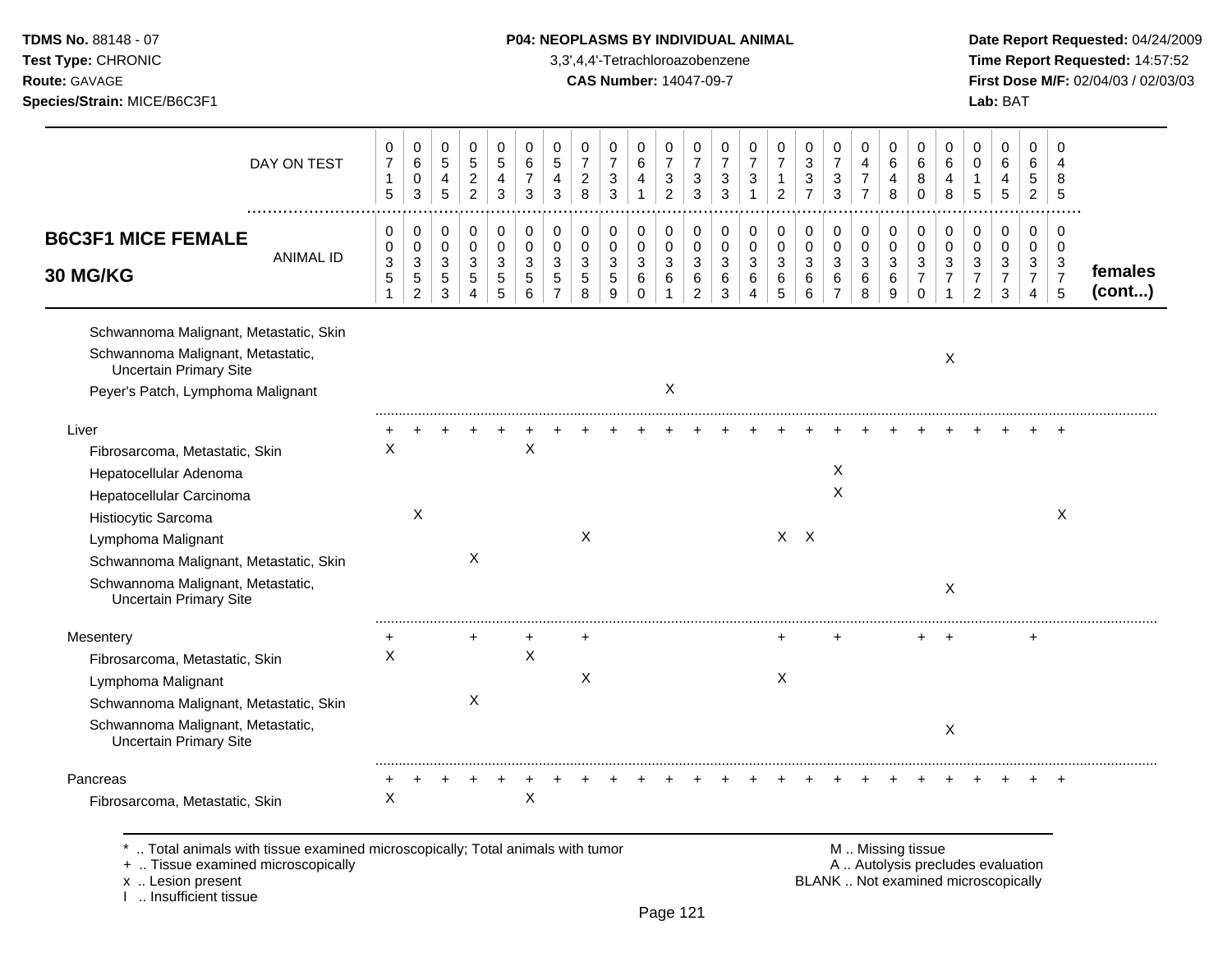## **TDMS No.** 88148 - 07 **P04: NEOPLASMS BY INDIVIDUAL ANIMAL** Date Report Requested: 04/24/2009

**Test Type:** CHRONIC 3,3',4,4'-Tetrachloroazobenzene **Time Report Requested:** 14:57:52 **Route:** GAVAGE **CAS Number:** 14047-09-7 **First Dose M/F:** 02/04/03 / 02/03/03

|                                                                                                                                                                                             | DAY ON TEST      | 0<br>$\overline{7}$<br>1<br>5 | 0<br>$\,6\,$<br>0<br>3                      | 0<br>$\overline{5}$<br>4<br>5    | 0<br>$\overline{5}$<br>$\overline{c}$<br>$\overline{2}$ | 0<br>5<br>4<br>3             | 0<br>6<br>3                     | 0<br>$\overline{5}$<br>4<br>3 | 0<br>$\overline{7}$<br>$\overline{c}$<br>8 | 0<br>$\overline{7}$<br>$\sqrt{3}$<br>3 | 0<br>6<br>$\overline{4}$     | 0<br>$\overline{7}$<br>3<br>2     | 0<br>$\overline{7}$<br>3<br>3             | 0<br>$\overline{7}$<br>3<br>3 | 0<br>$\overline{7}$<br>3 | 0<br>$\overline{7}$<br>2      | 0<br>$\sqrt{3}$<br>3<br>$\overline{7}$   | 0<br>$\overline{7}$<br>3<br>3                | 0<br>$\overline{4}$<br>$\overline{7}$<br>$\overline{7}$ | 0<br>6<br>4<br>8                | 0<br>6<br>8<br>$\Omega$ | 0<br>6<br>4<br>8 | 0<br>$\Omega$<br>5                 | 0<br>6<br>4<br>5                                        | 0<br>6<br>5<br>2                          | $\Omega$<br>8<br>5                        |                   |
|---------------------------------------------------------------------------------------------------------------------------------------------------------------------------------------------|------------------|-------------------------------|---------------------------------------------|----------------------------------|---------------------------------------------------------|------------------------------|---------------------------------|-------------------------------|--------------------------------------------|----------------------------------------|------------------------------|-----------------------------------|-------------------------------------------|-------------------------------|--------------------------|-------------------------------|------------------------------------------|----------------------------------------------|---------------------------------------------------------|---------------------------------|-------------------------|------------------|------------------------------------|---------------------------------------------------------|-------------------------------------------|-------------------------------------------|-------------------|
| <b>B6C3F1 MICE FEMALE</b><br><b>30 MG/KG</b>                                                                                                                                                | <b>ANIMAL ID</b> | 0<br>0<br>3<br>$\overline{5}$ | 0<br>0<br>3<br>$\sqrt{5}$<br>$\overline{2}$ | 0<br>0<br>$\mathbf{3}$<br>5<br>3 | 0<br>$\mathbf 0$<br>3<br>5<br>4                         | 0<br>$\Omega$<br>3<br>5<br>5 | 0<br>$\mathbf 0$<br>3<br>5<br>6 | 0<br>$\mathbf 0$<br>3<br>5    | 0<br>0<br>3<br>$\overline{5}$<br>8         | 0<br>0<br>3<br>5<br>9                  | 0<br>0<br>3<br>6<br>$\Omega$ | $\Omega$<br>$\mathbf 0$<br>3<br>6 | 0<br>$\Omega$<br>3<br>6<br>$\overline{c}$ | 0<br>0<br>3<br>6<br>3         | 0<br>0<br>3<br>6<br>4    | 0<br>$\pmb{0}$<br>3<br>6<br>5 | 0<br>$\pmb{0}$<br>$\mathbf{3}$<br>6<br>6 | 0<br>$\mathbf 0$<br>3<br>6<br>$\overline{7}$ | 0<br>$\mathbf 0$<br>3<br>6<br>8                         | 0<br>$\mathbf 0$<br>3<br>6<br>9 | 0<br>0<br>3<br>$\Omega$ | 0<br>0<br>3      | 0<br>0<br>3<br>$\overline{7}$<br>2 | 0<br>$\mathbf 0$<br>$\mathbf{3}$<br>$\overline{7}$<br>3 | $\Omega$<br>0<br>3<br>$\overline{7}$<br>4 | $\Omega$<br>0<br>3<br>$\overline{7}$<br>5 | females<br>(cont) |
| Lymphoma Malignant<br>Schwannoma Malignant, Metastatic,<br><b>Uncertain Primary Site</b>                                                                                                    |                  |                               |                                             |                                  |                                                         |                              |                                 |                               | X                                          |                                        |                              |                                   |                                           |                               |                          | Χ                             |                                          |                                              |                                                         |                                 |                         | X                |                                    |                                                         |                                           |                                           |                   |
| <b>Salivary Glands</b><br>Lymphoma Malignant                                                                                                                                                |                  |                               |                                             |                                  |                                                         |                              |                                 |                               |                                            |                                        |                              |                                   |                                           |                               |                          | $\pmb{\times}$                |                                          |                                              |                                                         |                                 |                         |                  |                                    |                                                         |                                           | $\pm$                                     |                   |
| Stomach, Forestomach<br>Lymphoma Malignant<br>Schwannoma Malignant, Metastatic,<br><b>Uncertain Primary Site</b><br>Squamous Cell Carcinoma                                                 |                  |                               |                                             |                                  |                                                         |                              |                                 |                               |                                            |                                        |                              |                                   |                                           |                               | X                        | X                             |                                          |                                              |                                                         |                                 | $\mathsf X$             | X                |                                    |                                                         |                                           |                                           |                   |
| Stomach, Glandular<br>Carcinoma<br>Lymphoma Malignant<br>Schwannoma Malignant, Metastatic,<br><b>Uncertain Primary Site</b><br>Squamous Cell Carcinoma, Metastatic,<br>Stomach, Forestomach |                  |                               |                                             |                                  |                                                         |                              |                                 |                               |                                            |                                        |                              |                                   |                                           |                               | X                        | X<br>X                        |                                          |                                              |                                                         |                                 | X                       | X                |                                    |                                                         |                                           |                                           |                   |
| Tongue<br>Squamous Cell Carcinoma                                                                                                                                                           |                  |                               |                                             |                                  |                                                         |                              |                                 |                               |                                            |                                        |                              |                                   |                                           |                               |                          |                               |                                          |                                              |                                                         |                                 |                         |                  |                                    |                                                         |                                           |                                           |                   |

+ .. Tissue examined microscopically<br>x .. Lesion present

I .. Insufficient tissue

\* .. Total animals with tissue examined microscopically; Total animals with tumor <br>
+ .. Tissue examined microscopically<br>
+ .. Tissue examined microscopically BLANK .. Not examined microscopically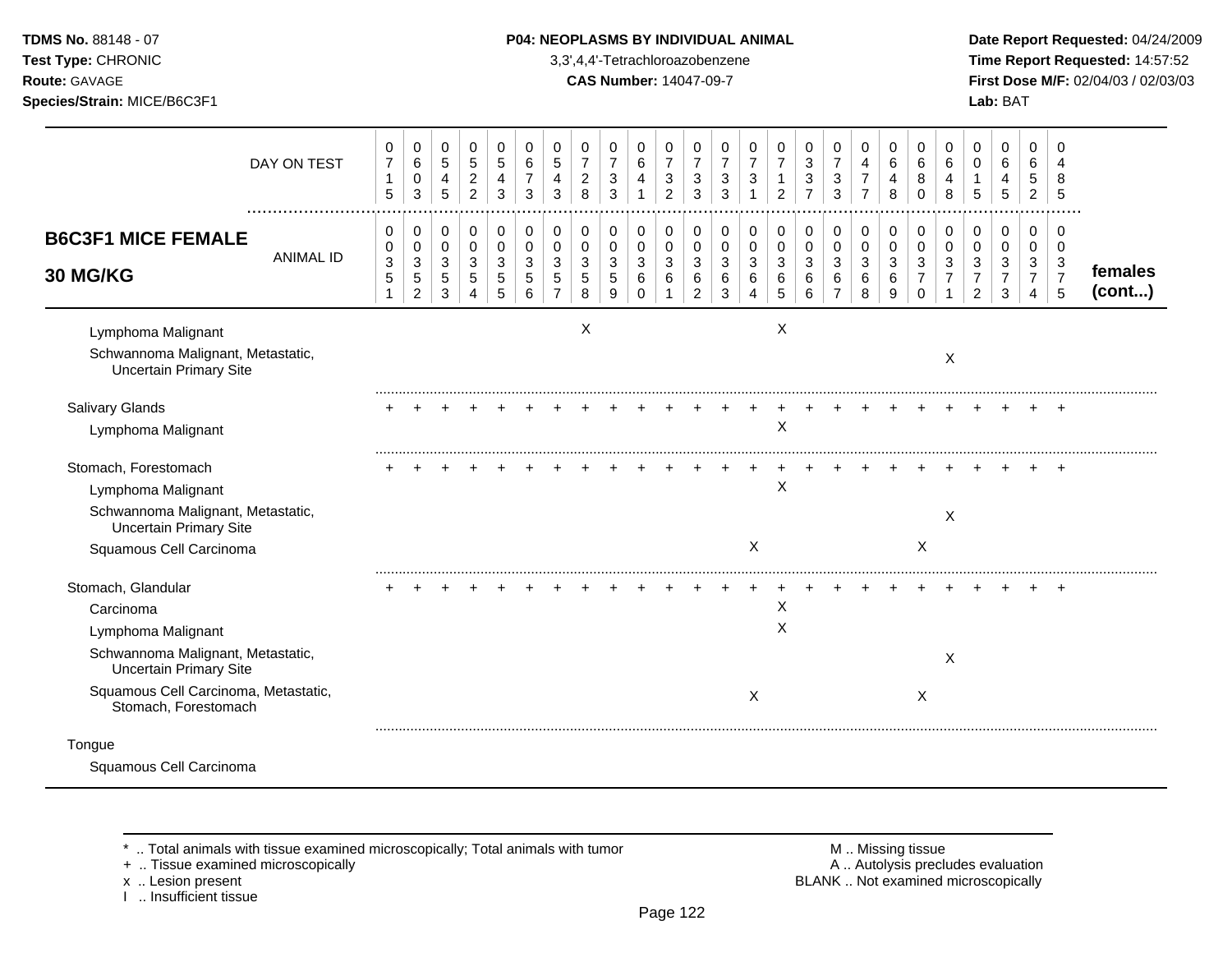**Test Type:** CHRONIC 3,3',4,4'-Tetrachloroazobenzene **Time Report Requested:** 14:57:52 **Route:** GAVAGE **CAS Number:** 14047-09-7 **First Dose M/F:** 02/04/03 / 02/03/03 **Species/Strain:** MICE/B6C3F1 **Lab:** BAT

| DAY ON TEST                                                        | 0<br>$\overline{7}$<br>$\mathbf{1}$                     | 0<br>6<br>$\mathbf 0$                                      | 0<br>5<br>4                   | 0<br>$\sqrt{5}$<br>$\overline{2}$           | 0<br>5<br>4            | 0<br>6<br>7          | 0<br>$\overline{5}$<br>4          | 0<br>$\overline{7}$<br>$\overline{c}$         | 0<br>$\boldsymbol{7}$<br>3                   | 0<br>6<br>4                          | $\mathbf 0$<br>$\overline{7}$<br>3    | 0<br>$\overline{7}$<br>3                  | 0<br>$\overline{7}$<br>3 | 0<br>$\overline{7}$<br>3                       | 0<br>$\overline{7}$<br>1                  | 0<br>$\sqrt{3}$<br>3       | 0<br>$\overline{7}$<br>3              | $\mathbf 0$<br>4<br>$\overline{7}$ | 0<br>$\,6\,$<br>4      | 0<br>6<br>8                        | 0<br>6<br>4               | 0<br>0<br>1                           | 0<br>6<br>4                         | $\Omega$<br>6<br>5                    | $\Omega$<br>4<br>8       |                   |
|--------------------------------------------------------------------|---------------------------------------------------------|------------------------------------------------------------|-------------------------------|---------------------------------------------|------------------------|----------------------|-----------------------------------|-----------------------------------------------|----------------------------------------------|--------------------------------------|---------------------------------------|-------------------------------------------|--------------------------|------------------------------------------------|-------------------------------------------|----------------------------|---------------------------------------|------------------------------------|------------------------|------------------------------------|---------------------------|---------------------------------------|-------------------------------------|---------------------------------------|--------------------------|-------------------|
|                                                                    | 5                                                       | 3                                                          | 5                             | $\overline{2}$                              | 3                      | 3                    | 3                                 | 8                                             | 3                                            | $\mathbf{1}$                         | $\overline{2}$                        | 3                                         | 3                        | $\mathbf 1$                                    | 2                                         | $\overline{7}$             | 3                                     | $\overline{7}$                     | 8                      | $\mathbf 0$                        | 8                         | 5                                     | 5                                   | $\overline{2}$                        | 5                        |                   |
| <b>B6C3F1 MICE FEMALE</b>                                          | 0<br>0                                                  | 0<br>$\mathbf 0$                                           | 0<br>$\mathbf 0$              | 0<br>$\mathbf 0$                            | 0<br>$\mathbf 0$       | $\pmb{0}$<br>0       | 0<br>$\mathbf 0$                  | 0<br>$\pmb{0}$                                | 0<br>$\mathbf 0$                             | 0<br>$\mathbf 0$                     | 0<br>$\mathbf 0$                      | 0<br>$\mathbf 0$                          | 0<br>$\pmb{0}$           | 0<br>$\mathbf 0$                               | 0<br>$\mathsf 0$                          | 0<br>$\pmb{0}$             | 0<br>$\mathbf 0$                      | 0<br>$\pmb{0}$                     | 0<br>$\mathbf 0$       | $\pmb{0}$<br>0                     | 0<br>$\mathbf 0$          | 0<br>$\mathbf 0$                      | 0<br>$\mathbf 0$                    | 0<br>$\mathbf 0$                      | 0<br>$\mathbf 0$         |                   |
| <b>ANIMAL ID</b><br>30 MG/KG                                       | $\ensuremath{\mathsf{3}}$<br>$\mathbf 5$<br>$\mathbf 1$ | $\ensuremath{\mathsf{3}}$<br>$\,$ 5 $\,$<br>$\overline{2}$ | $\sqrt{3}$<br>$\sqrt{5}$<br>3 | $\sqrt{3}$<br>$\,$ 5 $\,$<br>$\overline{4}$ | $\mathbf{3}$<br>5<br>5 | 3<br>$\sqrt{5}$<br>6 | $\sqrt{3}$<br>5<br>$\overline{7}$ | $\ensuremath{\mathsf{3}}$<br>$\mathbf 5$<br>8 | $\ensuremath{\mathsf{3}}$<br>$\sqrt{5}$<br>9 | $\sqrt{3}$<br>$\,6\,$<br>$\mathbf 0$ | $\sqrt{3}$<br>$\,6\,$<br>$\mathbf{1}$ | $\mathbf{3}$<br>$\,6\,$<br>$\overline{a}$ | 3<br>6<br>3              | $\sqrt{3}$<br>$\,6$<br>$\overline{\mathbf{4}}$ | $\ensuremath{\mathsf{3}}$<br>$\,6\,$<br>5 | $\sqrt{3}$<br>$\,6\,$<br>6 | $\sqrt{3}$<br>$\,6$<br>$\overline{7}$ | $\sqrt{3}$<br>$\,6\,$<br>8         | $\mathbf{3}$<br>6<br>9 | 3<br>$\overline{7}$<br>$\mathbf 0$ | 3<br>$\overline{7}$<br>1  | 3<br>$\overline{7}$<br>$\overline{2}$ | $\sqrt{3}$<br>$\boldsymbol{7}$<br>3 | $\mathbf{3}$<br>$\boldsymbol{7}$<br>4 | 3<br>$\overline{7}$<br>5 | females<br>(cont) |
| <b>CARDIOVASCULAR SYSTEM</b>                                       |                                                         |                                                            |                               |                                             |                        |                      |                                   |                                               |                                              |                                      |                                       |                                           |                          |                                                |                                           |                            |                                       |                                    |                        |                                    |                           |                                       |                                     |                                       |                          |                   |
| <b>Blood Vessel</b><br>Aorta, Lymphoma Malignant                   |                                                         |                                                            |                               |                                             |                        |                      |                                   |                                               |                                              |                                      |                                       |                                           |                          |                                                | X                                         |                            |                                       |                                    |                        |                                    |                           |                                       |                                     |                                       | $\pm$                    |                   |
| Heart<br>Lymphoma Malignant                                        |                                                         |                                                            |                               |                                             |                        |                      |                                   |                                               |                                              |                                      |                                       |                                           |                          |                                                | $\ddot{}$<br>Χ                            |                            |                                       |                                    |                        |                                    |                           |                                       |                                     |                                       |                          |                   |
| <b>ENDOCRINE SYSTEM</b>                                            |                                                         |                                                            |                               |                                             |                        |                      |                                   |                                               |                                              |                                      |                                       |                                           |                          |                                                |                                           |                            |                                       |                                    |                        |                                    |                           |                                       |                                     |                                       |                          |                   |
| <b>Adrenal Cortex</b>                                              |                                                         |                                                            |                               |                                             |                        |                      |                                   |                                               |                                              |                                      |                                       |                                           |                          |                                                |                                           |                            |                                       |                                    |                        |                                    |                           |                                       |                                     |                                       | $\pm$                    |                   |
| Fibrosarcoma, Metastatic, Skin                                     | X                                                       |                                                            |                               |                                             |                        |                      |                                   |                                               |                                              |                                      |                                       |                                           |                          |                                                |                                           |                            |                                       |                                    |                        |                                    |                           |                                       |                                     |                                       |                          |                   |
| Histiocytic Sarcoma                                                |                                                         |                                                            |                               |                                             |                        |                      |                                   |                                               |                                              |                                      |                                       |                                           |                          |                                                |                                           |                            |                                       |                                    |                        |                                    |                           |                                       |                                     |                                       | X                        |                   |
| Lymphoma Malignant                                                 |                                                         |                                                            |                               |                                             |                        |                      |                                   |                                               |                                              |                                      |                                       |                                           |                          |                                                | X                                         |                            |                                       |                                    |                        |                                    |                           |                                       |                                     |                                       |                          |                   |
| Schwannoma Malignant, Metastatic,<br><b>Uncertain Primary Site</b> |                                                         |                                                            |                               |                                             |                        |                      |                                   |                                               |                                              |                                      |                                       |                                           |                          |                                                |                                           |                            |                                       |                                    |                        |                                    | $\boldsymbol{\mathsf{X}}$ |                                       |                                     |                                       |                          |                   |
| Adrenal Medulla                                                    |                                                         |                                                            |                               |                                             |                        |                      |                                   |                                               |                                              |                                      |                                       |                                           |                          |                                                |                                           |                            |                                       |                                    |                        |                                    |                           |                                       |                                     |                                       | $\overline{ }$           |                   |
| Lymphoma Malignant                                                 |                                                         |                                                            |                               |                                             |                        |                      |                                   |                                               |                                              |                                      |                                       |                                           |                          |                                                |                                           |                            |                                       |                                    |                        |                                    |                           |                                       |                                     |                                       |                          |                   |
|                                                                    |                                                         |                                                            |                               |                                             |                        |                      |                                   |                                               |                                              |                                      |                                       |                                           |                          |                                                |                                           |                            |                                       |                                    |                        |                                    |                           |                                       |                                     |                                       | $\overline{1}$           |                   |
| Islets, Pancreatic                                                 |                                                         |                                                            |                               |                                             |                        |                      |                                   |                                               |                                              |                                      |                                       |                                           |                          |                                                |                                           | $\sf X$                    |                                       |                                    |                        |                                    |                           |                                       |                                     |                                       |                          |                   |
| Lymphoma Malignant                                                 |                                                         |                                                            |                               |                                             |                        |                      |                                   |                                               |                                              |                                      |                                       |                                           |                          |                                                |                                           |                            |                                       |                                    |                        |                                    |                           |                                       |                                     |                                       |                          |                   |

x .. Lesion present<br>I .. Insufficient tissue

Page 123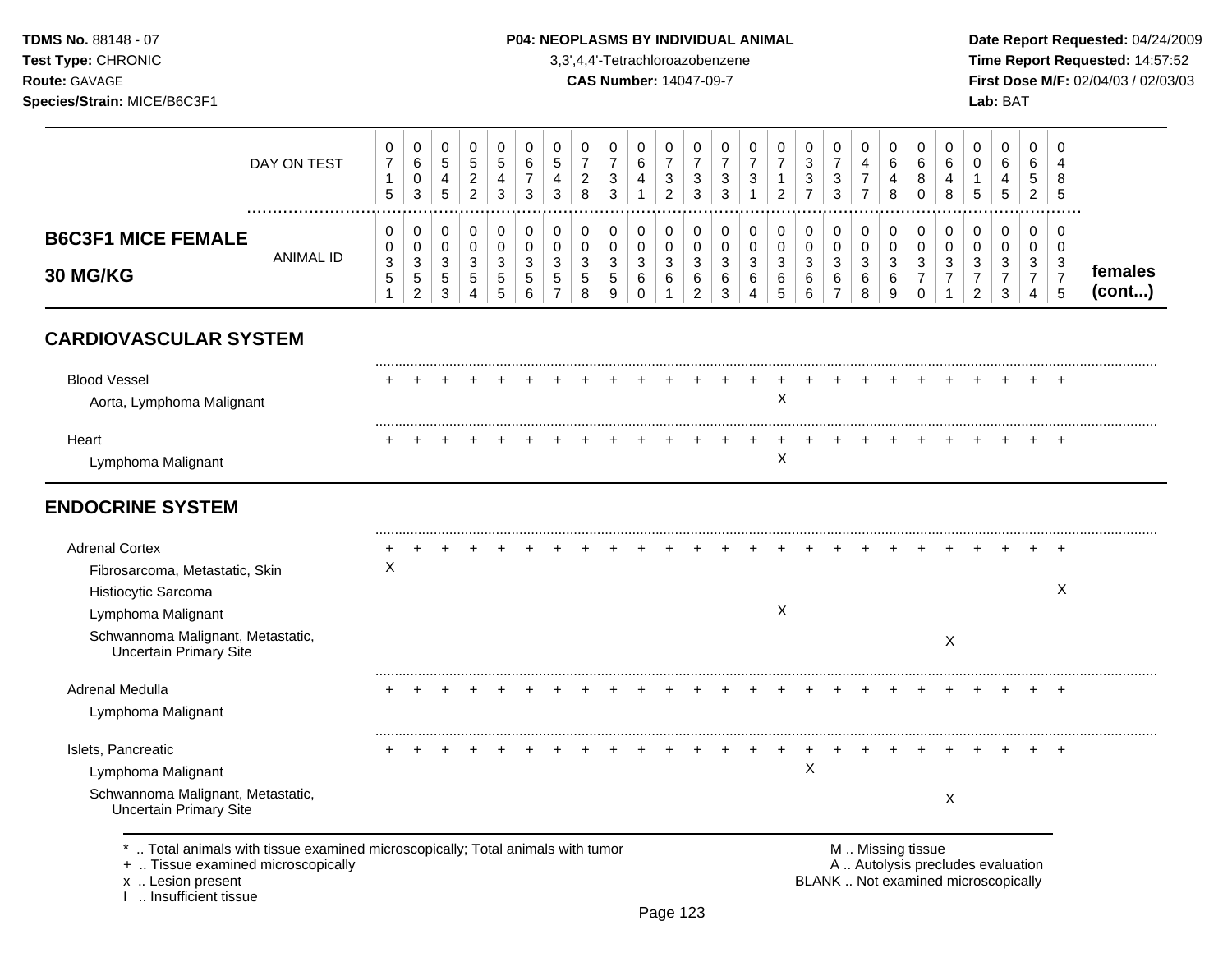## **TDMS No.** 88148 - 07 **P04: NEOPLASMS BY INDIVIDUAL ANIMAL** Date Report Requested: 04/24/2009

**Test Type:** CHRONIC 3,3',4,4'-Tetrachloroazobenzene **Time Report Requested:** 14:57:52 **Route:** GAVAGE **CAS Number:** 14047-09-7 **First Dose M/F:** 02/04/03 / 02/03/03

| DAY ON TEST                                               | 0<br>$\overline{7}$<br>$\mathbf{1}$<br>$\sqrt{5}$ | 0<br>6<br>0<br>$\mathbf{3}$                 | 0<br>$5\,$<br>$\overline{4}$<br>$\sqrt{5}$                                | 0<br>5<br>$\overline{c}$<br>$\overline{2}$ | 0<br>$5\phantom{.0}$<br>$\overline{4}$<br>3 | 0<br>6<br>$\overline{7}$<br>$\mathbf{3}$ | 0<br>5<br>4<br>3                             | 0<br>$\overline{7}$<br>$\overline{c}$<br>8 | 0<br>$\overline{7}$<br>$\mathbf{3}$<br>$\sqrt{3}$        | 0<br>6<br>4<br>$\mathbf{1}$                | 0<br>$\overline{7}$<br>$\mathbf{3}$<br>$\overline{2}$ | 0<br>$\overline{7}$<br>3<br>3      | 0<br>$\overline{7}$<br>3<br>3 | 0<br>$\overline{7}$<br>3                 | 0<br>$\overline{7}$<br>1<br>$\overline{2}$ | 0<br>3<br>$\ensuremath{\mathsf{3}}$<br>$\overline{7}$ | 0<br>$\overline{7}$<br>$\mathbf{3}$<br>$\mathbf{3}$ | 0<br>$\overline{4}$<br>$\overline{7}$<br>$\overline{7}$ | 0<br>6<br>4<br>8                | 0<br>6<br>8<br>$\mathbf 0$                          | 0<br>6<br>4<br>8                               | 0<br>$\mathbf 0$<br>1<br>5                                 | 0<br>6<br>4<br>5                                          | 0<br>6<br>5<br>$\overline{2}$                           | $\Omega$<br>4<br>8<br>5                                             |                   |
|-----------------------------------------------------------|---------------------------------------------------|---------------------------------------------|---------------------------------------------------------------------------|--------------------------------------------|---------------------------------------------|------------------------------------------|----------------------------------------------|--------------------------------------------|----------------------------------------------------------|--------------------------------------------|-------------------------------------------------------|------------------------------------|-------------------------------|------------------------------------------|--------------------------------------------|-------------------------------------------------------|-----------------------------------------------------|---------------------------------------------------------|---------------------------------|-----------------------------------------------------|------------------------------------------------|------------------------------------------------------------|-----------------------------------------------------------|---------------------------------------------------------|---------------------------------------------------------------------|-------------------|
| <b>B6C3F1 MICE FEMALE</b><br><b>ANIMAL ID</b><br>30 MG/KG | 0<br>0<br>$\sqrt{3}$<br>$\sqrt{5}$<br>1           | 0<br>0<br>$\sqrt{3}$<br>5<br>$\overline{c}$ | 0<br>$\mathsf 0$<br>$\ensuremath{\mathsf{3}}$<br>$\sqrt{5}$<br>$\sqrt{3}$ | 0<br>0<br>$\sqrt{3}$<br>5<br>4             | 0<br>$\mathbf 0$<br>$\sqrt{3}$<br>5<br>5    | 0<br>$\mathbf 0$<br>3<br>5<br>6          | 0<br>$\mathbf 0$<br>3<br>5<br>$\overline{7}$ | 0<br>$\pmb{0}$<br>$\sqrt{3}$<br>5<br>8     | 0<br>0<br>$\mathbf{3}$<br>$\sqrt{5}$<br>$\boldsymbol{9}$ | 0<br>0<br>$\mathbf{3}$<br>6<br>$\mathbf 0$ | 0<br>$\mathbf 0$<br>$\sqrt{3}$<br>6                   | 0<br>0<br>3<br>6<br>$\overline{c}$ | 0<br>0<br>3<br>6<br>3         | 0<br>$\mathbf 0$<br>$\sqrt{3}$<br>6<br>4 | 0<br>$\pmb{0}$<br>$\sqrt{3}$<br>6<br>5     | 0<br>$\mathsf 0$<br>$\mathbf{3}$<br>6<br>$\,6\,$      | 0<br>0<br>$\sqrt{3}$<br>6<br>$\overline{7}$         | 0<br>$\pmb{0}$<br>$\sqrt{3}$<br>6<br>$\,8\,$            | 0<br>$\mathbf 0$<br>3<br>6<br>9 | 0<br>$\mathbf 0$<br>3<br>$\overline{7}$<br>$\Omega$ | 0<br>$\pmb{0}$<br>$\sqrt{3}$<br>$\overline{7}$ | 0<br>0<br>$\mathbf{3}$<br>$\overline{7}$<br>$\overline{c}$ | 0<br>$\mathbf 0$<br>$\mathbf{3}$<br>$\boldsymbol{7}$<br>3 | 0<br>$\mathbf 0$<br>$\mathbf{3}$<br>$\overline{7}$<br>4 | $\Omega$<br>$\overline{0}$<br>3<br>$\overline{7}$<br>$\overline{5}$ | females<br>(cont) |
| Parathyroid Gland                                         | м                                                 | $\ddot{}$                                   |                                                                           |                                            |                                             |                                          |                                              |                                            | м                                                        | $+$                                        | M                                                     | $\ddot{}$                          | $+$                           |                                          | M +                                        | $+$                                                   | $+$                                                 | M                                                       | $+$                             | $+$                                                 | $+$                                            |                                                            | M +                                                       | $+$                                                     | M                                                                   |                   |
| <b>Pituitary Gland</b><br>Lymphoma Malignant              |                                                   |                                             |                                                                           |                                            |                                             |                                          |                                              |                                            |                                                          |                                            |                                                       |                                    |                               |                                          | $\pmb{\times}$                             |                                                       |                                                     |                                                         |                                 |                                                     |                                                |                                                            |                                                           |                                                         | $\div$                                                              |                   |
| <b>Thyroid Gland</b><br>Follicular Cell, Carcinoma        |                                                   |                                             |                                                                           |                                            |                                             |                                          |                                              |                                            |                                                          |                                            |                                                       |                                    |                               |                                          |                                            |                                                       |                                                     |                                                         |                                 |                                                     |                                                |                                                            |                                                           |                                                         |                                                                     |                   |
| <b>GENERAL BODY SYSTEM</b><br><b>NONE</b>                 |                                                   |                                             |                                                                           |                                            |                                             |                                          |                                              |                                            |                                                          |                                            |                                                       |                                    |                               |                                          |                                            |                                                       |                                                     |                                                         |                                 |                                                     |                                                |                                                            |                                                           |                                                         |                                                                     |                   |
| <b>GENITAL SYSTEM</b>                                     |                                                   |                                             |                                                                           |                                            |                                             |                                          |                                              |                                            |                                                          |                                            |                                                       |                                    |                               |                                          |                                            |                                                       |                                                     |                                                         |                                 |                                                     |                                                |                                                            |                                                           |                                                         |                                                                     |                   |
| <b>Clitoral Gland</b><br>Lymphoma Malignant               |                                                   |                                             |                                                                           |                                            |                                             |                                          |                                              |                                            |                                                          |                                            |                                                       |                                    |                               |                                          | $\mathsf X$                                |                                                       |                                                     |                                                         |                                 |                                                     |                                                |                                                            |                                                           |                                                         |                                                                     |                   |
| Ovary<br>Fibrosarcoma, Metastatic, Skin<br>Luteoma        | X                                                 |                                             |                                                                           |                                            |                                             |                                          |                                              |                                            |                                                          |                                            |                                                       |                                    |                               |                                          |                                            |                                                       |                                                     |                                                         |                                 |                                                     |                                                |                                                            |                                                           |                                                         | $\div$                                                              |                   |
| Lymphoma Malignant                                        |                                                   |                                             |                                                                           |                                            |                                             |                                          |                                              |                                            |                                                          |                                            |                                                       |                                    |                               |                                          | X                                          |                                                       |                                                     |                                                         |                                 |                                                     |                                                |                                                            |                                                           |                                                         |                                                                     |                   |

\* .. Total animals with tissue examined microscopically; Total animals with tumor <br>
+ .. Tissue examined microscopically<br>
+ .. Tissue examined microscopically

+ .. Tissue examined microscopically

x .. Lesion present<br>I .. Insufficient tissue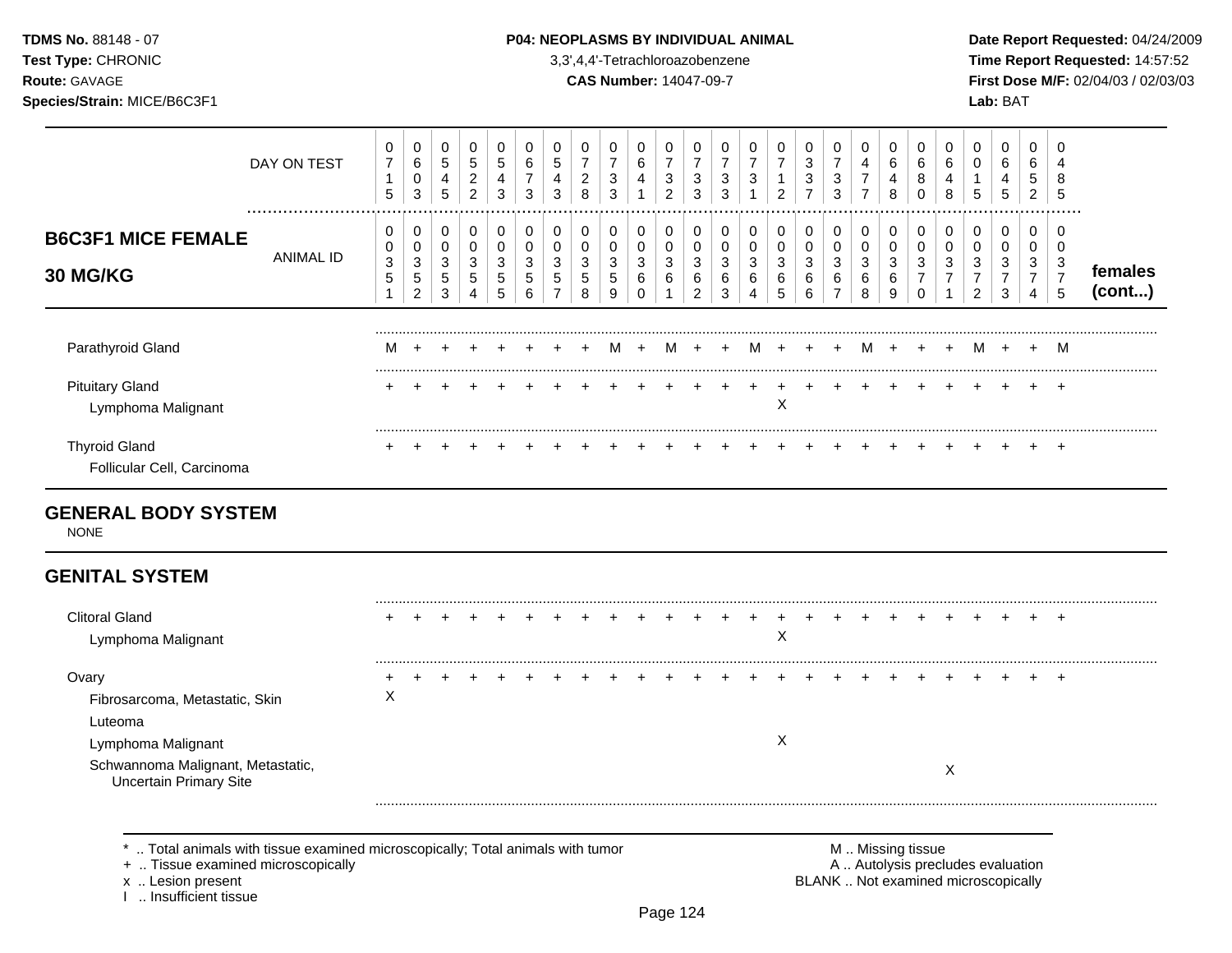## **TDMS No.** 88148 - 07 **P04: NEOPLASMS BY INDIVIDUAL ANIMAL** Date Report Requested: 04/24/2009

**Test Type:** CHRONIC 3,3',4,4'-Tetrachloroazobenzene **Time Report Requested:** 14:57:52 **Route:** GAVAGE **CAS Number:** 14047-09-7 **First Dose M/F:** 02/04/03 / 02/03/03

| DAY ON TEST<br>                                                                                           | 0<br>$\overline{7}$<br>$\mathbf{1}$<br>5                          | 0<br>$\,6\,$<br>$\pmb{0}$<br>$\mathbf{3}$        | 0<br>$\sqrt{5}$<br>4<br>5 | 0<br>$\,$ 5 $\,$<br>$\overline{c}$<br>$\overline{c}$ | 0<br>5<br>4<br>3      | 0<br>6<br>7<br>3      | 0<br>5<br>4<br>3                   | 0<br>$\overline{7}$<br>$\overline{c}$<br>8 | 0<br>$\overline{7}$<br>3<br>3             | 0<br>$\,6$<br>4<br>1            | 0<br>$\overline{7}$<br>$\sqrt{3}$<br>$\overline{2}$ | 0<br>$\overline{7}$<br>3<br>3                | 0<br>$\overline{7}$<br>3<br>3 | 0<br>$\overline{7}$<br>3 | 0<br>$\overline{7}$<br>$\overline{2}$ | 0<br>$\sqrt{3}$<br>3<br>$\overline{7}$ | 0<br>$\overline{7}$<br>3<br>3               | 0<br>4<br>$\overline{7}$<br>$\overline{7}$ | 0<br>6<br>4<br>8                 | 0<br>6<br>8<br>$\Omega$                      | 0<br>$\,6$<br>$\overline{4}$<br>8        | 0<br>0<br>1<br>5                                | 0<br>$\,6$<br>4<br>5                                                  | 0<br>$\,6$<br>5<br>$\overline{2}$             | $\mathbf 0$<br>$\overline{4}$<br>8<br>5      |                   |
|-----------------------------------------------------------------------------------------------------------|-------------------------------------------------------------------|--------------------------------------------------|---------------------------|------------------------------------------------------|-----------------------|-----------------------|------------------------------------|--------------------------------------------|-------------------------------------------|---------------------------------|-----------------------------------------------------|----------------------------------------------|-------------------------------|--------------------------|---------------------------------------|----------------------------------------|---------------------------------------------|--------------------------------------------|----------------------------------|----------------------------------------------|------------------------------------------|-------------------------------------------------|-----------------------------------------------------------------------|-----------------------------------------------|----------------------------------------------|-------------------|
| <b>B6C3F1 MICE FEMALE</b><br><b>ANIMAL ID</b><br><b>30 MG/KG</b>                                          | 0<br>0<br>$\ensuremath{\mathsf{3}}$<br>$\sqrt{5}$<br>$\mathbf{1}$ | 0<br>0<br>$\sqrt{3}$<br>$\sqrt{5}$<br>$\sqrt{2}$ | 0<br>0<br>3<br>5<br>3     | 0<br>0<br>3<br>5<br>4                                | 0<br>0<br>3<br>5<br>5 | 0<br>0<br>3<br>5<br>6 | 0<br>0<br>3<br>5<br>$\overline{7}$ | 0<br>0<br>3<br>5<br>8                      | 0<br>0<br>$\mathbf{3}$<br>$\sqrt{5}$<br>9 | 0<br>0<br>3<br>6<br>$\mathbf 0$ | 0<br>$\pmb{0}$<br>3<br>6<br>1                       | 0<br>$\mathbf 0$<br>3<br>6<br>$\overline{c}$ | 0<br>0<br>3<br>6<br>3         | 0<br>0<br>3<br>6<br>Δ    | 0<br>0<br>3<br>6<br>5                 | 0<br>0<br>$\sqrt{3}$<br>6<br>6         | 0<br>0<br>$\sqrt{3}$<br>6<br>$\overline{7}$ | 0<br>$\pmb{0}$<br>3<br>6<br>8              | 0<br>0<br>$\mathbf{3}$<br>6<br>9 | 0<br>0<br>3<br>$\overline{7}$<br>$\mathbf 0$ | 0<br>0<br>$\mathbf{3}$<br>$\overline{7}$ | 0<br>0<br>3<br>$\overline{7}$<br>$\overline{c}$ | 0<br>0<br>$\ensuremath{\mathsf{3}}$<br>$\overline{7}$<br>$\mathbf{3}$ | 0<br>0<br>$\mathbf{3}$<br>$\overline{7}$<br>4 | 0<br>$\mathbf 0$<br>3<br>$\overline{7}$<br>5 | females<br>(cont) |
| <b>Uterus</b><br>Carcinoma<br>Fibrosarcoma, Metastatic, Skin<br>Histiocytic Sarcoma<br>Lymphoma Malignant | X                                                                 | X                                                |                           |                                                      |                       |                       |                                    |                                            |                                           |                                 |                                                     |                                              |                               |                          | X                                     |                                        |                                             |                                            |                                  |                                              |                                          |                                                 | X                                                                     |                                               |                                              |                   |
| Vagina<br>Lymphoma Malignant                                                                              |                                                                   |                                                  |                           |                                                      |                       |                       |                                    |                                            |                                           |                                 |                                                     |                                              |                               |                          | Χ                                     |                                        |                                             |                                            |                                  |                                              |                                          |                                                 |                                                                       |                                               |                                              |                   |
| <b>HEMATOPOIETIC SYSTEM</b>                                                                               |                                                                   |                                                  |                           |                                                      |                       |                       |                                    |                                            |                                           |                                 |                                                     |                                              |                               |                          |                                       |                                        |                                             |                                            |                                  |                                              |                                          |                                                 |                                                                       |                                               |                                              |                   |
| <b>Bone Marrow</b><br>Lymphoma Malignant                                                                  |                                                                   |                                                  |                           |                                                      |                       |                       |                                    |                                            |                                           |                                 |                                                     |                                              |                               |                          | X                                     | $\sf X$                                |                                             |                                            |                                  |                                              |                                          |                                                 |                                                                       |                                               |                                              |                   |
| Lymph Node                                                                                                |                                                                   |                                                  |                           |                                                      |                       |                       |                                    |                                            |                                           |                                 |                                                     |                                              |                               |                          | $\pm$                                 |                                        |                                             |                                            |                                  |                                              |                                          |                                                 |                                                                       |                                               |                                              |                   |
| Fibrosarcoma, Metastatic, Skin                                                                            |                                                                   |                                                  |                           |                                                      |                       |                       |                                    |                                            |                                           |                                 |                                                     |                                              |                               |                          |                                       |                                        |                                             |                                            |                                  |                                              |                                          |                                                 |                                                                       |                                               |                                              |                   |
| Schwannoma Malignant, Metastatic,<br><b>Uncertain Primary Site</b>                                        |                                                                   |                                                  |                           |                                                      |                       |                       |                                    |                                            |                                           |                                 |                                                     |                                              |                               |                          |                                       |                                        |                                             |                                            |                                  |                                              | $\times$                                 |                                                 |                                                                       |                                               |                                              |                   |
| Bronchial, Lymphoma Malignant                                                                             |                                                                   |                                                  |                           |                                                      |                       |                       |                                    |                                            |                                           |                                 |                                                     |                                              |                               |                          |                                       |                                        |                                             |                                            |                                  |                                              |                                          |                                                 |                                                                       |                                               |                                              |                   |
| Inguinal, Fibrosarcoma, Metastatic, Skin                                                                  |                                                                   |                                                  |                           |                                                      |                       |                       |                                    |                                            |                                           |                                 |                                                     |                                              |                               |                          |                                       |                                        |                                             |                                            |                                  |                                              |                                          |                                                 |                                                                       |                                               |                                              |                   |
| Inguinal, Lymphoma Malignant                                                                              |                                                                   |                                                  |                           |                                                      |                       |                       |                                    | X                                          |                                           |                                 |                                                     |                                              |                               |                          |                                       |                                        |                                             |                                            |                                  |                                              |                                          |                                                 |                                                                       |                                               |                                              |                   |
| Lumbar, Lymphoma Malignant                                                                                |                                                                   |                                                  |                           |                                                      |                       |                       |                                    |                                            |                                           |                                 |                                                     |                                              |                               |                          |                                       |                                        |                                             |                                            |                                  |                                              |                                          |                                                 |                                                                       |                                               |                                              |                   |
| Mediastinal, Alveolar/Bronchiolar<br>Carcinoma, Metastatic, Lung                                          |                                                                   |                                                  |                           |                                                      |                       |                       |                                    |                                            |                                           |                                 |                                                     |                                              |                               |                          |                                       |                                        |                                             |                                            |                                  |                                              |                                          |                                                 |                                                                       |                                               |                                              |                   |

+ .. Tissue examined microscopically<br>x .. Lesion present

I .. Insufficient tissue

.. Total animals with tissue examined microscopically; Total animals with tumor **Machinal and M .. Missing tissue**<br>A .. Autolysis precludes evaluation .. And Microscopically and the scopically; Total animals with tumor mor BLANK .. Not examined microscopically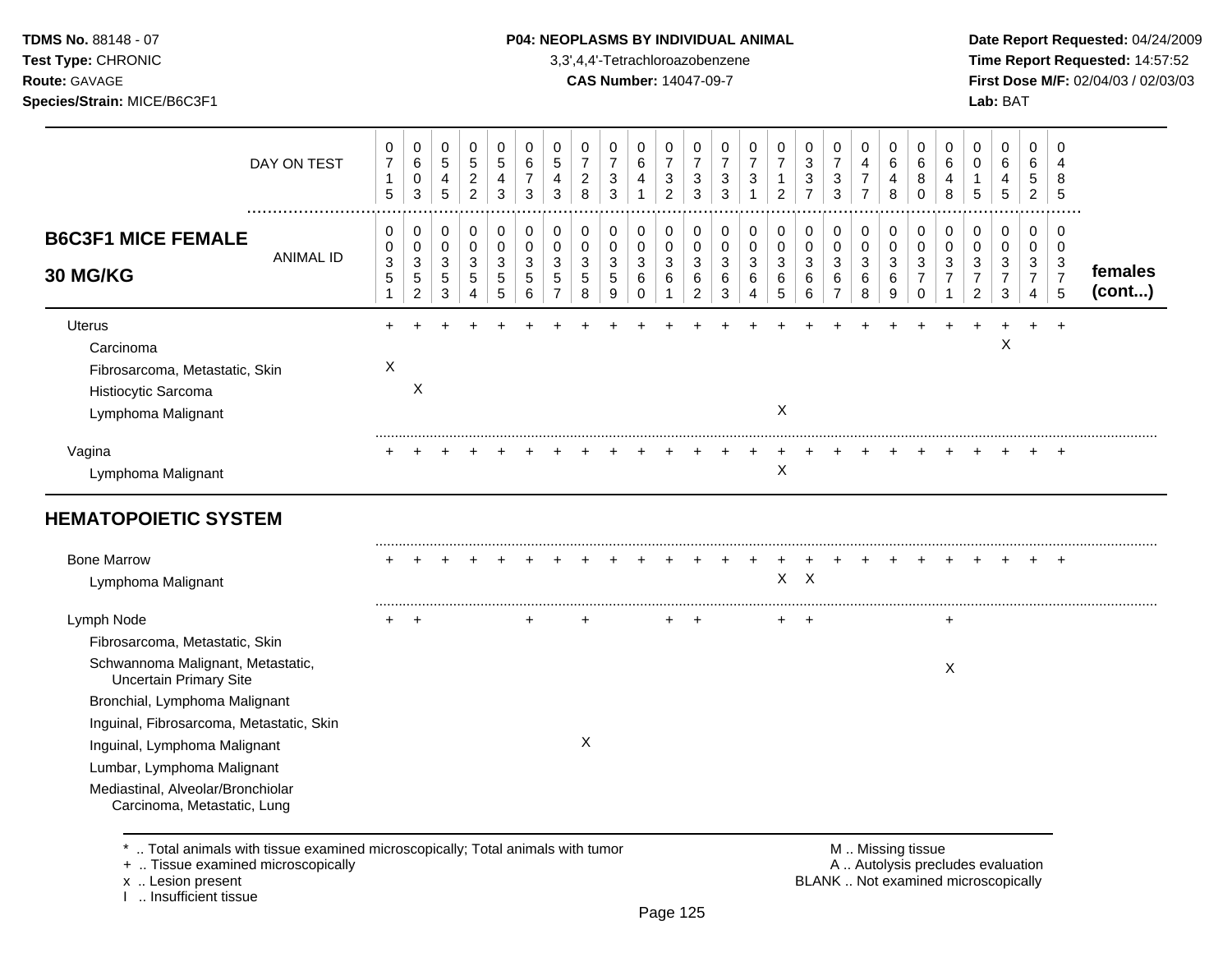**Test Type:** CHRONIC 3,3',4,4'-Tetrachloroazobenzene **Time Report Requested:** 14:57:52 **Route:** GAVAGE **CAS Number:** 14047-09-7 **First Dose M/F:** 02/04/03 / 02/03/03 **Species/Strain:** MICE/B6C3F1 **Lab:** BAT

| DAY ON TEST                                                                                                                             | 0<br>$\boldsymbol{7}$<br>$\mathbf{1}$<br>$5\phantom{.0}$ | 0<br>6<br>0<br>$\mathbf{3}$      | 0<br>5<br>4<br>5 | 0<br>5<br>$\overline{2}$<br>$\overline{2}$ | $\mathbf 0$<br>$\overline{5}$<br>4<br>3 | 0<br>6<br>$\overline{7}$<br>3 | 0<br>5<br>4<br>3    | 0<br>$\overline{7}$<br>$\overline{c}$<br>8      | 0<br>$\overline{7}$<br>3<br>$\mathbf{3}$ | 0<br>6<br>4<br>$\mathbf{1}$ | 0<br>$\overline{7}$<br>$\mathbf{3}$<br>$\overline{c}$ | 0<br>$\overline{7}$<br>3<br>3              | 0<br>$\overline{7}$<br>$\mathbf{3}$<br>3 | 0<br>$\overline{7}$<br>3<br>$\mathbf{1}$ | 0<br>$\overline{7}$<br>$\mathbf{1}$<br>$\overline{2}$ | 0<br>3<br>3<br>$\overline{7}$ | 0<br>$\overline{7}$<br>$\sqrt{3}$<br>3   | $\mathbf 0$<br>4<br>$\overline{7}$<br>$\overline{7}$ | 0<br>6<br>4<br>8                | $\mathbf 0$<br>6<br>8<br>$\Omega$                        | 0<br>6<br>4<br>8      | 0<br>$\mathbf 0$<br>$\mathbf 1$<br>5            | 0<br>6<br>4<br>5                           | $\mathbf 0$<br>6<br>$\sqrt{5}$<br>$\overline{2}$ | 0<br>4<br>8<br>$\sqrt{5}$ |         |
|-----------------------------------------------------------------------------------------------------------------------------------------|----------------------------------------------------------|----------------------------------|------------------|--------------------------------------------|-----------------------------------------|-------------------------------|---------------------|-------------------------------------------------|------------------------------------------|-----------------------------|-------------------------------------------------------|--------------------------------------------|------------------------------------------|------------------------------------------|-------------------------------------------------------|-------------------------------|------------------------------------------|------------------------------------------------------|---------------------------------|----------------------------------------------------------|-----------------------|-------------------------------------------------|--------------------------------------------|--------------------------------------------------|---------------------------|---------|
| <b>B6C3F1 MICE FEMALE</b><br><b>ANIMAL ID</b><br>30 MG/KG                                                                               | 0<br>0<br>$\mathbf{3}$                                   | $\mathbf 0$<br>0<br>$\mathbf{3}$ | 0<br>0<br>3      | $\mathbf 0$<br>$\mathbf 0$<br>$\mathbf{3}$ | $\mathbf 0$<br>0<br>3                   | $\mathbf 0$<br>0<br>3         | 0<br>0<br>3         | $\mathbf 0$<br>$\boldsymbol{0}$<br>$\mathbf{3}$ | $\mathbf 0$<br>0<br>$\mathbf{3}$         | 0<br>0<br>3                 | $\mathbf 0$<br>$\mathbf 0$<br>$\mathbf{3}$            | $\mathbf 0$<br>$\mathbf 0$<br>$\mathbf{3}$ | $\pmb{0}$<br>0<br>$\mathbf{3}$           | 0<br>0<br>3                              | $\mathbf 0$<br>$\boldsymbol{0}$<br>$\mathbf{3}$       | 0<br>0<br>$\mathbf{3}$        | $\pmb{0}$<br>$\pmb{0}$<br>$\mathfrak{S}$ | $\mathbf 0$<br>$\mathbf 0$<br>$\mathbf{3}$           | $\mathbf 0$<br>$\mathbf 0$<br>3 | $\pmb{0}$<br>$\mathbf 0$<br>3                            | 0<br>$\mathbf 0$<br>3 | $\mathbf 0$<br>$\boldsymbol{0}$<br>$\mathbf{3}$ | $\mathbf 0$<br>$\mathbf 0$<br>$\mathbf{3}$ | $\pmb{0}$<br>$\pmb{0}$<br>$\mathbf{3}$           | 0<br>$\mathbf 0$<br>3     | females |
|                                                                                                                                         | $\sqrt{5}$<br>1                                          | $\mathbf 5$<br>$\overline{c}$    | 5<br>3           | 5<br>4                                     | 5<br>5                                  | 5<br>6                        | 5<br>$\overline{7}$ | $\sqrt{5}$<br>8                                 | 5<br>9                                   | 6<br>0                      | $\,6$<br>$\mathbf{1}$                                 | 6<br>$\overline{2}$                        | 6<br>3                                   | 6<br>4                                   | $\,6$<br>5                                            | 6<br>6                        | 6<br>$\overline{7}$                      | $\,6$<br>8                                           | 6<br>9                          | $\overline{7}$<br>$\Omega$                               | $\overline{7}$<br>1   | $\overline{7}$<br>$\overline{2}$                | $\overline{7}$<br>$\mathbf{3}$             | $\overline{7}$<br>4                              | $\overline{7}$<br>5       | (cont)  |
| Mediastinal, Fibrosarcoma, Metastatic,<br>Skin                                                                                          |                                                          |                                  |                  |                                            |                                         | X                             |                     |                                                 |                                          |                             |                                                       |                                            |                                          |                                          |                                                       |                               |                                          |                                                      |                                 |                                                          |                       |                                                 |                                            |                                                  |                           |         |
| Mediastinal, Lymphoma Malignant                                                                                                         |                                                          |                                  |                  |                                            |                                         |                               |                     | X                                               |                                          |                             |                                                       |                                            |                                          |                                          |                                                       |                               |                                          |                                                      |                                 |                                                          |                       |                                                 |                                            |                                                  |                           |         |
| Mediastinal, Schwannoma Malignant,<br>Metastatic, Uncertain Primary Site                                                                |                                                          |                                  |                  |                                            |                                         |                               |                     |                                                 |                                          |                             |                                                       |                                            |                                          |                                          |                                                       |                               |                                          |                                                      |                                 |                                                          | X                     |                                                 |                                            |                                                  |                           |         |
| Pancreatic, Fibrosarcoma, Metastatic,<br>Skin                                                                                           | X                                                        |                                  |                  |                                            |                                         |                               |                     |                                                 |                                          |                             |                                                       |                                            |                                          |                                          |                                                       |                               |                                          |                                                      |                                 |                                                          |                       |                                                 |                                            |                                                  |                           |         |
| Pancreatic, Lymphoma Malignant                                                                                                          |                                                          |                                  |                  |                                            |                                         |                               |                     |                                                 |                                          |                             | $\mathsf{X}$                                          |                                            |                                          |                                          |                                                       | $X$ $X$                       |                                          |                                                      |                                 |                                                          |                       |                                                 |                                            |                                                  |                           |         |
| Renal, Lymphoma Malignant                                                                                                               |                                                          |                                  |                  |                                            |                                         |                               |                     |                                                 |                                          |                             |                                                       |                                            |                                          |                                          |                                                       |                               |                                          |                                                      |                                 |                                                          |                       |                                                 |                                            |                                                  |                           |         |
| Lymph Node, Mandibular                                                                                                                  |                                                          |                                  |                  |                                            |                                         | M                             | $\overline{+}$      |                                                 |                                          |                             |                                                       |                                            |                                          |                                          |                                                       |                               |                                          |                                                      |                                 |                                                          |                       |                                                 |                                            |                                                  |                           |         |
| Lymphoma Malignant                                                                                                                      |                                                          |                                  |                  |                                            |                                         |                               |                     | Χ                                               |                                          |                             |                                                       |                                            |                                          |                                          | $\mathsf{X}$                                          | $\mathsf{X}$                  |                                          |                                                      |                                 |                                                          |                       |                                                 |                                            |                                                  |                           |         |
| Lymph Node, Mesenteric                                                                                                                  |                                                          |                                  |                  |                                            |                                         |                               |                     |                                                 |                                          |                             |                                                       |                                            |                                          |                                          |                                                       |                               |                                          |                                                      |                                 |                                                          |                       | м                                               |                                            |                                                  |                           |         |
| Lymphoma Malignant                                                                                                                      |                                                          |                                  |                  |                                            |                                         |                               |                     | $\mathsf{X}$                                    |                                          |                             | X                                                     |                                            |                                          |                                          | $\mathsf{X}$                                          |                               |                                          |                                                      |                                 |                                                          |                       |                                                 |                                            |                                                  |                           |         |
| Schwannoma Malignant, Metastatic,<br><b>Uncertain Primary Site</b>                                                                      |                                                          |                                  |                  |                                            |                                         |                               |                     |                                                 |                                          |                             |                                                       |                                            |                                          |                                          |                                                       |                               |                                          |                                                      |                                 |                                                          | X                     |                                                 |                                            |                                                  |                           |         |
| Spleen                                                                                                                                  |                                                          |                                  |                  |                                            |                                         |                               |                     |                                                 |                                          |                             |                                                       |                                            |                                          |                                          |                                                       |                               |                                          |                                                      |                                 |                                                          |                       |                                                 |                                            |                                                  |                           |         |
| Fibrosarcoma, Metastatic, Skin                                                                                                          | X                                                        |                                  |                  |                                            |                                         | $\boldsymbol{\mathsf{X}}$     |                     |                                                 |                                          |                             |                                                       |                                            |                                          |                                          |                                                       |                               |                                          |                                                      |                                 |                                                          |                       |                                                 |                                            |                                                  |                           |         |
| Histiocytic Sarcoma                                                                                                                     |                                                          |                                  |                  |                                            |                                         |                               |                     |                                                 |                                          |                             |                                                       |                                            |                                          |                                          |                                                       |                               |                                          |                                                      |                                 |                                                          |                       |                                                 |                                            |                                                  | X                         |         |
| Lymphoma Malignant                                                                                                                      |                                                          |                                  |                  |                                            |                                         |                               |                     |                                                 |                                          |                             | $\times$                                              |                                            |                                          |                                          | X                                                     |                               |                                          |                                                      |                                 |                                                          |                       |                                                 |                                            |                                                  |                           |         |
| Thymus                                                                                                                                  |                                                          |                                  |                  |                                            |                                         |                               |                     |                                                 |                                          |                             |                                                       |                                            |                                          |                                          |                                                       |                               |                                          |                                                      |                                 | M                                                        |                       |                                                 |                                            |                                                  |                           |         |
| Fibrosarcoma, Metastatic, Skin                                                                                                          |                                                          |                                  |                  |                                            |                                         |                               |                     |                                                 |                                          |                             |                                                       |                                            |                                          |                                          |                                                       |                               |                                          |                                                      |                                 |                                                          |                       |                                                 |                                            |                                                  |                           |         |
| Total animals with tissue examined microscopically; Total animals with tumor<br>+  Tissue examined microscopically<br>x  Lesion present |                                                          |                                  |                  |                                            |                                         |                               |                     |                                                 |                                          |                             |                                                       |                                            |                                          |                                          |                                                       |                               |                                          |                                                      |                                 | M  Missing tissue<br>BLANK  Not examined microscopically |                       | A  Autolysis precludes evaluation               |                                            |                                                  |                           |         |

I .. Loolon processed<br>I .. Insufficient tissue

Page 126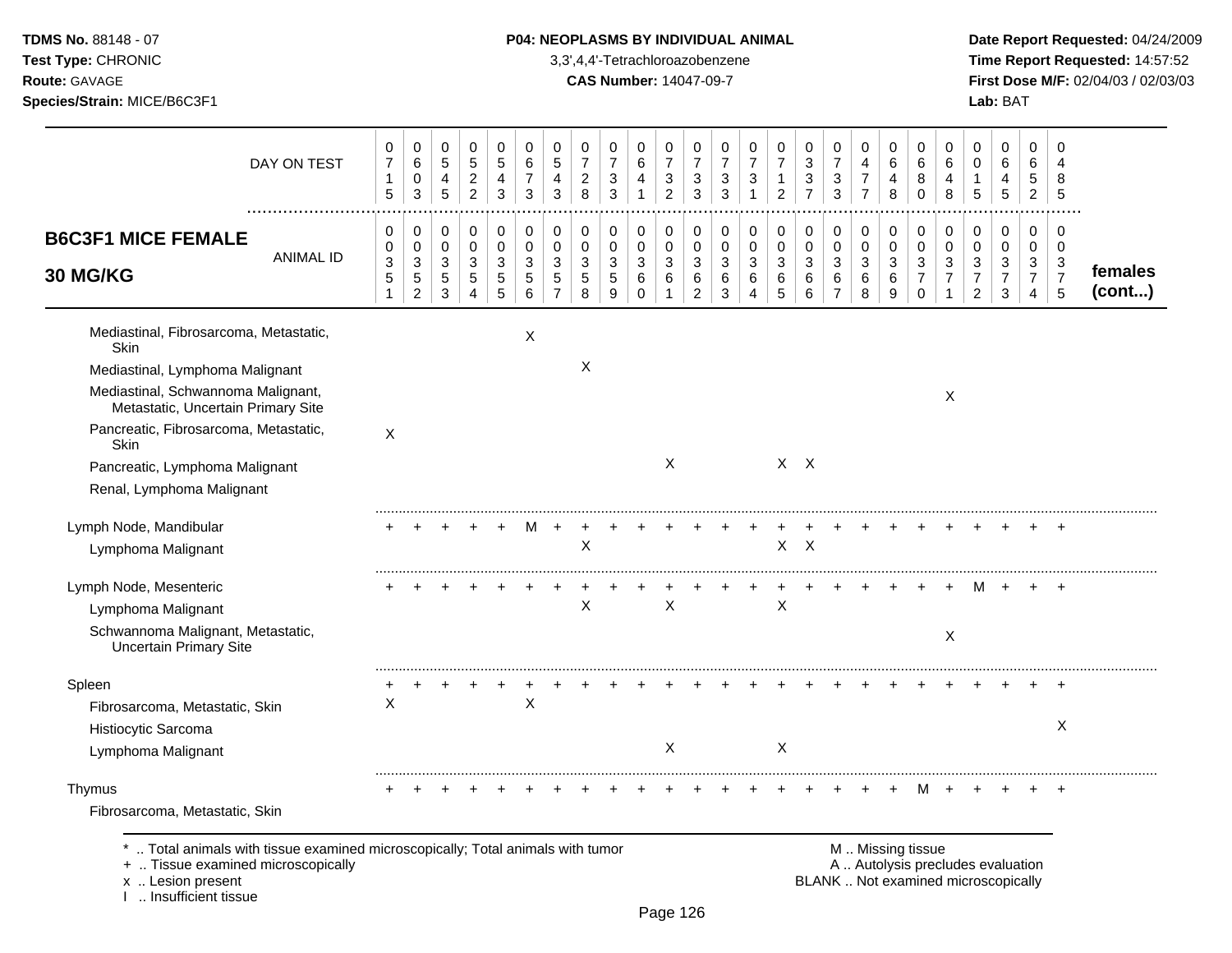**Test Type:** CHRONIC 3,3',4,4'-Tetrachloroazobenzene **Time Report Requested:** 14:57:52 **Route:** GAVAGE **CAS Number:** 14047-09-7 **First Dose M/F:** 02/04/03 / 02/03/03 **Species/Strain:** MICE/B6C3F1 **Lab:** BAT

|                                                                                                                                                                                                                                                                                                  | DAY ON TEST          | 0<br>$\overline{\mathcal{I}}$<br>$\mathbf{1}$<br>$\sqrt{5}$ | 0<br>$\,6\,$<br>0<br>3                                      | 0<br>$\sqrt{5}$<br>4<br>5                         | 0<br>$\mathbf 5$<br>$\overline{c}$<br>$\overline{c}$                         | 0<br>$\sqrt{5}$<br>4<br>3                           | 0<br>6<br>$\boldsymbol{7}$<br>3 | 0<br>$\sqrt{5}$<br>$\overline{\mathbf{4}}$<br>3     | 0<br>$\overline{7}$<br>$\overline{2}$<br>8 | 0<br>$\boldsymbol{7}$<br>$\mathbf{3}$<br>3      | 0<br>$\,6\,$<br>$\overline{4}$<br>$\mathbf 1$ | 0<br>$\boldsymbol{7}$<br>$\mathbf{3}$<br>$\overline{a}$ | 0<br>$\overline{7}$<br>$\mathbf{3}$<br>3      | 0<br>$\overline{7}$<br>$\sqrt{3}$<br>3                  | 0<br>$\overline{7}$<br>$\sqrt{3}$<br>1                        | 0<br>$\overline{7}$<br>$\mathbf{1}$<br>$\overline{c}$          | 0<br>$\sqrt{3}$<br>$\mathbf{3}$<br>$\overline{7}$       | 0<br>$\overline{7}$<br>$\sqrt{3}$<br>3                | 0<br>4<br>7<br>$\overline{7}$   | 0<br>6<br>4<br>8      | $\mathbf 0$<br>$\,6$<br>8<br>$\Omega$                        | $\mathbf 0$<br>6<br>4<br>8                         | 0<br>$\mathbf 0$<br>$\mathbf{1}$<br>$\sqrt{5}$                     | 0<br>$\,6\,$<br>4<br>5                                | 0<br>$\,6\,$<br>5<br>$\overline{c}$                                | $\Omega$<br>4<br>8<br>5                     |                   |
|--------------------------------------------------------------------------------------------------------------------------------------------------------------------------------------------------------------------------------------------------------------------------------------------------|----------------------|-------------------------------------------------------------|-------------------------------------------------------------|---------------------------------------------------|------------------------------------------------------------------------------|-----------------------------------------------------|---------------------------------|-----------------------------------------------------|--------------------------------------------|-------------------------------------------------|-----------------------------------------------|---------------------------------------------------------|-----------------------------------------------|---------------------------------------------------------|---------------------------------------------------------------|----------------------------------------------------------------|---------------------------------------------------------|-------------------------------------------------------|---------------------------------|-----------------------|--------------------------------------------------------------|----------------------------------------------------|--------------------------------------------------------------------|-------------------------------------------------------|--------------------------------------------------------------------|---------------------------------------------|-------------------|
| <b>B6C3F1 MICE FEMALE</b><br><b>30 MG/KG</b>                                                                                                                                                                                                                                                     | <br><b>ANIMAL ID</b> | 0<br>0<br>$\mathbf{3}$<br>$\,$ 5 $\,$<br>$\mathbf{1}$       | 0<br>$\boldsymbol{0}$<br>3<br>$\,$ 5 $\,$<br>$\overline{c}$ | 0<br>$\mathbf 0$<br>$\sqrt{3}$<br>$\sqrt{5}$<br>3 | $\mathbf 0$<br>$\pmb{0}$<br>$\ensuremath{\mathsf{3}}$<br>5<br>$\overline{4}$ | 0<br>$\mathbf 0$<br>$\mathbf{3}$<br>$\sqrt{5}$<br>5 | 0<br>0<br>3<br>5<br>6           | 0<br>$\pmb{0}$<br>3<br>$\sqrt{5}$<br>$\overline{7}$ | 0<br>0<br>3<br>$5\phantom{.0}$<br>8        | 0<br>$\pmb{0}$<br>$\sqrt{3}$<br>$\sqrt{5}$<br>9 | 0<br>$\mathbf 0$<br>$\sqrt{3}$<br>6<br>0      | 0<br>$\pmb{0}$<br>$\mathbf{3}$<br>6<br>1                | 0<br>0<br>$\mathbf{3}$<br>6<br>$\overline{2}$ | $\mathbf 0$<br>$\boldsymbol{0}$<br>3<br>6<br>$\sqrt{3}$ | $\pmb{0}$<br>$\pmb{0}$<br>$\mathbf{3}$<br>6<br>$\overline{4}$ | 0<br>$\mathsf{O}\xspace$<br>$\mathbf 3$<br>$\,6$<br>$\sqrt{5}$ | 0<br>$\mathbf 0$<br>$\ensuremath{\mathsf{3}}$<br>6<br>6 | 0<br>$\pmb{0}$<br>$\mathbf{3}$<br>6<br>$\overline{7}$ | 0<br>$\mathbf 0$<br>3<br>6<br>8 | 0<br>0<br>3<br>6<br>9 | 0<br>$\mathbf 0$<br>$\sqrt{3}$<br>$\overline{7}$<br>$\Omega$ | $\mathbf 0$<br>0<br>$\mathbf{3}$<br>$\overline{7}$ | 0<br>$\pmb{0}$<br>$\mathbf{3}$<br>$\overline{7}$<br>$\overline{c}$ | 0<br>$\mathbf 0$<br>$\sqrt{3}$<br>$\overline{7}$<br>3 | 0<br>$\pmb{0}$<br>$\mathbf{3}$<br>$\overline{7}$<br>$\overline{4}$ | 0<br>0<br>$\sqrt{3}$<br>$\overline{7}$<br>5 | females<br>(cont) |
| Lymphoma Malignant<br>Schwannoma Malignant, Metastatic,<br><b>Uncertain Primary Site</b>                                                                                                                                                                                                         |                      |                                                             |                                                             |                                                   |                                                                              |                                                     |                                 |                                                     | Χ                                          |                                                 |                                               |                                                         |                                               |                                                         |                                                               | X                                                              |                                                         |                                                       |                                 |                       |                                                              | X                                                  |                                                                    |                                                       |                                                                    |                                             |                   |
| <b>INTEGUMENTARY SYSTEM</b>                                                                                                                                                                                                                                                                      |                      |                                                             |                                                             |                                                   |                                                                              |                                                     |                                 |                                                     |                                            |                                                 |                                               |                                                         |                                               |                                                         |                                                               |                                                                |                                                         |                                                       |                                 |                       |                                                              |                                                    |                                                                    |                                                       |                                                                    |                                             |                   |
| <b>Mammary Gland</b><br>Lymphoma Malignant                                                                                                                                                                                                                                                       |                      |                                                             |                                                             |                                                   |                                                                              |                                                     |                                 |                                                     |                                            |                                                 |                                               |                                                         |                                               |                                                         |                                                               | Χ                                                              |                                                         |                                                       |                                 |                       |                                                              |                                                    |                                                                    |                                                       |                                                                    |                                             |                   |
| Skin<br>Subcutaneous Tissue, Fibrosarcoma<br>Subcutaneous Tissue, Fibrosarcoma,<br>Multiple<br>Subcutaneous Tissue, Lymphoma<br>Malignant<br>Subcutaneous Tissue, Mast Cell Tumor<br>Benign<br>Subcutaneous Tissue, Mast Cell Tumor<br>Malignant<br>Subcutaneous Tissue, Schwannoma<br>Malignant |                      | X                                                           |                                                             |                                                   | $X \times$                                                                   |                                                     | X                               |                                                     |                                            | X                                               |                                               |                                                         |                                               |                                                         | $\mathsf X$                                                   |                                                                | $X$ $X$                                                 |                                                       | X                               |                       |                                                              |                                                    |                                                                    | $\mathsf X$                                           |                                                                    | $\overline{ }$                              |                   |

# **MUSCULOSKELETAL SYSTEM**

\* .. Total animals with tissue examined microscopically; Total animals with tumor <br>
+ .. Tissue examined microscopically<br>
+ .. Tissue examined microscopically

+ .. Tissue examined microscopically<br>x .. Lesion present

I .. Insufficient tissue

BLANK .. Not examined microscopically

.........................................................................................................................................................................................................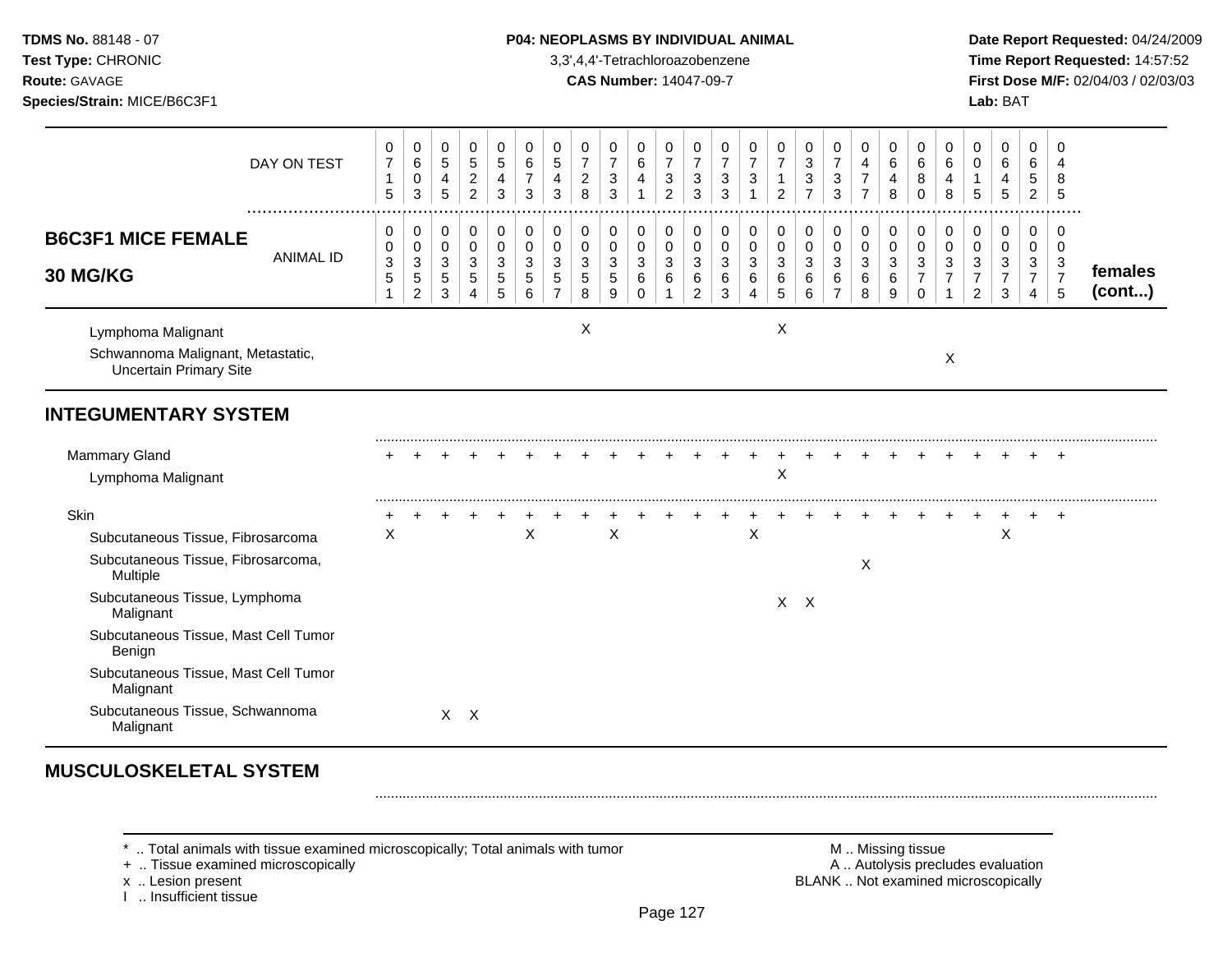# **TDMS No.** 88148 - 07 **P04: NEOPLASMS BY INDIVIDUAL ANIMAL** Date Report Requested: 04/24/2009

**Test Type:** CHRONIC 3,3',4,4'-Tetrachloroazobenzene **Time Report Requested:** 14:57:52 **Route:** GAVAGE **CAS Number:** 14047-09-7 **First Dose M/F:** 02/04/03 / 02/03/03

| DAY ON TEST                                                                                                                                                                                                                               | 0<br>$\overline{\mathcal{I}}$<br>$\mathbf{1}$<br>5       | 0<br>6<br>0<br>3                                                 | 0<br>5<br>4<br>5                | $\pmb{0}$<br>$\sqrt{5}$<br>$\overline{c}$<br>$\overline{2}$ | $\mathbf 0$<br>$\,$ 5 $\,$<br>$\overline{4}$<br>3 | 0<br>6<br>7<br>3                | 0<br>$\,$ 5 $\,$<br>4<br>3 | 0<br>$\overline{7}$<br>$\overline{c}$<br>8 | 0<br>$\overline{\mathcal{I}}$<br>$\ensuremath{\mathsf{3}}$<br>3 | 0<br>6<br>4<br>1                           | 0<br>7<br>3<br>$\overline{c}$   | 0<br>$\overline{7}$<br>3<br>3      | 0<br>$\overline{7}$<br>3<br>3            | 0<br>$\overline{7}$<br>3 | 0<br>$\boldsymbol{7}$<br>$\mathbf{1}$<br>$\overline{2}$ | 0<br>3<br>3<br>$\overline{7}$ | 0<br>$\boldsymbol{7}$<br>3<br>3              | 0<br>4<br>7<br>$\overline{7}$   | 0<br>6<br>4<br>8                                       | 0<br>6<br>8<br>$\Omega$                                         | 0<br>6<br>4<br>8                                        | 0<br>0<br>$\mathbf{1}$<br>5                             | $\mathbf 0$<br>6<br>4<br>$\sqrt{5}$                    | 0<br>6<br>5<br>$\overline{a}$      | $\Omega$<br>4<br>8<br>5                                |                   |
|-------------------------------------------------------------------------------------------------------------------------------------------------------------------------------------------------------------------------------------------|----------------------------------------------------------|------------------------------------------------------------------|---------------------------------|-------------------------------------------------------------|---------------------------------------------------|---------------------------------|----------------------------|--------------------------------------------|-----------------------------------------------------------------|--------------------------------------------|---------------------------------|------------------------------------|------------------------------------------|--------------------------|---------------------------------------------------------|-------------------------------|----------------------------------------------|---------------------------------|--------------------------------------------------------|-----------------------------------------------------------------|---------------------------------------------------------|---------------------------------------------------------|--------------------------------------------------------|------------------------------------|--------------------------------------------------------|-------------------|
| <b>B6C3F1 MICE FEMALE</b><br><b>ANIMAL ID</b><br>30 MG/KG                                                                                                                                                                                 | 0<br>0<br>$\ensuremath{\mathsf{3}}$<br>5<br>$\mathbf{1}$ | 0<br>$\mathbf 0$<br>$\mathbf{3}$<br>$\sqrt{5}$<br>$\overline{2}$ | 0<br>$\mathbf 0$<br>3<br>5<br>3 | $\mathbf 0$<br>$\pmb{0}$<br>3<br>5<br>4                     | $\mathbf 0$<br>$\mathbf 0$<br>3<br>5<br>5         | 0<br>$\mathbf 0$<br>3<br>5<br>6 | 0<br>$\mathbf 0$<br>3<br>5 | 0<br>0<br>3<br>5<br>8                      | 0<br>0<br>3<br>5<br>9                                           | 0<br>$\mathbf 0$<br>$\mathbf{3}$<br>6<br>0 | 0<br>$\mathbf 0$<br>3<br>6<br>1 | 0<br>0<br>3<br>6<br>$\overline{2}$ | 0<br>$\mathbf 0$<br>$\sqrt{3}$<br>6<br>3 | 0<br>0<br>3<br>6<br>4    | 0<br>$\mathbf 0$<br>3<br>6<br>5                         | 0<br>0<br>3<br>6<br>6         | 0<br>$\mathbf 0$<br>3<br>6<br>$\overline{7}$ | 0<br>$\mathbf 0$<br>3<br>6<br>8 | 0<br>$\mathbf 0$<br>3<br>6<br>9                        | $\pmb{0}$<br>0<br>$\mathbf{3}$<br>$\overline{7}$<br>$\mathbf 0$ | 0<br>$\mathbf 0$<br>3<br>$\overline{7}$<br>$\mathbf{1}$ | 0<br>$\pmb{0}$<br>3<br>$\overline{7}$<br>$\overline{2}$ | $\mathbf 0$<br>$\mathbf 0$<br>3<br>$\overline{7}$<br>3 | 0<br>0<br>3<br>$\overline{7}$<br>4 | $\mathbf 0$<br>$\mathbf 0$<br>3<br>$\overline{7}$<br>5 | females<br>(cont) |
| <b>Bone</b>                                                                                                                                                                                                                               |                                                          |                                                                  |                                 |                                                             |                                                   |                                 |                            |                                            |                                                                 |                                            |                                 |                                    |                                          |                          |                                                         |                               |                                              |                                 |                                                        |                                                                 |                                                         |                                                         |                                                        |                                    |                                                        |                   |
| <b>Skeletal Muscle</b><br>Fibrosarcoma, Metastatic, Skin<br>Lymphoma Malignant<br>Schwannoma Malignant, Metastatic, Skin<br>Schwannoma Malignant, Metastatic,<br><b>Uncertain Primary Site</b>                                            |                                                          |                                                                  |                                 | $\ddot{}$<br>X                                              |                                                   |                                 |                            |                                            |                                                                 |                                            |                                 |                                    |                                          | +<br>$\mathsf X$         | $\div$<br>$\boldsymbol{\mathsf{X}}$                     |                               |                                              |                                 |                                                        |                                                                 | +<br>X                                                  |                                                         | $\boldsymbol{\mathsf{X}}$                              |                                    |                                                        |                   |
| <b>NERVOUS SYSTEM</b>                                                                                                                                                                                                                     |                                                          |                                                                  |                                 |                                                             |                                                   |                                 |                            |                                            |                                                                 |                                            |                                 |                                    |                                          |                          |                                                         |                               |                                              |                                 |                                                        |                                                                 |                                                         |                                                         |                                                        |                                    |                                                        |                   |
| <b>Brain</b><br>Lymphoma Malignant                                                                                                                                                                                                        |                                                          |                                                                  |                                 |                                                             |                                                   |                                 |                            |                                            |                                                                 |                                            |                                 |                                    |                                          |                          | $\boldsymbol{\mathsf{X}}$                               |                               |                                              |                                 |                                                        |                                                                 |                                                         |                                                         |                                                        |                                    | $\pm$                                                  |                   |
| <b>RESPIRATORY SYSTEM</b>                                                                                                                                                                                                                 |                                                          |                                                                  |                                 |                                                             |                                                   |                                 |                            |                                            |                                                                 |                                            |                                 |                                    |                                          |                          |                                                         |                               |                                              |                                 |                                                        |                                                                 |                                                         |                                                         |                                                        |                                    |                                                        |                   |
| Lung<br>Alveolar/Bronchiolar Adenoma<br>Alveolar/Bronchiolar Adenoma, Multiple<br>Alveolar/Bronchiolar Carcinoma<br><b>Cystic Keratinizing Epithelioma</b><br>Cystic Keratinizing Epithelioma, Multiple<br>Fibrosarcoma, Metastatic, Skin | ÷<br>X                                                   | ÷<br>$\mathsf X$                                                 |                                 |                                                             |                                                   | X                               |                            |                                            |                                                                 |                                            |                                 | X                                  | $\boldsymbol{\mathsf{X}}$                |                          |                                                         |                               |                                              |                                 | X                                                      |                                                                 |                                                         |                                                         |                                                        | X                                  | $\ddot{}$                                              |                   |
| Total animals with tissue examined microscopically; Total animals with tumor<br>+  Tissue examined microscopically                                                                                                                        |                                                          |                                                                  |                                 |                                                             |                                                   |                                 |                            |                                            |                                                                 |                                            |                                 |                                    |                                          |                          |                                                         |                               |                                              |                                 | M  Missing tissue<br>A  Autolysis precludes evaluation |                                                                 |                                                         |                                                         |                                                        |                                    |                                                        |                   |

x .. Lesion present<br>I .. Insufficient tissue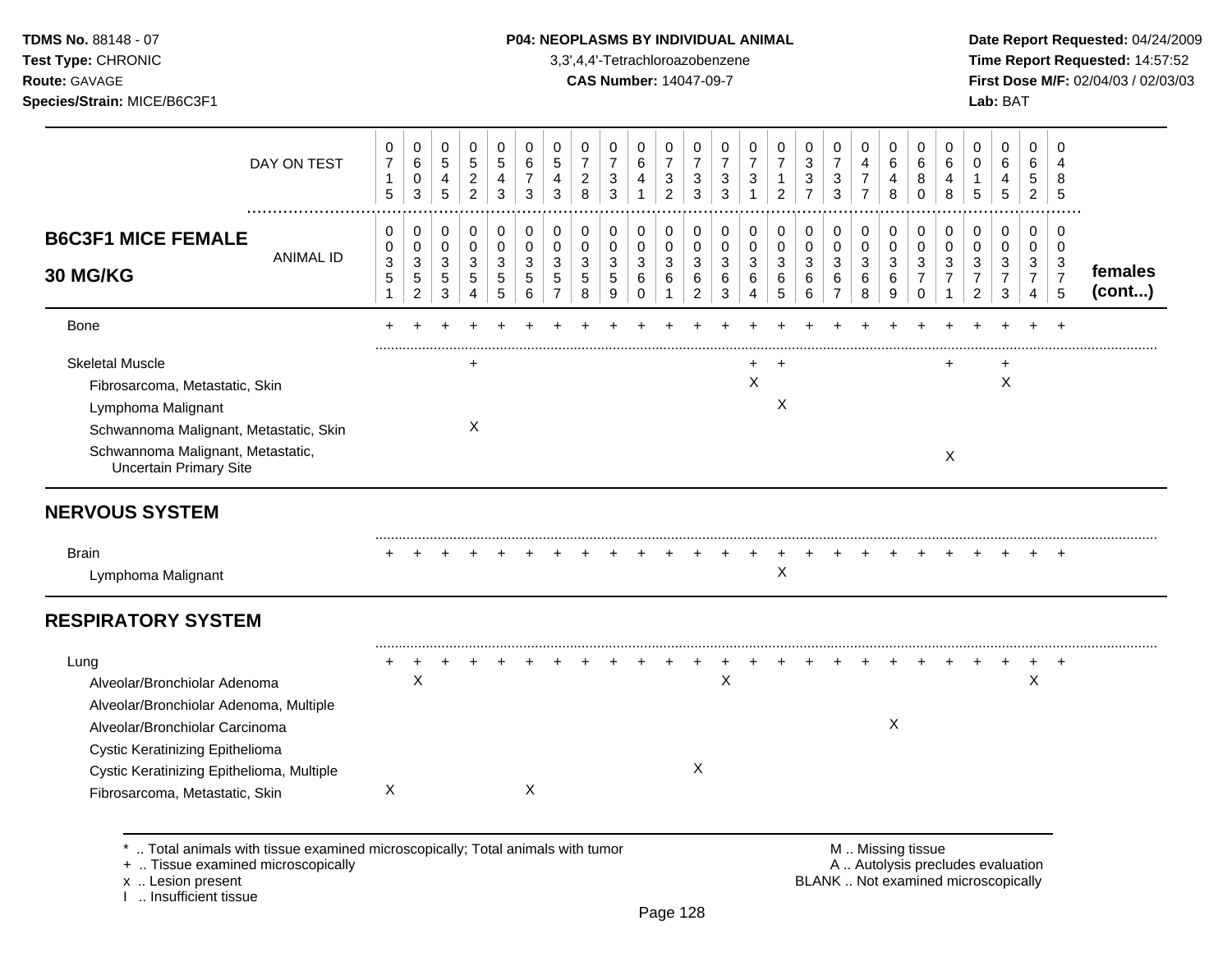| <b>TDMS No. 88148 - 07</b>                                          |  |
|---------------------------------------------------------------------|--|
| $T_{\text{out}}$ $T_{\text{out}}$ $\alpha$ in $\alpha$ iii $\alpha$ |  |

# **P04: NEOPLASMS BY INDIVIDUAL ANIMAL Date Report Requested:** 04/24/2009

**Test Type:** CHRONIC 3,3',4,4'-Tetrachloroazobenzene **Time Report Requested:** 14:57:52 **Route:** GAVAGE **CAS Number:** 14047-09-7 **First Dose M/F:** 02/04/03 / 02/03/03 **Species/Strain:** MICE/B6C3F1 **Lab:** BAT

| DAY ON TEST                                                                                                                                                       | 0<br>$\overline{7}$<br>$\mathbf{1}$<br>$5\phantom{1}$ | 0<br>6<br>$\pmb{0}$<br>$\mathbf{3}$         | 0<br>$\sqrt{5}$<br>4<br>$\overline{5}$          | 0<br>$\mathbf 5$<br>$\overline{c}$<br>$\overline{2}$ | 0<br>5<br>$\overline{\mathbf{4}}$<br>$\mathfrak{S}$ | 0<br>6<br>$\overline{7}$<br>$\sqrt{3}$                  | 0<br>5<br>4<br>3           | 0<br>$\overline{7}$<br>$\overline{c}$<br>8 | 0<br>$\overline{7}$<br>3<br>3 | 0<br>$\,6$<br>4<br>$\mathbf{1}$  | 0<br>$\overline{7}$<br>$\mathbf{3}$<br>$\overline{2}$ | 0<br>$\overline{7}$<br>$\mathbf{3}$<br>3 | 0<br>$\overline{7}$<br>$\mathbf{3}$<br>$\mathbf{3}$ | 0<br>$\overline{7}$<br>$\sqrt{3}$<br>$\mathbf{1}$ | 0<br>$\overline{7}$<br>$\mathbf{1}$<br>$\overline{2}$ | 0<br>$\mathbf{3}$<br>$\sqrt{3}$<br>$\overline{7}$ | 0<br>$\overline{7}$<br>3<br>$\mathbf{3}$ | 0<br>4<br>$\boldsymbol{7}$<br>$\overline{7}$ | 0<br>6<br>$\overline{4}$<br>8              | 0<br>6<br>8<br>$\mathbf 0$              | 0<br>6<br>$\overline{4}$<br>8         | 0<br>$\mathbf 0$<br>$\mathbf{1}$<br>5              | 0<br>6<br>$\overline{4}$<br>5                                            | $\mathbf 0$<br>6<br>$\sqrt{5}$<br>$\overline{2}$             | 0<br>4<br>8<br>5                        |         |
|-------------------------------------------------------------------------------------------------------------------------------------------------------------------|-------------------------------------------------------|---------------------------------------------|-------------------------------------------------|------------------------------------------------------|-----------------------------------------------------|---------------------------------------------------------|----------------------------|--------------------------------------------|-------------------------------|----------------------------------|-------------------------------------------------------|------------------------------------------|-----------------------------------------------------|---------------------------------------------------|-------------------------------------------------------|---------------------------------------------------|------------------------------------------|----------------------------------------------|--------------------------------------------|-----------------------------------------|---------------------------------------|----------------------------------------------------|--------------------------------------------------------------------------|--------------------------------------------------------------|-----------------------------------------|---------|
| <b>B6C3F1 MICE FEMALE</b><br><b>ANIMAL ID</b><br>30 MG/KG                                                                                                         | 0<br>$\mathbf 0$<br>3<br>$\sqrt{5}$                   | 0<br>$\pmb{0}$<br>$\sqrt{3}$<br>$\mathbf 5$ | 0<br>$\mathbf 0$<br>$\mathbf{3}$<br>$\,$ 5 $\,$ | 0<br>$\pmb{0}$<br>3<br>$\,$ 5 $\,$                   | $\,0\,$<br>$\pmb{0}$<br>3<br>$\,$ 5 $\,$            | $\pmb{0}$<br>$\mathbf 0$<br>$\mathbf{3}$<br>$\,$ 5 $\,$ | 0<br>$\mathbf 0$<br>3<br>5 | 0<br>$\pmb{0}$<br>3<br>$\,$ 5 $\,$         | 0<br>$\pmb{0}$<br>3<br>5      | 0<br>$\mathbf 0$<br>3<br>$\,6\,$ | 0<br>$\mathbf 0$<br>3<br>$\,6\,$                      | 0<br>$\mathbf 0$<br>3<br>6               | 0<br>$\pmb{0}$<br>3<br>6                            | 0<br>$\pmb{0}$<br>3<br>6                          | 0<br>$\pmb{0}$<br>3<br>6                              | 0<br>$\pmb{0}$<br>$\sqrt{3}$<br>6                 | 0<br>$\pmb{0}$<br>3<br>6                 | $\boldsymbol{0}$<br>$\mathsf 0$<br>3<br>6    | $\pmb{0}$<br>$\mathsf{O}\xspace$<br>3<br>6 | 0<br>$\mathbf 0$<br>3<br>$\overline{7}$ | 0<br>$\pmb{0}$<br>3<br>$\overline{7}$ | 0<br>$\mathbf 0$<br>$\mathbf{3}$<br>$\overline{7}$ | $\pmb{0}$<br>$\pmb{0}$<br>3<br>$\boldsymbol{7}$                          | $\mathbf 0$<br>$\mathbf 0$<br>$\mathbf{3}$<br>$\overline{7}$ | 0<br>$\mathbf 0$<br>3<br>$\overline{7}$ | females |
|                                                                                                                                                                   | $\mathbf{1}$                                          | $\overline{2}$                              | $\sqrt{3}$                                      | $\overline{4}$                                       | $\sqrt{5}$                                          | $\,6\,$                                                 | $\overline{7}$             | $\,8\,$                                    | 9                             | $\mathbf 0$                      | $\mathbf{1}$                                          | $\overline{a}$                           | $\mathbf{3}$                                        | $\overline{4}$                                    | 5                                                     | $\,6\,$                                           | $\overline{7}$                           | $\,8\,$                                      | 9                                          | $\mathbf 0$                             | $\mathbf{1}$                          | $\boldsymbol{2}$                                   | $\mathbf{3}$                                                             | 4                                                            | $\overline{5}$                          | (cont)  |
| Hepatocellular Carcinoma, Metastatic,<br>Liver                                                                                                                    |                                                       |                                             |                                                 |                                                      |                                                     |                                                         |                            |                                            |                               |                                  |                                                       |                                          |                                                     |                                                   |                                                       |                                                   | $\times$                                 |                                              |                                            |                                         |                                       |                                                    |                                                                          |                                                              |                                         |         |
| Histiocytic Sarcoma                                                                                                                                               |                                                       | X                                           |                                                 |                                                      |                                                     |                                                         |                            |                                            |                               |                                  |                                                       |                                          |                                                     |                                                   |                                                       |                                                   |                                          |                                              |                                            |                                         |                                       |                                                    |                                                                          |                                                              | X                                       |         |
| Lymphoma Malignant                                                                                                                                                |                                                       |                                             |                                                 |                                                      |                                                     |                                                         |                            |                                            |                               |                                  |                                                       |                                          |                                                     |                                                   |                                                       | $X$ $X$                                           |                                          |                                              |                                            |                                         |                                       |                                                    |                                                                          |                                                              |                                         |         |
| Mediastinum, Alveolar/Bronchiolar<br>Carcinoma, Metastatic, Lung                                                                                                  |                                                       |                                             |                                                 |                                                      |                                                     |                                                         |                            |                                            |                               |                                  |                                                       |                                          |                                                     |                                                   |                                                       |                                                   |                                          |                                              |                                            |                                         |                                       |                                                    |                                                                          |                                                              |                                         |         |
| Mediastinum, Fibrosarcoma, Metastatic,<br>Skin                                                                                                                    |                                                       |                                             |                                                 |                                                      |                                                     |                                                         |                            |                                            |                               |                                  |                                                       |                                          |                                                     |                                                   |                                                       |                                                   |                                          |                                              |                                            |                                         |                                       |                                                    |                                                                          |                                                              |                                         |         |
| Mediastinum, Lymphoma Malignant                                                                                                                                   |                                                       |                                             |                                                 |                                                      |                                                     |                                                         |                            | X                                          |                               |                                  |                                                       |                                          |                                                     |                                                   |                                                       |                                                   |                                          |                                              |                                            |                                         |                                       |                                                    |                                                                          |                                                              |                                         |         |
| Mediastinum, Schwannoma Malignant,<br>Metastatic, Uncertain Primary Site                                                                                          |                                                       |                                             |                                                 |                                                      |                                                     |                                                         |                            |                                            |                               |                                  |                                                       |                                          |                                                     |                                                   |                                                       |                                                   |                                          |                                              |                                            |                                         | X                                     |                                                    |                                                                          |                                                              |                                         |         |
| <b>Nose</b>                                                                                                                                                       |                                                       |                                             |                                                 |                                                      |                                                     |                                                         |                            |                                            |                               |                                  |                                                       |                                          |                                                     |                                                   |                                                       |                                                   |                                          |                                              |                                            |                                         |                                       |                                                    |                                                                          |                                                              |                                         |         |
| Lymphoma Malignant                                                                                                                                                |                                                       |                                             |                                                 |                                                      |                                                     |                                                         |                            |                                            |                               |                                  |                                                       |                                          |                                                     |                                                   | Χ                                                     |                                                   |                                          |                                              |                                            |                                         |                                       |                                                    |                                                                          |                                                              |                                         |         |
| Trachea                                                                                                                                                           |                                                       |                                             |                                                 |                                                      |                                                     |                                                         |                            |                                            |                               |                                  |                                                       |                                          |                                                     |                                                   |                                                       |                                                   |                                          |                                              |                                            |                                         |                                       |                                                    |                                                                          |                                                              |                                         |         |
| <b>SPECIAL SENSES SYSTEM</b>                                                                                                                                      |                                                       |                                             |                                                 |                                                      |                                                     |                                                         |                            |                                            |                               |                                  |                                                       |                                          |                                                     |                                                   |                                                       |                                                   |                                          |                                              |                                            |                                         |                                       |                                                    |                                                                          |                                                              |                                         |         |
| Ear                                                                                                                                                               |                                                       |                                             |                                                 |                                                      |                                                     |                                                         |                            |                                            |                               |                                  |                                                       |                                          |                                                     |                                                   |                                                       |                                                   |                                          |                                              |                                            |                                         |                                       |                                                    |                                                                          |                                                              |                                         |         |
| Eye                                                                                                                                                               |                                                       |                                             |                                                 |                                                      |                                                     |                                                         |                            |                                            |                               |                                  |                                                       |                                          |                                                     |                                                   |                                                       |                                                   |                                          | ÷                                            |                                            |                                         | M                                     | $\div$                                             |                                                                          |                                                              |                                         |         |
| Lymphoma Malignant                                                                                                                                                |                                                       |                                             |                                                 |                                                      |                                                     |                                                         |                            |                                            |                               |                                  |                                                       |                                          |                                                     |                                                   | X                                                     |                                                   |                                          |                                              |                                            |                                         |                                       |                                                    |                                                                          |                                                              |                                         |         |
| Optic Nerve, Lymphoma Malignant                                                                                                                                   |                                                       |                                             |                                                 |                                                      |                                                     |                                                         |                            | $\mathsf X$                                |                               |                                  |                                                       |                                          |                                                     |                                                   | X                                                     |                                                   |                                          |                                              |                                            |                                         |                                       |                                                    |                                                                          |                                                              |                                         |         |
| Total animals with tissue examined microscopically; Total animals with tumor<br>+  Tissue examined microscopically<br>x  Lesion present<br>I  Insufficient tissue |                                                       |                                             |                                                 |                                                      |                                                     |                                                         |                            |                                            |                               |                                  |                                                       |                                          |                                                     |                                                   |                                                       |                                                   |                                          |                                              | M  Missing tissue                          |                                         |                                       |                                                    | A  Autolysis precludes evaluation<br>BLANK  Not examined microscopically |                                                              |                                         |         |
|                                                                                                                                                                   |                                                       |                                             |                                                 |                                                      |                                                     |                                                         |                            |                                            |                               |                                  | $D = 100$                                             |                                          |                                                     |                                                   |                                                       |                                                   |                                          |                                              |                                            |                                         |                                       |                                                    |                                                                          |                                                              |                                         |         |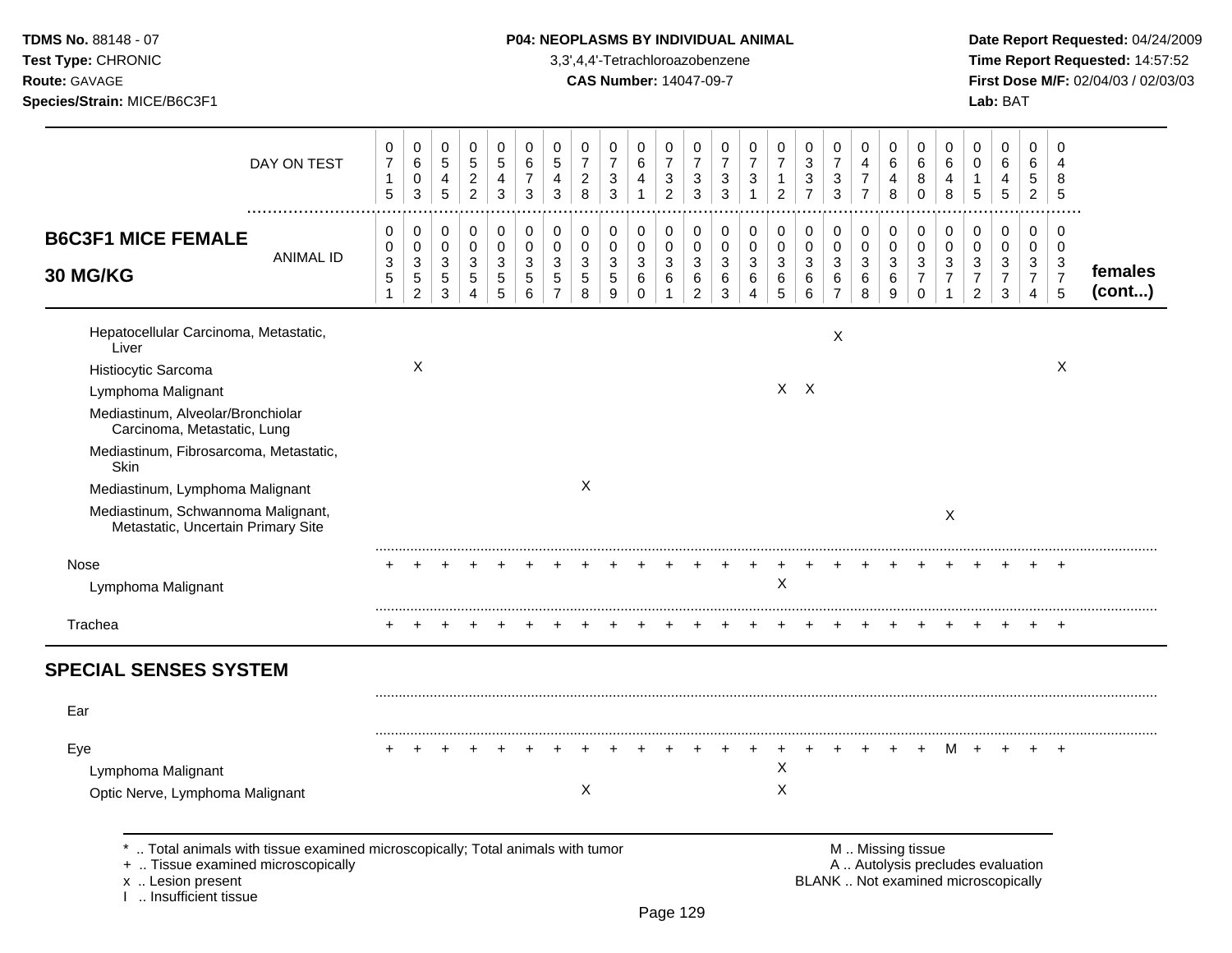**Test Type:** CHRONIC 3,3',4,4'-Tetrachloroazobenzene **Time Report Requested:** 14:57:52 **Route:** GAVAGE **CAS Number:** 14047-09-7 **First Dose M/F:** 02/04/03 / 02/03/03 **Species/Strain:** MICE/B6C3F1 **Lab:** BAT

| DAY ON TEST                                                                                                      | 0<br>$\boldsymbol{7}$<br>$\mathbf{1}$<br>5               | $\pmb{0}$<br>$\,6\,$<br>$\pmb{0}$<br>$\ensuremath{\mathsf{3}}$               | 0<br>$\overline{5}$<br>$\overline{4}$<br>5         | 0<br>5<br>$\overline{c}$<br>$\overline{2}$ | 0<br>$\overline{5}$<br>$\overline{4}$<br>3 | 0<br>6<br>$\overline{7}$<br>3 | 0<br>$\,$ 5 $\,$<br>$\overline{4}$<br>3 | 0<br>$\overline{7}$<br>$\overline{c}$<br>8 | 0<br>$\overline{7}$<br>$\sqrt{3}$<br>3          | 0<br>6<br>$\overline{4}$<br>1                   | 0<br>$\overline{7}$<br>$\mathsf 3$<br>$\overline{2}$ | 0<br>$\overline{7}$<br>$\mathbf{3}$<br>3             | 0<br>$\overline{7}$<br>3<br>3   | 0<br>$\overline{7}$<br>3 | 0<br>$\overline{7}$<br>$\mathbf{1}$<br>2 | 0<br>$\sqrt{3}$<br>$\sqrt{3}$<br>$\overline{7}$ | 0<br>$\overline{7}$<br>$\sqrt{3}$<br>$\mathbf{3}$    | 0<br>4<br>$\boldsymbol{7}$<br>$\overline{7}$ | 0<br>6<br>4<br>8                         | 0<br>6<br>8<br>$\Omega$                | 0<br>6<br>4<br>8 | 0<br>$\Omega$<br>$\mathbf 1$<br>5         | 0<br>6<br>$\overline{\mathbf{4}}$<br>5       | $\mathbf 0$<br>6<br>$\sqrt{5}$<br>$\overline{2}$ | $\Omega$<br>8<br>5                                     |                   |
|------------------------------------------------------------------------------------------------------------------|----------------------------------------------------------|------------------------------------------------------------------------------|----------------------------------------------------|--------------------------------------------|--------------------------------------------|-------------------------------|-----------------------------------------|--------------------------------------------|-------------------------------------------------|-------------------------------------------------|------------------------------------------------------|------------------------------------------------------|---------------------------------|--------------------------|------------------------------------------|-------------------------------------------------|------------------------------------------------------|----------------------------------------------|------------------------------------------|----------------------------------------|------------------|-------------------------------------------|----------------------------------------------|--------------------------------------------------|--------------------------------------------------------|-------------------|
| <b>B6C3F1 MICE FEMALE</b><br><b>ANIMAL ID</b><br>30 MG/KG                                                        | 0<br>0<br>$\ensuremath{\mathsf{3}}$<br>5<br>$\mathbf{1}$ | 0<br>$\pmb{0}$<br>$\ensuremath{\mathsf{3}}$<br>$\,$ 5 $\,$<br>$\overline{2}$ | 0<br>$\pmb{0}$<br>$\mathbf{3}$<br>$\,$ 5 $\,$<br>3 | 0<br>$\mathsf 0$<br>$\mathbf{3}$<br>5<br>4 | 0<br>$\mathbf 0$<br>3<br>5<br>5            | 0<br>$\Omega$<br>3<br>5<br>6  | 0<br>$\mathbf 0$<br>3<br>5              | 0<br>$\Omega$<br>3<br>5<br>8               | 0<br>$\pmb{0}$<br>$\sqrt{3}$<br>$\sqrt{5}$<br>9 | 0<br>$\mathbf 0$<br>$\sqrt{3}$<br>6<br>$\Omega$ | 0<br>$\mathbf 0$<br>$\mathbf{3}$<br>6<br>-1          | $\mathbf 0$<br>$\mathbf 0$<br>$\mathbf{3}$<br>6<br>2 | 0<br>$\mathbf 0$<br>3<br>6<br>3 | 0<br>0<br>3<br>6<br>4    | 0<br>$\mathbf 0$<br>3<br>6<br>5          | 0<br>$\pmb{0}$<br>$\sqrt{3}$<br>6<br>6          | 0<br>$\pmb{0}$<br>$\mathsf 3$<br>6<br>$\overline{7}$ | 0<br>$\pmb{0}$<br>$\mathbf{3}$<br>6<br>8     | 0<br>$\pmb{0}$<br>$\mathbf{3}$<br>6<br>9 | 0<br>$\mathbf 0$<br>3<br>7<br>$\Omega$ | 0<br>0<br>3      | 0<br>$\Omega$<br>3<br>7<br>$\overline{2}$ | 0<br>$\mathbf 0$<br>3<br>$\overline{7}$<br>3 | 0<br>0<br>3<br>$\overline{7}$<br>$\overline{4}$  | 0<br>$\Omega$<br>$\mathbf{3}$<br>$\boldsymbol{7}$<br>5 | females<br>(cont) |
| Retina, Melanoma Benign                                                                                          |                                                          |                                                                              | X                                                  |                                            |                                            |                               |                                         |                                            |                                                 |                                                 |                                                      |                                                      |                                 |                          |                                          |                                                 |                                                      |                                              |                                          |                                        |                  |                                           |                                              |                                                  |                                                        |                   |
| Harderian Gland<br>Adenoma<br>Lymphoma Malignant                                                                 | M                                                        |                                                                              |                                                    |                                            |                                            |                               |                                         | X                                          |                                                 |                                                 |                                                      | X                                                    |                                 | $\mathsf X$              |                                          |                                                 |                                                      |                                              |                                          |                                        |                  |                                           |                                              |                                                  |                                                        |                   |
| <b>URINARY SYSTEM</b>                                                                                            |                                                          |                                                                              |                                                    |                                            |                                            |                               |                                         |                                            |                                                 |                                                 |                                                      |                                                      |                                 |                          |                                          |                                                 |                                                      |                                              |                                          |                                        |                  |                                           |                                              |                                                  |                                                        |                   |
| Kidney<br>Carcinoma, Metastatic, Ureter<br>Fibrosarcoma, Metastatic, Skin<br>Lymphoma Malignant                  | X                                                        |                                                                              |                                                    |                                            |                                            | X                             |                                         | $\boldsymbol{\mathsf{X}}$                  |                                                 |                                                 |                                                      |                                                      |                                 |                          | $X$ $X$                                  |                                                 | Χ                                                    |                                              |                                          |                                        |                  |                                           |                                              |                                                  |                                                        |                   |
| Ureter<br>Transitional Epithelium, Carcinoma                                                                     |                                                          |                                                                              |                                                    |                                            |                                            |                               |                                         |                                            |                                                 |                                                 |                                                      |                                                      |                                 |                          |                                          |                                                 | $\ddot{}$<br>X                                       |                                              |                                          |                                        |                  |                                           |                                              | $\ddot{}$                                        |                                                        |                   |
| Urethra<br>Transitional Epithelium, Carcinoma                                                                    |                                                          |                                                                              |                                                    |                                            |                                            |                               |                                         |                                            |                                                 |                                                 |                                                      |                                                      |                                 |                          |                                          |                                                 |                                                      |                                              |                                          |                                        |                  |                                           |                                              |                                                  |                                                        |                   |
| <b>Urinary Bladder</b><br>Carcinoma, Metastatic, Urethra<br>Fibrosarcoma, Metastatic, Skin<br>Lymphoma Malignant | $\boldsymbol{\mathsf{X}}$                                |                                                                              |                                                    |                                            |                                            |                               |                                         |                                            |                                                 |                                                 |                                                      |                                                      |                                 |                          | $\sf X$                                  |                                                 |                                                      |                                              |                                          |                                        |                  |                                           |                                              |                                                  |                                                        |                   |

\* .. Total animals with tissue examined microscopically; Total animals with tumor <br>
+ .. Tissue examined microscopically<br>
+ .. Tissue examined microscopically

+ .. Tissue examined microscopically

x .. Lesion present<br>I .. Insufficient tissue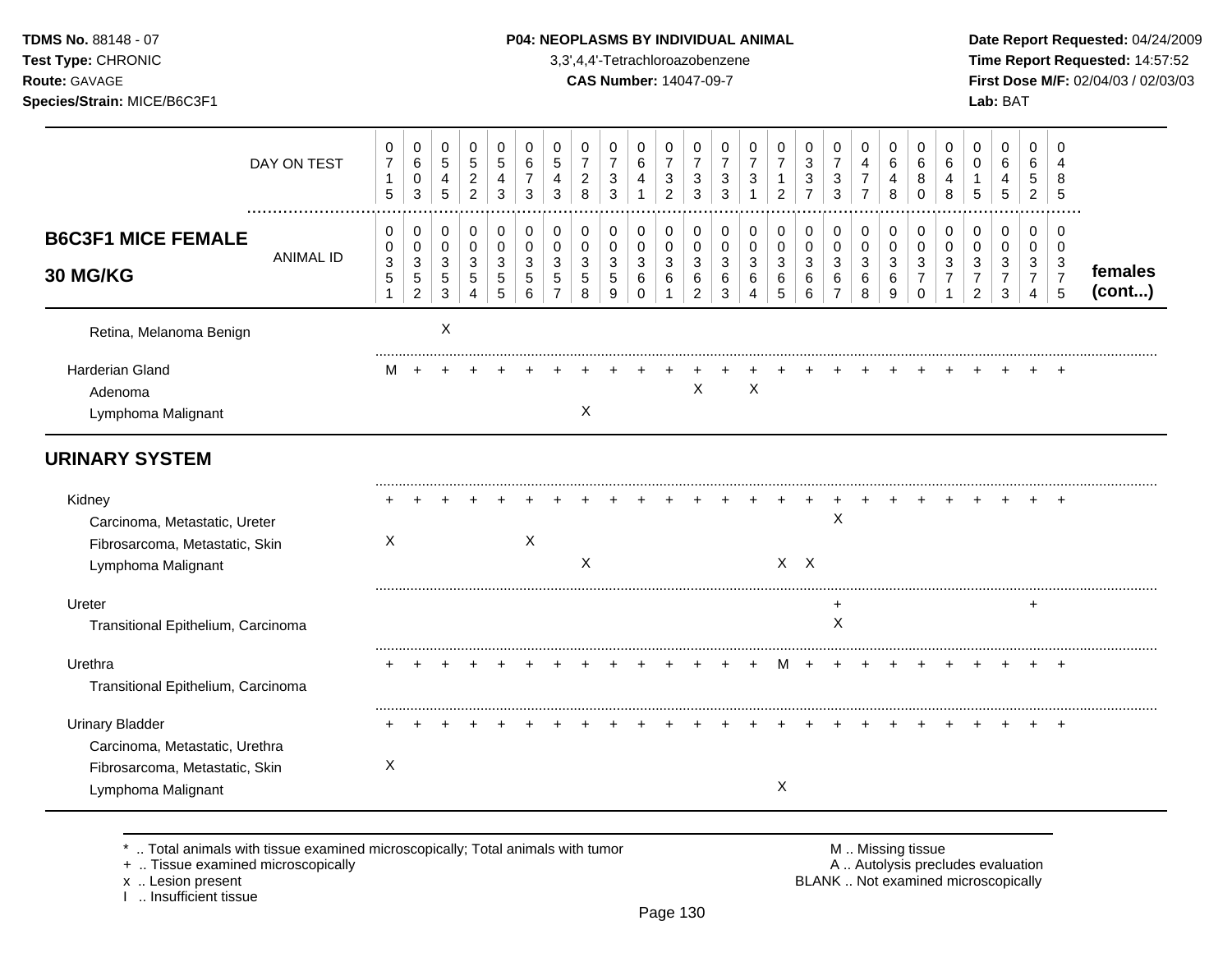## **TDMS No.** 88148 - 07 **P04: NEOPLASMS BY INDIVIDUAL ANIMAL** Date Report Requested: 04/24/2009

**Test Type:** CHRONIC 3,3',4,4'-Tetrachloroazobenzene **Time Report Requested:** 14:57:52 **Route:** GAVAGE **CAS Number:** 14047-09-7 **First Dose M/F:** 02/04/03 / 02/03/03

|                                              | DAY ON TEST | 5           | $\mathbf{0}$<br>6<br>0<br>3 | 0<br>G.<br>4<br>5                | U<br>5<br>2<br>2 | 0<br>ಾ<br>4<br>3                 | $\overline{0}$<br>6<br>ົ | 0<br>5<br>4<br>3                | U<br>-<br>ົ<br><u>_</u><br>8     | $\mathbf{0}$<br>ົ<br>3<br>3 | U<br>6<br>4            | c<br>ు<br>$\sqrt{2}$ | U<br>3<br>3           | 0<br>3<br>ົ<br>ت                          | U<br>P           | 0<br>-<br>റ            | v<br><sup>o</sup><br>$\sim$<br>C<br>$\overline{\phantom{a}}$ | 0<br>-<br>3<br>3      | U<br>4<br>-           | $\cup$<br>6<br>8      | 0<br>6<br>Ö  | 6<br>4      | 0<br>0<br>5      | 0<br>6<br>4<br>5           | 0<br>⌒<br>b<br><sub>5</sub><br>2 <sup>1</sup> | -0<br>8<br>್           |                   |
|----------------------------------------------|-------------|-------------|-----------------------------|----------------------------------|------------------|----------------------------------|--------------------------|---------------------------------|----------------------------------|-----------------------------|------------------------|----------------------|-----------------------|-------------------------------------------|------------------|------------------------|--------------------------------------------------------------|-----------------------|-----------------------|-----------------------|--------------|-------------|------------------|----------------------------|-----------------------------------------------|------------------------|-------------------|
| <b>B6C3F1 MICE FEMALE</b><br><b>30 MG/KG</b> | ANIMAL ID   | υ<br>3<br>G | 0<br>0<br>3<br>5<br>റ<br>∠  | 0<br>0<br>◠<br>ت<br>5.<br>2<br>◡ | ົ<br>ۍ<br>5      | 0<br>0<br>3<br>$\mathbf{p}$<br>ა | <sup>o</sup><br>G<br>6   | 0<br>0<br>વ<br>J<br>∽<br>J<br>- | U<br>U<br>3<br><sub>5</sub><br>8 | 0<br>0<br>ົ<br>ۍ<br>5<br>9  | 0<br>0<br>ົ<br>J.<br>6 | $\sim$<br>đ<br>◠     | U<br>U<br>3<br>6<br>ີ | 0<br>0<br>ົ<br>ັ<br>$\sim$<br>6<br>◠<br>ບ | ≏<br>ۍ<br>⌒<br>b | 0<br>0<br>3<br>6<br>.5 | ີ<br>J<br>6<br>6                                             | 0<br>0<br>3<br>6<br>- | υ<br>v<br>3<br>6<br>8 | 0<br>ົ<br>ۍ<br>6<br>9 | 0<br>ົ<br>۰C | $\sim$<br>w | 0<br>0<br>3<br>ົ | 0<br>0<br>◠<br>ت<br>2<br>◡ | U<br>υ<br>C.                                  | -0<br>- O<br>- 0<br>-5 | temales<br>(cont) |

# **SYSTEMIC LESIONS**

| Multiple            |  |  |  |  |  |  |  |  |  |  |  |  |  |
|---------------------|--|--|--|--|--|--|--|--|--|--|--|--|--|
| Histiocytic Sarcoma |  |  |  |  |  |  |  |  |  |  |  |  |  |
| Lymphoma Malignant  |  |  |  |  |  |  |  |  |  |  |  |  |  |

- + .. Tissue examined microscopically
- 
- I .. Insufficient tissue

\* .. Total animals with tissue examined microscopically; Total animals with tumor <br>
+ .. Tissue examined microscopically<br>
+ .. Tissue examined microscopically x .. Lesion present **BLANK** .. Not examined microscopically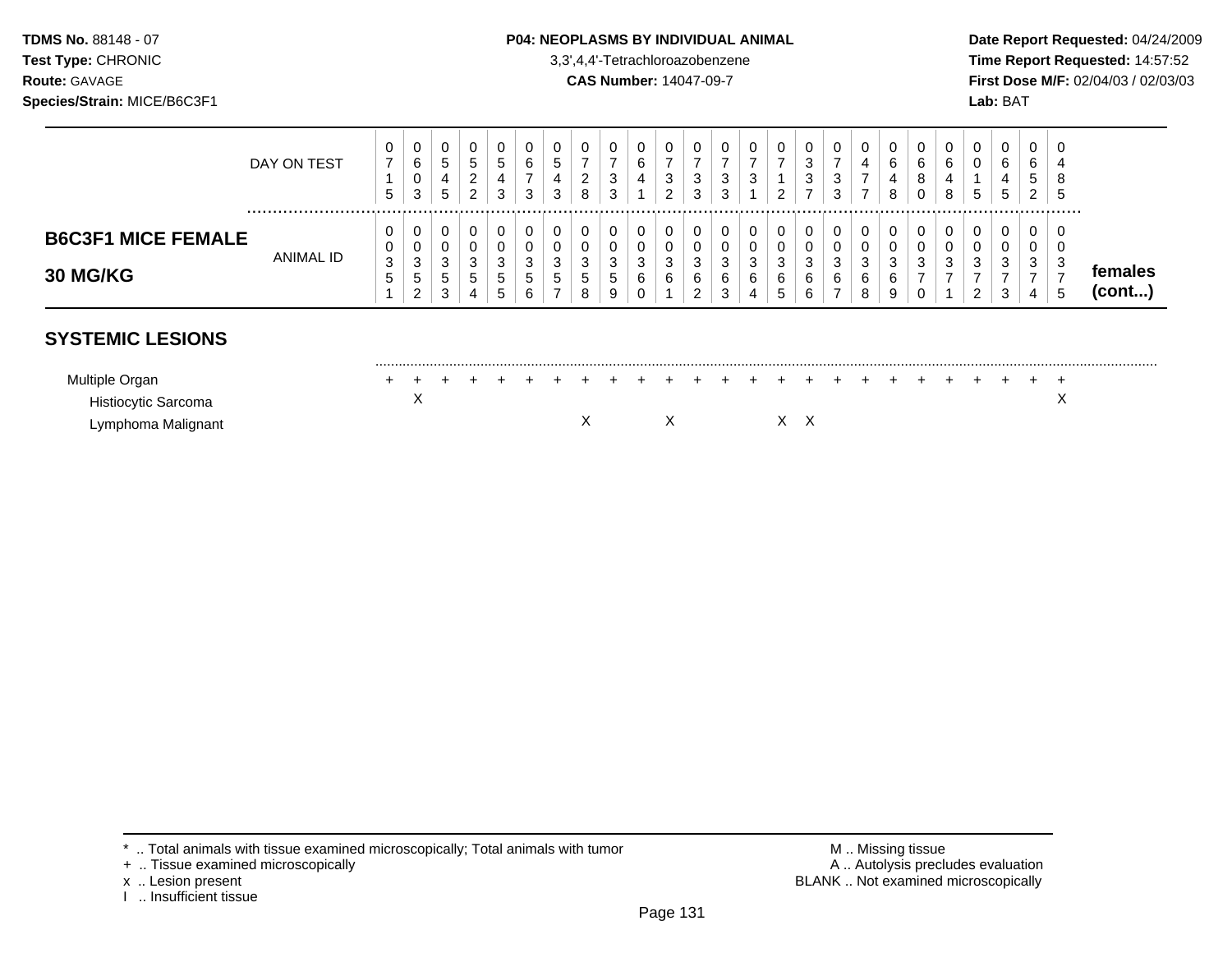**Test Type:** CHRONIC 3,3',4,4'-Tetrachloroazobenzene **Time Report Requested:** 14:57:52 **Route:** GAVAGE **CAS Number:** 14047-09-7 **First Dose M/F:** 02/04/03 / 02/03/03 **Species/Strain:** MICE/B6C3F1 **Lab:** BAT

|                                                                                              | DAY ON TEST      | 0<br>$\overline{4}$<br>$\overline{7}$<br>$\overline{7}$               | 0<br>$\overline{7}$<br>$\sqrt{3}$<br>$\overline{c}$                 | 0<br>$\overline{7}$<br>$\mathbf{3}$<br>2             | 0<br>6<br>8<br>8                          | 0<br>7<br>3<br>3                    | 0<br>$\overline{7}$<br>3 | 0<br>$\overline{7}$<br>3                  | 0<br>3<br>$\mathbf 0$                 | 0<br>$\,6\,$<br>8<br>8                   | 0<br>$\overline{7}$<br>3<br>3            | 0<br>$\mathbf 0$<br>5<br>$\mathbf 0$                    | 0<br>$\overline{7}$<br>3<br>$\overline{c}$ | 0<br>3<br>3<br>$\overline{7}$   | 0<br>$\overline{7}$<br>3<br>3 | 0<br>$\overline{7}$<br>3<br>$\overline{2}$ | 0<br>$\overline{7}$<br>$\overline{c}$<br>9 | 0<br>$\sqrt{5}$<br>4                                  | 0<br>6<br>5<br>$\overline{2}$   | 0<br>$\overline{7}$<br>3<br>3 | 0<br>$\overline{7}$<br>3<br>$\overline{2}$ | 0<br>$\overline{7}$<br>3<br>2 | 0<br>5                  | 0<br>4<br>7<br>7             | 0<br>6<br>8<br>8                 | 0<br>$\overline{7}$<br>3<br>$\overline{c}$                 |          |
|----------------------------------------------------------------------------------------------|------------------|-----------------------------------------------------------------------|---------------------------------------------------------------------|------------------------------------------------------|-------------------------------------------|-------------------------------------|--------------------------|-------------------------------------------|---------------------------------------|------------------------------------------|------------------------------------------|---------------------------------------------------------|--------------------------------------------|---------------------------------|-------------------------------|--------------------------------------------|--------------------------------------------|-------------------------------------------------------|---------------------------------|-------------------------------|--------------------------------------------|-------------------------------|-------------------------|------------------------------|----------------------------------|------------------------------------------------------------|----------|
| <b>B6C3F1 MICE FEMALE</b><br>30 MG/KG                                                        | <b>ANIMAL ID</b> | $\mathbf{0}$<br>0<br>$\ensuremath{\mathsf{3}}$<br>$\overline{7}$<br>6 | 0<br>$\mathbf 0$<br>$\mathsf 3$<br>$\overline{7}$<br>$\overline{7}$ | 0<br>$\Omega$<br>$\mathbf{3}$<br>$\overline{7}$<br>8 | 0<br>$\Omega$<br>3<br>$\overline{7}$<br>9 | 0<br>$\Omega$<br>3<br>8<br>$\Omega$ | 0<br>$\Omega$<br>3<br>8  | 0<br>$\Omega$<br>3<br>8<br>$\overline{2}$ | 0<br>$\Omega$<br>$\sqrt{3}$<br>8<br>3 | 0<br>$\mathbf 0$<br>$\sqrt{3}$<br>8<br>4 | 0<br>$\mathbf 0$<br>$\sqrt{3}$<br>8<br>5 | 0<br>$\mathbf 0$<br>$\ensuremath{\mathsf{3}}$<br>8<br>6 | 0<br>$\Omega$<br>3<br>8<br>$\overline{7}$  | 0<br>$\mathbf 0$<br>3<br>8<br>8 | 0<br>$\Omega$<br>3<br>8<br>9  | 0<br>0<br>3<br>9<br>$\Omega$               | 0<br>$\mathbf 0$<br>$\mathbf{3}$<br>9      | 0<br>$\mathbf 0$<br>$\sqrt{3}$<br>9<br>$\overline{2}$ | 0<br>$\mathbf 0$<br>3<br>9<br>3 | 0<br>$\Omega$<br>3<br>9       | 0<br>$\Omega$<br>3<br>9<br>5               | 0<br>$\Omega$<br>3<br>9<br>6  | 0<br>$\Omega$<br>3<br>9 | 0<br>$\Omega$<br>3<br>9<br>8 | 0<br>0<br>$\mathbf{3}$<br>9<br>9 | $\Omega$<br>$\Omega$<br>$\overline{4}$<br>0<br>$\mathbf 0$ | * TOTALS |
| <b>ALIMENTARY SYSTEM</b>                                                                     |                  |                                                                       |                                                                     |                                                      |                                           |                                     |                          |                                           |                                       |                                          |                                          |                                                         |                                            |                                 |                               |                                            |                                            |                                                       |                                 |                               |                                            |                               |                         |                              |                                  |                                                            |          |
| Esophagus                                                                                    |                  |                                                                       |                                                                     |                                                      |                                           |                                     |                          |                                           |                                       |                                          |                                          |                                                         |                                            |                                 |                               |                                            |                                            |                                                       |                                 |                               |                                            |                               |                         |                              |                                  |                                                            | 50       |
| Gallbladder<br>Lymphoma Malignant                                                            |                  |                                                                       |                                                                     |                                                      |                                           |                                     |                          |                                           |                                       |                                          |                                          |                                                         |                                            |                                 |                               |                                            |                                            |                                                       |                                 |                               |                                            |                               |                         |                              |                                  |                                                            | 50       |
| Intestine Large, Cecum<br>Fibrosarcoma, Metastatic, Skin                                     |                  |                                                                       |                                                                     |                                                      |                                           |                                     |                          |                                           |                                       |                                          |                                          |                                                         |                                            |                                 |                               |                                            |                                            |                                                       |                                 |                               |                                            |                               |                         |                              |                                  |                                                            | 50       |
| Intestine Large, Colon<br>Schwannoma Malignant, Metastatic,<br><b>Uncertain Primary Site</b> |                  |                                                                       |                                                                     |                                                      |                                           |                                     |                          |                                           |                                       |                                          |                                          |                                                         |                                            |                                 |                               |                                            |                                            |                                                       |                                 |                               |                                            |                               |                         |                              |                                  |                                                            | 50       |
| Intestine Large, Rectum<br>Lymphoma Malignant                                                |                  |                                                                       |                                                                     |                                                      |                                           |                                     |                          |                                           |                                       |                                          |                                          |                                                         |                                            |                                 |                               |                                            |                                            |                                                       |                                 |                               |                                            |                               |                         |                              |                                  |                                                            | 50       |
| Intestine Small, Duodenum<br>Carcinoma                                                       |                  |                                                                       |                                                                     |                                                      |                                           |                                     |                          |                                           |                                       |                                          |                                          |                                                         |                                            |                                 |                               |                                            |                                            |                                                       |                                 |                               |                                            |                               |                         |                              |                                  |                                                            | 50       |
| Intestine Small, Ileum                                                                       |                  |                                                                       |                                                                     |                                                      |                                           |                                     |                          |                                           |                                       |                                          |                                          |                                                         |                                            |                                 |                               |                                            |                                            |                                                       |                                 |                               |                                            |                               |                         |                              |                                  |                                                            | 50       |
| Intestine Small, Jejunum<br>Carcinoma                                                        |                  |                                                                       |                                                                     |                                                      |                                           |                                     |                          |                                           |                                       |                                          |                                          |                                                         |                                            |                                 |                               |                                            |                                            |                                                       |                                 |                               |                                            |                               |                         |                              | X                                |                                                            | 50       |

\* .. Total animals with tissue examined microscopically; Total animals with tumor M .. Missing tissue M .. Missing tissue<br>A .. Autolysis precludes evaluation<br>A .. Autolysis precludes evaluation

+ .. Tissue examined microscopically

x .. Lesion present<br>I .. Insufficient tissue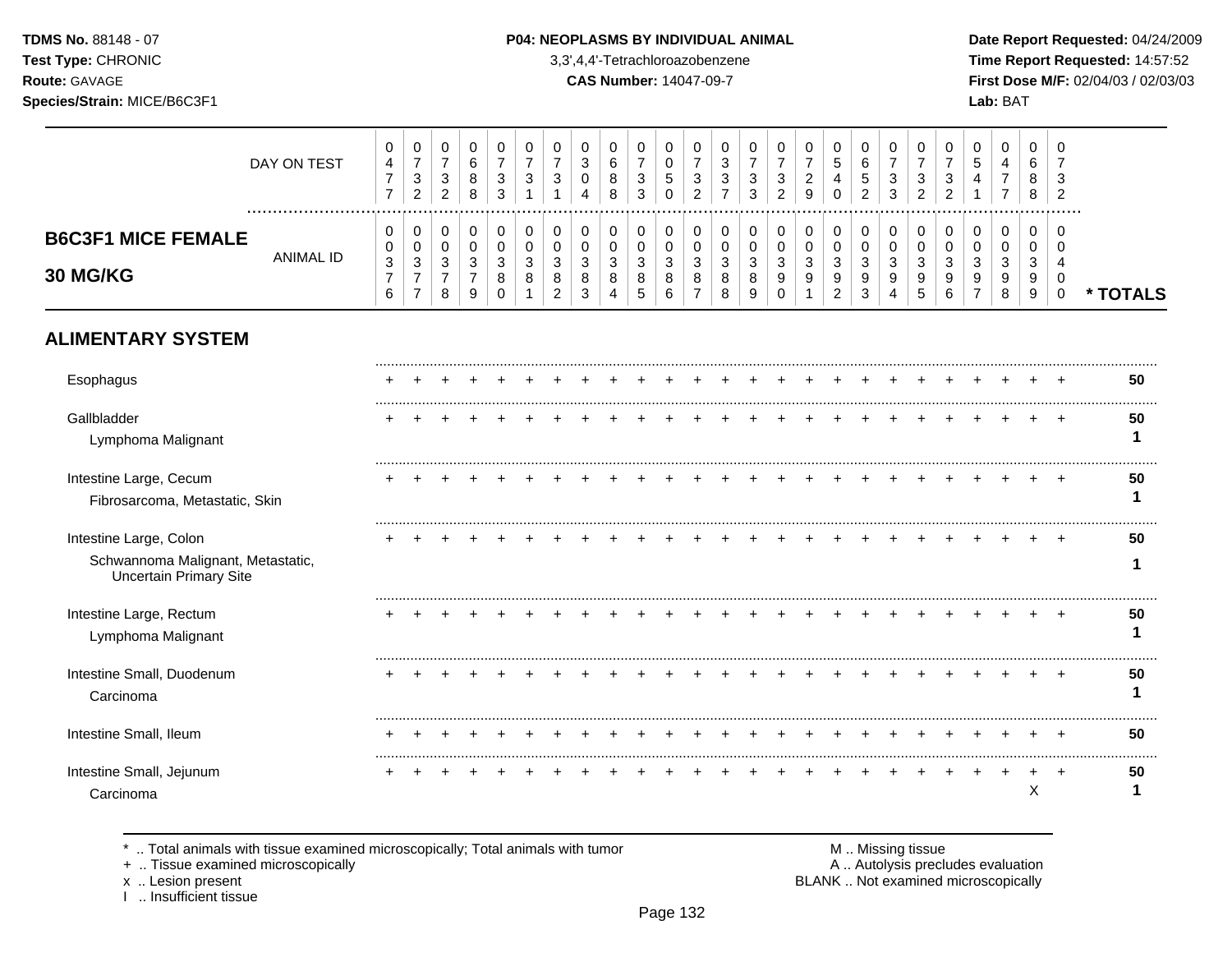## **TDMS No.** 88148 - 07 **P04: NEOPLASMS BY INDIVIDUAL ANIMAL** Date Report Requested: 04/24/2009

**Test Type:** CHRONIC 3,3',4,4'-Tetrachloroazobenzene **Time Report Requested:** 14:57:52 **Route:** GAVAGE **CAS Number:** 14047-09-7 **First Dose M/F:** 02/04/03 / 02/03/03

| DAY ON TEST                                                                                                                                                                                                                                                | 0<br>4<br>$\overline{7}$<br>$\overline{7}$    | 0<br>$\overline{7}$<br>$\sqrt{3}$<br>$\overline{2}$                        | 0<br>$\overline{7}$<br>$\mathbf 3$<br>$\overline{2}$ | 0<br>6<br>$\bf 8$<br>8                                    | 0<br>$\overline{7}$<br>$\mathbf{3}$<br>3             | 0<br>$\overline{7}$<br>3<br>$\mathbf 1$ | 0<br>$\overline{7}$<br>3<br>$\overline{1}$ | 0<br>$\mathbf{3}$<br>0<br>4     | 0<br>$\,6\,$<br>8<br>8      | 0<br>$\overline{7}$<br>$\ensuremath{\mathsf{3}}$<br>3 | 0<br>$\mathbf 0$<br>5<br>$\Omega$          | 0<br>$\overline{7}$<br>$\sqrt{3}$<br>2   | 0<br>$\mathbf{3}$<br>3<br>$\overline{7}$ | 0<br>$\overline{7}$<br>3<br>3 | 0<br>$\overline{7}$<br>$\ensuremath{\mathsf{3}}$<br>$\overline{2}$ | 0<br>$\overline{7}$<br>$\boldsymbol{2}$<br>9 | 0<br>$\sqrt{5}$<br>4<br>$\Omega$                                   | 0<br>$\,6\,$<br>$\mathbf 5$<br>$\overline{2}$             | 0<br>$\overline{7}$<br>$\sqrt{3}$<br>3     | 0<br>$\overline{7}$<br>3<br>$\overline{2}$ | 0<br>$\overline{7}$<br>3<br>$\overline{2}$ | 0<br>5<br>4             | 0<br>4<br>$\overline{7}$<br>$\overline{7}$ | 0<br>6<br>8<br>8      | 0<br>$\overline{7}$<br>3<br>$\overline{2}$ |                         |
|------------------------------------------------------------------------------------------------------------------------------------------------------------------------------------------------------------------------------------------------------------|-----------------------------------------------|----------------------------------------------------------------------------|------------------------------------------------------|-----------------------------------------------------------|------------------------------------------------------|-----------------------------------------|--------------------------------------------|---------------------------------|-----------------------------|-------------------------------------------------------|--------------------------------------------|------------------------------------------|------------------------------------------|-------------------------------|--------------------------------------------------------------------|----------------------------------------------|--------------------------------------------------------------------|-----------------------------------------------------------|--------------------------------------------|--------------------------------------------|--------------------------------------------|-------------------------|--------------------------------------------|-----------------------|--------------------------------------------|-------------------------|
| <b>B6C3F1 MICE FEMALE</b><br><b>ANIMAL ID</b><br>30 MG/KG                                                                                                                                                                                                  | 0<br>0<br>$\sqrt{3}$<br>$\boldsymbol{7}$<br>6 | $\pmb{0}$<br>$\pmb{0}$<br>$\mathbf{3}$<br>$\overline{7}$<br>$\overline{7}$ | 0<br>0<br>$\mathbf{3}$<br>$\overline{7}$<br>8        | 0<br>$\mathbf 0$<br>$\mathbf{3}$<br>$\boldsymbol{7}$<br>9 | 0<br>$\mathbf 0$<br>$\mathbf{3}$<br>8<br>$\mathbf 0$ | 0<br>$\mathbf 0$<br>3<br>8              | 0<br>0<br>3<br>8<br>$\overline{c}$         | 0<br>$\mathbf 0$<br>3<br>8<br>3 | 0<br>0<br>3<br>$\,8\,$<br>4 | 0<br>$\mathbf 0$<br>3<br>$\bf8$<br>5                  | 0<br>$\mathbf 0$<br>$\mathbf{3}$<br>8<br>6 | 0<br>$\mathbf 0$<br>$\sqrt{3}$<br>8<br>7 | 0<br>0<br>3<br>8<br>8                    | 0<br>0<br>3<br>8<br>9         | 0<br>$\mathbf 0$<br>$\mathbf{3}$<br>9<br>$\Omega$                  | 0<br>0<br>3<br>$\boldsymbol{9}$              | 0<br>$\pmb{0}$<br>$\sqrt{3}$<br>$\boldsymbol{9}$<br>$\overline{2}$ | 0<br>$\mathbf 0$<br>$\mathbf{3}$<br>$\boldsymbol{9}$<br>3 | 0<br>$\pmb{0}$<br>3<br>9<br>$\overline{4}$ | 0<br>$\mathbf 0$<br>3<br>9<br>5            | 0<br>0<br>3<br>9<br>6                      | 0<br>$\Omega$<br>3<br>9 | 0<br>$\mathbf 0$<br>3<br>9<br>8            | 0<br>0<br>3<br>9<br>9 | 0<br>$\Omega$<br>4<br>0<br>$\mathbf 0$     | * TOTALS                |
| Schwannoma Malignant, Metastatic, Skin<br>Schwannoma Malignant, Metastatic,<br>Uncertain Primary Site<br>Peyer's Patch, Lymphoma Malignant                                                                                                                 |                                               |                                                                            |                                                      |                                                           |                                                      |                                         |                                            |                                 | Χ                           |                                                       |                                            |                                          |                                          |                               |                                                                    |                                              |                                                                    |                                                           |                                            |                                            |                                            |                         |                                            |                       |                                            |                         |
| Liver<br>Fibrosarcoma, Metastatic, Skin<br>Hepatocellular Adenoma<br>Hepatocellular Carcinoma<br>Histiocytic Sarcoma<br>Lymphoma Malignant<br>Schwannoma Malignant, Metastatic, Skin<br>Schwannoma Malignant, Metastatic,<br><b>Uncertain Primary Site</b> |                                               |                                                                            |                                                      |                                                           |                                                      |                                         | X                                          |                                 |                             |                                                       | $\times$                                   |                                          |                                          |                               | $\mathsf{X}$<br>$\boldsymbol{\mathsf{X}}$                          |                                              |                                                                    | X                                                         |                                            | X                                          |                                            |                         |                                            |                       |                                            | 50<br>$\mathbf{2}$      |
| Mesentery<br>Fibrosarcoma, Metastatic, Skin<br>Lymphoma Malignant<br>Schwannoma Malignant, Metastatic, Skin<br>Schwannoma Malignant, Metastatic,<br><b>Uncertain Primary Site</b>                                                                          |                                               |                                                                            |                                                      |                                                           |                                                      |                                         |                                            |                                 | $+$<br>X                    | $\overline{+}$                                        |                                            |                                          |                                          |                               | ÷                                                                  |                                              |                                                                    |                                                           |                                            | ÷                                          |                                            |                         |                                            | +                     | $\overline{+}$                             | 15<br>$\mathbf{2}$<br>1 |
| Pancreas<br>Fibrosarcoma, Metastatic, Skin                                                                                                                                                                                                                 |                                               |                                                                            |                                                      |                                                           |                                                      |                                         |                                            |                                 |                             |                                                       |                                            |                                          |                                          |                               |                                                                    |                                              |                                                                    |                                                           |                                            |                                            |                                            |                         |                                            |                       |                                            | 50<br>$\mathbf{2}$      |

\* .. Total animals with tissue examined microscopically; Total animals with tumor <br>
+ .. Tissue examined microscopically<br>
+ .. Tissue examined microscopically

+ .. Tissue examined microscopically

x .. Lesion present<br>I .. Insufficient tissue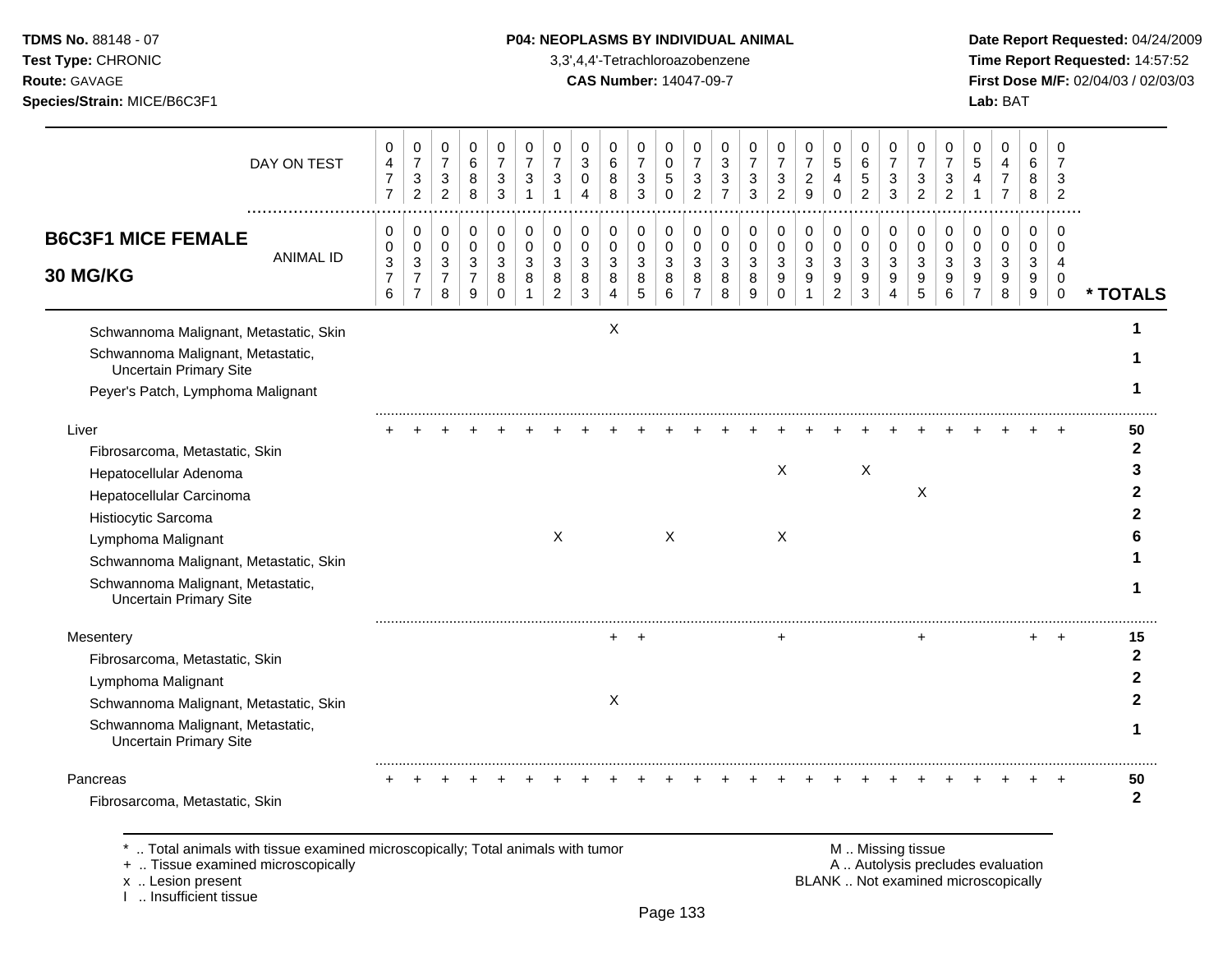**Test Type:** CHRONIC 3,3',4,4'-Tetrachloroazobenzene **Time Report Requested:** 14:57:52 **Route:** GAVAGE **CAS Number:** 14047-09-7 **First Dose M/F:** 02/04/03 / 02/03/03 **Species/Strain:** MICE/B6C3F1 **Lab:** BAT

|                                                                                          | DAY ON TEST      | 0<br>4<br>$\overline{7}$<br>$\overline{7}$                 | 0<br>$\overline{7}$<br>$\mathbf 3$<br>$\overline{c}$       | 0<br>$\overline{7}$<br>$\sqrt{3}$<br>$\overline{c}$ | 0<br>$\,6\,$<br>8<br>8                                  | 0<br>$\overline{7}$<br>3<br>3       | 0<br>$\overline{7}$<br>3    | 0<br>$\overline{7}$<br>3                  | 0<br>$\mathbf{3}$<br>$\mathbf 0$<br>4      | 0<br>$\,6\,$<br>$\bf 8$<br>8               | 0<br>$\overline{7}$<br>$\sqrt{3}$<br>3     | 0<br>$\mathbf 0$<br>$\sqrt{5}$<br>$\mathbf 0$ | 0<br>$\overline{7}$<br>3<br>$\overline{c}$ | 0<br>$\sqrt{3}$<br>$\sqrt{3}$<br>$\overline{7}$ | 0<br>$\overline{7}$<br>3<br>3   | 0<br>$\overline{7}$<br>$\mathfrak{S}$<br>$\overline{2}$ | 0<br>$\overline{7}$<br>$\overline{c}$<br>9 | 0<br>$\sqrt{5}$<br>4<br>$\Omega$                      | 0<br>$\,6\,$<br>$\sqrt{5}$<br>$\overline{2}$ | 0<br>$\overline{7}$<br>3<br>3                                  | 0<br>$\overline{7}$<br>3<br>$\overline{2}$ | 0<br>$\overline{7}$<br>3<br>$\overline{2}$ | 0<br>5                  | 0<br>4<br>$\overline{7}$        | 0<br>6<br>8<br>8                 | 0<br>$\overline{7}$<br>3<br>$\overline{2}$                    |          |
|------------------------------------------------------------------------------------------|------------------|------------------------------------------------------------|------------------------------------------------------------|-----------------------------------------------------|---------------------------------------------------------|-------------------------------------|-----------------------------|-------------------------------------------|--------------------------------------------|--------------------------------------------|--------------------------------------------|-----------------------------------------------|--------------------------------------------|-------------------------------------------------|---------------------------------|---------------------------------------------------------|--------------------------------------------|-------------------------------------------------------|----------------------------------------------|----------------------------------------------------------------|--------------------------------------------|--------------------------------------------|-------------------------|---------------------------------|----------------------------------|---------------------------------------------------------------|----------|
| <b>B6C3F1 MICE FEMALE</b><br>30 MG/KG                                                    | <b>ANIMAL ID</b> | 0<br>0<br>$\ensuremath{\mathsf{3}}$<br>$\overline{7}$<br>6 | 0<br>0<br>$\mathbf{3}$<br>$\overline{7}$<br>$\overline{7}$ | 0<br>$\mathbf 0$<br>3<br>$\overline{7}$<br>8        | 0<br>$\mathbf 0$<br>$\mathbf{3}$<br>$\overline{7}$<br>9 | 0<br>$\Omega$<br>3<br>8<br>$\Omega$ | 0<br>0<br>$\mathbf{3}$<br>8 | 0<br>$\Omega$<br>3<br>8<br>$\overline{2}$ | 0<br>$\mathbf 0$<br>$\mathbf{3}$<br>8<br>3 | 0<br>$\mathbf 0$<br>$\mathbf{3}$<br>8<br>4 | 0<br>$\mathbf 0$<br>$\mathbf{3}$<br>8<br>5 | 0<br>$\Omega$<br>$\mathbf{3}$<br>8<br>6       | 0<br>$\mathbf 0$<br>3<br>8                 | 0<br>$\mathbf 0$<br>3<br>8<br>8                 | 0<br>$\mathbf 0$<br>3<br>8<br>9 | 0<br>$\mathbf 0$<br>$\mathbf{3}$<br>9<br>$\Omega$       | 0<br>0<br>3<br>9                           | 0<br>$\pmb{0}$<br>$\mathbf{3}$<br>9<br>$\overline{2}$ | 0<br>$\mathbf 0$<br>3<br>9<br>3              | 0<br>$\mathbf 0$<br>$\sqrt{3}$<br>9<br>$\overline{\mathbf{4}}$ | 0<br>$\Omega$<br>3<br>9<br>5               | 0<br>$\Omega$<br>3<br>9<br>6               | 0<br>$\Omega$<br>3<br>9 | 0<br>$\mathbf 0$<br>3<br>9<br>8 | 0<br>0<br>$\mathbf{3}$<br>9<br>9 | O<br>$\Omega$<br>$\overline{4}$<br>$\mathbf 0$<br>$\mathbf 0$ | * TOTALS |
| Lymphoma Malignant                                                                       |                  |                                                            |                                                            |                                                     |                                                         |                                     |                             |                                           |                                            |                                            |                                            | X                                             |                                            |                                                 |                                 |                                                         |                                            |                                                       |                                              |                                                                |                                            |                                            |                         |                                 |                                  |                                                               | 3        |
| Schwannoma Malignant, Metastatic,<br><b>Uncertain Primary Site</b>                       |                  |                                                            |                                                            |                                                     |                                                         |                                     |                             |                                           |                                            |                                            |                                            |                                               |                                            |                                                 |                                 |                                                         |                                            |                                                       |                                              |                                                                |                                            |                                            |                         |                                 |                                  |                                                               |          |
| Salivary Glands<br>Lymphoma Malignant                                                    |                  |                                                            |                                                            |                                                     |                                                         |                                     |                             |                                           |                                            |                                            |                                            |                                               |                                            |                                                 |                                 |                                                         |                                            |                                                       |                                              |                                                                |                                            |                                            |                         |                                 |                                  |                                                               | 50       |
| Stomach, Forestomach                                                                     |                  |                                                            |                                                            |                                                     |                                                         |                                     |                             |                                           |                                            |                                            |                                            |                                               |                                            |                                                 |                                 |                                                         |                                            |                                                       |                                              |                                                                |                                            |                                            |                         |                                 |                                  |                                                               | 50       |
| Lymphoma Malignant                                                                       |                  |                                                            |                                                            |                                                     |                                                         |                                     |                             |                                           |                                            |                                            |                                            |                                               |                                            |                                                 |                                 | X                                                       |                                            |                                                       |                                              |                                                                |                                            |                                            |                         |                                 |                                  |                                                               | 2        |
| Schwannoma Malignant, Metastatic,<br><b>Uncertain Primary Site</b>                       |                  |                                                            |                                                            |                                                     |                                                         |                                     |                             |                                           |                                            |                                            |                                            |                                               |                                            |                                                 |                                 |                                                         |                                            |                                                       |                                              |                                                                |                                            |                                            |                         |                                 |                                  |                                                               |          |
| Squamous Cell Carcinoma                                                                  |                  |                                                            |                                                            |                                                     | $\boldsymbol{\mathsf{X}}$                               |                                     |                             |                                           |                                            |                                            | X                                          |                                               |                                            |                                                 |                                 |                                                         |                                            |                                                       |                                              |                                                                |                                            |                                            |                         |                                 |                                  |                                                               |          |
| Stomach, Glandular<br>Carcinoma                                                          |                  |                                                            |                                                            |                                                     |                                                         |                                     |                             |                                           |                                            |                                            |                                            |                                               |                                            |                                                 |                                 | X                                                       |                                            |                                                       |                                              |                                                                |                                            |                                            |                         |                                 |                                  |                                                               | 50       |
| Lymphoma Malignant<br>Schwannoma Malignant, Metastatic,<br><b>Uncertain Primary Site</b> |                  |                                                            |                                                            |                                                     |                                                         |                                     |                             |                                           |                                            |                                            |                                            |                                               |                                            |                                                 |                                 |                                                         |                                            |                                                       |                                              |                                                                |                                            |                                            |                         |                                 |                                  |                                                               |          |
| Squamous Cell Carcinoma, Metastatic,<br>Stomach, Forestomach                             |                  |                                                            |                                                            |                                                     |                                                         |                                     |                             |                                           |                                            |                                            | X                                          |                                               |                                            |                                                 |                                 |                                                         |                                            |                                                       |                                              |                                                                |                                            |                                            |                         |                                 |                                  |                                                               |          |
| Tongue                                                                                   |                  |                                                            |                                                            |                                                     |                                                         |                                     |                             |                                           |                                            |                                            |                                            |                                               |                                            | +                                               |                                 |                                                         |                                            |                                                       |                                              |                                                                |                                            |                                            |                         |                                 |                                  |                                                               |          |
| Squamous Cell Carcinoma                                                                  |                  |                                                            |                                                            |                                                     |                                                         |                                     |                             |                                           |                                            |                                            |                                            |                                               |                                            | X                                               |                                 |                                                         |                                            |                                                       |                                              |                                                                |                                            |                                            |                         |                                 |                                  |                                                               |          |
|                                                                                          |                  |                                                            |                                                            |                                                     |                                                         |                                     |                             |                                           |                                            |                                            |                                            |                                               |                                            |                                                 |                                 |                                                         |                                            |                                                       |                                              |                                                                |                                            |                                            |                         |                                 |                                  |                                                               |          |

\* .. Total animals with tissue examined microscopically; Total animals with tumor **M** metally more than M .. Missing tissue<br>  $\blacksquare$  Tissue examined microscopically

+ .. Tissue examined microscopically

x .. Lesion present<br>I .. Insufficient tissue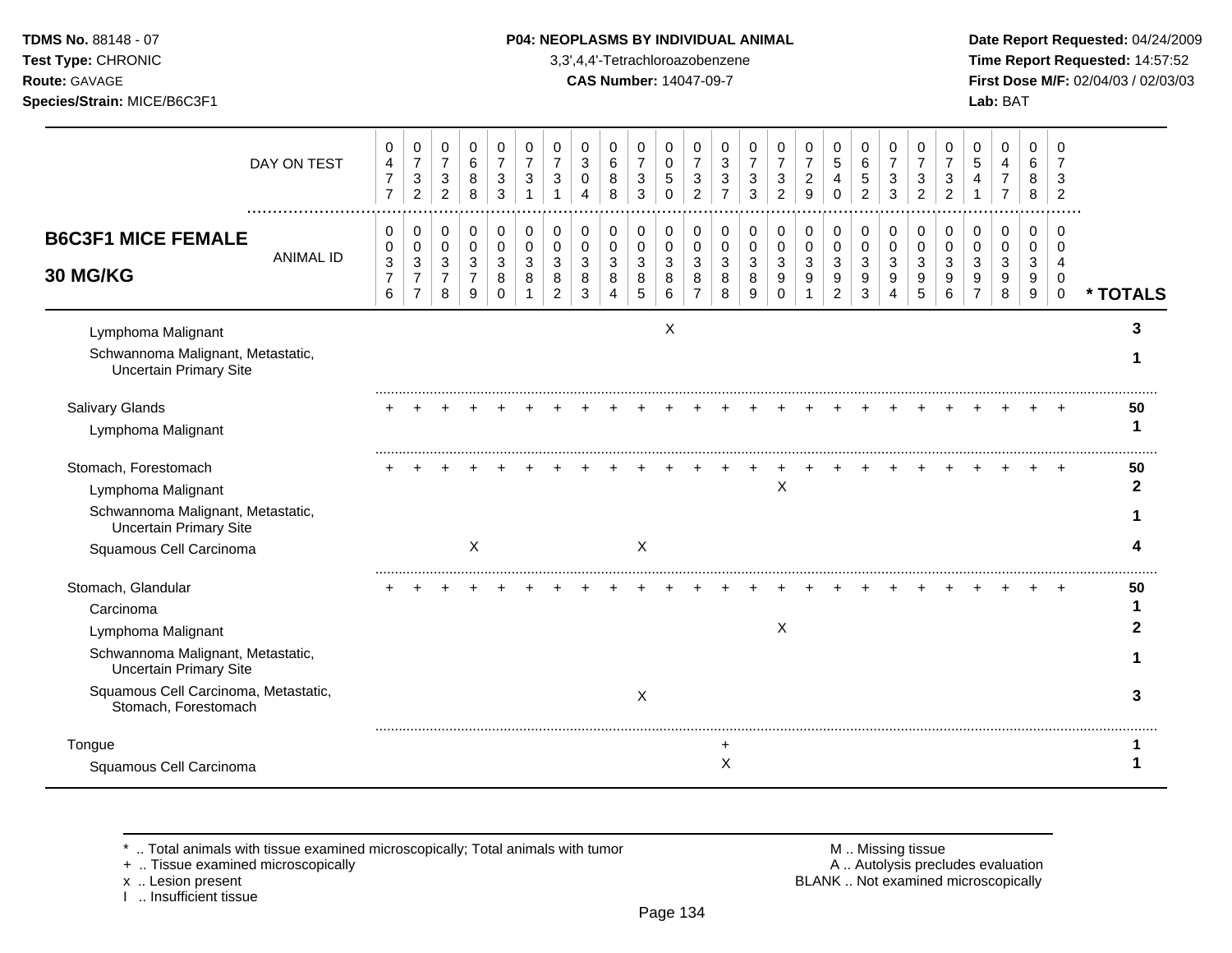**Test Type:** CHRONIC 3,3',4,4'-Tetrachloroazobenzene **Time Report Requested:** 14:57:52 **Route:** GAVAGE **CAS Number:** 14047-09-7 **First Dose M/F:** 02/04/03 / 02/03/03 **Species/Strain:** MICE/B6C3F1 **Lab:** BAT

|                                                                                                                                                                            | DAY ON TEST      | 0<br>$\overline{4}$<br>$\overline{7}$<br>$\overline{7}$ | 0<br>$\overline{7}$<br>$\ensuremath{\mathsf{3}}$<br>$\overline{c}$   | 0<br>$\boldsymbol{7}$<br>$\sqrt{3}$<br>$\overline{2}$ | 0<br>$\,6$<br>$\bf 8$<br>8                 | 0<br>$\overline{7}$<br>$\mathbf{3}$<br>3       | 0<br>$\overline{7}$<br>3<br>$\overline{1}$ | 0<br>$\overline{7}$<br>3<br>1                | 0<br>3<br>0<br>$\overline{A}$   | 0<br>$\,6\,$<br>8<br>8             | 0<br>$\overline{7}$<br>$\sqrt{3}$<br>3       | 0<br>$\pmb{0}$<br>$\sqrt{5}$<br>$\Omega$ | 0<br>$\overline{7}$<br>$\sqrt{3}$<br>$\overline{2}$ | 0<br>$\ensuremath{\mathsf{3}}$<br>$\ensuremath{\mathsf{3}}$<br>$\overline{7}$ | 0<br>$\overline{7}$<br>3<br>3   | 0<br>$\overline{7}$<br>$\ensuremath{\mathsf{3}}$<br>$\overline{2}$ | 0<br>$\overline{7}$<br>$\boldsymbol{2}$<br>9 | 0<br>$\sqrt{5}$<br>4<br>$\Omega$                     | 0<br>$\,6\,$<br>$\sqrt{5}$<br>$\overline{2}$        | 0<br>$\overline{7}$<br>3<br>3 | 0<br>$\overline{7}$<br>3<br>$\overline{2}$ | 0<br>$\overline{7}$<br>3<br>$\overline{2}$ | 0<br>5<br>4<br>1        | 0<br>4<br>$\overline{7}$<br>$\overline{7}$ | 0<br>6<br>8<br>8                     | $\mathbf 0$<br>$\overline{7}$<br>3<br>$\overline{2}$ |                    |
|----------------------------------------------------------------------------------------------------------------------------------------------------------------------------|------------------|---------------------------------------------------------|----------------------------------------------------------------------|-------------------------------------------------------|--------------------------------------------|------------------------------------------------|--------------------------------------------|----------------------------------------------|---------------------------------|------------------------------------|----------------------------------------------|------------------------------------------|-----------------------------------------------------|-------------------------------------------------------------------------------|---------------------------------|--------------------------------------------------------------------|----------------------------------------------|------------------------------------------------------|-----------------------------------------------------|-------------------------------|--------------------------------------------|--------------------------------------------|-------------------------|--------------------------------------------|--------------------------------------|------------------------------------------------------|--------------------|
| <b>B6C3F1 MICE FEMALE</b><br><b>30 MG/KG</b>                                                                                                                               | <b>ANIMAL ID</b> | 0<br>0<br>$\mathbf{3}$<br>$\overline{7}$<br>6           | 0<br>$\mathbf 0$<br>$\mathbf{3}$<br>$\overline{7}$<br>$\overline{7}$ | 0<br>0<br>3<br>$\overline{7}$<br>8                    | $\pmb{0}$<br>0<br>3<br>$\overline{7}$<br>9 | $\pmb{0}$<br>$\mathbf 0$<br>3<br>8<br>$\Omega$ | $\pmb{0}$<br>$\mathbf 0$<br>3<br>8         | 0<br>$\mathbf 0$<br>3<br>8<br>$\overline{2}$ | 0<br>$\mathbf 0$<br>3<br>8<br>3 | 0<br>0<br>3<br>8<br>$\overline{A}$ | 0<br>$\mathbf 0$<br>$\mathfrak{Z}$<br>8<br>5 | 0<br>0<br>$\sqrt{3}$<br>8<br>6           | 0<br>$\mathbf 0$<br>3<br>8<br>$\overline{7}$        | $\pmb{0}$<br>0<br>3<br>8<br>8                                                 | 0<br>$\mathbf 0$<br>3<br>8<br>9 | $\pmb{0}$<br>$\pmb{0}$<br>$\mathfrak{S}$<br>9<br>$\Omega$          | 0<br>0<br>3<br>9<br>1                        | 0<br>$\mathsf{O}\xspace$<br>3<br>9<br>$\overline{c}$ | 0<br>$\mathbf 0$<br>$\mathbf{3}$<br>9<br>$\sqrt{3}$ | 0<br>0<br>3<br>9<br>4         | $\pmb{0}$<br>$\mathbf 0$<br>3<br>9<br>5    | 0<br>$\Omega$<br>3<br>9<br>6               | 0<br>$\Omega$<br>3<br>9 | 0<br>$\mathbf 0$<br>3<br>9<br>8            | 0<br>0<br>3<br>9<br>$\boldsymbol{9}$ | 0<br>$\Omega$<br>$\overline{4}$<br>0<br>$\pmb{0}$    | * TOTALS           |
| <b>CARDIOVASCULAR SYSTEM</b>                                                                                                                                               |                  |                                                         |                                                                      |                                                       |                                            |                                                |                                            |                                              |                                 |                                    |                                              |                                          |                                                     |                                                                               |                                 |                                                                    |                                              |                                                      |                                                     |                               |                                            |                                            |                         |                                            |                                      |                                                      |                    |
| <b>Blood Vessel</b><br>Aorta, Lymphoma Malignant                                                                                                                           |                  |                                                         |                                                                      |                                                       |                                            |                                                |                                            |                                              |                                 |                                    |                                              |                                          |                                                     |                                                                               |                                 |                                                                    |                                              |                                                      |                                                     |                               |                                            |                                            |                         |                                            |                                      |                                                      | 50<br>1            |
| Heart<br>Lymphoma Malignant                                                                                                                                                |                  |                                                         |                                                                      |                                                       |                                            |                                                |                                            |                                              |                                 |                                    |                                              | X                                        |                                                     |                                                                               |                                 |                                                                    |                                              |                                                      |                                                     |                               |                                            |                                            |                         |                                            |                                      |                                                      | 50<br>$\mathbf{2}$ |
| <b>ENDOCRINE SYSTEM</b>                                                                                                                                                    |                  |                                                         |                                                                      |                                                       |                                            |                                                |                                            |                                              |                                 |                                    |                                              |                                          |                                                     |                                                                               |                                 |                                                                    |                                              |                                                      |                                                     |                               |                                            |                                            |                         |                                            |                                      |                                                      |                    |
| <b>Adrenal Cortex</b><br>Fibrosarcoma, Metastatic, Skin<br>Histiocytic Sarcoma<br>Lymphoma Malignant<br>Schwannoma Malignant, Metastatic,<br><b>Uncertain Primary Site</b> |                  |                                                         |                                                                      |                                                       |                                            |                                                |                                            | X                                            |                                 |                                    |                                              |                                          |                                                     |                                                                               |                                 |                                                                    |                                              |                                                      |                                                     |                               |                                            |                                            |                         |                                            |                                      |                                                      | 50                 |
| Adrenal Medulla<br>Lymphoma Malignant                                                                                                                                      |                  |                                                         |                                                                      |                                                       |                                            |                                                |                                            | X                                            |                                 |                                    |                                              |                                          |                                                     |                                                                               |                                 |                                                                    |                                              |                                                      |                                                     |                               |                                            |                                            |                         |                                            |                                      |                                                      | 50<br>1            |
| Islets, Pancreatic<br>Lymphoma Malignant<br>Schwannoma Malignant, Metastatic,<br><b>Uncertain Primary Site</b>                                                             |                  |                                                         |                                                                      |                                                       |                                            |                                                |                                            |                                              |                                 |                                    |                                              |                                          |                                                     |                                                                               |                                 |                                                                    |                                              |                                                      |                                                     |                               |                                            |                                            |                         |                                            |                                      |                                                      | 50                 |

\* .. Total animals with tissue examined microscopically; Total animals with tumor **M** . Missing tissue M .. Missing tissue<br>
+ .. Tissue examined microscopically<br>
+ .. Tissue examined microscopically + .. Tissue examined microscopically

x .. Lesion present<br>I .. Insufficient tissue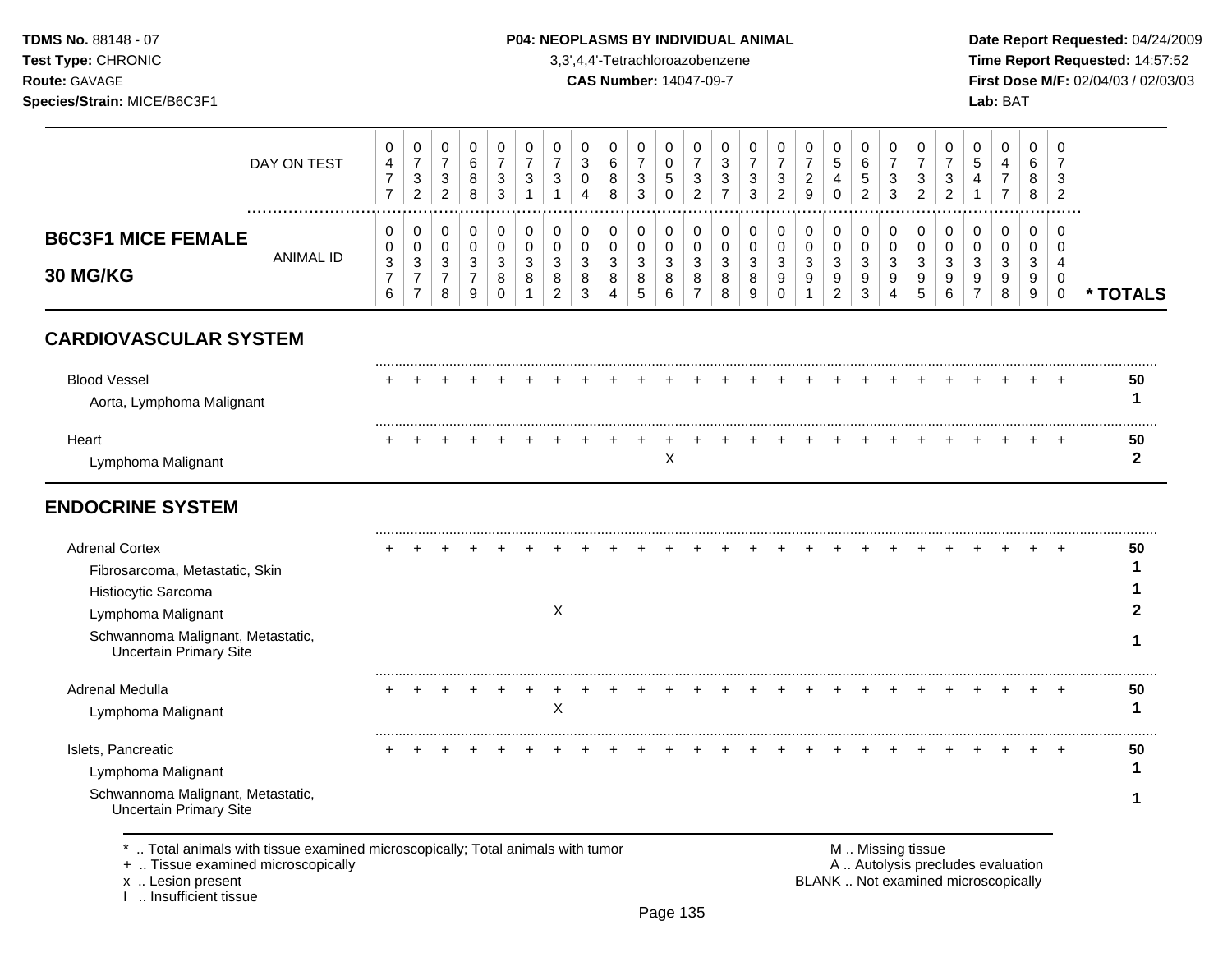## **TDMS No.** 88148 - 07 **P04: NEOPLASMS BY INDIVIDUAL ANIMAL** Date Report Requested: 04/24/2009

**Test Type:** CHRONIC 3,3',4,4'-Tetrachloroazobenzene **Time Report Requested:** 14:57:52 **Route:** GAVAGE **CAS Number:** 14047-09-7 **First Dose M/F:** 02/04/03 / 02/03/03

|                                                    | DAY ON TEST   | 0<br>$\overline{4}$<br>$\overline{7}$<br>$\overline{ }$    | 0<br>$\overline{ }$<br>3<br>$\overline{2}$      | 0<br>$\overline{ }$<br>3<br>2 | $\mathbf 0$<br>6<br>8<br>8 | 0<br>3<br>3      | 0<br>⇁<br>3 | 3           | 0<br>3<br>0<br>4      | 6<br>8<br>8 | 0<br>⇁<br>3<br>3      | 0<br>U<br>5<br>0      | 0<br>3<br>$\overline{2}$ | 0<br>3<br>3<br>$\overline{ }$ | 3<br>3      | 0<br>$\overline{ }$<br>3<br>$\overline{2}$ | $\overline{ }$<br>2<br>9 | 0<br>5<br>4<br>0      | 0<br>6<br>5<br>2      | 0<br>3<br>3           | 0<br>⇁<br>3<br>2      | 3<br>2 | 0<br>5                             | 0<br>4<br>⇁<br>$\overline{ }$ | 0<br>6<br>8<br>8      | 0<br>3<br>$\overline{2}$ |               |
|----------------------------------------------------|---------------|------------------------------------------------------------|-------------------------------------------------|-------------------------------|----------------------------|------------------|-------------|-------------|-----------------------|-------------|-----------------------|-----------------------|--------------------------|-------------------------------|-------------|--------------------------------------------|--------------------------|-----------------------|-----------------------|-----------------------|-----------------------|--------|------------------------------------|-------------------------------|-----------------------|--------------------------|---------------|
| <b>B6C3F1 MICE FEMALE</b><br><b>30 MG/KG</b>       | <br>ANIMAL ID | 0<br>0<br>$\ensuremath{\mathsf{3}}$<br>$\overline{ }$<br>6 | 0<br>0<br>3<br>$\overline{ }$<br>$\overline{ }$ | 0<br>0<br>3<br>8              | 0<br>0<br>3<br>7<br>9      | 0<br>0<br>3<br>8 | 0<br>3<br>8 | C<br>8<br>2 | 0<br>0<br>3<br>8<br>3 | 0<br>3<br>8 | 0<br>0<br>3<br>8<br>5 | 0<br>0<br>3<br>8<br>6 | 0<br>0<br>3<br>8         | 0<br>0<br>3<br>8<br>8         | J<br>8<br>9 | 0<br>0<br>3<br>9                           | 0<br>3<br>9              | 0<br>0<br>3<br>9<br>2 | 0<br>0<br>3<br>9<br>3 | 0<br>0<br>3<br>9<br>4 | 0<br>0<br>3<br>9<br>5 | C<br>9 | 0<br>0<br>3<br>9<br>$\overline{ }$ | 0<br>0<br>3<br>9<br>8         | 0<br>0<br>3<br>9<br>9 | .<br>0                   | <b>TOTALS</b> |
| Parathyroid Gland                                  |               |                                                            |                                                 |                               |                            |                  |             |             |                       |             |                       | м                     |                          |                               |             | $+$ $+$                                    |                          | $+$                   |                       | $+$                   | $\div$                | м      | $\div$                             |                               |                       |                          | 41<br>        |
| <b>Pituitary Gland</b><br>Lymphoma Malignant       |               |                                                            |                                                 |                               |                            |                  |             |             |                       |             |                       | X                     |                          |                               |             |                                            |                          |                       |                       |                       |                       |        |                                    |                               |                       | $\div$                   | 50            |
| <b>Thyroid Gland</b><br>Follicular Cell, Carcinoma |               |                                                            |                                                 |                               |                            | X                |             |             |                       |             |                       |                       |                          |                               |             |                                            |                          |                       |                       |                       |                       |        |                                    |                               |                       |                          | 50            |

# **GENERAL BODY SYSTEM**

NONE

# **GENITAL SYSTEM**

| <b>Clitoral Gland</b><br>Lymphoma Malignant                        |  |  |  |  |  |  |  |  |  |  |   |  | 50 |
|--------------------------------------------------------------------|--|--|--|--|--|--|--|--|--|--|---|--|----|
|                                                                    |  |  |  |  |  |  |  |  |  |  |   |  |    |
| Ovary                                                              |  |  |  |  |  |  |  |  |  |  |   |  | 50 |
| Fibrosarcoma, Metastatic, Skin                                     |  |  |  |  |  |  |  |  |  |  |   |  |    |
| Luteoma                                                            |  |  |  |  |  |  |  |  |  |  | ↗ |  |    |
| Lymphoma Malignant                                                 |  |  |  |  |  |  |  |  |  |  |   |  |    |
| Schwannoma Malignant, Metastatic,<br><b>Uncertain Primary Site</b> |  |  |  |  |  |  |  |  |  |  |   |  |    |
|                                                                    |  |  |  |  |  |  |  |  |  |  |   |  |    |
|                                                                    |  |  |  |  |  |  |  |  |  |  |   |  |    |

\* .. Total animals with tissue examined microscopically; Total animals with tumor <br>
+ .. Tissue examined microscopically<br>
+ .. Tissue examined microscopically

+ .. Tissue examined microscopically

x .. Lesion present **BLANK** .. Not examined microscopically

I .. Insufficient tissue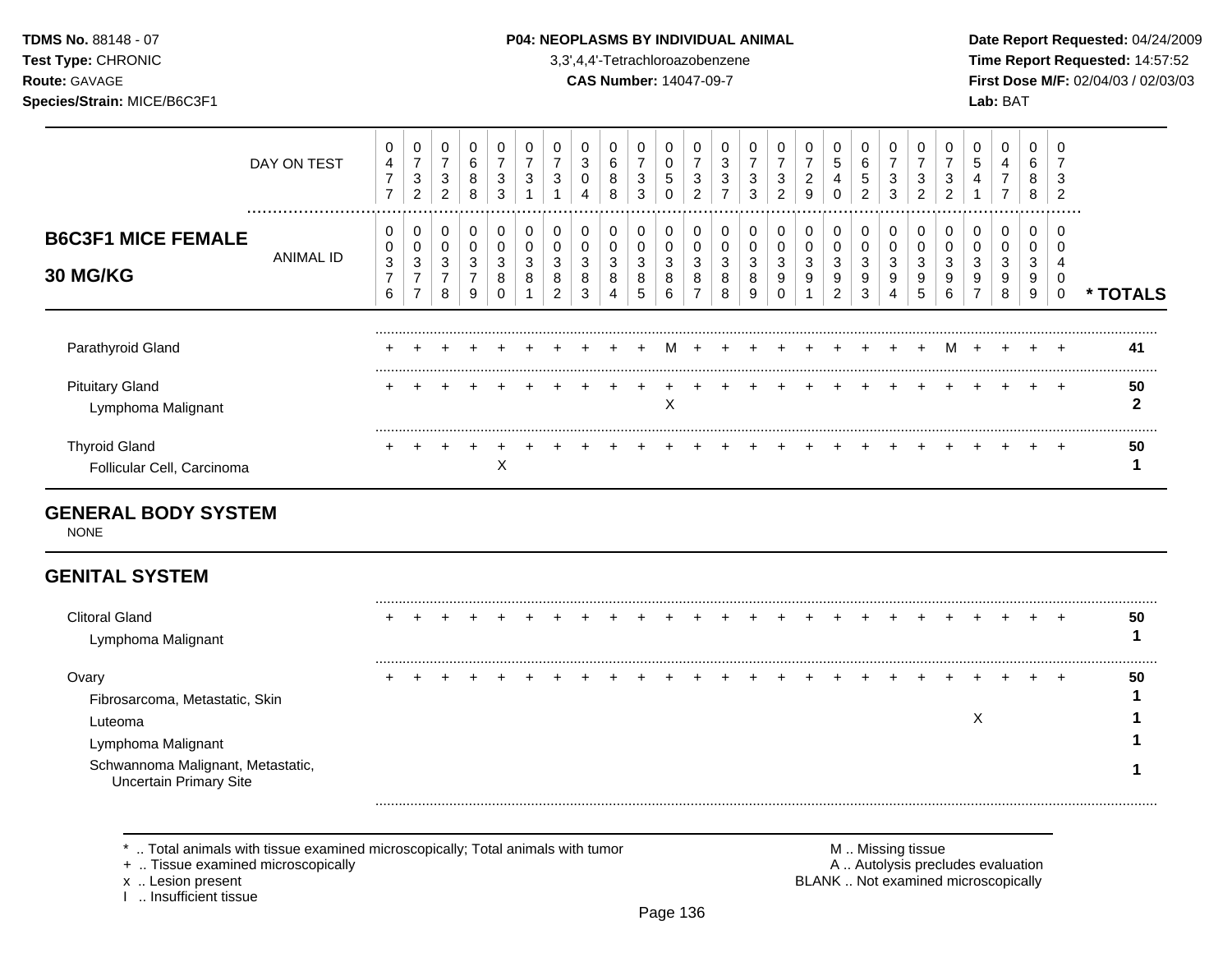## **TDMS No.** 88148 - 07 **P04: NEOPLASMS BY INDIVIDUAL ANIMAL** Date Report Requested: 04/24/2009

**Test Type:** CHRONIC 3,3',4,4'-Tetrachloroazobenzene **Time Report Requested:** 14:57:52 **Route:** GAVAGE **CAS Number:** 14047-09-7 **First Dose M/F:** 02/04/03 / 02/03/03

| DAY ON TEST                                                                                        | 0<br>4<br>$\overline{7}$<br>$\overline{7}$    | 0<br>$\overline{7}$<br>3<br>$\overline{2}$        | 0<br>$\boldsymbol{7}$<br>$\ensuremath{\mathsf{3}}$<br>$\overline{c}$ | 0<br>6<br>8<br>8                              | 0<br>$\overline{7}$<br>3<br>3   | 0<br>$\overline{7}$<br>3<br>1 | 0<br>$\overline{7}$<br>3           | 0<br>$\ensuremath{\mathsf{3}}$<br>0<br>4 | 0<br>$6\phantom{1}6$<br>8<br>8 | 0<br>$\overline{7}$<br>3<br>3 | 0<br>$\mathbf 0$<br>5<br>$\Omega$ | 0<br>$\overline{7}$<br>3<br>$\overline{2}$    | 0<br>3<br>3<br>$\overline{7}$ | 0<br>$\overline{7}$<br>3<br>3 | 0<br>$\overline{7}$<br>3<br>$\overline{2}$ | 0<br>$\overline{7}$<br>$\overline{c}$<br>9 | 0<br>$\sqrt{5}$<br>$\overline{4}$<br>$\Omega$ | 0<br>6<br>5<br>$\overline{2}$   | 0<br>$\overline{7}$<br>3<br>3    | 0<br>$\overline{7}$<br>3<br>2 | 0<br>$\overline{7}$<br>3<br>2 | 0<br>5<br>4                        | 0<br>4<br>7<br>7            | 0<br>6<br>8<br>8          | 0<br>3<br>$\overline{2}$               |          |
|----------------------------------------------------------------------------------------------------|-----------------------------------------------|---------------------------------------------------|----------------------------------------------------------------------|-----------------------------------------------|---------------------------------|-------------------------------|------------------------------------|------------------------------------------|--------------------------------|-------------------------------|-----------------------------------|-----------------------------------------------|-------------------------------|-------------------------------|--------------------------------------------|--------------------------------------------|-----------------------------------------------|---------------------------------|----------------------------------|-------------------------------|-------------------------------|------------------------------------|-----------------------------|---------------------------|----------------------------------------|----------|
| <b>B6C3F1 MICE FEMALE</b><br><b>ANIMAL ID</b><br>30 MG/KG                                          | 0<br>0<br>$\mathbf{3}$<br>$\overline{7}$<br>6 | 0<br>0<br>3<br>$\boldsymbol{7}$<br>$\overline{7}$ | 0<br>0<br>$\mathbf{3}$<br>$\overline{7}$<br>8                        | 0<br>0<br>$\mathbf{3}$<br>$\overline{7}$<br>9 | 0<br>0<br>3<br>8<br>$\mathbf 0$ | 0<br>0<br>3<br>8              | 0<br>0<br>3<br>8<br>$\overline{c}$ | 0<br>0<br>3<br>8<br>3                    | 0<br>0<br>3<br>8<br>4          | 0<br>0<br>3<br>8<br>5         | 0<br>0<br>3<br>8<br>6             | 0<br>0<br>$\mathbf{3}$<br>8<br>$\overline{7}$ | 0<br>0<br>3<br>8<br>8         | 0<br>0<br>3<br>8<br>9         | 0<br>$\mathbf 0$<br>3<br>9<br>0            | 0<br>0<br>3<br>9                           | 0<br>0<br>3<br>9<br>$\overline{2}$            | 0<br>0<br>3<br>$\mathsf g$<br>3 | 0<br>0<br>$\mathbf{3}$<br>9<br>4 | 0<br>0<br>3<br>9<br>5         | 0<br>0<br>3<br>9<br>6         | 0<br>0<br>3<br>9<br>$\overline{7}$ | 0<br>0<br>3<br>9<br>$\,8\,$ | 0<br>0<br>3<br>9<br>$9\,$ | 0<br>$\Omega$<br>4<br>$\mathbf 0$<br>0 | * TOTALS |
| Uterus<br>Carcinoma<br>Fibrosarcoma, Metastatic, Skin<br>Histiocytic Sarcoma<br>Lymphoma Malignant |                                               |                                                   |                                                                      |                                               |                                 |                               |                                    |                                          |                                |                               |                                   |                                               |                               |                               |                                            |                                            |                                               |                                 |                                  |                               |                               |                                    |                             |                           | $\div$                                 | 50       |
| Vagina<br>Lymphoma Malignant                                                                       |                                               |                                                   |                                                                      |                                               |                                 |                               |                                    |                                          |                                |                               |                                   |                                               |                               |                               |                                            |                                            |                                               |                                 |                                  |                               |                               |                                    |                             |                           |                                        | 50<br>1  |
| <b>HEMATOPOIETIC SYSTEM</b>                                                                        |                                               |                                                   |                                                                      |                                               |                                 |                               |                                    |                                          |                                |                               |                                   |                                               |                               |                               |                                            |                                            |                                               |                                 |                                  |                               |                               |                                    |                             |                           |                                        |          |
| <b>Bone Marrow</b><br>Lymphoma Malignant                                                           |                                               |                                                   |                                                                      |                                               |                                 |                               | Χ                                  |                                          |                                |                               | Χ                                 |                                               |                               |                               | X                                          |                                            |                                               |                                 |                                  |                               |                               |                                    |                             |                           |                                        | 50<br>5  |
| Lymph Node                                                                                         |                                               |                                                   |                                                                      |                                               |                                 |                               | ÷                                  |                                          |                                |                               |                                   |                                               |                               |                               | $\ddot{}$                                  | $\ddot{}$                                  |                                               |                                 |                                  |                               | +                             |                                    |                             |                           |                                        | 16       |
| Fibrosarcoma, Metastatic, Skin                                                                     |                                               |                                                   |                                                                      |                                               |                                 |                               |                                    |                                          |                                |                               |                                   |                                               |                               |                               |                                            |                                            |                                               | X                               |                                  |                               |                               |                                    |                             |                           |                                        |          |
| Schwannoma Malignant, Metastatic,<br><b>Uncertain Primary Site</b>                                 |                                               |                                                   |                                                                      |                                               |                                 |                               |                                    |                                          |                                |                               |                                   |                                               |                               |                               |                                            |                                            |                                               |                                 |                                  |                               |                               |                                    |                             |                           |                                        |          |
| Bronchial, Lymphoma Malignant                                                                      |                                               |                                                   |                                                                      |                                               |                                 |                               | X                                  |                                          |                                |                               |                                   |                                               |                               |                               |                                            |                                            |                                               |                                 |                                  |                               |                               |                                    |                             |                           |                                        |          |
| Inguinal, Fibrosarcoma, Metastatic, Skin                                                           |                                               |                                                   |                                                                      |                                               |                                 |                               |                                    |                                          |                                |                               |                                   |                                               |                               |                               |                                            |                                            |                                               | X                               |                                  |                               |                               |                                    |                             |                           |                                        |          |
| Inguinal, Lymphoma Malignant                                                                       |                                               |                                                   |                                                                      |                                               |                                 |                               | X                                  |                                          |                                |                               | Χ                                 |                                               |                               |                               |                                            |                                            |                                               |                                 |                                  |                               |                               |                                    |                             |                           |                                        |          |
| Lumbar, Lymphoma Malignant                                                                         |                                               |                                                   |                                                                      |                                               |                                 |                               |                                    |                                          |                                |                               | X                                 |                                               |                               |                               | $\mathsf{X}$                               |                                            |                                               |                                 |                                  |                               |                               |                                    |                             |                           |                                        |          |
| Mediastinal, Alveolar/Bronchiolar<br>Carcinoma, Metastatic, Lung                                   |                                               |                                                   |                                                                      |                                               |                                 |                               |                                    |                                          |                                |                               |                                   |                                               |                               |                               |                                            | X                                          |                                               |                                 |                                  |                               |                               |                                    |                             |                           |                                        |          |

 $*$  .. Total animals with tissue examined microscopically; Total animals with tumor  $\blacksquare$  M .. Missing tissue

x .. Lesion present<br>I .. Insufficient tissue

+ .. Tissue examined microscopically  $\blacksquare$  A .. Autolysis precludes evaluation M .. Missing tissue<br>A .. Autolysis precludes evaluation<br>BLANK .. Not examined microscopically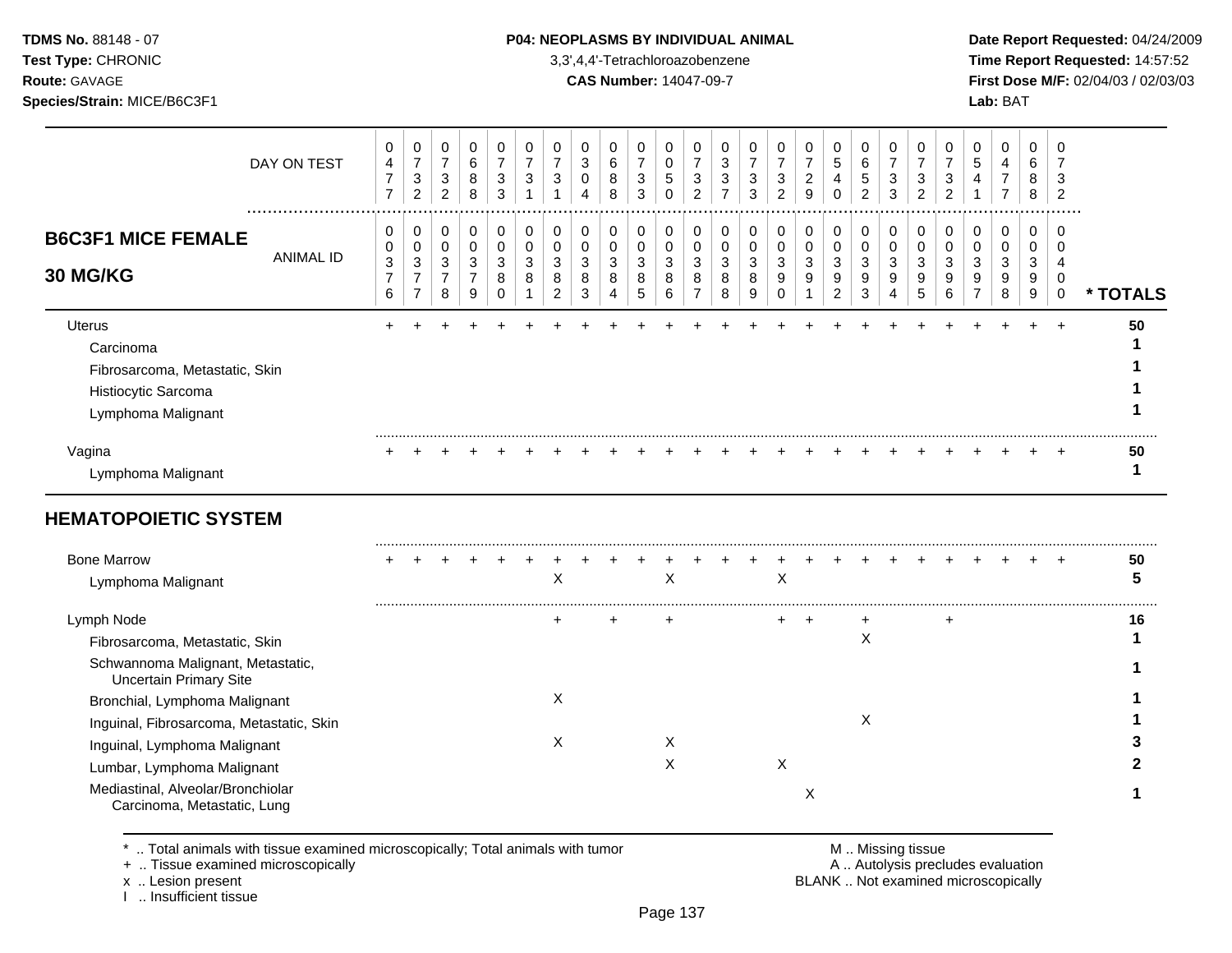## **TDMS No.** 88148 - 07 **P04: NEOPLASMS BY INDIVIDUAL ANIMAL** Date Report Requested: 04/24/2009

**Test Type:** CHRONIC 3,3',4,4'-Tetrachloroazobenzene **Time Report Requested:** 14:57:52 **Route:** GAVAGE **CAS Number:** 14047-09-7 **First Dose M/F:** 02/04/03 / 02/03/03

| DAY ON TEST                                                                                                        | 0<br>$\overline{\mathbf{4}}$<br>$\overline{7}$<br>$\overline{7}$ | 0<br>$\overline{7}$<br>$\mathbf{3}$<br>$\overline{2}$              | 0<br>$\boldsymbol{7}$<br>$\mathbf{3}$<br>$\overline{c}$ | $\mathbf 0$<br>$\,6\,$<br>8<br>8                     | 0<br>$\overline{7}$<br>3<br>3          | 0<br>$\overline{7}$<br>3<br>$\overline{1}$ | 0<br>$\overline{7}$<br>3<br>1             | 0<br>$\ensuremath{\mathsf{3}}$<br>0<br>4 | 0<br>$\,6$<br>8<br>8                         | 0<br>$\overline{7}$<br>$\mathbf{3}$<br>3 | $\mathbf 0$<br>$\mathbf 0$<br>5<br>$\Omega$ | 0<br>$\overline{7}$<br>$\mathbf{3}$<br>$\overline{2}$ | 0<br>$\sqrt{3}$<br>3<br>$\overline{7}$ | 0<br>$\overline{7}$<br>3<br>3 | 0<br>$\overline{7}$<br>3<br>$\overline{2}$         | 0<br>$\overline{7}$<br>$\overline{c}$<br>9     | 0<br>$\sqrt{5}$<br>4<br>$\Omega$                          | $\mathbf 0$<br>$\,6\,$<br>$\,$ 5 $\,$<br>$\overline{2}$ | 0<br>$\overline{7}$<br>3<br>3 | 0<br>$\overline{7}$<br>3<br>$\overline{2}$ | 0<br>$\overline{7}$<br>3<br>$\overline{2}$ | 0<br>5<br>4             | 0<br>4<br>$\overline{7}$<br>$\overline{7}$ | 0<br>6<br>8<br>8                | 0<br>$\overline{7}$<br>3<br>$\overline{c}$                    |              |
|--------------------------------------------------------------------------------------------------------------------|------------------------------------------------------------------|--------------------------------------------------------------------|---------------------------------------------------------|------------------------------------------------------|----------------------------------------|--------------------------------------------|-------------------------------------------|------------------------------------------|----------------------------------------------|------------------------------------------|---------------------------------------------|-------------------------------------------------------|----------------------------------------|-------------------------------|----------------------------------------------------|------------------------------------------------|-----------------------------------------------------------|---------------------------------------------------------|-------------------------------|--------------------------------------------|--------------------------------------------|-------------------------|--------------------------------------------|---------------------------------|---------------------------------------------------------------|--------------|
| <b>B6C3F1 MICE FEMALE</b><br><b>ANIMAL ID</b><br>30 MG/KG                                                          | 0<br>$\,0\,$<br>$\ensuremath{\mathsf{3}}$<br>$\overline{7}$<br>6 | 0<br>$\pmb{0}$<br>$\mathbf{3}$<br>$\overline{7}$<br>$\overline{7}$ | 0<br>$\pmb{0}$<br>3<br>$\overline{7}$<br>8              | $\mathbf 0$<br>$\pmb{0}$<br>3<br>$\overline{7}$<br>9 | 0<br>$\Omega$<br>3<br>8<br>$\mathbf 0$ | 0<br>$\mathbf 0$<br>3<br>8                 | 0<br>$\Omega$<br>3<br>8<br>$\overline{c}$ | 0<br>$\mathbf 0$<br>3<br>8<br>3          | 0<br>$\mathbf 0$<br>3<br>8<br>$\overline{4}$ | 0<br>$\pmb{0}$<br>3<br>$\bf 8$<br>5      | 0<br>$\mathbf 0$<br>3<br>8<br>6             | 0<br>$\mathbf 0$<br>3<br>8<br>$\overline{7}$          | 0<br>$\mathbf 0$<br>3<br>8<br>8        | 0<br>$\Omega$<br>3<br>8<br>9  | 0<br>$\mathbf 0$<br>$\sqrt{3}$<br>9<br>$\mathbf 0$ | 0<br>$\boldsymbol{0}$<br>3<br>$\boldsymbol{9}$ | 0<br>$\pmb{0}$<br>3<br>$\boldsymbol{9}$<br>$\overline{c}$ | 0<br>$\pmb{0}$<br>3<br>9<br>3                           | 0<br>$\pmb{0}$<br>3<br>9<br>4 | 0<br>$\mathbf 0$<br>3<br>9<br>5            | 0<br>$\Omega$<br>3<br>9<br>6               | 0<br>$\Omega$<br>3<br>9 | 0<br>$\mathbf 0$<br>3<br>9<br>8            | 0<br>$\mathbf 0$<br>3<br>9<br>9 | 0<br>$\Omega$<br>$\overline{4}$<br>$\mathbf 0$<br>$\mathbf 0$ | * TOTALS     |
| Mediastinal, Fibrosarcoma, Metastatic,<br>Skin                                                                     |                                                                  |                                                                    |                                                         |                                                      |                                        |                                            |                                           |                                          |                                              |                                          |                                             |                                                       |                                        |                               |                                                    |                                                |                                                           | X                                                       |                               |                                            |                                            |                         |                                            |                                 |                                                               | 2            |
| Mediastinal, Lymphoma Malignant<br>Mediastinal, Schwannoma Malignant,<br>Metastatic, Uncertain Primary Site        |                                                                  |                                                                    |                                                         |                                                      |                                        |                                            | X                                         |                                          |                                              |                                          | $\times$                                    |                                                       |                                        |                               | X                                                  |                                                |                                                           |                                                         |                               |                                            |                                            |                         |                                            |                                 |                                                               |              |
| Pancreatic, Fibrosarcoma, Metastatic,<br>Skin                                                                      |                                                                  |                                                                    |                                                         |                                                      |                                        |                                            |                                           |                                          |                                              |                                          |                                             |                                                       |                                        |                               |                                                    |                                                |                                                           |                                                         |                               |                                            |                                            |                         |                                            |                                 |                                                               |              |
| Pancreatic, Lymphoma Malignant<br>Renal, Lymphoma Malignant                                                        |                                                                  |                                                                    |                                                         |                                                      |                                        |                                            |                                           |                                          |                                              |                                          | $\mathsf{X}$                                |                                                       |                                        |                               | $\mathsf{X}$                                       |                                                |                                                           |                                                         |                               |                                            |                                            |                         |                                            |                                 |                                                               | $\mathbf{2}$ |
| Lymph Node, Mandibular<br>Lymphoma Malignant                                                                       |                                                                  |                                                                    |                                                         |                                                      |                                        |                                            | X                                         |                                          |                                              |                                          | $\boldsymbol{\mathsf{X}}$                   |                                                       |                                        |                               | $\boldsymbol{\mathsf{X}}$                          |                                                |                                                           |                                                         |                               |                                            |                                            |                         |                                            |                                 |                                                               | 49<br>6      |
| Lymph Node, Mesenteric<br>Lymphoma Malignant<br>Schwannoma Malignant, Metastatic,<br><b>Uncertain Primary Site</b> |                                                                  |                                                                    |                                                         |                                                      |                                        |                                            | X                                         |                                          |                                              |                                          | X                                           |                                                       |                                        |                               | X                                                  |                                                |                                                           |                                                         |                               |                                            |                                            |                         |                                            |                                 |                                                               | 49<br>6<br>1 |
| Spleen<br>Fibrosarcoma, Metastatic, Skin<br>Histiocytic Sarcoma<br>Lymphoma Malignant                              |                                                                  |                                                                    |                                                         |                                                      |                                        |                                            | $\mathsf{X}$                              |                                          |                                              |                                          | $\sf X$                                     |                                                       |                                        |                               | X                                                  |                                                |                                                           |                                                         |                               |                                            |                                            |                         |                                            |                                 |                                                               | 50<br>2      |
| Thymus<br>Fibrosarcoma, Metastatic, Skin                                                                           |                                                                  |                                                                    |                                                         |                                                      |                                        |                                            |                                           |                                          |                                              |                                          |                                             |                                                       |                                        |                               |                                                    |                                                |                                                           | $\boldsymbol{\mathsf{X}}$                               |                               |                                            |                                            |                         |                                            |                                 |                                                               | 48<br>1      |

\* .. Total animals with tissue examined microscopically; Total animals with tumor **M** . M . Missing tissue examined microscopically<br>
+ .. Tissue examined microscopically

+ .. Tissue examined microscopically

x .. Lesion present<br>I .. Insufficient tissue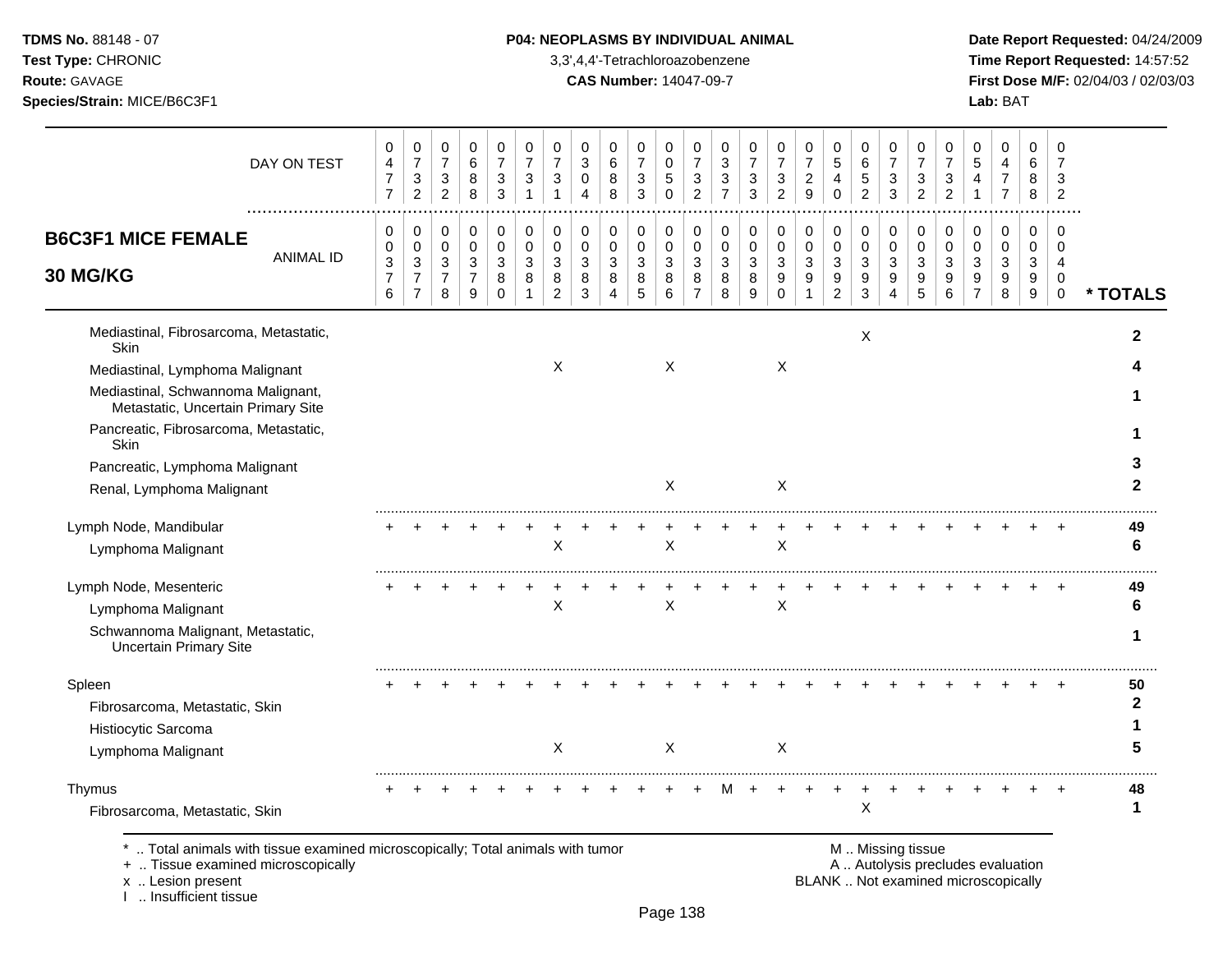**Test Type:** CHRONIC 3,3',4,4'-Tetrachloroazobenzene **Time Report Requested:** 14:57:52 **Route:** GAVAGE **CAS Number:** 14047-09-7 **First Dose M/F:** 02/04/03 / 02/03/03 **Species/Strain:** MICE/B6C3F1 **Lab:** BAT

|                                                                                          | DAY ON TEST          | 0<br>$\overline{4}$<br>$\overline{7}$<br>$\overline{7}$ | 0<br>$\boldsymbol{7}$<br>$\mathbf{3}$<br>$\overline{2}$ | 0<br>$\overline{7}$<br>$\mathbf{3}$<br>2     | 0<br>6<br>8<br>8                          | 0<br>$\overline{7}$<br>3<br>3   | 0<br>$\overline{7}$<br>$\ensuremath{\mathsf{3}}$ | $\pmb{0}$<br>$\overline{7}$<br>$\sqrt{3}$        | 0<br>3<br>$\mathsf{O}\xspace$<br>$\overline{4}$ | 0<br>$\,6\,$<br>$\bf 8$<br>8                          | 0<br>$\overline{7}$<br>$\sqrt{3}$<br>3 | 0<br>$\mathbf 0$<br>$\sqrt{5}$<br>$\Omega$ | 0<br>$\overline{7}$<br>$\mathbf{3}$<br>$\overline{2}$ | 0<br>3<br>3<br>$\overline{7}$   | $\pmb{0}$<br>$\overline{7}$<br>$\ensuremath{\mathsf{3}}$<br>3 | 0<br>$\overline{7}$<br>$\mathbf{3}$<br>$\overline{2}$  | 0<br>$\boldsymbol{7}$<br>$\overline{c}$<br>9 | 0<br>5<br>$\overline{4}$<br>$\Omega$         | 0<br>6<br>5<br>2             | 0<br>$\overline{7}$<br>3<br>3 | 0<br>$\overline{7}$<br>3<br>$\overline{2}$ | 0<br>$\overline{7}$<br>$\sqrt{3}$<br>$\overline{2}$ | 0<br>5<br>4                        | 0<br>$\overline{4}$<br>$\boldsymbol{7}$<br>$\overline{7}$ | $\mathbf 0$<br>6<br>8<br>8                               | 0<br>7<br>3<br>$\overline{2}$                 |          |
|------------------------------------------------------------------------------------------|----------------------|---------------------------------------------------------|---------------------------------------------------------|----------------------------------------------|-------------------------------------------|---------------------------------|--------------------------------------------------|--------------------------------------------------|-------------------------------------------------|-------------------------------------------------------|----------------------------------------|--------------------------------------------|-------------------------------------------------------|---------------------------------|---------------------------------------------------------------|--------------------------------------------------------|----------------------------------------------|----------------------------------------------|------------------------------|-------------------------------|--------------------------------------------|-----------------------------------------------------|------------------------------------|-----------------------------------------------------------|----------------------------------------------------------|-----------------------------------------------|----------|
| <b>B6C3F1 MICE FEMALE</b><br>30 MG/KG                                                    | <br><b>ANIMAL ID</b> | 0<br>0<br>$\sqrt{3}$<br>$\overline{7}$<br>6             | 0<br>0<br>3<br>$\overline{7}$<br>$\overline{7}$         | 0<br>$\mathbf 0$<br>3<br>$\overline{7}$<br>8 | 0<br>$\Omega$<br>3<br>$\overline{7}$<br>9 | 0<br>$\mathbf 0$<br>3<br>8<br>0 | 0<br>$\mathbf 0$<br>3<br>8                       | $\,0\,$<br>$\pmb{0}$<br>3<br>8<br>$\overline{2}$ | 0<br>$\mathbf 0$<br>3<br>8<br>3                 | 0<br>$\pmb{0}$<br>$\mathbf{3}$<br>8<br>$\overline{4}$ | 0<br>$\mathbf 0$<br>3<br>8<br>5        | 0<br>$\Omega$<br>3<br>8<br>6               | 0<br>$\mathbf 0$<br>3<br>8                            | 0<br>$\mathbf 0$<br>3<br>8<br>8 | $\pmb{0}$<br>$\pmb{0}$<br>$\mathbf{3}$<br>8<br>9              | 0<br>$\boldsymbol{0}$<br>$\mathbf{3}$<br>9<br>$\Omega$ | 0<br>$\pmb{0}$<br>$\mathbf{3}$<br>9          | 0<br>$\mathbf 0$<br>3<br>9<br>$\overline{2}$ | 0<br>$\Omega$<br>3<br>9<br>3 | 0<br>$\mathbf 0$<br>3<br>9    | 0<br>$\mathbf 0$<br>3<br>9<br>5            | 0<br>$\mathbf 0$<br>3<br>9<br>6                     | 0<br>0<br>3<br>9<br>$\overline{7}$ | 0<br>$\pmb{0}$<br>3<br>9<br>8                             | $\mathbf 0$<br>$\mathbf 0$<br>3<br>9<br>$\boldsymbol{9}$ | $\Omega$<br>$\Omega$<br>4<br>0<br>$\mathbf 0$ | * TOTALS |
| Lymphoma Malignant<br>Schwannoma Malignant, Metastatic,<br><b>Uncertain Primary Site</b> |                      |                                                         |                                                         |                                              |                                           |                                 |                                                  |                                                  |                                                 |                                                       |                                        | X                                          |                                                       |                                 |                                                               | Χ                                                      |                                              |                                              |                              |                               |                                            |                                                     |                                    |                                                           |                                                          |                                               |          |
| <b>INTEGUMENTARY SYSTEM</b>                                                              |                      |                                                         |                                                         |                                              |                                           |                                 |                                                  |                                                  |                                                 |                                                       |                                        |                                            |                                                       |                                 |                                                               |                                                        |                                              |                                              |                              |                               |                                            |                                                     |                                    |                                                           |                                                          |                                               |          |
| Mammary Gland<br>Lymphoma Malignant                                                      |                      |                                                         |                                                         |                                              |                                           |                                 |                                                  |                                                  |                                                 |                                                       |                                        |                                            |                                                       |                                 |                                                               |                                                        |                                              |                                              |                              |                               |                                            |                                                     |                                    |                                                           |                                                          | $\div$                                        | 50<br>1  |
| Skin<br>Subcutaneous Tissue, Fibrosarcoma                                                |                      |                                                         |                                                         |                                              |                                           |                                 |                                                  |                                                  |                                                 |                                                       |                                        |                                            |                                                       |                                 |                                                               |                                                        |                                              |                                              | $\mathsf X$                  |                               |                                            |                                                     |                                    | $\pmb{\times}$                                            |                                                          | $\pm$                                         | 50       |
| Subcutaneous Tissue, Fibrosarcoma,<br>Multiple<br>Subcutaneous Tissue, Lymphoma          |                      |                                                         |                                                         |                                              |                                           |                                 |                                                  |                                                  |                                                 |                                                       |                                        |                                            |                                                       |                                 |                                                               |                                                        |                                              |                                              |                              |                               |                                            |                                                     |                                    |                                                           |                                                          |                                               | 2        |
| Malignant<br>Subcutaneous Tissue, Mast Cell Tumor<br>Benign                              |                      |                                                         |                                                         |                                              |                                           |                                 |                                                  |                                                  |                                                 |                                                       |                                        |                                            |                                                       |                                 |                                                               |                                                        | X                                            |                                              |                              |                               |                                            |                                                     |                                    |                                                           |                                                          |                                               |          |
| Subcutaneous Tissue, Mast Cell Tumor<br>Malignant                                        |                      |                                                         |                                                         |                                              |                                           |                                 |                                                  |                                                  |                                                 |                                                       |                                        |                                            |                                                       |                                 |                                                               |                                                        |                                              | X                                            |                              |                               |                                            |                                                     |                                    |                                                           |                                                          |                                               |          |
| Subcutaneous Tissue, Schwannoma<br>Malignant                                             |                      |                                                         |                                                         |                                              |                                           |                                 |                                                  |                                                  |                                                 | Χ                                                     |                                        |                                            |                                                       |                                 |                                                               |                                                        |                                              |                                              |                              |                               |                                            |                                                     | Χ                                  |                                                           |                                                          |                                               |          |

# **MUSCULOSKELETAL SYSTEM**

\* .. Total animals with tissue examined microscopically; Total animals with tumor <br>
+ .. Tissue examined microscopically<br>
+ .. Tissue examined microscopically

+ .. Tissue examined microscopically<br>x .. Lesion present

I .. Insufficient tissue

BLANK .. Not examined microscopically

.........................................................................................................................................................................................................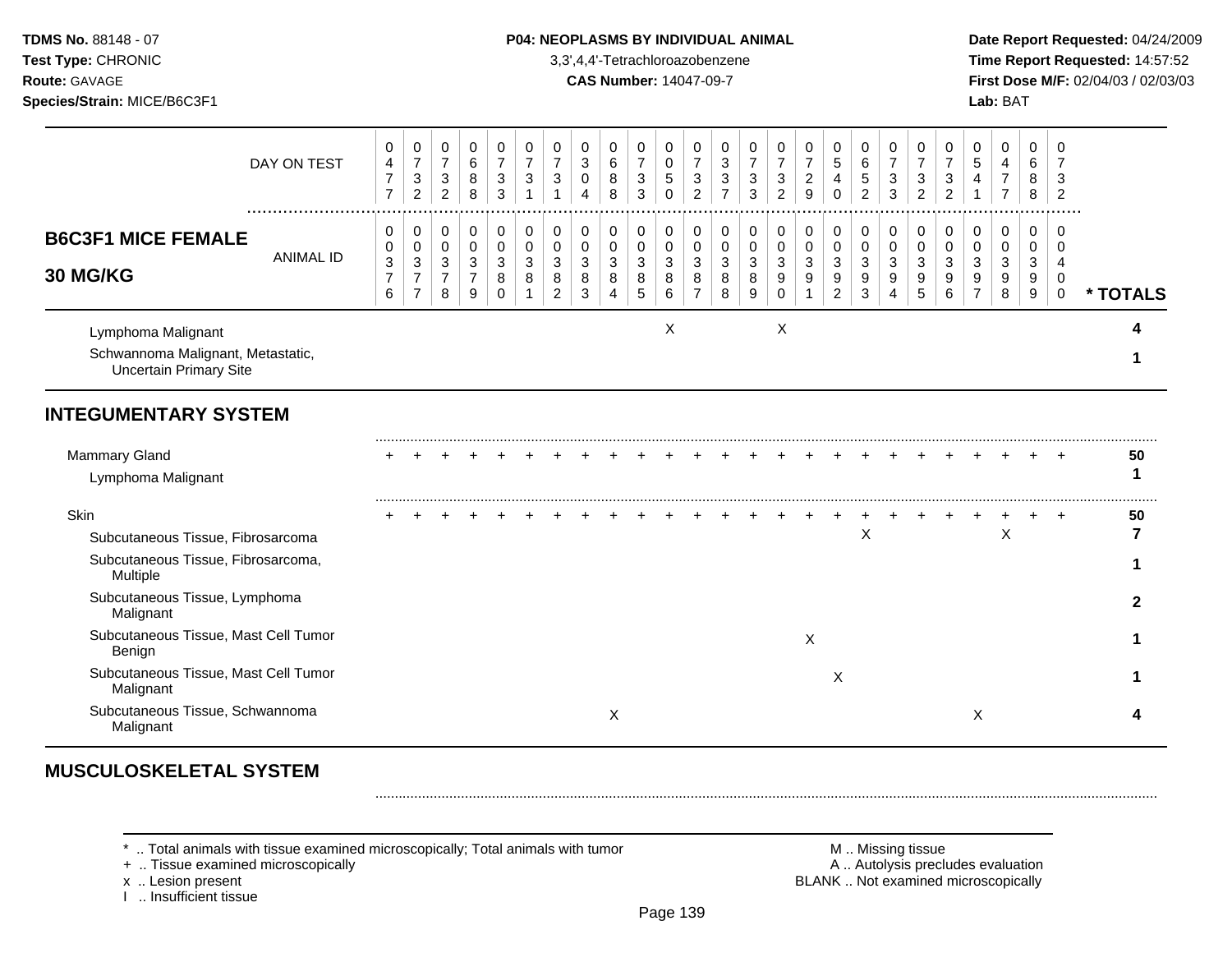**Test Type:** CHRONIC 3,3',4,4'-Tetrachloroazobenzene **Time Report Requested:** 14:57:52 **Route:** GAVAGE **CAS Number:** 14047-09-7 **First Dose M/F:** 02/04/03 / 02/03/03 **Species/Strain:** MICE/B6C3F1 **Lab:** BAT

| DAY ON TEST                                                                 | 0<br>4<br>$\overline{7}$<br>$\overline{7}$ | 0<br>$\overline{7}$<br>3<br>$\overline{2}$ | 0<br>$\overline{7}$<br>$\mathbf{3}$<br>$\overline{2}$ | 0<br>6<br>8<br>8                        | 0<br>$\overline{7}$<br>$\sqrt{3}$<br>3 | 0<br>$\overline{7}$<br>3<br>$\mathbf{1}$ | 0<br>$\overline{7}$<br>3<br>$\mathbf{1}$ | $\Omega$<br>$\mathbf{3}$<br>$\mathbf 0$<br>4 | 0<br>6<br>8<br>8           | 0<br>$\overline{7}$<br>$\mathbf{3}$<br>3 | 0<br>$\mathbf 0$<br>$\sqrt{5}$<br>$\Omega$ | 0<br>$\overline{7}$<br>$\ensuremath{\mathsf{3}}$<br>$\overline{c}$ | 0<br>3<br>3<br>$\overline{7}$ | 0<br>$\overline{7}$<br>3<br>3 | $\Omega$<br>$\overline{7}$<br>3<br>$\overline{2}$ | 0<br>$\overline{7}$<br>$\overline{c}$<br>9 | 0<br>5<br>4<br>$\Omega$               | 0<br>6<br>5<br>$\overline{2}$         | $\mathbf 0$<br>$\overline{7}$<br>3<br>3 | 0<br>$\overline{7}$<br>3<br>$\overline{2}$ | $\mathbf 0$<br>$\overline{7}$<br>3<br>$\overline{c}$ | $\Omega$<br>5<br>4<br>$\mathbf{1}$ | 0<br>4<br>$\overline{7}$<br>$\overline{7}$ | 0<br>6<br>8<br>8                     | $\Omega$<br>7<br>3<br>2        |          |
|-----------------------------------------------------------------------------|--------------------------------------------|--------------------------------------------|-------------------------------------------------------|-----------------------------------------|----------------------------------------|------------------------------------------|------------------------------------------|----------------------------------------------|----------------------------|------------------------------------------|--------------------------------------------|--------------------------------------------------------------------|-------------------------------|-------------------------------|---------------------------------------------------|--------------------------------------------|---------------------------------------|---------------------------------------|-----------------------------------------|--------------------------------------------|------------------------------------------------------|------------------------------------|--------------------------------------------|--------------------------------------|--------------------------------|----------|
| <b>B6C3F1 MICE FEMALE</b><br><b>ANIMAL ID</b><br>30 MG/KG                   | 0<br>0<br>3<br>7                           | 0<br>0<br>3<br>$\overline{7}$              | 0<br>0<br>3<br>$\overline{7}$                         | 0<br>$\mathbf 0$<br>3<br>$\overline{7}$ | 0<br>$\pmb{0}$<br>3<br>8               | 0<br>$\mathbf 0$<br>3<br>8               | 0<br>$\mathbf 0$<br>3<br>8               | 0<br>$\mathbf 0$<br>3<br>8                   | 0<br>$\mathbf 0$<br>3<br>8 | 0<br>$\mathbf 0$<br>$\mathbf{3}$<br>8    | 0<br>$\mathbf 0$<br>3<br>8                 | 0<br>$\mathbf 0$<br>3<br>8                                         | 0<br>$\mathbf 0$<br>3<br>8    | 0<br>$\mathbf 0$<br>3<br>8    | 0<br>$\mathbf 0$<br>3<br>9                        | 0<br>$\mathbf 0$<br>3<br>9                 | 0<br>$\mathbf 0$<br>$\mathbf{3}$<br>9 | 0<br>$\mathbf 0$<br>$\mathbf{3}$<br>9 | 0<br>$\mathbf 0$<br>3<br>9              | 0<br>$\mathbf 0$<br>3<br>9                 | 0<br>$\mathbf 0$<br>3<br>9                           | 0<br>$\Omega$<br>3<br>9            | 0<br>$\mathbf 0$<br>3<br>9                 | $\mathbf 0$<br>$\mathbf 0$<br>3<br>9 | $\Omega$<br>$\Omega$<br>4<br>0 |          |
|                                                                             | 6                                          | $\overline{7}$                             | 8                                                     | 9                                       | $\mathbf 0$                            | 1                                        | $\overline{c}$                           | 3                                            | 4                          | 5                                        | 6                                          | $\overline{7}$                                                     | 8                             | 9                             | $\mathbf 0$                                       | $\mathbf{1}$                               | $\overline{2}$                        | 3                                     | 4                                       | 5                                          | 6                                                    | $\overline{7}$                     | 8                                          | 9                                    | $\mathbf 0$                    | * TOTALS |
| Bone                                                                        |                                            |                                            |                                                       |                                         |                                        |                                          |                                          |                                              |                            |                                          |                                            |                                                                    |                               |                               |                                                   |                                            |                                       |                                       |                                         |                                            |                                                      |                                    |                                            |                                      | $\ddot{}$                      | 50       |
| <b>Skeletal Muscle</b>                                                      |                                            |                                            |                                                       |                                         |                                        |                                          |                                          |                                              | $\ddot{}$                  |                                          |                                            |                                                                    | $\ddot{}$                     |                               |                                                   |                                            |                                       |                                       |                                         |                                            |                                                      |                                    |                                            |                                      |                                |          |
| Fibrosarcoma, Metastatic, Skin                                              |                                            |                                            |                                                       |                                         |                                        |                                          |                                          |                                              |                            |                                          |                                            |                                                                    |                               |                               |                                                   |                                            |                                       | $\boldsymbol{\mathsf{X}}$             |                                         |                                            |                                                      |                                    |                                            |                                      |                                | 3        |
| Lymphoma Malignant                                                          |                                            |                                            |                                                       |                                         |                                        |                                          |                                          |                                              |                            |                                          |                                            |                                                                    |                               |                               |                                                   |                                            |                                       |                                       |                                         |                                            |                                                      |                                    |                                            |                                      |                                |          |
| Schwannoma Malignant, Metastatic, Skin                                      |                                            |                                            |                                                       |                                         |                                        |                                          |                                          |                                              | Χ                          |                                          |                                            |                                                                    |                               |                               |                                                   |                                            |                                       |                                       |                                         |                                            |                                                      |                                    |                                            |                                      |                                |          |
| Schwannoma Malignant, Metastatic,<br><b>Uncertain Primary Site</b>          |                                            |                                            |                                                       |                                         |                                        |                                          |                                          |                                              |                            |                                          |                                            |                                                                    |                               |                               |                                                   |                                            |                                       |                                       |                                         |                                            |                                                      |                                    |                                            |                                      |                                |          |
| <b>NERVOUS SYSTEM</b>                                                       |                                            |                                            |                                                       |                                         |                                        |                                          |                                          |                                              |                            |                                          |                                            |                                                                    |                               |                               |                                                   |                                            |                                       |                                       |                                         |                                            |                                                      |                                    |                                            |                                      |                                |          |
| <b>Brain</b>                                                                |                                            |                                            |                                                       |                                         |                                        |                                          |                                          |                                              |                            |                                          |                                            |                                                                    |                               |                               |                                                   |                                            |                                       |                                       |                                         |                                            |                                                      |                                    |                                            |                                      |                                | 50       |
| Lymphoma Malignant                                                          |                                            |                                            |                                                       |                                         |                                        |                                          |                                          |                                              |                            |                                          |                                            |                                                                    |                               |                               |                                                   |                                            |                                       |                                       |                                         |                                            |                                                      |                                    |                                            |                                      |                                | 1        |
| <b>RESPIRATORY SYSTEM</b>                                                   |                                            |                                            |                                                       |                                         |                                        |                                          |                                          |                                              |                            |                                          |                                            |                                                                    |                               |                               |                                                   |                                            |                                       |                                       |                                         |                                            |                                                      |                                    |                                            |                                      |                                |          |
| Lung                                                                        |                                            |                                            |                                                       |                                         |                                        |                                          |                                          |                                              |                            |                                          |                                            |                                                                    |                               |                               |                                                   |                                            |                                       |                                       |                                         |                                            |                                                      |                                    |                                            |                                      |                                | 50       |
| Alveolar/Bronchiolar Adenoma                                                |                                            | X                                          |                                                       |                                         | X                                      |                                          |                                          |                                              |                            |                                          |                                            |                                                                    |                               |                               |                                                   |                                            |                                       |                                       |                                         |                                            |                                                      |                                    |                                            | $\mathsf X$                          |                                | 6        |
| Alveolar/Bronchiolar Adenoma, Multiple                                      |                                            |                                            |                                                       |                                         |                                        | Χ                                        |                                          |                                              |                            |                                          |                                            |                                                                    |                               |                               |                                                   |                                            |                                       |                                       |                                         |                                            |                                                      |                                    |                                            |                                      |                                |          |
| Alveolar/Bronchiolar Carcinoma                                              |                                            |                                            |                                                       |                                         |                                        |                                          |                                          |                                              |                            |                                          |                                            |                                                                    |                               |                               |                                                   | X                                          |                                       |                                       |                                         |                                            | X                                                    |                                    |                                            | X                                    |                                |          |
| Cystic Keratinizing Epithelioma                                             |                                            |                                            |                                                       |                                         |                                        |                                          |                                          |                                              |                            |                                          |                                            |                                                                    |                               |                               |                                                   |                                            |                                       |                                       |                                         |                                            |                                                      |                                    |                                            | X                                    |                                |          |
|                                                                             |                                            |                                            |                                                       |                                         |                                        |                                          |                                          |                                              |                            |                                          |                                            |                                                                    |                               |                               |                                                   |                                            |                                       | X                                     |                                         |                                            |                                                      |                                    |                                            |                                      |                                |          |
| Cystic Keratinizing Epithelioma, Multiple<br>Fibrosarcoma, Metastatic, Skin |                                            |                                            |                                                       |                                         |                                        |                                          |                                          |                                              |                            |                                          |                                            |                                                                    |                               |                               |                                                   |                                            |                                       |                                       |                                         |                                            |                                                      |                                    |                                            |                                      |                                | 3        |

+ .. Tissue examined microscopically<br>x .. Lesion present

I .. Insufficient tissue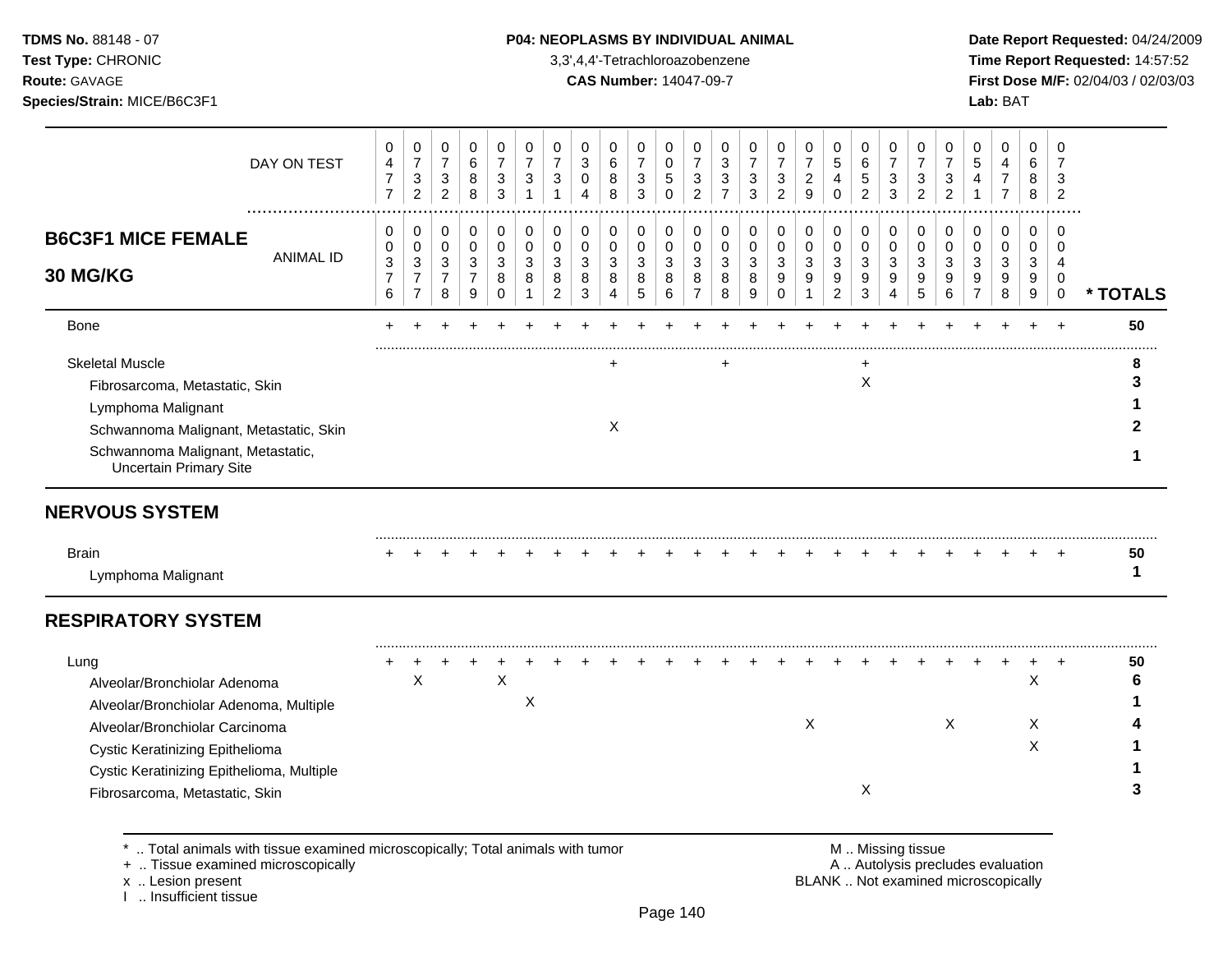# **TDMS No.** 88148 - 07 **P04: NEOPLASMS BY INDIVIDUAL ANIMAL** Date Report Requested: 04/24/2009

**Test Type:** CHRONIC 3,3',4,4'-Tetrachloroazobenzene **Time Report Requested:** 14:57:52 **Route:** GAVAGE **CAS Number:** 14047-09-7 **First Dose M/F:** 02/04/03 / 02/03/03

| DAY ON TEST                                                                                                                                                                                  | 0<br>4<br>$\overline{7}$<br>$\overline{7}$ | 0<br>$\overline{7}$<br>$\ensuremath{\mathsf{3}}$<br>$\mathfrak{p}$ | 0<br>$\overline{7}$<br>3<br>$\overline{2}$ | 0<br>6<br>8<br>8                             | 0<br>$\overline{7}$<br>3<br>3 | 0<br>$\overline{7}$<br>3<br>$\mathbf{1}$ | 0<br>$\overline{7}$<br>3<br>$\overline{1}$ | 0<br>3<br>$\Omega$<br>Δ | 0<br>6<br>8<br>8                | 0<br>$\overline{7}$<br>3<br>3 | 0<br>0<br>5<br>$\Omega$ | 0<br>$\overline{7}$<br>$\ensuremath{\mathsf{3}}$<br>$\overline{2}$ | 0<br>3<br>3<br>$\overline{7}$ | 0<br>$\overline{7}$<br>3<br>3 | 0<br>$\overline{7}$<br>3<br>$\mathcal{P}$ | 0<br>$\overline{7}$<br>$\overline{c}$<br>9 | 0<br>$\sqrt{5}$<br>4<br>$\Omega$ | 0<br>6<br>5<br>2      | 0<br>$\overline{7}$<br>3<br>3                  | 0<br>$\overline{7}$<br>3<br>$\overline{2}$ | 0<br>$\overline{7}$<br>3<br>$\overline{c}$ | 0<br>5<br>4<br>1             | 0<br>4<br>$\overline{7}$<br>$\overline{7}$ | 0<br>6<br>8<br>8      | $\mathbf 0$<br>$\overline{7}$<br>3<br>$\overline{2}$   |                         |
|----------------------------------------------------------------------------------------------------------------------------------------------------------------------------------------------|--------------------------------------------|--------------------------------------------------------------------|--------------------------------------------|----------------------------------------------|-------------------------------|------------------------------------------|--------------------------------------------|-------------------------|---------------------------------|-------------------------------|-------------------------|--------------------------------------------------------------------|-------------------------------|-------------------------------|-------------------------------------------|--------------------------------------------|----------------------------------|-----------------------|------------------------------------------------|--------------------------------------------|--------------------------------------------|------------------------------|--------------------------------------------|-----------------------|--------------------------------------------------------|-------------------------|
| <b>B6C3F1 MICE FEMALE</b><br><b>ANIMAL ID</b><br>30 MG/KG                                                                                                                                    | 0<br>0<br>3<br>$\overline{7}$<br>6         | 0<br>0<br>$\mathbf{3}$<br>$\overline{7}$<br>$\overline{7}$         | 0<br>0<br>3<br>$\overline{7}$<br>8         | 0<br>$\mathbf 0$<br>3<br>$\overline{7}$<br>9 | 0<br>0<br>3<br>8<br>$\Omega$  | 0<br>0<br>3<br>8<br>1                    | 0<br>0<br>3<br>8<br>$\overline{c}$         | 0<br>0<br>3<br>8<br>3   | 0<br>$\mathbf 0$<br>3<br>8<br>4 | 0<br>0<br>3<br>8<br>5         | 0<br>0<br>3<br>8<br>6   | 0<br>0<br>3<br>8<br>$\overline{7}$                                 | 0<br>0<br>3<br>8<br>8         | 0<br>0<br>3<br>8<br>9         | 0<br>0<br>3<br>9<br>0                     | 0<br>0<br>3<br>9                           | 0<br>0<br>3<br>9<br>2            | 0<br>0<br>3<br>9<br>3 | 0<br>$\mathbf 0$<br>3<br>$\boldsymbol{9}$<br>4 | 0<br>0<br>3<br>9<br>5                      | 0<br>0<br>3<br>9<br>6                      | 0<br>$\Omega$<br>3<br>9<br>7 | 0<br>0<br>3<br>9<br>8                      | 0<br>0<br>3<br>9<br>9 | 0<br>0<br>$\overline{4}$<br>$\mathbf 0$<br>$\mathbf 0$ | * TOTALS                |
| Hepatocellular Carcinoma, Metastatic,<br>Liver<br>Histiocytic Sarcoma<br>Lymphoma Malignant<br>Mediastinum, Alveolar/Bronchiolar                                                             |                                            |                                                                    |                                            |                                              |                               |                                          | X                                          |                         |                                 |                               | X                       |                                                                    |                               |                               | $\boldsymbol{\mathsf{X}}$                 | X                                          |                                  |                       |                                                |                                            |                                            |                              |                                            |                       |                                                        | 2                       |
| Carcinoma, Metastatic, Lung<br>Mediastinum, Fibrosarcoma, Metastatic,<br>Skin<br>Mediastinum, Lymphoma Malignant<br>Mediastinum, Schwannoma Malignant,<br>Metastatic, Uncertain Primary Site |                                            |                                                                    |                                            |                                              |                               |                                          |                                            |                         |                                 |                               |                         |                                                                    |                               |                               |                                           |                                            |                                  | X                     |                                                |                                            |                                            |                              |                                            |                       |                                                        | 1                       |
| Nose<br>Lymphoma Malignant                                                                                                                                                                   |                                            |                                                                    |                                            |                                              |                               |                                          |                                            |                         |                                 |                               |                         |                                                                    |                               |                               |                                           |                                            |                                  |                       |                                                |                                            |                                            |                              |                                            |                       |                                                        | 50<br>1                 |
| Trachea                                                                                                                                                                                      |                                            |                                                                    |                                            |                                              |                               |                                          |                                            |                         |                                 |                               |                         |                                                                    |                               |                               |                                           |                                            |                                  |                       |                                                |                                            |                                            |                              |                                            |                       |                                                        | 50                      |
| <b>SPECIAL SENSES SYSTEM</b>                                                                                                                                                                 |                                            |                                                                    |                                            |                                              |                               |                                          |                                            |                         |                                 |                               |                         |                                                                    |                               |                               |                                           |                                            |                                  |                       |                                                |                                            |                                            |                              |                                            |                       |                                                        |                         |
| Ear                                                                                                                                                                                          |                                            |                                                                    |                                            |                                              |                               |                                          |                                            |                         |                                 |                               |                         |                                                                    |                               |                               |                                           |                                            |                                  |                       | <b>+</b>                                       |                                            |                                            |                              |                                            |                       |                                                        | 2                       |
| Eye<br>Lymphoma Malignant<br>Optic Nerve, Lymphoma Malignant                                                                                                                                 |                                            |                                                                    |                                            |                                              |                               |                                          |                                            |                         |                                 |                               |                         |                                                                    |                               |                               |                                           |                                            |                                  |                       |                                                |                                            |                                            |                              |                                            |                       |                                                        | 49<br>1<br>$\mathbf{2}$ |
| *  Total animals with tissue examined microscopically; Total animals with tumor                                                                                                              |                                            |                                                                    |                                            |                                              |                               |                                          |                                            |                         |                                 |                               |                         |                                                                    |                               |                               |                                           |                                            |                                  |                       | M  Missing tissue                              |                                            |                                            |                              |                                            |                       |                                                        |                         |

x .. Lesion present<br>I .. Insufficient tissue

+ .. Tissue examined microscopically and the state of the state of the state of the A .. Autolysis precludes evaluation BLANK .. Not examined microscopically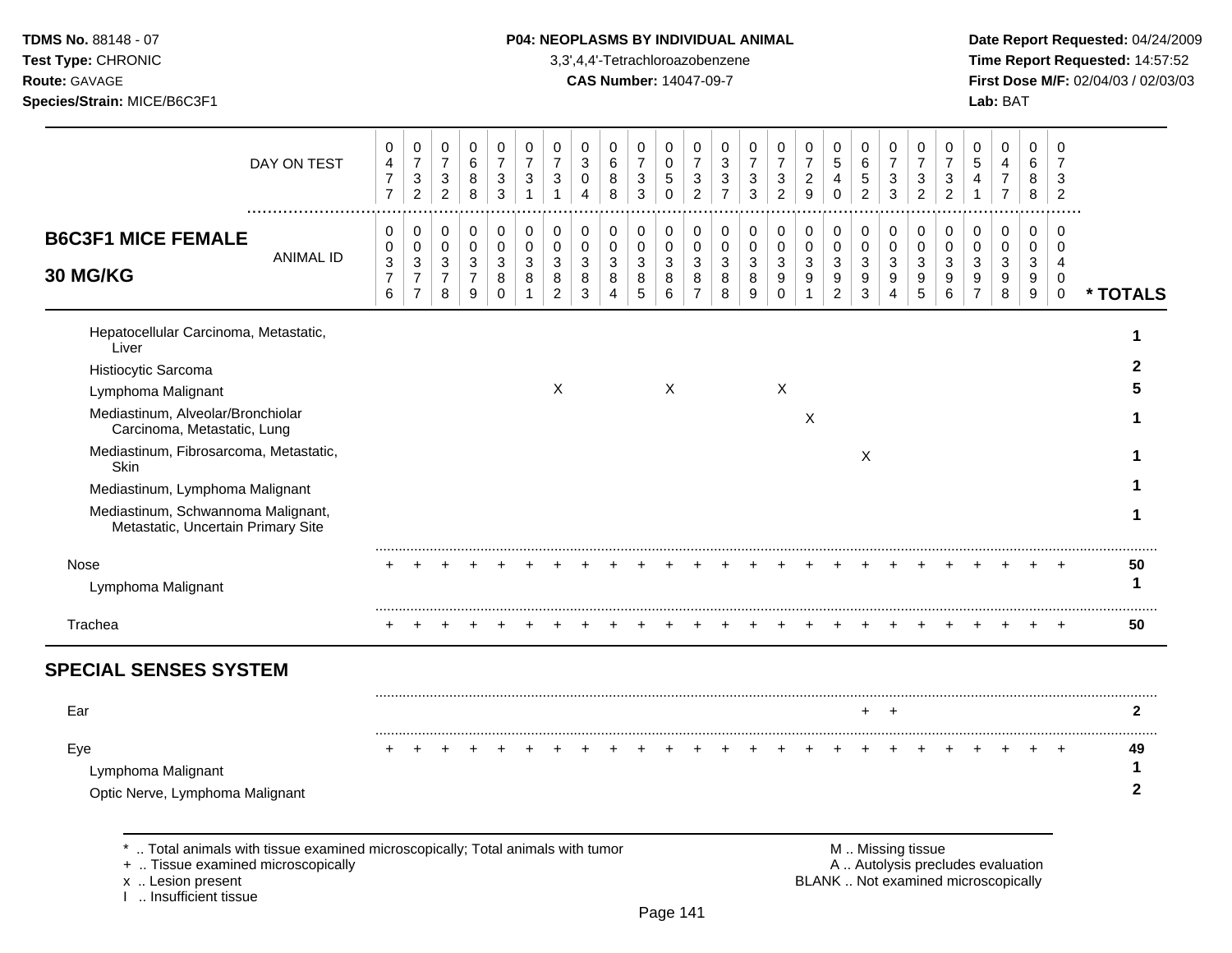**Test Type:** CHRONIC 3,3',4,4'-Tetrachloroazobenzene **Time Report Requested:** 14:57:52 **Route:** GAVAGE **CAS Number:** 14047-09-7 **First Dose M/F:** 02/04/03 / 02/03/03 **Species/Strain:** MICE/B6C3F1 **Lab:** BAT

|                                                                                                                  | DAY ON TEST      | 0<br>$\overline{4}$<br>$\overline{7}$<br>$\overline{7}$ | 0<br>$\overline{7}$<br>$\ensuremath{\mathsf{3}}$<br>$\overline{2}$ | 0<br>$\overline{7}$<br>$\sqrt{3}$<br>$\overline{2}$   | 0<br>6<br>8<br>8                              | 0<br>$\overline{7}$<br>$\sqrt{3}$<br>3             | 0<br>$\overline{7}$<br>3<br>$\mathbf{1}$ | 0<br>$\overline{7}$<br>3<br>$\overline{1}$ | 0<br>3<br>0<br>4      | 0<br>$\,6\,$<br>8<br>8             | 0<br>$\overline{7}$<br>$\sqrt{3}$<br>$\overline{3}$ | 0<br>0<br>$\mathbf 5$<br>$\Omega$ | 0<br>$\overline{7}$<br>$\ensuremath{\mathsf{3}}$<br>$\overline{2}$ | 0<br>3<br>$\mathbf{3}$<br>$\overline{7}$ | 0<br>$\overline{7}$<br>3<br>3 | 0<br>$\overline{7}$<br>3<br>$\overline{2}$ | 0<br>$\overline{7}$<br>$\overline{c}$<br>9 | 0<br>$\sqrt{5}$<br>4<br>$\Omega$               | 0<br>6<br>$\mathbf 5$<br>$\overline{2}$ | 0<br>$\overline{7}$<br>3<br>3   | 0<br>$\overline{7}$<br>3<br>$\overline{2}$ | 0<br>$\overline{7}$<br>3<br>$\overline{2}$ | 0<br>5<br>4<br>$\mathbf 1$ | 0<br>4<br>7<br>$\overline{7}$ | 0<br>6<br>8<br>8          | 0<br>$\overline{7}$<br>3<br>2                  |              |
|------------------------------------------------------------------------------------------------------------------|------------------|---------------------------------------------------------|--------------------------------------------------------------------|-------------------------------------------------------|-----------------------------------------------|----------------------------------------------------|------------------------------------------|--------------------------------------------|-----------------------|------------------------------------|-----------------------------------------------------|-----------------------------------|--------------------------------------------------------------------|------------------------------------------|-------------------------------|--------------------------------------------|--------------------------------------------|------------------------------------------------|-----------------------------------------|---------------------------------|--------------------------------------------|--------------------------------------------|----------------------------|-------------------------------|---------------------------|------------------------------------------------|--------------|
| <b>B6C3F1 MICE FEMALE</b><br>30 MG/KG                                                                            | <b>ANIMAL ID</b> | 0<br>0<br>$\mathbf{3}$<br>$\overline{7}$<br>6           | 0<br>0<br>$\sqrt{3}$<br>$\overline{7}$<br>$\overline{7}$           | 0<br>$\mathbf 0$<br>$\sqrt{3}$<br>$\overline{7}$<br>8 | 0<br>0<br>$\mathbf{3}$<br>$\overline{7}$<br>9 | 0<br>$\mathbf 0$<br>$\sqrt{3}$<br>8<br>$\mathbf 0$ | 0<br>0<br>3<br>8                         | 0<br>0<br>3<br>8<br>$\overline{c}$         | 0<br>0<br>3<br>8<br>3 | 0<br>0<br>3<br>8<br>$\overline{4}$ | 0<br>$\mathbf 0$<br>3<br>8<br>$\sqrt{5}$            | 0<br>0<br>3<br>8<br>6             | 0<br>0<br>3<br>8<br>$\overline{7}$                                 | 0<br>0<br>3<br>8<br>8                    | 0<br>0<br>3<br>8<br>9         | 0<br>0<br>3<br>9<br>$\mathbf 0$            | 0<br>0<br>3<br>9                           | 0<br>$\mathbf 0$<br>3<br>9<br>$\boldsymbol{2}$ | 0<br>0<br>3<br>9<br>3                   | 0<br>$\mathbf 0$<br>3<br>9<br>4 | 0<br>0<br>3<br>9<br>5                      | 0<br>0<br>3<br>9<br>6                      | 0<br>0<br>3<br>9           | 0<br>0<br>3<br>9<br>8         | 0<br>0<br>3<br>9<br>$9\,$ | 0<br>$\Omega$<br>4<br>$\mathbf 0$<br>$\pmb{0}$ | * TOTALS     |
| Retina, Melanoma Benign                                                                                          |                  |                                                         |                                                                    |                                                       |                                               |                                                    |                                          |                                            |                       |                                    |                                                     |                                   |                                                                    |                                          |                               |                                            |                                            |                                                |                                         |                                 |                                            |                                            |                            |                               |                           |                                                |              |
| Harderian Gland<br>Adenoma<br>Lymphoma Malignant                                                                 |                  |                                                         |                                                                    |                                                       |                                               |                                                    |                                          |                                            |                       | X                                  |                                                     |                                   |                                                                    |                                          |                               |                                            |                                            |                                                |                                         |                                 |                                            |                                            | $X$ $X$                    |                               |                           |                                                | 49<br>5      |
| <b>URINARY SYSTEM</b>                                                                                            |                  |                                                         |                                                                    |                                                       |                                               |                                                    |                                          |                                            |                       |                                    |                                                     |                                   |                                                                    |                                          |                               |                                            |                                            |                                                |                                         |                                 |                                            |                                            |                            |                               |                           |                                                |              |
| Kidney<br>Carcinoma, Metastatic, Ureter<br>Fibrosarcoma, Metastatic, Skin<br>Lymphoma Malignant                  |                  |                                                         |                                                                    |                                                       |                                               |                                                    |                                          | X                                          |                       |                                    |                                                     | $\mathsf{X}$                      |                                                                    |                                          |                               | $\boldsymbol{\mathsf{X}}$                  |                                            |                                                |                                         |                                 |                                            |                                            |                            |                               |                           |                                                | 50           |
| Ureter<br>Transitional Epithelium, Carcinoma                                                                     |                  |                                                         |                                                                    |                                                       |                                               |                                                    |                                          |                                            |                       |                                    |                                                     |                                   |                                                                    |                                          |                               |                                            |                                            |                                                |                                         |                                 |                                            |                                            |                            |                               |                           |                                                | $\mathbf{2}$ |
| Urethra<br>Transitional Epithelium, Carcinoma                                                                    |                  |                                                         |                                                                    |                                                       | $\boldsymbol{\mathsf{X}}$                     |                                                    |                                          |                                            |                       |                                    |                                                     |                                   |                                                                    |                                          |                               |                                            | X                                          |                                                |                                         |                                 |                                            |                                            |                            |                               |                           |                                                | 49<br>2      |
| <b>Urinary Bladder</b><br>Carcinoma, Metastatic, Urethra<br>Fibrosarcoma, Metastatic, Skin<br>Lymphoma Malignant |                  |                                                         |                                                                    |                                                       |                                               |                                                    |                                          |                                            |                       |                                    |                                                     |                                   |                                                                    |                                          |                               |                                            | X                                          |                                                |                                         |                                 |                                            |                                            |                            |                               |                           |                                                | 50           |

\* .. Total animals with tissue examined microscopically; Total animals with tumor <br>
+ .. Tissue examined microscopically<br>
+ .. Tissue examined microscopically

+ .. Tissue examined microscopically

x .. Lesion present<br>I .. Insufficient tissue